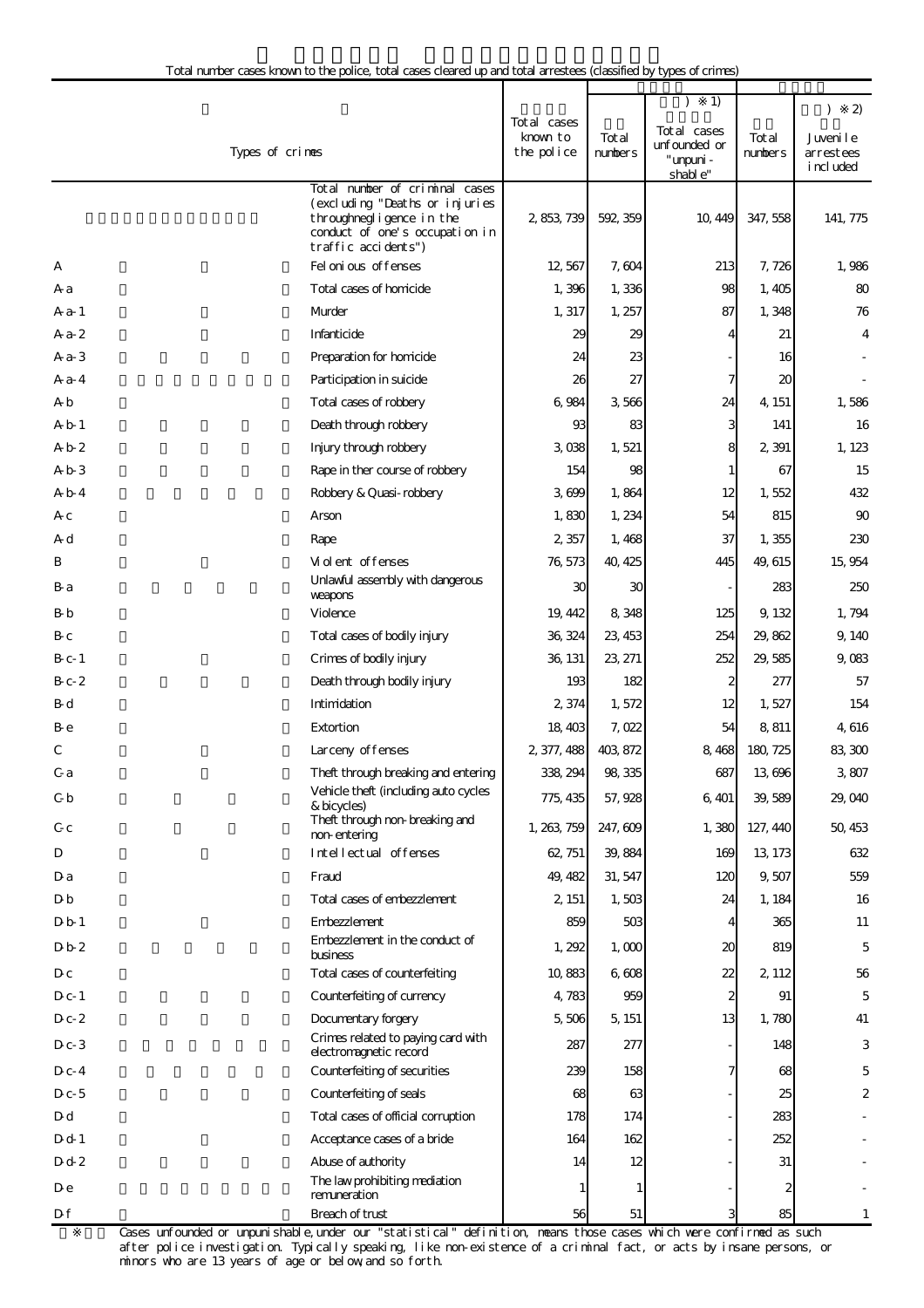| Total number cases known to the police, total cases cleared up |  |
|----------------------------------------------------------------|--|
|----------------------------------------------------------------|--|

|                  |                                                                                             | Tot al<br>cases           |                   | 1)                                                    |                  | $\mathfrak{D}$                       |
|------------------|---------------------------------------------------------------------------------------------|---------------------------|-------------------|-------------------------------------------------------|------------------|--------------------------------------|
|                  | Types of crimes                                                                             | known to<br>the<br>police | Tot al<br>numbers | Tot al cases<br>unfounded or<br>" umpuni -<br>shable" | Total<br>numbers | Juveni le<br>arrestees<br>i ncl uded |
| E                | Moral offenses                                                                              | 12 220                    | 5,633             | 109                                                   | 5,912            | 347                                  |
| E-a              | Total cases of gambling                                                                     | 300                       | 300               |                                                       | 1,928            | 36                                   |
| $E-a-1$          | Common gambling                                                                             | 96                        | 96                |                                                       | 1, 118           | 20                                   |
| $E-a-2$          | Habitual gambling                                                                           | 137                       | 137               |                                                       | 309              | 3                                    |
| $E-a-3$          | Opening of a gambling place, etc.                                                           | 67                        | 67                |                                                       | 501              | 13                                   |
| $E-b$            | Total cases of indecency                                                                    | 11,920                    | 5,333             | 109                                                   | 3,984            | 311                                  |
| $E - b$ 1        | Indecency through compulsion                                                                | 9,476                     | 3,367             | 98                                                    | 2,130            | 256                                  |
| $E-b-2$          | Offences of commiting indecency in<br>public                                                | 2,052                     | 1,573             | 11                                                    | 1,371            | 53                                   |
| $E-b-3$          | Offences of destribution of obscene<br>literature, etc.                                     | 392                       | 393               |                                                       | 483              | $\overline{\mathcal{Z}}$             |
| F                | Other offenses                                                                              | 312, 140                  | 94, 941           | 1,045                                                 | 90, 407          | 39,556                               |
| $F-1$            | Offenses concerning insurrection                                                            |                           |                   |                                                       |                  |                                      |
| $F-2$            | Offenses concerning foreign<br>aggression                                                   |                           |                   |                                                       |                  |                                      |
| $F-3$            | Offenses concerning foreign relations                                                       |                           |                   |                                                       |                  |                                      |
| $F-4$            | Obstruction of the execution of<br>official duties                                          | 2,621                     | 2,544             | $\mathbf{1}$                                          | 2, 194           | 342                                  |
| $F-5$            | Offenses conerning improper evasion<br>of execution                                         | 5                         | 6                 |                                                       | 5                | $\mathbf{1}$                         |
| F-6              | Offenses of harboring criminals &<br>suppressing evidence                                   | 318                       | 316               |                                                       | 459              | 113                                  |
| $F-7$            | Offensee of riot                                                                            |                           |                   |                                                       |                  |                                      |
| F- 8             | Offenses of negligent burning                                                               | 329                       | 81                | 11                                                    | 84               | 18                                   |
| F-9              | Destruction by explosives & leakage<br>of gas, etc.                                         | 5                         | 5                 |                                                       | 5                | $\boldsymbol{z}$                     |
| $F-10$           | Offense concerning damage to<br>structures by inundation &<br>obstructing water utilization | 3                         |                   |                                                       |                  |                                      |
| $F-11$           | Offense for obstructing traffic                                                             | 163                       | 81                | 7                                                     | 66               | 18                                   |
| $F-11-1$         | Railroad transportation including<br>rail-tracks(Vehicles excluded)                         | 104                       | 34                | 6                                                     | 21               | 12                                   |
| $F-11-2$         | <b>Others</b>                                                                               | 59                        | 47                |                                                       | 45               | 6                                    |
| $F-12$           | Intrusion upon habitation                                                                   | 33, 872                   | 6,461             | 118                                                   | 4, 214           | 1,796                                |
| F-13             | Secrecy violation                                                                           | 66                        | 6                 | $\mathbf{z}$                                          | 3                | 1                                    |
| $F-14$           | Possession of smoking opium and<br>opium smoking implement                                  |                           |                   |                                                       |                  |                                      |
| $F-15$           | Pollution of drinking water                                                                 | 6                         | $\boldsymbol{2}$  |                                                       | 3                |                                      |
| $F-16$           | Perjury                                                                                     | 18                        | 16                |                                                       | 18               |                                      |
| $F-17$           | False accusation                                                                            | 37                        | 30                |                                                       | 45               | 1                                    |
| F-18<br>F-19     | Inducing illicit intercourses and<br>bigany<br>Offenses concerning lottery                  | 5                         |                   |                                                       |                  |                                      |
|                  | Offenses concerning disrespecting a                                                         |                           |                   |                                                       |                  |                                      |
| $F-20$<br>$F-21$ | place of worship<br>Unsafe driving resulting in death or                                    | 161                       | 93                | 1                                                     | 51               | 2                                    |
|                  | injury                                                                                      |                           |                   |                                                       |                  |                                      |
| $F-22$           | Bodily injury through negligence                                                            | 151                       | 98                | 3                                                     | 93               | 7                                    |
| $F-23$           | Death through negligence<br>Death or bodily injuly through                                  | 21                        | 19                |                                                       | 22               | 4                                    |
| $F-24$           | negligence in the conduct of one's<br>occupation(excluding traffic<br>(<br>acccidents)      | 586                       | 497               | 5                                                     | 711              | 15                                   |

 $14 \t 19$ 

 2 Remark: Juvenile」,used here, is a youth whose age at the time of both his (or her) commission of a crime and subsequent police action was over 14 years old, but not older then 19 years.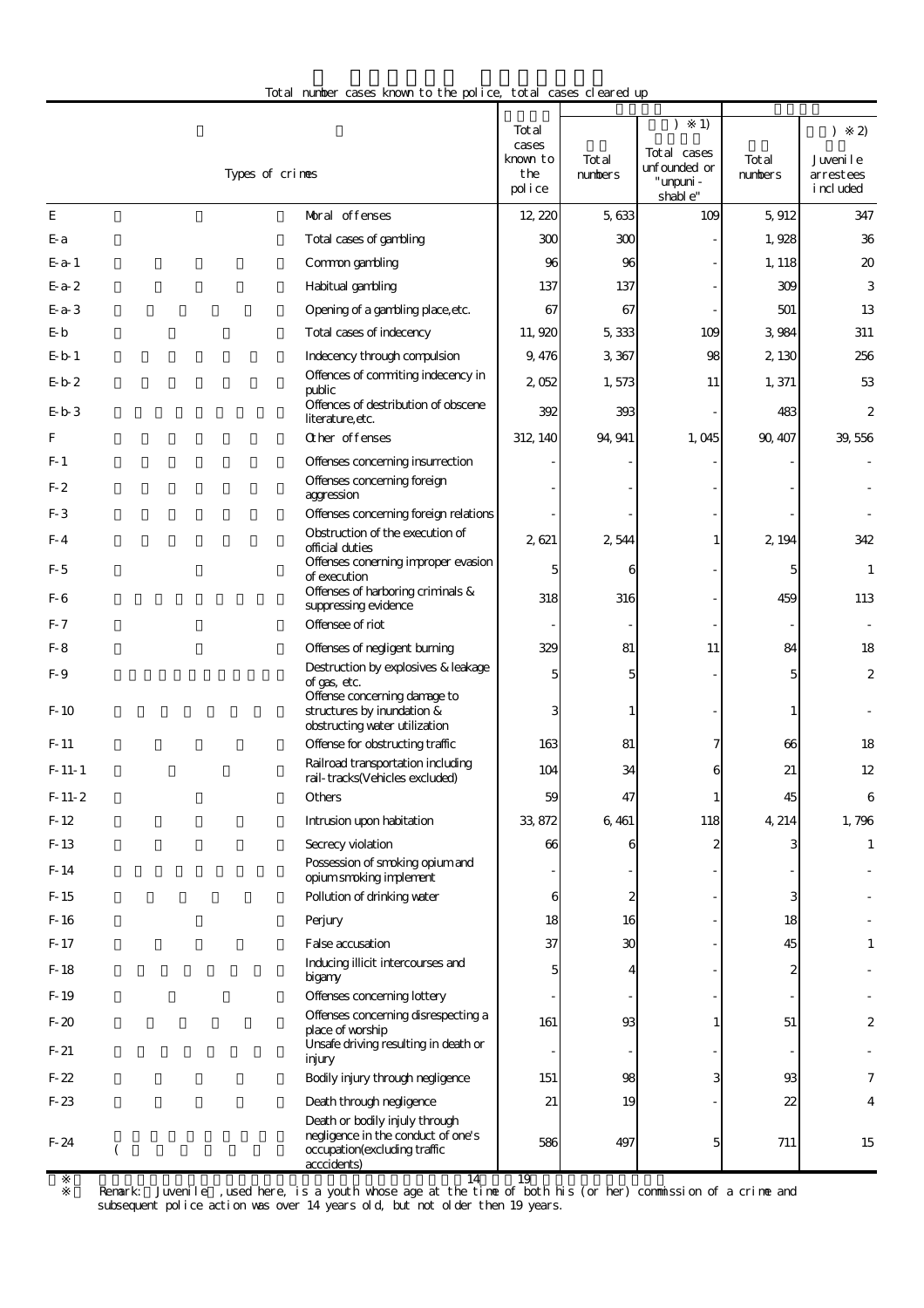| and total arrestees (classified by types of crimes) |  |  |  |
|-----------------------------------------------------|--|--|--|
|-----------------------------------------------------|--|--|--|

|        | Types of crimes                                                                                                                        | Tot al<br>cases<br>known to<br>the police | Tot al<br>numbers | 1)<br>Tot al<br>cases<br>unfounded<br>or<br>" unpuni -<br>shable" | Tot al<br>numbers | 2)<br>€<br>Juveni le<br>arrestees<br>i ncl uded |
|--------|----------------------------------------------------------------------------------------------------------------------------------------|-------------------------------------------|-------------------|-------------------------------------------------------------------|-------------------|-------------------------------------------------|
| $F-25$ | Abortion                                                                                                                               |                                           | 1                 |                                                                   | 2                 |                                                 |
| $F-25$ | Abandonment                                                                                                                            | 56                                        | 35                |                                                                   | 40                | 5                                               |
| $F-26$ | Offenses concerning arrest &<br>imprisonment                                                                                           | 630                                       | 523               |                                                                   | 887               | 207                                             |
| $F-27$ | kidnapping by force or enticement                                                                                                      | 251                                       | 215               |                                                                   | 173               | 16                                              |
| $F-28$ | Defamation                                                                                                                             | 440                                       | 270               | 10                                                                | 285               | 13                                              |
| $F-29$ | Offenses of damage to credit &<br>obstruction of business                                                                              | 724                                       | 323               | 9                                                                 | 341               | 37                                              |
| $F-30$ | Wrongfully taking possession of<br>immovable property                                                                                  | 56                                        | 50                | 1                                                                 | 56                |                                                 |
| $F-31$ | Embezzlement of lost articles                                                                                                          | 71, 782                                   | 70, 240           | 70                                                                | 72, 283           | 34, 263                                         |
| $F-32$ | Offenses concerning property<br>obtained through crime                                                                                 | 2,987                                     | 2,967             | 3                                                                 | 2,916             | 1,354                                           |
| $F-33$ | Destroying public documents                                                                                                            | 65                                        | 61                |                                                                   | 43                | 5                                               |
| $F-34$ | Damaging structures                                                                                                                    | 503                                       | 219               | 2                                                                 | 238               | 93                                              |
| F-35   | Damaging, destroying or transferring<br>"mete's and bounds"                                                                            | 67                                        | 9                 | 2                                                                 | 14                |                                                 |
| F-36   | Destroying things in general                                                                                                           | 196, 018                                  | 9,607             | 799                                                               | 4,931             | 1, 174                                          |
| F-37   | Offenses violating "Law Concerning<br>Punishment of Physical Violences<br>and Others" (Articles 2 and 3)                               | 132                                       | 105               |                                                                   | 147               | 33                                              |
| $F-38$ | Offenses violating "Law Relating to<br>Duel"                                                                                           |                                           | 3                 |                                                                   | 36                | 32                                              |
| F-39   | Offenses violating "Explosives<br>Control Law                                                                                          |                                           | 8                 |                                                                   | 6                 | 2                                               |
| $F-40$ | Laws concerning punishment of<br>unlawful seizure of an aircraft                                                                       |                                           |                   |                                                                   |                   |                                                 |
| $F-41$ | Laws concerning punishment of use<br>and others of Molotov cocktails. (fire<br>bomb)                                                   |                                           | 6                 |                                                                   |                   | $\mathbf{1}$                                    |
| $F-42$ | Laws concerning punishment of the<br>acts to cause aviational danger.                                                                  |                                           |                   |                                                                   |                   |                                                 |
| F-43   | Laws concerning punishment of<br>compulsion. And other related acts<br>committed by those having taken<br>hostages                     |                                           | 6                 |                                                                   | 5                 | $\mathbf{1}$                                    |
| F- 44  | Special Law regarding the prevention<br>of poisonous substance from<br>contaminating food in circulation                               |                                           |                   |                                                                   |                   |                                                 |
| F-45   | The law related to the prevention of<br>bodily harm caused by sarin and<br>similar substances                                          |                                           |                   |                                                                   |                   |                                                 |
| F-46   | Law for punishment of organized<br>crimes, control of crime proceeds<br>and other matters                                              | 28                                        | 28                |                                                                   | 17                |                                                 |
|        | Total number of criminal<br>cases(including "Deaths or injuries<br>through negligence in the conduct of<br>one's occupation in traffic | 3, 693, 928                               | 1, 432, 548       |                                                                   | 1, 219, 564       | 181, 940                                        |
|        | accidents")Deaths or injuries<br>through negligence in the conduct of<br>one's occupation in traffic accidents                         | 840, 189                                  | 840, 189          |                                                                   | 872,006           | 40, 165                                         |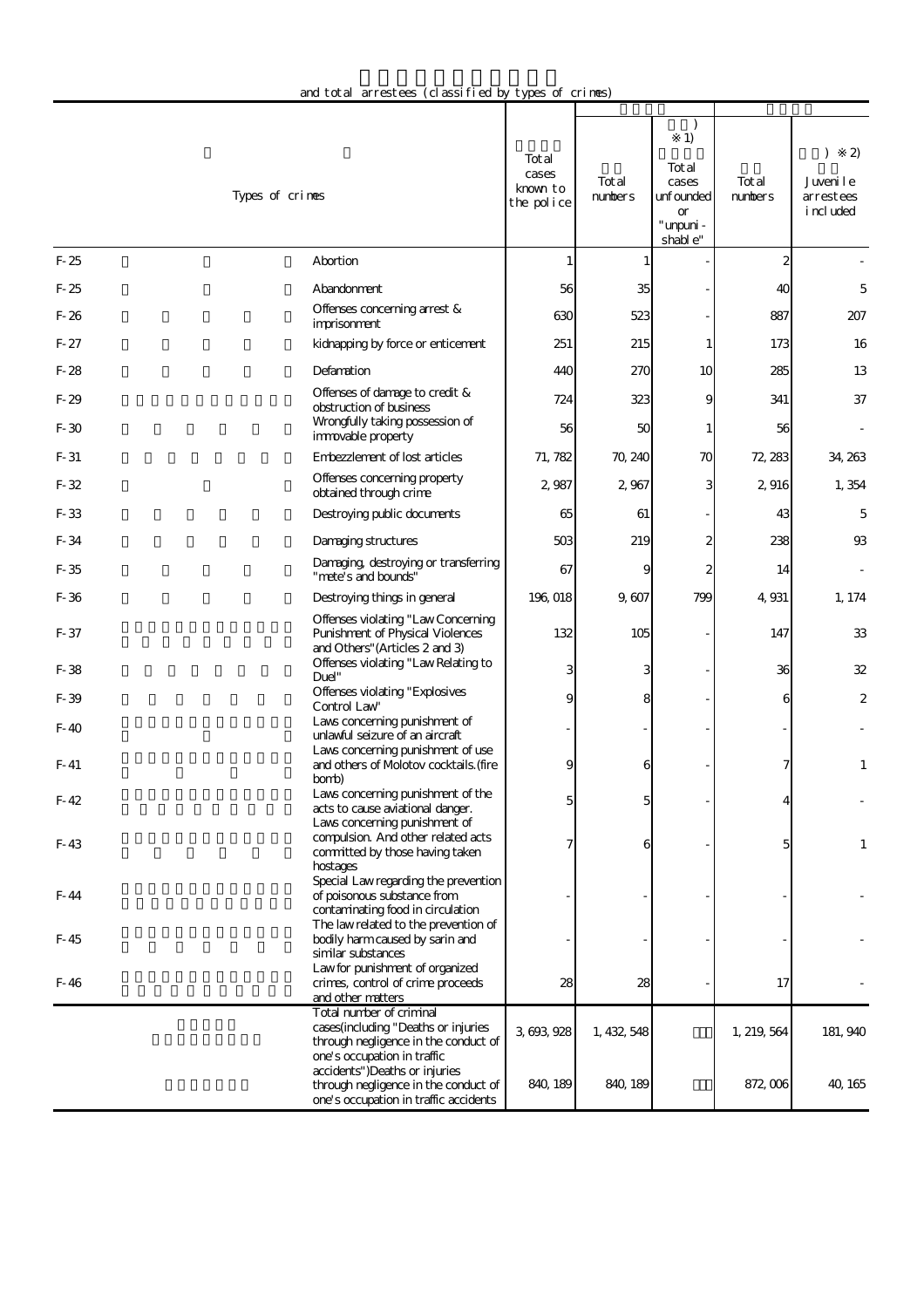| ( | 2, 853, 739          | 2,696,818           | 156, 807         | 114 | 592, 359           | 555,808             |
|---|----------------------|---------------------|------------------|-----|--------------------|---------------------|
|   | 12,567               | 10, 148             | 2,305            | 114 | 7,604              | 5,787               |
|   | 1,396                | 626                 | 746              | 24  | 1,336              | 603                 |
|   | 1, 317<br>29         | 578<br>25           | 739<br>4         |     | 1,257<br>29        | 554<br>25           |
|   | 24                   |                     |                  | 24  | 23                 |                     |
|   | 26<br>6,984          | 23<br>6,232         | 3<br>690         | 62  | 27<br>3,566        | 24<br>3,098         |
|   | 93                   | 67                  | 26               |     | 83                 | 62                  |
|   | 3,038                | 3,038               |                  |     | 1,521              | 1,521               |
|   | 154<br>3,699         | 131<br>2,996        | 23<br>641        | 62  | 98<br>1,864        | 79<br>1,436         |
|   | 1,830                | 1,428               | 374              | 28  | 1, 234             | 915                 |
|   | 2,357                | 1,862               | 495              |     | 1,468              | 1, 171              |
|   | 76, 573<br>30        | 72,620<br>30        | 3,953            |     | 40, 425<br>30      | 38, 248<br>$30\,$   |
|   | 19, 442              | 19, 442             |                  |     | 8,348              | 8,348               |
|   | 36, 324              | 36, 321             | 3                |     | 23, 453            | 23, 452             |
|   | 193<br>2,374         | 193<br>2,269        | 105              |     | 182<br>1,572       | 182<br>1,483        |
|   | 18,403               | 14,558              | 3,845            |     | 7,022              | 4,935               |
|   | 2, 377, 488          | 2, 239, 396         | 138,092          |     | 403, 872           | 374, 812            |
|   | 338, 294<br>775, 435 | 281,600<br>770, 302 | 56,694<br>5, 133 |     | 98, 335<br>57, 928 | 80, 889<br>57, 331  |
|   | 1, 263, 759          | 1, 187, 494         | 76, 265          |     | 247, 609           | 236, 592            |
|   | 62, 751              | 59, 938             | 2813             |     | 39,884             | 37, 512             |
|   | 49, 482              | 46, 737             | 2,745            |     | 31, 547            | 29, 228             |
|   | 2, 151<br>859        | 2, 151<br>859       |                  |     | 1,503<br>503       | 1,503<br>503        |
|   | 1, 292               | 1,292               |                  |     | 1,000              | 1,000               |
|   | 10,883<br>4,783      | 10,816<br>4,770     | 67<br>13         |     | 6,608<br>959       | 6,556<br>958        |
|   | 5,506                | 5,464               | 42               |     | 5, 151             | 5, 111              |
|   | 287                  | 278                 | 9                |     | 277                | 267                 |
|   | 239<br>68            | 236<br>68           | 3                |     | 158<br>63          | $157\,$<br>63       |
|   | 178                  | 178                 |                  |     | 174                | 174                 |
|   | 164                  | 164                 |                  |     | 162                | 162<br>$\mathbf{1}$ |
|   | 56                   | 55                  |                  |     | 51                 | $50\,$              |
|   | 12, 220              | 11, 629             | 591              |     | 5, 633             | 5, 419              |
|   | 300                  | 300                 |                  |     | 300                | 300                 |
|   | 96<br>137            | 96<br>137           |                  |     | 96<br>137          | 96<br>137           |
|   | 67                   | 67                  |                  |     | 67                 | 67                  |
|   | 11, 920<br>9,476     | 11, 329<br>8,885    | 591<br>591       |     | 5,333<br>3, 367    | 5, 119<br>3, 153    |
|   | 2,052                | 2,052               |                  |     | 1,573              | 1,573               |
|   | 312, 140             | 303, 087            | 9,053            |     | 94, 941            | 94,030              |
|   | 71, 782              | 71, 782<br>2,621    |                  |     | 70, 240<br>2544    | 70, 240             |
|   | 2,621<br>33, 872     | 24, 872             | 9,000            |     | 6, 461             | 2,544<br>5,591      |
|   | 630                  | 630                 |                  |     | 523                | 523                 |
|   | 251<br>2,987         | 203<br>2,987        | 48               |     | 215<br>2,967       | 178<br>2,967        |
|   | 196, 018             | 196,018             |                  |     | 9,607              | 9,607               |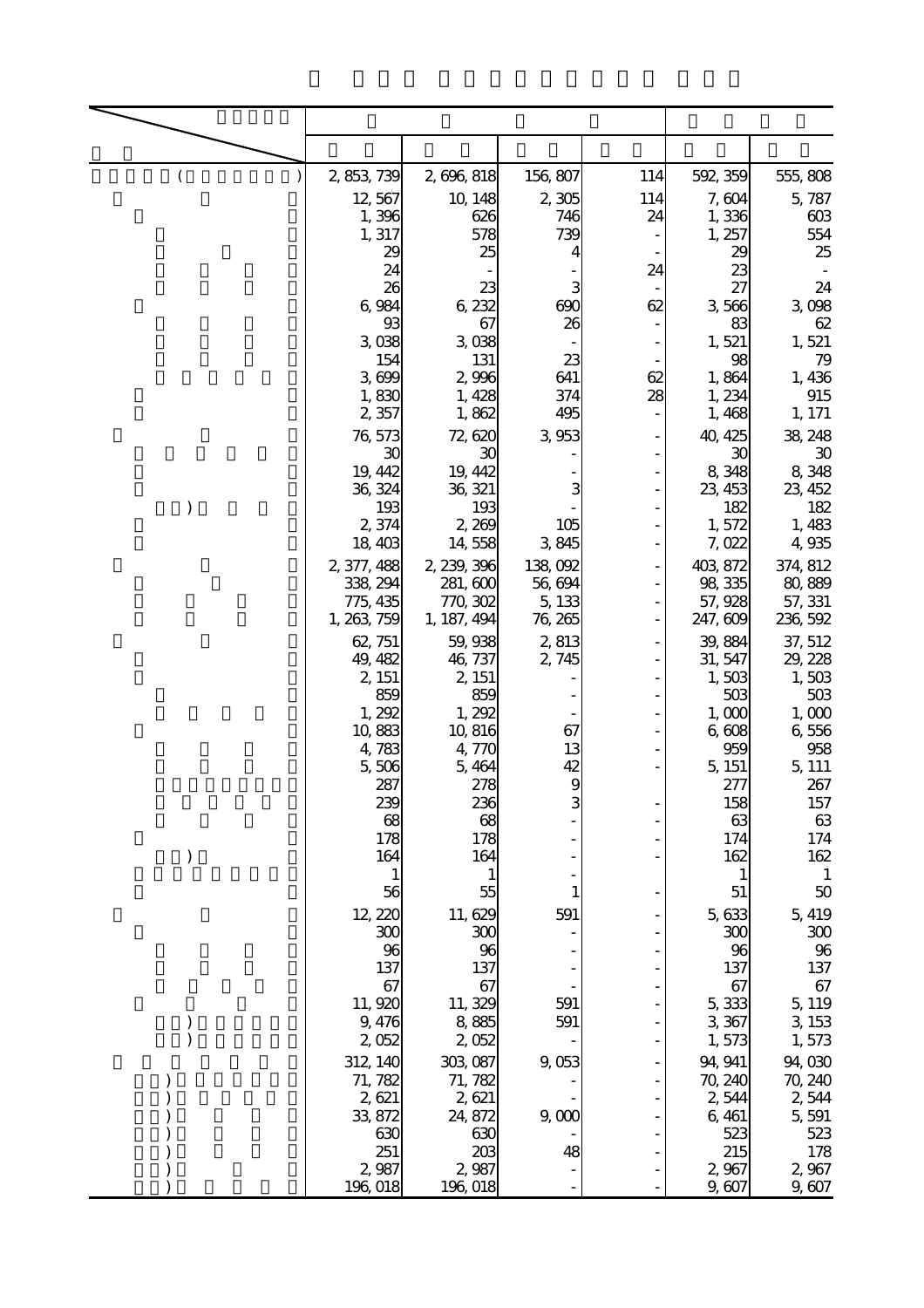| 36, 437                                      | 114 | 347,558            | 336, 316               | 11, 170        | 72 | (             |
|----------------------------------------------|-----|--------------------|------------------------|----------------|----|---------------|
| 1,703                                        | 114 | 7,726              | 6,160                  | 1, 494         | 72 |               |
| 710                                          | 23  | 1,405              | 659                    | 730            | 16 |               |
| 703<br>4                                     |     | 1,348<br>21        | 624<br>18              | 724<br>3       |    |               |
|                                              | 23  | 16                 |                        |                | 16 |               |
| $\begin{array}{c}\n 3 \\  406\n \end{array}$ | 62  | 20<br>4, 151       | 17<br>3,772            | З<br>347       | 32 |               |
| 21                                           |     | 141                | 104                    | 37             |    |               |
| 19                                           |     | 2,391<br>67        | 2,391<br>54            | 13             |    |               |
| 366                                          | 62  | 1,552              | 1,223                  | 297            | 32 |               |
| 290                                          | 29  | 815                | 593                    | 198            | 24 |               |
| 297<br>2, 177                                |     | 1,355<br>49, 615   | 1, 136<br>46,698       | 219<br>2917    |    |               |
|                                              |     | 283                | 283                    |                |    |               |
|                                              |     | 9, 132             | 9,132                  |                |    |               |
|                                              |     | 29,862<br>277      | 29, 861<br>277         |                |    | $\mathcal{E}$ |
| 89                                           |     | 1,527              | 1, 425                 | 102            |    |               |
| 2,087                                        |     | 8,811              | 5,997                  | 2,814          |    |               |
| 29,060<br>17, 446                            |     | 180, 725<br>13,696 | 175, 074<br>11,764     | 5,651<br>1,932 |    |               |
| 597                                          |     | 39,589             | 38, 847                | 742            |    |               |
| 11, 017                                      |     | 127, 440           | 124, 463               | 2,977          |    |               |
| 2,372<br>2,319                               |     | 13, 173<br>9,507   | 12, 271<br>8,629       | 902<br>878     |    |               |
|                                              |     | 1, 184             | 1,184                  |                |    |               |
|                                              |     | 365<br>819         | 365<br>819             |                |    |               |
| 52                                           |     | 2, 112             | 2,091                  | 21             |    |               |
| $\mathbf{1}$<br>40                           |     | 91<br>1,780        | 90<br>1,762            |                |    |               |
| 10                                           |     | 148                | 146                    | $\frac{18}{2}$ |    |               |
|                                              |     | $\frac{68}{25}$    | 68                     |                |    |               |
|                                              |     |                    | 25                     |                |    |               |
|                                              |     | 283<br>252         | 283<br>252             |                |    |               |
|                                              |     | 85                 | $\boldsymbol{z}$<br>82 |                |    |               |
| 214                                          |     | 5,912              | 5,813                  | 99             |    |               |
|                                              |     | 1,928              | 1,928                  |                |    |               |
|                                              |     | 1, 118<br>309      | 1, 118<br>309          |                |    |               |
|                                              |     | 501                | 501                    |                |    |               |
| 214<br>214                                   |     | 3,984<br>2,130     | 3,885<br>$2\,031$      | 99<br>99       |    |               |
|                                              |     | 1,371              | 1,371                  |                |    |               |
| 911                                          |     | 90, 407            | 90,300                 | 107            |    |               |
|                                              |     | 72, 283<br>2, 194  | 72, 283<br>2, 194      |                |    |               |
| 870                                          |     | 4, 214             | 4,138                  | 76             |    |               |
| 37                                           |     | 887                | 887                    |                |    |               |
|                                              |     | 173<br>2916        | 147<br>2,916           | 26             |    |               |
|                                              |     | 4, 931             | 4,931                  |                |    |               |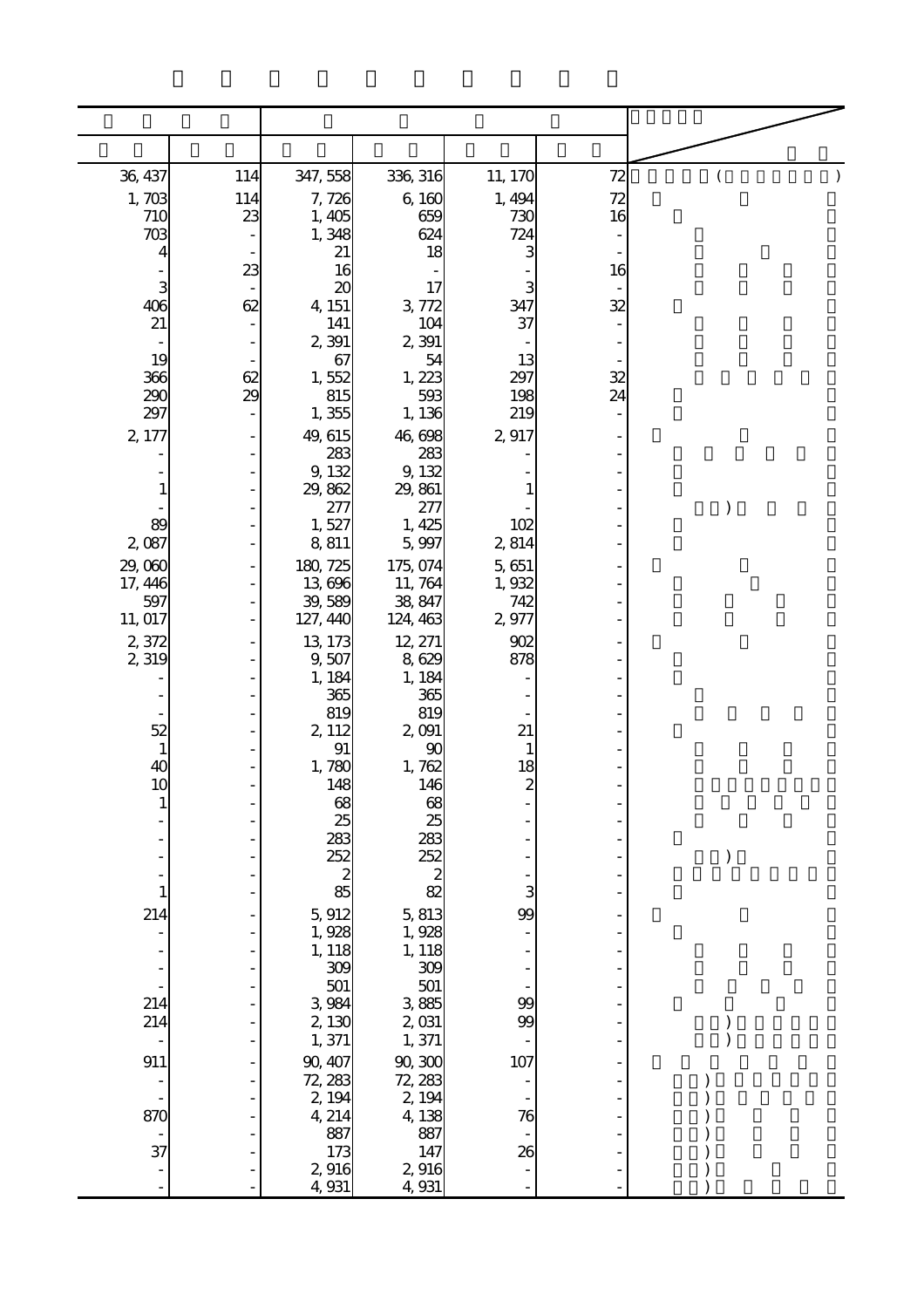| 1993<br>5<br>1994<br>$\,$ 6 $\,$<br>1995<br>7<br>1996<br>8<br>1997<br>9<br>1998<br>10<br>1999<br>11<br>2000<br>12<br>2001<br>13<br>2002<br>14 | 10,903<br>11, 103<br>10,652<br>11,286<br>12,366<br>12, 725<br>14,682<br>18, 281<br>21,530<br>22, 294                                                                                                                                                                                                                                                                                                                                             | %<br>89.0<br>9, 701<br>89.1<br>9,891<br>$90\,5$<br>9,643<br>87.9<br>9,925<br>87.3<br>10, 798<br>84 1<br>10,700<br>71.5<br>10, 491<br>60.4<br>11,049<br>530<br>11, 418<br>502<br>11, 186                                                                                                                                                                                                                                               | 6,646<br>7,102<br>6,969<br>7,323<br>8,654<br>8,980<br>9,307<br>9,954<br>9,905<br>10,029                                                                                                                                                                                                                                                                                                                   | 512<br>488<br>510<br>444<br>528<br>554<br>547<br>631<br>679<br>705                                                                                                                                                                                                                                                                                                                                                                                          | 1, 458<br>1,700<br>1,638<br>1,843<br>2,631<br>2,523<br>2,582<br>2,476<br>2,459<br>2,258                                                                                                                                                                                                                                                                                                                            | 77<br>95<br>89<br>95<br>108<br>125<br>127<br>152<br>191<br>178                                                                                                                                                                                                                                                                                                                                                                                                                                                                                                                                                                     |
|-----------------------------------------------------------------------------------------------------------------------------------------------|--------------------------------------------------------------------------------------------------------------------------------------------------------------------------------------------------------------------------------------------------------------------------------------------------------------------------------------------------------------------------------------------------------------------------------------------------|---------------------------------------------------------------------------------------------------------------------------------------------------------------------------------------------------------------------------------------------------------------------------------------------------------------------------------------------------------------------------------------------------------------------------------------|-----------------------------------------------------------------------------------------------------------------------------------------------------------------------------------------------------------------------------------------------------------------------------------------------------------------------------------------------------------------------------------------------------------|-------------------------------------------------------------------------------------------------------------------------------------------------------------------------------------------------------------------------------------------------------------------------------------------------------------------------------------------------------------------------------------------------------------------------------------------------------------|--------------------------------------------------------------------------------------------------------------------------------------------------------------------------------------------------------------------------------------------------------------------------------------------------------------------------------------------------------------------------------------------------------------------|------------------------------------------------------------------------------------------------------------------------------------------------------------------------------------------------------------------------------------------------------------------------------------------------------------------------------------------------------------------------------------------------------------------------------------------------------------------------------------------------------------------------------------------------------------------------------------------------------------------------------------|
|                                                                                                                                               | 703<br>456<br>56<br>83<br>81<br>27<br>1,091<br>158<br>109<br>361<br>96<br>89<br>278<br>2674<br>7,287<br>591<br>355<br>320<br>1,499<br>1,545<br>1,820<br>280<br>108<br>227<br>542<br>1,933<br>132<br>146<br>83<br>319<br>1, 012<br>241<br>4,784<br>226<br>669<br>2,640<br>919<br>182<br>148<br>1,208<br>98<br>94<br>271<br>574<br>171<br>468<br>89<br>125<br>$141\,$<br>113<br>2, 146<br>$1,005$<br>147<br>135<br>228<br>116<br>109<br>196<br>210 | 397<br>210<br>45<br>53<br>62<br>27<br>582<br>94<br>73<br>149<br>64<br>63<br>139<br>1,517<br>3,322<br>294<br>201<br>183<br>633<br>634<br>723<br>144<br>56<br>148<br>306<br>994<br>95<br>79<br>46<br>109<br>554<br>$111\,$<br>2, 161<br>113<br>375<br>1,062<br>402<br>$102$<br>107<br>655<br>$7\!$<br>54<br>139<br>269<br>120<br>345<br>$81\,$<br>68<br>117<br>79<br>1, 213<br>440<br>$76\,$<br>87<br>143<br>84<br>88<br>$150\,$<br>145 | 353<br>210<br>48<br>31<br>49<br>15<br>561<br>58<br>68<br>148<br>60<br>68<br>159<br>1,384<br>2869<br>222<br>179<br>144<br>588<br>547<br>636<br>138<br>53<br>98<br>264<br>842<br>53<br>68<br>37<br>91<br>480<br>113<br>1,957<br>83<br>265<br>1,009<br>412<br>103<br>85<br>595<br>63<br>57<br>124<br>251<br>100<br>313<br>88<br>62<br>98<br>65<br>1, 155<br>460<br>61<br>89<br>113<br>82<br>87<br>111<br>152 | 34<br>21<br>9<br>1<br>53<br>6<br>6<br>15<br>6<br>8<br>12<br>83<br>180<br>10<br>13<br>9<br>48<br>24<br>35<br>8<br>8<br>7<br>18<br>53<br>7<br>4<br>7<br>10<br>15<br>10<br>137<br>$\mathbf 5$<br>13<br>82<br>28<br>$\boldsymbol{2}$<br>$\tau$<br>48<br>$\mathbf 5$<br>6<br>11<br>$20\,$<br>6<br>30<br>$12\,$<br>$\mathbf 5$<br>$\boldsymbol{9}$<br>4<br>87<br>$\infty$<br>$\boldsymbol{z}$<br>$\boldsymbol{9}$<br>$10\,$<br>$\,$ 8 $\,$<br>$\Theta$<br>10<br>9 | 98<br>62<br>17<br>5<br>12<br>2<br>125<br>8<br>22<br>47<br>1<br>19<br>28<br>280<br>703<br>38<br>44<br>21<br>199<br>167<br>135<br>31<br>7<br>15<br>46<br>181<br>6<br>9<br>5<br>5<br>128<br>28<br>512<br>23<br>$71\,$<br>277<br>81<br>39<br>21<br>107<br>$\boldsymbol{6}$<br>$11\,$<br>22<br>59<br>9<br>43<br>26<br>$\boldsymbol{6}$<br>4<br>7<br>209<br>88<br>$11\,$<br>16<br>13<br>$21\,$<br>$21\,$<br>$15\,$<br>24 | 13<br>8<br>$\mathbf 5$<br>11<br>$\mathbf{1}$<br>7<br>$\boldsymbol{z}$<br>$\mathbf{1}$<br>34<br>45<br>$\overline{a}$<br>4<br>13<br>$\boldsymbol{9}$<br>14<br>2<br>$\mathbf{1}$<br>$\boldsymbol{z}$<br>5<br>$\mathbf{1}$<br>$\overline{\mathcal{Z}}$<br>$\boldsymbol{z}$<br>36<br>$\,$ 1 $\,$<br>$\begin{array}{c} 2 \\ 26 \\ 3 \end{array}$<br>$\,1\,$<br>$\begin{array}{c} 3 \\ 12 \end{array}$<br>$\frac{1}{3}$<br>$\mathbf 1$<br>$\boldsymbol{7}$<br>$\begin{array}{c} 2 \\ 1 \end{array}$<br>$\frac{1}{1}$<br>$\infty$<br>$\overline{4}$<br>$\begin{array}{c} 5 \\ 1 \end{array}$<br>$\begin{array}{c} 3 \\ 2 \\ 2 \end{array}$ |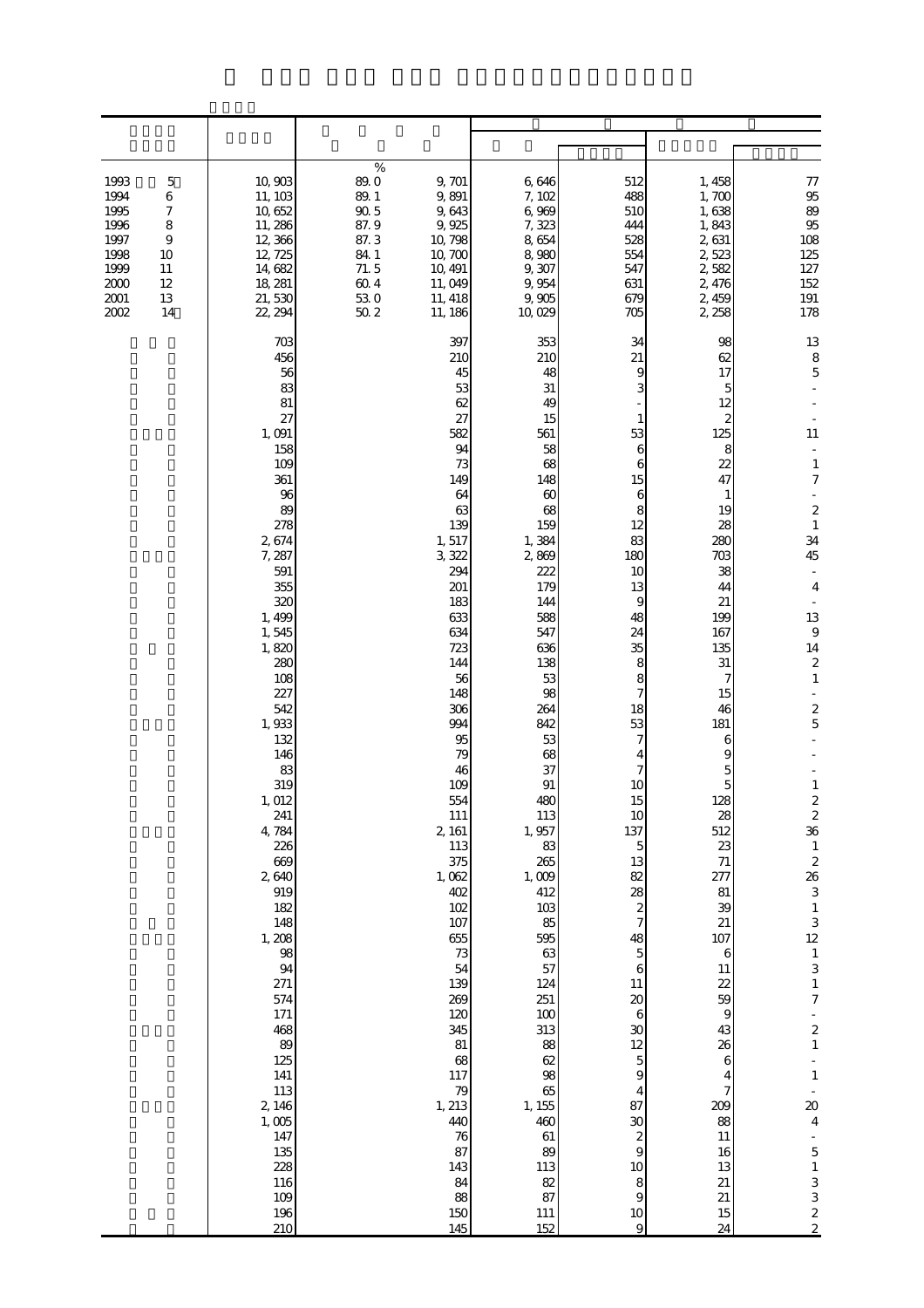| 1993<br>5<br>1994<br>6<br>1995<br>7<br>8<br>1996<br>1997<br>$\overline{9}$<br>1998<br>10<br>1999<br>11<br>2000<br>12<br>2001<br>13<br>2002<br>14 | 336, 235<br>325, 987<br>313, 922<br>301, 310<br>305, 328<br>330, 369<br>367, 174<br>423, 281<br>443, 502<br>478, 476                                                                                                                                                                                                                                                                                                                                                                                                                                                                  | %<br>$66\ 8$<br>72.0<br>73.7<br>72.0<br>684<br>64.6<br>537<br>33 2<br>27.1<br>280 | 224, 499<br>234, 735<br>231, 226<br>216, 794<br>208, 847<br>213, 261<br>197, 011<br>140, 351<br>120, 183<br>133, 960                                                                                                                                                                                                                                                                                                                                                                                                   | 27, 114<br>26, 475<br>24, 423<br>24,023<br>24, 213<br>24, 533<br>24,533<br>22, 126<br>22, 493<br>22, 425                                                                                                                                                                                                                                                                                                                                              | 2, 187<br>2,083<br>1,993<br>1,916<br>1,954<br>1,938<br>1,821<br>1,539<br>1,634<br>1,661                                                                                                                                                                                                                                                                               | 11, 329<br>10, 151<br>9, 231<br>9,005<br>8,872<br>8,617<br>8,410<br>7, 476<br>7, 747<br>7, 724                                                                                                                                                                                                                                                                                                          | 876<br>706<br>676<br>641<br>683<br>661<br>534<br>445<br>534<br>526                                                                                                                                                                                                                                                                                                                                                                                                                                                                                                                                                                                                       |
|--------------------------------------------------------------------------------------------------------------------------------------------------|---------------------------------------------------------------------------------------------------------------------------------------------------------------------------------------------------------------------------------------------------------------------------------------------------------------------------------------------------------------------------------------------------------------------------------------------------------------------------------------------------------------------------------------------------------------------------------------|-----------------------------------------------------------------------------------|------------------------------------------------------------------------------------------------------------------------------------------------------------------------------------------------------------------------------------------------------------------------------------------------------------------------------------------------------------------------------------------------------------------------------------------------------------------------------------------------------------------------|-------------------------------------------------------------------------------------------------------------------------------------------------------------------------------------------------------------------------------------------------------------------------------------------------------------------------------------------------------------------------------------------------------------------------------------------------------|-----------------------------------------------------------------------------------------------------------------------------------------------------------------------------------------------------------------------------------------------------------------------------------------------------------------------------------------------------------------------|---------------------------------------------------------------------------------------------------------------------------------------------------------------------------------------------------------------------------------------------------------------------------------------------------------------------------------------------------------------------------------------------------------|--------------------------------------------------------------------------------------------------------------------------------------------------------------------------------------------------------------------------------------------------------------------------------------------------------------------------------------------------------------------------------------------------------------------------------------------------------------------------------------------------------------------------------------------------------------------------------------------------------------------------------------------------------------------------|
|                                                                                                                                                  | 16, 214<br>10,938<br>1,235<br>1,842<br>1,525<br>674<br>18, 194<br>1,810<br>1,618<br>6,999<br>1,399<br>1, 272<br>5,096<br>53, 634<br>156, 329<br>15, 190<br>7,529<br>8, 173<br>33, 282<br>35, 426<br>35, 774<br>4, 214<br>2,975<br>4,360<br>9,406<br>59, 959<br>1,709<br>2,755<br>1,760<br>7,506<br>40,061<br>6,168<br>95, 192<br>4,000<br>8,781<br>49, 708<br>25, 397<br>4, 404<br>2,842<br>19, 467<br>923<br>989<br>5,607<br>8,656<br>3, 292<br>8,938<br>1,501<br>2,573<br>3, 299<br>1,565<br>50, 549<br>29, 248<br>2, 201<br>1, 914<br>3,829<br>2, 156<br>2, 712<br>3,017<br>5, 472 |                                                                                   | 3, 170<br>1,718<br>403<br>590<br>340<br>119<br>6,865<br>795<br>896<br>2, 291<br>535<br>702<br>1,646<br>20, 341<br>39, 787<br>3,598<br>1,669<br>2,579<br>6,583<br>10,397<br>7,761<br>1,707<br>690<br>1, 410<br>3,393<br>16,568<br>431<br>924<br>613<br>1,996<br>11, 413<br>1, 191<br>20, 363<br>1,586<br>3,763<br>7,661<br>4,957<br>1,567<br>829<br>7,629<br>411<br>631<br>1,903<br>2, 707<br>1,977<br>4, 227<br>$503$<br>1,072<br>1,864<br>788<br>15,010<br>6,786<br>919<br>957<br>2,051<br>975<br>888<br>1,485<br>949 | 1, 123<br>666<br>89<br>151<br>146<br>$71\,$<br>1, 624<br>284<br>222<br>425<br>185<br>147<br>361<br>2,051<br>5,392<br>401<br>324<br>327<br>834<br>959<br>1,081<br>364<br>171<br>347<br>584<br>1,896<br>135<br>145<br>150<br>309<br>876<br>281<br>4,956<br>244<br>509<br>2,673<br>1,045<br>279<br>206<br>1,438<br>132<br>147<br>361<br>475<br>323<br>950<br>143<br>222<br>377<br>208<br>2995<br>1, 102<br>149<br>208<br>297<br>245<br>193<br>340<br>461 | 103<br>59<br>8<br>11<br>16<br>9<br>125<br>24<br>21<br>35<br>15<br>9<br>21<br>148<br>322<br>24<br>17<br>19<br>50<br>71<br>55<br>25<br>8<br>19<br>34<br>129<br>8<br>15<br>18<br>26<br>45<br>17<br>394<br>18<br>41<br>228<br>73<br>16<br>18<br>113<br>13<br>11<br>22<br>36<br>$31\,$<br>85<br>13<br>12<br>36<br>24<br>242<br>82<br>9<br>15<br>22<br>24<br>21<br>27<br>42 | 407<br>249<br>37<br>53<br>44<br>24<br>638<br>141<br>68<br>135<br>82<br>54<br>158<br>348<br>1,849<br>132<br>102<br>76<br>292<br>312<br>329<br>154<br>76<br>152<br>224<br>642<br>55<br>40<br>67<br>105<br>269<br>106<br>1,610<br>52<br>150<br>896<br>367<br>83<br>62<br>570<br>54<br>77<br>150<br>192<br>97<br>414<br>58<br>112<br>171<br>73<br>1, 246<br>493<br>53<br>85<br>97<br>65<br>86<br>142<br>225 | 31<br>15<br>$\mathbf 5$<br>$\mathbf{1}$<br>$\,6$<br>$\overline{4}$<br>45<br>$\,9$<br>$\overline{5}$<br>14<br>$\overline{4}$<br>$\mathbf{1}$<br>12<br>29<br>108<br>$\,8\,$<br>$\overline{4}$<br>$\mathbf{1}$<br>$20\,$<br>26<br>16<br>8<br>$\overline{4}$<br>$\,8\,$<br>13<br>54<br>$\mathbf 5$<br>$\overline{5}$<br>8<br>13<br>19<br>$\overline{4}$<br>108<br>$\overline{4}$<br>11<br>$5\!$<br>28<br>$\mathbf 5$<br>$\mathbf 5$<br>32<br>$\mathbf 5$<br>3<br>3<br>$16\,$<br>$\mathbf 5$<br>24<br>$\boldsymbol{2}$<br>$\overline{4}$<br>13<br>$\mathbf 5$<br>95<br>35<br>$\boldsymbol{z}$<br>$\boldsymbol{7}$<br>$\overline{5}$<br>$\boldsymbol{7}$<br>13<br>$11\,$<br>15 |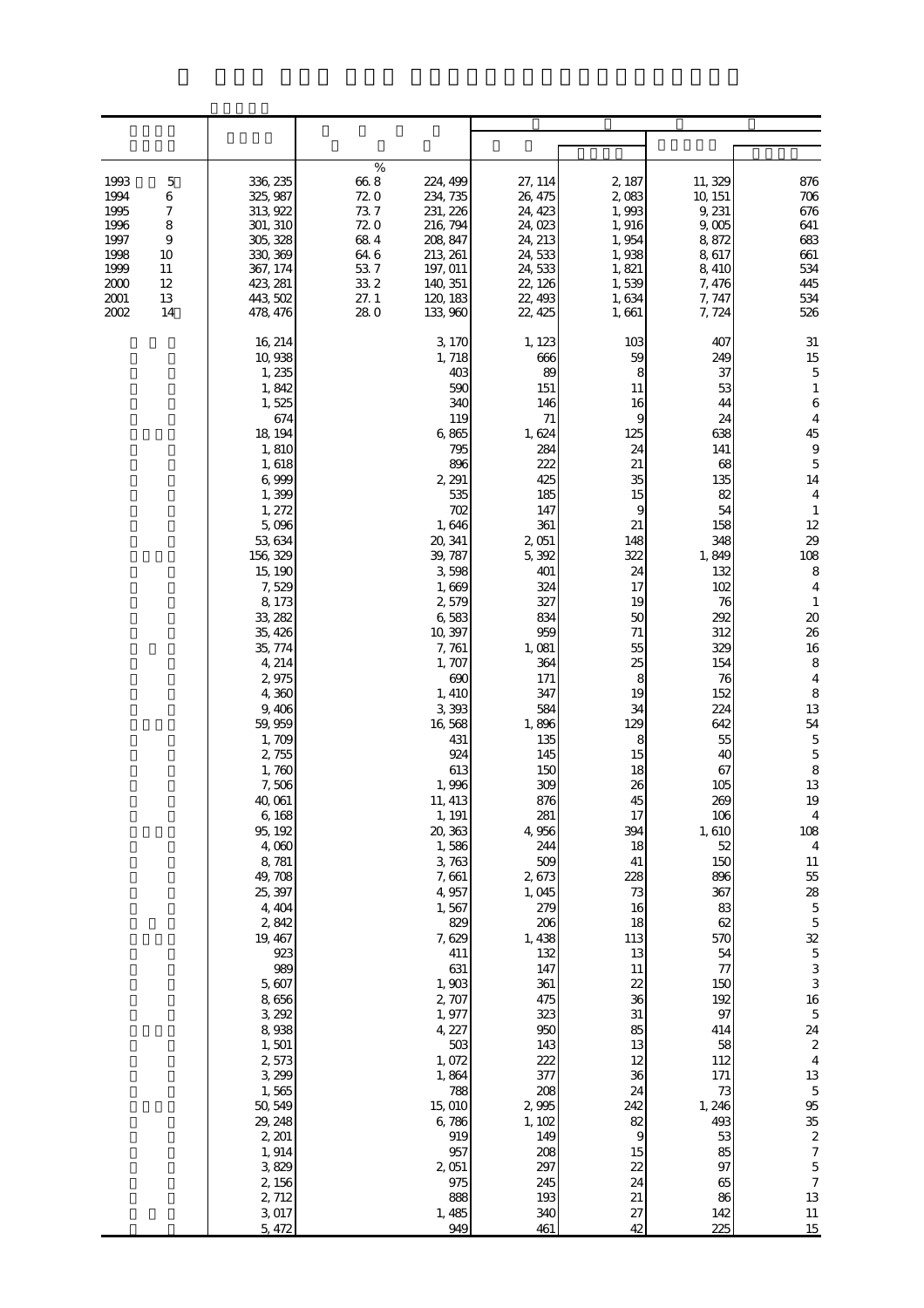| 1993<br>$\mathbf 5$<br>1994<br>6<br>1995<br>7<br>8<br>1996<br>1997<br>$\overline{9}$<br>1998<br>10<br>1999<br>11<br>2000<br>12<br>2001<br>13<br>2002<br>14 | 1, 801, 150<br>1, 784, 432<br>1, 782, 944<br>1, 812, 119<br>1, 899, 564<br>2,033,546<br>2, 165, 626<br>2, 443, 470<br>2, 735, 612<br>2, 853, 739                                                                                                                                                                                                                                                                                                                                                                                                                                                                                                     | %<br>40.2<br>723, 610<br>43.0<br>767, 844<br>42.2<br>753 174<br>40.6<br>735, 881<br>40.0<br>759, 609<br>$38\;0$<br>772, 282<br>33.8<br>731, 284<br>236<br>576, 771<br>19.8<br>542, 115<br>20.8<br>592, 359                                                                                                                                                                                                                                                                                                                                                                                  | 297, 725<br>307, 965<br>293, 252<br>295, 584<br>313, 573<br>324, 263<br>315, 355<br>309, 649<br>325, 292<br>347, 558                                                                                                                                                                                                                                                                                                                                                                                                                                                    | 54, 280<br>57,895<br>58, 781<br>60,666<br>70, 381<br>72, 723<br>64, 922<br>63, 378<br>68, 423<br>74, 574                                                                                                                                                                                                                                                                                                                                                                                                  | 133, 132<br>131, 268<br>126, 249<br>133, 581<br>152, 825<br>157, 385<br>141, 721<br>132, 336<br>138,654<br>141, 775                                                                                                                                                                                                                                                                                                                                                                                                                                        | 25, 237<br>26,008<br>26,546<br>29,063<br>38, 422<br>40, 114<br>31,598<br>29, 703<br>33,043<br>34, 627                                                                                                                                                                                                                                                                                                                                                         |
|------------------------------------------------------------------------------------------------------------------------------------------------------------|------------------------------------------------------------------------------------------------------------------------------------------------------------------------------------------------------------------------------------------------------------------------------------------------------------------------------------------------------------------------------------------------------------------------------------------------------------------------------------------------------------------------------------------------------------------------------------------------------------------------------------------------------|---------------------------------------------------------------------------------------------------------------------------------------------------------------------------------------------------------------------------------------------------------------------------------------------------------------------------------------------------------------------------------------------------------------------------------------------------------------------------------------------------------------------------------------------------------------------------------------------|-------------------------------------------------------------------------------------------------------------------------------------------------------------------------------------------------------------------------------------------------------------------------------------------------------------------------------------------------------------------------------------------------------------------------------------------------------------------------------------------------------------------------------------------------------------------------|-----------------------------------------------------------------------------------------------------------------------------------------------------------------------------------------------------------------------------------------------------------------------------------------------------------------------------------------------------------------------------------------------------------------------------------------------------------------------------------------------------------|------------------------------------------------------------------------------------------------------------------------------------------------------------------------------------------------------------------------------------------------------------------------------------------------------------------------------------------------------------------------------------------------------------------------------------------------------------------------------------------------------------------------------------------------------------|---------------------------------------------------------------------------------------------------------------------------------------------------------------------------------------------------------------------------------------------------------------------------------------------------------------------------------------------------------------------------------------------------------------------------------------------------------------|
|                                                                                                                                                            | 94,091<br>63, 792<br>6,617<br>10,637<br>9,312<br>3,733<br>145,801<br>19, 202<br>15, 011<br>49, 261<br>11, 978<br>14, 331<br>36,018<br>301, 913<br>831,091<br>67, 672<br>39,061<br>39,803<br>177, 762<br>168, 366<br>190, 173<br>35, 947<br>15, 245<br>34,054<br>63,008<br>342, 534<br>16, 311<br>16,666<br>13 884<br>51,956<br>196, 117<br>47,600<br>617, 794<br>32, 183<br>65,082<br>300, 429<br>164, 445<br>32, 017<br>23,638<br>147, 661<br>8, 215<br>9,055<br>45,386<br>59, 330<br>25, 675<br>69, 314<br>11, 432<br>19, 475<br>25,599<br>12,808<br>303, 540<br>168, 190<br>13, 222<br>13,952<br>28,684<br>17, 158<br>17,703<br>18,990<br>25, 641 | 14, 612<br>9,138<br>1, 207<br>1,962<br>1,594<br>711<br>40,534<br>5,398<br>4,265<br>10, 412<br>4,600<br>4,808<br>11, 051<br>75, 952<br>157, 464<br>13,864<br>7,603<br>9,909<br>22, 735<br>29, 908<br>36, 537<br>10, 123<br>2,667<br>8,533<br>15,585<br>81,883<br>4,650<br>8,296<br>4, 191<br>8,089<br>48,600<br>8,057<br>93, 386<br>6,228<br>12, 811<br>39, 100<br>23,803<br>6,844<br>4,600<br>40, 844<br>3,598<br>3, 246<br>9,515<br>13, 424<br>11, 061<br>20,065<br>4, 413<br>4,906<br>6,278<br>4,468<br>67, 619<br>27, 197<br>4,066<br>6,377<br>8,884<br>4,866<br>3,954<br>7,581<br>4,694 | 10,801<br>7, 112<br>826<br>1,234<br>1,083<br>546<br>25, 636<br>3649<br>2,923<br>7, 214<br>2,837<br>2,941<br>6,072<br>47,828<br>88, 294<br>5,630<br>4,332<br>4,568<br>14, 438<br>13,652<br>23, 928<br>5,566<br>1,743<br>5,133<br>9,304<br>33,566<br>3,052<br>2,906<br>2, 415<br>5,165<br>15,825<br>4,203<br>66, 169<br>3,133<br>8,333<br>31, 235<br>17,590<br>3,455<br>2, 423<br>23,669<br>2,071<br>1,735<br>6,309<br>8,519<br>5,035<br>11,562<br>2, 218<br>2,954<br>3,982<br>2,408<br>40,033<br>16, 407<br>2, 118<br>3,886<br>4,598<br>2,936<br>2,489<br>3,765<br>3,834 | 2,673<br>1,905<br>119<br>305<br>212<br>132<br>7,466<br>1, 156<br>801<br>2, 201<br>832<br>816<br>1,660<br>6,928<br>19, 358<br>1,391<br>914<br>1,092<br>3, 112<br>3,026<br>4,383<br>1,542<br>380<br>1,348<br>2,170<br>7,651<br>935<br>818<br>840<br>1, 191<br>2, 747<br>1, 120<br>12, 392<br>912<br>1,440<br>4,974<br>3,879<br>630<br>557<br>6,064<br>508<br>476<br>1,621<br>2,136<br>1,323<br>3, 101<br>623<br>834<br>1,048<br>596<br>8, 941<br>3,558<br>564<br>1,064<br>1,008<br>704<br>655<br>913<br>475 | 4, 426<br>3,030<br>328<br>455<br>407<br>206<br>11, 983<br>1,538<br>1, 277<br>3 40 6<br>1, 191<br>1, 477<br>3,094<br>13,038<br>38, 243<br>2,321<br>1,687<br>1, 721<br>6,863<br>6,577<br>9,383<br>2,709<br>661<br>2,527<br>3,794<br>13, 827<br>1,268<br>1, 258<br>1,027<br>2, 291<br>6, 197<br>1,786<br>27, 484<br>1,558<br>3,549<br>12,058<br>7,871<br>1,396<br>1,052<br>10, 130<br>998<br>865<br>2,552<br>3,598<br>2, 117<br>5,099<br>965<br>1, 422<br>1,612<br>1, 100<br>17,545<br>7, 217<br>1,052<br>1,636<br>2, 228<br>1,338<br>1,083<br>1,638<br>1,353 | 1,230<br>899<br>48<br>125<br>104<br>54<br>3,802<br>518<br>353<br>1, 155<br>376<br>433<br>967<br>2572<br>9,322<br>633<br>347<br>416<br>1,644<br>1,648<br>1,982<br>827<br>152<br>684<br>989<br>3,372<br>411<br>385<br>364<br>463<br>1, 257<br>492<br>5,964<br>511<br>688<br>2, 497<br>1,768<br>247<br>253<br>2, 743<br>316<br>263<br>669<br>885<br>610<br>1,466<br>296<br>408<br>464<br>298<br>4, 156<br>1,521<br>311<br>539<br>521<br>332<br>330<br>449<br>153 |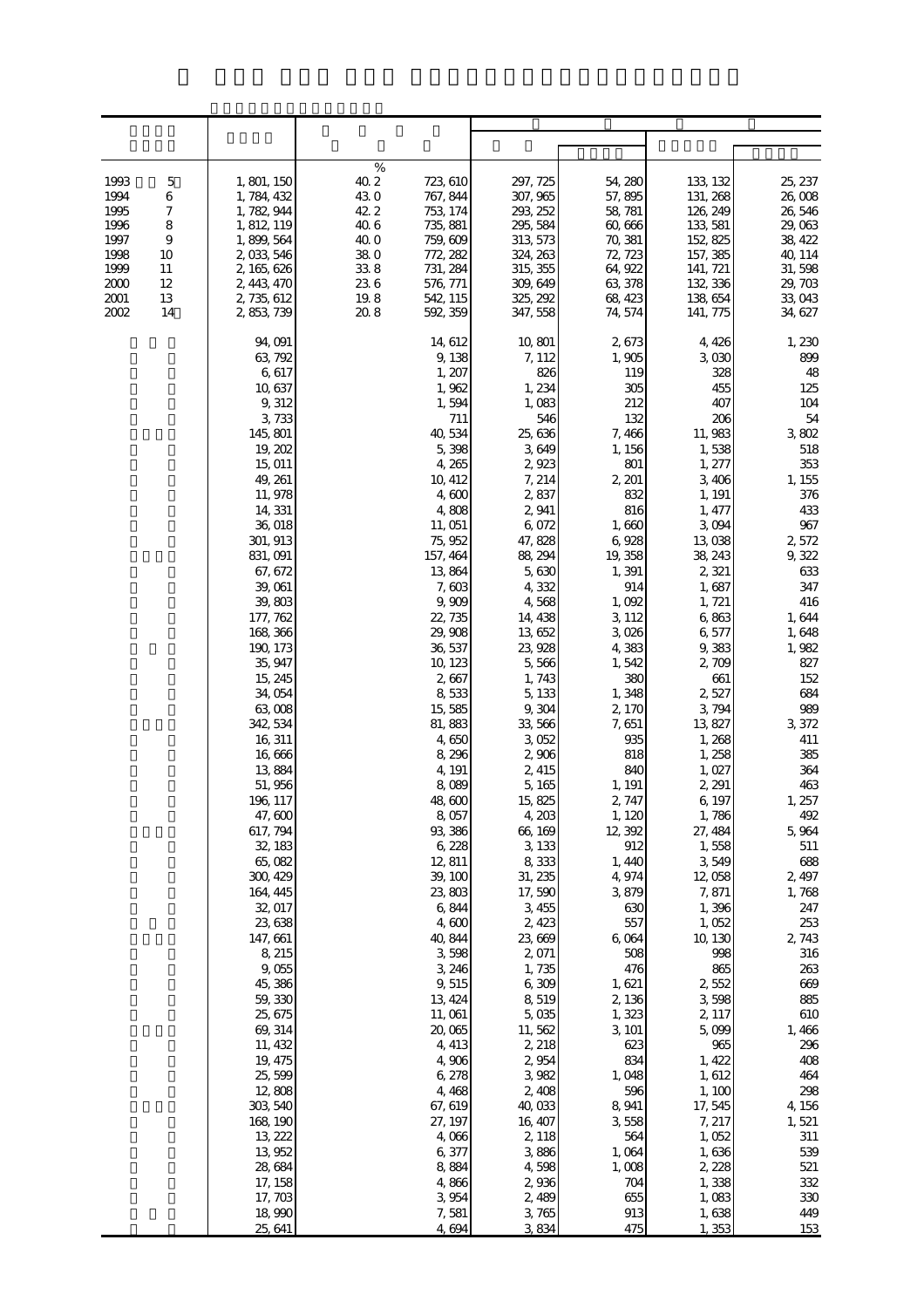|                                                                              |                                                                                                 | А                                                                                                                                                                                                                                                                                                                                                                                                                          |                                                                                     |                                                                                                                                                                                                                                                                                                                                                                                                      |                                                                                                                                                                                                                                                                                                                                                                                                         |                                                                                                                                                                                                                                                                                                                                                                                                                                                 |                                                                                                                                                                                                                                                                                                                                                                                                                                                                            |                                                                                                                                                                                                                                                                                                                                                                                                                                                                                                                                                                                             |
|------------------------------------------------------------------------------|-------------------------------------------------------------------------------------------------|----------------------------------------------------------------------------------------------------------------------------------------------------------------------------------------------------------------------------------------------------------------------------------------------------------------------------------------------------------------------------------------------------------------------------|-------------------------------------------------------------------------------------|------------------------------------------------------------------------------------------------------------------------------------------------------------------------------------------------------------------------------------------------------------------------------------------------------------------------------------------------------------------------------------------------------|---------------------------------------------------------------------------------------------------------------------------------------------------------------------------------------------------------------------------------------------------------------------------------------------------------------------------------------------------------------------------------------------------------|-------------------------------------------------------------------------------------------------------------------------------------------------------------------------------------------------------------------------------------------------------------------------------------------------------------------------------------------------------------------------------------------------------------------------------------------------|----------------------------------------------------------------------------------------------------------------------------------------------------------------------------------------------------------------------------------------------------------------------------------------------------------------------------------------------------------------------------------------------------------------------------------------------------------------------------|---------------------------------------------------------------------------------------------------------------------------------------------------------------------------------------------------------------------------------------------------------------------------------------------------------------------------------------------------------------------------------------------------------------------------------------------------------------------------------------------------------------------------------------------------------------------------------------------|
|                                                                              |                                                                                                 |                                                                                                                                                                                                                                                                                                                                                                                                                            |                                                                                     |                                                                                                                                                                                                                                                                                                                                                                                                      |                                                                                                                                                                                                                                                                                                                                                                                                         |                                                                                                                                                                                                                                                                                                                                                                                                                                                 |                                                                                                                                                                                                                                                                                                                                                                                                                                                                            |                                                                                                                                                                                                                                                                                                                                                                                                                                                                                                                                                                                             |
| 1993<br>1994<br>1995<br>1996<br>1997<br>1998<br>1999<br>2000<br>2001<br>2002 | $\mathbf 5$<br>$\,6$<br>$\boldsymbol{7}$<br>8<br>$\boldsymbol{9}$<br>10<br>11<br>12<br>13<br>14 | 7,064<br>7,320<br>6,768<br>7,010<br>7,684<br>8,253<br>9,087<br>10,567<br>11, 967<br>12,567                                                                                                                                                                                                                                                                                                                                 | $\%$<br>89.3<br>87.6<br>91.2<br>89.0<br>87.6<br>84.7<br>75.5<br>67.9<br>61.2<br>605 | 6,307<br>6, 411<br>6,173<br>6, 237<br>6,733<br>6,991<br>6,859<br>7, 175<br>7,320<br>7,604                                                                                                                                                                                                                                                                                                            | 5,190<br>5,526<br>5,309<br>5,459<br>6,633<br>6,949<br>7, 217<br>7,488<br>7,490<br>7,726                                                                                                                                                                                                                                                                                                                 | 492<br>466<br>476<br>423<br>504<br>526<br>533<br>603<br>645<br>677                                                                                                                                                                                                                                                                                                                                                                              | 1, 144<br>1,382<br>1, 291<br>1,496<br>2, 263<br>2, 197<br>2, 237<br>2, 120<br>2, 127<br>1,986                                                                                                                                                                                                                                                                                                                                                                              | 67<br>85<br>79<br>86<br>$106\,$<br>115<br>$122\,$<br>141<br>179<br>173                                                                                                                                                                                                                                                                                                                                                                                                                                                                                                                      |
|                                                                              |                                                                                                 | 397<br>247<br>36<br>46<br>53<br>15<br>530<br>73<br>55<br>173<br>46<br>49<br>134<br>1,647<br>4,367<br>359<br>187<br>188<br>969<br>1,061<br>959<br>125<br>62<br>130<br>327<br>1,097<br>63<br>54<br>41<br>138<br>680<br>121<br>2539<br>$90\,$<br>283<br>1, 473<br>494<br>109<br>90<br>589<br>44<br>47<br>124<br>271<br>103<br>261<br>54<br>67<br>88<br>52<br>1, 140<br>560<br>57<br>66<br>114<br>62<br>58<br>$\frac{88}{135}$ |                                                                                     | 266<br>151<br>28<br>34<br>37<br>16<br>380<br>49<br>49<br>98<br>41<br>42<br>101<br>1,026<br>2 330<br>210<br>131<br>120<br>486<br>475<br>479<br>97<br>44<br>92<br>196<br>668<br>52<br>40<br>32<br>70<br>392<br>82<br>1, 462<br>60<br>212<br>793<br>255<br>72<br>$\infty$<br>441<br>38<br>37<br>94<br>186<br>86<br>222<br>52<br>49<br>78<br>43<br>809<br>318<br>44<br>58<br>96<br>49<br>52<br>83<br>109 | 273<br>169<br>33<br>27<br>36<br>8<br>451<br>45<br>50<br>127<br>42<br>59<br>128<br>967<br>2, 222<br>172<br>132<br>115<br>478<br>447<br>459<br>103<br>44<br>70<br>202<br>671<br>44<br>40<br>29<br>70<br>397<br>$\, 91$<br>1,558<br>67<br>185<br>843<br>310<br>85<br>68<br>449<br>45<br>45<br>100<br>187<br>72<br>237<br>74<br>43<br>75<br>45<br>898<br>372<br>40<br>65<br>$90\,$<br>59<br>67<br>84<br>121 | 31<br>21<br>7<br>3<br>49<br>5<br>6<br>15<br>6<br>8<br>9<br>77<br>175<br>10<br>13<br>9<br>43<br>24<br>35<br>8<br>8<br>7<br>18<br>53<br>7<br>4<br>7<br>$10\,$<br>15<br>$10$<br>133<br>$\overline{5}$<br>12<br>79<br>28<br>$rac{2}{7}$<br>46<br>4<br>$\,$ 6 $\,$<br>11<br>19<br>$\,6$<br>28<br>11<br>$\overline{\mathbf{4}}$<br>9<br>$\overline{4}$<br>85<br>30<br>$\boldsymbol{z}$<br>$\overline{9}$<br>10<br>$\,$ 8 $\,$<br>$\hbox{9}$<br>8<br>9 | 86<br>54<br>15<br>5<br>10<br>2<br>113<br>8<br>21<br>41<br>1<br>18<br>24<br>257<br>614<br>27<br>39<br>15<br>184<br>154<br>118<br>23<br>5<br>12<br>37<br>160<br>4<br>6<br>4<br>$\overline{\phantom{a}}$<br>115<br>26<br>462<br>21<br>65<br>255<br>$69$<br>34<br>18<br>92<br>3<br>$\boldsymbol{7}$<br>19<br>56<br>$\overline{7}$<br>38<br>24<br>$\overline{5}$<br>$\overline{\mathbf{4}}$<br>$\overline{5}$<br>164<br>73<br>$\overline{5}$<br>12<br>11<br>17<br>17<br>9<br>20 | 13<br>$\begin{array}{c} 8 \\ 5 \end{array}$<br>11<br>÷,<br>$\mathbf{1}$<br>$\boldsymbol{7}$<br>$\boldsymbol{2}$<br>$\,1\,$<br>33<br>43<br>$\bar{a}$<br>$\overline{4}$<br>$11\,$<br>$\boldsymbol{9}$<br>$14\,$<br>$\boldsymbol{2}$<br>$\mathbf{1}$<br>$\frac{2}{5}$<br>÷<br>$\frac{2}{2}$<br>36<br>$\,$ 1<br>$\begin{array}{c} 2 \\ 26 \\ 3 \end{array}$<br>$\frac{1}{3}$<br>11<br>$\frac{1}{3}$<br>$\,1\,$<br>$\boldsymbol{7}$<br>$\begin{array}{c} 2 \\ 1 \end{array}$<br>$\,1\,$<br>19<br>$\overline{4}$<br>$\overline{5}$<br>$\begin{array}{c} 1 \\ 3 \\ 3 \end{array}$<br>$\frac{1}{2}$ |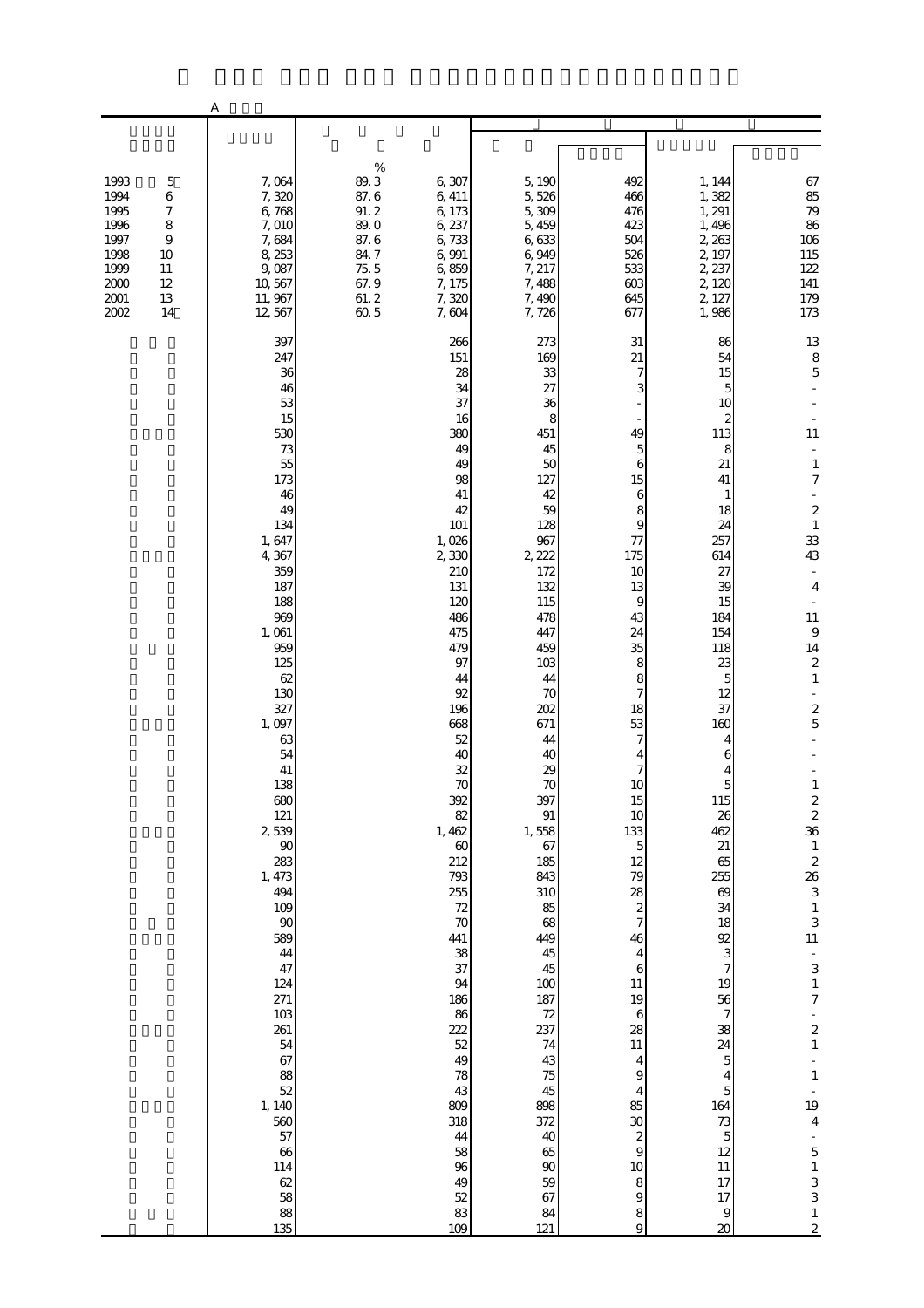|                                                                                |                                                                                     | A a                                                                                                                                                                                                                                                                                                                                                                                                                                                                                          |                                                                                                        |                                                                                                                                                                                                                                                                                                                                                                                                                                                           |                                                                                                                                                                                                                                                                                                                                                                                                                          |                                                                                                                                                                                                                                                                                                                                                                                                                                 |                                                                                                                                                                                                                                                                                                                                                                     |                                                                                                                                                                                               |
|--------------------------------------------------------------------------------|-------------------------------------------------------------------------------------|----------------------------------------------------------------------------------------------------------------------------------------------------------------------------------------------------------------------------------------------------------------------------------------------------------------------------------------------------------------------------------------------------------------------------------------------------------------------------------------------|--------------------------------------------------------------------------------------------------------|-----------------------------------------------------------------------------------------------------------------------------------------------------------------------------------------------------------------------------------------------------------------------------------------------------------------------------------------------------------------------------------------------------------------------------------------------------------|--------------------------------------------------------------------------------------------------------------------------------------------------------------------------------------------------------------------------------------------------------------------------------------------------------------------------------------------------------------------------------------------------------------------------|---------------------------------------------------------------------------------------------------------------------------------------------------------------------------------------------------------------------------------------------------------------------------------------------------------------------------------------------------------------------------------------------------------------------------------|---------------------------------------------------------------------------------------------------------------------------------------------------------------------------------------------------------------------------------------------------------------------------------------------------------------------------------------------------------------------|-----------------------------------------------------------------------------------------------------------------------------------------------------------------------------------------------|
|                                                                                |                                                                                     |                                                                                                                                                                                                                                                                                                                                                                                                                                                                                              |                                                                                                        |                                                                                                                                                                                                                                                                                                                                                                                                                                                           |                                                                                                                                                                                                                                                                                                                                                                                                                          |                                                                                                                                                                                                                                                                                                                                                                                                                                 |                                                                                                                                                                                                                                                                                                                                                                     |                                                                                                                                                                                               |
| 1993<br>1994<br>1995<br>1996<br>1997<br>1998<br>1999<br>$2000$<br>2001<br>2002 | 5<br>6<br>$\boldsymbol{7}$<br>8<br>$\overline{9}$<br>10<br>11<br>12<br>$13\,$<br>14 | 1,233<br>1, 279<br>1, 281<br>1, 218<br>1,282<br>1,388<br>1,265<br>1,391<br>1,340<br>1,396                                                                                                                                                                                                                                                                                                                                                                                                    | $\%$<br>$96\ 5$<br>$95.8$<br>$96\ 5$<br>98.3<br>$95\;6$<br>97.7<br>$96\ 4$<br>$95.0\,$<br>94 1<br>95.7 | 1, 190<br>1, 225<br>1,236<br>1, 197<br>1, 225<br>1,356<br>1, 219<br>1,322<br>1, 261<br>1,336                                                                                                                                                                                                                                                                                                                                                              | 1, 218<br>1, 275<br>1,295<br>1, 242<br>1,284<br>1,365<br>1, 313<br>1, 416<br>1,334<br>1,405                                                                                                                                                                                                                                                                                                                              | 263<br>227<br>247<br>204<br>222<br>237<br>214<br>230<br>244<br>256                                                                                                                                                                                                                                                                                                                                                              | 75<br>75<br>78<br>96<br>74<br>115<br>110<br>105<br>99<br>80                                                                                                                                                                                                                                                                                                         | 8<br>$11\,$<br>12<br>$11\,$<br>$\,9$<br>16<br>$\,9$<br>$11\,$<br>$10$<br>$11$                                                                                                                 |
|                                                                                |                                                                                     | 48<br>20<br>9<br>8<br>8<br>3<br>71<br>12<br>7<br>13<br>9<br>6<br>24<br>125<br>382<br>34<br>27<br>19<br>59<br>84<br>89<br>12<br>7<br>16<br>35<br>121<br>$\tau$<br>10<br>12<br>12<br>61<br>19<br>284<br>13<br>$\pmb{\mathcal{X}}$<br>$\begin{array}{c} 168 \\ 55 \end{array}$<br>$10$<br>18<br>$\begin{array}{c} 93 \\ 9 \end{array}$<br>$\overline{6}$<br>24<br>33<br>21<br>57<br>14<br>$\boldsymbol{9}$<br>24<br>$10$<br>215<br>77<br>$14\,$<br>$17\,$<br>18<br>$14\,$<br>$15\,$<br>29<br>31 |                                                                                                        | 49<br>20<br>10<br>8<br>8<br>3<br>68<br>12<br>6<br>12<br>7<br>6<br>25<br>124<br>350<br>31<br>25<br>17<br>59<br>68<br>86<br>11<br>7<br>11<br>35<br>113<br>8<br>10<br>10<br>11<br>57<br>17<br>272<br>13<br>$20\,$<br>159<br>51<br>10<br>19<br>89<br>$\boldsymbol{9}$<br>$\,6\,$<br>22<br>$\overline{32}$<br>$\boldsymbol{\alpha}$<br>56<br>15<br>$10$<br>22<br>$\boldsymbol{9}$<br>215<br>$75\,$<br>17<br>17<br>$18\,$<br>14<br>13<br>$2\hskip -3pt 9$<br>32 | 49<br>24<br>11<br>5<br>6<br>3<br>78<br>12<br>8<br>12<br>10<br>8<br>28<br>137<br>378<br>27<br>29<br>18<br>74<br>68<br>102<br>10<br>7<br>9<br>34<br>111<br>8<br>7<br>9<br>10<br>55<br>22<br>295<br>14<br>17<br>$\begin{array}{c} 174 \\ 58 \end{array}$<br>12<br>$20\,$<br>93<br>18<br>$\mathbf 5$<br>19<br>$35\,$<br>16<br>51<br>14<br>8<br>$21\,$<br>8<br>213<br>$75\,$<br>15<br>18<br>19<br>18<br>13<br><b>25</b><br>30 | 12<br>9<br>16<br>4<br>2<br>5<br>$\overline{c}$<br>3<br>21<br>68<br>5<br>3<br>21<br>8<br>16<br>3<br>4<br>2<br>6<br>25<br>$\overline{\mathcal{Z}}$<br>3<br>5<br>6<br>7<br>56<br>$\mathbf{1}$<br>$\overline{5}$<br>35<br>$11\,$<br>4<br>13<br>$\boldsymbol{z}$<br>$\overline{5}$<br>3<br>3<br>10<br>$\frac{1}{2}$<br>3<br>$\overline{5}$<br>$\overline{\mathcal{Z}}$<br>35<br>$11\,$<br>$\mathbf{1}$<br>3<br>4<br>3<br>4<br>5<br>4 | 5<br>3<br>1<br>1<br>5<br>4<br>1<br>4<br>30<br>$\overline{\mathcal{Z}}$<br>5<br>$\overline{c}$<br>4<br>16<br>1<br>3<br>1<br>$\boldsymbol{z}$<br>13<br>$\mathbf{1}$<br>$\boldsymbol{6}$<br>3<br>3<br>$\overline{\mathbf{c}}$<br>$\mathbf{1}$<br>$\mathbf{1}$<br>7<br>6<br>$\mathbf{1}$<br>11<br>$\boldsymbol{z}$<br>$\mathbf{1}$<br>$\mathbf{1}$<br>$\mathbf{1}$<br>6 | 4<br>$\mathbf{1}$<br>$1\,$<br>$\boldsymbol{z}$<br>$\overline{a}$<br>$\frac{2}{2}$<br>$\mathbf{1}$<br>$\,1\,$<br>$\mathbf{1}$<br>$\mathbf{1}$<br>$\overline{\mathbf{c}}$<br>$\,1\,$<br>$\,1\,$ |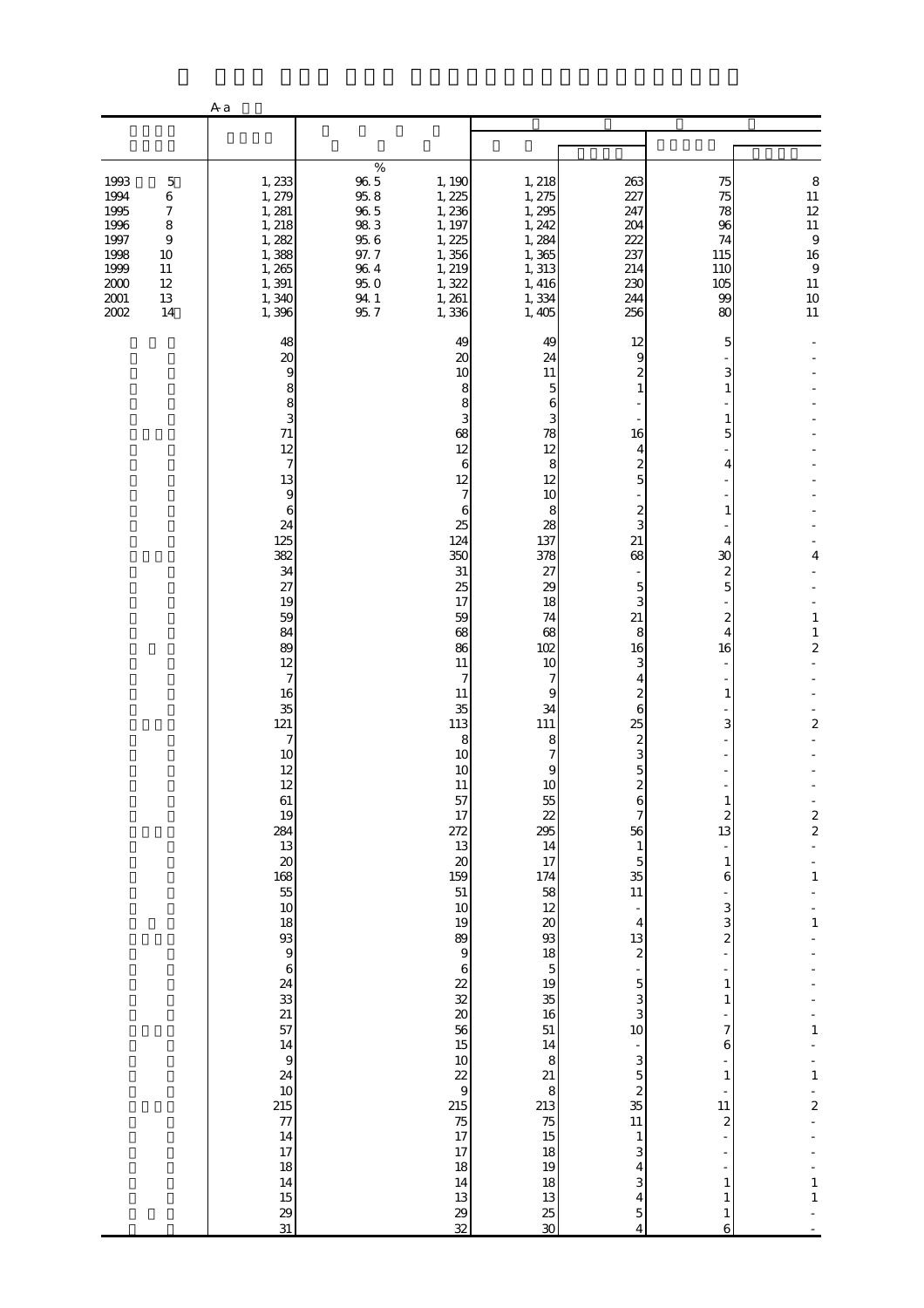|                                                                                      |                                                                                             | A a-1                                                                                                                                                                                                                                                                                                                                                                                                                                                   |                                                                                                                     |                                                                                                                                                                                                                                                                                                                                                                                                                                                   |                                                                                                                                                                                                                                                                                                                                                                                                                                         |                                                                                                                                                                                                                                                                                                                                                                                                                                                                                                                       |                                                                                                                                                                                                                                                                                                |                                                                                                                                 |
|--------------------------------------------------------------------------------------|---------------------------------------------------------------------------------------------|---------------------------------------------------------------------------------------------------------------------------------------------------------------------------------------------------------------------------------------------------------------------------------------------------------------------------------------------------------------------------------------------------------------------------------------------------------|---------------------------------------------------------------------------------------------------------------------|---------------------------------------------------------------------------------------------------------------------------------------------------------------------------------------------------------------------------------------------------------------------------------------------------------------------------------------------------------------------------------------------------------------------------------------------------|-----------------------------------------------------------------------------------------------------------------------------------------------------------------------------------------------------------------------------------------------------------------------------------------------------------------------------------------------------------------------------------------------------------------------------------------|-----------------------------------------------------------------------------------------------------------------------------------------------------------------------------------------------------------------------------------------------------------------------------------------------------------------------------------------------------------------------------------------------------------------------------------------------------------------------------------------------------------------------|------------------------------------------------------------------------------------------------------------------------------------------------------------------------------------------------------------------------------------------------------------------------------------------------|---------------------------------------------------------------------------------------------------------------------------------|
|                                                                                      |                                                                                             |                                                                                                                                                                                                                                                                                                                                                                                                                                                         |                                                                                                                     |                                                                                                                                                                                                                                                                                                                                                                                                                                                   |                                                                                                                                                                                                                                                                                                                                                                                                                                         |                                                                                                                                                                                                                                                                                                                                                                                                                                                                                                                       |                                                                                                                                                                                                                                                                                                |                                                                                                                                 |
| 1993<br>1994<br>1995<br>1996<br>1997<br>1998<br>1999<br>$2000\,$<br>$2001\,$<br>2002 | $\mathbf 5$<br>6<br>$\boldsymbol{7}$<br>8<br>$\boldsymbol{9}$<br>10<br>11<br>12<br>13<br>14 | 1,052<br>1, 132<br>1, 108<br>1, 139<br>1, 210<br>1,308<br>1,205<br>1,310<br>1, 259<br>1, 317                                                                                                                                                                                                                                                                                                                                                            | $\%$<br>$95.8\,$<br>$95\,$ $1\,$<br>$95\,8$<br>$98\ 2$<br>$95\ 4$<br>97.7<br>$96\ 3$<br>$95.2\,$<br>$93\ 8$<br>95.4 | 1,008<br>1,076<br>1,062<br>1, 119<br>1, 154<br>1, 278<br>1, 161<br>1, 247<br>1, 181<br>1,257                                                                                                                                                                                                                                                                                                                                                      | 1,066<br>1, 164<br>1, 153<br>1, 177<br>1, 222<br>1, 301<br>1,268<br>1,352<br>1, 262<br>1,348                                                                                                                                                                                                                                                                                                                                            | 189<br>182<br>189<br>167<br>183<br>204<br>191<br>196<br>202<br>232                                                                                                                                                                                                                                                                                                                                                                                                                                                    | 62<br>66<br>68<br>89<br>68<br>109<br>107<br>98<br>94<br>76                                                                                                                                                                                                                                     | $\frac{3}{7}$<br>6<br>8<br>$\overline{\mathbf{4}}$<br>10 <sup>1</sup><br>6877                                                   |
|                                                                                      |                                                                                             | 44<br>18<br>8<br>7<br>8<br>3<br>62<br>10<br>5<br>12<br>7<br>6<br>22<br>119<br>364<br>$31\,$<br>24<br>18<br>58<br>81<br>84<br>11<br>6<br>16<br>35<br>109<br>4<br>8<br>10<br>10<br>59<br>18<br>274<br>12<br>$\infty$<br>160<br>$\frac{55}{10}$<br>17<br>88<br>5<br>5<br>21<br>33<br>20<br>54<br>$\begin{array}{c} 14 \\ 9 \end{array}$<br>$21\,$<br>$10$<br>203<br>$\begin{array}{c} 76 \\ 13 \\ 15 \end{array}$<br>$17\,$<br>13<br>14<br>$\frac{26}{29}$ |                                                                                                                     | 45<br>19<br>8<br>7<br>8<br>58<br>10<br>$\overline{4}$<br>11<br>5<br>6<br>22<br>118<br>332<br>28<br>22<br>16<br>58<br>65<br>$8\!1$<br>10<br>6<br>11<br>35<br>101<br>5<br>8<br>8<br>$\alpha$<br>55<br>16<br>262<br>12<br>$\infty$<br>151<br>$51\,$<br>$10$<br>18<br>84<br>$\overline{9}$<br>$\overline{5}$<br>19<br>$\overline{\mathcal{Z}}$<br>19<br>53<br>15<br>10<br>19<br>$\overline{9}$<br>204<br>74<br>16<br>15<br>17<br>13<br>12<br>26<br>31 | 47<br>23<br>10<br>5<br>6<br>3<br>69<br>10<br>6<br>11<br>8<br>8<br>26<br>134<br>365<br>25<br>28<br>18<br>73<br>65<br>97<br>10<br>6<br>9<br>34<br>104<br>5<br>6<br>7<br>10<br>54<br>$\overline{22}$<br>288<br>13<br>17<br>169<br>58<br>$12 \text{ }$<br>19<br>89<br>18<br>$\overline{4}$<br>$17\,$<br>$\frac{35}{15}$<br>50<br>$14\,$<br>$\,$ 8 $\,$<br>$20\,$<br>8<br>202<br>74<br>14<br>$16\,$<br>$18\,$<br>17<br>12<br>$\frac{22}{29}$ | 11<br>9<br>13<br>4<br>4<br>2<br>$\boldsymbol{z}$<br>21<br>62<br>5<br>3<br>20<br>6<br>13<br>3<br>4<br>2<br>6<br>$\overline{22}$<br>$\overline{\mathcal{Z}}$<br>2<br>4<br>$\Omega$<br>5<br>$\overline{\phantom{a}}$<br>53<br>$\mathbf{1}$<br>$\mathbf 5$<br>32<br>11<br>÷<br>$\overline{4}$<br>11<br>$\boldsymbol{z}$<br>3<br>3<br>3<br>10 <sub>o</sub><br>÷<br>3<br>$\overline{5}$<br>$rac{2}{29}$<br>$11\,$<br>$\mathbf{1}$<br>$\boldsymbol{z}$<br>$\overline{\mathbf{4}}$<br>$\overline{\mathcal{L}}$<br>3<br>3<br>3 | 5<br>3<br>5<br>4<br>1<br>4<br>28<br>2<br>5<br>$\boldsymbol{z}$<br>3<br>15<br>1<br>3<br>$\boldsymbol{z}$<br>13<br>$\mathbf{1}$<br>6<br>$\ensuremath{\mathsf{3}}$<br>3<br>$\overline{c}$<br>$\mathbf{1}$<br>$\mathbf{1}$<br>7<br>6<br>$\mathbf{1}$<br>9<br>$\boldsymbol{z}$<br>$\mathbf{1}$<br>6 | $\overline{\mathbf{c}}$<br>$\,1\,$<br>$\mathbf{1}$<br>$\overline{c}$<br>$\frac{2}{2}$<br>$\,1\,$<br>$\,1\,$<br>1<br>$\mathbf 1$ |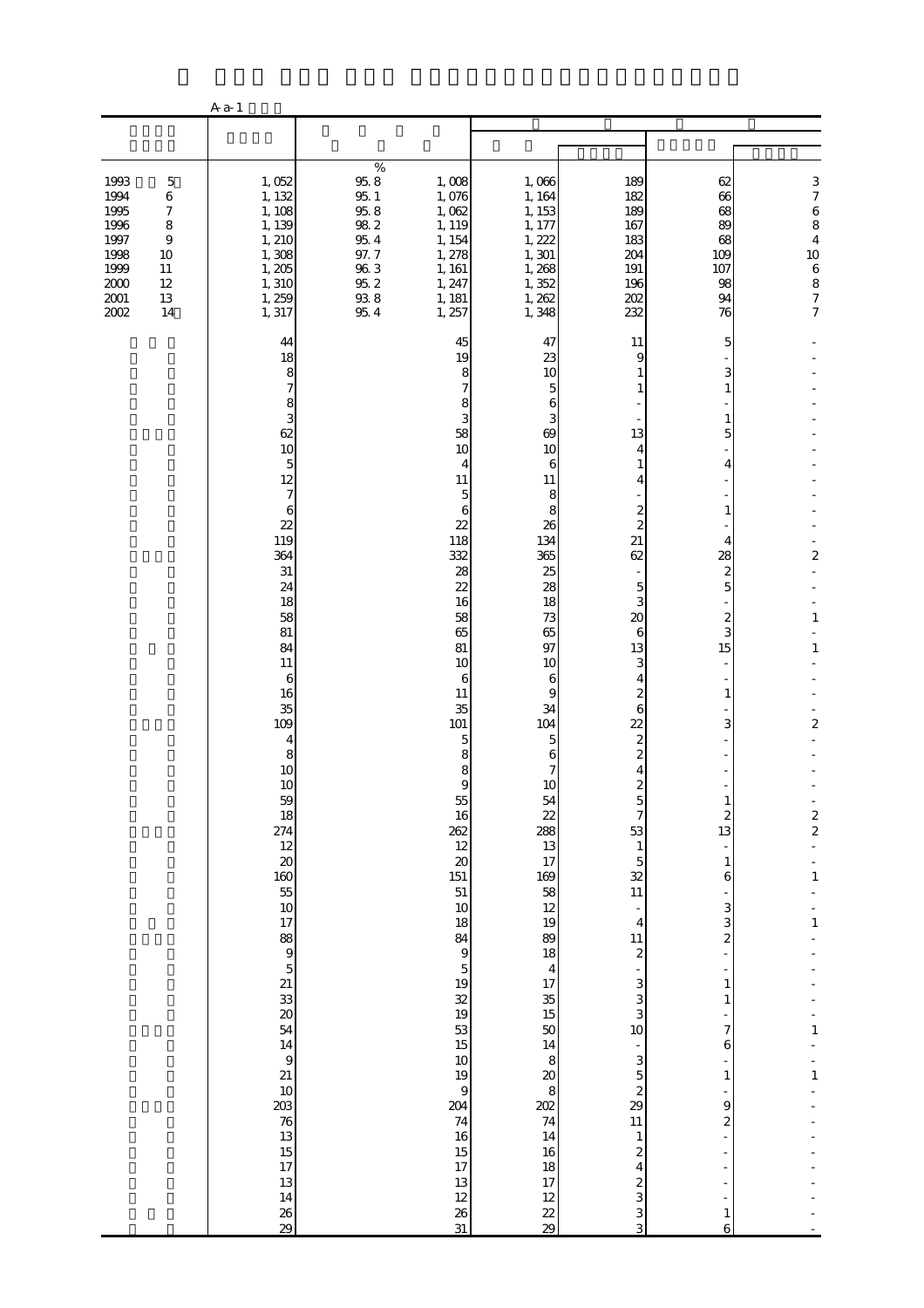|                                                                                                              |                                                                                                     | $Aa-2$                                                       |                                                                                                                                                   |                                                                  |                                                          |                                                                    |                                                |                                            |
|--------------------------------------------------------------------------------------------------------------|-----------------------------------------------------------------------------------------------------|--------------------------------------------------------------|---------------------------------------------------------------------------------------------------------------------------------------------------|------------------------------------------------------------------|----------------------------------------------------------|--------------------------------------------------------------------|------------------------------------------------|--------------------------------------------|
|                                                                                                              |                                                                                                     |                                                              |                                                                                                                                                   |                                                                  |                                                          |                                                                    |                                                |                                            |
|                                                                                                              |                                                                                                     |                                                              |                                                                                                                                                   |                                                                  |                                                          |                                                                    |                                                |                                            |
| 1993<br>1994<br>1995<br>$1996\,$<br>1997<br>1998<br>1999<br>$11\,$<br>$2000\,$<br>$12\,$<br>$2001\,$<br>2002 | $\mathbf 5$<br>$\,6\,$<br>$\boldsymbol{7}$<br>$\,8\,$<br>$\boldsymbol{9}$<br>$10\,$<br>$13\,$<br>14 | 66<br>45<br>52<br>52<br>$41\,$<br>38<br>26<br>33<br>40<br>29 | $\%$<br>$\begin{array}{l} 95.5 \\ 95.6 \end{array}$<br>$94.2\,$<br>$98\ 1$<br>97.6<br>97.4<br>$92\,3$<br>$9\!\mathrm{3}\,9$<br>$\frac{900}{1000}$ | 63<br>43<br>49<br>$51\,$<br>40<br>37<br>24<br>$31\,$<br>36<br>29 | 57<br>34<br>38<br>39<br>38<br>32<br>19<br>29<br>35<br>21 | 52<br>32<br>34<br>33<br>35<br>28<br>19<br>25<br>$31\,$<br>$\infty$ | 3<br>3<br>3<br>4<br>5<br>6<br>3<br>4<br>4<br>4 | 3333563234                                 |
|                                                                                                              |                                                                                                     | 3                                                            |                                                                                                                                                   | 3                                                                | 1                                                        | 1                                                                  |                                                |                                            |
|                                                                                                              |                                                                                                     | 1<br>1<br>1                                                  |                                                                                                                                                   | $\boldsymbol{z}$<br>$\mathbf{1}$                                 | 1                                                        | 1                                                                  |                                                |                                            |
|                                                                                                              |                                                                                                     | 1                                                            |                                                                                                                                                   | 1                                                                | 1                                                        | 1                                                                  |                                                |                                            |
|                                                                                                              |                                                                                                     |                                                              |                                                                                                                                                   |                                                                  |                                                          |                                                                    |                                                |                                            |
|                                                                                                              |                                                                                                     | 1                                                            |                                                                                                                                                   | 1                                                                | 1                                                        | 1                                                                  |                                                |                                            |
|                                                                                                              |                                                                                                     | 7                                                            |                                                                                                                                                   | 7                                                                | 6                                                        | 6                                                                  | 2                                              | $\overline{\mathbf{c}}$                    |
|                                                                                                              |                                                                                                     | $\mathbf{1}$                                                 |                                                                                                                                                   | 1                                                                |                                                          |                                                                    |                                                |                                            |
|                                                                                                              |                                                                                                     | $\mathbf{1}$<br>$\overline{\mathcal{L}}$<br>3                |                                                                                                                                                   | 1<br>$\overline{\mathcal{Z}}$<br>3                               | $\mathbf{1}$<br>$\overline{\mathcal{Z}}$<br>3            | 1<br>$\overline{c}$<br>3                                           | $\mathbf{1}$<br>1                              | $\mathbf{1}$<br>$\mathbf{1}$               |
|                                                                                                              |                                                                                                     |                                                              |                                                                                                                                                   |                                                                  |                                                          |                                                                    |                                                |                                            |
|                                                                                                              |                                                                                                     |                                                              |                                                                                                                                                   |                                                                  |                                                          |                                                                    |                                                |                                            |
|                                                                                                              |                                                                                                     | 5                                                            |                                                                                                                                                   | 5                                                                | $\overline{2}$                                           | 2                                                                  |                                                |                                            |
|                                                                                                              |                                                                                                     | 1                                                            |                                                                                                                                                   |                                                                  | 1                                                        | 1                                                                  |                                                |                                            |
|                                                                                                              |                                                                                                     | $\mathbf{1}$<br>z                                            |                                                                                                                                                   | 1<br>Z                                                           |                                                          |                                                                    |                                                |                                            |
|                                                                                                              |                                                                                                     | $\,1$<br>4                                                   |                                                                                                                                                   | $\mathbf{1}$<br>4                                                | 3                                                        | 3                                                                  |                                                |                                            |
|                                                                                                              |                                                                                                     | ÷                                                            |                                                                                                                                                   |                                                                  | $\frac{1}{3}$                                            |                                                                    |                                                |                                            |
|                                                                                                              |                                                                                                     | $\overline{4}$<br>$\frac{1}{\sqrt{2}}$                       |                                                                                                                                                   | $\overline{\mathbf{4}}$                                          |                                                          | 3                                                                  |                                                |                                            |
|                                                                                                              |                                                                                                     | ÷                                                            |                                                                                                                                                   | ÷                                                                | ÷                                                        | ÷                                                                  |                                                |                                            |
|                                                                                                              |                                                                                                     | $\begin{bmatrix} 2 \\ -1 \end{bmatrix}$                      |                                                                                                                                                   | $\frac{2}{1}$                                                    | $\frac{2}{1}$                                            | $\overline{\mathbf{c}}$<br>÷                                       |                                                |                                            |
|                                                                                                              |                                                                                                     | $\frac{1}{2}$                                                |                                                                                                                                                   | $\frac{1}{2}$                                                    | $\frac{1}{2}$                                            | $\frac{1}{2}$                                                      |                                                |                                            |
|                                                                                                              |                                                                                                     |                                                              |                                                                                                                                                   | ÷,                                                               |                                                          | $\overline{\phantom{0}}$                                           |                                                |                                            |
|                                                                                                              |                                                                                                     | $\frac{1}{1}$<br>÷                                           |                                                                                                                                                   | $\mathbf{1}$<br>÷                                                |                                                          | $\frac{1}{2}$                                                      |                                                |                                            |
|                                                                                                              |                                                                                                     | $\frac{1}{1}$                                                |                                                                                                                                                   | $\frac{1}{1}$                                                    | -<br>$\overline{\phantom{0}}$                            | $\overline{\phantom{0}}$<br>$\overline{\phantom{0}}$               | $\overline{a}$                                 |                                            |
|                                                                                                              |                                                                                                     | ÷,                                                           |                                                                                                                                                   | 6                                                                | $\mathbf{6}$                                             | 5                                                                  | $\overline{\mathbf{c}}$                        | $\frac{1}{2}$                              |
|                                                                                                              |                                                                                                     | $\begin{array}{c} 6 \\ 1 \end{array}$<br>÷,                  |                                                                                                                                                   | $\,1$                                                            | $\,1\,$                                                  | ÷,                                                                 |                                                |                                            |
|                                                                                                              |                                                                                                     | $\mathbf{1}$<br>L,                                           |                                                                                                                                                   | $\,1$                                                            | $\,1\,$                                                  | $\,1\,$                                                            |                                                |                                            |
|                                                                                                              |                                                                                                     | $\mathbf{1}$                                                 |                                                                                                                                                   | $\mathbf{1}$                                                     | $\mathbf{1}$                                             | $\mathbf{1}$                                                       | $\mathbf{1}$                                   | $\begin{array}{c} 1 \\ 1 \\ 1 \end{array}$ |
|                                                                                                              |                                                                                                     | $\,1\,$<br>$\mathbf{1}$<br>$\mathbf{1}$                      |                                                                                                                                                   | $\mathbf{1}$<br>$\mathbf{1}$<br>$\mathbf{1}$                     | 1<br>$\mathbf{1}$<br>$\mathbf{1}$                        | $\mathbf{1}$<br>$\mathbf{1}$<br>$1\,$                              | 1                                              |                                            |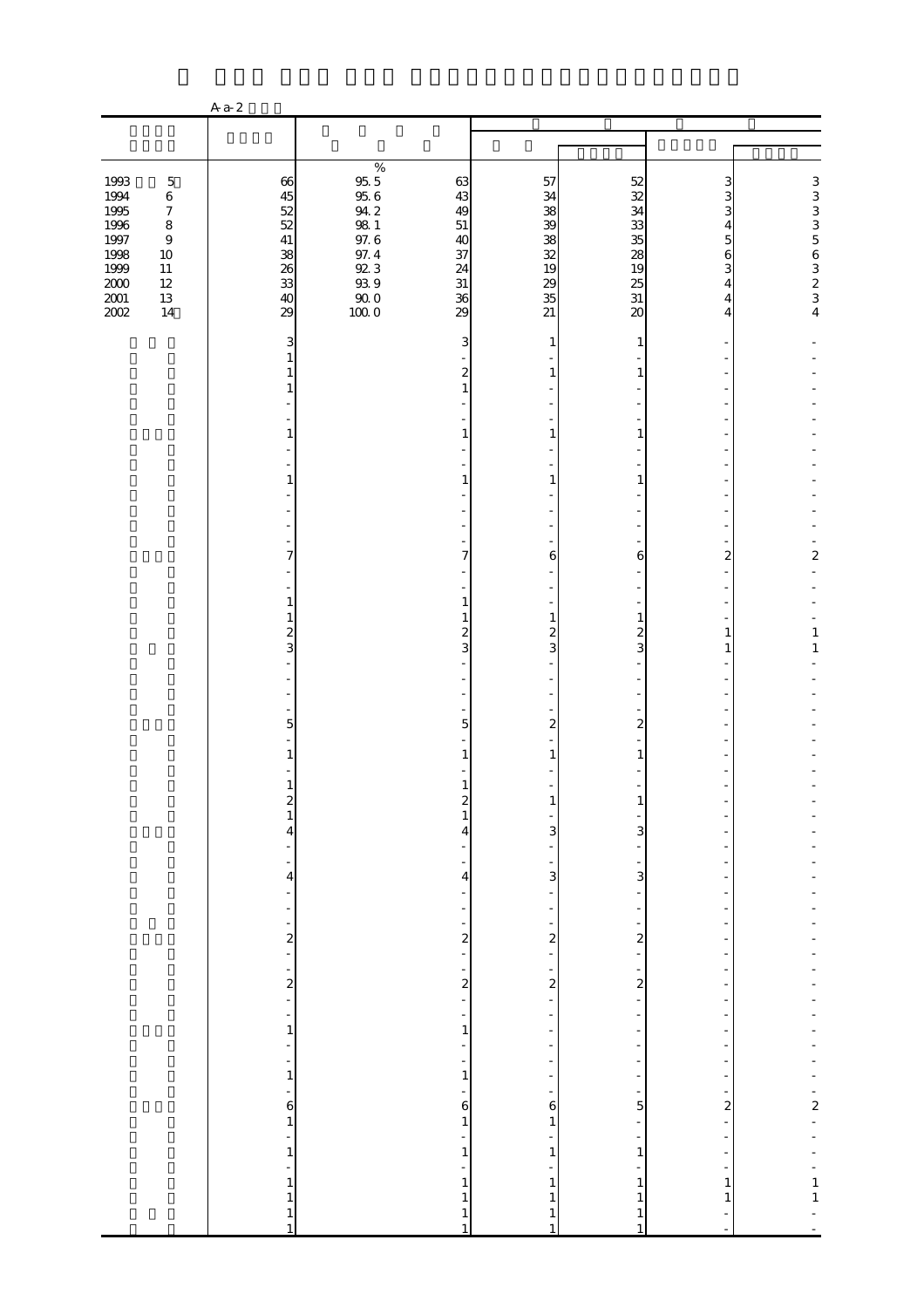|                          |                                                 | $Aa-3$                                                             |                                  |                                                   |                                          |                                                                                  |                                                           |              |
|--------------------------|-------------------------------------------------|--------------------------------------------------------------------|----------------------------------|---------------------------------------------------|------------------------------------------|----------------------------------------------------------------------------------|-----------------------------------------------------------|--------------|
|                          |                                                 |                                                                    |                                  |                                                   |                                          |                                                                                  |                                                           |              |
|                          |                                                 |                                                                    |                                  |                                                   |                                          |                                                                                  |                                                           |              |
| 1993<br>1994             | $\mathbf 5$<br>$\,6\,$                          | 16<br>17                                                           | $\%$<br>$100\;0$<br>$100\;0$     | 16<br>17                                          | 15<br>10                                 | 2<br>2                                                                           |                                                           |              |
| 1995<br>$1996\,$<br>1997 | $\boldsymbol{7}$<br>$\,8\,$<br>$\boldsymbol{9}$ | 15<br>17<br>$\boldsymbol{8}$                                       | $100\;0$<br>$100\;0$<br>$100\;0$ | 15<br>17<br>$\boldsymbol{8}$                      | 14<br>16<br>4                            | 1<br>1                                                                           | 1<br>3<br>1                                               | $\mathbf{1}$ |
| 1998<br>1999<br>$2000\,$ | $10\,$<br>$11\,$<br>$12\,$                      | $11\,$<br>13<br>22                                                 | $100\;0$<br>$100\;0$<br>$100\;0$ | $11\,$<br>13<br>22                                | 10<br>10<br>16                           | 1<br>1                                                                           | $\overline{\mathcal{Z}}$                                  | $\mathbf{1}$ |
| $2001\,$<br>2002         | $13\,$<br>$14$                                  | $21\,$<br>24                                                       | $\frac{10000}{958}$              | $21\,$<br>23                                      | 19<br>16                                 | 4                                                                                | 1                                                         |              |
|                          |                                                 | 1<br>1                                                             |                                  | 1                                                 | 1<br>1                                   |                                                                                  |                                                           |              |
|                          |                                                 |                                                                    |                                  |                                                   |                                          |                                                                                  |                                                           |              |
|                          |                                                 | 3<br>$\mathbf{1}$<br>$\mathbf{1}$                                  |                                  | 3<br>$\mathbf{1}$<br>$\mathbf{1}$                 | 3<br>1<br>1                              |                                                                                  |                                                           |              |
|                          |                                                 | 1                                                                  |                                  | 1                                                 | 1                                        |                                                                                  |                                                           |              |
|                          |                                                 | 6<br>5<br>$\mathbf{1}$                                             |                                  | 6<br>5<br>$\mathbf{1}$                            | 3<br>4<br>$\mathbf{1}$                   |                                                                                  |                                                           |              |
|                          |                                                 | $\overline{\mathcal{L}}$                                           |                                  | $\overline{\mathcal{L}}$                          | 1                                        |                                                                                  |                                                           |              |
|                          |                                                 | 1<br>1                                                             |                                  | 1<br>$\mathbf{1}$                                 | 1                                        |                                                                                  |                                                           |              |
|                          |                                                 |                                                                    |                                  |                                                   |                                          |                                                                                  |                                                           |              |
|                          |                                                 | 1<br>1                                                             |                                  | 1<br>1                                            | 1                                        |                                                                                  |                                                           |              |
|                          |                                                 |                                                                    |                                  |                                                   |                                          |                                                                                  |                                                           |              |
|                          |                                                 | $\frac{2}{1}$                                                      |                                  | ÷<br>$\begin{array}{c} 2 \\ 1 \end{array}$        | 1<br>$\mathbf{1}$                        |                                                                                  |                                                           |              |
|                          |                                                 | $\frac{1}{2}$<br>$\,1$<br>$\frac{1}{2}$                            |                                  | ÷<br>$\mathbf{1}$<br>÷                            | -<br>÷                                   | ÷<br>$\overline{a}$                                                              |                                                           |              |
|                          |                                                 | $\frac{1}{2}$<br>÷<br>$\frac{2}{1}$                                |                                  | $\frac{1}{2}$<br>÷<br>$\overline{\mathbf{c}}$     | $\overline{\phantom{a}}$<br>1            | $\overline{\phantom{a}}$<br>$\overline{\phantom{0}}$                             | $\overline{\phantom{a}}$<br>-                             |              |
|                          |                                                 | $\overline{\phantom{a}}$<br>$\,1$                                  |                                  | ÷<br>$\overline{\phantom{0}}$<br>$\mathbf{1}$     | -<br>$\overline{\phantom{0}}$<br>÷       | $\overline{\phantom{a}}$<br>$\overline{\phantom{m}}$<br>$\overline{a}$           | $\overline{a}$                                            |              |
|                          |                                                 | $\overline{\phantom{a}}$<br>$\mathbf 1$<br>$\overline{\mathbf{c}}$ |                                  | $\frac{1}{2}$<br>$\,1$<br>$\overline{\mathbf{c}}$ | -<br>$\,1\,$<br>1                        | $\overline{\phantom{0}}$<br>$\overline{\phantom{m}}$<br>$\overline{\phantom{m}}$ | $\overline{\phantom{0}}$<br>$\overline{\phantom{m}}$      |              |
|                          |                                                 | ÷,<br>÷<br>$\boldsymbol{z}$                                        |                                  | ÷,<br>$\frac{1}{2}$                               | ÷<br>$\overline{\phantom{0}}$<br>$\,1\,$ | $\overline{\phantom{0}}$<br>$\frac{1}{2}$<br>$\overline{\phantom{a}}$            | -<br>$\overline{\phantom{0}}$<br>$\overline{\phantom{a}}$ |              |
|                          |                                                 | $\ddot{\phantom{0}}$<br>$\frac{2}{1}$                              |                                  | ÷<br>$\mathbf{1}$<br>$\frac{1}{2}$                | ÷<br>1<br>$\overline{\phantom{m}}$       | -<br>-<br>$\overline{\phantom{a}}$                                               | -<br>$\overline{\phantom{a}}$                             |              |
|                          |                                                 | $\frac{1}{2}$<br>$\,1\,$<br>$\blacksquare$                         |                                  | ÷<br>$\,1\,$<br>÷                                 | $\,1\,$<br>÷                             | $\overline{\phantom{0}}$<br>$\overline{\phantom{0}}$                             |                                                           |              |
|                          |                                                 | ÷<br>÷<br>$\frac{1}{\sqrt{2}}$                                     |                                  | ÷<br>۰                                            | -                                        | $\overline{\phantom{0}}$                                                         |                                                           |              |
|                          |                                                 | $\,1$                                                              |                                  | ÷,                                                | $\blacksquare$                           | ÷,                                                                               | ÷,                                                        |              |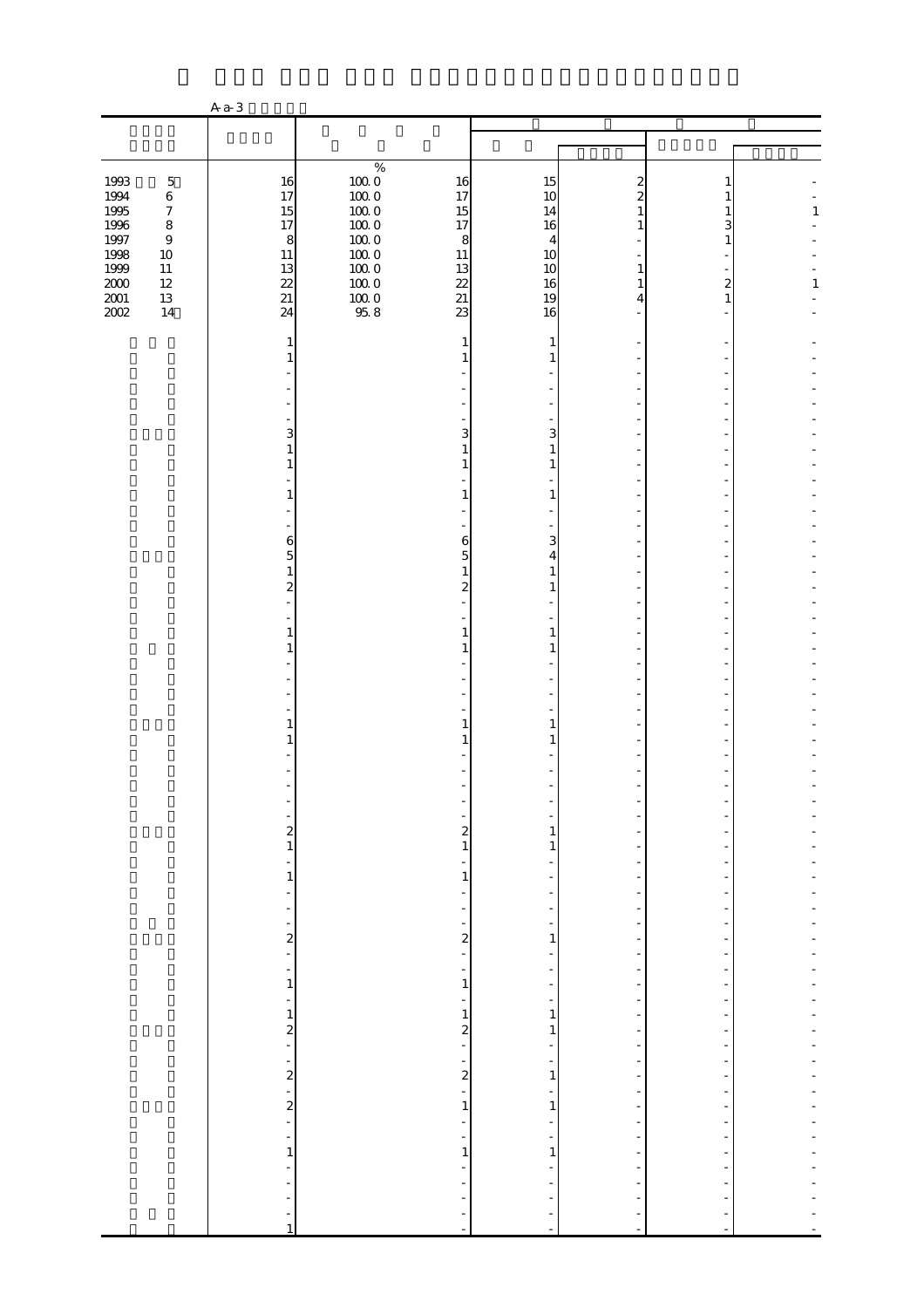|                  |                             | A $a-4$                                   |                      |                                                      |                                           |                                                      |                                            |  |
|------------------|-----------------------------|-------------------------------------------|----------------------|------------------------------------------------------|-------------------------------------------|------------------------------------------------------|--------------------------------------------|--|
|                  |                             |                                           |                      |                                                      |                                           |                                                      |                                            |  |
|                  |                             |                                           |                      |                                                      |                                           |                                                      |                                            |  |
| 1993             | $\mathbf 5$                 | 15                                        | $\%$<br>$100\;0$     | 15                                                   | 13                                        | 4                                                    |                                            |  |
| 1994             | $\,6\,$                     | 8                                         | $100\;0$             | 8                                                    | $\sqrt{6}$                                | 1                                                    |                                            |  |
| 1995             | $\boldsymbol{7}$            | 14                                        | $100\;0$             | 14                                                   | 15                                        | 4                                                    |                                            |  |
| $1996\,$<br>1997 | $\,8\,$<br>$\boldsymbol{9}$ | 10<br>23                                  | $100\;0$<br>$100\;0$ | 10<br>23                                             | 10                                        | 3<br>4                                               |                                            |  |
| 1998             | $10\,$                      | 31                                        | $96\;8$              | $30\,$                                               | $\boldsymbol{\chi}$<br>22                 | 5                                                    |                                            |  |
| 1999             | $11\,$                      | $21\,$                                    | $100\;0$             | $21\,$                                               | 16                                        | 3                                                    |                                            |  |
| $2000\,$         | $12\,$                      | 26                                        | 84 6                 | 22                                                   | 19                                        | 8                                                    | 1                                          |  |
| $2001\,$<br>2002 | $13\,$<br>$14$              | $\infty$<br>26                            | $\frac{115}{103}$ 8  | 23<br>27                                             | 18<br>$\infty$                            | 7<br>4                                               |                                            |  |
|                  |                             |                                           |                      |                                                      |                                           |                                                      |                                            |  |
|                  |                             |                                           |                      |                                                      |                                           |                                                      |                                            |  |
|                  |                             |                                           |                      |                                                      |                                           |                                                      |                                            |  |
|                  |                             |                                           |                      |                                                      |                                           |                                                      |                                            |  |
|                  |                             |                                           |                      |                                                      |                                           |                                                      |                                            |  |
|                  |                             |                                           |                      |                                                      |                                           |                                                      |                                            |  |
|                  |                             | 5<br>1                                    |                      | 6<br>$\mathbf{1}$                                    | 5<br>1                                    | 2                                                    |                                            |  |
|                  |                             | 1                                         |                      | 1                                                    | 1                                         | $\mathbf{1}$                                         |                                            |  |
|                  |                             |                                           |                      |                                                      |                                           |                                                      |                                            |  |
|                  |                             | 1                                         |                      | 1                                                    | 1                                         |                                                      |                                            |  |
|                  |                             | $\boldsymbol{z}$                          |                      | 3                                                    | $\boldsymbol{z}$                          | 1                                                    |                                            |  |
|                  |                             |                                           |                      |                                                      |                                           |                                                      |                                            |  |
|                  |                             | 6<br>$\overline{\mathcal{L}}$             |                      | 6<br>$\boldsymbol{z}$                                | 3<br>$\mathbf{1}$                         |                                                      |                                            |  |
|                  |                             | $\mathbf{1}$                              |                      | $\mathbf{1}$                                         |                                           |                                                      |                                            |  |
|                  |                             |                                           |                      |                                                      |                                           |                                                      |                                            |  |
|                  |                             |                                           |                      |                                                      |                                           |                                                      |                                            |  |
|                  |                             | 1                                         |                      | 1                                                    | 1                                         |                                                      |                                            |  |
|                  |                             | 1                                         |                      | $\mathbf{1}$                                         |                                           |                                                      |                                            |  |
|                  |                             | 1                                         |                      | $\mathbf{1}$                                         | $\mathbf{1}$                              |                                                      |                                            |  |
|                  |                             |                                           |                      |                                                      |                                           |                                                      |                                            |  |
|                  |                             | 6                                         |                      | 6                                                    | 4                                         | 1                                                    |                                            |  |
|                  |                             | $\overline{\mathcal{Z}}$<br>$\mathbf{1}$  |                      | $\overline{\mathcal{Z}}$                             | $\overline{\mathcal{Z}}$                  |                                                      |                                            |  |
|                  |                             | $\overline{\mathcal{Z}}$                  |                      | 2                                                    | $\overline{\mathcal{Z}}$                  | 1                                                    |                                            |  |
|                  |                             | $\mathbf{1}$                              |                      | $\mathbf{1}$                                         |                                           |                                                      |                                            |  |
|                  |                             |                                           |                      |                                                      |                                           |                                                      |                                            |  |
|                  |                             | ÷<br>4                                    |                      | 4                                                    | $\overline{3}$                            |                                                      |                                            |  |
|                  |                             | $\overline{\phantom{0}}$                  |                      | -                                                    |                                           |                                                      |                                            |  |
|                  |                             | $\frac{1}{\sqrt{2}}$                      |                      | $\overline{\phantom{a}}$<br>$\mathbf{3}$             | -                                         |                                                      |                                            |  |
|                  |                             | $\frac{3}{2}$                             |                      | ÷,                                                   | $\frac{2}{1}$                             | -<br>-                                               |                                            |  |
|                  |                             | $\blacksquare$                            |                      | $\frac{1}{2}$                                        | $\overline{\phantom{a}}$                  | $\overline{\phantom{a}}$                             | $\overline{\phantom{a}}$                   |  |
|                  |                             | $\mathbf{1}$                              |                      | $\mathbf{1}$<br>$\mathbf{1}$                         | $\mathbf{1}$<br>1                         |                                                      |                                            |  |
|                  |                             | 1<br>$\frac{1}{2}$                        |                      | $\overline{\phantom{0}}$                             | -                                         | $\overline{\phantom{0}}$<br>$\overline{\phantom{a}}$ | $\overline{\phantom{0}}$                   |  |
|                  |                             | $\,1$                                     |                      | $\,1\,$                                              | $\,1\,$                                   | $\frac{1}{2}$                                        |                                            |  |
|                  |                             | ÷                                         |                      | $\frac{1}{2}$                                        |                                           | $\overline{a}$                                       |                                            |  |
|                  |                             | $\frac{1}{2}$<br>$\overline{\phantom{a}}$ |                      | $\frac{1}{2}$<br>$\frac{1}{2}$                       | $\frac{1}{2}$<br>$\overline{\phantom{0}}$ | $\overline{\phantom{0}}$<br>$\overline{\phantom{m}}$ | $\overline{a}$<br>$\overline{\phantom{m}}$ |  |
|                  |                             | $\qquad \qquad \blacksquare$              |                      | -                                                    | ۰                                         | $\overline{a}$                                       |                                            |  |
|                  |                             | $\frac{1}{2}$                             |                      | $\overline{\phantom{0}}$                             | -                                         | $\frac{1}{2}$                                        | $\overline{a}$                             |  |
|                  |                             | $\frac{1}{2}$<br>$\overline{\phantom{a}}$ |                      | $\frac{1}{2}$<br>$\frac{1}{2}$                       | ÷<br>$\overline{\phantom{a}}$             | $\frac{1}{2}$<br>$\overline{\phantom{a}}$            | $\overline{a}$<br>$\overline{\phantom{a}}$ |  |
|                  |                             | ÷                                         |                      | $\overline{\phantom{0}}$                             | $\overline{\phantom{0}}$                  | -                                                    |                                            |  |
|                  |                             | 4                                         |                      | $\overline{\mathcal{A}}$                             | 4                                         | 1                                                    |                                            |  |
|                  |                             | $\overline{\phantom{a}}$<br>$\,1$         |                      | $\frac{1}{2}$<br>$\,1\,$                             | $\overline{\phantom{0}}$<br>$\,1\,$       | $\overline{\phantom{a}}$                             | $\overline{\phantom{a}}$                   |  |
|                  |                             | ÷,                                        |                      | ÷                                                    | ÷                                         | $\overline{\phantom{0}}$                             |                                            |  |
|                  |                             | $\,1$                                     |                      | $\,1\,$                                              | $\mathbf{1}$                              | $\overline{\phantom{0}}$                             |                                            |  |
|                  |                             | ÷                                         |                      | $\overline{\phantom{0}}$<br>$\overline{\phantom{a}}$ | f                                         | $\overline{\phantom{0}}$                             |                                            |  |
|                  |                             | $\frac{1}{2}$                             |                      | $\frac{2}{1}$                                        | $\frac{2}{1}$                             | $\mathbf{1}$                                         |                                            |  |
|                  |                             |                                           |                      |                                                      |                                           | $\overline{\phantom{a}}$                             |                                            |  |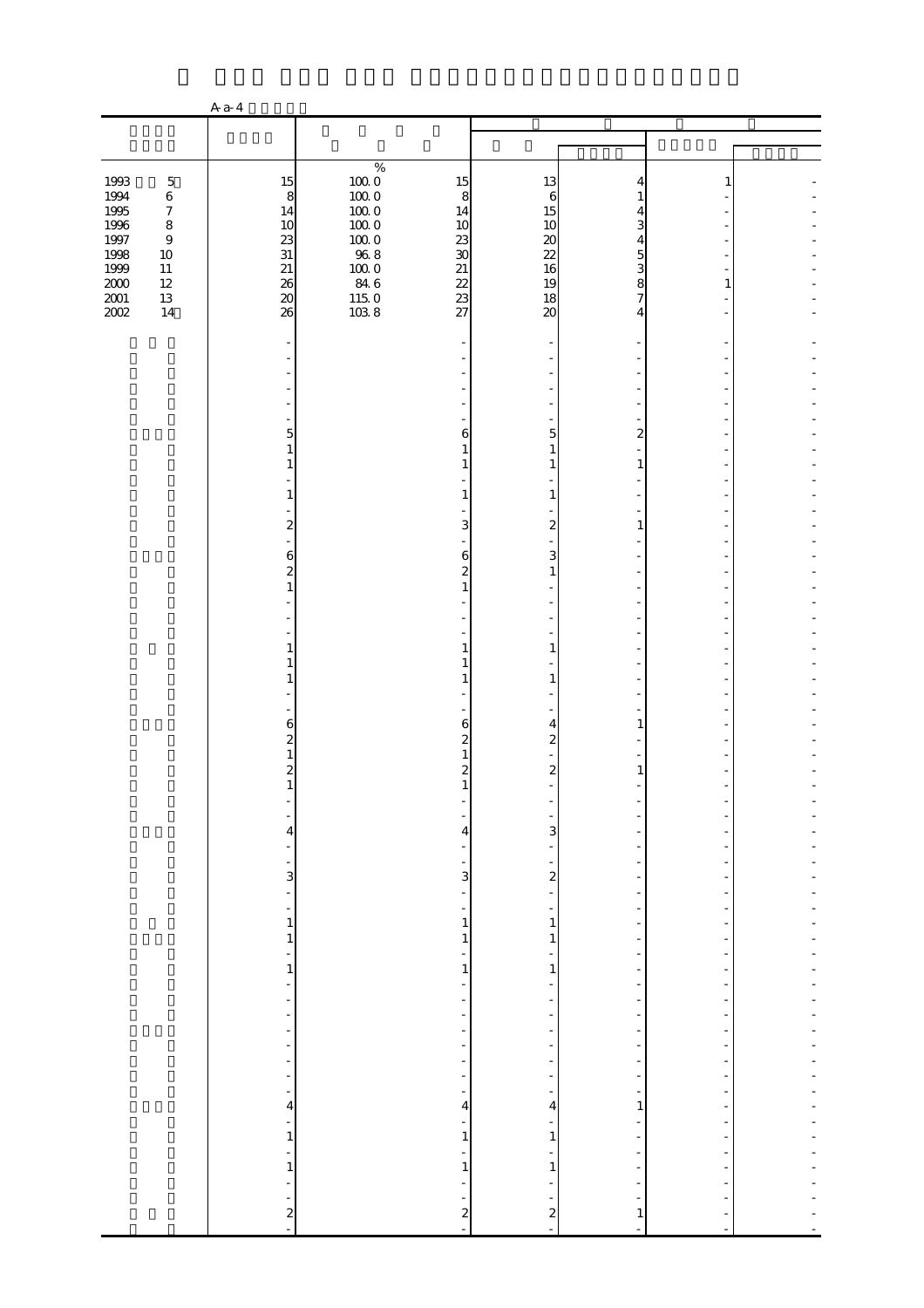|                                                                                                                                                                | A <sub>b</sub>                                                                                                                                                                                                                                                                                                                                                                                                                  |                                                                                                  |                                                                                                                                                                                                                                                                                                                                                                                                                       |                                                                                                                                                                                                                                                                                                                                                                                                           |                                                                                                                                                                                                                                                                                                                                                                                                                                     |                                                                                                                                                                                                                                                                                                                                                                                                                            |                                                                                                                                                                                                                                                                                                                                                                                                                                                                                                                                                   |
|----------------------------------------------------------------------------------------------------------------------------------------------------------------|---------------------------------------------------------------------------------------------------------------------------------------------------------------------------------------------------------------------------------------------------------------------------------------------------------------------------------------------------------------------------------------------------------------------------------|--------------------------------------------------------------------------------------------------|-----------------------------------------------------------------------------------------------------------------------------------------------------------------------------------------------------------------------------------------------------------------------------------------------------------------------------------------------------------------------------------------------------------------------|-----------------------------------------------------------------------------------------------------------------------------------------------------------------------------------------------------------------------------------------------------------------------------------------------------------------------------------------------------------------------------------------------------------|-------------------------------------------------------------------------------------------------------------------------------------------------------------------------------------------------------------------------------------------------------------------------------------------------------------------------------------------------------------------------------------------------------------------------------------|----------------------------------------------------------------------------------------------------------------------------------------------------------------------------------------------------------------------------------------------------------------------------------------------------------------------------------------------------------------------------------------------------------------------------|---------------------------------------------------------------------------------------------------------------------------------------------------------------------------------------------------------------------------------------------------------------------------------------------------------------------------------------------------------------------------------------------------------------------------------------------------------------------------------------------------------------------------------------------------|
|                                                                                                                                                                |                                                                                                                                                                                                                                                                                                                                                                                                                                 |                                                                                                  |                                                                                                                                                                                                                                                                                                                                                                                                                       |                                                                                                                                                                                                                                                                                                                                                                                                           |                                                                                                                                                                                                                                                                                                                                                                                                                                     |                                                                                                                                                                                                                                                                                                                                                                                                                            |                                                                                                                                                                                                                                                                                                                                                                                                                                                                                                                                                   |
| 1993<br>$\mathbf 5$<br>1994<br>6<br>1995<br>7<br>1996<br>8<br>1997<br>$\overline{9}$<br>1998<br>10<br>1999<br>11<br>2000<br>12<br>$2001\,$<br>13<br>2002<br>14 | 2,466<br>2,684<br>2, 277<br>2,463<br>2,809<br>3,426<br>4, 237<br>5, 173<br>6,393<br>6,984                                                                                                                                                                                                                                                                                                                                       | $\%$<br>79.9<br>$78\ 2$<br>82.7<br>$80\,1$<br>79.5<br>76.3<br>$66\ 4$<br>$56\ 9$<br>48.7<br>51.1 | 1,970<br>2,100<br>1,882<br>1,974<br>2, 232<br>2,614<br>2,813<br>2,941<br>3, 115<br>3,566                                                                                                                                                                                                                                                                                                                              | 2,089<br>2,372<br>2, 169<br>2,390<br>3, 152<br>3,379<br>3,762<br>3,797<br>4,096<br>4, 151                                                                                                                                                                                                                                                                                                                 | 95<br>109<br>96<br>97<br>147<br>156<br>171<br>214<br>254<br>279                                                                                                                                                                                                                                                                                                                                                                     | 713<br>911<br>856<br>1,068<br>1,675<br>1,538<br>1,611<br>1,638<br>1,670<br>1,586                                                                                                                                                                                                                                                                                                                                           | $4\!$<br>57<br>47<br>48<br>$74\,$<br>76<br>94<br>115<br>139<br>149                                                                                                                                                                                                                                                                                                                                                                                                                                                                                |
|                                                                                                                                                                | 158<br>109<br>18<br>14<br>13<br>240<br>33<br>22<br>86<br>13<br>26<br>$\infty$<br>1,034<br>2,663<br>192<br>91<br>98<br>703<br>699<br>617<br>59<br>29<br>42<br>133<br>568<br>21<br>20<br>12<br>61<br>401<br>53<br>1,576<br>51<br>170<br>937<br>326<br>53<br>39<br>229<br>12<br>$11\,$<br>$\infty$<br>$\begin{array}{c} 111 \\ 35 \\ 52 \end{array}$<br>10<br>17<br>16<br>464<br>277<br>18<br>19<br>38<br>24<br>14<br>$21\,$<br>53 | 4<br>9                                                                                           | 103<br>72<br>13<br>9<br>8<br>1<br>146<br>16<br>15<br>39<br>11<br>22<br>43<br>568<br>1, 219<br>105<br>60<br>58<br>298<br>271<br>268<br>39<br>17<br>26<br>77<br>299<br>17<br>14<br>8<br>30<br>205<br>25<br>758<br>27<br>118<br>412<br>138<br>34<br>29<br>148<br>$\mathbf{9}$<br>$10$<br>40<br>63<br>26<br>49<br>$10$<br>14<br>$17\,$<br>$\,$ 8 $\,$<br>276<br>135<br>$11\,$<br>17<br>29<br>$17\,$<br>$13\,$<br>21<br>33 | 137<br>92<br>20<br>15<br>9<br>1<br>238<br>19<br>26<br>$71\,$<br>10<br>41<br>71<br>656<br>1, 223<br>84<br>72<br>52<br>307<br>259<br>261<br>49<br>19<br>29<br>91<br>352<br>16<br>17<br>$\bf8$<br>41<br>231<br>39<br>902<br>$41\,$<br>112<br>496<br>182<br>45<br>26<br>196<br>10<br>18<br>53<br>89<br>26<br>68<br>31<br>14<br>$17\,$<br>$\,6$<br>379<br>179<br>14<br>26<br>27<br>25<br>31<br>$\frac{32}{45}$ | 16<br>10<br>5<br>1<br>24<br>1<br>$\boldsymbol{z}$<br>8<br>4<br>5<br>4<br>52<br>70<br>2<br>5<br>$\mathbf{1}$<br>18<br>13<br>18<br>2<br>$\overline{\mathcal{Z}}$<br>$\mathbf{1}$<br>8<br>16<br>1<br>6<br>8<br>53<br>3<br>3<br>32<br>$11\,$<br>$\mathbf{1}$<br>3<br>21<br>4<br>$\overline{\mathcal{L}}$<br>10<br>3<br>$\frac{2}{2}$<br>$\overline{\phantom{a}}$<br>25<br>9<br>5<br>1<br>4<br>$\overline{\mathcal{Z}}$<br>$\frac{2}{2}$ | 62<br>47<br>12<br>3<br>98<br>7<br>15<br>37<br>1<br>15<br>23<br>230<br>494<br>17<br>28<br>11<br>168<br>135<br>94<br>13<br>5<br>6<br>17<br>120<br>2<br>5<br>1<br>3<br>87<br>22<br>382<br>16<br>53<br>218<br>$\frac{58}{24}$<br>13<br>63<br>$\overline{\mathcal{L}}$<br>$\overline{4}$<br>16<br>37<br>$\overline{4}$<br>18<br>13<br>4<br>1<br>÷<br>119<br>59<br>$\mathbf{1}$<br>$10$<br>10<br>13<br>12<br>$\overline{5}$<br>9 | 13<br>$\begin{array}{c} 8 \\ 5 \end{array}$<br>10<br>$\mathbf{1}$<br>$\,6$<br>$\boldsymbol{2}$<br>$\,1\,$<br>33<br>37<br>$\blacksquare$<br>3<br>10<br>$\,8\,$<br>$11\,$<br>$\boldsymbol{2}$<br>$\mathbf{1}$<br>$\bar{\phantom{a}}$<br>$\frac{2}{3}$<br>$\boldsymbol{z}$<br>$\frac{1}{29}$<br>$\frac{1}{2}$<br>$\,1\,$<br>$\begin{array}{c} 1 \\ 2 \\ 9 \end{array}$<br>$\begin{bmatrix} 2 \\ 2 \\ 1 \end{bmatrix}$<br>$\overline{6}$<br>$\frac{15}{3}$<br>$\overline{5}$<br>$\begin{array}{c} 1 \\ 2 \\ 2 \end{array}$<br>$\,1\,$<br>$\mathbf{1}$ |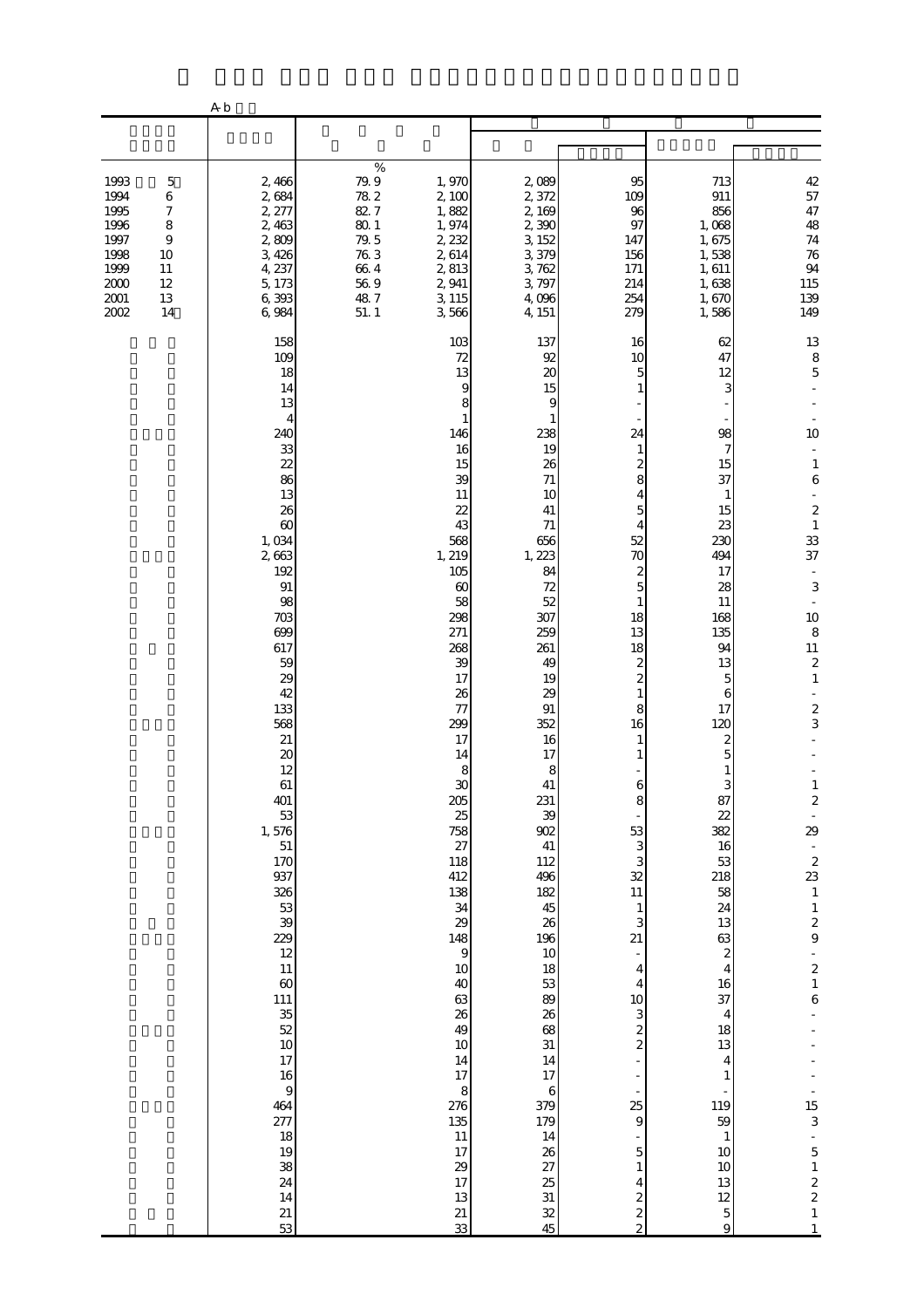|                                                                                                                                                                                                      | A b 1                                                                                                                                                                                                                                                                                                                                 |                                                                                                                        |                                                                                                                                                                                                                                                                              |                                                                                                                                                                                                                                                                                                                                     |                                                                                                                                              |                                                                      |                                                              |
|------------------------------------------------------------------------------------------------------------------------------------------------------------------------------------------------------|---------------------------------------------------------------------------------------------------------------------------------------------------------------------------------------------------------------------------------------------------------------------------------------------------------------------------------------|------------------------------------------------------------------------------------------------------------------------|------------------------------------------------------------------------------------------------------------------------------------------------------------------------------------------------------------------------------------------------------------------------------|-------------------------------------------------------------------------------------------------------------------------------------------------------------------------------------------------------------------------------------------------------------------------------------------------------------------------------------|----------------------------------------------------------------------------------------------------------------------------------------------|----------------------------------------------------------------------|--------------------------------------------------------------|
|                                                                                                                                                                                                      |                                                                                                                                                                                                                                                                                                                                       |                                                                                                                        |                                                                                                                                                                                                                                                                              |                                                                                                                                                                                                                                                                                                                                     |                                                                                                                                              |                                                                      |                                                              |
| 1993<br>$\mathbf 5$<br>1994<br>1995<br>$\,6\,$<br>$\boldsymbol{7}$<br>1996<br>$\,8\,$<br>1997<br>$\boldsymbol{9}$<br>1998<br>1999<br>$10\,$<br>$11\,$<br>$\frac{200}{200}$<br>$12\,$<br>$13\,$<br>14 | 39<br>42<br>31<br>39<br>$41\,$<br>78<br>73<br>$71\,$<br>96<br>93                                                                                                                                                                                                                                                                      | $\%$<br>$\begin{array}{c} 82.1 \\ 104.8 \\ 87.1 \end{array}$<br>07.1<br>105.1<br>87.8<br>93.6<br>75.78<br>77.1<br>99.2 | $32\,$<br>44<br>27<br>$41\,$<br>36<br>73<br>55<br>56<br>74<br>83                                                                                                                                                                                                             | 42<br>65<br>39<br>52<br>51<br>118<br>96<br>109<br>114<br>141                                                                                                                                                                                                                                                                        | 6<br>4<br>1<br>2<br>5<br>11<br>$11\,$<br>6<br>6<br>12                                                                                        | 2<br>6<br>3<br>3<br>4<br>26<br>10<br>18<br>$\boldsymbol{\chi}$<br>16 | $\frac{4}{3}$<br>$\blacksquare$<br>$\,1\,$<br>$\overline{c}$ |
|                                                                                                                                                                                                      | 1<br>1<br>5<br>1<br>1<br>1<br>$\boldsymbol{z}$<br>15<br>24<br>$\mathbf{1}$<br>$\boldsymbol{z}$<br>$\mathbf{1}$<br>4<br>$\overline{\mathcal{Z}}$<br>8<br>$\boldsymbol{z}$<br>1<br>3<br>15<br>$\omega$<br>$\mathbf{1}$<br>$\mathbf{1}$<br>13<br>$\begin{array}{c} \n\cdot \\ 22 \\ 3 \\ 15\n\end{array}$<br>$\,1$<br>$\frac{1}{2}$<br>- |                                                                                                                        | 1<br>1<br>6<br>$\overline{\mathcal{Z}}$<br>$\mathbf{1}$<br>1<br>$\boldsymbol{z}$<br>10<br>24<br>$\mathbf{1}$<br>$\boldsymbol{z}$<br>$\mathbf{1}$<br>4<br>2<br>9<br>$\boldsymbol{z}$<br>3<br>11<br>1<br>1<br>9<br>$\frac{19}{3}$<br>÷,<br>14<br>÷<br>$\frac{1}{2}$<br>÷,<br>÷ | 6<br>4<br>$\boldsymbol{z}$<br>15<br>$\boldsymbol{z}$<br>$\overline{3}$<br>$\overline{5}$<br>5<br>21<br>35<br>$\overline{\mathcal{Z}}$<br>$\overline{4}$<br>2<br>$\sqrt{6}$<br>3<br>14<br>$\boldsymbol{z}$<br>$\boldsymbol{z}$<br>24<br>$\boldsymbol{z}$<br>$\mathbf{1}$<br>21<br>$\frac{22}{4}$<br>$15\,$<br>$\,1$<br>$\frac{2}{1}$ | 1<br>1<br>3<br>$\mathbf{1}$<br>$\overline{c}$<br>1<br>1<br>2<br>$\boldsymbol{z}$<br>3<br>$\overline{\mathcal{L}}$<br>÷,<br>$\mathbf{1}$<br>- | 1<br>1<br>1<br>1<br>3<br>3<br>7<br>7<br>3<br>3<br>$\overline{a}$     | $\mathbf 1$<br>$\,1\,$<br>1<br>$\mathbf{1}$                  |
|                                                                                                                                                                                                      | $\,1\,$<br>$\frac{1}{2}$<br>$\,1$<br>1<br>$\mathbf{1}$<br>۰<br>÷<br>÷<br>$3\sigma$<br>÷<br>$\boldsymbol{z}$<br>$\overline{a}$<br>$\mathbf{1}$<br>$\mathbf{1}$<br>$\mathbf{1}$<br>L,                                                                                                                                                   |                                                                                                                        | $\mathbf{1}$<br>÷<br>$\mathbf{1}$<br>$\overline{a}$<br>$\frac{1}{2}$<br>$\overline{\phantom{a}}$<br>10<br>3<br>÷<br>$\frac{2}{1}$<br>$\frac{2}{2}$<br>$\mathbf{1}$<br>$\overline{a}$                                                                                         | $1\,$<br>÷<br>$\frac{1}{17}$<br>$\mathbf{9}$<br>$\overline{3}$<br>$\overline{3}$<br>$\,1\,$<br>$\mathbf{1}$<br>L,                                                                                                                                                                                                                   | ÷<br>÷<br>$\frac{1}{2}$<br>$\frac{2}{2}$<br>÷,                                                                                               | 1<br>1<br>$\overline{a}$                                             |                                                              |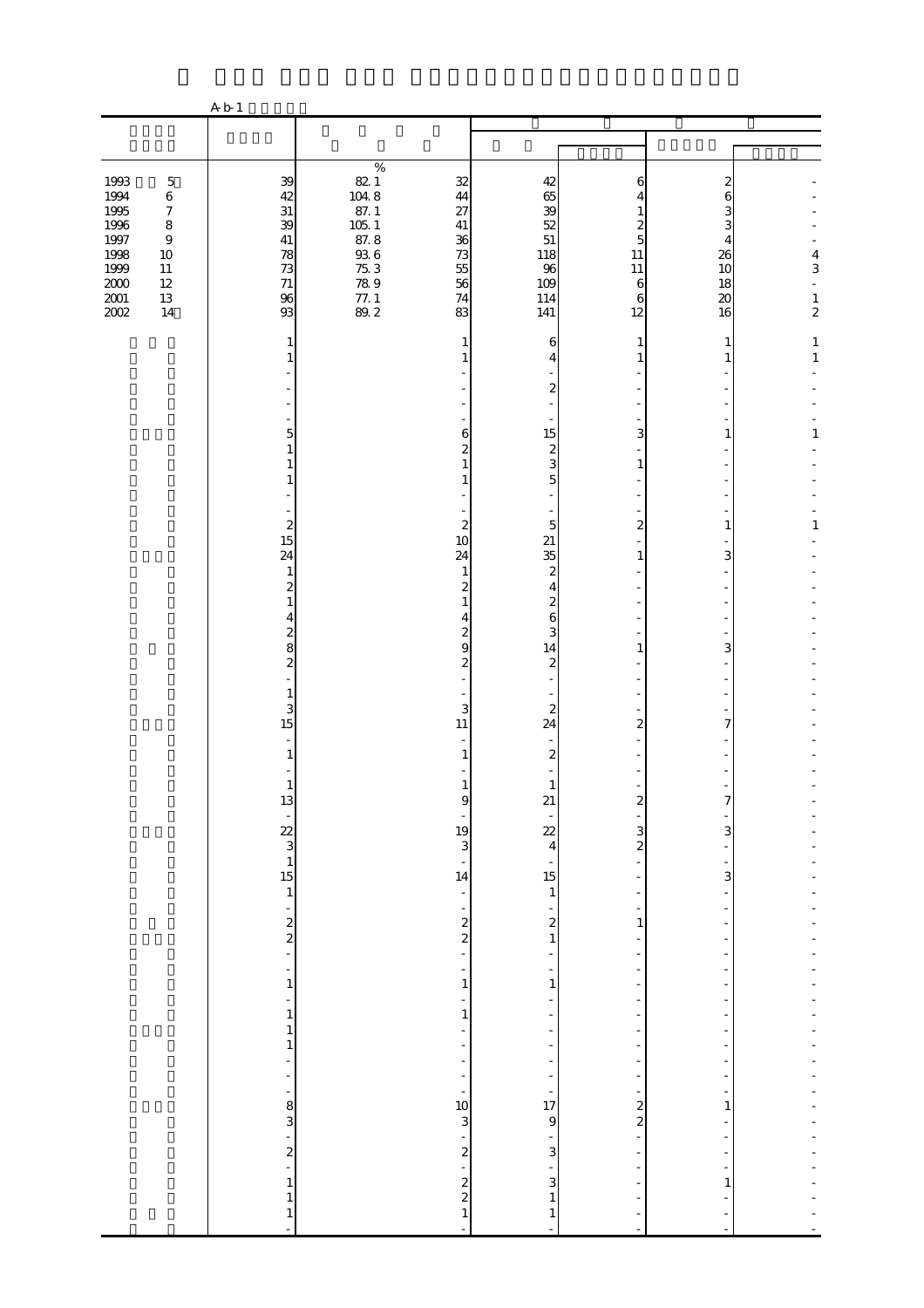|                                                                                                                                                                                           | A b 2                                                                                                                                                                                                                                                                                                                                                                                                                                                                          |                                                                                                                                                                                                                                                                                                                                                                                                                                                                                                                            |                                                                                                                                                                                                                                                                                                                                                                                                                                                                               |                                                                                                                                                                                                                                                                                                                                                                                                                                                                                              |                                                                                                                                                                                                                                                                                                                                                                                                                                                 |                                                                                                                                                                                                                                                                                                                                                                                                                                                                                                                                                                                                                             |
|-------------------------------------------------------------------------------------------------------------------------------------------------------------------------------------------|--------------------------------------------------------------------------------------------------------------------------------------------------------------------------------------------------------------------------------------------------------------------------------------------------------------------------------------------------------------------------------------------------------------------------------------------------------------------------------|----------------------------------------------------------------------------------------------------------------------------------------------------------------------------------------------------------------------------------------------------------------------------------------------------------------------------------------------------------------------------------------------------------------------------------------------------------------------------------------------------------------------------|-------------------------------------------------------------------------------------------------------------------------------------------------------------------------------------------------------------------------------------------------------------------------------------------------------------------------------------------------------------------------------------------------------------------------------------------------------------------------------|----------------------------------------------------------------------------------------------------------------------------------------------------------------------------------------------------------------------------------------------------------------------------------------------------------------------------------------------------------------------------------------------------------------------------------------------------------------------------------------------|-------------------------------------------------------------------------------------------------------------------------------------------------------------------------------------------------------------------------------------------------------------------------------------------------------------------------------------------------------------------------------------------------------------------------------------------------|-----------------------------------------------------------------------------------------------------------------------------------------------------------------------------------------------------------------------------------------------------------------------------------------------------------------------------------------------------------------------------------------------------------------------------------------------------------------------------------------------------------------------------------------------------------------------------------------------------------------------------|
|                                                                                                                                                                                           |                                                                                                                                                                                                                                                                                                                                                                                                                                                                                |                                                                                                                                                                                                                                                                                                                                                                                                                                                                                                                            |                                                                                                                                                                                                                                                                                                                                                                                                                                                                               |                                                                                                                                                                                                                                                                                                                                                                                                                                                                                              |                                                                                                                                                                                                                                                                                                                                                                                                                                                 |                                                                                                                                                                                                                                                                                                                                                                                                                                                                                                                                                                                                                             |
| 1993<br>$\mathbf 5$<br>1994<br>6<br>1995<br>$\boldsymbol{7}$<br>1996<br>$\,8\,$<br>1997<br>$\boldsymbol{9}$<br>1998<br>10<br>1999<br>$11\,$<br>2000<br>12<br>$2001\,$<br>13<br>2002<br>14 | 997<br>986<br>926<br>1,044<br>1, 262<br>1, 411<br>1, 815<br>2,280<br>2,755<br>3,038                                                                                                                                                                                                                                                                                                                                                                                            | $\%$<br>$848$<br>$861$<br>$87.6$<br>$829$<br>845<br>849<br>811<br>865<br>85.6<br>1,080<br>82.4<br>1, 163<br>$70.0$<br>58.5<br>52.7<br>1, 271<br>1,333<br>1, 453<br>50.1<br>1,521                                                                                                                                                                                                                                                                                                                                           | 1, 148<br>1,306<br>1, 219<br>1, 422<br>2,015<br>1,957<br>2, 224<br>2, 215<br>2,539<br>2 391                                                                                                                                                                                                                                                                                                                                                                                   | 47<br>61<br>64<br>62<br>88<br>105<br>120<br>138<br>183<br>180                                                                                                                                                                                                                                                                                                                                                                                                                                | 533<br>628<br>616<br>802<br>1, 282<br>1,099<br>1, 186<br>1, 196<br>1,331<br>1, 123                                                                                                                                                                                                                                                                                                                                                              | 27 33 33 36 50 57<br>$74\,$<br>81<br>114<br>107                                                                                                                                                                                                                                                                                                                                                                                                                                                                                                                                                                             |
|                                                                                                                                                                                           | 68<br>47<br>6<br>8<br>$\overline{7}$<br>132<br>15<br>13<br>59<br>4<br>14<br>27<br>381<br>1, 178<br>69<br>37<br>37<br>321<br>331<br>269<br>22<br>13<br>17<br>62<br>231<br>8<br>10<br>$\frac{5}{28}$<br>155<br>25<br>741<br>24<br>63<br>453<br>147<br>37<br>17<br>$105$<br>$5$<br>$8$<br>$29$<br>$51$<br>$\frac{12}{3}$<br>10 <sup>10</sup><br>$\begin{array}{c} 8 \\ 2 \\ 179 \end{array}$<br>94<br>$\begin{array}{c} 7 \\ 8 \\ 18 \end{array}$<br>12<br>$11\,$<br>$11\,$<br>18 | 40<br>28<br>4<br>6<br>$\overline{c}$<br>74<br>5<br>10<br>25<br>4<br>12<br>18<br>211<br>531<br>37<br>$30\,$<br>19<br>147<br>114<br>118<br>17<br>9<br>9<br>31<br>124<br>6<br>7<br>$\begin{array}{c} 2 \\ 15 \end{array}$<br>$81\,$<br>13<br>336<br>$10$<br>45<br>172<br>$7\!3$<br>23<br>13<br>68<br>$\overline{5}$<br>$\sqrt{6}$<br>$20\,$<br>29<br>$\,8\,$<br>24<br>$\overline{4}$<br>$10\,$<br>$\begin{array}{c} 8 \\ 2 \\ 113 \end{array}$<br>$43\,$<br>$\,$ 6 $\,$<br>$\,8\,$<br>14<br>$\Theta$<br>$10\,$<br>$\,9$<br>14 | 75<br>54<br>10<br>8<br>3<br>128<br>6<br>13<br>44<br>4<br>25<br>36<br>339<br>727<br>43<br>45<br>25<br>193<br>169<br>152<br>22<br>12<br>13<br>53<br>194<br>7<br>10<br>$\frac{2}{27}$<br>$121\,$<br>27<br>569<br>$\infty$<br>73<br>307<br>$\begin{array}{c} 119 \\ 38 \\ 12 \end{array}$<br>117<br>$\mathbf{6}$<br>$10\,$<br>$\frac{32}{57}$<br>$12\,$<br>49<br>25<br>11<br>$11\,$<br>$\boldsymbol{z}$<br>193<br>73<br>$\,$ 6 $\,$<br>16<br>13<br>$18\,$<br>29<br>18<br>$\infty$ | 9<br>5<br>1<br>12<br>1<br>4<br>$\boldsymbol{z}$<br>$\overline{\mathcal{Z}}$<br>$\overline{\mathcal{Z}}$<br>34<br>46<br>1<br>$\boldsymbol{z}$<br>$\mathbf{1}$<br>11<br>8<br>15<br>1<br>1<br>6<br>8<br>$\mathbf 5$<br>1<br>38<br>$\overline{\phantom{a}}$<br>3<br>26<br>8<br>1<br>15<br>$\overline{\mathcal{L}}$<br>$\overline{4}$<br>7<br>$\overline{\mathcal{Z}}$<br>1<br>1<br>÷<br>17<br>$\overline{5}$<br>5<br>3<br>$\overline{\mathcal{Z}}$<br>$\overline{\mathcal{Z}}$<br>$\overline{a}$ | 43<br>32<br>9<br>2<br>58<br>11<br>20<br>13<br>14<br>154<br>362<br>12<br>26<br>7<br>124<br>101<br>69<br>2<br>4<br>4<br>13<br>96<br>$\boldsymbol{z}$<br>5<br>$\mathbf{1}$<br>3<br>67<br>18<br>277<br>14<br>46<br>148<br>40<br>23<br>$\boldsymbol{6}$<br>44<br>$\boldsymbol{z}$<br>$\overline{4}$<br>$10$<br>26<br>$\boldsymbol{z}$<br>16<br>$13\,$<br>$\boldsymbol{z}$<br>$\mathbf{1}$<br>73<br>31<br>$\,9$<br>5<br>$11\,$<br>12<br>$\frac{2}{3}$ | $\boldsymbol{7}$<br>$\begin{array}{c} 2 \\ 5 \end{array}$<br>5<br>$\,1\,$<br>$\boldsymbol{z}$<br>$\overline{a}$<br>$\boldsymbol{z}$<br>$\overline{\phantom{a}}$<br>25<br>25<br>$\bar{\mathcal{L}}$<br>$\boldsymbol{2}$<br>$\Box$<br>$\boldsymbol{7}$<br>$\overline{4}$<br>$11\,$<br>$\blacksquare$<br>$\,1\,$<br>$\overline{\mathbf{c}}$<br>$\mathbf{1}$<br>$1\,$<br>$\overline{\phantom{a}}$<br>24<br>÷<br>$\frac{2}{20}$<br>$\,1\,$<br>$\,1\,$<br>$\overline{7}$<br>$\overline{\mathcal{L}}$<br>$\,1\,$<br>$\overline{\mathbf{4}}$<br>$\frac{12}{2}$<br>$\overline{5}$<br>$\begin{matrix} 2 \\ 2 \\ 1 \end{matrix}$<br>ä, |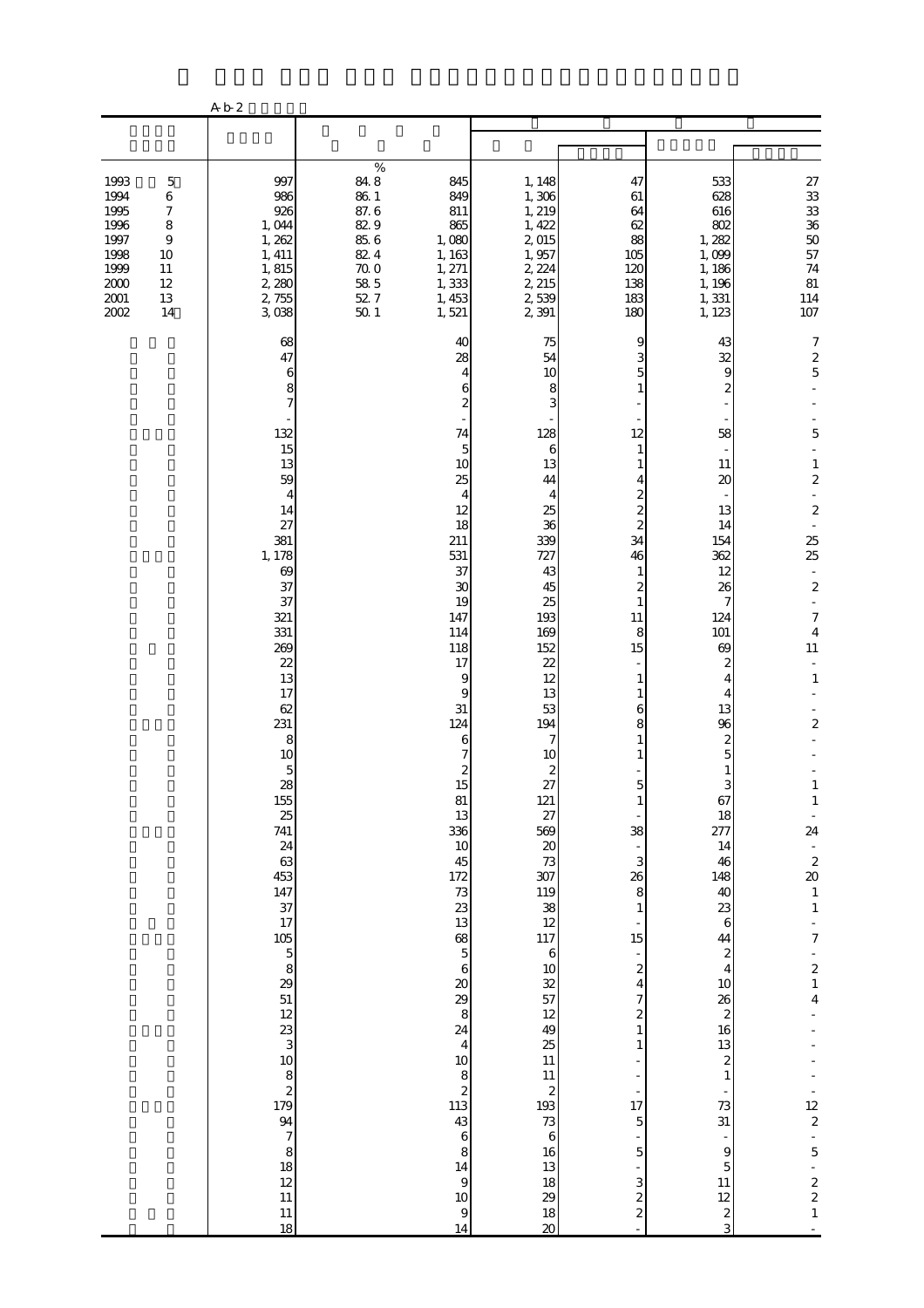|                          | $\%$                                                                                                                                                                                                                                                                                                                                                                               |                                                                                        |                                                                                                                                                                                                                                                                                                     |                                                                                                                                                                                                      |        |                                     |
|--------------------------|------------------------------------------------------------------------------------------------------------------------------------------------------------------------------------------------------------------------------------------------------------------------------------------------------------------------------------------------------------------------------------|----------------------------------------------------------------------------------------|-----------------------------------------------------------------------------------------------------------------------------------------------------------------------------------------------------------------------------------------------------------------------------------------------------|------------------------------------------------------------------------------------------------------------------------------------------------------------------------------------------------------|--------|-------------------------------------|
| 87                       |                                                                                                                                                                                                                                                                                                                                                                                    | $62\,$                                                                                 | 37                                                                                                                                                                                                                                                                                                  |                                                                                                                                                                                                      | 11     |                                     |
| 84                       | 81.0                                                                                                                                                                                                                                                                                                                                                                               | 68                                                                                     | 43                                                                                                                                                                                                                                                                                                  | 1                                                                                                                                                                                                    | $11\,$ | $\mathbf{1}$                        |
| 109                      |                                                                                                                                                                                                                                                                                                                                                                                    | 88                                                                                     | 50                                                                                                                                                                                                                                                                                                  |                                                                                                                                                                                                      | 6      | $\overline{\mathbf{4}}$             |
|                          |                                                                                                                                                                                                                                                                                                                                                                                    |                                                                                        |                                                                                                                                                                                                                                                                                                     | 4                                                                                                                                                                                                    |        | $\,$ 3 $\,$                         |
| 171                      |                                                                                                                                                                                                                                                                                                                                                                                    | 106                                                                                    | 72                                                                                                                                                                                                                                                                                                  |                                                                                                                                                                                                      | 10     |                                     |
|                          |                                                                                                                                                                                                                                                                                                                                                                                    |                                                                                        |                                                                                                                                                                                                                                                                                                     |                                                                                                                                                                                                      |        |                                     |
| 3                        |                                                                                                                                                                                                                                                                                                                                                                                    | $\mathbf{z}$                                                                           |                                                                                                                                                                                                                                                                                                     |                                                                                                                                                                                                      |        |                                     |
| 1<br>1                   |                                                                                                                                                                                                                                                                                                                                                                                    |                                                                                        |                                                                                                                                                                                                                                                                                                     |                                                                                                                                                                                                      |        |                                     |
|                          |                                                                                                                                                                                                                                                                                                                                                                                    |                                                                                        |                                                                                                                                                                                                                                                                                                     |                                                                                                                                                                                                      |        |                                     |
| 6                        |                                                                                                                                                                                                                                                                                                                                                                                    | 6                                                                                      | 6                                                                                                                                                                                                                                                                                                   |                                                                                                                                                                                                      | 3      |                                     |
|                          |                                                                                                                                                                                                                                                                                                                                                                                    |                                                                                        |                                                                                                                                                                                                                                                                                                     |                                                                                                                                                                                                      |        |                                     |
|                          |                                                                                                                                                                                                                                                                                                                                                                                    |                                                                                        |                                                                                                                                                                                                                                                                                                     |                                                                                                                                                                                                      |        |                                     |
|                          |                                                                                                                                                                                                                                                                                                                                                                                    |                                                                                        |                                                                                                                                                                                                                                                                                                     |                                                                                                                                                                                                      |        |                                     |
| 29                       |                                                                                                                                                                                                                                                                                                                                                                                    | 21                                                                                     | 14                                                                                                                                                                                                                                                                                                  |                                                                                                                                                                                                      | 7      |                                     |
|                          |                                                                                                                                                                                                                                                                                                                                                                                    |                                                                                        |                                                                                                                                                                                                                                                                                                     |                                                                                                                                                                                                      | 2      |                                     |
| 3                        |                                                                                                                                                                                                                                                                                                                                                                                    |                                                                                        |                                                                                                                                                                                                                                                                                                     |                                                                                                                                                                                                      |        |                                     |
| 8                        |                                                                                                                                                                                                                                                                                                                                                                                    | 5                                                                                      | $\mathbf 6$                                                                                                                                                                                                                                                                                         |                                                                                                                                                                                                      | 1      |                                     |
|                          |                                                                                                                                                                                                                                                                                                                                                                                    | 8                                                                                      | 4                                                                                                                                                                                                                                                                                                   |                                                                                                                                                                                                      | 1      |                                     |
| $\omega$                 |                                                                                                                                                                                                                                                                                                                                                                                    |                                                                                        |                                                                                                                                                                                                                                                                                                     |                                                                                                                                                                                                      |        |                                     |
| ÷,                       |                                                                                                                                                                                                                                                                                                                                                                                    |                                                                                        |                                                                                                                                                                                                                                                                                                     |                                                                                                                                                                                                      |        |                                     |
| 15                       |                                                                                                                                                                                                                                                                                                                                                                                    | $\overline{2}$                                                                         | 1                                                                                                                                                                                                                                                                                                   |                                                                                                                                                                                                      |        |                                     |
| $\sim$                   |                                                                                                                                                                                                                                                                                                                                                                                    |                                                                                        | 1                                                                                                                                                                                                                                                                                                   |                                                                                                                                                                                                      |        |                                     |
|                          |                                                                                                                                                                                                                                                                                                                                                                                    |                                                                                        |                                                                                                                                                                                                                                                                                                     |                                                                                                                                                                                                      |        |                                     |
| 13                       |                                                                                                                                                                                                                                                                                                                                                                                    |                                                                                        |                                                                                                                                                                                                                                                                                                     |                                                                                                                                                                                                      |        |                                     |
|                          |                                                                                                                                                                                                                                                                                                                                                                                    |                                                                                        | 8                                                                                                                                                                                                                                                                                                   |                                                                                                                                                                                                      | 3      |                                     |
|                          |                                                                                                                                                                                                                                                                                                                                                                                    | $\frac{1}{\sqrt{2}}$                                                                   |                                                                                                                                                                                                                                                                                                     |                                                                                                                                                                                                      |        |                                     |
| 40                       |                                                                                                                                                                                                                                                                                                                                                                                    | 29                                                                                     | 8                                                                                                                                                                                                                                                                                                   |                                                                                                                                                                                                      | 3      |                                     |
| $\frac{1}{2}$            |                                                                                                                                                                                                                                                                                                                                                                                    | $\overline{\phantom{m}}$                                                               | $\overline{\phantom{m}}$                                                                                                                                                                                                                                                                            | ٠                                                                                                                                                                                                    |        |                                     |
|                          |                                                                                                                                                                                                                                                                                                                                                                                    |                                                                                        |                                                                                                                                                                                                                                                                                                     |                                                                                                                                                                                                      |        |                                     |
| $\overline{\phantom{a}}$ |                                                                                                                                                                                                                                                                                                                                                                                    | $\frac{1}{2}$                                                                          |                                                                                                                                                                                                                                                                                                     | $\overline{\phantom{a}}$                                                                                                                                                                             |        |                                     |
| $\,1\,$                  |                                                                                                                                                                                                                                                                                                                                                                                    | $\,1\,$                                                                                |                                                                                                                                                                                                                                                                                                     |                                                                                                                                                                                                      |        |                                     |
|                          |                                                                                                                                                                                                                                                                                                                                                                                    |                                                                                        |                                                                                                                                                                                                                                                                                                     |                                                                                                                                                                                                      |        |                                     |
|                          |                                                                                                                                                                                                                                                                                                                                                                                    |                                                                                        |                                                                                                                                                                                                                                                                                                     |                                                                                                                                                                                                      |        |                                     |
| ÷                        |                                                                                                                                                                                                                                                                                                                                                                                    | ÷                                                                                      |                                                                                                                                                                                                                                                                                                     |                                                                                                                                                                                                      |        |                                     |
| $\overline{\phantom{0}}$ |                                                                                                                                                                                                                                                                                                                                                                                    | ÷                                                                                      |                                                                                                                                                                                                                                                                                                     | $\overline{\phantom{a}}$                                                                                                                                                                             |        |                                     |
|                          |                                                                                                                                                                                                                                                                                                                                                                                    |                                                                                        |                                                                                                                                                                                                                                                                                                     | $\overline{\phantom{m}}$                                                                                                                                                                             |        |                                     |
| $\blacksquare$           |                                                                                                                                                                                                                                                                                                                                                                                    | ÷                                                                                      | ÷                                                                                                                                                                                                                                                                                                   |                                                                                                                                                                                                      |        |                                     |
| $\,1\,$                  |                                                                                                                                                                                                                                                                                                                                                                                    | $\mathbf{1}$                                                                           | $\mathbf{1}$                                                                                                                                                                                                                                                                                        |                                                                                                                                                                                                      |        |                                     |
| -<br>$\,1\,$             |                                                                                                                                                                                                                                                                                                                                                                                    | $\mathbf{1}$                                                                           | $\mathbf{1}$                                                                                                                                                                                                                                                                                        |                                                                                                                                                                                                      |        |                                     |
| -<br>$\,1\,$             |                                                                                                                                                                                                                                                                                                                                                                                    | $\mathbf{1}$                                                                           | $\mathbf{1}$                                                                                                                                                                                                                                                                                        |                                                                                                                                                                                                      |        |                                     |
|                          | A b 3<br>101<br>63<br>98<br>128<br>137<br>154<br>6<br>1<br>$\,$ 6 $\,$<br>32<br>$\mathbf{1}$<br>$\overline{\mathbf{c}}$<br>$\overline{5}$<br>$10$<br>$\overline{\phantom{a}}$<br>3<br>$\mathbf{1}$<br>$\mathbf{1}$<br>46<br>$\frac{1}{1}$<br>$\overline{\mathbf{4}}$<br>$\mathbf{1}$<br>5<br>-<br>$\begin{array}{c} 2 \\ 2 \\ 1 \end{array}$<br>$\mathbf{1}$<br>÷<br>14<br>11<br>÷ | $\frac{89.1}{71.3}$<br>81.0<br>$69.4$<br>$80.7$<br>$79.7$<br>$66\ 4$<br>$620$<br>$636$ | $90\,$<br>$51\,$<br>68<br>102<br>$\, 91$<br>98<br>3<br>1<br>6<br>$\infty$<br>$\mathbf{1}$<br>1<br>$\overline{\mathcal{Z}}$<br>3<br>30<br>$\overline{\phantom{a}}$<br>$\,1\,$<br>5<br>÷<br>$\begin{array}{c} 2 \\ 2 \\ 1 \end{array}$<br>$\mathbf{1}$<br>$\overline{a}$<br>10<br>$\overline{7}$<br>÷ | 44<br>26<br>70<br>73<br>89<br>67<br>1<br>1<br>6<br>17<br>$\mathbf{1}$<br>$\boldsymbol{z}$<br>3<br>1<br>5<br>$\begin{array}{c} 3 \\ 2 \\ 1 \end{array}$<br>$\mathbf{1}$<br>14<br>$\overline{11}$<br>÷ | 4      | 3<br>5<br>17<br>16<br>12<br>15<br>3 |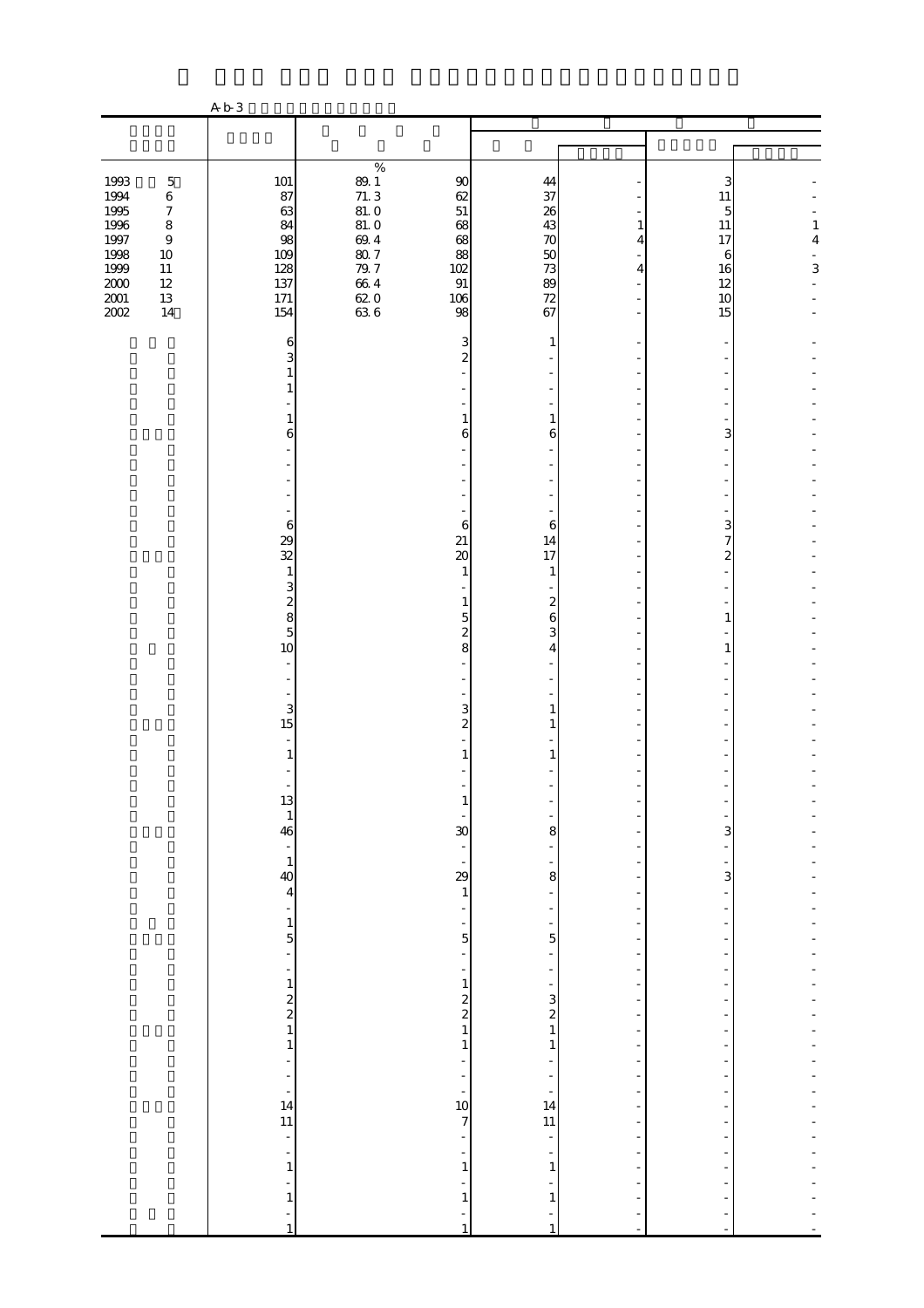|                                                                                  |                                                                                                               | A b 4                                                                                                                                                                                                                                                                                                                                                                                                            |                                                                                    |                                                                                                                                                                                                                                                                                                                                                                                                                                                                                                                                                                                                      |                                                                                                                                                                                                                                                                                                                                                                                                                                                                                                             |                                                                                                                                                                                                                                                                                                                                                                           |                                                                                                                                                                                                                                                                                                                                                                                                                                                                         |                                                                                                                                                                                                                                                                                                                        |
|----------------------------------------------------------------------------------|---------------------------------------------------------------------------------------------------------------|------------------------------------------------------------------------------------------------------------------------------------------------------------------------------------------------------------------------------------------------------------------------------------------------------------------------------------------------------------------------------------------------------------------|------------------------------------------------------------------------------------|------------------------------------------------------------------------------------------------------------------------------------------------------------------------------------------------------------------------------------------------------------------------------------------------------------------------------------------------------------------------------------------------------------------------------------------------------------------------------------------------------------------------------------------------------------------------------------------------------|-------------------------------------------------------------------------------------------------------------------------------------------------------------------------------------------------------------------------------------------------------------------------------------------------------------------------------------------------------------------------------------------------------------------------------------------------------------------------------------------------------------|---------------------------------------------------------------------------------------------------------------------------------------------------------------------------------------------------------------------------------------------------------------------------------------------------------------------------------------------------------------------------|-------------------------------------------------------------------------------------------------------------------------------------------------------------------------------------------------------------------------------------------------------------------------------------------------------------------------------------------------------------------------------------------------------------------------------------------------------------------------|------------------------------------------------------------------------------------------------------------------------------------------------------------------------------------------------------------------------------------------------------------------------------------------------------------------------|
|                                                                                  |                                                                                                               |                                                                                                                                                                                                                                                                                                                                                                                                                  |                                                                                    |                                                                                                                                                                                                                                                                                                                                                                                                                                                                                                                                                                                                      |                                                                                                                                                                                                                                                                                                                                                                                                                                                                                                             |                                                                                                                                                                                                                                                                                                                                                                           |                                                                                                                                                                                                                                                                                                                                                                                                                                                                         |                                                                                                                                                                                                                                                                                                                        |
| 1993<br>1994<br>1995<br>1996<br>1997<br>1998<br>1999<br>2000<br>$2001\,$<br>2002 | $\mathbf 5$<br>$\,6$<br>$\boldsymbol{7}$<br>$\,$ 8 $\,$<br>$\boldsymbol{9}$<br>10<br>11<br>12<br>$13\,$<br>14 | 1,329<br>1,569<br>1, 257<br>1,296<br>1,408<br>1,828<br>2, 221<br>2,685<br>3,371<br>3,699                                                                                                                                                                                                                                                                                                                         | %<br>75.5<br>730<br>$79.0$<br>77.2<br>74.4<br>$70.6$<br>624<br>54 4<br>44.0<br>504 | 1,003<br>1, 145<br>993<br>1,000<br>1,048<br>1,290<br>1,385<br>1, 461<br>1,482<br>1,864                                                                                                                                                                                                                                                                                                                                                                                                                                                                                                               | 855<br>964<br>885<br>873<br>1, 016<br>1, 254<br>1,369<br>1,384<br>1,371<br>1,552                                                                                                                                                                                                                                                                                                                                                                                                                            | 42<br>44<br>$31\,$<br>32<br>50<br>40<br>36<br>70<br>65<br>87                                                                                                                                                                                                                                                                                                              | 175<br>266<br>232<br>252<br>372<br>407<br>399<br>412<br>309<br>432                                                                                                                                                                                                                                                                                                                                                                                                      | 15<br>$\frac{24}{14}$<br>$11\,$<br>$\boldsymbol{\mathsf{20}}$<br>$\frac{15}{14}$<br>34<br>24<br>40                                                                                                                                                                                                                     |
|                                                                                  |                                                                                                               | 83<br>58<br>11<br>$\mathbf{5}$<br>6<br>3<br>97<br>17<br>8<br>26<br>$\theta$<br>12<br>25<br>609<br>1, 429<br>121<br>49<br>58<br>370<br>361<br>330<br>35<br>16<br>24<br>65<br>307<br>13<br>$\begin{array}{c} 8 \\ 7 \end{array}$<br>32<br>220<br>$\frac{27}{767}$<br>24<br>105<br>429<br>174<br>$\frac{16}{19}$<br>11773<br>$3888888883$<br>$787578757$<br>169<br>11<br>$\theta$<br>19<br>11<br>$\,1\,$<br>9<br>34 |                                                                                    | 59<br>41<br>9<br>3<br>6<br>$\omega$<br>$\boldsymbol{9}$<br>4<br>13<br>$\boldsymbol{7}$<br>10<br>17<br>326<br>644<br>66<br>28<br>37<br>142<br>153<br>133<br>$20\,$<br>8<br>17<br>40<br>162<br>11<br>5<br>6<br>14<br>114<br>$12\,$<br>373<br>14<br>$73\,$<br>197<br>64<br>11<br>14<br>73<br>$\overline{\mathbf{4}}$<br>$\overline{\mathbf{4}}$<br>18<br>$\overline{\text{32}}$<br>15<br>$\frac{24}{5}$<br>$\overline{\mathbf{r}}$<br>$\overline{9}$<br>$\overline{6}$<br>143<br>$\begin{array}{c}\n 82 \\  5 \\  7\n \end{array}$<br>$14\,$<br>$\,$ 6 $\,$<br>$\overline{\phantom{a}}$<br>$11\,$<br>18 | 55<br>34<br>10<br>$\overline{5}$<br>6<br>89<br>11<br>10<br>22<br>6<br>16<br>24<br>282<br>444<br>38<br>23<br>23<br>102<br>84<br>$91\,$<br>25<br>7<br>16<br>35<br>133<br>9<br>4<br>6<br>13<br>89<br>12<br>303<br>17<br>$\begin{array}{c}\n 39 \\  106 \\  62\n 7\n 12\n 3\n 4\n 8\n \end{array}$<br>$\frac{20}{29}$<br>$\begin{array}{c}\n18 \\ 5 \\ 3\n\end{array}$<br>$\boldsymbol{6}$<br>$\overline{\mathbf{4}}$<br>155<br>86<br>$\begin{array}{c} 8 \\ 7 \end{array}$<br>13<br>$\overline{4}$<br>13<br>24 | 6<br>6<br>9<br>4<br>$\boldsymbol{z}$<br>3<br>18<br>23<br>1<br>3<br>7<br>5<br>2<br>$\overline{\mathcal{Z}}$<br>$\mathbf{1}$<br>2<br>6<br>$\overline{5}$<br>12<br>$\mathbf{1}$<br>6<br>3<br>$\overline{\mathcal{L}}$<br>6<br>$\overline{\mathcal{L}}$<br>3<br>$\mathbf{1}$<br>1<br>1<br>6<br>$\overline{\mathcal{Z}}$<br>$\mathbf{1}$<br>1<br>÷<br>$\overline{\mathcal{Z}}$ | 18<br>14<br>3<br>1<br>36<br>7<br>4<br>17<br>$\mathbf{1}$<br>2<br>5<br>69<br>127<br>5<br>2<br>4<br>43<br>34<br>21<br>11<br>1<br>2<br>$\overline{4}$<br>17<br>13<br>$\overline{4}$<br>99<br>$\boldsymbol{z}$<br>$\overline{\mathcal{U}}$<br>64<br>18<br>$\mathbf{1}$<br>$\boldsymbol{7}$<br>19<br>$\overline{\phantom{0}}$<br>÷<br>$\,$ 6 $\,$<br>11<br>$\frac{2}{2}$<br>$\boldsymbol{z}$<br>÷<br>45<br>28<br>$\mathbf{1}$<br>$\mathbf{1}$<br>5<br>$\mathbf{1}$<br>3<br>6 | 5<br>$\mathbf 5$<br>4<br>4<br>$\begin{array}{c} 8 \\ 12 \end{array}$<br>$\Box$<br>$\mathbf{1}$<br>3<br>$\bf 4$<br>$\boldsymbol{2}$<br>$\boldsymbol{2}$<br>$\mathbf{1}$<br>$\mathbf{1}$<br>5<br>3<br>$\frac{2}{2}$<br>$\overline{\mathcal{L}}$<br>$\begin{array}{c} 3 \\ 1 \end{array}$<br>$\mathbf{1}$<br>$\mathbf{1}$ |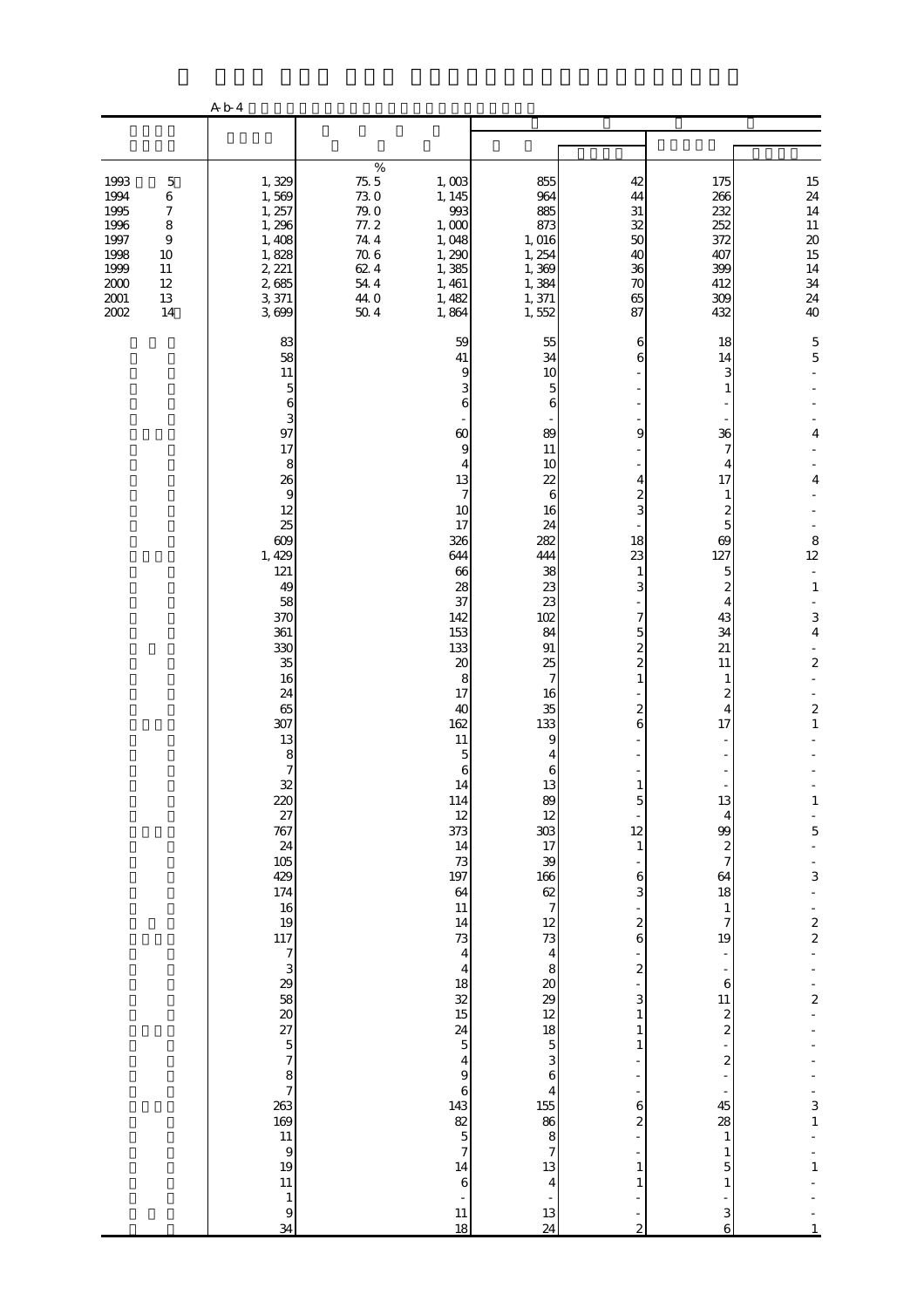|                                                                                      |                                                                                               | A c                                                                                                                                                                                                                                                                                                                                                                                                                                                                                            |                                                                                                  |                                                                                                                                                                                                                                                                                                                                                                                                                                                         |                                                                                                                                                                                                                                                                                                                                                                                                                                           |                                                                                                                                                                                                                                                                                                                                                                                                                                                                                                                                                          |                                                                                                                                                                                                                                                                                                                                                                                                                                                                                             |                                                                                                                                                                                                                                                          |
|--------------------------------------------------------------------------------------|-----------------------------------------------------------------------------------------------|------------------------------------------------------------------------------------------------------------------------------------------------------------------------------------------------------------------------------------------------------------------------------------------------------------------------------------------------------------------------------------------------------------------------------------------------------------------------------------------------|--------------------------------------------------------------------------------------------------|---------------------------------------------------------------------------------------------------------------------------------------------------------------------------------------------------------------------------------------------------------------------------------------------------------------------------------------------------------------------------------------------------------------------------------------------------------|-------------------------------------------------------------------------------------------------------------------------------------------------------------------------------------------------------------------------------------------------------------------------------------------------------------------------------------------------------------------------------------------------------------------------------------------|----------------------------------------------------------------------------------------------------------------------------------------------------------------------------------------------------------------------------------------------------------------------------------------------------------------------------------------------------------------------------------------------------------------------------------------------------------------------------------------------------------------------------------------------------------|---------------------------------------------------------------------------------------------------------------------------------------------------------------------------------------------------------------------------------------------------------------------------------------------------------------------------------------------------------------------------------------------------------------------------------------------------------------------------------------------|----------------------------------------------------------------------------------------------------------------------------------------------------------------------------------------------------------------------------------------------------------|
|                                                                                      |                                                                                               |                                                                                                                                                                                                                                                                                                                                                                                                                                                                                                |                                                                                                  |                                                                                                                                                                                                                                                                                                                                                                                                                                                         |                                                                                                                                                                                                                                                                                                                                                                                                                                           |                                                                                                                                                                                                                                                                                                                                                                                                                                                                                                                                                          |                                                                                                                                                                                                                                                                                                                                                                                                                                                                                             |                                                                                                                                                                                                                                                          |
| 1993<br>1994<br>1995<br>1996<br>1997<br>1998<br>1999<br>$2000\,$<br>$2001\,$<br>2002 | $\mathbf 5$<br>6<br>$\boldsymbol{7}$<br>8<br>$\overline{9}$<br>10<br>11<br>12<br>$13\,$<br>14 | 1,754<br>1, 741<br>1,710<br>1,846<br>1,936<br>1,566<br>1,728<br>1,743<br>2,006<br>1,830                                                                                                                                                                                                                                                                                                                                                                                                        | $\%$<br>$94\ 4$<br>92.2<br>$96\ 2$<br>94.7<br>$93\ 2$<br>87.4<br>84.4<br>78.7<br>$76\ 8$<br>67.4 | 1,655<br>1,606<br>1,645<br>1,749<br>1,804<br>1,369<br>1, 458<br>1,372<br>1,540<br>1, 234                                                                                                                                                                                                                                                                                                                                                                | 721<br>718<br>685<br>710<br>749<br>693<br>750<br>789<br>783<br>815                                                                                                                                                                                                                                                                                                                                                                        | 124<br>124<br>117<br>105<br>119<br>115<br>136<br>144<br>132<br>131                                                                                                                                                                                                                                                                                                                                                                                                                                                                                       | 84<br>95<br>93<br>111<br>113<br>89<br>90<br>81<br>103<br>90                                                                                                                                                                                                                                                                                                                                                                                                                                 | $\begin{array}{c} 12 \\ 16 \end{array}$<br>10<br>16<br>$10$<br>10<br>$11\,$<br>$\,6\,$<br>$16\,$<br>10 <sub>o</sub>                                                                                                                                      |
|                                                                                      |                                                                                               | 58<br>36<br>1<br>1<br>20<br>101<br>6<br>14<br>35<br>12<br>12<br>22<br>215<br>602<br>76<br>37<br>32<br>80<br>121<br>89<br>24<br>15<br>37<br>91<br>178<br>23<br>11<br>11<br>46<br>$\frac{59}{28}$<br>299<br>$\begin{array}{c} 8 \\ 36 \end{array}$<br>$\frac{180}{34}$<br>25<br>16<br>$\begin{array}{c}\n 120 \\  8 \\  12 \\  13\n \end{array}$<br>63<br>24<br>$\overline{77}$<br>16<br>21<br>26<br>14<br>180<br>54<br>$\begin{array}{c} 7 \end{array}$<br>14<br>32<br>15<br>16<br>$17\,$<br>25 |                                                                                                  | 27<br>17<br>1<br>9<br>90<br>7<br>15<br>29<br>12<br>11<br>16<br>133<br>351<br>48<br>28<br>21<br>50<br>53<br>52<br>$\overline{2}$<br>10<br>29<br>38<br>125<br>19<br>9<br>8<br>17<br>47<br>25<br>194<br>$\mathbf 5$<br>28<br>116<br>26<br>$\,9$<br>10<br>107<br>$\,$ 6 $\,$<br>$\overline{9}$<br>12<br>$\pmb{\infty}$<br>$20\,$<br>56<br>14<br>11<br>$20\,$<br>11<br>151<br>$35\,$<br>$\mathbf 5$<br>13<br>$33\,$<br>11<br>$14\phantom{.}$<br>$16\,$<br>24 | 18<br>10<br>1<br>7<br>62<br>6<br>5<br>19<br>11<br>6<br>15<br>45<br>255<br>34<br>19<br>18<br>28<br>36<br>42<br>23<br>10<br>13<br>32<br>80<br>12<br>8<br>7<br>34<br>11<br>119<br>3<br>$12 \text{ }$<br>70<br>$\boldsymbol{\alpha}$<br>$\bf8$<br>$\,$ 6 $\,$<br>57<br>$\mathbf 5$<br>$\overline{\mathbf{4}}$<br>11<br>26<br>11<br>52<br>10<br>8<br>18<br>16<br>127<br>35<br>$\overline{4}$<br>$10$<br>22<br>$\overline{9}$<br>12<br>12<br>23 | 2<br>1<br>1<br>9<br>$\overline{c}$<br>$\overline{c}$<br>$\overline{c}$<br>$\mathbf{1}$<br>2<br>3<br>35<br>8<br>3<br>4<br>4<br>3<br>1<br>3<br>$\overline{c}$<br>4<br>3<br>12<br>4<br>$\boldsymbol{z}$<br>$\mathbf{1}$<br>3<br>$\infty$<br>$\overline{4}$<br>$11\,$<br>$\overline{4}$<br>$\mathbf{1}$<br>12<br>$\boldsymbol{z}$<br>$\overline{\mathcal{L}}$<br>$\overline{\mathcal{L}}$<br>6<br>13<br>$\,$ 6 $\,$<br>$\mathbf{1}$<br>4<br>$\overline{\mathcal{Z}}$<br>25<br>$10$<br>$\mathbf{1}$<br>$\mathbf{1}$<br>5<br>$\mathbf{1}$<br>3<br>$\,1\,$<br>3 | 5<br>1<br>4<br>3<br>2<br>$\mathbf{1}$<br>2<br>31<br>4<br>3<br>$\mathbf{1}$<br>5<br>5<br>8<br>3<br>$\boldsymbol{2}$<br>7<br>$\overline{\mathcal{Z}}$<br>$\mathbf{1}$<br>4<br>17<br>$\mathbf{1}$<br>$11\,$<br>$\mathbf{1}$<br>4<br>13<br>-<br>$\boldsymbol{z}$<br>$\mathbf{1}$<br>8<br>$\boldsymbol{z}$<br>4<br>$\boldsymbol{z}$<br>$\mathbf{1}$<br>$\mathbf{1}$<br>8<br>$\overline{\mathcal{Z}}$<br>$\mathbf{1}$<br>$\overline{\mathcal{Z}}$<br>$\mathbf{1}$<br>$\mathbf{1}$<br>$\mathbf{1}$ | 1<br>$\mathbf{1}$<br>$\overline{c}$<br>$\mathbf{1}$<br>$\mathbf{1}$<br>$\overline{\mathbf{c}}$<br>$\mathbf{1}$<br>$\mathbf 1$<br>$\overline{\mathbf{c}}$<br>$\,1\,$<br>$\,1\,$<br>$\mathbf{1}$<br>$\,1\,$<br>$\overline{\mathbf{c}}$<br>$\,1\,$<br>$1\,$ |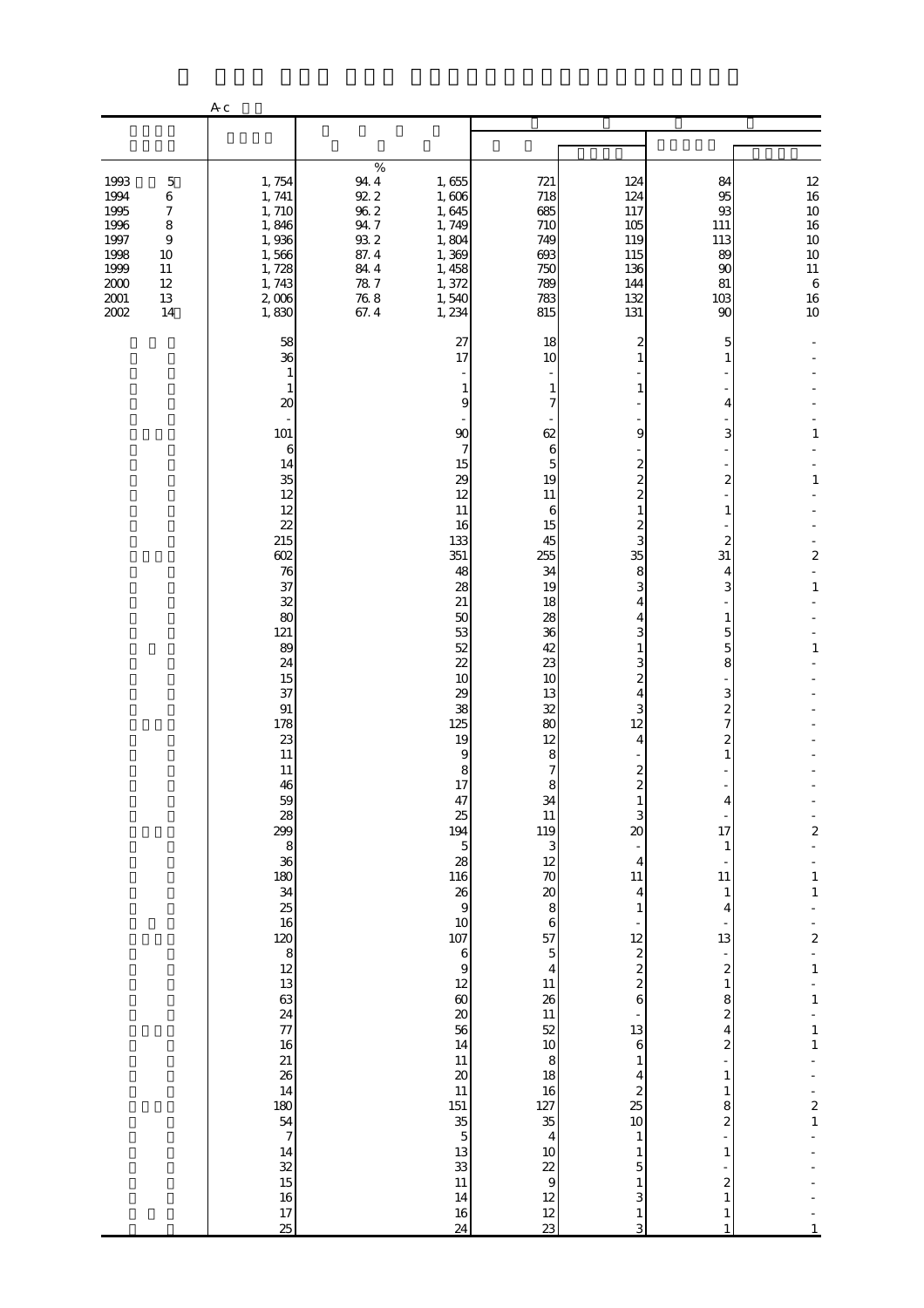|                                                                                                                                                                    | A d                                                                                                                                                                                                                                                                                                                                                                                                          |                                                                                           |                                                                                                                                                                                                                                                                                                                                                                                                                                                     |                                                                                                                                                                                                                                                                                                                                                                                                                                                    |                                                                                                                                                             |                                                                                                                                                                                                                                                                                                                                                                                                                                                                                             |                                                                                                       |
|--------------------------------------------------------------------------------------------------------------------------------------------------------------------|--------------------------------------------------------------------------------------------------------------------------------------------------------------------------------------------------------------------------------------------------------------------------------------------------------------------------------------------------------------------------------------------------------------|-------------------------------------------------------------------------------------------|-----------------------------------------------------------------------------------------------------------------------------------------------------------------------------------------------------------------------------------------------------------------------------------------------------------------------------------------------------------------------------------------------------------------------------------------------------|----------------------------------------------------------------------------------------------------------------------------------------------------------------------------------------------------------------------------------------------------------------------------------------------------------------------------------------------------------------------------------------------------------------------------------------------------|-------------------------------------------------------------------------------------------------------------------------------------------------------------|---------------------------------------------------------------------------------------------------------------------------------------------------------------------------------------------------------------------------------------------------------------------------------------------------------------------------------------------------------------------------------------------------------------------------------------------------------------------------------------------|-------------------------------------------------------------------------------------------------------|
|                                                                                                                                                                    |                                                                                                                                                                                                                                                                                                                                                                                                              |                                                                                           |                                                                                                                                                                                                                                                                                                                                                                                                                                                     |                                                                                                                                                                                                                                                                                                                                                                                                                                                    |                                                                                                                                                             |                                                                                                                                                                                                                                                                                                                                                                                                                                                                                             |                                                                                                       |
| 1993<br>$\mathbf 5$<br>1994<br>6<br>1995<br>7<br>1996<br>8<br>1997<br>$\boldsymbol{9}$<br>1998<br>10<br>1999<br>11<br>$2000$<br>12<br>$2001\,$<br>13<br>2002<br>14 | 1,611<br>1,616<br>1,500<br>1,483<br>1,657<br>1,873<br>1,857<br>2,260<br>2, 228<br>2,357                                                                                                                                                                                                                                                                                                                      | $\%$<br>$92\,6$<br>91.6<br>94.0<br>88.8<br>88.8<br>88.2<br>73.7<br>$68\ 1$<br>63.0<br>623 | 1, 492<br>1,480<br>1, 410<br>1, 317<br>1, 472<br>1,652<br>1,369<br>1,540<br>1, 404<br>1,468                                                                                                                                                                                                                                                                                                                                                         | 1, 162<br>1, 161<br>1,160<br>1, 117<br>1, 448<br>1,512<br>1,392<br>1,486<br>1, 277<br>1,355                                                                                                                                                                                                                                                                                                                                                        | 10<br>6<br>16<br>17<br>16<br>18<br>12<br>15<br>15<br>11                                                                                                     | 272<br>301<br>264<br>221<br>401<br>455<br>426<br>296<br>255<br>230                                                                                                                                                                                                                                                                                                                                                                                                                          | 5<br>$\,1\,$<br>10<br>$\begin{array}{c} 11 \\ 13 \\ 13 \\ 8 \end{array}$<br>$\overline{9}$<br>14<br>3 |
|                                                                                                                                                                    | 133<br>82<br>23<br>12<br>118<br>22<br>12<br>39<br>12<br>28<br>273<br>720<br>57<br>32<br>39<br>127<br>157<br>164<br>30<br>11<br>35<br>68<br>230<br>12<br>13<br>19<br>159<br>21<br>380<br>18<br>57<br>188<br>79<br>21<br>17<br>147<br>15<br>$\frac{18}{27}$<br>64<br>23<br>75<br>14<br>$\infty$<br>$\overline{22}$<br>19<br>281<br>152<br>18<br>16<br>26<br>$\begin{array}{c} 9 \\ 13 \end{array}$<br>21<br>26 | 8<br>8<br>$\overline{5}$<br>$\,6$                                                         | 87<br>42<br>5<br>16<br>12<br>12<br>76<br>14<br>13<br>18<br>11<br>3<br>17<br>201<br>410<br>26<br>18<br>24<br>79<br>83<br>73<br>25<br>10<br>26<br>46<br>131<br>8<br>7<br>6<br>12<br>83<br>15<br>238<br>15<br>46<br>$106\,$<br>40<br>19<br>12<br>97<br>14<br>12<br>$\boldsymbol{\mathsf{20}}$<br>31<br>$\pmb{\mathcal{X}}$<br>61<br>13<br>14<br>19<br>15<br>167<br>$73\,$<br>11<br>11<br>$16\,$<br>$\boldsymbol{7}$<br>12<br>17<br>$\boldsymbol{\chi}$ | 69<br>43<br>2<br>6<br>14<br>4<br>73<br>8<br>11<br>25<br>11<br>4<br>14<br>129<br>366<br>27<br>12<br>27<br>69<br>84<br>54<br>21<br>8<br>19<br>45<br>128<br>8<br>8<br>$\overline{5}$<br>11<br>77<br>19<br>242<br>$\overline{9}$<br>44<br>$\begin{array}{c} 103 \\ 50 \end{array}$<br>$\pmb{\mathcal{Z}}$<br>16<br>103<br>12<br>18<br>17<br>37<br>19<br>66<br>19<br>13<br>19<br>$15\,$<br>179<br>83<br>7<br>11<br>$\frac{22}{7}$<br>11<br>$15\,$<br>23 | 1<br>1<br>1<br>2<br>1<br>1<br>4<br>$\mathbf{1}$<br>$\mathbf{1}$<br>$\overline{\mathcal{Z}}$<br>$\sim$<br>3<br>3<br>$\bar{a}$<br>$\bar{a}$<br>$\overline{a}$ | 14<br>6<br>1<br>6<br>7<br>2<br>$\overline{c}$<br>1<br>21<br>59<br>4<br>3<br>4<br>13<br>10<br>3<br>$\boldsymbol{2}$<br>$\boldsymbol{z}$<br>18<br>30<br>3<br>23<br>$\boldsymbol{z}$<br>50<br>$\overline{4}$<br>$11\,$<br>$\infty$<br>$10$<br>$\ensuremath{\mathsf{3}}$<br>$\boldsymbol{z}$<br>14<br>$\mathbf{1}$<br>1<br>$\mathbf{1}$<br>$10\,$<br>$\mathbf{1}$<br>9<br>3<br>$\mathbf{1}$<br>$\mathbf{1}$<br>4<br>26<br>$10\,$<br>4<br>1<br>1<br>1<br>3<br>$\boldsymbol{2}$<br>$\overline{4}$ | $\begin{array}{c} 3 \\ 1 \end{array}$<br>$\begin{smallmatrix}1\\1\end{smallmatrix}$                   |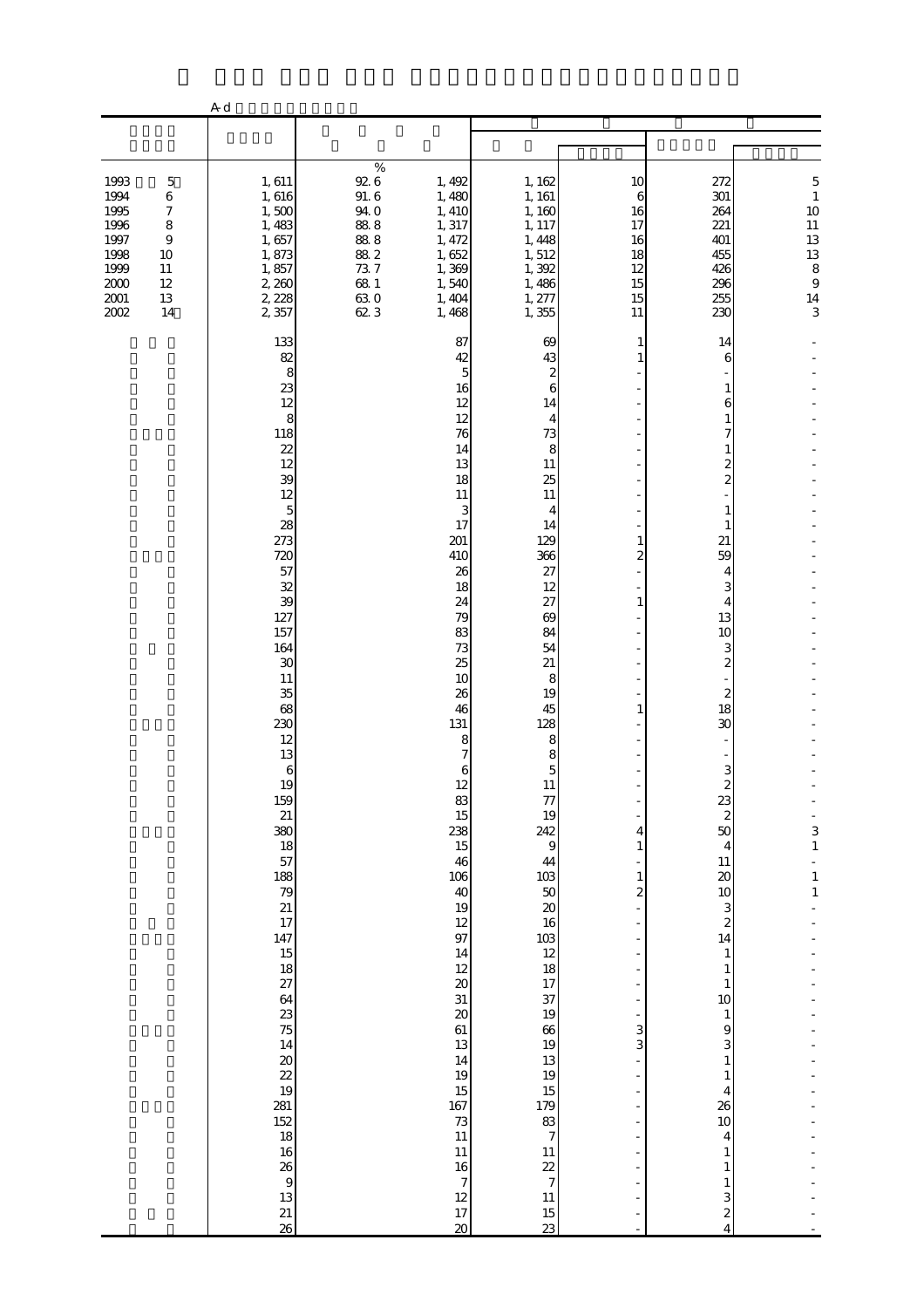|                                                                                                                                     | B                                                                                                                                                                                                                                                                                                                                                                                                                                                                                          |                                                                                                                                                                                                                                                                                                                                                                                                                                                                       |                                                                                                                                                                                                                                                                                                                                                                                                                                                                           |                                                                                                                                                                                                                                                                                                                                                                                          |                                                                                                                                                                                                                                                                                                                                                                                                                                           |                                                                                                                                                                                                                                                                                                                                                                                                                                                              |
|-------------------------------------------------------------------------------------------------------------------------------------|--------------------------------------------------------------------------------------------------------------------------------------------------------------------------------------------------------------------------------------------------------------------------------------------------------------------------------------------------------------------------------------------------------------------------------------------------------------------------------------------|-----------------------------------------------------------------------------------------------------------------------------------------------------------------------------------------------------------------------------------------------------------------------------------------------------------------------------------------------------------------------------------------------------------------------------------------------------------------------|---------------------------------------------------------------------------------------------------------------------------------------------------------------------------------------------------------------------------------------------------------------------------------------------------------------------------------------------------------------------------------------------------------------------------------------------------------------------------|------------------------------------------------------------------------------------------------------------------------------------------------------------------------------------------------------------------------------------------------------------------------------------------------------------------------------------------------------------------------------------------|-------------------------------------------------------------------------------------------------------------------------------------------------------------------------------------------------------------------------------------------------------------------------------------------------------------------------------------------------------------------------------------------------------------------------------------------|--------------------------------------------------------------------------------------------------------------------------------------------------------------------------------------------------------------------------------------------------------------------------------------------------------------------------------------------------------------------------------------------------------------------------------------------------------------|
|                                                                                                                                     |                                                                                                                                                                                                                                                                                                                                                                                                                                                                                            |                                                                                                                                                                                                                                                                                                                                                                                                                                                                       |                                                                                                                                                                                                                                                                                                                                                                                                                                                                           |                                                                                                                                                                                                                                                                                                                                                                                          |                                                                                                                                                                                                                                                                                                                                                                                                                                           |                                                                                                                                                                                                                                                                                                                                                                                                                                                              |
| 1993<br>5<br>1994<br>6<br>1995<br>7<br>1996<br>8<br>1997<br>9<br>1998<br>10<br>1999<br>11<br>2000<br>12<br>2001<br>13<br>2002<br>14 | 37,085<br>36, 515<br>35,860<br>37,506<br>40, 570<br>41, 751<br>43, 822<br>64, 418<br>72, 801<br>76, 573                                                                                                                                                                                                                                                                                                                                                                                    | $\%$<br>80.3<br>29,768<br>$80.2\,$<br>29, 270<br>79.4<br>28, 486<br>74.8<br>28,046<br>739<br>29, 967<br>71.0<br>29,638<br>65.0<br>28, 488<br>$60.9$<br>39, 211<br>$54\ 8$<br>39, 924<br>528<br>40, 425                                                                                                                                                                                                                                                                | 38,585<br>38, 139<br>37, 370<br>37, 110<br>40, 432<br>39, 755<br>37, 874<br>50, 419<br>50, 428<br>49, 615                                                                                                                                                                                                                                                                                                                                                                 | 2, 414<br>2,460<br>2,348<br>2,094<br>2,495<br>2,936<br>2,589<br>3,666<br>3,991<br>3,837                                                                                                                                                                                                                                                                                                  | 14,989<br>14,655<br>15, 449<br>15,568<br>17, 981<br>17, 321<br>15,930<br>19, 691<br>18, 416<br>15, 954                                                                                                                                                                                                                                                                                                                                    | 1,749<br>1,806<br>1,761<br>1,463<br>1,871<br>2,315<br>1,894<br>2, 432<br>2,646<br>2,350                                                                                                                                                                                                                                                                                                                                                                      |
|                                                                                                                                     | 2,416<br>1,626<br>185<br>235<br>242<br>128<br>4,035<br>584<br>319<br>1, 105<br>416<br>441<br>1, 170<br>8,666<br>22, 347<br>1,594<br>1,333<br>782<br>4, 423<br>4,485<br>6,796<br>696<br>280<br>476<br>1,482<br>7,160<br>499<br>409<br>186<br>841<br>4,226<br>999<br>16, 911<br>695<br>1,916<br>8,681<br>4, 227<br>$701$<br>691<br>4,501<br>266<br>264<br>1, 208<br>2,018<br>745<br>1, 431<br>278<br>387<br>514<br>252<br>9,106<br>4,942<br>283<br>758<br>744<br>378<br>273<br>497<br>1, 231 | 1,636<br>1,028<br>142<br>158<br>208<br>100<br>2, 267<br>291<br>224<br>478<br>287<br>312<br>675<br>5,333<br>11,033<br>767<br>736<br>478<br>2,059<br>1,780<br>3,206<br>530<br>219<br>401<br>857<br>3,310<br>353<br>284<br>129<br>419<br>1,678<br>447<br>7, 679<br>333<br>1, 179<br>3,079<br>2, 267<br>463<br>358<br>2,887<br>232<br>210<br>799<br>1, 182<br>464<br>1,328<br>268<br>328<br>483<br>249<br>4,952<br>1,826<br>236<br>535<br>466<br>317<br>261<br>460<br>851 | 2,102<br>1,295<br>256<br>190<br>243<br>118<br>2,621<br>314<br>270<br>628<br>315<br>336<br>758<br>6,578<br>13, 191<br>992<br>861<br>634<br>2,450<br>2,042<br>3,730<br>667<br>275<br>495<br>1,045<br>4, 156<br>430<br>337<br>158<br>541<br>2,100<br>590<br>9,878<br>362<br>1, 447<br>4,103<br>2,886<br>607<br>473<br>3,387<br>290<br>202<br>1,010<br>1,345<br>540<br>1,609<br>347<br>378<br>612<br>272<br>6,093<br>2,327<br>280<br>622<br>568<br>355<br>332<br>606<br>1,003 | 176<br>113<br>8<br>18<br>27<br>10<br>193<br>14<br>13<br>72<br>20<br>22<br>52<br>370<br>950<br>66<br>63<br>46<br>208<br>136<br>263<br>40<br>24<br>29<br>75<br>452<br>33<br>49<br>11<br>$66\,$<br>222<br>71<br>840<br>33<br>142<br>376<br>210<br>43<br>36<br>284<br>25<br>18<br>94<br>108<br>39<br>143<br>26<br>26<br>72<br>19<br>429<br>156<br>23<br>$30\,$<br>40<br>29<br>24<br>67<br>60 | 709<br>422<br>109<br>56<br>93<br>29<br>1,036<br>116<br>98<br>272<br>106<br>129<br>315<br>1, 222<br>4,600<br>449<br>298<br>285<br>820<br>656<br>1, 163<br>268<br>85<br>203<br>373<br>1, 771<br>223<br>122<br>53<br>240<br>901<br>232<br>3,086<br>152<br>418<br>1, 311<br>845<br>171<br>189<br>1,099<br>107<br>62<br>346<br>433<br>$151\,$<br>520<br>137<br>128<br>182<br>73<br>1,911<br>847<br>93<br>146<br>158<br>103<br>85<br>205<br>274 | 112<br>67<br>5<br>12<br>$2\!2$<br>$\,6$<br>144<br>10<br>5<br>62<br>16<br>14<br>37<br>174<br>569<br>48<br>28<br>29<br>103<br>84<br>164<br>28<br>12<br>18<br>55<br>353<br>25<br>37<br>$\mathbf 5$<br>56<br>$181\,$<br>49<br>518<br>$27\,$<br>$77\,$<br>264<br>$111\,$<br>$20\,$<br>19<br>151<br>12<br>$\mathbf 5$<br>56<br>62<br>16<br>79<br>$17\,$<br>$\boldsymbol{9}$<br>$42\,$<br>11<br>250<br>$98\,$<br>11<br>$15\,$<br>$17\,$<br>19<br>16<br>$45\,$<br>29 |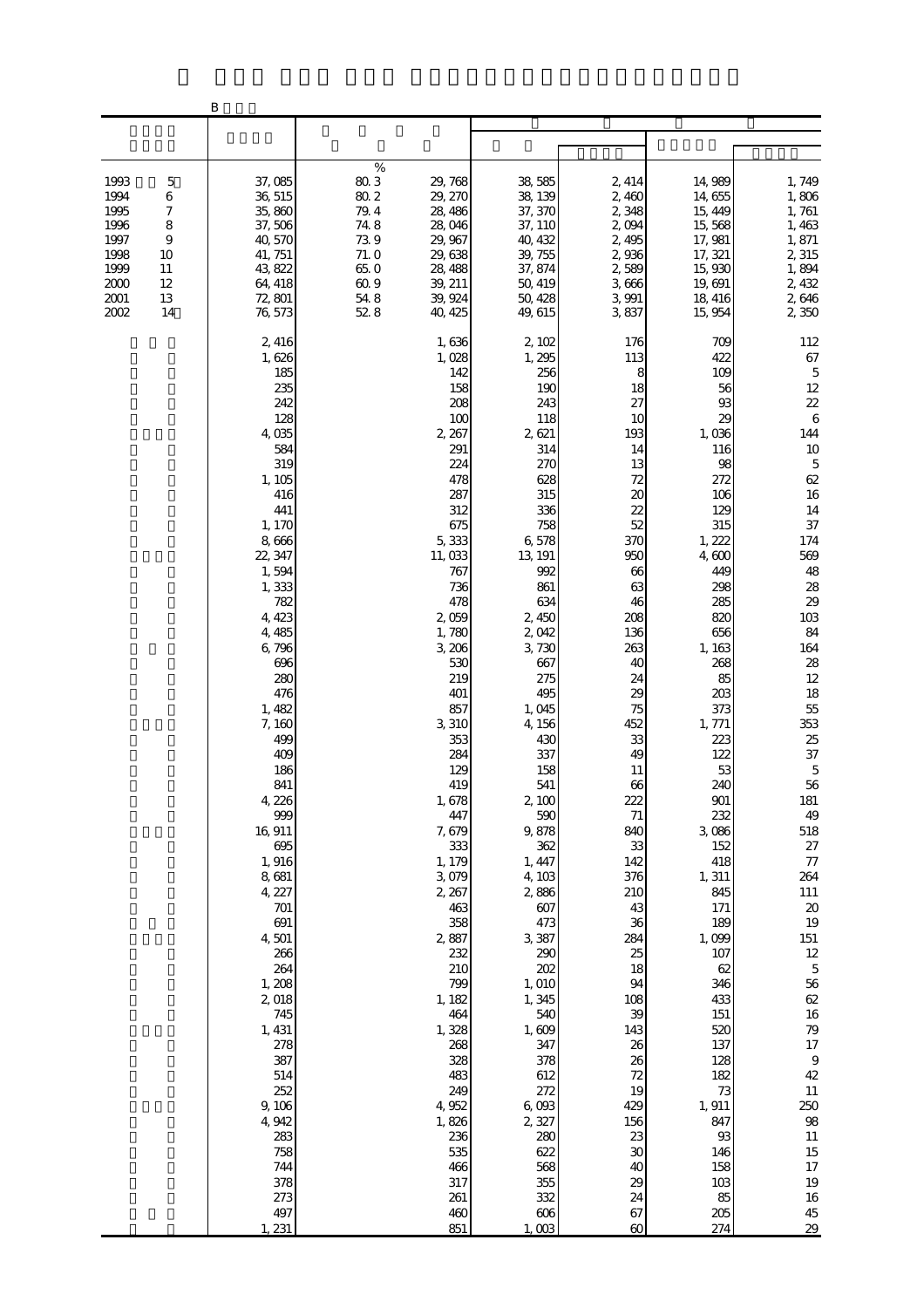|                                                                              |                                                                                                  | B a                                                      |                                                                                                                |                                                                                   |                                                             |                                                                 |                                                             |                                                                                                                              |
|------------------------------------------------------------------------------|--------------------------------------------------------------------------------------------------|----------------------------------------------------------|----------------------------------------------------------------------------------------------------------------|-----------------------------------------------------------------------------------|-------------------------------------------------------------|-----------------------------------------------------------------|-------------------------------------------------------------|------------------------------------------------------------------------------------------------------------------------------|
|                                                                              |                                                                                                  |                                                          |                                                                                                                |                                                                                   |                                                             |                                                                 |                                                             |                                                                                                                              |
|                                                                              |                                                                                                  |                                                          |                                                                                                                |                                                                                   |                                                             |                                                                 |                                                             |                                                                                                                              |
| 1993<br>1994<br>1995<br>1996<br>1997<br>1998<br>1999<br>$2000\,$<br>$2001\,$ | $\mathbf 5$<br>$\,6$<br>$\boldsymbol{7}$<br>$\,8\,$<br>$\,9$<br>$10\,$<br>$11\,$<br>$12\,$<br>13 | 38<br>21<br>38<br>31<br>41<br>37<br>34<br>36<br>42<br>30 | $\%$<br>$100\;0$<br>95.2<br>$105.3\,$<br>$100\ 0$<br>$100\;0$<br>97.3<br>$97. \;1$<br>$100\;0$<br>1024<br>1000 | 38<br>$\boldsymbol{\chi}$<br>40<br>$31\,$<br>$41\,$<br>36<br>33<br>36<br>43<br>30 | 271<br>214<br>394<br>259<br>384<br>193<br>180<br>222<br>497 | 1<br>1<br>8<br>$\mathbf{1}$<br>4<br>14<br>$\boldsymbol{z}$<br>9 | 244<br>183<br>349<br>248<br>356<br>160<br>138<br>126<br>408 | $\mathbf{1}$<br>$\begin{array}{c} 1 \\ 8 \end{array}$<br>$\,1\,$<br>$\begin{smallmatrix}2\\1\end{smallmatrix}$<br>$\epsilon$ |
| 2002                                                                         | 14                                                                                               |                                                          |                                                                                                                |                                                                                   | 283                                                         |                                                                 | 250                                                         |                                                                                                                              |
|                                                                              |                                                                                                  | 4                                                        |                                                                                                                | 4                                                                                 | 73                                                          |                                                                 | 67                                                          |                                                                                                                              |
|                                                                              |                                                                                                  | 4                                                        |                                                                                                                | $\overline{4}$                                                                    | 73                                                          |                                                                 | 67                                                          |                                                                                                                              |
|                                                                              |                                                                                                  |                                                          |                                                                                                                |                                                                                   |                                                             |                                                                 |                                                             |                                                                                                                              |
|                                                                              |                                                                                                  |                                                          |                                                                                                                |                                                                                   |                                                             |                                                                 |                                                             |                                                                                                                              |
|                                                                              |                                                                                                  |                                                          |                                                                                                                |                                                                                   |                                                             |                                                                 |                                                             |                                                                                                                              |
|                                                                              |                                                                                                  |                                                          |                                                                                                                |                                                                                   |                                                             |                                                                 |                                                             |                                                                                                                              |
|                                                                              |                                                                                                  |                                                          |                                                                                                                |                                                                                   | $\overline{\phantom{a}}$                                    |                                                                 |                                                             |                                                                                                                              |
|                                                                              |                                                                                                  | 6                                                        |                                                                                                                | 6                                                                                 | 54                                                          | 3                                                               | 45                                                          |                                                                                                                              |
|                                                                              |                                                                                                  | 8                                                        |                                                                                                                | 8<br>$\mathbf{1}$                                                                 | 85                                                          | 4                                                               | 78                                                          | $\frac{2}{2}$<br>$\,1\,$                                                                                                     |
|                                                                              |                                                                                                  | $\mathbf{1}$                                             |                                                                                                                |                                                                                   | 48<br>$\overline{\phantom{a}}$                              | $\mathbf{1}$                                                    | 48                                                          |                                                                                                                              |
|                                                                              |                                                                                                  | 1                                                        |                                                                                                                | $\mathbf{1}$                                                                      | $\overline{\phantom{a}}$                                    |                                                                 |                                                             |                                                                                                                              |
|                                                                              |                                                                                                  | 1<br>5                                                   |                                                                                                                | $\mathbf{1}$<br>$\overline{5}$                                                    | $\boldsymbol{z}$<br>35                                      | $1\,$<br>$\boldsymbol{2}$                                       | $\overline{\mathcal{Z}}$<br>28                              | $1\,$                                                                                                                        |
|                                                                              |                                                                                                  |                                                          |                                                                                                                |                                                                                   | $\overline{\phantom{a}}$                                    | $\bar{a}$                                                       |                                                             |                                                                                                                              |
|                                                                              |                                                                                                  |                                                          |                                                                                                                |                                                                                   | $\overline{\phantom{a}}$                                    |                                                                 |                                                             |                                                                                                                              |
|                                                                              |                                                                                                  | 1                                                        |                                                                                                                | 1                                                                                 | $\overline{a}$                                              |                                                                 |                                                             |                                                                                                                              |
|                                                                              |                                                                                                  | 1                                                        |                                                                                                                | 1                                                                                 | ٠                                                           |                                                                 |                                                             |                                                                                                                              |
|                                                                              |                                                                                                  |                                                          |                                                                                                                |                                                                                   |                                                             |                                                                 |                                                             |                                                                                                                              |
|                                                                              |                                                                                                  |                                                          |                                                                                                                |                                                                                   |                                                             |                                                                 |                                                             |                                                                                                                              |
|                                                                              |                                                                                                  | $\overline{\mathbf{c}}$                                  |                                                                                                                | $\overline{\mathbf{c}}$                                                           | $\begin{bmatrix} 1 \\ 1 \end{bmatrix}$                      | $\overline{\mathbf{c}}$                                         | 6                                                           | $\frac{1}{2}$                                                                                                                |
|                                                                              |                                                                                                  | 1                                                        |                                                                                                                | $\mathbf{1}$                                                                      | $\frac{1}{7}$                                               |                                                                 |                                                             |                                                                                                                              |
|                                                                              |                                                                                                  | 1                                                        |                                                                                                                | $\mathbf{1}$                                                                      | $\mathbf{6}$                                                | $\boldsymbol{z}$                                                | $\,$ 6 $\,$                                                 | $\frac{1}{2}$                                                                                                                |
|                                                                              |                                                                                                  |                                                          |                                                                                                                |                                                                                   | $\frac{1}{2}$                                               | ÷,                                                              |                                                             |                                                                                                                              |
|                                                                              |                                                                                                  | $\frac{2}{1}$                                            |                                                                                                                | $\begin{array}{c} 2 \\ 1 \end{array}$                                             | $\frac{8}{5}$                                               |                                                                 | 4                                                           |                                                                                                                              |
|                                                                              |                                                                                                  |                                                          |                                                                                                                | ÷                                                                                 | $\frac{1}{2}$                                               |                                                                 | $\mathbf{1}$                                                |                                                                                                                              |
|                                                                              |                                                                                                  | $\mathbf{1}$                                             |                                                                                                                | $\overline{\phantom{0}}$<br>$\mathbf 1$                                           |                                                             |                                                                 | 3                                                           |                                                                                                                              |
|                                                                              |                                                                                                  |                                                          |                                                                                                                |                                                                                   | .<br>28 - აა                                                |                                                                 |                                                             |                                                                                                                              |
|                                                                              |                                                                                                  | . دى دى                                                  |                                                                                                                | $\frac{1}{3}$                                                                     |                                                             |                                                                 | 26<br>26                                                    |                                                                                                                              |
|                                                                              |                                                                                                  | $\overline{a}$                                           |                                                                                                                | $\qquad \qquad \blacksquare$<br>÷,                                                |                                                             |                                                                 | $\overline{\phantom{0}}$<br>÷                               |                                                                                                                              |
|                                                                              |                                                                                                  | 4                                                        |                                                                                                                | $\frac{1}{2}$<br>4                                                                | $-24$<br>12<br>12<br>12                                     |                                                                 | $\frac{1}{24}$                                              |                                                                                                                              |
|                                                                              |                                                                                                  | ÷<br>$\mathbf{1}$                                        |                                                                                                                | $\overline{\phantom{m}}$<br>$\mathbf{1}$                                          |                                                             | $\overline{\phantom{m}}$                                        | $\frac{1}{12}$                                              |                                                                                                                              |
|                                                                              |                                                                                                  |                                                          |                                                                                                                | ÷                                                                                 |                                                             |                                                                 | $\frac{1}{12}$                                              |                                                                                                                              |
|                                                                              |                                                                                                  | 3                                                        |                                                                                                                | 3<br>÷                                                                            | $\frac{1}{\sqrt{2}}$                                        |                                                                 | -                                                           |                                                                                                                              |
|                                                                              |                                                                                                  |                                                          |                                                                                                                | ÷,<br>$\overline{\phantom{0}}$                                                    | $\frac{1}{2}$                                               |                                                                 | -<br>÷                                                      |                                                                                                                              |
|                                                                              |                                                                                                  |                                                          |                                                                                                                | ÷,                                                                                |                                                             | L,                                                              | ÷                                                           |                                                                                                                              |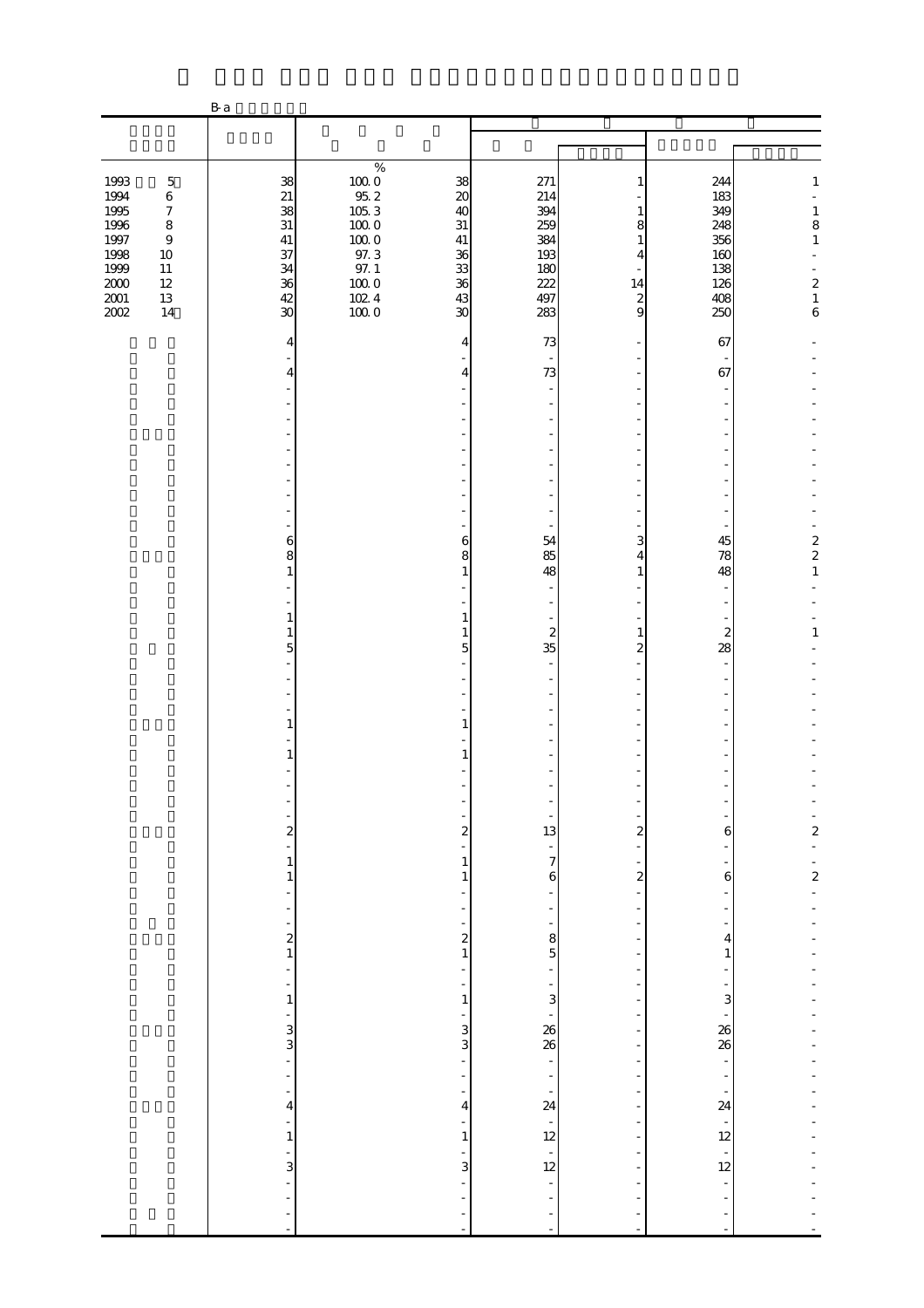|                                                                                                                                                            | $\rm B\,b$                                                                                                                                                                                                                                                                                                                                                                                                                       |                                                                                                                                                                                                                                                                                                                                                                                                               |                                                                                                                                                                                                                                                                                                                                                                                                        |                                                                                                                                                                                                                                                                                                                                                                                                       |                                                                                                                                                                                                                                                                                                                                                                                                                         |                                                                                                                                                                                                                                                                                                                                                                                                                                                                                                                                                                                                                                                                                     |
|------------------------------------------------------------------------------------------------------------------------------------------------------------|----------------------------------------------------------------------------------------------------------------------------------------------------------------------------------------------------------------------------------------------------------------------------------------------------------------------------------------------------------------------------------------------------------------------------------|---------------------------------------------------------------------------------------------------------------------------------------------------------------------------------------------------------------------------------------------------------------------------------------------------------------------------------------------------------------------------------------------------------------|--------------------------------------------------------------------------------------------------------------------------------------------------------------------------------------------------------------------------------------------------------------------------------------------------------------------------------------------------------------------------------------------------------|-------------------------------------------------------------------------------------------------------------------------------------------------------------------------------------------------------------------------------------------------------------------------------------------------------------------------------------------------------------------------------------------------------|-------------------------------------------------------------------------------------------------------------------------------------------------------------------------------------------------------------------------------------------------------------------------------------------------------------------------------------------------------------------------------------------------------------------------|-------------------------------------------------------------------------------------------------------------------------------------------------------------------------------------------------------------------------------------------------------------------------------------------------------------------------------------------------------------------------------------------------------------------------------------------------------------------------------------------------------------------------------------------------------------------------------------------------------------------------------------------------------------------------------------|
|                                                                                                                                                            |                                                                                                                                                                                                                                                                                                                                                                                                                                  |                                                                                                                                                                                                                                                                                                                                                                                                               |                                                                                                                                                                                                                                                                                                                                                                                                        |                                                                                                                                                                                                                                                                                                                                                                                                       |                                                                                                                                                                                                                                                                                                                                                                                                                         |                                                                                                                                                                                                                                                                                                                                                                                                                                                                                                                                                                                                                                                                                     |
| 1993<br>$\mathbf 5$<br>1994<br>6<br>1995<br>7<br>1996<br>8<br>1997<br>$\overline{9}$<br>1998<br>10<br>1999<br>11<br>2000<br>12<br>2001<br>13<br>2002<br>14 | 6,576<br>6,112<br>6,190<br>6,469<br>7, 254<br>7,367<br>7,792<br>13, 225<br>16,928<br>19, 442                                                                                                                                                                                                                                                                                                                                     | $\%$<br>82.4<br>5, 419<br>81.1<br>4,956<br>81.3<br>5,034<br>77.2<br>4,993<br>72.7<br>5, 274<br>683<br>5,035<br>61.0<br>4,751<br>54.4<br>7, 195<br>46.4<br>7,852<br>42 9<br>8,348                                                                                                                                                                                                                              | 6,570<br>5,831<br>5,976<br>5,877<br>6,492<br>5,885<br>5,505<br>8, 119<br>8,636<br>9, 132                                                                                                                                                                                                                                                                                                               | 298<br>299<br>275<br>230<br>293<br>276<br>249<br>459<br>538<br>581                                                                                                                                                                                                                                                                                                                                    | 1,929<br>1,503<br>1,710<br>1,699<br>2,095<br>1,650<br>1, 418<br>2,009<br>1, 915<br>1,794                                                                                                                                                                                                                                                                                                                                | 194<br>183<br>170<br>116<br>189<br>168<br>129<br>210<br>261<br>241                                                                                                                                                                                                                                                                                                                                                                                                                                                                                                                                                                                                                  |
|                                                                                                                                                            | 504<br>343<br>30<br>48<br>53<br>30<br>957<br>101<br>47<br>213<br>124<br>110<br>362<br>2,677<br>5, 614<br>311<br>397<br>93<br>1, 143<br>850<br>2,308<br>170<br>35<br>80<br>227<br>1,534<br>121<br>102<br>15<br>136<br>960<br>200<br>4,367<br>154<br>609<br>2,069<br>1, 219<br>145<br>171<br>1, 193<br>43<br>71<br>320<br>522<br>237<br>208<br>44<br>62<br>67<br>35<br>2,388<br>1,511<br>37<br>268<br>162<br>69<br>34<br>77<br>230 | 342<br>212<br>25<br>32<br>48<br>25<br>438<br>34<br>23<br>59<br>83<br>80<br>159<br>1,580<br>1,870<br>109<br>144<br>49<br>371<br>193<br>707<br>109<br>28<br>61<br>99<br>558<br>83<br>60<br>10<br>$61\,$<br>278<br>66<br>1,716<br>46<br>254<br>738<br>514<br>89<br>75<br>642<br>36<br>53<br>170<br>268<br>115<br>190<br>38<br>51<br>67<br>34<br>1,012<br>446<br>$25\,$<br>153<br>95<br>52<br>34<br>$72\,$<br>135 | 361<br>232<br>25<br>33<br>45<br>26<br>395<br>28<br>23<br>59<br>77<br>71<br>137<br>1,915<br>1,917<br>127<br>133<br>41<br>388<br>181<br>734<br>119<br>26<br>57<br>111<br>548<br>76<br>57<br>9<br>65<br>270<br>71<br>1,993<br>47<br>292<br>853<br>$606$<br>112<br>83<br>659<br>44<br>53<br>188<br>254<br>120<br>191<br>38<br>50<br>74<br>29<br>1, 153<br>497<br>23<br>211<br>109<br>53<br>43<br>75<br>142 | 30<br>21<br>1<br>2<br>5<br>26<br>5<br>7<br>2<br>3<br>9<br>76<br>119<br>5<br>14<br>2<br>34<br>8<br>41<br>6<br>4<br>$\overline{\mathcal{Z}}$<br>3<br>46<br>5<br>4<br>21<br>7<br>9<br>142<br>3<br>30<br>62<br>33<br>$\overline{9}$<br>$\overline{5}$<br>55<br>7<br>3<br>23<br>15<br>$\boldsymbol{7}$<br>21<br>8<br>3<br>9<br>$\mathbf{1}$<br>66<br>18<br>$\boldsymbol{z}$<br>14<br>8<br>4<br>3<br>8<br>9 | 85<br>53<br>7<br>6<br>13<br>6<br>127<br>14<br>11<br>16<br>16<br>23<br>47<br>138<br>436<br>38<br>24<br>10<br>102<br>39<br>124<br>36<br>4<br>13<br>46<br>159<br>34<br>7<br>$\boldsymbol{z}$<br>43<br>$\infty$<br>13<br>384<br>19<br>43<br>130<br>141<br>$\boldsymbol{\chi}$<br>$31\,$<br>174<br>8<br>15<br>68<br>50<br>33<br>40<br>13<br>7<br>14<br>6<br>251<br>124<br>$\boldsymbol{z}$<br>59<br>19<br>8<br>3<br>17<br>19 | 12<br>$\boldsymbol{7}$<br>$\mathbf{1}$<br>$\overline{4}$<br>16<br>$\overline{4}$<br>$\,6$<br>$\mathbf{1}$<br>$\mathbf{1}$<br>$\overline{4}$<br>16<br>49<br>$\blacksquare$<br>$\mathbf 5$<br>$\blacksquare$<br>18<br>$\,$ 3 $\,$<br>$16\,$<br>$\overline{4}$<br>$\mathbf{1}$<br>$\frac{2}{28}$<br>3<br>$\boldsymbol{z}$<br>$\Box$<br>18<br>$\begin{array}{c} 5 \\ 65 \\ 2 \end{array}$<br>$12\,$<br>34<br>13<br>$\overline{\phantom{a}}$<br>$\overline{4}$<br>$\begin{array}{c}\n26 \\ 2 \\ 1\n\end{array}$<br>$15\,$<br>$\begin{array}{c} 6 \\ 2 \\ 10 \\ 5 \end{array}$<br>$\overline{5}$<br>19<br>$\bf 4$<br>$\begin{array}{c} 6 \\ 2 \\ 3 \end{array}$<br>$\,1\,$<br>$\,$ 3 $\,$ |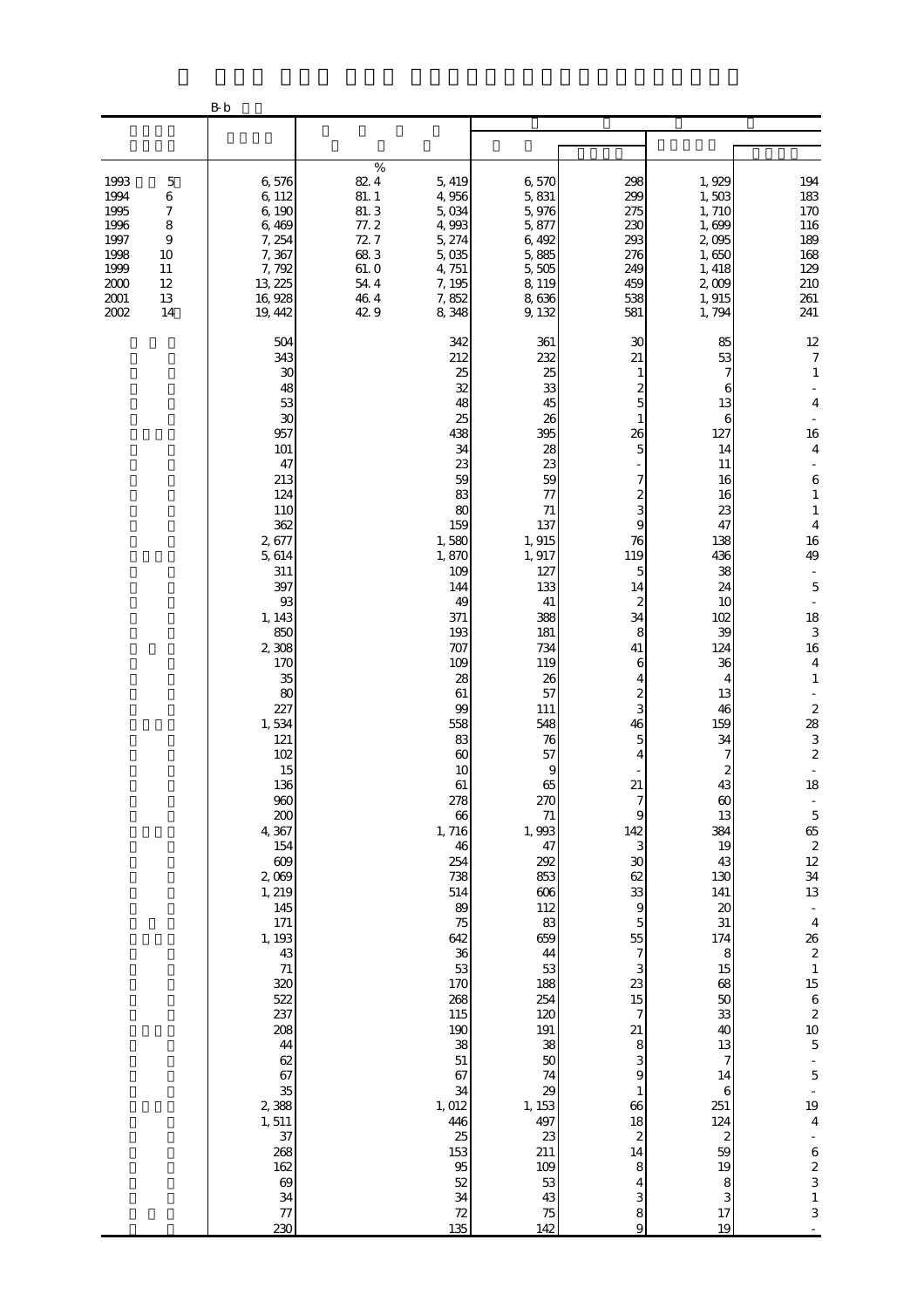|                                                                              |                                                                            | $\rm B\,\rm c$                                                                                                                                                                                                                                                                                                                                                                                                                                                        |                                                                                    |                                                                                                                                                                                                                                                                                                                                                                                                                                                            |                                                                                                                                                                                                                                                                                                                                                                                                                                                                       |                                                                                                                                                                                                                                                                                                                                                                                                 |                                                                                                                                                                                                                                                                                                                                                                                                              |                                                                                                                                                                                                                                                                                                                                                                                                                                                                                                                                                                                                                                |
|------------------------------------------------------------------------------|----------------------------------------------------------------------------|-----------------------------------------------------------------------------------------------------------------------------------------------------------------------------------------------------------------------------------------------------------------------------------------------------------------------------------------------------------------------------------------------------------------------------------------------------------------------|------------------------------------------------------------------------------------|------------------------------------------------------------------------------------------------------------------------------------------------------------------------------------------------------------------------------------------------------------------------------------------------------------------------------------------------------------------------------------------------------------------------------------------------------------|-----------------------------------------------------------------------------------------------------------------------------------------------------------------------------------------------------------------------------------------------------------------------------------------------------------------------------------------------------------------------------------------------------------------------------------------------------------------------|-------------------------------------------------------------------------------------------------------------------------------------------------------------------------------------------------------------------------------------------------------------------------------------------------------------------------------------------------------------------------------------------------|--------------------------------------------------------------------------------------------------------------------------------------------------------------------------------------------------------------------------------------------------------------------------------------------------------------------------------------------------------------------------------------------------------------|--------------------------------------------------------------------------------------------------------------------------------------------------------------------------------------------------------------------------------------------------------------------------------------------------------------------------------------------------------------------------------------------------------------------------------------------------------------------------------------------------------------------------------------------------------------------------------------------------------------------------------|
|                                                                              |                                                                            |                                                                                                                                                                                                                                                                                                                                                                                                                                                                       |                                                                                    |                                                                                                                                                                                                                                                                                                                                                                                                                                                            |                                                                                                                                                                                                                                                                                                                                                                                                                                                                       |                                                                                                                                                                                                                                                                                                                                                                                                 |                                                                                                                                                                                                                                                                                                                                                                                                              |                                                                                                                                                                                                                                                                                                                                                                                                                                                                                                                                                                                                                                |
| 1993<br>1994<br>1995<br>1996<br>1997<br>1998<br>1999<br>2000<br>2001<br>2002 | $\mathbf 5$<br>6<br>7<br>8<br>$\overline{9}$<br>10<br>11<br>12<br>13<br>14 | 18,306<br>18,097<br>17, 482<br>17,876<br>19, 288<br>19, 476<br>20, 233<br>30, 184<br>33,965<br>36, 324                                                                                                                                                                                                                                                                                                                                                                | $\%$<br>86.1<br>86.9<br>87.0<br>84.3<br>83 5<br>81.6<br>77.3<br>720<br>664<br>64.6 | 15, 764<br>15,733<br>15, 209<br>15,078<br>16,098<br>15,892<br>15, 644<br>21, 731<br>22, 544<br>23, 453                                                                                                                                                                                                                                                                                                                                                     | 22, 235<br>21, 674<br>20, 972<br>21,076<br>22,826<br>22, 795<br>21, 952<br>29, 359<br>29, 584<br>29,862                                                                                                                                                                                                                                                                                                                                                               | 1, 447<br>1,430<br>1,378<br>1,233<br>1,404<br>1,791<br>1,609<br>2, 184<br>2,398<br>2, 411                                                                                                                                                                                                                                                                                                       | 8,071<br>7, 479<br>7,675<br>7,869<br>9,092<br>9,306<br>8,596<br>10,687<br>10, 102<br>9,140                                                                                                                                                                                                                                                                                                                   | 1,043<br>1,067<br>1,050<br>864<br>1,049<br>1, 442<br>1, 196<br>1, 445<br>1,621<br>1, 478                                                                                                                                                                                                                                                                                                                                                                                                                                                                                                                                       |
|                                                                              |                                                                            | 1, 233<br>807<br>100<br>122<br>141<br>63<br>1,991<br>331<br>188<br>559<br>183<br>211<br>519<br>3,535<br>10, 626<br>789<br>537<br>351<br>2,012<br>2, 202<br>3, 181<br>345<br>184<br>273<br>752<br>2,840<br>229<br>204<br>98<br>388<br>1, 411<br>510<br>8,378<br>318<br>$909$<br>4, 423<br>$2,006$<br>$303\,$<br>419<br>2,166<br>138<br>119<br>565<br>959<br>385<br>892<br>170<br>232<br>328<br>162<br>4,663<br>2, 143<br>176<br>392<br>374<br>231<br>177<br>316<br>854 |                                                                                    | 947<br>595<br>86<br>93<br>124<br>49<br>1,286<br>173<br>153<br>296<br>142<br>157<br>365<br>2,649<br>6,695<br>445<br>400<br>264<br>1,290<br>1, 179<br>1,937<br>278<br>152<br>236<br>514<br>1,801<br>163<br>166<br>82<br>239<br>878<br>273<br>4,616<br>174<br>660<br>1,860<br>1, 423<br>266<br>233<br>1,586<br>124<br>99<br>434<br>653<br>276<br>839<br>164<br>197<br>317<br>$161\,$<br>3,034<br>993<br>156<br>297<br>275<br>$200\,$<br>173<br>$301\,$<br>639 | 1, 185<br>750<br>115<br>115<br>155<br>50<br>1,565<br>205<br>177<br>396<br>174<br>179<br>434<br>3, 357<br>8,377<br>619<br>489<br>367<br>1,623<br>1, 440<br>2, 263<br>376<br>199<br>350<br>651<br>2,489<br>238<br>214<br>$93\,$<br>334<br>1,239<br>371<br>6, 111<br>207<br>838<br>2,547<br>1,831<br>363<br>325<br>1, 921<br>151<br>101<br>533<br>$803\,$<br>333<br>1,017<br>207<br>209<br>402<br>199<br>3,840<br>1,344<br>201<br>333<br>340<br>235<br>211<br>402<br>774 | 95<br>53<br>5<br>13<br>17<br>7<br>112<br>6<br>10<br>39<br>14<br>12<br>31<br>219<br>632<br>45<br>30<br>32<br>145<br>99<br>176<br>21<br>18<br>18<br>48<br>295<br>16<br>39<br>$\boldsymbol{6}$<br>35<br>152<br>47<br>520<br>17<br>79<br>237<br>138<br>24<br>25<br>166<br>$\,8\,$<br>11<br>54<br>$71\,$<br>22<br>93<br>16<br>15<br>50<br>12<br>279<br>101<br>19<br>11<br>29<br>15<br>12<br>45<br>47 | 332<br>213<br>17<br>34<br>59<br>9<br>542<br>56<br>47<br>149<br>64<br>70<br>156<br>671<br>2643<br>251<br>140<br>167<br>518<br>405<br>628<br>122<br>64<br>147<br>201<br>1,015<br>128<br>85<br>28<br>124<br>508<br>142<br>1,872<br>75<br>227<br>865<br>480<br>96<br>129<br>613<br>45<br>$31\,$<br>193<br>264<br>80<br>305<br>73<br>58<br>121<br>53<br>1, 147<br>462<br>68<br>56<br>90<br>73<br>52<br>128<br>218 | 59<br>29<br>$\boldsymbol{z}$<br>10<br>14<br>$\overline{4}$<br>84<br>$\mathbf 5$<br>3<br>$31\,$<br>$12 \text{ }$<br>$\,9$<br>$2\!$<br>113<br>371<br>$3\!6$<br>$\boldsymbol{7}$<br>19<br>$70\,$<br>58<br>113<br>$12\,$<br>$10$<br>$11\,$<br>35<br>235<br>14<br>$3\!\mathrm{O}$<br>$\mathbf{1}$<br>$30\,$<br>128<br>$32\,$<br>319<br>$12\,$<br>38<br>$170\,$<br>$71\,$<br>$14\,$<br>$14\,$<br>81<br>$\boldsymbol{2}$<br>$\mathbf{1}$<br>29<br>$4\!$<br>$\boldsymbol{7}$<br>47<br>$10\,$<br>$\,3$<br>$27\,$<br>$\boldsymbol{7}$<br>169<br>$67\,$<br>$11\,$<br>$\mathbf 5$<br>15<br>$\,8\,$<br>$\,8\,$<br>$3\!\mathrm{O}$<br>$25\,$ |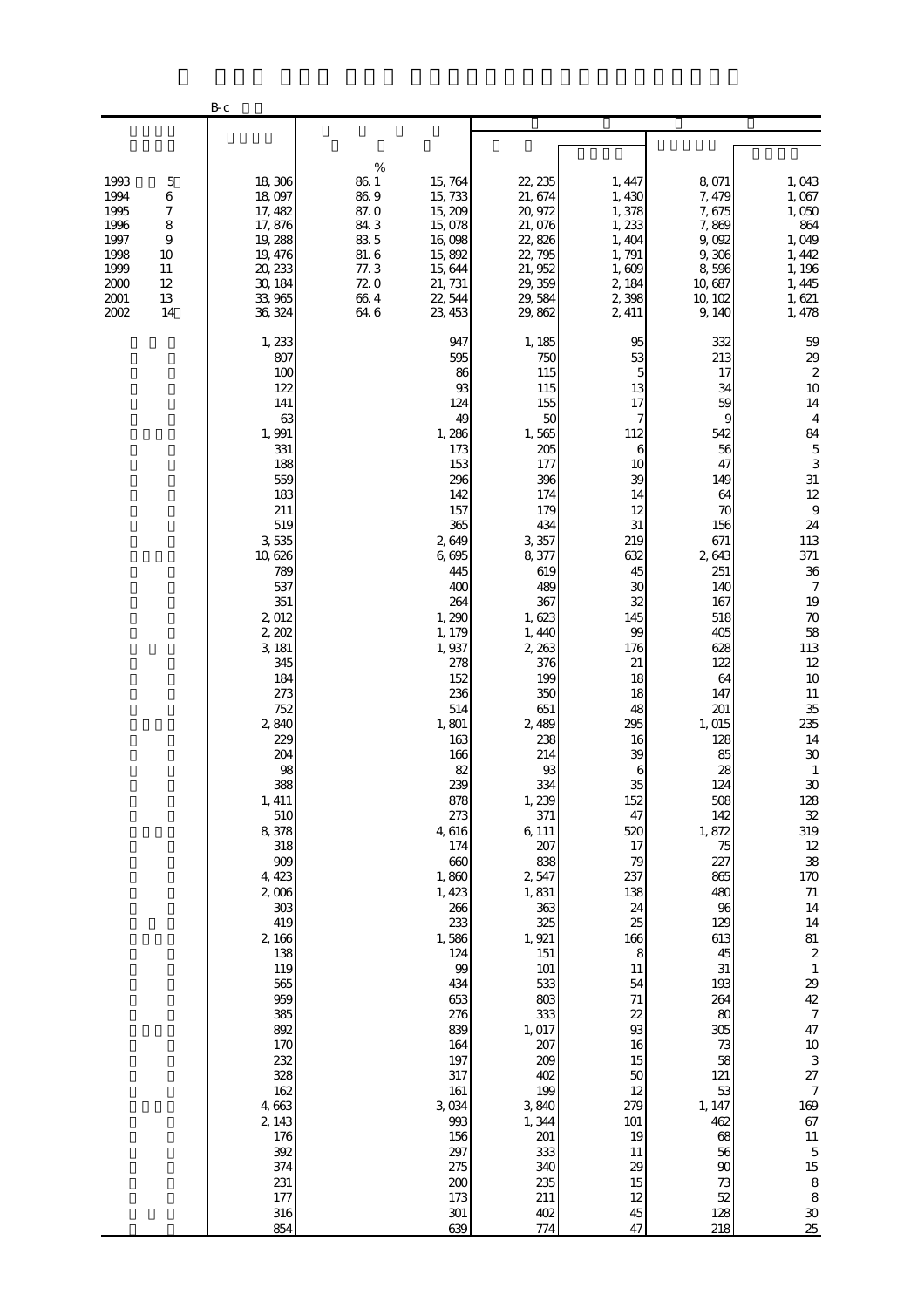|                                                                              |                                                                                             | $B_{c-1}$                                                                                                                                                                                                                                                                                                                                                                                                                                                      |                                                                                       |                                                                                                                                                                                                                                                                                                                                                                                                                                                |                                                                                                                                                                                                                                                                                                                                                                                                                                                                    |                                                                                                                                                                                                                                                                                                                                                                       |                                                                                                                                                                                                                                                                                                                                                                                                              |                                                                                                                                                                                                                                                                                                                                                                                                                                                                                                                                                                          |
|------------------------------------------------------------------------------|---------------------------------------------------------------------------------------------|----------------------------------------------------------------------------------------------------------------------------------------------------------------------------------------------------------------------------------------------------------------------------------------------------------------------------------------------------------------------------------------------------------------------------------------------------------------|---------------------------------------------------------------------------------------|------------------------------------------------------------------------------------------------------------------------------------------------------------------------------------------------------------------------------------------------------------------------------------------------------------------------------------------------------------------------------------------------------------------------------------------------|--------------------------------------------------------------------------------------------------------------------------------------------------------------------------------------------------------------------------------------------------------------------------------------------------------------------------------------------------------------------------------------------------------------------------------------------------------------------|-----------------------------------------------------------------------------------------------------------------------------------------------------------------------------------------------------------------------------------------------------------------------------------------------------------------------------------------------------------------------|--------------------------------------------------------------------------------------------------------------------------------------------------------------------------------------------------------------------------------------------------------------------------------------------------------------------------------------------------------------------------------------------------------------|--------------------------------------------------------------------------------------------------------------------------------------------------------------------------------------------------------------------------------------------------------------------------------------------------------------------------------------------------------------------------------------------------------------------------------------------------------------------------------------------------------------------------------------------------------------------------|
|                                                                              |                                                                                             |                                                                                                                                                                                                                                                                                                                                                                                                                                                                |                                                                                       |                                                                                                                                                                                                                                                                                                                                                                                                                                                |                                                                                                                                                                                                                                                                                                                                                                                                                                                                    |                                                                                                                                                                                                                                                                                                                                                                       |                                                                                                                                                                                                                                                                                                                                                                                                              |                                                                                                                                                                                                                                                                                                                                                                                                                                                                                                                                                                          |
| 1993<br>1994<br>1995<br>1996<br>1997<br>1998<br>1999<br>2000<br>2001<br>2002 | $\mathbf 5$<br>6<br>7<br>$\,$ 8 $\,$<br>$\boldsymbol{9}$<br>10<br>11<br>$12 \,$<br>13<br>14 | 18, 122<br>17,920<br>17, 299<br>17,695<br>19, 108<br>19, 289<br>20,034<br>30,004<br>33, 763<br>36, 131                                                                                                                                                                                                                                                                                                                                                         | $\%$<br>86.0<br>$86\ 8$<br>86.9<br>84.2<br>833<br>81.5<br>77.1<br>71.9<br>662<br>64.4 | 15,580<br>15, 562<br>15,031<br>14,899<br>15, 922<br>15, 714<br>15, 451<br>21, 561<br>22, 352<br>23, 271                                                                                                                                                                                                                                                                                                                                        | 21, 919<br>21, 410<br>20, 703<br>20,802<br>22,538<br>22, 457<br>21, 652<br>29,063<br>29, 265<br>29,585                                                                                                                                                                                                                                                                                                                                                             | 1, 419<br>1, 414<br>1,367<br>1, 219<br>1,386<br>1,763<br>1,587<br>2, 158<br>2,366<br>2,387                                                                                                                                                                                                                                                                            | 7,644<br>7,395<br>7,602<br>7,772<br>8,997<br>9,163<br>8,509<br>10,609<br>10,032<br>9,083                                                                                                                                                                                                                                                                                                                     | 1,031<br>1,065<br>1,049<br>863<br>1,047<br>1, 425<br>1, 193<br>1, 441<br>1,619<br>1, 475                                                                                                                                                                                                                                                                                                                                                                                                                                                                                 |
|                                                                              |                                                                                             | 1, 223<br>801<br>100<br>120<br>140<br>62<br>1,976<br>330<br>187<br>555<br>178<br>209<br>517<br>3,508<br>10,568<br>787<br>532<br>349<br>2,005<br>2,189<br>3, 167<br>340<br>180<br>271<br>748<br>2,822<br>226<br>204<br>98<br>386<br>1,402<br>506<br>8,349<br>318<br>$905$<br>4,403<br>2,002<br>$303\,$<br>418<br>2,160<br>137<br>119<br>563<br>957<br>384<br>887<br>170<br>230<br>326<br>161<br>4,638<br>2,130<br>174<br>392<br>372<br>229<br>177<br>314<br>850 |                                                                                       | 937<br>589<br>86<br>91<br>123<br>48<br>1, 272<br>172<br>152<br>292<br>138<br>155<br>363<br>2622<br>6,645<br>443<br>395<br>263<br>1,282<br>1, 172<br>1,924<br>273<br>149<br>234<br>510<br>1,784<br>160<br>166<br>82<br>237<br>869<br>270<br>4,588<br>174<br>657<br>1,840<br>1, 419<br>266<br>232<br>1,579<br>123<br>98<br>432<br>651<br>275<br>834<br>164<br>195<br>315<br>160<br>3,010<br>981<br>154<br>296<br>274<br>198<br>173<br>299<br>635 | 1, 171<br>742<br>115<br>112<br>153<br>49<br>1,549<br>204<br>176<br>391<br>170<br>177<br>431<br>3, 298<br>8,292<br>617<br>484<br>365<br>1,604<br>1, 427<br>2, 249<br>366<br>192<br>341<br>647<br>2,462<br>235<br>214<br>$93\,$<br>332<br>1, 227<br>361<br>6,076<br>207<br>830<br>2,526<br>1,826<br>363<br>324<br>1,915<br>150<br>101<br>531<br>801<br>332<br>1,012<br>207<br>208<br>400<br>197<br>3,810<br>1,330<br>199<br>332<br>336<br>233<br>211<br>$400$<br>769 | 92<br>51<br>5<br>12<br>17<br>7<br>109<br>6<br>9<br>37<br>14<br>12<br>31<br>216<br>625<br>45<br>29<br>32<br>144<br>97<br>174<br>21<br>18<br>18<br>47<br>292<br>16<br>39<br>6<br>35<br>151<br>45<br>516<br>17<br>78<br>235<br>137<br>24<br>25<br>166<br>8<br>11<br>54<br>71<br>22<br>93<br>16<br>15<br>50<br>12<br>278<br>101<br>18<br>11<br>29<br>15<br>12<br>45<br>47 | 327<br>210<br>17<br>34<br>57<br>9<br>542<br>56<br>47<br>149<br>64<br>70<br>156<br>652<br>2620<br>251<br>140<br>167<br>507<br>403<br>628<br>116<br>60<br>147<br>201<br>1,010<br>128<br>85<br>28<br>123<br>508<br>138<br>1,869<br>75<br>224<br>865<br>480<br>96<br>129<br>613<br>45<br>$31\,$<br>193<br>264<br>80<br>305<br>73<br>58<br>121<br>53<br>1, 145<br>462<br>68<br>56<br>89<br>72<br>52<br>128<br>218 | 59<br>$\frac{29}{2}$<br>10<br>14<br>$\overline{4}$<br>84<br>$\mathbf 5$<br>3<br>$31\,$<br>12<br>$\,9$<br>24<br>113<br>369<br>$3\!6$<br>$\boldsymbol{7}$<br>19<br>69<br>57<br>113<br>12<br>$10$<br>$11\,$<br>35<br>234<br>$14\,$<br>$3\!\mathrm{O}$<br>$\mathbf{1}$<br>30<br>128<br>$31\,$<br>319<br>12<br>38<br>$170\,$<br>$71\,$<br>14<br>$14\,$<br>81<br>$\boldsymbol{2}$<br>$\,1\,$<br>29<br>$4\!$<br>$\boldsymbol{7}$<br>47<br>$10\,$<br>$\,$ 3 $\,$<br>$27\,$<br>$\boldsymbol{7}$<br>169<br>67<br>$11\,$<br>$\mathbf 5$<br>$15\,$<br>8<br>$\,8\,$<br>$\rm 30$<br>25 |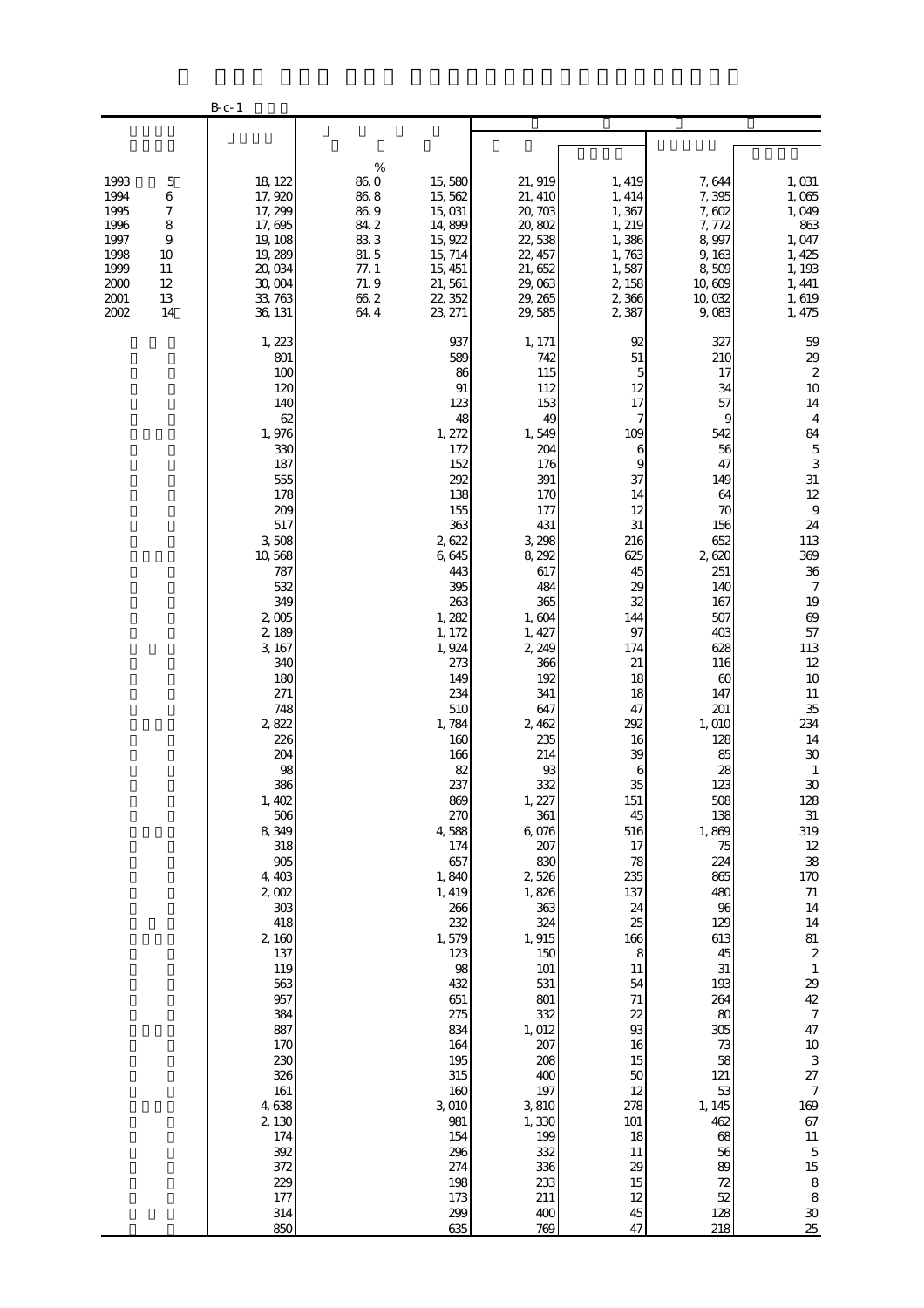|                      |                             | B c - 2                                                                                           |                     |                                            |                                         |                                          |                         |                              |
|----------------------|-----------------------------|---------------------------------------------------------------------------------------------------|---------------------|--------------------------------------------|-----------------------------------------|------------------------------------------|-------------------------|------------------------------|
|                      |                             |                                                                                                   |                     |                                            |                                         |                                          |                         |                              |
| 1993                 | $\mathbf 5$                 | 184                                                                                               | $\%$<br>$100\;0$    | 184                                        | 316                                     | 28                                       | 127                     | $\frac{12}{2}$               |
| 1994<br>1995         | $\,6$<br>$\boldsymbol{7}$   | 177<br>183                                                                                        | $96\ 6$<br>97.3     | 171<br>178                                 | 264<br>269                              | 16<br>11                                 | 84<br>73                | $\,1\,$                      |
| 1996<br>1997         | $\,8\,$<br>$\boldsymbol{9}$ | 181<br>180                                                                                        | $98\ 9$<br>97.8     | 179<br>176                                 | 274<br>288                              | 14<br>18                                 | 97<br>95                | $\,1\,$<br>$\boldsymbol{z}$  |
| 1998<br>1999         | $10\,$<br>$11\,$            | 187<br>199                                                                                        | $95\ 2$<br>$97.0\,$ | 178<br>193                                 | 338<br>300                              | 28<br>22                                 | 143<br>87               | 17<br>$\mathbf{3}$           |
| $2000\,$<br>$2001\,$ | $12\,$<br>$13\,$            | 180<br>202                                                                                        | 94.4<br>$95\ 0$     | 170<br>192                                 | 296<br>319                              | 26<br>32                                 | 78<br>70                | $\overline{4}$               |
| 2002                 | 14                          | 193                                                                                               | 94.3                | 182                                        | 277                                     | 24                                       | 57                      | $\frac{2}{3}$                |
|                      |                             | 10<br>6                                                                                           |                     | 10<br>6                                    | 14<br>8                                 | 3<br>$\overline{c}$                      | 5<br>3                  |                              |
|                      |                             | 2<br>1                                                                                            |                     | 2<br>1                                     | 3<br>$\mathbf{z}$                       | 1                                        | $\mathbf{z}$            |                              |
|                      |                             | $\mathbf{1}$<br>15                                                                                |                     | 1<br>14                                    | $\mathbf{1}$<br>16                      | 3                                        |                         |                              |
|                      |                             | $\mathbf{1}$                                                                                      |                     | 1<br>1                                     | 1<br>$\mathbf{1}$                       | 1                                        |                         |                              |
|                      |                             | 1<br>4                                                                                            |                     | ⊿                                          | 5                                       | 2                                        |                         |                              |
|                      |                             | $\overline{5}$<br>$\overline{\mathcal{L}}$                                                        |                     | 4<br>$\boldsymbol{2}$                      | 4<br>$\boldsymbol{z}$                   |                                          |                         |                              |
|                      |                             | $\overline{\mathcal{L}}$<br>27                                                                    |                     | $\overline{\mathcal{L}}$<br>27             | 3<br>59                                 | 3                                        | 19                      |                              |
|                      |                             | 58<br>$\boldsymbol{z}$                                                                            |                     | 50<br>$\boldsymbol{2}$                     | 85<br>$\boldsymbol{z}$                  | $\overline{7}$                           | 23                      | $\overline{\mathbf{c}}$      |
|                      |                             | $\overline{5}$<br>$\overline{\mathcal{L}}$                                                        |                     | $\overline{5}$<br>$\mathbf{1}$             | $\mathbf 5$<br>$\overline{\mathcal{Z}}$ | $\mathbf{1}$                             |                         |                              |
|                      |                             | $\overline{7}$<br>13                                                                              |                     | 8<br>$\overline{7}$                        | 19<br>13                                | $\mathbf{1}$<br>$\overline{c}$           | 11<br>$\boldsymbol{z}$  | $\mathbf{1}$<br>$\mathbf{1}$ |
|                      |                             | 14<br>$\mathbf 5$                                                                                 |                     | 13<br>$\mathbf 5$                          | 14<br>10                                | $\overline{c}$                           | 6                       |                              |
|                      |                             | 4<br>$\overline{\mathcal{L}}$                                                                     |                     | 3<br>$\overline{\mathcal{Z}}$              | 7<br>9                                  |                                          | $\overline{4}$          |                              |
|                      |                             | $\overline{4}$<br>18                                                                              |                     | 4<br>17                                    | 4<br>27                                 | $\mathbf{1}$<br>3                        | 5                       | 1                            |
|                      |                             | 3                                                                                                 |                     | 3                                          | 3                                       |                                          |                         |                              |
|                      |                             | $\overline{\mathcal{L}}$                                                                          |                     | $\overline{\mathcal{L}}$                   | $\overline{\mathcal{L}}$                |                                          | $\mathbf{1}$            |                              |
|                      |                             | 9                                                                                                 |                     | 9<br>3                                     | $\frac{12}{10}$                         | T<br>$\boldsymbol{z}$                    | 4                       | $\mathbf{1}$                 |
|                      |                             | $\begin{bmatrix} 4 \\ 29 \\ 1 \end{bmatrix}$                                                      |                     | 28                                         | $\frac{1}{2}$                           | 4                                        | 3                       |                              |
|                      |                             | $\overline{\mathbf{4}}$<br>$\infty$                                                               |                     | $\frac{1}{3}$                              | 8<br>21                                 | $\mathbf{1}$<br>$\overline{\mathcal{L}}$ | 3                       |                              |
|                      |                             | $\overline{\mathbf{4}}$<br>$\overline{\phantom{a}}$                                               |                     | $\overline{\mathbf{4}}$<br>÷               | $\overline{5}$                          | $\,1\,$                                  |                         |                              |
|                      |                             | $\mathbf{1}$                                                                                      |                     | $\mathbf{1}$<br>7                          | $\mathbf{1}$                            |                                          |                         |                              |
|                      |                             | 6<br>$\,1\,$                                                                                      |                     | $\mathbf{1}$                               | 6<br>$\,1\,$                            | $\overline{a}$                           |                         |                              |
|                      |                             | -                                                                                                 |                     | $\mathbf{1}$                               |                                         |                                          |                         |                              |
|                      |                             | $\begin{smallmatrix}2\2\2\1\end{smallmatrix}$                                                     |                     | $\begin{array}{c} 2 \\ 2 \\ 1 \end{array}$ | $2 \times 1$<br>5                       |                                          |                         |                              |
|                      |                             | 5<br>÷                                                                                            |                     | 5                                          |                                         |                                          |                         |                              |
|                      |                             |                                                                                                   |                     | $\begin{array}{c} 2 \\ 2 \\ 1 \end{array}$ |                                         | ÷,                                       |                         |                              |
|                      |                             |                                                                                                   |                     | 24                                         |                                         | 1                                        | $\overline{\mathbf{c}}$ |                              |
|                      |                             | $\frac{1}{2}$ $\frac{1}{2}$ $\frac{1}{2}$ $\frac{1}{2}$ $\frac{1}{2}$ $\frac{1}{2}$ $\frac{1}{2}$ |                     | $\frac{12}{2}$                             | $\frac{1}{2}$<br>30<br>$\frac{2}{14}$   | $\mathbf{1}$                             | $\overline{a}$          |                              |
|                      |                             |                                                                                                   |                     | $\mathbf{1}$<br>$\mathbf{1}$               | $\,1\,$<br>$\overline{4}$               |                                          | $\mathbf{1}$            |                              |
|                      |                             | $\frac{2}{2}$<br>$\overline{a}$                                                                   |                     | $\overline{\mathcal{L}}$<br>$\overline{a}$ | $\overline{\mathcal{Z}}$                |                                          | 1                       |                              |
|                      |                             | $\frac{2}{4}$                                                                                     |                     | $\frac{2}{4}$                              | $rac{2}{5}$                             |                                          |                         |                              |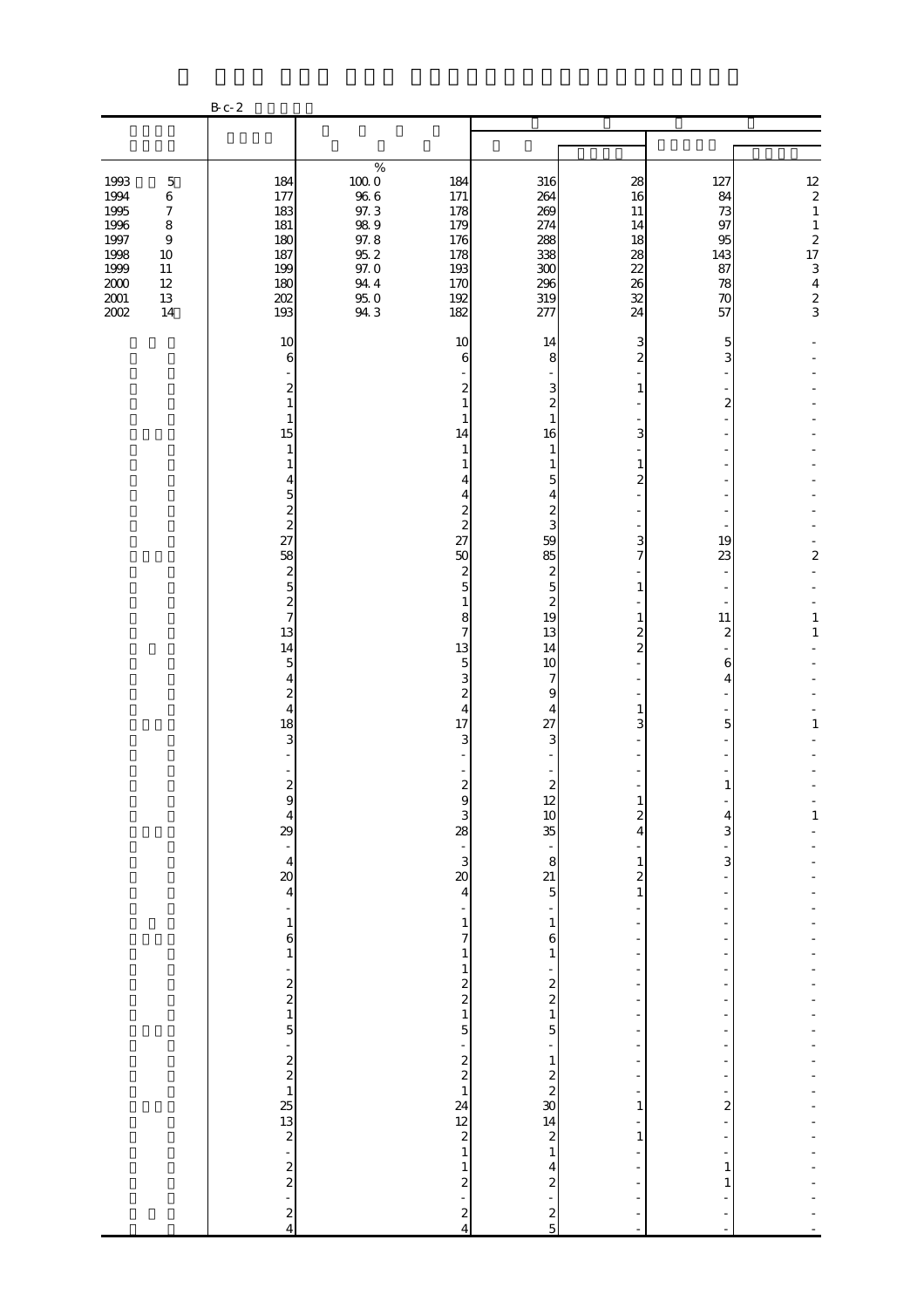|                                                                                                                                                                                               | $\mathbf{B}\,\mathbf{d}$                                                                                                                                                                                                                                                                                                                                                                                                         |                                                                                                                                                                                                                                                                                                                                                                                                                                                                                                     |                                                                                                                                                                                                                                                                                                                                                                                                                                                                                                                             |                                                                                                                                                                                                                                                                                                                                                                                                                                                                                                                                                                         |                                                                                                                                                                                                                                                                                                                                                                                                                                                                                                                                                                                             |                                                                                                                                                                                                                                                                                                 |
|-----------------------------------------------------------------------------------------------------------------------------------------------------------------------------------------------|----------------------------------------------------------------------------------------------------------------------------------------------------------------------------------------------------------------------------------------------------------------------------------------------------------------------------------------------------------------------------------------------------------------------------------|-----------------------------------------------------------------------------------------------------------------------------------------------------------------------------------------------------------------------------------------------------------------------------------------------------------------------------------------------------------------------------------------------------------------------------------------------------------------------------------------------------|-----------------------------------------------------------------------------------------------------------------------------------------------------------------------------------------------------------------------------------------------------------------------------------------------------------------------------------------------------------------------------------------------------------------------------------------------------------------------------------------------------------------------------|-------------------------------------------------------------------------------------------------------------------------------------------------------------------------------------------------------------------------------------------------------------------------------------------------------------------------------------------------------------------------------------------------------------------------------------------------------------------------------------------------------------------------------------------------------------------------|---------------------------------------------------------------------------------------------------------------------------------------------------------------------------------------------------------------------------------------------------------------------------------------------------------------------------------------------------------------------------------------------------------------------------------------------------------------------------------------------------------------------------------------------------------------------------------------------|-------------------------------------------------------------------------------------------------------------------------------------------------------------------------------------------------------------------------------------------------------------------------------------------------|
|                                                                                                                                                                                               |                                                                                                                                                                                                                                                                                                                                                                                                                                  |                                                                                                                                                                                                                                                                                                                                                                                                                                                                                                     |                                                                                                                                                                                                                                                                                                                                                                                                                                                                                                                             |                                                                                                                                                                                                                                                                                                                                                                                                                                                                                                                                                                         |                                                                                                                                                                                                                                                                                                                                                                                                                                                                                                                                                                                             |                                                                                                                                                                                                                                                                                                 |
| 1993<br>$\mathbf 5$<br>1994<br>$\,6$<br>1995<br>$\boldsymbol{7}$<br>1996<br>$\,8\,$<br>1997<br>$\boldsymbol{9}$<br>1998<br>10<br>1999<br>$11\,$<br>2000<br>12<br>$2001\,$<br>13<br>2002<br>14 | 940<br>1, 019<br>943<br>904<br>1,040<br>971<br>995<br>2,047<br>$2,300$<br>2 374                                                                                                                                                                                                                                                                                                                                                  | %<br>94 3<br>94 2<br>96 3<br>886<br>960<br>908<br>94.2<br>852<br>$90\ 7$<br>943<br>93 7<br>87 3<br>74 5<br>910<br>869<br>1,524<br>69.1<br>1,590<br>662<br>1,572                                                                                                                                                                                                                                                                                                                                     | 980<br>1,038<br>892<br>844<br>974<br>961<br>896<br>1, 458<br>1,525<br>1,527                                                                                                                                                                                                                                                                                                                                                                                                                                                 | 26<br>21<br>14<br>12<br>24<br>25<br>20<br>55<br>$\,91$<br>57                                                                                                                                                                                                                                                                                                                                                                                                                                                                                                            | 71<br>84<br>57<br>40<br>77<br>78<br>68<br>157<br>149<br>154                                                                                                                                                                                                                                                                                                                                                                                                                                                                                                                                 | $\begin{array}{c} 11 \\ 7 \\ 5 \end{array}$<br>$\overline{\phantom{a}}$<br>12<br>$\begin{array}{c} 7 \\ 2 \\ 13 \end{array}$<br>28<br>17                                                                                                                                                        |
|                                                                                                                                                                                               | 97<br>56<br>$\boldsymbol{7}$<br>12<br>15<br>$\boldsymbol{7}$<br>162<br>35<br>$11\,$<br>19<br>39<br>12<br>46<br>309<br>598<br>55<br>44<br>25<br>108<br>103<br>150<br>34<br>$\mathbf{1}$<br>13<br>65<br>175<br>23<br>16<br>8<br>33<br>70<br>25<br>500<br>24<br>64<br>238<br>124<br>34<br>16<br>203<br>13<br>17<br>54<br>91<br>28<br>78<br>21<br>$\frac{9}{25}$<br>252<br>114<br>$11\,$<br>19<br>29<br>26<br>$11\,$<br>$13\,$<br>29 | 80<br>40<br>7<br>11<br>15<br>7<br>100<br>19<br>$\,$ 8 $\,$<br>14<br>19<br>11<br>29<br>215<br>370<br>26<br>$30\,$<br>18<br>43<br>54<br>102<br>34<br>$\mathbf{1}$<br>11<br>$51\,$<br>93<br>16<br>13<br>$\,6$<br>15<br>$30\,$<br>13<br>286<br>$15\,$<br>43<br>$105\,$<br>83<br>28<br>$12 \text{ }$<br>157<br>$13\,$<br>13<br>40<br>$71$<br>$\boldsymbol{\chi}$<br>77<br>23<br>$\begin{array}{c} 7 \end{array}$<br>24<br>23<br>194<br>$\rm 76$<br>$10\,$<br>17<br>17<br>$2\!$<br>$11\,$<br>$12\,$<br>27 | 87<br>43<br>5<br>11<br>15<br>13<br>86<br>14<br>7<br>12<br>15<br>13<br>25<br>251<br>314<br>27<br>$21\,$<br>26<br>40<br>46<br>96<br>21<br>$\boldsymbol{z}$<br>$\overline{7}$<br>28<br>96<br>16<br>16<br>8<br>14<br>29<br>13<br>300<br>13<br>46<br>104<br>$\begin{array}{c} 87 \\ 35 \end{array}$<br>$\frac{15}{15}$<br>$\frac{17}{2}$<br>54<br>61<br>$11\,$<br>64<br>21<br>$\begin{array}{c} 5 \\ 25 \\ 13 \end{array}$<br>$\begin{array}{c} 172 \\ 70 \\ 3 \end{array}$<br>$11\,$<br>16<br>$23\,$<br>$10$<br>$\frac{12}{27}$ | 2<br>1<br>$\mathbf{1}$<br>$\overline{\mathbf{c}}$<br>$\mathbf{1}$<br>1<br>11<br>12<br>2<br>1<br>5<br>$\mathbf{1}$<br>2<br>1<br>6<br>2<br>4<br>÷<br>10<br>$\frac{1}{2}$<br>$\mathbf{1}$<br>$\boldsymbol{z}$<br>$\overline{5}$<br>$\blacksquare$<br>$\overline{\mathcal{Z}}$<br>6<br>$\overline{\mathcal{Z}}$<br>-<br>$\overline{\mathcal{Z}}$<br>$\,1\,$<br>$\mathbf{1}$<br>1<br>÷,<br>$\mathbf{1}$<br>7<br>$\overline{\mathcal{Z}}$<br>$\overline{a}$<br>$\overline{a}$<br>$\overline{\mathcal{Z}}$<br>$\overline{\mathcal{Z}}$<br>$\overline{a}$<br>$\mathbf{1}$<br>L. | 3<br>$\overline{\mathcal{Z}}$<br>6<br>1<br>1<br>3<br>1<br>27<br>36<br>6<br>$\mathbf{1}$<br>8<br>3<br>$\mathbf{1}$<br>10<br>3<br>1<br>3<br>12<br>$\overline{\mathcal{Z}}$<br>$\overline{\mathcal{Z}}$<br>$\mathbf{z}$<br>5<br>$\mathbf{1}$<br>36<br>$\mathbf{1}$<br>3<br>$\boldsymbol{9}$<br>13<br>$\overline{5}$<br>$\overline{5}$<br>19<br>$12\,$<br>$\overline{\phantom{a}}$<br>3<br>$\overline{4}$<br>$\frac{1}{2}$<br>4<br>$\overline{\mathcal{Z}}$<br>$\,1\,$<br>$\mathbf{1}$<br>11<br>3<br>÷<br>$\blacksquare$<br>÷<br>$\overline{5}$<br>$\mathbf{1}$<br>$\mathbf{1}$<br>$\mathbf{1}$ | $\mathbf{1}$<br>$\mathbf{1}$<br>$\overline{\mathbf{c}}$<br>$\epsilon$<br>$\mathbf{1}$<br>$\boldsymbol{2}$<br>$\boldsymbol{2}$<br>$\mathbf{1}$<br>3<br>$\,3$<br>÷<br>$\overline{a}$<br>$\overline{\mathcal{L}}$<br>$\mathbf{1}$<br>$\,1\,$<br>$\mathbf{1}$<br>$\,1\,$<br>$\mathbf{1}$<br>$\,1\,$ |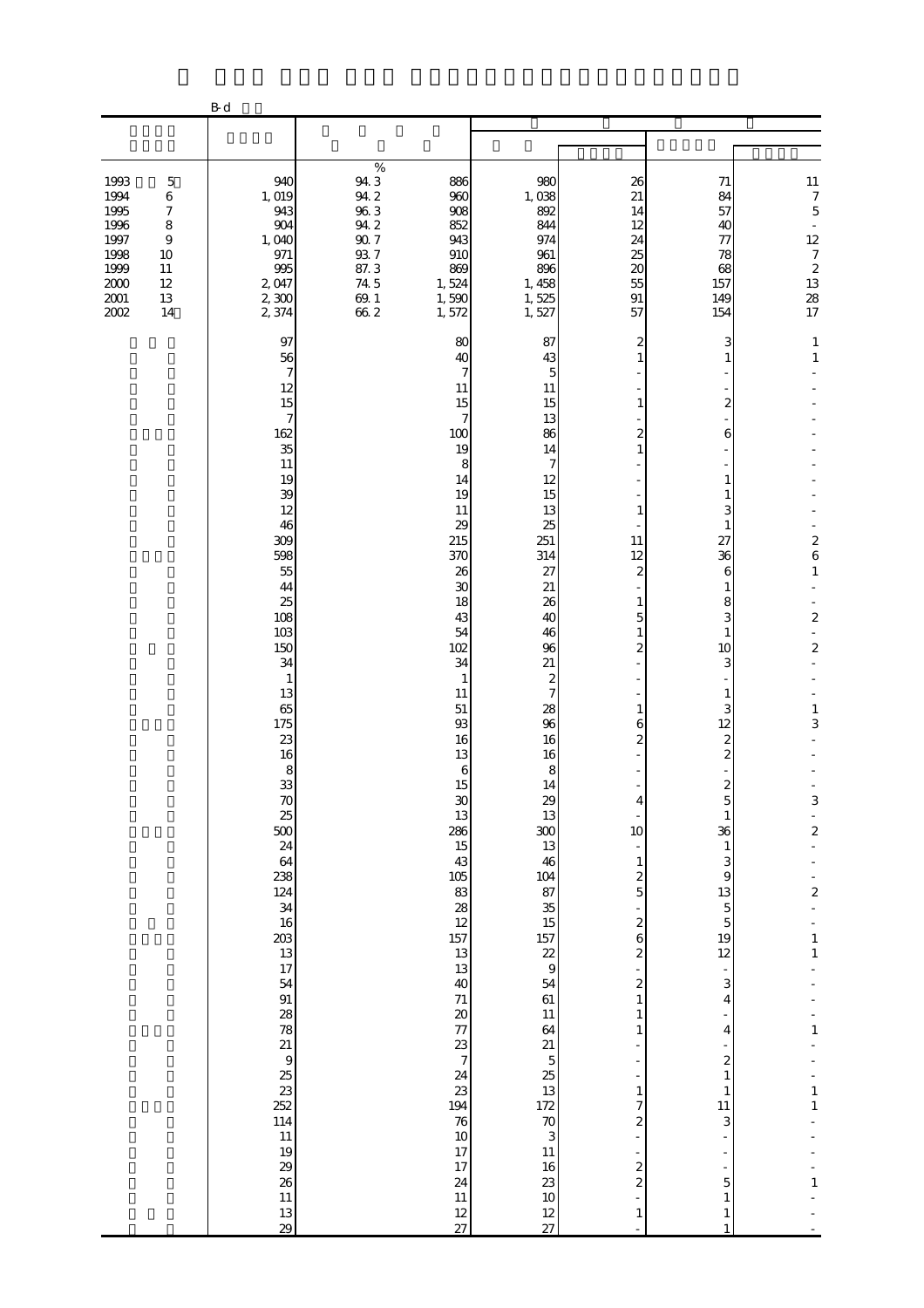|                                                                                                                                     | B-e                                                                                                                                                                                                                                                                                                                                                                                                                                         |                                                                                    |                                                                                                                                                                                                                                                                                                                                                                                                                                                   |                                                                                                                                                                                                                                                                                                                                                                                                                                        |                                                                                                                                                                                                                                                                                                                                                                                                                                                                                                                  |                                                                                                                                                                                                                                                                                                                                                                                                    |                                                                                                                                                                                                                                                                                                                                                                                                                                                                                                                                                                                                                                                                                                         |
|-------------------------------------------------------------------------------------------------------------------------------------|---------------------------------------------------------------------------------------------------------------------------------------------------------------------------------------------------------------------------------------------------------------------------------------------------------------------------------------------------------------------------------------------------------------------------------------------|------------------------------------------------------------------------------------|---------------------------------------------------------------------------------------------------------------------------------------------------------------------------------------------------------------------------------------------------------------------------------------------------------------------------------------------------------------------------------------------------------------------------------------------------|----------------------------------------------------------------------------------------------------------------------------------------------------------------------------------------------------------------------------------------------------------------------------------------------------------------------------------------------------------------------------------------------------------------------------------------|------------------------------------------------------------------------------------------------------------------------------------------------------------------------------------------------------------------------------------------------------------------------------------------------------------------------------------------------------------------------------------------------------------------------------------------------------------------------------------------------------------------|----------------------------------------------------------------------------------------------------------------------------------------------------------------------------------------------------------------------------------------------------------------------------------------------------------------------------------------------------------------------------------------------------|---------------------------------------------------------------------------------------------------------------------------------------------------------------------------------------------------------------------------------------------------------------------------------------------------------------------------------------------------------------------------------------------------------------------------------------------------------------------------------------------------------------------------------------------------------------------------------------------------------------------------------------------------------------------------------------------------------|
|                                                                                                                                     |                                                                                                                                                                                                                                                                                                                                                                                                                                             |                                                                                    |                                                                                                                                                                                                                                                                                                                                                                                                                                                   |                                                                                                                                                                                                                                                                                                                                                                                                                                        |                                                                                                                                                                                                                                                                                                                                                                                                                                                                                                                  |                                                                                                                                                                                                                                                                                                                                                                                                    |                                                                                                                                                                                                                                                                                                                                                                                                                                                                                                                                                                                                                                                                                                         |
| 1993<br>5<br>1994<br>6<br>1995<br>7<br>1996<br>8<br>1997<br>9<br>1998<br>10<br>1999<br>11<br>2000<br>12<br>2001<br>13<br>2002<br>14 | 11, 225<br>11, 266<br>11, 207<br>12, 226<br>12, 947<br>13,900<br>14,768<br>18,926<br>19,566<br>18,403                                                                                                                                                                                                                                                                                                                                       | %<br>682<br>67.5<br>65.1<br>58.0<br>$58\ 8$<br>55.9<br>487<br>46 1<br>40.4<br>38 2 | 7,661<br>7,601<br>7,295<br>7,092<br>7,611<br>7,765<br>7, 191<br>8,725<br>7,895<br>7,022                                                                                                                                                                                                                                                                                                                                                           | 8,529<br>9,382<br>9,136<br>9,054<br>9,756<br>9, 921<br>9,341<br>11, 261<br>10, 186<br>8,811                                                                                                                                                                                                                                                                                                                                            | 642<br>710<br>680<br>611<br>773<br>840<br>711<br>954<br>962<br>779                                                                                                                                                                                                                                                                                                                                                                                                                                               | 4,674<br>5,406<br>5,658<br>5, 712<br>6,361<br>6, 127<br>5,710<br>6,712<br>5,842<br>4,616                                                                                                                                                                                                                                                                                                           | 500<br>549<br>535<br>475<br>620<br>698<br>567<br>762<br>735<br>608                                                                                                                                                                                                                                                                                                                                                                                                                                                                                                                                                                                                                                      |
|                                                                                                                                     | 578<br>420<br>44<br>53<br>33<br>28<br>925<br>117<br>73<br>314<br>70<br>108<br>243<br>2, 139<br>5,501<br>438<br>355<br>313<br>1, 159<br>1,329<br>1, 152<br>147<br>60<br>110<br>438<br>2,610<br>126<br>86<br>65<br>284<br>1,785<br>264<br>3,664<br>199<br>333<br>1,950<br>878<br>219<br>85<br>937<br>$71\,$<br>57<br>269<br>445<br>95<br>250<br>40<br>84<br>94<br>32<br>1,799<br>1, 174<br>58<br>79<br>176<br>52<br>$51\,$<br>$\rm 91$<br>118 |                                                                                    | 263<br>181<br>20<br>$\overline{22}$<br>21<br>19<br>443<br>65<br>40<br>109<br>43<br>64<br>122<br>883<br>2,090<br>186<br>162<br>147<br>354<br>353<br>455<br>109<br>38<br>93<br>193<br>857<br>91<br>44<br>31<br>104<br>492<br>$95\,$<br>1,059<br>$9\!8$<br>221<br>375<br>247<br>80<br>38<br>500<br>58<br>45<br>155<br>189<br>53<br>219<br>40<br>73<br>75<br>$31\,$<br>708<br>311<br>$\bf 44$<br>68<br>$76\,$<br>$41\,$<br>$43\,$<br>$7\!5$<br>$50\,$ | 396<br>270<br>38<br>31<br>28<br>29<br>575<br>67<br>63<br>161<br>49<br>73<br>162<br>1,001<br>2,498<br>171<br>218<br>200<br>399<br>373<br>602<br>151<br>48<br>81<br>255<br>1,023<br>100<br>50<br>48<br>128<br>562<br>135<br>1, 461<br>$95\,$<br>264<br>593<br>362<br>$97\,$<br>$50\,$<br>642<br>68<br>39<br>235<br>224<br>76<br>311<br>55<br>114<br>111<br>$31\,$<br>904<br>416<br>41<br>67<br>$91\,$<br>44<br>68<br>$117\,$<br>$\infty$ | 49<br>38<br>2<br>3<br>4<br>$\boldsymbol{z}$<br>53<br>$\boldsymbol{z}$<br>3<br>26<br>4<br>6<br>12<br>61<br>183<br>13<br>19<br>11<br>24<br>27<br>42<br>13<br>$\boldsymbol{z}$<br>9<br>23<br>105<br>10<br>6<br>5<br>10<br>59<br>15<br>166<br>13<br>32<br>73<br>34<br>$10$<br>4<br>57<br>8<br>$\overline{\mathcal{A}}$<br>15<br>$21\,$<br>$\overline{9}$<br>28<br>$\boldsymbol{z}$<br>8<br>13<br>$\mathbf 5$<br>77<br>35<br>$\boldsymbol{z}$<br>$\overline{5}$<br>$\mathbf{1}$<br>8<br>9<br>$13\,$<br>$\overline{4}$ | 222<br>155<br>18<br>16<br>19<br>14<br>361<br>46<br>40<br>106<br>25<br>33<br>111<br>341<br>1,407<br>106<br>133<br>100<br>197<br>209<br>373<br>107<br>17<br>42<br>123<br>585<br>59<br>28<br>23<br>71<br>328<br>76<br>788<br>57<br>145<br>301<br>211<br>50<br>24<br>289<br>$41\,$<br>16<br>82<br>112<br>38<br>145<br>25<br>$61\,$<br>46<br>13<br>478<br>258<br>11<br>31<br>37<br>17<br>29<br>59<br>36 | 40<br>$30\,$<br>$\begin{array}{c} 2 \\ 2 \\ 4 \end{array}$<br>$\boldsymbol{z}$<br>44<br>$\mathbf{1}$<br>$\begin{array}{c} 2 \\ 25 \end{array}$<br>$\,$ 3 $\,$<br>$\overline{4}$<br>$\,9$<br>41<br>141<br>10<br>16<br>10<br>13<br>22<br>33<br>$12\,$<br>$\mathbf{1}$<br>$\boldsymbol{7}$<br>17<br>87<br>$\,8\,$<br>$\mathbf 5$<br>$\overline{4}$<br>8<br>$\begin{bmatrix} 50 \\ 12 \\ 130 \\ 13 \end{bmatrix}$<br>$27\,$<br>$\begin{array}{c} 58 \\ 25 \\ 6 \end{array}$<br>$\,$ 1<br>43<br>$\boldsymbol{7}$<br>$\,3$<br>$12\,$<br>$14\,$<br>$\boldsymbol{7}$<br>21<br>$\boldsymbol{2}$<br>$\,6\,$<br>10 <sup>10</sup><br>$\,3$<br>61<br>27<br>$\boldsymbol{4}$<br>$\frac{7}{7}$<br>$12\,$<br>$\sqrt{4}$ |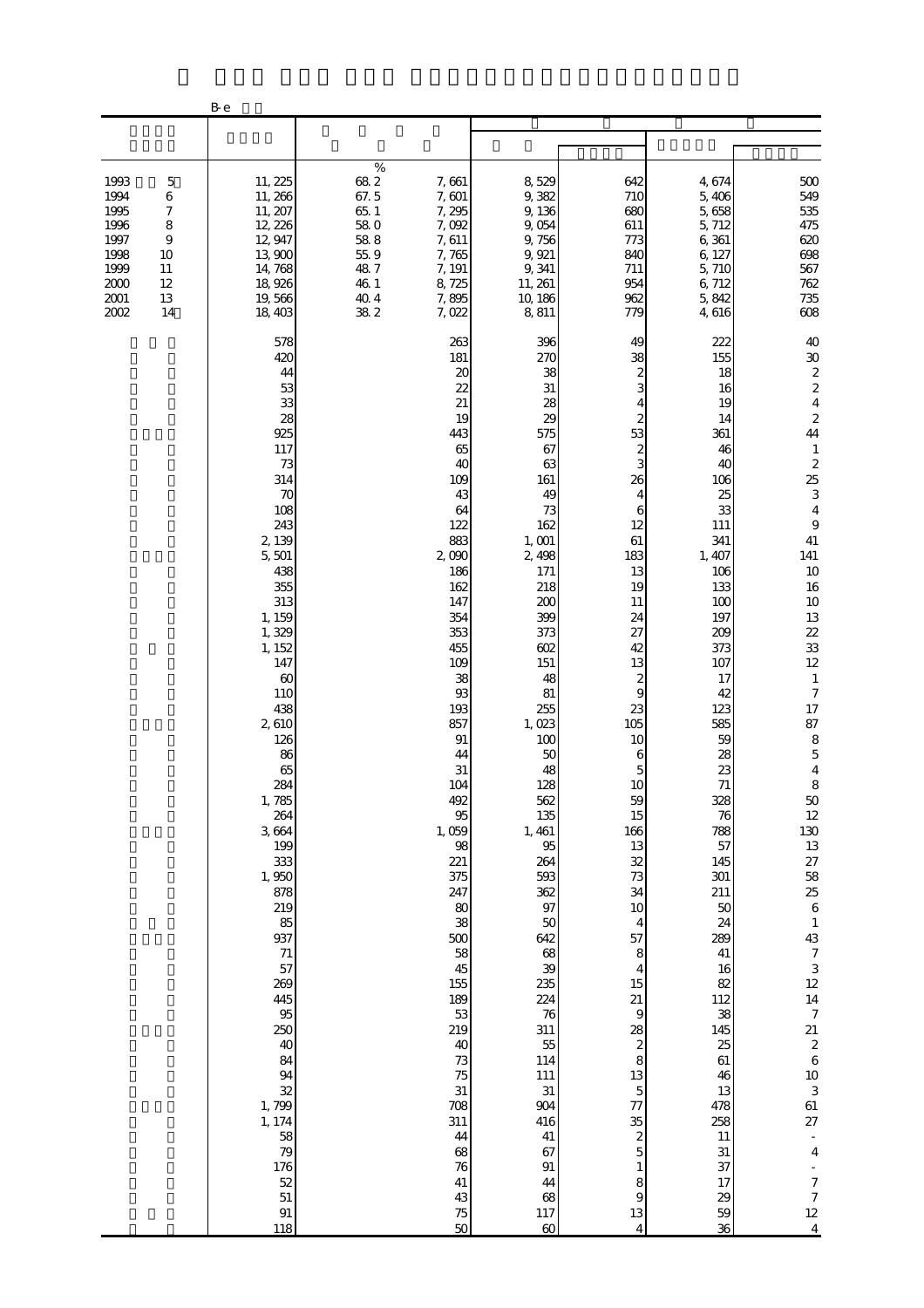|                                                                                             | $\mathsf{C}$                                                                                                                                                                                                                                                                                                                                                                                                                                                                                                                                                                                  |                                                                                                                                                                                                                                                                                                                                                                                                                                                                                                                                            |                                                                                                                                                                                                                                                                                                                                                                                                                                                                                                            |                                                                                                                                                                                                                                                                                                                                                                                                                                                   |                                                                                                                                                                                                                                                                                                                                                                                                                                                                          |                                                                                                                                                                                                                                                                                                                                                                                                                                            |
|---------------------------------------------------------------------------------------------|-----------------------------------------------------------------------------------------------------------------------------------------------------------------------------------------------------------------------------------------------------------------------------------------------------------------------------------------------------------------------------------------------------------------------------------------------------------------------------------------------------------------------------------------------------------------------------------------------|--------------------------------------------------------------------------------------------------------------------------------------------------------------------------------------------------------------------------------------------------------------------------------------------------------------------------------------------------------------------------------------------------------------------------------------------------------------------------------------------------------------------------------------------|------------------------------------------------------------------------------------------------------------------------------------------------------------------------------------------------------------------------------------------------------------------------------------------------------------------------------------------------------------------------------------------------------------------------------------------------------------------------------------------------------------|---------------------------------------------------------------------------------------------------------------------------------------------------------------------------------------------------------------------------------------------------------------------------------------------------------------------------------------------------------------------------------------------------------------------------------------------------|--------------------------------------------------------------------------------------------------------------------------------------------------------------------------------------------------------------------------------------------------------------------------------------------------------------------------------------------------------------------------------------------------------------------------------------------------------------------------|--------------------------------------------------------------------------------------------------------------------------------------------------------------------------------------------------------------------------------------------------------------------------------------------------------------------------------------------------------------------------------------------------------------------------------------------|
|                                                                                             |                                                                                                                                                                                                                                                                                                                                                                                                                                                                                                                                                                                               |                                                                                                                                                                                                                                                                                                                                                                                                                                                                                                                                            |                                                                                                                                                                                                                                                                                                                                                                                                                                                                                                            |                                                                                                                                                                                                                                                                                                                                                                                                                                                   |                                                                                                                                                                                                                                                                                                                                                                                                                                                                          |                                                                                                                                                                                                                                                                                                                                                                                                                                            |
| 1993<br>$\mathbf 5$<br>1994<br>6<br>7<br>1995                                               | 1,583,993<br>1, 557, 738<br>1,570,492                                                                                                                                                                                                                                                                                                                                                                                                                                                                                                                                                         | $\%$<br>34.9<br>553, 319<br>37.7<br>587, 119<br>37.4<br>587, 266                                                                                                                                                                                                                                                                                                                                                                                                                                                                           | 162, 111<br>164, 913<br>159, 453                                                                                                                                                                                                                                                                                                                                                                                                                                                                           | 40, 262<br>42, 394<br>43,584                                                                                                                                                                                                                                                                                                                                                                                                                      | 85, 627<br>83, 822<br>81,060                                                                                                                                                                                                                                                                                                                                                                                                                                             | 19,396<br>20,079<br>20, 501                                                                                                                                                                                                                                                                                                                                                                                                                |
| 8<br>1996<br>1997<br>$\overline{9}$<br>1998<br>10<br>1999<br>11<br>2000<br>12<br>2001<br>13 | 1,588,698<br>1, 665, 543<br>1, 789, 049<br>1, 910, 393<br>2, 131, 164<br>2, 340, 511                                                                                                                                                                                                                                                                                                                                                                                                                                                                                                          | $35\;6$<br>566, 207<br>35.2<br>586, 648<br>33 4<br>597, 283<br>29.4<br>561, 148<br>$19.1\,$<br>407, 246<br>15.7<br>367, 643                                                                                                                                                                                                                                                                                                                                                                                                                | 162, 675<br>175, 632<br>181, 329<br>172, 147<br>162, 610<br>168, 919                                                                                                                                                                                                                                                                                                                                                                                                                                       | 46, 542<br>55, 290<br>56, 126<br>48, 442<br>47, 377<br>50, 612                                                                                                                                                                                                                                                                                                                                                                                    | 85, 306<br>97,836<br>99, 768<br>86, 561<br>77,903<br>81, 260                                                                                                                                                                                                                                                                                                                                                                                                             | 22,961<br>30, 821<br>30, 962<br>23, 225<br>21,640<br>23, 556                                                                                                                                                                                                                                                                                                                                                                               |
| 2002<br>14                                                                                  | 2, 377, 488<br>83, 180<br>56, 424<br>5,849<br>9,410<br>8, 251<br>3, 246<br>117, 662<br>14, 958<br>12, 229<br>40,804<br>9,375<br>11,592<br>28, 704<br>240, 874<br>692, 172<br>58, 157<br>32, 122<br>32,938<br>146, 175<br>141, 369<br>158,838<br>29, 072<br>13,550<br>28, 312<br>51, 639<br>299, 019<br>12, 827<br>13,679<br>11,529<br>42, 745<br>178, 763<br>39, 476<br>506, 329<br>26,653<br>51, 810<br>250, 866<br>132, 790<br>25, 625<br>18,585<br>117, 709<br>6,518<br>7,047<br>37, 159<br>47, 543<br>19, 442<br>60,056<br>9,499<br>15, 742<br>23, 621<br>11, 194<br>260, 487<br>148, 135 | 17.0<br>403, 872<br>10, 782<br>6,774<br>900<br>1,516<br>1, 101<br>491<br>29, 412<br>3, 715<br>3, 172<br>7,439<br>3, 268<br>3,327<br>8, 491<br>43, 361<br>110, 443<br>11, 482<br>5,293<br>7,426<br>14,601<br>21,592<br>23, 450<br>7,004<br>1,859<br>6,315<br>11, 421<br>62, 710<br>3, 134<br>6,886<br>3,016<br>5,569<br>38, 164<br>5, 941<br>54, 195<br>4,782<br>7, 119<br>18, 722<br>15,027<br>5,027<br>3,518<br>28,335<br>2,493<br>2,156<br>6,453<br>9,390<br>7,843<br>14,690<br>3,084<br>3, 712<br>4,760<br>3, 134<br>49, 944<br>20, 681 | 180, 725<br>7, 219<br>4,874<br>448<br>886<br>645<br>366<br>17, 190<br>2,557<br>2,025<br>4,674<br>1,954<br>1,833<br>4, 147<br>15, 284<br>47, 445<br>3,747<br>2,393<br>2,859<br>6,627<br>6,862<br>10,895<br>3,665<br>1,058<br>3,463<br>5,876<br>18,529<br>1,879<br>1,648<br>1,676<br>3,094<br>7,306<br>2,926<br>30, 369<br>2, 223<br>3,000<br>12,865<br>8,799<br>2,014<br>1,408<br>13,861<br>1, 223<br>1, 153<br>3,651<br>4,953<br>2,881<br>7, 172<br>1, 277<br>1,980<br>2, 477<br>1,438<br>23, 656<br>9,646 | 54, 974<br>2,359<br>1,705<br>94<br>271<br>174<br>115<br>6,392<br>1,023<br>707<br>1,822<br>733<br>685<br>1, 422<br>3,612<br>14, 767<br>1, 241<br>712<br>880<br>2,056<br>2, 231<br>3,049<br>1, 312<br>283<br>1, 182<br>1,821<br>5,649<br>797<br>612<br>698<br>924<br>1,643<br>975<br>7,788<br>807<br>687<br>2,546<br>2,797<br>516<br>435<br>4, 729<br>390<br>395<br>1,263<br>1,651<br>1,030<br>2,463<br>500<br>705<br>835<br>423<br>7, 215<br>2,908 | 83, 300<br>3, 413<br>2, 437<br>196<br>363<br>259<br>158<br>8, 262<br>1, 112<br>904<br>2, 272<br>845<br>917<br>2, 212<br>5, 491<br>21,588<br>1,600<br>915<br>1,026<br>3,331<br>3,300<br>4,870<br>1,838<br>402<br>1,709<br>2,597<br>7,583<br>750<br>654<br>707<br>1,203<br>2939<br>1,330<br>15,580<br>1, 197<br>1,652<br>6,653<br>4, 478<br>950<br>650<br>6,439<br>650<br>611<br>1,630<br>2, 261<br>1, 287<br>3, 491<br>588<br>1,061<br>1, 112<br>730<br>11, 453<br>4, 462 | 24, 487<br>1,079<br>817<br>$35\,$<br>$108\,$<br>$75\,$<br>$44\,$<br>3, 161<br>442<br>303<br>941<br>323<br>346<br>$806\,$<br>1,380<br>6,655<br>559<br>242<br>294<br>1, 017<br>1, 113<br>1, 277<br>673<br>98<br>585<br>797<br>2, 154<br>337<br>231<br>280<br>280<br>607<br>419<br>3,682<br>442<br>329<br>1,336<br>1, 199<br>194<br>182<br>2,021<br>240<br>215<br>485<br>628<br>453<br>1, 107<br>215<br>347<br>348<br>197<br>3, 248<br>1, 186 |
|                                                                                             | 11, 182<br>10,907<br>23, 618<br>13,973<br>15, 485<br>16,063<br>21, 124                                                                                                                                                                                                                                                                                                                                                                                                                                                                                                                        | 3,190<br>4,567<br>6,641<br>3, 265<br>2,723<br>6,079<br>2,798                                                                                                                                                                                                                                                                                                                                                                                                                                                                               | 1,362<br>2,539<br>2,605<br>1,782<br>1, 455<br>2,362<br>1,905                                                                                                                                                                                                                                                                                                                                                                                                                                               | 485<br>946<br>711<br>555<br>519<br>732<br>359                                                                                                                                                                                                                                                                                                                                                                                                     | 761<br>1, 254<br>1,333<br>849<br>695<br>1, 171<br>928                                                                                                                                                                                                                                                                                                                                                                                                                    | 265<br>495<br>332<br>252<br>237<br>364<br>117                                                                                                                                                                                                                                                                                                                                                                                              |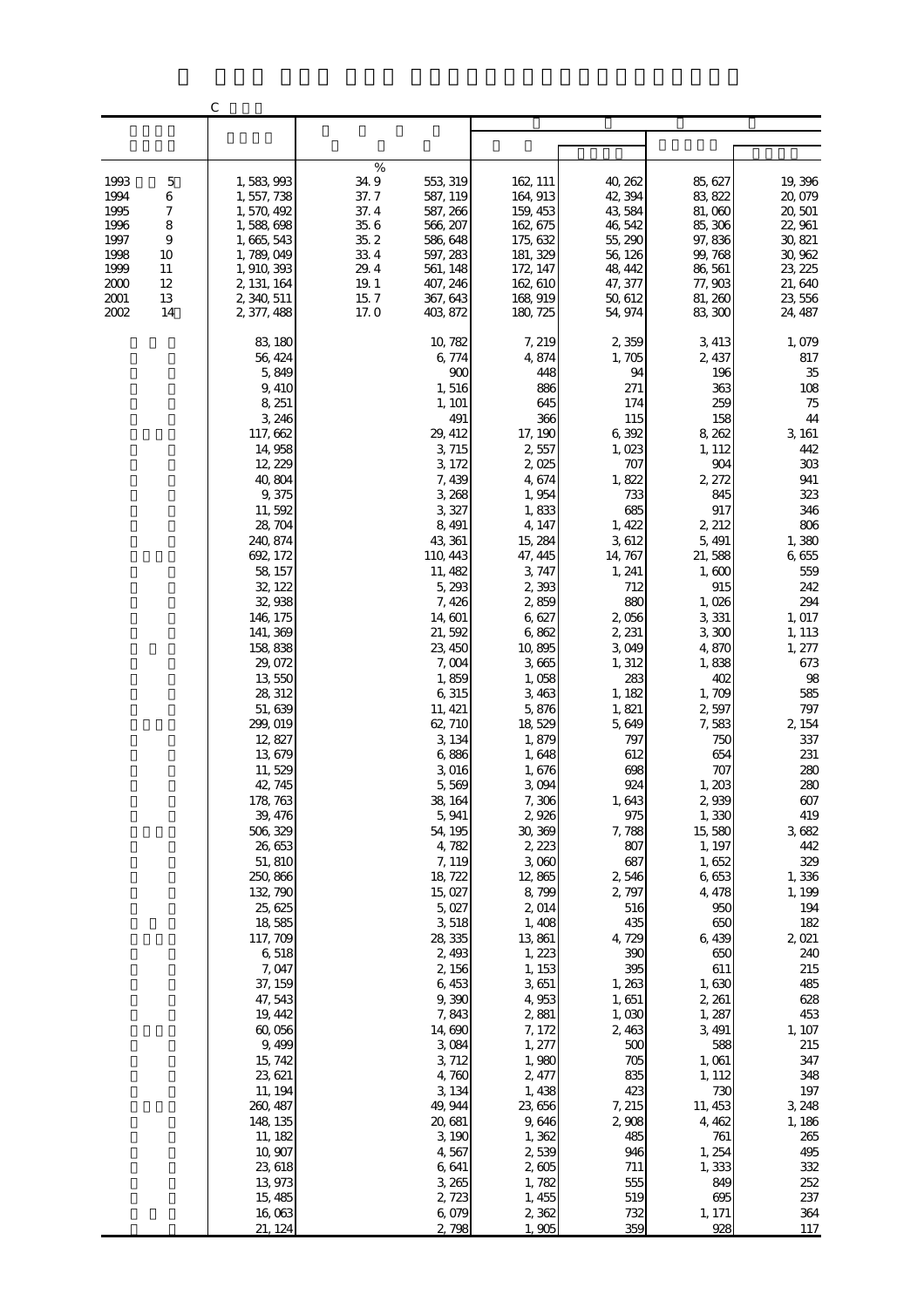|                                                                                                                                               | D                                                                                                                                                                                                                                                                                                                                                                                                                                                                                      |                                                                                                                                                                                                                                                                                                                                                                                                                                                                          |                                                                                                                                                                                                                                                                                                                                                                                                                                   |                                                                                                                                                                                                                                                                                                                                                        |                                                                                                                                                                                                                                                                                                                                 |                                                                                                                                                                                                                                                                                                                                                                                                                                                                                                                                                                                                                                                         |
|-----------------------------------------------------------------------------------------------------------------------------------------------|----------------------------------------------------------------------------------------------------------------------------------------------------------------------------------------------------------------------------------------------------------------------------------------------------------------------------------------------------------------------------------------------------------------------------------------------------------------------------------------|--------------------------------------------------------------------------------------------------------------------------------------------------------------------------------------------------------------------------------------------------------------------------------------------------------------------------------------------------------------------------------------------------------------------------------------------------------------------------|-----------------------------------------------------------------------------------------------------------------------------------------------------------------------------------------------------------------------------------------------------------------------------------------------------------------------------------------------------------------------------------------------------------------------------------|--------------------------------------------------------------------------------------------------------------------------------------------------------------------------------------------------------------------------------------------------------------------------------------------------------------------------------------------------------|---------------------------------------------------------------------------------------------------------------------------------------------------------------------------------------------------------------------------------------------------------------------------------------------------------------------------------|---------------------------------------------------------------------------------------------------------------------------------------------------------------------------------------------------------------------------------------------------------------------------------------------------------------------------------------------------------------------------------------------------------------------------------------------------------------------------------------------------------------------------------------------------------------------------------------------------------------------------------------------------------|
|                                                                                                                                               |                                                                                                                                                                                                                                                                                                                                                                                                                                                                                        |                                                                                                                                                                                                                                                                                                                                                                                                                                                                          |                                                                                                                                                                                                                                                                                                                                                                                                                                   |                                                                                                                                                                                                                                                                                                                                                        |                                                                                                                                                                                                                                                                                                                                 |                                                                                                                                                                                                                                                                                                                                                                                                                                                                                                                                                                                                                                                         |
| 1993<br>$\mathbf 5$<br>1994<br>6<br>1995<br>7<br>1996<br>8<br>1997<br>9<br>1998<br>10<br>1999<br>11<br>2000<br>12<br>2001<br>13<br>2002<br>14 | 59, 326<br>63,780<br>56,928<br>61, 187<br>61, 316<br>59, 271<br>53, 528<br>55, 184<br>53,007<br>62, 751                                                                                                                                                                                                                                                                                                                                                                                | $\%$<br>94.8<br>56, 261<br>94.6<br>60, 308<br>94.4<br>53, 742<br>$95.1\,$<br>58, 178<br>94.3<br>57, 811<br>930<br>55, 118<br>89.3<br>47, 827<br>803<br>44, 322<br>71.3<br>37,800<br>636<br>39,884                                                                                                                                                                                                                                                                        | 11, 753<br>13,029<br>11,738<br>11, 478<br>11,639<br>11, 286<br>10,562<br>11, 341<br>11,539<br>13, 173                                                                                                                                                                                                                                                                                                                             | 1,719<br>1,903<br>1,598<br>1,484<br>1,604<br>1,456<br>1,360<br>1,616<br>1,545<br>1,886                                                                                                                                                                                                                                                                 | 755<br>598<br>505<br>532<br>628<br>715<br>561<br>584<br>526<br>632                                                                                                                                                                                                                                                              | 303<br>211<br>161<br>153<br>226<br>245<br>154<br>186<br>156<br>180                                                                                                                                                                                                                                                                                                                                                                                                                                                                                                                                                                                      |
|                                                                                                                                               | 1,584<br>1,048<br>147<br>148<br>161<br>80<br>4, 679<br>829<br>506<br>1,079<br>582<br>494<br>1, 189<br>6,541<br>14,075<br>1,209<br>949<br>1,034<br>1,708<br>3,014<br>2,440<br>1, 243<br>328<br>807<br>1,343<br>7,515<br>421<br>387<br>563<br>924<br>3,891<br>1,329<br>15,730<br>738<br>1,558<br>9,700<br>2,312<br>926<br>496<br>4, 678<br>398<br>560<br>996<br>1, 424<br>1, 300<br>1,743<br>426<br>485<br>513<br>319<br>6,206<br>2,525<br>309<br>781<br>646<br>621<br>436<br>408<br>480 | 884<br>574<br>68<br>117<br>85<br>40<br>3,550<br>647<br>326<br>791<br>516<br>426<br>844<br>2658<br>9, 137<br>781<br>579<br>765<br>748<br>1,937<br>1, 192<br>1,230<br>243<br>559<br>1, 103<br>5,384<br>362<br>248<br>488<br>564<br>2,670<br>1,052<br>8,280<br>562<br>1,003<br>4,611<br>1, 136<br>733<br>235<br>4,338<br>400<br>$503$<br>993<br>963<br>1, 479<br>1, 421<br>405<br>377<br>326<br>313<br>4, 232<br>1,357<br>$165\,$<br>706<br>363<br>557<br>422<br>324<br>338 | 390<br>266<br>28<br>47<br>37<br>12<br>1,073<br>171<br>155<br>270<br>106<br>141<br>230<br>1,676<br>2,927<br>201<br>249<br>202<br>420<br>377<br>614<br>164<br>68<br>202<br>430<br>1, 168<br>111<br>103<br>77<br>166<br>499<br>212<br>2, 266<br>130<br>334<br>897<br>540<br>247<br>118<br>1,378<br>98<br>74<br>321<br>391<br>494<br>541<br>102<br>127<br>191<br>121<br>1,754<br>596<br>106<br>236<br>126<br>138<br>155<br>168<br>229 | 35<br>24<br>117<br>16<br>11<br>47<br>17<br>9<br>17<br>197<br>419<br>32<br>52<br>30<br>54<br>55<br>84<br>18<br>9<br>26<br>59<br>168<br>22<br>14<br>14<br>24<br>65<br>29<br>336<br>16<br>49<br>122<br>96<br>31<br>22<br>258<br>14<br>10<br>48<br>65<br>121<br>104<br>12<br>24<br>$31\,$<br>37<br>252<br>$90\,$<br>14<br>38<br>26<br>26<br>14<br>20<br>24 | 8<br>6<br>1<br>1<br>41<br>1<br>4<br>7<br>3<br>11<br>15<br>52<br>134<br>9<br>26<br>15<br>15<br>27<br>15<br>6<br>3<br>7<br>11<br>45<br>4<br>З<br>3<br>15<br>15<br>5<br>83<br>15<br>28<br>20<br>15<br>5<br>197<br>5<br>3<br>11<br>7<br>$171\,$<br>25<br>3<br>10<br>8<br>4<br>47<br>23<br>9<br>3<br>2<br>$\boldsymbol{z}$<br>3<br>5 | 3<br>$\boldsymbol{z}$<br>$\,1\,$<br>13<br>$\blacksquare$<br>$\,1\,$<br>$\boldsymbol{7}$<br>$\mathbf{1}$<br>$\overline{4}$<br>4<br>46<br>$\boldsymbol{z}$<br>16<br>$\overline{5}$<br>$\frac{2}{9}$<br>$\boldsymbol{7}$<br>$\mathbf{1}$<br>$\mathbf{1}$<br>3<br>16<br>$\boldsymbol{z}$<br>$\mathbf{1}$<br>$\mathbf{1}$<br>7<br>4<br>$\mathbf{1}$<br>21<br>$\overline{a}$<br>$\begin{array}{c} 2 \\ 6 \end{array}$<br>$\theta$<br>$\overline{\mathbf{4}}$<br>68<br>3<br>$\,1\,$<br>$\overline{4}$<br>$\,1\,$<br>59<br>$\overline{\mathbf{4}}$<br>$\,1\,$<br>$\boldsymbol{z}$<br>$\,1\,$<br>5<br>$\mathbf 1$<br>$\,1\,$<br>$\,1$<br>$\,1\,$<br>$\mathbf{1}$ |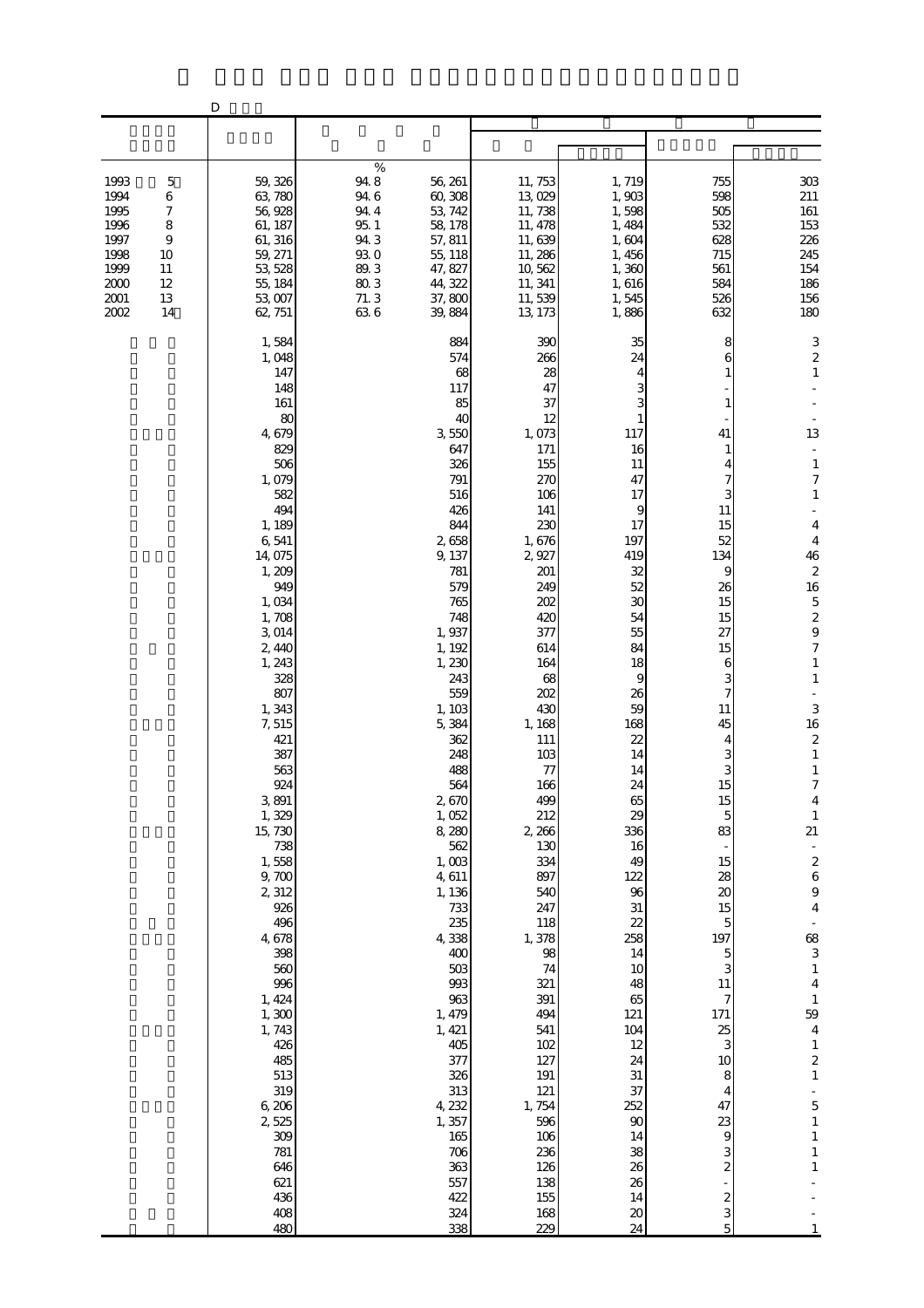|                                                                              |                                                                            | D a                                                                                                                                                                                                                                                                                                                                                                                                                                                                                    |                                                                                            |                                                                                                                                                                                                                                                                                                                                                                                                                                                         |                                                                                                                                                                                                                                                                                                                                                                                                                                 |                                                                                                                                                                                                                                                                                                                                                                                   |                                                                                                                                                                                                                                                                                                                                                     |                                                                                                                                                                                                                                                                                                                                                                                                                                                                                                                                                                                                                                       |
|------------------------------------------------------------------------------|----------------------------------------------------------------------------|----------------------------------------------------------------------------------------------------------------------------------------------------------------------------------------------------------------------------------------------------------------------------------------------------------------------------------------------------------------------------------------------------------------------------------------------------------------------------------------|--------------------------------------------------------------------------------------------|---------------------------------------------------------------------------------------------------------------------------------------------------------------------------------------------------------------------------------------------------------------------------------------------------------------------------------------------------------------------------------------------------------------------------------------------------------|---------------------------------------------------------------------------------------------------------------------------------------------------------------------------------------------------------------------------------------------------------------------------------------------------------------------------------------------------------------------------------------------------------------------------------|-----------------------------------------------------------------------------------------------------------------------------------------------------------------------------------------------------------------------------------------------------------------------------------------------------------------------------------------------------------------------------------|-----------------------------------------------------------------------------------------------------------------------------------------------------------------------------------------------------------------------------------------------------------------------------------------------------------------------------------------------------|---------------------------------------------------------------------------------------------------------------------------------------------------------------------------------------------------------------------------------------------------------------------------------------------------------------------------------------------------------------------------------------------------------------------------------------------------------------------------------------------------------------------------------------------------------------------------------------------------------------------------------------|
|                                                                              |                                                                            |                                                                                                                                                                                                                                                                                                                                                                                                                                                                                        |                                                                                            |                                                                                                                                                                                                                                                                                                                                                                                                                                                         |                                                                                                                                                                                                                                                                                                                                                                                                                                 |                                                                                                                                                                                                                                                                                                                                                                                   |                                                                                                                                                                                                                                                                                                                                                     |                                                                                                                                                                                                                                                                                                                                                                                                                                                                                                                                                                                                                                       |
| 1993<br>1994<br>1995<br>1996<br>1997<br>1998<br>1999<br>2000<br>2001<br>2002 | $\mathbf 5$<br>6<br>7<br>8<br>$\overline{9}$<br>10<br>11<br>12<br>13<br>14 | 47, 341<br>52, 047<br>45, 923<br>49, 394<br>49, 426<br>48, 279<br>43, 431<br>44,384<br>43, 104<br>49, 482                                                                                                                                                                                                                                                                                                                                                                              | $\%$<br>94.0<br>$93\,9$<br>$93\,5$<br>94.3<br>$93\,5$<br>920<br>883<br>79.4<br>69.6<br>638 | 44,523<br>48, 881<br>42, 940<br>46,582<br>46, 233<br>44, 405<br>38, 340<br>35, 255<br>30, 017<br>31, 547                                                                                                                                                                                                                                                                                                                                                | 8,939<br>10,338<br>8,846<br>8,256<br>8,748<br>8,651<br>8,178<br>8,492<br>8,495<br>9,507                                                                                                                                                                                                                                                                                                                                         | 1,376<br>1,599<br>1, 216<br>1,030<br>1,264<br>1, 124<br>1,068<br>1, 186<br>1, 120<br>1,315                                                                                                                                                                                                                                                                                        | 677<br>527<br>431<br>437<br>555<br>641<br>492<br>510<br>449<br>559                                                                                                                                                                                                                                                                                  | 278<br>194<br>147<br>128<br>211<br>223<br>138<br>165<br>134<br>163                                                                                                                                                                                                                                                                                                                                                                                                                                                                                                                                                                    |
|                                                                              |                                                                            | 1, 278<br>858<br>112<br>113<br>124<br>71<br>3,998<br>754<br>423<br>899<br>488<br>418<br>1,016<br>4, 613<br>11,665<br>1,035<br>827<br>877<br>1, 455<br>2,289<br>2,049<br>1,027<br>292<br>690<br>1, 124<br>6,476<br>381<br>300<br>524<br>818<br>3,366<br>1,087<br>11, 013<br>625<br>1, 237<br>6, 163<br>1,793<br>776<br>419<br>3,770<br>320<br>489<br>834<br>1,032<br>1,095<br>1,339<br>318<br>316<br>428<br>277<br>5,330<br>2, 204<br>270<br>707<br>558<br>536<br>364<br>$311\,$<br>380 |                                                                                            | 675<br>448<br>52<br>84<br>54<br>37<br>2919<br>595<br>264<br>560<br>429<br>354<br>717<br>1,787<br>7,455<br>648<br>506<br>632<br>531<br>1,586<br>949<br>1,024<br>219<br>470<br>890<br>4,583<br>324<br>190<br>465<br>513<br>2,290<br>801<br>5,907<br>506<br>760<br>2,967<br>886<br>597<br>191<br>3,608<br>340<br>443<br>818<br>$701$<br>1,306<br>1,060<br>$300\,$<br>247<br>242<br>271<br>3,553<br>1, 165<br>137<br>646<br>283<br>482<br>349<br>240<br>251 | 303<br>211<br>20<br>35<br>25<br>12<br>837<br>127<br>123<br>222<br>86<br>112<br>167<br>1,062<br>2,185<br>166<br>211<br>130<br>302<br>262<br>472<br>101<br>47<br>148<br>346<br>830<br>60<br>69<br>56<br>129<br>369<br>147<br>1, 499<br>76<br>232<br>573<br>380<br>159<br>79<br>1,069<br>78<br>65<br>262<br>252<br>412<br>399<br>79<br>106<br>124<br>$90\,$<br>1,323<br>472<br>82<br>192<br>$\, 91$<br>97<br>$101\,$<br>127<br>161 | 27<br>20<br>82<br>13<br>5<br>$31\,$<br>13<br>8<br>12<br>115<br>301<br>26<br>45<br>17<br>41<br>33<br>61<br>7<br>6<br>17<br>48<br>124<br>11<br>8<br>11<br>23<br>46<br>25<br>215<br>7<br>32<br>78<br>66<br>23<br>9<br>197<br>12<br>$\overline{9}$<br>36<br>$41\,$<br>$99$<br>77<br>$\overline{\phantom{a}}$<br>20<br>23<br>27<br>177<br>70<br>12<br>26<br>17<br>15<br>11<br>16<br>10 | 5<br>34<br>1<br>3<br>3<br>10<br>13<br>41<br>117<br>9<br>25<br>15<br>13<br>27<br>11<br>5<br>2<br>3<br>7<br>42<br>З<br>3<br>3<br>15<br>13<br>5<br>64<br>14<br>14<br>17<br>15<br>4<br>190<br>4<br>3<br>9<br>5<br>169<br>$\overline{2}$<br>$\overline{\mathcal{L}}$<br>10<br>6<br>4<br>42<br>18<br>9<br>3<br>$\mathbf{z}$<br>$\boldsymbol{z}$<br>3<br>5 | $\overline{\mathbf{c}}$<br>$\mathbf{1}$<br>$\mathbf{1}$<br>8<br>$\mathbf{1}$<br>4<br>$\mathbf{1}$<br>$\frac{2}{3}$<br>42<br>$\boldsymbol{z}$<br>16<br>$\overline{5}$<br>$\overline{\mathcal{L}}$<br>$\mathbf{9}$<br>$\overline{\mathbf{4}}$<br>$\mathbf{1}$<br>$\mathbf{1}$<br>$\mathbf{z}$<br>14<br>$\boldsymbol{2}$<br>$\mathbf{1}$<br>$\mathbf{1}$<br>$\overline{7}$<br>$\boldsymbol{z}$<br>$\,1\,$<br>19<br>$\frac{1}{2}$<br>$\frac{2}{4}$<br>$\boldsymbol{9}$<br>$\bf 4$<br>67<br>3<br>$\mathbf{1}$<br>$\bf 4$<br>$\,1\,$<br>$\frac{58}{3}$<br>$\boldsymbol{z}$<br>$\,1\,$<br>5<br>$\,1\,$<br>$\,1\,$<br>$\,1\,$<br>$\mathbf{1}$ |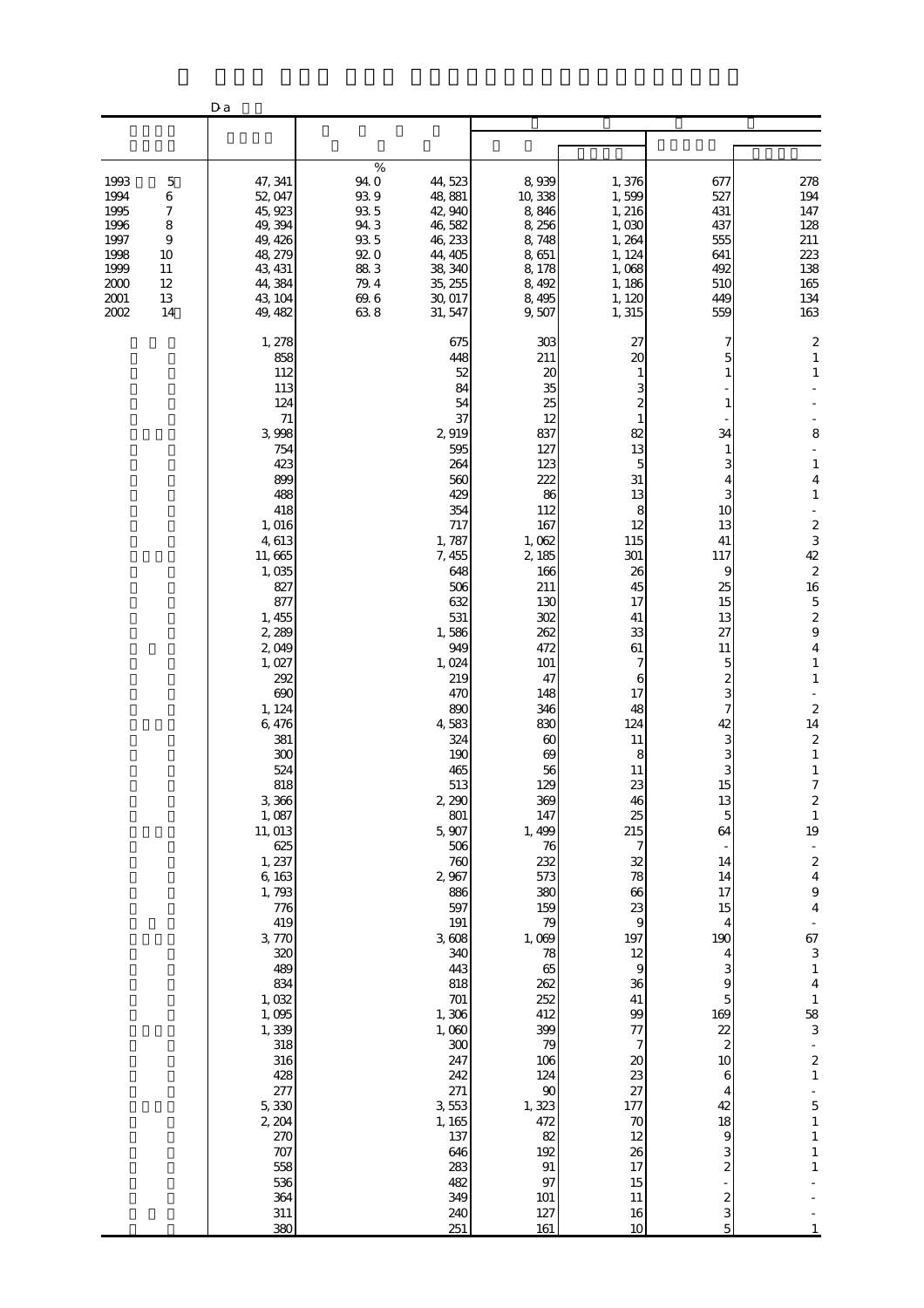|                                                                                                                                                                            | D <sub>b</sub>                                                                                                                                                                                                                                                                                                                                                                                                    |                                                                                                                                                                                                        |                                                                                                                                                                                                                                                                                                                                                                                                                                                                                                                                                                                                                                                                                                                                                                                                                            |                                                                                                                                                                                                                                                                                                                                                                                                                                                                                                                                                                                                                            |                                                                                                                                                                                                                                                    |                                                                                                      |
|----------------------------------------------------------------------------------------------------------------------------------------------------------------------------|-------------------------------------------------------------------------------------------------------------------------------------------------------------------------------------------------------------------------------------------------------------------------------------------------------------------------------------------------------------------------------------------------------------------|--------------------------------------------------------------------------------------------------------------------------------------------------------------------------------------------------------|----------------------------------------------------------------------------------------------------------------------------------------------------------------------------------------------------------------------------------------------------------------------------------------------------------------------------------------------------------------------------------------------------------------------------------------------------------------------------------------------------------------------------------------------------------------------------------------------------------------------------------------------------------------------------------------------------------------------------------------------------------------------------------------------------------------------------|----------------------------------------------------------------------------------------------------------------------------------------------------------------------------------------------------------------------------------------------------------------------------------------------------------------------------------------------------------------------------------------------------------------------------------------------------------------------------------------------------------------------------------------------------------------------------------------------------------------------------|----------------------------------------------------------------------------------------------------------------------------------------------------------------------------------------------------------------------------------------------------|------------------------------------------------------------------------------------------------------|
|                                                                                                                                                                            |                                                                                                                                                                                                                                                                                                                                                                                                                   |                                                                                                                                                                                                        |                                                                                                                                                                                                                                                                                                                                                                                                                                                                                                                                                                                                                                                                                                                                                                                                                            |                                                                                                                                                                                                                                                                                                                                                                                                                                                                                                                                                                                                                            |                                                                                                                                                                                                                                                    |                                                                                                      |
|                                                                                                                                                                            |                                                                                                                                                                                                                                                                                                                                                                                                                   |                                                                                                                                                                                                        |                                                                                                                                                                                                                                                                                                                                                                                                                                                                                                                                                                                                                                                                                                                                                                                                                            |                                                                                                                                                                                                                                                                                                                                                                                                                                                                                                                                                                                                                            |                                                                                                                                                                                                                                                    |                                                                                                      |
| 1993<br>$\mathbf 5$<br>1994<br>6<br>1995<br>$\boldsymbol{7}$<br>1996<br>$\,8\,$<br>1997<br>9<br>1998<br>10<br>1999<br>11<br>$2000\,$<br>12<br>$2001\,$<br>13<br>2002<br>14 | 1,679<br>1,875<br>1,632<br>1,621<br>1,569<br>1,355<br>1, 229<br>1,553<br>1,995<br>2, 151                                                                                                                                                                                                                                                                                                                          | $\%$<br>$95.2\,$<br>1,598<br>$94\ 8$<br>1,777<br>$93\ 9$<br>1,533<br>$93\ 6$<br>1,518<br>94.5<br>1,483<br>91.7<br>1, 242<br>$90\,5$<br>1, 112<br>$79. \;1$<br>1, 229<br>75.4<br>1,505<br>69.9<br>1,503 | 1,097<br>1, 110<br>878<br>913<br>930<br>882<br>759<br>971<br>1,067<br>1, 184                                                                                                                                                                                                                                                                                                                                                                                                                                                                                                                                                                                                                                                                                                                                               | 120<br>130<br>109<br>109<br>118<br>$91\,$<br>97<br>129<br>158<br>186                                                                                                                                                                                                                                                                                                                                                                                                                                                                                                                                                       | 8<br>10<br>11<br>7<br>11<br>7<br>14<br>10<br>11<br>16                                                                                                                                                                                              | 3<br>$\,1\,$<br>3<br>$\mathbf{1}$<br>L,<br>3<br>$\,1\,$<br>$\overline{\phantom{a}}$<br>$\frac{2}{3}$ |
|                                                                                                                                                                            | 90<br>50<br>10<br>11<br>18<br>$\mathbf{1}$<br>161<br>22<br>26<br>44<br>16<br>14<br>39<br>286<br>453<br>28<br>31<br>48<br>60<br>82<br>93<br>49<br>13<br>22<br>27<br>193<br>11<br>18<br>$\theta$<br>20<br>88<br>47<br>536<br>43<br>52<br>304<br>72<br>45<br>20<br>141<br>17<br>$\overline{9}$<br>22<br>64<br>29<br>55<br>$\boldsymbol{6}$<br>21<br>17<br>11<br>236<br>69<br>11<br>20<br>26<br>26<br>$\frac{23}{28}$ |                                                                                                                                                                                                        | 57<br>36<br>26<br>17<br>6<br>8<br>10<br>4<br>15<br>7<br>125<br>84<br>15<br>12<br>23<br>15<br>32<br>18<br>14<br>12<br>9<br>14<br>27<br>18<br>207<br>194<br>317<br>240<br>19<br>13<br>$\boldsymbol{\chi}$<br>18<br>42<br>22<br>33<br>39<br>47<br>43<br>62<br>49<br>25<br>45<br>8<br>6<br>17<br>11<br>$\boldsymbol{\chi}$<br>18<br>136<br>115<br>8<br>7<br>12<br>12<br>$\,8\,$<br>6<br>16<br>15<br>$50\,$<br>65<br>27<br>25<br>329<br>252<br>15<br>17<br>51<br>49<br>158<br>111<br>42<br>44<br>27<br>45<br>14<br>$\,8\,$<br>97<br>107<br>15<br>15<br>$\,6\,$<br>$\,6$<br>18<br>14<br>$\frac{33}{29}$<br>41<br>27<br>49<br>36<br>$\,6\,$<br>$\overline{4}$<br>16<br>$11\,$<br>$10$<br>16<br>11<br>11<br>130<br>176<br>32<br>39<br>$\mathbf 5$<br>8<br>21<br>11<br>19<br>12<br>19<br>$11\,$<br>24<br>13<br>27<br>27<br>19<br>19 | 3<br>3<br>13<br>$\boldsymbol{z}$<br>2<br>4<br>$\overline{c}$<br>$\mathbf{1}$<br>$\overline{\mathcal{Z}}$<br>21<br>45<br>3<br>5<br>3<br>4<br>6<br>11<br>5<br>2<br>$\overline{\mathcal{Z}}$<br>$\overline{4}$<br>11<br>3<br>$\overline{5}$<br>3<br>42<br>$\overline{4}$<br>8<br>17<br>$\,9$<br>$\,1\,$<br>3<br>$\overline{21}$<br>$\mathbf{1}$<br>$\overline{\phantom{m}}$<br>$\overline{\mathbf{4}}$<br>$\overline{5}$<br>$11\,$<br>$\overline{7}$<br>$\overline{a}$<br>$\,1\,$<br>$\overline{\mathcal{L}}$<br>$\overline{4}$<br>23<br>8<br>÷<br>3<br>$\overline{\mathcal{L}}$<br>$\overline{5}$<br>$\,1\,$<br>$\,1\,$<br>3 | 2<br>5<br>1<br>4<br>5<br>$\mathbf{1}$<br>4<br>$\overline{a}$<br>$\overline{a}$<br>$\overline{\phantom{0}}$<br>÷,<br>÷,<br>÷,<br>÷<br>÷<br>÷<br>÷,<br>4<br>$\overline{4}$<br>$\frac{1}{2}$<br>÷<br>$\overline{a}$<br>$\frac{1}{2}$<br>$\frac{1}{2}$ | 3<br>3                                                                                               |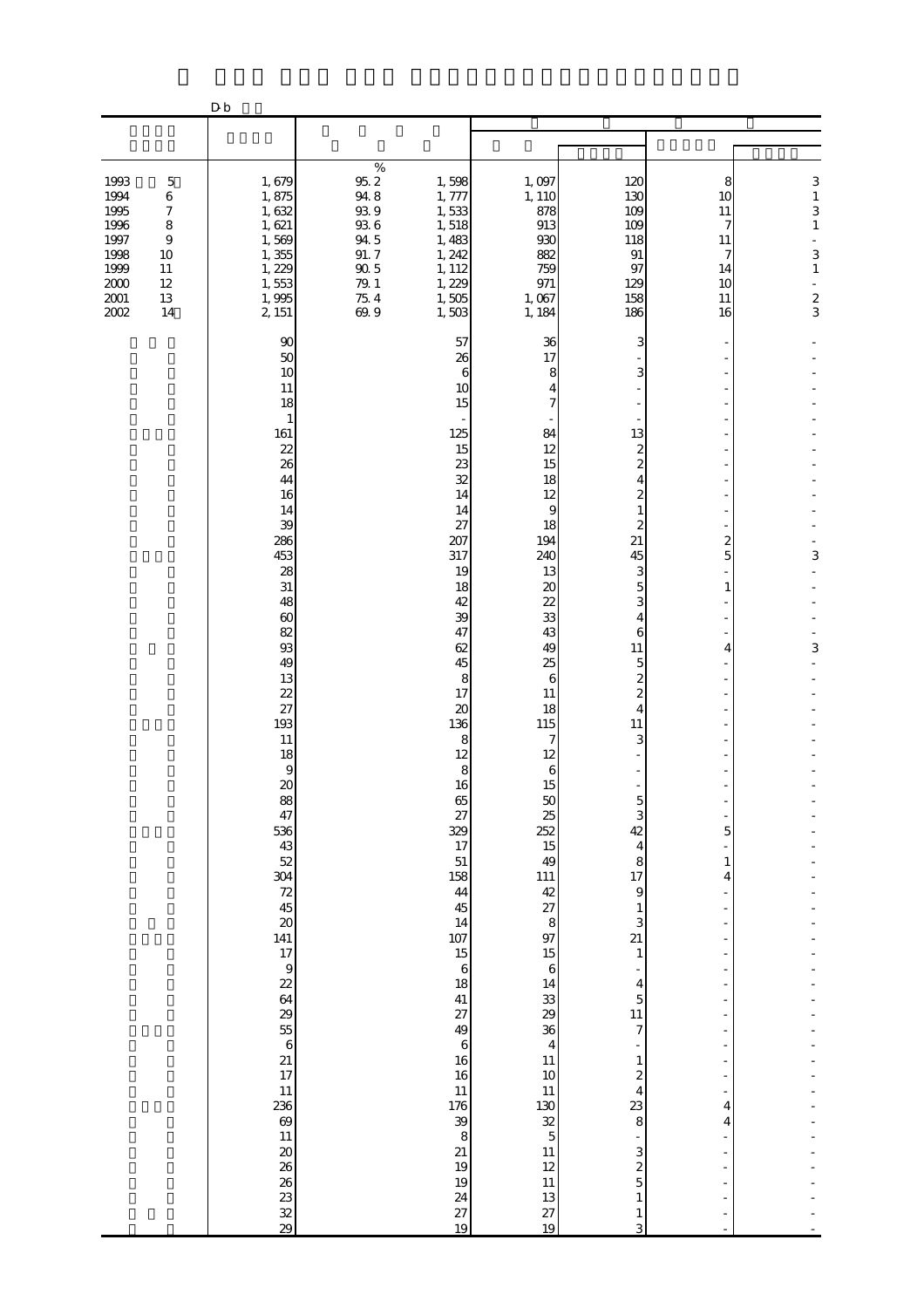|                                                                                      |                                                                                                                       | D b 1                                                              |                                                                                                         |                                                                    |                                                                    |                                                              |                                                   |                                                                                                                                      |
|--------------------------------------------------------------------------------------|-----------------------------------------------------------------------------------------------------------------------|--------------------------------------------------------------------|---------------------------------------------------------------------------------------------------------|--------------------------------------------------------------------|--------------------------------------------------------------------|--------------------------------------------------------------|---------------------------------------------------|--------------------------------------------------------------------------------------------------------------------------------------|
|                                                                                      |                                                                                                                       |                                                                    |                                                                                                         |                                                                    |                                                                    |                                                              |                                                   |                                                                                                                                      |
|                                                                                      |                                                                                                                       |                                                                    |                                                                                                         |                                                                    |                                                                    |                                                              |                                                   |                                                                                                                                      |
| 1993<br>1994<br>1995<br>1996<br>1997<br>1998<br>1999<br>$2000\,$<br>$2001\,$<br>2002 | $\mathbf 5$<br>$\,6$<br>$\boldsymbol{7}$<br>$\,8\,$<br>$\boldsymbol{9}$<br>$10\,$<br>$11\,$<br>$12\,$<br>$13\,$<br>14 | 679<br>745<br>673<br>646<br>601<br>473<br>432<br>608<br>806<br>859 | $\%$<br>94.1<br>94.0<br>92.9<br>92.9<br>$93\ 8$<br>$8\!\!.0$ $4$<br>84.5<br>$68\ 4$<br>$65.8$<br>$58.6$ | 639<br>700<br>625<br>600<br>564<br>423<br>365<br>416<br>530<br>503 | 368<br>373<br>292<br>330<br>302<br>286<br>216<br>284<br>340<br>365 | 33<br>$31\,$<br>30<br>28<br>38<br>27<br>20<br>28<br>45<br>42 | 6<br>6<br>9<br>6<br>8<br>5<br>11<br>7<br>10<br>11 | $\boldsymbol{z}$<br>$\overline{a}$<br>$\boldsymbol{2}$<br>L.<br>$\boldsymbol{2}$<br>L.<br>$\sim$<br>$\boldsymbol{z}$<br>$\mathbf{1}$ |
|                                                                                      |                                                                                                                       |                                                                    |                                                                                                         |                                                                    |                                                                    |                                                              |                                                   |                                                                                                                                      |
|                                                                                      |                                                                                                                       | 27<br>11<br>$\overline{5}$<br>5<br>6                               |                                                                                                         | 15<br>5<br>$\boldsymbol{z}$<br>4<br>4                              | 11<br>6<br>3<br>$\boldsymbol{z}$                                   | 1<br>1                                                       |                                                   |                                                                                                                                      |
|                                                                                      |                                                                                                                       | 68                                                                 |                                                                                                         | 54                                                                 | 28                                                                 | 6                                                            |                                                   |                                                                                                                                      |
|                                                                                      |                                                                                                                       | $\overline{4}$<br>12                                               |                                                                                                         | $\boldsymbol{z}$<br>13                                             | 1<br>8                                                             | 1                                                            |                                                   |                                                                                                                                      |
|                                                                                      |                                                                                                                       | 28<br>$\boldsymbol{7}$                                             |                                                                                                         | 19<br>4                                                            | 5<br>4                                                             | 2<br>$\mathbf{1}$                                            |                                                   |                                                                                                                                      |
|                                                                                      |                                                                                                                       | $\boldsymbol{z}$<br>15                                             |                                                                                                         | 3<br>13                                                            | $\mathbf{z}$<br>8                                                  | $\overline{c}$                                               |                                                   |                                                                                                                                      |
|                                                                                      |                                                                                                                       | 87<br>163                                                          |                                                                                                         | 46<br>103                                                          | 42                                                                 | 2                                                            |                                                   | 1                                                                                                                                    |
|                                                                                      |                                                                                                                       | 8                                                                  |                                                                                                         | 5                                                                  | 66<br>4                                                            | 11                                                           | 3                                                 |                                                                                                                                      |
|                                                                                      |                                                                                                                       | $11\,$<br>26                                                       |                                                                                                         | 6<br>24                                                            | 6<br>9                                                             | $\overline{\mathcal{Z}}$<br>$\mathbf{1}$                     | 1                                                 |                                                                                                                                      |
|                                                                                      |                                                                                                                       | $\boldsymbol{\chi}$<br>27                                          |                                                                                                         | 11<br>11                                                           | 9<br>10                                                            | 1<br>2                                                       |                                                   |                                                                                                                                      |
|                                                                                      |                                                                                                                       | 32<br>23                                                           |                                                                                                         | 16<br>$\infty$                                                     | 15<br>$\overline{7}$                                               | 4<br>$\mathbf{1}$                                            | $\overline{c}$                                    | $\mathbf{1}$                                                                                                                         |
|                                                                                      |                                                                                                                       | $\overline{4}$<br>$\boldsymbol{6}$                                 |                                                                                                         | $\boldsymbol{z}$<br>4                                              | $\overline{\mathcal{Z}}$                                           |                                                              |                                                   |                                                                                                                                      |
|                                                                                      |                                                                                                                       | $\,$ 6 $\,$<br>92                                                  |                                                                                                         | 4<br>51                                                            | $\overline{4}$<br>42                                               | 3                                                            |                                                   |                                                                                                                                      |
|                                                                                      |                                                                                                                       | $\mathbf 5$<br>$10$                                                |                                                                                                         | 4                                                                  | 3<br>7                                                             | 1                                                            |                                                   |                                                                                                                                      |
|                                                                                      |                                                                                                                       | 3<br>8                                                             |                                                                                                         | 6                                                                  | 1<br>$\overline{4}$                                                |                                                              |                                                   |                                                                                                                                      |
|                                                                                      |                                                                                                                       | $\frac{38}{28}$<br>240                                             |                                                                                                         | $\omega$<br>13                                                     |                                                                    | $\boldsymbol{z}$                                             |                                                   |                                                                                                                                      |
|                                                                                      |                                                                                                                       |                                                                    |                                                                                                         | 123                                                                | $\frac{14}{3}$ 85 5                                                | 13<br>$\overline{\mathcal{L}}$                               | 4                                                 |                                                                                                                                      |
|                                                                                      |                                                                                                                       |                                                                    |                                                                                                         | $\begin{array}{c}\n 4 \\  23 \\  15 \\  27\n \end{array}$          | 24<br>27                                                           | $\overline{4}$<br>4                                          | $\mathbf{1}$<br>3                                 |                                                                                                                                      |
|                                                                                      |                                                                                                                       |                                                                    |                                                                                                         |                                                                    | $\frac{10}{18}$                                                    | $\overline{\mathcal{L}}$<br>$\,1\,$                          | ÷,                                                |                                                                                                                                      |
|                                                                                      |                                                                                                                       |                                                                    |                                                                                                         | $\mathbf{1}$<br>$\begin{array}{c} 42 \\ 8 \end{array}$             | $\mathbf{1}$<br>$\frac{35}{8}$                                     | $\overline{\mathbf{c}}$                                      |                                                   |                                                                                                                                      |
|                                                                                      |                                                                                                                       |                                                                    |                                                                                                         | $\,1$                                                              | $\,1$                                                              | ÷,<br>$\overline{\phantom{0}}$                               | $\overline{\phantom{0}}$                          |                                                                                                                                      |
|                                                                                      |                                                                                                                       |                                                                    |                                                                                                         | $\overline{5}$<br>22                                               | $\overline{5}$                                                     | $\,1\,$<br>$\mathbf{1}$                                      |                                                   |                                                                                                                                      |
|                                                                                      |                                                                                                                       |                                                                    |                                                                                                         | $\boldsymbol{6}$                                                   |                                                                    |                                                              |                                                   |                                                                                                                                      |
|                                                                                      |                                                                                                                       |                                                                    |                                                                                                         | $\begin{array}{c}\n 12 \\  3 \\  3\n \end{array}$                  | 16<br>$58213$<br>$2132$<br>$132$                                   | ÷                                                            |                                                   |                                                                                                                                      |
|                                                                                      |                                                                                                                       |                                                                    |                                                                                                         | $\begin{array}{c} 4 \\ 2 \\ 57 \end{array}$                        |                                                                    | ÷,                                                           | ÷,                                                |                                                                                                                                      |
|                                                                                      |                                                                                                                       |                                                                    |                                                                                                         |                                                                    |                                                                    | 4<br>$\mathbf{1}$                                            | 4                                                 |                                                                                                                                      |
|                                                                                      |                                                                                                                       |                                                                    |                                                                                                         | $15\,$<br>$rac{2}{7}$                                              | 16<br>$\frac{2}{3}$                                                |                                                              | 4                                                 |                                                                                                                                      |
|                                                                                      |                                                                                                                       |                                                                    |                                                                                                         |                                                                    | $\frac{2}{7}$                                                      |                                                              | ÷,                                                |                                                                                                                                      |
|                                                                                      |                                                                                                                       | $\begin{array}{c} 14 \\ 2 \\ 12 \end{array}$                       |                                                                                                         | $\begin{array}{c} 5 \\ 8 \\ 3 \end{array}$                         |                                                                    | $\overline{\mathcal{L}}$<br>÷,                               |                                                   |                                                                                                                                      |
|                                                                                      |                                                                                                                       | 16                                                                 |                                                                                                         | 10<br>$\boldsymbol{7}$                                             | $\begin{smallmatrix} 2 \\ 8 \\ 8 \end{smallmatrix}$                | ÷<br>$\mathbf{1}$                                            | ÷<br>L,                                           |                                                                                                                                      |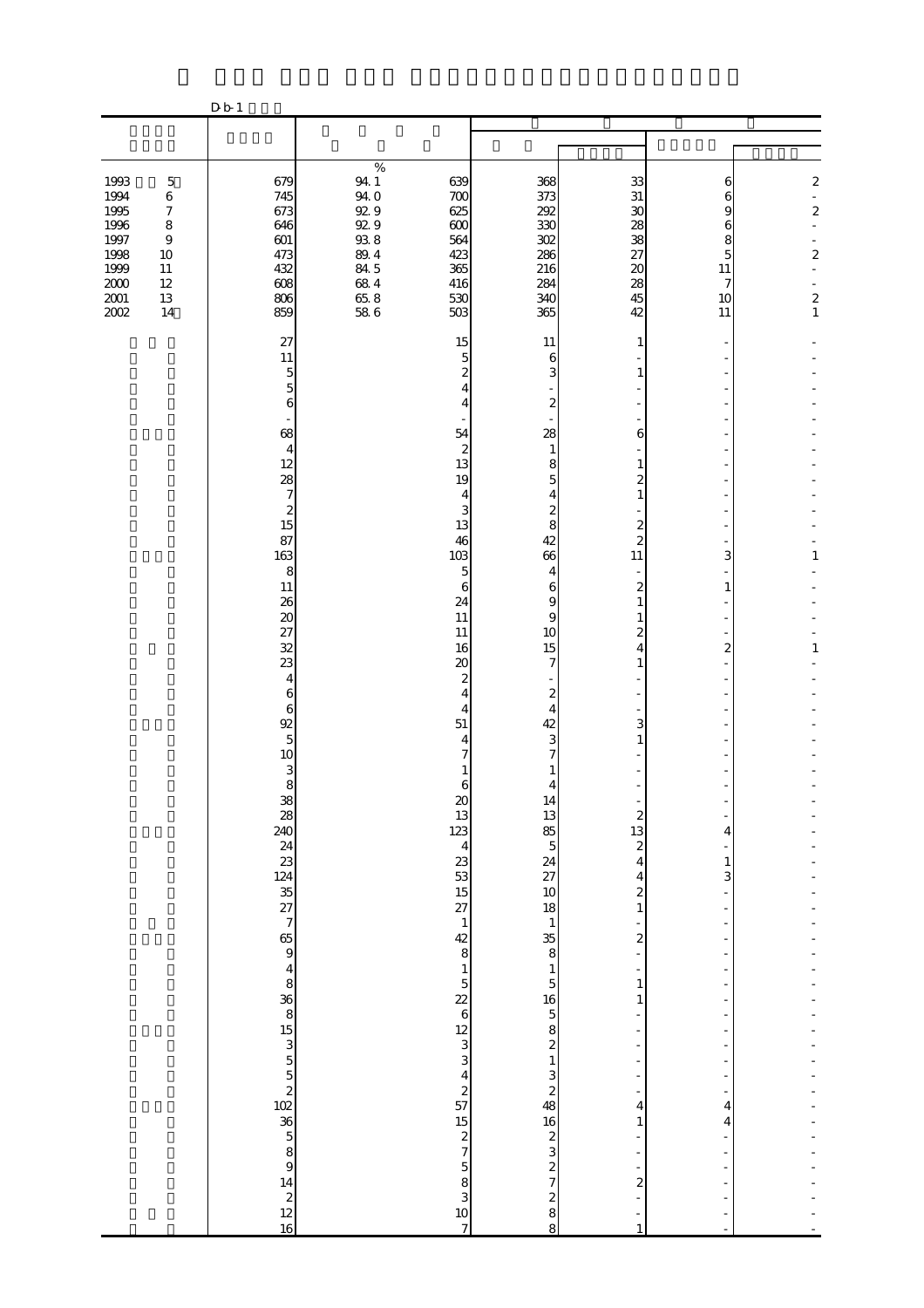|                                                                                                                                                                                            | D b 2                                                                                                                                                                                                                                                                                                                                                                                                                                                                                              |                                                                                                                                                                                                                                                                                                                                                                                                                                                    |                                                                                                                                                                                                                                                                                                                                                                                                                                    |                                                                                                                                                                                                                                                                                                                                                                                                                                                                                                                                                                                                                                                                |                                                                                                                                                                                                                                                                                                           |                                                                                                       |
|--------------------------------------------------------------------------------------------------------------------------------------------------------------------------------------------|----------------------------------------------------------------------------------------------------------------------------------------------------------------------------------------------------------------------------------------------------------------------------------------------------------------------------------------------------------------------------------------------------------------------------------------------------------------------------------------------------|----------------------------------------------------------------------------------------------------------------------------------------------------------------------------------------------------------------------------------------------------------------------------------------------------------------------------------------------------------------------------------------------------------------------------------------------------|------------------------------------------------------------------------------------------------------------------------------------------------------------------------------------------------------------------------------------------------------------------------------------------------------------------------------------------------------------------------------------------------------------------------------------|----------------------------------------------------------------------------------------------------------------------------------------------------------------------------------------------------------------------------------------------------------------------------------------------------------------------------------------------------------------------------------------------------------------------------------------------------------------------------------------------------------------------------------------------------------------------------------------------------------------------------------------------------------------|-----------------------------------------------------------------------------------------------------------------------------------------------------------------------------------------------------------------------------------------------------------------------------------------------------------|-------------------------------------------------------------------------------------------------------|
|                                                                                                                                                                                            |                                                                                                                                                                                                                                                                                                                                                                                                                                                                                                    |                                                                                                                                                                                                                                                                                                                                                                                                                                                    |                                                                                                                                                                                                                                                                                                                                                                                                                                    |                                                                                                                                                                                                                                                                                                                                                                                                                                                                                                                                                                                                                                                                |                                                                                                                                                                                                                                                                                                           |                                                                                                       |
|                                                                                                                                                                                            |                                                                                                                                                                                                                                                                                                                                                                                                                                                                                                    |                                                                                                                                                                                                                                                                                                                                                                                                                                                    |                                                                                                                                                                                                                                                                                                                                                                                                                                    |                                                                                                                                                                                                                                                                                                                                                                                                                                                                                                                                                                                                                                                                |                                                                                                                                                                                                                                                                                                           |                                                                                                       |
| 1993<br>$\mathbf 5$<br>1994<br>6<br>1995<br>$\boldsymbol{7}$<br>1996<br>$\,$ 8 $\,$<br>1997<br>$\,9$<br>1998<br>10<br>1999<br>$11\,$<br>$2000\,$<br>12<br>$2001\,$<br>$13\,$<br>2002<br>14 | 1,000<br>1, 130<br>959<br>975<br>968<br>882<br>797<br>945<br>1, 189<br>1, 292                                                                                                                                                                                                                                                                                                                                                                                                                      | %<br>$95.9\,$<br>959<br>95.3<br>1,077<br>94.7<br>908<br>94.2<br>918<br>949<br>919<br>929<br>819<br>937<br>747<br>$86\ 0$<br>813<br>82.0<br>975<br>77.4<br>1,000                                                                                                                                                                                                                                                                                    | 729<br>737<br>586<br>583<br>628<br>596<br>543<br>687<br>727<br>819                                                                                                                                                                                                                                                                                                                                                                 | 87<br>99<br>79<br>81<br>80<br>64<br>77<br>101<br>113<br>144                                                                                                                                                                                                                                                                                                                                                                                                                                                                                                                                                                                                    | 2<br>4<br>2<br>1<br>3<br>$\overline{\mathcal{Z}}$<br>3<br>3<br>1<br>5                                                                                                                                                                                                                                     | $\mathbf{1}$<br>$\mathbf{1}$<br>$\,1\,$<br>$\,1\,$<br>L,<br>$\,1\,$<br>$\mathbf{1}$<br>$\overline{c}$ |
|                                                                                                                                                                                            | 63<br>39<br>5<br>6<br>12<br>$\mathbf{1}$<br>93<br>18<br>14<br>16<br>$\overline{9}$<br>12<br>24<br>199<br>290<br>20<br>$\boldsymbol{\mathsf{20}}$<br>22<br>40<br>55<br>61<br>26<br>9<br>16<br>21<br>101<br>6<br>8<br>6<br>12<br>$\begin{array}{c} 50 \\ 19 \end{array}$<br>296<br>19<br>29<br>180<br>37<br>18<br>13<br>76<br>8<br>5<br>$\begin{array}{c} 14 \\ 28 \\ 21 \end{array}$<br>$\frac{40}{3}$<br>$\frac{3}{16}$<br>9<br>$134$<br>$33$<br>$6$<br>$12$<br>$17$<br>$12$<br>$21$<br>$20$<br>13 | 42<br>21<br>$\overline{4}$<br>6<br>11<br>$\sim$<br>71<br>13<br>10<br>13<br>10<br>11<br>14<br>161<br>214<br>14<br>12<br>18<br>28<br>36<br>46<br>25<br>$\boldsymbol{6}$<br>13<br>16<br>85<br>$\overline{4}$<br>$\overline{5}$<br>$\overline{7}$<br>10<br>45<br>14<br>206<br>13<br>28<br>105<br>29<br>18<br>13<br>$rac{65}{7}$<br>13<br>19<br>21<br>37<br>3<br>13<br>12<br>$\overline{9}$<br>119<br>24<br>$\,6\,$<br>14<br>14<br>11<br>21<br>17<br>12 | 25<br>11<br>$\overline{5}$<br>4<br>5<br>56<br>11<br>$\overline{7}$<br>13<br>8<br>7<br>10<br>152<br>174<br>9<br>14<br>13<br>24<br>33<br>34<br>18<br>6<br>9<br>14<br>73<br>$\overline{4}$<br>$\overline{5}$<br>$\overline{5}$<br>11<br>$\begin{bmatrix} 36 \\ 12 \\ 167 \end{bmatrix}$<br>10<br>3888<br>$\begin{array}{c}\n 2 \\  7\n \end{array}$<br>$\overline{9}$<br>82<br>16<br>3<br>8<br>10<br>$\overline{4}$<br>11<br>19<br>11 | 2<br>$\boldsymbol{2}$<br>7<br>$\mathbf{z}$<br>1<br>$\overline{\mathcal{Z}}$<br>1<br>1<br>19<br>34<br>3<br>3<br>$\boldsymbol{z}$<br>3<br>4<br>7<br>4<br>2<br>$\overline{\mathcal{Z}}$<br>$\overline{4}$<br>8<br>$\overline{\mathcal{Z}}$<br>$\circ$<br>$\,1\,$<br>29<br>$\boldsymbol{z}$<br>$\overline{4}$<br>13<br>$\boldsymbol{7}$<br>$\overline{\phantom{a}}$<br>3<br>19<br>$\mathbf{1}$<br>$\frac{1}{2}$<br>3<br>$\overline{4}$<br>11<br>$\overline{7}$<br>$\mathbf{1}$<br>$\overline{\mathcal{L}}$<br>$\overline{\mathbf{4}}$<br>19<br>$\boldsymbol{7}$<br>$\qquad \qquad \blacksquare$<br>3<br>$\frac{2}{3}$<br>$\,1\,$<br>$\mathbf{1}$<br>$\overline{c}$ | $\overline{\mathbf{c}}$<br>$\overline{2}$<br>$\boldsymbol{z}$<br>-<br>1<br>$\overline{\phantom{0}}$<br>$\mathbf{1}$<br>٠<br>$\overline{\phantom{a}}$<br>÷,<br>÷,<br>÷,<br>÷<br>$\overline{a}$<br>÷<br>$\overline{a}$<br>$\overline{\phantom{a}}$<br>÷<br>÷,<br>÷<br>÷,<br>$\frac{1}{2}$<br>$\blacksquare$ | 2<br>$\boldsymbol{2}$                                                                                 |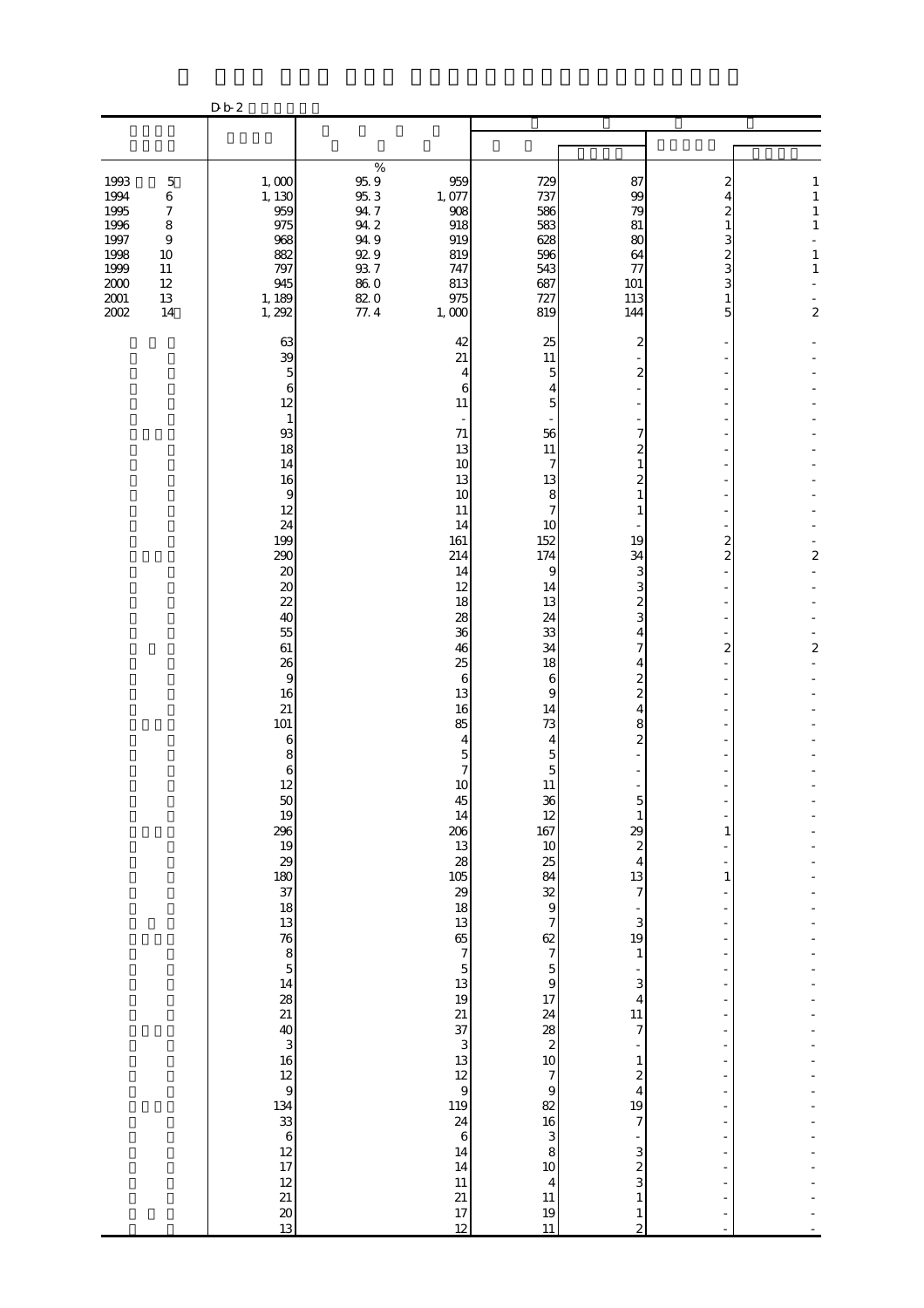|                                                                                                                                                                      | ${\bf D}$ c |                                                                                                                                                                                                                                                                                                                                                                                                           |                                                                                      |                                                                                                                                                                                                                                                                                                                                                                                                |                                                                                                                                                                                                                                                                                                                                                                                                                        |                                                                                                                                                                                                                                                                                                                                                                                                                                                                                                |                                                                                                                                                                                                                                                                                               |                                                                                                                                                                                                                                                        |
|----------------------------------------------------------------------------------------------------------------------------------------------------------------------|-------------|-----------------------------------------------------------------------------------------------------------------------------------------------------------------------------------------------------------------------------------------------------------------------------------------------------------------------------------------------------------------------------------------------------------|--------------------------------------------------------------------------------------|------------------------------------------------------------------------------------------------------------------------------------------------------------------------------------------------------------------------------------------------------------------------------------------------------------------------------------------------------------------------------------------------|------------------------------------------------------------------------------------------------------------------------------------------------------------------------------------------------------------------------------------------------------------------------------------------------------------------------------------------------------------------------------------------------------------------------|------------------------------------------------------------------------------------------------------------------------------------------------------------------------------------------------------------------------------------------------------------------------------------------------------------------------------------------------------------------------------------------------------------------------------------------------------------------------------------------------|-----------------------------------------------------------------------------------------------------------------------------------------------------------------------------------------------------------------------------------------------------------------------------------------------|--------------------------------------------------------------------------------------------------------------------------------------------------------------------------------------------------------------------------------------------------------|
|                                                                                                                                                                      |             |                                                                                                                                                                                                                                                                                                                                                                                                           |                                                                                      |                                                                                                                                                                                                                                                                                                                                                                                                |                                                                                                                                                                                                                                                                                                                                                                                                                        |                                                                                                                                                                                                                                                                                                                                                                                                                                                                                                |                                                                                                                                                                                                                                                                                               |                                                                                                                                                                                                                                                        |
| 1993<br>$\mathbf 5$<br>1994<br>$\,6$<br>1995<br>7<br>1996<br>8<br>1997<br>$\overline{9}$<br>1998<br>10<br>1999<br>11<br>$2000$<br>12<br>$2001\,$<br>13<br>2002<br>14 |             | 10,029<br>9,615<br>9, 159<br>9,973<br>10, 100<br>9, 458<br>8,737<br>9,091<br>7,671<br>10,883                                                                                                                                                                                                                                                                                                              | $\%$<br>$98\ 4$<br>97.9<br>98.9<br>99.1<br>97.8<br>983<br>94.4<br>84.6<br>789<br>607 | 9,865<br>9,409<br>9,054<br>9,879<br>9,873<br>9,293<br>8, 245<br>7,690<br>6,050<br>6,608                                                                                                                                                                                                                                                                                                        | 1,438<br>1, 247<br>1,702<br>1,999<br>1,598<br>1, 474<br>1,388<br>1,631<br>1,634<br>2, 112                                                                                                                                                                                                                                                                                                                              | 221<br>157<br>257<br>323<br>206<br>234<br>190<br>287<br>251<br>373                                                                                                                                                                                                                                                                                                                                                                                                                             | 70<br>61<br>63<br>88<br>62<br>67<br>55<br>64<br>65<br>56                                                                                                                                                                                                                                      | 22<br>16<br>$11\,$<br>24<br>15<br>19<br>15<br>$\frac{21}{20}$<br>14                                                                                                                                                                                    |
|                                                                                                                                                                      |             | 213<br>139<br>24<br>23<br>19<br>8<br>501<br>47<br>57<br>135<br>77<br>58<br>127<br>1,606<br>1,901<br>140<br>88<br>92<br>191<br>636<br>295<br>157<br>18<br>93<br>191<br>836<br>26<br>69<br>28<br>84<br>434<br>195<br>4, 147<br>63<br>268<br>3, 217<br>442<br>$103$<br>54<br>748<br>61<br>62<br>137<br>314<br>174<br>331<br>$102$<br>138<br>67<br>24<br>600<br>241<br>24<br>52<br>57<br>54<br>45<br>63<br>64 |                                                                                      | 149<br>99<br>9<br>22<br>16<br>3<br>486<br>31<br>38<br>198<br>72<br>54<br>93<br>630<br>1, 311<br>108<br>53<br>74<br>176<br>298<br>178<br>151<br>11<br>70<br>192<br>656<br>27<br>46<br>14<br>33<br>312<br>224<br>2,012<br>32<br>191<br>1, 472<br>201<br>89<br>27<br>607<br>45<br>54<br>155<br>207<br>146<br>293<br>99<br>104<br>66<br>24<br>464<br>143<br>16<br>37<br>56<br>51<br>45<br>55<br>61 | 48<br>38<br>$\overline{5}$<br>5<br>105<br>11<br>16<br>28<br>8<br>15<br>27<br>360<br>440<br>16<br>13<br>45<br>81<br>61<br>88<br>23<br>6<br>43<br>64<br>203<br>37<br>22<br>10<br>17<br>77<br>40<br>445<br>28<br>51<br>175<br>109<br>$\frac{58}{24}$<br>177<br>$\frac{5}{3}$<br>$4\!$<br>$74\,$<br>53<br>94<br>19<br>$\,9$<br>${\bf 54}$<br>$12\,$<br>240<br>$70$<br>12<br>31<br>21<br>21<br>33<br>$\boldsymbol{9}$<br>43 | 5<br>1<br>21<br>$\mathbf{1}$<br>3<br>12<br>$\boldsymbol{2}$<br>3<br>58<br>70<br>3<br>$\boldsymbol{z}$<br>10<br>9<br>15<br>11<br>6<br>7<br>7<br>31<br>6<br>6<br>3<br>$\mathbf{1}$<br>14<br>$\,1\,$<br>77<br>$\overline{5}$<br>$\boldsymbol{9}$<br>26<br>21<br>$\boldsymbol{7}$<br>$\Theta$<br>39<br>$\mathbf{1}$<br>$\mathbf{1}$<br>$\,$ 8 $\,$<br>18<br>$11\,$<br>$\infty$<br>$\overline{5}$<br>3<br>6<br>6<br>52<br>12<br>$\boldsymbol{z}$<br>9<br>$\overline{7}$<br>6<br>$\frac{2}{3}$<br>11 | 1<br>1<br>7<br>1<br>3<br>$\mathbf{1}$<br>$\mathbf{z}$<br>9<br>12<br>$\overline{\mathcal{Z}}$<br>$\mathbf{1}$<br>1<br>4<br>4<br>3<br>$\mathbf{1}$<br>2<br>13<br>$\theta$<br>3<br>$1\,$<br>7<br>$\mathbf{1}$<br>$2$ $2$ $3$<br>$1\,$<br>$\overline{\mathcal{L}}$<br>1<br>$\mathbf{1}$<br>÷<br>÷ | $\mathbf{1}$<br>$\,1\,$<br>5<br>3<br>$\boldsymbol{z}$<br>$\mathbf{1}$<br>1<br>$\,1\,$<br>$\overline{\mathbf{c}}$<br>$\boldsymbol{z}$<br>$\mathbb{Z}$<br>$\overline{\mathbf{c}}$<br>$\overline{\mathcal{L}}$<br>$\mathbf{1}$<br>$\,1\,$<br>1<br>$\,1\,$ |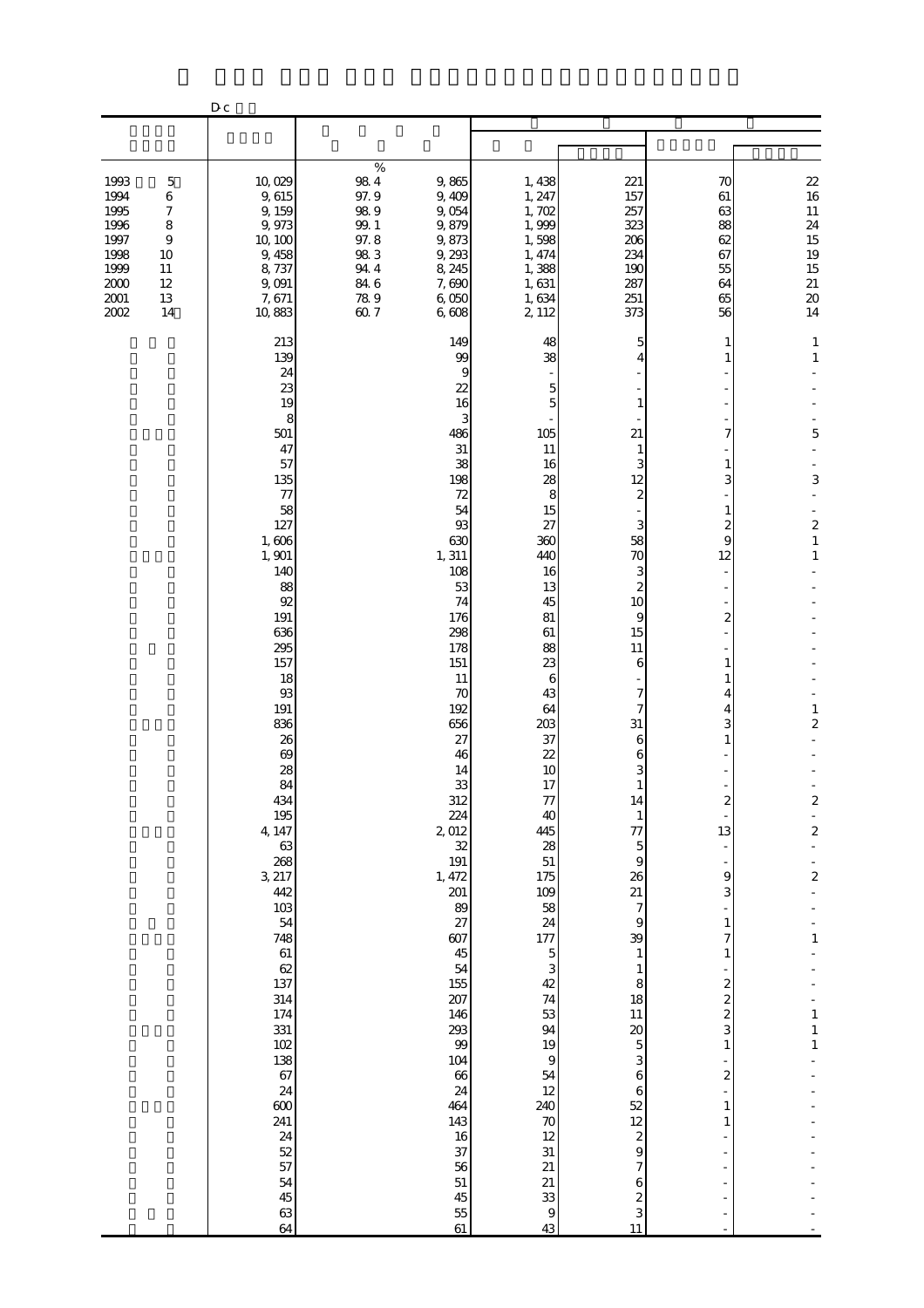|                                                                                         |                                                                                                                   | $D_{c-1}$                                                                 |                                                                                                  |                                                              |                                                             |                                                              |                                          |                                   |
|-----------------------------------------------------------------------------------------|-------------------------------------------------------------------------------------------------------------------|---------------------------------------------------------------------------|--------------------------------------------------------------------------------------------------|--------------------------------------------------------------|-------------------------------------------------------------|--------------------------------------------------------------|------------------------------------------|-----------------------------------|
|                                                                                         |                                                                                                                   |                                                                           |                                                                                                  |                                                              |                                                             |                                                              |                                          |                                   |
|                                                                                         |                                                                                                                   |                                                                           |                                                                                                  |                                                              |                                                             |                                                              |                                          |                                   |
| 1993<br>1994<br>1995<br>1996<br>1997<br>1998<br>1999<br>$2000\,$<br>$\frac{2001}{2002}$ | $\mathbf 5$<br>$\,6\,$<br>$\boldsymbol{7}$<br>8<br>$\boldsymbol{9}$<br>$10\,$<br>$11\,$<br>$12\,$<br>$13\,$<br>14 | 161<br>190<br>116<br>141<br>165<br>373<br>467<br>1, 498<br>1,645<br>4,783 | $\%$<br>$\frac{31.7}{21.6}$<br>$5002$<br>$7026$<br>$67.0$<br>$15.6$<br>$27.9$<br>$21.1$<br>$201$ | 51<br>41<br>58<br>99<br>34<br>250<br>73<br>418<br>347<br>959 | 9<br>4<br>9<br>4<br>$\frac{32}{23}$<br>31<br>45<br>53<br>91 | 1<br>1<br>2<br>$\overline{\mathcal{Z}}$<br>3<br>6<br>4<br>16 | 3<br>10<br>5<br>12<br>5                  | $\,1$<br>$\,1\,$<br>$\frac{2}{3}$ |
|                                                                                         |                                                                                                                   | 39                                                                        |                                                                                                  | 1                                                            | 3                                                           |                                                              |                                          |                                   |
|                                                                                         |                                                                                                                   | 24<br>11                                                                  |                                                                                                  |                                                              | 3                                                           |                                                              |                                          |                                   |
|                                                                                         |                                                                                                                   | 1<br>$\boldsymbol{z}$                                                     |                                                                                                  |                                                              |                                                             |                                                              |                                          |                                   |
|                                                                                         |                                                                                                                   | $\mathbf{1}$<br>57                                                        |                                                                                                  | 7                                                            | $\overline{\mathbf{c}}$                                     | 1                                                            | 1                                        | 1                                 |
|                                                                                         |                                                                                                                   | 14<br>$\,$ 6 $\,$                                                         |                                                                                                  | 6                                                            | $\mathbf{1}$                                                |                                                              |                                          |                                   |
|                                                                                         |                                                                                                                   | 8<br>3                                                                    |                                                                                                  |                                                              |                                                             |                                                              |                                          |                                   |
|                                                                                         |                                                                                                                   | $\overline{7}$<br>19                                                      |                                                                                                  | $\mathbf{1}$                                                 | $\mathbf{1}$                                                | $\mathbf{1}$                                                 | 1                                        | $\,1\,$                           |
|                                                                                         |                                                                                                                   | 973<br>574                                                                |                                                                                                  | 90<br>122                                                    | 18<br>19                                                    | 2<br>$\overline{2}$                                          | 3                                        | 1                                 |
|                                                                                         |                                                                                                                   | 25<br>28                                                                  |                                                                                                  | ÷,<br>$\overline{4}$                                         | 1                                                           |                                                              |                                          |                                   |
|                                                                                         |                                                                                                                   | 14<br>30                                                                  |                                                                                                  | 27                                                           | 1                                                           |                                                              |                                          |                                   |
|                                                                                         |                                                                                                                   | 252<br>77                                                                 |                                                                                                  | $\boldsymbol{z}$<br>$\overline{4}$                           | 3<br>3                                                      | 1                                                            |                                          |                                   |
|                                                                                         |                                                                                                                   | 73<br>$\,8\,$                                                             |                                                                                                  | 64<br>$\mathbf{1}$                                           | $\mathbf{1}$                                                |                                                              |                                          |                                   |
|                                                                                         |                                                                                                                   | 11<br>56                                                                  |                                                                                                  | 3<br>17<br>65                                                | $\overline{5}$<br>$\overline{5}$                            | $\mathbf{1}$                                                 | $\overline{\mathcal{Z}}$<br>$\mathbf{1}$ | 1                                 |
|                                                                                         |                                                                                                                   | 181<br>$\boldsymbol{z}$<br>21                                             |                                                                                                  |                                                              | 8<br>$\overline{\mathbf{c}}$                                |                                                              |                                          |                                   |
|                                                                                         |                                                                                                                   | 14<br>48                                                                  |                                                                                                  | 4<br>$\boldsymbol{z}$                                        | $\boldsymbol{z}$                                            |                                                              |                                          |                                   |
|                                                                                         |                                                                                                                   | 52                                                                        |                                                                                                  | 55                                                           |                                                             |                                                              |                                          |                                   |
|                                                                                         |                                                                                                                   | $\frac{44}{26}$<br>36                                                     |                                                                                                  | 607<br>$\boldsymbol{z}$                                      | 29<br>1                                                     | 8                                                            | 1                                        | 1                                 |
|                                                                                         |                                                                                                                   | 154<br>2, 160                                                             |                                                                                                  | 108<br>485                                                   | 1<br>22                                                     | 6                                                            | 1                                        | $\mathbf{1}$                      |
|                                                                                         |                                                                                                                   | $\frac{211}{49}$                                                          |                                                                                                  | 11<br>÷,                                                     | $\overline{5}$                                              | $\boldsymbol{z}$                                             |                                          |                                   |
|                                                                                         |                                                                                                                   | $\frac{19}{152}$                                                          |                                                                                                  | $\mathbf{1}$<br>9                                            | 4                                                           | 1                                                            |                                          |                                   |
|                                                                                         |                                                                                                                   | 11<br>$\overline{7}$                                                      |                                                                                                  |                                                              |                                                             |                                                              |                                          |                                   |
|                                                                                         |                                                                                                                   |                                                                           |                                                                                                  | $\overline{\mathcal{L}}$<br>$\overline{7}$                   | $\frac{2}{2}$                                               | $\mathbf{1}$                                                 |                                          |                                   |
|                                                                                         |                                                                                                                   | $21$ 82 $31$ 67 40                                                        |                                                                                                  | 43<br>37                                                     | $\overline{\mathbf{c}}$                                     |                                                              |                                          |                                   |
|                                                                                         |                                                                                                                   | 21                                                                        |                                                                                                  | $\overline{\phantom{a}}$                                     | $\mathbf{1}$                                                |                                                              |                                          |                                   |
|                                                                                         |                                                                                                                   | 6                                                                         |                                                                                                  | $\,$ 6 $\,$                                                  | 1                                                           |                                                              |                                          |                                   |
|                                                                                         |                                                                                                                   | 111<br>$\overline{76}$                                                    |                                                                                                  | 15<br>3                                                      | 6<br>1                                                      | $\overline{a}$<br>$\mathbf{1}$                               |                                          |                                   |
|                                                                                         |                                                                                                                   | $\overline{4}$<br>11                                                      |                                                                                                  |                                                              |                                                             |                                                              |                                          |                                   |
|                                                                                         |                                                                                                                   | 8<br>$\overline{\mathcal{L}}$                                             |                                                                                                  | 6                                                            | $\mathbf{1}$                                                |                                                              |                                          |                                   |
|                                                                                         |                                                                                                                   | 6                                                                         |                                                                                                  | 6                                                            | 3                                                           | 1                                                            |                                          |                                   |
|                                                                                         |                                                                                                                   | 4                                                                         |                                                                                                  |                                                              |                                                             |                                                              |                                          |                                   |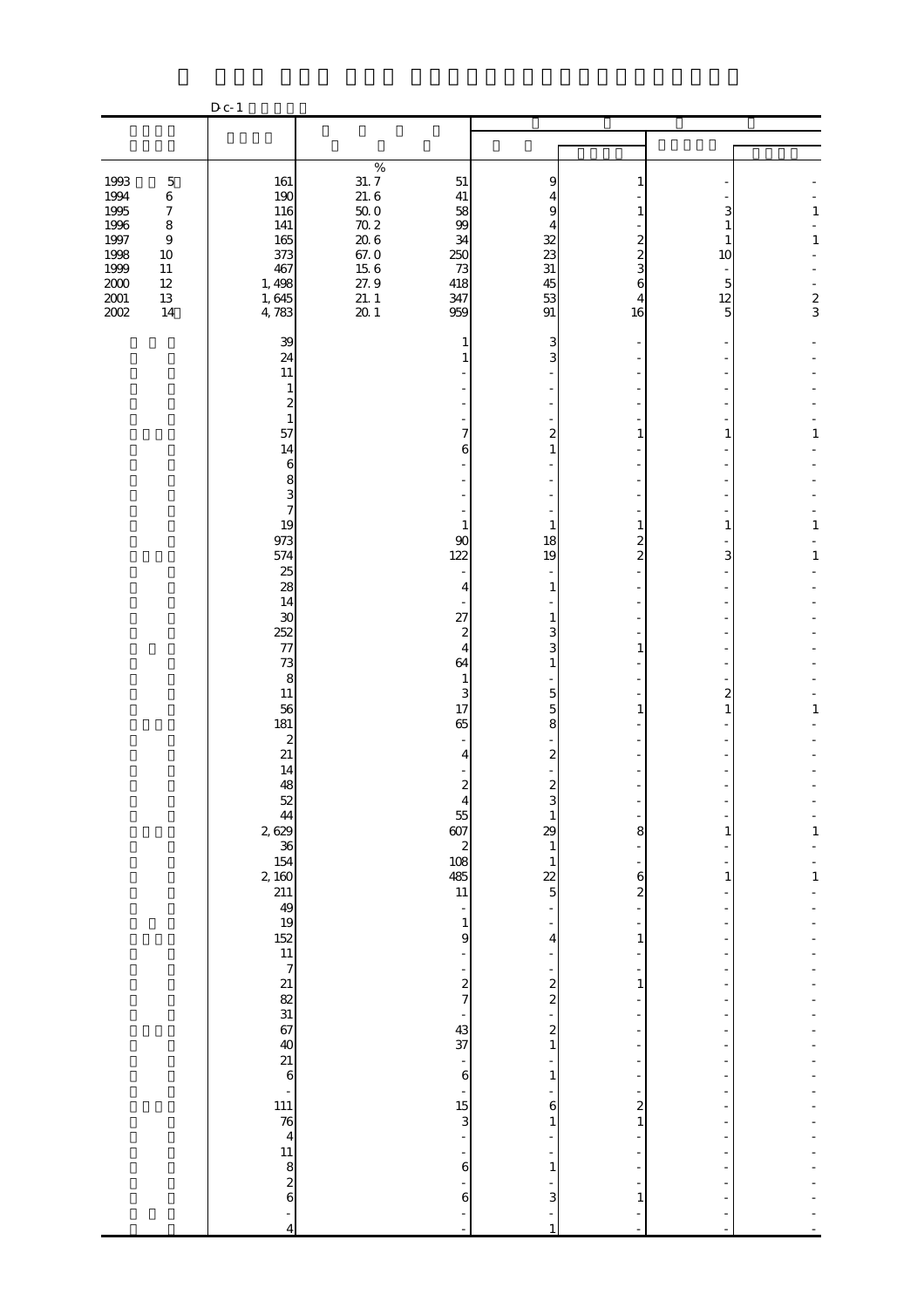|                                                                                  |                                                                            | D c- 2                                                                                                                                                                                                                                                                                                                                                                                                          |                                                                                                         |                                                                                                                                                                                                                                                                                                                                                                                                                 |                                                                                                                                                                                                                                                                                                                                                                                                                                                   |                                                                                                                                                                                                                                                                                                                                                                                                                                                                                                |                                                                                                                                                                                                                                                                                                                                                   |                                                                                                                                                   |
|----------------------------------------------------------------------------------|----------------------------------------------------------------------------|-----------------------------------------------------------------------------------------------------------------------------------------------------------------------------------------------------------------------------------------------------------------------------------------------------------------------------------------------------------------------------------------------------------------|---------------------------------------------------------------------------------------------------------|-----------------------------------------------------------------------------------------------------------------------------------------------------------------------------------------------------------------------------------------------------------------------------------------------------------------------------------------------------------------------------------------------------------------|---------------------------------------------------------------------------------------------------------------------------------------------------------------------------------------------------------------------------------------------------------------------------------------------------------------------------------------------------------------------------------------------------------------------------------------------------|------------------------------------------------------------------------------------------------------------------------------------------------------------------------------------------------------------------------------------------------------------------------------------------------------------------------------------------------------------------------------------------------------------------------------------------------------------------------------------------------|---------------------------------------------------------------------------------------------------------------------------------------------------------------------------------------------------------------------------------------------------------------------------------------------------------------------------------------------------|---------------------------------------------------------------------------------------------------------------------------------------------------|
|                                                                                  |                                                                            |                                                                                                                                                                                                                                                                                                                                                                                                                 |                                                                                                         |                                                                                                                                                                                                                                                                                                                                                                                                                 |                                                                                                                                                                                                                                                                                                                                                                                                                                                   |                                                                                                                                                                                                                                                                                                                                                                                                                                                                                                |                                                                                                                                                                                                                                                                                                                                                   |                                                                                                                                                   |
| 1993<br>1994<br>1995<br>1996<br>1997<br>1998<br>1999<br>2000<br>$2001\,$<br>2002 | $\mathbf 5$<br>6<br>7<br>8<br>$\overline{9}$<br>10<br>11<br>12<br>13<br>14 | 9,094<br>8,618<br>7,914<br>7,813<br>9, 127<br>8,476<br>7,846<br>7, 011<br>5,560<br>5,506                                                                                                                                                                                                                                                                                                                        | $\%$<br>$99.6\,$<br>$99.5$<br>$99.6\,$<br>$99.5$<br>$99.5$<br>99.5<br>99.1<br>$98\ 2$<br>$96\ 1$<br>936 | 9,058<br>8,571<br>7,886<br>7,775<br>9,083<br>8, 437<br>7,774<br>6,888<br>5,343<br>5, 151                                                                                                                                                                                                                                                                                                                        | 1, 158<br>983<br>1, 166<br>1, 180<br>1,263<br>1, 272<br>1, 217<br>1, 474<br>1,485<br>1,780                                                                                                                                                                                                                                                                                                                                                        | 192<br>134<br>201<br>200<br>161<br>207<br>175<br>265<br>234<br>323                                                                                                                                                                                                                                                                                                                                                                                                                             | 57<br>46<br>39<br>45<br>$51\,$<br>34<br>50<br>42<br>45<br>41                                                                                                                                                                                                                                                                                      | $17\,$<br>15<br>$\boldsymbol{9}$<br>15<br>$\begin{array}{c} 10 \\ 6 \end{array}$<br>15<br>13<br>$17\,$<br>9                                       |
|                                                                                  |                                                                            | 163<br>106<br>13<br>21<br>16<br>$\mathcal I$<br>389<br>33<br>43<br>107<br>69<br>38<br>99<br>537<br>1, 196<br>87<br>55<br>73<br>148<br>351<br>197<br>81<br>8<br>71<br>125<br>612<br>17<br>46<br>14<br>33<br>371<br>131<br>1,375<br>26<br>101<br>951<br>218<br>45<br>34<br>528<br>$\frac{50}{52}$<br>92<br>203<br>$131\,$<br>253<br>56<br>117<br>56<br>24<br>453<br>153<br>19<br>38<br>47<br>49<br>39<br>59<br>49 |                                                                                                         | 140<br>91<br>9<br>22<br>15<br>3<br>422<br>25<br>32<br>176<br>67<br>34<br>88<br>453<br>1,095<br>84<br>49<br>71<br>137<br>279<br>159<br>84<br>8<br>57<br>167<br>557<br>23<br>41<br>14<br>28<br>303<br>148<br>1, 298<br>27<br>68<br>935<br>181<br>$62\,$<br>25<br>533<br>45<br>51<br>129<br>179<br>129<br>238<br>55<br>$104\,$<br>55<br>24<br>415<br>128<br>$15\,$<br>$3\!6$<br>48<br>48<br>39<br>$51\,$<br>$50\,$ | 37<br>27<br>5<br>5<br>86<br>10<br>9<br>27<br>6<br>13<br>21<br>273<br>383<br>16<br>12<br>44<br>73<br>48<br>78<br>21<br>5<br>33<br>53<br>182<br>33<br>19<br>$10$<br>1 <sub>O</sub><br>72<br>38<br>353<br>25<br>33<br>130<br>102<br>39<br>24<br>$\begin{array}{c}\n164 \\ 5 \\ 3\n\end{array}$<br>34<br>$71$<br>51<br>89<br>17<br>$\boldsymbol{9}$<br>51<br>12<br>213<br>59<br>12<br>$31\,$<br>17<br>$21\,$<br>$\boldsymbol{\mathcal{X}}$<br>8<br>35 | 4<br>3<br>1<br>17<br>1<br>1<br>12<br>$\overline{c}$<br>1<br>53<br>60<br>З<br>2<br>10<br>7<br>13<br>10<br>5<br>5<br>5<br>30<br>6<br>6<br>3<br>14<br>$\,1\,$<br>62<br>$\overline{4}$<br>$\overline{7}$<br>16<br>19<br>$\overline{7}$<br>$\mathbf{9}$<br>38<br>$\,1\,$<br>$\mathbf{1}$<br>$\overline{\phantom{a}}$<br>18<br>11<br>$\infty$<br>$\overline{5}$<br>3<br>6<br>$\boldsymbol{6}$<br>39<br>$\overline{7}$<br>$\frac{2}{9}$<br>$\overline{7}$<br>6<br>$\mathbf{1}$<br>3<br>$\overline{4}$ | 1<br>5<br>1<br>3<br>1<br>6<br>7<br>2<br>1<br>1<br>$\overline{c}$<br>1<br>$\overline{2}$<br>2<br>$\frac{1}{2}$<br>10<br>÷,<br>6<br>3<br>$\overline{a}$<br>$\mathbf{1}$<br>6<br>$\mathbf{1}$<br>$\frac{2}{2}$<br>$\,1\,$<br>3<br>$\,1\,$<br>-<br>$\overline{\mathcal{L}}$<br>$\overline{a}$<br>1<br>1<br>÷,<br>÷,<br>÷,<br>÷<br>÷<br>$\overline{a}$ | 1<br>$\mathbf{1}$<br>3<br>$\,$ 3 $\,$<br>$\mathbf{1}$<br>$\overline{a}$<br>$\boldsymbol{2}$<br>$\mathbf{1}$<br>$\,1\,$<br>$\mathbf{1}$<br>$\,1\,$ |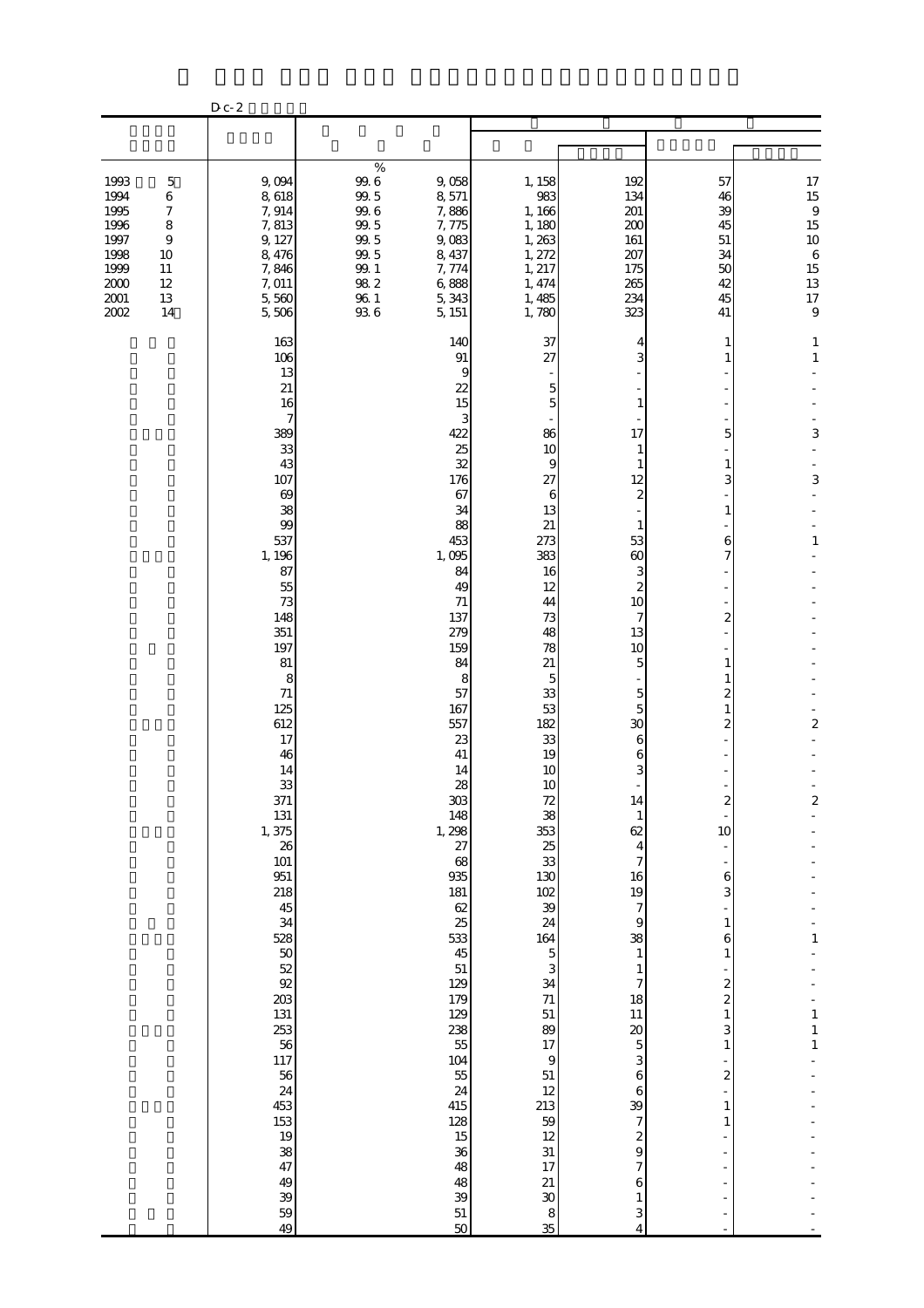|                                                                                  |                                                                                                                       | $D c-3$                                                                                                                                                                               |             |                                                                                                                                                          |                                                                                                                                                                                                                                                                                                                                                                                                         |                                                                                                                                                                                                        |                                                                                                                                                                          |                   |
|----------------------------------------------------------------------------------|-----------------------------------------------------------------------------------------------------------------------|---------------------------------------------------------------------------------------------------------------------------------------------------------------------------------------|-------------|----------------------------------------------------------------------------------------------------------------------------------------------------------|---------------------------------------------------------------------------------------------------------------------------------------------------------------------------------------------------------------------------------------------------------------------------------------------------------------------------------------------------------------------------------------------------------|--------------------------------------------------------------------------------------------------------------------------------------------------------------------------------------------------------|--------------------------------------------------------------------------------------------------------------------------------------------------------------------------|-------------------|
|                                                                                  |                                                                                                                       |                                                                                                                                                                                       |             |                                                                                                                                                          |                                                                                                                                                                                                                                                                                                                                                                                                         |                                                                                                                                                                                                        |                                                                                                                                                                          |                   |
|                                                                                  |                                                                                                                       |                                                                                                                                                                                       |             |                                                                                                                                                          |                                                                                                                                                                                                                                                                                                                                                                                                         |                                                                                                                                                                                                        |                                                                                                                                                                          |                   |
| 1993<br>1994<br>1995<br>1996<br>1997<br>1998<br>1999<br>$2000\,$<br>2001<br>2002 | $\mathbf 5$<br>$\,6$<br>$\boldsymbol{7}$<br>$\,8\,$<br>$\boldsymbol{9}$<br>$10\,$<br>$11\,$<br>$12\,$<br>$13\,$<br>14 | 287                                                                                                                                                                                   | $\%$<br>965 | 277                                                                                                                                                      | 148                                                                                                                                                                                                                                                                                                                                                                                                     | $\boldsymbol{\mathsf{20}}$                                                                                                                                                                             | 3                                                                                                                                                                        | $\mathbf{1}$      |
|                                                                                  |                                                                                                                       | 4<br>3<br>$\mathbf{1}$<br>41<br>$\overline{4}$<br>19<br>$\boldsymbol{z}$<br>11<br>$\overline{5}$<br>62<br>46<br>$\sim$<br>$\mathbf{1}$<br>$\begin{array}{c} 3 \\ 5 \\ 15 \end{array}$ |             | 4<br>3<br>$\mathbf{1}$<br>44<br>$\boldsymbol{z}$<br>21<br>$\boldsymbol{z}$<br>18<br>$\mathbf{1}$<br>61<br>35<br>1<br>1<br>$\overline{\mathcal{U}}$<br>10 | 6<br>6<br>9<br>3<br>$\mathbf{1}$<br>$\mathbf{1}$<br>$\frac{2}{2}$<br>49<br>17<br>1<br>3<br>$rac{2}{7}$                                                                                                                                                                                                                                                                                                  | 1<br>$\overline{\mathbf{c}}$<br>1<br>1<br>$\overline{\mathbf{c}}$<br>4<br>1<br>$\overline{\mathcal{Z}}$                                                                                                | 1<br>1<br>1                                                                                                                                                              | 1<br>$\mathbf{1}$ |
|                                                                                  |                                                                                                                       | 16<br>$\mathbf{1}$<br>÷,<br>$\frac{2}{3}$<br>8<br>$\mathbf{1}$<br>$\boldsymbol{z}$<br>$4 - 8 - 8 - 8 - 8 - 8$                                                                         |             | 11<br>$\mathbf{1}$<br>$\frac{2}{2}$<br>6<br>1                                                                                                            | $\sim$<br>$\mathbf{1}$<br>3<br>5<br>$\overline{\mathcal{Z}}$<br>1<br>$\mathbf{I}$                                                                                                                                                                                                                                                                                                                       | 1<br>$\begin{bmatrix} 1 \\ 3 \end{bmatrix}$<br>$\frac{1}{2}$<br>÷                                                                                                                                      | $\frac{1}{1}$<br>÷<br>$\overline{\phantom{0}}$<br>$\,1\,$<br>-<br>÷                                                                                                      |                   |
|                                                                                  |                                                                                                                       |                                                                                                                                                                                       |             |                                                                                                                                                          | $\frac{1}{2}$ $\frac{1}{2}$ $\frac{1}{2}$ $\frac{1}{2}$ $\frac{1}{2}$ $\frac{1}{2}$ $\frac{1}{2}$ $\frac{1}{2}$ $\frac{1}{2}$ $\frac{1}{2}$ $\frac{1}{2}$ $\frac{1}{2}$ $\frac{1}{2}$ $\frac{1}{2}$ $\frac{1}{2}$ $\frac{1}{2}$ $\frac{1}{2}$ $\frac{1}{2}$ $\frac{1}{2}$ $\frac{1}{2}$ $\frac{1}{2}$ $\frac{1}{2}$<br>$\frac{1}{1}$<br>13<br>5<br>13<br>5<br>$\frac{1}{1}$<br>÷,<br>÷<br>$\frac{1}{7}$ | $\overline{a}$<br>$\frac{1}{2}$<br>÷<br>÷<br>$\ddot{\phantom{0}}$<br>÷<br>$\frac{1}{2}$<br>$\frac{1}{2}$<br>$\begin{array}{c} 1 \ 1 \ 1 \end{array}$<br>$\frac{1}{2}$<br>÷<br>÷<br>÷,<br>$\frac{1}{7}$ | ÷<br>-<br>÷,<br>÷<br>$\overline{a}$<br>$\blacksquare$<br>÷<br>-<br>÷<br>÷<br>÷,<br>÷<br>$\overline{\phantom{a}}$<br>÷<br>÷<br>÷<br>÷<br>$\overline{a}$<br>$\blacksquare$ |                   |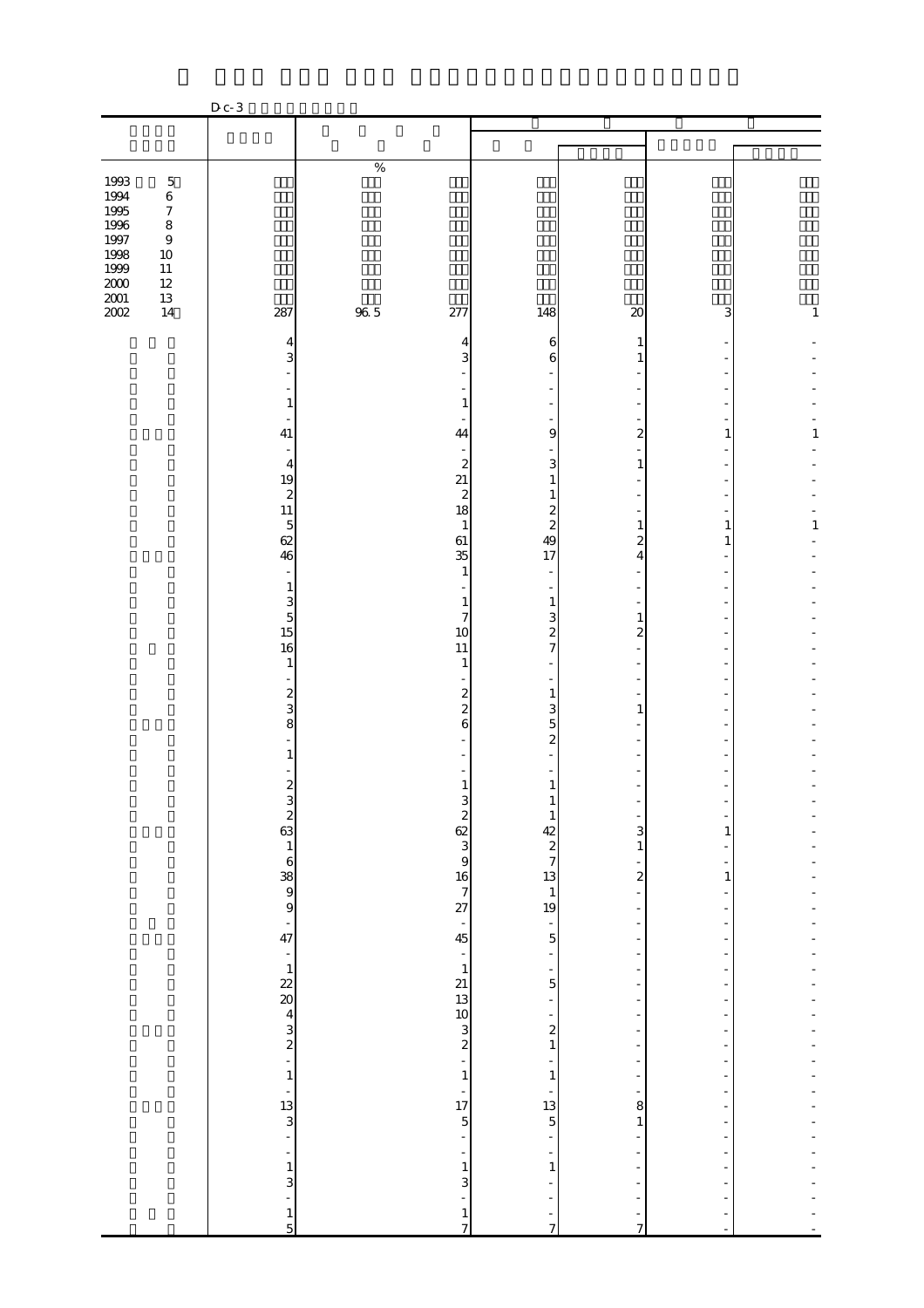|                                                                                      |                                                                                                                       | D c- 4                                                                  |                                                                                                        |                                                                        |                                                                 |                                                          |                                                                        |                                                                                                                            |
|--------------------------------------------------------------------------------------|-----------------------------------------------------------------------------------------------------------------------|-------------------------------------------------------------------------|--------------------------------------------------------------------------------------------------------|------------------------------------------------------------------------|-----------------------------------------------------------------|----------------------------------------------------------|------------------------------------------------------------------------|----------------------------------------------------------------------------------------------------------------------------|
|                                                                                      |                                                                                                                       |                                                                         |                                                                                                        |                                                                        |                                                                 |                                                          |                                                                        |                                                                                                                            |
|                                                                                      |                                                                                                                       |                                                                         |                                                                                                        |                                                                        |                                                                 |                                                          |                                                                        |                                                                                                                            |
| 1993<br>1994<br>1995<br>1996<br>1997<br>1998<br>1999<br>$2000\,$<br>$2001\,$<br>2002 | $\mathbf 5$<br>$\,6$<br>$\boldsymbol{7}$<br>$\,8\,$<br>$\boldsymbol{9}$<br>$10\,$<br>$11\,$<br>$12\,$<br>$13\,$<br>14 | 729<br>787<br>1, 109<br>1,998<br>780<br>557<br>406<br>547<br>420<br>239 | $\%$<br>97.5<br>98.7<br>$98\ 3$<br>$99.3\,$<br>$93\ 3$<br>$99.5$<br>$93\ 6$<br>64. O<br>$74.5$<br>66.1 | 711<br>777<br>1,090<br>1,985<br>728<br>554<br>380<br>350<br>313<br>158 | 247<br>246<br>513<br>805<br>286<br>155<br>127<br>88<br>73<br>68 | 28<br>23<br>51<br>121<br>40<br>23<br>10<br>12<br>9<br>11 | 11<br>14<br>$\boldsymbol{\chi}$<br>42<br>10<br>22<br>4<br>14<br>5<br>5 | $\overline{5}$<br>$\,1\,$<br>$\mathbf{1}$<br>$\,9$<br>$\overline{4}$<br>12<br>$\overline{\phantom{a}}$<br>$\boldsymbol{7}$ |
|                                                                                      |                                                                                                                       | 7<br>6                                                                  |                                                                                                        | 4<br>4                                                                 | $\overline{c}$<br>$\overline{\mathcal{Z}}$                      |                                                          |                                                                        |                                                                                                                            |
|                                                                                      |                                                                                                                       | 1                                                                       |                                                                                                        |                                                                        |                                                                 |                                                          |                                                                        |                                                                                                                            |
|                                                                                      |                                                                                                                       | ä,<br>13<br>$\sim$                                                      |                                                                                                        | 12                                                                     | 8                                                               | 1                                                        |                                                                        |                                                                                                                            |
|                                                                                      |                                                                                                                       | 4<br>1<br>$\boldsymbol{z}$                                              |                                                                                                        | 4<br>1<br>$\boldsymbol{z}$                                             | 4<br>1                                                          | 1                                                        |                                                                        |                                                                                                                            |
|                                                                                      |                                                                                                                       | $\overline{\mathcal{L}}$<br>$\overline{4}$<br>27                        |                                                                                                        | $\overline{\mathcal{L}}$<br>3<br>17                                    | 3<br>12                                                         | 1                                                        | 1                                                                      |                                                                                                                            |
|                                                                                      |                                                                                                                       | 70<br>28<br>$\overline{4}$                                              |                                                                                                        | 45<br>23<br>$\overline{a}$                                             | 18                                                              | 4                                                        | 2                                                                      |                                                                                                                            |
|                                                                                      |                                                                                                                       | $\,6$                                                                   |                                                                                                        | 4                                                                      | 4                                                               | 1                                                        |                                                                        |                                                                                                                            |
|                                                                                      |                                                                                                                       | 17<br>4<br>$\overline{\mathcal{Z}}$                                     |                                                                                                        | 6<br>3<br>$\overline{\mathcal{Z}}$                                     | $\overline{7}$<br>$\mathbf{1}$                                  | 1                                                        |                                                                        |                                                                                                                            |
|                                                                                      |                                                                                                                       | $\mathbf{1}$<br>$\overline{\mathcal{Z}}$<br>6                           |                                                                                                        | 1<br>1<br>5                                                            | 1<br>3<br>$\overline{\mathcal{Z}}$                              | $\overline{\mathcal{Z}}$                                 | 2                                                                      |                                                                                                                            |
|                                                                                      |                                                                                                                       | 15<br>$\mathbf 5$<br>1                                                  |                                                                                                        | 8<br>$\mathbf{z}$                                                      | $\overline{7}$                                                  | 1                                                        | 1<br>1                                                                 |                                                                                                                            |
|                                                                                      |                                                                                                                       | $\mathbf{1}$<br>ŏ                                                       |                                                                                                        | $\boldsymbol{2}$                                                       | 4                                                               | $\mathbf{1}$                                             |                                                                        |                                                                                                                            |
|                                                                                      |                                                                                                                       | 70<br>$\frac{1}{4}$                                                     |                                                                                                        | $\mathbf{1}$<br>39                                                     | 10                                                              | 1                                                        |                                                                        |                                                                                                                            |
|                                                                                      |                                                                                                                       | $\frac{61}{4}$                                                          |                                                                                                        | . യ 33 യ                                                               | $\frac{1}{2}$<br>$\mathbf{1}$                                   | $\mathbf{1}$                                             |                                                                        |                                                                                                                            |
|                                                                                      |                                                                                                                       | ÷,<br>$\mathbf{1}$<br>15                                                |                                                                                                        | $\mathbf{1}$<br>15                                                     | $\overline{\mathbf{3}}$                                         | $\overline{\phantom{m}}$                                 | 1                                                                      |                                                                                                                            |
|                                                                                      |                                                                                                                       | ÷,<br>$\overline{\phantom{a}}$<br>$\mathbf 1$                           |                                                                                                        | ÷<br>÷,                                                                | $\,1\,$                                                         | $\overline{\phantom{0}}$                                 |                                                                        |                                                                                                                            |
|                                                                                      |                                                                                                                       | $\begin{matrix}8\\6\end{matrix}$<br>1                                   |                                                                                                        | $\sim$ 20 $\mu$ 80 $\mu$                                               | $\mathbf{1}$<br>$\mathbf{1}$                                    |                                                          | 1                                                                      |                                                                                                                            |
|                                                                                      |                                                                                                                       | $\,1\,$<br>÷,<br>-                                                      |                                                                                                        | $\overline{a}$                                                         | $\overline{a}$                                                  | $\overline{\phantom{m}}$<br>÷,                           |                                                                        |                                                                                                                            |
|                                                                                      |                                                                                                                       | $\frac{1}{2}$<br>21<br>$\theta$                                         |                                                                                                        | ÷<br>16<br>$\overline{7}$                                              | 8<br>5                                                          | 3<br>3                                                   |                                                                        |                                                                                                                            |
|                                                                                      |                                                                                                                       | $\overline{\phantom{0}}$<br>$\begin{smallmatrix}2\\1\end{smallmatrix}$  |                                                                                                        | ÷<br>$\mathbf{1}$<br>$\mathbf{1}$                                      | $\overline{\phantom{0}}$<br>$\overline{\mathcal{L}}$            |                                                          |                                                                        |                                                                                                                            |
|                                                                                      |                                                                                                                       | ÷                                                                       |                                                                                                        | ۳                                                                      |                                                                 |                                                          |                                                                        |                                                                                                                            |
|                                                                                      |                                                                                                                       | $\frac{1}{6}$                                                           |                                                                                                        | 3<br>$\overline{4}$                                                    | $\mathbf{1}$                                                    |                                                          |                                                                        |                                                                                                                            |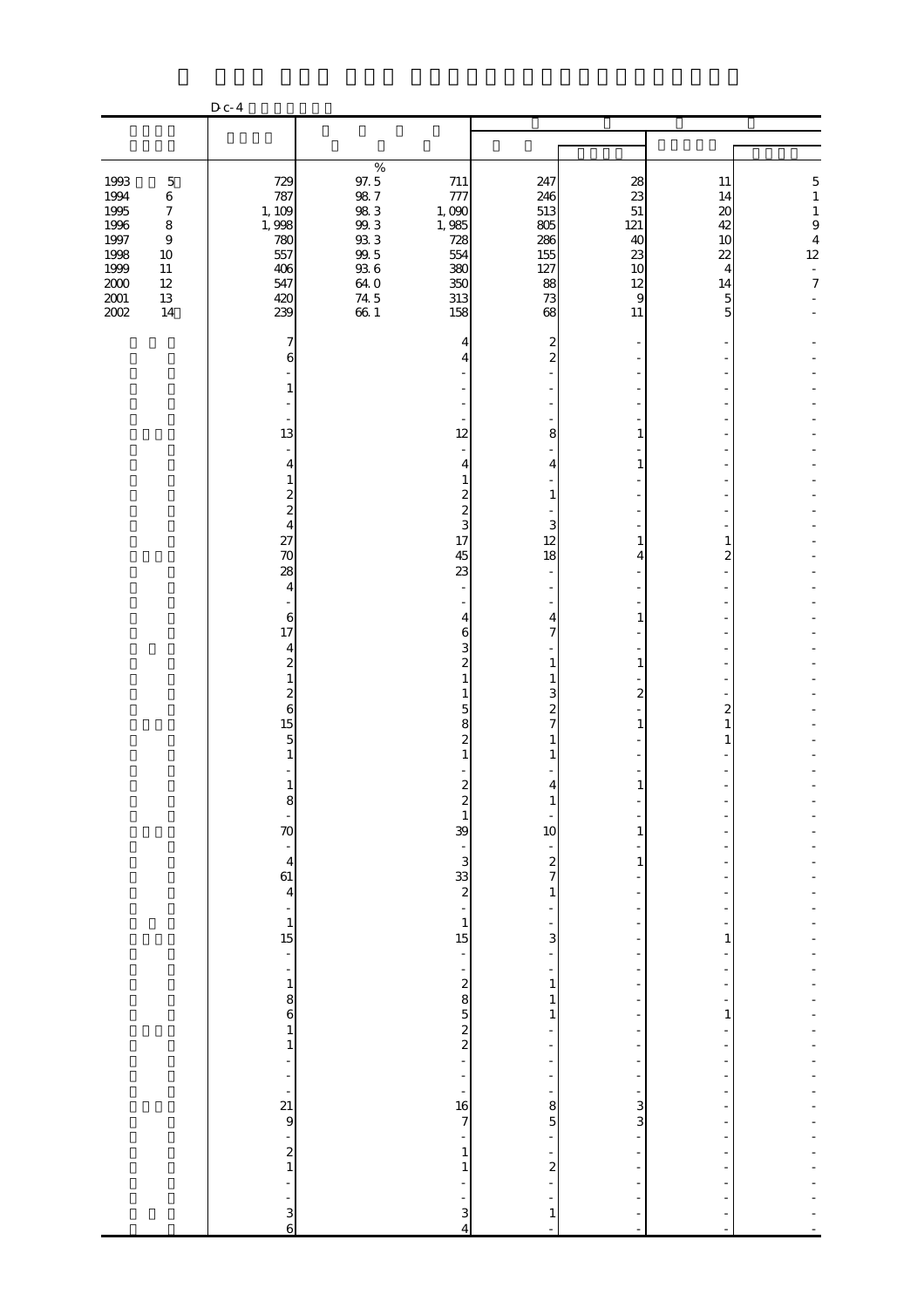|                                              |                                                           | $D_{c-5}$                                                           |                                                           |                                                |                            |                                                              |              |                                |
|----------------------------------------------|-----------------------------------------------------------|---------------------------------------------------------------------|-----------------------------------------------------------|------------------------------------------------|----------------------------|--------------------------------------------------------------|--------------|--------------------------------|
|                                              |                                                           |                                                                     |                                                           |                                                |                            |                                                              |              |                                |
|                                              |                                                           |                                                                     |                                                           |                                                |                            |                                                              |              |                                |
| 1993<br>1994<br>1995                         | $\mathbf 5$<br>$\,6\,$<br>$\boldsymbol{7}$                | 45<br>$\boldsymbol{\mathsf{20}}$<br>$20\,$                          | $\%$<br>$100\;0$<br>$100\;0$<br>$100\;0$                  | 45<br>$20\,$<br>$20\,$                         | 24<br>14<br>14             | 4                                                            | 2<br>1<br>1  |                                |
| $1996\,$<br>1997<br>1998<br>1999<br>$2000\,$ | $\,8\,$<br>$\boldsymbol{9}$<br>$10\,$<br>$11\,$<br>$12\,$ | $21\,$<br>28<br>52<br>18<br>35                                      | $95.2\,$<br>$100\;0$<br>$100\;0$<br>$100\;0$<br>$97. \;1$ | $\boldsymbol{\chi}$<br>28<br>$52$<br>18<br>34  | 10<br>17<br>24<br>13<br>24 | $\overline{c}$<br>3<br>$\overline{c}$<br>$\overline{c}$<br>4 | 1<br>1<br>3  | $\mathbf{1}$<br>$\mathbf{1}$   |
| $2001\,$<br>2002                             | $13\,$<br>$14$                                            | 46<br>68                                                            | $\frac{102.2}{92.6}$                                      | 47<br>63                                       | 23<br>25                   | 4<br>3                                                       | 3<br>2       | $\,1$<br>$\mathbf{1}$          |
|                                              |                                                           |                                                                     |                                                           |                                                |                            |                                                              |              |                                |
|                                              |                                                           | 1                                                                   |                                                           | 1                                              |                            |                                                              |              |                                |
|                                              |                                                           | $\mathbf{1}$                                                        |                                                           | 1                                              |                            |                                                              |              |                                |
|                                              |                                                           | 7<br>15                                                             |                                                           | 9                                              | 8<br>3                     |                                                              | 1            |                                |
|                                              |                                                           | $\overline{\phantom{a}}$<br>$\bar{\phantom{a}}$<br>$\boldsymbol{z}$ |                                                           | 14<br>$\boldsymbol{z}$                         |                            |                                                              |              |                                |
|                                              |                                                           | $\overline{c}$<br>$\mathbf{1}$<br>1                                 |                                                           | $\mathbf{1}$<br>1                              | $\mathbf{1}$               |                                                              |              |                                |
|                                              |                                                           | $\mathbf{1}$<br>$\overline{7}$<br>$\mathbf{1}$                      |                                                           | 1<br>$\overline{7}$<br>1                       | 1<br>1                     |                                                              |              |                                |
|                                              |                                                           | $\infty$<br>$\boldsymbol{2}$                                        |                                                           | 20<br>$\boldsymbol{z}$                         | 1                          |                                                              |              |                                |
|                                              |                                                           |                                                                     |                                                           | 18                                             |                            |                                                              |              |                                |
|                                              |                                                           | $\frac{18}{10}$<br>$\frac{1}{3}$                                    |                                                           | 6<br>$\frac{1}{3}$                             | 11<br>$\frac{1}{3}$        | 3<br>$\mathbf{1}$                                            | 1            | $\frac{1}{1}$<br>$\frac{1}{1}$ |
|                                              |                                                           | ÷<br>$\blacksquare$<br>÷                                            |                                                           | $\overline{a}$<br>$\frac{1}{2}$                | $\overline{a}$             | $\boldsymbol{z}$<br>÷,                                       | $\mathbf{1}$ |                                |
|                                              |                                                           | 6<br>$\frac{1}{2}$                                                  |                                                           | 5<br>$\overline{\phantom{0}}$<br>$\frac{2}{1}$ | 1                          | -<br>$\overline{\phantom{0}}$                                |              |                                |
|                                              |                                                           | $\frac{1}{2}$                                                       |                                                           | -<br>$\frac{2}{7}$                             | $\mathbf{1}$<br>1          |                                                              |              |                                |
|                                              |                                                           | 3<br>$\frac{1}{2}$<br>$\overline{\mathbf{4}}$                       |                                                           | 3<br>$\frac{1}{2}$<br>$\overline{4}$           | ÷<br>$\mathbf{1}$          | $\overline{\phantom{m}}$<br>÷,                               |              |                                |
|                                              |                                                           | -<br>$\frac{2}{1}$                                                  |                                                           | ÷<br>1<br>$\overline{\phantom{0}}$             |                            | $\overline{\phantom{m}}$                                     |              |                                |
|                                              |                                                           | $\mathbf{1}$<br>$\mathbf{1}$<br>÷,<br>÷                             |                                                           | $\mathbf 1$                                    |                            |                                                              |              |                                |
|                                              |                                                           | ÷<br>÷<br>÷                                                         |                                                           | ÷                                              | ÷<br>÷,                    |                                                              |              |                                |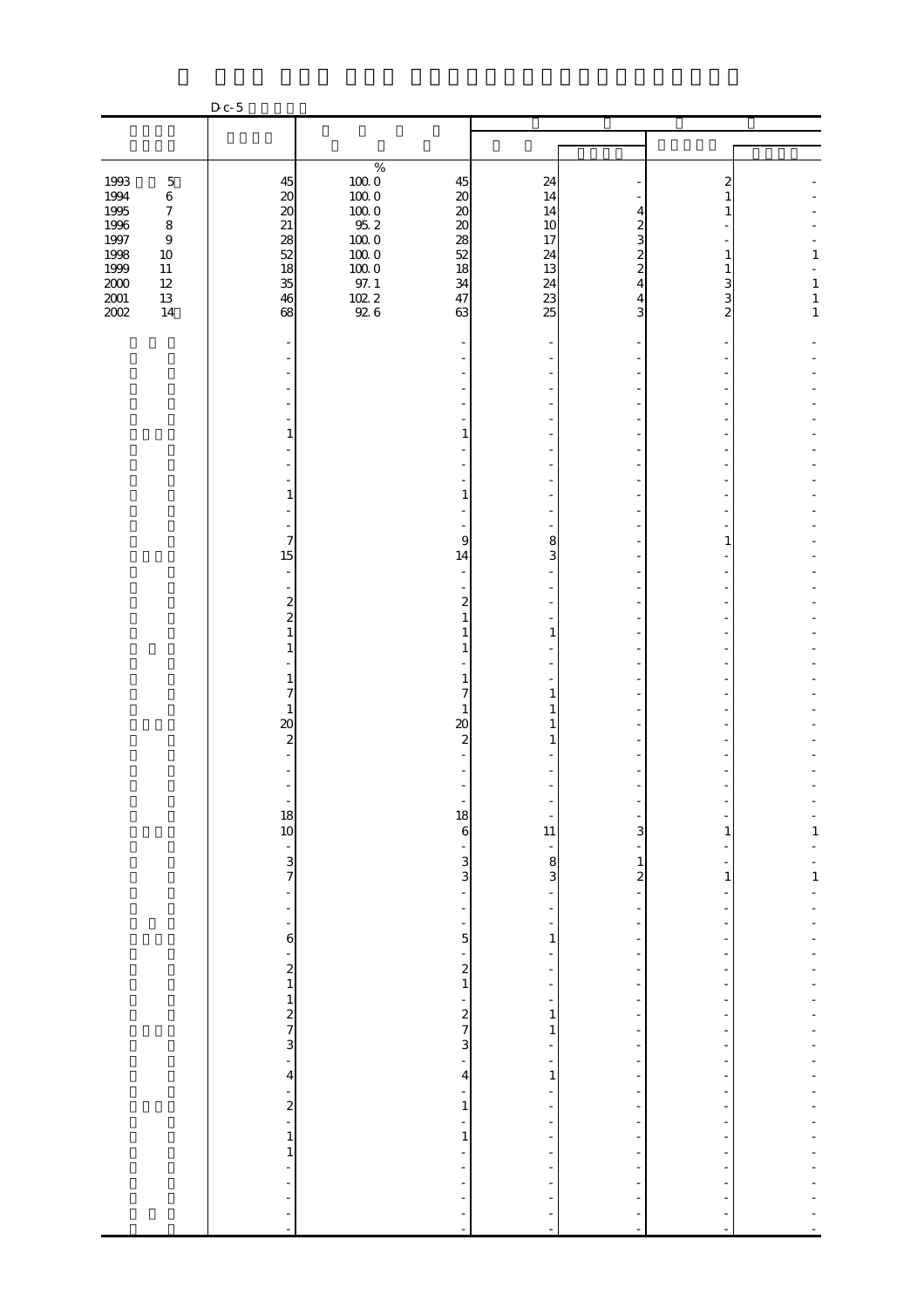|                              |                                          | D d                                                    |                                            |                                                                     |                                                              |                                                                                                    |                                                      |  |
|------------------------------|------------------------------------------|--------------------------------------------------------|--------------------------------------------|---------------------------------------------------------------------|--------------------------------------------------------------|----------------------------------------------------------------------------------------------------|------------------------------------------------------|--|
|                              |                                          |                                                        |                                            |                                                                     |                                                              |                                                                                                    |                                                      |  |
|                              |                                          |                                                        |                                            |                                                                     |                                                              |                                                                                                    |                                                      |  |
| 1993<br>1994<br>1995         | $\mathbf 5$<br>$\,6$<br>$\boldsymbol{7}$ | 210<br>185<br>176                                      | $\%$<br>$100\,5$<br>$10000$<br>$100\ 6$    | 211<br>185<br>177                                                   | 208<br>256<br>259                                            | 1<br>14<br>13                                                                                      |                                                      |  |
| 1996<br>1997<br>1998<br>1999 | $\,8\,$<br>$\,9$<br>$10\,$<br>$11\,$     | 147<br>173<br>147<br>100                               | $100\;0$<br>$99\,4$<br>$99.3\,$<br>$99\;0$ | 147<br>172<br>146<br>99                                             | 240<br>282<br>228<br>172                                     | 15<br>13<br>5<br>4                                                                                 |                                                      |  |
| $2000\,$<br>$2001\,$<br>2002 | $12\,$<br>13<br>14                       | 115<br>171<br>178                                      | 97.4<br>$\frac{99.4}{97.8}$                | 112<br>170<br>174                                                   | 188<br>255<br>283                                            | 12<br>9<br>7                                                                                       |                                                      |  |
|                              |                                          | $\mathbf{1}$                                           |                                            | 1                                                                   | 3                                                            |                                                                                                    |                                                      |  |
|                              |                                          | 1                                                      |                                            |                                                                     | 3                                                            |                                                                                                    |                                                      |  |
|                              |                                          | 11<br>$\overline{5}$                                   |                                            | 11<br>5                                                             | 27<br>$\boldsymbol{\alpha}$                                  |                                                                                                    |                                                      |  |
|                              |                                          | 4<br>$\boldsymbol{z}$                                  |                                            | 4<br>$\boldsymbol{z}$                                               | $\overline{5}$<br>$\overline{\mathcal{Z}}$                   |                                                                                                    |                                                      |  |
|                              |                                          | 32<br>46<br>$\mathbf 5$                                |                                            | 32<br>46<br>5                                                       | 58<br>50<br>5                                                | 3<br>1                                                                                             |                                                      |  |
|                              |                                          | $\boldsymbol{z}$<br>17<br>$\boldsymbol{z}$             |                                            | $\boldsymbol{z}$<br>17<br>$\boldsymbol{z}$                          | $\overline{5}$<br>5<br>4                                     |                                                                                                    |                                                      |  |
|                              |                                          | $\overline{5}$<br>8<br>4                               |                                            | 5<br>8<br>4                                                         | 11<br>11<br>7                                                | $\mathbf{1}$                                                                                       |                                                      |  |
|                              |                                          | $\overline{\mathcal{L}}$<br>$\mathbf{1}$<br>8          |                                            | $\overline{\mathcal{Z}}$<br>1<br>7                                  | $\boldsymbol{z}$<br>18                                       | $\overline{2}$                                                                                     |                                                      |  |
|                              |                                          | 3<br>$\boldsymbol{z}$                                  |                                            | 3                                                                   | $\overline{7}$<br>5                                          | $\overline{c}$                                                                                     |                                                      |  |
|                              |                                          | $\overline{\mathcal{L}}$<br>f                          |                                            | $\overline{c}$<br>21                                                | 5<br>40                                                      | 1                                                                                                  | ÷,                                                   |  |
|                              |                                          | $\frac{21}{7}$<br>$\mathbf{1}$                         |                                            | $\overline{7}$<br>$\,1$                                             |                                                              | $\blacksquare$<br>$\overline{\phantom{0}}$                                                         | ÷                                                    |  |
|                              |                                          | $\begin{bmatrix} 7 \\ 3 \\ 1 \\ 3 \\ 17 \end{bmatrix}$ |                                            | $\begin{array}{c} 7 \\ 3 \\ 1 \\ 3 \\ \hline 15 \end{array}$        | 11 2 2 5 $\frac{1}{2}$ 5 2 5 34                              | $\blacksquare$<br>$\overline{\phantom{a}}$<br>$\mathbf{1}$                                         | $\overline{\phantom{a}}$                             |  |
|                              |                                          | $\begin{bmatrix} 1 \\ 2 \\ 14 \end{bmatrix}$           |                                            | ÷,                                                                  | $\overline{\phantom{0}}$                                     | $\overline{a}$<br>$\overline{\phantom{a}}$<br>$\overline{\phantom{a}}$<br>$\overline{\phantom{a}}$ | ÷,<br>÷<br>$\overline{\phantom{a}}$                  |  |
|                              |                                          | $\begin{array}{c} 1 \\ 10 \end{array}$                 |                                            | $\begin{array}{c} 2 \\ 2 \\ 13 \end{array}$<br>$\frac{1}{10}$       | $\frac{1}{3}$<br>$\frac{1}{2}$                               | $\frac{1}{2}$<br>$\frac{1}{2}$<br>$\overline{\phantom{a}}$                                         | $\overline{\phantom{a}}$                             |  |
|                              |                                          | $\frac{1}{6}$                                          |                                            | $\overline{\phantom{a}}$<br>$\overline{6}$<br>÷                     | $\overline{a}$<br>$\,1\,$                                    | $\overline{\phantom{m}}$<br>$\overline{a}$<br>$\overline{\phantom{a}}$                             | ÷<br>-                                               |  |
|                              |                                          | $\frac{4}{32}$ 7<br>4                                  |                                            | $\overline{\mathbf{4}}$<br>31<br>$\boldsymbol{6}$                   | $\mathbf{1}$<br>$\begin{array}{c} 51 \\ 17 \\ 7 \end{array}$ | -<br>$\overline{\phantom{0}}$<br>$\overline{\phantom{a}}$                                          | ÷<br>$\overline{\phantom{a}}$                        |  |
|                              |                                          |                                                        |                                            | $\overline{\mathbf{4}}$<br>$\frac{1}{5}$<br>$\overline{\mathbf{4}}$ | $\begin{array}{c} 2 \\ 2 \\ 3 \end{array}$                   | $\blacksquare$<br>$\blacksquare$<br>$\overline{a}$                                                 | $\overline{\phantom{0}}$<br>$\overline{\phantom{a}}$ |  |
|                              |                                          | $\frac{1}{5}$ 4 3 2 6                                  |                                            | $\begin{array}{c} 3 \\ 2 \\ 6 \end{array}$                          | $\frac{5}{5}$                                                | $\overline{a}$<br>$\overline{\phantom{m}}$<br>$\overline{a}$                                       | $\overline{a}$<br>÷<br>÷,                            |  |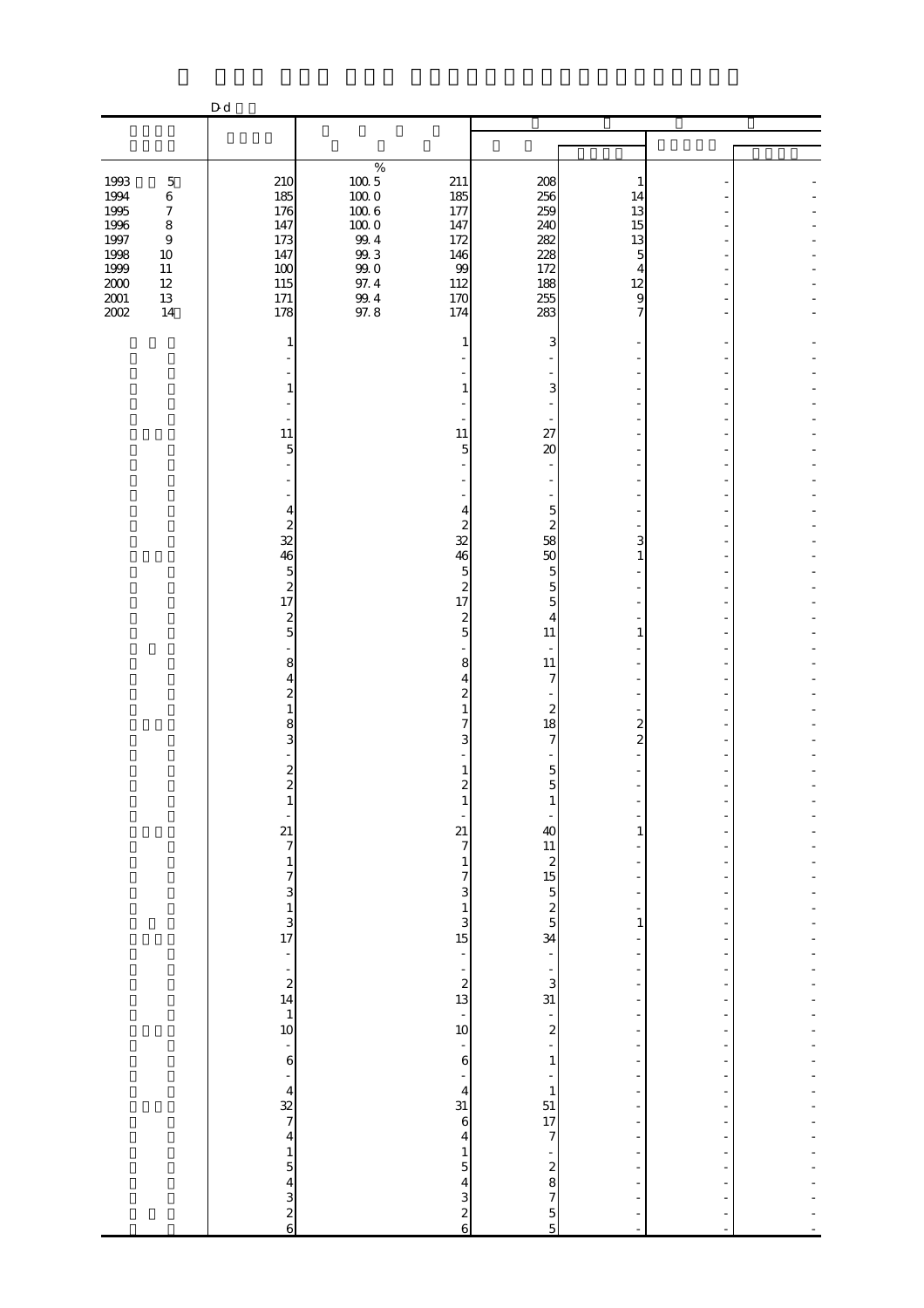|                                      |                                                 | D d 1                                                                        |                                 |                                                       |                                                              |                                                                                                    |                                           |  |
|--------------------------------------|-------------------------------------------------|------------------------------------------------------------------------------|---------------------------------|-------------------------------------------------------|--------------------------------------------------------------|----------------------------------------------------------------------------------------------------|-------------------------------------------|--|
|                                      |                                                 |                                                                              |                                 |                                                       |                                                              |                                                                                                    |                                           |  |
|                                      |                                                 |                                                                              |                                 |                                                       |                                                              |                                                                                                    |                                           |  |
| 1993<br>1994                         | $\mathbf 5$<br>$\,6$                            | 200<br>170                                                                   | $\%$<br>$100\,5$<br>1000        | 201<br>170                                            | 185<br>225                                                   | $\mathbf{1}$<br>14                                                                                 |                                           |  |
| 1995<br>1996<br>1997                 | $\boldsymbol{7}$<br>$\,8\,$<br>$\boldsymbol{9}$ | 175<br>144<br>167                                                            | $100\ 6$<br>$100\;0$<br>$10000$ | 176<br>144<br>167                                     | 258<br>234<br>273                                            | 13<br>15<br>13                                                                                     |                                           |  |
| 1998<br>1999<br>$2000\,$<br>$2001\,$ | $10\,$<br>$11\,$<br>$12\,$<br>$13\,$            | 145<br>97<br>100<br>158                                                      | $98\ 6$<br>$99\;0$<br>$97.0\,$  | 143<br>96<br>97<br>157                                | 226<br>169<br>163<br>223                                     | 5<br>4<br>11<br>$\overline{9}$                                                                     |                                           |  |
| 2002                                 | 14                                              | 164<br>1                                                                     | $\frac{99.4}{98.8}$             | 162<br>1                                              | 252<br>3                                                     | $\overline{7}$                                                                                     |                                           |  |
|                                      |                                                 |                                                                              |                                 | 1                                                     | 3                                                            |                                                                                                    |                                           |  |
|                                      |                                                 | 11                                                                           |                                 | 11                                                    | 27                                                           |                                                                                                    |                                           |  |
|                                      |                                                 | $\overline{5}$                                                               |                                 | 5                                                     | 20                                                           |                                                                                                    |                                           |  |
|                                      |                                                 | 4<br>$\overline{\mathcal{Z}}$                                                |                                 | 4<br>$\overline{\mathcal{L}}$                         | $\overline{5}$<br>$\boldsymbol{z}$                           |                                                                                                    |                                           |  |
|                                      |                                                 | 32<br>45<br>$\overline{5}$                                                   |                                 | 32<br>45<br>$\overline{5}$                            | 58<br>48<br>5                                                | 3<br>1                                                                                             |                                           |  |
|                                      |                                                 | $\boldsymbol{z}$<br>17<br>$\overline{\mathcal{L}}$<br>5                      |                                 | $\mathbf{z}$<br>17<br>$\boldsymbol{z}$<br>5           | $\overline{5}$<br>5<br>$\overline{4}$<br>$11\,$              | $\mathbf{1}$                                                                                       |                                           |  |
|                                      |                                                 | 8<br>3                                                                       |                                 | 8<br>3                                                | $11\,$<br>$\overline{5}$                                     |                                                                                                    |                                           |  |
|                                      |                                                 | $\overline{\mathcal{Z}}$<br>$\mathbf{1}$<br>8                                |                                 | $\overline{\mathcal{Z}}$<br>$\mathbf{1}$<br>7         | $\boldsymbol{z}$<br>18                                       | $\overline{2}$                                                                                     |                                           |  |
|                                      |                                                 | 3<br>$\overline{\mathcal{Z}}$                                                |                                 | 3                                                     | 7<br>5                                                       | $\overline{\mathcal{Z}}$                                                                           |                                           |  |
|                                      |                                                 | $\overline{c}$                                                               |                                 | $\overline{\mathcal{Z}}$<br>I<br>f                    | 5<br>T                                                       | -                                                                                                  | -                                         |  |
|                                      |                                                 | $27$ $7$ $1$ $7$ $3$ $1$ $2$ $5$ $-$                                         |                                 | 21<br>$\overline{7}$<br>$\,1$                         | 40<br>11<br>2<br>15<br>5<br>2<br>5<br>5<br>5                 | 1<br>÷,                                                                                            | $\overline{a}$                            |  |
|                                      |                                                 |                                                                              |                                 | $\begin{array}{c} 7 \\ 2 \\ 1 \\ 2 \end{array}$       |                                                              | $\blacksquare$<br>$\qquad \qquad \blacksquare$                                                     | $\frac{1}{2}$                             |  |
|                                      |                                                 |                                                                              |                                 | ÷                                                     | $\overline{\phantom{0}}$                                     | $\mathbf{1}$<br>$\overline{a}$<br>$\qquad \qquad \blacksquare$                                     | $\qquad \qquad \blacksquare$              |  |
|                                      |                                                 | $\frac{1}{1}$<br>$\overline{\mathbf{4}}$                                     |                                 | $\overline{\phantom{a}}$<br>$\,1\,$<br>$\overline{4}$ | $\sim$ 2 $\sim$ 3 $\sim$ 3                                   | $\overline{\phantom{0}}$<br>$\overline{\phantom{0}}$<br>÷                                          | -                                         |  |
|                                      |                                                 | -<br>9                                                                       |                                 | -<br>9<br>$\frac{1}{5}$                               |                                                              | $\qquad \qquad \blacksquare$<br>$\overline{a}$<br>$\overline{\phantom{0}}$                         |                                           |  |
|                                      |                                                 | $-5$<br>$-4$<br>$-4$<br>$-4$<br>$-1$<br>$-5$<br>$-4$<br>$-3$<br>$-2$<br>$-6$ |                                 | $\ddot{\phantom{0}}$<br>$\overline{\mathbf{4}}$<br>31 | $\,1\,$<br>$\begin{array}{c} 1 \\ -1 \\ 17 \\ 7 \end{array}$ | $\overline{\phantom{a}}$<br>$\overline{\phantom{a}}$<br>$\overline{\phantom{0}}$<br>$\overline{a}$ | $\overline{\phantom{0}}$<br>$\frac{1}{2}$ |  |
|                                      |                                                 |                                                                              |                                 | $\mathbf{6}$<br>$\overline{\mathbf{r}}$               |                                                              | $\overline{\phantom{a}}$<br>÷                                                                      | $\frac{1}{2}$                             |  |
|                                      |                                                 |                                                                              |                                 | $\frac{1}{5}$ 4 3 2 6                                 | $\begin{array}{c}\n1 \\ 2 \\ 7\n\end{array}$                 | ÷<br>÷<br>$\overline{a}$                                                                           |                                           |  |
|                                      |                                                 |                                                                              |                                 |                                                       | $\frac{5}{5}$                                                | ł,<br>$\blacksquare$                                                                               | $\overline{\phantom{a}}$<br>$\Box$        |  |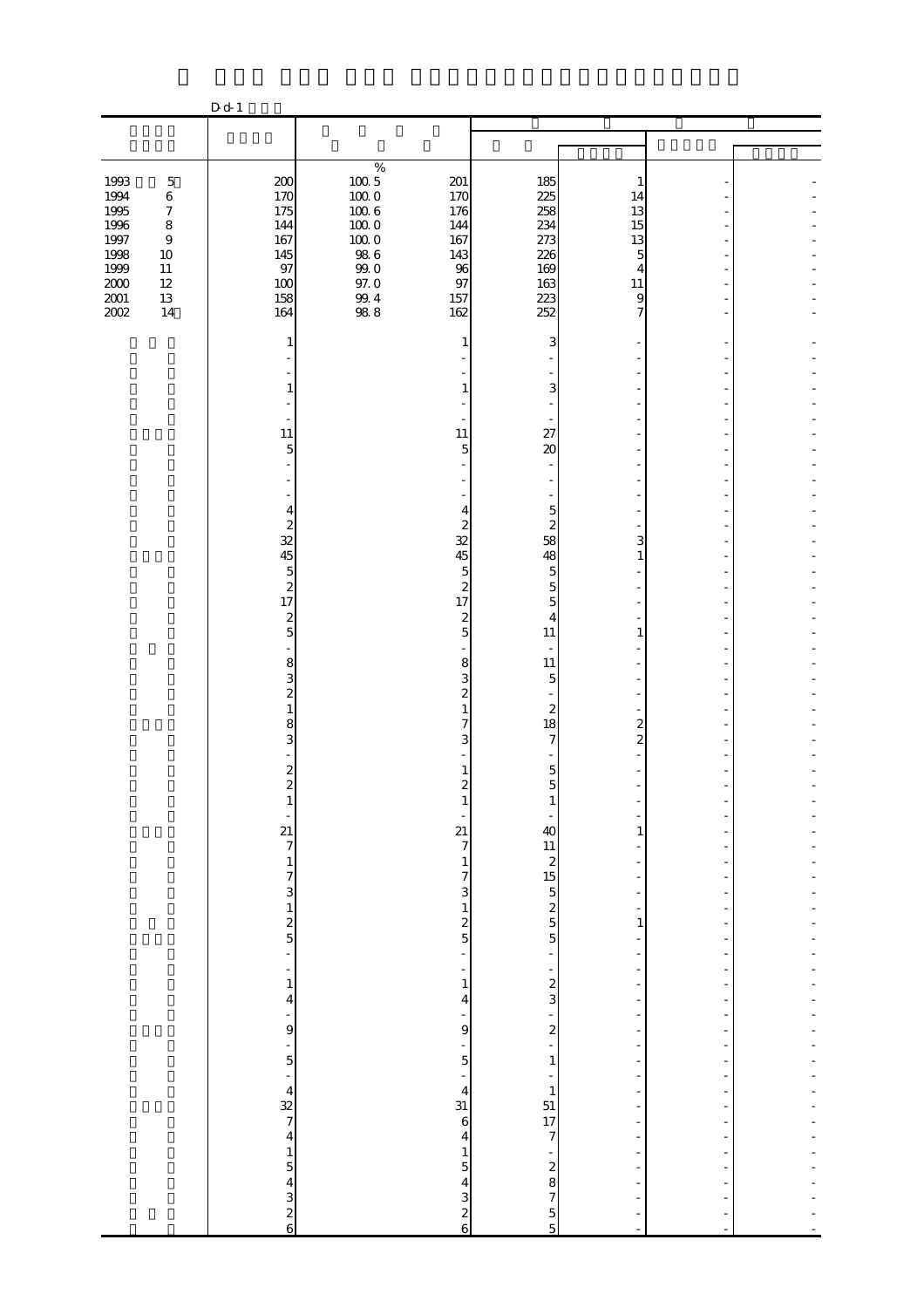|                                                   |                             | D d 2                        |                                                     |                  |                          |  |
|---------------------------------------------------|-----------------------------|------------------------------|-----------------------------------------------------|------------------|--------------------------|--|
|                                                   |                             |                              |                                                     |                  |                          |  |
|                                                   |                             |                              |                                                     |                  |                          |  |
|                                                   |                             |                              | $\%$                                                |                  |                          |  |
| 1993                                              | $\mathbf 5$                 | 10                           | $\begin{array}{c} 100.0 \\ 100.0 \end{array}$<br>10 | 23               |                          |  |
| 1994<br>1995                                      | $\,6\,$                     | 15                           | 15                                                  | 31               |                          |  |
| $1996\,$                                          | $\boldsymbol{7}$<br>$\,8\,$ | $\mathbf{1}$<br>3            | $100\;0$<br>$\mathbf{1}$<br>$100\;0$<br>3           | 1<br>6           |                          |  |
| $1997\,$                                          | $\boldsymbol{9}$            | $\mathbf{6}$                 | 833<br>$\overline{5}$                               | 9                |                          |  |
|                                                   | $10\,$                      |                              | 3                                                   |                  |                          |  |
| 1998<br>1999                                      | $11\,$                      | $\frac{2}{3}$                | $\frac{150}{100}$ 0<br>3                            | $rac{2}{3}$      |                          |  |
| $\begin{array}{c} 2000 \\[-4pt] 2001 \end{array}$ | $12\,$                      | 15                           | $100\;0$<br>15                                      | $\frac{25}{32}$  | 1                        |  |
| 2002                                              | 13<br>14                    | 13<br>14                     | $\frac{10000}{857}$<br>13<br>12                     | 31               | $\mathbf{1}$             |  |
|                                                   |                             |                              |                                                     |                  |                          |  |
|                                                   |                             |                              |                                                     |                  |                          |  |
|                                                   |                             |                              |                                                     |                  |                          |  |
|                                                   |                             |                              |                                                     |                  |                          |  |
|                                                   |                             |                              |                                                     |                  |                          |  |
|                                                   |                             |                              |                                                     |                  |                          |  |
|                                                   |                             |                              |                                                     |                  |                          |  |
|                                                   |                             |                              |                                                     |                  |                          |  |
|                                                   |                             |                              |                                                     |                  |                          |  |
|                                                   |                             |                              |                                                     |                  |                          |  |
|                                                   |                             |                              |                                                     |                  |                          |  |
|                                                   |                             |                              |                                                     |                  |                          |  |
|                                                   |                             |                              |                                                     |                  |                          |  |
|                                                   |                             | 1                            | 1                                                   | 2                |                          |  |
|                                                   |                             |                              |                                                     |                  |                          |  |
|                                                   |                             |                              |                                                     |                  |                          |  |
|                                                   |                             |                              |                                                     |                  |                          |  |
|                                                   |                             |                              |                                                     |                  |                          |  |
|                                                   |                             |                              |                                                     |                  |                          |  |
|                                                   |                             |                              |                                                     |                  |                          |  |
|                                                   |                             | $\mathbf{1}$                 | $\mathbf{1}$                                        | $\boldsymbol{2}$ |                          |  |
|                                                   |                             |                              |                                                     |                  |                          |  |
|                                                   |                             |                              |                                                     |                  |                          |  |
|                                                   |                             |                              |                                                     |                  |                          |  |
|                                                   |                             |                              |                                                     |                  |                          |  |
|                                                   |                             |                              |                                                     |                  |                          |  |
|                                                   |                             |                              |                                                     |                  |                          |  |
|                                                   |                             |                              |                                                     |                  |                          |  |
|                                                   |                             |                              |                                                     |                  |                          |  |
|                                                   |                             |                              |                                                     |                  |                          |  |
|                                                   |                             | ÷                            |                                                     |                  |                          |  |
|                                                   |                             | ÷,                           |                                                     |                  |                          |  |
|                                                   |                             | $\overline{\phantom{a}}$     |                                                     |                  |                          |  |
|                                                   |                             | $\frac{1}{2}$                | ÷,                                                  |                  |                          |  |
|                                                   |                             | f<br>12                      | 10                                                  | 29               | 1                        |  |
|                                                   |                             | $\blacksquare$               | $\frac{1}{2}$                                       | $\frac{1}{2}$    |                          |  |
|                                                   |                             | $\overline{\phantom{a}}$     | ÷,                                                  |                  |                          |  |
|                                                   |                             | $\mathbf{1}$                 | $\,1\,$                                             | $\mathbf 1$      |                          |  |
|                                                   |                             | 10                           | 9                                                   | 28               | $\mathbf{1}$             |  |
|                                                   |                             | $\mathbf{1}$<br>$\mathbf{1}$ | ÷<br>$\mathbf{1}$                                   | ÷,               |                          |  |
|                                                   |                             | ۳                            | ÷                                                   |                  |                          |  |
|                                                   |                             | $\,1\,$                      | $\mathbf{1}$                                        |                  |                          |  |
|                                                   |                             | ÷,                           | ÷                                                   |                  |                          |  |
|                                                   |                             | ÷                            | ÷                                                   |                  |                          |  |
|                                                   |                             | $\qquad \qquad \blacksquare$ | $\overline{a}$                                      |                  |                          |  |
|                                                   |                             | ÷,<br>ł,                     | $\frac{1}{2}$                                       |                  | $\overline{\phantom{a}}$ |  |
|                                                   |                             | L,                           | ÷                                                   |                  |                          |  |
|                                                   |                             | ÷                            |                                                     |                  |                          |  |
|                                                   |                             | ä,                           |                                                     |                  |                          |  |
|                                                   |                             |                              |                                                     |                  |                          |  |
|                                                   |                             |                              |                                                     |                  |                          |  |
|                                                   |                             | ÷,                           | ÷                                                   | L,               |                          |  |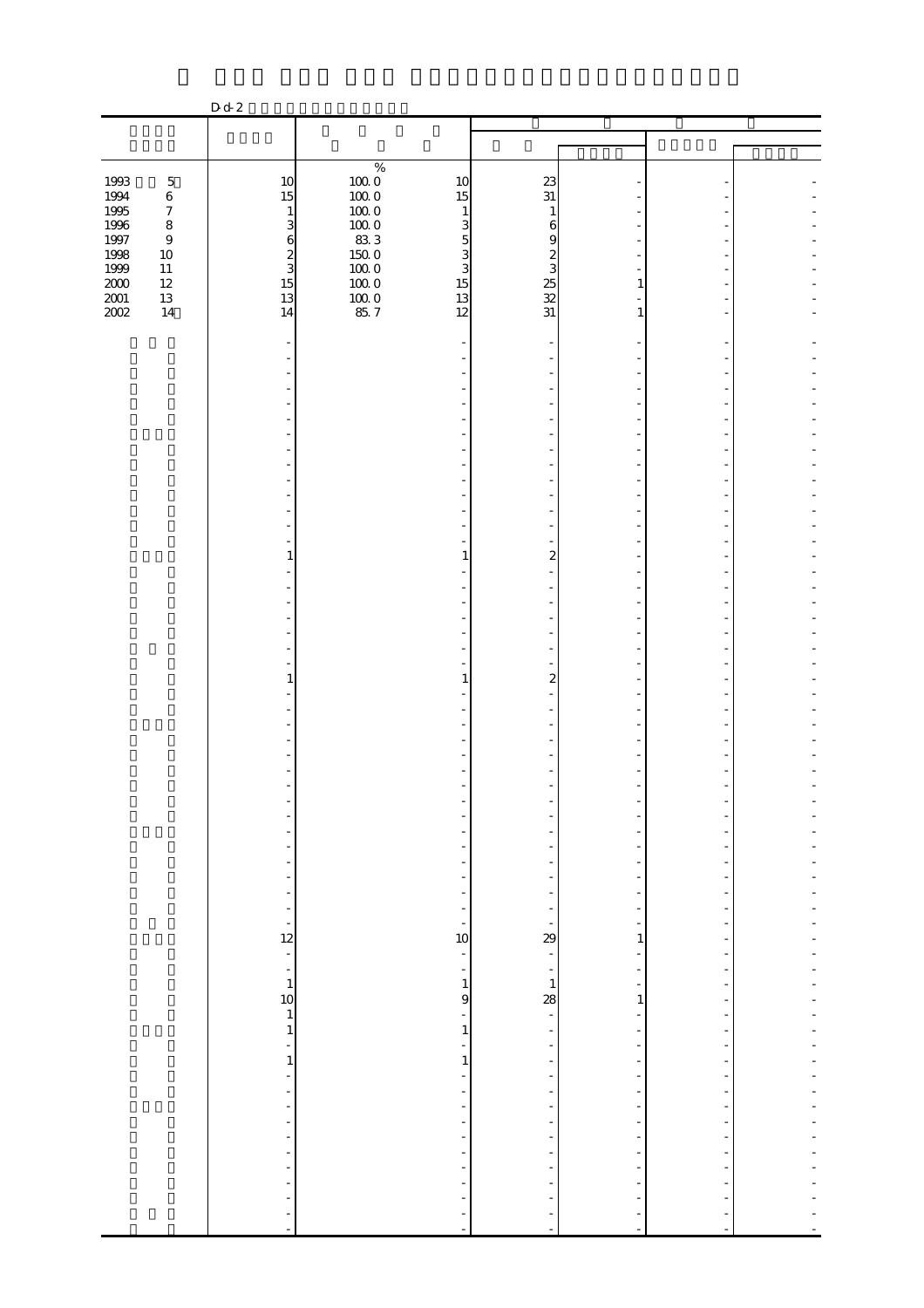|                   |                  | D e                                                     |                          |                                                   |                          |                              |                |
|-------------------|------------------|---------------------------------------------------------|--------------------------|---------------------------------------------------|--------------------------|------------------------------|----------------|
|                   |                  |                                                         |                          |                                                   |                          |                              |                |
|                   |                  |                                                         |                          |                                                   |                          |                              |                |
|                   |                  |                                                         |                          |                                                   |                          |                              |                |
|                   |                  |                                                         | $\%$                     |                                                   |                          |                              |                |
| 1993              | $\mathbf 5$      |                                                         |                          |                                                   |                          |                              |                |
| 1994<br>1995      | $\,$ 6 $\,$      |                                                         |                          |                                                   |                          |                              |                |
|                   | $\boldsymbol{7}$ |                                                         |                          |                                                   |                          |                              |                |
| $1996\,$          | $\,$ 8 $\,$      |                                                         |                          |                                                   |                          |                              |                |
| 1997              | $\boldsymbol{9}$ |                                                         |                          |                                                   |                          |                              |                |
| 1998              | $10\,$           |                                                         |                          |                                                   |                          |                              |                |
| $1999\,$          | $11\,$           |                                                         |                          |                                                   |                          |                              |                |
|                   | $12\,$           |                                                         |                          |                                                   |                          |                              |                |
| $\frac{200}{200}$ | $13\,$           |                                                         |                          |                                                   |                          |                              |                |
|                   | 14               | 1                                                       | 1000<br>1                | $\overline{a}$                                    | 1                        |                              |                |
|                   |                  |                                                         |                          |                                                   |                          |                              |                |
|                   |                  |                                                         |                          |                                                   |                          |                              |                |
|                   |                  |                                                         |                          |                                                   |                          |                              |                |
|                   |                  |                                                         |                          |                                                   |                          |                              |                |
|                   |                  |                                                         |                          |                                                   |                          |                              |                |
|                   |                  |                                                         |                          |                                                   |                          |                              |                |
|                   |                  |                                                         |                          |                                                   | ä,                       |                              |                |
|                   |                  |                                                         |                          |                                                   |                          |                              |                |
|                   |                  |                                                         |                          |                                                   |                          |                              |                |
|                   |                  |                                                         |                          |                                                   | ÷,                       |                              |                |
|                   |                  |                                                         |                          |                                                   |                          |                              |                |
|                   |                  |                                                         |                          |                                                   |                          |                              |                |
|                   |                  |                                                         |                          |                                                   |                          |                              |                |
|                   |                  |                                                         |                          |                                                   | L,                       |                              |                |
|                   |                  |                                                         |                          |                                                   |                          |                              |                |
|                   |                  |                                                         |                          |                                                   |                          |                              |                |
|                   |                  |                                                         |                          |                                                   |                          |                              |                |
|                   |                  |                                                         |                          |                                                   |                          |                              |                |
|                   |                  |                                                         |                          |                                                   |                          |                              |                |
|                   |                  |                                                         |                          |                                                   |                          |                              |                |
|                   |                  |                                                         |                          |                                                   |                          |                              |                |
|                   |                  |                                                         |                          |                                                   | ł,                       |                              |                |
|                   |                  |                                                         |                          |                                                   |                          |                              |                |
|                   |                  |                                                         |                          |                                                   |                          |                              |                |
|                   |                  |                                                         |                          |                                                   | ÷,                       |                              |                |
|                   |                  |                                                         |                          |                                                   |                          |                              |                |
|                   |                  |                                                         |                          |                                                   | L,                       |                              |                |
|                   |                  |                                                         |                          |                                                   |                          |                              |                |
|                   |                  |                                                         |                          |                                                   |                          |                              |                |
|                   |                  |                                                         |                          |                                                   |                          |                              |                |
|                   |                  |                                                         |                          |                                                   |                          |                              |                |
|                   |                  |                                                         |                          |                                                   |                          |                              |                |
|                   |                  |                                                         |                          |                                                   |                          |                              |                |
|                   |                  |                                                         |                          |                                                   |                          |                              |                |
|                   |                  |                                                         |                          |                                                   |                          |                              |                |
|                   |                  | $\frac{1}{1}$                                           | $\frac{1}{1}$            |                                                   | $\frac{1}{2}$            | $\overline{a}$               |                |
|                   |                  |                                                         |                          | $\frac{1}{2}$                                     | $\overline{\phantom{0}}$ | -                            |                |
|                   |                  | f                                                       | ÷,                       |                                                   | $\overline{\phantom{a}}$ | $\frac{1}{2}$                |                |
|                   |                  |                                                         | $\overline{\phantom{a}}$ | $\blacksquare$                                    | $\overline{\phantom{a}}$ | $\overline{\phantom{0}}$     |                |
|                   |                  |                                                         |                          |                                                   |                          | $\frac{1}{2}$                |                |
|                   |                  | $\begin{bmatrix} 1 & 1 \\ 1 & 1 \\ 1 & 1 \end{bmatrix}$ | $\frac{1}{2}$            | $\begin{array}{cccc}\n1 & 1 & 1 & 1\n\end{array}$ | $\frac{1}{2}$            | $\overline{\phantom{a}}$     |                |
|                   |                  |                                                         |                          |                                                   |                          | $\overline{\phantom{a}}$     | ÷,             |
|                   |                  |                                                         | $\,1$                    |                                                   | $\frac{1}{\sqrt{2}}$     | $\blacksquare$               |                |
|                   |                  |                                                         |                          |                                                   | $\mathbf{1}$             | $\qquad \qquad \blacksquare$ | $\overline{a}$ |
|                   |                  | $\frac{1}{2}$                                           |                          | ÷,                                                |                          | $\frac{1}{2}$                | ÷,             |
|                   |                  | $\frac{1}{\sqrt{2}}$                                    |                          | $\frac{1}{2}$                                     |                          | ۳                            |                |
|                   |                  |                                                         |                          |                                                   | $\frac{1}{2}$            | ÷,                           | ÷              |
|                   |                  | $\frac{1}{2}$                                           |                          | $\frac{1}{2}$                                     | $\mathbf{1}$             | $\frac{1}{2}$                | ÷              |
|                   |                  |                                                         |                          |                                                   |                          | $\overline{\phantom{a}}$     |                |
|                   |                  |                                                         |                          |                                                   |                          |                              | ÷              |
|                   |                  |                                                         |                          | $\frac{1}{2}$                                     |                          | -                            |                |
|                   |                  |                                                         |                          |                                                   |                          | $\blacksquare$               | ÷              |
|                   |                  |                                                         | 医单位的 医单位的 医单位            | ÷,                                                |                          | $\blacksquare$               | ÷              |
|                   |                  |                                                         |                          | ÷,                                                |                          | $\blacksquare$               | ÷              |
|                   |                  |                                                         |                          |                                                   |                          | ۳                            | ÷,             |
|                   |                  | $\frac{1}{2}$                                           |                          | $\frac{1}{2}$                                     |                          | $\overline{\phantom{a}}$     | $\overline{a}$ |
|                   |                  |                                                         |                          |                                                   |                          | $\overline{\phantom{a}}$     |                |
|                   |                  |                                                         |                          | $\overline{\phantom{a}}$                          |                          | $\blacksquare$               |                |
|                   |                  |                                                         |                          |                                                   |                          | $\blacksquare$               |                |
|                   |                  |                                                         |                          | $\frac{1}{2}$                                     |                          | ÷,                           | ÷,             |
|                   |                  | ÷,                                                      | $\overline{a}$           | ÷                                                 |                          | $\frac{1}{2}$                |                |
|                   |                  |                                                         |                          |                                                   |                          |                              |                |
|                   |                  | $\frac{1}{2}$                                           | $\frac{1}{2}$            | $\frac{1}{2}$                                     |                          | $\frac{1}{2}$                |                |
|                   |                  | $\blacksquare$                                          |                          |                                                   |                          |                              |                |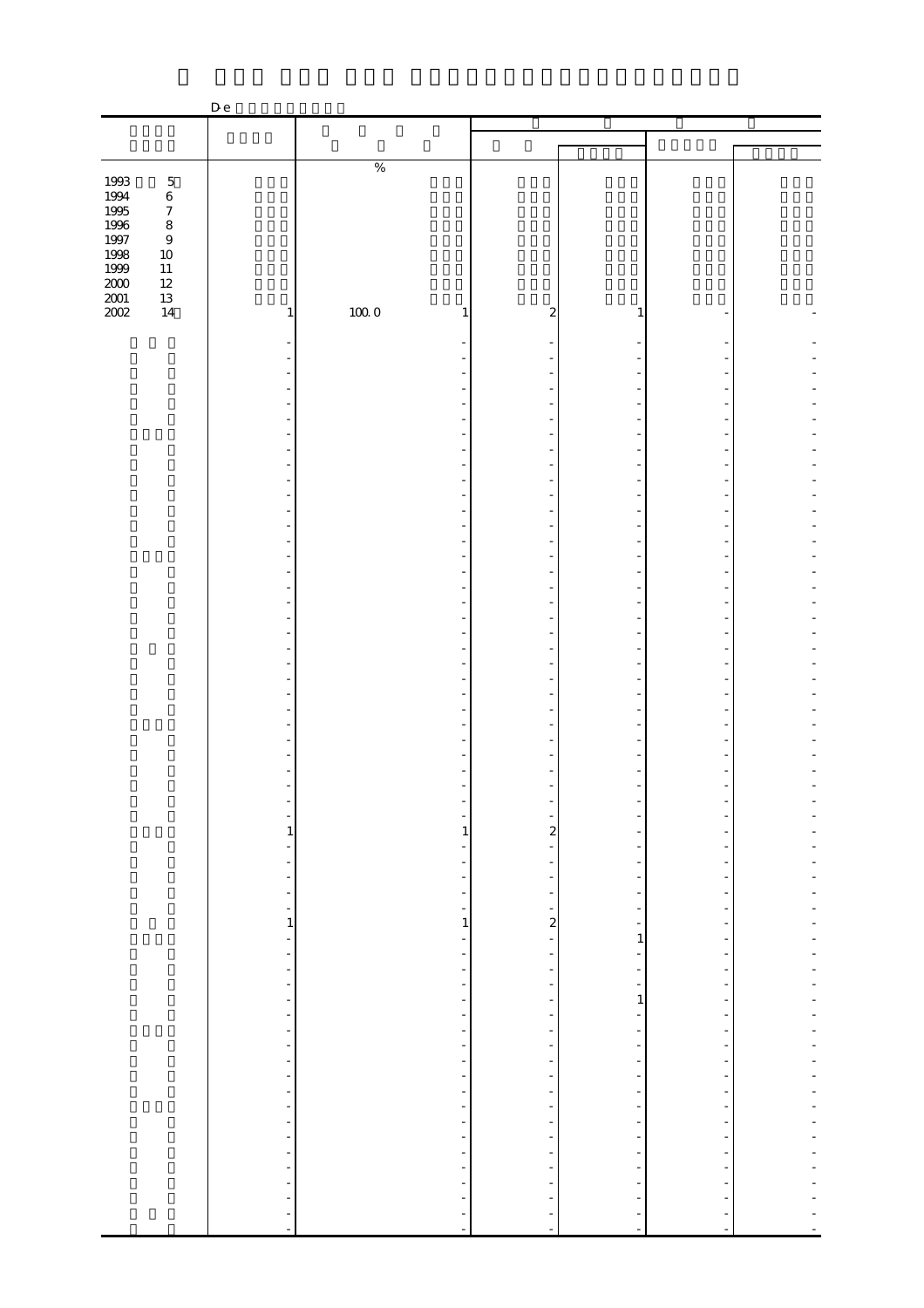|                              |                                                 | D f                                                                    |                                                 |                                                                                       |                                               |                                                                                       |                     |  |
|------------------------------|-------------------------------------------------|------------------------------------------------------------------------|-------------------------------------------------|---------------------------------------------------------------------------------------|-----------------------------------------------|---------------------------------------------------------------------------------------|---------------------|--|
|                              |                                                 |                                                                        |                                                 |                                                                                       |                                               |                                                                                       |                     |  |
|                              |                                                 |                                                                        |                                                 |                                                                                       |                                               |                                                                                       |                     |  |
| 1993<br>1994<br>1995         | $\mathbf 5$<br>$\,6$<br>$\boldsymbol{7}$        | 67<br>58<br>38                                                         | $\%$<br>$\frac{95}{96} \frac{5}{6}$<br>$100\;0$ | 64<br>56<br>38                                                                        | $71\,$<br>78<br>53                            | 1<br>3                                                                                |                     |  |
| 1996<br>1997<br>1998<br>1999 | $\,8\,$<br>$\boldsymbol{9}$<br>$10\,$<br>$11\,$ | 52<br>48<br>32<br>$31\,$                                               | $100\;0$<br>104.2<br>$100\;0$<br>$100\;0$       | $52\,$<br>50<br>32<br>$31\,$                                                          | 70<br>81<br>$51\,$<br>65                      | 7<br>3<br>$\overline{c}$<br>$\mathbf{1}$                                              |                     |  |
| $2000\,$<br>$2001\,$<br>2002 | $12\,$<br>$13\,$<br>14                          | $41\,$<br>66<br>56                                                     | 87.8<br>$87.9$<br>91.1                          | 36<br>58<br>51                                                                        | 59<br>88<br>85                                | $\overline{\mathcal{Z}}$<br>7<br>4                                                    | 1<br>1              |  |
|                              |                                                 | 2<br>1<br>1                                                            |                                                 | 2<br>$\mathbf{1}$<br>1                                                                |                                               |                                                                                       |                     |  |
|                              |                                                 | 8<br>$\mathbf{1}$                                                      |                                                 | 9<br>$\mathbf{1}$                                                                     | 20<br>$\mathbf{1}$                            | 1                                                                                     |                     |  |
|                              |                                                 | 1<br>1                                                                 |                                                 | 1<br>$\mathbf{1}$                                                                     | $\mathbf{1}$<br>$\boldsymbol{z}$              | $\mathbf{1}$                                                                          |                     |  |
|                              |                                                 | $\overline{5}$<br>4<br>10<br>$\mathbf{1}$                              |                                                 | $\overline{5}$<br>$\overline{\mathbf{c}}$<br>8<br>$\mathbf{1}$                        | 16<br>2<br>12<br>1                            | $\overline{2}$                                                                        |                     |  |
|                              |                                                 | 1<br>÷,                                                                |                                                 | $\mathbf{1}$                                                                          |                                               |                                                                                       |                     |  |
|                              |                                                 | $\frac{2}{3}$<br>$\overline{\mathcal{L}}$<br>$\mathbf{1}$              |                                                 | 3<br>$\overline{\mathcal{Z}}$<br>$\mathbf{1}$                                         | 5<br>4<br>$\overline{\mathcal{Z}}$            | 1<br>$\mathbf{1}$                                                                     |                     |  |
|                              |                                                 | $\overline{\mathbf{c}}$                                                |                                                 | $\overline{2}$                                                                        | $\overline{2}$                                |                                                                                       |                     |  |
|                              |                                                 | $\boldsymbol{z}$                                                       |                                                 | $\boldsymbol{z}$                                                                      | $\boldsymbol{z}$                              |                                                                                       |                     |  |
|                              |                                                 | $\frac{1}{12}$<br>$\overline{\phantom{a}}$<br>$\overline{\phantom{a}}$ |                                                 | ÷<br>10<br>$\overline{\phantom{a}}$<br>$\overline{\phantom{a}}$<br>$\overline{7}$     | 28                                            | 1<br>$\mathbf{1}$                                                                     | 1<br>$\mathbf{1}$   |  |
|                              |                                                 | $\begin{array}{c} 9 \\ 2 \\ 1 \end{array}$<br>÷,                       |                                                 | $\begin{smallmatrix} 2 \\ 1 \end{smallmatrix}$<br>÷,                                  | $rac{1}{2}$<br>$\,1$                          | $\blacksquare$<br>$\overline{\phantom{a}}$<br>$\overline{a}$                          |                     |  |
|                              |                                                 | $\frac{2}{1}$<br>$\frac{1}{2}$<br>$\,1$                                |                                                 | $\mathbf{1}$<br>$\frac{1}{2}$<br>$\overline{\phantom{0}}$<br>$\overline{\phantom{0}}$ | $\mathbf{1}$<br>-<br>$\overline{\phantom{m}}$ | $\overline{\phantom{m}}$<br>$\overline{\phantom{0}}$<br>$\overline{\phantom{a}}$<br>- | ÷,<br>÷,            |  |
|                              |                                                 | ÷,<br>$\,1$<br>$\mathbf{8}$<br>÷,                                      |                                                 | $\,1$<br>÷<br>9<br>÷                                                                  | $\,1\,$<br>$\frac{1}{10}$<br>÷,               | ÷<br>$\overline{\phantom{a}}$<br>$\overline{\phantom{0}}$                             | $\frac{1}{2}$       |  |
|                              |                                                 | $\overline{\mathbf{r}}$<br>$\begin{array}{c} 1 \\ 3 \\ 8 \end{array}$  |                                                 | $\begin{array}{c} 4 \\ 2 \\ 3 \\ 8 \end{array}$                                       | $\frac{1}{3}$<br>$\frac{10}{5}$               | $\overline{\phantom{a}}$<br>-<br>-<br>-                                               | ٠<br>$\overline{a}$ |  |
|                              |                                                 | ÷<br>$\,1$<br>÷,                                                       |                                                 | $\overline{4}$<br>÷<br>$\,1\,$<br>÷                                                   | $\frac{1}{2}$                                 | $\frac{1}{2}$<br>$\blacksquare$<br>-<br>÷                                             |                     |  |
|                              |                                                 | $\,1\,$<br>$\,1$<br>÷<br>$\overline{1}$                                |                                                 | $\mathbf 1$<br>$\mathbf{1}$<br>$\overline{1}$                                         | $1\,$<br>$\mathbf{1}$<br>$\mathbf{1}$         | ÷                                                                                     |                     |  |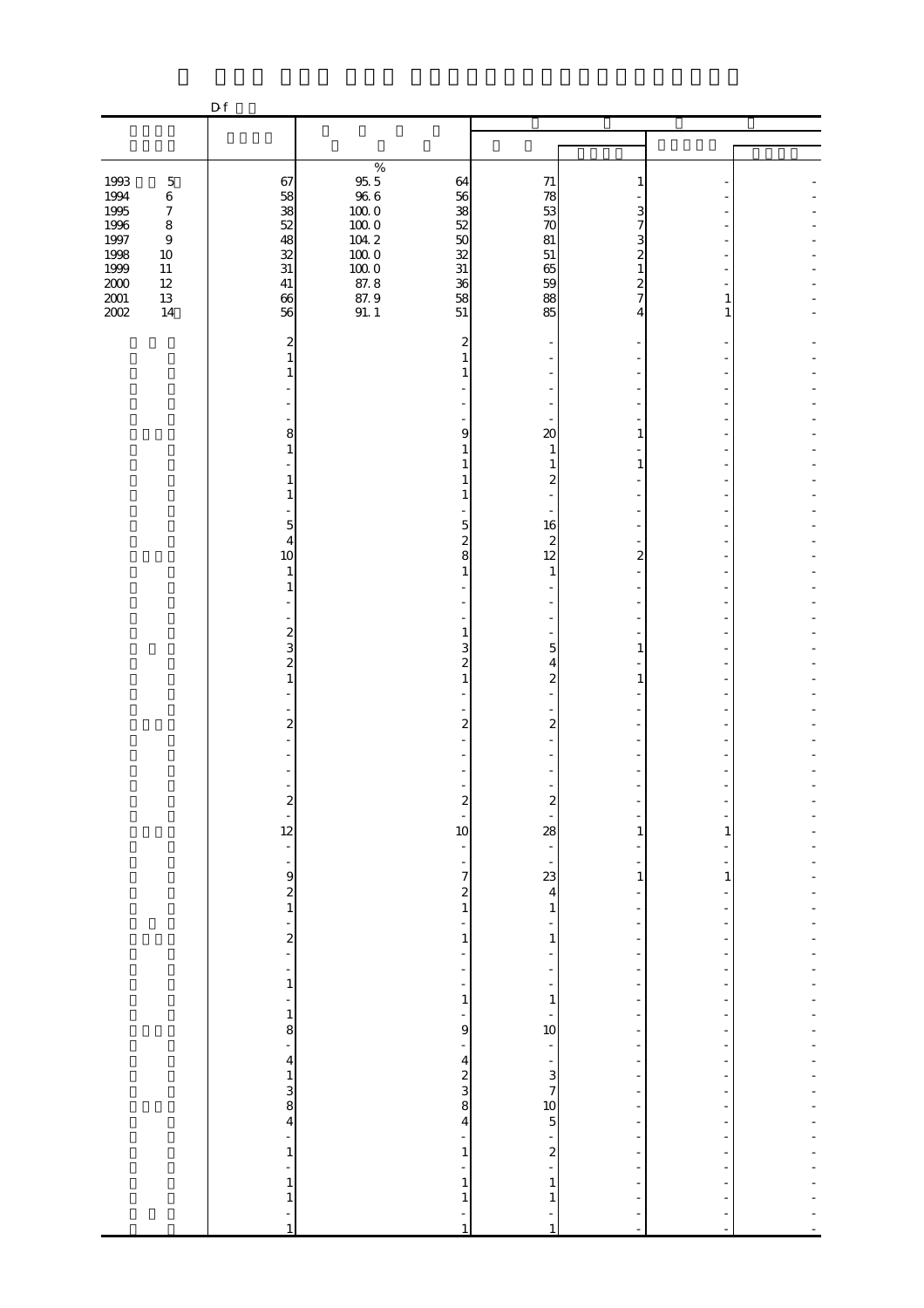|                                                                                  |                                                                                | $\mathbf E$                                                                                                                                                                                                                                                                                                                                                                                                                                          |                                                                                             |                                                                                                                                                                                                                                                                                                                                                                                                              |                                                                                                                                                                                                                                                                                                                                                                                                     |                                                                                                                                                                                                                                                                                                                                                                               |                                                                                                                                                                                                                                                                                                                                                                                                          |                                                                                                                           |
|----------------------------------------------------------------------------------|--------------------------------------------------------------------------------|------------------------------------------------------------------------------------------------------------------------------------------------------------------------------------------------------------------------------------------------------------------------------------------------------------------------------------------------------------------------------------------------------------------------------------------------------|---------------------------------------------------------------------------------------------|--------------------------------------------------------------------------------------------------------------------------------------------------------------------------------------------------------------------------------------------------------------------------------------------------------------------------------------------------------------------------------------------------------------|-----------------------------------------------------------------------------------------------------------------------------------------------------------------------------------------------------------------------------------------------------------------------------------------------------------------------------------------------------------------------------------------------------|-------------------------------------------------------------------------------------------------------------------------------------------------------------------------------------------------------------------------------------------------------------------------------------------------------------------------------------------------------------------------------|----------------------------------------------------------------------------------------------------------------------------------------------------------------------------------------------------------------------------------------------------------------------------------------------------------------------------------------------------------------------------------------------------------|---------------------------------------------------------------------------------------------------------------------------|
|                                                                                  |                                                                                |                                                                                                                                                                                                                                                                                                                                                                                                                                                      |                                                                                             |                                                                                                                                                                                                                                                                                                                                                                                                              |                                                                                                                                                                                                                                                                                                                                                                                                     |                                                                                                                                                                                                                                                                                                                                                                               |                                                                                                                                                                                                                                                                                                                                                                                                          |                                                                                                                           |
| 1993<br>1994<br>1995<br>1996<br>1997<br>1998<br>1999<br>2000<br>$2001\,$<br>2002 | $\mathbf 5$<br>$\,6$<br>7<br>8<br>$\overline{9}$<br>10<br>11<br>12<br>13<br>14 | 6,084<br>6,112<br>6, 157<br>6,439<br>6,763<br>6,686<br>7, 448<br>9,801<br>11, 841<br>12, 220                                                                                                                                                                                                                                                                                                                                                         | $\%$<br>91.9<br>94.9<br>92.9<br>$90.7\,$<br>$90\;6$<br>88.2<br>73.0<br>59.3<br>51.2<br>46 1 | 5,593<br>5,800<br>5, 717<br>5,841<br>6, 124<br>5,899<br>5,438<br>5,809<br>6,066<br>5, 633                                                                                                                                                                                                                                                                                                                    | 9, 152<br>8, 146<br>8, 473<br>7,655<br>6,923<br>7, 239<br>6,110<br>6,112<br>6,166<br>5,912                                                                                                                                                                                                                                                                                                          | 1,035<br>920<br>1,006<br>751<br>580<br>815<br>535<br>422<br>368<br>327                                                                                                                                                                                                                                                                                                        | 413<br>450<br>492<br>458<br>486<br>434<br>409<br>429<br>410<br>347                                                                                                                                                                                                                                                                                                                                       | $31\,$<br>34<br>47<br>$27\,$<br>19<br>$30\,$<br>22<br>18<br>17<br>11                                                      |
|                                                                                  |                                                                                | 352<br>254<br>19<br>42<br>30<br>7<br>719<br>127<br>61<br>200<br>69<br>69<br>193<br>1,387<br>3,382<br>263<br>177<br>167<br>589<br>524<br>1,028<br>166<br>63<br>128<br>277<br>1, 128<br>121<br>131<br>51<br>237<br>411<br>177<br>2,888<br>171<br>444<br>1,551<br>547<br>97<br>78<br>790<br>65<br>64<br>212<br>354<br>95<br>270<br>$\boldsymbol{\omega}$<br>$\infty$<br>70<br>$71\,$<br>1,304<br>518<br>116<br>112<br>$151\,$<br>72<br>80<br>139<br>116 |                                                                                             | 156<br>87<br>15<br>21<br>27<br>6<br>296<br>60<br>$30\,$<br>63<br>34<br>43<br>66<br>837<br>1,353<br>98<br>82<br>92<br>188<br>188<br>397<br>54<br>21<br>80<br>153<br>560<br>86<br>59<br>19<br>77<br>240<br>79<br>1,212<br>$76\,$<br>223<br>596<br>227<br>45<br>45<br>344<br>44<br>33<br>98<br>114<br>$5\!$<br>239<br>107<br>29<br>56<br>47<br>636<br>192<br>57<br>$50\,$<br>72<br>$52\,$<br>66<br>$9\!4$<br>53 | 115<br>69<br>12<br>16<br>15<br>3<br>217<br>29<br>24<br>66<br>24<br>23<br>51<br>1, 124<br>1,256<br>65<br>65<br>50<br>182<br>147<br>433<br>41<br>19<br>59<br>195<br>370<br>31<br>49<br>21<br>58<br>168<br>43<br>1, 188<br>26<br>163<br>720<br>197<br>57<br>25<br>477<br>24<br>22<br>218<br>128<br>85<br>156<br>34<br>47<br>42<br>33<br>1,009<br>630<br>29<br>39<br>56<br>42<br>48<br>$\frac{112}{53}$ | 10<br>4<br>6<br>71<br>29<br>1<br>4<br>13<br>$\overline{\phantom{a}}$<br>11<br>11<br>1<br>6<br>$\mathbf{1}$<br>1<br>$\boldsymbol{2}$<br>46<br>$\boldsymbol{2}$<br>39<br>3<br>$\boldsymbol{z}$<br>43<br>$\overline{a}$<br>$\overline{\phantom{a}}$<br>27<br>14<br>$\boldsymbol{z}$<br>3<br>$\mathbf{1}$<br>$\mathbf{1}$<br>$\mathbf{1}$<br>114<br>72<br>÷,<br>$rac{2}{5}$<br>35 | 11<br>7<br>2<br>2<br>12<br>6<br>2<br>4<br>34<br>102<br>11<br>6<br>7<br>17<br>14<br>20<br>9<br>2<br>4<br>12<br>24<br>2<br>3<br>1<br>16<br>$\mathbf{1}$<br>73<br>3<br>$\mathbf 5$<br>38<br>19<br>5<br>3<br>25<br>$\mathbf{1}$<br>$\overline{4}$<br>$12\,$<br>3<br>$\overline{5}$<br>7<br>3<br>$\mathbf{1}$<br>$\mathbf{1}$<br>$\boldsymbol{z}$<br>59<br>23<br>6<br>5<br>3<br>$\overline{5}$<br>5<br>8<br>4 | $\frac{3}{2}$<br>$\overline{\mathcal{L}}$<br>$\mathbf{1}$<br>$\mathbf{1}$<br>$\mathbf{1}$<br>$\,1\,$<br>4<br>$\,1\,$<br>3 |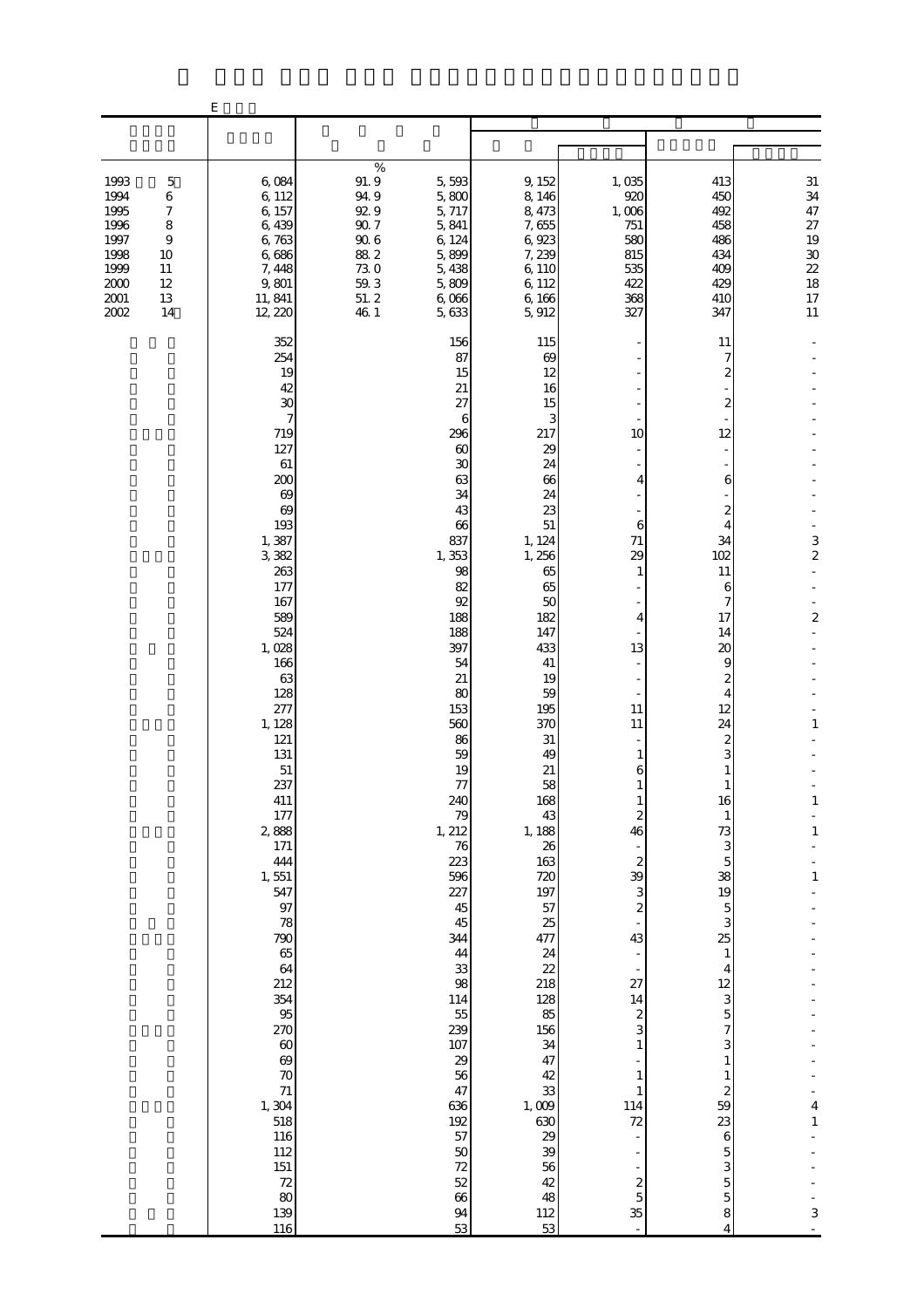|                                                                                                                                                                                                       | $E-a$                                                                                                                                                                                                                                                                |                                                                                                                         |                                                                                                                                                                |                                                                                                                                                       |                                                                            |                                                                            |                                  |
|-------------------------------------------------------------------------------------------------------------------------------------------------------------------------------------------------------|----------------------------------------------------------------------------------------------------------------------------------------------------------------------------------------------------------------------------------------------------------------------|-------------------------------------------------------------------------------------------------------------------------|----------------------------------------------------------------------------------------------------------------------------------------------------------------|-------------------------------------------------------------------------------------------------------------------------------------------------------|----------------------------------------------------------------------------|----------------------------------------------------------------------------|----------------------------------|
|                                                                                                                                                                                                       |                                                                                                                                                                                                                                                                      |                                                                                                                         |                                                                                                                                                                |                                                                                                                                                       |                                                                            |                                                                            |                                  |
| 1993<br>$\mathbf 5$<br>1994<br>$\,6$<br>1995<br>$\boldsymbol{7}$<br>1996<br>$\,8\,$<br>1997<br>$\boldsymbol{9}$<br>1998<br>10<br>1999<br>11<br>$2000\,$<br>$12\,$<br>$2001\,$<br>$13\,$<br>2002<br>14 | 1, 014<br>774<br>702<br>590<br>604<br>515<br>293<br>278<br>290<br>300                                                                                                                                                                                                | $\%$<br>$100\ 4$<br>$100\ 3$<br>$100\,$ $1$<br>99.7<br>$100\;0$<br>$100\;0$<br>$99.3\,$<br>$100\;0$<br>$100\;0$<br>1000 | 1, 018<br>776<br>$703$<br>588<br>604<br>515<br>291<br>278<br>290<br>300                                                                                        | 6,344<br>4,917<br>5, 270<br>4,100<br>3, 253<br>3,372<br>2,327<br>1,905<br>2,077<br>1,928                                                              | 915<br>750<br>828<br>614<br>433<br>664<br>405<br>343<br>293<br>271         | 66<br>70<br>109<br>59<br>78<br>71<br>40<br>22<br>$\boldsymbol{\chi}$<br>36 | $17$ 19 28 15 11 15 12 5 3 6     |
|                                                                                                                                                                                                       | 1<br>4<br>1<br>2<br>1<br>57<br>33                                                                                                                                                                                                                                    |                                                                                                                         | 1<br>1<br>4<br>1<br>$\overline{c}$<br>$\mathbf{1}$<br>57<br>33                                                                                                 | 10<br>10<br>49<br>5<br>34<br>10<br>421<br>252                                                                                                         | 7<br>4<br>3<br>69<br>15                                                    | 8                                                                          | 3                                |
|                                                                                                                                                                                                       | $\boldsymbol{z}$<br>$\overline{4}$<br>22<br>$\boldsymbol{z}$<br>3<br>7<br>2<br>1                                                                                                                                                                                     |                                                                                                                         | 2<br>4<br>$\overline{2}$<br>$\mathbf{z}$<br>3<br>7<br>$\overline{c}$<br>1<br>1<br>2                                                                            | 30<br>26<br>127<br>14<br>55<br>45<br>12<br>10<br>6<br>13                                                                                              | 9<br>6<br>8<br>6                                                           |                                                                            |                                  |
|                                                                                                                                                                                                       | $\begin{smallmatrix} 2\\1 \end{smallmatrix}$<br>120<br>$\overline{\phantom{a}}$<br>$\begin{array}{c} 33 \\ 55 \end{array}$<br>$\overline{30}$<br>$\overline{\mathcal{L}}$<br>÷,<br>21<br>$\frac{1}{\sqrt{2}}$<br>$\overline{\phantom{a}}$<br>$15\,$<br>$\frac{3}{3}$ |                                                                                                                         | $\mathbf{1}$<br>65<br>33<br>26<br>$\overline{4}$<br>$\boldsymbol{z}$<br>$\overline{\phantom{a}}$<br>21<br>$\frac{1}{2}$<br>$\overline{\phantom{m}}$<br>15<br>3 | 4<br>268<br>49<br>168<br>27<br>24<br>232<br>$\frac{1}{2}$<br>$160\,$<br>32                                                                            | $\boldsymbol{z}$<br>$\overline{2}$<br>$\infty$<br>1<br>1<br>40<br>26<br>12 | 10<br>1<br>3<br>6<br>9<br>$\overline{9}$                                   |                                  |
|                                                                                                                                                                                                       | $\frac{28}{20}$<br>$\bf 4$<br>$\overline{\mathbf{4}}$<br>$\overline{\phantom{a}}$<br>29<br>16<br>$\bar{\phantom{a}}$<br>$\overline{\mathcal{Z}}$<br>÷,<br>$\mathbf{1}$<br>7                                                                                          |                                                                                                                         | 3<br>83<br>75<br>$\overline{4}$<br>$\overline{4}$<br>$\overline{a}$<br>29<br>$16\,$<br>÷,<br>$\boldsymbol{2}$<br>1<br>7                                        | 40<br>56<br>15<br>$\boldsymbol{\mathcal{X}}$<br>$11\,$<br>$\overline{\phantom{a}}$<br>595<br>494<br>÷<br>12<br>$\frac{1}{2}$<br>$\mathbf 5$<br>$73\,$ | $\overline{\mathcal{L}}$<br>1<br>1<br>109<br>72<br>4<br>33                 | 9<br>7<br>$\boldsymbol{z}$                                                 | 3<br>$\,1\,$<br>$\boldsymbol{2}$ |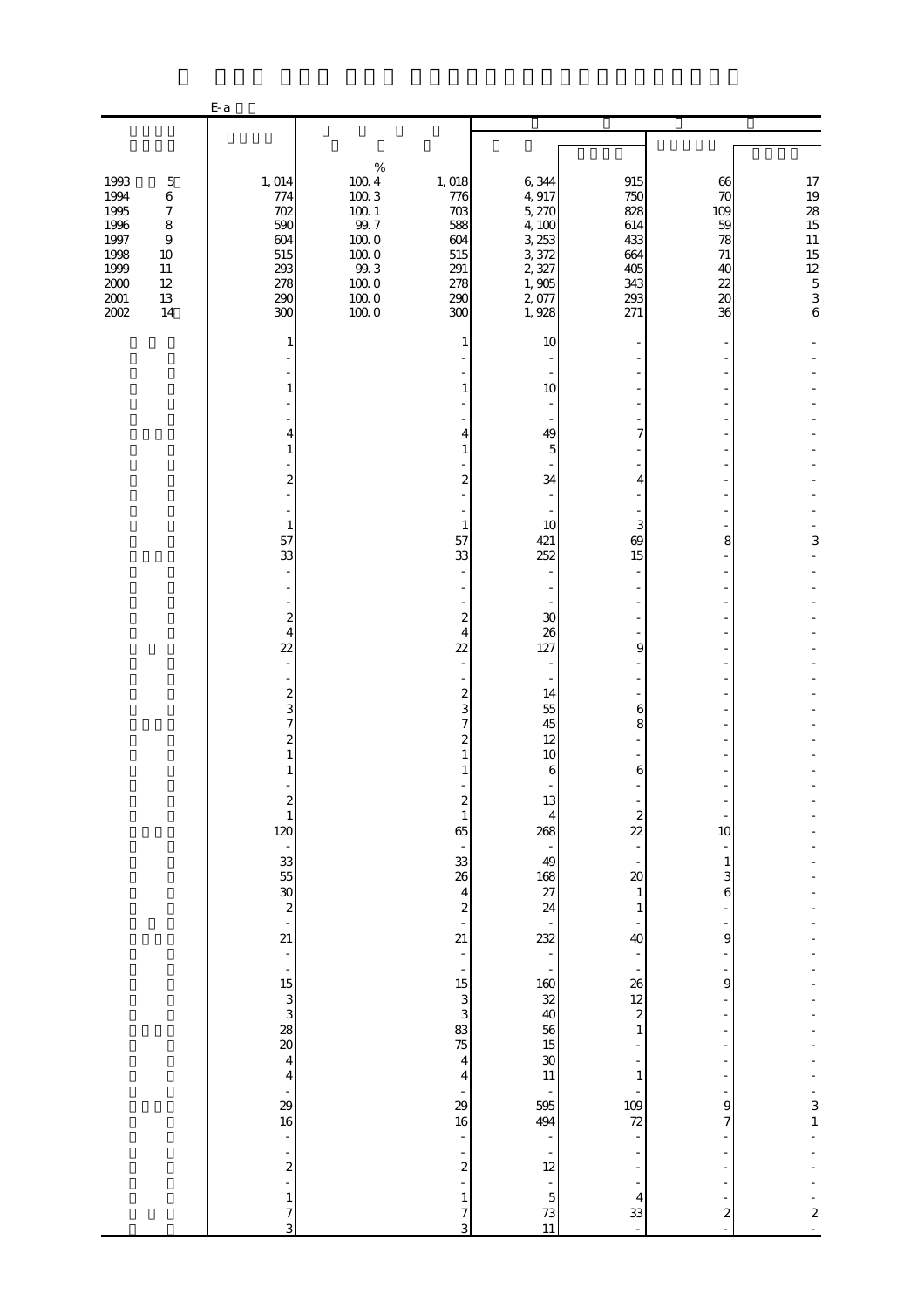|                                                                                      |                                                                                                                   | $E-a-1$                                                             |                                                                                                                     |                                                                     |                                                                                          |                                                                        |                                                             |                                                                                                                                 |
|--------------------------------------------------------------------------------------|-------------------------------------------------------------------------------------------------------------------|---------------------------------------------------------------------|---------------------------------------------------------------------------------------------------------------------|---------------------------------------------------------------------|------------------------------------------------------------------------------------------|------------------------------------------------------------------------|-------------------------------------------------------------|---------------------------------------------------------------------------------------------------------------------------------|
|                                                                                      |                                                                                                                   |                                                                     |                                                                                                                     |                                                                     |                                                                                          |                                                                        |                                                             |                                                                                                                                 |
|                                                                                      |                                                                                                                   |                                                                     |                                                                                                                     |                                                                     |                                                                                          |                                                                        |                                                             |                                                                                                                                 |
| 1993<br>1994<br>1995<br>1996<br>1997<br>1998<br>1999<br>$2000\,$<br>$2001\,$<br>2002 | $\mathbf 5$<br>$\,6$<br>$\boldsymbol{7}$<br>$\,8\,$<br>$\boldsymbol{9}$<br>$10\,$<br>$11\,$<br>$12\,$<br>13<br>14 | 388<br>295<br>241<br>220<br>231<br>205<br>127<br>94<br>$92\,$<br>96 | $\%$<br>$9\!.7$<br>99.7<br>$99.2\,$<br>$98\ 6$<br>$100\;0$<br>$99\,5$<br>$98\ 4$<br>$101. \; 1$<br>$100\;0$<br>1000 | 387<br>294<br>239<br>217<br>231<br>204<br>125<br>95<br>$92\,$<br>96 | 4, 278<br>3, 223<br>3,289<br>2,673<br>1,890<br>1,838<br>1,465<br>966<br>1, 123<br>1, 118 | 550<br>407<br>439<br>318<br>$201\,$<br>305<br>226<br>157<br>152<br>145 | 24<br>$41\,$<br>49<br>23<br>43<br>34<br>17<br>14<br>8<br>20 | $\,$ 3 $\,$<br>$\overline{4}$<br>$10$<br>$\begin{array}{c} 1 \\ 2 \\ 2 \\ 1 \\ 3 \end{array}$<br>$\overline{a}$<br>$\mathbf{1}$ |
|                                                                                      |                                                                                                                   |                                                                     |                                                                                                                     |                                                                     | 6                                                                                        |                                                                        |                                                             |                                                                                                                                 |
|                                                                                      |                                                                                                                   |                                                                     |                                                                                                                     |                                                                     | 6                                                                                        |                                                                        |                                                             |                                                                                                                                 |
|                                                                                      |                                                                                                                   | 1                                                                   |                                                                                                                     | 1                                                                   | 27                                                                                       |                                                                        |                                                             |                                                                                                                                 |
|                                                                                      |                                                                                                                   | 1                                                                   |                                                                                                                     | 1                                                                   | 5                                                                                        |                                                                        |                                                             |                                                                                                                                 |
|                                                                                      |                                                                                                                   |                                                                     |                                                                                                                     |                                                                     | 16<br>$\overline{\phantom{a}}$                                                           |                                                                        |                                                             |                                                                                                                                 |
|                                                                                      |                                                                                                                   | $\overline{\phantom{a}}$<br>$\infty$<br>14                          |                                                                                                                     | $\boldsymbol{\chi}$<br>14                                           | 6<br>172<br>154                                                                          | 41<br>11                                                               | 4                                                           | 1                                                                                                                               |
|                                                                                      |                                                                                                                   |                                                                     |                                                                                                                     |                                                                     |                                                                                          |                                                                        |                                                             |                                                                                                                                 |
|                                                                                      |                                                                                                                   | $\mathbf{1}$<br>$\mathbf{1}$                                        |                                                                                                                     | 1<br>$\mathbf{1}$                                                   | 22<br>15                                                                                 |                                                                        |                                                             |                                                                                                                                 |
|                                                                                      |                                                                                                                   | 10<br>$\sim$                                                        |                                                                                                                     | 10                                                                  | 80                                                                                       | 5                                                                      |                                                             |                                                                                                                                 |
|                                                                                      |                                                                                                                   |                                                                     |                                                                                                                     |                                                                     |                                                                                          |                                                                        |                                                             |                                                                                                                                 |
|                                                                                      |                                                                                                                   | $\boldsymbol{z}$<br>$\overline{\mathbf{c}}$                         |                                                                                                                     | $\boldsymbol{z}$<br>$\overline{2}$                                  | 37<br>28                                                                                 | 6<br>4                                                                 |                                                             |                                                                                                                                 |
|                                                                                      |                                                                                                                   | 1                                                                   |                                                                                                                     | $\mathbf{1}$                                                        | 11<br>8                                                                                  |                                                                        |                                                             |                                                                                                                                 |
|                                                                                      |                                                                                                                   |                                                                     |                                                                                                                     |                                                                     | 3                                                                                        | 3                                                                      |                                                             |                                                                                                                                 |
|                                                                                      |                                                                                                                   |                                                                     |                                                                                                                     |                                                                     | 1                                                                                        | $\mathbf{1}$                                                           |                                                             |                                                                                                                                 |
|                                                                                      |                                                                                                                   | 43                                                                  |                                                                                                                     | 43                                                                  | 147<br>$\overline{\phantom{a}}$                                                          | 18                                                                     | 7                                                           |                                                                                                                                 |
|                                                                                      |                                                                                                                   | $\blacksquare$<br>28                                                |                                                                                                                     | 28                                                                  | 28                                                                                       |                                                                        | $\mathbf{1}$                                                |                                                                                                                                 |
|                                                                                      |                                                                                                                   | 13<br>$\overline{\mathcal{L}}$                                      |                                                                                                                     | 13<br>$\overline{\mathcal{L}}$                                      | 85<br>13                                                                                 | 16<br>$\mathbf{1}$                                                     | $\,$ 6 $\,$                                                 |                                                                                                                                 |
|                                                                                      |                                                                                                                   | L                                                                   |                                                                                                                     |                                                                     | 21                                                                                       | 1                                                                      |                                                             |                                                                                                                                 |
|                                                                                      |                                                                                                                   | 5                                                                   |                                                                                                                     | 5<br>÷,                                                             | 189<br>$\overline{\phantom{0}}$                                                          | 35                                                                     | 9                                                           |                                                                                                                                 |
|                                                                                      |                                                                                                                   | ÷                                                                   |                                                                                                                     | ÷                                                                   | $\frac{1}{2}$                                                                            | $\overline{\phantom{a}}$                                               |                                                             |                                                                                                                                 |
|                                                                                      |                                                                                                                   | 3<br>$\mathbf{1}$                                                   |                                                                                                                     | 3<br>1                                                              | 131<br>25<br>33                                                                          | 23<br>10                                                               | 9                                                           |                                                                                                                                 |
|                                                                                      |                                                                                                                   | $\mathbf{1}$                                                        |                                                                                                                     | $\mathbf{1}$<br>$\overline{\mathbf{c}}$                             | 3                                                                                        | $\overline{\mathcal{L}}$                                               |                                                             |                                                                                                                                 |
|                                                                                      |                                                                                                                   | $\frac{2}{2}$                                                       |                                                                                                                     | $\overline{\mathcal{L}}$                                            | $\mathbf{1}$                                                                             |                                                                        |                                                             |                                                                                                                                 |
|                                                                                      |                                                                                                                   | L,<br>$\overline{a}$                                                |                                                                                                                     |                                                                     | $\overline{\mathcal{L}}$<br>$\blacksquare$                                               |                                                                        | $\overline{\phantom{a}}$                                    |                                                                                                                                 |
|                                                                                      |                                                                                                                   | ÷<br>9                                                              |                                                                                                                     | 9                                                                   | 392                                                                                      | 36                                                                     |                                                             |                                                                                                                                 |
|                                                                                      |                                                                                                                   | 8<br>L,                                                             |                                                                                                                     | 8                                                                   | 353<br>L,                                                                                | 28                                                                     | ٠                                                           |                                                                                                                                 |
|                                                                                      |                                                                                                                   |                                                                     |                                                                                                                     |                                                                     |                                                                                          |                                                                        |                                                             |                                                                                                                                 |
|                                                                                      |                                                                                                                   |                                                                     |                                                                                                                     |                                                                     | 6                                                                                        |                                                                        |                                                             |                                                                                                                                 |
|                                                                                      |                                                                                                                   |                                                                     |                                                                                                                     |                                                                     | $\boldsymbol{z}$<br>24                                                                   | $\mathbf{1}$<br>7                                                      |                                                             |                                                                                                                                 |
|                                                                                      |                                                                                                                   | $\mathbf{1}$                                                        |                                                                                                                     | $\mathbf{1}$                                                        | $\overline{7}$                                                                           |                                                                        |                                                             |                                                                                                                                 |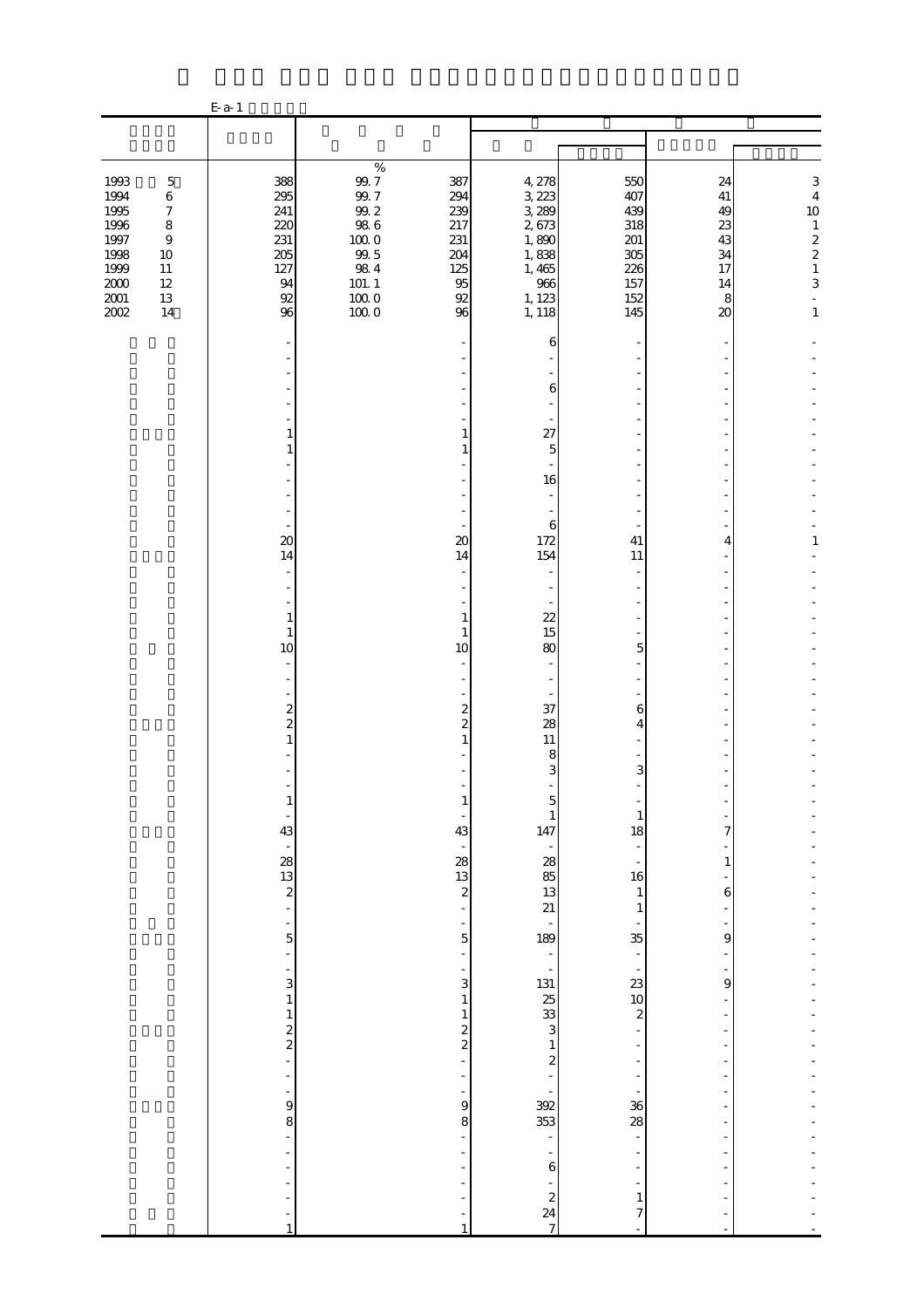|                                                                                      |                                                                                                            | $E-a-2$                                                             |                                                                                                                 |                                                                       |                                                                         |                                                                |                                                       |                                                                                                                 |
|--------------------------------------------------------------------------------------|------------------------------------------------------------------------------------------------------------|---------------------------------------------------------------------|-----------------------------------------------------------------------------------------------------------------|-----------------------------------------------------------------------|-------------------------------------------------------------------------|----------------------------------------------------------------|-------------------------------------------------------|-----------------------------------------------------------------------------------------------------------------|
|                                                                                      |                                                                                                            |                                                                     |                                                                                                                 |                                                                       |                                                                         |                                                                |                                                       |                                                                                                                 |
|                                                                                      |                                                                                                            |                                                                     |                                                                                                                 |                                                                       |                                                                         |                                                                |                                                       |                                                                                                                 |
| 1993<br>1994<br>1995<br>1996<br>1997<br>1998<br>1999<br>$2000\,$<br>$2001\,$<br>2002 | $\mathbf 5$<br>$\,6$<br>$\boldsymbol{7}$<br>$\,8\,$<br>$\,9$<br>$10\,$<br>$11\,$<br>$12\,$<br>$13\,$<br>14 | 351<br>292<br>243<br>198<br>209<br>172<br>$77\,$<br>97<br>98<br>137 | $\%$<br>$101.\;1$<br>101.0<br>$100\ 8$<br>101.0<br>$100\ 5$<br>$1006$<br>$100\;0$<br>$100\;0$<br>$99.0$<br>1000 | 355<br>295<br>245<br>200<br>210<br>173<br>77<br>97<br>97<br>137       | 1, 195<br>1,064<br>929<br>587<br>596<br>668<br>319<br>332<br>347<br>309 | 270<br>241<br>223<br>170<br>136<br>221<br>92<br>69<br>54<br>42 | 32<br>27<br>26<br>13<br>15<br>16<br>13<br>1<br>6<br>3 | $\begin{array}{c} 13 \\ 14 \\ 12 \\ 8 \\ 9 \\ 7 \end{array}$<br>$\boldsymbol{6}$<br>$\,1\,$<br>$\boldsymbol{z}$ |
|                                                                                      |                                                                                                            | 1                                                                   |                                                                                                                 | 1                                                                     | 4                                                                       |                                                                |                                                       |                                                                                                                 |
|                                                                                      |                                                                                                            | 1                                                                   |                                                                                                                 |                                                                       | 4                                                                       |                                                                |                                                       |                                                                                                                 |
|                                                                                      |                                                                                                            | $\overline{\mathbf{c}}$                                             |                                                                                                                 | 2                                                                     | $\overline{7}$                                                          | 4                                                              |                                                       |                                                                                                                 |
|                                                                                      |                                                                                                            | 1                                                                   |                                                                                                                 |                                                                       | 3                                                                       | 1                                                              |                                                       |                                                                                                                 |
|                                                                                      |                                                                                                            | $\mathbf{1}$<br>$\overline{22}$                                     |                                                                                                                 | $\mathbf{1}$<br>$\overline{22}$                                       | 4<br>105                                                                | 3<br>5                                                         | 1                                                     |                                                                                                                 |
|                                                                                      |                                                                                                            | 9                                                                   |                                                                                                                 | 9                                                                     | 33                                                                      |                                                                |                                                       |                                                                                                                 |
|                                                                                      |                                                                                                            | $\overline{\mathcal{L}}$                                            |                                                                                                                 | $\boldsymbol{z}$                                                      | $\overline{7}$                                                          |                                                                |                                                       |                                                                                                                 |
|                                                                                      |                                                                                                            | 6                                                                   |                                                                                                                 | 6                                                                     | 18<br>$\sim$                                                            |                                                                |                                                       |                                                                                                                 |
|                                                                                      |                                                                                                            | 1<br>$\overline{2}$                                                 |                                                                                                                 | 1<br>2                                                                | 8<br>6                                                                  | 4                                                              |                                                       |                                                                                                                 |
|                                                                                      |                                                                                                            | 1                                                                   |                                                                                                                 |                                                                       | 3                                                                       | 3                                                              |                                                       |                                                                                                                 |
|                                                                                      |                                                                                                            | $\frac{1}{60}$                                                      |                                                                                                                 | $\mathbf{1}$                                                          | 3                                                                       | $\mathbf{1}$                                                   | ÷                                                     |                                                                                                                 |
|                                                                                      |                                                                                                            | $\frac{1}{32}$<br>27                                                |                                                                                                                 | 6<br>$\mathbf{1}$                                                     | 54<br>$\frac{17}{28}$                                                   | 1                                                              | $\overline{\mathbf{c}}$                               |                                                                                                                 |
|                                                                                      |                                                                                                            | $\frac{1}{2}$                                                       |                                                                                                                 | 4<br>$\mathbf{1}$                                                     | $\overline{a}$                                                          | $\mathbf{1}$<br>$\overline{\phantom{a}}$                       | $\boldsymbol{z}$<br>$\overline{\phantom{a}}$          |                                                                                                                 |
|                                                                                      |                                                                                                            | 11<br>$\overline{\phantom{a}}$                                      |                                                                                                                 | 11<br>$\overline{\phantom{a}}$                                        | $\overline{a}$<br>29<br>$\frac{1}{\sqrt{2}}$                            | 4<br>$\overline{\phantom{0}}$                                  | ٠<br>÷                                                |                                                                                                                 |
|                                                                                      |                                                                                                            | $\overline{\phantom{a}}$                                            |                                                                                                                 | $\overline{\phantom{0}}$<br>8                                         |                                                                         | $\overline{a}$<br>$\boldsymbol{z}$<br>$\overline{\mathcal{L}}$ |                                                       |                                                                                                                 |
|                                                                                      |                                                                                                            |                                                                     |                                                                                                                 |                                                                       |                                                                         | ÷,<br>$\mathbf{1}$<br>÷                                        |                                                       |                                                                                                                 |
|                                                                                      |                                                                                                            | 8<br>2<br>2<br>3<br>2<br>3<br>3<br>2<br>3<br>2<br>3<br>2<br>3       |                                                                                                                 | $\begin{array}{c}\n2 \\ 2 \\ 3\n\end{array}$                          | $\frac{1}{43}$                                                          | $\overline{a}$<br>$\mathbf{1}$<br>$\frac{1}{23}$               |                                                       |                                                                                                                 |
|                                                                                      |                                                                                                            | $\blacksquare$<br>$\frac{1}{2}$                                     |                                                                                                                 | $\overline{\phantom{a}}$                                              | $\overline{\phantom{a}}$                                                | ÷                                                              | $\overline{\phantom{a}}$                              |                                                                                                                 |
|                                                                                      |                                                                                                            | $\frac{1}{2}$<br>÷,                                                 |                                                                                                                 | $\overline{\phantom{0}}$<br>$\overline{\mathcal{L}}$<br>$\frac{1}{2}$ | -<br>$\,$ 6 $\,$                                                        | ÷,<br>$\overline{\phantom{a}}$                                 |                                                       |                                                                                                                 |
|                                                                                      |                                                                                                            | $\,1\,$<br>$\frac{6}{2}$                                            |                                                                                                                 | $\mathbf{1}$<br>$\boldsymbol{6}$<br>$\overline{\mathcal{L}}$          | $\begin{array}{c} 3 \\ 30 \end{array}$<br>$\overline{4}$                | 3<br>$\infty$<br>$\Box$                                        | $\overline{a}$<br>L,                                  |                                                                                                                 |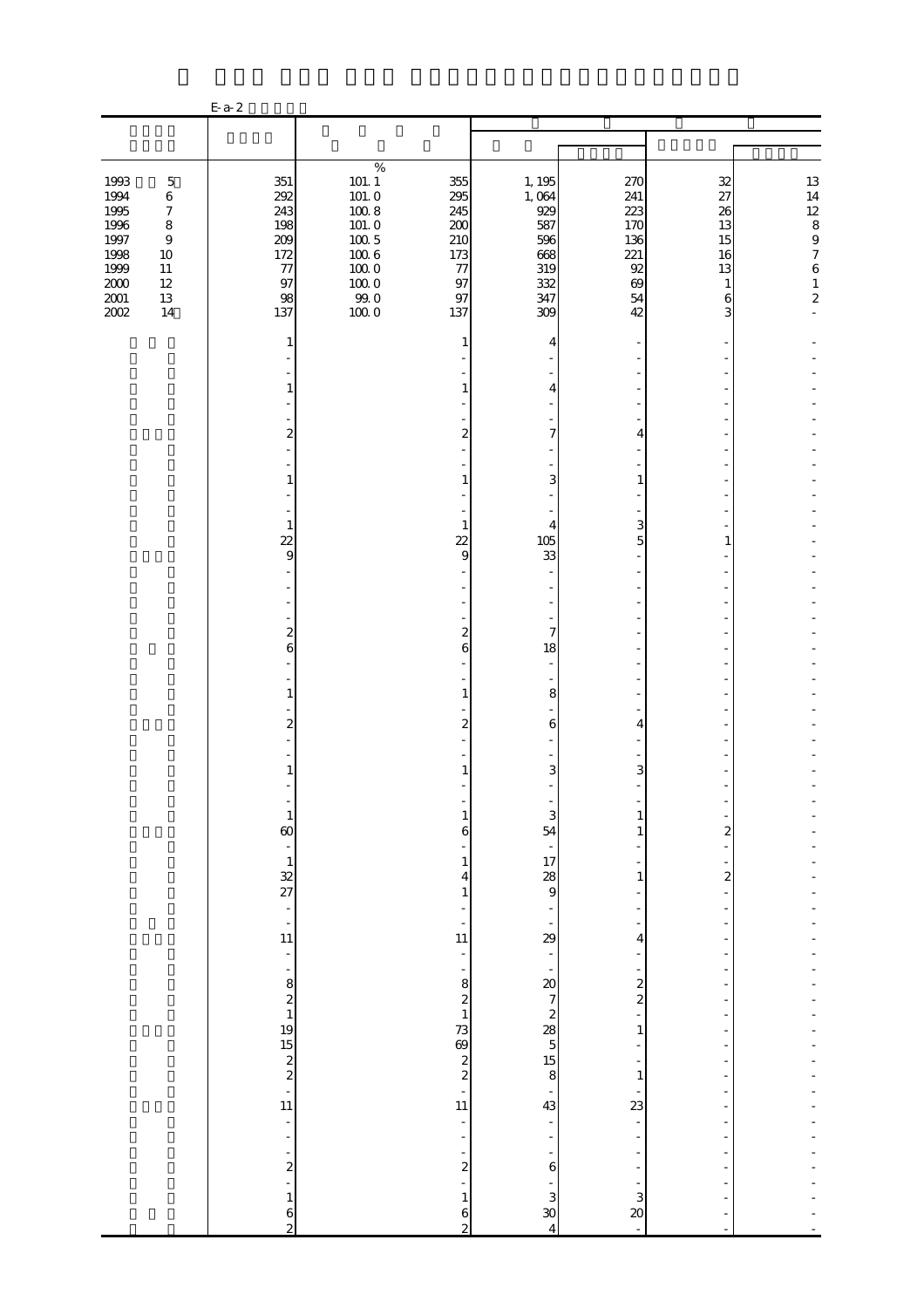|                                                                                      |                                                                                                                       | E- a- 3                                                         |                                                                                                                   |                                                                     |                                                                        |                                                               |                                                                            |                                                                                                                                            |
|--------------------------------------------------------------------------------------|-----------------------------------------------------------------------------------------------------------------------|-----------------------------------------------------------------|-------------------------------------------------------------------------------------------------------------------|---------------------------------------------------------------------|------------------------------------------------------------------------|---------------------------------------------------------------|----------------------------------------------------------------------------|--------------------------------------------------------------------------------------------------------------------------------------------|
|                                                                                      |                                                                                                                       |                                                                 |                                                                                                                   |                                                                     |                                                                        |                                                               |                                                                            |                                                                                                                                            |
|                                                                                      |                                                                                                                       |                                                                 |                                                                                                                   |                                                                     |                                                                        |                                                               |                                                                            |                                                                                                                                            |
| 1993<br>1994<br>1995<br>1996<br>1997<br>1998<br>1999<br>$2000\,$<br>$2001\,$<br>2002 | $\mathbf 5$<br>$\,6$<br>$\boldsymbol{7}$<br>$\,8\,$<br>$\boldsymbol{9}$<br>$10\,$<br>$11\,$<br>$12\,$<br>$13\,$<br>14 | 275<br>187<br>218<br>172<br>164<br>138<br>89<br>87<br>100<br>67 | $\%$<br>$100\ 4$<br>$100\,0$<br>$100\ 5$<br>$99.4\,$<br>$99\,4$<br>$100\;0$<br>$100\;0$<br>989<br>101.0<br>$1000$ | 276<br>187<br>219<br>171<br>163<br>138<br>89<br>86<br>$101\,$<br>67 | 871<br>630<br>1,052<br>840<br>767<br>866<br>543<br>607<br>$607$<br>501 | 95<br>102<br>166<br>126<br>96<br>138<br>87<br>117<br>87<br>84 | 10<br>$\boldsymbol{z}$<br>34<br>23<br>$\infty$<br>21<br>10<br>7<br>6<br>13 | 1<br>$\,1\,$<br>$\begin{array}{c} 6 \\ 6 \end{array}$<br>$\blacksquare$<br>$\begin{array}{c} 6 \\ 5 \end{array}$<br>$\,1$<br>$\frac{1}{5}$ |
|                                                                                      |                                                                                                                       |                                                                 |                                                                                                                   |                                                                     |                                                                        |                                                               |                                                                            |                                                                                                                                            |
|                                                                                      |                                                                                                                       | 1<br>1<br>$\sim$                                                |                                                                                                                   | $\mathbf{1}$<br>1                                                   | 15<br>$\overline{\phantom{a}}$<br>15<br>$\overline{\phantom{a}}$       | 3<br>3                                                        |                                                                            |                                                                                                                                            |
|                                                                                      |                                                                                                                       | 15<br>10                                                        |                                                                                                                   | 15<br>10                                                            | 144<br>65                                                              | 23<br>4                                                       | 3                                                                          | 2                                                                                                                                          |
|                                                                                      |                                                                                                                       | 1<br>$\mathbf{1}$<br>6<br>1                                     |                                                                                                                   | 1<br>1<br>6<br>1                                                    | 8<br>$\overline{4}$<br>29<br>6                                         | 4                                                             |                                                                            |                                                                                                                                            |
|                                                                                      |                                                                                                                       | 1<br>3                                                          |                                                                                                                   | 1<br>3<br>1                                                         | 18<br>11<br>$\mathbf{1}$<br>$\boldsymbol{z}$                           |                                                               |                                                                            |                                                                                                                                            |
|                                                                                      |                                                                                                                       | $\frac{1}{17}$<br>÷,<br>$\begin{array}{c} 4 \\ 10 \end{array}$  |                                                                                                                   | 16<br>$\overline{\mathbf{4}}$                                       | ୪<br>67<br>$\overline{4}$                                              | 3                                                             | 1                                                                          |                                                                                                                                            |
|                                                                                      |                                                                                                                       | $\frac{1}{2}$<br>5<br>$\overline{\phantom{a}}$                  |                                                                                                                   | $\Theta$<br>$\mathbf{1}$<br>$\boldsymbol{2}$<br>5                   | $\frac{55}{5}$<br>3<br>14                                              | 3<br>1                                                        | 1                                                                          |                                                                                                                                            |
|                                                                                      |                                                                                                                       | $\frac{1}{2}$<br>$\overline{4}$<br>$\mathbf{1}$<br>7            |                                                                                                                   | $\overline{4}$<br>$\mathbf{1}$<br>8                                 | $\mathbf{9}$<br>$\overline{5}$<br>$\frac{25}{9}$                       | $\mathbf{1}$                                                  |                                                                            |                                                                                                                                            |
|                                                                                      |                                                                                                                       | $\frac{3}{2}$<br>$\overline{a}$<br>9<br>8                       |                                                                                                                   | 4<br>$\boldsymbol{z}$<br>$\overline{\mathcal{L}}$<br>9<br>8         | $\frac{13}{3}$<br>160<br>141                                           | 50<br>44                                                      | 9<br>7                                                                     | $\frac{3}{1}$                                                                                                                              |
|                                                                                      |                                                                                                                       |                                                                 |                                                                                                                   |                                                                     | -<br>$\frac{1}{19}$                                                    |                                                               |                                                                            |                                                                                                                                            |
|                                                                                      |                                                                                                                       | $\mathbf{1}$<br>L                                               |                                                                                                                   | $\mathbf{1}$                                                        |                                                                        | 6                                                             | $\boldsymbol{z}$                                                           | $\frac{2}{1}$                                                                                                                              |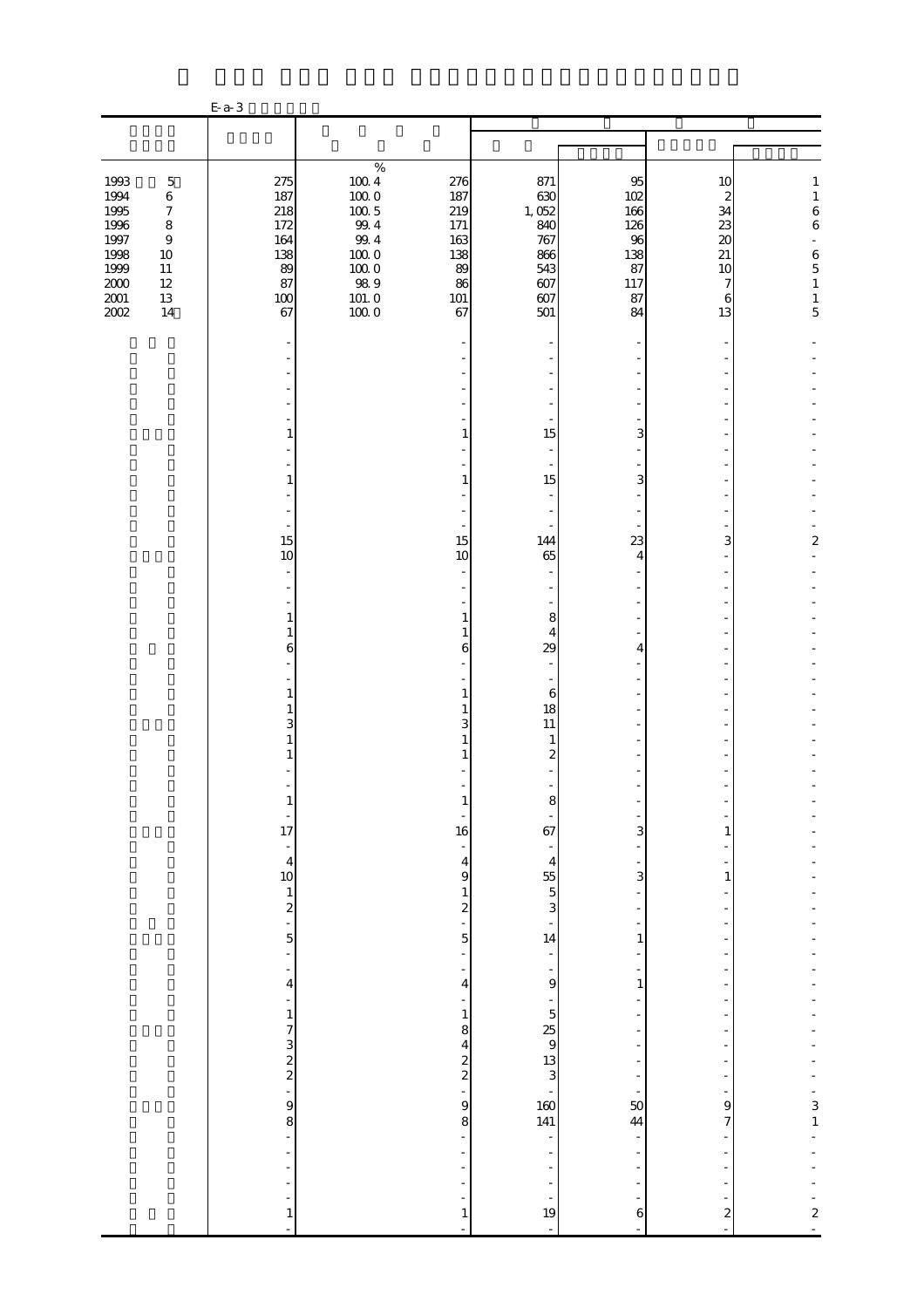|                                                                                                                                                                | $\mathbf{E}\cdot\mathbf{b}$                                                                                                                                                                                                                                                                                                                                                                                                 |                                                                                                |                                                                                                                                                                                                                                                                                                                                                                                                                            |                                                                                                                                                                                                                                                                                                                                                                                         |                                                                                                                                                                                                                                                                                                                                                 |                                                                                                                                                                                                                                                                                                                                                                                                                                                                 |                                                                                                                             |
|----------------------------------------------------------------------------------------------------------------------------------------------------------------|-----------------------------------------------------------------------------------------------------------------------------------------------------------------------------------------------------------------------------------------------------------------------------------------------------------------------------------------------------------------------------------------------------------------------------|------------------------------------------------------------------------------------------------|----------------------------------------------------------------------------------------------------------------------------------------------------------------------------------------------------------------------------------------------------------------------------------------------------------------------------------------------------------------------------------------------------------------------------|-----------------------------------------------------------------------------------------------------------------------------------------------------------------------------------------------------------------------------------------------------------------------------------------------------------------------------------------------------------------------------------------|-------------------------------------------------------------------------------------------------------------------------------------------------------------------------------------------------------------------------------------------------------------------------------------------------------------------------------------------------|-----------------------------------------------------------------------------------------------------------------------------------------------------------------------------------------------------------------------------------------------------------------------------------------------------------------------------------------------------------------------------------------------------------------------------------------------------------------|-----------------------------------------------------------------------------------------------------------------------------|
|                                                                                                                                                                |                                                                                                                                                                                                                                                                                                                                                                                                                             |                                                                                                |                                                                                                                                                                                                                                                                                                                                                                                                                            |                                                                                                                                                                                                                                                                                                                                                                                         |                                                                                                                                                                                                                                                                                                                                                 |                                                                                                                                                                                                                                                                                                                                                                                                                                                                 |                                                                                                                             |
| 1993<br>$\mathbf 5$<br>1994<br>6<br>1995<br>7<br>1996<br>8<br>1997<br>$\overline{9}$<br>1998<br>10<br>1999<br>11<br>2000<br>12<br>$2001\,$<br>13<br>2002<br>14 | 5,070<br>5,338<br>5,455<br>5,849<br>6,159<br>6, 171<br>7, 155<br>9,523<br>11, 551<br>11, 920                                                                                                                                                                                                                                                                                                                                | $\%$<br>$90\,2$<br>94.1<br>91.9<br>89.8<br>$89.6\,$<br>87.2<br>71.9<br>58 1<br>$50\;0$<br>44.7 | 4,575<br>5,024<br>5,014<br>5, 253<br>5,520<br>5,384<br>5, 147<br>5, 531<br>5,776<br>5,333                                                                                                                                                                                                                                                                                                                                  | 2,808<br>3, 229<br>3, 203<br>3,555<br>3,670<br>3,867<br>3,783<br>4, 207<br>4,089<br>3,984                                                                                                                                                                                                                                                                                               | 120<br>170<br>178<br>137<br>147<br>151<br>130<br>79<br>75<br>56                                                                                                                                                                                                                                                                                 | 347<br>380<br>383<br>399<br>408<br>363<br>369<br>407<br>390<br>311                                                                                                                                                                                                                                                                                                                                                                                              | $\begin{array}{c} 14 \\ 15 \\ 19 \end{array}$<br>$\begin{array}{c} 12 \\ 8 \end{array}$<br>15<br>10<br>13<br>$\frac{14}{5}$ |
|                                                                                                                                                                | 351<br>254<br>19<br>41<br>30<br>7<br>715<br>126<br>61<br>198<br>69<br>69<br>192<br>1,330<br>3, 349<br>263<br>177<br>167<br>587<br>520<br>1,006<br>166<br>63<br>126<br>274<br>1, 121<br>119<br>130<br>50<br>237<br>409<br>176<br>2,768<br>171<br>411<br>1,496<br>517<br>$95\,$<br>78<br>769<br>65<br>64<br>197<br>351<br>92<br>242<br>40<br>65<br>66<br>71<br>1, 275<br>502<br>116<br>112<br>149<br>$72$<br>79<br>132<br>113 |                                                                                                | 155<br>87<br>15<br>$\boldsymbol{\chi}$<br>27<br>6<br>292<br>59<br>30<br>61<br>34<br>43<br>65<br>780<br>1,320<br>98<br>82<br>92<br>186<br>184<br>375<br>54<br>21<br>78<br>150<br>553<br>84<br>58<br>18<br>$77\,$<br>238<br>78<br>1, 147<br>76<br>190<br>570<br>223<br>43<br>45<br>323<br>44<br>33<br>83<br>111<br>$52\,$<br>156<br>32<br>25<br>52<br>47<br>607<br>176<br>57<br>$50\,$<br>$70\,$<br>52<br>65<br>87<br>$50\,$ | 105<br>69<br>12<br>6<br>15<br>3<br>168<br>24<br>24<br>32<br>24<br>23<br>41<br>703<br>1,004<br>65<br>65<br>50<br>152<br>121<br>306<br>41<br>19<br>45<br>140<br>325<br>19<br>39<br>15<br>58<br>155<br>39<br>920<br>26<br>114<br>552<br>170<br>33<br>25<br>245<br>24<br>22<br>58<br>96<br>45<br>100<br>19<br>17<br>$31\,$<br>33<br>414<br>136<br>29<br>39<br>44<br>$4\!$<br>43<br>39<br>42 | 3<br>3<br>$\overline{a}$<br>14<br>1<br>4<br>4<br>5<br>3<br>$\mathbf{1}$<br>1<br>24<br>$\overline{\phantom{a}}$<br>$\boldsymbol{2}$<br>19<br>$\mathbf{z}$<br>$\mathbf{1}$<br>3<br>$\mathbf{1}$<br>$\overline{\mathcal{Z}}$<br>$\overline{\mathbf{c}}$<br>$\mathbf{1}$<br>1<br>5<br>$\overline{\mathcal{Z}}$<br>$\,1$<br>$\overline{\mathcal{Z}}$ | 11<br>7<br>$\overline{\mathcal{Z}}$<br>$\overline{\mathcal{Z}}$<br>12<br>6<br>$\boldsymbol{z}$<br>4<br>26<br>102<br>11<br>6<br>7<br>17<br>14<br>20<br>9<br>$\boldsymbol{z}$<br>4<br>12<br>24<br>$\boldsymbol{z}$<br>3<br>1<br>$\mathbf{1}$<br>16<br>1<br>63<br>3<br>4<br>35<br>13<br>5<br>3<br>16<br>$\mathbf{1}$<br>4<br>3<br>3<br>5<br>7<br>3<br>$\mathbf{1}$<br>$\mathbf{1}$<br>$\boldsymbol{z}$<br>50<br>16<br>6<br>5<br>3<br>$\overline{5}$<br>5<br>6<br>4 | 2<br>$\boldsymbol{2}$<br>$\mathbf{1}$<br>$\mathbf{1}$<br>$\mathbf{1}$<br>$\mathbf{1}$<br>1<br>$\mathbf{1}$                  |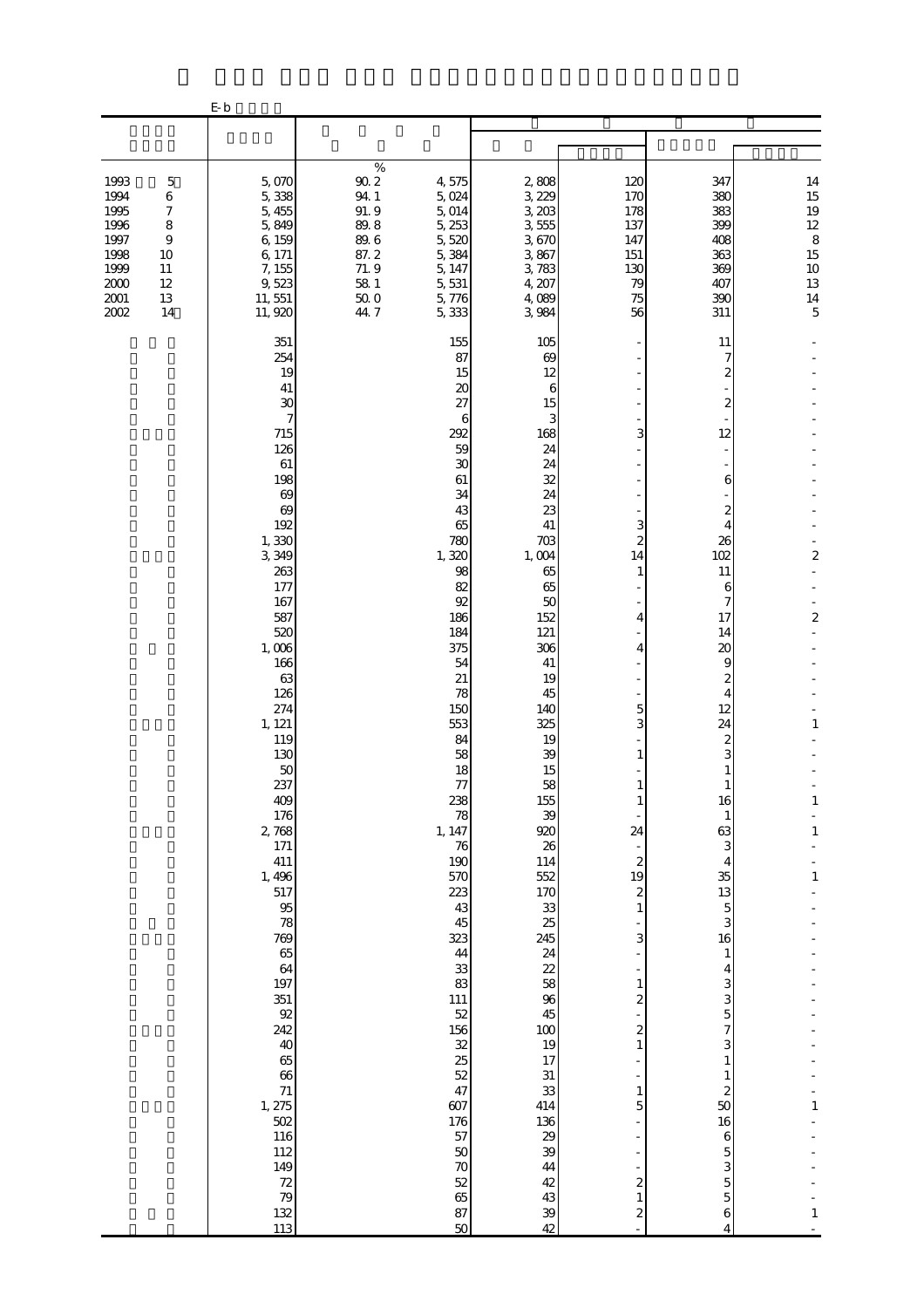|                                                                                  |                                                                                                       | E b 1                                                                                                                                                                                                                                                                                                                                                                                                                                                                     |                                                                                                 |                                                                                                                                                                                                                                                                                                                                                                                                                                           |                                                                                                                                                                                                                                                                                                                                                                                                              |                                                                                                                                                |                                                                                                                                                                                                                                                                                                                                                                                                                                                                                                                                                                                |                                                                                                         |
|----------------------------------------------------------------------------------|-------------------------------------------------------------------------------------------------------|---------------------------------------------------------------------------------------------------------------------------------------------------------------------------------------------------------------------------------------------------------------------------------------------------------------------------------------------------------------------------------------------------------------------------------------------------------------------------|-------------------------------------------------------------------------------------------------|-------------------------------------------------------------------------------------------------------------------------------------------------------------------------------------------------------------------------------------------------------------------------------------------------------------------------------------------------------------------------------------------------------------------------------------------|--------------------------------------------------------------------------------------------------------------------------------------------------------------------------------------------------------------------------------------------------------------------------------------------------------------------------------------------------------------------------------------------------------------|------------------------------------------------------------------------------------------------------------------------------------------------|--------------------------------------------------------------------------------------------------------------------------------------------------------------------------------------------------------------------------------------------------------------------------------------------------------------------------------------------------------------------------------------------------------------------------------------------------------------------------------------------------------------------------------------------------------------------------------|---------------------------------------------------------------------------------------------------------|
|                                                                                  |                                                                                                       |                                                                                                                                                                                                                                                                                                                                                                                                                                                                           |                                                                                                 |                                                                                                                                                                                                                                                                                                                                                                                                                                           |                                                                                                                                                                                                                                                                                                                                                                                                              |                                                                                                                                                |                                                                                                                                                                                                                                                                                                                                                                                                                                                                                                                                                                                |                                                                                                         |
| 1993<br>1994<br>1995<br>1996<br>1997<br>1998<br>1999<br>2000<br>$2001\,$<br>2002 | $\mathbf 5$<br>6<br>$\boldsymbol{7}$<br>$\,$ 8 $\,$<br>$\boldsymbol{9}$<br>10<br>11<br>12<br>13<br>14 | 3,581<br>3,580<br>3644<br>4,025<br>4,398<br>4, 251<br>5,346<br>7, 412<br>9,326<br>9, 476                                                                                                                                                                                                                                                                                                                                                                                  | $\%$<br>87.2<br>91.7<br>$88\ 7$<br>$85\ 4$<br>$86\ 1$<br>823<br>$63\ 4$<br>48.6<br>41.7<br>35.5 | 3, 123<br>3, 282<br>3, 232<br>3,438<br>3,786<br>3,498<br>3,388<br>3,602<br>3,887<br>3, 367                                                                                                                                                                                                                                                                                                                                                | 1,344<br>1, 412<br>1, 464<br>1,675<br>1,854<br>1,890<br>1,926<br>2,286<br>2, 236<br>2,130                                                                                                                                                                                                                                                                                                                    | 13<br>9<br>13<br>17<br>11<br>17<br>10<br>15<br>16<br>10                                                                                        | 304<br>296<br>321<br>330<br>353<br>301<br>314<br>344<br>321<br>256                                                                                                                                                                                                                                                                                                                                                                                                                                                                                                             | $10$<br>3<br>10<br>$\begin{array}{c} 9 \\ 2 \\ 9 \end{array}$<br>$\overline{4}$<br>11<br>$\frac{10}{3}$ |
|                                                                                  |                                                                                                       | 295<br>207<br>17<br>37<br>27<br>$\tau$<br>536<br>77<br>48<br>181<br>49<br>40<br>141<br>1,001<br>2,840<br>225<br>162<br>127<br>517<br>466<br>852<br>145<br>46<br>94<br>206<br>816<br>67<br>91<br>40<br>180<br>319<br>119<br>2 208<br>136<br>376<br>1, 154<br>416<br>68<br>58<br>602<br>$\begin{array}{c} 52 \\ 47 \end{array}$<br>147<br>292<br>64<br>194<br>$\boldsymbol{\mathcal{S}}$<br>56<br>49<br>59<br>984<br>438<br>88<br>69<br>107<br>52<br>49<br>$\frac{108}{73}$ |                                                                                                 | 120<br>57<br>14<br>19<br>24<br>6<br>182<br>40<br>$\boldsymbol{\chi}$<br>45<br>22<br>$\boldsymbol{\chi}$<br>35<br>466<br>926<br>79<br>67<br>58<br>135<br>145<br>235<br>37<br>12<br>53<br>105<br>310<br>41<br>38<br>14<br>38<br>151<br>28<br>672<br>53<br>154<br>262<br>139<br>27<br>37<br>198<br>33<br>17<br>45<br>72<br>31<br><b>110</b><br>24<br>$17\,$<br>35<br>34<br>383<br>115<br>$30\,$<br>29<br>40<br>$^{\rm 33}$<br>34<br>67<br>35 | 70<br>40<br>11<br>4<br>12<br>3<br>100<br>10<br>15<br>19<br>17<br>9<br>30<br>377<br>602<br>46<br>44<br>27<br>104<br>89<br>167<br>$31\,$<br>9<br>26<br>59<br>159<br>7<br>26<br>$\bf8$<br>$\infty$<br>77<br>21<br>377<br>15<br>74<br>157<br>97<br>17<br>17<br>138<br>15<br>12<br>24<br>62<br>25<br>61<br>$10$<br>$11\,$<br>$21\,$<br>19<br>246<br>83<br>$20\,$<br>24<br>21<br>23<br>18<br>27<br>$\overline{30}$ | 3<br>3<br>4<br>4<br>-<br>1<br>$\mathbf{1}$<br>÷<br>÷,<br>$\overline{\mathbf{c}}$<br>L<br>Ξ<br>÷,<br>$\overline{\mathcal{Z}}$<br>$\overline{a}$ | 11<br>7<br>2<br>$\boldsymbol{z}$<br>10<br>5<br>1<br>4<br>$\overline{22}$<br>89<br>11<br>5<br>6<br>15<br>13<br>17<br>8<br>$\boldsymbol{z}$<br>3<br>9<br>$\infty$<br>$\boldsymbol{z}$<br>3<br>$\mathbf{1}$<br>13<br>$\mathbf{1}$<br>44<br>$\boldsymbol{z}$<br>3<br>$\infty$<br>$11\,$<br>$\overline{5}$<br>3<br>13<br>$\mathbf{1}$<br>4<br>3<br>3<br>$\overline{\mathcal{L}}$<br>4<br>$\overline{\mathcal{L}}$<br>÷,<br>÷<br>$\boldsymbol{z}$<br>43<br>$15\,$<br>$\overline{5}$<br>$\overline{\mathbf{4}}$<br>$\overline{\mathcal{L}}$<br>4<br>$\overline{\mathbf{4}}$<br>6<br>3 | $\overline{\mathbf{c}}$<br>$\boldsymbol{z}$<br>1<br>$\mathbf{1}$                                        |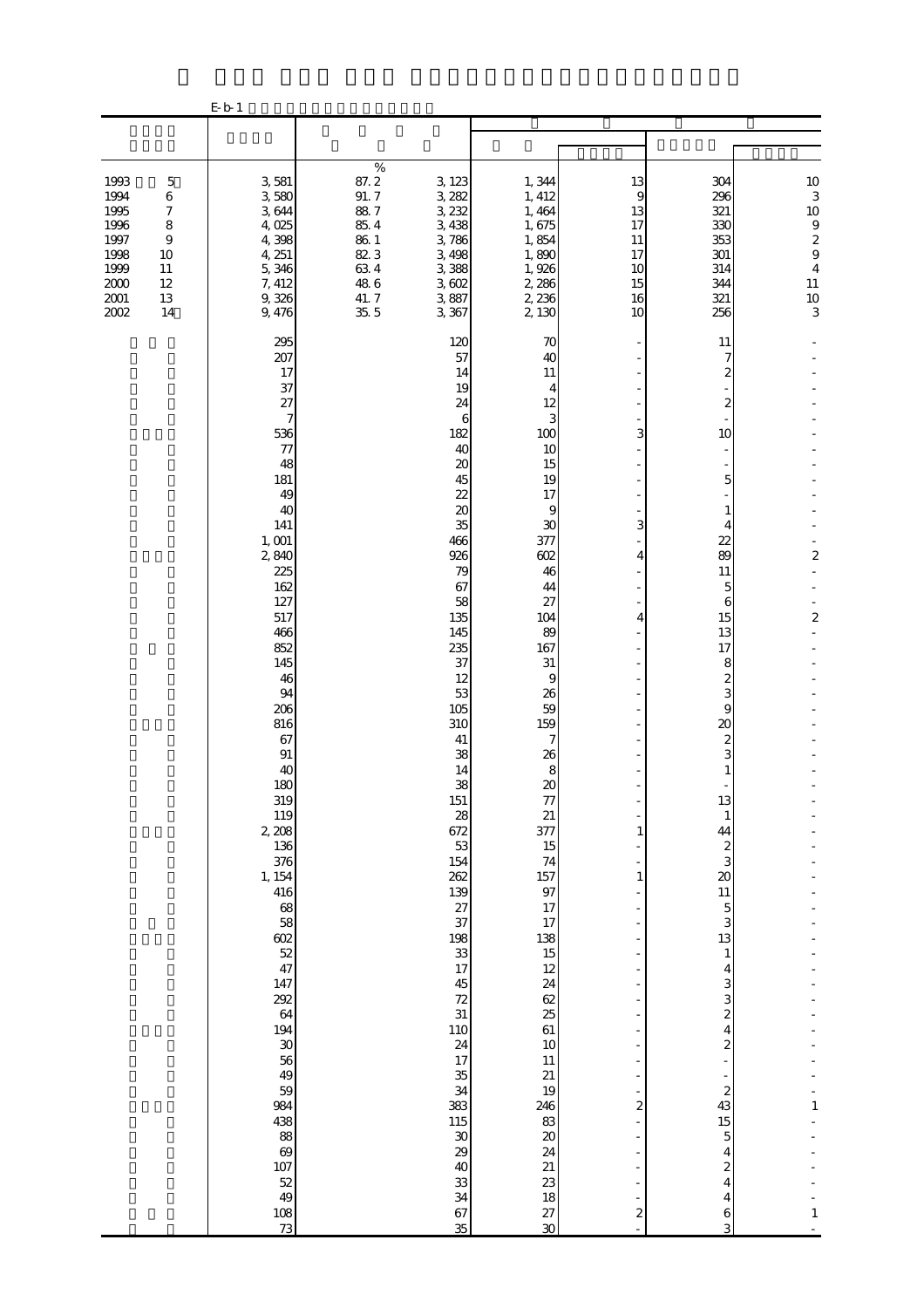|                                                                                                                                                                                         | $\operatorname{E}\nolimits$ b $2$                                                                                                                                                                                                                                                                                                                                                                                                                                                        |                                                                                                                        |                                                                                                                                                                                                                                                                                                                                                                                                                                                                                                                                                                                                                                                                                                                                                                                                                                                                                                                                                                     |                                                                                                                                                                                                                                                                                                                                 |                                                                                                                                                                                                                                                                                                                                                                                                                             |                                                                                                                                                  |
|-----------------------------------------------------------------------------------------------------------------------------------------------------------------------------------------|------------------------------------------------------------------------------------------------------------------------------------------------------------------------------------------------------------------------------------------------------------------------------------------------------------------------------------------------------------------------------------------------------------------------------------------------------------------------------------------|------------------------------------------------------------------------------------------------------------------------|---------------------------------------------------------------------------------------------------------------------------------------------------------------------------------------------------------------------------------------------------------------------------------------------------------------------------------------------------------------------------------------------------------------------------------------------------------------------------------------------------------------------------------------------------------------------------------------------------------------------------------------------------------------------------------------------------------------------------------------------------------------------------------------------------------------------------------------------------------------------------------------------------------------------------------------------------------------------|---------------------------------------------------------------------------------------------------------------------------------------------------------------------------------------------------------------------------------------------------------------------------------------------------------------------------------|-----------------------------------------------------------------------------------------------------------------------------------------------------------------------------------------------------------------------------------------------------------------------------------------------------------------------------------------------------------------------------------------------------------------------------|--------------------------------------------------------------------------------------------------------------------------------------------------|
|                                                                                                                                                                                         |                                                                                                                                                                                                                                                                                                                                                                                                                                                                                          |                                                                                                                        |                                                                                                                                                                                                                                                                                                                                                                                                                                                                                                                                                                                                                                                                                                                                                                                                                                                                                                                                                                     |                                                                                                                                                                                                                                                                                                                                 |                                                                                                                                                                                                                                                                                                                                                                                                                             |                                                                                                                                                  |
| 1993<br>$\mathbf 5$<br>1994<br>6<br>1995<br>$\boldsymbol{7}$<br>1996<br>$\,8\,$<br>1997<br>$\boldsymbol{9}$<br>1998<br>10<br>1999<br>11<br>$2000$<br>12<br>$2001\,$<br>13<br>2002<br>14 | 944<br>1, 113<br>1, 108<br>1,203<br>1,290<br>1,250<br>1, 212<br>1,554<br>1, 771<br>2,052                                                                                                                                                                                                                                                                                                                                                                                                 | $\%$<br>$96\ 1$<br>$98\ 7$<br>97.5<br>$99.2\,$<br>97.8<br>1, 261<br>97.4<br>$96\ 0$<br>$88\ 6$<br>1,377<br>81.2<br>767 | 907<br>743<br>894<br>1,098<br>882<br>1,080<br>1, 193<br>1, 114<br>1, 143<br>1,096<br>1, 217<br>1,102<br>1, 163<br>1, 179<br>1, 261<br>1,438<br>1,371<br>1,573                                                                                                                                                                                                                                                                                                                                                                                                                                                                                                                                                                                                                                                                                                                                                                                                       | 40<br>64<br>59<br>$51\,$<br>54<br>55<br>56<br>11<br>33<br>20                                                                                                                                                                                                                                                                    | 28<br>49<br>42<br>49<br>42<br>50<br>46<br>56<br>54<br>53                                                                                                                                                                                                                                                                                                                                                                    | $\mathbf{1}$<br>$11\,$<br>$\begin{array}{c} 8 \\ 2 \\ 6 \end{array}$<br>$\overline{4}$<br>$\overline{5}$<br>÷,<br>$\overline{4}$<br>$\mathbf{1}$ |
|                                                                                                                                                                                         | 50<br>42<br>$\boldsymbol{z}$<br>4<br>$\boldsymbol{z}$<br>170<br>48<br>12<br>16<br>17<br>28<br>49<br>220<br>424<br>34<br>15<br>35<br>67<br>43<br>108<br>19<br>15<br>29<br>59<br>273<br>51<br>38<br>8<br>51<br>70<br>55<br>476<br>$\overline{35}$<br>27<br>288<br>$\begin{array}{c} 83 \\ 25 \end{array}$<br>18<br>141<br>12<br>14<br>32<br>57<br>26<br>43<br>$\begin{array}{c}\n 8 \\  7 \\  17\n \end{array}$<br>11<br>255<br>54<br>28<br>$\frac{42}{35}$<br>14<br>$\frac{25}{20}$<br>37 |                                                                                                                        | 30<br>30<br>25<br>26<br>1<br>1<br>$\boldsymbol{z}$<br>$\overline{\mathcal{Z}}$<br>2<br>101<br>64<br>18<br>13<br>10<br>9<br>16<br>13<br>$\overline{7}$<br>9<br>12<br>20<br>28<br>10<br>207<br>209<br>325<br>293<br>17<br>15<br>15<br>$21\,$<br>29<br>19<br>51<br>48<br>32<br>29<br>99<br>96<br>16<br>9<br>9<br>7<br>23<br>17<br>36<br>30<br>194<br>124<br>38<br>11<br>13<br>8<br>$\boldsymbol{z}$<br>$\boldsymbol{z}$<br>33<br>31<br>58<br>54<br>50<br>18<br>399<br>422<br>22<br>$10$<br>25<br>25<br>306<br>262<br>$71\,$<br>64<br>13<br>13<br>$\,6\,$<br>$\overline{4}$<br>99<br>81<br>$10$<br>$\overline{7}$<br>8<br>13<br>17<br>$\boldsymbol{\chi}$<br>37<br>31<br>19<br>18<br>$\frac{25}{5}$<br>40<br>$\,6$<br>$\begin{array}{c} 7 \\ 17 \end{array}$<br>$\boldsymbol{6}$<br>10<br>$10$<br>$\overline{4}$<br>178<br>$\frac{123}{35}$<br>43<br>27<br>$\overline{9}$<br>21<br>$15\,$<br>18<br>14<br>13<br>14<br>23<br>$16\,$<br>19<br>$\boldsymbol{9}$<br>14<br>11 | 1<br>$\overline{2}$<br>1<br>1<br>÷,<br>13<br>$\frac{1}{2}$<br>÷<br>11<br>$\boldsymbol{2}$<br>÷,<br>$\overline{\mathbf{c}}$<br>÷,<br>÷,<br>÷<br>$\overline{\mathcal{L}}$<br>$\overline{a}$<br>÷<br>$\bar{a}$<br>÷<br>$\overline{\mathbf{c}}$<br>L<br>÷<br>$\overline{\mathcal{L}}$<br>$\overline{a}$<br>$\overline{\phantom{0}}$ | 2<br>1<br>1<br>4<br>13<br>1<br>1<br>2<br>$\mathbf{1}$<br>3<br>$\mathbf{1}$<br>1<br>3<br>3<br>$\mathbf{1}$<br>2<br>18<br>$\mathbf{1}$<br>$\mathbf{1}$<br>14<br>$\boldsymbol{z}$<br>$\blacksquare$<br>3<br>÷<br>$\overline{a}$<br>$\overline{a}$<br>3<br>3<br>$\mathbf{1}$<br>$1\,$<br>$\mathbf{1}$<br>7<br>$\mathbf{1}$<br>$\mathbf{1}$<br>$\mathbf{1}$<br>$\mathbf{1}$<br>$\mathbf{1}$<br>$\mathbf{1}$<br>÷<br>$\mathbf{1}$ | $\mathbf{1}$<br>$\,1\,$                                                                                                                          |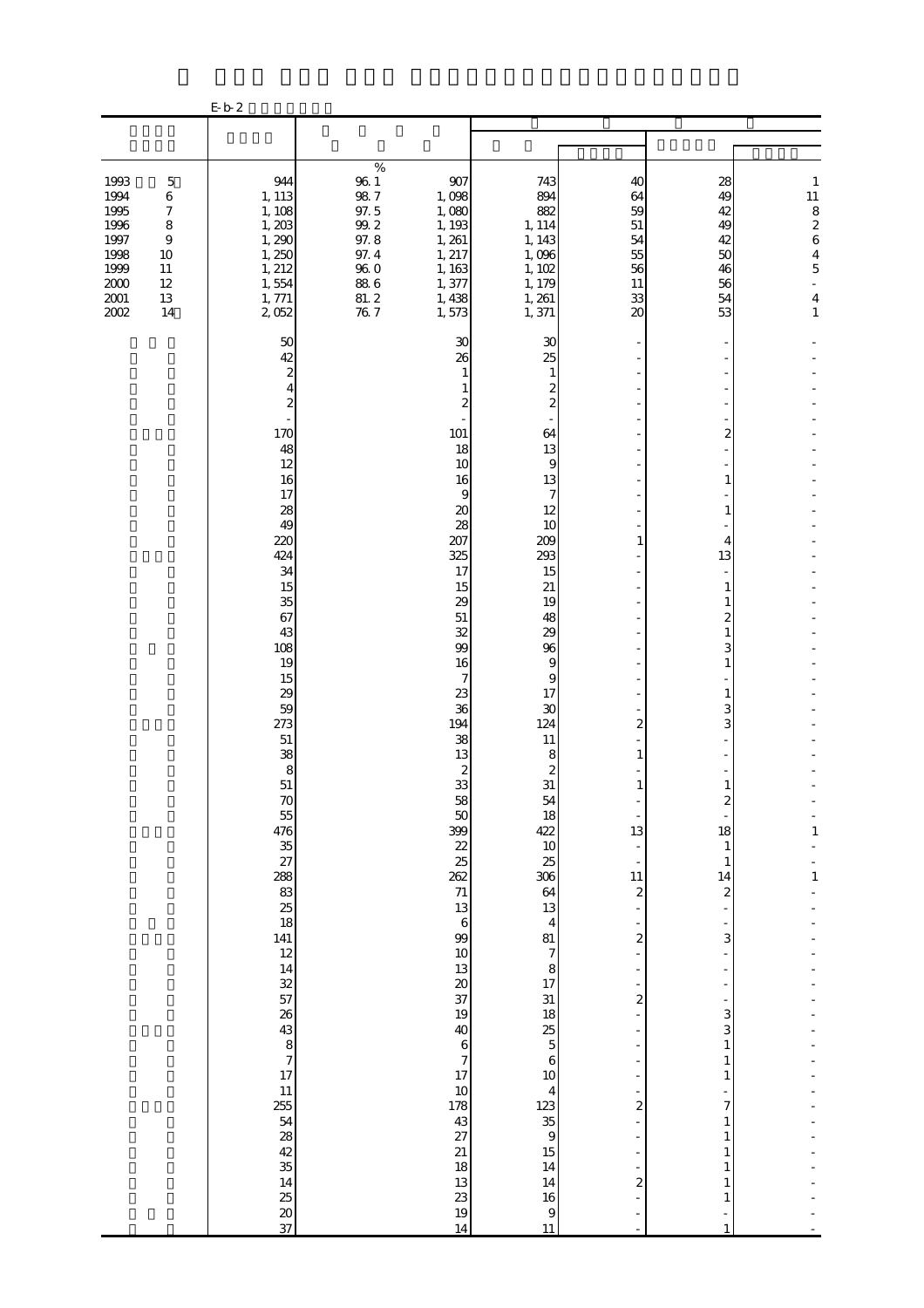|                                                                                      |                                                                                                            | E b 3                                                              |                                                                                                                    |                                                                    |                                                                    |                                                           |                                                                                            |                                                                                                                           |
|--------------------------------------------------------------------------------------|------------------------------------------------------------------------------------------------------------|--------------------------------------------------------------------|--------------------------------------------------------------------------------------------------------------------|--------------------------------------------------------------------|--------------------------------------------------------------------|-----------------------------------------------------------|--------------------------------------------------------------------------------------------|---------------------------------------------------------------------------------------------------------------------------|
|                                                                                      |                                                                                                            |                                                                    |                                                                                                                    |                                                                    |                                                                    |                                                           |                                                                                            |                                                                                                                           |
|                                                                                      |                                                                                                            |                                                                    |                                                                                                                    |                                                                    |                                                                    |                                                           |                                                                                            |                                                                                                                           |
| 1993<br>1994<br>1995<br>1996<br>1997<br>1998<br>1999<br>$2000\,$<br>$2001\,$<br>2002 | $\mathbf 5$<br>$\,6$<br>$\boldsymbol{7}$<br>$\,8\,$<br>$\,9$<br>$10\,$<br>$11\,$<br>$12\,$<br>$13\,$<br>14 | 545<br>645<br>703<br>621<br>471<br>670<br>597<br>557<br>454<br>392 | $\%$<br>$100\;0$<br>$99.8$<br>$99.9$<br>$100\ 2$<br>$100\ 4$<br>$99\,9$<br>$99.8\,$<br>$99.1\,$<br>$9\!.3$<br>1003 | 545<br>644<br>702<br>622<br>473<br>669<br>596<br>552<br>451<br>393 | 721<br>923<br>857<br>766<br>673<br>881<br>755<br>742<br>592<br>483 | 67<br>97<br>106<br>69<br>82<br>79<br>64<br>53<br>26<br>26 | 15<br>35<br>$\boldsymbol{\mathsf{20}}$<br>20<br>13<br>12<br>$\overline{9}$<br>7<br>15<br>2 | 3<br>$\,1$<br>$\mathbf{1}$<br>$\,1\,$<br>÷,<br>$\begin{smallmatrix}2\\1\end{smallmatrix}$<br>$\mathbf{z}$<br>$\mathbf{1}$ |
|                                                                                      |                                                                                                            | 6                                                                  |                                                                                                                    | 5                                                                  | 5                                                                  |                                                           |                                                                                            |                                                                                                                           |
|                                                                                      |                                                                                                            | 5                                                                  |                                                                                                                    | 4                                                                  | 4                                                                  |                                                           |                                                                                            |                                                                                                                           |
|                                                                                      |                                                                                                            |                                                                    |                                                                                                                    |                                                                    |                                                                    |                                                           |                                                                                            |                                                                                                                           |
|                                                                                      |                                                                                                            | 1                                                                  |                                                                                                                    |                                                                    | 1                                                                  |                                                           |                                                                                            |                                                                                                                           |
|                                                                                      |                                                                                                            | 9<br>1                                                             |                                                                                                                    | 9                                                                  | 4<br>1                                                             |                                                           |                                                                                            |                                                                                                                           |
|                                                                                      |                                                                                                            | 1                                                                  |                                                                                                                    |                                                                    |                                                                    |                                                           |                                                                                            |                                                                                                                           |
|                                                                                      |                                                                                                            | 3                                                                  |                                                                                                                    | 3                                                                  |                                                                    |                                                           |                                                                                            |                                                                                                                           |
|                                                                                      |                                                                                                            | 1<br>$\boldsymbol{2}$                                              |                                                                                                                    | 3<br>$\overline{\mathcal{Z}}$                                      | $\boldsymbol{z}$<br>1                                              |                                                           |                                                                                            |                                                                                                                           |
|                                                                                      |                                                                                                            | 109                                                                |                                                                                                                    | 107                                                                | 117                                                                | 1                                                         |                                                                                            |                                                                                                                           |
|                                                                                      |                                                                                                            | 85<br>$\overline{4}$                                               |                                                                                                                    | 69<br>$\mathbf{z}$                                                 | 109<br>4                                                           | 10<br>1                                                   |                                                                                            |                                                                                                                           |
|                                                                                      |                                                                                                            | $\overline{5}$                                                     |                                                                                                                    | 5                                                                  | 4                                                                  |                                                           |                                                                                            |                                                                                                                           |
|                                                                                      |                                                                                                            | 3                                                                  |                                                                                                                    |                                                                    |                                                                    |                                                           |                                                                                            |                                                                                                                           |
|                                                                                      |                                                                                                            | 11<br>46                                                           |                                                                                                                    | $\overline{7}$<br>41                                               | 3<br>43                                                            | 4                                                         |                                                                                            |                                                                                                                           |
|                                                                                      |                                                                                                            | $\boldsymbol{z}$<br>$\overline{\mathcal{L}}$                       |                                                                                                                    | 1<br>$\overline{c}$                                                | $\mathbf{1}$<br>1                                                  |                                                           |                                                                                            |                                                                                                                           |
|                                                                                      |                                                                                                            | 3                                                                  |                                                                                                                    | $\overline{\mathbf{c}}$                                            | $\boldsymbol{z}$                                                   |                                                           |                                                                                            |                                                                                                                           |
|                                                                                      |                                                                                                            | $\overline{9}$<br>32                                               |                                                                                                                    | 9<br>49                                                            | $51\,$<br>42                                                       | 5<br>1                                                    | 1                                                                                          | 1                                                                                                                         |
|                                                                                      |                                                                                                            | 1<br>1                                                             |                                                                                                                    | 5                                                                  | 1<br>5                                                             |                                                           |                                                                                            |                                                                                                                           |
|                                                                                      |                                                                                                            | $\boldsymbol{z}$                                                   |                                                                                                                    |                                                                    | 5                                                                  |                                                           |                                                                                            |                                                                                                                           |
|                                                                                      |                                                                                                            | 6                                                                  |                                                                                                                    | 6<br>$\omega$                                                      | $\overline{7}$<br>24                                               | T                                                         | T                                                                                          |                                                                                                                           |
|                                                                                      |                                                                                                            | <u>ಜ</u> ಇ ಹ                                                       |                                                                                                                    | $\frac{1}{\sqrt{2}}$<br>76                                         | 121                                                                | 10                                                        | 1                                                                                          |                                                                                                                           |
|                                                                                      |                                                                                                            |                                                                    |                                                                                                                    | $\mathbf{1}$                                                       |                                                                    | f                                                         |                                                                                            |                                                                                                                           |
|                                                                                      |                                                                                                            |                                                                    |                                                                                                                    | $\frac{11}{46}$<br>$\frac{13}{3}$                                  | $\begin{array}{c}\n1 \\ 15 \\ 9 \\ 3\n\end{array}$                 | $rac{2}{7}$                                               | $\mathbf{1}$                                                                               |                                                                                                                           |
|                                                                                      |                                                                                                            |                                                                    |                                                                                                                    |                                                                    |                                                                    | ÷<br>$\,1\,$                                              |                                                                                            |                                                                                                                           |
|                                                                                      |                                                                                                            |                                                                    |                                                                                                                    | $\boldsymbol{z}$<br>26                                             | $\overline{4}$                                                     | 1                                                         |                                                                                            |                                                                                                                           |
|                                                                                      |                                                                                                            |                                                                    |                                                                                                                    |                                                                    | $26 \times 17$<br>14<br>4<br>4<br>4                                | $\frac{1}{2}$                                             |                                                                                            |                                                                                                                           |
|                                                                                      |                                                                                                            |                                                                    |                                                                                                                    | $\begin{array}{c} 1 \\ 3 \\ 18 \\ 2 \\ 6 \\ 2 \\ 1 \end{array}$    |                                                                    | $\mathbf{1}$                                              |                                                                                            |                                                                                                                           |
|                                                                                      |                                                                                                            |                                                                    |                                                                                                                    |                                                                    |                                                                    | $\overline{\phantom{m}}$                                  |                                                                                            |                                                                                                                           |
|                                                                                      |                                                                                                            |                                                                    |                                                                                                                    |                                                                    |                                                                    | $\overline{\mathbf{c}}$                                   |                                                                                            |                                                                                                                           |
|                                                                                      |                                                                                                            |                                                                    |                                                                                                                    |                                                                    |                                                                    | $\,1\,$<br>$\overline{a}$                                 |                                                                                            |                                                                                                                           |
|                                                                                      |                                                                                                            |                                                                    |                                                                                                                    | 3                                                                  |                                                                    | $\mathbf{1}$                                              |                                                                                            |                                                                                                                           |
|                                                                                      |                                                                                                            |                                                                    |                                                                                                                    | $\frac{46}{18}$                                                    | $10$<br>$45$<br>$18$                                               | 1                                                         |                                                                                            |                                                                                                                           |
|                                                                                      |                                                                                                            | $\overline{\phantom{a}}$                                           |                                                                                                                    | $\frac{1}{2}$                                                      | f                                                                  | $\overline{\phantom{a}}$                                  | $\overline{\phantom{a}}$                                                                   |                                                                                                                           |
|                                                                                      |                                                                                                            | $\mathbf{1}$<br>$\overline{7}$                                     |                                                                                                                    | $\overline{\phantom{0}}$<br>12                                     | $\frac{1}{9}$                                                      |                                                           |                                                                                            |                                                                                                                           |
|                                                                                      |                                                                                                            | $\frac{6}{5}$                                                      |                                                                                                                    | $\boldsymbol{6}$                                                   | $\begin{array}{c} 5 \\ 9 \end{array}$                              |                                                           |                                                                                            |                                                                                                                           |
|                                                                                      |                                                                                                            | $\frac{4}{3}$                                                      |                                                                                                                    | 8<br>$\,1\,$                                                       | 3                                                                  | $\mathbf{1}$<br>$\overline{a}$                            | $\overline{\phantom{0}}$                                                                   |                                                                                                                           |
|                                                                                      |                                                                                                            |                                                                    |                                                                                                                    | $\,1\,$                                                            | $\,1\,$                                                            |                                                           | $\sim$                                                                                     |                                                                                                                           |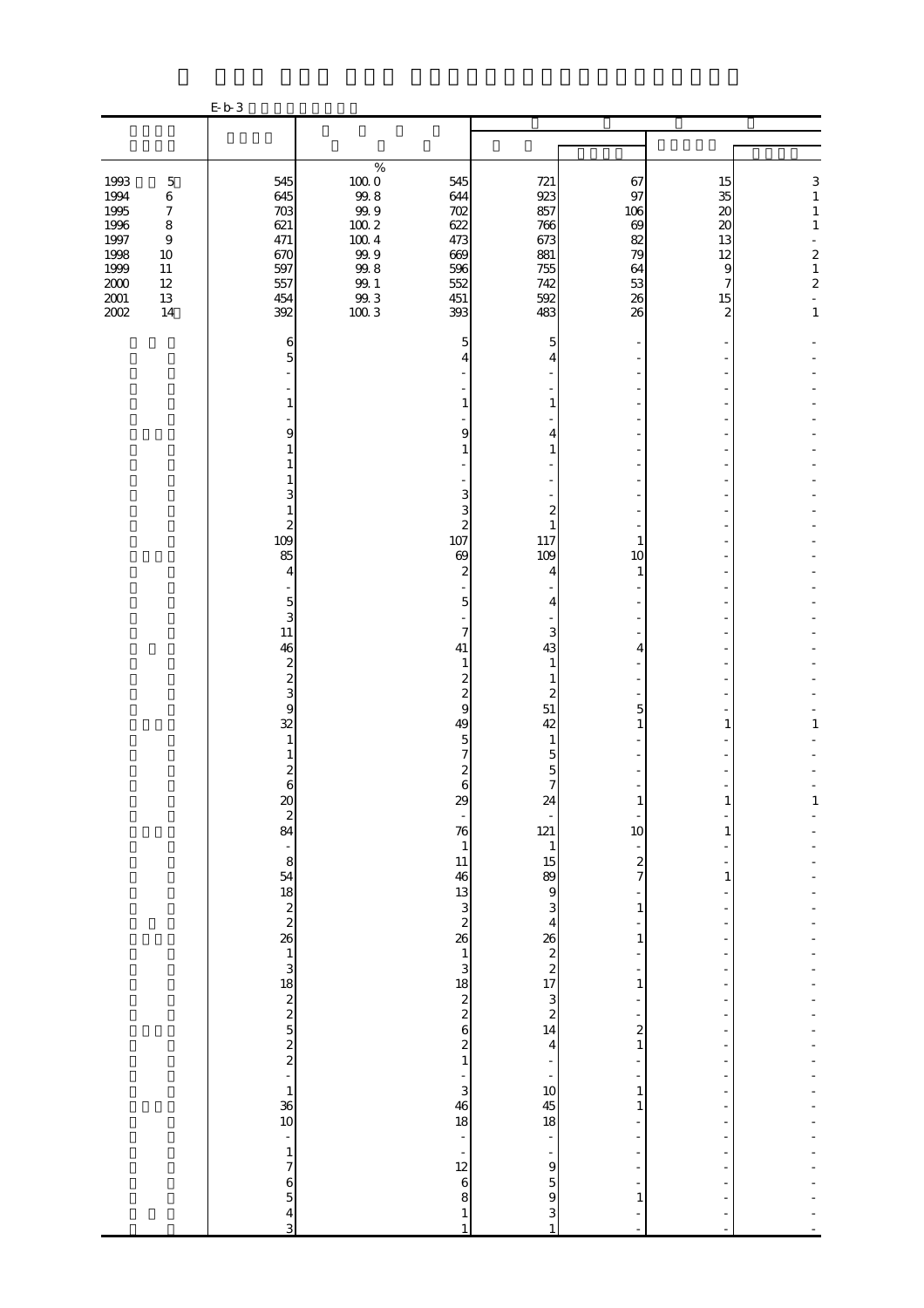|                                                                                                                                               | F                                                                                                                                                                                                                                                                                                                                                                                                                                                                                                                                                                 |                                                                                                                                                                                                                                                                                                                                                                                                                                                                                         |                                                                                                                                                                                                                                                                                                                                                                                                                                                                                |                                                                                                                                                                                                                                                                                                                                                                                                               |                                                                                                                                                                                                                                                                                                                                                                                                                                                            |                                                                                                                                                                                                                                                                                                                                                                                                                                                                                                                 |
|-----------------------------------------------------------------------------------------------------------------------------------------------|-------------------------------------------------------------------------------------------------------------------------------------------------------------------------------------------------------------------------------------------------------------------------------------------------------------------------------------------------------------------------------------------------------------------------------------------------------------------------------------------------------------------------------------------------------------------|-----------------------------------------------------------------------------------------------------------------------------------------------------------------------------------------------------------------------------------------------------------------------------------------------------------------------------------------------------------------------------------------------------------------------------------------------------------------------------------------|--------------------------------------------------------------------------------------------------------------------------------------------------------------------------------------------------------------------------------------------------------------------------------------------------------------------------------------------------------------------------------------------------------------------------------------------------------------------------------|---------------------------------------------------------------------------------------------------------------------------------------------------------------------------------------------------------------------------------------------------------------------------------------------------------------------------------------------------------------------------------------------------------------|------------------------------------------------------------------------------------------------------------------------------------------------------------------------------------------------------------------------------------------------------------------------------------------------------------------------------------------------------------------------------------------------------------------------------------------------------------|-----------------------------------------------------------------------------------------------------------------------------------------------------------------------------------------------------------------------------------------------------------------------------------------------------------------------------------------------------------------------------------------------------------------------------------------------------------------------------------------------------------------|
|                                                                                                                                               |                                                                                                                                                                                                                                                                                                                                                                                                                                                                                                                                                                   |                                                                                                                                                                                                                                                                                                                                                                                                                                                                                         |                                                                                                                                                                                                                                                                                                                                                                                                                                                                                |                                                                                                                                                                                                                                                                                                                                                                                                               |                                                                                                                                                                                                                                                                                                                                                                                                                                                            |                                                                                                                                                                                                                                                                                                                                                                                                                                                                                                                 |
| 1993<br>$\mathbf 5$<br>6<br>1994<br>7<br>1995<br>1996<br>8<br>1997<br>9<br>1998<br>10<br>1999<br>11<br>2000<br>12<br>2001<br>13<br>2002<br>14 | 107, 598<br>112, 967<br>106, 739<br>111, 279<br>117,688<br>128, 536<br>141, 348<br>172, 336<br>245, 485<br>312, 140                                                                                                                                                                                                                                                                                                                                                                                                                                               | $\%$<br>67.3<br>72, 362<br>69.9<br>78,936<br>67.3<br>71, 790<br>64.1<br>71, 372<br>61.5<br>72, 326<br>$60\ 2$<br>77, 353<br>57.7<br>81, 524<br>42.4<br>73,008<br>34.0<br>83, 362<br>30.4<br>94, 941                                                                                                                                                                                                                                                                                     | 70, 934<br>78, 212<br>70,909<br>71, 207<br>72, 314<br>77, 705<br>81, 445<br>71, 679<br>80, 750<br>90, 407                                                                                                                                                                                                                                                                                                                                                                      | 8,358<br>9,752<br>9,769<br>9,372<br>9,908<br>10,864<br>11, 463<br>9,694<br>11, 262<br>12,873                                                                                                                                                                                                                                                                                                                  | 30, 204<br>30, 361<br>27, 452<br>30, 221<br>33, 631<br>36,950<br>36,023<br>31,609<br>35, 915<br>39,556                                                                                                                                                                                                                                                                                                                                                     | 3,691<br>3,793<br>3,997<br>4,373<br>5,379<br>6,447<br>6, 181<br>5,286<br>6,489<br>7, 426                                                                                                                                                                                                                                                                                                                                                                                                                        |
|                                                                                                                                               | 6, 162<br>4, 193<br>381<br>756<br>575<br>257<br>18, 176<br>2,631<br>1,841<br>5,900<br>1,490<br>1,686<br>4,628<br>42, 798<br>94, 748<br>6,090<br>4,293<br>4,694<br>23,898<br>17, 913<br>20, 112<br>4,645<br>962<br>4, 201<br>7,940<br>26, 615<br>2,380<br>$2,008$<br>1,514<br>7,071<br>8,146<br>5,498<br>73, 397<br>3,836<br>9,071<br>28, 158<br>24, 075<br>4,559<br>3,698<br>19, 394<br>924<br>1,073<br>5,687<br>7,720<br>3,990<br>5,553<br>1, 115<br>2,725<br>793<br>920<br>25, 297<br>11, 510<br>1, 275<br>1,328<br>3, 411<br>2,052<br>1, 371<br>1,795<br>2,555 | 888<br>524<br>54<br>116<br>136<br>58<br>4,629<br>636<br>464<br>1,543<br>454<br>658<br>874<br>22, 737<br>23, 168<br>526<br>782<br>1,028<br>4,653<br>3,936<br>7,813<br>1, 208<br>281<br>1,086<br>1,855<br>9, 251<br>663<br>779<br>507<br>1,390<br>5,456<br>456<br>20,558<br>415<br>3,075<br>11, 299<br>4,891<br>504<br>374<br>4, 499<br>391<br>307<br>1,078<br>1,589<br>1, 134<br>2,165<br>497<br>411<br>575<br>682<br>7,046<br>2,823<br>374<br>461<br>1, 246<br>626<br>430<br>541<br>545 | 702<br>439<br>49<br>68<br>107<br>39<br>4,084<br>533<br>399<br>1, 449<br>396<br>549<br>758<br>22, 199<br>21, 253<br>453<br>632<br>708<br>4, 281<br>3,777<br>7,797<br>926<br>279<br>844<br>1,556<br>8,672<br>557<br>729<br>454<br>1,236<br>5,355<br>341<br>20,910<br>325<br>3, 144<br>11, 807<br>4,858<br>445<br>331<br>4, 117<br>391<br>239<br>1,009<br>1,515<br>963<br>1,847<br>384<br>379<br>585<br>499<br>6,623<br>2,836<br>301<br>385<br>1, 153<br>560<br>432<br>433<br>523 | 72<br>42<br>6<br>10<br>8<br>6<br>705<br>98<br>64<br>241<br>56<br>92<br>154<br>2,601<br>3,018<br>41<br>74<br>127<br>747<br>580<br>939<br>164<br>56<br>104<br>186<br>1,318<br>76<br>138<br>104<br>166<br>801<br>33<br>3, 249<br>$51\,$<br>548<br>1,812<br>745<br>36<br>57<br>704<br>75<br>47<br>178<br>279<br>125<br>360<br>73<br>75<br>100<br>112<br>846<br>302<br>40<br>41<br>221<br>84<br>84<br>$51\,$<br>23 | 199<br>104<br>5<br>31<br>42<br>17<br>2,519<br>301<br>250<br>808<br>236<br>400<br>524<br>5,982<br>11, 205<br>225<br>403<br>373<br>2,496<br>2,426<br>3, 197<br>565<br>164<br>592<br>764<br>4, 244<br>285<br>470<br>259<br>827<br>2, 211<br>192<br>8,200<br>185<br>1,394<br>3,773<br>2,440<br>221<br>187<br>2, 278<br>232<br>178<br>534<br>838<br>496<br>1,018<br>210<br>217<br>305<br>286<br>3,911<br>1,789<br>178<br>216<br>721<br>364<br>279<br>242<br>122 | 23<br>$\overline{5}$<br>$\boldsymbol{z}$<br>$\overline{5}$<br>$\boldsymbol{7}$<br>$\overline{4}$<br>473<br>$66\,$<br>43<br>138<br>36<br>$71\,$<br>119<br>978<br>$2,007$<br>24<br>57<br>88<br>509<br>433<br>520<br>123<br>40<br>$81\,$<br>132<br>843<br>47<br>116<br>78<br>119<br>462<br>$21\,$<br>1,706<br>41<br>278<br>864<br>446<br>$28\,$<br>49<br>492<br>$61\,$<br>39<br>123<br>187<br>82<br>274<br>$62\,$<br>$5\hskip-2pt 0$<br>$72$<br>90<br>630<br>231<br>34<br>23<br>170<br>58<br>$74\,$<br>$36\,$<br>4 |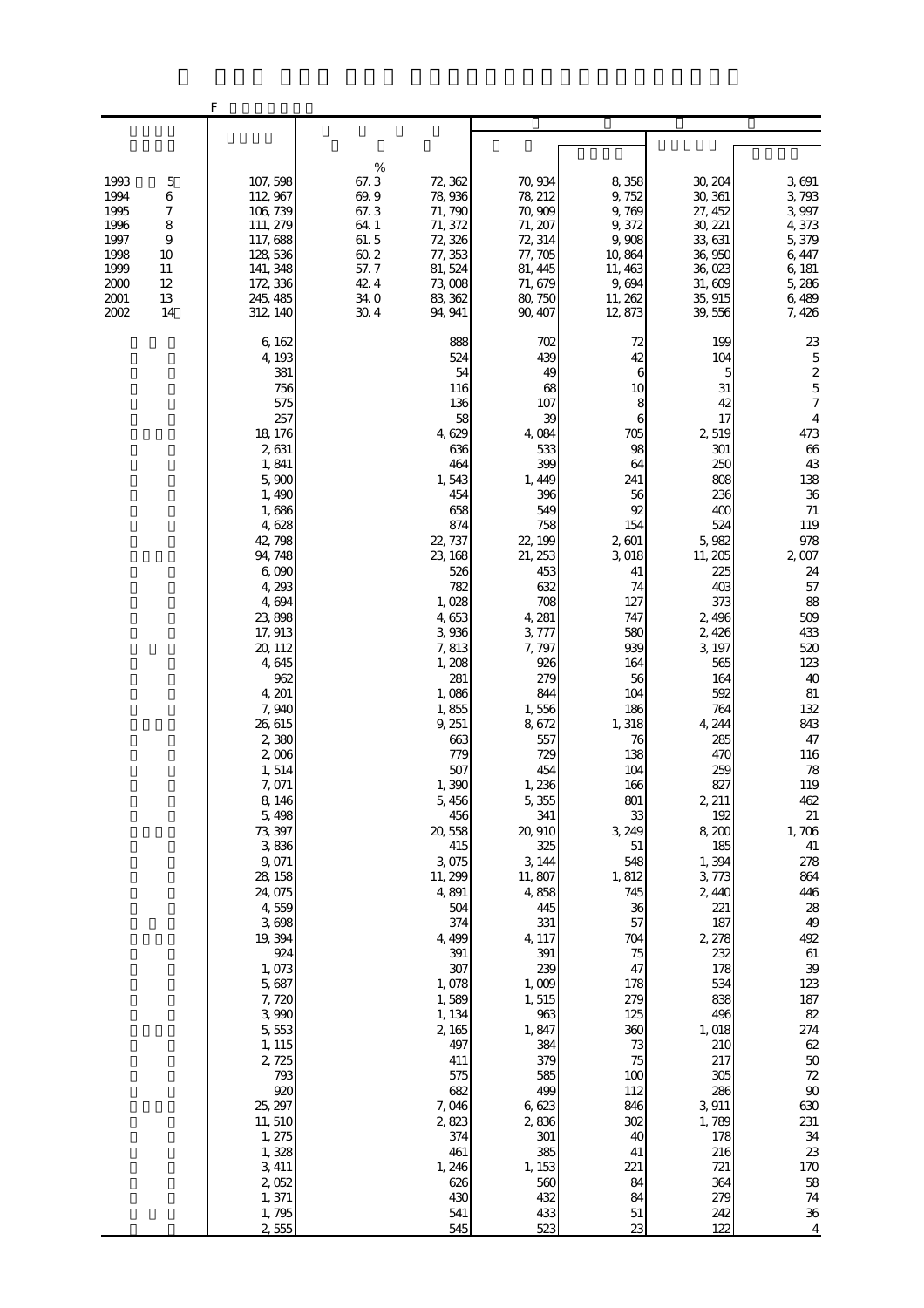|                                                                                  |                                                                              | $F-4$                                                                                                                                                                                                                                                                                                                                                                                                                                                                                              |                                                                                                        |                                                                                                                                                                                                                                                                                                                                                                                                         |                                                                                                                                                                                                                                                                                                                                                                                                                                                       |                                                                                                                                                                                                                                                                                                                                                                                                                         |                                                                                                                                                                                                                                                                                                                                                                                                                                      |                                                                                                                                                                                        |
|----------------------------------------------------------------------------------|------------------------------------------------------------------------------|----------------------------------------------------------------------------------------------------------------------------------------------------------------------------------------------------------------------------------------------------------------------------------------------------------------------------------------------------------------------------------------------------------------------------------------------------------------------------------------------------|--------------------------------------------------------------------------------------------------------|---------------------------------------------------------------------------------------------------------------------------------------------------------------------------------------------------------------------------------------------------------------------------------------------------------------------------------------------------------------------------------------------------------|-------------------------------------------------------------------------------------------------------------------------------------------------------------------------------------------------------------------------------------------------------------------------------------------------------------------------------------------------------------------------------------------------------------------------------------------------------|-------------------------------------------------------------------------------------------------------------------------------------------------------------------------------------------------------------------------------------------------------------------------------------------------------------------------------------------------------------------------------------------------------------------------|--------------------------------------------------------------------------------------------------------------------------------------------------------------------------------------------------------------------------------------------------------------------------------------------------------------------------------------------------------------------------------------------------------------------------------------|----------------------------------------------------------------------------------------------------------------------------------------------------------------------------------------|
|                                                                                  |                                                                              |                                                                                                                                                                                                                                                                                                                                                                                                                                                                                                    |                                                                                                        |                                                                                                                                                                                                                                                                                                                                                                                                         |                                                                                                                                                                                                                                                                                                                                                                                                                                                       |                                                                                                                                                                                                                                                                                                                                                                                                                         |                                                                                                                                                                                                                                                                                                                                                                                                                                      |                                                                                                                                                                                        |
| 1993<br>1994<br>1995<br>1996<br>1997<br>1998<br>1999<br>2000<br>$2001\,$<br>2002 | $\mathbf 5$<br>6<br>7<br>8<br>$\boldsymbol{9}$<br>10<br>11<br>12<br>13<br>14 | 965<br>1, 113<br>1, 188<br>1,268<br>1, 434<br>1,395<br>1,531<br>2,082<br>2,354<br>2,621                                                                                                                                                                                                                                                                                                                                                                                                            | $\%$<br>$99.8\,$<br>99.3<br>99.7<br>$99. \;1$<br>$99.2\,$<br>$99.2$<br>$98\ 5$<br>98.4<br>97.8<br>97.1 | 963<br>1, 105<br>1, 184<br>1,256<br>1, 423<br>1,384<br>1,508<br>2,049<br>2,302<br>2,544                                                                                                                                                                                                                                                                                                                 | 711<br>1,031<br>1, 147<br>1,379<br>1,567<br>1, 492<br>1,569<br>1,997<br>2,057<br>2, 194                                                                                                                                                                                                                                                                                                                                                               | 11<br>18<br>28<br>40<br>37<br>27<br>28<br>38<br>58<br>61                                                                                                                                                                                                                                                                                                                                                                | 118<br>197<br>197<br>189<br>222<br>286<br>362<br>420<br>370<br>342                                                                                                                                                                                                                                                                                                                                                                   | $\boldsymbol{z}$<br>$\overline{4}$<br>$\overline{9}$<br>$\begin{array}{c} 7 \\ 3 \\ 3 \\ 6 \end{array}$<br>$\begin{array}{c} 6 \\ 9 \end{array}$<br>13                                 |
|                                                                                  |                                                                              | 121<br>84<br>7<br>7<br>16<br>$\tau$<br>103<br>13<br>$\boldsymbol{7}$<br>26<br>13<br>14<br>30<br>672<br>612<br>34<br>26<br>$\boldsymbol{\mathsf{20}}$<br>113<br>151<br>149<br>17<br>13<br>23<br>66<br>148<br>8<br>12<br>$\frac{3}{35}$<br>67<br>23<br>444<br>23<br>65<br>181<br>124<br>$\frac{28}{23}$<br>$\frac{165}{15}$<br>12<br>41<br>65<br>32<br>$\frac{56}{13}$<br>15<br>12<br>$16\,$<br>300<br>128<br>18<br>$\frac{28}{29}$<br>$\begin{array}{c} \n7 \n\end{array}$<br>10<br>$\frac{18}{62}$ |                                                                                                        | 120<br>83<br>7<br>7<br>16<br>7<br>96<br>14<br>$\mathcal I$<br>24<br>11<br>13<br>27<br>662<br>592<br>29<br>26<br>20<br>111<br>146<br>148<br>17<br>12<br>23<br>$\infty$<br>145<br>8<br>13<br>3<br>32<br>$70$<br>19<br>428<br>$20\,$<br>66<br>175<br>118<br>28<br>21<br>161<br>14<br>$12\,$<br>38<br>64<br>33<br>55<br>13<br>14<br>12<br>16<br>285<br>117<br>18<br>26<br>27<br>$\,6\,$<br>$10$<br>18<br>63 | 100<br>64<br>10<br>6<br>15<br>5<br>78<br>11<br>5<br>13<br>14<br>16<br>19<br>603<br>440<br>29<br>17<br>18<br>94<br>100<br>99<br>7<br>14<br>14<br>48<br>130<br>11<br>5<br>4<br>28<br>66<br>16<br>393<br>27<br>$\boldsymbol{70}$<br>148<br>108<br>22<br>18<br>159<br>$\begin{array}{c} 8 \\ 12 \end{array}$<br>55<br>$68\,$<br>16<br>$\frac{33}{7}$<br>10<br>7<br>$\overline{9}$<br>258<br>87<br>33<br>21<br>21<br>$\mathbf 5$<br>$11\,$<br>$13\,$<br>67 | 3<br>3<br>1<br>1<br>14<br>9<br>$\overline{\mathcal{Z}}$<br>3<br>3<br>1<br>3<br>1<br>$\mathbf{1}$<br>15<br>$\frac{1}{2}$<br>8<br>3<br>3<br>$\mathbf{1}$<br>6<br>$\mathbf{1}$<br>$\overline{\mathcal{L}}$<br>$\overline{\mathcal{L}}$<br>$\mathbf{1}$<br>4<br>$\overline{\mathcal{L}}$<br>$\overline{\mathcal{L}}$<br>6<br>$\overline{\mathcal{L}}$<br>$\overline{\mathcal{L}}$<br>L<br>$\mathbf{1}$<br>-<br>$\mathbf{1}$ | 8<br>7<br>1<br>12<br>2<br>1<br>2<br>$\mathbf{1}$<br>3<br>3<br>53<br>65<br>4<br>1<br>4<br>19<br>14<br>11<br>3<br>3<br>2<br>$\overline{4}$<br>16<br>1<br>2<br>6<br>6<br>$\mathbf{1}$<br>87<br>$\boldsymbol{7}$<br>9<br>33<br>29<br>$\overline{5}$<br>4<br>33<br>$\,1\,$<br>3<br>$\overline{5}$<br>21<br>3<br>8<br>3<br>$\mathbf{1}$<br>$\overline{4}$<br>60<br>10<br>3<br>$\,$ 6 $\,$<br>3<br>$\overline{\mathcal{L}}$<br>3<br>5<br>28 | 1<br>3<br>$\boldsymbol{z}$<br>$\,1\,$<br>5<br>3<br>$\,1\,$<br>$\,1\,$<br>$\mathbf{1}$<br>$\,1\,$<br>$\mathbf{1}$<br>$\mathbf{1}$<br>$\overline{\mathbf{c}}$<br>$\,1\,$<br>$\mathbf{1}$ |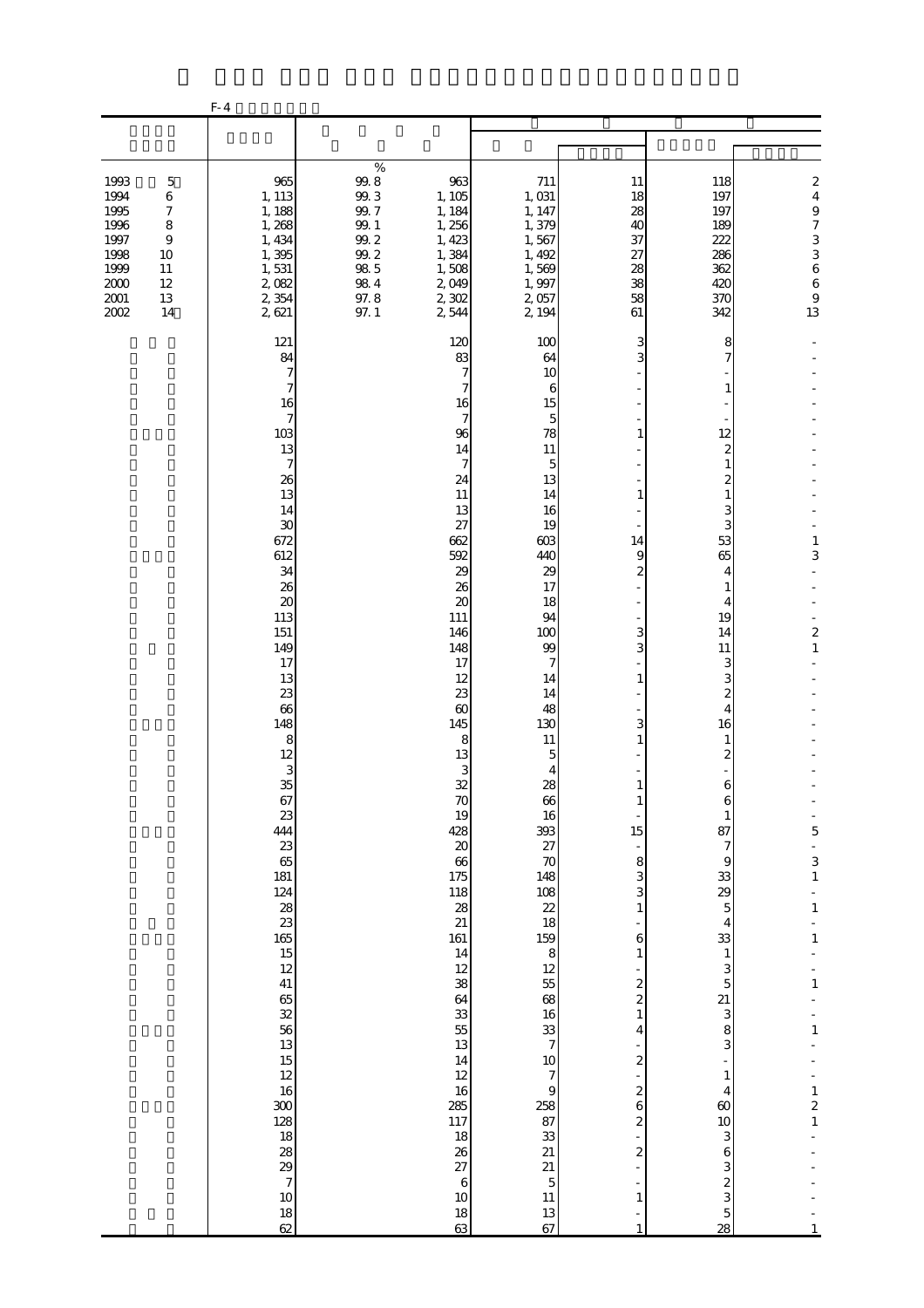|                  |                  | $F-5$                            |                      |                                                      |                          |                          |                |              |
|------------------|------------------|----------------------------------|----------------------|------------------------------------------------------|--------------------------|--------------------------|----------------|--------------|
|                  |                  |                                  |                      |                                                      |                          |                          |                |              |
|                  |                  |                                  |                      |                                                      |                          |                          |                |              |
|                  |                  |                                  | $\%$                 |                                                      |                          |                          |                |              |
| 1993             | $\mathbf 5$      | 6                                | $100\;0$             | 6                                                    | 1                        |                          |                |              |
| 1994             | $\,6\,$          | 3                                | $66\ 7$              | $\boldsymbol{z}$                                     | 3                        |                          |                |              |
| 1995             | $\boldsymbol{7}$ | $\overline{4}$                   | $125.0\,$            | $\overline{5}$                                       | 7                        | 2                        |                |              |
| 1996             | $\,8\,$          | $\overline{5}$                   | $100\;0$             | $\overline{5}$                                       | 10                       |                          |                |              |
| $1997\,$<br>1998 | $\boldsymbol{9}$ | $\overline{5}$<br>$\overline{3}$ | $100\;0$<br>$100\;0$ | $\overline{5}$                                       | 4                        | 1                        |                |              |
| 1999             | $10\,$<br>$11\,$ |                                  | $100\;0$             | 3<br>$\overline{5}$                                  | 3<br>$\boldsymbol{z}$    |                          |                |              |
| $2000\,$         | $12\,$           | $\frac{5}{5}$                    | $100\;0$             | $\overline{5}$                                       | 8                        |                          | 5              |              |
| $2001\,$         | $13\,$           | 8                                | 87.5                 | $\overline{7}$                                       | 3                        |                          | 1              |              |
| 2002             | $14$             | 5                                | 1200                 | 6                                                    | 5                        | $\mathbf{1}$             | 1              | 1            |
|                  |                  |                                  |                      |                                                      |                          |                          |                |              |
|                  |                  | 1                                |                      | 1                                                    | 1                        |                          |                |              |
|                  |                  | 1                                |                      |                                                      | 1                        |                          |                |              |
|                  |                  |                                  |                      |                                                      |                          |                          |                |              |
|                  |                  |                                  |                      |                                                      |                          |                          |                |              |
|                  |                  |                                  |                      |                                                      |                          |                          |                |              |
|                  |                  |                                  |                      |                                                      |                          |                          |                |              |
|                  |                  |                                  |                      |                                                      |                          |                          |                |              |
|                  |                  |                                  |                      |                                                      |                          |                          |                |              |
|                  |                  |                                  |                      |                                                      |                          |                          |                |              |
|                  |                  |                                  |                      |                                                      |                          |                          |                |              |
|                  |                  |                                  |                      |                                                      |                          |                          |                |              |
|                  |                  |                                  |                      |                                                      |                          |                          |                |              |
|                  |                  | 1                                |                      |                                                      | 1                        | 1                        | 1              | 1            |
|                  |                  |                                  |                      | 2                                                    |                          |                          |                |              |
|                  |                  |                                  |                      |                                                      |                          |                          |                |              |
|                  |                  |                                  |                      |                                                      |                          |                          |                |              |
|                  |                  |                                  |                      |                                                      |                          |                          |                |              |
|                  |                  | 1                                |                      | $\mathbf{1}$                                         | 1                        | 1                        | 1              | $\mathbf{1}$ |
|                  |                  |                                  |                      |                                                      |                          |                          |                |              |
|                  |                  |                                  |                      | 1                                                    |                          |                          |                |              |
|                  |                  |                                  |                      |                                                      |                          |                          |                |              |
|                  |                  |                                  |                      |                                                      |                          |                          |                |              |
|                  |                  | $\overline{\mathbf{c}}$          |                      | $\overline{2}$                                       | $\overline{a}$           |                          |                |              |
|                  |                  |                                  |                      |                                                      |                          |                          |                |              |
|                  |                  | $\overline{\mathcal{Z}}$         |                      | $\boldsymbol{z}$                                     | $\boldsymbol{z}$         |                          |                |              |
|                  |                  |                                  |                      |                                                      |                          |                          |                |              |
|                  |                  |                                  |                      |                                                      |                          |                          |                |              |
|                  |                  |                                  |                      |                                                      |                          |                          |                |              |
|                  |                  |                                  |                      |                                                      |                          |                          |                |              |
|                  |                  |                                  |                      |                                                      |                          |                          |                |              |
|                  |                  | $\frac{1}{2}$                    |                      |                                                      |                          |                          |                |              |
|                  |                  | $\overline{\phantom{0}}$         |                      | $\frac{1}{2}$                                        |                          |                          |                |              |
|                  |                  | $\overline{\phantom{0}}$         |                      | $\overline{\phantom{a}}$                             |                          |                          |                |              |
|                  |                  | $\frac{1}{2}$                    |                      | $\overline{\phantom{a}}$                             | $\overline{\phantom{m}}$ | $\overline{a}$           |                |              |
|                  |                  | $\frac{1}{2}$                    |                      | $\overline{\phantom{0}}$                             |                          |                          |                |              |
|                  |                  | $\qquad \qquad \blacksquare$     |                      | -                                                    |                          | -                        |                |              |
|                  |                  | $\blacksquare$                   |                      | $\overline{\phantom{a}}$                             |                          | $\overline{\phantom{a}}$ |                |              |
|                  |                  | $\frac{1}{2}$                    |                      | $\overline{\phantom{a}}$                             |                          |                          |                |              |
|                  |                  | $\frac{1}{2}$<br>$\blacksquare$  |                      | $\overline{\phantom{a}}$<br>$\overline{\phantom{a}}$ | $\frac{1}{2}$            |                          |                |              |
|                  |                  | $\overline{\phantom{a}}$         |                      | $\overline{\phantom{a}}$                             | $\overline{\phantom{a}}$ | $\overline{a}$           |                |              |
|                  |                  | $\mathbf{1}$                     |                      | $\mathbf{1}$                                         | 1                        |                          |                |              |
|                  |                  | $\overline{\phantom{a}}$         |                      | $\overline{\phantom{a}}$                             |                          | $\frac{1}{2}$            |                |              |
|                  |                  |                                  |                      | $\frac{1}{\sqrt{2}}$                                 | $\frac{1}{\sqrt{2}}$     | $\overline{\phantom{m}}$ |                |              |
|                  |                  | $\frac{1}{1}$                    |                      | $\,1\,$                                              | $\,1\,$                  | $\overline{\phantom{a}}$ | ÷,             |              |
|                  |                  | ÷,                               |                      | -                                                    |                          |                          |                |              |
|                  |                  | ÷                                |                      | $\overline{\phantom{a}}$                             |                          | $\overline{a}$           |                |              |
|                  |                  | $\blacksquare$                   |                      | $\frac{1}{2}$                                        | $\frac{1}{2}$            | $\overline{\phantom{a}}$ |                |              |
|                  |                  | $\frac{1}{2}$                    |                      | ÷                                                    |                          |                          |                |              |
|                  |                  | ÷<br>$\overline{a}$              |                      | $\frac{1}{2}$<br>$\overline{\phantom{a}}$            |                          | $\overline{a}$<br>÷      |                |              |
|                  |                  | $\frac{1}{2}$                    |                      |                                                      |                          |                          |                |              |
|                  |                  | ÷                                |                      |                                                      |                          |                          |                |              |
|                  |                  | $\overline{\phantom{a}}$         |                      |                                                      | <sup>-</sup>             |                          |                |              |
|                  |                  | $\omega$                         |                      | $\frac{1}{2}$                                        | $\blacksquare$           | $\blacksquare$           | $\blacksquare$ |              |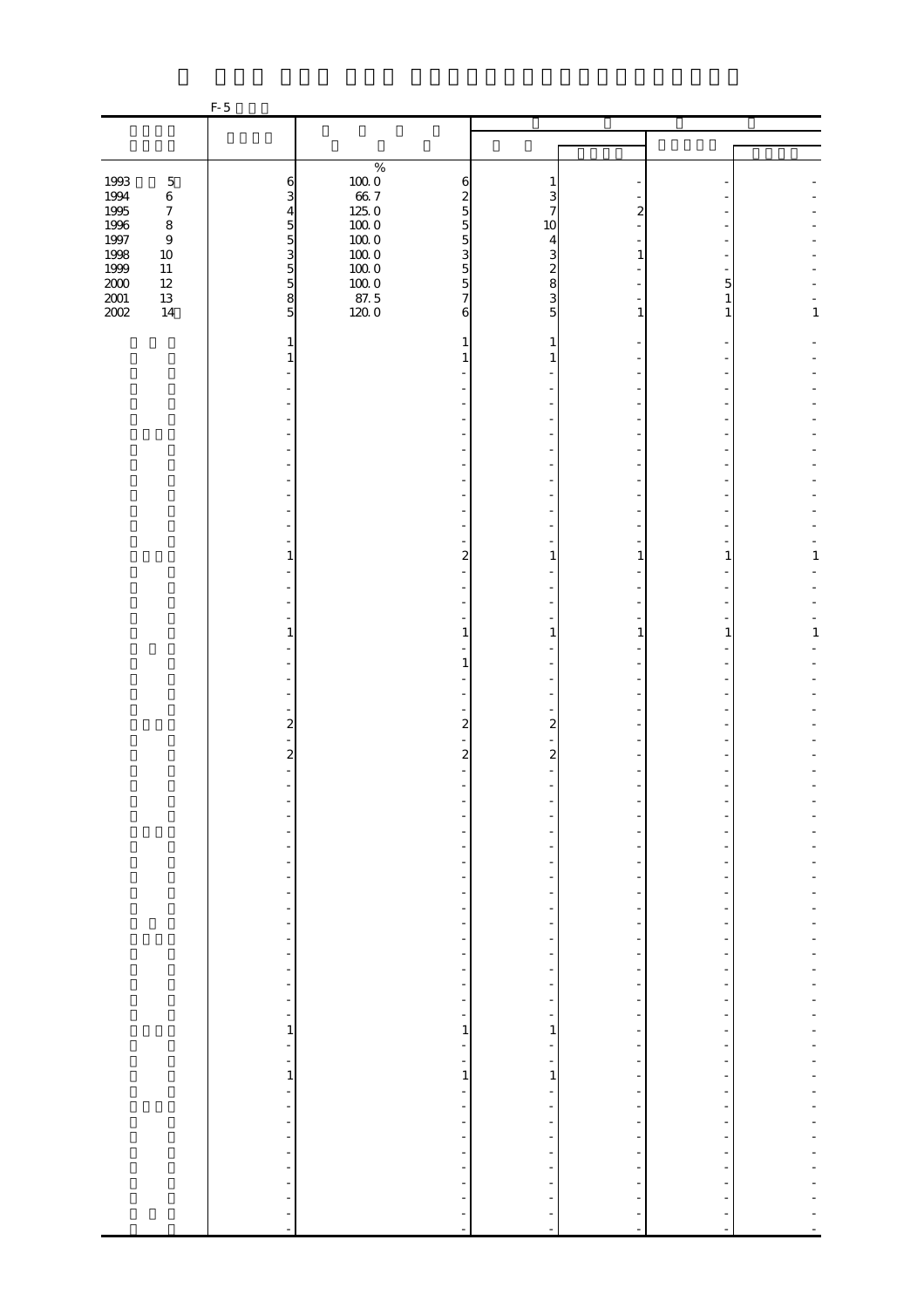|                  |                       | $F-6$                                                                                                    |                                                                                                                |                                        |                                            |                                                                                        |                             |
|------------------|-----------------------|----------------------------------------------------------------------------------------------------------|----------------------------------------------------------------------------------------------------------------|----------------------------------------|--------------------------------------------|----------------------------------------------------------------------------------------|-----------------------------|
|                  |                       |                                                                                                          |                                                                                                                |                                        |                                            |                                                                                        |                             |
| 1993<br>1994     | $\mathbf 5$<br>6      | 212<br>237                                                                                               | %<br>$100\ 0$<br>212<br>$100\ 0$<br>237                                                                        | 319<br>330                             | 51<br>64                                   | 85<br>82                                                                               | $16\,$<br>29                |
| 1995<br>1996     | $\boldsymbol{7}$<br>8 | 236<br>222                                                                                               | $100\;0$<br>236<br>$100\;0$<br>222                                                                             | 356<br>313                             | 75<br>52                                   | 67<br>67                                                                               | $14\,$<br>$12\,$            |
| 1997<br>1998     | $\,9$<br>10           | 265<br>210                                                                                               | $100\ 4$<br>266<br>$99.5$<br>209                                                                               | 428<br>309                             | 75<br>66                                   | 83<br>72                                                                               | $\,8\,$<br>14               |
| 1999<br>$2000\,$ | $11\,$<br>12          | 224<br>259                                                                                               | $99.6$<br>223<br>$98.8\,$<br>256                                                                               | 356<br>380                             | 61<br>56                                   | 104<br>79                                                                              | $11\,$<br>$\,9$             |
| $2001\,$<br>2002 | $13\,$<br>14          | 287<br>318                                                                                               | 97.9<br>281<br>99.4<br>316                                                                                     | 407<br>459                             | 100<br>94                                  | 104<br>113                                                                             | 26<br>17                    |
|                  |                       | 12<br>10<br>$\overline{\phantom{a}}$                                                                     | 12<br>10                                                                                                       | 24<br>21                               | 8<br>6                                     | 5<br>3                                                                                 | $\mathsf 3$<br>$\mathbf{1}$ |
|                  |                       | $\boldsymbol{z}$                                                                                         | $\boldsymbol{z}$                                                                                               | $\overline{\phantom{a}}$<br>3          | $\mathbf{z}$                               | $\boldsymbol{z}$                                                                       | $\mathbf{z}$                |
|                  |                       | 23                                                                                                       | 23                                                                                                             | 41                                     | 6                                          | 10                                                                                     | 1                           |
|                  |                       | $\overline{4}$<br>3                                                                                      | $\boldsymbol{z}$<br>3                                                                                          | 4<br>7                                 | $\mathbf{1}$                               | $\mathbf{z}$                                                                           |                             |
|                  |                       | 7                                                                                                        | $\mathbf{1}$<br>8                                                                                              | 1<br>8                                 | 1                                          | $\boldsymbol{z}$                                                                       |                             |
|                  |                       | 1<br>8                                                                                                   | $\mathbf{1}$<br>8                                                                                              | 3<br>18<br>42                          | $\overline{4}$                             | 6                                                                                      | $\mathbf{1}$                |
|                  |                       | 28<br>62                                                                                                 | 30<br>57                                                                                                       | 90                                     | 15<br>$\infty$                             | 4<br>19                                                                                | $\mathbf{1}$<br>1           |
|                  |                       | 3<br>$\overline{\mathcal{L}}$                                                                            | 1<br>$\boldsymbol{z}$                                                                                          | $\mathbf{1}$<br>3                      |                                            |                                                                                        |                             |
|                  |                       | 13<br>5                                                                                                  | 13<br>3                                                                                                        | 18<br>4                                | 7<br>1                                     | 1<br>1                                                                                 |                             |
|                  |                       | $\overline{4}$<br>15                                                                                     | 3<br>15                                                                                                        | 5<br>31                                | 1<br>6                                     | 9                                                                                      |                             |
|                  |                       | $\mathbf{1}$<br>$\overline{5}$<br>14                                                                     | $\mathbf{1}$<br>$\overline{5}$<br>14                                                                           | $\mathbf{1}$<br>$\boldsymbol{z}$<br>25 | 1                                          | $\mathbf{1}$<br>$\boldsymbol{z}$<br>$\overline{5}$                                     | $\mathbf{1}$                |
|                  |                       | 27<br>3                                                                                                  | 26<br>3                                                                                                        | 37<br>$\boldsymbol{z}$                 | 4<br>$\overline{7}$                        | $\overline{7}$                                                                         | $\overline{a}$              |
|                  |                       | 8<br>1                                                                                                   | 8<br>1                                                                                                         | 12                                     | $\boldsymbol{2}$                           | 1                                                                                      |                             |
|                  |                       | 3<br>$11\,$                                                                                              | 3                                                                                                              | $\frac{2}{3}$                          | $\mathbf{1}$<br>3                          | $\boldsymbol{2}$<br>4                                                                  |                             |
|                  |                       |                                                                                                          | $\begin{array}{c}\n10 \\ 1 \\ 72 \\ 6\n\end{array}$                                                            |                                        | $\frac{1}{15}$                             |                                                                                        | $\frac{2}{3}$               |
|                  |                       | $\frac{1}{3}$ as $\frac{1}{3}$ as $\frac{1}{3}$ as $\frac{1}{3}$ as $\frac{1}{3}$                        | $\overline{6}$                                                                                                 |                                        | $\,1$                                      | 24<br>$3 \times 2 \times 5$<br>$3 \times 5 \times 5$<br>$3 \times 5 \times 5 \times 5$ |                             |
|                  |                       |                                                                                                          |                                                                                                                |                                        | $\overline{\mathbf{4}}$<br>8               |                                                                                        | $\frac{1}{2}$               |
|                  |                       |                                                                                                          |                                                                                                                |                                        | ÷,                                         |                                                                                        | $\frac{1}{1}$               |
|                  |                       |                                                                                                          |                                                                                                                |                                        | 8<br>$\,1\,$                               | $\,1$                                                                                  |                             |
|                  |                       |                                                                                                          |                                                                                                                |                                        | $\frac{1}{2}$                              |                                                                                        | $\frac{1}{1}$               |
|                  |                       |                                                                                                          |                                                                                                                |                                        | $\frac{1}{2}$                              | $\begin{array}{c} 6 \\ 2 \\ 15 \end{array}$                                            |                             |
|                  |                       |                                                                                                          |                                                                                                                |                                        | $\,1$                                      |                                                                                        |                             |
|                  |                       |                                                                                                          |                                                                                                                |                                        | $\mathbf 1$                                | $\begin{array}{c}\n3 \\ 7 \\ 5 \\ 17\n\end{array}$                                     |                             |
|                  |                       | $\frac{4}{18}$ $\frac{18}{4}$ $\frac{4}{18}$ $\frac{4}{18}$ $\frac{4}{18}$ $\frac{4}{18}$ $\frac{4}{18}$ | 23 23 23 23 24 25 26 26 26 27 28 29 29 20 20 21 22 22 23 23 23 23 24 25 26 27 28 29 29 20 20 21 22 22 23 23 24 |                                        | $\frac{1}{13}$<br>$\overline{\mathbf{4}}$  | $\overline{\mathbf{4}}$                                                                |                             |
|                  |                       | $\frac{1}{9}$                                                                                            | $\begin{array}{c} 1 \\ 9 \end{array}$                                                                          |                                        | $\overline{\phantom{0}}$<br>$\overline{6}$ | 8                                                                                      | $-52$<br>$-3$               |
|                  |                       | $\,$ 1 $\,$                                                                                              | $\,1\,$<br>$\,1$                                                                                               |                                        | $\mathbf{1}$<br>$\mathbf{1}$               | $\overline{\phantom{0}}$                                                               |                             |
|                  |                       |                                                                                                          | $\begin{array}{c} 3 \\ 5 \\ 2 \end{array}$                                                                     |                                        | $\mathbf{1}$<br>÷                          | ÷<br>$\overline{5}$                                                                    |                             |
|                  |                       |                                                                                                          |                                                                                                                |                                        | $\blacksquare$                             | $\bar{\phantom{a}}$                                                                    |                             |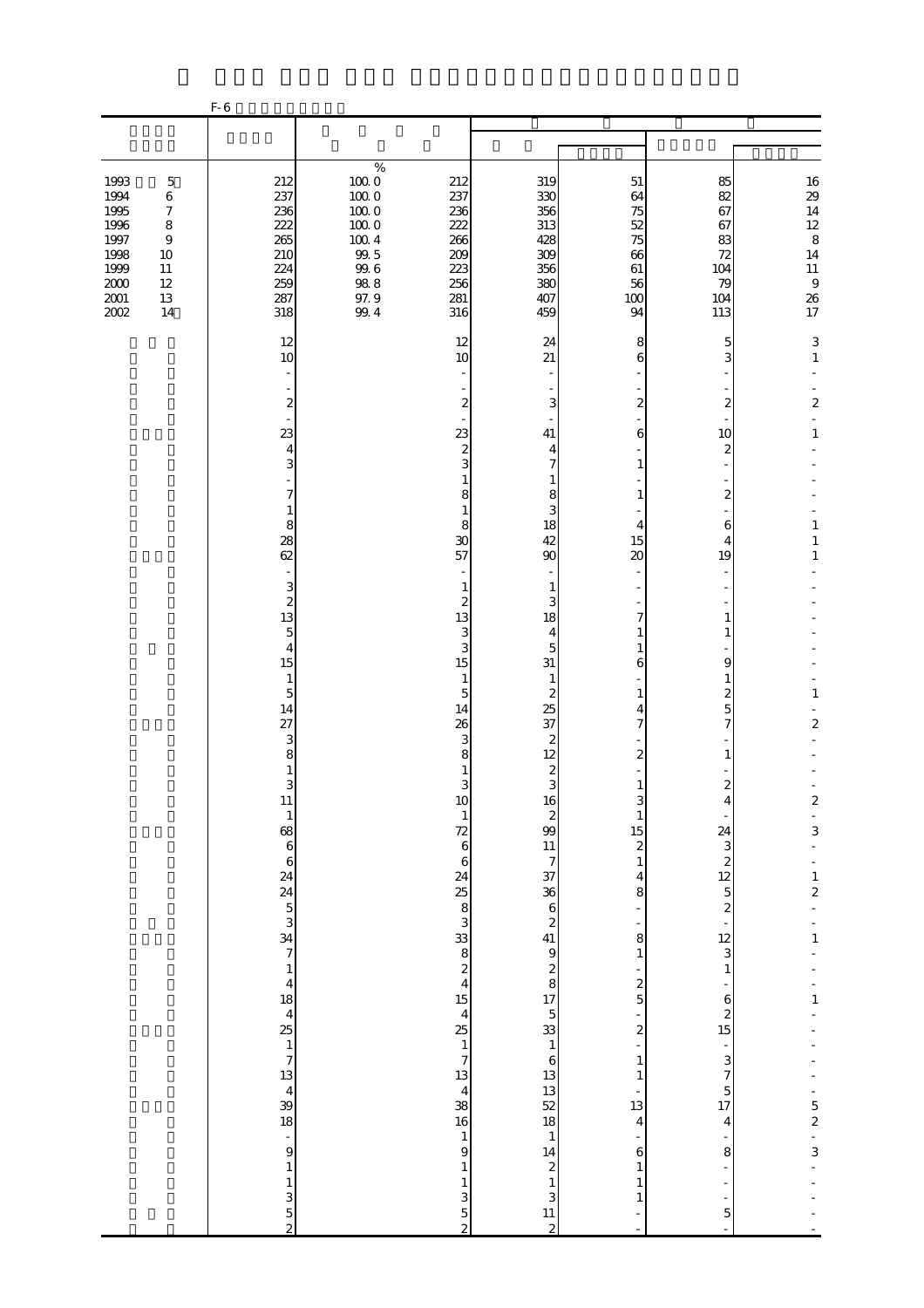|                                                  |                                                                                   | $F-8$                                                                                                                                            |                                                            |                                                                                                      |                                                                                                            |                                                          |                                 |                                                                                         |
|--------------------------------------------------|-----------------------------------------------------------------------------------|--------------------------------------------------------------------------------------------------------------------------------------------------|------------------------------------------------------------|------------------------------------------------------------------------------------------------------|------------------------------------------------------------------------------------------------------------|----------------------------------------------------------|---------------------------------|-----------------------------------------------------------------------------------------|
|                                                  |                                                                                   |                                                                                                                                                  |                                                            |                                                                                                      |                                                                                                            |                                                          |                                 |                                                                                         |
| 1993<br>1994<br>1995<br>1996<br>$1997\,$<br>1998 | $\mathbf 5$<br>$\,6$<br>$\boldsymbol{7}$<br>$\,8\,$<br>$\boldsymbol{9}$<br>$10\,$ | 358<br>335<br>287<br>288<br>307<br>229                                                                                                           | $\%$<br>$55\,3$<br>57.9<br>$56\;8$<br>61.5<br>44.3<br>41.9 | 198<br>194<br>163<br>177<br>136<br>96                                                                | 123<br>106<br>101<br>85<br>63<br>69                                                                        | 32<br>45<br>32<br>19<br>15<br>22                         | 35<br>14<br>34<br>21<br>8<br>24 | 3<br>3<br>$\overline{4}$<br>$\overline{\mathcal{L}}$<br>$\frac{1}{2}$<br>$\overline{7}$ |
| 1999<br>$2000\,$<br>$2001\,$<br>2002             | $11\,$<br>$12\,$<br>$13\,$<br>14                                                  | 211<br>325<br>429<br>329                                                                                                                         | $36\;0$<br>25.8<br>238<br>24.6                             | 76<br>84<br>102<br>81                                                                                | 54<br>65<br>84<br>84                                                                                       | 16<br>16<br>17<br>14                                     | 10<br>15<br>15<br>18            | $\,1$<br>3<br>$\,1$                                                                     |
|                                                  |                                                                                   | 8<br>$\overline{\mathcal{Z}}$<br>1<br>$\overline{\mathcal{Z}}$                                                                                   |                                                            | 4<br>$\overline{c}$<br>$\boldsymbol{2}$                                                              | 2<br>$\boldsymbol{z}$                                                                                      | 1<br>1                                                   |                                 |                                                                                         |
|                                                  |                                                                                   | 3<br>21<br>$\overline{\phantom{a}}$<br>$\mathbf{1}$<br>$\mathbf{z}$                                                                              |                                                            | 5<br>1                                                                                               | 3<br>$\mathbf{1}$                                                                                          | 1<br>1                                                   |                                 |                                                                                         |
|                                                  |                                                                                   | $\overline{\mathcal{U}}$<br>$\overline{5}$<br>6<br>3<br>97                                                                                       |                                                            | 3<br>$\mathbf{1}$<br>$\overline{22}$                                                                 | $\boldsymbol{z}$<br>1<br>18                                                                                | 5                                                        | 3                               |                                                                                         |
|                                                  |                                                                                   | 4<br>1<br>2<br>71                                                                                                                                |                                                            | $\overline{\mathcal{L}}$<br>$\mathbf{1}$<br>$\boldsymbol{z}$<br>3                                    | $\mathbf{1}$<br>$\boldsymbol{z}$<br>$\boldsymbol{z}$                                                       | 1                                                        | 1                               |                                                                                         |
|                                                  |                                                                                   | $\boldsymbol{z}$<br>1<br>7<br>4<br>5                                                                                                             |                                                            | $\boldsymbol{z}$<br>$\mathbf{1}$<br>5<br>$\boldsymbol{z}$<br>4                                       | 3<br>$\mathbf{1}$<br>5<br>1<br>3                                                                           | 1<br>3                                                   | 2                               |                                                                                         |
|                                                  |                                                                                   | 18<br>$\mathbf{1}$<br>6<br>3                                                                                                                     |                                                            | 5<br>1                                                                                               | 3<br>1                                                                                                     |                                                          | 1                               |                                                                                         |
|                                                  |                                                                                   | $\frac{5}{3}$<br>46                                                                                                                              |                                                            | 3<br>10<br>÷                                                                                         | $\boldsymbol{z}$<br>14<br>$\overline{\phantom{0}}$<br>$\mathbf{1}$                                         |                                                          | 1<br>7                          |                                                                                         |
|                                                  |                                                                                   |                                                                                                                                                  |                                                            |                                                                                                      | $\mathbf{3}$<br>$2625$<br>$1522$<br>$7$                                                                    | ÷,<br>5                                                  | $\boldsymbol{6}$<br>1<br>1      |                                                                                         |
|                                                  |                                                                                   | $-2$<br>$-2$<br>$-3$<br>$-3$<br>$-3$<br>$-4$<br>$-3$<br><br>$-6$<br><br>$-1$<br><br><br><br><br><br><br><br><br><br><br><br><br><br><br><br><br> |                                                            |                                                                                                      | $\overline{\mathbf{3}}$                                                                                    | $\overline{\phantom{0}}$<br>$\mathbf{1}$<br>3<br>$\,1\,$ | 1                               |                                                                                         |
|                                                  |                                                                                   | $\begin{bmatrix} 11 \\ 3 \\ 6 \end{bmatrix}$                                                                                                     |                                                            | $\begin{array}{c} 1 \\ 5 \\ 3 \end{array}$<br>÷<br>÷                                                 | $\,1$<br>7<br>$\overline{5}$<br>$\overline{\phantom{a}}$<br>$\overline{\phantom{0}}$                       | ÷<br>1<br>÷,<br>÷,<br>$\overline{\phantom{a}}$           | $\frac{2}{2}$<br>÷,             |                                                                                         |
|                                                  |                                                                                   | $\begin{array}{c} 2 \\ 2 \\ 44 \end{array}$                                                                                                      |                                                            | $\begin{array}{c} 2 \\ 13 \end{array}$<br>$\overline{\phantom{a}}$<br>$\frac{1}{2}$<br>$\frac{2}{5}$ | $\overline{\mathcal{L}}$<br>21<br>$\overline{\phantom{a}}$<br>$\overline{\phantom{0}}$<br>$\boldsymbol{z}$ | $\mathbf{1}$<br>1<br>÷,<br>÷,<br>$\mathbf{1}$            | 4                               |                                                                                         |
|                                                  |                                                                                   | $\begin{array}{c} 1 \\ 3 \\ 2 \\ 12 \end{array}$<br>$\frac{1}{1}$                                                                                |                                                            | $\overline{\phantom{0}}$<br>$\overline{5}$<br>$\mathbf{1}$                                           | $\,1\,$<br>$\frac{1}{18}$<br>$\frac{1}{\sqrt{2}}$<br>÷,                                                    |                                                          | 4                               |                                                                                         |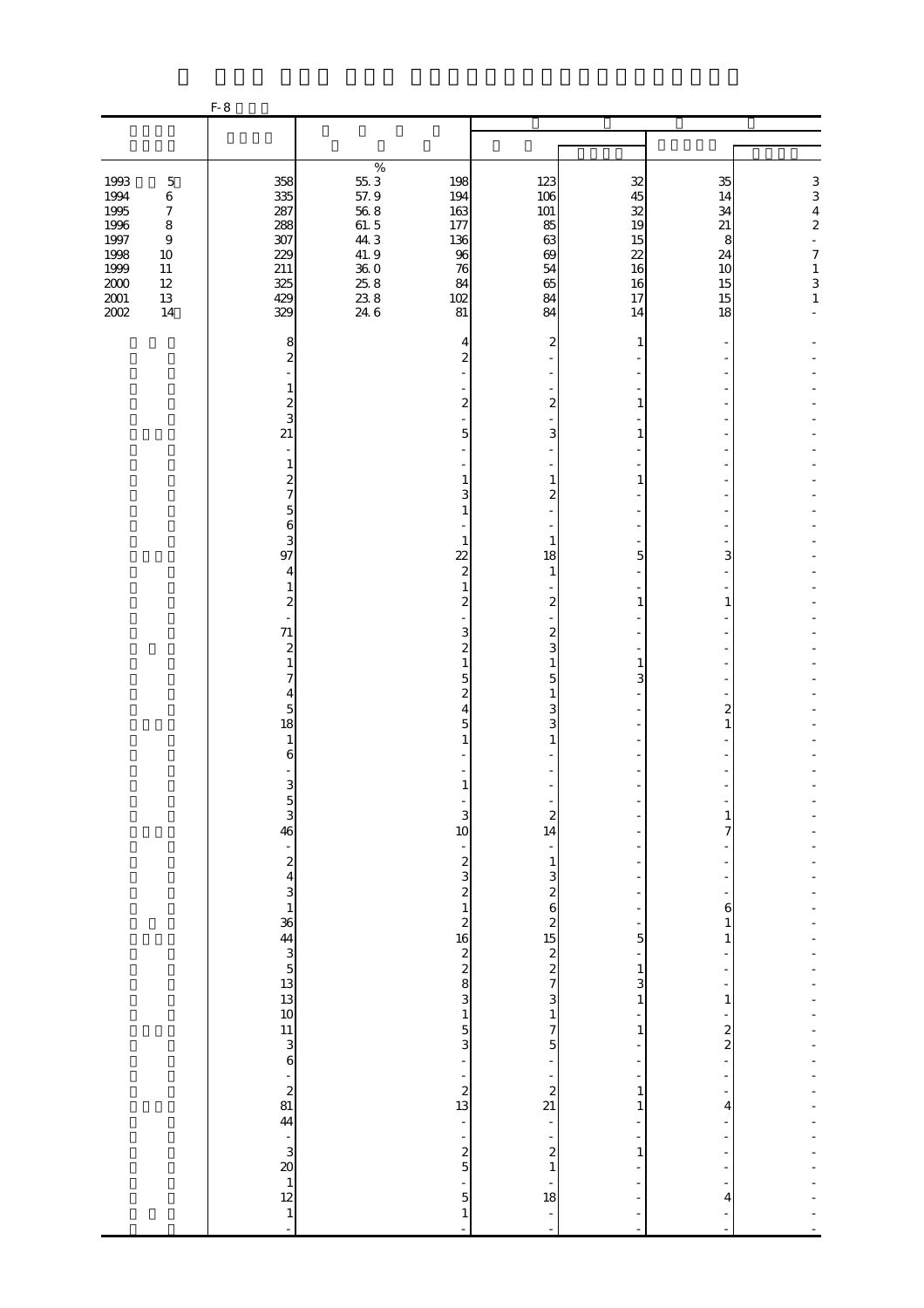|                  |                             | F-9                                                                                                     |                                                                |                               |                                                      |                                           |                  |
|------------------|-----------------------------|---------------------------------------------------------------------------------------------------------|----------------------------------------------------------------|-------------------------------|------------------------------------------------------|-------------------------------------------|------------------|
|                  |                             |                                                                                                         |                                                                |                               |                                                      |                                           |                  |
|                  |                             |                                                                                                         |                                                                |                               |                                                      |                                           |                  |
|                  |                             |                                                                                                         | $\%$                                                           |                               |                                                      |                                           |                  |
| 1993             | $\mathbf 5$                 | $\overline{5}$                                                                                          | $\begin{array}{c} 80.0 \\ 100.0 \end{array}$<br>$\overline{4}$ | 3                             | 3                                                    |                                           |                  |
| 1994             | $\,6\,$                     | $\overline{5}$                                                                                          | 5                                                              | 4                             | $\overline{c}$                                       |                                           |                  |
| 1995             | $\boldsymbol{7}$<br>$\,8\,$ | 3<br>3                                                                                                  | $100\;0$<br>3<br>3                                             | 1                             |                                                      | 1<br>3                                    | $\boldsymbol{z}$ |
| 1996<br>$1997\,$ | $\boldsymbol{9}$            | $\overline{4}$                                                                                          | $100\;0$<br>$50\;0$<br>$\overline{\mathcal{Z}}$                | 6<br>$\mathbf{z}$             | $\boldsymbol{2}$                                     |                                           |                  |
| 1998             | $10\,$                      |                                                                                                         | $75.0\,$<br>$\mathbf{6}$                                       | 4                             |                                                      |                                           |                  |
| $1999\,$         | $11\,$                      | $\begin{array}{c} 8 \\ 5 \\ 9 \end{array}$                                                              | $80\;0$<br>$\overline{4}$                                      | 3                             |                                                      |                                           |                  |
| $2000\,$         | $12\,$                      |                                                                                                         | 77.8<br>$\overline{7}$                                         | 5                             |                                                      | 1                                         |                  |
| $2001\,$         | $13\,$                      | 15                                                                                                      | $\frac{40}{100}$ 0<br>6                                        | 8                             |                                                      |                                           |                  |
| 2002             | $14\,$                      | 5                                                                                                       | 5                                                              | 5                             | 1                                                    | 2                                         |                  |
|                  |                             |                                                                                                         |                                                                |                               |                                                      |                                           |                  |
|                  |                             |                                                                                                         |                                                                |                               |                                                      |                                           |                  |
|                  |                             |                                                                                                         |                                                                |                               |                                                      |                                           |                  |
|                  |                             |                                                                                                         |                                                                |                               |                                                      |                                           |                  |
|                  |                             |                                                                                                         |                                                                |                               |                                                      |                                           |                  |
|                  |                             |                                                                                                         |                                                                |                               |                                                      |                                           |                  |
|                  |                             |                                                                                                         |                                                                |                               |                                                      |                                           |                  |
|                  |                             |                                                                                                         |                                                                |                               |                                                      |                                           |                  |
|                  |                             |                                                                                                         |                                                                |                               |                                                      |                                           |                  |
|                  |                             |                                                                                                         |                                                                |                               |                                                      |                                           |                  |
|                  |                             |                                                                                                         |                                                                |                               |                                                      |                                           |                  |
|                  |                             |                                                                                                         |                                                                |                               |                                                      |                                           |                  |
|                  |                             |                                                                                                         |                                                                |                               |                                                      |                                           |                  |
|                  |                             | 1                                                                                                       | 1                                                              | 1                             |                                                      |                                           |                  |
|                  |                             | $\mathbf{1}$                                                                                            |                                                                | 1                             |                                                      |                                           |                  |
|                  |                             |                                                                                                         |                                                                |                               |                                                      |                                           |                  |
|                  |                             |                                                                                                         |                                                                |                               |                                                      |                                           |                  |
|                  |                             |                                                                                                         |                                                                |                               |                                                      |                                           |                  |
|                  |                             |                                                                                                         |                                                                |                               |                                                      |                                           |                  |
|                  |                             |                                                                                                         |                                                                |                               |                                                      |                                           |                  |
|                  |                             |                                                                                                         |                                                                |                               |                                                      |                                           |                  |
|                  |                             |                                                                                                         |                                                                |                               |                                                      |                                           |                  |
|                  |                             |                                                                                                         |                                                                |                               |                                                      |                                           |                  |
|                  |                             |                                                                                                         |                                                                |                               |                                                      |                                           |                  |
|                  |                             |                                                                                                         |                                                                |                               |                                                      |                                           |                  |
|                  |                             |                                                                                                         |                                                                |                               |                                                      |                                           |                  |
|                  |                             |                                                                                                         |                                                                |                               |                                                      |                                           |                  |
|                  |                             |                                                                                                         |                                                                |                               |                                                      |                                           |                  |
|                  |                             |                                                                                                         |                                                                |                               |                                                      |                                           |                  |
|                  |                             | $\mathbf{1}$                                                                                            | 1                                                              | 1                             |                                                      |                                           |                  |
|                  |                             | -<br>$\mathbf{1}$                                                                                       | ٠<br>$\,1\,$                                                   | $\mathbf{1}$                  |                                                      |                                           |                  |
|                  |                             | $\frac{1}{2}$                                                                                           | $\overline{\phantom{a}}$                                       | $\overline{a}$                | $\overline{\phantom{m}}$                             | -                                         |                  |
|                  |                             | $\overline{\phantom{0}}$                                                                                | $\overline{\phantom{a}}$                                       | $\overline{\phantom{0}}$      | $\overline{\phantom{m}}$                             | $\frac{1}{2}$                             |                  |
|                  |                             | $\frac{1}{2}$                                                                                           | $\overline{\phantom{a}}$                                       | $\overline{\phantom{a}}$      | $\overline{\phantom{a}}$                             | $\overline{\phantom{m}}$                  |                  |
|                  |                             | $\qquad \qquad \blacksquare$                                                                            | $\overline{\phantom{0}}$                                       |                               |                                                      |                                           |                  |
|                  |                             | $\qquad \qquad \blacksquare$                                                                            | $\overline{\phantom{a}}$                                       | -                             | -                                                    | ÷                                         |                  |
|                  |                             | $\blacksquare$<br>÷                                                                                     | $\overline{\phantom{0}}$                                       | $\overline{\phantom{0}}$<br>- | $\overline{\phantom{a}}$<br>$\overline{\phantom{m}}$ | $\overline{\phantom{m}}$<br>$\frac{1}{2}$ |                  |
|                  |                             | $\frac{1}{2}$                                                                                           | $\overline{\phantom{a}}$<br>$\overline{\phantom{a}}$           | $\overline{\phantom{0}}$      | $\frac{1}{2}$                                        | $\frac{1}{2}$                             |                  |
|                  |                             | $\blacksquare$                                                                                          | $\overline{\phantom{0}}$                                       | $\overline{\phantom{a}}$      | $\overline{\phantom{m}}$                             | ÷                                         |                  |
|                  |                             | $\frac{1}{\sqrt{2}}\int_{0}^{\sqrt{2}}\frac{1}{\sqrt{2}}\left( \frac{1}{\sqrt{2}}\right) ^{2}d\mu d\nu$ | $\overline{\phantom{a}}$                                       | $\frac{1}{\sqrt{2}}$          | $\frac{1}{\sqrt{2}}$                                 | $\overline{\phantom{0}}$                  |                  |
|                  |                             | $\frac{2}{1}$                                                                                           | $\overline{a}$                                                 | 3                             | $\mathbf{1}$                                         | $\overline{\mathbf{c}}$                   |                  |
|                  |                             |                                                                                                         | ÷,                                                             | -                             | $\overline{\phantom{a}}$                             | ÷,                                        |                  |
|                  |                             | $\,1$                                                                                                   | $\,1$                                                          | $\,1\,$                       | $\,1$                                                | $\overline{\phantom{0}}$                  |                  |
|                  |                             | $\overline{\phantom{a}}$<br>$\,1$                                                                       | $\overline{\phantom{a}}$<br>$\,1\,$                            | -                             | $\overline{\phantom{m}}$                             | $\frac{1}{2}$<br>$\boldsymbol{z}$         |                  |
|                  |                             | $\mathbf{1}$                                                                                            | $\mathbf{1}$                                                   | $\mathbf{z}$<br>-             | $\overline{\phantom{m}}$<br>$\overline{a}$           | -                                         |                  |
|                  |                             | $\blacksquare$                                                                                          | $\overline{\phantom{a}}$                                       | $\overline{\phantom{a}}$      | $\overline{\phantom{a}}$                             | $\overline{\phantom{a}}$                  |                  |
|                  |                             | ÷                                                                                                       | -                                                              |                               | ÷                                                    |                                           |                  |
|                  |                             | $\,1$                                                                                                   | $\,1\,$                                                        | $\frac{1}{2}$                 | $\frac{1}{2}$                                        | $\frac{1}{2}$                             |                  |
|                  |                             | $\Box$                                                                                                  | $\frac{1}{2}$                                                  | $\overline{\phantom{0}}$      | $\overline{\phantom{m}}$                             | $\frac{1}{2}$                             |                  |
|                  |                             | $\overline{\phantom{m}}$                                                                                | $\overline{\phantom{0}}$                                       |                               | $\overline{a}$                                       |                                           |                  |
|                  |                             | ÷                                                                                                       | $\overline{a}$                                                 |                               |                                                      |                                           |                  |
|                  |                             | ÷<br>$\blacksquare$                                                                                     | $\blacksquare$                                                 | f<br>$\blacksquare$           | ÷,                                                   | ÷,                                        |                  |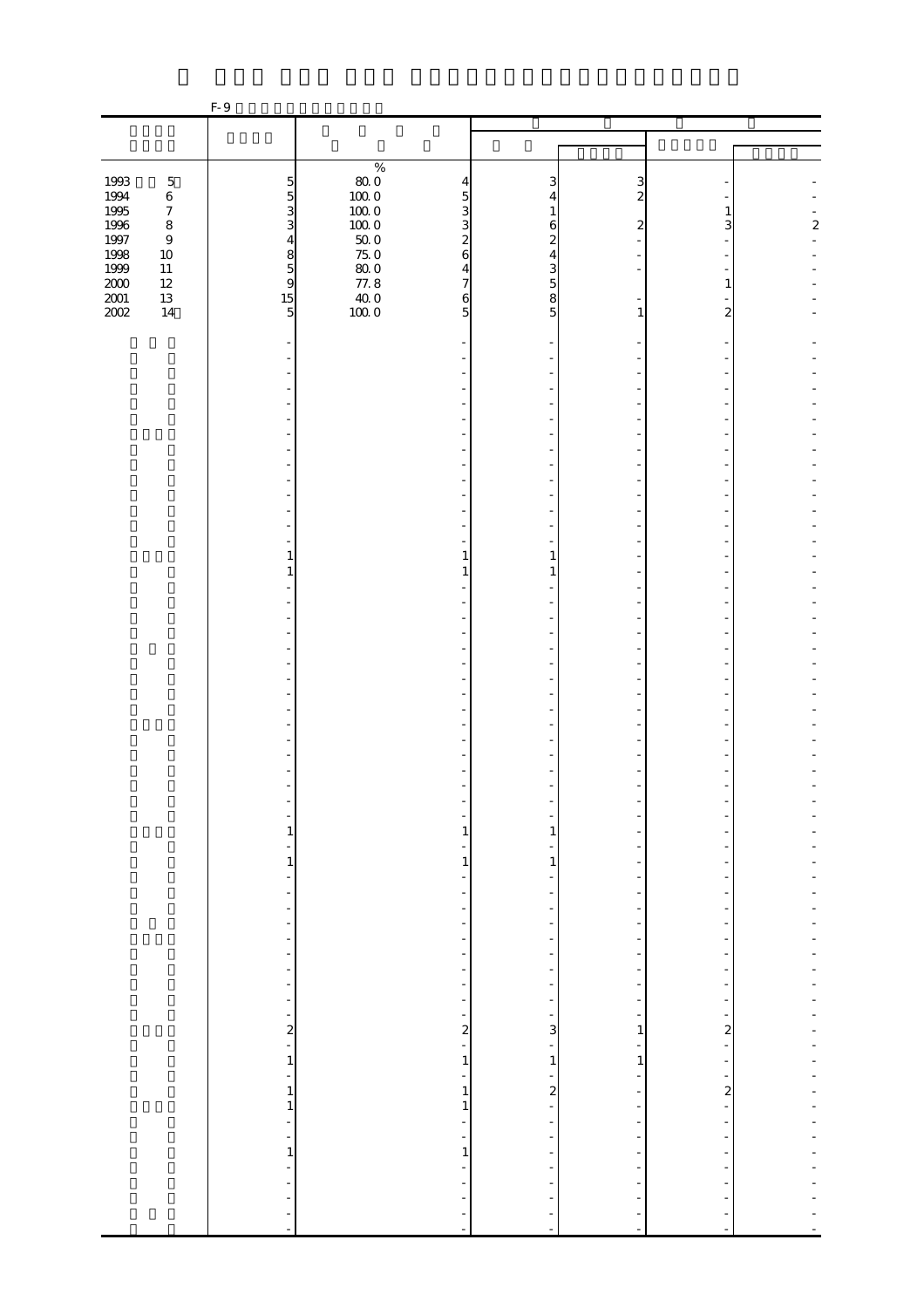|                                      |                                 | $F-10$                                       |                                                         |                                                      |                                                      |                                                      |  |
|--------------------------------------|---------------------------------|----------------------------------------------|---------------------------------------------------------|------------------------------------------------------|------------------------------------------------------|------------------------------------------------------|--|
|                                      |                                 |                                              |                                                         |                                                      |                                                      |                                                      |  |
|                                      |                                 |                                              |                                                         |                                                      |                                                      |                                                      |  |
|                                      |                                 |                                              | $\%$                                                    |                                                      |                                                      |                                                      |  |
| 1993                                 | $\mathbf 5$                     |                                              | $66\frac{7}{500}$<br>$500$<br>$500$<br>$\boldsymbol{z}$ | 2                                                    | 1                                                    |                                                      |  |
| 1994<br>1995                         | $\,6\,$                         | $\frac{3}{2}$                                | $\mathbf{1}$                                            |                                                      |                                                      |                                                      |  |
|                                      | $\boldsymbol{7}$                | $\overline{4}$<br>3                          | $\boldsymbol{z}$<br>$\overline{4}$                      | 4                                                    |                                                      |                                                      |  |
| 1996<br>1997                         | $\,$ 8 $\,$<br>$\boldsymbol{9}$ | $\mathbf{1}$                                 | 1333<br>$\frac{1}{2}$                                   | 4                                                    |                                                      |                                                      |  |
| 1998<br>1999<br>2000<br>2001<br>2002 | $10\,$                          | $\overline{\mathcal{L}}$                     | $50\;0$<br>$\mathbf{1}$                                 |                                                      |                                                      |                                                      |  |
|                                      | $11\,$                          | $\mathbf{1}$                                 |                                                         | 1                                                    |                                                      | 1                                                    |  |
|                                      | $12\,$                          | $\frac{3}{2}$                                | 33.3<br>$\mathbf{1}$                                    |                                                      |                                                      |                                                      |  |
|                                      | $13\,$<br>14                    |                                              | $\frac{500}{333}$<br>$\mathbf{1}$<br>$\mathbf{1}$       | 3<br>1                                               |                                                      |                                                      |  |
|                                      |                                 |                                              |                                                         |                                                      |                                                      |                                                      |  |
|                                      |                                 |                                              |                                                         |                                                      |                                                      |                                                      |  |
|                                      |                                 |                                              |                                                         |                                                      |                                                      |                                                      |  |
|                                      |                                 |                                              |                                                         |                                                      |                                                      |                                                      |  |
|                                      |                                 |                                              |                                                         |                                                      |                                                      |                                                      |  |
|                                      |                                 |                                              |                                                         |                                                      |                                                      |                                                      |  |
|                                      |                                 |                                              |                                                         |                                                      |                                                      |                                                      |  |
|                                      |                                 |                                              |                                                         |                                                      |                                                      |                                                      |  |
|                                      |                                 |                                              |                                                         |                                                      |                                                      |                                                      |  |
|                                      |                                 |                                              |                                                         |                                                      |                                                      |                                                      |  |
|                                      |                                 |                                              |                                                         |                                                      |                                                      |                                                      |  |
|                                      |                                 |                                              |                                                         |                                                      |                                                      |                                                      |  |
|                                      |                                 |                                              |                                                         |                                                      |                                                      |                                                      |  |
|                                      |                                 |                                              |                                                         |                                                      |                                                      |                                                      |  |
|                                      |                                 |                                              |                                                         |                                                      |                                                      |                                                      |  |
|                                      |                                 |                                              |                                                         |                                                      |                                                      |                                                      |  |
|                                      |                                 |                                              |                                                         |                                                      |                                                      |                                                      |  |
|                                      |                                 |                                              |                                                         |                                                      |                                                      |                                                      |  |
|                                      |                                 |                                              |                                                         |                                                      |                                                      |                                                      |  |
|                                      |                                 |                                              |                                                         |                                                      |                                                      |                                                      |  |
|                                      |                                 |                                              |                                                         |                                                      |                                                      |                                                      |  |
|                                      |                                 |                                              |                                                         |                                                      |                                                      |                                                      |  |
|                                      |                                 |                                              |                                                         |                                                      |                                                      |                                                      |  |
|                                      |                                 |                                              |                                                         |                                                      |                                                      |                                                      |  |
|                                      |                                 |                                              |                                                         |                                                      |                                                      |                                                      |  |
|                                      |                                 |                                              |                                                         |                                                      |                                                      |                                                      |  |
|                                      |                                 |                                              |                                                         |                                                      |                                                      |                                                      |  |
|                                      |                                 |                                              |                                                         |                                                      |                                                      |                                                      |  |
|                                      |                                 |                                              | -                                                       |                                                      |                                                      |                                                      |  |
|                                      |                                 | $\mathbf{1}$<br>$\overline{\phantom{0}}$     | $\mathbf{1}$<br>-                                       | $\mathbf{1}$                                         | -<br>-                                               |                                                      |  |
|                                      |                                 | $\overline{\phantom{a}}$                     | $\overline{\phantom{a}}$                                |                                                      | ÷                                                    |                                                      |  |
|                                      |                                 | $\frac{1}{\sqrt{2}}$                         | ÷                                                       | $\overline{\phantom{0}}$                             | $\overline{\phantom{a}}$                             | $\overline{a}$                                       |  |
|                                      |                                 | $\mathbf 1$                                  | $\,1\,$                                                 | $\,1\,$                                              | $\overline{\phantom{a}}$                             | $\frac{1}{2}$                                        |  |
|                                      |                                 | ÷,                                           | $\frac{1}{2}$                                           | $\frac{1}{2}$                                        | $\overline{\phantom{a}}$                             | $\overline{\phantom{m}}$                             |  |
|                                      |                                 | ÷<br>$\mathbf{1}$                            | $\overline{\phantom{a}}$                                | $\overline{\phantom{0}}$                             | -                                                    |                                                      |  |
|                                      |                                 |                                              | $\overline{\phantom{0}}$<br>f                           | $\overline{\phantom{0}}$<br>$\overline{\phantom{a}}$ | ÷,<br>$\overline{\phantom{a}}$                       | -<br>$\overline{\phantom{a}}$                        |  |
|                                      |                                 | $\frac{1}{1}$                                | f                                                       | ÷,                                                   | $\overline{\phantom{a}}$                             | $\overline{\phantom{0}}$                             |  |
|                                      |                                 | ÷,                                           | ÷,                                                      | $\overline{\phantom{0}}$                             | $\overline{\phantom{a}}$                             | $\overline{\phantom{0}}$                             |  |
|                                      |                                 | $\frac{1}{\pi}$                              | ÷,                                                      | $\overline{\phantom{a}}$                             | $\overline{\phantom{a}}$                             | $\frac{1}{2}$                                        |  |
|                                      |                                 | $\frac{1}{\sqrt{2}}$                         | $\frac{1}{2}$                                           | $\overline{\phantom{0}}$                             | $\overline{\phantom{a}}$                             | -                                                    |  |
|                                      |                                 | -                                            | ÷                                                       | $\qquad \qquad \blacksquare$                         | $\overline{a}$                                       | ۰                                                    |  |
|                                      |                                 | $\frac{1}{\sqrt{2}}$                         | $\frac{1}{\sqrt{2}}$                                    | $\overline{\phantom{a}}$<br>$\overline{\phantom{a}}$ | $\overline{\phantom{a}}$<br>$\overline{\phantom{a}}$ | $\overline{a}$<br>-                                  |  |
|                                      |                                 | $\frac{1}{\sqrt{2}}$<br>$\frac{1}{\sqrt{2}}$ | $\frac{1}{\sqrt{2}}$<br>$\blacksquare$                  | $\overline{\phantom{a}}$                             | $\overline{\phantom{a}}$                             | $\overline{\phantom{m}}$                             |  |
|                                      |                                 | ÷,                                           | ÷,                                                      | $\overline{\phantom{0}}$                             | f                                                    | $\overline{a}$                                       |  |
|                                      |                                 | $\mathbf{1}$                                 | $\overline{\phantom{0}}$                                | $\overline{\phantom{a}}$                             | ÷,                                                   | -                                                    |  |
|                                      |                                 | $\mathbf{1}$                                 | $\overline{\phantom{a}}$                                | $\overline{\phantom{a}}$                             | $\overline{\phantom{a}}$                             | $\overline{\phantom{m}}$                             |  |
|                                      |                                 | $\frac{1}{2}$                                |                                                         | $\overline{\phantom{0}}$                             | $\frac{1}{\sqrt{2}}$                                 |                                                      |  |
|                                      |                                 |                                              | $\frac{1}{2}$                                           | ÷<br>$\overline{\phantom{a}}$                        | $\overline{\phantom{a}}$<br>$\overline{\phantom{a}}$ | $\overline{\phantom{0}}$<br>$\overline{\phantom{m}}$ |  |
|                                      |                                 | $\overline{\phantom{0}}$                     | $\overline{\phantom{a}}$                                | $\overline{\phantom{0}}$                             | $\overline{\phantom{a}}$                             |                                                      |  |
|                                      |                                 | ÷,                                           | $\overline{\phantom{0}}$                                |                                                      | -                                                    |                                                      |  |
|                                      |                                 | $\ddot{\phantom{0}}$                         | $\frac{1}{2}$                                           | $\frac{1}{2}$                                        | ÷,                                                   | $\overline{\phantom{a}}$                             |  |
|                                      |                                 | $\blacksquare$                               |                                                         |                                                      | $\blacksquare$                                       | $\blacksquare$                                       |  |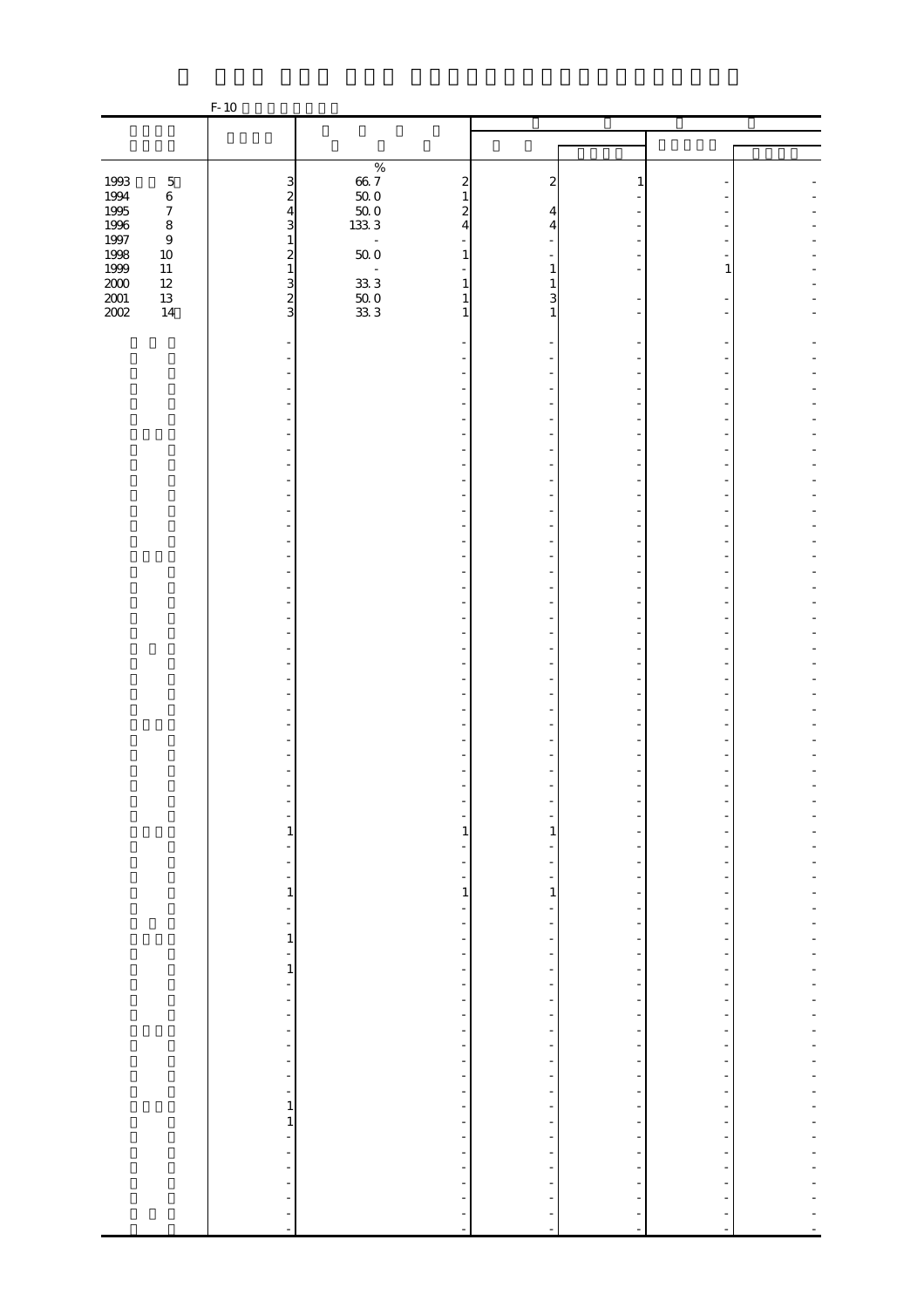|                                          |                                                           | $F-11$                                                                        |                                   |                                                            |                                                                  |                                                               |                                                      |                  |
|------------------------------------------|-----------------------------------------------------------|-------------------------------------------------------------------------------|-----------------------------------|------------------------------------------------------------|------------------------------------------------------------------|---------------------------------------------------------------|------------------------------------------------------|------------------|
|                                          |                                                           |                                                                               |                                   |                                                            |                                                                  |                                                               |                                                      |                  |
| 1993<br>1994                             | $\mathbf 5$<br>$\,6$                                      | 94<br>61                                                                      | $\%$<br>74.5<br>$95\!\!.$ $1\!\!$ | 70<br>58                                                   | 62<br>45                                                         | 14<br>5                                                       | 14<br>8                                              | $\mathbf{1}$     |
| 1995<br>1996<br>1997<br>1998             | $\boldsymbol{7}$<br>$\,8\,$<br>$\boldsymbol{9}$<br>$10\,$ | 77<br>125<br>75<br>75                                                         | $831$<br>91.2<br>92.7<br>92.0     | 64<br>114<br>68<br>69                                      | 55<br>85<br>66<br>51                                             | 7<br>5<br>8<br>6                                              | 6<br>24<br>6<br>7                                    | $\,1\,$          |
| 1999<br>$2000\,$<br>$2001\,$<br>$2002\,$ | $11\,$<br>$12\,$<br>$13\,$<br>14                          | 77<br>107<br>$105\,$<br>163                                                   | $831$<br>$664$<br>$724$<br>$49.7$ | 64<br>$71\,$<br>76<br>81                                   | 51<br>54<br>62<br>66                                             | 6<br>4<br>4                                                   | 13<br>7<br>16<br>18                                  | $\,1$<br>$\,1\,$ |
|                                          |                                                           | 5<br>$\overline{\mathcal{Z}}$                                                 |                                   | $\overline{\mathbf{c}}$<br>$\mathbf{1}$                    | 2<br>$\mathbf{1}$                                                | 6                                                             | 1                                                    |                  |
|                                          |                                                           | $\boldsymbol{z}$<br>$\mathbf{1}$                                              |                                   | $\mathbf{1}$                                               | 1                                                                |                                                               | 1                                                    |                  |
|                                          |                                                           | 13<br>L,                                                                      |                                   | 8                                                          | 5                                                                | $\overline{2}$                                                |                                                      |                  |
|                                          |                                                           | 6<br>1                                                                        |                                   | $\mathbf{1}$<br>1                                          | $\mathbf{1}$<br>1                                                |                                                               |                                                      |                  |
|                                          |                                                           | 5<br>1<br>9<br>67                                                             |                                   | 5<br>$\mathbf{1}$<br>3<br>31                               | $\boldsymbol{z}$<br>$\mathbf{1}$<br>4<br>22                      | 1<br>$\mathbf{1}$<br>1                                        | 2<br>9                                               |                  |
|                                          |                                                           | 4<br>1<br>4                                                                   |                                   | $\overline{\phantom{a}}$<br>$\frac{1}{2}$<br>3             | $\overline{5}$                                                   |                                                               | 3                                                    |                  |
|                                          |                                                           | 14<br>19<br>$\boldsymbol{6}$                                                  |                                   | 10<br>3<br>5                                               | $\boldsymbol{z}$<br>$\overline{4}$<br>3                          |                                                               | 3                                                    |                  |
|                                          |                                                           | $\overline{5}$<br>$\frac{2}{3}$                                               |                                   | 3<br>$\begin{array}{c} 2 \\ 2 \\ 3 \end{array}$            | $\overline{4}$<br>1                                              |                                                               | 3                                                    |                  |
|                                          |                                                           | $\overline{9}$<br>$\overline{22}$<br>$\overline{\mathcal{L}}$<br>$\mathbf{1}$ |                                   | 10<br>$\mathbf{1}$<br>1                                    | 3<br>6<br>$\mathbf{1}$                                           | 1<br>1                                                        | 1                                                    |                  |
|                                          |                                                           | 8                                                                             |                                   | 3<br>$\overline{a}$                                        | 3<br>٠                                                           | 1                                                             | 1                                                    |                  |
|                                          |                                                           | $\begin{array}{c}\n 2 \\  12 \\  2\n \end{array}$                             |                                   | $\frac{5}{8}$<br>$\,$ 1 $\,$                               | $\frac{2}{8}$                                                    | ÷,<br>$\overline{a}$                                          | 3<br>÷                                               |                  |
|                                          |                                                           | $\frac{1}{7}$<br>$\overline{a}$                                               |                                   | $\,1\,$<br>÷,<br>6<br>÷                                    | $\frac{1}{5}$<br>÷                                               | $\overline{\phantom{a}}$<br>÷<br>÷                            | $\overline{\mathcal{L}}$<br>$\mathbf{1}$             |                  |
|                                          |                                                           | $\mathbf{1}$                                                                  |                                   | $\frac{1}{7}$<br>$\mathbf 1$                               | ÷,<br>7<br>$\,1$                                                 | -<br>$\overline{a}$<br>$\overline{\phantom{0}}$               | ÷                                                    |                  |
|                                          |                                                           | $\begin{array}{c}\n 18 \\  2 \\  1 \\  1\n \end{array}$                       |                                   | $\frac{1}{2}$<br>$\mathbf{1}$                              | $\frac{1}{2}$<br>$\begin{array}{c} 1 \\ 3 \\ 2 \\ 3 \end{array}$ | $\frac{1}{2}$<br>$\overline{\phantom{a}}$<br>-                | ÷,                                                   |                  |
|                                          |                                                           | $\frac{4}{1}$<br>÷,<br>$\,$ 1 $\,$                                            |                                   | $\begin{array}{c} 3 \\ 2 \\ 1 \end{array}$<br>÷<br>$\,1\,$ | $\overline{a}$<br>$\mathbf{3}$                                   | -<br>$\overline{\mathbf{c}}$<br>÷<br>$\overline{\mathcal{L}}$ | $\overline{a}$<br>$\overline{a}$                     |                  |
|                                          |                                                           | $\overline{a}$<br>$\overline{\phantom{0}}$<br>16                              |                                   | $\frac{1}{2}$<br>÷<br>11                                   | ÷<br>$\frac{1}{9}$                                               | $\frac{1}{\sqrt{2}}$<br>$\overline{\phantom{0}}$<br>-         | $\overline{\phantom{m}}$<br>$\overline{\phantom{0}}$ |                  |
|                                          |                                                           | $\omega$ ' $\approx \infty$ $\infty$ $\infty$                                 |                                   | $\overline{\mathbf{4}}$<br>$\,1\,$<br>$\,1\,$              | $\overline{\mathbf{4}}$<br>$\,1$                                 | $\frac{1}{2}$<br>$\overline{\phantom{a}}$<br>$\blacksquare$   | $\frac{2}{2}$<br>$\overline{a}$                      |                  |
|                                          |                                                           |                                                                               |                                   | $\begin{array}{c} 2 \\ 2 \end{array}$                      | $\frac{1}{2}$<br>$1\,$                                           | $\frac{1}{2}$<br>$\frac{1}{2}$<br>÷,                          |                                                      |                  |
|                                          |                                                           | $\overline{a}$<br>1                                                           |                                   | ÷<br>$\mathbf{1}$                                          | -<br>$\mathbf{1}$                                                |                                                               |                                                      |                  |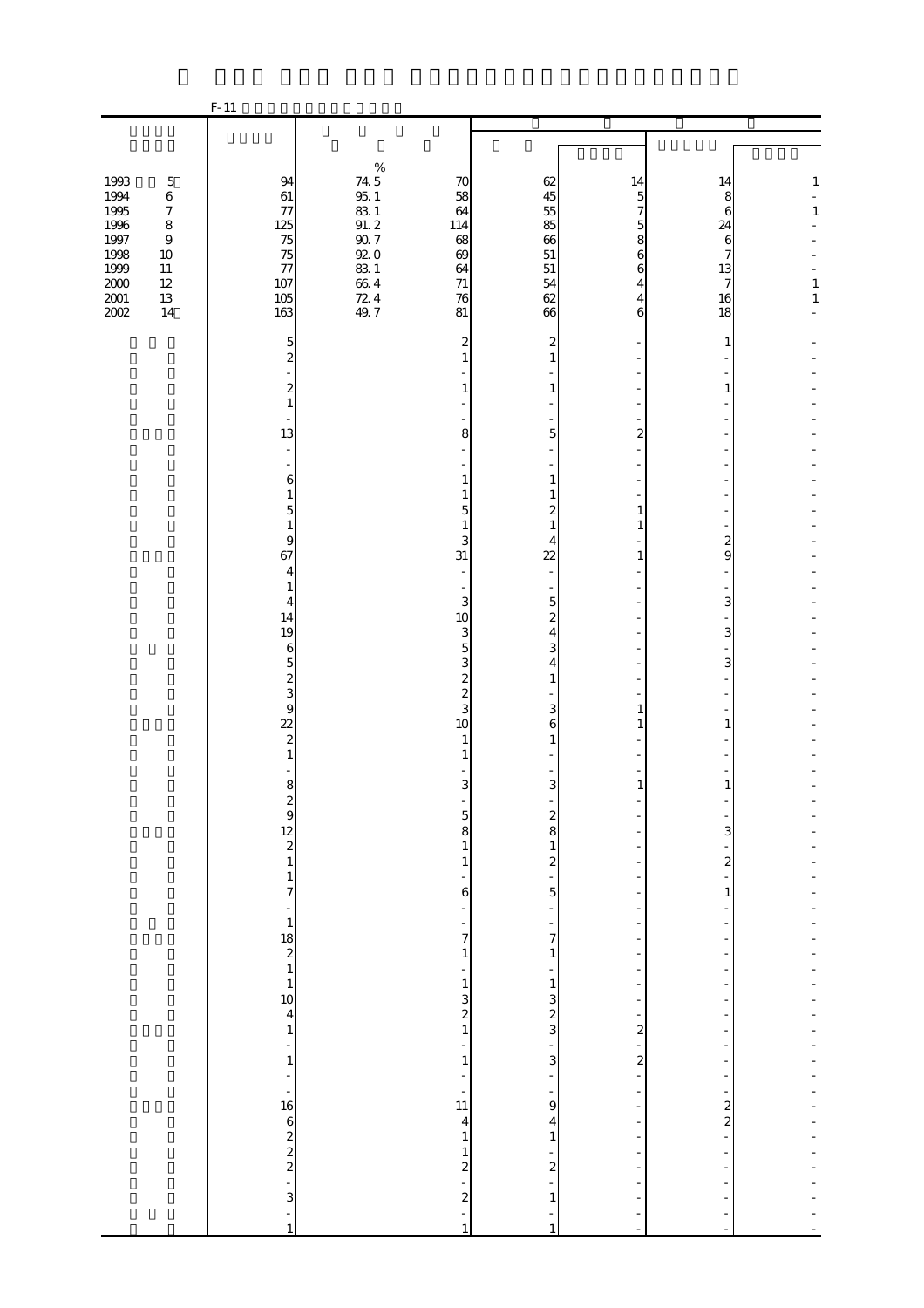|                                                                                                |                                                          | $F-12$                                                                                                                                                                                                                                                                                                                                                                                                                                                          |                                                                                                                           |                                                                                                                                                                                                                                                                                                                                                                                                                |                                                                                                                                                                                                                                                                                                                                                                                                                   |                                                                                                                                                                                                                                                                                                                                                                               |                                                                                                                                                                                                                                                                                                                                                              |                                                                                                                                                                                                                                                                                                                                                                                                                                                                                                                                                                                                              |
|------------------------------------------------------------------------------------------------|----------------------------------------------------------|-----------------------------------------------------------------------------------------------------------------------------------------------------------------------------------------------------------------------------------------------------------------------------------------------------------------------------------------------------------------------------------------------------------------------------------------------------------------|---------------------------------------------------------------------------------------------------------------------------|----------------------------------------------------------------------------------------------------------------------------------------------------------------------------------------------------------------------------------------------------------------------------------------------------------------------------------------------------------------------------------------------------------------|-------------------------------------------------------------------------------------------------------------------------------------------------------------------------------------------------------------------------------------------------------------------------------------------------------------------------------------------------------------------------------------------------------------------|-------------------------------------------------------------------------------------------------------------------------------------------------------------------------------------------------------------------------------------------------------------------------------------------------------------------------------------------------------------------------------|--------------------------------------------------------------------------------------------------------------------------------------------------------------------------------------------------------------------------------------------------------------------------------------------------------------------------------------------------------------|--------------------------------------------------------------------------------------------------------------------------------------------------------------------------------------------------------------------------------------------------------------------------------------------------------------------------------------------------------------------------------------------------------------------------------------------------------------------------------------------------------------------------------------------------------------------------------------------------------------|
|                                                                                                |                                                          |                                                                                                                                                                                                                                                                                                                                                                                                                                                                 |                                                                                                                           |                                                                                                                                                                                                                                                                                                                                                                                                                |                                                                                                                                                                                                                                                                                                                                                                                                                   |                                                                                                                                                                                                                                                                                                                                                                               |                                                                                                                                                                                                                                                                                                                                                              |                                                                                                                                                                                                                                                                                                                                                                                                                                                                                                                                                                                                              |
| 1993<br>1994<br>1995<br>1996<br>1997<br>1998<br>1999<br>11<br>2000<br>12<br>2001<br>13<br>2002 | $\mathbf 5$<br>6<br>7<br>8<br>$\overline{9}$<br>10<br>14 | 11, 942<br>11, 213<br>11,009<br>11, 246<br>12, 281<br>13,308<br>14, 552<br>20,976<br>26,686<br>33, 872                                                                                                                                                                                                                                                                                                                                                          | $\%$<br>31.8<br>$\begin{array}{c} 33.1 \\ 33.8 \end{array}$<br>32.6<br>32.6<br>$30\,2$<br>28 1<br>230<br>$19.7\,$<br>19.1 | 3,795<br>3, 711<br>3, 724<br>3,666<br>3,999<br>4,013<br>4,094<br>4,818<br>5, 245<br>6,461                                                                                                                                                                                                                                                                                                                      | 2,065<br>2,040<br>2,324<br>2,336<br>2,489<br>2,679<br>2,868<br>3, 445<br>3,856<br>4, 214                                                                                                                                                                                                                                                                                                                          | 130<br>107<br>129<br>138<br>153<br>192<br>227<br>245<br>260<br>358                                                                                                                                                                                                                                                                                                            | 832<br>804<br>971<br>909<br>998<br>1, 178<br>1, 178<br>1,337<br>1,665<br>1,796                                                                                                                                                                                                                                                                               | 98<br>76<br>95<br>105<br>129<br>$160\,$<br>$177\,$<br>166<br>176<br>245                                                                                                                                                                                                                                                                                                                                                                                                                                                                                                                                      |
|                                                                                                |                                                          | 1,400<br>878<br>107<br>214<br>127<br>74<br>2,600<br>280<br>233<br>800<br>214<br>224<br>849<br>2, 246<br>12, 622<br>916<br>1,046<br>652<br>1,365<br>2,105<br>4,080<br>448<br>142<br>499<br>1,369<br>3,871<br>203<br>179<br>188<br>770<br>1,567<br>964<br>5,375<br>550<br>475<br>2,633<br>1, 137<br>341<br>239<br>2 265<br>118<br>129<br>668<br>799<br>551<br>307<br>99<br>63<br>53<br>92<br>3, 186<br>1,506<br>249<br>246<br>320<br>194<br>132<br>$271\,$<br>268 |                                                                                                                           | 218<br>122<br>14<br>50<br>21<br>11<br>501<br>60<br>68<br>93<br>66<br>86<br>128<br>805<br>1,975<br>122<br>192<br>170<br>257<br>220<br>459<br>159<br>$31\,$<br>98<br>267<br>562<br>39<br>$50\,$<br>43<br>149<br>$203\,$<br>78<br>883<br>98<br>149<br>223<br>302<br>72<br>39<br>529<br>26<br>43<br>145<br>161<br>154<br>147<br>33<br>35<br>26<br>53<br>841<br>302<br>57<br>101<br>$5\!$<br>47<br>48<br>108<br>123 | 120<br>78<br>9<br>15<br>13<br>5<br>210<br>27<br>21<br>45<br>31<br>38<br>48<br>610<br>1,097<br>66<br>82<br>47<br>135<br>116<br>401<br>30<br>17<br>43<br>160<br>337<br>26<br>49<br>17<br>65<br>149<br>31<br>890<br>29<br>159<br>284<br>345<br>49<br>24<br>332<br>34<br>$\boldsymbol{\chi}$<br>86<br>148<br>44<br>114<br>$\boldsymbol{9}$<br>26<br>32<br>47<br>504<br>207<br>18<br>39<br>25<br>12<br>40<br>44<br>119 | 7<br>2<br>17<br>$\overline{c}$<br>3<br>3<br>35<br>111<br>$\boldsymbol{z}$<br>$\overline{5}$<br>10<br>13<br>19<br>44<br>3<br>15<br>29<br>1<br>2<br>3<br>9<br>13<br>$\mathbf{1}$<br>76<br>$\,6$<br>17<br>25<br>26<br>$\boldsymbol{z}$<br>36<br>3<br>3<br>4<br>21<br>$\overline{5}$<br>12<br>$\mathbf{1}$<br>3<br>8<br>35<br>13<br>5<br>$\mathbf{1}$<br>4<br>5<br>$\overline{7}$ | 23<br>17<br>5<br>73<br>3<br>13<br>27<br>9<br>9<br>12<br>103<br>503<br>32<br>$31\,$<br>18<br>35<br>68<br>186<br>6<br>9<br>25<br>93<br>149<br>13<br>25<br>7<br>29<br>67<br>8<br>528<br>20<br>75<br>192<br>201<br>27<br>13<br>190<br>27<br>10<br>48<br>87<br>18<br>65<br>$\boldsymbol{z}$<br>18<br>16<br>29<br>162<br>82<br>6<br>7<br>11<br>7<br>13<br>16<br>20 | $\mathbf{1}$<br>$\,1\,$<br>10<br>$\mathbf{1}$<br>3<br>$\overline{\mathcal{L}}$<br>$\overline{a}$<br>$\,1\,$<br>$\begin{array}{c} 3 \\ 15 \end{array}$<br>81<br>$\mathbf{1}$<br>$\overline{4}$<br>8<br>$\begin{array}{c} 2 \\ 16 \end{array}$<br>36<br>$\overline{\phantom{a}}$<br>$\boldsymbol{2}$<br>$\overline{\phantom{a}}$<br>12<br>19<br>$\ensuremath{\mathsf{3}}$<br>$\,$ 6 $\,$<br>$10\,$<br>$\overline{\phantom{a}}$<br>64<br>$\,$ 6 $\,$<br>$12\,$<br>22<br>22<br>$\frac{1}{2}$<br>$27$ 3 2 3 3 16 3<br>11<br>$\bar{\phantom{a}}$<br>$\frac{1}{2}$ 8<br>17<br>9<br>4<br>$\mathbf{1}$<br>$\,$ 3 $\,$ |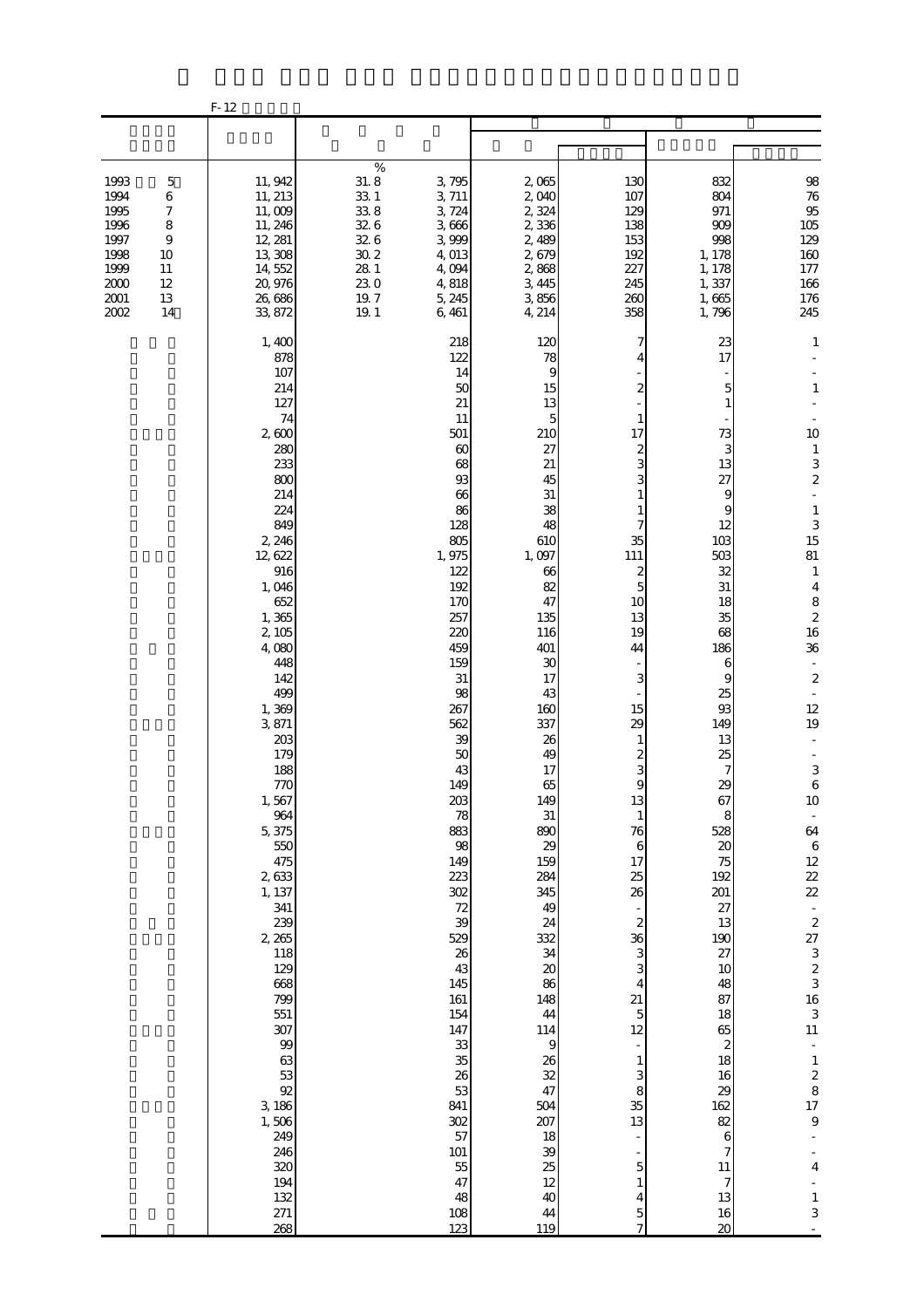|                                             |                             | F-13                                                              |                                             |                               |                          |                          |              |              |
|---------------------------------------------|-----------------------------|-------------------------------------------------------------------|---------------------------------------------|-------------------------------|--------------------------|--------------------------|--------------|--------------|
|                                             |                             |                                                                   |                                             |                               |                          |                          |              |              |
|                                             |                             |                                                                   |                                             |                               |                          |                          |              |              |
|                                             |                             |                                                                   | $\%$                                        |                               |                          |                          |              |              |
| 1993                                        | $\mathbf 5$                 | $\overline{9}$                                                    | $22.2\,$                                    | $\boldsymbol{z}$              | 1                        |                          |              |              |
| 1994<br>1995                                | $\,6\,$                     | 12                                                                | $66\ 7$                                     | 8                             | $\overline{\mathcal{Z}}$ |                          |              |              |
|                                             | $\boldsymbol{7}$            | $\overline{7}$                                                    | $\begin{array}{c} 28.6 \\ 75.0 \end{array}$ | $\boldsymbol{z}$              | 1                        | 1                        |              | $\mathbf{1}$ |
| $\begin{array}{c} 1996 \\ 1997 \end{array}$ | $\,8\,$<br>$\boldsymbol{9}$ | $\overline{4}$<br>$\overline{5}$                                  |                                             | 3<br>$\mathbf{1}$             | 1                        |                          |              |              |
|                                             | $10\,$                      | $11\,$                                                            | $\begin{array}{c} 20.0 \\ 18.2 \end{array}$ | $\boldsymbol{z}$              | 1                        |                          |              |              |
| 1998<br>1999                                | $11\,$                      |                                                                   | $35\;0$                                     | $\overline{7}$                | 12                       | 1                        | 2            |              |
| $\frac{200}{200}$                           | $12\,$                      | $\begin{array}{c} 20 \\ 21 \end{array}$                           | $9\,5$                                      | $\overline{\mathcal{L}}$      | $\overline{\mathcal{L}}$ |                          | 1            |              |
|                                             | $13\,$                      | 48                                                                | $\frac{188}{9.1}$                           | $\overline{9}$                | 3                        | 2                        |              |              |
|                                             | $14\,$                      | 66                                                                |                                             | 6                             | 3                        |                          | 1            |              |
|                                             |                             |                                                                   |                                             |                               |                          |                          |              |              |
|                                             |                             |                                                                   |                                             |                               |                          |                          |              |              |
|                                             |                             |                                                                   |                                             |                               |                          |                          |              |              |
|                                             |                             |                                                                   |                                             |                               |                          |                          |              |              |
|                                             |                             |                                                                   |                                             |                               |                          |                          |              |              |
|                                             |                             |                                                                   |                                             |                               |                          |                          |              |              |
|                                             |                             | 5                                                                 |                                             |                               |                          |                          |              |              |
|                                             |                             | 1                                                                 |                                             |                               |                          |                          |              |              |
|                                             |                             |                                                                   |                                             |                               |                          |                          |              |              |
|                                             |                             |                                                                   |                                             |                               |                          |                          |              |              |
|                                             |                             | 1                                                                 |                                             |                               |                          |                          |              |              |
|                                             |                             | 3                                                                 |                                             |                               |                          |                          |              |              |
|                                             |                             | 5                                                                 |                                             |                               |                          |                          |              |              |
|                                             |                             | 14                                                                |                                             | 2                             |                          |                          |              |              |
|                                             |                             |                                                                   |                                             |                               |                          |                          |              |              |
|                                             |                             |                                                                   |                                             |                               |                          |                          |              |              |
|                                             |                             | 1                                                                 |                                             |                               |                          |                          |              |              |
|                                             |                             | 4                                                                 |                                             | 1                             |                          |                          |              |              |
|                                             |                             | 3                                                                 |                                             | 1                             |                          |                          |              |              |
|                                             |                             | $\overline{5}$                                                    |                                             |                               |                          |                          |              |              |
|                                             |                             |                                                                   |                                             |                               |                          |                          |              |              |
|                                             |                             |                                                                   |                                             |                               |                          |                          |              |              |
|                                             |                             | 1                                                                 |                                             |                               |                          |                          |              |              |
|                                             |                             | 7                                                                 |                                             |                               |                          |                          |              |              |
|                                             |                             |                                                                   |                                             |                               |                          |                          |              |              |
|                                             |                             |                                                                   |                                             |                               |                          |                          |              |              |
|                                             |                             | 1                                                                 |                                             |                               |                          |                          |              |              |
|                                             |                             | 3                                                                 |                                             |                               |                          |                          |              |              |
|                                             |                             |                                                                   |                                             |                               |                          |                          |              |              |
|                                             |                             |                                                                   |                                             | $\overline{\mathbf{c}}$       | 1                        |                          |              |              |
|                                             |                             | $\begin{array}{c}\n 26 \\  2 \\  13 \\  \hline\n 7\n \end{array}$ |                                             | $\overline{\phantom{0}}$      |                          |                          |              |              |
|                                             |                             |                                                                   |                                             | -                             |                          |                          |              |              |
|                                             |                             |                                                                   |                                             | $\frac{2}{1}$                 | 1                        |                          |              |              |
|                                             |                             |                                                                   |                                             |                               |                          |                          |              |              |
|                                             |                             |                                                                   |                                             | $\overline{\phantom{m}}$      | $\overline{a}$           | $\overline{\phantom{a}}$ |              |              |
|                                             |                             | $\frac{1}{2}$                                                     |                                             |                               |                          |                          |              |              |
|                                             |                             | $\frac{1}{2}$                                                     |                                             | 1<br>$\overline{\phantom{0}}$ | 1                        | $\overline{a}$           |              |              |
|                                             |                             | $\frac{1}{2}$                                                     |                                             | $\overline{\phantom{0}}$      |                          |                          |              |              |
|                                             |                             | $\qquad \qquad \blacksquare$                                      |                                             | ÷,                            |                          |                          |              |              |
|                                             |                             |                                                                   |                                             | $\overline{\phantom{0}}$      |                          |                          |              |              |
|                                             |                             | $\frac{3}{2}$                                                     |                                             | $\,1\,$                       | $\mathbf{1}$             |                          |              |              |
|                                             |                             | $\overline{\phantom{a}}$                                          |                                             |                               |                          |                          |              |              |
|                                             |                             | $\frac{1}{2}$                                                     |                                             | $\overline{\phantom{0}}$      |                          |                          |              |              |
|                                             |                             | $\frac{1}{2}$                                                     |                                             | $\overline{\phantom{0}}$      |                          | ۰                        |              |              |
|                                             |                             | ÷,<br>$\frac{1}{2}$                                               |                                             | $\overline{\phantom{m}}$      | ÷,                       | $\overline{\phantom{a}}$ |              |              |
|                                             |                             | 4                                                                 |                                             | -<br>1                        | 1                        | ٠                        | 1            |              |
|                                             |                             | $\,1\,$                                                           |                                             | $\overline{\phantom{a}}$      |                          | $\overline{\phantom{a}}$ |              |              |
|                                             |                             | ÷                                                                 |                                             |                               |                          |                          |              |              |
|                                             |                             | $\,1\,$                                                           |                                             | ÷,                            |                          |                          |              |              |
|                                             |                             | $\,1\,$                                                           |                                             | ÷                             |                          |                          |              |              |
|                                             |                             | ÷                                                                 |                                             |                               |                          |                          |              |              |
|                                             |                             | ÷,                                                                |                                             |                               |                          |                          |              |              |
|                                             |                             | $\overline{\phantom{a}}$                                          |                                             |                               | ÷                        |                          |              |              |
|                                             |                             | $\,1\,$                                                           |                                             | $\mathbf{1}$                  | $\mathbf{1}$             |                          | $\mathbf{1}$ |              |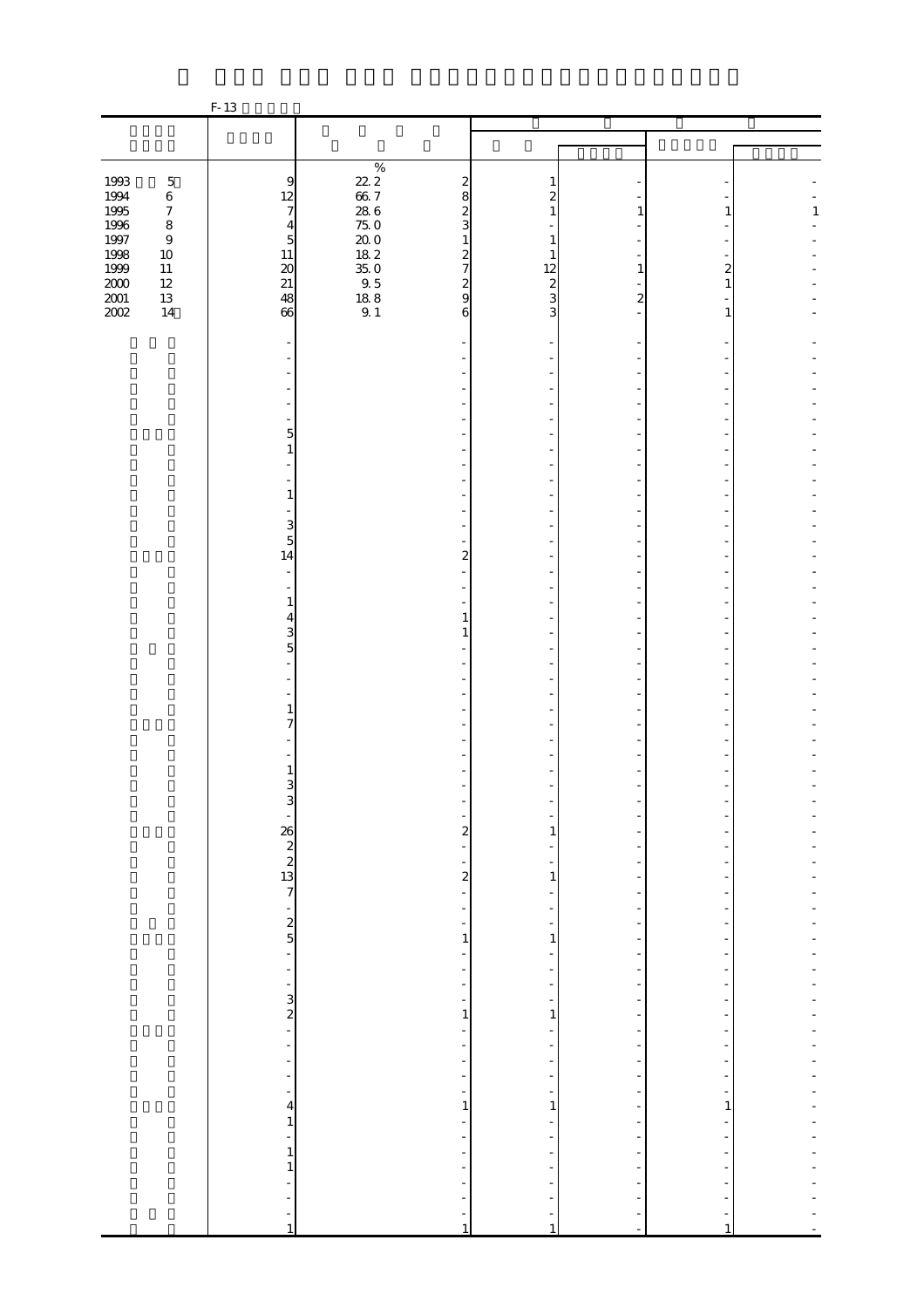|                                             |                  | $F-15$                                                   |                            |                                                                                                   |                                                      |                                           |  |
|---------------------------------------------|------------------|----------------------------------------------------------|----------------------------|---------------------------------------------------------------------------------------------------|------------------------------------------------------|-------------------------------------------|--|
|                                             |                  |                                                          |                            |                                                                                                   |                                                      |                                           |  |
|                                             |                  |                                                          |                            |                                                                                                   |                                                      |                                           |  |
|                                             |                  |                                                          | $\%$                       |                                                                                                   |                                                      |                                           |  |
| 1993                                        | $\mathbf 5$      | $\mathbf{1}$                                             |                            | 1<br>1                                                                                            |                                                      |                                           |  |
|                                             | $\,6\,$          | 3                                                        |                            | $\boldsymbol{z}$<br>3                                                                             |                                                      |                                           |  |
| 1994<br>1995                                | $\boldsymbol{7}$ | $\overline{\mathbf{c}}$                                  | $10000$<br>66. 7<br>100. 0 | $\overline{\mathcal{Z}}$                                                                          |                                                      |                                           |  |
| $\begin{array}{c} 1996 \\ 1997 \end{array}$ | $\,8\,$          | L.                                                       | $\blacksquare$             |                                                                                                   |                                                      |                                           |  |
|                                             | $\,9$            |                                                          | $\sim$                     | 1                                                                                                 |                                                      |                                           |  |
| 1998<br>1999                                | $10\,$           | $\overline{5}$                                           | $40.0$                     | $\boldsymbol{z}$<br>2                                                                             |                                                      |                                           |  |
|                                             | $11\,$<br>$12\,$ | $\frac{4}{5}$                                            | $100\;0$<br>$80\,0$        | 3<br>$\overline{4}$<br>$\overline{4}$<br>4                                                        |                                                      |                                           |  |
| $\frac{200}{200}$                           | $13\,$           |                                                          |                            | 1                                                                                                 |                                                      |                                           |  |
|                                             | $14\,$           | 6                                                        | $\frac{500}{333}$          | $\overline{\mathbf{c}}$<br>3                                                                      |                                                      |                                           |  |
|                                             |                  |                                                          |                            |                                                                                                   |                                                      |                                           |  |
|                                             |                  |                                                          |                            |                                                                                                   |                                                      |                                           |  |
|                                             |                  |                                                          |                            |                                                                                                   |                                                      |                                           |  |
|                                             |                  |                                                          |                            |                                                                                                   |                                                      |                                           |  |
|                                             |                  |                                                          |                            |                                                                                                   |                                                      |                                           |  |
|                                             |                  |                                                          |                            |                                                                                                   |                                                      |                                           |  |
|                                             |                  | 1                                                        |                            |                                                                                                   |                                                      |                                           |  |
|                                             |                  |                                                          |                            |                                                                                                   |                                                      |                                           |  |
|                                             |                  |                                                          |                            |                                                                                                   |                                                      |                                           |  |
|                                             |                  | 1                                                        |                            |                                                                                                   |                                                      |                                           |  |
|                                             |                  |                                                          |                            |                                                                                                   |                                                      |                                           |  |
|                                             |                  |                                                          |                            |                                                                                                   |                                                      |                                           |  |
|                                             |                  |                                                          |                            |                                                                                                   |                                                      |                                           |  |
|                                             |                  |                                                          |                            |                                                                                                   |                                                      |                                           |  |
|                                             |                  | 4                                                        |                            | 1<br>1                                                                                            |                                                      |                                           |  |
|                                             |                  | $\boldsymbol{z}$                                         |                            |                                                                                                   |                                                      |                                           |  |
|                                             |                  |                                                          |                            |                                                                                                   |                                                      |                                           |  |
|                                             |                  |                                                          |                            |                                                                                                   |                                                      |                                           |  |
|                                             |                  |                                                          |                            |                                                                                                   |                                                      |                                           |  |
|                                             |                  | 1                                                        |                            |                                                                                                   |                                                      |                                           |  |
|                                             |                  |                                                          |                            |                                                                                                   |                                                      |                                           |  |
|                                             |                  | 1                                                        |                            |                                                                                                   |                                                      |                                           |  |
|                                             |                  |                                                          |                            |                                                                                                   |                                                      |                                           |  |
|                                             |                  |                                                          |                            |                                                                                                   |                                                      |                                           |  |
|                                             |                  |                                                          |                            |                                                                                                   |                                                      |                                           |  |
|                                             |                  |                                                          |                            |                                                                                                   |                                                      |                                           |  |
|                                             |                  |                                                          |                            |                                                                                                   |                                                      |                                           |  |
|                                             |                  |                                                          |                            |                                                                                                   |                                                      |                                           |  |
|                                             |                  |                                                          |                            |                                                                                                   |                                                      |                                           |  |
|                                             |                  |                                                          |                            |                                                                                                   |                                                      |                                           |  |
|                                             |                  | $\mathbf{1}$                                             |                            | $\mathbf{1}$<br>$\overline{\mathbf{c}}$                                                           |                                                      |                                           |  |
|                                             |                  | -                                                        |                            | Ξ                                                                                                 |                                                      |                                           |  |
|                                             |                  | $\,1$                                                    |                            | $\mathbf{z}$<br>$\,1\,$                                                                           |                                                      |                                           |  |
|                                             |                  | $\overline{\phantom{a}}$                                 |                            | ÷<br>$\overline{\phantom{a}}$                                                                     | $\overline{\phantom{m}}$                             |                                           |  |
|                                             |                  | $\blacksquare$                                           |                            | $\overline{\phantom{a}}$<br>$\frac{1}{2}$                                                         | $\overline{a}$                                       |                                           |  |
|                                             |                  | $\blacksquare$                                           |                            | $\frac{1}{2}$<br>$\overline{\phantom{a}}$                                                         | $\overline{\phantom{a}}$                             | $\overline{\phantom{a}}$                  |  |
|                                             |                  | $\overline{\phantom{0}}$                                 |                            | ÷                                                                                                 |                                                      |                                           |  |
|                                             |                  | $\overline{\phantom{0}}$                                 |                            | $\overline{\phantom{0}}$<br>÷                                                                     | -                                                    | -                                         |  |
|                                             |                  | $\overline{\phantom{a}}$<br>$\qquad \qquad \blacksquare$ |                            | $\frac{1}{\sqrt{2}}$<br>$\overline{\phantom{0}}$                                                  | $\overline{\phantom{m}}$<br>$\overline{\phantom{m}}$ | $\overline{\phantom{0}}$<br>$\frac{1}{2}$ |  |
|                                             |                  | $\frac{1}{2}$                                            |                            | $\overline{\phantom{0}}$<br>$\overline{\phantom{0}}$<br>$\overline{\phantom{a}}$<br>$\frac{1}{2}$ | $\overline{\phantom{m}}$                             | ÷,                                        |  |
|                                             |                  | $\blacksquare$                                           |                            | $\overline{\phantom{a}}$<br>$\overline{\phantom{0}}$                                              | $\frac{1}{2}$                                        |                                           |  |
|                                             |                  | $\blacksquare$                                           |                            | $\overline{\phantom{a}}$<br>$\frac{1}{2}$                                                         | $\overline{\phantom{m}}$                             | $\frac{1}{2}$                             |  |
|                                             |                  | $\qquad \qquad \blacksquare$                             |                            | $\overline{\phantom{0}}$                                                                          | ٠                                                    |                                           |  |
|                                             |                  | $\overline{\phantom{a}}$                                 |                            | $\overline{\phantom{a}}$<br>$\frac{1}{2}$                                                         | $\frac{1}{2}$                                        | $\overline{\phantom{0}}$                  |  |
|                                             |                  | $\frac{1}{2}$                                            |                            | $\frac{1}{\sqrt{2}}$<br>$\frac{1}{\sqrt{2}}$                                                      | $\overline{\phantom{m}}$                             | $\frac{1}{2}$                             |  |
|                                             |                  | $\blacksquare$                                           |                            | $\overline{\phantom{a}}$<br>$\overline{\phantom{0}}$                                              | $\overline{\phantom{m}}$                             | $\overline{\phantom{m}}$                  |  |
|                                             |                  | $\frac{1}{2}$                                            |                            | $\overline{\phantom{0}}$<br>$\overline{\phantom{a}}$                                              | $\overline{\phantom{a}}$                             |                                           |  |
|                                             |                  | ÷                                                        |                            | $\overline{\phantom{a}}$<br>-                                                                     | $\overline{a}$                                       | -                                         |  |
|                                             |                  | $\blacksquare$                                           |                            | ÷<br>$\overline{\phantom{0}}$                                                                     | $\overline{\phantom{a}}$                             | ÷,                                        |  |
|                                             |                  | $\frac{1}{2}$                                            |                            | $\overline{\phantom{0}}$                                                                          |                                                      |                                           |  |
|                                             |                  | $\frac{1}{2}$                                            |                            | $\overline{\phantom{a}}$<br>$\frac{1}{2}$<br>$\frac{1}{2}$<br>$\overline{\phantom{0}}$            | $\overline{\phantom{m}}$<br>$\overline{\phantom{a}}$ | $\frac{1}{2}$                             |  |
|                                             |                  | $\overline{\phantom{a}}$                                 |                            | $\overline{\phantom{0}}$                                                                          |                                                      |                                           |  |
|                                             |                  | $\overline{\phantom{a}}$                                 |                            |                                                                                                   |                                                      |                                           |  |
|                                             |                  | ÷                                                        |                            |                                                                                                   |                                                      |                                           |  |
|                                             |                  | $\overline{\phantom{a}}$                                 |                            | $\frac{1}{2}$<br>$\blacksquare$                                                                   | ÷,                                                   | ÷,                                        |  |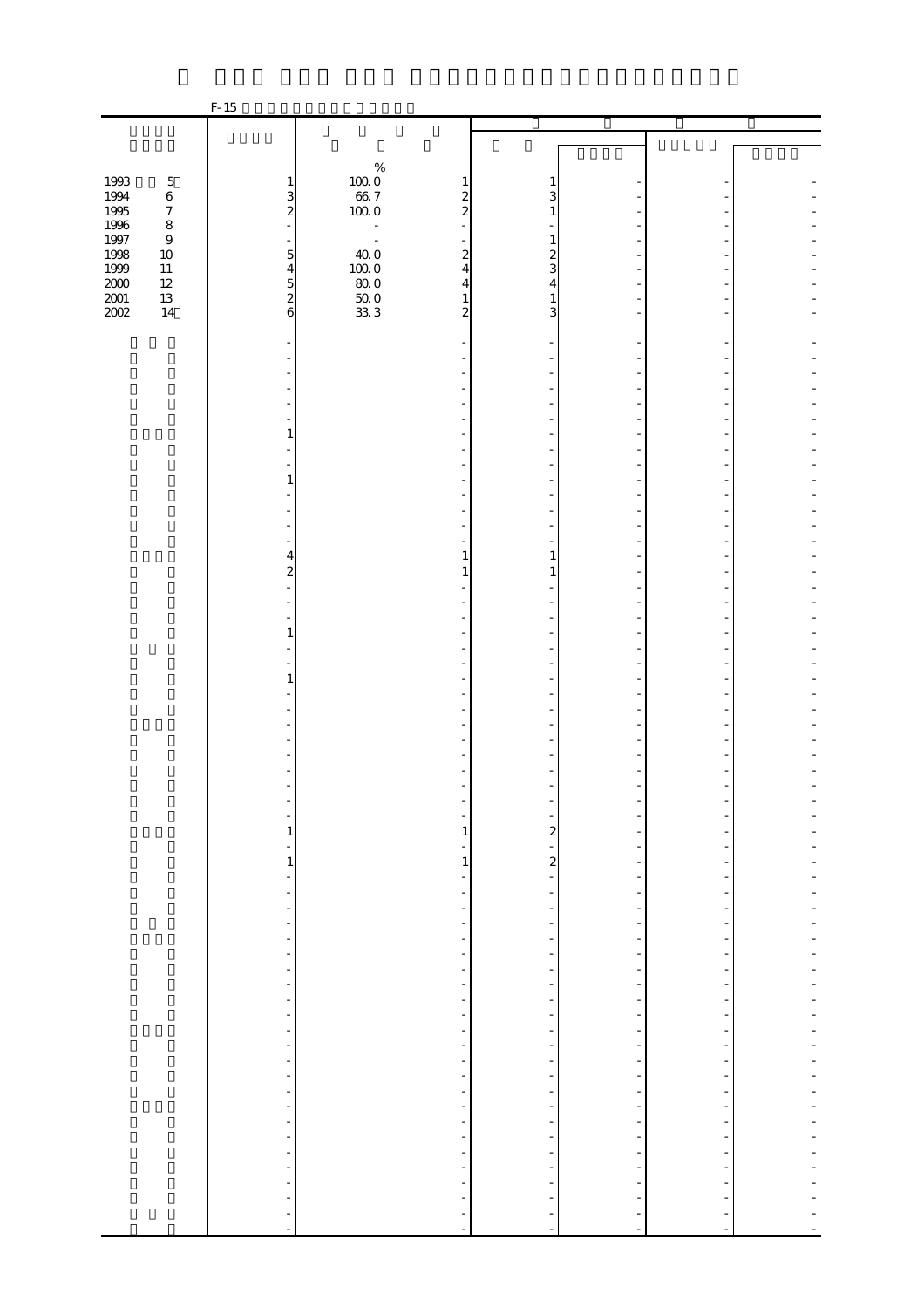|                                                   |                             | F-16                              |                      |                                                      |                                                      |                                                      |                          |              |
|---------------------------------------------------|-----------------------------|-----------------------------------|----------------------|------------------------------------------------------|------------------------------------------------------|------------------------------------------------------|--------------------------|--------------|
|                                                   |                             |                                   |                      |                                                      |                                                      |                                                      |                          |              |
|                                                   |                             |                                   |                      |                                                      |                                                      |                                                      |                          |              |
|                                                   |                             |                                   | $\%$                 |                                                      |                                                      |                                                      |                          |              |
| 1993                                              | $\mathbf 5$                 | $\overline{4}$                    | $100\;0$             | 4                                                    | 3                                                    |                                                      |                          |              |
| 1994                                              | $\,6\,$                     | 3                                 | $100\;0$             | 3                                                    | 3                                                    |                                                      |                          |              |
| 1995<br>1996                                      | $\boldsymbol{7}$<br>$\,8\,$ | $\mathbf{6}$<br>8                 | $100\;0$<br>$100\;0$ | 6<br>8                                               | 8<br>5                                               | 2<br>1                                               |                          |              |
| $1997\,$                                          | $\boldsymbol{9}$            | $\overline{7}$                    | $100\;0$             | $\overline{7}$                                       | 11                                                   | 6                                                    |                          | $\mathbf{1}$ |
| 1998                                              | $10\,$                      | 6                                 |                      | $\overline{4}$                                       | $\boldsymbol{6}$                                     | 1                                                    |                          |              |
| $1999\,$                                          | $11\,$                      | $\overline{4}$                    | $66.7$<br>100.0      | 4                                                    | 5                                                    |                                                      |                          |              |
| $\begin{array}{c} 2000 \\[-4pt] 2001 \end{array}$ | $12\,$                      | $\underset{9}{\text{20}}$         | $90\;0$              | 18                                                   | 18                                                   | 3                                                    |                          |              |
| 2002                                              | $13\,$<br>$14\,$            | 18                                | $\frac{55}{88}$ 6    | $\overline{5}$<br>16                                 | 8<br>18                                              | 1<br>2                                               |                          |              |
|                                                   |                             |                                   |                      |                                                      |                                                      |                                                      |                          |              |
|                                                   |                             |                                   |                      |                                                      |                                                      |                                                      |                          |              |
|                                                   |                             |                                   |                      |                                                      |                                                      |                                                      |                          |              |
|                                                   |                             |                                   |                      |                                                      |                                                      |                                                      |                          |              |
|                                                   |                             |                                   |                      |                                                      |                                                      |                                                      |                          |              |
|                                                   |                             |                                   |                      |                                                      |                                                      |                                                      |                          |              |
|                                                   |                             | $\overline{\mathbf{c}}$           |                      | $\overline{a}$                                       | 1                                                    |                                                      |                          |              |
|                                                   |                             | $\mathbf{1}$                      |                      | $\mathbf{1}$                                         |                                                      |                                                      |                          |              |
|                                                   |                             |                                   |                      |                                                      |                                                      |                                                      |                          |              |
|                                                   |                             |                                   |                      |                                                      |                                                      |                                                      |                          |              |
|                                                   |                             | 1                                 |                      | 1                                                    |                                                      |                                                      |                          |              |
|                                                   |                             |                                   |                      |                                                      |                                                      |                                                      |                          |              |
|                                                   |                             |                                   |                      |                                                      |                                                      |                                                      |                          |              |
|                                                   |                             | 5                                 |                      | 4                                                    | 4                                                    | 1                                                    |                          |              |
|                                                   |                             |                                   |                      |                                                      |                                                      |                                                      |                          |              |
|                                                   |                             | 1                                 |                      | 1                                                    | 1                                                    |                                                      |                          |              |
|                                                   |                             | 1                                 |                      | 1                                                    | 1                                                    | 1                                                    |                          |              |
|                                                   |                             | 1                                 |                      |                                                      |                                                      |                                                      |                          |              |
|                                                   |                             |                                   |                      |                                                      |                                                      |                                                      |                          |              |
|                                                   |                             |                                   |                      |                                                      |                                                      |                                                      |                          |              |
|                                                   |                             |                                   |                      |                                                      |                                                      |                                                      |                          |              |
|                                                   |                             | $\boldsymbol{z}$                  |                      | $\boldsymbol{z}$                                     | $\boldsymbol{z}$                                     |                                                      |                          |              |
|                                                   |                             |                                   |                      |                                                      |                                                      |                                                      |                          |              |
|                                                   |                             |                                   |                      |                                                      |                                                      |                                                      |                          |              |
|                                                   |                             |                                   |                      |                                                      |                                                      |                                                      |                          |              |
|                                                   |                             |                                   |                      |                                                      |                                                      |                                                      |                          |              |
|                                                   |                             |                                   |                      |                                                      |                                                      |                                                      |                          |              |
|                                                   |                             |                                   |                      |                                                      |                                                      |                                                      |                          |              |
|                                                   |                             | $\overline{3}$                    |                      | $\overline{3}$                                       | 3                                                    |                                                      |                          |              |
|                                                   |                             | ۳                                 |                      | ÷                                                    |                                                      |                                                      |                          |              |
|                                                   |                             | $\,1$                             |                      | $\,1\,$                                              | $\frac{1}{\sqrt{2}}$                                 |                                                      |                          |              |
|                                                   |                             | $\,1$<br>$\,1$                    |                      | $1\,$<br>$\,1$                                       | $\begin{smallmatrix}2\\1\end{smallmatrix}$           | $\overline{\phantom{m}}$<br>$\overline{\phantom{m}}$ |                          |              |
|                                                   |                             | ÷                                 |                      | $\overline{\phantom{a}}$                             | $\frac{1}{2}$                                        | $\overline{\phantom{a}}$                             | ÷,                       |              |
|                                                   |                             | $\frac{1}{2}$                     |                      | ÷                                                    | ÷                                                    |                                                      |                          |              |
|                                                   |                             | 1                                 |                      | $\mathbf{1}$                                         | $\overline{a}$                                       | $\overline{\phantom{0}}$                             | -                        |              |
|                                                   |                             | $\blacksquare$                    |                      | $\overline{\phantom{a}}$                             | $\overline{\phantom{a}}$                             | $\overline{\phantom{a}}$                             | $\overline{\phantom{0}}$ |              |
|                                                   |                             | $\frac{1}{2}$<br>$\frac{1}{2}$    |                      | $\overline{\phantom{a}}$<br>$\overline{\phantom{a}}$ | $\frac{1}{\sqrt{2}}$                                 | $\frac{1}{2}$<br>$\frac{1}{2}$                       | $\overline{a}$           |              |
|                                                   |                             | $\overline{\phantom{a}}$          |                      | $\overline{\phantom{0}}$                             | $\overline{\phantom{a}}$<br>$\overline{\phantom{a}}$ | $\overline{\phantom{a}}$                             | $\frac{1}{2}$            |              |
|                                                   |                             | $\,1$                             |                      | $\,1$                                                | $\frac{2}{1}$                                        | $\overline{\phantom{m}}$                             | $\overline{\phantom{0}}$ |              |
|                                                   |                             | $\mathbf{1}$                      |                      | $\mathbf{1}$                                         |                                                      | $\overline{a}$                                       |                          |              |
|                                                   |                             | ÷                                 |                      | $\overline{\phantom{a}}$                             | $\overline{\phantom{a}}$                             | $\overline{\phantom{0}}$                             | -                        |              |
|                                                   |                             | $\overline{\phantom{a}}$          |                      | $\overline{\phantom{0}}$                             | $\overline{\phantom{a}}$                             | $\overline{\phantom{0}}$                             | $\frac{1}{2}$            |              |
|                                                   |                             | $\overline{\phantom{a}}$<br>$\,1$ |                      | $\overline{\phantom{a}}$<br>$\,1\,$                  | $\overline{\phantom{a}}$<br>$\,1\,$                  | $\overline{\phantom{a}}$<br>÷                        | $\overline{\phantom{a}}$ |              |
|                                                   |                             | 6                                 |                      | $\overline{5}$                                       | 7                                                    | $\mathbf{1}$                                         | ÷                        |              |
|                                                   |                             | $\mathbf{1}$                      |                      | $\,1\,$                                              | $\,1$                                                | $\overline{\phantom{a}}$                             | ÷,                       |              |
|                                                   |                             | ÷,                                |                      | ÷                                                    | $\frac{1}{2}$                                        | ÷                                                    |                          |              |
|                                                   |                             | $\overline{\phantom{a}}$          |                      | $\frac{1}{\sqrt{2}}$                                 | $\frac{1}{2}$                                        | ÷                                                    |                          |              |
|                                                   |                             | $\overline{4}$                    |                      | $\overline{4}$                                       | $\mathbf 6$                                          | $\mathbf{1}$                                         |                          |              |
|                                                   |                             | $\,1\,$<br>$\overline{a}$         |                      | $\overline{\phantom{0}}$<br>÷                        |                                                      |                                                      |                          |              |
|                                                   |                             | ÷                                 |                      |                                                      | f,                                                   |                                                      |                          |              |
|                                                   |                             | $\blacksquare$                    |                      | ÷,                                                   | $\blacksquare$                                       | ÷                                                    | ÷,                       |              |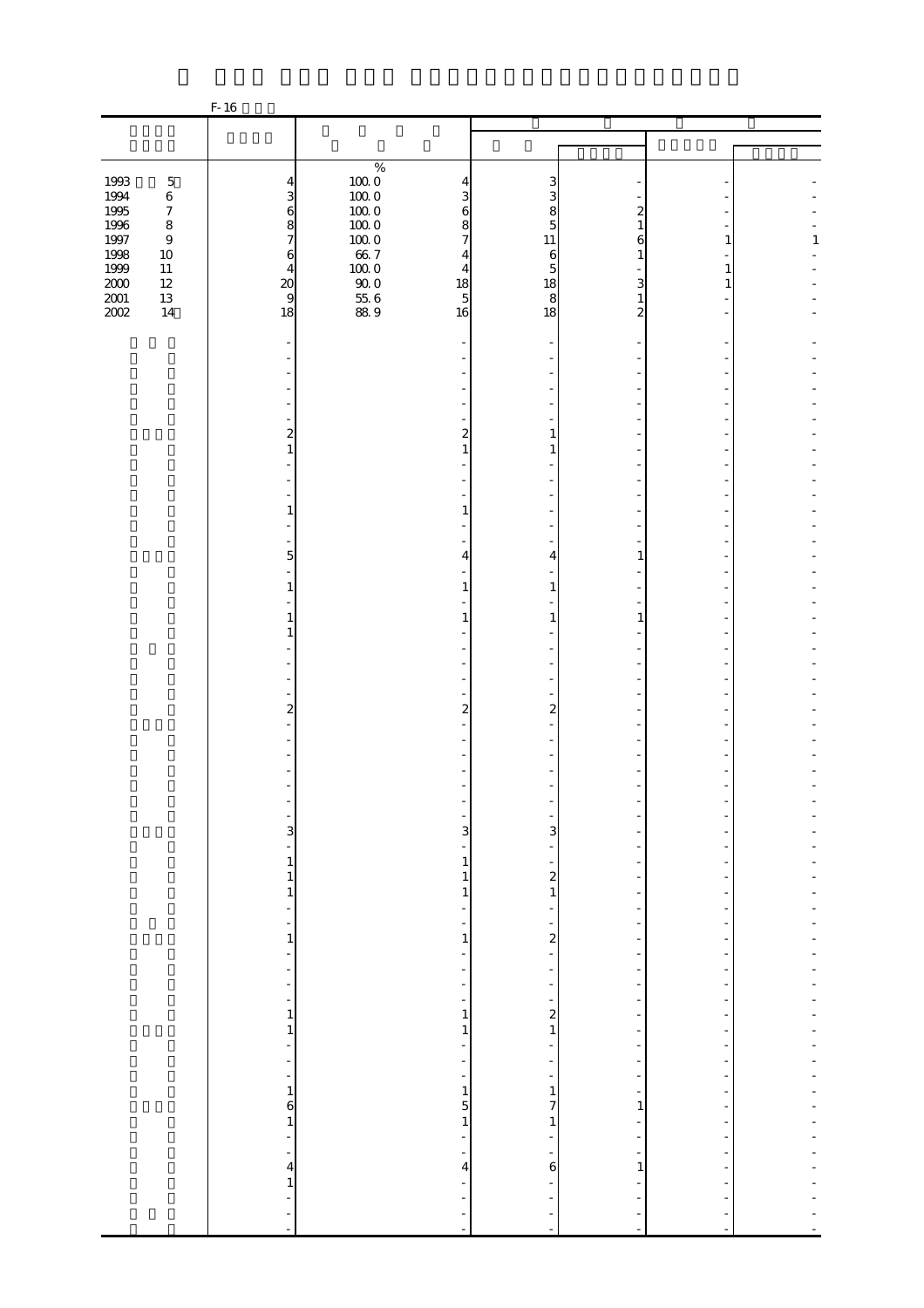|                                              |                                                                           | F-17                                            |                                                                 |                                                                    |                                             |                                                                                                  |                                                      |                                                                           |
|----------------------------------------------|---------------------------------------------------------------------------|-------------------------------------------------|-----------------------------------------------------------------|--------------------------------------------------------------------|---------------------------------------------|--------------------------------------------------------------------------------------------------|------------------------------------------------------|---------------------------------------------------------------------------|
|                                              |                                                                           |                                                 |                                                                 |                                                                    |                                             |                                                                                                  |                                                      |                                                                           |
|                                              |                                                                           |                                                 |                                                                 |                                                                    |                                             |                                                                                                  |                                                      |                                                                           |
| 1993<br>1994<br>1995<br>$1996\,$<br>1997     | $\mathbf 5$<br>$\,6\,$<br>$\boldsymbol{7}$<br>$\,8\,$<br>$\boldsymbol{9}$ | 8<br>14<br>14<br>19<br>$11\,$                   | $\%$<br>$100\;0$<br>$100\;0$<br>$100\;0$<br>$94\,7$<br>$100\;0$ | 8<br>14<br>14<br>18<br>$11\,$                                      | 15<br>$\boldsymbol{\chi}$<br>36<br>29<br>74 | 1<br>6<br>4<br>8<br>14                                                                           | 1<br>2                                               | $\boldsymbol{z}$                                                          |
| 1998<br>1999<br>$2000\,$<br>$2001\,$<br>2002 | $10\,$<br>$11\,$<br>$12\,$<br>$13\,$<br>$14$                              | 14<br>15<br>17<br>23<br>37                      | $100\;0$<br>$93\,3$<br>94.1<br>$\frac{104.3}{81.1}$             | 14<br>14<br>16<br>24<br>30                                         | 11<br>19<br>17<br>28<br>45                  | 5<br>4<br>10<br>13<br>6                                                                          | $\mathbf{1}$<br>3<br>5<br>1                          | $\,1\,$<br>$\begin{smallmatrix} 3 \\ 1 \end{smallmatrix}$<br>$\mathbf{1}$ |
|                                              |                                                                           | 1<br>1                                          |                                                                 | 1<br>1                                                             | 1<br>1                                      |                                                                                                  |                                                      |                                                                           |
|                                              |                                                                           | 2                                               |                                                                 | 2                                                                  | 2                                           |                                                                                                  |                                                      |                                                                           |
|                                              |                                                                           |                                                 |                                                                 |                                                                    |                                             |                                                                                                  |                                                      |                                                                           |
|                                              |                                                                           | 1<br>1                                          |                                                                 | 1<br>1                                                             | $\mathbf{1}$<br>1                           |                                                                                                  |                                                      |                                                                           |
|                                              |                                                                           | 4<br>10<br>$\overline{\phantom{a}}$<br>3        |                                                                 | 4<br>8<br>3                                                        | 4<br>8<br>3                                 | 3<br>$\overline{\mathbf{c}}$                                                                     | 1                                                    | 1                                                                         |
|                                              |                                                                           | $\overline{a}$<br>$\overline{\mathbf{c}}$<br>3  |                                                                 | 1<br>$\overline{\mathcal{Z}}$                                      | $\mathbf{1}$<br>$\overline{\mathcal{Z}}$    | 1                                                                                                | $\mathbf{1}$                                         | $\mathbf{1}$                                                              |
|                                              |                                                                           | $\overline{\mathcal{L}}$                        |                                                                 | $\overline{\mathcal{L}}$                                           | $\overline{c}$                              |                                                                                                  |                                                      |                                                                           |
|                                              |                                                                           | 4                                               |                                                                 | 3                                                                  | 3                                           | 1                                                                                                |                                                      |                                                                           |
|                                              |                                                                           |                                                 |                                                                 |                                                                    |                                             |                                                                                                  |                                                      |                                                                           |
|                                              |                                                                           | $\frac{4}{7}$                                   |                                                                 | $\mathbf{3}$<br>6                                                  | $\mathbf{3}$<br>4                           | $\mathbf{1}$<br>1                                                                                |                                                      |                                                                           |
|                                              |                                                                           | $\begin{bmatrix} 1 \\ 3 \\ -1 \end{bmatrix}$    |                                                                 | $\frac{1}{2}$ 3                                                    | $\mathbf{1}$<br>$\,1\,$<br>$\frac{2}{1}$    | $\mathbf{1}$                                                                                     |                                                      |                                                                           |
|                                              |                                                                           | $\frac{1}{2}$<br>-<br>5                         |                                                                 | $\frac{1}{2}$<br>÷<br>4                                            | ÷<br>$\overline{a}$<br>21                   | $\overline{\phantom{m}}$<br>1                                                                    | $\overline{\phantom{a}}$                             |                                                                           |
|                                              |                                                                           | ÷<br>$\frac{1}{2}$<br>÷,                        |                                                                 | $\frac{1}{2}$<br>÷<br>$\overline{\phantom{0}}$                     | $\frac{1}{\sqrt{2}}$<br>÷<br>÷,             | $\overline{\phantom{0}}$<br>$\frac{1}{2}$<br>$\frac{1}{2}$                                       | $\overline{a}$                                       |                                                                           |
|                                              |                                                                           | $\begin{array}{c} 3 \\ 2 \\ 1 \end{array}$<br>÷ |                                                                 | 3<br>$\,1$<br>$\overline{\phantom{0}}$<br>$\overline{\phantom{0}}$ | $\overline{4}$<br>17<br>-<br>÷              | $\mathbf{1}$<br>$\overline{\phantom{m}}$<br>$\overline{\phantom{a}}$<br>$\overline{\phantom{0}}$ | $\overline{a}$                                       |                                                                           |
|                                              |                                                                           | $\,1\,$<br>$\frac{1}{2}$<br>÷,                  |                                                                 | $\frac{1}{2}$<br>$\overline{\phantom{0}}$<br>-                     | -<br>$\overline{\phantom{a}}$<br>-          | $\overline{\phantom{m}}$<br>$\overline{\phantom{a}}$<br>-                                        | $\overline{\phantom{m}}$<br>$\overline{\phantom{m}}$ |                                                                           |
|                                              |                                                                           | $\frac{3}{1}$<br>$\overline{a}$                 |                                                                 | $\overline{\mathbf{c}}$<br>÷,<br>÷                                 | $\overline{\mathbf{c}}$<br>$\overline{a}$   | -<br>$\overline{\phantom{a}}$                                                                    | ÷,<br>÷,                                             |                                                                           |
|                                              |                                                                           | ÷<br>$\blacksquare$<br><sup>-</sup><br>$\,1\,$  |                                                                 | $\frac{1}{2}$<br>$\overline{\phantom{0}}$<br>÷<br>$\mathbf{1}$     | ÷<br>÷<br>$\mathbf{1}$                      | $\frac{1}{2}$<br>$\blacksquare$                                                                  |                                                      |                                                                           |
|                                              |                                                                           | $\,1\,$<br>$\overline{a}$                       |                                                                 | $\mathbf{1}$<br>$\overline{a}$                                     | $\mathbf{1}$<br>÷,                          |                                                                                                  |                                                      |                                                                           |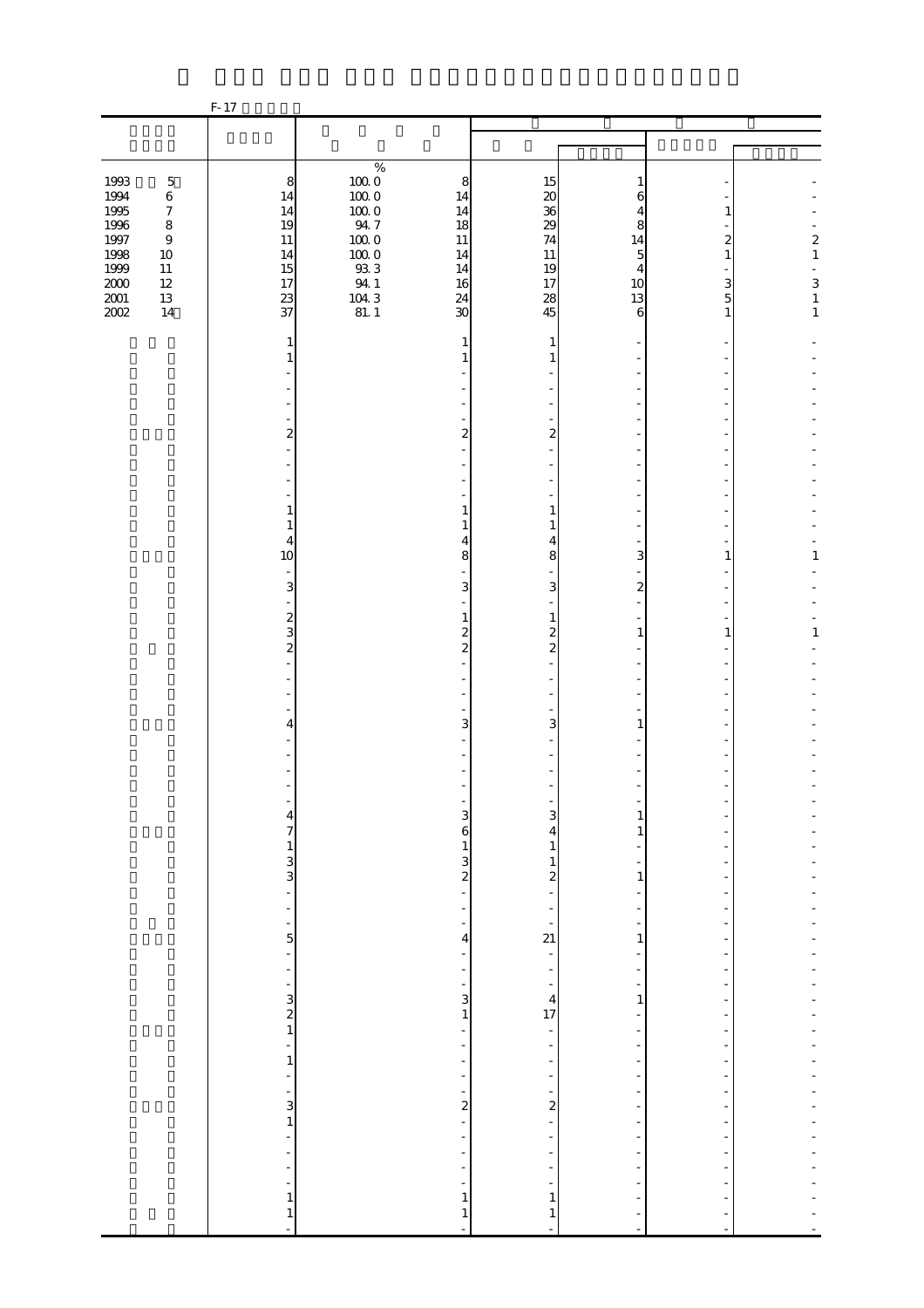|                     |                  | F-18                                                                                                                                |                                                      |                               |                                           |                                                      |  |
|---------------------|------------------|-------------------------------------------------------------------------------------------------------------------------------------|------------------------------------------------------|-------------------------------|-------------------------------------------|------------------------------------------------------|--|
|                     |                  |                                                                                                                                     |                                                      |                               |                                           |                                                      |  |
|                     |                  |                                                                                                                                     |                                                      |                               |                                           |                                                      |  |
|                     |                  |                                                                                                                                     | $\%$                                                 |                               |                                           |                                                      |  |
| 1993                | $\mathbf 5$      | 3                                                                                                                                   | $100\;0$<br>3                                        |                               |                                           |                                                      |  |
| 1994                | $\,6$            |                                                                                                                                     | $\omega$                                             |                               |                                           |                                                      |  |
| 1995                | $\boldsymbol{7}$ | $\boldsymbol{z}$                                                                                                                    | $100\ 0$<br>$\overline{\mathcal{Z}}$                 | 1                             |                                           |                                                      |  |
| 1996                | $\,8\,$          | $\mathbf{1}$                                                                                                                        |                                                      |                               |                                           |                                                      |  |
| 1997<br>1998        | $\,9$<br>$10\,$  | $\mathbf{1}$<br>$\equiv$                                                                                                            | $100\;0$<br>$\mathbf{1}$                             |                               |                                           |                                                      |  |
| 1999                | $11\,$           | $\mathbf{1}$                                                                                                                        | $100\;0$<br>1                                        |                               |                                           |                                                      |  |
|                     | $12\,$           | $\mathbf{1}$                                                                                                                        | $100\;0$<br>$\mathbf{1}$                             |                               |                                           |                                                      |  |
| $\frac{2000}{2001}$ | $13\,$           | $\,$ 8 $\,$                                                                                                                         | $\frac{10000}{800}$<br>8                             | $\boldsymbol{z}$              |                                           |                                                      |  |
| 2002                | $14\,$           | 5                                                                                                                                   | $\overline{4}$                                       | $\overline{2}$                | 1                                         |                                                      |  |
|                     |                  |                                                                                                                                     |                                                      |                               |                                           |                                                      |  |
|                     |                  |                                                                                                                                     |                                                      |                               |                                           |                                                      |  |
|                     |                  |                                                                                                                                     |                                                      |                               |                                           |                                                      |  |
|                     |                  |                                                                                                                                     |                                                      |                               |                                           |                                                      |  |
|                     |                  |                                                                                                                                     |                                                      |                               |                                           |                                                      |  |
|                     |                  |                                                                                                                                     |                                                      |                               |                                           |                                                      |  |
|                     |                  |                                                                                                                                     |                                                      |                               |                                           |                                                      |  |
|                     |                  |                                                                                                                                     |                                                      |                               |                                           |                                                      |  |
|                     |                  |                                                                                                                                     |                                                      |                               |                                           |                                                      |  |
|                     |                  |                                                                                                                                     |                                                      |                               |                                           |                                                      |  |
|                     |                  |                                                                                                                                     |                                                      |                               |                                           |                                                      |  |
|                     |                  |                                                                                                                                     |                                                      |                               |                                           |                                                      |  |
|                     |                  |                                                                                                                                     |                                                      |                               |                                           |                                                      |  |
|                     |                  |                                                                                                                                     |                                                      |                               |                                           |                                                      |  |
|                     |                  |                                                                                                                                     |                                                      |                               |                                           |                                                      |  |
|                     |                  |                                                                                                                                     |                                                      |                               |                                           |                                                      |  |
|                     |                  |                                                                                                                                     |                                                      |                               |                                           |                                                      |  |
|                     |                  |                                                                                                                                     |                                                      |                               |                                           |                                                      |  |
|                     |                  |                                                                                                                                     |                                                      |                               |                                           |                                                      |  |
|                     |                  |                                                                                                                                     |                                                      |                               |                                           |                                                      |  |
|                     |                  |                                                                                                                                     |                                                      |                               |                                           |                                                      |  |
|                     |                  |                                                                                                                                     |                                                      |                               |                                           |                                                      |  |
|                     |                  |                                                                                                                                     |                                                      |                               |                                           |                                                      |  |
|                     |                  |                                                                                                                                     |                                                      |                               |                                           |                                                      |  |
|                     |                  |                                                                                                                                     |                                                      |                               |                                           |                                                      |  |
|                     |                  |                                                                                                                                     |                                                      |                               |                                           |                                                      |  |
|                     |                  |                                                                                                                                     |                                                      |                               |                                           |                                                      |  |
|                     |                  |                                                                                                                                     |                                                      |                               |                                           |                                                      |  |
|                     |                  | -                                                                                                                                   | ÷                                                    |                               |                                           |                                                      |  |
|                     |                  | $\mathbf{1}$                                                                                                                        | $\mathbf{1}$                                         |                               |                                           |                                                      |  |
|                     |                  | ۰                                                                                                                                   | $\overline{a}$                                       |                               |                                           |                                                      |  |
|                     |                  | $\qquad \qquad \blacksquare$                                                                                                        | $\overline{\phantom{a}}$                             | -                             | $\overline{\phantom{a}}$                  |                                                      |  |
|                     |                  | $\overline{\phantom{a}}$<br>$\frac{1}{\sqrt{2}}\int_{0}^{\sqrt{2}}\frac{1}{\sqrt{2}}\left( \frac{1}{\sqrt{2}}\right) ^{2}d\mu d\nu$ | $\overline{\phantom{a}}$<br>$\overline{\phantom{a}}$ | $\overline{\phantom{a}}$<br>- | $\frac{1}{2}$<br>$\overline{\phantom{m}}$ | $\overline{\phantom{0}}$<br>$\overline{\phantom{0}}$ |  |
|                     |                  | $\overline{\phantom{a}}$                                                                                                            | $\overline{\phantom{0}}$                             | $\overline{\phantom{a}}$      | $\overline{\phantom{a}}$                  | $\overline{\phantom{m}}$                             |  |
|                     |                  | $\,1$                                                                                                                               | $\,1\,$                                              | ÷,                            | $\frac{1}{\sqrt{2}}$                      | -                                                    |  |
|                     |                  | $\overline{\mathcal{A}}$                                                                                                            | $\overline{3}$                                       | $\overline{a}$                | $\mathbf{1}$                              | -                                                    |  |
|                     |                  | $\overline{\phantom{a}}$                                                                                                            | ÷                                                    | $\frac{1}{\sqrt{2}}$          | $\overline{\phantom{a}}$                  | $\overline{\phantom{m}}$                             |  |
|                     |                  | $\,1$                                                                                                                               | $\,1\,$                                              | $\frac{1}{\sqrt{2}}$          | ÷                                         |                                                      |  |
|                     |                  | $\frac{1}{2}$                                                                                                                       | $\,1$                                                | ÷,<br>$\mathbf{z}$            | $\overline{\phantom{0}}$                  | $\overline{\phantom{0}}$                             |  |
|                     |                  | Ê,                                                                                                                                  | $\,1$<br>$\overline{\phantom{a}}$                    | $\overline{\phantom{0}}$      | $\mathbf{1}$<br>$\frac{1}{2}$             | $\overline{\phantom{m}}$<br>$\frac{1}{2}$            |  |
|                     |                  | ÷,                                                                                                                                  | $\overline{\phantom{a}}$                             | -                             | $\overline{a}$                            | ۰                                                    |  |
|                     |                  | $\frac{1}{2}$                                                                                                                       | $\overline{\phantom{a}}$                             | $\frac{1}{\sqrt{2}}$          | $\overline{\phantom{0}}$                  | $\overline{\phantom{0}}$                             |  |
|                     |                  | $\frac{1}{2}$                                                                                                                       | $\overline{\phantom{a}}$                             | $\overline{\phantom{a}}$      | $\overline{\phantom{m}}$                  | $\frac{1}{2}$                                        |  |
|                     |                  | $\overline{\phantom{a}}$                                                                                                            | $\overline{\phantom{m}}$                             | $\frac{1}{2}$                 | $\frac{1}{2}$                             | $\overline{a}$                                       |  |
|                     |                  | ÷,                                                                                                                                  | $\overline{\phantom{a}}$                             | $\overline{\phantom{a}}$      | $\overline{\phantom{0}}$                  | $\overline{\phantom{0}}$                             |  |
|                     |                  | $\qquad \qquad \blacksquare$                                                                                                        | $\overline{\phantom{a}}$                             | -                             | $\overline{\phantom{0}}$                  | -                                                    |  |
|                     |                  | $\blacksquare$                                                                                                                      | $\overline{\phantom{a}}$                             | $\frac{1}{2}$                 | $\overline{\phantom{a}}$                  | $\overline{\phantom{m}}$                             |  |
|                     |                  | $\frac{1}{2}$                                                                                                                       | $\overline{\phantom{a}}$                             | ÷                             | -                                         | $\overline{\phantom{0}}$                             |  |
|                     |                  | ÷<br>$\blacksquare$                                                                                                                 | $\overline{\phantom{a}}$<br>$\overline{\phantom{a}}$ | -<br>$\frac{1}{2}$            | $\frac{1}{2}$<br>$\overline{\phantom{a}}$ | $\frac{1}{2}$<br>$\overline{\phantom{m}}$            |  |
|                     |                  | ÷                                                                                                                                   | ÷                                                    |                               |                                           |                                                      |  |
|                     |                  | ÷                                                                                                                                   | ÷                                                    | ÷                             | $\overline{a}$                            |                                                      |  |
|                     |                  | ÷                                                                                                                                   |                                                      | ÷                             |                                           |                                                      |  |
|                     |                  | $\blacksquare$                                                                                                                      | ÷,                                                   | ÷,                            | ÷,                                        |                                                      |  |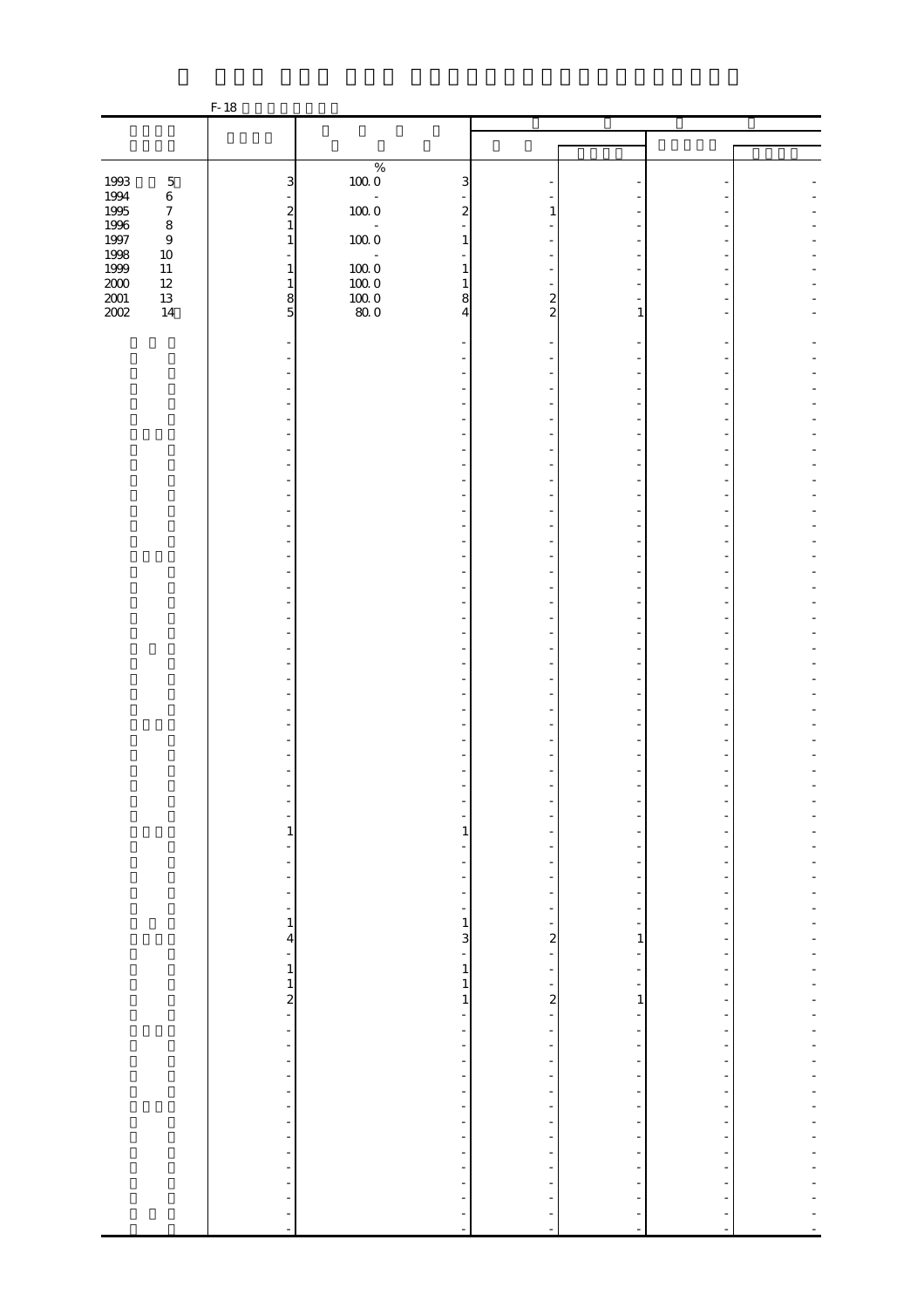|                      |                  | F-19                                         |                |                                                  |                                                      |                                            |                                                      |  |
|----------------------|------------------|----------------------------------------------|----------------|--------------------------------------------------|------------------------------------------------------|--------------------------------------------|------------------------------------------------------|--|
|                      |                  |                                              |                |                                                  |                                                      |                                            |                                                      |  |
|                      |                  |                                              |                |                                                  |                                                      |                                            |                                                      |  |
|                      |                  |                                              | $\%$           |                                                  |                                                      |                                            |                                                      |  |
| 1993                 | $\mathbf 5$      |                                              | $\overline{a}$ |                                                  |                                                      |                                            |                                                      |  |
| 1994<br>1995         | $\,6\,$          |                                              |                |                                                  |                                                      |                                            |                                                      |  |
|                      | $\boldsymbol{7}$ |                                              |                |                                                  |                                                      |                                            |                                                      |  |
| 1996<br>1997<br>1998 | $\,8\,$          | $\frac{26}{22}$                              |                |                                                  | 32                                                   | 3                                          |                                                      |  |
|                      | $\boldsymbol{9}$ |                                              | 104.5          | 23                                               | $\infty$                                             | $\,$ 6 $\,$                                |                                                      |  |
| 1999                 | $10\,$<br>$11\,$ | $\mathbb{Z}$<br>$\overline{a}$               |                | $\overline{\phantom{a}}$                         |                                                      |                                            |                                                      |  |
|                      | $12\,$           | $\overline{a}$                               |                |                                                  |                                                      |                                            |                                                      |  |
| $\frac{200}{200}$    | 13               | $\,1\,$                                      | $10000$        | $\mathbf{1}$                                     | 3                                                    |                                            |                                                      |  |
|                      | $14\,$           | $\frac{1}{2}$                                | $\frac{1}{2}$  | ٠                                                |                                                      |                                            |                                                      |  |
|                      |                  |                                              |                |                                                  |                                                      |                                            |                                                      |  |
|                      |                  |                                              |                |                                                  |                                                      |                                            |                                                      |  |
|                      |                  |                                              |                |                                                  |                                                      |                                            |                                                      |  |
|                      |                  |                                              |                |                                                  |                                                      |                                            |                                                      |  |
|                      |                  |                                              |                |                                                  |                                                      |                                            |                                                      |  |
|                      |                  |                                              |                |                                                  |                                                      |                                            |                                                      |  |
|                      |                  |                                              |                |                                                  |                                                      |                                            |                                                      |  |
|                      |                  |                                              |                |                                                  |                                                      |                                            |                                                      |  |
|                      |                  |                                              |                |                                                  |                                                      |                                            |                                                      |  |
|                      |                  |                                              |                |                                                  |                                                      |                                            |                                                      |  |
|                      |                  |                                              |                |                                                  |                                                      |                                            |                                                      |  |
|                      |                  |                                              |                |                                                  |                                                      |                                            |                                                      |  |
|                      |                  |                                              |                |                                                  |                                                      |                                            |                                                      |  |
|                      |                  |                                              |                |                                                  |                                                      |                                            |                                                      |  |
|                      |                  |                                              |                |                                                  |                                                      |                                            |                                                      |  |
|                      |                  |                                              |                |                                                  |                                                      |                                            |                                                      |  |
|                      |                  |                                              |                |                                                  |                                                      |                                            |                                                      |  |
|                      |                  |                                              |                |                                                  |                                                      |                                            |                                                      |  |
|                      |                  |                                              |                |                                                  |                                                      |                                            |                                                      |  |
|                      |                  |                                              |                |                                                  |                                                      |                                            |                                                      |  |
|                      |                  |                                              |                |                                                  |                                                      |                                            |                                                      |  |
|                      |                  |                                              |                |                                                  |                                                      |                                            |                                                      |  |
|                      |                  |                                              |                |                                                  |                                                      |                                            |                                                      |  |
|                      |                  |                                              |                |                                                  |                                                      |                                            |                                                      |  |
|                      |                  |                                              |                |                                                  |                                                      |                                            |                                                      |  |
|                      |                  |                                              |                |                                                  |                                                      |                                            |                                                      |  |
|                      |                  |                                              |                |                                                  |                                                      |                                            |                                                      |  |
|                      |                  |                                              |                |                                                  |                                                      |                                            |                                                      |  |
|                      |                  |                                              |                |                                                  |                                                      |                                            |                                                      |  |
|                      |                  |                                              |                |                                                  |                                                      |                                            |                                                      |  |
|                      |                  | -                                            |                | $\overline{\phantom{0}}$                         |                                                      | $\overline{a}$                             |                                                      |  |
|                      |                  | $\overline{\phantom{m}}$                     |                |                                                  |                                                      | $\overline{\phantom{a}}$                   |                                                      |  |
|                      |                  | ÷                                            |                | $\overline{\phantom{m}}$                         |                                                      | $\overline{\phantom{a}}$                   |                                                      |  |
|                      |                  | ÷,<br>÷                                      |                | $\overline{\phantom{a}}$                         | $\overline{\phantom{0}}$                             | $\overline{\phantom{a}}$<br>$\frac{1}{2}$  | $\overline{\phantom{a}}$                             |  |
|                      |                  | ÷                                            |                | $\frac{1}{\sqrt{2}}$<br>$\overline{\phantom{a}}$ | $\overline{\phantom{0}}$<br>$\overline{\phantom{0}}$ | $\overline{\phantom{a}}$                   | -<br>$\overline{\phantom{a}}$                        |  |
|                      |                  | f                                            |                | $\frac{1}{\sqrt{2}}$                             |                                                      | $\overline{\phantom{a}}$                   |                                                      |  |
|                      |                  |                                              |                |                                                  | -                                                    | $\overline{\phantom{a}}$                   | -                                                    |  |
|                      |                  | $\frac{1}{2}$                                |                | $\frac{1}{2}$                                    | $\frac{1}{2}$                                        | $\overline{\phantom{a}}$                   | $\overline{\phantom{a}}$                             |  |
|                      |                  | $\frac{1}{2}$                                |                | ÷,                                               |                                                      | $\overline{\phantom{a}}$                   |                                                      |  |
|                      |                  |                                              |                | ÷,                                               | ÷                                                    | ÷                                          | $\overline{\phantom{a}}$                             |  |
|                      |                  |                                              |                | f                                                | $\overline{\phantom{0}}$                             | $\frac{1}{2}$                              | -                                                    |  |
|                      |                  |                                              |                | $\overline{\phantom{0}}$                         | -                                                    | $\overline{\phantom{a}}$                   | $\overline{\phantom{a}}$                             |  |
|                      |                  |                                              |                | $\frac{1}{2}$                                    | $\overline{\phantom{a}}$                             | $\overline{\phantom{a}}$                   | ÷                                                    |  |
|                      |                  | $\begin{bmatrix} 1 \\ -1 \\ 1 \end{bmatrix}$ |                |                                                  | $\qquad \qquad \blacksquare$<br>$\frac{1}{2}$        | ÷<br>$\overline{\phantom{a}}$              | $\overline{\phantom{a}}$<br>$\overline{\phantom{a}}$ |  |
|                      |                  |                                              |                | $\overline{\phantom{0}}$<br>÷,                   | $\frac{1}{2}$                                        | $\overline{\phantom{a}}$                   | $\overline{\phantom{a}}$                             |  |
|                      |                  |                                              |                | ÷                                                | $\qquad \qquad \blacksquare$                         | $\frac{1}{2}$                              | $\overline{\phantom{a}}$                             |  |
|                      |                  |                                              |                | ÷,                                               | $\overline{\phantom{a}}$                             | $\blacksquare$                             | -                                                    |  |
|                      |                  | $\frac{1}{2}$                                |                | ÷                                                | $\overline{\phantom{0}}$                             | $\overline{\phantom{a}}$                   | $\overline{\phantom{a}}$                             |  |
|                      |                  |                                              |                |                                                  | $\qquad \qquad \blacksquare$                         | f                                          |                                                      |  |
|                      |                  | $\frac{1}{2}$                                |                | $\frac{1}{1}$                                    | $\qquad \qquad \blacksquare$                         | ÷                                          | $\overline{\phantom{m}}$                             |  |
|                      |                  |                                              |                | ÷                                                | $\overline{\phantom{0}}$                             | $\overline{\phantom{a}}$                   | $\overline{\phantom{a}}$                             |  |
|                      |                  |                                              |                | ÷                                                |                                                      | ÷                                          |                                                      |  |
|                      |                  | $\frac{1}{2}$                                |                | ÷                                                |                                                      | $\overline{\phantom{a}}$                   |                                                      |  |
|                      |                  | $\overline{a}$                               |                | ÷<br>$\overline{a}$                              | $\frac{1}{2}$                                        | $\overline{\phantom{a}}$<br>$\overline{a}$ | ÷<br>$\ddot{\phantom{0}}$                            |  |
|                      |                  |                                              |                |                                                  |                                                      |                                            |                                                      |  |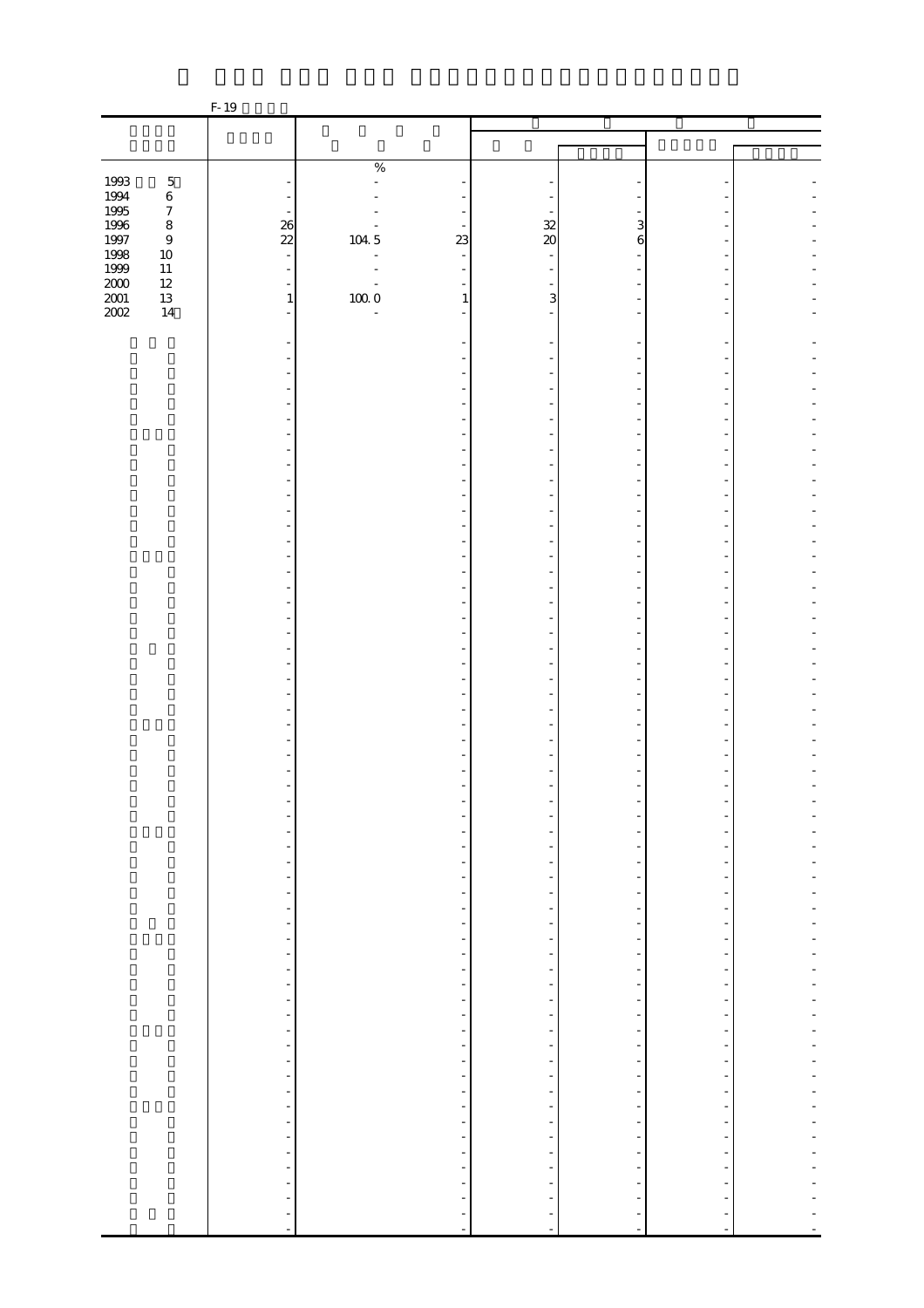|                                                                                      |                                                                                                                       | $F-20$                                                                                                                                                                                                                                                                                                                                                                                                                                                                                                                                                                                      |                                                                                                                       |                                                                                                                                                                                                                                                                                                                                                                                                                                                                                                                                |                                                                                                                                                                                                                                                                                                         |                                                                                                                                                                                                                                                                     |                                                                                                        |                                                                                                                              |
|--------------------------------------------------------------------------------------|-----------------------------------------------------------------------------------------------------------------------|---------------------------------------------------------------------------------------------------------------------------------------------------------------------------------------------------------------------------------------------------------------------------------------------------------------------------------------------------------------------------------------------------------------------------------------------------------------------------------------------------------------------------------------------------------------------------------------------|-----------------------------------------------------------------------------------------------------------------------|--------------------------------------------------------------------------------------------------------------------------------------------------------------------------------------------------------------------------------------------------------------------------------------------------------------------------------------------------------------------------------------------------------------------------------------------------------------------------------------------------------------------------------|---------------------------------------------------------------------------------------------------------------------------------------------------------------------------------------------------------------------------------------------------------------------------------------------------------|---------------------------------------------------------------------------------------------------------------------------------------------------------------------------------------------------------------------------------------------------------------------|--------------------------------------------------------------------------------------------------------|------------------------------------------------------------------------------------------------------------------------------|
|                                                                                      |                                                                                                                       |                                                                                                                                                                                                                                                                                                                                                                                                                                                                                                                                                                                             |                                                                                                                       |                                                                                                                                                                                                                                                                                                                                                                                                                                                                                                                                |                                                                                                                                                                                                                                                                                                         |                                                                                                                                                                                                                                                                     |                                                                                                        |                                                                                                                              |
| 1993<br>1994<br>1995<br>1996<br>1997<br>1998<br>1999<br>$2000\,$<br>$2001\,$<br>2002 | $\mathbf 5$<br>$\,6$<br>$\boldsymbol{7}$<br>$\,8\,$<br>$\boldsymbol{9}$<br>$10\,$<br>$11\,$<br>$12\,$<br>$13\,$<br>14 | 103<br>105<br>102<br>99<br>88<br>107<br>84<br>117<br>117<br>161                                                                                                                                                                                                                                                                                                                                                                                                                                                                                                                             | $\%$<br>$\begin{array}{c} 78.6 \\ 95.2 \end{array}$<br>89.2<br>92.9<br>84 1<br>92 5<br>85.7<br>$79.5$<br>88.9<br>57.8 | 81<br>100<br>$\,91$<br>$92\,$<br>74<br>99<br>72<br>$93\,$<br>104<br>93                                                                                                                                                                                                                                                                                                                                                                                                                                                         | 27<br>59<br>54<br>49<br>21<br>40<br>31<br>62<br>50<br>51                                                                                                                                                                                                                                                | 16<br>22<br>15<br>15<br>10<br>18<br>14<br>19<br>25<br>13                                                                                                                                                                                                            | 2<br>3<br>5<br>$\overline{\mathcal{Z}}$<br>$\mathbf{1}$<br>3<br>$\overline{\mathbf{c}}$<br>3<br>9<br>2 | $\frac{2}{2}$<br>$\,1$<br>$\overline{c}$<br>$\begin{array}{c} 1 \\ 3 \\ 2 \\ 1 \end{array}$<br>$\,$ 6 $\,$<br>$\overline{a}$ |
|                                                                                      |                                                                                                                       | 4<br>3<br>$\mathbf{1}$<br>18<br>$\overline{\phantom{a}}$<br>$\mathbf{1}$<br>7<br>$\boldsymbol{z}$<br>$\overline{\mathcal{L}}$<br>6<br>7<br>48<br>$\overline{4}$<br>9<br>$\overline{5}$<br>$\boldsymbol{z}$<br>9<br>8<br>$\mathbf{1}$<br>L,<br>$\overline{5}$<br>$\overline{5}$<br>34<br>÷,<br>$\boldsymbol{z}$<br>21<br>$\begin{array}{c}\n 8 \\  3 \\  17 \\  4\n \end{array}$<br>$\frac{1}{10}$<br>$\,1\,$<br>$\,1\,$<br>$\mathbf{1}$<br>$\begin{array}{c} 10 \\ 20 \\ 1 \end{array}$<br>$\,1\,$<br>÷<br>$\frac{1}{21}$<br>$\overline{4}$<br>$\begin{array}{c} 2 \ 3 \ 2 \ 3 \end{array}$ |                                                                                                                       | 2<br>1<br>1<br>13<br>$\overline{\phantom{a}}$<br>1<br>5<br>$\overline{\mathcal{Z}}$<br>$\overline{\mathcal{Z}}$<br>3<br>6<br>37<br>$\boldsymbol{z}$<br>6<br>5<br>$\overline{\mathcal{Z}}$<br>$\overline{7}$<br>5<br>$\mathbf{1}$<br>4<br>$\overline{5}$<br>8<br>1<br>6<br>$\mathbf{1}$<br>$\frac{12}{2}$<br>-<br>8<br>$\,1\,$<br>$\,1\,$<br>4<br>$\boldsymbol{z}$<br>$\frac{1}{\sqrt{2}}$<br>$\overline{\mathcal{L}}$<br>L,<br>÷<br>$\overline{a}$<br>÷<br>-<br>$\overline{a}$<br>f<br>11<br>$\frac{1}{2}$ $\frac{1}{2}$<br>÷, | 4<br>1<br>1<br>$\boldsymbol{z}$<br>4<br>24<br>$\boldsymbol{z}$<br>3<br>$\overline{\mathcal{Z}}$<br>11<br>5<br>$\mathbf{1}$<br>3<br>1<br>$\mathbf{1}$<br>$\mathbf{1}$<br>5<br>$\overline{4}$<br>$\mathbf{1}$<br>-<br>1<br>$\mathbf{1}$<br>$\frac{1}{10}$<br>$\overline{\mathcal{L}}$<br>÷<br>$\,$ 6 $\,$ | 1<br>1<br>1<br>2<br>$\mathbf{1}$<br>1<br>1<br>$\mathbf{1}$<br>$\bar{a}$<br>÷,<br>÷,<br>$\overline{a}$<br>$\overline{\phantom{0}}$<br>$\overline{\phantom{0}}$<br>÷,<br>-<br>$\frac{1}{2}$<br>-<br>8<br>$\overline{\mathcal{L}}$<br>$\overline{a}$<br>$\overline{4}$ | 1<br>1<br>$\mathbf{1}$<br>$\mathbf{1}$                                                                 |                                                                                                                              |
|                                                                                      |                                                                                                                       |                                                                                                                                                                                                                                                                                                                                                                                                                                                                                                                                                                                             |                                                                                                                       | $\,1$<br>$\frac{2}{1}$                                                                                                                                                                                                                                                                                                                                                                                                                                                                                                         | $\mathbf{1}$                                                                                                                                                                                                                                                                                            | $\mathbf{1}$<br>$\mathbf{1}$                                                                                                                                                                                                                                        |                                                                                                        |                                                                                                                              |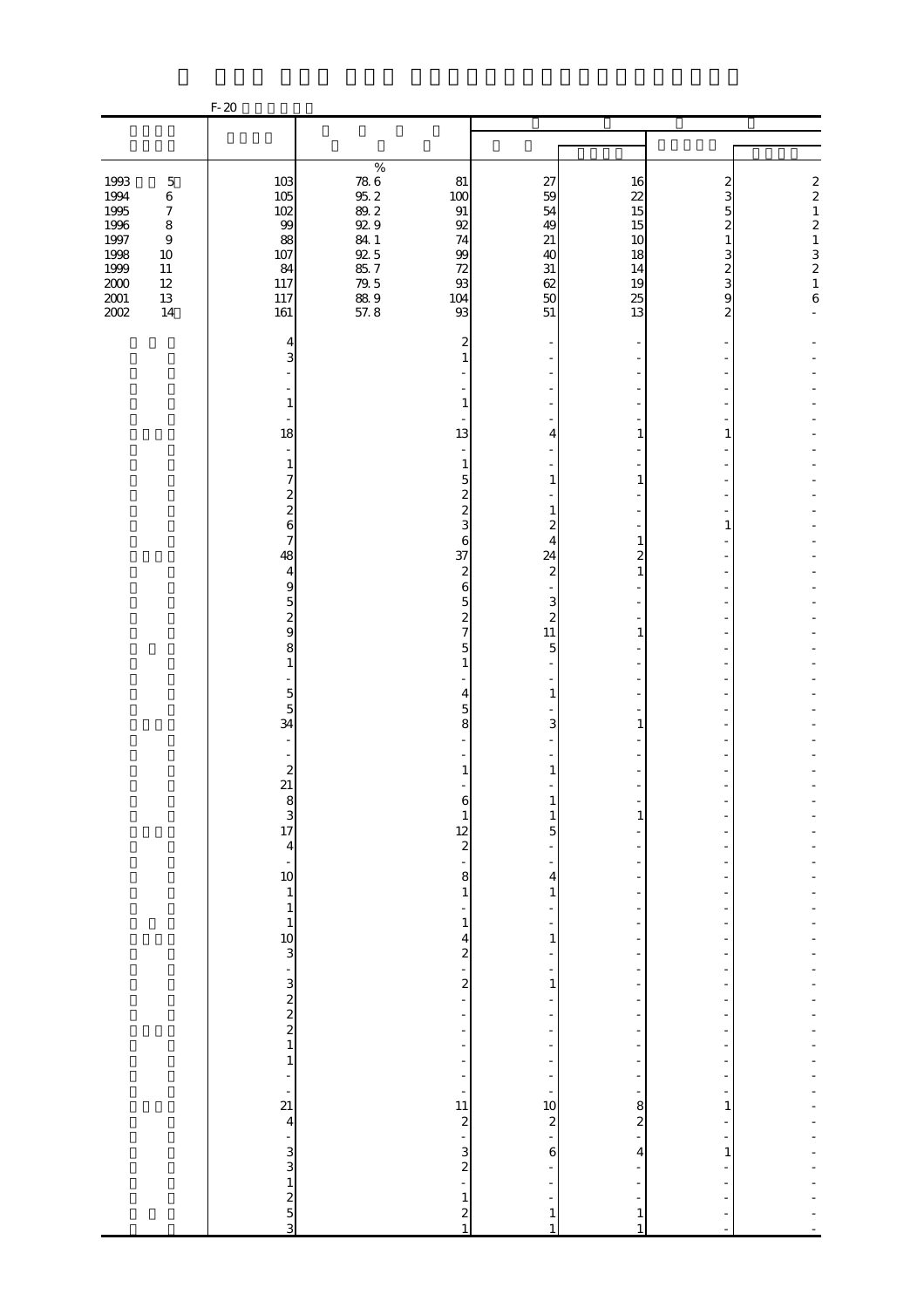|                                                                                                                                                                                                               | $F-22$                                                                                          |                                                                                     |                                                                                     |                                                                                                                     |                                                                                                                                                       |                                                               |                   |
|---------------------------------------------------------------------------------------------------------------------------------------------------------------------------------------------------------------|-------------------------------------------------------------------------------------------------|-------------------------------------------------------------------------------------|-------------------------------------------------------------------------------------|---------------------------------------------------------------------------------------------------------------------|-------------------------------------------------------------------------------------------------------------------------------------------------------|---------------------------------------------------------------|-------------------|
|                                                                                                                                                                                                               |                                                                                                 |                                                                                     |                                                                                     |                                                                                                                     |                                                                                                                                                       |                                                               |                   |
|                                                                                                                                                                                                               |                                                                                                 | $\%$                                                                                |                                                                                     |                                                                                                                     |                                                                                                                                                       |                                                               |                   |
| 1993<br>$\mathbf 5$<br>1994<br>$\,6$<br>1995<br>$\boldsymbol{7}$<br>1996<br>$\,8\,$<br>1997<br>$\boldsymbol{9}$<br>1998<br>$10\,$<br>1999<br>$11\,$<br>$2000\,$<br>$12\,$<br>$2001\,$<br>$13\,$<br>2002<br>14 | 24<br>$\boldsymbol{\mathcal{S}}$<br>$21\,$<br>$31\,$<br>27<br>38<br>40<br>89<br>117<br>151      | $\frac{83}{90}$ 0<br>95, 2<br>93, 5<br>81, 6<br>82, 5<br>$69.7$<br>$63.2$<br>$64.9$ | $20\,$<br>27<br>$20\,$<br>29<br>22<br>$3\mathbf{1}$<br>33<br>62<br>74<br>98         | 19<br>25<br>18<br>27<br>19<br>27<br>28<br>64<br>73<br>93                                                            | 5<br>4<br>8<br>4<br>4<br>6<br>16<br>18<br>$\overline{22}$                                                                                             | 4<br>1<br>7<br>5<br>11<br>8<br>7                              | 1<br>$\mathbf{1}$ |
|                                                                                                                                                                                                               | 7<br>6<br>1<br>5<br>$\mathbf{1}$<br>2                                                           |                                                                                     | 5<br>4<br>1<br>4<br>$\mathbf{1}$<br>$\boldsymbol{2}$                                | 5<br>5<br>$\overline{2}$<br>1                                                                                       | $\overline{2}$<br>2                                                                                                                                   |                                                               |                   |
|                                                                                                                                                                                                               | $\boldsymbol{z}$<br>15<br>51<br>$\mathbf{1}$<br>$\overline{\mathcal{Z}}$<br>6<br>$\overline{5}$ |                                                                                     | $\mathbf{1}$<br>10<br>32<br>$\mathbf{1}$<br>$\boldsymbol{z}$<br>$\overline{5}$<br>3 | 1<br>10<br>32<br>$\boldsymbol{2}$<br>$\mathbf{1}$<br>$\overline{5}$<br>3                                            | 3<br>4<br>1                                                                                                                                           | 2<br>$\overline{\mathbf{c}}$<br>$\mathbf{1}$                  | 1<br>$\mathbf 1$  |
|                                                                                                                                                                                                               | 15<br>15<br>4<br>$\overline{\mathcal{Z}}$<br>1<br>9<br>4                                        |                                                                                     | $\boldsymbol{9}$<br>8<br>$\boldsymbol{z}$<br>1<br>1<br>9<br>4                       | 8<br>$\overline{9}$<br>$\boldsymbol{z}$<br>1<br>1<br>5<br>$\boldsymbol{z}$                                          | 1<br>$\overline{c}$<br>1                                                                                                                              | 1                                                             |                   |
|                                                                                                                                                                                                               | 1<br>$\boldsymbol{z}$<br>$\boldsymbol{z}$<br>÷,<br>31<br>$\,1\,$<br>$\boldsymbol{6}$            |                                                                                     | $\boldsymbol{z}$<br>$\boldsymbol{z}$<br>21<br>$\mathbf{1}$<br>$\overline{4}$        | $\boldsymbol{z}$<br>1<br>$\begin{array}{c} 23 \\ 1 \end{array}$<br>$\overline{5}$                                   | $\mathbf{1}$<br>8<br>$\boldsymbol{2}$                                                                                                                 | $\overline{\mathbf{c}}$                                       |                   |
|                                                                                                                                                                                                               | $\begin{array}{c} 14 \\ 6 \end{array}$<br>$\,1$<br>3<br>6<br>÷<br>$\frac{1}{2}$                 |                                                                                     | 9<br>$\overline{5}$<br>$\,1\,$<br>$\,1$<br>5<br>÷<br>$\overline{\phantom{0}}$       | 8<br>$\mathbf{6}$<br>$\begin{smallmatrix}2\\1\end{smallmatrix}$<br>$\mathbf{3}$<br>÷<br>$\,1\,$                     | $\overline{\mathbf{4}}$<br>$\,1$<br>$\mathbf{1}$<br>$\frac{1}{2}$<br>$\overline{\mathbf{c}}$<br>÷<br>$\overline{\phantom{0}}$<br>$\frac{1}{\sqrt{2}}$ | $\overline{\mathcal{Z}}$<br>÷<br>$\mathbf{1}$<br>$\mathbf{1}$ |                   |
|                                                                                                                                                                                                               | ÷<br>$\frac{3}{1}$<br>$\begin{array}{c} 1 \\ 2 \\ 15 \end{array}$                               |                                                                                     | $\frac{2}{3}$<br>$\overline{a}$<br>3<br>$\overline{a}$<br>$\,1$<br>$\frac{2}{9}$    | $\mathbf{z}$<br>$\overline{3}$<br>÷,<br>$\,$ 1 $\,$<br>$\begin{array}{c} 2 \\ -10 \end{array}$                      | $\overline{\mathcal{L}}$<br>$\mathbf{1}$<br>÷<br>$\,1\,$<br>÷<br>-                                                                                    |                                                               |                   |
|                                                                                                                                                                                                               | $\frac{1}{2}$<br>÷<br>$\,1\,$<br>$\frac{1}{2}$                                                  |                                                                                     | $\mathbf{3}$<br>÷,<br>$\frac{1}{2}$<br>$\mathbf{1}$<br>$\mathbf{1}$<br>$\mathbf{1}$ | $\overline{\mathbf{4}}$<br>$\mathbf{1}$<br>$\overline{\mathcal{L}}$<br>$\mathbf{1}$<br>$\mathbf{1}$<br>$\mathbf{1}$ | $\mathbf{1}$<br>$\overline{\phantom{0}}$<br>÷<br>$\,1\,$                                                                                              | $\overline{a}$                                                |                   |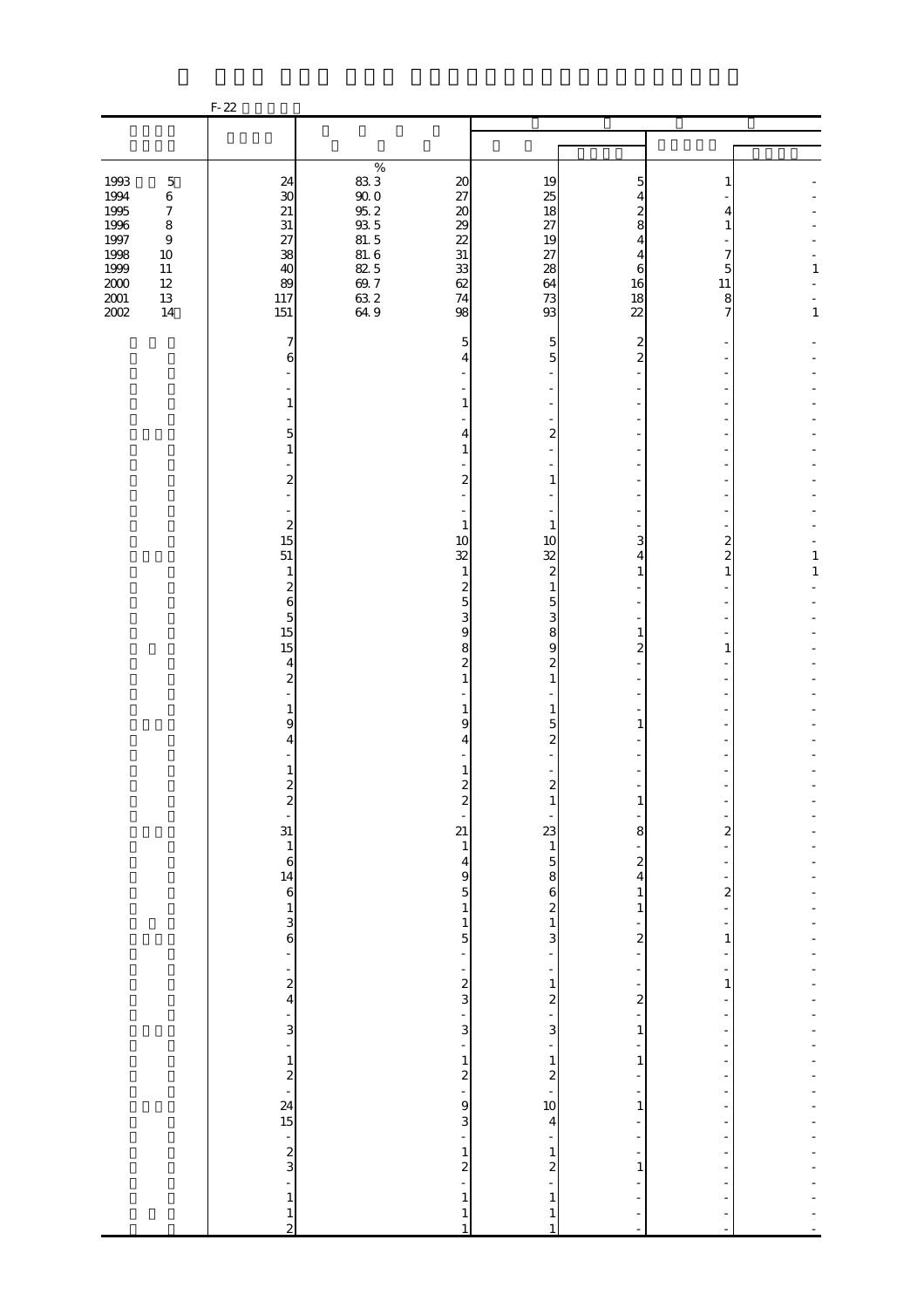|                                                  |                                                                                     | $F-23$                                                      |                                                                 |                                                                |                                                                     |                                                                 |                                             |                                  |
|--------------------------------------------------|-------------------------------------------------------------------------------------|-------------------------------------------------------------|-----------------------------------------------------------------|----------------------------------------------------------------|---------------------------------------------------------------------|-----------------------------------------------------------------|---------------------------------------------|----------------------------------|
|                                                  |                                                                                     |                                                             |                                                                 |                                                                |                                                                     |                                                                 |                                             |                                  |
|                                                  |                                                                                     |                                                             |                                                                 |                                                                |                                                                     |                                                                 |                                             |                                  |
| 1993<br>1994<br>1995<br>$1996\,$<br>1997<br>1998 | $\mathbf 5$<br>$\,6\,$<br>$\boldsymbol{7}$<br>$\,8\,$<br>$\boldsymbol{9}$<br>$10\,$ | 22<br>$21\,$<br>$11\,$<br>15<br>17<br>12                    | $\%$<br>$100\;0$<br>1000<br>$90\;9$<br>$86\ 7$<br>105.9<br>91.7 | 22<br>21<br>10<br>13<br>18<br>$11\,$                           | $\boldsymbol{\chi}$<br>24<br>12<br>14<br>32<br>$11\,$               | 12<br>7<br>6<br>5<br>9<br>5                                     | 2<br>3<br>1<br>$\overline{\mathcal{Z}}$     | $\boldsymbol{z}$<br>$\mathbf{1}$ |
| 1999<br>$2000\,$<br>$2001\,$<br>2002             | $11\,$<br>$12\,$<br>$13\,$<br>14                                                    | $20\,$<br>23<br>18<br>21                                    | 95.0<br>$100\;0$<br>$\frac{94.4}{90.5}$                         | 19<br>23<br>17<br>19                                           | 25<br>38<br>15<br>$\overline{22}$                                   | 10<br>11<br>7<br>7                                              | $\,$ 6 $\,$<br>$\overline{\mathbf{3}}$<br>4 | $\mathbf{1}$<br>$\mathbf{1}$     |
|                                                  |                                                                                     | 1                                                           |                                                                 | 1                                                              | 1                                                                   |                                                                 |                                             |                                  |
|                                                  |                                                                                     | 1                                                           |                                                                 | 1                                                              | 1                                                                   |                                                                 |                                             |                                  |
|                                                  |                                                                                     | 3                                                           |                                                                 | 3                                                              | 3                                                                   | 1                                                               |                                             |                                  |
|                                                  |                                                                                     | 3                                                           |                                                                 | 3                                                              | 3                                                                   | 1                                                               |                                             |                                  |
|                                                  |                                                                                     | $\overline{\mathbf{c}}$<br>9                                |                                                                 | $\overline{\mathbf{c}}$<br>6                                   | $\overline{a}$<br>$\overline{7}$                                    | 1<br>1                                                          | 2                                           |                                  |
|                                                  |                                                                                     | 1<br>1                                                      |                                                                 | 1<br>1                                                         | $\mathbf{1}$<br>$\mathbf{1}$                                        | $\mathbf{1}$                                                    |                                             |                                  |
|                                                  |                                                                                     | 3                                                           |                                                                 | 3                                                              | 3                                                                   |                                                                 |                                             |                                  |
|                                                  |                                                                                     | 3<br>$\mathbf{1}$<br>$\overline{\mathbf{c}}$                |                                                                 | $\mathbf{1}$<br>2                                              | $\mathbf{z}$<br>3                                                   | 1                                                               | 2<br>1                                      |                                  |
|                                                  |                                                                                     |                                                             |                                                                 | 1                                                              | $\boldsymbol{z}$                                                    | 1                                                               |                                             |                                  |
|                                                  |                                                                                     | $\mathbf{1}$                                                |                                                                 | 1                                                              | $\mathbf{1}$                                                        |                                                                 |                                             |                                  |
|                                                  |                                                                                     | $\frac{1}{1}$                                               |                                                                 | 1                                                              | 3<br>$\mathbf{1}$                                                   | 1<br>$\mathbf{1}$                                               |                                             |                                  |
|                                                  |                                                                                     | $\frac{1}{1}$                                               |                                                                 | $\mathbf{1}$<br>$\overline{\phantom{a}}$                       | $\vert$<br>-<br>$\overline{\phantom{a}}$                            | $\overline{\phantom{a}}$<br>÷,<br>÷                             | $\overline{a}$                              |                                  |
|                                                  |                                                                                     | $\frac{1}{1}$ = $\frac{1}{1}$                               |                                                                 | 3<br>$\frac{1}{2}$                                             | $\mathbf{1}$<br>$\overline{\mathbf{3}}$<br>$\overline{\phantom{a}}$ | $\overline{\mathbf{c}}$<br>÷                                    | 1<br>-                                      | $\frac{1}{1}$<br>÷,              |
|                                                  |                                                                                     | $\,1$<br>$\overline{a}$                                     |                                                                 | $\,1\,$<br>$\mathbf{1}$<br>$\frac{1}{2}$                       | $\vert$<br>$1\vert$<br>$\overline{\phantom{a}}$                     | $\mathbf{1}$<br>$\overline{\phantom{a}}$<br>$\frac{1}{2}$       | ÷                                           | ÷<br>÷<br>$\frac{1}{1}$          |
|                                                  |                                                                                     | $\mathbf{1}$<br>$\begin{bmatrix} 1 \\ 1 \\ 1 \end{bmatrix}$ |                                                                 | $\,1\,$<br>1<br>$\mathbf{1}$                                   | $1\vert$<br>$\overline{\phantom{a}}$                                | $\,1$<br>÷,<br>$\frac{1}{2}$                                    | $\frac{1}{2}$                               | $\overline{a}$                   |
|                                                  |                                                                                     |                                                             |                                                                 | -<br>$\overline{\phantom{a}}$<br>-<br>$\overline{\phantom{0}}$ | ÷<br>$\overline{\phantom{a}}$<br>÷<br>$\qquad \qquad \blacksquare$  | $\overline{\phantom{a}}$<br>$\overline{\phantom{a}}$<br>÷,<br>- | $\overline{a}$<br>÷<br>÷                    |                                  |
|                                                  |                                                                                     |                                                             |                                                                 | $\overline{\phantom{a}}$<br>$\overline{\phantom{0}}$           | $\overline{\phantom{a}}$<br>$\overline{\phantom{a}}$                | $\overline{\phantom{a}}$<br>÷,<br>÷                             |                                             |                                  |
|                                                  |                                                                                     | $\overline{\phantom{a}}$                                    |                                                                 | $\frac{1}{2}$                                                  | $\overline{\phantom{a}}$                                            | $\overline{\phantom{0}}$<br>$\overline{a}$                      |                                             |                                  |
|                                                  |                                                                                     | $\frac{1}{2}$                                               |                                                                 | $\blacksquare$                                                 | $\frac{1}{2}$                                                       | $\overline{a}$<br>$\blacksquare$                                | ł,<br>÷,                                    |                                  |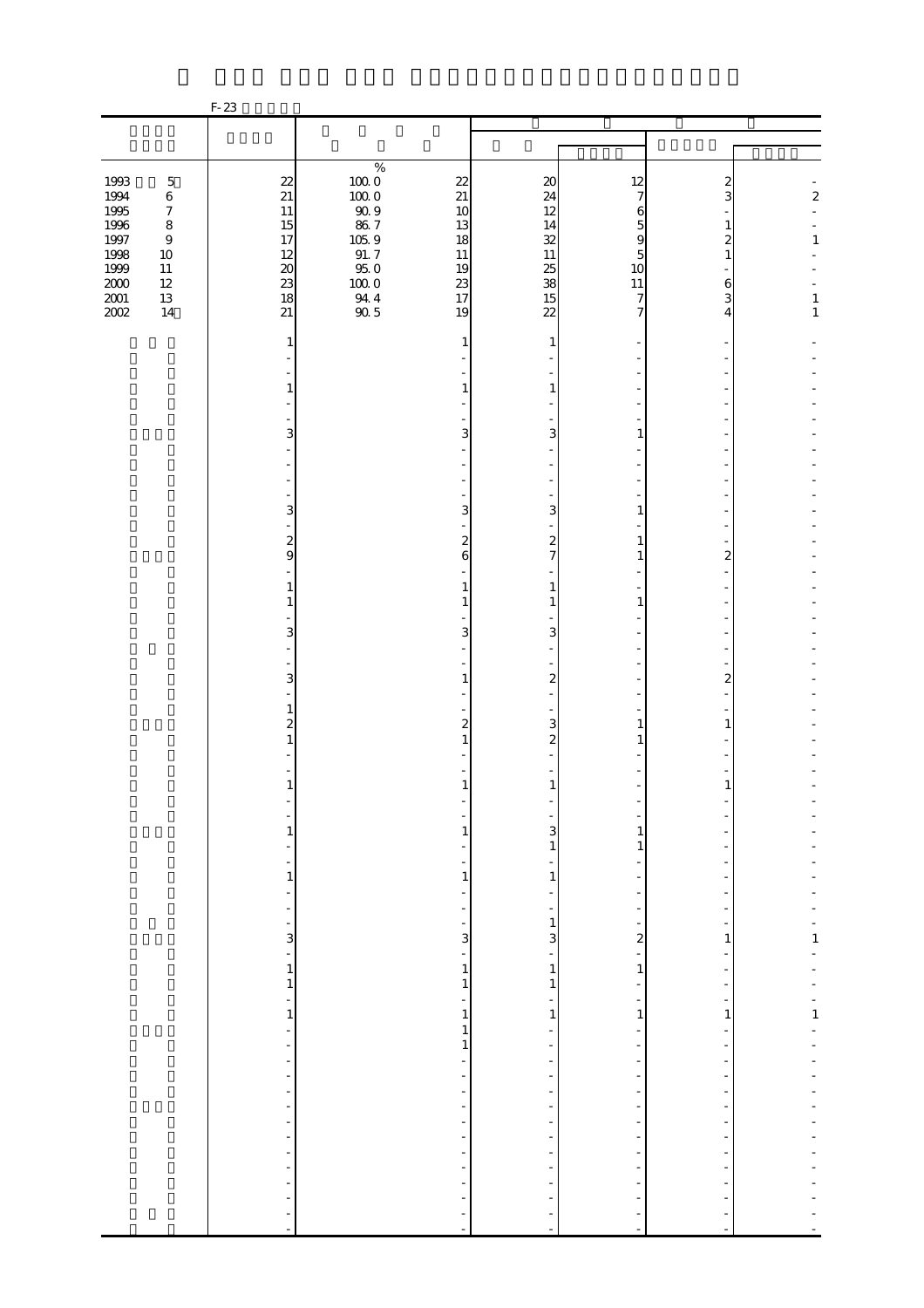|                                                                                      |                                                                                          | $F-24$                                                                                                                                                                                                                                                                                                                                                                                                     |                                                                                                                                                                                                                              |                                                                                                                                                                                                                                                                                                                                                                                                                                                                                                                                                                                                                                                                                                                                                 |                                                                                                                                                                                                                                                                                                                                                                                                                                                                                        |                                                                                                                                                                                       |                                                                                                                |
|--------------------------------------------------------------------------------------|------------------------------------------------------------------------------------------|------------------------------------------------------------------------------------------------------------------------------------------------------------------------------------------------------------------------------------------------------------------------------------------------------------------------------------------------------------------------------------------------------------|------------------------------------------------------------------------------------------------------------------------------------------------------------------------------------------------------------------------------|-------------------------------------------------------------------------------------------------------------------------------------------------------------------------------------------------------------------------------------------------------------------------------------------------------------------------------------------------------------------------------------------------------------------------------------------------------------------------------------------------------------------------------------------------------------------------------------------------------------------------------------------------------------------------------------------------------------------------------------------------|----------------------------------------------------------------------------------------------------------------------------------------------------------------------------------------------------------------------------------------------------------------------------------------------------------------------------------------------------------------------------------------------------------------------------------------------------------------------------------------|---------------------------------------------------------------------------------------------------------------------------------------------------------------------------------------|----------------------------------------------------------------------------------------------------------------|
|                                                                                      |                                                                                          |                                                                                                                                                                                                                                                                                                                                                                                                            |                                                                                                                                                                                                                              |                                                                                                                                                                                                                                                                                                                                                                                                                                                                                                                                                                                                                                                                                                                                                 |                                                                                                                                                                                                                                                                                                                                                                                                                                                                                        |                                                                                                                                                                                       |                                                                                                                |
|                                                                                      |                                                                                          |                                                                                                                                                                                                                                                                                                                                                                                                            |                                                                                                                                                                                                                              |                                                                                                                                                                                                                                                                                                                                                                                                                                                                                                                                                                                                                                                                                                                                                 |                                                                                                                                                                                                                                                                                                                                                                                                                                                                                        |                                                                                                                                                                                       |                                                                                                                |
| 1993<br>1994<br>1995<br>1996<br>1997<br>1998<br>1999<br>$2000\,$<br>$2001\,$<br>2002 | $\mathbf 5$<br>$\,6$<br>$\boldsymbol{7}$<br>8<br>$\,9$<br>10<br>11<br>12<br>$13\,$<br>14 | 423<br>425<br>369<br>398<br>381<br>378<br>339<br>481<br>546<br>586                                                                                                                                                                                                                                                                                                                                         | $\%$<br>92.0<br>389<br>$96\ 9$<br>412<br>$95.9$<br>354<br>$94.2\,$<br>375<br>$96\ 6$<br>368<br>$94\ 7$<br>358<br>88.5<br>300<br>85.2<br>410<br>$839$<br>$848$<br>458<br>497                                                  | 524<br>529<br>433<br>505<br>507<br>494<br>415<br>611<br>674<br>711                                                                                                                                                                                                                                                                                                                                                                                                                                                                                                                                                                                                                                                                              | 38<br>27<br>24<br>26<br>32<br>24<br>33<br>72<br>$72\,$<br>77                                                                                                                                                                                                                                                                                                                                                                                                                           | 17<br>12<br>11<br>12<br>18<br>10<br>12<br>13<br>12<br>15                                                                                                                              | $\boldsymbol{z}$<br>$\,1\,$<br>$\mathbf{1}$<br>$\overline{\mathbf{4}}$<br>$\,1\,$<br>$\,1\,$<br>$\overline{5}$ |
|                                                                                      |                                                                                          | 38<br>22<br>$\boldsymbol{z}$<br>$\mathbf{1}$<br>11<br>$\boldsymbol{z}$<br>71<br>25<br>$\boldsymbol{9}$<br>6<br>12<br>$\overline{9}$<br>10<br>51<br>147<br>12<br>14<br>14<br>15<br>35<br>14<br>3<br>$11\,$<br>10<br>19<br>37<br>10<br>6<br>4<br>10<br>2 5 7 4 5 7 8 8 9 9 7<br>$64$ 7<br>4<br>11<br>$\begin{array}{c} 4 \\ 12 \end{array}$<br>$\begin{array}{c} 2 \\ 2 \\ 10 \end{array}$<br>$\overline{6}$ | 28<br>14<br>66<br>21<br>10<br>11<br>49<br>109<br>12<br>15<br>19<br>$11\,$<br>10<br>17<br>35<br>11<br>64<br>12<br>$\infty$<br>$rac{20}{2}$<br>63<br>13<br>$\frac{15}{25}$<br>56<br>19<br>10<br>$\overline{\phantom{a}}$<br>10 | 41<br>22<br>$\boldsymbol{2}$<br>2<br>$\mathbf{1}$<br>$\mathbf{1}$<br>13<br>9<br>$\boldsymbol{z}$<br>3<br>93<br>29<br>9<br>12<br>7<br>13<br>12<br>8<br>10<br>17<br>62<br>134<br>8<br>8<br>8<br>12<br>12<br>21<br>24<br>14<br>3<br>3<br>6<br>5<br>13<br>22<br>73<br>7<br>9<br>16<br>7<br>8<br>4<br>22<br>14<br>$\overline{4}$<br>107<br>8<br>$\overline{4}$<br>$\frac{21}{39}$<br>8<br>8<br>8<br>$\overline{6}$<br>$\frac{86}{12}$<br>$\frac{2}{15}$<br>$\overline{7}$<br>3<br>$\frac{24}{33}$<br>40<br>3<br>$\overline{7}$<br>$\mathbf{9}$<br>8<br>$\overline{7}$<br>13<br>$\Theta$<br>$\frac{11}{75}$<br>$\overline{4}$<br>$\overline{\mathbf{4}}$<br>12<br>$\overline{5}$<br>$11\,$<br>÷,<br>3<br>$\overline{5}$<br>$11\,$<br>$\mathbf 5$<br>8 | 1<br>16<br>4<br>3<br>1<br>4<br>4<br>7<br>14<br>1<br>1<br>$\mathbf{1}$<br>$\boldsymbol{2}$<br>$\overline{\mathcal{L}}$<br>$\mathbf{1}$<br>$\overline{a}$<br>$\,$ 6 $\,$<br>8<br>3<br>$\overline{5}$<br>18<br>$\frac{3}{3}$<br>$\overline{9}$<br>3<br>$\overline{\phantom{a}}$<br>9<br>$\overline{\phantom{0}}$<br>$\,1\,$<br>÷,<br>4<br>4<br>4<br>$\mathbf{1}$<br>$\boldsymbol{z}$<br>$\mathbf{1}$<br>$\overline{a}$<br>$\overline{\phantom{a}}$<br>$\overline{a}$<br>÷<br>÷<br>÷<br>÷, | 1<br>1<br>2<br>1<br>1<br>2<br>1<br>1<br>1<br>1<br>3<br>$\mathbf{1}$<br>$\overline{\mathcal{L}}$<br>$\overline{\mathbf{c}}$<br>$\mathbf{1}$<br>1<br>4<br>4<br>$\overline{\phantom{a}}$ |                                                                                                                |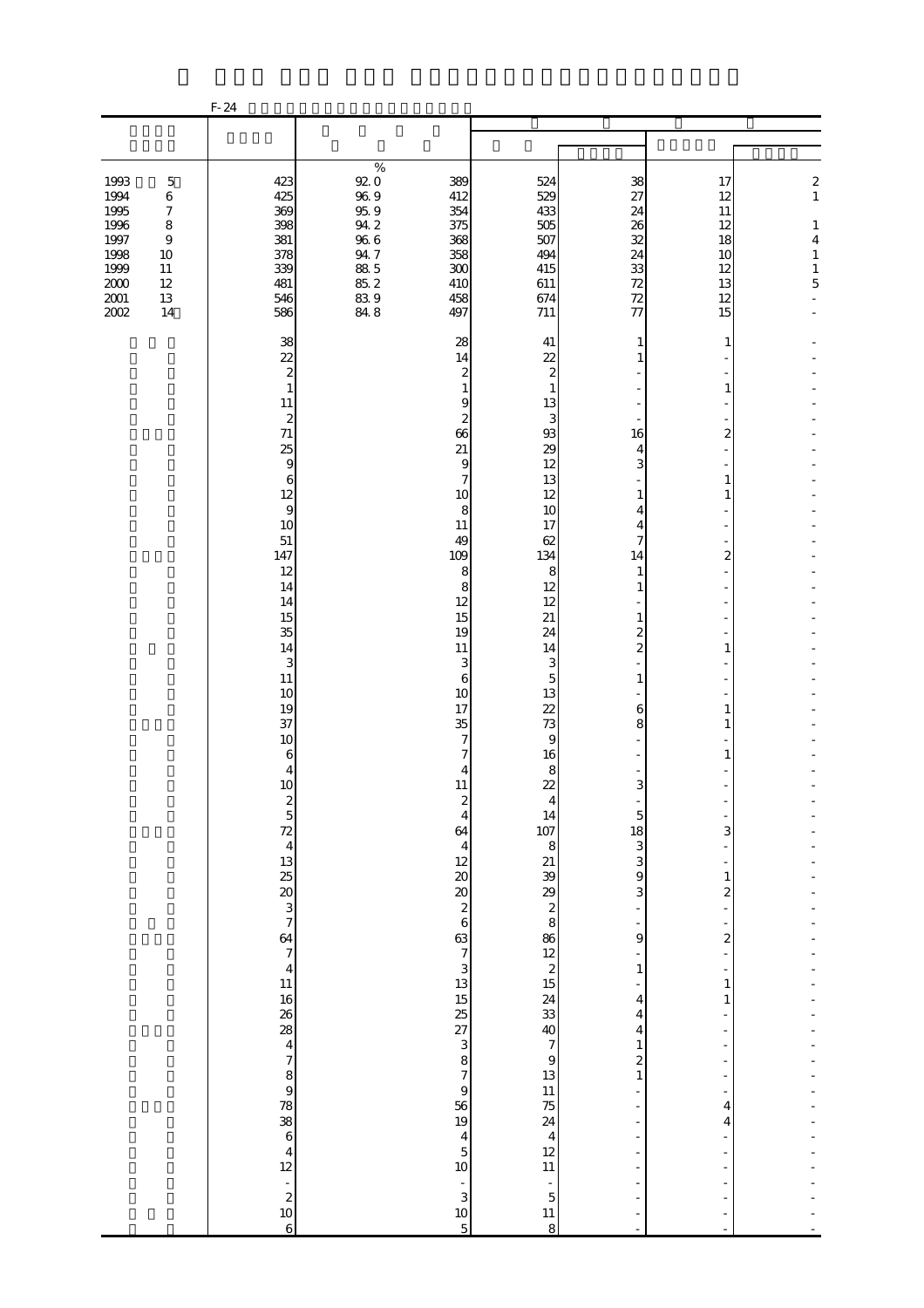|                   |                  | $F-25$                                     |                                                          |                                                      |                                                      |                                                      |  |
|-------------------|------------------|--------------------------------------------|----------------------------------------------------------|------------------------------------------------------|------------------------------------------------------|------------------------------------------------------|--|
|                   |                  |                                            |                                                          |                                                      |                                                      |                                                      |  |
|                   |                  |                                            |                                                          |                                                      |                                                      |                                                      |  |
|                   |                  |                                            | $\%$                                                     |                                                      |                                                      |                                                      |  |
| 1993              | $\mathbf 5$      |                                            | $\bar{\phantom{a}}$                                      |                                                      |                                                      |                                                      |  |
| 1994              | $\,6\,$          |                                            |                                                          |                                                      |                                                      |                                                      |  |
| 1995              | $\boldsymbol{7}$ | $\mathbf{1}$                               | $10000$                                                  |                                                      |                                                      |                                                      |  |
| $1996\,$<br>1997  | $\,8\,$<br>$\,9$ | $\overline{a}$<br>$\overline{\phantom{a}}$ | ÷<br>$\sim$ $\omega$                                     |                                                      |                                                      |                                                      |  |
| 1998              | $10\,$           | $\,1\,$                                    | 1                                                        |                                                      |                                                      |                                                      |  |
| 1999              | $11\,$           | $\mathbf{1}$                               | $\begin{array}{c} 100.0 \\ 100.0 \end{array}$<br>1       |                                                      |                                                      |                                                      |  |
| $\frac{200}{201}$ | $12\,$           |                                            | $\omega$                                                 |                                                      |                                                      |                                                      |  |
|                   | $13\,$<br>$14\,$ | $1\,$<br>$\mathbf{1}$                      | $\begin{array}{c} 100.0 \\ 100.0 \end{array}$<br>1<br>1  | 2                                                    |                                                      |                                                      |  |
|                   |                  |                                            |                                                          |                                                      |                                                      |                                                      |  |
|                   |                  |                                            |                                                          |                                                      |                                                      |                                                      |  |
|                   |                  |                                            |                                                          |                                                      |                                                      |                                                      |  |
|                   |                  |                                            |                                                          |                                                      |                                                      |                                                      |  |
|                   |                  |                                            |                                                          |                                                      |                                                      |                                                      |  |
|                   |                  |                                            |                                                          |                                                      |                                                      |                                                      |  |
|                   |                  |                                            |                                                          | 1                                                    |                                                      |                                                      |  |
|                   |                  |                                            |                                                          |                                                      |                                                      |                                                      |  |
|                   |                  |                                            |                                                          |                                                      |                                                      |                                                      |  |
|                   |                  |                                            |                                                          |                                                      |                                                      |                                                      |  |
|                   |                  |                                            |                                                          |                                                      |                                                      |                                                      |  |
|                   |                  |                                            |                                                          |                                                      |                                                      |                                                      |  |
|                   |                  | 1                                          | 1                                                        |                                                      |                                                      |                                                      |  |
|                   |                  |                                            |                                                          |                                                      |                                                      |                                                      |  |
|                   |                  |                                            |                                                          |                                                      |                                                      |                                                      |  |
|                   |                  |                                            |                                                          |                                                      |                                                      |                                                      |  |
|                   |                  |                                            |                                                          |                                                      |                                                      |                                                      |  |
|                   |                  |                                            |                                                          |                                                      |                                                      |                                                      |  |
|                   |                  |                                            |                                                          |                                                      |                                                      |                                                      |  |
|                   |                  |                                            |                                                          |                                                      |                                                      |                                                      |  |
|                   |                  |                                            |                                                          |                                                      |                                                      |                                                      |  |
|                   |                  |                                            |                                                          |                                                      |                                                      |                                                      |  |
|                   |                  |                                            |                                                          |                                                      |                                                      |                                                      |  |
|                   |                  |                                            |                                                          |                                                      |                                                      |                                                      |  |
|                   |                  |                                            |                                                          |                                                      |                                                      |                                                      |  |
|                   |                  |                                            |                                                          |                                                      |                                                      |                                                      |  |
|                   |                  |                                            |                                                          |                                                      |                                                      |                                                      |  |
|                   |                  |                                            |                                                          |                                                      |                                                      |                                                      |  |
|                   |                  | $\qquad \qquad \blacksquare$               |                                                          |                                                      |                                                      |                                                      |  |
|                   |                  | $\qquad \qquad \blacksquare$               |                                                          |                                                      |                                                      |                                                      |  |
|                   |                  | $\overline{\phantom{a}}$                   |                                                          |                                                      | $\overline{\phantom{a}}$                             |                                                      |  |
|                   |                  | $\overline{\phantom{a}}$                   | $\overline{\phantom{a}}$                                 |                                                      | $\overline{\phantom{a}}$                             | $\frac{1}{2}$                                        |  |
|                   |                  | $\frac{1}{2}$<br>$\overline{\phantom{a}}$  | $\overline{\phantom{a}}$<br>$\overline{\phantom{a}}$     | -<br>$\overline{\phantom{a}}$                        | $\overline{\phantom{a}}$<br>$\overline{\phantom{a}}$ | $\overline{\phantom{0}}$<br>$\overline{\phantom{a}}$ |  |
|                   |                  | $\overline{\phantom{a}}$                   | -                                                        |                                                      | $\overline{\phantom{a}}$                             | ۰                                                    |  |
|                   |                  | $\overline{\phantom{m}}$                   | $\qquad \qquad \blacksquare$                             |                                                      | $\overline{\phantom{m}}$                             | -                                                    |  |
|                   |                  | $\frac{1}{2}$                              | $\overline{\phantom{a}}$                                 | $\overline{\phantom{a}}$                             | $\overline{\phantom{a}}$                             | $\overline{\phantom{a}}$                             |  |
|                   |                  | $\overline{\phantom{a}}$                   | $\overline{\phantom{a}}$                                 |                                                      | $\overline{a}$                                       |                                                      |  |
|                   |                  | ÷<br>$\frac{1}{2}$                         | $\overline{\phantom{a}}$<br>$\overline{\phantom{a}}$     | $\overline{\phantom{a}}$<br>$\overline{\phantom{a}}$ | $\overline{\phantom{a}}$<br>$\overline{\phantom{a}}$ | $\blacksquare$<br>$\overline{\phantom{a}}$           |  |
|                   |                  | $\overline{\phantom{a}}$                   | $\overline{\phantom{a}}$                                 |                                                      | $\overline{\phantom{a}}$                             | $\frac{1}{2}$                                        |  |
|                   |                  | ÷,                                         | ÷                                                        |                                                      | $\overline{a}$                                       | ۰                                                    |  |
|                   |                  | ÷                                          | $\overline{\phantom{a}}$                                 |                                                      | $\overline{\phantom{a}}$                             | $\frac{1}{2}$                                        |  |
|                   |                  | ÷,                                         | $\overline{\phantom{a}}$                                 | $\overline{\phantom{a}}$                             | $\overline{\phantom{a}}$                             | -                                                    |  |
|                   |                  | $\frac{1}{\sqrt{2}}$                       | $\frac{1}{2}$                                            |                                                      | $\overline{a}$                                       |                                                      |  |
|                   |                  | ÷,                                         | $\overline{\phantom{a}}$<br>$\qquad \qquad \blacksquare$ | $\overline{\phantom{a}}$<br>-                        | $\overline{\phantom{a}}$<br>$\overline{\phantom{a}}$ | $\overline{\phantom{0}}$<br>۰                        |  |
|                   |                  | ÷,<br>$\overline{\phantom{0}}$             | $\overline{\phantom{a}}$                                 |                                                      | $\overline{\phantom{a}}$                             | $\overline{\phantom{a}}$                             |  |
|                   |                  | $\frac{1}{\sqrt{2}}$                       | $\overline{\phantom{0}}$                                 |                                                      | $\overline{\phantom{0}}$                             | $\overline{\phantom{0}}$                             |  |
|                   |                  | $\frac{1}{\sqrt{2}}$                       | $\overline{\phantom{a}}$                                 |                                                      | $\overline{\phantom{a}}$                             | $\overline{\phantom{0}}$                             |  |
|                   |                  | $\frac{1}{2}$                              | $\overline{\phantom{a}}$                                 | $\overline{\phantom{a}}$                             | $\overline{\phantom{a}}$                             | $\overline{\phantom{a}}$                             |  |
|                   |                  | $\overline{\phantom{a}}$                   |                                                          |                                                      |                                                      |                                                      |  |
|                   |                  | ÷<br>$\overline{\phantom{a}}$              |                                                          | $\overline{\phantom{a}}$                             | $\overline{a}$                                       | $\overline{\phantom{a}}$                             |  |
|                   |                  | $\bar{\phantom{a}}$                        | $\overline{\phantom{a}}$                                 | $\blacksquare$                                       | $\blacksquare$                                       | $\blacksquare$                                       |  |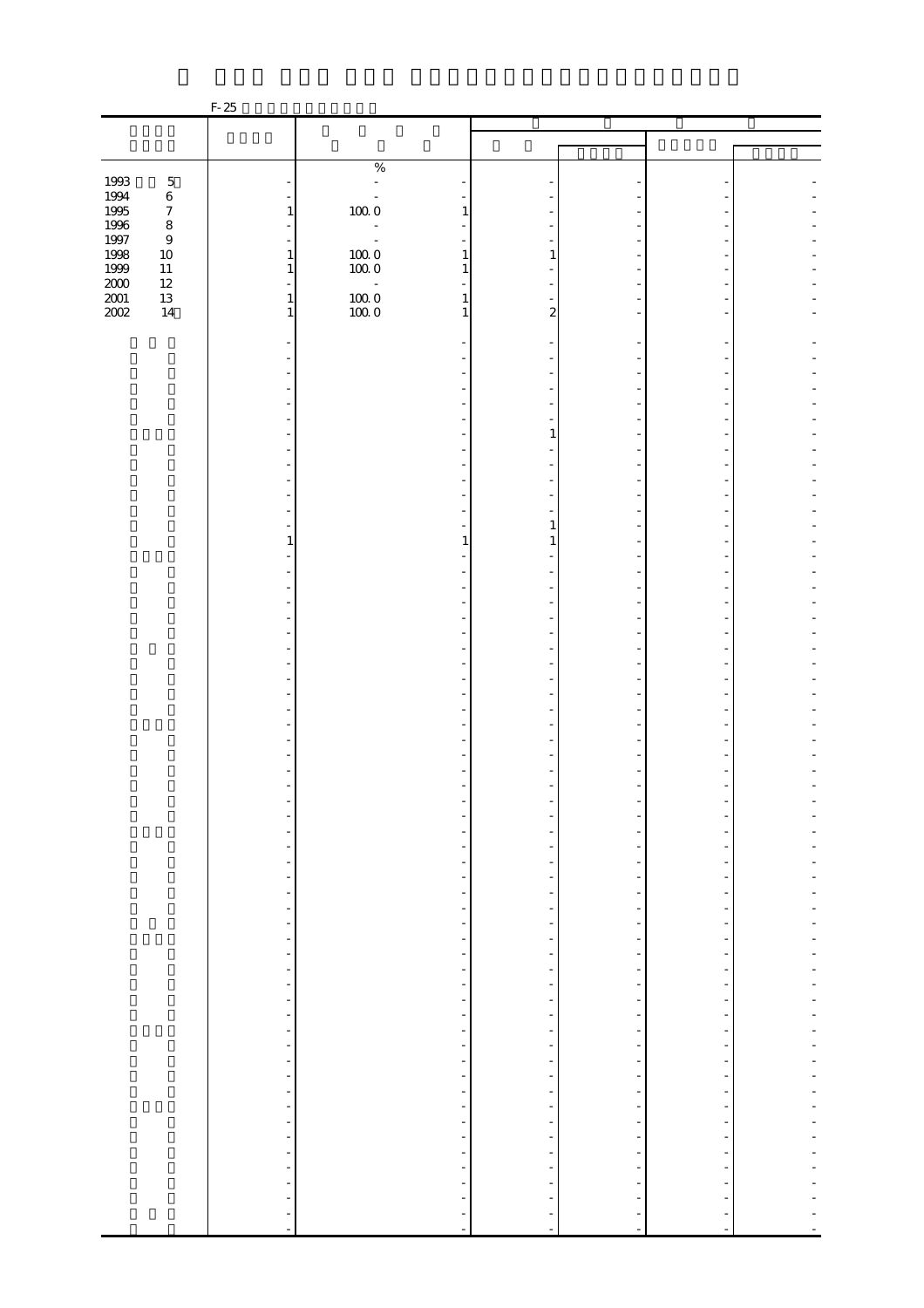| $\%$<br>$\begin{array}{c} 76 & 7 \\ 73 & 3 \\ 81 & 8 \end{array}$<br>1993<br>$\begin{array}{c} 3 \\ 2 \\ 3 \\ 3 \end{array}$<br>$\mathbf 5$<br>$30\,$<br>23<br>26<br>14<br>3<br>$\boldsymbol{\mathcal{S}}$<br>22<br>1994<br>26<br>21<br>$\,6$<br>2<br>1995<br>33<br>27<br>$\boldsymbol{7}$<br>23<br>16<br>4<br>21<br>$100\;0$<br>1996<br>$\,8\,$<br>$21\,$<br>24<br>15<br>4<br>1997<br>81.5<br>432425<br>27<br>22<br>$\boldsymbol{9}$<br>29<br>16<br>4<br>32<br>1998<br>844<br>27<br>31<br>$10\,$<br>20<br>4<br>42<br>1999<br>$11\,$<br>81.0<br>34<br>33<br>24<br>2<br>48<br>729<br>35<br>9<br>$2000\,$<br>$12\,$<br>59<br>29<br>$\frac{66}{62}$ 5<br>$2001\,$<br>13<br>$51\,$<br>34<br>22<br>44<br>4<br>2002<br>35<br>14<br>56<br>26<br>40<br>5<br>1<br>2<br>1<br>4<br>1<br>2<br>$\boldsymbol{z}$<br>1<br>1<br>$\mathbf{1}$<br>3<br>12<br>9<br>1<br>10<br>1<br>6<br>3<br>2<br>$\mathbf{z}$<br>1<br>$\mathbf{1}$<br>$\mathbf{1}$<br>$\mathbf{1}$<br>1<br>3<br>3<br>$\boldsymbol{2}$<br>1<br>$\mathbf{1}$<br>$\overline{\mathcal{Z}}$<br>$\overline{\mathcal{Z}}$<br>3<br>2<br>$\mathbf{1}$<br>1<br>$\mathbf{1}$<br>$\mathbf{1}$<br>$\mathbf{1}$<br>$\mathbf{1}$<br>$\mathbf{1}$<br>1<br>7<br>$\mathbf{1}$<br>7<br>1<br>6<br>5<br>3<br>$\mathbf{1}$<br>$\mathbf{z}$<br>2<br>1<br>1<br>$\mathbf{z}$<br>1<br>Z<br>$\boldsymbol{z}$<br>z<br>z<br>$\frac{1}{11}$<br>8<br>10<br>5<br>÷,<br>$-63$<br>$-2$<br>$\frac{2}{3}$<br>$\overline{4}$<br>$\overline{\mathbf{4}}$<br>$\mathbf 6$<br>$\overline{\mathbf{4}}$<br>÷,<br>÷,<br>$\overline{\phantom{0}}$<br>$-2 - 2$<br>$\overline{5}$<br>$\mathbf{6}$<br>$\overline{5}$<br>5<br>$\overline{\mathbf{c}}$<br>$\frac{1}{2}$ $\frac{1}{2}$ $\frac{1}{2}$ $\frac{1}{2}$ $\frac{1}{2}$ $\frac{1}{2}$<br>÷,<br>÷<br>÷<br>$\frac{1}{2}$<br>2 2 2 3 4 2 1<br>$\frac{1}{2}$<br>3 - 3<br>$\overline{\phantom{0}}$<br>$\boldsymbol{z}$<br>-<br>$\,1\,$<br>$\frac{1}{2}$<br>$\frac{1}{2}$<br>$\overline{\phantom{0}}$<br>$\mathbf 1$<br>$\overline{\phantom{m}}$<br>$\frac{10}{3}$<br>$\frac{3}{2}$<br>$\frac{1}{1}$<br>÷<br>$\overline{3}$<br>$\overline{3}$<br>$\overline{\mathbf{c}}$<br>$\mathbf{1}$<br>$\overline{a}$<br>÷,<br>÷,<br>$\frac{1}{1}$<br>$\,1\,$<br>$\,1\,$<br>$\,1\,$<br>$\mathbf{1}$<br>-<br>$\mathbf{1}% _{T}\left( t\right)$<br>$\mathbf{1}$<br>$\mathbf{1}$<br>$\mathbf{1}$<br>$\,1\,$<br>$\mathbf{1}$<br>$\mathbf{1}$ |  | $F-26$ |  |  |  |
|-----------------------------------------------------------------------------------------------------------------------------------------------------------------------------------------------------------------------------------------------------------------------------------------------------------------------------------------------------------------------------------------------------------------------------------------------------------------------------------------------------------------------------------------------------------------------------------------------------------------------------------------------------------------------------------------------------------------------------------------------------------------------------------------------------------------------------------------------------------------------------------------------------------------------------------------------------------------------------------------------------------------------------------------------------------------------------------------------------------------------------------------------------------------------------------------------------------------------------------------------------------------------------------------------------------------------------------------------------------------------------------------------------------------------------------------------------------------------------------------------------------------------------------------------------------------------------------------------------------------------------------------------------------------------------------------------------------------------------------------------------------------------------------------------------------------------------------------------------------------------------------------------------------------------------------------------------------------------------------------------------------------------------------------------------------------------------------------------------------------------------------------------------------------------------------------------------------------------------------------------------------------------------------------------------------------------------------------------------------------------------|--|--------|--|--|--|
|                                                                                                                                                                                                                                                                                                                                                                                                                                                                                                                                                                                                                                                                                                                                                                                                                                                                                                                                                                                                                                                                                                                                                                                                                                                                                                                                                                                                                                                                                                                                                                                                                                                                                                                                                                                                                                                                                                                                                                                                                                                                                                                                                                                                                                                                                                                                                                             |  |        |  |  |  |
|                                                                                                                                                                                                                                                                                                                                                                                                                                                                                                                                                                                                                                                                                                                                                                                                                                                                                                                                                                                                                                                                                                                                                                                                                                                                                                                                                                                                                                                                                                                                                                                                                                                                                                                                                                                                                                                                                                                                                                                                                                                                                                                                                                                                                                                                                                                                                                             |  |        |  |  |  |
|                                                                                                                                                                                                                                                                                                                                                                                                                                                                                                                                                                                                                                                                                                                                                                                                                                                                                                                                                                                                                                                                                                                                                                                                                                                                                                                                                                                                                                                                                                                                                                                                                                                                                                                                                                                                                                                                                                                                                                                                                                                                                                                                                                                                                                                                                                                                                                             |  |        |  |  |  |
|                                                                                                                                                                                                                                                                                                                                                                                                                                                                                                                                                                                                                                                                                                                                                                                                                                                                                                                                                                                                                                                                                                                                                                                                                                                                                                                                                                                                                                                                                                                                                                                                                                                                                                                                                                                                                                                                                                                                                                                                                                                                                                                                                                                                                                                                                                                                                                             |  |        |  |  |  |
|                                                                                                                                                                                                                                                                                                                                                                                                                                                                                                                                                                                                                                                                                                                                                                                                                                                                                                                                                                                                                                                                                                                                                                                                                                                                                                                                                                                                                                                                                                                                                                                                                                                                                                                                                                                                                                                                                                                                                                                                                                                                                                                                                                                                                                                                                                                                                                             |  |        |  |  |  |
|                                                                                                                                                                                                                                                                                                                                                                                                                                                                                                                                                                                                                                                                                                                                                                                                                                                                                                                                                                                                                                                                                                                                                                                                                                                                                                                                                                                                                                                                                                                                                                                                                                                                                                                                                                                                                                                                                                                                                                                                                                                                                                                                                                                                                                                                                                                                                                             |  |        |  |  |  |
|                                                                                                                                                                                                                                                                                                                                                                                                                                                                                                                                                                                                                                                                                                                                                                                                                                                                                                                                                                                                                                                                                                                                                                                                                                                                                                                                                                                                                                                                                                                                                                                                                                                                                                                                                                                                                                                                                                                                                                                                                                                                                                                                                                                                                                                                                                                                                                             |  |        |  |  |  |
|                                                                                                                                                                                                                                                                                                                                                                                                                                                                                                                                                                                                                                                                                                                                                                                                                                                                                                                                                                                                                                                                                                                                                                                                                                                                                                                                                                                                                                                                                                                                                                                                                                                                                                                                                                                                                                                                                                                                                                                                                                                                                                                                                                                                                                                                                                                                                                             |  |        |  |  |  |
|                                                                                                                                                                                                                                                                                                                                                                                                                                                                                                                                                                                                                                                                                                                                                                                                                                                                                                                                                                                                                                                                                                                                                                                                                                                                                                                                                                                                                                                                                                                                                                                                                                                                                                                                                                                                                                                                                                                                                                                                                                                                                                                                                                                                                                                                                                                                                                             |  |        |  |  |  |
|                                                                                                                                                                                                                                                                                                                                                                                                                                                                                                                                                                                                                                                                                                                                                                                                                                                                                                                                                                                                                                                                                                                                                                                                                                                                                                                                                                                                                                                                                                                                                                                                                                                                                                                                                                                                                                                                                                                                                                                                                                                                                                                                                                                                                                                                                                                                                                             |  |        |  |  |  |
|                                                                                                                                                                                                                                                                                                                                                                                                                                                                                                                                                                                                                                                                                                                                                                                                                                                                                                                                                                                                                                                                                                                                                                                                                                                                                                                                                                                                                                                                                                                                                                                                                                                                                                                                                                                                                                                                                                                                                                                                                                                                                                                                                                                                                                                                                                                                                                             |  |        |  |  |  |
|                                                                                                                                                                                                                                                                                                                                                                                                                                                                                                                                                                                                                                                                                                                                                                                                                                                                                                                                                                                                                                                                                                                                                                                                                                                                                                                                                                                                                                                                                                                                                                                                                                                                                                                                                                                                                                                                                                                                                                                                                                                                                                                                                                                                                                                                                                                                                                             |  |        |  |  |  |
|                                                                                                                                                                                                                                                                                                                                                                                                                                                                                                                                                                                                                                                                                                                                                                                                                                                                                                                                                                                                                                                                                                                                                                                                                                                                                                                                                                                                                                                                                                                                                                                                                                                                                                                                                                                                                                                                                                                                                                                                                                                                                                                                                                                                                                                                                                                                                                             |  |        |  |  |  |
|                                                                                                                                                                                                                                                                                                                                                                                                                                                                                                                                                                                                                                                                                                                                                                                                                                                                                                                                                                                                                                                                                                                                                                                                                                                                                                                                                                                                                                                                                                                                                                                                                                                                                                                                                                                                                                                                                                                                                                                                                                                                                                                                                                                                                                                                                                                                                                             |  |        |  |  |  |
|                                                                                                                                                                                                                                                                                                                                                                                                                                                                                                                                                                                                                                                                                                                                                                                                                                                                                                                                                                                                                                                                                                                                                                                                                                                                                                                                                                                                                                                                                                                                                                                                                                                                                                                                                                                                                                                                                                                                                                                                                                                                                                                                                                                                                                                                                                                                                                             |  |        |  |  |  |
|                                                                                                                                                                                                                                                                                                                                                                                                                                                                                                                                                                                                                                                                                                                                                                                                                                                                                                                                                                                                                                                                                                                                                                                                                                                                                                                                                                                                                                                                                                                                                                                                                                                                                                                                                                                                                                                                                                                                                                                                                                                                                                                                                                                                                                                                                                                                                                             |  |        |  |  |  |
|                                                                                                                                                                                                                                                                                                                                                                                                                                                                                                                                                                                                                                                                                                                                                                                                                                                                                                                                                                                                                                                                                                                                                                                                                                                                                                                                                                                                                                                                                                                                                                                                                                                                                                                                                                                                                                                                                                                                                                                                                                                                                                                                                                                                                                                                                                                                                                             |  |        |  |  |  |
|                                                                                                                                                                                                                                                                                                                                                                                                                                                                                                                                                                                                                                                                                                                                                                                                                                                                                                                                                                                                                                                                                                                                                                                                                                                                                                                                                                                                                                                                                                                                                                                                                                                                                                                                                                                                                                                                                                                                                                                                                                                                                                                                                                                                                                                                                                                                                                             |  |        |  |  |  |
|                                                                                                                                                                                                                                                                                                                                                                                                                                                                                                                                                                                                                                                                                                                                                                                                                                                                                                                                                                                                                                                                                                                                                                                                                                                                                                                                                                                                                                                                                                                                                                                                                                                                                                                                                                                                                                                                                                                                                                                                                                                                                                                                                                                                                                                                                                                                                                             |  |        |  |  |  |
|                                                                                                                                                                                                                                                                                                                                                                                                                                                                                                                                                                                                                                                                                                                                                                                                                                                                                                                                                                                                                                                                                                                                                                                                                                                                                                                                                                                                                                                                                                                                                                                                                                                                                                                                                                                                                                                                                                                                                                                                                                                                                                                                                                                                                                                                                                                                                                             |  |        |  |  |  |
|                                                                                                                                                                                                                                                                                                                                                                                                                                                                                                                                                                                                                                                                                                                                                                                                                                                                                                                                                                                                                                                                                                                                                                                                                                                                                                                                                                                                                                                                                                                                                                                                                                                                                                                                                                                                                                                                                                                                                                                                                                                                                                                                                                                                                                                                                                                                                                             |  |        |  |  |  |
|                                                                                                                                                                                                                                                                                                                                                                                                                                                                                                                                                                                                                                                                                                                                                                                                                                                                                                                                                                                                                                                                                                                                                                                                                                                                                                                                                                                                                                                                                                                                                                                                                                                                                                                                                                                                                                                                                                                                                                                                                                                                                                                                                                                                                                                                                                                                                                             |  |        |  |  |  |
|                                                                                                                                                                                                                                                                                                                                                                                                                                                                                                                                                                                                                                                                                                                                                                                                                                                                                                                                                                                                                                                                                                                                                                                                                                                                                                                                                                                                                                                                                                                                                                                                                                                                                                                                                                                                                                                                                                                                                                                                                                                                                                                                                                                                                                                                                                                                                                             |  |        |  |  |  |
|                                                                                                                                                                                                                                                                                                                                                                                                                                                                                                                                                                                                                                                                                                                                                                                                                                                                                                                                                                                                                                                                                                                                                                                                                                                                                                                                                                                                                                                                                                                                                                                                                                                                                                                                                                                                                                                                                                                                                                                                                                                                                                                                                                                                                                                                                                                                                                             |  |        |  |  |  |
|                                                                                                                                                                                                                                                                                                                                                                                                                                                                                                                                                                                                                                                                                                                                                                                                                                                                                                                                                                                                                                                                                                                                                                                                                                                                                                                                                                                                                                                                                                                                                                                                                                                                                                                                                                                                                                                                                                                                                                                                                                                                                                                                                                                                                                                                                                                                                                             |  |        |  |  |  |
|                                                                                                                                                                                                                                                                                                                                                                                                                                                                                                                                                                                                                                                                                                                                                                                                                                                                                                                                                                                                                                                                                                                                                                                                                                                                                                                                                                                                                                                                                                                                                                                                                                                                                                                                                                                                                                                                                                                                                                                                                                                                                                                                                                                                                                                                                                                                                                             |  |        |  |  |  |
|                                                                                                                                                                                                                                                                                                                                                                                                                                                                                                                                                                                                                                                                                                                                                                                                                                                                                                                                                                                                                                                                                                                                                                                                                                                                                                                                                                                                                                                                                                                                                                                                                                                                                                                                                                                                                                                                                                                                                                                                                                                                                                                                                                                                                                                                                                                                                                             |  |        |  |  |  |
|                                                                                                                                                                                                                                                                                                                                                                                                                                                                                                                                                                                                                                                                                                                                                                                                                                                                                                                                                                                                                                                                                                                                                                                                                                                                                                                                                                                                                                                                                                                                                                                                                                                                                                                                                                                                                                                                                                                                                                                                                                                                                                                                                                                                                                                                                                                                                                             |  |        |  |  |  |
|                                                                                                                                                                                                                                                                                                                                                                                                                                                                                                                                                                                                                                                                                                                                                                                                                                                                                                                                                                                                                                                                                                                                                                                                                                                                                                                                                                                                                                                                                                                                                                                                                                                                                                                                                                                                                                                                                                                                                                                                                                                                                                                                                                                                                                                                                                                                                                             |  |        |  |  |  |
|                                                                                                                                                                                                                                                                                                                                                                                                                                                                                                                                                                                                                                                                                                                                                                                                                                                                                                                                                                                                                                                                                                                                                                                                                                                                                                                                                                                                                                                                                                                                                                                                                                                                                                                                                                                                                                                                                                                                                                                                                                                                                                                                                                                                                                                                                                                                                                             |  |        |  |  |  |
|                                                                                                                                                                                                                                                                                                                                                                                                                                                                                                                                                                                                                                                                                                                                                                                                                                                                                                                                                                                                                                                                                                                                                                                                                                                                                                                                                                                                                                                                                                                                                                                                                                                                                                                                                                                                                                                                                                                                                                                                                                                                                                                                                                                                                                                                                                                                                                             |  |        |  |  |  |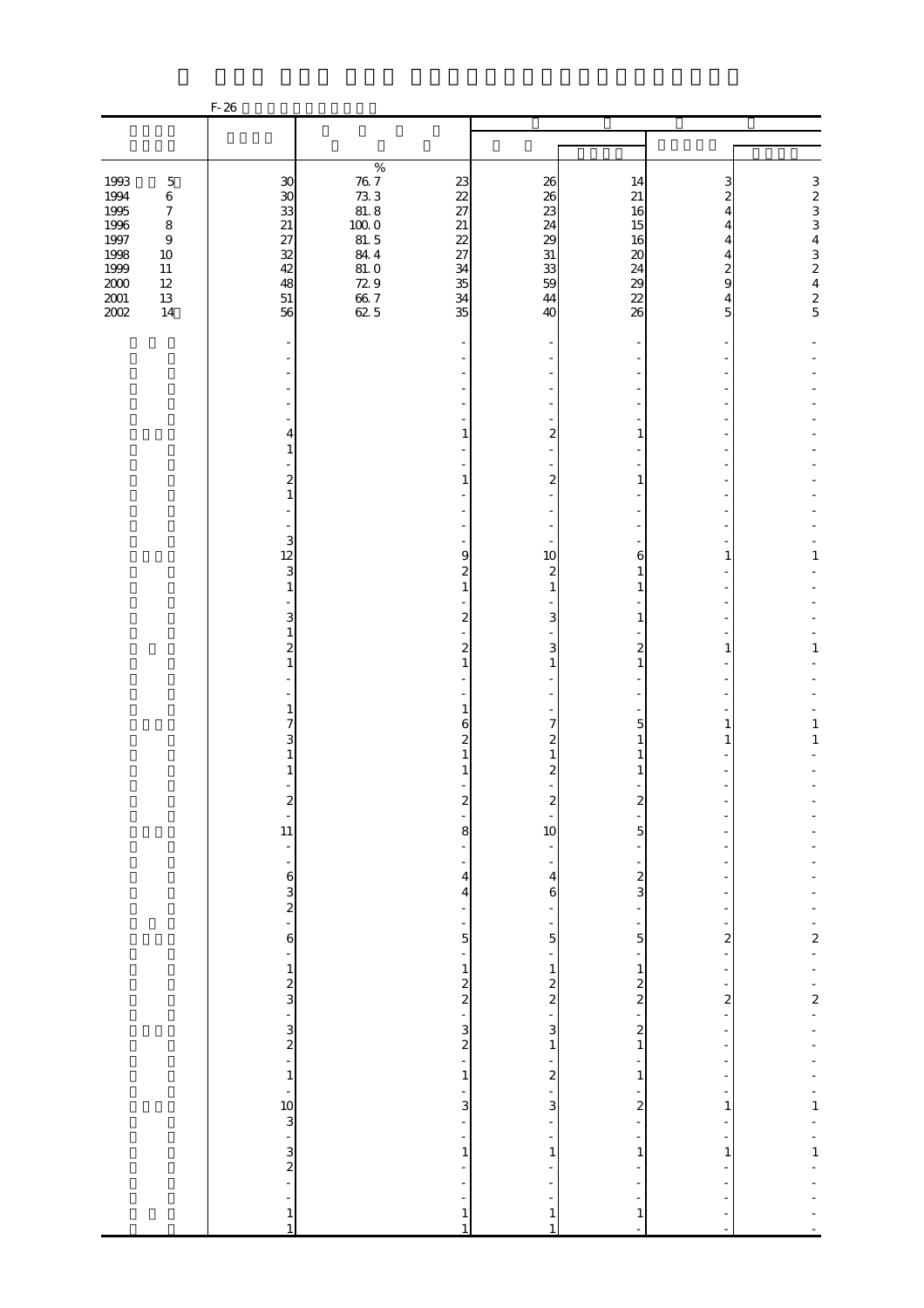|                                                                                      |                                                                                                    | $F-27$                                                                                                                                                                                                                                                                                                                                                                                                                                                                                                                                                                                                |                                                                                                         |                                                                                                                                                                                                                                                                                                                                                                                                                                                                                                                                                                                                          |                                                                                                                                                                                                                                                                                                                                                                                                                                                                                                                                                                                                                        |                                                                                                                                                                                                                                                                             |                                                                                                                                                                                                                                                                                                                                                                                |                                                                                                                                                                                            |
|--------------------------------------------------------------------------------------|----------------------------------------------------------------------------------------------------|-------------------------------------------------------------------------------------------------------------------------------------------------------------------------------------------------------------------------------------------------------------------------------------------------------------------------------------------------------------------------------------------------------------------------------------------------------------------------------------------------------------------------------------------------------------------------------------------------------|---------------------------------------------------------------------------------------------------------|----------------------------------------------------------------------------------------------------------------------------------------------------------------------------------------------------------------------------------------------------------------------------------------------------------------------------------------------------------------------------------------------------------------------------------------------------------------------------------------------------------------------------------------------------------------------------------------------------------|------------------------------------------------------------------------------------------------------------------------------------------------------------------------------------------------------------------------------------------------------------------------------------------------------------------------------------------------------------------------------------------------------------------------------------------------------------------------------------------------------------------------------------------------------------------------------------------------------------------------|-----------------------------------------------------------------------------------------------------------------------------------------------------------------------------------------------------------------------------------------------------------------------------|--------------------------------------------------------------------------------------------------------------------------------------------------------------------------------------------------------------------------------------------------------------------------------------------------------------------------------------------------------------------------------|--------------------------------------------------------------------------------------------------------------------------------------------------------------------------------------------|
|                                                                                      |                                                                                                    |                                                                                                                                                                                                                                                                                                                                                                                                                                                                                                                                                                                                       |                                                                                                         |                                                                                                                                                                                                                                                                                                                                                                                                                                                                                                                                                                                                          |                                                                                                                                                                                                                                                                                                                                                                                                                                                                                                                                                                                                                        |                                                                                                                                                                                                                                                                             |                                                                                                                                                                                                                                                                                                                                                                                |                                                                                                                                                                                            |
| 1993<br>1994<br>1995<br>1996<br>1997<br>1998<br>1999<br>$2000\,$<br>$2001\,$<br>2002 | $\mathbf 5$<br>$\,6$<br>$\boldsymbol{7}$<br>$\,8\,$<br>$\,9$<br>10<br>$11\,$<br>12<br>$13\,$<br>14 | 373<br>371<br>357<br>366<br>437<br>429<br>417<br>564<br>586<br>630                                                                                                                                                                                                                                                                                                                                                                                                                                                                                                                                    | $\%$<br>$95.7\,$<br>$96\ 0$<br>$95.2\,$<br>$98\ 1$<br>95.7<br>$94\ 4$<br>91.6<br>$90\ 2$<br>84.0<br>830 | 357<br>356<br>340<br>359<br>418<br>405<br>382<br>509<br>492<br>523                                                                                                                                                                                                                                                                                                                                                                                                                                                                                                                                       | 541<br>648<br>506<br>587<br>658<br>663<br>640<br>754<br>847<br>887                                                                                                                                                                                                                                                                                                                                                                                                                                                                                                                                                     | 28<br>16<br>32<br>29<br>22<br>34<br>32<br>32<br>53<br>51                                                                                                                                                                                                                    | 157<br>201<br>68<br>115<br>128<br>171<br>147<br>176<br>149<br>207                                                                                                                                                                                                                                                                                                              | $17\,$<br>$\overline{\mathbf{4}}$<br>$\,6\,$<br>$\,9$<br>$\boldsymbol{z}$<br>15<br>$\,8\,$<br>13<br>$\frac{22}{22}$                                                                        |
|                                                                                      |                                                                                                    | 34<br>26<br>3<br>1<br>$\boldsymbol{z}$<br>$\overline{\mathcal{L}}$<br>33<br>8<br>4<br>6<br>6<br>$\overline{\mathcal{Z}}$<br>$\overline{7}$<br>81<br>188<br>18<br>$\overline{9}$<br>9<br>32<br>41<br>46<br>8<br>$\boldsymbol{z}$<br>$\overline{\phantom{a}}$<br>16<br>42<br>4<br>1<br>$\Theta$<br>$20$<br>$8$<br>$118$<br>$8$<br>$18$<br>$47$<br>$26$<br>$10$<br>$\overline{9}$<br>$34$ 7 3 7 3 7 12 5 19<br>$\,1\,$<br>10<br>$\overline{\mathbf{4}}$<br>$\overline{4}$<br>81<br>$\overline{44}$<br>$\begin{array}{c} 7 \end{array}$<br>$\frac{3}{7}$<br>$\frac{2}{6}$<br>$\overline{\mathbf{4}}$<br>8 |                                                                                                         | 33<br>25<br>3<br>1<br>$\overline{\mathcal{Z}}$<br>$\overline{\mathcal{L}}$<br>27<br>7<br>4<br>4<br>5<br>$\mathbf{1}$<br>6<br>77<br>140<br>13<br>9<br>7<br>23<br>26<br>33<br>9<br>$\mathbf{1}$<br>6<br>13<br>33<br>4<br>1<br>7<br>L5<br>$\,$ 6 $\,$<br>99<br>8<br>$\begin{array}{c} 15 \\ 33 \\ 24 \end{array}$<br>$10$<br>$\,9$<br>30<br>$\boldsymbol{6}$<br>$\frac{2}{7}$<br>$\overline{9}$<br>$\boldsymbol{6}$<br>19<br>$\,1\,$<br>10 <sub>1</sub><br>$\overline{4}$<br>$\overline{\mathbf{4}}$<br>65<br>33<br>$\,$ 6 $\,$<br>3<br>6<br>$\mathbf{1}$<br>$\overline{5}$<br>$\overline{\mathbf{4}}$<br>7 | 43<br>25<br>5<br>12<br>1<br>41<br>$\mathbf{z}$<br>11<br>12<br>$\epsilon$<br>3<br>$\overline{7}$<br>171<br>220<br>15<br>29<br>27<br>39<br>$\infty$<br>68<br>$\boldsymbol{2}$<br>$\overline{\mathcal{Z}}$<br>$\overline{\mathcal{Z}}$<br>16<br>36<br>$\boldsymbol{z}$<br>4<br>5<br>$\boldsymbol{\alpha}$<br>$\overline{5}$<br>194<br>$\mathbf{9}$<br><b>2000 3000 3000 3000 3000 3000</b><br>14<br>$\overline{\mathbf{4}}$<br>$\begin{array}{c} 28 \\ 1 \end{array}$<br>$\begin{array}{c} 14 \\ 2 \\ 11 \\ 119 \\ 54 \end{array}$<br>$\overline{\mathbf{4}}$<br>$\overline{7}$<br>$\frac{12}{3}$<br>$\overline{7}$<br>13 | 7<br>$\mathbf{1}$<br>5<br>$\mathbf{1}$<br>12<br>11<br>3<br>$\overline{\mathcal{Z}}$<br>$\mathbf{1}$<br>$\mathbf{1}$<br>4<br>6<br>C<br>$\mathbf{1}$<br>5<br>$\overline{5}$<br>1<br>$\,1\,$<br>9<br>$\overline{\mathcal{Z}}$<br>$\overline{\mathcal{L}}$<br>$\mathbf{1}$<br>4 | 18<br>8<br>10<br>11<br>10<br>$\mathbf{1}$<br>38<br>69<br>16<br>18<br>8<br>$\mathbf{z}$<br>22<br>$\mathbf{1}$<br>$\boldsymbol{z}$<br>10<br>$\boldsymbol{z}$<br>8<br>35<br>$\overline{\phantom{a}}$<br>$\,$ 6 $\,$<br>17<br>$10$<br>$\boldsymbol{z}$<br>5<br>$\boldsymbol{z}$<br>3<br>1<br>$1\,$<br>$\infty$<br>$11\,$<br>3<br>$\mathbf{1}$<br>$\mathbf{1}$<br>$\mathbf{1}$<br>3 | 6<br>$\mathbf 5$<br>$\,1\,$<br>5<br>$\mathbf{1}$<br>$\mathbf{1}$<br>5<br>C<br>$\frac{1}{2}$<br>$\frac{1}{2}$<br>$\mathbf{1}$<br>$\mathbf{1}$<br>$\overline{a}$<br>$\overline{\mathcal{L}}$ |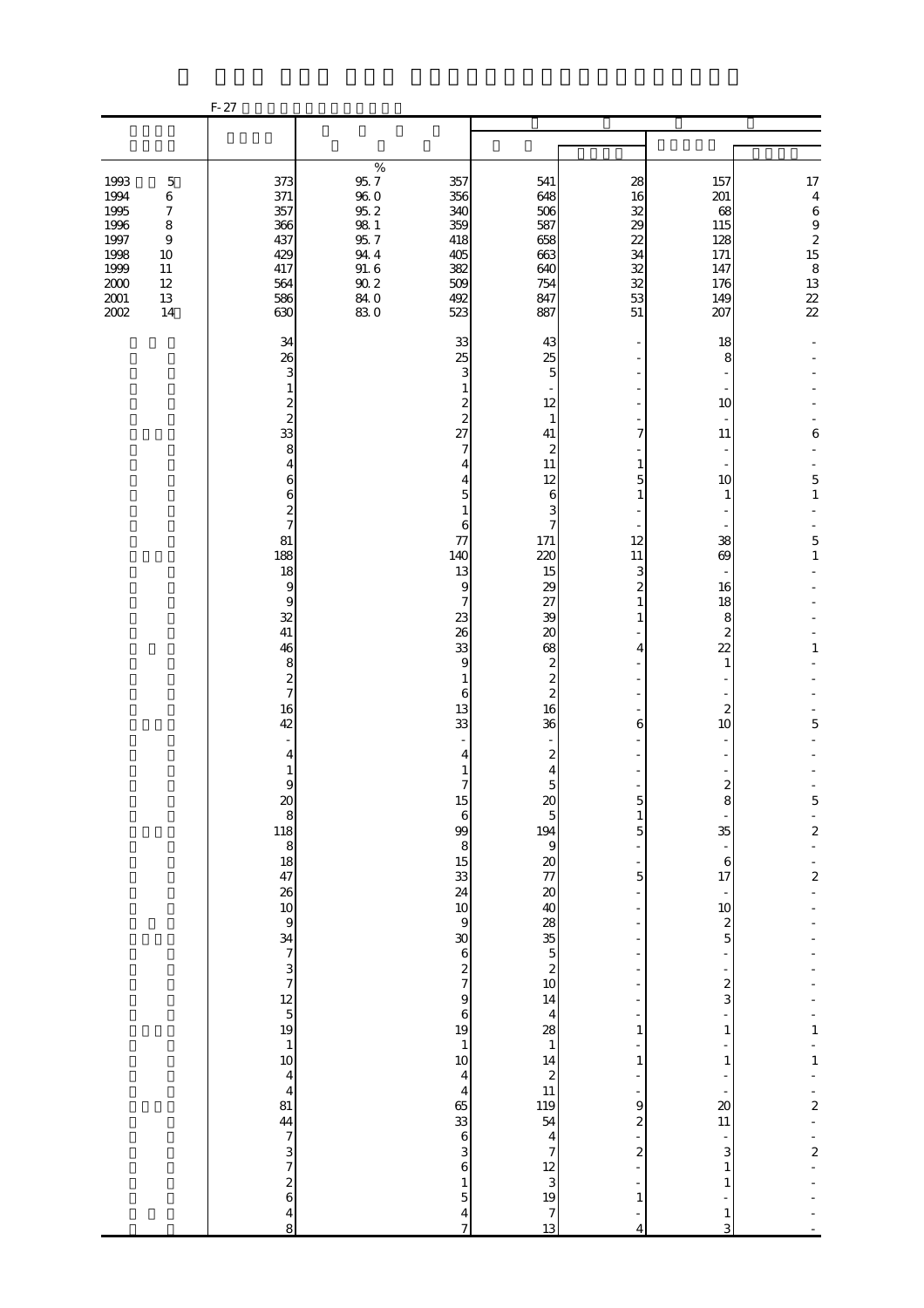|                                                                                      |                                                                                                                   | $F-28$                                                                                                                                                  |                                                                                                       |                                                                                                                                                                                                                                                      |                                                                                                                                                                                                                                     |                                                                                         |                                                          |                                              |
|--------------------------------------------------------------------------------------|-------------------------------------------------------------------------------------------------------------------|---------------------------------------------------------------------------------------------------------------------------------------------------------|-------------------------------------------------------------------------------------------------------|------------------------------------------------------------------------------------------------------------------------------------------------------------------------------------------------------------------------------------------------------|-------------------------------------------------------------------------------------------------------------------------------------------------------------------------------------------------------------------------------------|-----------------------------------------------------------------------------------------|----------------------------------------------------------|----------------------------------------------|
|                                                                                      |                                                                                                                   |                                                                                                                                                         |                                                                                                       |                                                                                                                                                                                                                                                      |                                                                                                                                                                                                                                     |                                                                                         |                                                          |                                              |
|                                                                                      |                                                                                                                   |                                                                                                                                                         | $\%$                                                                                                  |                                                                                                                                                                                                                                                      |                                                                                                                                                                                                                                     |                                                                                         |                                                          |                                              |
| 1993<br>1994<br>1995<br>1996<br>1997<br>1998<br>1999<br>$2000\,$<br>$2001\,$<br>2002 | $\mathbf 5$<br>$\,6$<br>$\boldsymbol{7}$<br>$\,8\,$<br>$\boldsymbol{9}$<br>$10\,$<br>$11\,$<br>12<br>$13\,$<br>14 | 258<br>203<br>240<br>251<br>284<br>221<br>249<br>302<br>237<br>251                                                                                      | $105.0\,$<br>97.5<br>$99.2\,$<br>$99.6\,$<br>$98\ 2$<br>955<br>$98\ 0$<br>$90\,1$<br>$89.0$<br>$85.7$ | 271<br>198<br>238<br>250<br>279<br>211<br>244<br>272<br>211<br>215                                                                                                                                                                                   | 112<br>164<br>196<br>189<br>167<br>141<br>164<br>180<br>179<br>173                                                                                                                                                                  | 7<br>13<br>21<br>4<br>13<br>11<br>4<br>13<br>18<br>18                                   | 10<br>22<br>26<br>17<br>15<br>25<br>31<br>12<br>11<br>16 | 7<br>$\,1$<br>$\,1\,$<br>ä,<br>$\frac{2}{2}$ |
|                                                                                      |                                                                                                                   | 11<br>$\boldsymbol{z}$<br>3<br>1<br>5<br>25<br>8<br>6<br>$\overline{7}$<br>$\mathbf{1}$                                                                 |                                                                                                       | 11<br>$\boldsymbol{z}$<br>3<br>1<br>5<br>$\infty$<br>5<br>$\overline{4}$<br>6<br>$\mathbf{1}$                                                                                                                                                        | 10<br>1<br>4<br>$\mathbf{1}$<br>4<br>10<br>3<br>3<br>$\overline{\mathcal{Z}}$<br>$\mathbf{1}$                                                                                                                                       | 3<br>$\mathbf{z}$<br>1<br>1<br>1                                                        | 1<br>2<br>1                                              |                                              |
|                                                                                      |                                                                                                                   | 3<br>26<br>80<br>7<br>6<br>$\mathbf 5$<br>13<br>18<br>$\overline{9}$<br>10                                                                              |                                                                                                       | 1<br>3<br>25<br>66<br>5<br>3<br>5<br>12<br>14<br>9<br>10                                                                                                                                                                                             | $\mathbf{1}$<br>40<br>45<br>4<br>3<br>$\mathbf{z}$<br>6<br>$11\,$<br>10<br>4                                                                                                                                                        | 6<br>1<br>1                                                                             | 1                                                        | 1                                            |
|                                                                                      |                                                                                                                   | $\overline{\phantom{a}}$<br>3<br>$\boldsymbol{9}$<br>20<br>$\boldsymbol{z}$<br>$\mathbf{1}$<br>$\boldsymbol{z}$<br>$\mathbf{1}$<br>13<br>$\frac{1}{37}$ |                                                                                                       | 3<br>5<br>16<br>$\mathbf{z}$<br>1<br>1<br>$\mathbf{1}$<br>$\frac{1}{27}$                                                                                                                                                                             | $\overline{\mathcal{Z}}$<br>3<br>12<br>$\overline{\mathcal{Z}}$<br>$\overline{\mathcal{L}}$<br>$\mathbf{1}$<br>$\mathbf{1}$<br>$\overline{2}$                                                                                       | 3                                                                                       | 1<br>6                                                   |                                              |
|                                                                                      |                                                                                                                   | $\frac{1}{10}$<br>$1395$<br>$172$<br>$-172$                                                                                                             |                                                                                                       | $\overline{\phantom{0}}$<br>9<br>$\overline{7}$<br>$\frac{8}{3}$<br>$\frac{16}{2}$<br>÷<br>$\overline{\phantom{a}}$                                                                                                                                  | $\mathbf{1}$<br>$\mathbf{6}$<br>9<br>$\overline{5}$<br>$1\,$<br>8<br>3                                                                                                                                                              | $\mathbf{1}$<br>$\overline{\mathcal{L}}$<br>÷,<br>$\overline{\mathbf{c}}$<br>$1\,$<br>÷ | 3<br>$\overline{\mathcal{Z}}$<br>1<br>$\frac{2}{2}$      | $\begin{array}{c} 1 \\ 1 \end{array}$        |
|                                                                                      |                                                                                                                   | $-11$ 4 13 5 2 4 2 2 7 2 $-$ 7 2 2 $-$ 2                                                                                                                |                                                                                                       | $\frac{11}{3}$<br>13<br>$\overline{5}$<br>$\boldsymbol{z}$<br>$\overline{\mathbf{4}}$<br>$\overline{\mathcal{L}}$<br>$\overline{21}$<br>$\overline{7}$<br>$\overline{\mathcal{L}}$<br>$\frac{1}{\sqrt{2}}$<br>$\boldsymbol{7}$<br>$\frac{2}{2}$<br>÷ | $\begin{array}{c} 2 \\ 3 \\ 15 \end{array}$<br>$\overline{4}$<br>$\begin{array}{c} 8 \\ 2 \\ 1 \end{array}$<br>$\begin{bmatrix} 11 \\ 5 \end{bmatrix}$<br>$\mathbf{1}$<br>$\overline{\mathcal{L}}$<br>$\overline{\mathcal{L}}$<br>÷ | $\mathbf{1}$<br>$\overline{\mathbf{c}}$<br>$\mathbf{1}$<br>$\mathbf 1$                  | 1<br>1<br>2<br>1                                         |                                              |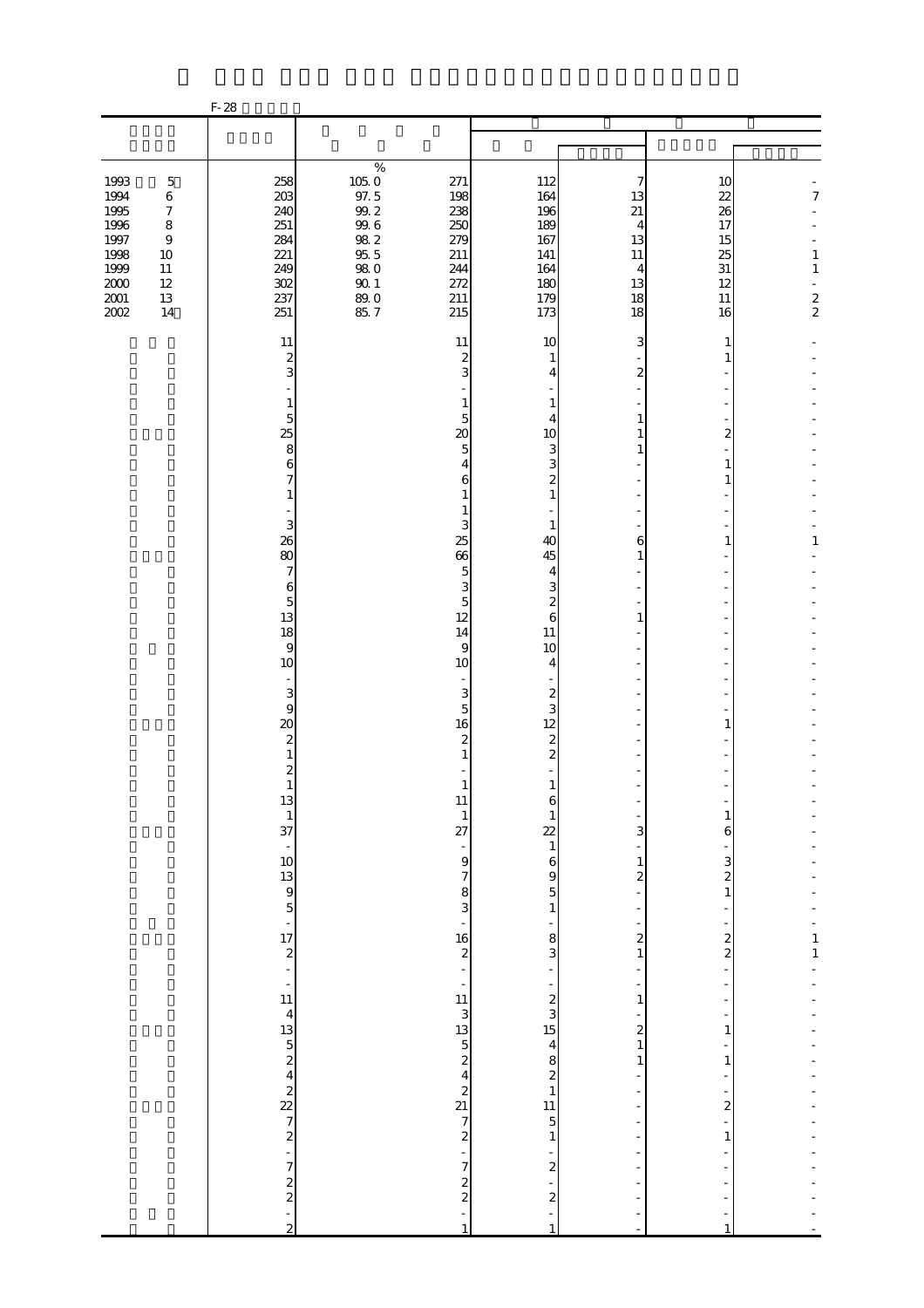|                                                                                                                                                                                                               | $F-29$                                                                                                                                                                                                                                                                                                                                                                |                                                                                                                                                                                                                                                                                                                                                                                                        |                                                                                                                                                                                                                                                                                                                                                                                                                                                                        |                                                                                                                                                                                                                                                                                                                                                                                                                                       |                                                          |                                                                              |
|---------------------------------------------------------------------------------------------------------------------------------------------------------------------------------------------------------------|-----------------------------------------------------------------------------------------------------------------------------------------------------------------------------------------------------------------------------------------------------------------------------------------------------------------------------------------------------------------------|--------------------------------------------------------------------------------------------------------------------------------------------------------------------------------------------------------------------------------------------------------------------------------------------------------------------------------------------------------------------------------------------------------|------------------------------------------------------------------------------------------------------------------------------------------------------------------------------------------------------------------------------------------------------------------------------------------------------------------------------------------------------------------------------------------------------------------------------------------------------------------------|---------------------------------------------------------------------------------------------------------------------------------------------------------------------------------------------------------------------------------------------------------------------------------------------------------------------------------------------------------------------------------------------------------------------------------------|----------------------------------------------------------|------------------------------------------------------------------------------|
|                                                                                                                                                                                                               |                                                                                                                                                                                                                                                                                                                                                                       |                                                                                                                                                                                                                                                                                                                                                                                                        |                                                                                                                                                                                                                                                                                                                                                                                                                                                                        |                                                                                                                                                                                                                                                                                                                                                                                                                                       |                                                          |                                                                              |
|                                                                                                                                                                                                               |                                                                                                                                                                                                                                                                                                                                                                       |                                                                                                                                                                                                                                                                                                                                                                                                        |                                                                                                                                                                                                                                                                                                                                                                                                                                                                        |                                                                                                                                                                                                                                                                                                                                                                                                                                       |                                                          |                                                                              |
| 1993<br>$\mathbf 5$<br>1994<br>$\,6$<br>1995<br>$\boldsymbol{7}$<br>1996<br>$\,8\,$<br>1997<br>$\boldsymbol{9}$<br>1998<br>$10\,$<br>1999<br>$11\,$<br>$2000\,$<br>$12\,$<br>$2001\,$<br>$13\,$<br>2002<br>14 | $95\,$<br>101<br>105<br>98<br>109<br>84<br>107<br>266<br>351<br>440                                                                                                                                                                                                                                                                                                   | $\%$<br>$96\ 8$<br>92<br>95.0<br>96<br>94.3<br>99<br>$\frac{980}{97.2}$<br>96<br>106<br>94.0<br>79<br>87.9<br>94<br>77.1<br>205<br>$72.4$<br>61.4<br>254<br>270                                                                                                                                                                                                                                        | 105<br>110<br>126<br>97<br>123<br>99<br>112<br>235<br>312<br>285                                                                                                                                                                                                                                                                                                                                                                                                       | 7<br>14<br>20<br>13<br>6<br>25<br>39<br>58<br>62                                                                                                                                                                                                                                                                                                                                                                                      | З<br>3<br>4<br>10<br>7<br>13                             | 3<br>$\,1\,$<br>$\,1\,$<br>8                                                 |
|                                                                                                                                                                                                               | 9<br>8<br>$\mathbf{1}$<br>52<br>$\overline{4}$<br>$\overline{\mathcal{Z}}$<br>9<br>7<br>$\overline{\mathcal{Z}}$<br>28<br>42<br>111<br>12<br>$\overline{9}$<br>10<br>22<br>23<br>19<br>8<br>1<br>$\boldsymbol{2}$<br>5<br>44<br>11<br>L,<br>$\overline{5}$<br>15 13 65 7 13 20 21 2 2 45 2 2 45 2 2 45 2 2 45 2 2 45 2 3 46 2 2 2 3 3 3 3 3 3 3 3 3 3 3 3 3 3 4 5 2 7 | 5<br>1<br>19<br>$\mathbf{z}$<br>8<br>3<br>1<br>5<br>34<br>76<br>3<br>$\overline{\mathcal{L}}$<br>9<br>17<br>16<br>15<br>6<br>1<br>$\boldsymbol{z}$<br>5<br>32<br>11<br>3<br>$11 \t 7$<br>35 2 10 9 12 1<br>$\begin{array}{c} 1 \\ 17 \end{array}$<br>$\frac{1}{\sqrt{2}}$<br>$\frac{1}{7}$<br>კ დ ჯ ა დ დ დ ა პ დ კ<br>$\frac{1}{5}$<br>$\boldsymbol{6}$<br>$\begin{array}{c} 3 \\ 2 \\ 7 \end{array}$ | 6<br>5<br>1<br>15<br>1<br>7<br>$\boldsymbol{z}$<br>$\overline{\mathcal{Z}}$<br>3<br>42<br>72<br>$\mathbf{z}$<br>4<br>9<br>14<br>14<br>9<br>6<br>$\mathbf{1}$<br>6<br>7<br>44<br>22<br>$\boldsymbol{z}$<br>14<br>$\,$ 6 $\,$<br>$\frac{36}{28}$<br>3 $\frac{13}{12}$<br>3 $\frac{1}{2}$<br>3 $\frac{1}{2}$<br>$\frac{1}{1}$<br>$\overline{7}$<br>$\begin{array}{c}\n0 & 0 \\ 0 & 0 \\ 1 & 0\n\end{array}$<br>$\mathbf{6}$<br>$\begin{array}{c} 5 \\ 2 \\ 6 \end{array}$ | 2<br>$\overline{c}$<br>5<br>3<br>$\overline{1}$<br>1<br>5<br>21<br>1<br>3<br>$\mathbf{1}$<br>2<br>1<br>4<br>4<br>3<br>$\boldsymbol{z}$<br>9<br>3<br>1<br>4<br>$\mathbf{1}$<br>8<br>4<br>$\overline{\mathcal{L}}$<br>$\frac{1}{2}$<br>$\overline{\mathbf{c}}$<br>f<br>f<br>$\frac{1}{2}$<br>÷,<br>6<br>$\overline{\mathbf{4}}$<br>$\frac{1}{2}$<br>÷,<br>$\overline{\mathbf{4}}$<br>÷<br>$\,1\,$<br>÷,<br>$\mathbf{1}$<br>$\mathbf{1}$ | 1<br>5<br>3<br>1<br>1<br>1<br>1<br>1<br>4<br>4<br>1<br>1 | 3<br>$\overline{\mathcal{L}}$<br>$\,1$<br>1<br>$\mathbf{1}$<br>$\frac{4}{4}$ |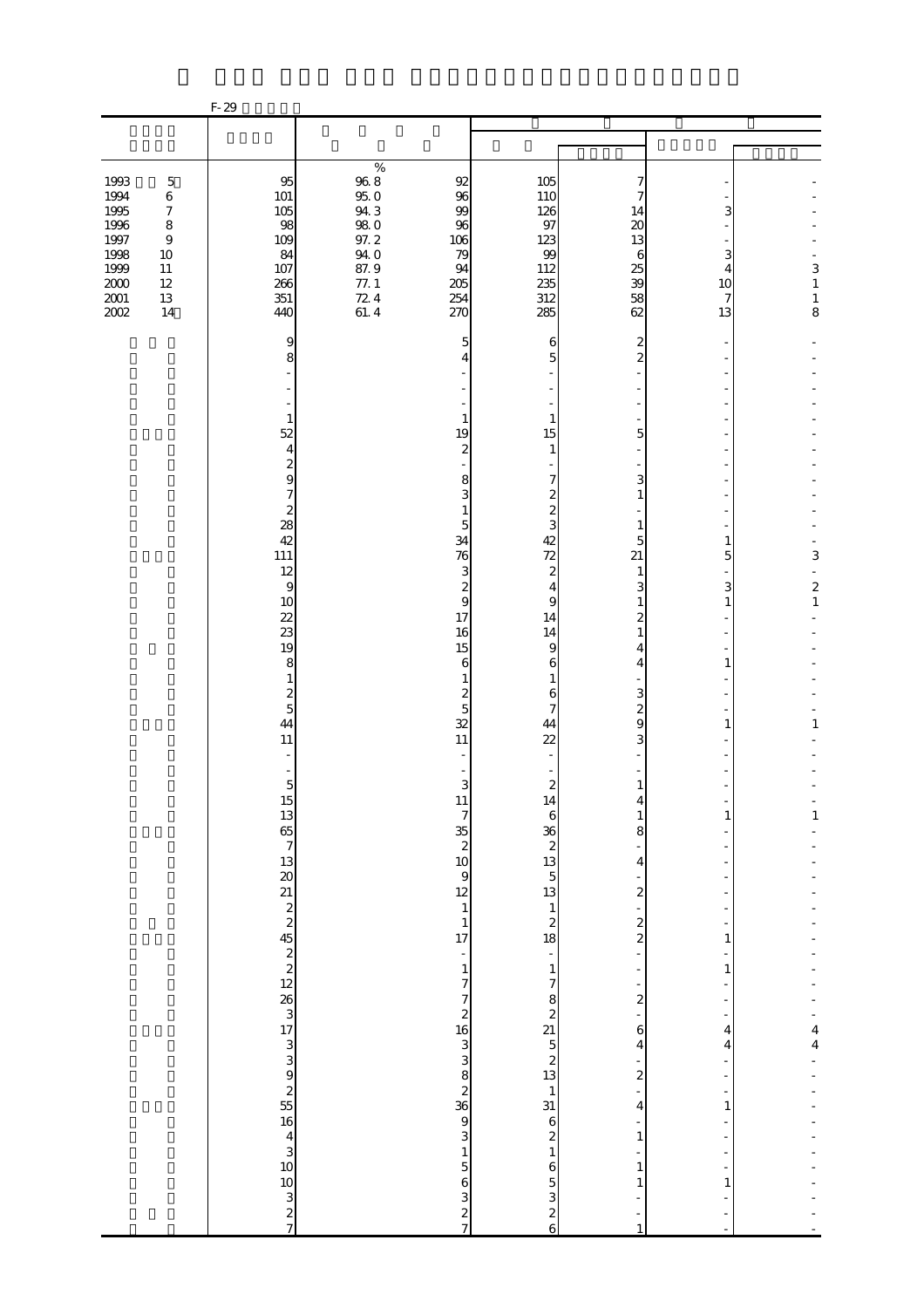|                                                                                      |                                                                                                        | $F-30$                                                                                                     |                                                                                                                                                                                |                                                                    |                                                        |                                                         |                                                                                         |
|--------------------------------------------------------------------------------------|--------------------------------------------------------------------------------------------------------|------------------------------------------------------------------------------------------------------------|--------------------------------------------------------------------------------------------------------------------------------------------------------------------------------|--------------------------------------------------------------------|--------------------------------------------------------|---------------------------------------------------------|-----------------------------------------------------------------------------------------|
|                                                                                      |                                                                                                        |                                                                                                            |                                                                                                                                                                                |                                                                    |                                                        |                                                         |                                                                                         |
|                                                                                      |                                                                                                        |                                                                                                            |                                                                                                                                                                                |                                                                    |                                                        |                                                         |                                                                                         |
| 1993<br>1994<br>1995<br>1996<br>1997<br>1998<br>1999<br>$2000\,$<br>$2001\,$<br>2002 | $\mathbf 5$<br>$\,6$<br>$\boldsymbol{7}$<br>$\,$ 8 $\,$<br>$\,9$<br>10<br>$11\,$<br>12<br>$13\,$<br>14 | 249<br>199<br>147<br>180<br>213<br>192<br>315<br>526<br>646<br>724                                         | $\%$<br><b>980</b><br>244<br>$93\,5$<br>186<br>$93\;9$<br>138<br>$86\ 1$<br>155<br>87.3<br>186<br>$90\;6$<br>174<br>67.9<br>214<br>633<br>333<br>$60\,1$<br>388<br>44.6<br>323 | 202<br>195<br>157<br>119<br>201<br>281<br>267<br>332<br>361<br>341 | 9<br>14<br>8<br>10<br>19<br>10<br>29<br>24<br>23<br>26 | 16<br>25<br>19<br>11<br>8<br>63<br>46<br>58<br>90<br>37 | $\boldsymbol{2}$<br>÷,<br>$\begin{array}{c} 2 \\ 2 \end{array}$<br>÷.<br>$\overline{c}$ |
|                                                                                      |                                                                                                        | 14                                                                                                         |                                                                                                                                                                                | 9<br>13                                                            | 5                                                      |                                                         |                                                                                         |
|                                                                                      |                                                                                                        | 9<br>3<br>1<br>1                                                                                           | $\overline{7}$                                                                                                                                                                 | 9<br>2<br>4                                                        | 4<br>1                                                 |                                                         |                                                                                         |
|                                                                                      |                                                                                                        | 38                                                                                                         | 16                                                                                                                                                                             | $\overline{22}$                                                    | 2                                                      | 1                                                       |                                                                                         |
|                                                                                      |                                                                                                        | 6<br>6                                                                                                     | 1                                                                                                                                                                              | 1<br>3<br>3                                                        |                                                        |                                                         |                                                                                         |
|                                                                                      |                                                                                                        | 3<br>3                                                                                                     | 1<br>1                                                                                                                                                                         | 1<br>$\mathbf{1}$                                                  |                                                        | 1                                                       |                                                                                         |
|                                                                                      |                                                                                                        | $\overline{5}$<br>15                                                                                       | 7                                                                                                                                                                              | 3<br>3<br>13                                                       | $\overline{c}$                                         |                                                         |                                                                                         |
|                                                                                      |                                                                                                        | $71$<br>180                                                                                                | 50<br>69                                                                                                                                                                       | 47<br>58                                                           | 6<br>2                                                 | 7<br>4                                                  | 1                                                                                       |
|                                                                                      |                                                                                                        | 16<br>$\boldsymbol{7}$                                                                                     |                                                                                                                                                                                | 5<br>10<br>$\overline{\mathcal{Z}}$<br>$\boldsymbol{2}$            |                                                        |                                                         |                                                                                         |
|                                                                                      |                                                                                                        | 10<br>26                                                                                                   | 4                                                                                                                                                                              | $\boldsymbol{z}$<br>7<br>4                                         |                                                        |                                                         |                                                                                         |
|                                                                                      |                                                                                                        | 40<br>39                                                                                                   | 23<br>12                                                                                                                                                                       | 14<br>10                                                           | 1<br>1                                                 | 3                                                       |                                                                                         |
|                                                                                      |                                                                                                        | 13<br>$\mathbf 5$                                                                                          |                                                                                                                                                                                | 6<br>5<br>2<br>$\mathbf{1}$                                        |                                                        |                                                         |                                                                                         |
|                                                                                      |                                                                                                        | $\overline{5}$<br>19                                                                                       |                                                                                                                                                                                | 3<br>4<br>5<br>6                                                   |                                                        | 1                                                       |                                                                                         |
|                                                                                      |                                                                                                        | 99<br>$\,$ 8 $\,$                                                                                          | 27                                                                                                                                                                             | 20<br>3<br>$\overline{7}$                                          | 1                                                      | 2                                                       |                                                                                         |
|                                                                                      |                                                                                                        | $\overline{\mathcal{L}}$                                                                                   | 1                                                                                                                                                                              | 1                                                                  |                                                        |                                                         |                                                                                         |
|                                                                                      |                                                                                                        | 11<br>44                                                                                                   | A                                                                                                                                                                              | $\mathbf 5$<br>$\mathbf 5$                                         | $\mathbf{1}$                                           | $\mathbf{1}$<br>T                                       |                                                                                         |
|                                                                                      |                                                                                                        | $\frac{34}{162}$                                                                                           |                                                                                                                                                                                | 9<br>3<br>$rac{60}{2}$                                             | $\overline{\mathbf{c}}$                                | $\overline{\mathbf{c}}$                                 |                                                                                         |
|                                                                                      |                                                                                                        | $\mathbf{6}$                                                                                               | $\frac{2}{3}$<br>$\frac{3}{17}$<br>$\frac{3}{17}$<br>$\frac{17}{11}$                                                                                                           |                                                                    |                                                        |                                                         |                                                                                         |
|                                                                                      |                                                                                                        |                                                                                                            |                                                                                                                                                                                |                                                                    | $\,1\,$                                                | $\mathbf{1}$<br>1                                       |                                                                                         |
|                                                                                      |                                                                                                        |                                                                                                            | $\overline{5}$                                                                                                                                                                 | $\begin{array}{c} 4 \\ 20 \\ 14 \\ 11 \\ 9 \end{array}$            | $\,1$                                                  |                                                         |                                                                                         |
|                                                                                      |                                                                                                        | $\begin{array}{c}\n 14 \\  66 \\  30 \\  15 \\  31 \\  \hline\n 70 \\  3\n \end{array}$                    | $\frac{34}{3}$                                                                                                                                                                 |                                                                    | 3<br>$\,1\,$                                           | 7                                                       | $\mathbf{1}$                                                                            |
|                                                                                      |                                                                                                        |                                                                                                            |                                                                                                                                                                                | $\begin{array}{c} 4 \\ 6 \end{array}$                              |                                                        | 4                                                       |                                                                                         |
|                                                                                      |                                                                                                        | 30<br>16<br>27                                                                                             | $\begin{array}{c} 11 \\ 10 \end{array}$                                                                                                                                        | $60$ 3 7 13 27 10                                                  | $\,1\,$<br>$\,1$                                       | $\boldsymbol{z}$<br>$\,1$                               | $\mathbf 1$                                                                             |
|                                                                                      |                                                                                                        |                                                                                                            | $\overline{22}$<br>$\,1\,$                                                                                                                                                     | $\frac{16}{3}$                                                     | $\overline{\mathbf{c}}$<br>$\overline{a}$              | 1                                                       |                                                                                         |
|                                                                                      |                                                                                                        | $\frac{1}{7}$                                                                                              | $\begin{array}{c} 6 \\ 2 \\ 13 \end{array}$                                                                                                                                    | $\frac{4}{2}$                                                      | $\overline{\mathcal{L}}$<br>÷,                         |                                                         |                                                                                         |
|                                                                                      |                                                                                                        |                                                                                                            |                                                                                                                                                                                |                                                                    | 3                                                      | $\mathbf{1}$<br>13                                      |                                                                                         |
|                                                                                      |                                                                                                        |                                                                                                            | 34<br>9                                                                                                                                                                        | $45$ 23 2 5 2 1                                                    | $\,1\,$                                                | $\,$ 6 $\,$                                             |                                                                                         |
|                                                                                      |                                                                                                        |                                                                                                            |                                                                                                                                                                                |                                                                    | $\mathbf{1}$                                           | 3                                                       |                                                                                         |
|                                                                                      |                                                                                                        |                                                                                                            |                                                                                                                                                                                | 6<br>$\overline{4}$                                                | $\mathbf{1}$                                           | $\boldsymbol{z}$                                        |                                                                                         |
|                                                                                      |                                                                                                        | $4\frac{15}{3}$ $3\frac{15}{3}$ $8\frac{3}{3}$ $8\frac{3}{3}$ $8\frac{4}{3}$ $3\frac{5}{3}$ $8\frac{4}{3}$ |                                                                                                                                                                                | $\frac{4}{5}$<br>$\overline{\mathcal{L}}$<br>4                     |                                                        | $\overline{\mathcal{L}}$<br>L,                          |                                                                                         |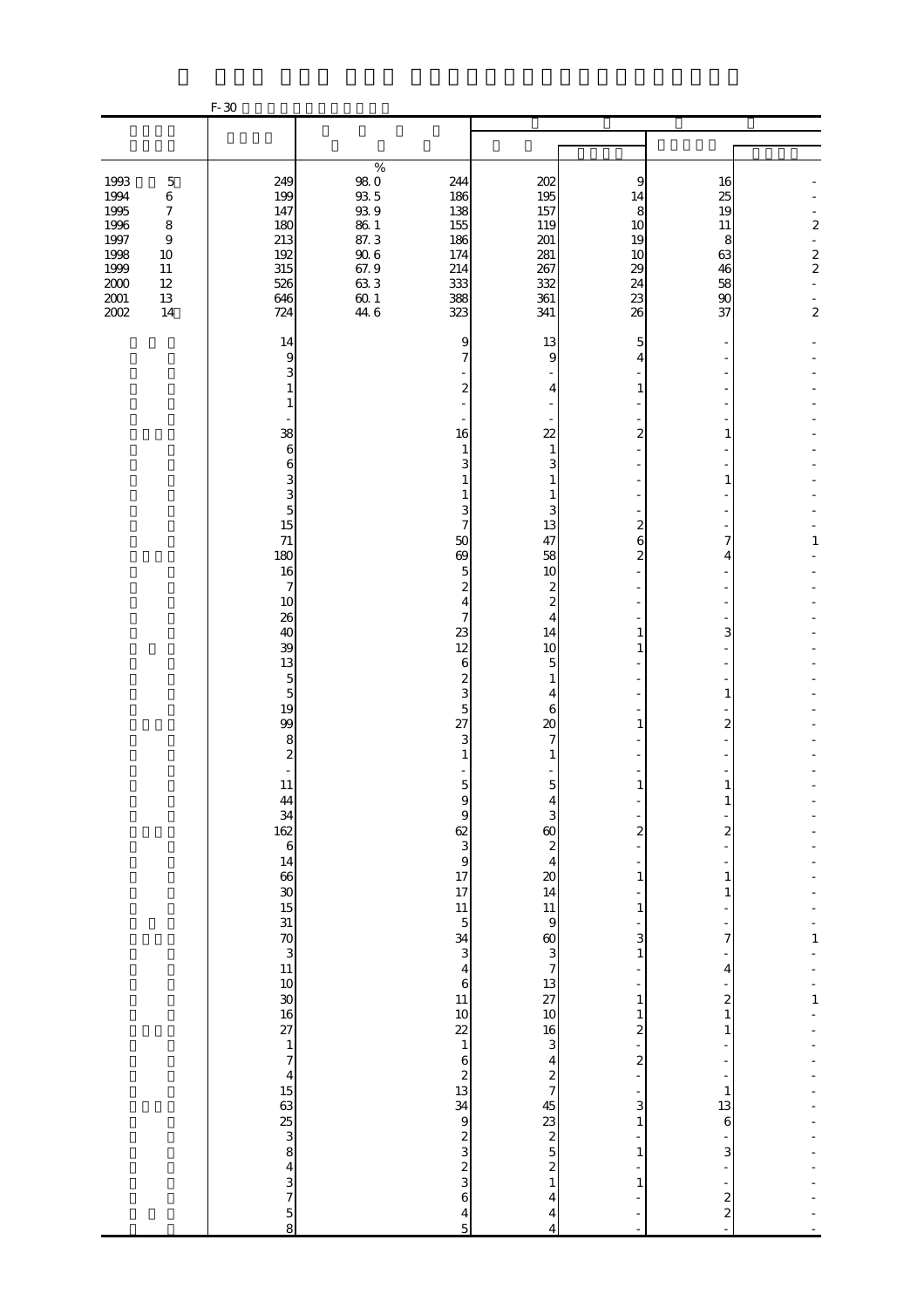|                     |                             | $F-31$                                                      |                     |                                              |                                            |                                     |  |
|---------------------|-----------------------------|-------------------------------------------------------------|---------------------|----------------------------------------------|--------------------------------------------|-------------------------------------|--|
|                     |                             |                                                             |                     |                                              |                                            |                                     |  |
|                     |                             |                                                             |                     |                                              |                                            |                                     |  |
| 1993                | $\mathbf 5$                 | 46                                                          | $\%$<br>97.8        | 45                                           | 73                                         | 9                                   |  |
| 1994<br>1995        | $\,6\,$<br>$\boldsymbol{7}$ | 43<br>30                                                    | $100\;0$<br>$90\,0$ | 43<br>27                                     | 69<br>48                                   | 4<br>4                              |  |
| $1996\,$            | $\,$ 8 $\,$                 | 34                                                          | $100\;0$            | 34                                           | 64                                         | 7                                   |  |
| 1997                | $\boldsymbol{9}$            | 44                                                          | 97.7                | 43                                           | 76                                         | 3                                   |  |
| 1998<br>1999        | $10\,$<br>$11\,$            | 39<br>$30\,$                                                | $\frac{97.4}{96.7}$ | 38<br>29                                     | 69<br>48                                   | 3                                   |  |
| $2000\,$            | $12\,$                      | $50\,$                                                      | <b>880</b>          | 44                                           | 59                                         | $\overline{5}$                      |  |
| $\frac{2001}{2002}$ | $13\,$<br>14                | 55<br>56                                                    | 89.1<br>89.3        | 49<br>50                                     | 63<br>56                                   | $\sqrt{6}$                          |  |
|                     |                             |                                                             |                     |                                              |                                            | 6                                   |  |
|                     |                             |                                                             |                     |                                              |                                            |                                     |  |
|                     |                             |                                                             |                     |                                              |                                            |                                     |  |
|                     |                             |                                                             |                     |                                              |                                            |                                     |  |
|                     |                             |                                                             |                     |                                              |                                            |                                     |  |
|                     |                             | 1                                                           |                     | $\mathbf{1}$                                 | 1                                          |                                     |  |
|                     |                             |                                                             |                     |                                              |                                            |                                     |  |
|                     |                             | 1                                                           |                     | 1                                            | 1                                          |                                     |  |
|                     |                             |                                                             |                     |                                              |                                            |                                     |  |
|                     |                             |                                                             |                     |                                              |                                            |                                     |  |
|                     |                             | 3                                                           |                     | 4                                            | 5                                          | 1                                   |  |
|                     |                             | 13                                                          |                     | 15                                           | $\infty$                                   | 3                                   |  |
|                     |                             | $\overline{\mathcal{L}}$<br>÷.                              |                     | 3                                            | 7                                          | $\boldsymbol{z}$                    |  |
|                     |                             |                                                             |                     |                                              |                                            |                                     |  |
|                     |                             | 1                                                           |                     | $\mathbf{1}$                                 | $\mathbf{1}$                               |                                     |  |
|                     |                             | $\frac{2}{5}$                                               |                     | 3<br>$\overline{5}$                          | $\boldsymbol{z}$<br>$\mathbf{6}$           | $\mathbf{1}$                        |  |
|                     |                             | $\overline{c}$                                              |                     | $\overline{\mathcal{L}}$                     | 3                                          |                                     |  |
|                     |                             | 1                                                           |                     | $\mathbf{1}$                                 | $\mathbf{1}$                               |                                     |  |
|                     |                             |                                                             |                     |                                              |                                            |                                     |  |
|                     |                             | $\overline{\mathbf{c}}$                                     |                     | 1                                            | 1                                          |                                     |  |
|                     |                             |                                                             |                     |                                              |                                            |                                     |  |
|                     |                             |                                                             |                     |                                              |                                            |                                     |  |
|                     |                             | z                                                           |                     |                                              |                                            |                                     |  |
|                     |                             |                                                             |                     |                                              |                                            |                                     |  |
|                     |                             | $\begin{bmatrix} 20 \\ 1 \\ 4 \\ 9 \\ 5 \\ 1 \end{bmatrix}$ |                     | $\begin{array}{c} 15 \\ 13 \\ 6 \end{array}$ | 20<br>2<br>5<br>5<br>4                     | $\mathbf{1}$                        |  |
|                     |                             |                                                             |                     |                                              |                                            | ÷                                   |  |
|                     |                             |                                                             |                     |                                              |                                            | -                                   |  |
|                     |                             |                                                             |                     | $\overline{\mathbf{4}}$<br>$\,1\,$           | $\overline{\mathbf{4}}$                    | $\overline{\phantom{a}}$<br>$\,1\,$ |  |
|                     |                             | $\overline{a}$                                              |                     | $\frac{1}{3}$                                |                                            |                                     |  |
|                     |                             | $\mathbf{6}$<br>$\frac{1}{\sqrt{2}}$                        |                     | $\frac{1}{\sqrt{2}}$                         | $\overline{\mathbf{c}}$<br>÷,              | -<br>$\overline{\phantom{a}}$       |  |
|                     |                             |                                                             |                     | f                                            | $\overline{\phantom{0}}$                   | -                                   |  |
|                     |                             |                                                             |                     | $\,1\,$<br>$\,1\,$                           | -<br>$\,1$                                 | -<br>$\overline{\phantom{a}}$       |  |
|                     |                             | $\frac{1}{2}$ $\frac{2}{3}$                                 |                     | $\,1\,$                                      | $\,1\,$                                    | $\frac{1}{2}$                       |  |
|                     |                             |                                                             |                     | $\overline{a}$                               |                                            | -                                   |  |
|                     |                             | $\overline{a}$<br>$\overline{\phantom{a}}$                  |                     | ÷<br>f                                       | -                                          | -<br>$\overline{\phantom{0}}$       |  |
|                     |                             | ÷                                                           |                     | ÷                                            | $\frac{1}{2}$                              | $\frac{1}{2}$                       |  |
|                     |                             | $\frac{1}{11}$                                              |                     | $\frac{1}{11}$                               | $\frac{1}{7}$                              | ÷,<br>$\mathbf{1}$                  |  |
|                     |                             | ÷,                                                          |                     | ÷,                                           |                                            | $\overline{\phantom{a}}$            |  |
|                     |                             | ÷                                                           |                     |                                              |                                            |                                     |  |
|                     |                             | $\overline{\phantom{0}}$                                    |                     | $\frac{1}{1}$                                | $\,1$                                      | ÷<br>÷                              |  |
|                     |                             | $\frac{1}{2}$                                               |                     | $\frac{2}{1}$                                | $\mathbf{1}$                               | ÷                                   |  |
|                     |                             | $\mathbf{1}$                                                |                     | $\mathbf{1}$                                 | $\begin{array}{c} 2 \\ 1 \\ 2 \end{array}$ | $\mathbf{1}$                        |  |
|                     |                             | 6                                                           |                     | $\overline{6}$                               |                                            |                                     |  |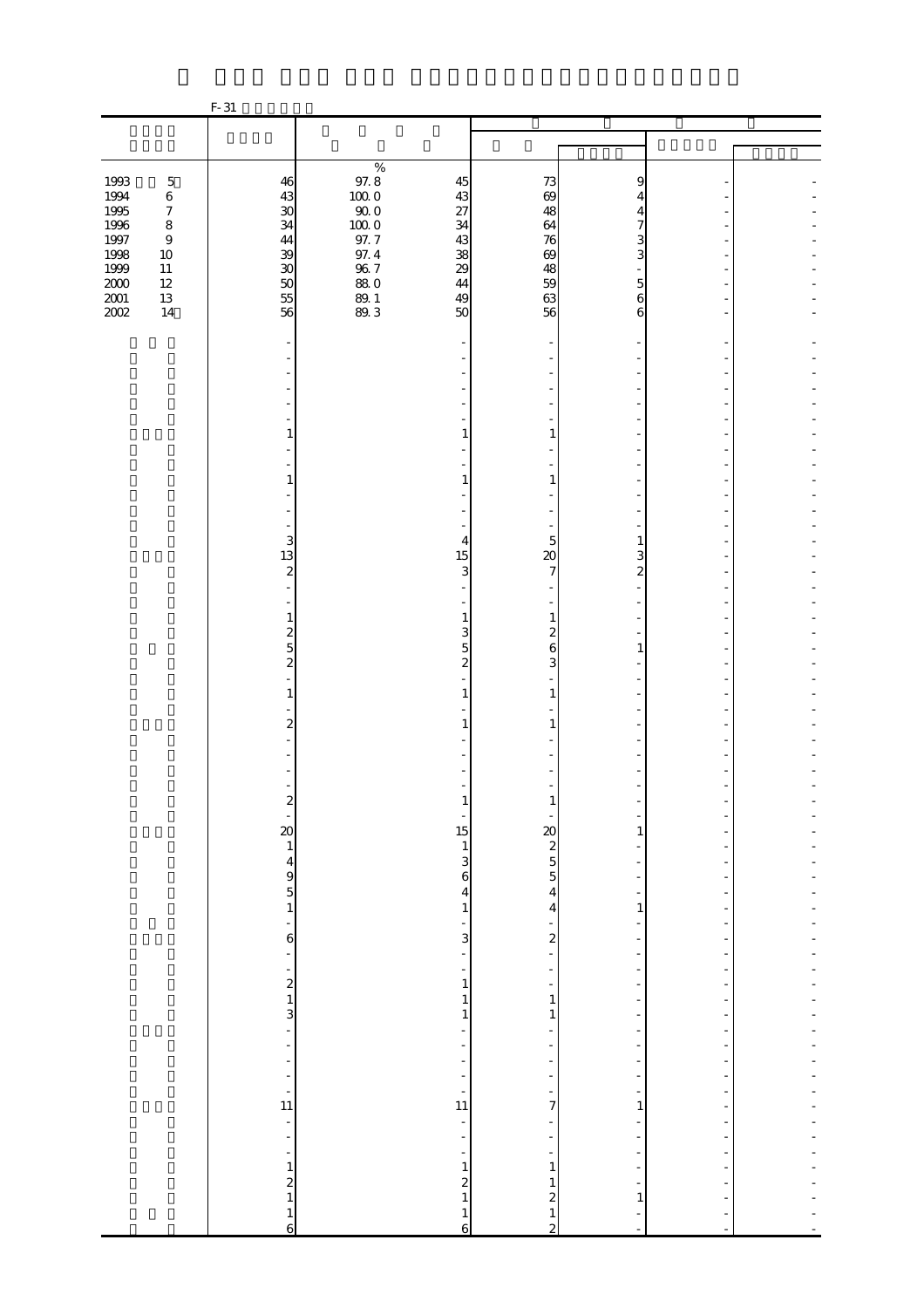|                                                                              |                                                                                      | F-32                                                                                                                                                                                                                                                                                                                                                                                                                                                             |                                                                                                                                                                                                                                                                                                                                                                                                                                                                   |                                                                                                                                                                                                                                                                                                                                                                                                                                                               |                                                                                                                                                                                                                                                                                                                                                                                   |                                                                                                                                                                                                                                                                                                                                                                                                                                                |                                                                                                                                                                                                                                                                                                                                                                                                                                                                                                                                         |
|------------------------------------------------------------------------------|--------------------------------------------------------------------------------------|------------------------------------------------------------------------------------------------------------------------------------------------------------------------------------------------------------------------------------------------------------------------------------------------------------------------------------------------------------------------------------------------------------------------------------------------------------------|-------------------------------------------------------------------------------------------------------------------------------------------------------------------------------------------------------------------------------------------------------------------------------------------------------------------------------------------------------------------------------------------------------------------------------------------------------------------|---------------------------------------------------------------------------------------------------------------------------------------------------------------------------------------------------------------------------------------------------------------------------------------------------------------------------------------------------------------------------------------------------------------------------------------------------------------|-----------------------------------------------------------------------------------------------------------------------------------------------------------------------------------------------------------------------------------------------------------------------------------------------------------------------------------------------------------------------------------|------------------------------------------------------------------------------------------------------------------------------------------------------------------------------------------------------------------------------------------------------------------------------------------------------------------------------------------------------------------------------------------------------------------------------------------------|-----------------------------------------------------------------------------------------------------------------------------------------------------------------------------------------------------------------------------------------------------------------------------------------------------------------------------------------------------------------------------------------------------------------------------------------------------------------------------------------------------------------------------------------|
|                                                                              |                                                                                      |                                                                                                                                                                                                                                                                                                                                                                                                                                                                  |                                                                                                                                                                                                                                                                                                                                                                                                                                                                   |                                                                                                                                                                                                                                                                                                                                                                                                                                                               |                                                                                                                                                                                                                                                                                                                                                                                   |                                                                                                                                                                                                                                                                                                                                                                                                                                                |                                                                                                                                                                                                                                                                                                                                                                                                                                                                                                                                         |
| 1993<br>1994<br>1995<br>1996<br>1997<br>1998<br>1999<br>2000<br>2001<br>2002 | $\mathbf 5$<br>6<br>7<br>$\,$ 8 $\,$<br>$\overline{9}$<br>10<br>11<br>12<br>13<br>14 | 59,820<br>66,629<br>59, 512<br>58, 592<br>58, 955<br>64,025<br>67, 635<br>55, 850<br>63, 775<br>71, 782                                                                                                                                                                                                                                                                                                                                                          | $\%$<br>99.7<br>59, 645<br>$99.8$<br>66, 488<br>99.7<br>59, 348<br>99.6<br>58, 361<br>$99.6\,$<br>58, 726<br>99.6<br>63, 783<br>$99.6$<br>67,383<br>99.0<br>55, 271<br>984<br>62, 773<br>97.9<br>70, 240                                                                                                                                                                                                                                                          | 61, 842<br>68,584<br>61, 127<br>61, 107<br>61, 372<br>66,687<br>70,053<br>57, 138<br>64, 628<br>72, 283                                                                                                                                                                                                                                                                                                                                                       | 7, 714<br>9,079<br>9,027<br>8,654<br>9,176<br>10,095<br>10, 552<br>8,607<br>9,896<br>11, 372                                                                                                                                                                                                                                                                                      | 27, 181<br>27,389<br>24, 413<br>27, 217<br>30, 349<br>33, 212<br>32,072<br>27, 110<br>30,965<br>34, 263                                                                                                                                                                                                                                                                                                                                        | 3, 411<br>3,499<br>3,695<br>4,056<br>5,080<br>6,044<br>5,731<br>4,683<br>5,977<br>6,808                                                                                                                                                                                                                                                                                                                                                                                                                                                 |
|                                                                              |                                                                                      | 174<br>96<br>7<br>24<br>32<br>15<br>3,301<br>398<br>335<br>1,263<br>302<br>452<br>551<br>18, 286<br>17, 743<br>188<br>369<br>459<br>4,199<br>3, 294<br>6,606<br>752<br>154<br>683<br>1,039<br>7,388<br>438<br>554<br>391<br>1,051<br>4,763<br>191<br>16, 495<br>207<br>2,515<br>9,433<br>3,959<br>215<br>166<br>2,706<br>288<br>159<br>676<br>862<br>721<br>1, 347<br>285<br>249<br>451<br>362<br>4,342<br>1,976<br>201<br>186<br>925<br>491<br>274<br>265<br>24 | 137<br>76<br>2<br>19<br>27<br>13<br>3, 122<br>398<br>309<br>1,232<br>279<br>424<br>480<br>19, 484<br>16, 141<br>142<br>355<br>446<br>3, 479<br>2,924<br>6,303<br>671<br>143<br>648<br>1,030<br>7, 123<br>396<br>536<br>375<br>938<br>4,726<br>152<br>16, 188<br>145<br>2,449<br>9,484<br>3,822<br>155<br>133<br>2,619<br>281<br>141<br>659<br>836<br>702<br>1, 277<br>277<br>240<br>406<br>354<br>4, 149<br>1,908<br>193<br>148<br>886<br>463<br>273<br>257<br>21 | 131<br>73<br>2<br>19<br>27<br>10<br>3, 140<br>384<br>308<br>1, 241<br>271<br>431<br>505<br>19,848<br>16,695<br>165<br>348<br>452<br>3,559<br>3,103<br>6,473<br>710<br>163<br>653<br>1,089<br>7, 254<br>408<br>550<br>383<br>972<br>4,787<br>154<br>16, 782<br>153<br>2,535<br>9,910<br>3,871<br>168<br>145<br>2,760<br>290<br>145<br>688<br>923<br>714<br>1,307<br>289<br>244<br>435<br>339<br>4,366<br>2,040<br>199<br>173<br>922<br>478<br>277<br>260<br>17 | 22<br>11<br>5<br>2<br>595<br>80<br>53<br>213<br>48<br>80<br>121<br>2,468<br>2,652<br>21<br>53<br>103<br>699<br>531<br>826<br>137<br>45<br>92<br>145<br>1,180<br>67<br>122<br>91<br>138<br>746<br>16<br>2,890<br>34<br>481<br>1,641<br>663<br>26<br>45<br>577<br>65<br>37<br>159<br>206<br>110<br>296<br>63<br>58<br>83<br>$92$<br>692<br>259<br>35<br>15<br>194<br>79<br>72<br>38 | 96<br>45<br>16<br>24<br>10<br>2,218<br>266<br>226<br>719<br>201<br>371<br>435<br>5,660<br>9, 721<br>147<br>308<br>286<br>2,301<br>2, 237<br>2,751<br>501<br>111<br>504<br>575<br>3,769<br>234<br>403<br>239<br>722<br>2,037<br>134<br>6,927<br>134<br>1, 182<br>3,300<br>2,049<br>140<br>122<br>1,819<br>188<br>132<br>443<br>635<br>421<br>846<br>177<br>178<br>270<br>221<br>3, 207<br>1,509<br>158<br>139<br>625<br>333<br>246<br>180<br>17 | 13<br>$\overline{4}$<br>$\boldsymbol{2}$<br>$\overline{5}$<br>$\boldsymbol{z}$<br>427<br>57<br>39<br>123<br>35<br>67<br>106<br>951<br>1,841<br>$\boldsymbol{\chi}$<br>48<br>$7\!$<br>497<br>406<br>455<br>115<br>$37\,$<br>$76\,$<br>114<br>774<br>$\sqrt{46}$<br>109<br>$68\,$<br>$107$<br>428<br>16<br>1,552<br>34<br>244<br>805<br>405<br>$2\!$<br>$4\!$<br>443<br>$56\,$<br>$34\,$<br>118<br>159<br>$76\,$<br>242<br>$5\!6$<br>48<br>66<br>$7\!\mathbb{Z}$<br>565<br>209<br>$3\!2$<br>13<br>$154\,$<br>$57\,$<br>$\rm 70$<br>$30\,$ |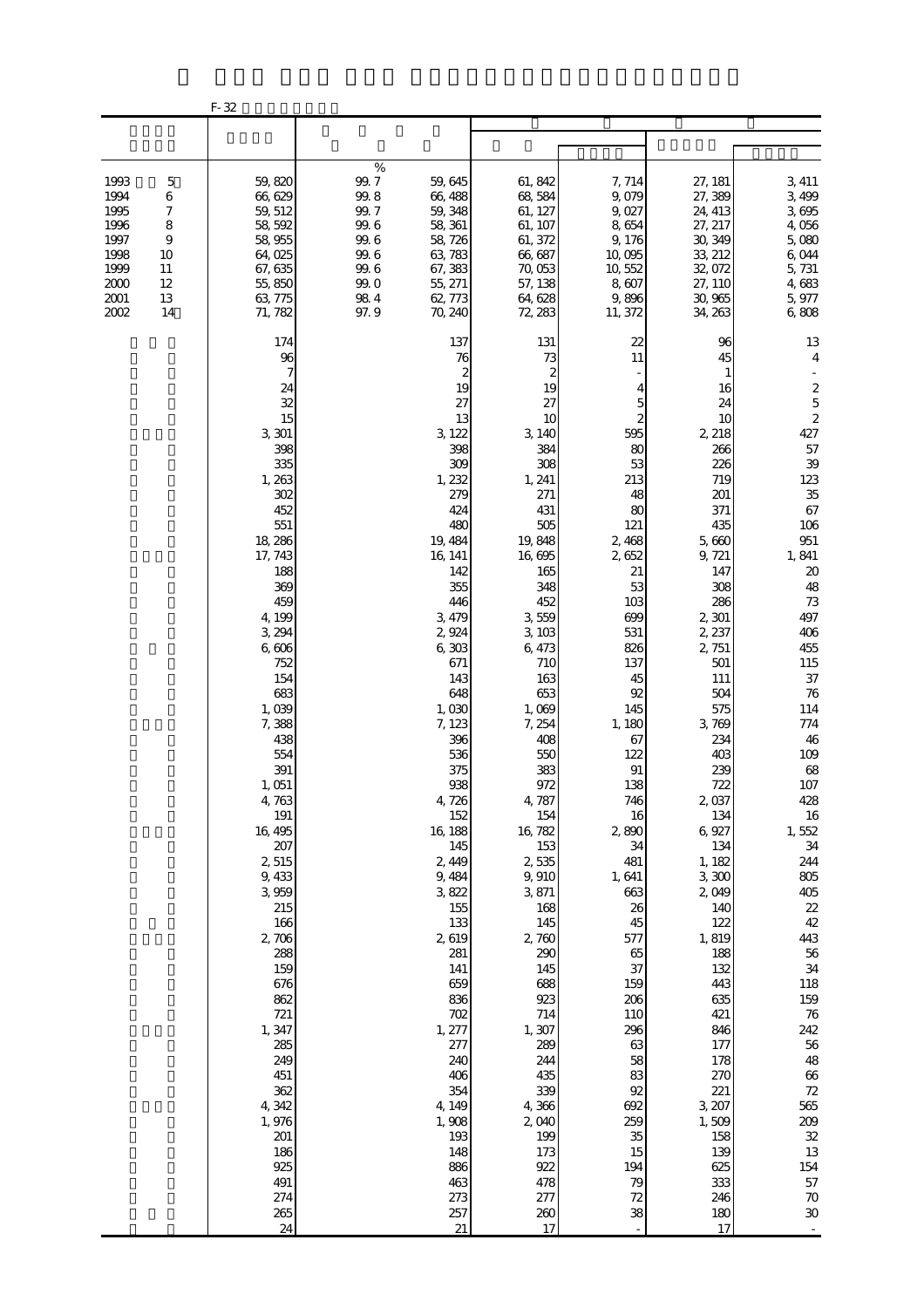|                                                                                                                                                                         | F-33                                                                                                                                                                                                                                                                                                                                                                                                                     |                                                                                                                                                                                         |                                                                                                                                                                                                                                                                                                                                                                                                                                                                                                                                                                                                                                                                                                                                                                                                                                       |                                                                                                                                                                                                                                                                                                                                                                                                                                                                  |                                                                                                                                                                                                                                                                                                                                                                                                                         |                                                                                                                                                                                                                                                                                                                                                                                                                                                                                                                                                 |
|-------------------------------------------------------------------------------------------------------------------------------------------------------------------------|--------------------------------------------------------------------------------------------------------------------------------------------------------------------------------------------------------------------------------------------------------------------------------------------------------------------------------------------------------------------------------------------------------------------------|-----------------------------------------------------------------------------------------------------------------------------------------------------------------------------------------|---------------------------------------------------------------------------------------------------------------------------------------------------------------------------------------------------------------------------------------------------------------------------------------------------------------------------------------------------------------------------------------------------------------------------------------------------------------------------------------------------------------------------------------------------------------------------------------------------------------------------------------------------------------------------------------------------------------------------------------------------------------------------------------------------------------------------------------|------------------------------------------------------------------------------------------------------------------------------------------------------------------------------------------------------------------------------------------------------------------------------------------------------------------------------------------------------------------------------------------------------------------------------------------------------------------|-------------------------------------------------------------------------------------------------------------------------------------------------------------------------------------------------------------------------------------------------------------------------------------------------------------------------------------------------------------------------------------------------------------------------|-------------------------------------------------------------------------------------------------------------------------------------------------------------------------------------------------------------------------------------------------------------------------------------------------------------------------------------------------------------------------------------------------------------------------------------------------------------------------------------------------------------------------------------------------|
|                                                                                                                                                                         |                                                                                                                                                                                                                                                                                                                                                                                                                          |                                                                                                                                                                                         |                                                                                                                                                                                                                                                                                                                                                                                                                                                                                                                                                                                                                                                                                                                                                                                                                                       |                                                                                                                                                                                                                                                                                                                                                                                                                                                                  |                                                                                                                                                                                                                                                                                                                                                                                                                         |                                                                                                                                                                                                                                                                                                                                                                                                                                                                                                                                                 |
| 1993<br>5<br>1994<br>6<br>1995<br>$\boldsymbol{7}$<br>1996<br>8<br>1997<br>$\overline{9}$<br>1998<br>10<br>1999<br>11<br>2000<br>12<br>$2001\,$<br>$13\,$<br>2002<br>14 | 1,539<br>1,391<br>1,353<br>1, 188<br>1,258<br>1,382<br>1,502<br>1,731<br>2,388<br>2,987                                                                                                                                                                                                                                                                                                                                  | $\%$<br>$99.9$<br>1,537<br>99.9<br>1,390<br>99.2<br>1,342<br>$100\ 4$<br>1, 193<br>99.2<br>1,248<br>99.3<br>1,373<br>$99.5$<br>1,495<br>99.7<br>1,725<br>99.3<br>2,372<br>99.3<br>2,967 | 1, 422<br>1,334<br>1, 294<br>1, 197<br>1, 197<br>1,373<br>1,486<br>1,688<br>2,322<br>2916                                                                                                                                                                                                                                                                                                                                                                                                                                                                                                                                                                                                                                                                                                                                             | 168<br>191<br>192<br>180<br>168<br>181<br>223<br>222<br>339<br>364                                                                                                                                                                                                                                                                                                                                                                                               | 1, 133<br>970<br>933<br>863<br>887<br>969<br>1,051<br>1,044<br>1,226<br>1,354                                                                                                                                                                                                                                                                                                                                           | 108<br>127<br>120<br>122<br>117<br>$137\,$<br>162<br>148<br>197<br>221                                                                                                                                                                                                                                                                                                                                                                                                                                                                          |
|                                                                                                                                                                         | 33<br>20<br>3<br>7<br>3<br>147<br>24<br>12<br>49<br>8<br>17<br>37<br>187<br>627<br>37<br>36<br>15<br>84<br>57<br>276<br>27<br>16<br>41<br>38<br>333<br>24<br>36<br>11<br>59<br>161<br>42<br>1,200<br>15<br>80<br>920<br>121<br>38<br>26<br>$\begin{array}{c}\n94 \\ 5\n\end{array}$<br>10<br>16<br>48<br>15<br>58<br>16<br>10<br>$\,9$<br>23<br>308<br>117<br>21<br>54<br>62<br>17<br>12<br>$\pmb{20}$<br>$\overline{5}$ | 144<br>211<br>611<br>281<br>1, 193<br>927<br>104<br>298<br>103                                                                                                                          | 30<br>31<br>17<br>16<br>3<br>5<br>$\overline{7}$<br>7<br>3<br>3<br>137<br>23<br>20<br>12<br>9<br>49<br>$51\,$<br>$\overline{7}$<br>8<br>15<br>15<br>37<br>35<br>209<br>575<br>34<br>35<br>31<br>36<br>19<br>17<br>67<br>70<br>52<br>50<br>249<br>29<br>27<br>16<br>19<br>41<br>36<br>37<br>40<br>319<br>318<br>20<br>26<br>38<br>37<br>11<br>11<br>62<br>69<br>146<br>143<br>38<br>36<br>1, 204<br>$\boldsymbol{\mathsf{20}}$<br>$20\,$<br>85<br>78<br>933<br>107<br>41<br>41<br>23<br>18<br>98<br>90<br>$\overline{5}$<br>$\overline{4}$<br>$10$<br>$10$<br>15<br>15<br>52<br>44<br>16<br>17<br>63<br>62<br>16<br>16<br>10<br>10<br>14<br>16<br>23<br>$\boldsymbol{\chi}$<br>290<br>108<br>23<br>17<br>56<br>48<br>61<br>$60\,$<br>17<br>$20\,$<br>12<br>$11\,$<br>$\pmb{\mathcal{Z}}$<br>$20\,$<br>$\overline{6}$<br>$\overline{6}$ | 7<br>З<br>3<br>32<br>8<br>$\mathbf{1}$<br>12<br>3<br>8<br>21<br>63<br>3<br>$\boldsymbol{z}$<br>7<br>3<br>31<br>8<br>$\boldsymbol{z}$<br>4<br>3<br>32<br>7<br>2<br>8<br>12<br>3<br>139<br>$\boldsymbol{z}$<br>16<br>$100\,$<br>14<br>$\overline{5}$<br>$\overline{\mathcal{L}}$<br>18<br>$\mathbf{1}$<br>$\boldsymbol{z}$<br>13<br>$\boldsymbol{2}$<br>16<br>$\boldsymbol{2}$<br>$\,1\,$<br>4<br>$\Theta$<br>36<br>$\,$ 8 $\,$<br>4<br>4<br>13<br>$\,1$<br>3<br>3 | 21<br>9<br>З<br>6<br>3<br>109<br>17<br>9<br>29<br>7<br>14<br>33<br>66<br>358<br>13<br>25<br>8<br>54<br>24<br>137<br>21<br>16<br>30<br>30<br>171<br>14<br>32<br>3<br>45<br>52<br>25<br>308<br>$\overline{5}$<br>51<br>123<br>92<br>21<br>16<br>57<br>$\boldsymbol{z}$<br>$10$<br>12<br>$21\,$<br>12<br>43<br>$11\,$<br>$\mathbf 5$<br>8<br>19<br>221<br>81<br>$\boldsymbol{6}$<br>33<br>52<br>18<br>$\,9$<br>$16\,$<br>6 | 5<br>$\boldsymbol{2}$<br>$\boldsymbol{z}$<br>$\mathbf{1}$<br>25<br>$\,6$<br>$\mathbf{1}$<br>$\boldsymbol{7}$<br>$\begin{array}{c}\n3 & 8 \\ 3 & 48 \\ 2 & 2\n\end{array}$<br>$\Box$<br>$\,6$<br>3<br>21<br>$\,8\,$<br>$\,1\,$<br>$\frac{3}{2}$<br>29<br>÷,<br>$\boldsymbol{7}$<br>$\boldsymbol{2}$<br>$\,$ 6 $\,$<br>11<br>$\frac{3}{59}$<br>12<br>27<br>$13 \n5 \n2 \n9 \n1$<br>$\begin{array}{c} 1 \\ 6 \\ 1 \end{array}$<br>$\frac{15}{2}$<br>$\overline{\mathbf{4}}$<br>9<br>28<br>$523$<br>$12$<br>3<br>$\mathbf{1}$<br>3<br>$\frac{2}{1}$ |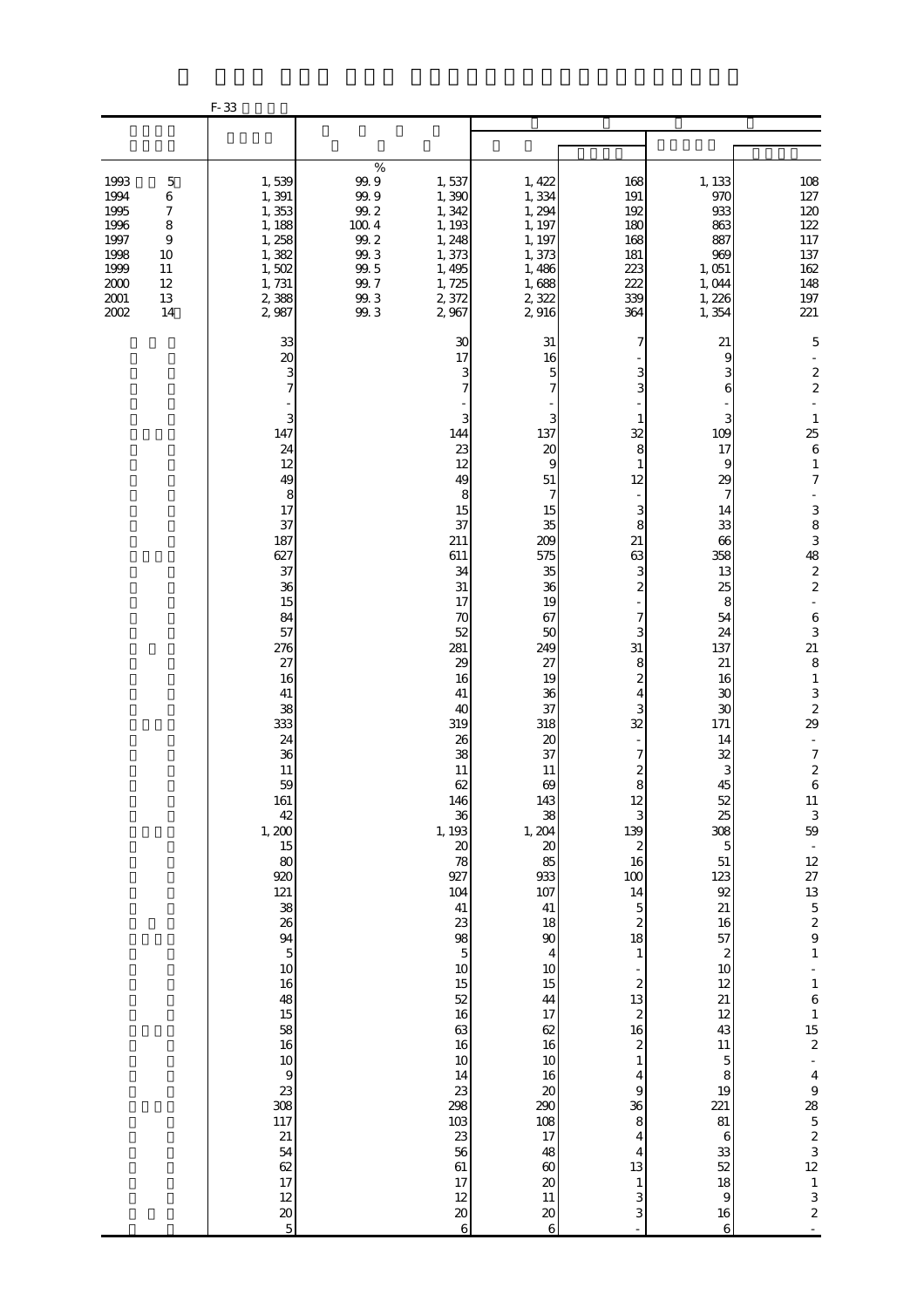|                                                                                          |                                                                                                                         | F-34                                                                                                   |                                                                                                                          |                                                                                      |                                                                           |                                                                                                                   |                                                                           |                                             |
|------------------------------------------------------------------------------------------|-------------------------------------------------------------------------------------------------------------------------|--------------------------------------------------------------------------------------------------------|--------------------------------------------------------------------------------------------------------------------------|--------------------------------------------------------------------------------------|---------------------------------------------------------------------------|-------------------------------------------------------------------------------------------------------------------|---------------------------------------------------------------------------|---------------------------------------------|
|                                                                                          |                                                                                                                         |                                                                                                        |                                                                                                                          |                                                                                      |                                                                           |                                                                                                                   |                                                                           |                                             |
|                                                                                          |                                                                                                                         |                                                                                                        |                                                                                                                          |                                                                                      |                                                                           |                                                                                                                   |                                                                           |                                             |
| 1993<br>1994<br>1995<br>$1996\,$<br>1997<br>1998<br>1999<br>$2000\,$<br>$2001\,$<br>2002 | $\mathbf 5$<br>$\,6\,$<br>$\boldsymbol{7}$<br>$\,8\,$<br>$\boldsymbol{9}$<br>$10\,$<br>$11\,$<br>$12\,$<br>$13\,$<br>14 | 37<br>44<br>$31\,$<br>32<br>33<br>25<br>44<br>54<br>$\infty$<br>65                                     | $\%$<br>$100\;0$<br>$97. \ 7$<br>$9\!\!3.5$<br>$96\ 9$<br>$10000$<br>$10000$<br>$100\;0$<br>$92\ 6$<br>$\frac{90}{93}$ 8 | 37<br>43<br>29<br>$31\,$<br>33<br>25<br>44<br>50<br>54<br>61                         | 34<br>35<br>24<br>25<br>25<br>18<br>38<br>35<br>43<br>43                  | 5<br>$\overline{c}$<br>4<br>3<br>$\mathbf{z}$<br>$\overline{4}$<br>4<br>3<br>4                                    | $\boldsymbol{z}$<br>$\overline{5}$<br>$\overline{c}$<br>$\mathbf{1}$<br>5 | $\boldsymbol{2}$<br>$\overline{\mathbf{c}}$ |
|                                                                                          |                                                                                                                         | 4<br>$\overline{\mathcal{Z}}$<br>$\mathbf{1}$<br>1<br>3<br>$\mathbf{1}$                                |                                                                                                                          | 4<br>$\overline{\mathcal{Z}}$<br>$\mathbf{1}$<br>1<br>$\overline{a}$<br>$\mathbf{1}$ | $\overline{c}$<br>1<br>1<br>$\overline{\mathbf{c}}$<br>$\mathbf{1}$       |                                                                                                                   |                                                                           |                                             |
|                                                                                          |                                                                                                                         | $\mathbf{1}$<br>$\mathbf{1}$<br>13<br>14<br>$\boldsymbol{z}$                                           |                                                                                                                          | $\mathbf{1}$<br>13<br>14<br>$\boldsymbol{z}$                                         | $\mathbf{1}$<br>11<br>11<br>$\mathbf{1}$                                  | 2                                                                                                                 | 1<br>3                                                                    | $\overline{\mathbf{c}}$                     |
|                                                                                          |                                                                                                                         | $\overline{\mathcal{L}}$<br>$\overline{\mathcal{L}}$<br>$\mathbf{1}$<br>$\overline{5}$<br>$\mathbf{1}$ |                                                                                                                          | $\overline{\mathcal{L}}$<br>$\boldsymbol{z}$<br>1<br>5<br>$\mathbf{1}$               | $\boldsymbol{2}$<br>$\mathbf{1}$<br>$\mathbf{1}$<br>5                     | $\mathbf{1}$<br>1                                                                                                 | $\mathbf{1}$<br>$\mathbf{1}$<br>1                                         | $\mathbf{1}$<br>$1\,$                       |
|                                                                                          |                                                                                                                         | $\mathbf{1}$<br>$\frac{2}{2}$                                                                          |                                                                                                                          | 1<br>$\overline{2}$<br>$\overline{\mathcal{L}}$                                      | 1<br>1<br>1                                                               |                                                                                                                   |                                                                           |                                             |
|                                                                                          |                                                                                                                         | $\frac{14}{2}$<br>$\overline{a}$<br>$\overline{\mathbf{r}}$                                            |                                                                                                                          | $\frac{12}{2}$<br>$\overline{a}$                                                     | 9<br>$\boldsymbol{z}$                                                     | 1<br>$\overline{a}$                                                                                               | 1<br>$\mathbf{1}$                                                         |                                             |
|                                                                                          |                                                                                                                         | $\frac{4}{3}$<br>7<br>-                                                                                |                                                                                                                          | $\begin{array}{c} 4 \\ 2 \\ 3 \end{array}$<br>7<br>$\frac{1}{2}$                     | $\frac{1}{2}$ $\frac{1}{2}$<br>$\overline{5}$<br>÷<br>$\,1$<br>$\,1\,$    | $\overline{\phantom{0}}$<br>$\,1\,$<br>-<br>$\frac{1}{2}$<br>$\frac{1}{2}$<br>$\frac{1}{2}$                       |                                                                           |                                             |
|                                                                                          |                                                                                                                         | $\frac{1}{2}$<br>$\frac{1}{3}$<br>$\frac{3}{2}$<br>$\frac{1}{2}$                                       |                                                                                                                          | $\frac{1}{2}$<br>$\frac{1}{2}$                                                       | $\mathbf{1}$<br>$\frac{2}{1}$<br>$\overline{\phantom{0}}$<br>-<br>$\,1\,$ | $\overline{\phantom{0}}$<br>$\overline{\phantom{0}}$<br>1<br>$\overline{\phantom{0}}$<br>$\frac{1}{2}$<br>$\,1\,$ |                                                                           |                                             |
|                                                                                          |                                                                                                                         | 6<br>$\mathbf{1}$<br>$\,1$<br>÷,<br>$\,1\,$<br>÷                                                       |                                                                                                                          | ÷<br>5<br>$\,1\,$<br>$\,1\,$<br>$\overline{a}$<br>$\,1\,$                            | 1<br>$\overline{\phantom{0}}$                                             | $\overline{\phantom{0}}$<br>-<br>$\frac{1}{2}$<br>÷,                                                              |                                                                           |                                             |
|                                                                                          |                                                                                                                         | $\,1\,$<br>$\frac{1}{2}$                                                                               |                                                                                                                          | $\mathbf{1}$<br>$\mathbf{1}$                                                         | -<br>$\mathbf{1}$                                                         |                                                                                                                   |                                                                           |                                             |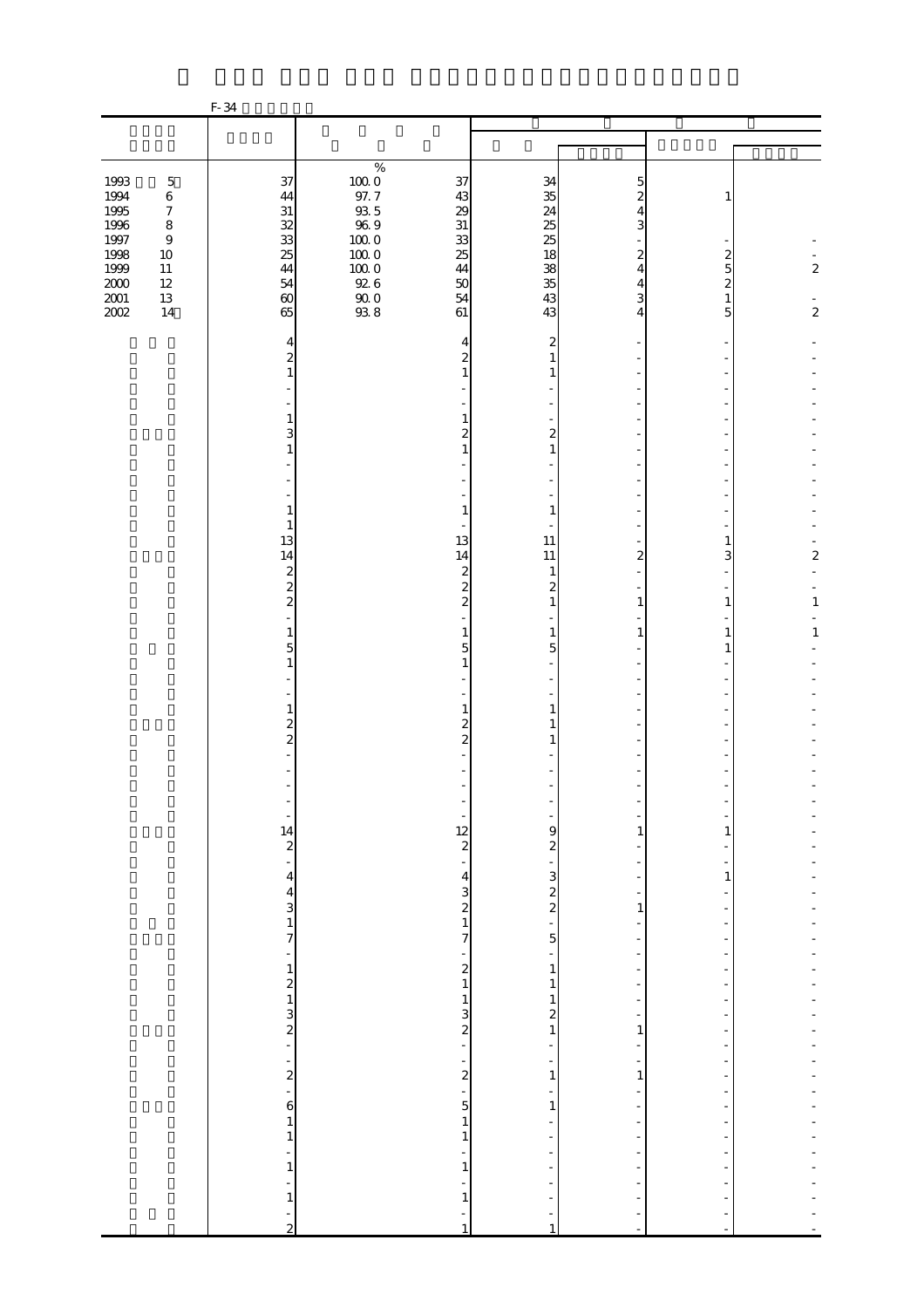|                                                                              |                                                                                                  | $F-35$                                                      |                                                                               |                                                            |                                                          |                                                          |                                                    |                                                                                                                                     |
|------------------------------------------------------------------------------|--------------------------------------------------------------------------------------------------|-------------------------------------------------------------|-------------------------------------------------------------------------------|------------------------------------------------------------|----------------------------------------------------------|----------------------------------------------------------|----------------------------------------------------|-------------------------------------------------------------------------------------------------------------------------------------|
|                                                                              |                                                                                                  |                                                             |                                                                               |                                                            |                                                          |                                                          |                                                    |                                                                                                                                     |
|                                                                              |                                                                                                  |                                                             | $\%$                                                                          |                                                            |                                                          |                                                          |                                                    |                                                                                                                                     |
| 1993<br>1994<br>1995<br>1996<br>1997<br>1998<br>1999<br>$2000\,$<br>$2001\,$ | $\mathbf 5$<br>$\,6$<br>$\boldsymbol{7}$<br>$\,8\,$<br>$\,9$<br>$10\,$<br>$11\,$<br>12<br>$13\,$ | 128<br>122<br>167<br>153<br>171<br>147<br>162<br>297<br>407 | $68\ 8$<br>77.9<br>67.1<br>$64.7\,$<br>$70.2\,$<br>66.7<br>$53\ 1$<br>$50\,5$ | 88<br>95<br>112<br>99<br>120<br>98<br>86<br>150<br>201     | 95<br>102<br>138<br>88<br>120<br>100<br>91<br>152<br>188 | 3<br>4<br>7<br>4<br>3<br>5<br>$\overline{c}$<br>18<br>12 | 21<br>15<br>48<br>15<br>32<br>21<br>16<br>48<br>73 | $\mathbf{1}$<br>$\,1$<br>$1\,$<br>÷,<br>$\boldsymbol{z}$<br>$\overline{\phantom{a}}$<br>$\begin{array}{c} 11 \\ 5 \\ 2 \end{array}$ |
| 2002                                                                         | 14                                                                                               | 503                                                         | $\frac{49.4}{43.5}$                                                           | 219                                                        | 238                                                      | 4                                                        | 93                                                 |                                                                                                                                     |
|                                                                              |                                                                                                  | 23<br>19                                                    |                                                                               | 11<br>9                                                    | 12<br>9                                                  |                                                          | 6<br>3                                             |                                                                                                                                     |
|                                                                              |                                                                                                  | $\overline{\mathcal{Z}}$                                    |                                                                               |                                                            |                                                          |                                                          |                                                    |                                                                                                                                     |
|                                                                              |                                                                                                  | 1<br>$\mathbf{1}$                                           |                                                                               | 1<br>1                                                     | 3                                                        |                                                          | 3                                                  |                                                                                                                                     |
|                                                                              |                                                                                                  | 85<br>$\overline{7}$                                        |                                                                               | 13<br>$\mathbf{z}$                                         | 21<br>$\mathbf{z}$                                       |                                                          | 14                                                 |                                                                                                                                     |
|                                                                              |                                                                                                  | 3<br>28<br>$\overline{7}$                                   |                                                                               | 6<br>1                                                     | 5                                                        |                                                          | 3                                                  |                                                                                                                                     |
|                                                                              |                                                                                                  | 4<br>36                                                     |                                                                               | 1<br>3                                                     | 3<br>11                                                  |                                                          | 3<br>8                                             |                                                                                                                                     |
|                                                                              |                                                                                                  | 41<br>123                                                   |                                                                               | 25<br>55                                                   | 25<br>61                                                 | 1                                                        | 5<br>29                                            |                                                                                                                                     |
|                                                                              |                                                                                                  | 9<br>$\boldsymbol{z}$                                       |                                                                               | 5                                                          | 5                                                        |                                                          | 3                                                  |                                                                                                                                     |
|                                                                              |                                                                                                  | $\mathbf{1}$<br>19                                          |                                                                               | 8                                                          | 13                                                       |                                                          | 8                                                  |                                                                                                                                     |
|                                                                              |                                                                                                  | 26<br>21                                                    |                                                                               | 10<br>14                                                   | 12<br>13                                                 |                                                          | 6<br>4                                             |                                                                                                                                     |
|                                                                              |                                                                                                  | 14<br>$\overline{4}$                                        |                                                                               | 5<br>$\mathbf{1}$                                          | 3<br>6                                                   | 1                                                        | $\overline{5}$                                     |                                                                                                                                     |
|                                                                              |                                                                                                  | 12<br>15                                                    |                                                                               | $\overline{4}$<br>8                                        | $\overline{\mathcal{Z}}$<br>$\overline{7}$               |                                                          | $\mathbf{1}$<br>2                                  |                                                                                                                                     |
|                                                                              |                                                                                                  | 28<br>1                                                     |                                                                               | 15                                                         | 10                                                       | 1                                                        | $\overline{2}$                                     |                                                                                                                                     |
|                                                                              |                                                                                                  | $\boldsymbol{2}$<br>4                                       |                                                                               | 1<br>3                                                     | 1<br>1                                                   |                                                          |                                                    |                                                                                                                                     |
|                                                                              |                                                                                                  | 8                                                           |                                                                               | 5<br>Ò                                                     | 6<br>z                                                   | $\mathbf{1}$                                             |                                                    |                                                                                                                                     |
|                                                                              |                                                                                                  |                                                             |                                                                               | 25                                                         | 24                                                       | 1                                                        | 6                                                  | $\mathbf{1}$                                                                                                                        |
|                                                                              |                                                                                                  |                                                             |                                                                               | $\frac{1}{6}$                                              | $\frac{1}{7}$                                            | $\mathbf{1}$                                             | $\boldsymbol{z}$                                   | $\mathbf{1}$                                                                                                                        |
|                                                                              |                                                                                                  |                                                             |                                                                               | 10<br>$\overline{7}$                                       | $\Theta$<br>$\overline{7}$                               |                                                          | $\overline{4}$                                     |                                                                                                                                     |
|                                                                              |                                                                                                  |                                                             |                                                                               | $\,1$<br>$\mathbf{1}$                                      | $1\,$                                                    |                                                          |                                                    |                                                                                                                                     |
|                                                                              |                                                                                                  |                                                             |                                                                               | $\frac{28}{8}$                                             |                                                          | $\overline{\phantom{0}}$                                 | 11                                                 |                                                                                                                                     |
|                                                                              |                                                                                                  |                                                             |                                                                               | $\begin{array}{c} 4 \\ 3 \\ 10 \\ 3 \\ 8 \\ 3 \end{array}$ | $33883$<br>33833                                         |                                                          | $\frac{5}{2}$ s<br>$\,1$                           |                                                                                                                                     |
|                                                                              |                                                                                                  |                                                             |                                                                               |                                                            |                                                          |                                                          | 1                                                  |                                                                                                                                     |
|                                                                              |                                                                                                  |                                                             |                                                                               |                                                            | $\,1\,$                                                  |                                                          | $\mathbf{1}$                                       |                                                                                                                                     |
|                                                                              |                                                                                                  |                                                             |                                                                               | $\frac{1}{2}$<br>39                                        | $\,1\,$<br>$\mathbf{1}$                                  | ÷,                                                       |                                                    |                                                                                                                                     |
|                                                                              |                                                                                                  |                                                             |                                                                               |                                                            | 49                                                       | 1<br>$\mathbf{1}$                                        | 19<br>3                                            | $\begin{array}{c} 1 \\ 1 \end{array}$                                                                                               |
|                                                                              |                                                                                                  |                                                             |                                                                               |                                                            |                                                          |                                                          | $\mathbf{1}$                                       |                                                                                                                                     |
|                                                                              |                                                                                                  |                                                             |                                                                               | $\frac{13}{3}$ and $\frac{13}{3}$                          | $14$<br>$2$<br>$3$<br>$12$<br>$2$                        |                                                          | $\boldsymbol{7}$                                   |                                                                                                                                     |
|                                                                              |                                                                                                  |                                                             |                                                                               |                                                            | $\mathbf{1}$<br>$\mathbf{1}$                             |                                                          |                                                    |                                                                                                                                     |
|                                                                              |                                                                                                  | 14                                                          |                                                                               | $\frac{1}{9}$                                              | 14                                                       | $\bar{a}$                                                | 8                                                  |                                                                                                                                     |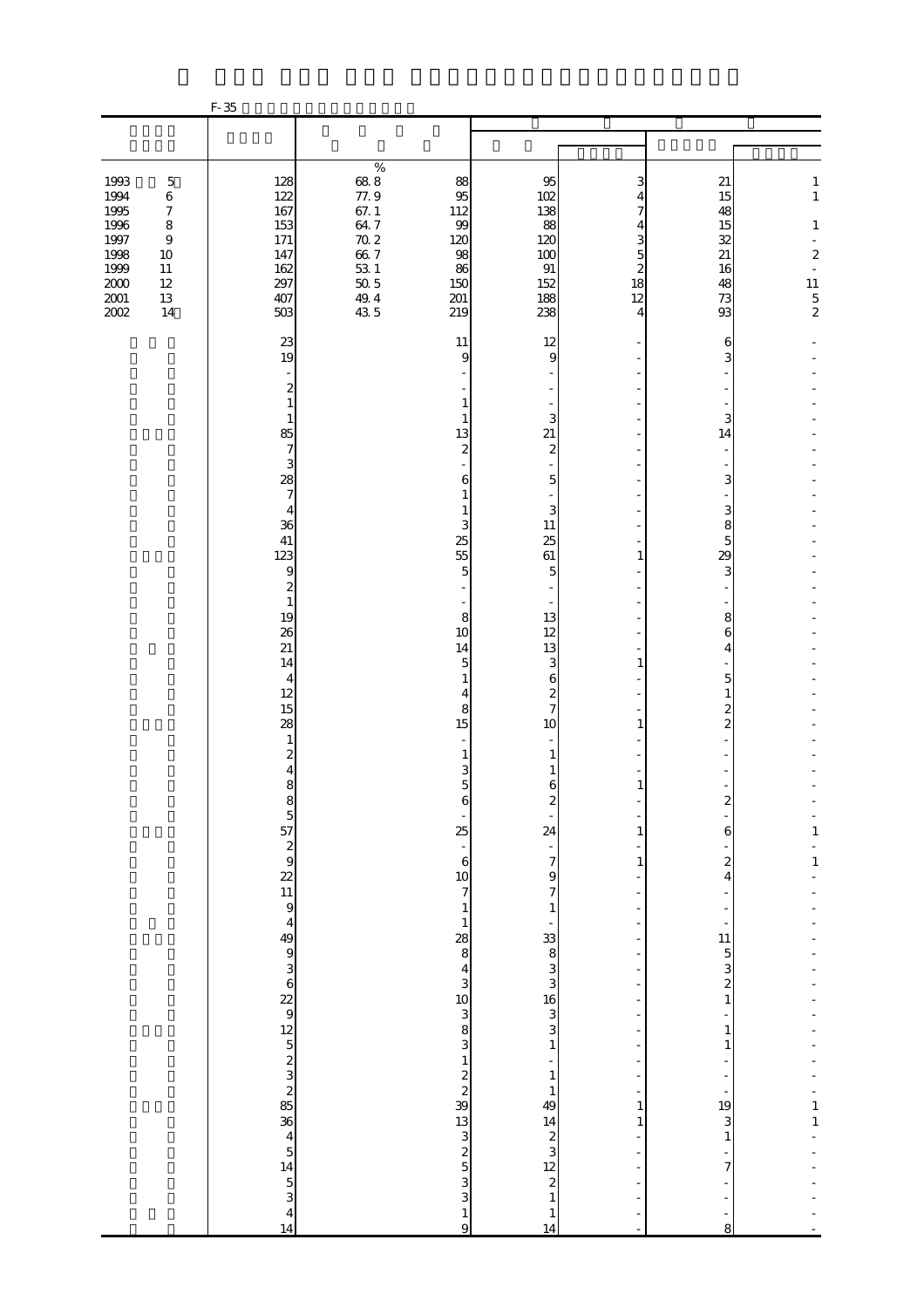|                                      |                                                                               | F-36                                             |                                                                                       |                                                                                                   |                                                                                  |                                                                                       |                          |   |
|--------------------------------------|-------------------------------------------------------------------------------|--------------------------------------------------|---------------------------------------------------------------------------------------|---------------------------------------------------------------------------------------------------|----------------------------------------------------------------------------------|---------------------------------------------------------------------------------------|--------------------------|---|
|                                      |                                                                               |                                                  |                                                                                       |                                                                                                   |                                                                                  |                                                                                       |                          |   |
|                                      |                                                                               |                                                  |                                                                                       |                                                                                                   |                                                                                  |                                                                                       |                          |   |
| 1993<br>1994<br>1995<br>1996<br>1997 | $\mathbf 5$<br>$\,6\,$<br>$\boldsymbol{7}$<br>$\,$ 8 $\,$<br>$\boldsymbol{9}$ | 13<br>13<br>29<br>18<br>18                       | $\%$<br>$\begin{array}{c} 46.2 \\ 23.1 \\ 17.2 \\ 27.8 \\ \vdots \end{array}$<br>44.4 | 6<br>3<br>5<br>$\overline{5}$<br>8                                                                | 9<br>4<br>4<br>8<br>$\overline{9}$                                               | 1                                                                                     | 2                        |   |
| 1998<br>1999<br>$\frac{200}{200}$    | $10\,$<br>$11\,$<br>$12\,$<br>13<br>14                                        | 29<br>36<br>65<br>67                             | $24$ 1<br>15 4<br>27.8<br>16 9<br>13 4                                                | $\overline{7}$<br>4<br>10<br>11<br>9                                                              | $\overline{7}$<br>8<br>15<br>$\overline{9}$<br>14                                | 3<br>3<br>3                                                                           | 4<br>1                   | 3 |
|                                      |                                                                               | 1<br>1                                           |                                                                                       | 1<br>$\mathbf{1}$                                                                                 | 1<br>1                                                                           | 1<br>1                                                                                |                          |   |
|                                      |                                                                               |                                                  |                                                                                       |                                                                                                   |                                                                                  |                                                                                       |                          |   |
|                                      |                                                                               | 1                                                |                                                                                       | $\mathbf{1}$<br>1                                                                                 |                                                                                  |                                                                                       |                          |   |
|                                      |                                                                               | 1                                                |                                                                                       |                                                                                                   |                                                                                  |                                                                                       |                          |   |
|                                      |                                                                               | 12<br>$\frac{32}{5}$                             |                                                                                       | 3                                                                                                 | 4                                                                                |                                                                                       |                          |   |
|                                      |                                                                               | $\boldsymbol{z}$                                 |                                                                                       |                                                                                                   | 1                                                                                |                                                                                       |                          |   |
|                                      |                                                                               | 11<br>3<br>8                                     |                                                                                       | $\overline{\mathcal{L}}$<br>$\mathbf{1}$                                                          | $\overline{\mathcal{L}}$<br>$\mathbf{1}$                                         |                                                                                       |                          |   |
|                                      |                                                                               | 3<br>1                                           |                                                                                       | $\overline{\mathbf{c}}$                                                                           | 6                                                                                | 1                                                                                     |                          |   |
|                                      |                                                                               |                                                  |                                                                                       |                                                                                                   | 1                                                                                |                                                                                       |                          |   |
|                                      |                                                                               | $\mathbf{1}$                                     |                                                                                       | $\mathbf{1}$                                                                                      | $\overline{5}$                                                                   | $\mathbf{1}$                                                                          |                          |   |
|                                      |                                                                               | $\overline{5}$<br>÷<br>-                         |                                                                                       | $\overline{a}$<br>-<br>$\frac{1}{2}$                                                              | 1                                                                                | $\mathbf{1}$<br>-<br>÷                                                                |                          |   |
|                                      |                                                                               | $\frac{3}{2}$<br>÷                               |                                                                                       | $\overline{\phantom{a}}$<br>$\overline{\phantom{a}}$<br>$\frac{1}{2}$<br>$\overline{\phantom{0}}$ | $\frac{1}{2}$<br>$\,1$<br>$\qquad \qquad \blacksquare$                           | $\frac{1}{\sqrt{2}}$<br>$\,1$<br>$\overline{\phantom{a}}$                             | $\overline{\phantom{a}}$ |   |
|                                      |                                                                               | 1<br>÷<br>-                                      |                                                                                       | $\mathbf{1}$<br>$\overline{\phantom{a}}$<br>$\overline{\phantom{a}}$                              | $\overline{a}$<br>$\frac{1}{2}$<br>$\overline{\phantom{0}}$                      | $\overline{a}$<br>÷<br>÷                                                              | $\overline{\phantom{a}}$ |   |
|                                      |                                                                               | $\,$ 1 $\,$<br>$\overline{a}$                    |                                                                                       | $\mathbf{1}$<br>$\overline{\phantom{a}}$<br>$\overline{\phantom{a}}$                              | $\mathbf{1}$<br>$\qquad \qquad \blacksquare$<br>$\,1$                            | $\overline{\phantom{0}}$<br>$\overline{\phantom{a}}$<br>$\overline{\phantom{a}}$      | $\frac{1}{2}$            |   |
|                                      |                                                                               | $2^{1}$ 2                                        |                                                                                       | $\overline{\phantom{a}}$<br>$\overline{\phantom{a}}$<br>f                                         | $\frac{1}{2}$<br>$\overline{\phantom{0}}$                                        | $\overline{a}$<br>$\overline{\phantom{0}}$<br>$\overline{\phantom{0}}$                | -                        |   |
|                                      |                                                                               | $\frac{1}{12}$                                   |                                                                                       | $\overline{\phantom{0}}$<br>$\overline{\phantom{a}}$<br>$\mathbf{1}$                              | $\overline{\phantom{m}}$<br>-<br>-                                               | $\overline{\phantom{a}}$<br>f<br>$\overline{a}$                                       | ÷,                       |   |
|                                      |                                                                               | $\begin{array}{c} -1 \\ 1 \\ 3 \\ 5 \end{array}$ |                                                                                       | $\overline{\phantom{a}}$<br>$\overline{\phantom{0}}$<br>÷<br>$\frac{1}{2}$                        | $\overline{\phantom{m}}$<br>$\overline{\phantom{m}}$<br>$\overline{\phantom{m}}$ | $\overline{\phantom{a}}$<br>÷<br>$\overline{\phantom{a}}$<br>$\overline{\phantom{a}}$ | $\overline{\phantom{m}}$ |   |
|                                      |                                                                               | $\mathbf{1}$                                     |                                                                                       | $\overline{\phantom{m}}$<br>$\blacksquare$<br>$\overline{a}$                                      | -<br><sup>-</sup>                                                                | -<br>-<br>÷                                                                           |                          |   |
|                                      |                                                                               | $\frac{1}{2}$                                    |                                                                                       | $\,1\,$                                                                                           | $\bar{\phantom{a}}$                                                              | ÷,                                                                                    | ÷,                       |   |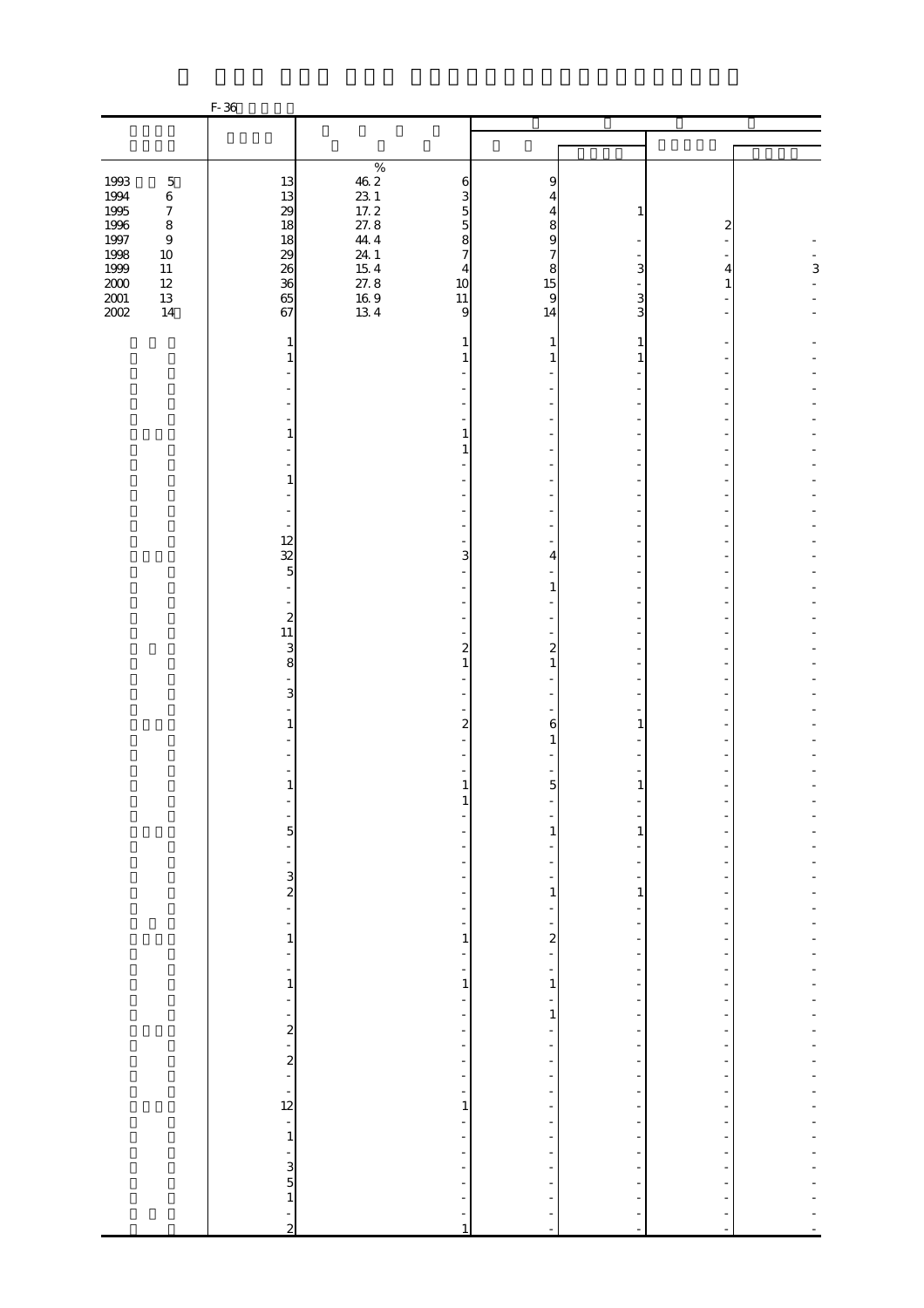|                                                                                  |                                                                                                           | F-37                                                                                                                                                                                                                                                                                                                                                                                                                                                                                                                                       |                                                                                                  |                                                                                                                                                                                                                                                                                                                                                                                                                         |                                                                                                                                                                                                                                                                                                                                                                                            |                                                                                                                                                                                                                                                                                                                                                                                                                                                          |                                                                                                                                                                                                                                                                                                                                                                                                                             |                                                                                                                                                                                                                                                                                                                                                                                                                                                                                 |
|----------------------------------------------------------------------------------|-----------------------------------------------------------------------------------------------------------|--------------------------------------------------------------------------------------------------------------------------------------------------------------------------------------------------------------------------------------------------------------------------------------------------------------------------------------------------------------------------------------------------------------------------------------------------------------------------------------------------------------------------------------------|--------------------------------------------------------------------------------------------------|-------------------------------------------------------------------------------------------------------------------------------------------------------------------------------------------------------------------------------------------------------------------------------------------------------------------------------------------------------------------------------------------------------------------------|--------------------------------------------------------------------------------------------------------------------------------------------------------------------------------------------------------------------------------------------------------------------------------------------------------------------------------------------------------------------------------------------|----------------------------------------------------------------------------------------------------------------------------------------------------------------------------------------------------------------------------------------------------------------------------------------------------------------------------------------------------------------------------------------------------------------------------------------------------------|-----------------------------------------------------------------------------------------------------------------------------------------------------------------------------------------------------------------------------------------------------------------------------------------------------------------------------------------------------------------------------------------------------------------------------|---------------------------------------------------------------------------------------------------------------------------------------------------------------------------------------------------------------------------------------------------------------------------------------------------------------------------------------------------------------------------------------------------------------------------------------------------------------------------------|
|                                                                                  |                                                                                                           |                                                                                                                                                                                                                                                                                                                                                                                                                                                                                                                                            |                                                                                                  |                                                                                                                                                                                                                                                                                                                                                                                                                         |                                                                                                                                                                                                                                                                                                                                                                                            |                                                                                                                                                                                                                                                                                                                                                                                                                                                          |                                                                                                                                                                                                                                                                                                                                                                                                                             |                                                                                                                                                                                                                                                                                                                                                                                                                                                                                 |
| 1993<br>1994<br>1995<br>1996<br>1997<br>1998<br>1999<br>2000<br>$2001\,$<br>2002 | $\mathbf 5$<br>$\,6$<br>$\boldsymbol{7}$<br>$\,$ 8 $\,$<br>$\boldsymbol{9}$<br>10<br>11<br>12<br>13<br>14 | 30, 707<br>30, 119<br>31, 231<br>36, 406<br>41,064<br>46,009<br>53, 552<br>87, 943<br>145, 936<br>196,018                                                                                                                                                                                                                                                                                                                                                                                                                                  | $\%$<br>$13\ 4$<br>133<br>129<br>126<br>11.1<br>$10\ 2$<br>$9\!\!.$ $3\!\!$<br>7.2<br>5.3<br>4.9 | 4, 126<br>3,999<br>4,041<br>4,585<br>4,574<br>4, 714<br>4,958<br>6,364<br>7,662<br>9,607                                                                                                                                                                                                                                                                                                                                | 2, 414<br>2,492<br>2, 418<br>2, 494<br>2,773<br>2,850<br>2,861<br>4,062<br>4, 222<br>4,931                                                                                                                                                                                                                                                                                                 | 76<br>81<br>95<br>110<br>98<br>115<br>142<br>208<br>238<br>269                                                                                                                                                                                                                                                                                                                                                                                           | 538<br>546<br>534<br>605<br>777<br>825<br>861<br>1, 174<br>1, 123<br>1, 174                                                                                                                                                                                                                                                                                                                                                 | $27\,$<br>$24\,$<br>$31\,$<br>38<br>$21\,$<br>43<br>$51\,$<br>52<br>55<br>73                                                                                                                                                                                                                                                                                                                                                                                                    |
|                                                                                  |                                                                                                           | 4, 258<br>2,999<br>245<br>494<br>377<br>143<br>11,599<br>1,846<br>1, 219<br>3,681<br>896<br>925<br>3,032<br>20, 978<br>61, 832<br>4,809<br>2,743<br>3, 471<br>17,954<br>11,969<br>8,796<br>3,305<br>595<br>2,888<br>5,302<br>14,460<br>1,659<br>1, 188<br>$904\,$<br>5,068<br>1,451<br>4,190<br>49,076<br>2,993<br>5,830<br>14, 702<br>18,539<br>3,876<br>3, 136<br>13,699<br>453<br>723<br>4, 208<br>5,744<br>2,571<br>3, 613<br>676<br>2,336<br>216<br>385<br>16,503<br>7,517<br>756<br>767<br>1,979<br>1,308<br>890<br>1, 181<br>2, 105 |                                                                                                  | 249<br>139<br>19<br>26<br>53<br>12<br>533<br>95<br>44<br>101<br>53<br>88<br>152<br>1, 232<br>3,050<br>144<br>134<br>313<br>611<br>443<br>489<br>263<br>55<br>227<br>371<br>861<br>157<br>112<br>63<br>164<br>235<br>130<br>1,356<br>99<br>249<br>328<br>394<br>165<br>121<br>780<br>26<br>73<br>161<br>357<br>163<br>472<br>135<br>$71\,$<br>70<br>196<br>1,074<br>272<br>60<br>98<br>163<br>$73\,$<br>45<br>105<br>258 | 154<br>106<br>11<br>12<br>21<br>4<br>241<br>43<br>$\infty$<br>51<br>39<br>15<br>73<br>453<br>1,554<br>88<br>84<br>88<br>296<br>265<br>408<br>84<br>40<br>57<br>144<br>356<br>40<br>46<br>21<br>47<br>139<br>63<br>963<br>54<br>199<br>301<br>266<br>86<br>57<br>371<br>12<br>21<br>94<br>165<br>79<br>151<br>35<br>40<br>42<br>34<br>688<br>216<br>15<br>52<br>63<br>29<br>27<br>55<br>231 | 10<br>8<br>1<br>1<br>17<br>3<br>$\overline{\mathcal{Z}}$<br>$\overline{\mathcal{Z}}$<br>$\overline{\mathcal{Z}}$<br>$\overline{c}$<br>6<br>6<br>81<br>3<br>5<br>9<br>14<br>12<br>18<br>6<br>1<br>3<br>10<br>31<br>2<br>4<br>7<br>$\mathbf{1}$<br>14<br>3<br>59<br>3<br>14<br>15<br>21<br>$\Box$<br>$\,6$<br>25<br>$\overline{\mathcal{Z}}$<br>$\,1$<br>$\overline{\mathbf{r}}$<br>17<br>$\mathbf{1}$<br>7<br>2<br>4<br>33<br>10<br>5<br>5<br>1<br>3<br>9 | 18<br>11<br>1<br>5<br>1<br>64<br>9<br>15<br>14<br>26<br>37<br>394<br>23<br>19<br>26<br>70<br>62<br>82<br>19<br>17<br>27<br>49<br>111<br>22<br>6<br>10<br>18<br>34<br>21<br>261<br>16<br>62<br>87<br>57<br>10<br>29<br>107<br>4<br>$\overline{7}$<br>$\boldsymbol{\mathsf{20}}$<br>43<br>33<br>29<br>10<br>11<br>3<br>5<br>153<br>59<br>$\mathbf{1}$<br>15<br>22<br>$\boldsymbol{z}$<br>$\overline{\mathcal{L}}$<br>17<br>35 | $\mathbf{1}$<br>$1\,$<br>4<br>$\boldsymbol{z}$<br>$\Box$<br>$1\,$<br>$\mathbf{1}$<br>23<br>$\mathbf{1}$<br>$\overline{5}$<br>$\overline{4}$<br>$\mathbf{3}$<br>$\mathbf 5$<br>$\mathbf{1}$<br>$\overline{4}$<br>12<br>$\mathbf 5$<br>$\boldsymbol{6}$<br>$\,1\,$<br>$\infty$<br>$\,1\,$<br>$6\atop6$<br>$\overline{4}$<br>3<br>$\overline{\mathbf{4}}$<br>$\,1\,$<br>$\begin{array}{c} 2 \\ 2 \\ 1 \end{array}$<br>9<br>$\overline{\mathbf{4}}$<br>$\,1\,$<br>$\mathbf{1}$<br>3 |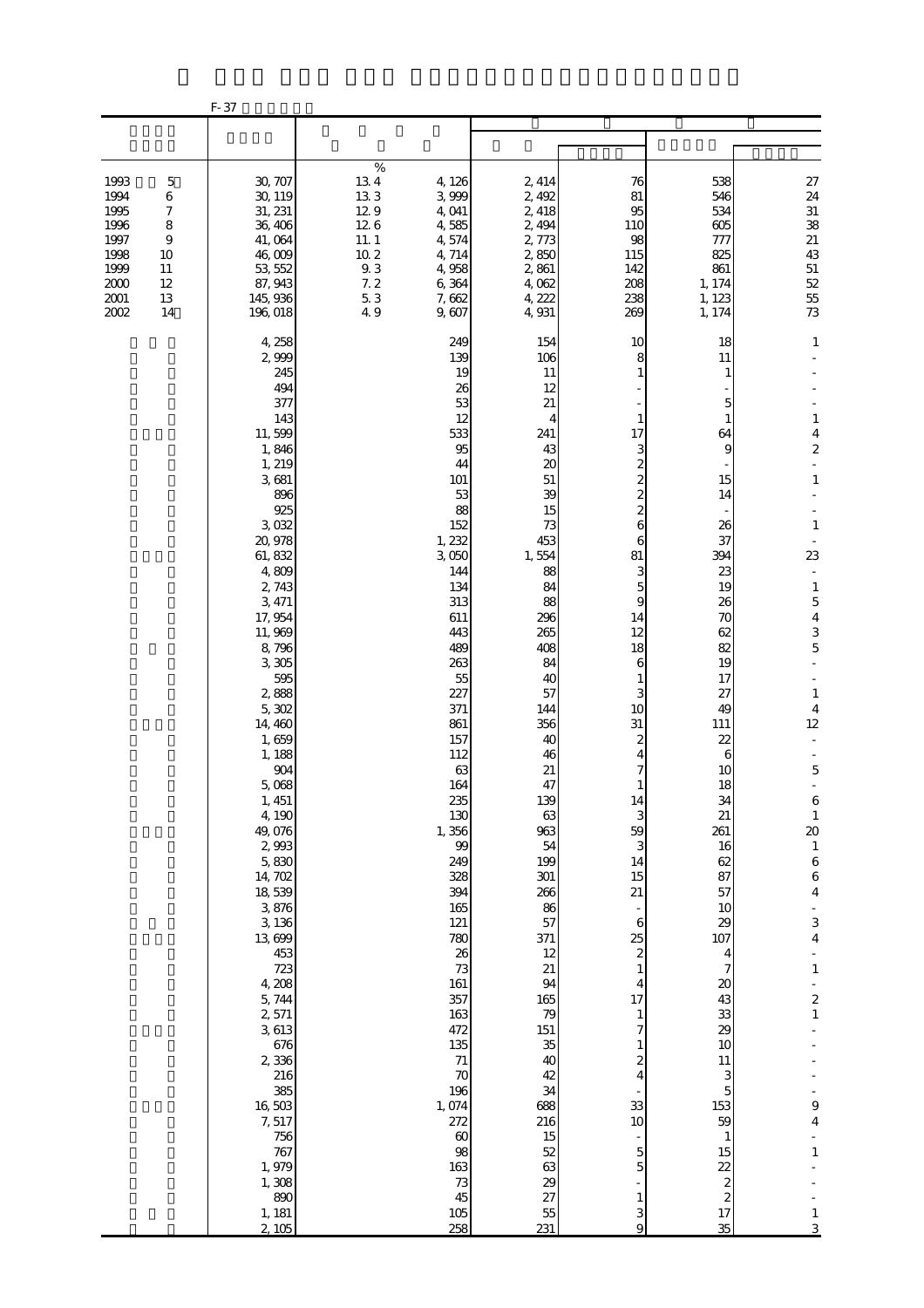|                                                                  |                                                                                                         | F-38                                                               |                                                                                                        |                                                  |                                                              |                                                                |                                               |                                                                                                 |
|------------------------------------------------------------------|---------------------------------------------------------------------------------------------------------|--------------------------------------------------------------------|--------------------------------------------------------------------------------------------------------|--------------------------------------------------|--------------------------------------------------------------|----------------------------------------------------------------|-----------------------------------------------|-------------------------------------------------------------------------------------------------|
|                                                                  |                                                                                                         |                                                                    |                                                                                                        |                                                  |                                                              |                                                                |                                               |                                                                                                 |
|                                                                  |                                                                                                         |                                                                    | $\%$                                                                                                   |                                                  |                                                              |                                                                |                                               |                                                                                                 |
| 1993<br>1994<br>1995<br>1996<br>1997<br>1998<br>1999<br>$2000\,$ | $\mathbf 5$<br>$\,6\,$<br>$\boldsymbol{7}$<br>$\,8\,$<br>$\boldsymbol{9}$<br>$10\,$<br>$11\,$<br>$12\,$ | 98<br>106<br>139<br>153<br>114<br>95<br>103<br>107                 | $\begin{array}{c} 92.9 \\ 98.1 \end{array}$<br>$10000$<br>$95\,4$<br>$96\ 5$<br>989<br>$96\ 1$<br>91.6 | 91<br>104<br>139<br>146<br>110<br>94<br>99<br>98 | 141<br>$201$<br>240<br>307<br>211<br>140<br>160<br>181       | 3<br>13<br>21<br>14<br>8<br>11<br>16<br>3                      | 27<br>52<br>86<br>132<br>63<br>40<br>65<br>59 | $\begin{array}{c} 12 \\ 17 \\ 11 \end{array}$<br>$\,6\,$<br>$11\,$<br>$16\phantom{.}$<br>$\Box$ |
| $2001\,$<br>2002                                                 | $13\,$<br>14                                                                                            | $111\,$<br>132                                                     | $\frac{92}{79}$ . 5                                                                                    | 103<br>105                                       | 148<br>147                                                   | 13<br>3                                                        | 38<br>33                                      | $\boldsymbol{7}$<br>$\mathbf 2$                                                                 |
|                                                                  |                                                                                                         | $\overline{\mathbf{c}}$<br>1                                       |                                                                                                        | 2<br>1                                           | 2                                                            |                                                                | 1                                             |                                                                                                 |
|                                                                  |                                                                                                         | 1<br>L,                                                            |                                                                                                        | 1                                                | $\boldsymbol{z}$                                             |                                                                | 1                                             |                                                                                                 |
|                                                                  |                                                                                                         | 16<br>$\boldsymbol{z}$                                             |                                                                                                        | 3<br>1                                           | 4<br>2                                                       |                                                                | 1<br>1                                        |                                                                                                 |
|                                                                  |                                                                                                         | $\mathbf{1}$<br>12                                                 |                                                                                                        | 1<br>1                                           | $\mathbf{1}$                                                 |                                                                |                                               |                                                                                                 |
|                                                                  |                                                                                                         | $\mathbf{1}$<br>24<br>$\mathbf{1}$                                 |                                                                                                        | 21<br>$\mathbf{1}$                               | 1<br>1<br>33<br>4                                            | 1                                                              | 11                                            |                                                                                                 |
|                                                                  |                                                                                                         | $\overline{\mathcal{L}}$<br>$\overline{5}$<br>5                    |                                                                                                        | $\overline{\mathcal{L}}$<br>5<br>3               | 4<br>12<br>$\mathbf{1}$                                      |                                                                | 7                                             |                                                                                                 |
|                                                                  |                                                                                                         | $\overline{5}$<br>$\boldsymbol{z}$                                 |                                                                                                        | 4<br>$\boldsymbol{z}$                            | $\boldsymbol{6}$<br>$\boldsymbol{z}$                         | 1                                                              | 3<br>1                                        |                                                                                                 |
|                                                                  |                                                                                                         | 3<br>1<br>6                                                        |                                                                                                        | 3<br>1<br>6                                      | $\mathbf{1}$<br>$\overline{\mathbf{c}}$<br>$\mathbf{1}$<br>4 |                                                                |                                               |                                                                                                 |
|                                                                  |                                                                                                         | 3                                                                  |                                                                                                        | 3                                                | 4                                                            |                                                                |                                               |                                                                                                 |
|                                                                  |                                                                                                         | $\overline{\mathcal{Z}}$<br>$\begin{array}{c} 1 \\ 17 \end{array}$ |                                                                                                        | $\boldsymbol{z}$<br>$\mathbf{1}$<br>13           | 23                                                           |                                                                |                                               |                                                                                                 |
|                                                                  |                                                                                                         | $\,1\,$                                                            |                                                                                                        | $\mathbf{1}$                                     | $\boldsymbol{z}$                                             |                                                                |                                               |                                                                                                 |
|                                                                  |                                                                                                         | $\frac{2}{6}$<br>$\frac{1}{7}$                                     |                                                                                                        | $rac{2}{3}$<br>$\,1\,$<br>6                      | 4<br>$\mathbf{1}$<br>16                                      |                                                                |                                               |                                                                                                 |
|                                                                  |                                                                                                         | 31<br>$\frac{1}{4}$                                                |                                                                                                        | 27<br>÷<br>$\overline{4}$                        | 41<br>$\overline{\phantom{0}}$<br>8                          | $\overline{\mathbf{c}}$<br>÷<br>$\overline{\mathcal{L}}$<br>Ē, | 15<br>$\overline{7}$                          | $\overline{\mathbf{c}}$<br>$\frac{1}{2}$                                                        |
|                                                                  |                                                                                                         | $rac{22}{5}$                                                       |                                                                                                        | 21<br>$\overline{\mathcal{L}}$                   | 28<br>$\overline{5}$                                         | ÷,                                                             | 3<br>$\overline{5}$                           |                                                                                                 |
|                                                                  |                                                                                                         | $\overline{a}$<br>÷<br>÷<br>÷                                      |                                                                                                        |                                                  |                                                              | ÷<br>$\overline{a}$                                            |                                               |                                                                                                 |
|                                                                  |                                                                                                         | $\frac{36}{3}$<br>÷,                                               |                                                                                                        | 33<br>$\,1\,$                                    | 39<br>$\mathbf{1}$<br>$\overline{\mathcal{Z}}$               | Ĭ.<br>$\overline{\phantom{a}}$                                 | 5<br>$\boldsymbol{z}$                         |                                                                                                 |
|                                                                  |                                                                                                         | ÷<br>$\frac{2}{5}$                                                 |                                                                                                        | $\boldsymbol{z}$                                 | 3                                                            |                                                                |                                               |                                                                                                 |
|                                                                  |                                                                                                         | -<br>26                                                            |                                                                                                        | $\overline{5}$<br>25                             | 6<br>$\overline{27}$                                         | $\sim$                                                         | 3                                             |                                                                                                 |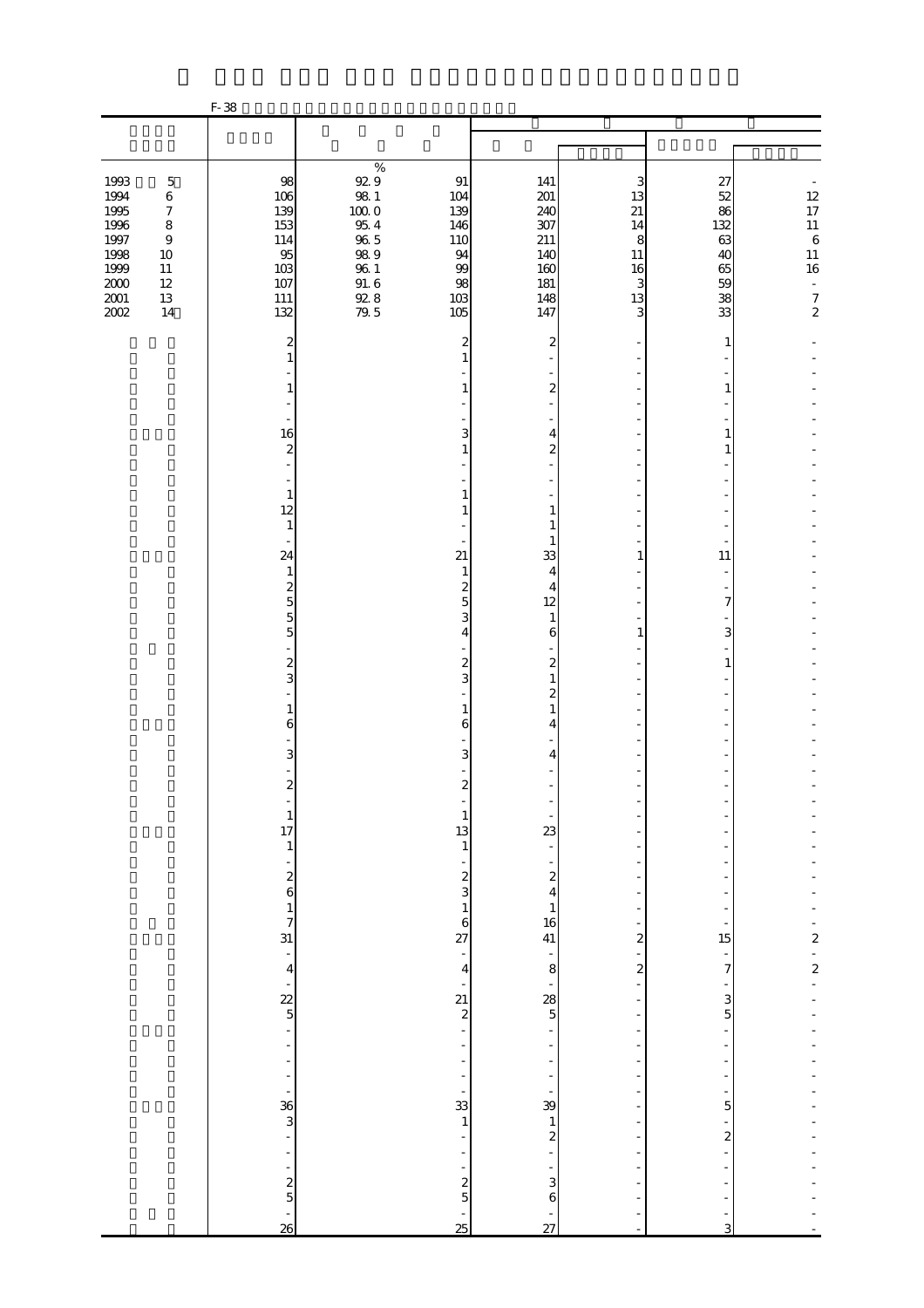|                   |                             | F-39                                       |                                                                 |               |                          |    |                          |  |
|-------------------|-----------------------------|--------------------------------------------|-----------------------------------------------------------------|---------------|--------------------------|----|--------------------------|--|
|                   |                             |                                            |                                                                 |               |                          |    |                          |  |
|                   |                             |                                            |                                                                 |               |                          |    |                          |  |
|                   |                             |                                            | $\%$                                                            |               |                          |    |                          |  |
| 1993              | $\mathbf 5$                 | $\mathbf{1}$                               | $100\;0$                                                        | $\mathbf{1}$  | 4                        |    |                          |  |
| 1994<br>1995      | $\,6\,$                     |                                            | ÷,                                                              |               | 1                        |    |                          |  |
|                   | $\boldsymbol{7}$<br>$\,8\,$ |                                            |                                                                 |               |                          |    |                          |  |
| 1996<br>1997      | $\boldsymbol{9}$            | ÷<br>$\mathbf{1}$                          |                                                                 | $\mathbf{1}$  | 26                       |    | 26                       |  |
| 1998              | $10\,$                      |                                            |                                                                 |               | 15                       |    | 15                       |  |
| 1999              | $11\,$                      | $rac{2}{3}$                                | $\begin{array}{c} 100 \ 0 \\ 100 \ 0 \\ 100 \ 0 \\ \end{array}$ | $\frac{2}{3}$ | 20                       |    | 17                       |  |
| $\frac{200}{200}$ | $12\,$                      | $\bar{\phantom{a}}$                        | $\overline{\phantom{a}}$                                        |               |                          |    |                          |  |
|                   | $13\,$<br>$14\,$            | $\overline{\phantom{a}}$<br>$\overline{3}$ | $\frac{1}{1000}$                                                | 3             | 36                       |    | 32                       |  |
|                   |                             |                                            |                                                                 |               |                          |    |                          |  |
|                   |                             |                                            |                                                                 |               |                          |    |                          |  |
|                   |                             |                                            |                                                                 |               |                          |    |                          |  |
|                   |                             |                                            |                                                                 |               |                          |    |                          |  |
|                   |                             |                                            |                                                                 |               |                          |    |                          |  |
|                   |                             |                                            |                                                                 |               |                          |    |                          |  |
|                   |                             |                                            |                                                                 |               |                          |    |                          |  |
|                   |                             |                                            |                                                                 |               |                          |    |                          |  |
|                   |                             |                                            |                                                                 |               |                          |    |                          |  |
|                   |                             |                                            |                                                                 |               |                          |    |                          |  |
|                   |                             |                                            |                                                                 |               |                          |    |                          |  |
|                   |                             |                                            |                                                                 |               |                          |    |                          |  |
|                   |                             |                                            |                                                                 |               |                          |    |                          |  |
|                   |                             | 1                                          |                                                                 | 1             | 5                        |    | 2                        |  |
|                   |                             | 1                                          |                                                                 |               | 5                        |    | $\overline{c}$           |  |
|                   |                             |                                            |                                                                 |               |                          |    |                          |  |
|                   |                             |                                            |                                                                 |               |                          |    |                          |  |
|                   |                             |                                            |                                                                 |               |                          |    |                          |  |
|                   |                             |                                            |                                                                 |               |                          |    |                          |  |
|                   |                             |                                            |                                                                 |               |                          |    |                          |  |
|                   |                             |                                            |                                                                 |               |                          |    |                          |  |
|                   |                             |                                            |                                                                 |               |                          |    |                          |  |
|                   |                             |                                            |                                                                 |               |                          |    |                          |  |
|                   |                             |                                            |                                                                 |               |                          |    |                          |  |
|                   |                             |                                            |                                                                 |               |                          |    |                          |  |
|                   |                             |                                            |                                                                 |               |                          |    |                          |  |
|                   |                             |                                            |                                                                 |               |                          |    |                          |  |
|                   |                             |                                            |                                                                 |               |                          |    |                          |  |
|                   |                             | $\overline{\phantom{0}}$                   |                                                                 |               |                          |    |                          |  |
|                   |                             |                                            |                                                                 |               |                          |    |                          |  |
|                   |                             | Ĭ.                                         |                                                                 |               |                          |    |                          |  |
|                   |                             | L,                                         |                                                                 |               |                          |    |                          |  |
|                   |                             | ÷                                          |                                                                 |               |                          |    |                          |  |
|                   |                             | L,<br>÷                                    |                                                                 |               | $\frac{1}{2}$            |    |                          |  |
|                   |                             | $\mathbf{1}$                               |                                                                 | 1             | $\frac{1}{12}$           |    | 12                       |  |
|                   |                             | ÷                                          |                                                                 |               | ÷                        |    |                          |  |
|                   |                             | ÷                                          |                                                                 |               | -                        |    |                          |  |
|                   |                             | ÷                                          |                                                                 |               | $\frac{1}{12}$           |    | $\frac{1}{12}$           |  |
|                   |                             | $\,1\,$                                    |                                                                 | $\mathbf{1}$  |                          |    |                          |  |
|                   |                             | ÷,<br>$\overline{a}$                       |                                                                 |               | ÷,                       |    | ÷,                       |  |
|                   |                             | ÷,                                         |                                                                 |               | $\overline{\phantom{0}}$ |    |                          |  |
|                   |                             | ÷                                          |                                                                 |               | $\overline{\phantom{0}}$ |    |                          |  |
|                   |                             | ÷,                                         |                                                                 | ÷,            | $\frac{1}{2}$            |    |                          |  |
|                   |                             | ÷                                          |                                                                 | ÷             |                          |    |                          |  |
|                   |                             | 1                                          |                                                                 | 1             | $\frac{1}{19}$           |    | 18                       |  |
|                   |                             | $\mathbf{1}$<br>Ĭ.                         |                                                                 | $\mathbf 1$   | ÷                        | ÷, | 18                       |  |
|                   |                             | L,                                         |                                                                 | Ē,            | ÷                        |    | $\overline{\phantom{a}}$ |  |
|                   |                             | Ĭ.                                         |                                                                 |               | ÷                        |    |                          |  |
|                   |                             | ÷,                                         |                                                                 |               | $\overline{a}$           |    |                          |  |
|                   |                             | ÷,                                         |                                                                 |               | ÷                        |    |                          |  |
|                   |                             |                                            |                                                                 |               | $\overline{\phantom{0}}$ |    | $\overline{a}$           |  |
|                   |                             | $\overline{\phantom{a}}$                   |                                                                 | ÷             | $\overline{a}$           |    | $\overline{a}$           |  |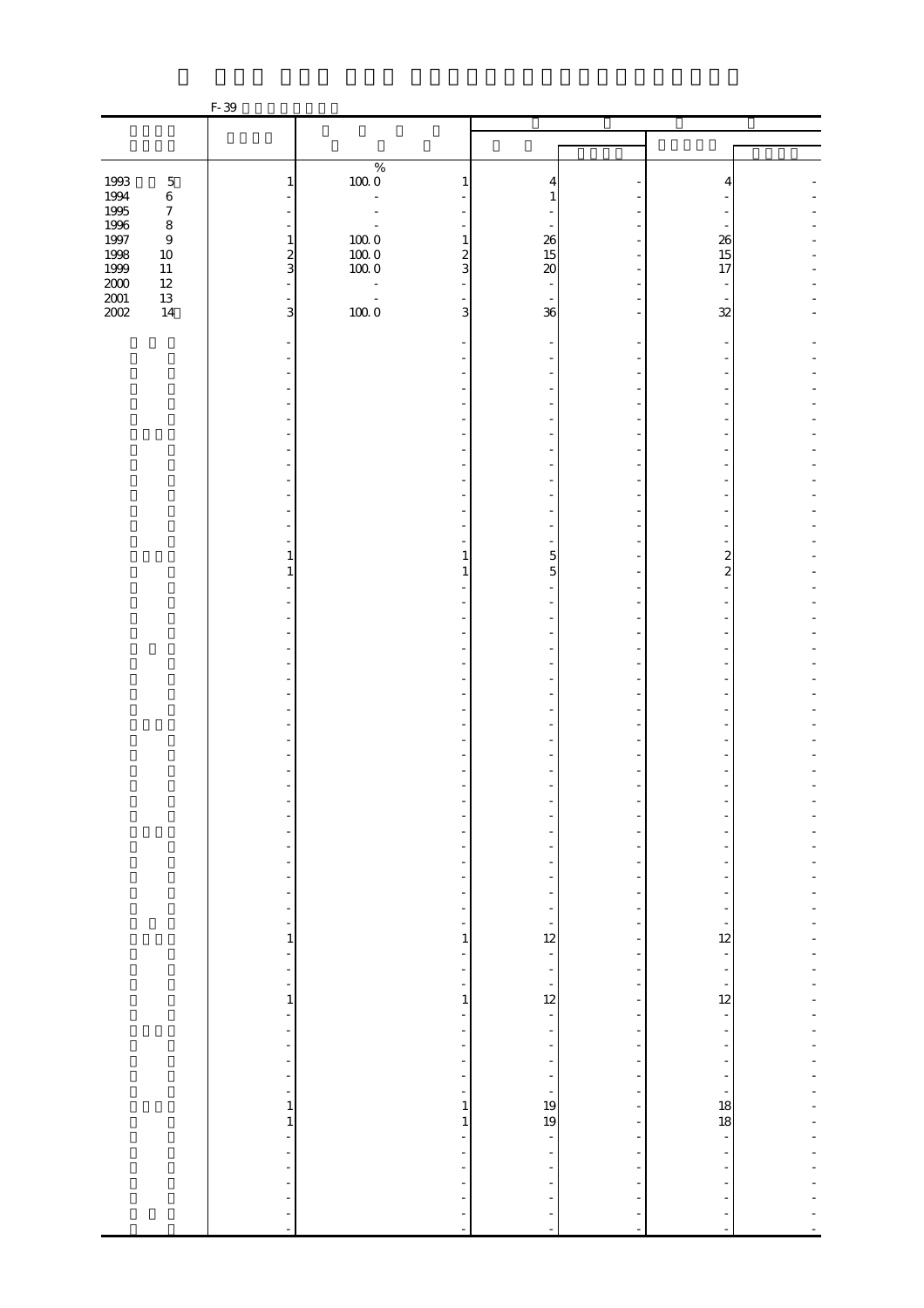|                  |                             | F-40                                       |                      |                                                      |                               |                                                      |                                           |  |
|------------------|-----------------------------|--------------------------------------------|----------------------|------------------------------------------------------|-------------------------------|------------------------------------------------------|-------------------------------------------|--|
|                  |                             |                                            |                      |                                                      |                               |                                                      |                                           |  |
|                  |                             |                                            |                      |                                                      |                               |                                                      |                                           |  |
|                  |                             |                                            | $\%$                 |                                                      |                               |                                                      |                                           |  |
| 1993             | $\mathbf 5$                 | 6                                          | $66\ 7$              | 4                                                    | 4                             | 1                                                    |                                           |  |
| 1994             | $\,6\,$                     |                                            | $\blacksquare$       |                                                      |                               |                                                      |                                           |  |
| $1995\,$         | $\boldsymbol{7}$<br>$\,8\,$ | 3                                          | $100\;0$             | 3<br>$\overline{\mathcal{Z}}$                        | 12                            |                                                      | 3                                         |  |
| 1996<br>$1997\,$ | $\,9$                       | $\boldsymbol{z}$<br>$\,1\,$                | $100\;0$<br>$100\;0$ | $\mathbf{1}$                                         | 4<br>$\overline{\mathcal{Z}}$ |                                                      |                                           |  |
| 1998             | $10\,$                      |                                            | $60\;0$              | 3                                                    | 10                            |                                                      |                                           |  |
| 1999             | $11\,$                      | $\begin{array}{c} 5 \\ 5 \\ 3 \end{array}$ | $100\;0$             | $\overline{5}$                                       | $\boldsymbol{z}$              |                                                      |                                           |  |
| $2000\,$         | $12\,$                      |                                            | $100\;0$             | $\overline{5}$                                       | $\overline{\mathcal{Z}}$      |                                                      |                                           |  |
| $2001\,$         | $13\,$                      |                                            | $66\ 7$              | $\boldsymbol{z}$                                     |                               |                                                      |                                           |  |
| 2002             | $14$                        | 9                                          | 88.9                 | 8                                                    | 6                             |                                                      | 2                                         |  |
|                  |                             |                                            |                      |                                                      |                               |                                                      |                                           |  |
|                  |                             |                                            |                      |                                                      |                               |                                                      |                                           |  |
|                  |                             |                                            |                      |                                                      |                               |                                                      |                                           |  |
|                  |                             |                                            |                      |                                                      |                               |                                                      |                                           |  |
|                  |                             |                                            |                      |                                                      |                               |                                                      |                                           |  |
|                  |                             |                                            |                      |                                                      |                               |                                                      |                                           |  |
|                  |                             |                                            |                      |                                                      |                               |                                                      |                                           |  |
|                  |                             |                                            |                      |                                                      |                               |                                                      |                                           |  |
|                  |                             |                                            |                      |                                                      |                               |                                                      |                                           |  |
|                  |                             |                                            |                      |                                                      |                               |                                                      |                                           |  |
|                  |                             |                                            |                      |                                                      |                               |                                                      |                                           |  |
|                  |                             |                                            |                      |                                                      |                               |                                                      |                                           |  |
|                  |                             | 3                                          |                      | 2                                                    | 1                             |                                                      | 1                                         |  |
|                  |                             | 1                                          |                      | 1                                                    | 1                             |                                                      | 1                                         |  |
|                  |                             |                                            |                      |                                                      |                               |                                                      |                                           |  |
|                  |                             |                                            |                      |                                                      |                               |                                                      |                                           |  |
|                  |                             |                                            |                      |                                                      |                               |                                                      |                                           |  |
|                  |                             |                                            |                      |                                                      |                               |                                                      |                                           |  |
|                  |                             |                                            |                      |                                                      |                               |                                                      |                                           |  |
|                  |                             |                                            |                      |                                                      |                               |                                                      |                                           |  |
|                  |                             |                                            |                      |                                                      |                               |                                                      |                                           |  |
|                  |                             |                                            |                      |                                                      |                               |                                                      |                                           |  |
|                  |                             | 1                                          |                      | 1<br>1                                               | 1<br>1                        |                                                      | 1                                         |  |
|                  |                             | 1                                          |                      |                                                      |                               |                                                      |                                           |  |
|                  |                             | 1                                          |                      |                                                      |                               |                                                      |                                           |  |
|                  |                             |                                            |                      |                                                      |                               |                                                      |                                           |  |
|                  |                             |                                            |                      |                                                      |                               |                                                      |                                           |  |
|                  |                             |                                            |                      |                                                      |                               |                                                      |                                           |  |
|                  |                             |                                            |                      | -                                                    |                               |                                                      |                                           |  |
|                  |                             | $\overline{\mathbf{c}}$                    |                      | $\overline{\mathbf{c}}$                              | 1                             |                                                      |                                           |  |
|                  |                             | $\frac{1}{2}$                              |                      | $\overline{\phantom{a}}$                             |                               |                                                      |                                           |  |
|                  |                             | $\frac{1}{2}$<br>÷,                        |                      | $\overline{\phantom{a}}$<br>÷,                       | $\overline{a}$                | $\overline{\phantom{m}}$                             | -                                         |  |
|                  |                             | $\boldsymbol{z}$                           |                      | $\boldsymbol{z}$                                     | $\,1\,$                       | $\overline{\phantom{m}}$                             |                                           |  |
|                  |                             | ÷,                                         |                      | ÷                                                    | $\overline{\phantom{0}}$      | $\overline{\phantom{a}}$                             | $\overline{\phantom{a}}$                  |  |
|                  |                             | $\frac{1}{2}$                              |                      | -                                                    |                               |                                                      |                                           |  |
|                  |                             | $\qquad \qquad \blacksquare$               |                      | $\overline{\phantom{a}}$                             | -                             | -                                                    | -                                         |  |
|                  |                             | $\blacksquare$                             |                      | $\overline{\phantom{0}}$                             | $\overline{\phantom{0}}$      | $\frac{1}{2}$                                        | $\overline{\phantom{0}}$                  |  |
|                  |                             | ÷<br>$\frac{1}{2}$                         |                      | $\overline{\phantom{0}}$<br>$\overline{\phantom{a}}$ | $\overline{\phantom{0}}$<br>- | $\overline{\phantom{m}}$<br>$\overline{\phantom{m}}$ | $\frac{1}{2}$<br>$\overline{\phantom{m}}$ |  |
|                  |                             | $\blacksquare$                             |                      | $\overline{\phantom{0}}$                             | $\frac{1}{2}$                 | $\overline{\phantom{m}}$                             | $\frac{1}{2}$                             |  |
|                  |                             | $\overline{\phantom{a}}$                   |                      | $\overline{\phantom{0}}$                             | $\overline{\phantom{0}}$      | $\overline{\phantom{m}}$                             | $\overline{\phantom{0}}$                  |  |
|                  |                             | $\mathbf{1}$                               |                      | $\mathbf{1}$                                         | 1                             | $\overline{a}$                                       |                                           |  |
|                  |                             | $\overline{\phantom{a}}$                   |                      | $\overline{\phantom{0}}$                             | -                             | $\overline{\phantom{0}}$                             | -                                         |  |
|                  |                             | $\,1$                                      |                      | $\,1\,$                                              | $\,1$                         | $\frac{1}{2}$                                        | $\frac{1}{2}$                             |  |
|                  |                             | $\blacksquare$                             |                      | $\overline{\phantom{a}}$                             | $\overline{\phantom{0}}$      | $\overline{\phantom{a}}$                             | $\overline{\phantom{a}}$                  |  |
|                  |                             | -<br>$\mathbf{1}$                          |                      | $\overline{\phantom{0}}$<br>$\mathbf{1}$             | $\frac{1}{\sqrt{2}}$<br>1     | -                                                    |                                           |  |
|                  |                             | $\,1$                                      |                      | $\,1$                                                | $\,1\,$                       | $\overline{\phantom{0}}$<br>$\overline{\phantom{a}}$ | ÷<br>÷,                                   |  |
|                  |                             | ÷                                          |                      | -                                                    |                               | -                                                    |                                           |  |
|                  |                             | $\frac{1}{2}$                              |                      | $\overline{\phantom{a}}$                             | ÷                             | $\frac{1}{2}$                                        | $\frac{1}{2}$                             |  |
|                  |                             | $\blacksquare$                             |                      | $\overline{\phantom{a}}$                             | $\overline{\phantom{0}}$      | $\overline{\phantom{0}}$                             |                                           |  |
|                  |                             | ÷                                          |                      | $\overline{\phantom{0}}$                             |                               | $\overline{a}$                                       |                                           |  |
|                  |                             | ÷                                          |                      | $\overline{a}$                                       |                               |                                                      |                                           |  |
|                  |                             | ÷                                          |                      |                                                      | ÷,                            |                                                      |                                           |  |
|                  |                             | $\blacksquare$                             |                      | $\frac{1}{2}$                                        | $\blacksquare$                | $\frac{1}{2}$                                        | ÷,                                        |  |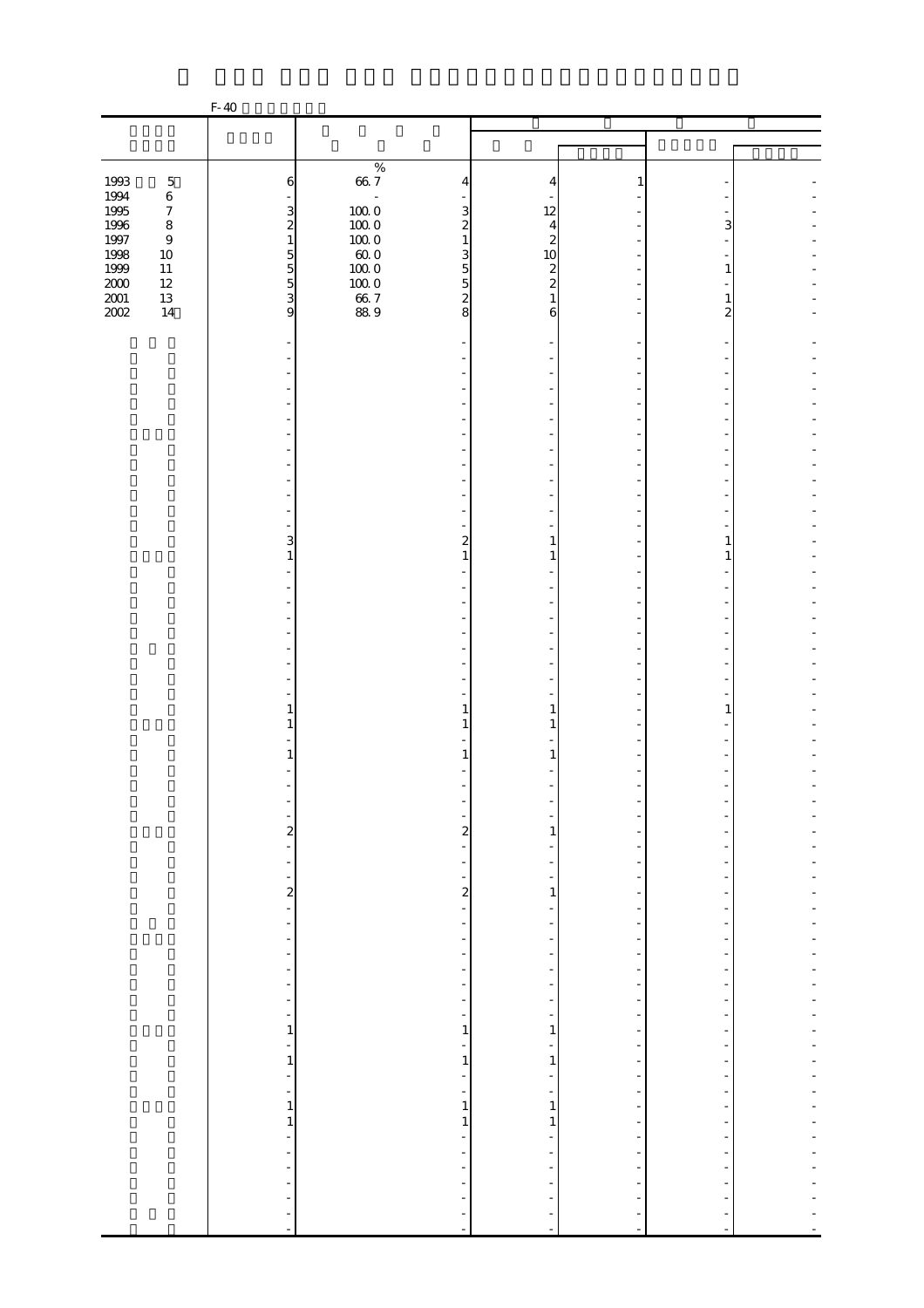|                                                   |                  | $F-41$                                                   |                                                      |                                                      |                                                      |                          |  |
|---------------------------------------------------|------------------|----------------------------------------------------------|------------------------------------------------------|------------------------------------------------------|------------------------------------------------------|--------------------------|--|
|                                                   |                  |                                                          |                                                      |                                                      |                                                      |                          |  |
|                                                   |                  |                                                          |                                                      |                                                      |                                                      |                          |  |
|                                                   |                  |                                                          | $\%$                                                 |                                                      |                                                      |                          |  |
| 1993                                              | $\mathbf 5$      |                                                          | $\Box$                                               |                                                      |                                                      |                          |  |
| 1994                                              | $\,6\,$          |                                                          |                                                      |                                                      |                                                      |                          |  |
|                                                   | $\boldsymbol{7}$ | $\mathbf{1}$                                             | $100\;0$<br>$\mathbf{1}$                             | 1                                                    |                                                      |                          |  |
| 1995<br>1996<br>1997                              | $\,8\,$<br>$\,9$ | $\bar{\phantom{a}}$<br>$\mathbf{1}$                      | $\frac{1}{2}$<br>$100\ 0$                            | $\boldsymbol{z}$<br>1                                |                                                      |                          |  |
| 1998                                              | $10\,$           | L.                                                       | $\blacksquare$                                       |                                                      |                                                      |                          |  |
| $1999\,$                                          | $11\,$           | $\mathbf{1}$                                             | $100\;0$                                             | $\mathbf{1}$<br>1                                    |                                                      |                          |  |
| $\begin{array}{c} 2000 \\[-4pt] 2001 \end{array}$ | $12\,$           | L.                                                       |                                                      |                                                      |                                                      |                          |  |
| 2002                                              | $13\,$<br>$14\,$ | ÷,                                                       | L,                                                   |                                                      |                                                      |                          |  |
|                                                   |                  |                                                          |                                                      |                                                      |                                                      |                          |  |
|                                                   |                  |                                                          |                                                      |                                                      |                                                      |                          |  |
|                                                   |                  |                                                          |                                                      |                                                      |                                                      |                          |  |
|                                                   |                  |                                                          |                                                      |                                                      |                                                      |                          |  |
|                                                   |                  |                                                          |                                                      |                                                      |                                                      |                          |  |
|                                                   |                  |                                                          |                                                      |                                                      |                                                      |                          |  |
|                                                   |                  |                                                          |                                                      |                                                      |                                                      |                          |  |
|                                                   |                  |                                                          |                                                      |                                                      |                                                      |                          |  |
|                                                   |                  |                                                          |                                                      |                                                      |                                                      |                          |  |
|                                                   |                  |                                                          |                                                      |                                                      |                                                      |                          |  |
|                                                   |                  |                                                          |                                                      |                                                      |                                                      |                          |  |
|                                                   |                  |                                                          |                                                      |                                                      |                                                      |                          |  |
|                                                   |                  |                                                          |                                                      |                                                      |                                                      |                          |  |
|                                                   |                  |                                                          |                                                      |                                                      |                                                      |                          |  |
|                                                   |                  |                                                          |                                                      |                                                      |                                                      |                          |  |
|                                                   |                  |                                                          |                                                      |                                                      |                                                      |                          |  |
|                                                   |                  |                                                          |                                                      |                                                      |                                                      |                          |  |
|                                                   |                  |                                                          |                                                      |                                                      |                                                      |                          |  |
|                                                   |                  |                                                          |                                                      |                                                      |                                                      |                          |  |
|                                                   |                  |                                                          |                                                      |                                                      |                                                      |                          |  |
|                                                   |                  |                                                          |                                                      |                                                      |                                                      |                          |  |
|                                                   |                  |                                                          |                                                      |                                                      |                                                      |                          |  |
|                                                   |                  |                                                          |                                                      |                                                      |                                                      |                          |  |
|                                                   |                  |                                                          |                                                      |                                                      |                                                      |                          |  |
|                                                   |                  |                                                          |                                                      |                                                      |                                                      |                          |  |
|                                                   |                  |                                                          |                                                      |                                                      |                                                      |                          |  |
|                                                   |                  |                                                          |                                                      |                                                      |                                                      |                          |  |
|                                                   |                  |                                                          |                                                      |                                                      |                                                      |                          |  |
|                                                   |                  | $\overline{\phantom{a}}$                                 | $\overline{a}$                                       |                                                      |                                                      |                          |  |
|                                                   |                  | $\frac{1}{2}$                                            |                                                      |                                                      |                                                      |                          |  |
|                                                   |                  | $\frac{1}{\sqrt{2}}$                                     | $\overline{\phantom{a}}$                             | -                                                    | $\frac{1}{2}$                                        | $\overline{\phantom{0}}$ |  |
|                                                   |                  | $\overline{\phantom{a}}$<br>$\qquad \qquad \blacksquare$ | $\frac{1}{\sqrt{2}}$<br>$\overline{\phantom{a}}$     | $\overline{\phantom{0}}$<br>$\overline{\phantom{0}}$ | $\overline{\phantom{m}}$<br>$\overline{\phantom{m}}$ | $\overline{\phantom{0}}$ |  |
|                                                   |                  | $\overline{\phantom{a}}$                                 | $\frac{1}{\sqrt{2}}$                                 | $\frac{1}{\sqrt{2}}$                                 | $\overline{\phantom{m}}$                             |                          |  |
|                                                   |                  | $\blacksquare$                                           | $\overline{\phantom{0}}$                             | $\overline{\phantom{0}}$                             | $\frac{1}{2}$                                        | $\frac{1}{2}$            |  |
|                                                   |                  | $\tilde{\tau}$                                           | f                                                    | -                                                    | $\overline{a}$                                       | -                        |  |
|                                                   |                  | $\omega$                                                 | $\frac{1}{2}$                                        |                                                      | $\frac{1}{2}$                                        |                          |  |
|                                                   |                  | $\overline{\phantom{a}}$<br>$\frac{1}{\sqrt{2}}$         | $\overline{\phantom{a}}$<br>$\overline{\phantom{a}}$ | $\overline{\phantom{0}}$<br>$\frac{1}{2}$            | $\overline{\phantom{0}}$<br>$\overline{\phantom{0}}$ | $\overline{\phantom{0}}$ |  |
|                                                   |                  | $\blacksquare$                                           | $\overline{\phantom{a}}$                             | $\frac{1}{2}$                                        | $\overline{\phantom{a}}$                             | $\overline{\phantom{m}}$ |  |
|                                                   |                  | ÷,                                                       | $\overline{\phantom{a}}$                             | -                                                    | -                                                    |                          |  |
|                                                   |                  | ÷,                                                       | $\qquad \qquad \blacksquare$                         | -                                                    | $\overline{\phantom{0}}$                             | -                        |  |
|                                                   |                  | $\overline{\phantom{a}}$                                 | $\frac{1}{2}$                                        | $\overline{\phantom{0}}$                             | $\overline{\phantom{a}}$                             | $\overline{\phantom{m}}$ |  |
|                                                   |                  | $\frac{1}{\sqrt{2}}$                                     | $\overline{\phantom{a}}$                             | $\overline{\phantom{a}}$                             | $\overline{\phantom{0}}$                             |                          |  |
|                                                   |                  | $\frac{1}{2}$                                            | ÷<br>$\frac{1}{2}$                                   | ÷<br>$\overline{\phantom{a}}$                        | $\overline{\phantom{a}}$<br>$\overline{\phantom{a}}$ | ÷<br>$\blacksquare$      |  |
|                                                   |                  | ÷,                                                       | f                                                    | $\overline{\phantom{0}}$                             | $\overline{\phantom{0}}$                             | -                        |  |
|                                                   |                  |                                                          | $\overline{\phantom{0}}$                             | $\frac{1}{\sqrt{2}}$                                 | $\overline{\phantom{0}}$                             |                          |  |
|                                                   |                  | $\frac{1}{2}$                                            | $\frac{1}{\sqrt{2}}$                                 | $\overline{\phantom{0}}$                             | $\overline{\phantom{a}}$                             | $\overline{\phantom{0}}$ |  |
|                                                   |                  |                                                          | f                                                    | $\overline{\phantom{0}}$                             | $\overline{\phantom{0}}$                             | $\overline{\phantom{0}}$ |  |
|                                                   |                  |                                                          | $\overline{\phantom{a}}$                             | $\overline{\phantom{0}}$                             | $\overline{\phantom{a}}$                             | $\overline{\phantom{a}}$ |  |
|                                                   |                  | $\frac{1}{2}$                                            | ÷<br>÷                                               | $\overline{\phantom{0}}$                             | -                                                    |                          |  |
|                                                   |                  |                                                          |                                                      | ÷                                                    |                                                      |                          |  |
|                                                   |                  | $\overline{a}$                                           |                                                      |                                                      |                                                      |                          |  |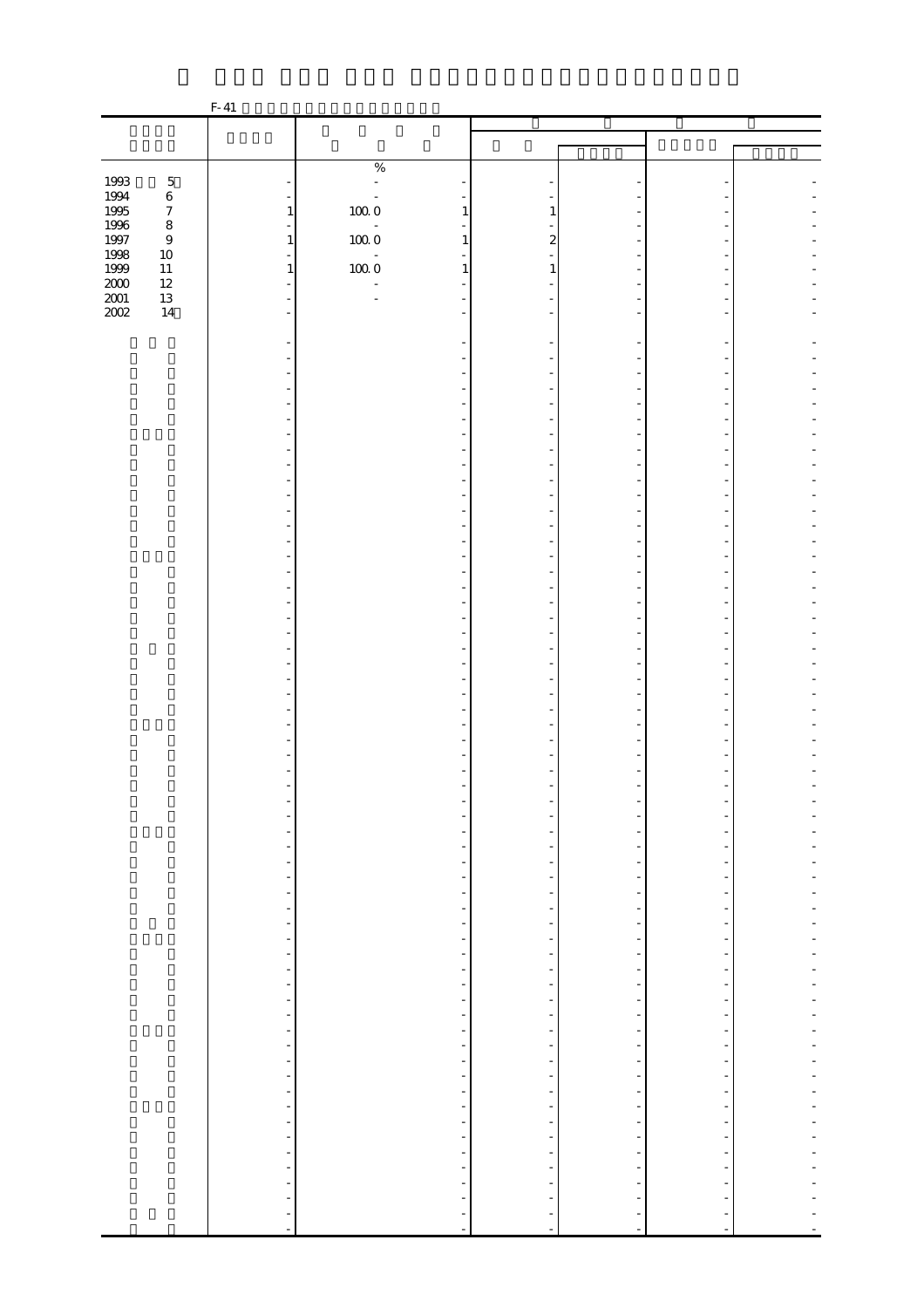|                                                      |                                                                               | $F-42$                                                              |                                                                                                                                             |                                                                                       |                                                                                                              |                                                           |         |
|------------------------------------------------------|-------------------------------------------------------------------------------|---------------------------------------------------------------------|---------------------------------------------------------------------------------------------------------------------------------------------|---------------------------------------------------------------------------------------|--------------------------------------------------------------------------------------------------------------|-----------------------------------------------------------|---------|
|                                                      |                                                                               |                                                                     |                                                                                                                                             |                                                                                       |                                                                                                              |                                                           |         |
|                                                      |                                                                               |                                                                     |                                                                                                                                             |                                                                                       |                                                                                                              |                                                           |         |
| 1993<br>1994<br>1995<br>$1996\,$<br>$1997\,$<br>1998 | $\mathbf 5$<br>$\,6\,$<br>$\boldsymbol{7}$<br>$\,$ 8 $\,$<br>$\boldsymbol{9}$ | $\overline{9}$<br>12<br>13<br>18<br>22<br>14                        | $\%$<br>$\begin{array}{c} 100.0 \\ 91.7 \end{array}$<br>$\overline{9}$<br>11<br>$100\;0$<br>13<br>$100\;0$<br>18<br>1000<br>22<br>929<br>13 | 9<br>$21\,$<br>$\overline{32}$<br>14<br>$\overline{9}$                                |                                                                                                              | 8<br>14<br>20<br>8<br>$\mathbf{1}$                        |         |
| $1999\,$<br>$2000\,$<br>$\frac{2001}{2002}$          | $10\,$<br>$11\,$<br>$12\,$<br>$13\,$<br>14                                    | 10<br>12<br>18<br>9                                                 | $100\;0$<br>10<br>$100\;0$<br>12<br>$77.8$<br>66.7<br>14                                                                                    | 19<br>15<br>12<br>$\boldsymbol{\mathcal{X}}$<br>6<br>7                                | $1\,$                                                                                                        | 11<br>10<br>3<br>19<br>1                                  | $\,1\,$ |
|                                                      |                                                                               | 1<br>1                                                              | $\mathbf{1}$                                                                                                                                | 1                                                                                     |                                                                                                              |                                                           |         |
|                                                      |                                                                               | 1                                                                   |                                                                                                                                             | $\overline{\mathbf{c}}$<br>1                                                          |                                                                                                              | 1                                                         |         |
|                                                      |                                                                               | 1                                                                   | $\mathbf{1}$                                                                                                                                | $\overline{\mathcal{L}}$                                                              |                                                                                                              | $\mathbf{1}$                                              |         |
|                                                      |                                                                               |                                                                     |                                                                                                                                             |                                                                                       |                                                                                                              |                                                           |         |
|                                                      |                                                                               | $\frac{3}{2}$                                                       | 1                                                                                                                                           | 1                                                                                     |                                                                                                              |                                                           |         |
|                                                      |                                                                               | 1                                                                   | $\mathbf{1}$                                                                                                                                | $\mathbf{1}$                                                                          |                                                                                                              |                                                           |         |
|                                                      |                                                                               |                                                                     |                                                                                                                                             |                                                                                       |                                                                                                              |                                                           |         |
|                                                      |                                                                               |                                                                     |                                                                                                                                             |                                                                                       |                                                                                                              |                                                           |         |
|                                                      |                                                                               |                                                                     |                                                                                                                                             |                                                                                       |                                                                                                              |                                                           |         |
|                                                      |                                                                               | $\overline{\mathcal{A}}$<br>÷<br>$\frac{1}{2}$                      | ÷<br>$\frac{1}{2}$<br>$\frac{1}{2}$                                                                                                         | 3<br>4<br>$\frac{1}{2}$                                                               | ÷,<br>۰<br>÷                                                                                                 |                                                           |         |
|                                                      |                                                                               | $\sim$ 2 $\sim$ 3                                                   | ÷,                                                                                                                                          | $\frac{1}{2}$<br>$\frac{2}{1}$<br>$\overline{a}$                                      | $\overline{\phantom{0}}$<br>$\overline{\phantom{a}}$<br>$\overline{\phantom{a}}$                             | ÷<br>$\overline{\phantom{a}}$                             |         |
|                                                      |                                                                               | $\overline{\phantom{0}}$<br>$\blacksquare$<br>÷                     | ÷<br>$\qquad \qquad \blacksquare$<br>$\frac{1}{2}$<br>$\frac{1}{2}$                                                                         | $\qquad \qquad \blacksquare$<br>$\overline{\phantom{a}}$<br>$\overline{\phantom{0}}$  | ÷<br>$\overline{a}$<br>$\overline{\phantom{0}}$<br>÷                                                         | ÷,<br>-                                                   |         |
|                                                      |                                                                               | $\frac{1}{2}$<br>$\overline{\phantom{a}}$<br>÷                      | $\frac{1}{2}$<br>$\overline{\phantom{a}}$<br>$\frac{1}{2}$                                                                                  | $\overline{\phantom{a}}$<br>$\overline{\phantom{a}}$<br>$\overline{\phantom{m}}$      | $\overline{\phantom{0}}$<br>$\overline{\phantom{a}}$<br>$\overline{\phantom{a}}$                             | $\frac{1}{2}$<br>$\overline{a}$                           |         |
|                                                      |                                                                               | $\qquad \qquad \blacksquare$<br>÷,<br>÷<br>$\overline{\phantom{0}}$ | $\overline{\phantom{a}}$<br>÷<br>$\frac{1}{2}$<br>$\frac{1}{2}$                                                                             | -<br>$\overline{\phantom{a}}$<br>$\overline{\phantom{0}}$<br>$\overline{\phantom{a}}$ | $\overline{\phantom{a}}$<br>$\overline{\phantom{0}}$<br>$\overline{\phantom{a}}$<br>$\overline{\phantom{a}}$ | $\overline{\phantom{m}}$<br>-<br>$\overline{\phantom{m}}$ |         |
|                                                      |                                                                               | $\frac{1}{2}$<br>-<br>÷                                             | $\overline{\phantom{0}}$<br>$\overline{\phantom{a}}$<br>$\frac{1}{2}$                                                                       | $\overline{\phantom{0}}$<br>-<br>$\overline{\phantom{a}}$                             | $\overline{\phantom{0}}$<br>$\overline{\phantom{a}}$<br>$\overline{\phantom{a}}$                             | -<br>$\overline{\phantom{a}}$                             |         |
|                                                      |                                                                               | ÷<br>÷<br>$\blacksquare$                                            | $\frac{1}{2}$<br>$\frac{1}{2}$<br>$\frac{1}{2}$                                                                                             | $\overline{\phantom{0}}$<br>$\frac{1}{2}$<br>$\frac{1}{2}$                            | $\overline{\phantom{0}}$<br>$\frac{1}{2}$<br>$\overline{\phantom{a}}$                                        |                                                           |         |
|                                                      |                                                                               | ÷<br>÷<br>$\overline{a}$<br>÷,                                      | $\frac{1}{2}$<br>$\frac{1}{2}$<br>-<br>$\blacksquare$                                                                                       | ÷<br>÷<br>$\bar{\phantom{a}}$                                                         | $\overline{\phantom{0}}$<br>-<br>÷<br>$\overline{a}$                                                         | $\overline{a}$<br>÷,                                      |         |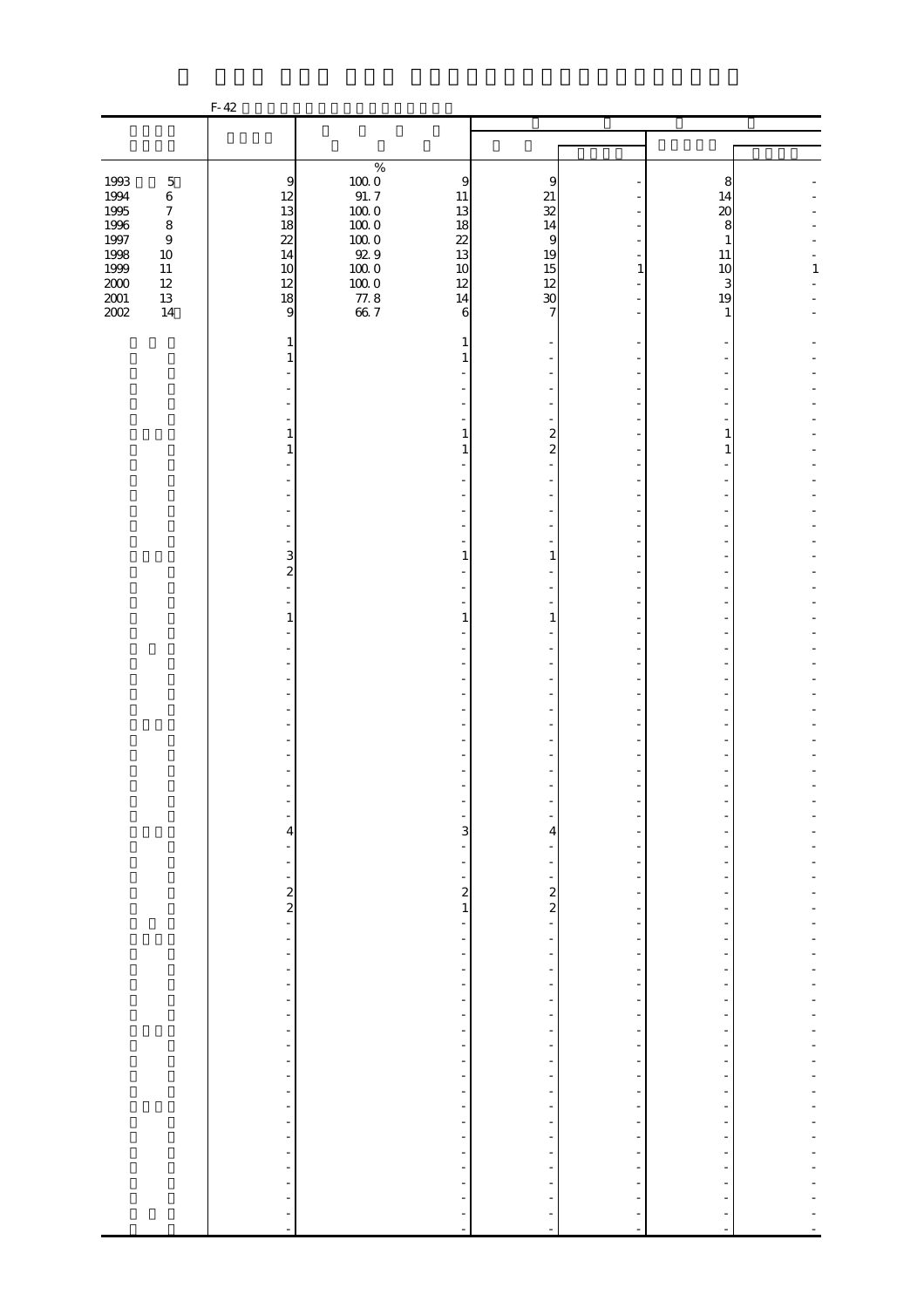|                  |                             | F-43                                                     |                     |                                                                                                              |                                                      |                                           |  |
|------------------|-----------------------------|----------------------------------------------------------|---------------------|--------------------------------------------------------------------------------------------------------------|------------------------------------------------------|-------------------------------------------|--|
|                  |                             |                                                          |                     |                                                                                                              |                                                      |                                           |  |
|                  |                             |                                                          |                     |                                                                                                              |                                                      |                                           |  |
|                  |                             |                                                          | $\%$                |                                                                                                              |                                                      |                                           |  |
| 1993             | $\mathbf 5$                 | $\,$ 6 $\,$                                              | $83\;3$             | $\overline{5}$                                                                                               | 4                                                    |                                           |  |
| 1994             | $\,6\,$                     | $\frac{2}{3}$                                            | $100\;0$            | $\boldsymbol{z}$<br>$\boldsymbol{z}$                                                                         |                                                      |                                           |  |
| 1995             | $\boldsymbol{7}$            |                                                          | $100\;0$            | 3<br>$\overline{\mathcal{Z}}$                                                                                |                                                      |                                           |  |
| 1996<br>$1997\,$ | $\,8\,$<br>$\boldsymbol{9}$ | 3<br>$\overline{4}$                                      | $66\,7$<br>$75.0\,$ | $\overline{\mathcal{Z}}$<br>3                                                                                | 1<br>3                                               |                                           |  |
| 1998             | $10\,$                      | $\mathbf{1}$                                             |                     | $\mathbf{1}$                                                                                                 |                                                      |                                           |  |
| $1999\,$         | $11\,$                      | $\overline{5}$                                           | $10000$<br>$1000$   | 5                                                                                                            | $\mathbf{z}$                                         |                                           |  |
| $2000\,$         | $12\,$                      | $1\,$                                                    | $100\;0$            | 1                                                                                                            | 1                                                    |                                           |  |
| $2001\,$         | $13\,$                      | $\mathbf{1}$                                             | $100\;0$            | 1                                                                                                            |                                                      |                                           |  |
| 2002             | $14\,$                      | 5                                                        | 1000                | 5                                                                                                            | 4                                                    |                                           |  |
|                  |                             |                                                          |                     |                                                                                                              |                                                      |                                           |  |
|                  |                             |                                                          |                     |                                                                                                              |                                                      |                                           |  |
|                  |                             |                                                          |                     |                                                                                                              |                                                      |                                           |  |
|                  |                             |                                                          |                     |                                                                                                              |                                                      |                                           |  |
|                  |                             |                                                          |                     |                                                                                                              |                                                      |                                           |  |
|                  |                             |                                                          |                     |                                                                                                              |                                                      |                                           |  |
|                  |                             | $\overline{\mathbf{c}}$                                  |                     | $\overline{a}$                                                                                               | 2                                                    |                                           |  |
|                  |                             |                                                          |                     |                                                                                                              |                                                      |                                           |  |
|                  |                             |                                                          |                     |                                                                                                              |                                                      |                                           |  |
|                  |                             | 1                                                        |                     | 1<br>1                                                                                                       |                                                      |                                           |  |
|                  |                             |                                                          |                     |                                                                                                              |                                                      |                                           |  |
|                  |                             | 1                                                        |                     | 1<br>1                                                                                                       |                                                      |                                           |  |
|                  |                             | $\overline{2}$                                           |                     | 2                                                                                                            | 2                                                    |                                           |  |
|                  |                             |                                                          |                     |                                                                                                              |                                                      |                                           |  |
|                  |                             |                                                          |                     |                                                                                                              |                                                      |                                           |  |
|                  |                             |                                                          |                     |                                                                                                              |                                                      |                                           |  |
|                  |                             |                                                          |                     |                                                                                                              |                                                      |                                           |  |
|                  |                             |                                                          |                     |                                                                                                              |                                                      |                                           |  |
|                  |                             |                                                          |                     |                                                                                                              |                                                      |                                           |  |
|                  |                             |                                                          |                     |                                                                                                              |                                                      |                                           |  |
|                  |                             | $\overline{c}$                                           |                     | $\overline{\mathcal{L}}$<br>$\overline{\mathcal{Z}}$                                                         |                                                      |                                           |  |
|                  |                             |                                                          |                     |                                                                                                              |                                                      |                                           |  |
|                  |                             |                                                          |                     |                                                                                                              |                                                      |                                           |  |
|                  |                             |                                                          |                     |                                                                                                              |                                                      |                                           |  |
|                  |                             |                                                          |                     |                                                                                                              |                                                      |                                           |  |
|                  |                             |                                                          |                     |                                                                                                              |                                                      |                                           |  |
|                  |                             |                                                          |                     |                                                                                                              |                                                      |                                           |  |
|                  |                             |                                                          |                     |                                                                                                              |                                                      |                                           |  |
|                  |                             | $\mathbf{1}$                                             |                     | 1                                                                                                            |                                                      |                                           |  |
|                  |                             |                                                          |                     | -                                                                                                            |                                                      |                                           |  |
|                  |                             | $\frac{1}{2}$<br>$\qquad \qquad \blacksquare$            |                     | ÷<br>$\overline{\phantom{0}}$<br>$\overline{a}$                                                              | $\overline{\phantom{m}}$                             |                                           |  |
|                  |                             | $\,1$                                                    |                     | $\,1$<br>$\frac{1}{2}$                                                                                       | $\overline{a}$                                       |                                           |  |
|                  |                             | $\frac{1}{2}$                                            |                     | $\frac{1}{2}$<br>$\overline{\phantom{a}}$                                                                    | $\overline{\phantom{a}}$                             | $\overline{\phantom{a}}$                  |  |
|                  |                             | $\overline{\phantom{0}}$                                 |                     | $\overline{\phantom{0}}$                                                                                     |                                                      |                                           |  |
|                  |                             | $\qquad \qquad \blacksquare$                             |                     | $\overline{\phantom{a}}$<br>-                                                                                | -                                                    | -                                         |  |
|                  |                             | $\blacksquare$                                           |                     | $\overline{\phantom{0}}$<br>$\overline{\phantom{0}}$                                                         | $\overline{\phantom{m}}$                             | $\overline{\phantom{0}}$<br>$\frac{1}{2}$ |  |
|                  |                             | ÷<br>$\frac{1}{2}$                                       |                     | $\overline{\phantom{a}}$<br>$\overline{\phantom{0}}$<br>$\overline{\phantom{a}}$<br>$\overline{\phantom{0}}$ | $\overline{\phantom{m}}$<br>$\overline{\phantom{a}}$ | ÷,                                        |  |
|                  |                             | $\blacksquare$                                           |                     | $\overline{\phantom{a}}$<br>$\overline{\phantom{0}}$                                                         | $\frac{1}{2}$                                        | $\frac{1}{2}$                             |  |
|                  |                             | $\overline{\phantom{a}}$                                 |                     | $\overline{\phantom{a}}$<br>$\overline{\phantom{0}}$                                                         | $\overline{\phantom{a}}$                             | $\overline{\phantom{0}}$                  |  |
|                  |                             | $\qquad \qquad \blacksquare$                             |                     | $\overline{\phantom{0}}$                                                                                     | ÷                                                    |                                           |  |
|                  |                             | $\frac{1}{2}$                                            |                     | $\overline{\phantom{a}}$<br>-                                                                                | $\frac{1}{2}$                                        | -                                         |  |
|                  |                             | $\frac{1}{2}$                                            |                     | $\overline{\phantom{a}}$<br>$\overline{\phantom{0}}$                                                         | $\overline{\phantom{m}}$                             | $\frac{1}{2}$                             |  |
|                  |                             | $\overline{\phantom{a}}$<br>$\qquad \qquad \blacksquare$ |                     | $\overline{\phantom{a}}$<br>$\frac{1}{2}$<br>$\overline{\phantom{0}}$<br>-                                   | $\overline{\phantom{m}}$<br>$\overline{\phantom{a}}$ | $\overline{\phantom{a}}$                  |  |
|                  |                             | $\qquad \qquad \blacksquare$                             |                     | $\overline{\phantom{a}}$<br>-                                                                                | -                                                    | ÷                                         |  |
|                  |                             | $\equiv$                                                 |                     | $\overline{\phantom{a}}$<br>$\frac{1}{2}$                                                                    | $\overline{\phantom{a}}$                             | ÷,                                        |  |
|                  |                             | $\frac{1}{2}$                                            |                     | -                                                                                                            |                                                      |                                           |  |
|                  |                             | $\frac{1}{2}$                                            |                     | $\overline{\phantom{a}}$<br>$\overline{\phantom{0}}$                                                         | $\frac{1}{2}$                                        | $\frac{1}{2}$                             |  |
|                  |                             | $\Box$                                                   |                     | $\frac{1}{2}$<br>$\overline{\phantom{0}}$                                                                    | $\frac{1}{2}$                                        |                                           |  |
|                  |                             | ÷                                                        |                     | $\overline{\phantom{0}}$<br>$\overline{a}$                                                                   |                                                      |                                           |  |
|                  |                             | $\overline{\phantom{a}}$<br>÷                            |                     | ÷,                                                                                                           |                                                      |                                           |  |
|                  |                             | $\overline{\phantom{a}}$                                 |                     | $\blacksquare$<br>$\overline{\phantom{a}}$                                                                   | ÷,                                                   | $\blacksquare$                            |  |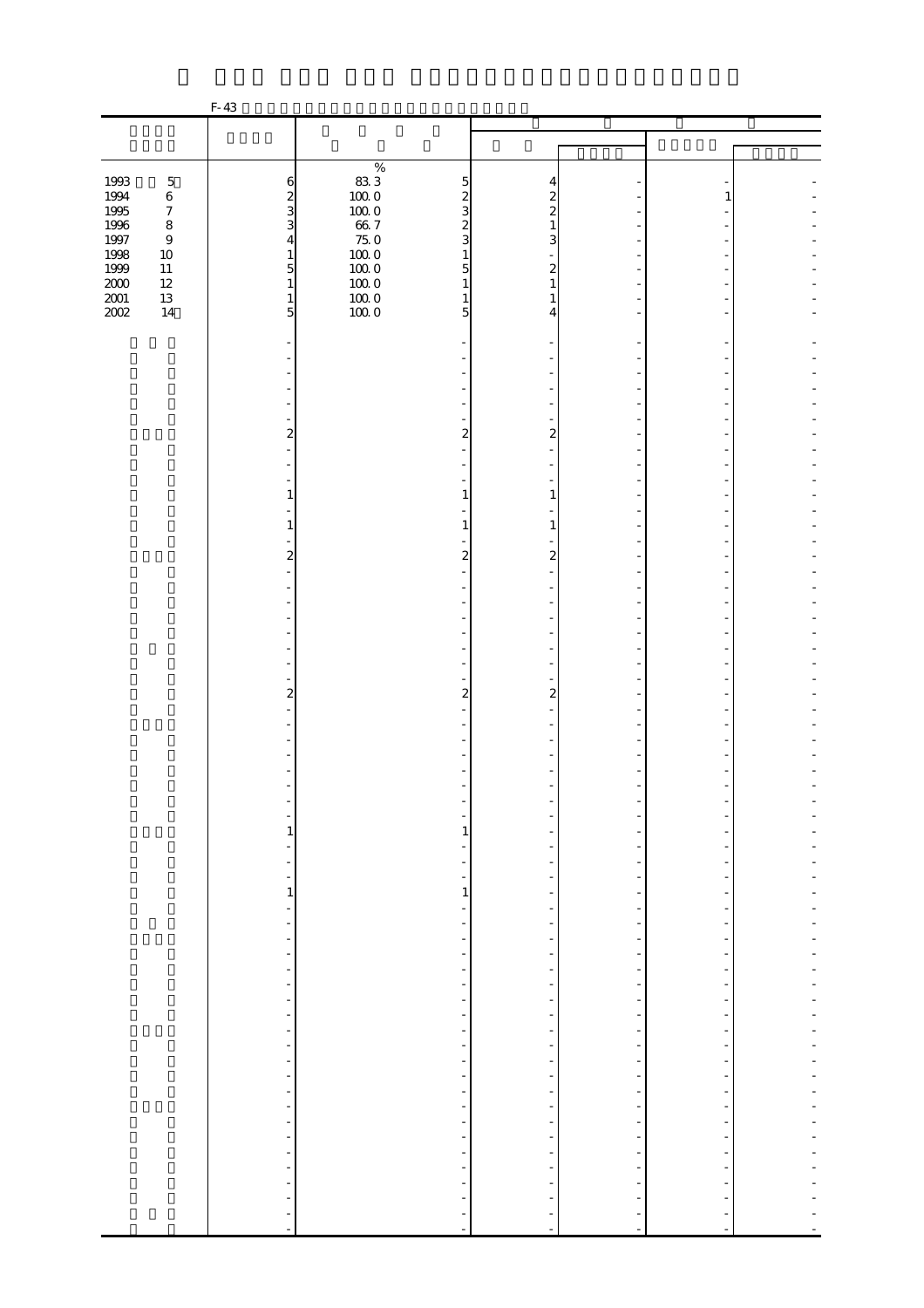|                   |                            | F-44                                             |                                          |                                                      |                                                      |                                                      |  |
|-------------------|----------------------------|--------------------------------------------------|------------------------------------------|------------------------------------------------------|------------------------------------------------------|------------------------------------------------------|--|
|                   |                            |                                                  |                                          |                                                      |                                                      |                                                      |  |
|                   |                            |                                                  |                                          |                                                      |                                                      |                                                      |  |
|                   |                            |                                                  | $\%$                                     |                                                      |                                                      |                                                      |  |
| 1993              | $\mathbf 5$                | 1                                                | $100\;0$<br>1                            | 1                                                    |                                                      |                                                      |  |
| $1994\,$          | $\,6$                      |                                                  | $\bar{\phantom{a}}$                      |                                                      |                                                      |                                                      |  |
| 1995              | $\boldsymbol{7}$           | $\frac{2}{3}$                                    | $100\;0$<br>$\boldsymbol{z}$             | $\boldsymbol{z}$                                     |                                                      |                                                      |  |
| 1996<br>1997      | $\,8\,$                    |                                                  | 3<br>$100\;0$                            | 3                                                    |                                                      |                                                      |  |
| 1998              | $\boldsymbol{9}$<br>$10\,$ | $\mathbf{1}$<br>$\overline{\mathbf{3}}$          | $10000$<br>$1000$<br>$\mathbf{1}$<br>3   | $\overline{5}$                                       |                                                      |                                                      |  |
| 1999              | $11\,$                     | $\overline{4}$                                   | $100\;0$<br>$\overline{4}$               | $\frac{2}{3}$                                        |                                                      | 1                                                    |  |
|                   | $12\,$                     | $\overline{\mathbf{4}}$                          | 1000<br>$\overline{4}$                   |                                                      |                                                      | 1                                                    |  |
| $\frac{200}{200}$ | $13\,$                     | $\overline{7}$                                   | $\frac{100}{85}$ 7<br>$\overline{7}$     | $\overline{7}$                                       | $\mathbf{1}$                                         |                                                      |  |
|                   | 14                         | $\overline{7}$                                   | 6                                        | 5                                                    |                                                      | 1                                                    |  |
|                   |                            |                                                  |                                          |                                                      |                                                      |                                                      |  |
|                   |                            |                                                  |                                          |                                                      |                                                      |                                                      |  |
|                   |                            |                                                  |                                          |                                                      |                                                      |                                                      |  |
|                   |                            |                                                  |                                          |                                                      |                                                      |                                                      |  |
|                   |                            |                                                  |                                          |                                                      |                                                      |                                                      |  |
|                   |                            |                                                  |                                          |                                                      |                                                      |                                                      |  |
|                   |                            |                                                  |                                          |                                                      |                                                      |                                                      |  |
|                   |                            |                                                  |                                          |                                                      |                                                      |                                                      |  |
|                   |                            |                                                  |                                          |                                                      |                                                      |                                                      |  |
|                   |                            |                                                  |                                          |                                                      |                                                      |                                                      |  |
|                   |                            |                                                  |                                          |                                                      |                                                      |                                                      |  |
|                   |                            |                                                  |                                          |                                                      |                                                      |                                                      |  |
|                   |                            | 1                                                | 1                                        | 1                                                    |                                                      | 1                                                    |  |
|                   |                            | 3                                                | 3                                        | $\overline{a}$                                       |                                                      |                                                      |  |
|                   |                            |                                                  |                                          |                                                      |                                                      |                                                      |  |
|                   |                            |                                                  |                                          |                                                      |                                                      |                                                      |  |
|                   |                            |                                                  |                                          |                                                      |                                                      |                                                      |  |
|                   |                            |                                                  |                                          |                                                      |                                                      |                                                      |  |
|                   |                            | $\overline{\mathbf{c}}$                          | $\overline{\mathcal{L}}$                 | $\boldsymbol{z}$                                     |                                                      |                                                      |  |
|                   |                            |                                                  |                                          |                                                      |                                                      |                                                      |  |
|                   |                            |                                                  |                                          |                                                      |                                                      |                                                      |  |
|                   |                            |                                                  |                                          |                                                      |                                                      |                                                      |  |
|                   |                            | 1                                                | $\mathbf{1}$                             |                                                      |                                                      |                                                      |  |
|                   |                            |                                                  |                                          |                                                      |                                                      |                                                      |  |
|                   |                            |                                                  |                                          |                                                      |                                                      |                                                      |  |
|                   |                            |                                                  |                                          |                                                      |                                                      |                                                      |  |
|                   |                            |                                                  |                                          |                                                      |                                                      |                                                      |  |
|                   |                            |                                                  |                                          |                                                      |                                                      |                                                      |  |
|                   |                            | -                                                | $\overline{\phantom{a}}$                 |                                                      |                                                      |                                                      |  |
|                   |                            |                                                  | $\mathbf{1}$                             | 1                                                    | $\overline{a}$                                       |                                                      |  |
|                   |                            | $2^{1}$ 2                                        | $\overline{\phantom{a}}$                 |                                                      | $\overline{\phantom{a}}$                             |                                                      |  |
|                   |                            |                                                  | $1\,$                                    | $\mathbf{1}$                                         | $\overline{\phantom{0}}$                             |                                                      |  |
|                   |                            |                                                  | $\overline{\phantom{0}}$                 | $\overline{\phantom{m}}$                             | $\overline{\phantom{a}}$                             | ÷                                                    |  |
|                   |                            | $\frac{1}{\sqrt{2}}$<br>$\overline{\phantom{a}}$ | ÷,<br>$\frac{1}{2}$                      | ۳<br>$\overline{\phantom{a}}$                        | $\overline{\phantom{a}}$<br>$\overline{\phantom{a}}$ | -<br>$\overline{\phantom{m}}$                        |  |
|                   |                            | $\overline{\phantom{a}}$                         | $\overline{\phantom{0}}$                 | -                                                    | ÷                                                    | -                                                    |  |
|                   |                            | $\overline{\phantom{0}}$                         | $\qquad \qquad \blacksquare$             | $\overline{\phantom{0}}$                             | $\overline{\phantom{a}}$                             | -                                                    |  |
|                   |                            | ÷                                                | $\frac{1}{2}$                            | $\overline{\phantom{a}}$                             | $\overline{\phantom{a}}$                             | $\overline{\phantom{m}}$                             |  |
|                   |                            | ÷,                                               | $\overline{\phantom{0}}$                 | $\frac{1}{2}$                                        | -                                                    |                                                      |  |
|                   |                            | ÷                                                | ÷                                        | ÷                                                    | $\overline{\phantom{a}}$                             | -                                                    |  |
|                   |                            | f                                                | f                                        | $\overline{\phantom{a}}$                             | $\overline{\phantom{a}}$                             | $\overline{\phantom{a}}$<br>$\overline{\phantom{0}}$ |  |
|                   |                            | $\overline{\phantom{0}}$<br>$\mathbf{1}$         | $\overline{\phantom{a}}$<br>$\mathbf{1}$ | $\overline{\phantom{0}}$<br>1                        | $\frac{1}{\sqrt{2}}$<br>$\overline{a}$               | ۰                                                    |  |
|                   |                            | $\frac{1}{\sqrt{2}}$                             | ÷,                                       | $\frac{1}{2}$                                        | $\overline{\phantom{0}}$                             | $\overline{\phantom{0}}$                             |  |
|                   |                            | ÷,                                               | ÷,                                       | $\overline{\phantom{a}}$                             | $\overline{\phantom{a}}$                             | -                                                    |  |
|                   |                            | $\,1\,$                                          | $\,1\,$                                  | $\,1$                                                | $\overline{\phantom{a}}$                             |                                                      |  |
|                   |                            | ÷,                                               | $\frac{1}{2}$                            | $\frac{1}{2}$                                        | $\overline{\phantom{0}}$                             | $\overline{a}$                                       |  |
|                   |                            | $\qquad \qquad \blacksquare$                     | $\overline{\phantom{a}}$                 | $\overline{\phantom{a}}$                             | $\qquad \qquad \blacksquare$                         | -                                                    |  |
|                   |                            | $\overline{\phantom{a}}$                         | $\overline{\phantom{a}}$                 | $\overline{\phantom{m}}$                             | $\overline{\phantom{a}}$                             | $\overline{\phantom{m}}$                             |  |
|                   |                            | $\overline{\phantom{a}}$                         | $\overline{\phantom{0}}$                 | -                                                    | ÷,                                                   | ٠                                                    |  |
|                   |                            | ÷<br>$\blacksquare$                              | $\frac{1}{\sqrt{2}}$<br>$\frac{1}{2}$    | $\overline{\phantom{m}}$<br>$\overline{\phantom{a}}$ | $\overline{\phantom{a}}$<br>$\overline{\phantom{a}}$ | $\frac{1}{2}$<br>$\overline{\phantom{m}}$            |  |
|                   |                            | ÷                                                | $\frac{1}{2}$                            |                                                      | ÷                                                    |                                                      |  |
|                   |                            | ÷,                                               | $\overline{\phantom{a}}$                 | ÷                                                    | $\overline{\phantom{a}}$                             |                                                      |  |
|                   |                            |                                                  | $\frac{1}{2}$                            | $\frac{1}{2}$                                        | ÷                                                    |                                                      |  |
|                   |                            |                                                  | $\overline{a}$                           | $\blacksquare$                                       | ÷,                                                   |                                                      |  |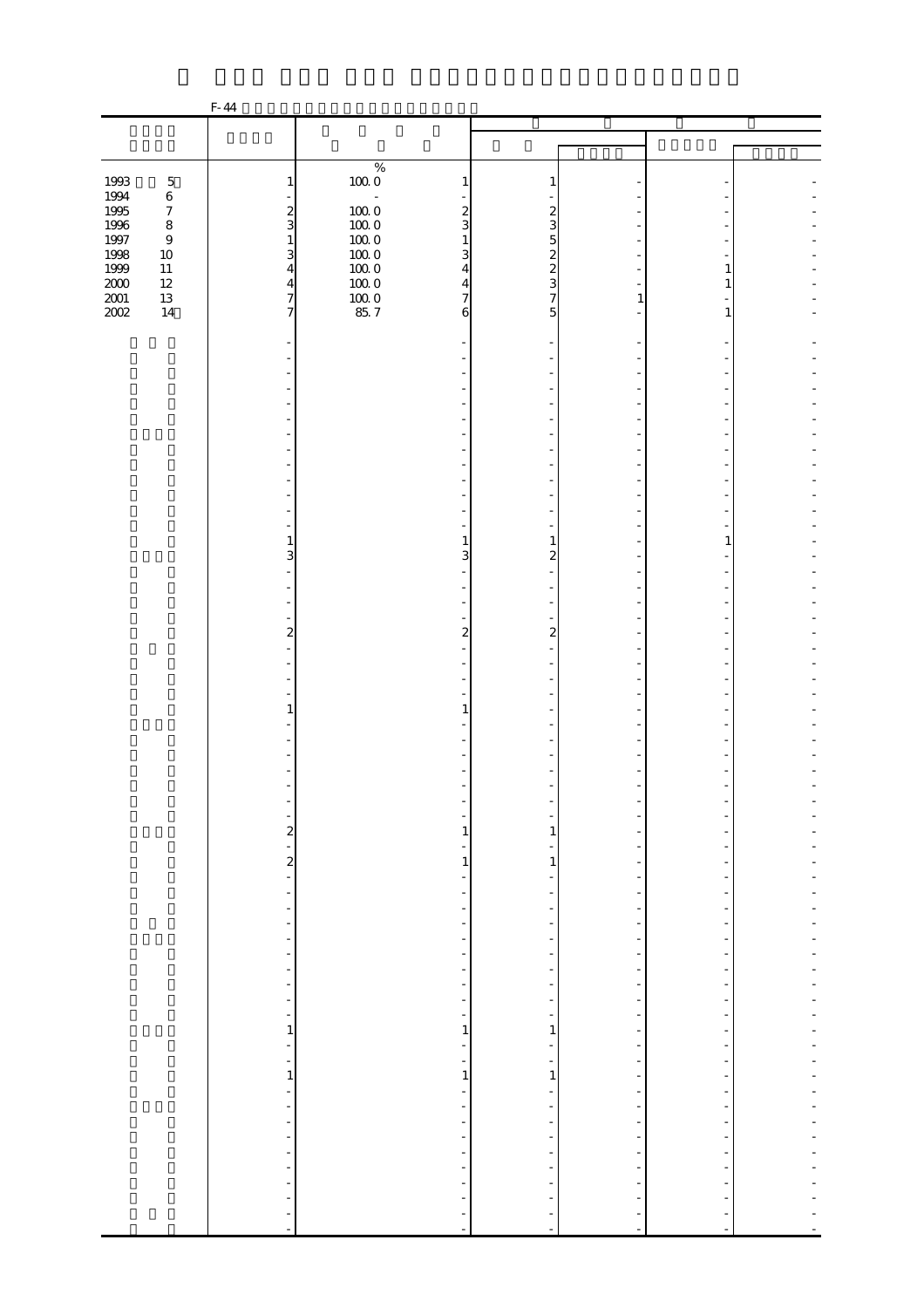|                   |                  | $F-45$                       |                |                          |                                                      |                                                      |                               |                |
|-------------------|------------------|------------------------------|----------------|--------------------------|------------------------------------------------------|------------------------------------------------------|-------------------------------|----------------|
|                   |                  |                              |                |                          |                                                      |                                                      |                               |                |
|                   |                  |                              |                |                          |                                                      |                                                      |                               |                |
|                   |                  |                              | $\%$           |                          |                                                      |                                                      |                               |                |
| 1993              | $\mathbf 5$      |                              | $\overline{a}$ |                          |                                                      |                                                      |                               |                |
| 1994              | $\,6$            | ä,                           |                |                          |                                                      |                                                      |                               |                |
| 1995              | $\boldsymbol{7}$ |                              |                |                          |                                                      |                                                      |                               |                |
| 1996<br>1997      | $\,8\,$          | ÷                            |                |                          |                                                      |                                                      |                               |                |
|                   | $\,9$            | ÷,                           |                |                          |                                                      |                                                      |                               |                |
| 1998              | $10\,$           | $\equiv$                     |                |                          |                                                      |                                                      |                               |                |
| 1999              | $11\,$<br>$12\,$ | $\mathbf{1}$<br>L,           | $100\;0$<br>ä, | $\mathbf{1}$             |                                                      |                                                      |                               |                |
| $\frac{200}{200}$ | $13\,$           | $\equiv$                     |                |                          |                                                      |                                                      |                               |                |
| 2002              | $14\,$           | $\overline{a}$               |                | ٠                        |                                                      |                                                      |                               |                |
|                   |                  |                              |                |                          |                                                      |                                                      |                               |                |
|                   |                  |                              |                |                          |                                                      |                                                      |                               |                |
|                   |                  |                              |                |                          |                                                      |                                                      |                               |                |
|                   |                  |                              |                |                          |                                                      |                                                      |                               |                |
|                   |                  |                              |                |                          |                                                      |                                                      |                               |                |
|                   |                  |                              |                |                          |                                                      |                                                      |                               |                |
|                   |                  |                              |                |                          |                                                      |                                                      |                               |                |
|                   |                  |                              |                |                          |                                                      |                                                      |                               |                |
|                   |                  |                              |                |                          |                                                      |                                                      |                               |                |
|                   |                  |                              |                |                          |                                                      |                                                      |                               |                |
|                   |                  |                              |                |                          |                                                      |                                                      |                               |                |
|                   |                  |                              |                |                          |                                                      |                                                      |                               |                |
|                   |                  |                              |                |                          |                                                      |                                                      |                               |                |
|                   |                  |                              |                |                          |                                                      |                                                      |                               |                |
|                   |                  |                              |                |                          |                                                      |                                                      |                               |                |
|                   |                  |                              |                |                          |                                                      |                                                      |                               |                |
|                   |                  |                              |                |                          |                                                      |                                                      |                               |                |
|                   |                  |                              |                |                          |                                                      |                                                      |                               |                |
|                   |                  |                              |                |                          |                                                      |                                                      |                               |                |
|                   |                  |                              |                |                          |                                                      |                                                      |                               |                |
|                   |                  |                              |                |                          |                                                      |                                                      |                               |                |
|                   |                  |                              |                |                          |                                                      |                                                      |                               |                |
|                   |                  |                              |                |                          |                                                      |                                                      |                               |                |
|                   |                  |                              |                |                          |                                                      |                                                      |                               |                |
|                   |                  |                              |                |                          |                                                      |                                                      |                               |                |
|                   |                  |                              |                |                          |                                                      |                                                      |                               |                |
|                   |                  |                              |                |                          |                                                      |                                                      |                               |                |
|                   |                  |                              |                |                          |                                                      |                                                      |                               |                |
|                   |                  |                              |                |                          |                                                      |                                                      |                               |                |
|                   |                  |                              |                |                          |                                                      |                                                      |                               |                |
|                   |                  | $\qquad \qquad \blacksquare$ |                | ÷                        |                                                      |                                                      |                               |                |
|                   |                  | ۰                            |                | ÷                        |                                                      |                                                      |                               |                |
|                   |                  |                              |                | $\overline{\phantom{a}}$ | $\overline{\phantom{0}}$                             | $\frac{1}{2}$                                        |                               |                |
|                   |                  | $\frac{1}{2}$                |                | $\frac{1}{\sqrt{2}}$     | $\frac{1}{2}$                                        | $\overline{\phantom{m}}$                             | $\blacksquare$                |                |
|                   |                  | $\frac{1}{2}$                |                | $\frac{1}{\sqrt{2}}$     | $\overline{\phantom{0}}$                             | $\frac{1}{2}$                                        | $\overline{\phantom{0}}$      |                |
|                   |                  |                              |                | $\overline{\phantom{a}}$ | $\overline{\phantom{0}}$                             | $\overline{\phantom{a}}$                             |                               |                |
|                   |                  | $\frac{1}{\sqrt{2}}$         |                | $\frac{1}{\sqrt{2}}$     | $\overline{\phantom{0}}$                             | $\overline{\phantom{0}}$                             | $\overline{\phantom{0}}$      |                |
|                   |                  | $\frac{1}{2}$                |                | f<br>÷                   | $\overline{\phantom{0}}$<br>$\overline{\phantom{0}}$ | $\overline{\phantom{0}}$<br>$\overline{\phantom{a}}$ | -<br>$\overline{\phantom{m}}$ | $\overline{a}$ |
|                   |                  |                              |                |                          | $\frac{1}{\sqrt{2}}$                                 | ÷                                                    | $\overline{\phantom{0}}$      |                |
|                   |                  | $\frac{1}{2}$                |                | f<br>÷                   | -                                                    | $\overline{\phantom{a}}$                             | $\overline{\phantom{0}}$      |                |
|                   |                  |                              |                | $\frac{1}{2}$            | $\overline{\phantom{a}}$                             | $\overline{\phantom{a}}$                             | $\overline{\phantom{a}}$      |                |
|                   |                  |                              |                | $\overline{\phantom{a}}$ | $\overline{\phantom{0}}$                             | $\overline{\phantom{0}}$                             |                               |                |
|                   |                  | $\frac{1}{2}$                |                | ÷,                       | -                                                    | $\overline{\phantom{a}}$                             | -                             | $\overline{a}$ |
|                   |                  |                              |                | ÷,                       | $\qquad \qquad \blacksquare$                         | $\overline{\phantom{a}}$                             | $\frac{1}{2}$                 |                |
|                   |                  | f                            |                | f                        | ÷,                                                   | $\overline{\phantom{a}}$                             | $\overline{\phantom{0}}$      |                |
|                   |                  |                              |                | $\frac{1}{\sqrt{2}}$     | -                                                    | $\overline{\phantom{a}}$                             | $\blacksquare$                |                |
|                   |                  |                              |                | ÷                        | -                                                    | $\overline{\phantom{a}}$                             | $\overline{\phantom{a}}$      | ÷,             |
|                   |                  |                              |                | ÷,                       | $\overline{\phantom{a}}$                             | $\qquad \qquad \blacksquare$                         | -                             | $\overline{a}$ |
|                   |                  |                              |                | $\frac{1}{\sqrt{2}}$     | $\overline{\phantom{0}}$                             | $\overline{\phantom{a}}$                             |                               |                |
|                   |                  | 医三角 医三角 医三角                  |                | $\frac{1}{2}$            | -<br>÷                                               | $\frac{1}{\sqrt{2}}$<br>$\frac{1}{\sqrt{2}}$         | $\frac{1}{2}$<br>÷            |                |
|                   |                  |                              |                | ÷                        | $\overline{\phantom{a}}$                             | $\blacksquare$                                       | $\overline{\phantom{m}}$      |                |
|                   |                  |                              |                | $\overline{\phantom{0}}$ |                                                      | -                                                    |                               |                |
|                   |                  |                              |                | ÷                        |                                                      | ÷                                                    |                               |                |
|                   |                  |                              |                |                          |                                                      | ÷                                                    |                               |                |
|                   |                  |                              |                | $\frac{1}{2}$            | $\frac{1}{2}$                                        | $\Box$                                               | ÷,                            |                |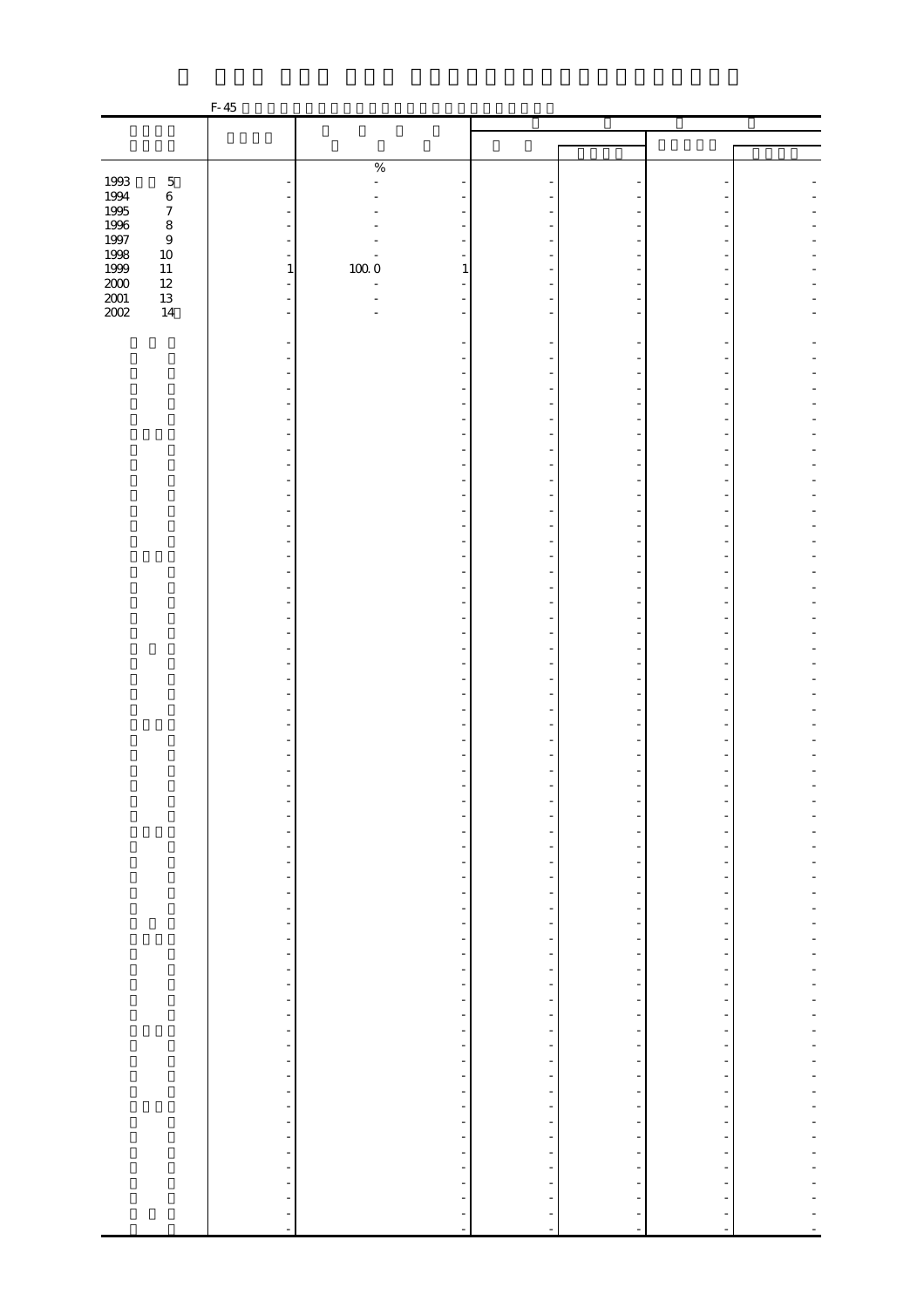|                                             |                  | F-46                           |                          |                              |                                |                              |                          |
|---------------------------------------------|------------------|--------------------------------|--------------------------|------------------------------|--------------------------------|------------------------------|--------------------------|
|                                             |                  |                                |                          |                              |                                |                              |                          |
|                                             |                  |                                |                          |                              |                                |                              |                          |
|                                             |                  |                                |                          |                              |                                |                              |                          |
|                                             |                  |                                | $\%$                     |                              |                                |                              |                          |
| 1993<br>1994<br>1995<br>1996<br>1997        | $\mathbf 5$      |                                |                          |                              |                                |                              |                          |
|                                             | $\,6\,$          |                                |                          |                              |                                |                              |                          |
|                                             | $\boldsymbol{7}$ |                                |                          |                              |                                |                              |                          |
|                                             | $\,8\,$          |                                |                          |                              |                                |                              |                          |
|                                             | $\boldsymbol{9}$ | $\overline{\phantom{0}}$       |                          |                              |                                |                              |                          |
| 1998<br>1999                                | 10<br>$11\,$     |                                |                          |                              |                                |                              |                          |
|                                             | $12\,$           |                                |                          |                              |                                |                              |                          |
| $\begin{array}{c} 2000 \\ 2001 \end{array}$ | $13\,$           |                                |                          |                              |                                |                              |                          |
| $2002\,$                                    | 14               |                                |                          |                              |                                |                              |                          |
|                                             |                  |                                |                          |                              |                                |                              |                          |
|                                             |                  |                                |                          |                              |                                |                              |                          |
|                                             |                  |                                |                          |                              |                                |                              |                          |
|                                             |                  |                                |                          |                              |                                |                              |                          |
|                                             |                  |                                |                          |                              |                                |                              |                          |
|                                             |                  |                                |                          |                              |                                |                              |                          |
|                                             |                  |                                |                          |                              |                                |                              |                          |
|                                             |                  |                                |                          |                              |                                |                              |                          |
|                                             |                  |                                |                          |                              |                                |                              |                          |
|                                             |                  |                                |                          |                              |                                |                              |                          |
|                                             |                  |                                |                          |                              |                                |                              |                          |
|                                             |                  |                                |                          |                              |                                |                              |                          |
|                                             |                  |                                |                          |                              |                                |                              |                          |
|                                             |                  |                                |                          |                              |                                |                              |                          |
|                                             |                  |                                |                          |                              |                                |                              |                          |
|                                             |                  |                                |                          |                              |                                |                              |                          |
|                                             |                  |                                |                          |                              |                                |                              |                          |
|                                             |                  |                                |                          |                              |                                |                              |                          |
|                                             |                  |                                |                          |                              |                                |                              |                          |
|                                             |                  |                                |                          |                              |                                |                              |                          |
|                                             |                  |                                |                          |                              |                                |                              |                          |
|                                             |                  |                                |                          |                              |                                |                              |                          |
|                                             |                  |                                |                          |                              |                                |                              |                          |
|                                             |                  |                                |                          |                              |                                |                              |                          |
|                                             |                  |                                |                          |                              | ٠                              |                              |                          |
|                                             |                  |                                |                          |                              |                                |                              |                          |
|                                             |                  |                                |                          |                              |                                |                              |                          |
|                                             |                  |                                |                          |                              |                                |                              |                          |
|                                             |                  |                                |                          |                              |                                |                              |                          |
|                                             |                  |                                |                          |                              |                                |                              |                          |
|                                             |                  |                                |                          |                              |                                |                              |                          |
|                                             |                  |                                |                          |                              |                                |                              |                          |
|                                             |                  |                                |                          |                              |                                |                              |                          |
|                                             |                  |                                |                          |                              | $\overline{\phantom{0}}$       |                              |                          |
|                                             |                  | -                              | -                        |                              | $\overline{\phantom{a}}$       |                              |                          |
|                                             |                  | $\overline{\phantom{m}}$       | $\frac{1}{2}$            |                              | $\overline{\phantom{a}}$       | $\overline{\phantom{a}}$     |                          |
|                                             |                  | $\overline{\phantom{a}}$       | $\overline{\phantom{a}}$ | $\overline{\phantom{a}}$     | $\overline{\phantom{a}}$       | $\overline{\phantom{a}}$     | ÷,                       |
|                                             |                  | $\frac{1}{\sqrt{2}}$           | $\overline{\phantom{a}}$ | $\frac{1}{2}$                | $\frac{1}{\sqrt{2}}$           | $\overline{\phantom{a}}$     |                          |
|                                             |                  | ÷                              | $\overline{\phantom{a}}$ | $\overline{\phantom{0}}$     | $\frac{1}{2}$                  | $\blacksquare$               |                          |
|                                             |                  | $\overline{\phantom{a}}$       | $\frac{1}{2}$            |                              | $\overline{\phantom{a}}$       | $\overline{\phantom{a}}$     |                          |
|                                             |                  | $\overline{\phantom{0}}$       | $\overline{\phantom{a}}$ | -                            | $\overline{\phantom{a}}$       | $\overline{\phantom{a}}$     | $\overline{\phantom{a}}$ |
|                                             |                  | f                              | $\overline{\phantom{a}}$ | -                            | f                              | -                            |                          |
|                                             |                  | $\overline{\phantom{0}}$       | f                        | ÷,                           | $\frac{1}{\sqrt{2}}$           | $\overline{\phantom{a}}$     |                          |
|                                             |                  | $\frac{1}{\sqrt{2}}$           | $\overline{\phantom{a}}$ | $\frac{1}{\sqrt{2}}$         | $\overline{\phantom{0}}$       | $\overline{\phantom{a}}$     |                          |
|                                             |                  | $\frac{1}{\sqrt{2}}$           | $\frac{1}{2}$            | $\overline{\phantom{a}}$     | $\overline{\phantom{a}}$       | $\overline{\phantom{a}}$     | ÷,                       |
|                                             |                  | $\overline{\phantom{0}}$       | $\overline{\phantom{a}}$ | $\overline{\phantom{a}}$     | $\frac{1}{2}$                  | $\overline{\phantom{a}}$     | ÷,                       |
|                                             |                  | $\qquad \qquad \blacksquare$   | $\overline{\phantom{a}}$ | -                            | $\overline{\phantom{a}}$       | $\qquad \qquad \blacksquare$ | $\overline{a}$           |
|                                             |                  | ÷                              | $\frac{1}{2}$            | $\overline{\phantom{a}}$     | $\frac{1}{\sqrt{2}}$           | $\overline{\phantom{a}}$     | $\overline{a}$           |
|                                             |                  | $\frac{1}{\sqrt{2}}$           | ÷,                       | -                            | f                              | $\overline{\phantom{a}}$     |                          |
|                                             |                  | ÷                              | $\overline{\phantom{a}}$ | $\qquad \qquad \blacksquare$ | $\overline{\phantom{a}}$       | $\overline{\phantom{a}}$     |                          |
|                                             |                  | $\frac{1}{\sqrt{2}}$           | f                        | $\overline{\phantom{0}}$     | $\frac{1}{\sqrt{2}}$           | $\frac{1}{\sqrt{2}}$         |                          |
|                                             |                  |                                | $\overline{\phantom{a}}$ | -                            | $\overline{\phantom{a}}$       | $\qquad \qquad \blacksquare$ |                          |
|                                             |                  | ÷,<br>$\overline{\phantom{0}}$ | $\overline{\phantom{a}}$ | $\qquad \qquad \blacksquare$ | ÷                              | $\overline{\phantom{a}}$     |                          |
|                                             |                  |                                | $\overline{\phantom{a}}$ | $\frac{1}{\sqrt{2}}$         |                                | $\frac{1}{\sqrt{2}}$         |                          |
|                                             |                  | f                              | ÷                        | $\overline{\phantom{a}}$     | f,<br>$\overline{\phantom{0}}$ | $\frac{1}{\sqrt{2}}$         |                          |
|                                             |                  | $\frac{1}{2}$                  | $\overline{\phantom{a}}$ | $\frac{1}{2}$                | ÷                              | $\overline{\phantom{a}}$     |                          |
|                                             |                  | $\frac{1}{2}$                  | $\overline{\phantom{0}}$ |                              | $\overline{\phantom{a}}$       | $\overline{\phantom{a}}$     |                          |
|                                             |                  | $\overline{\phantom{m}}$       | $\frac{1}{2}$            |                              | $\overline{\phantom{a}}$       |                              |                          |
|                                             |                  | $\overline{\phantom{0}}$       | -                        |                              |                                |                              |                          |
|                                             |                  | $\overline{a}$                 | $\overline{\phantom{a}}$ | $\frac{1}{2}$                | $\frac{1}{2}$                  | $\frac{1}{2}$                |                          |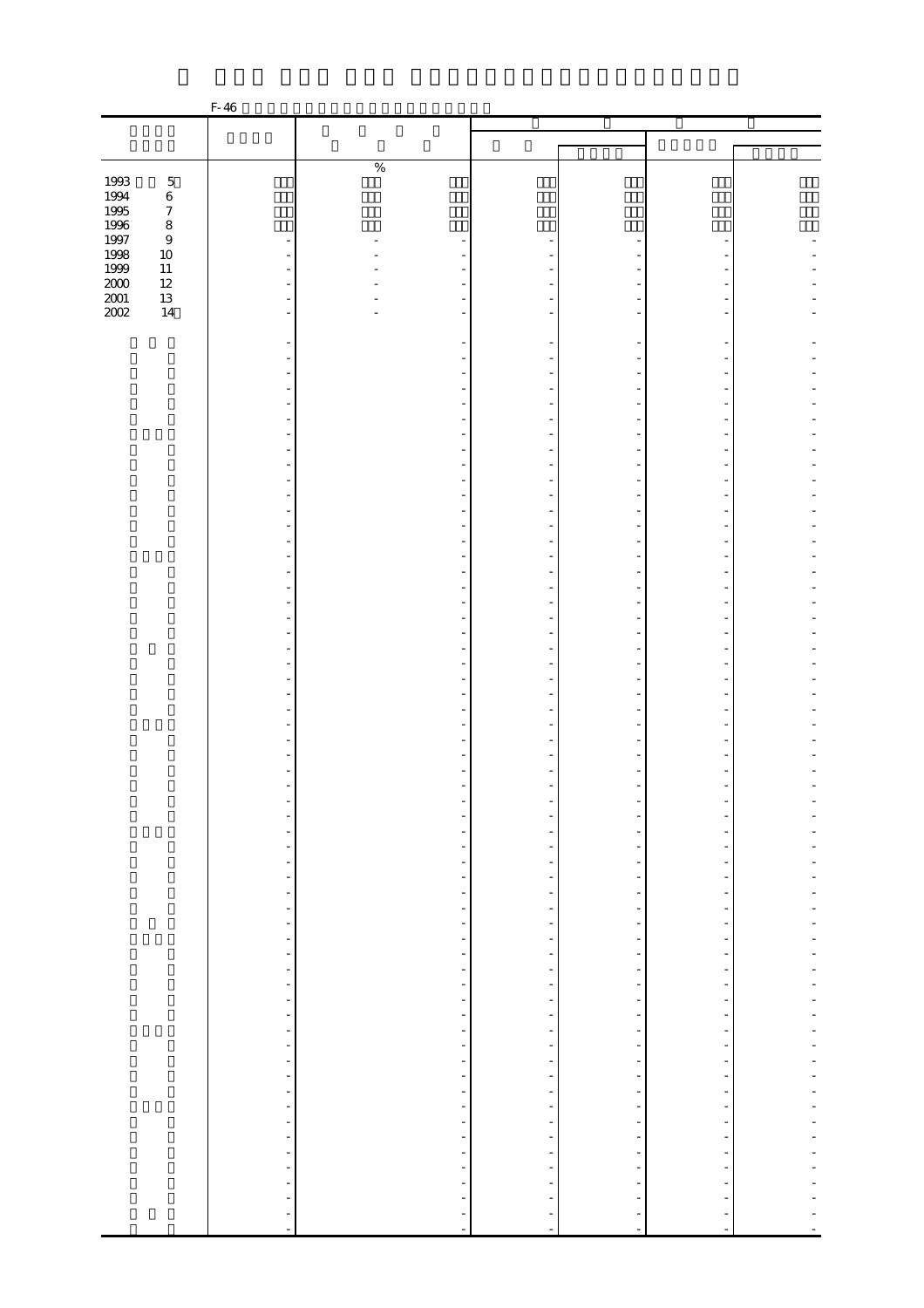|                     |                                 | F-47                                    |                                               |                                                                                                   |                                             |                                   |                                           |          |
|---------------------|---------------------------------|-----------------------------------------|-----------------------------------------------|---------------------------------------------------------------------------------------------------|---------------------------------------------|-----------------------------------|-------------------------------------------|----------|
|                     |                                 |                                         |                                               |                                                                                                   |                                             |                                   |                                           |          |
|                     |                                 |                                         |                                               |                                                                                                   |                                             |                                   |                                           |          |
|                     |                                 |                                         | $\%$                                          |                                                                                                   |                                             |                                   |                                           |          |
| 1993                | $\mathbf 5$                     |                                         |                                               |                                                                                                   |                                             |                                   |                                           |          |
| 1994<br>1995        | $\,$ 6 $\,$<br>$\boldsymbol{7}$ |                                         |                                               |                                                                                                   |                                             |                                   |                                           |          |
| 1996                | $\,$ 8 $\,$                     |                                         |                                               |                                                                                                   |                                             |                                   |                                           |          |
| 1997                | $\,9$                           |                                         |                                               |                                                                                                   |                                             |                                   |                                           |          |
| 1998                | $10\,$                          |                                         |                                               |                                                                                                   |                                             |                                   |                                           |          |
| $1999\,$            | $11\,$<br>$12\,$                |                                         |                                               |                                                                                                   |                                             |                                   |                                           |          |
| $2000\,$            | 13                              | 12                                      |                                               | 12                                                                                                | 8                                           |                                   |                                           |          |
| $\frac{2001}{2002}$ | 14                              | 28                                      | $\begin{array}{c} 100.0 \\ 100.0 \end{array}$ | 28                                                                                                | 17                                          | $\overline{\mathbf{c}}$           |                                           |          |
|                     |                                 |                                         |                                               |                                                                                                   |                                             |                                   |                                           |          |
|                     |                                 |                                         |                                               | 1                                                                                                 |                                             |                                   |                                           |          |
|                     |                                 |                                         |                                               |                                                                                                   |                                             |                                   |                                           |          |
|                     |                                 |                                         |                                               |                                                                                                   |                                             |                                   |                                           |          |
|                     |                                 |                                         |                                               |                                                                                                   |                                             |                                   |                                           |          |
|                     |                                 |                                         |                                               |                                                                                                   |                                             |                                   |                                           |          |
|                     |                                 | 1                                       |                                               | $\mathbf{1}$                                                                                      | 1                                           |                                   |                                           |          |
|                     |                                 |                                         |                                               |                                                                                                   |                                             |                                   |                                           |          |
|                     |                                 |                                         |                                               |                                                                                                   |                                             |                                   |                                           |          |
|                     |                                 |                                         |                                               |                                                                                                   |                                             |                                   |                                           |          |
|                     |                                 | 1                                       |                                               | $\mathbf{1}$                                                                                      | $\mathbf{1}$                                |                                   |                                           |          |
|                     |                                 | 8                                       |                                               | 6                                                                                                 | $\overline{\mathbf{c}}$                     |                                   |                                           |          |
|                     |                                 | 9                                       |                                               | 11                                                                                                | 5                                           | 2                                 |                                           |          |
|                     |                                 |                                         |                                               | ÷,                                                                                                |                                             |                                   |                                           |          |
|                     |                                 |                                         |                                               | $\overline{a}$                                                                                    |                                             |                                   |                                           |          |
|                     |                                 | 3                                       |                                               | $\overline{5}$                                                                                    |                                             |                                   |                                           |          |
|                     |                                 | $\mathbf{1}$                            |                                               | $\mathbf{1}$                                                                                      | $\overline{\mathcal{L}}$                    | 1                                 |                                           |          |
|                     |                                 |                                         |                                               |                                                                                                   |                                             |                                   |                                           |          |
|                     |                                 |                                         |                                               |                                                                                                   |                                             |                                   |                                           |          |
|                     |                                 | $\mathbf 5$                             |                                               | ÷,<br>$\overline{5}$                                                                              | 3                                           | 1                                 |                                           |          |
|                     |                                 |                                         |                                               |                                                                                                   |                                             |                                   |                                           |          |
|                     |                                 | 1                                       |                                               |                                                                                                   |                                             |                                   |                                           |          |
|                     |                                 |                                         |                                               |                                                                                                   |                                             |                                   |                                           |          |
|                     |                                 |                                         |                                               |                                                                                                   |                                             |                                   |                                           |          |
|                     |                                 |                                         |                                               |                                                                                                   |                                             |                                   |                                           |          |
|                     |                                 |                                         |                                               |                                                                                                   |                                             |                                   |                                           |          |
|                     |                                 |                                         |                                               | $\frac{1}{4}$                                                                                     |                                             | ÷                                 |                                           |          |
|                     |                                 | $\frac{1}{5}$                           |                                               |                                                                                                   | $\frac{1}{2}$                               | -                                 |                                           | -        |
|                     |                                 | $\overline{\phantom{a}}$                |                                               | $\,1$                                                                                             | $\overline{\phantom{0}}$                    | ۳<br>$\overline{\phantom{a}}$     |                                           |          |
|                     |                                 |                                         |                                               | $\frac{1}{1}$ $\frac{1}{1}$ $\frac{1}{2}$ $\frac{1}{2}$ $\frac{1}{2}$ $\frac{1}{2}$ $\frac{1}{2}$ |                                             | $\overline{\phantom{0}}$          | $\overline{\phantom{a}}$                  | ÷        |
|                     |                                 | $\frac{1}{3}$                           |                                               |                                                                                                   | $\frac{1}{1}$                               | $\overline{\phantom{0}}$          | $\overline{\phantom{0}}$                  |          |
|                     |                                 |                                         |                                               |                                                                                                   | ÷                                           | $\overline{\phantom{a}}$          | $\overline{\phantom{a}}$                  | ÷,       |
|                     |                                 | $\begin{array}{c} -1 \\ -1 \end{array}$ |                                               |                                                                                                   | $\begin{array}{c} -2 \\ 2 \\ 1 \end{array}$ | -<br>$\overline{\phantom{a}}$     | -                                         | -        |
|                     |                                 |                                         |                                               |                                                                                                   |                                             | $\frac{1}{2}$                     | $\overline{\phantom{a}}$                  | ÷,       |
|                     |                                 |                                         |                                               |                                                                                                   |                                             | $\frac{1}{\sqrt{2}}$              | $\overline{\phantom{0}}$                  |          |
|                     |                                 | $\frac{1}{2}$                           |                                               |                                                                                                   | $\frac{1}{1}$                               | $\frac{1}{2}$                     | $\overline{\phantom{0}}$                  | ÷        |
|                     |                                 |                                         |                                               |                                                                                                   | $\overline{\phantom{a}}$                    | $\frac{1}{2}$<br>$\frac{1}{2}$    | $\overline{\phantom{a}}$<br>$\frac{1}{2}$ | ÷<br>÷,  |
|                     |                                 | $\qquad \qquad \blacksquare$            |                                               |                                                                                                   | ÷,                                          | $\overline{\phantom{a}}$          | -                                         |          |
|                     |                                 | $\overline{\phantom{a}}$                |                                               |                                                                                                   | f                                           | $\frac{1}{2}$                     | $\overline{\phantom{0}}$                  | ÷,       |
|                     |                                 | f                                       |                                               |                                                                                                   | $\frac{1}{\sqrt{2}}$                        | $\frac{1}{2}$                     | $\frac{1}{\sqrt{2}}$                      | ÷        |
|                     |                                 | $\overline{\phantom{a}}$                |                                               |                                                                                                   | $\frac{1}{\sqrt{2}}$                        | $\frac{1}{2}$                     | $\overline{\phantom{a}}$                  | ÷,<br>÷, |
|                     |                                 | ÷,<br>$\mathbf{1}$                      |                                               |                                                                                                   | $\frac{1}{3}$ = $\frac{1}{3}$               | f<br>$\qquad \qquad \blacksquare$ | -<br>-                                    | -        |
|                     |                                 | ÷,                                      |                                               |                                                                                                   |                                             | ÷                                 | $\overline{\phantom{a}}$                  |          |
|                     |                                 | $\frac{1}{2}$                           |                                               |                                                                                                   |                                             | $\overline{\phantom{a}}$          |                                           |          |
|                     |                                 | $\frac{1}{\sqrt{2}}$                    |                                               | $\frac{1}{1}$                                                                                     |                                             | ÷                                 | $\frac{1}{2}$                             |          |
|                     |                                 | $\mathbf{1}$<br>$\overline{a}$          |                                               |                                                                                                   | ÷,                                          | $\frac{1}{2}$<br>$\frac{1}{2}$    | $\overline{\phantom{0}}$                  | Ĭ.       |
|                     |                                 | ÷                                       |                                               | ÷,                                                                                                |                                             | ÷                                 |                                           |          |
|                     |                                 | ÷                                       |                                               | $\frac{1}{2}$                                                                                     | $\frac{1}{2}$                               | ÷                                 | $\overline{\phantom{a}}$                  |          |
|                     |                                 | $\overline{\phantom{a}}$                |                                               |                                                                                                   |                                             | $\blacksquare$                    | $\blacksquare$                            |          |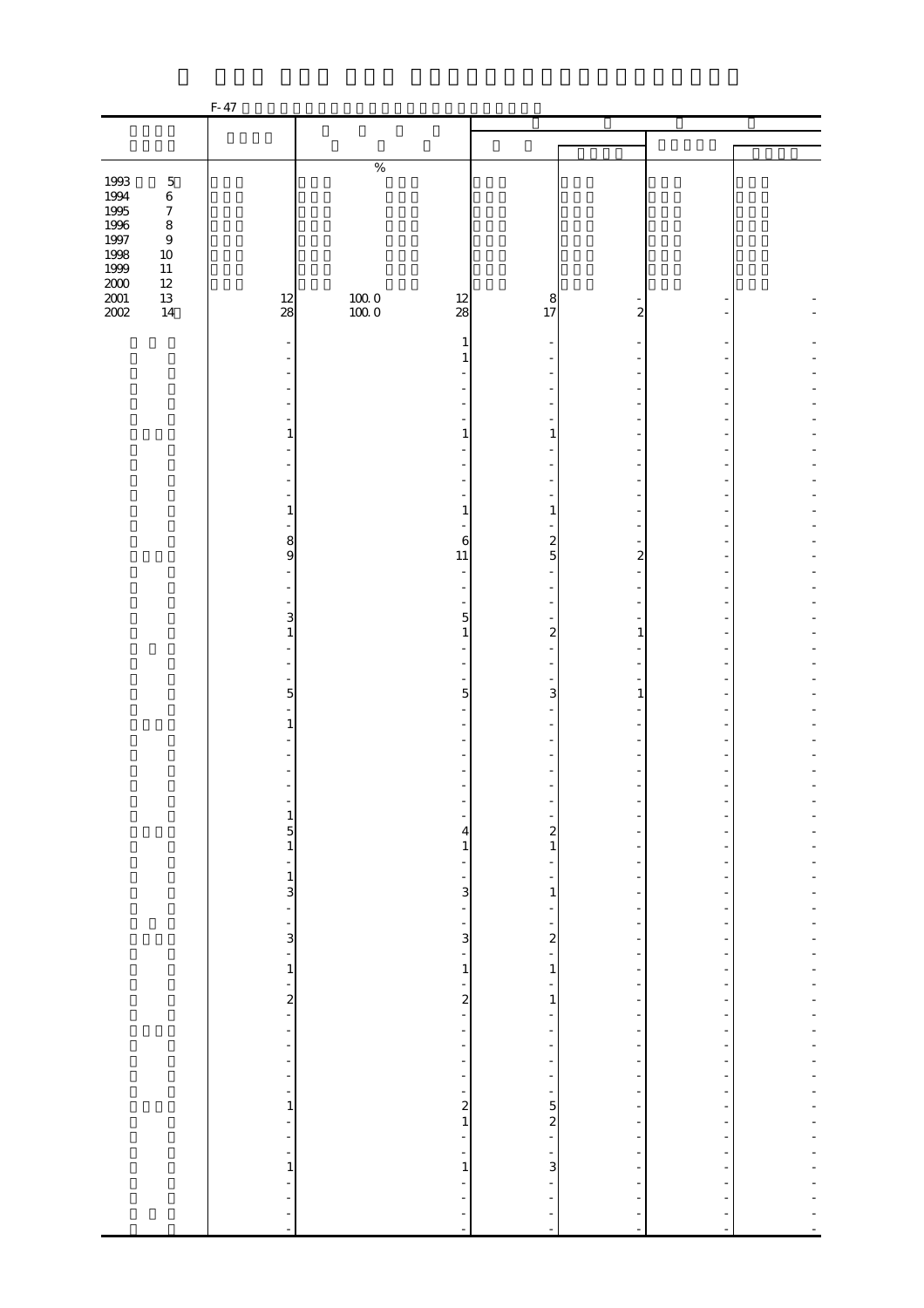| 1993<br>5<br>6<br>1994<br>7<br>1995<br>1996<br>8<br>1997<br>9<br>1998<br>10<br>1999<br>11<br>2000<br>12<br>2001<br>13<br>2002<br>14 | 2, 437, 252<br>2, 426, 694<br>2, 435, 983<br>2, 465, 503<br>2, 518, 074<br>2, 690, 267<br>2, 904, 051<br>3, 256, 109<br>3, 581, 521<br>3, 693, 928                                                                                                                                                                                                                                                                                                                                                                                                                                                                                                                          | 1, 359, 712<br>1, 410, 106<br>1, 406, 213<br>1, 389, 265<br>1, 378, 119<br>1, 429, 003<br>1, 469, 709<br>1, 389, 410<br>1,388,024<br>1, 432, 548                                                                                                                                                                                                                                                                                                                                                                                                                                                                                      | 958, 475<br>974, 158<br>970, 179<br>979, 275<br>957, 460<br>1,006,804<br>1, 080, 107<br>1, 160, 142<br>1, 195, 897<br>1, 219, 564                                                                                                                                                                                                                                                                                                                                                                                                                                                                                                     | 186, 208<br>178,026<br>170, 420<br>173, 206<br>189, 504<br>194, 505<br>179, 323<br>172, 783<br>178, 872<br>181, 940                                                                                                                                                                                                                                                                                                                                                                                                                                               |
|-------------------------------------------------------------------------------------------------------------------------------------|-----------------------------------------------------------------------------------------------------------------------------------------------------------------------------------------------------------------------------------------------------------------------------------------------------------------------------------------------------------------------------------------------------------------------------------------------------------------------------------------------------------------------------------------------------------------------------------------------------------------------------------------------------------------------------|---------------------------------------------------------------------------------------------------------------------------------------------------------------------------------------------------------------------------------------------------------------------------------------------------------------------------------------------------------------------------------------------------------------------------------------------------------------------------------------------------------------------------------------------------------------------------------------------------------------------------------------|---------------------------------------------------------------------------------------------------------------------------------------------------------------------------------------------------------------------------------------------------------------------------------------------------------------------------------------------------------------------------------------------------------------------------------------------------------------------------------------------------------------------------------------------------------------------------------------------------------------------------------------|-------------------------------------------------------------------------------------------------------------------------------------------------------------------------------------------------------------------------------------------------------------------------------------------------------------------------------------------------------------------------------------------------------------------------------------------------------------------------------------------------------------------------------------------------------------------|
|                                                                                                                                     | 121, 761<br>82,009<br>8,865<br>13, 798<br>12, 125<br>4,964<br>198, 676<br>27, 350<br>20, 260<br>61, 718<br>16,872<br>22, 543<br>49, 933<br>375, 224<br>1,088,589<br>86, 781<br>53, 647<br>55, 491<br>226, 246<br>204, 601<br>243, 194<br>48,532<br>22, 343<br>47, 568<br>100, 186<br>441, 922<br>24, 062<br>24,880<br>18, 754<br>65, 145<br>250, 247<br>58, 834<br>762, 769<br>41, 017<br>84, 359<br>361, 210<br>203, 627<br>41, 265<br>31, 291<br>196, 887<br>11, 180<br>12,031<br>59, 677<br>79, 966<br>34, 033<br>98, 451<br>18, 221<br>27, 110<br>35, 423<br>17, 697<br>409, 649<br>214, 852<br>21, 193<br>21,854<br>40, 686<br>24, 663<br>25, 534<br>30, 314<br>30,553 | 42, 282<br>27, 355<br>3,455<br>5, 123<br>4, 407<br>1, 942<br>93, 409<br>13,546<br>9,514<br>22,869<br>9, 494<br>13,020<br>24, 966<br>149, 263<br>414, 962<br>32, 973<br>22, 189<br>25, 597<br>71, 219<br>66, 143<br>89,558<br>22,708<br>9,765<br>22, 047<br>52, 763<br>181, 271<br>12, 401<br>16,510<br>9,061<br>21, 278<br>102, 730<br>19, 291<br>238, 361<br>15,062<br>32,088<br>99,881<br>62,985<br>16,092<br>12, 253<br>90,070<br>6,563<br>6,222<br>23,806<br>34,060<br>19, 419<br>49, 202<br>11, 202<br>12,541<br>16, 102<br>9,357<br>173, 728<br>73, 859<br>12,037<br>14, 279<br>20,886<br>12, 371<br>11, 785<br>18,905<br>9,606 | 38,903<br>25, 529<br>3,075<br>4, 495<br>3,976<br>1,828<br>79,002<br>11,891<br>8, 171<br>19, 748<br>7,735<br>11, 205<br>20, 252<br>123, 618<br>353, 918<br>25, 223<br>19, 574<br>20,507<br>64, 547<br>50,854<br>78,031<br>18, 767<br>9, 445<br>19, 153<br>47, 817<br>137, 725<br>11, 188<br>11, 237<br>7,359<br>19, 739<br>72,098<br>16, 104<br>219, 077<br>12,520<br>28,808<br>94, 587<br>58,930<br>13, 525<br>10, 707<br>75, 399<br>5,083<br>4,784<br>21, 617<br>30, 209<br>13, 706<br>42, 364<br>9, 577<br>10, 738<br>14,518<br>7,531<br>149,558<br>64,900<br>10, 188<br>11,895<br>17, 175<br>10, 771<br>10,502<br>15, 378<br>8,749 | 5,785<br>3,813<br>433<br>691<br>566<br>282<br>14, 921<br>2,065<br>1,525<br>4, 116<br>1, 443<br>1,958<br>3,814<br>15, 687<br>49, 872<br>3,483<br>2, 291<br>2,640<br>8,753<br>7,936<br>11,509<br>3,365<br>1,069<br>3, 291<br>5,535<br>18, 951<br>1, 764<br>1, 731<br>1,380<br>3,052<br>8,681<br>2,343<br>34, 122<br>1,978<br>4, 743<br>14,585<br>9,524<br>1,844<br>1,448<br>12,550<br>1, 154<br>1,013<br>3, 424<br>4,514<br>2,445<br>6,608<br>1, 407<br>1,818<br>2,083<br>1,300<br>23, 444<br>9,561<br>1,519<br>2,068<br>3,022<br>1, 677<br>1,516<br>2,361<br>1,720 |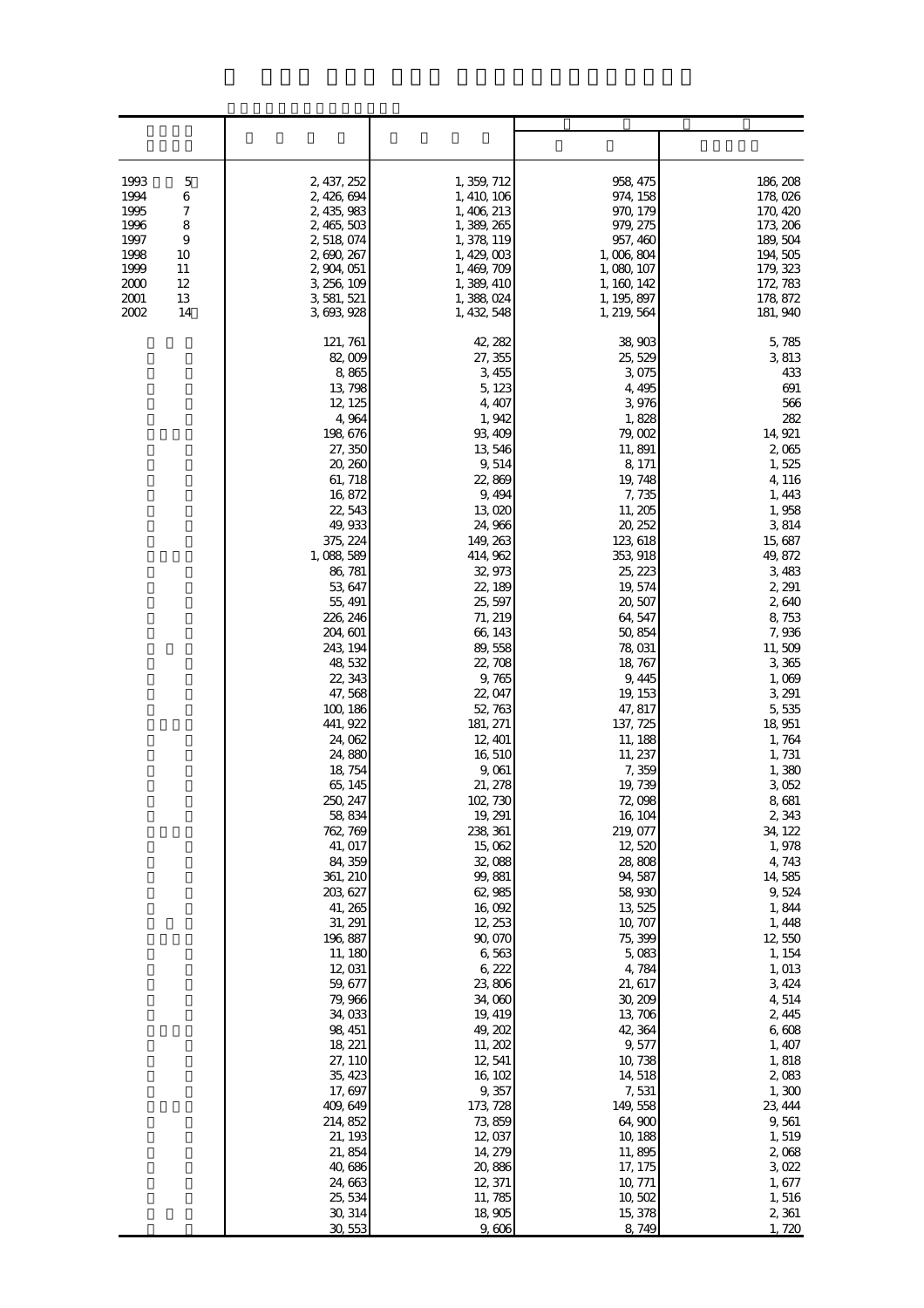| 1993<br>5<br>6<br>1994<br>1995<br>7<br>8<br>1996<br>1997<br>9<br>1998<br>10<br>1999<br>11<br>2000<br>12<br>2001<br>13<br>2002<br>14 | 636, 102<br>642, 262<br>653,039<br>653, 384<br>618, 510<br>656, 721<br>738, 425<br>812, 639<br>845, 909<br>840, 189                                                                                                                                                                                                                                                                                                                                                                                                                                                                                                 | 636, 102<br>642, 262<br>653,039<br>653, 384<br>618, 510<br>656, 721<br>738, 425<br>812, 639<br>845, 909<br>840, 189                                                                                                                                                                                                                                                                                                                                                                                                                                                                                                | 660, 750<br>666, 193<br>676, 927<br>683, 691<br>643, 887<br>682, 541<br>764, 752<br>850, 493<br>870, 605<br>872,006                                                                                                                                                                                                                                                                                                                                                                                                                                                                                                 | 53,076<br>46, 758<br>44, 171<br>39, 625<br>36, 679<br>37, 120<br>37, 602<br>40, 447<br>40, 218<br>40, 165                                                                                                                                                                                                                                                                                                                                                             |
|-------------------------------------------------------------------------------------------------------------------------------------|---------------------------------------------------------------------------------------------------------------------------------------------------------------------------------------------------------------------------------------------------------------------------------------------------------------------------------------------------------------------------------------------------------------------------------------------------------------------------------------------------------------------------------------------------------------------------------------------------------------------|--------------------------------------------------------------------------------------------------------------------------------------------------------------------------------------------------------------------------------------------------------------------------------------------------------------------------------------------------------------------------------------------------------------------------------------------------------------------------------------------------------------------------------------------------------------------------------------------------------------------|---------------------------------------------------------------------------------------------------------------------------------------------------------------------------------------------------------------------------------------------------------------------------------------------------------------------------------------------------------------------------------------------------------------------------------------------------------------------------------------------------------------------------------------------------------------------------------------------------------------------|-----------------------------------------------------------------------------------------------------------------------------------------------------------------------------------------------------------------------------------------------------------------------------------------------------------------------------------------------------------------------------------------------------------------------------------------------------------------------|
|                                                                                                                                     | 27, 670<br>18, 217<br>2, 248<br>3, 161<br>2,813<br>1, 231<br>52, 875<br>8,148<br>5, 249<br>12, 457<br>4,894<br>8, 212<br>13, 915<br>73, 311<br>257, 498<br>19, 109<br>14,586<br>15,688<br>48, 484<br>36, 235<br>53, 021<br>12,585<br>7,098<br>13, 514<br>37, 178<br>99, 388<br>7,751<br>8, 214<br>4,870<br>13, 189<br>54, 130<br>11, 234<br>144, 975<br>8,834<br>19, 277<br>60, 781<br>39, 182<br>9, 248<br>7,653<br>49, 226<br>2,965<br>2,976<br>14, 291<br>20,636<br>8,358<br>29, 137<br>6,789<br>7,635<br>9,824<br>4,889<br>106, 109<br>46,662<br>7,971<br>7,902<br>12,002<br>7,505<br>7,831<br>11, 324<br>4,912 | 27, 670<br>18, 217<br>2, 248<br>3, 161<br>2,813<br>1, 231<br>52, 875<br>8,148<br>5, 249<br>12, 457<br>4,894<br>8, 212<br>13, 915<br>73, 311<br>257, 498<br>19, 109<br>14,586<br>15,688<br>48, 484<br>36, 235<br>53,021<br>12,585<br>7,098<br>13, 514<br>37, 178<br>99, 388<br>7,751<br>8, 214<br>4,870<br>13, 189<br>54, 130<br>11, 234<br>144, 975<br>8,834<br>19, 277<br>60, 781<br>39, 182<br>9, 248<br>7,653<br>49, 226<br>2,965<br>2,976<br>14, 291<br>20,636<br>8,358<br>29, 137<br>6,789<br>7,635<br>9,824<br>4,889<br>106, 109<br>46,662<br>7,971<br>7,902<br>12,002<br>7,505<br>7,831<br>11, 324<br>4,912 | 28, 102<br>18, 417<br>2, 249<br>3, 261<br>2,893<br>1,282<br>53, 366<br>8, 242<br>5, 248<br>12,534<br>4,898<br>8,264<br>14, 180<br>75, 790<br>265, 624<br>19,593<br>15, 242<br>15,939<br>50, 109<br>37, 202<br>54, 103<br>13, 201<br>7,702<br>14,020<br>38, 513<br>104, 159<br>8,136<br>8,331<br>4,944<br>14, 574<br>56, 273<br>11, 901<br>152, 908<br>9,387<br>20, 475<br>63, 352<br>41, 340<br>10,070<br>8,284<br>51,730<br>3,012<br>3,049<br>15, 308<br>21,690<br>8,671<br>30,802<br>7,359<br>7,784<br>10,536<br>5, 123<br>109, 525<br>48, 493<br>8,070<br>8,009<br>12, 577<br>7,835<br>8,013<br>11, 613<br>4,915 | 1,359<br>783<br>105<br>236<br>159<br>76<br>2,938<br>527<br>248<br>710<br>252<br>481<br>720<br>2,649<br>11, 629<br>1, 162<br>604<br>919<br>1,890<br>1,359<br>2, 126<br>656<br>408<br>764<br>1, 741<br>5, 124<br>496<br>473<br>353<br>761<br>2,484<br>557<br>6,638<br>420<br>1, 194<br>2,527<br>1,653<br>448<br>396<br>2,420<br>156<br>148<br>872<br>916<br>328<br>1,509<br>442<br>396<br>471<br>200<br>5,899<br>2,344<br>467<br>432<br>794<br>339<br>433<br>723<br>367 |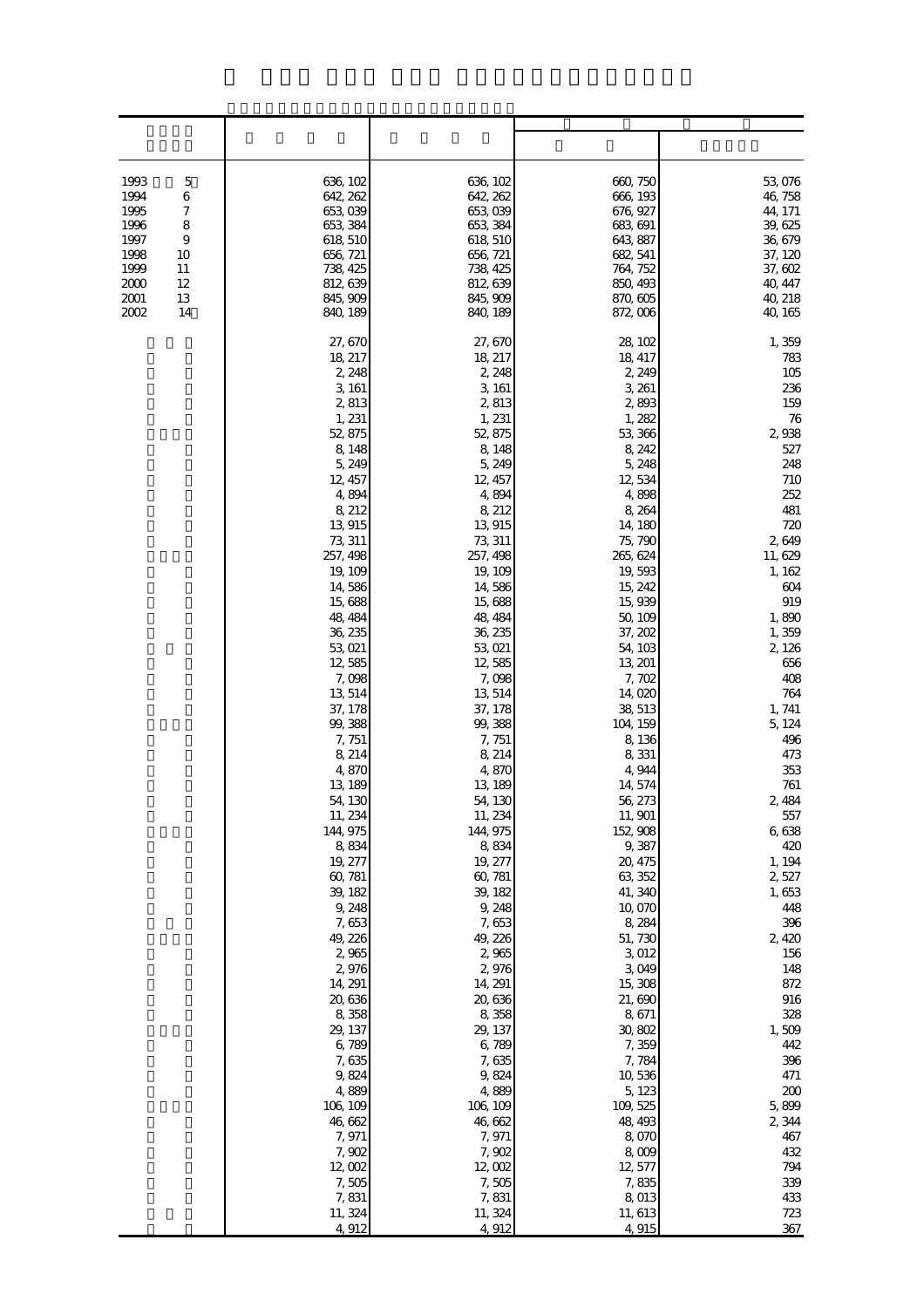|                                                                                                                                              | A b (1)                                                                                                                                                                                                                                                                                                                                                                                    |                                                                                                                                                                                                                                                                                                                                                                                                                                                                                                                                                     |                                                                                                                                                                                                                                                                                                                                                                                                                                          |                                                                                                                                                                                                                                                                  |                                                                                                                                                                                                                                                                                                                                                                                                                             |                                                                                                                                                                       |
|----------------------------------------------------------------------------------------------------------------------------------------------|--------------------------------------------------------------------------------------------------------------------------------------------------------------------------------------------------------------------------------------------------------------------------------------------------------------------------------------------------------------------------------------------|-----------------------------------------------------------------------------------------------------------------------------------------------------------------------------------------------------------------------------------------------------------------------------------------------------------------------------------------------------------------------------------------------------------------------------------------------------------------------------------------------------------------------------------------------------|------------------------------------------------------------------------------------------------------------------------------------------------------------------------------------------------------------------------------------------------------------------------------------------------------------------------------------------------------------------------------------------------------------------------------------------|------------------------------------------------------------------------------------------------------------------------------------------------------------------------------------------------------------------------------------------------------------------|-----------------------------------------------------------------------------------------------------------------------------------------------------------------------------------------------------------------------------------------------------------------------------------------------------------------------------------------------------------------------------------------------------------------------------|-----------------------------------------------------------------------------------------------------------------------------------------------------------------------|
|                                                                                                                                              |                                                                                                                                                                                                                                                                                                                                                                                            |                                                                                                                                                                                                                                                                                                                                                                                                                                                                                                                                                     |                                                                                                                                                                                                                                                                                                                                                                                                                                          |                                                                                                                                                                                                                                                                  |                                                                                                                                                                                                                                                                                                                                                                                                                             |                                                                                                                                                                       |
| 1993<br>$\mathbf 5$<br>1994<br>$\,6$<br>1995<br>$\boldsymbol{7}$<br>1996<br>8<br>1997<br>$\,9$<br>1998<br>$10\,$<br>1999<br>$11\,$<br>$12\,$ | 1,092<br>1,264<br>1,032<br>1,004<br>1,002<br>1, 314<br>1,649                                                                                                                                                                                                                                                                                                                               | $\%$<br>$74\,4$<br>812<br>70.6<br>892<br>$76\ 7$<br>792<br>72.4<br>727<br>733<br>734<br>683<br>897<br>61.9<br>1,020<br>57.3<br>1,024                                                                                                                                                                                                                                                                                                                                                                                                                | 688<br>761<br>679<br>610<br>719<br>854<br>993<br>982                                                                                                                                                                                                                                                                                                                                                                                     | 19<br>22<br>15<br>17<br>23<br>31<br>$31\,$<br>35                                                                                                                                                                                                                 | 65<br>64<br>50<br>43<br>92<br>94<br>89<br>124                                                                                                                                                                                                                                                                                                                                                                               | $\begin{array}{c} 2 \\ 3 \\ 3 \end{array}$<br>$\overline{4}$<br>$\begin{array}{c} 5 \\ 3 \\ 6 \end{array}$                                                            |
| $2000\,$<br>$2001\,$<br>$13\,$<br>2002<br>14                                                                                                 | 1,786<br>2,335<br>2,436<br>52<br>35<br>5<br>5<br>4<br>3<br>87<br>13<br>12<br>10<br>$\overline{9}$<br>10<br>33<br>439<br>893<br>84<br>35<br>59<br>200<br>219<br>173<br>26<br>18<br>22<br>57<br>251<br>11<br>14<br>4<br>25<br>$\frac{178}{19}$<br>400<br>16<br>$\frac{35}{237}$<br>91<br>10<br>$11\,$<br>99<br>$\frac{4}{2}$<br>31<br>46<br>16<br>$\frac{12}{12}$<br>$11\,$<br>$\frac{4}{9}$ | $47.8$<br>53.9<br>1, 116<br>1,314<br>33<br>25<br>$\boldsymbol{z}$<br>3<br>3<br>62<br>8<br>7<br>9<br>7<br>8<br>23<br>255<br>447<br>45<br>16<br>32<br>80<br>110<br>92<br>15<br>9<br>13<br>35<br>136<br>$\boldsymbol{9}$<br>9<br>$\boldsymbol{z}$<br>13<br>$\frac{92}{11}$<br>195<br>8<br>$\boldsymbol{\chi}$<br>120<br>32<br>$\,6\,$<br>$\overline{9}$<br>$\frac{56}{3}$<br>$\frac{3}{17}$<br>22<br>12<br>24<br>$\overline{7}$<br>$\overline{\mathbf{r}}$<br>9<br>$\overline{4}$<br>106<br>$\frac{43}{5}$<br>10<br>13<br>$\overline{\mathbf{4}}$<br>3 | 1,094<br>1, 134<br>41<br>26<br>3<br>9<br>3<br>72<br>$11\,$<br>13<br>7<br>6<br>15<br>$\infty$<br>175<br>332<br>32<br>13<br>26<br>66<br>52<br>53<br>22<br>10<br>18<br>40<br>113<br>9<br>9<br>$\boldsymbol{z}$<br>14<br>$\frac{67}{12}$<br>190<br>$\frac{18}{23}$<br>$\frac{23}{4}$<br>8<br>59<br>3<br>$\,1\,$<br>24<br>19<br>12<br>24<br>11<br>$\frac{3}{7}$<br>3<br>$\frac{128}{50}$<br>8<br>13<br>14<br>$\overline{7}$<br>$\frac{3}{15}$ | 46<br>48<br>3<br>$\overline{c}$<br>1<br>6<br>2<br>1<br>3<br>7<br>18<br>$\mathbf{1}$<br>9<br>$\boldsymbol{2}$<br>$\overline{c}$<br>2<br>2<br>4<br>1<br>$\boldsymbol{2}$<br>3<br>3<br>1<br>$\mathbf{1}$<br>1<br>1<br>5<br>$\overline{\mathcal{L}}$<br>$\mathbf{1}$ | 105<br>121<br>3<br>3<br>11<br>$\boldsymbol{z}$<br>3<br>1<br>4<br>16<br>37<br>3<br>1<br>13<br>9<br>$\boldsymbol{z}$<br>3<br>$\boldsymbol{z}$<br>$\overline{\mathcal{L}}$<br>$\overline{\mathcal{L}}$<br>12<br>$\mathbf{1}$<br>6<br>19<br>$\mathbf 5$<br>3<br>6<br>$\overline{\mathbf{c}}$<br>3<br>8<br>$\overline{5}$<br>$\overline{\mathcal{L}}$<br>$\,1\,$<br>1<br>$\mathbf{1}$<br>14<br>4<br>$\mathbf{1}$<br>3<br>3<br>÷, | $\boldsymbol{7}$<br>15<br>$\mathbf{1}$<br>$\mathbf{1}$<br>$\mathbf{1}$<br>$\,1\,$<br>5<br>6<br>$\overline{4}$<br>$\mathbf{1}$<br>$\,1\,$<br>$\overline{a}$<br>$\,1\,$ |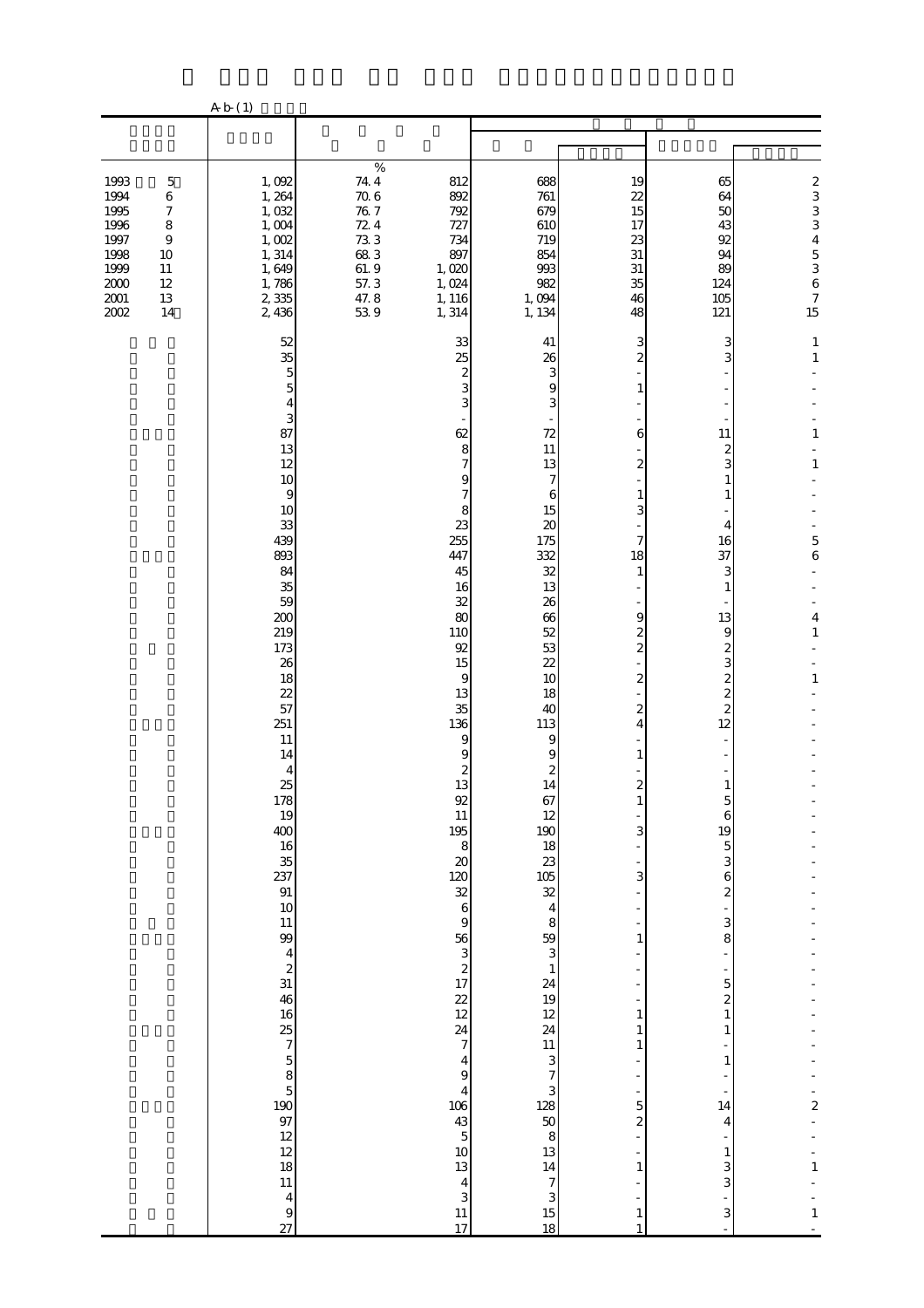|                                                                                  |                                                                                                                   | A b (2)                                                                                                                               |                                                                                                                                      |                                                               |                                                                  |                                    |                            |                        |
|----------------------------------------------------------------------------------|-------------------------------------------------------------------------------------------------------------------|---------------------------------------------------------------------------------------------------------------------------------------|--------------------------------------------------------------------------------------------------------------------------------------|---------------------------------------------------------------|------------------------------------------------------------------|------------------------------------|----------------------------|------------------------|
|                                                                                  |                                                                                                                   |                                                                                                                                       |                                                                                                                                      |                                                               |                                                                  |                                    |                            |                        |
|                                                                                  |                                                                                                                   |                                                                                                                                       |                                                                                                                                      |                                                               |                                                                  |                                    |                            |                        |
| 1993<br>1994<br>1995<br>$1996\,$<br>1997<br>1998<br>1999<br>$2000\,$<br>$2001\,$ | $\mathbf 5$<br>$\,6\,$<br>$\boldsymbol{7}$<br>$\,8\,$<br>$\boldsymbol{9}$<br>$10\,$<br>$11\,$<br>$12\,$<br>$13\,$ | 150<br>150<br>129<br>83<br>113<br>172<br>121<br>136<br>237                                                                            | $\%$<br>$\begin{array}{c} 74.7 \\ 74.7 \end{array}$<br>71.3<br>75.9<br>$\frac{79.6}{76.2}$<br>$81.\,0$<br>$75.0$<br>$66.2$<br>$80.8$ | 112<br>112<br>92<br>63<br>$\infty$<br>131<br>98<br>102<br>157 | 85<br>109<br>90<br>63<br>87<br>121<br>93<br>105<br>150           | 3<br>2<br>$\overline{c}$<br>5<br>7 | 3<br>1<br>4<br>3<br>4<br>3 | 1<br>$\mathbf{1}$<br>1 |
| 2002                                                                             | 14                                                                                                                | 146                                                                                                                                   |                                                                                                                                      | 118                                                           | 108                                                              | 3                                  | 1                          |                        |
|                                                                                  |                                                                                                                   | 2                                                                                                                                     |                                                                                                                                      | 1                                                             | 1                                                                |                                    |                            |                        |
|                                                                                  |                                                                                                                   |                                                                                                                                       |                                                                                                                                      |                                                               |                                                                  |                                    |                            |                        |
|                                                                                  |                                                                                                                   | 1                                                                                                                                     |                                                                                                                                      | $\mathbf{1}$                                                  | $\mathbf{1}$                                                     |                                    |                            |                        |
|                                                                                  |                                                                                                                   | 5                                                                                                                                     |                                                                                                                                      | 7<br>$\overline{c}$                                           | 6<br>$\overline{\mathcal{Z}}$                                    |                                    | 1                          |                        |
|                                                                                  |                                                                                                                   |                                                                                                                                       |                                                                                                                                      |                                                               |                                                                  |                                    |                            |                        |
|                                                                                  |                                                                                                                   | 1                                                                                                                                     |                                                                                                                                      | 1                                                             | $\mathbf{1}$                                                     |                                    |                            |                        |
|                                                                                  |                                                                                                                   | 3                                                                                                                                     |                                                                                                                                      | 4                                                             | 3                                                                |                                    |                            |                        |
|                                                                                  |                                                                                                                   | 13<br>39                                                                                                                              |                                                                                                                                      | 13<br>27                                                      | 12<br>27                                                         | 1<br>1                             |                            |                        |
|                                                                                  |                                                                                                                   | 6                                                                                                                                     |                                                                                                                                      | $\overline{4}$                                                | 3                                                                |                                    |                            |                        |
|                                                                                  |                                                                                                                   | 1<br>4                                                                                                                                |                                                                                                                                      | 4                                                             | 4                                                                |                                    |                            |                        |
|                                                                                  |                                                                                                                   | 7<br>7                                                                                                                                |                                                                                                                                      | 5                                                             | $\overline{5}$<br>$\overline{7}$                                 |                                    |                            |                        |
|                                                                                  |                                                                                                                   | 6                                                                                                                                     |                                                                                                                                      | 6<br>4                                                        | 3                                                                |                                    |                            |                        |
|                                                                                  |                                                                                                                   |                                                                                                                                       |                                                                                                                                      |                                                               | $\boldsymbol{z}$                                                 |                                    |                            |                        |
|                                                                                  |                                                                                                                   | 4<br>$\overline{\mathcal{Z}}$                                                                                                         |                                                                                                                                      | $\boldsymbol{z}$                                              |                                                                  |                                    |                            |                        |
|                                                                                  |                                                                                                                   | $\overline{\mathcal{L}}$<br>14                                                                                                        |                                                                                                                                      | 2<br>14                                                       | 3<br>13                                                          |                                    |                            |                        |
|                                                                                  |                                                                                                                   | 4                                                                                                                                     |                                                                                                                                      | 4                                                             | 4                                                                |                                    |                            |                        |
|                                                                                  |                                                                                                                   |                                                                                                                                       |                                                                                                                                      |                                                               | 1                                                                |                                    |                            |                        |
|                                                                                  |                                                                                                                   | $\boldsymbol{z}$                                                                                                                      |                                                                                                                                      |                                                               | 3                                                                |                                    |                            |                        |
|                                                                                  |                                                                                                                   |                                                                                                                                       |                                                                                                                                      | b                                                             |                                                                  |                                    |                            |                        |
|                                                                                  |                                                                                                                   |                                                                                                                                       |                                                                                                                                      | $\begin{array}{c}\n2 \\ 26\n\end{array}$                      |                                                                  |                                    |                            |                        |
|                                                                                  |                                                                                                                   | $\frac{1}{29}$<br>$\frac{1}{3}$<br>$\frac{3}{4}$<br>$\frac{1}{8}$<br>$\frac{3}{8}$<br>$\frac{1}{2}$<br>$\frac{3}{1}$<br>$\frac{1}{3}$ |                                                                                                                                      | $\begin{array}{c} 2 \\ 2 \\ 16 \end{array}$                   | $\begin{array}{c}\n3 \\ 2 \\ 1\n\end{array}$                     |                                    |                            |                        |
|                                                                                  |                                                                                                                   |                                                                                                                                       |                                                                                                                                      |                                                               |                                                                  |                                    |                            |                        |
|                                                                                  |                                                                                                                   |                                                                                                                                       |                                                                                                                                      | $\begin{array}{c} 4 \\ 3 \\ 1 \end{array}$                    |                                                                  | $\overline{\phantom{a}}$           |                            |                        |
|                                                                                  |                                                                                                                   |                                                                                                                                       |                                                                                                                                      |                                                               |                                                                  |                                    |                            |                        |
|                                                                                  |                                                                                                                   | ÷,                                                                                                                                    |                                                                                                                                      | 6<br>$\frac{1}{2}$                                            | 4<br>$\overline{\phantom{a}}$                                    | $\frac{1}{2}$                      |                            |                        |
|                                                                                  |                                                                                                                   | $\overline{\phantom{a}}$                                                                                                              |                                                                                                                                      | $\frac{1}{5}$                                                 | $\frac{1}{3}$                                                    |                                    |                            |                        |
|                                                                                  |                                                                                                                   |                                                                                                                                       |                                                                                                                                      | $\mathbf{1}$                                                  | $\,1\,$                                                          |                                    |                            |                        |
|                                                                                  |                                                                                                                   | $63$<br>$18$                                                                                                                          |                                                                                                                                      | $\frac{1}{7}$                                                 | ÷                                                                |                                    |                            |                        |
|                                                                                  |                                                                                                                   |                                                                                                                                       |                                                                                                                                      | $\,1\,$                                                       | 6<br>$\,1\,$                                                     |                                    |                            |                        |
|                                                                                  |                                                                                                                   |                                                                                                                                       |                                                                                                                                      |                                                               |                                                                  | -                                  |                            |                        |
|                                                                                  |                                                                                                                   |                                                                                                                                       |                                                                                                                                      |                                                               |                                                                  | ÷<br>÷                             |                            |                        |
|                                                                                  |                                                                                                                   | $\begin{array}{c}\n1 \\ 2 \\ 3\n\end{array}$                                                                                          |                                                                                                                                      | $123$<br>$1772$<br>$-3$                                       | $\frac{1}{2}$<br>$\frac{2}{3}$<br>$\frac{2}{3}$<br>$\frac{3}{4}$ | 1<br>$\frac{1}{2}$                 |                            |                        |
|                                                                                  |                                                                                                                   |                                                                                                                                       |                                                                                                                                      |                                                               |                                                                  |                                    |                            |                        |
|                                                                                  |                                                                                                                   | $\overline{\mathbf{4}}$                                                                                                               |                                                                                                                                      |                                                               |                                                                  |                                    |                            |                        |
|                                                                                  |                                                                                                                   | $\overline{\phantom{0}}$                                                                                                              |                                                                                                                                      | ÷,                                                            |                                                                  |                                    |                            |                        |
|                                                                                  |                                                                                                                   | $\mathbf{1}$<br>$\mathbf{1}$                                                                                                          |                                                                                                                                      | $\frac{1}{2}$<br>$\mathbf{1}$                                 | ÷<br>$\mathbf 1$                                                 | $\overline{\phantom{0}}$           | -                          |                        |
|                                                                                  |                                                                                                                   | $\overline{4}$                                                                                                                        |                                                                                                                                      | $\overline{4}$                                                | $\overline{4}$                                                   | $\mathbf{1}$                       | ÷                          |                        |

 $\mathcal{L}(\mathcal{L}(\mathcal{L}(\mathcal{L}(\mathcal{L}(\mathcal{L}(\mathcal{L}(\mathcal{L}(\mathcal{L}(\mathcal{L}(\mathcal{L}(\mathcal{L}(\mathcal{L}(\mathcal{L}(\mathcal{L}(\mathcal{L}(\mathcal{L}(\mathcal{L}(\mathcal{L}(\mathcal{L}(\mathcal{L}(\mathcal{L}(\mathcal{L}(\mathcal{L}(\mathcal{L}(\mathcal{L}(\mathcal{L}(\mathcal{L}(\mathcal{L}(\mathcal{L}(\mathcal{L}(\mathcal{L}(\mathcal{L}(\mathcal{L}(\mathcal{L}(\mathcal{L}(\mathcal{$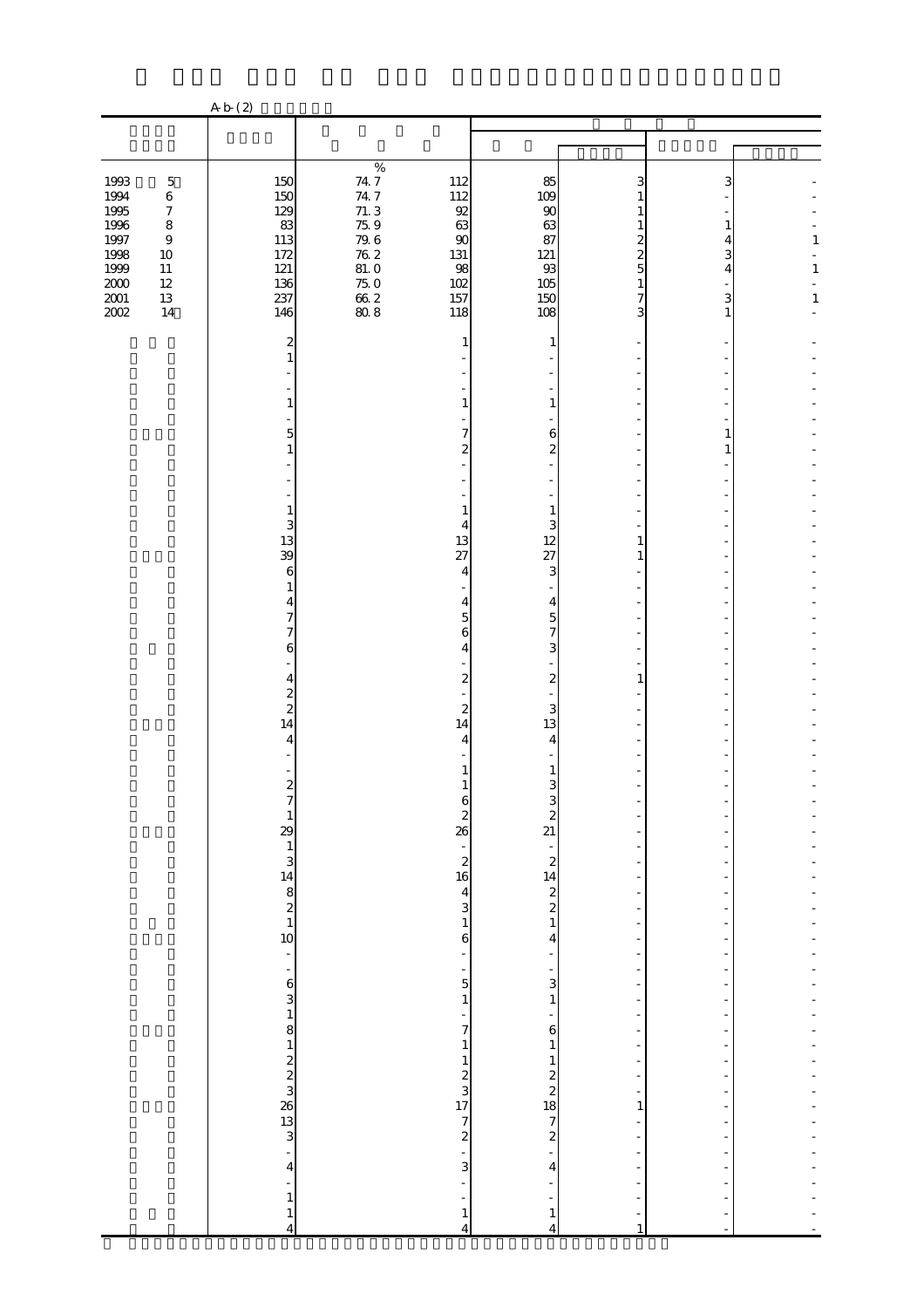|                                                                                                                                                                                                           | A b (3)                                                                                                                                                                                                                                                                                                                                                                                                                                                                                                                                                     |                                                                                                                                                          |                                                                                                                                                                                                                                                                                                                                                                                                                                                                                                                                                                   |                                                                                                                                                                                                                                                                                                                                                                                                                                                                                                                                                                                                    |                                                                                                                                                                                                                                                                               |                                                                                                                                                                                                                                                                                                                              |                                                                                                   |
|-----------------------------------------------------------------------------------------------------------------------------------------------------------------------------------------------------------|-------------------------------------------------------------------------------------------------------------------------------------------------------------------------------------------------------------------------------------------------------------------------------------------------------------------------------------------------------------------------------------------------------------------------------------------------------------------------------------------------------------------------------------------------------------|----------------------------------------------------------------------------------------------------------------------------------------------------------|-------------------------------------------------------------------------------------------------------------------------------------------------------------------------------------------------------------------------------------------------------------------------------------------------------------------------------------------------------------------------------------------------------------------------------------------------------------------------------------------------------------------------------------------------------------------|----------------------------------------------------------------------------------------------------------------------------------------------------------------------------------------------------------------------------------------------------------------------------------------------------------------------------------------------------------------------------------------------------------------------------------------------------------------------------------------------------------------------------------------------------------------------------------------------------|-------------------------------------------------------------------------------------------------------------------------------------------------------------------------------------------------------------------------------------------------------------------------------|------------------------------------------------------------------------------------------------------------------------------------------------------------------------------------------------------------------------------------------------------------------------------------------------------------------------------|---------------------------------------------------------------------------------------------------|
|                                                                                                                                                                                                           |                                                                                                                                                                                                                                                                                                                                                                                                                                                                                                                                                             |                                                                                                                                                          |                                                                                                                                                                                                                                                                                                                                                                                                                                                                                                                                                                   |                                                                                                                                                                                                                                                                                                                                                                                                                                                                                                                                                                                                    |                                                                                                                                                                                                                                                                               |                                                                                                                                                                                                                                                                                                                              |                                                                                                   |
| 1993<br>$\mathbf 5$<br>1994<br>$\,6$<br>1995<br>$\boldsymbol{7}$<br>1996<br>$\,8\,$<br>1997<br>$\boldsymbol{9}$<br>1998<br>$10\,$<br>1999<br>$11\,$<br>$2000\,$<br>$12\,$<br>$2001\,$<br>13<br>2002<br>14 | 504<br>583<br>444<br>450<br>446<br>617<br>872<br>919<br>1, 210<br>1,371                                                                                                                                                                                                                                                                                                                                                                                                                                                                                     | $\%$<br>$\begin{array}{c} 70.2 \\ 67.2 \end{array}$<br>$80\;6$<br>67.1<br>72.2<br>$\begin{array}{c} 66.0 \\ 58.5 \end{array}$<br>$58\ 9$<br>44.3<br>52 6 | 354<br>392<br>358<br>302<br>322<br>407<br>510<br>541<br>536<br>721                                                                                                                                                                                                                                                                                                                                                                                                                                                                                                | 300<br>324<br>285<br>269<br>285<br>366<br>471<br>462<br>502<br>602                                                                                                                                                                                                                                                                                                                                                                                                                                                                                                                                 | 9<br>11<br>6<br>7<br>10<br>17<br>11<br>20<br>23<br>18                                                                                                                                                                                                                         | 20<br>26<br>17<br>$20\,$<br>36<br>43<br>45<br>52<br>45<br>68                                                                                                                                                                                                                                                                 | $\boldsymbol{2}$<br>÷,<br>$\,1$<br>L,<br>$rac{2}{5}$<br>$\overline{\phantom{a}}$<br>$\frac{5}{2}$ |
|                                                                                                                                                                                                           | 35<br>26<br>4<br>3<br>$\overline{\mathcal{L}}$<br>52<br>8<br>$\overline{7}$<br>8<br>$\overline{\mathcal{L}}$<br>6<br>21<br>244<br>494<br>65<br>28<br>39<br>117<br>130<br>53<br>14<br>$\overline{9}$<br>11<br>28<br>180<br>$\overline{4}$<br>8<br>4<br>16<br>136<br>12<br>236<br>11<br>19<br>149<br>49<br>$\frac{3}{5}$<br>$\frac{53}{2}$<br>$\mathbf{1}$<br>$\frac{15}{25}$<br>10<br>10<br>$\overline{4}$<br>$\overline{a}$<br>$\begin{array}{c}\n4 \\ 2 \\ 67\n\end{array}$<br>23<br>$\frac{4}{7}$<br>10<br>$\frac{5}{2}$<br>$\overline{\mathbf{4}}$<br>12 |                                                                                                                                                          | 25<br>20<br>$\boldsymbol{z}$<br>1<br>$\boldsymbol{z}$<br>35<br>3<br>3<br>9<br>$\boldsymbol{z}$<br>$\overline{5}$<br>13<br>145<br>235<br>39<br>13<br>21<br>43<br>62<br>21<br>7<br>6<br>8<br>15<br>92<br>$\boldsymbol{2}$<br>6<br>1<br>8<br>69<br>$\,6\,$<br>114<br>$\boldsymbol{7}$<br>11<br>77<br>15<br>$\mathbf{1}$<br>3<br>29<br>$\boldsymbol{z}$<br>$\,1\,$<br>$\overline{7}$<br>12<br>$\overline{7}$<br>11<br>$\overline{5}$<br>÷<br>$\overline{5}$<br>$\,1\,$<br>35<br>$\overline{5}$<br>$\frac{2}{7}$<br>$\overline{7}$<br>$\mathbf{1}$<br>$rac{2}{5}$<br>6 | 30<br>22<br>3<br>3<br>$\boldsymbol{z}$<br>38<br>$\overline{5}$<br>$\overline{\mathcal{L}}$<br>$\overline{7}$<br>$\mathbf{1}$<br>9<br>14<br>90<br>160<br>25<br>10<br>16<br>28<br>27<br>$11\,$<br>15<br>$\mathbf 5$<br>8<br>15<br>75<br>$\boldsymbol{z}$<br>5<br>$\,1$<br>$\overline{7}$<br>51<br>$\overline{9}$<br>114<br>16<br>14<br>62<br>18<br>$\blacksquare$<br>$\overline{4}$<br>29<br>$\boldsymbol{z}$<br>$\Box$<br>$10$<br>13<br>4<br>15<br>$\theta$<br>$\overline{\phantom{0}}$<br>$\overline{5}$<br>$\,1\,$<br>51<br>12<br>$\,$ 6 $\,$<br>8<br>$\overline{7}$<br>$\,1$<br>$rac{2}{7}$<br>8 | 1<br>1<br>$\overline{a}$<br>2<br>4<br>$\overline{a}$<br>$\mathbf{1}$<br>1<br>4<br>$\mathbf{1}$<br>$\boldsymbol{2}$<br>$\mathbf{1}$<br>$\overline{a}$<br>$\boldsymbol{z}$<br>٠<br>÷,<br>÷,<br>÷,<br>÷<br>3<br>$\overline{\mathcal{Z}}$<br>$\overline{a}$<br>÷,<br>$\mathbf{1}$ | 3<br>3<br>5<br>$\mathbf{1}$<br>1<br>3<br>8<br>20<br>3<br>$\mathbf{1}$<br>7<br>4<br>3<br>$\mathbf{1}$<br>$\mathbf{1}$<br>10<br>$\mathbf{1}$<br>3<br>6<br>10<br>5<br>4<br>$\mathbf{1}$<br>6<br>$\frac{1}{2}$<br>$\overline{4}$<br>$\mathbf{1}$<br>$\mathbf{1}$<br>÷,<br>6<br>$\mathbf{1}$<br>$\mathbf{1}$<br>3<br>$\mathbf{1}$ | $\mathbf{1}$<br>$\,1\,$<br>3<br>$\mathbf{1}$<br>$\mathbf{1}$                                      |

注 「上がり込み」とは、昼間または夜間就寝前に屋内に侵入し、金品を強奪するものをいう。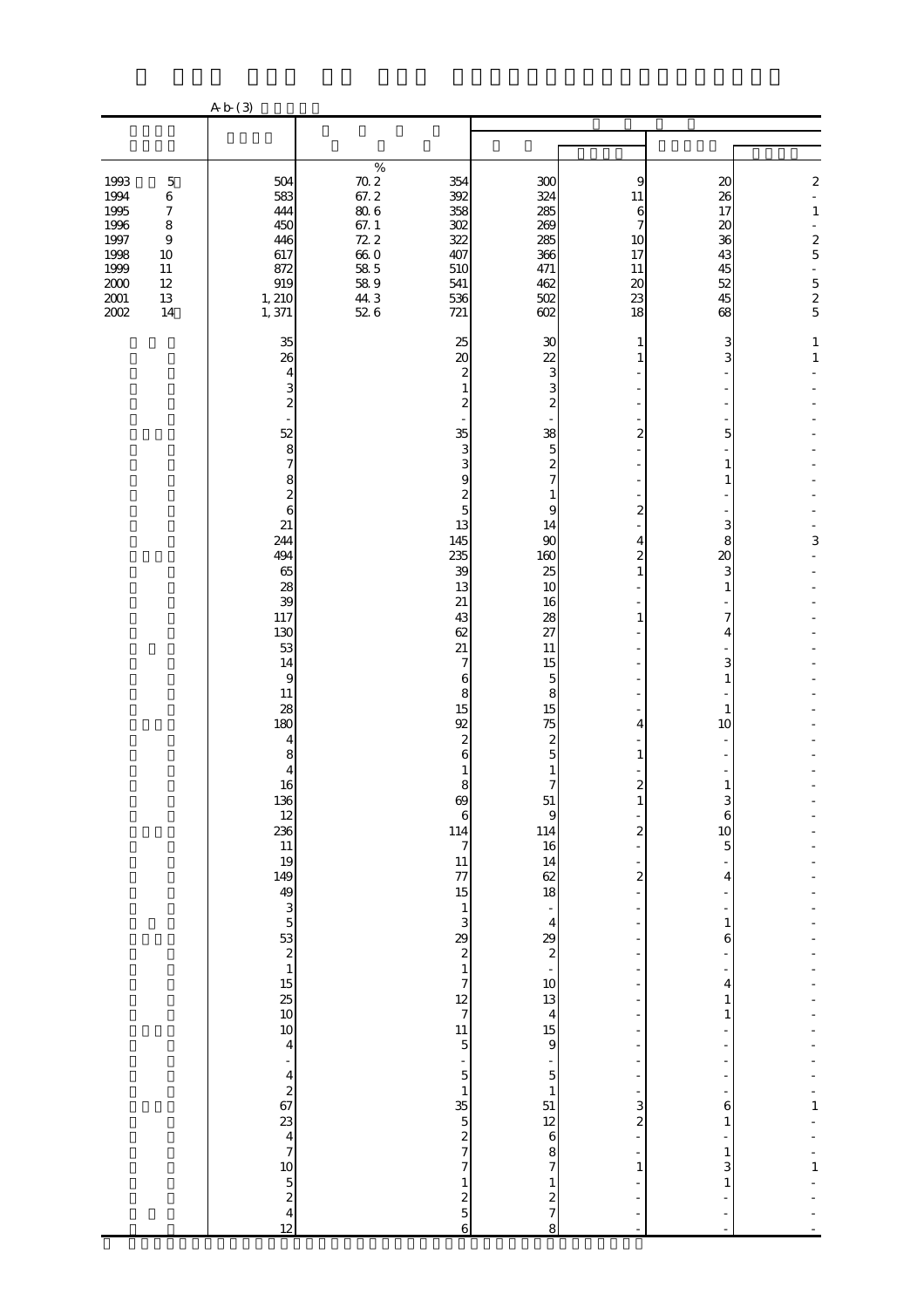|                                                                                                                                                                                                            | A b (4)                                                                                                                    |                                                                                                        |                                                                                                                             |                                                                                                                                                  |                                                                               |                                                     |                            |
|------------------------------------------------------------------------------------------------------------------------------------------------------------------------------------------------------------|----------------------------------------------------------------------------------------------------------------------------|--------------------------------------------------------------------------------------------------------|-----------------------------------------------------------------------------------------------------------------------------|--------------------------------------------------------------------------------------------------------------------------------------------------|-------------------------------------------------------------------------------|-----------------------------------------------------|----------------------------|
|                                                                                                                                                                                                            |                                                                                                                            |                                                                                                        |                                                                                                                             |                                                                                                                                                  |                                                                               |                                                     |                            |
| 1993<br>$\mathbf 5$<br>1994<br>$\,6$<br>1995<br>$\boldsymbol{7}$<br>1996<br>1997<br>$\,8\,$<br>$\boldsymbol{9}$<br>1998<br>$10\,$<br>1999<br>$11\,$<br>$\frac{200}{200}$<br>$12\,$<br>$13\,$<br>2002<br>14 | 129<br>163<br>$141\,$<br>192<br>121<br>173<br>226<br>212<br>305<br>312                                                     | $\%$<br>$\begin{array}{l} 67.4 \\ 61.3 \\ 68.8 \\ 72.9 \\ 61.8 \\ 46.5 \\ 43.6 \\ 43.4 \\ \end{array}$ | 87<br>$100\,$<br>97<br>140<br>84<br>107<br>105<br>86<br>133<br>126                                                          | 72<br>78<br>87<br>76<br>111<br>113<br>125<br>112<br>124<br>121                                                                                   | 1<br>2<br>1<br>2<br>$\overline{c}$<br>3<br>$\overline{\mathcal{Z}}$<br>3<br>6 | 5<br>6<br>5<br>5<br>18<br>16<br>9<br>12<br>10<br>12 | 3                          |
|                                                                                                                                                                                                            | 9<br>4<br>1<br>1<br>3<br>11<br>$\mathbf{1}$<br>$\boldsymbol{z}$<br>1<br>7<br>81                                            |                                                                                                        | 2<br>$\overline{c}$<br>7<br>1<br>4<br>33                                                                                    | 5<br>4<br>7<br>$\boldsymbol{2}$<br>4<br>1<br>21                                                                                                  | 1<br>1<br>$\overline{2}$<br>$\overline{\mathcal{Z}}$<br>1                     | 3<br>1<br>$\overline{c}$<br>$\overline{\mathbf{c}}$ | $\mathbf{1}$<br>$\,1$<br>1 |
|                                                                                                                                                                                                            | 115<br>4<br>3<br>$\overline{7}$<br>18<br>45<br>27<br>4<br>1<br>1<br>$\overline{5}$<br>23<br>$\overline{5}$                 |                                                                                                        | 45<br>1<br>4<br>5<br>14<br>14<br>3<br>1<br>3<br>6<br>3                                                                      | 34<br>$\mathbf{z}$<br>$\mathbf{1}$<br>4<br>4<br>$\overline{5}$<br>$\overline{7}$<br>$\boldsymbol{z}$<br>$\overline{4}$<br>$\mathbf{5}$<br>7<br>3 |                                                                               | $\overline{c}$<br>1<br>1                            |                            |
|                                                                                                                                                                                                            | $\mathbf{1}$<br>16<br>$\,$ 1<br>$\begin{array}{c}\n 39 \\  2 \\  1\n \end{array}$<br>22 8 3 3 7<br>$\,1\,$                 |                                                                                                        | 3<br>÷<br>15<br>÷,<br>$\overline{\phantom{m}}$<br>8<br>5<br>$\mathbf{1}$<br>$\mathbf 1$<br>5<br>$\mathbf{1}$                | З<br>18<br>$\frac{1}{12}$<br>$\overline{4}$<br>$\mathbf{1}$<br>$\mathbf{1}$<br>10<br>$\mathbf{1}$                                                | 1<br>1                                                                        | 1<br>1                                              |                            |
|                                                                                                                                                                                                            | $\frac{1}{2}$<br>$\,$ 1 $\,$<br>1<br>$\frac{1}{2}$<br>$\mathbf 1$<br>$\frac{1}{26}$<br>$\overline{\phantom{a}}$<br>$\,1\,$ |                                                                                                        | $\,1$<br>$\begin{smallmatrix} 2\\1 \end{smallmatrix}$<br>1<br>÷<br>$\mathbf 1$<br>÷<br>12<br>$\overline{7}$<br>$\mathbf{1}$ | $\overline{5}$<br>$\,1\,$<br>$\overline{\mathbf{3}}$<br>-<br>$\frac{1}{19}$<br>$\bf8$<br>4                                                       | $\overline{a}$<br>-<br>1                                                      | 4<br>1                                              | $\mathbf{1}$               |
|                                                                                                                                                                                                            | ÷<br>$\overline{\mathcal{L}}$<br>$\overline{a}$<br>$\boldsymbol{z}$<br>$\mathbf{1}$                                        |                                                                                                        | $\mathbf{1}$<br>$\boldsymbol{z}$<br>$\mathbf{1}$                                                                            | $\mathbf{3}$<br>3<br>$\mathbf{1}$                                                                                                                | $\mathbf{1}$                                                                  | 1<br>$\boldsymbol{z}$                               | $\mathbf{1}$               |

 $\mathcal{A} = \{x_i, y_i\}$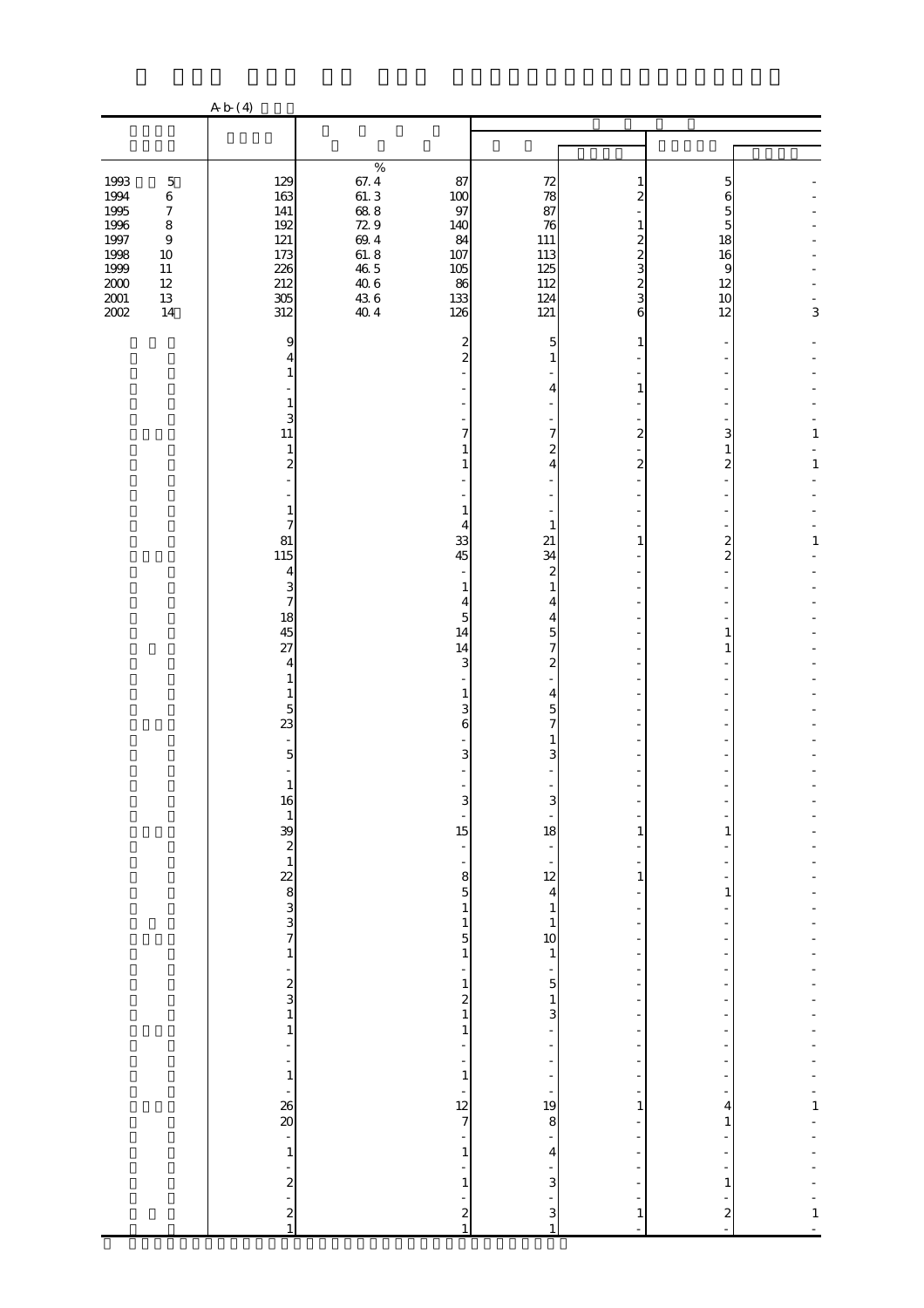|                                                                                      |                                                                                                                         | A b (5)                                                                    |                                                                                                             |                                                                       |                                                             |                                                                  |                                                                 |                                                      |
|--------------------------------------------------------------------------------------|-------------------------------------------------------------------------------------------------------------------------|----------------------------------------------------------------------------|-------------------------------------------------------------------------------------------------------------|-----------------------------------------------------------------------|-------------------------------------------------------------|------------------------------------------------------------------|-----------------------------------------------------------------|------------------------------------------------------|
|                                                                                      |                                                                                                                         |                                                                            |                                                                                                             |                                                                       |                                                             |                                                                  |                                                                 |                                                      |
|                                                                                      |                                                                                                                         |                                                                            |                                                                                                             |                                                                       |                                                             |                                                                  |                                                                 |                                                      |
| 1993<br>1994<br>1995<br>1996<br>1997<br>1998<br>1999<br>$2000\,$<br>$2001\,$<br>2002 | $\mathbf 5$<br>$\,6\,$<br>$\boldsymbol{7}$<br>$\,8\,$<br>$\boldsymbol{9}$<br>$10\,$<br>$11\,$<br>$12\,$<br>$13\,$<br>14 | 129<br>116<br>106<br>$111\,$<br>$111\,$<br>105<br>148<br>202<br>198<br>201 | $\%$<br>$81.4$<br>$92.2$<br>$78.3$<br>$76\ 6$<br>$81.1$<br>$80.0$<br>$65.5$<br>$55\,0$<br>$\frac{53}{52}$ 0 | 105<br>107<br>83<br>85<br>$90\,$<br>84<br>97<br>$111\,$<br>105<br>106 | 89<br>94<br>83<br>74<br>75<br>77<br>103<br>110<br>112<br>95 | 3<br>3<br>4<br>2<br>4<br>$\boldsymbol{z}$<br>$\overline{5}$<br>4 | 16<br>12<br>16<br>7<br>7<br>7<br>7<br>11<br>$\overline{9}$<br>8 | $\,1\,$<br>$\,1\,$<br>$\,1\,$<br>÷,<br>$\frac{2}{2}$ |
|                                                                                      |                                                                                                                         |                                                                            |                                                                                                             |                                                                       |                                                             |                                                                  |                                                                 |                                                      |
|                                                                                      |                                                                                                                         | 3<br>$\overline{\mathcal{Z}}$<br>1<br>6                                    |                                                                                                             | 2<br>5                                                                | 1<br>1<br>9                                                 |                                                                  | 1                                                               |                                                      |
|                                                                                      |                                                                                                                         | 1<br>$\overline{\mathcal{Z}}$                                              |                                                                                                             | 2                                                                     | $\sqrt{6}$                                                  |                                                                  |                                                                 |                                                      |
|                                                                                      |                                                                                                                         | 1                                                                          |                                                                                                             | 1                                                                     | $\mathbf{1}$                                                |                                                                  |                                                                 |                                                      |
|                                                                                      |                                                                                                                         |                                                                            |                                                                                                             |                                                                       |                                                             |                                                                  |                                                                 |                                                      |
|                                                                                      |                                                                                                                         | $\boldsymbol{z}$<br>36                                                     |                                                                                                             | $\boldsymbol{z}$<br>19                                                | $\overline{\mathcal{Z}}$<br>14                              |                                                                  | 1                                                               |                                                      |
|                                                                                      |                                                                                                                         | 74<br>6                                                                    |                                                                                                             | 39<br>1                                                               | 36<br>1                                                     | 4                                                                | 2                                                               | $\overline{\mathbf{c}}$                              |
|                                                                                      |                                                                                                                         | $\boldsymbol{z}$<br>$\overline{\mathcal{L}}$                               |                                                                                                             | 1                                                                     | 1                                                           |                                                                  |                                                                 |                                                      |
|                                                                                      |                                                                                                                         | 17                                                                         |                                                                                                             | 5                                                                     | 7                                                           | $\boldsymbol{z}$                                                 | 1                                                               | $\,1$                                                |
|                                                                                      |                                                                                                                         | 16<br>8                                                                    |                                                                                                             | $11\,$<br>5                                                           | 5<br>$\overline{5}$                                         | $\mathbf{1}$                                                     |                                                                 |                                                      |
|                                                                                      |                                                                                                                         | $\overline{5}$<br>$\mathbf{1}$                                             |                                                                                                             | 4                                                                     | 3<br>3                                                      | $\mathbf{1}$                                                     | 1                                                               | $\,1$                                                |
|                                                                                      |                                                                                                                         | $\mathbf{6}$<br>$11\,$                                                     |                                                                                                             | 4<br>7                                                                | 4<br>7                                                      |                                                                  |                                                                 |                                                      |
|                                                                                      |                                                                                                                         | $\overline{22}$                                                            |                                                                                                             | 15                                                                    | 11                                                          |                                                                  | 1                                                               |                                                      |
|                                                                                      |                                                                                                                         | $\mathbf{1}$                                                               |                                                                                                             |                                                                       | 1                                                           |                                                                  |                                                                 |                                                      |
|                                                                                      |                                                                                                                         | $\mathbf{6}$                                                               |                                                                                                             | 4                                                                     | $\overline{4}$                                              |                                                                  |                                                                 |                                                      |
|                                                                                      |                                                                                                                         |                                                                            |                                                                                                             | A                                                                     | $\mathbf{1}$                                                |                                                                  |                                                                 |                                                      |
|                                                                                      |                                                                                                                         | $12$ 3<br>$3$ 3<br>$1$ 6<br>$1$ 6<br>$1$                                   |                                                                                                             | $\frac{2}{9}$                                                         | 9                                                           |                                                                  | 2                                                               |                                                      |
|                                                                                      |                                                                                                                         |                                                                            |                                                                                                             | 3                                                                     | 3                                                           |                                                                  | 1                                                               |                                                      |
|                                                                                      |                                                                                                                         |                                                                            |                                                                                                             | $\overline{\mathbf{4}}$<br>$\boldsymbol{z}$                           | $\overline{\mathcal{L}}$<br>$\mathbf{z}$                    |                                                                  |                                                                 |                                                      |
|                                                                                      |                                                                                                                         |                                                                            |                                                                                                             | $\overline{a}$                                                        | ÷                                                           | $\overline{\phantom{a}}$                                         |                                                                 |                                                      |
|                                                                                      |                                                                                                                         | $\frac{1}{7}$                                                              |                                                                                                             | 5                                                                     | 3                                                           | $\overline{a}$                                                   | 1                                                               |                                                      |
|                                                                                      |                                                                                                                         |                                                                            |                                                                                                             | $\overline{\phantom{0}}$<br>$\mathbf{1}$                              | $\overline{a}$<br>$\mathbf{1}$                              | ÷,<br>÷,                                                         |                                                                 |                                                      |
|                                                                                      |                                                                                                                         | $\begin{array}{c} 1 \\ 1 \\ 1 \end{array}$                                 |                                                                                                             | $\mathbf{1}$                                                          | $\mathbf{1}$                                                | ÷<br>ł,                                                          | 1                                                               |                                                      |
|                                                                                      |                                                                                                                         |                                                                            |                                                                                                             | $\begin{smallmatrix} 2\\1 \end{smallmatrix}$<br>1                     | $\mathbf{1}$                                                | ÷<br>ł,                                                          |                                                                 |                                                      |
|                                                                                      |                                                                                                                         |                                                                            |                                                                                                             |                                                                       |                                                             | ÷                                                                |                                                                 |                                                      |
|                                                                                      |                                                                                                                         | ÷,                                                                         |                                                                                                             | $\,1\,$                                                               | $\overline{\phantom{m}}$                                    | ÷,<br>÷,                                                         |                                                                 |                                                      |
|                                                                                      |                                                                                                                         |                                                                            |                                                                                                             | 11                                                                    | f<br>12                                                     | $\overline{\phantom{a}}$                                         |                                                                 |                                                      |
|                                                                                      |                                                                                                                         | $18$<br>$6$<br>$3$<br>$2$<br>$3$<br>$1$                                    |                                                                                                             | $\overline{4}$                                                        | $\overline{4}$                                              | $\overline{\phantom{a}}$                                         |                                                                 |                                                      |
|                                                                                      |                                                                                                                         |                                                                            |                                                                                                             | $\,1\,$                                                               | $\frac{1}{3}$                                               |                                                                  |                                                                 |                                                      |
|                                                                                      |                                                                                                                         |                                                                            |                                                                                                             | 3                                                                     | $\mathbf{1}$                                                |                                                                  |                                                                 |                                                      |
|                                                                                      |                                                                                                                         | $\,1$<br>$\mathbf{1}$                                                      |                                                                                                             | $\mathbf{1}$<br>$\overline{\mathcal{L}}$                              | $\mathbf{1}$<br>3                                           |                                                                  |                                                                 |                                                      |
|                                                                                      |                                                                                                                         | $1\,$                                                                      |                                                                                                             | L.                                                                    | ÷,                                                          |                                                                  |                                                                 |                                                      |

「民主な」とは、全国の屋内に侵入し、家人等に発見されて戦争をいう。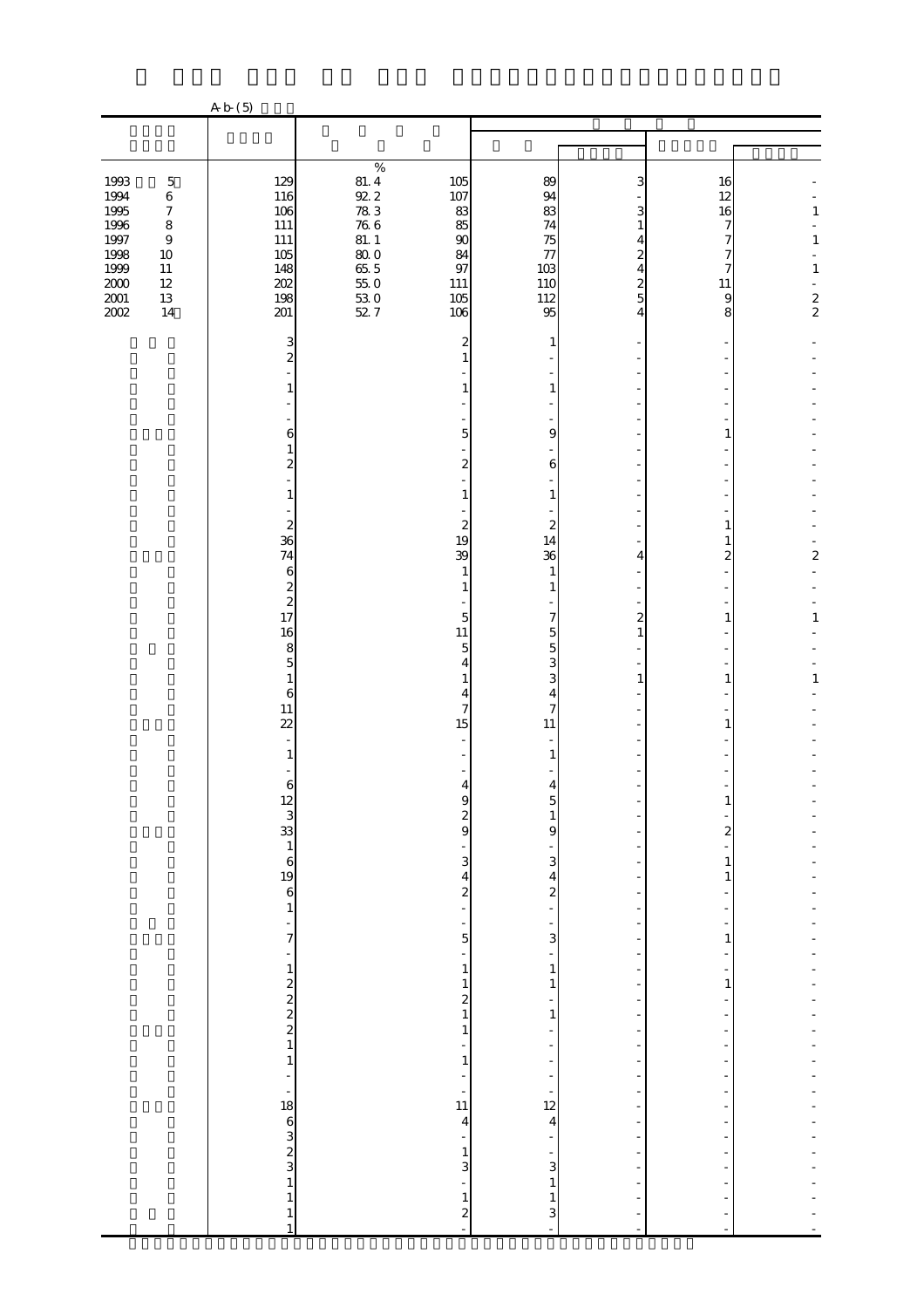|                                                                                          |                                                                                                               | A b (6)                                                                                                                                                                                                                                                                                                                                                                                                                                                                                                                                    |                                                                                                                                                                                                                                                                                                                                                                       |                                                                                                                                                                                                                                                                                                                                                                                                                                                                     |                                                                                                            |                                                                                                                                          |                                                                  |
|------------------------------------------------------------------------------------------|---------------------------------------------------------------------------------------------------------------|--------------------------------------------------------------------------------------------------------------------------------------------------------------------------------------------------------------------------------------------------------------------------------------------------------------------------------------------------------------------------------------------------------------------------------------------------------------------------------------------------------------------------------------------|-----------------------------------------------------------------------------------------------------------------------------------------------------------------------------------------------------------------------------------------------------------------------------------------------------------------------------------------------------------------------|---------------------------------------------------------------------------------------------------------------------------------------------------------------------------------------------------------------------------------------------------------------------------------------------------------------------------------------------------------------------------------------------------------------------------------------------------------------------|------------------------------------------------------------------------------------------------------------|------------------------------------------------------------------------------------------------------------------------------------------|------------------------------------------------------------------|
|                                                                                          |                                                                                                               |                                                                                                                                                                                                                                                                                                                                                                                                                                                                                                                                            |                                                                                                                                                                                                                                                                                                                                                                       |                                                                                                                                                                                                                                                                                                                                                                                                                                                                     |                                                                                                            |                                                                                                                                          |                                                                  |
|                                                                                          |                                                                                                               |                                                                                                                                                                                                                                                                                                                                                                                                                                                                                                                                            |                                                                                                                                                                                                                                                                                                                                                                       |                                                                                                                                                                                                                                                                                                                                                                                                                                                                     |                                                                                                            |                                                                                                                                          |                                                                  |
| 1993<br>1994<br>1995<br>1996<br>$1997\,$<br>1998<br>1999<br>$2000\,$<br>$2001\,$<br>2002 | $\mathbf 5$<br>$\,6\,$<br>$\boldsymbol{7}$<br>8<br>$\boldsymbol{9}$<br>$10\,$<br>$11\,$<br>$12\,$<br>13<br>14 | 180<br>252<br>212<br>168<br>211<br>247<br>282<br>317<br>385<br>406                                                                                                                                                                                                                                                                                                                                                                                                                                                                         | $\%$<br>$85.6$<br>71.8<br>154<br>181<br>$76\ 4$<br>162<br>81.5<br>137<br>$70.1\,$<br>148<br>$\frac{680}{745}$<br>168<br>210<br>$58\ 0$<br>184<br>$\frac{48}{59}$ 9<br>185<br>243                                                                                                                                                                                      | 142<br>156<br>134<br>128<br>161<br>177<br>201<br>193<br>206<br>208                                                                                                                                                                                                                                                                                                                                                                                                  | З<br>8<br>5<br>7<br>5<br>8<br>8<br>10<br>8<br>17                                                           | 21<br>$\boldsymbol{\chi}$<br>12<br>10<br>27<br>25<br>24<br>49<br>38<br>32                                                                | 3<br>$\frac{1}{3}$<br>$\overline{a}$<br>$\,1\,$<br>$\frac{1}{2}$ |
|                                                                                          |                                                                                                               | 3<br>$\overline{\mathcal{Z}}$<br>1<br>13<br>$\boldsymbol{z}$<br>$\mathbf{1}$<br>$\overline{\mathcal{Z}}$<br>6<br>$\overline{\mathcal{Z}}$<br>65<br>171<br>3<br>$\mathbf{1}$<br>7<br>41<br>21<br>79<br>3<br>3<br>$\boldsymbol{z}$<br>11<br>12<br>3<br>$\overline{\phantom{m}}$<br>$\begin{array}{c} 2 \\ 63 \\ 1 \end{array}$<br>$\begin{array}{c} 6 \\ 33 \\ 20 \end{array}$<br>$\begin{array}{c} 1 \\ 2 \\ 22 \\ 1 \end{array}$<br>÷,<br>$\boldsymbol{6}$<br>$\begin{array}{c} 13 \\ 2 \\ 4 \end{array}$<br>$\mathbf{1}$<br>$\frac{2}{1}$ | 3<br>2<br>1<br>8<br>$\overline{c}$<br>1<br>4<br>1<br>45<br>101<br>$\mathbf{1}$<br>1<br>3<br>22<br>17<br>48<br>1<br>8<br>9<br>3<br>$\mathbf{1}$<br>31<br>$\mathbf{1}$<br>$\overline{4}$<br>15<br>$\overline{6}$<br>$\mathbf{1}$<br>$\overline{4}$<br>11<br>÷,<br>$\overline{\phantom{0}}$<br>3<br>$\overline{5}$<br>3<br>4<br>$\mathbf{1}$<br>$\overline{\mathcal{L}}$ | 4<br>3<br>$\mathbf{1}$<br>12<br>$\overline{\mathcal{Z}}$<br>$\mathbf{1}$<br>4<br>$\overline{5}$<br>38<br>75<br>$\mathbf{1}$<br>$\mathbf{1}$<br>2<br>22<br>8<br>27<br>$\boldsymbol{z}$<br>$\overline{\phantom{m}}$<br>$\boldsymbol{z}$<br>10<br>7<br>$\mathbf{z}$<br>5<br>$\frac{28}{2}$<br>$\overline{4}$<br>13<br>$\mathbf 6$<br>$\mathbf{1}$<br>$\boldsymbol{z}$<br>13<br>$\frac{1}{2}$<br>$\overline{a}$<br>5<br>4<br>4<br>3<br>$\mathbf{1}$<br>$\boldsymbol{z}$ | 1<br>$\overline{a}$<br>1<br>1<br>1<br>11<br>6<br>1<br>$\mathbf{z}$<br>$\boldsymbol{2}$<br>1<br>1<br>1<br>1 | 1<br>1<br>5<br>13<br>5<br>4<br>1<br>2<br>$\mathbf{1}$<br>1<br>6<br>$\mathbf{z}$<br>1<br>$\mathbf{1}$<br>$\mathbf{z}$<br>1<br>1<br>1<br>1 | 1<br>4<br>$\begin{array}{c} 3 \\ 1 \end{array}$                  |
|                                                                                          |                                                                                                               | ÷<br>$\begin{array}{c}\n 53 \\  2 \ 2 \ 1\n \end{array}$<br>3<br>$\mathbf{1}$<br>$\overline{9}$                                                                                                                                                                                                                                                                                                                                                                                                                                            | $\mathbf{1}$<br>31<br>$\infty$<br>$\mathbf{1}$<br>$\mathbf{1}$<br>$\boldsymbol{z}$<br>$\mathbf{1}$<br>$\overline{6}$                                                                                                                                                                                                                                                  | <b>28</b><br>19<br>$1\,$<br>$\boldsymbol{z}$<br>$\mathbf{1}$<br>$\mathbf{5}$                                                                                                                                                                                                                                                                                                                                                                                        |                                                                                                            | 4<br>2<br>1<br>1                                                                                                                         |                                                                  |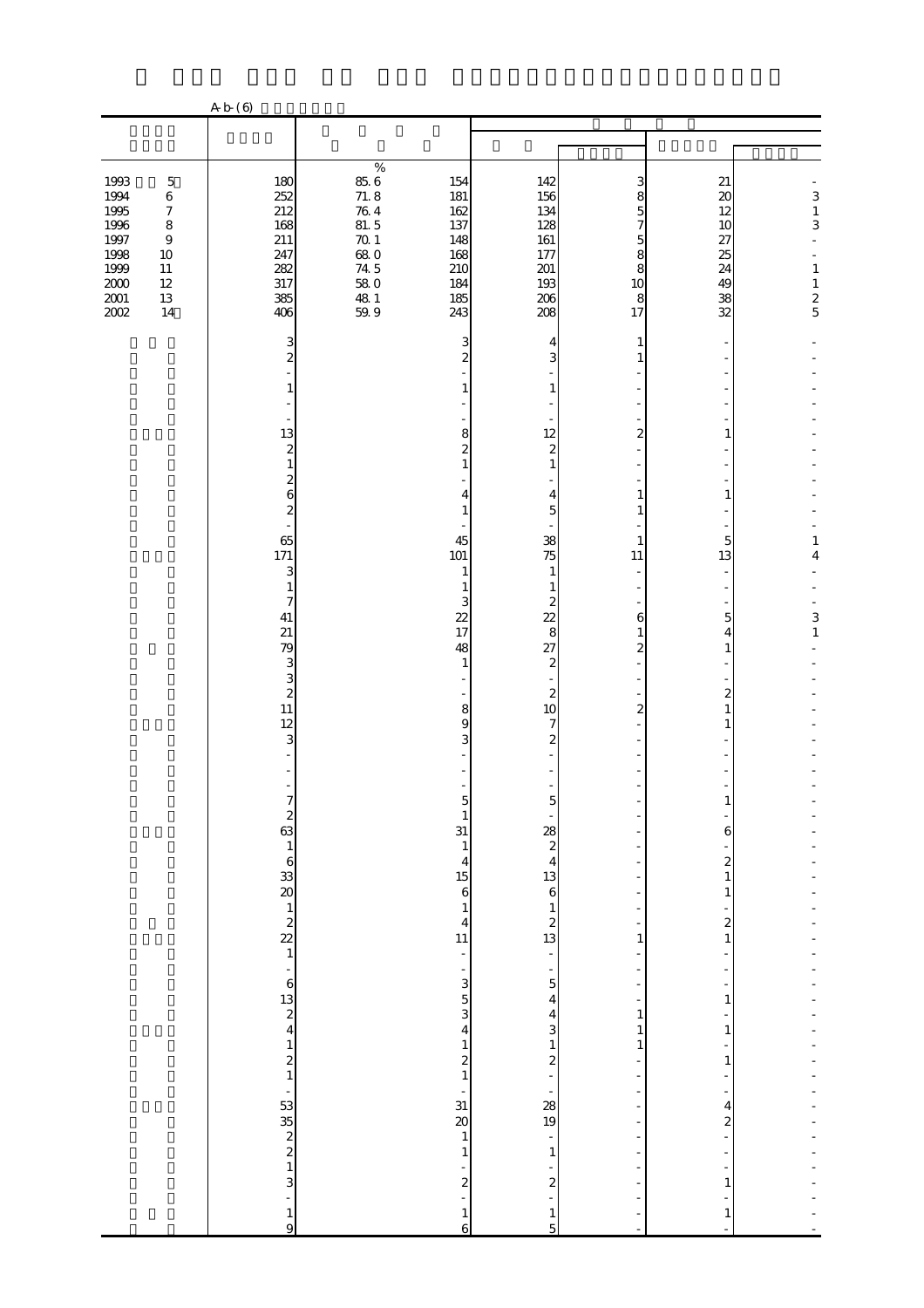|                                                                                                                                                                                               | A b (7)                                                                                                                                                                                                                                                                                                                                                                                                                                                                             |                                                                                                                                                                                                                                                                                                                                                                                                                                                            |                                                                                                                                                                                                                                                                                                                                                                                                                                               |                                                                                                                                                                                                                                                                                                                                                                                                        |                                                                                                                                                                                                                                                                                                                                                                                                                           |                                                                                                                                                                                                                                                                                                                                                                                                                                                                               |
|-----------------------------------------------------------------------------------------------------------------------------------------------------------------------------------------------|-------------------------------------------------------------------------------------------------------------------------------------------------------------------------------------------------------------------------------------------------------------------------------------------------------------------------------------------------------------------------------------------------------------------------------------------------------------------------------------|------------------------------------------------------------------------------------------------------------------------------------------------------------------------------------------------------------------------------------------------------------------------------------------------------------------------------------------------------------------------------------------------------------------------------------------------------------|-----------------------------------------------------------------------------------------------------------------------------------------------------------------------------------------------------------------------------------------------------------------------------------------------------------------------------------------------------------------------------------------------------------------------------------------------|--------------------------------------------------------------------------------------------------------------------------------------------------------------------------------------------------------------------------------------------------------------------------------------------------------------------------------------------------------------------------------------------------------|---------------------------------------------------------------------------------------------------------------------------------------------------------------------------------------------------------------------------------------------------------------------------------------------------------------------------------------------------------------------------------------------------------------------------|-------------------------------------------------------------------------------------------------------------------------------------------------------------------------------------------------------------------------------------------------------------------------------------------------------------------------------------------------------------------------------------------------------------------------------------------------------------------------------|
|                                                                                                                                                                                               |                                                                                                                                                                                                                                                                                                                                                                                                                                                                                     |                                                                                                                                                                                                                                                                                                                                                                                                                                                            |                                                                                                                                                                                                                                                                                                                                                                                                                                               |                                                                                                                                                                                                                                                                                                                                                                                                        |                                                                                                                                                                                                                                                                                                                                                                                                                           |                                                                                                                                                                                                                                                                                                                                                                                                                                                                               |
| 1993<br>$\mathbf 5$<br>6<br>1994<br>1995<br>$\boldsymbol{7}$<br>$\,$ 8 $\,$<br>1996<br>1997<br>$\boldsymbol{9}$<br>1998<br>10<br>1999<br>$11\,$<br>2000<br>12<br>$2001\,$<br>13<br>2002<br>14 | 1,374<br>1, 420<br>1, 245<br>1, 459<br>1,807<br>2, 112<br>2,588<br>3,387<br>4,058<br>4,548                                                                                                                                                                                                                                                                                                                                                                                          | $\%$<br>84.3<br>1, 158<br>85. 1<br>87. 6<br>1, 208<br>1,090<br>85.5<br>1, 247<br>82.9<br>1,498<br>$81.\,3$<br>1, 717<br>69.3<br>1,793<br>$56\ 6$<br>1, 917<br>49.3<br>1,999<br>49.5<br>2, 252                                                                                                                                                                                                                                                              | 1, 401<br>1,611<br>1,490<br>1,780<br>2, 433<br>2,525<br>2,769<br>2,815<br>3,002<br>3,017                                                                                                                                                                                                                                                                                                                                                      | 76<br>87<br>81<br>80<br>124<br>125<br>140<br>179<br>208<br>232                                                                                                                                                                                                                                                                                                                                         | 648<br>847<br>806<br>1,025<br>1,583<br>1, 444<br>1,522<br>1,514<br>1,565<br>1,465                                                                                                                                                                                                                                                                                                                                         | 40<br>54<br>44<br>45<br>$\rm 70$<br>$71$<br>$\, 91$<br>109<br>132<br>134                                                                                                                                                                                                                                                                                                                                                                                                      |
|                                                                                                                                                                                               | 106<br>74<br>13<br>9<br>9<br>1<br>153<br>$\infty$<br>10<br>76<br>$\overline{4}$<br>16<br>27<br>595<br>1,770<br>108<br>56<br>39<br>503<br>480<br>444<br>33<br>$11\,$<br>20<br>76<br>317<br>10<br>$\boldsymbol{6}$<br>8<br>36<br>223<br>34<br>1, 176<br>35<br>135<br>700<br>235<br>43<br>28<br>$\begin{bmatrix} 130 \\ 8 \\ 9 \end{bmatrix}$<br>29<br>65<br>$\begin{array}{c} 19 \\ 27 \\ 3 \\ 8 \\ 4 \end{array}$<br>274<br>180<br>$\frac{6}{7}$<br>$\infty$<br>13<br>10<br>12<br>26 | 70<br>47<br>$11\,$<br>6<br>5<br>1<br>84<br>8<br>8<br>30<br>4<br>14<br>20<br>313<br>772<br>$\infty$<br>44<br>26<br>218<br>161<br>176<br>24<br>8<br>13<br>42<br>163<br>8<br>5<br>6<br>17<br>113<br>14<br>563<br>19<br>98<br>292<br>106<br>28<br>$\pmb{\mathcal{Z}}$<br>92<br>$\,$ 6 $\,$<br>8<br>23<br>41<br>14<br>25<br>3<br>10<br>8<br>$\overline{\mathbf{4}}$<br><b>170</b><br>92<br>$\boldsymbol{6}$<br>$\overline{7}$<br>16<br>13<br>10<br>$10\,$<br>16 | 96<br>66<br>17<br>6<br>6<br>1<br>166<br>8<br>13<br>64<br>4<br>26<br>51<br>481<br>891<br>52<br>59<br>26<br>241<br>207<br>208<br>27<br>9<br>11<br>$51\,$<br>239<br>7<br>8<br>6<br>27<br>164<br>27<br>712<br>23<br>89<br>391<br>150<br>41<br>18<br>$\begin{array}{c} 137 \\ 7 \end{array}$<br>17<br>29<br>$\overline{70}$<br>14<br>44<br>$\boldsymbol{\chi}$<br>$11\,$<br>$10$<br>3<br>251<br>129<br>$\,6\,$<br>13<br>13<br>18<br>28<br>17<br>27 | 13<br>8<br>5<br>18<br>1<br>8<br>3<br>$\overline{\mathcal{Z}}$<br>4<br>45<br>52<br>$\mathbf{1}$<br>5<br>1<br>9<br>11<br>16<br>2<br>1<br>6<br>12<br>1<br>$\overline{4}$<br>50<br>3<br>3<br>29<br>11<br>$\mathbf{1}$<br>3<br>20<br>$\overline{\mathbf{4}}$<br>4<br>10<br>$\overline{\mathcal{L}}$<br>1<br>$\overline{21}$<br>7<br>5<br>1<br>4<br>$\overline{\mathcal{Z}}$<br>$\mathbf{1}$<br>$\mathbf{1}$ | 59<br>44<br>12<br>3<br>87<br>5<br>12<br>36<br>15<br>19<br>214<br>457<br>14<br>27<br>11<br>155<br>126<br>92<br>10<br>З<br>4<br>15<br>108<br>$\boldsymbol{z}$<br>5<br>1<br>$\mathbf{z}$<br>82<br>16<br>363<br>11<br>50<br>212<br>56<br>24<br>10<br>55<br>$\boldsymbol{z}$<br>$\overline{4}$<br>11<br>35<br>3<br>17<br>13<br>3<br>1<br>105<br>55<br>$\mathbf{1}$<br>9<br>7<br>10<br>12<br>$\boldsymbol{z}$<br>$\overline{9}$ | 12<br>$\boldsymbol{7}$<br>$\mathbf 5$<br>9<br>$\,6$<br>$\boldsymbol{z}$<br>$\,1\,$<br>28<br>31<br>$\Box$<br>$\,$ 3 $\,$<br>$\blacksquare$<br>$\,6$<br>$\boldsymbol{7}$<br>$\frac{11}{2}$<br>$\frac{2}{3}$<br>$\mathbf{1}$<br>$\boldsymbol{2}$<br>29<br>$rac{2}{23}$<br>$\,1\,$<br>$\begin{array}{c} 1 \\ 2 \\ 9 \end{array}$<br>$\begin{array}{c} 2 \\ 1 \end{array}$<br>$\overline{6}$<br>13<br>3<br>$\overline{5}$<br>$\begin{array}{c} 2 \\ 2 \end{array}$<br>$\mathbf{1}$ |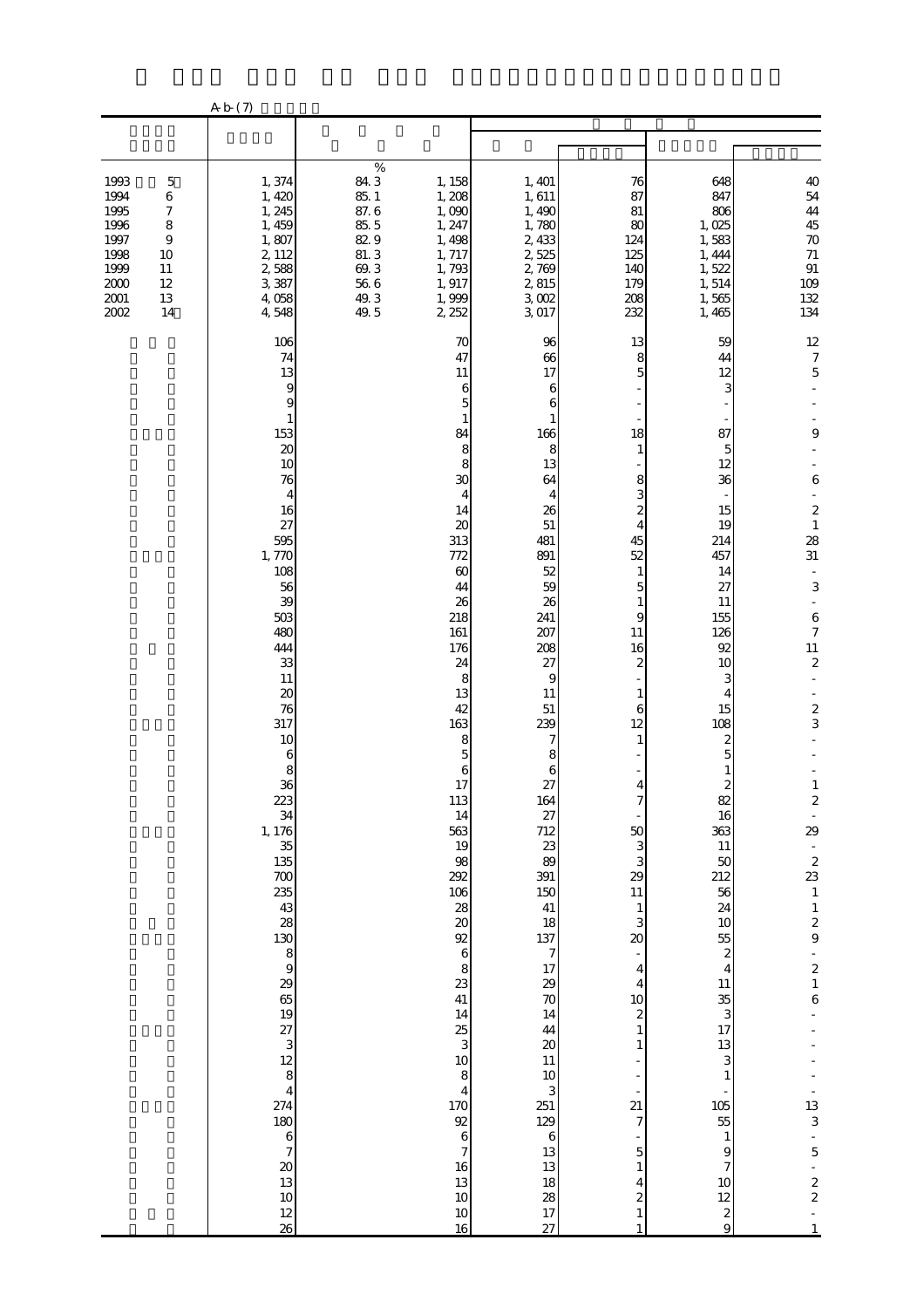|                                      |                                                     | A b (8)                                                      |                                                                                                  |                                                           |                                                 |                                                                                  |                     |                                            |
|--------------------------------------|-----------------------------------------------------|--------------------------------------------------------------|--------------------------------------------------------------------------------------------------|-----------------------------------------------------------|-------------------------------------------------|----------------------------------------------------------------------------------|---------------------|--------------------------------------------|
|                                      |                                                     |                                                              |                                                                                                  |                                                           |                                                 |                                                                                  |                     |                                            |
|                                      |                                                     |                                                              |                                                                                                  |                                                           |                                                 |                                                                                  |                     |                                            |
| 1993                                 | $\mathbf 5$<br>$\,$ 6 $\,$                          | 34                                                           | $\%$                                                                                             | 21<br>15                                                  | 23                                              | 1                                                                                | 2                   |                                            |
| 1994<br>1995<br>$1996\,$<br>$1997\,$ | $\boldsymbol{7}$<br>$\,$ 8 $\,$<br>$\boldsymbol{9}$ | $\frac{1}{32}$<br>47                                         |                                                                                                  | 17<br>22<br>31                                            | $\frac{35}{29}$<br>22<br>54                     | 1                                                                                | 3<br>1<br>5         |                                            |
| $1998\,$<br>$1999\,$<br>$2000\,$     | $10\,$<br>$11\,$<br>$12\,$                          | 51<br>48<br>53                                               | $\begin{array}{l} 61.8 \\ 38.5 \\ 65.4 \\ 68.8 \\ 64.8 \\ 64.7 \\ 56.8 \\ 71.4 \\ 1 \end{array}$ | $\frac{33}{27}$<br>37                                     | 48<br>52<br>$41\,$                              | $\overline{\mathcal{Z}}$<br>4                                                    | 5<br>$11\,$<br>6    | $\begin{smallmatrix}2\\1\end{smallmatrix}$ |
| $\frac{2001}{2002}$                  | 13<br>14                                            | $\boldsymbol{\pi}$<br>58                                     |                                                                                                  | 40<br>25                                                  | 73<br>43                                        | $\boldsymbol{z}$<br>6                                                            | 4<br>7              | $\frac{1}{2}$                              |
|                                      |                                                     | 1<br>1                                                       |                                                                                                  | 1<br>1                                                    | 1<br>1                                          |                                                                                  |                     |                                            |
|                                      |                                                     |                                                              |                                                                                                  |                                                           |                                                 |                                                                                  |                     |                                            |
|                                      |                                                     | 9<br>3                                                       |                                                                                                  | 3<br>$\mathbf{1}$                                         | 6<br>$\mathbf{1}$                               | 1<br>1                                                                           |                     |                                            |
|                                      |                                                     | 4                                                            |                                                                                                  | 1                                                         | 3<br>$\blacksquare$                             |                                                                                  |                     |                                            |
|                                      |                                                     | $\begin{array}{c} 2 \\ 10 \end{array}$<br>19                 |                                                                                                  | $\mathbf{1}$<br>5<br>5                                    | $\boldsymbol{z}$<br>9<br>15                     | $\overline{2}$                                                                   | 3                   |                                            |
|                                      |                                                     | $\boldsymbol{z}$<br>1                                        |                                                                                                  |                                                           |                                                 |                                                                                  |                     |                                            |
|                                      |                                                     | $\overline{\mathcal{Z}}$<br>$\overline{9}$<br>$\overline{4}$ |                                                                                                  | $\mathbf{1}$<br>3<br>1                                    | $\mathbf{1}$<br>6<br>4                          | $\mathbf{1}$                                                                     | 1<br>1              |                                            |
|                                      |                                                     | $\mathbf{1}$                                                 |                                                                                                  |                                                           | 4                                               | $\mathbf{1}$                                                                     | $\mathbf{1}$        |                                            |
|                                      |                                                     | 10                                                           |                                                                                                  | 4<br>÷,                                                   | $\overline{a}$                                  |                                                                                  |                     |                                            |
|                                      |                                                     | $\overline{\mathcal{Z}}$<br>$\mathbf{1}$<br>7                |                                                                                                  | $\overline{\mathcal{L}}$<br>$\boldsymbol{z}$              | $\boldsymbol{z}$                                |                                                                                  |                     |                                            |
|                                      |                                                     | $\frac{2}{2}$                                                |                                                                                                  | $\overline{\mathbf{c}}$<br>$\overline{a}$                 | $\overline{\mathbf{c}}$                         |                                                                                  |                     |                                            |
|                                      |                                                     | $\,1$<br>$\mathbf{1}$                                        |                                                                                                  | -<br>$\overline{\mathcal{L}}$<br>÷,                       | $\frac{1}{2}$                                   | $\overline{a}$                                                                   |                     |                                            |
|                                      |                                                     | L,<br>$\frac{1}{3}$                                          |                                                                                                  | $\frac{1}{2}$<br>$\frac{1}{3}$                            | $\frac{1}{2}$<br>$\frac{1}{2}$                  | $\frac{1}{2}$<br>$\mathbf{1}$                                                    |                     |                                            |
|                                      |                                                     |                                                              |                                                                                                  |                                                           | $\begin{smallmatrix}1\\1\end{smallmatrix}$      | ÷<br>$\,1\,$<br>$\overline{\phantom{0}}$                                         |                     |                                            |
|                                      |                                                     | $\frac{1}{2}$ = $\frac{1}{1}$                                |                                                                                                  | $\frac{1}{2}$ = $\frac{1}{1}$                             | $\sim$ 2 $\sim$ 1                               | $\frac{1}{\sqrt{2}}$<br>$\overline{\phantom{a}}$<br>-                            |                     |                                            |
|                                      |                                                     | ÷<br>÷<br>$\,1\,$                                            |                                                                                                  | $\frac{1}{2}$<br>$\overline{\phantom{0}}$<br>$\,1\,$<br>÷ | $\frac{1}{2}$                                   | $\overline{\phantom{a}}$<br>$\overline{\phantom{0}}$<br>$\overline{\phantom{0}}$ |                     |                                            |
|                                      |                                                     | $\frac{1}{2}$ $\frac{1}{2}$                                  |                                                                                                  | $\mathbf{1}$<br>$\,1\,$<br>÷                              | $\overline{4}$<br>$\overline{\mathbf{4}}$<br>÷, | ÷,<br>$\frac{2}{2}$<br>$\overline{a}$                                            | 4<br>$\overline{4}$ | $-22$                                      |
|                                      |                                                     | 1                                                            |                                                                                                  | $\blacksquare$<br>$\frac{1}{2}$<br>÷,                     | ÷,                                              | $\Box$                                                                           |                     |                                            |
|                                      |                                                     |                                                              |                                                                                                  | ÷,<br>÷,<br>L,                                            |                                                 |                                                                                  |                     |                                            |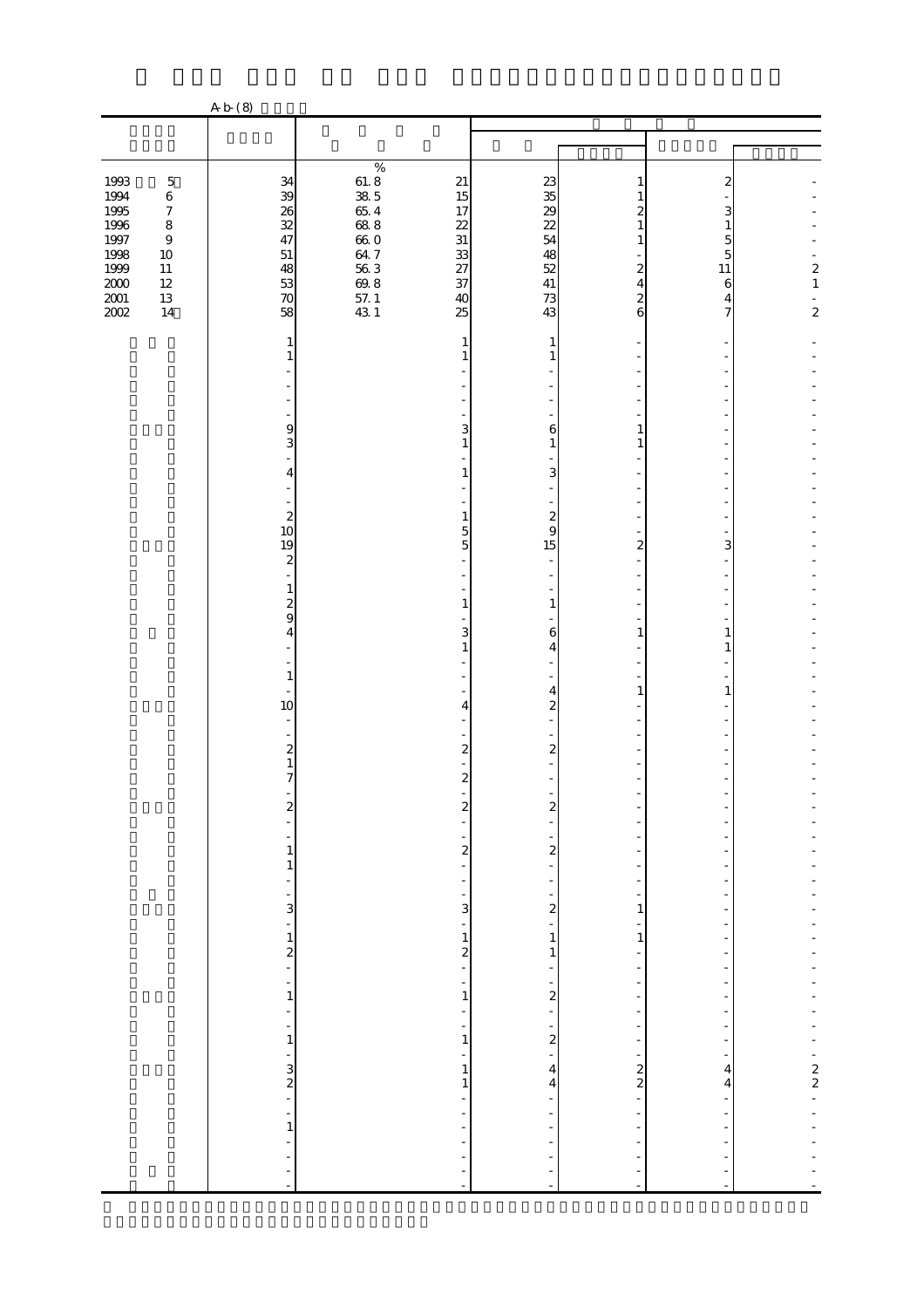|                                                                              |                                                                                                                 | A b (9)                                                |                                                                                                                 |                                                        |                                                         |                                                   |                                                                   |                                                                                                                |
|------------------------------------------------------------------------------|-----------------------------------------------------------------------------------------------------------------|--------------------------------------------------------|-----------------------------------------------------------------------------------------------------------------|--------------------------------------------------------|---------------------------------------------------------|---------------------------------------------------|-------------------------------------------------------------------|----------------------------------------------------------------------------------------------------------------|
|                                                                              |                                                                                                                 |                                                        |                                                                                                                 |                                                        |                                                         |                                                   |                                                                   |                                                                                                                |
|                                                                              |                                                                                                                 |                                                        |                                                                                                                 |                                                        |                                                         |                                                   |                                                                   |                                                                                                                |
| 1993<br>1994<br>1995<br>1996<br>1997<br>1998<br>1999<br>$2000\,$<br>$2001\,$ | $\mathbf 5$<br>$\,6$<br>$\boldsymbol{7}$<br>$\,8\,$<br>$\boldsymbol{9}$<br>$10\,$<br>$11\,$<br>$12\,$<br>$13\,$ | 44<br>53<br>28<br>$41\,$<br>69<br>61<br>84<br>61<br>87 | $\%$<br>$97.7\,$<br>$96\ 2$<br>$100\;0$<br>87.8<br>$92.8\,$<br>$96\ 7$<br>$86\ 9$<br>$95\,$ $1\,$<br>$74\,$ $7$ | 43<br>$51\,$<br>28<br>36<br>64<br>59<br>73<br>58<br>65 | 67<br>71<br>37<br>99<br>185<br>127<br>168<br>157<br>210 | 14<br>15<br>3<br>17<br>32<br>19<br>28<br>24<br>57 | 34<br>38<br>18<br>59<br>115<br>62<br>102<br>99<br>133             | $\boldsymbol{7}$<br>$\begin{array}{c} 10 \\ 3 \\ 12 \end{array}$<br>23<br>$11\,$<br>$\pmb{20}$<br>$21\,$<br>49 |
| 2002                                                                         | 14                                                                                                              | 106                                                    | 830                                                                                                             | 88                                                     | 205                                                     | 38                                                | 105                                                               | 30                                                                                                             |
|                                                                              |                                                                                                                 | 6<br>6                                                 |                                                                                                                 | 6<br>6                                                 | 14<br>14                                                | 5<br>5                                            | 11<br>11                                                          | $\frac{5}{5}$                                                                                                  |
|                                                                              |                                                                                                                 |                                                        |                                                                                                                 |                                                        |                                                         |                                                   |                                                                   |                                                                                                                |
|                                                                              |                                                                                                                 |                                                        |                                                                                                                 |                                                        |                                                         |                                                   |                                                                   |                                                                                                                |
|                                                                              |                                                                                                                 | 7<br>1                                                 |                                                                                                                 | 5                                                      | 25                                                      | 5                                                 | 13                                                                | 3                                                                                                              |
|                                                                              |                                                                                                                 | 2                                                      |                                                                                                                 | $\boldsymbol{2}$                                       | 11                                                      | $\overline{c}$                                    | 6                                                                 | $\mathbf{z}$                                                                                                   |
|                                                                              |                                                                                                                 |                                                        |                                                                                                                 |                                                        |                                                         |                                                   |                                                                   |                                                                                                                |
|                                                                              |                                                                                                                 | $\mathbf{1}$<br>3                                      |                                                                                                                 | 1<br>$\boldsymbol{z}$                                  | 6<br>8                                                  | 3                                                 | 6<br>1                                                            | $\mathbf{1}$                                                                                                   |
|                                                                              |                                                                                                                 | 24<br>26                                               |                                                                                                                 | 21<br>12                                               | 49<br>18                                                | 10<br>4                                           | 26<br>8                                                           | 8<br>4                                                                                                         |
|                                                                              |                                                                                                                 | 3<br>ä,                                                |                                                                                                                 | $\boldsymbol{2}$                                       | 2<br>$\overline{\mathcal{L}}$                           | 1                                                 | $\mathbf{1}$                                                      | $\mathbf{1}$                                                                                                   |
|                                                                              |                                                                                                                 | $\mathbf{1}$<br>6                                      |                                                                                                                 | 1<br>3                                                 | 5                                                       | 1                                                 | $\mathbf{z}$                                                      | $\mathbf{1}$                                                                                                   |
|                                                                              |                                                                                                                 | 6<br>5                                                 |                                                                                                                 | $\overline{\mathcal{Z}}$<br>$\overline{c}$             | $\mathbf{1}$<br>3                                       |                                                   | $\mathbf{1}$<br>1                                                 |                                                                                                                |
|                                                                              |                                                                                                                 | $\overline{\mathcal{Z}}$                               |                                                                                                                 | $\mathbf{1}$                                           | $\overline{4}$                                          | $\mathbf{z}$                                      | 3                                                                 | $\boldsymbol{z}$                                                                                               |
|                                                                              |                                                                                                                 | 1                                                      |                                                                                                                 |                                                        |                                                         |                                                   |                                                                   |                                                                                                                |
|                                                                              |                                                                                                                 | $\boldsymbol{2}$<br>8                                  |                                                                                                                 | 1<br>9                                                 | $\mathbf{1}$<br>16                                      | 3                                                 | 7                                                                 | 1                                                                                                              |
|                                                                              |                                                                                                                 |                                                        |                                                                                                                 |                                                        |                                                         |                                                   |                                                                   |                                                                                                                |
|                                                                              |                                                                                                                 |                                                        |                                                                                                                 |                                                        |                                                         |                                                   |                                                                   |                                                                                                                |
|                                                                              |                                                                                                                 | 8                                                      |                                                                                                                 | A                                                      | IQ                                                      |                                                   |                                                                   | $\mathbf{I}$                                                                                                   |
|                                                                              |                                                                                                                 | $22$ 1 7 8 2 3 1                                       |                                                                                                                 | $\begin{array}{c} 23 \\ 1 \end{array}$                 | $-48$ 1<br>12<br>11 9<br>11 9<br>11 4                   | 4                                                 | 23                                                                | $-3 - 2 - 1 - 2 - 2 -$                                                                                         |
|                                                                              |                                                                                                                 |                                                        |                                                                                                                 | $\overline{7}$                                         |                                                         | $\overline{\mathcal{L}}$                          | $\mathbf 6$                                                       |                                                                                                                |
|                                                                              |                                                                                                                 |                                                        |                                                                                                                 | $\begin{array}{c} 8 \\ 3 \\ 3 \end{array}$             |                                                         | $\,1\,$                                           | $\mathbf{1}$                                                      |                                                                                                                |
|                                                                              |                                                                                                                 |                                                        |                                                                                                                 | $\,1$                                                  |                                                         | $\mathbf{1}$                                      | $\begin{array}{c} 1 \\ 11 \end{array}$<br>$\overline{\mathbf{r}}$ |                                                                                                                |
|                                                                              |                                                                                                                 | 4                                                      |                                                                                                                 | $\overline{3}$                                         | 14                                                      | 3                                                 | 4                                                                 |                                                                                                                |
|                                                                              |                                                                                                                 | $\frac{1}{2}$                                          |                                                                                                                 | $\frac{1}{2}$                                          | $\begin{array}{c} 11 \\ 2 \end{array}$                  | 3                                                 | 3                                                                 |                                                                                                                |
|                                                                              |                                                                                                                 | $\,1\,$                                                |                                                                                                                 |                                                        | $\,1$                                                   |                                                   | $\mathbf{1}$                                                      | $\overline{a}$                                                                                                 |
|                                                                              |                                                                                                                 | ÷,<br>$\overline{a}$                                   |                                                                                                                 |                                                        |                                                         |                                                   |                                                                   |                                                                                                                |
|                                                                              |                                                                                                                 | $\blacksquare$<br>$\frac{1}{2}$                        |                                                                                                                 | ÷                                                      | -                                                       |                                                   |                                                                   |                                                                                                                |
|                                                                              |                                                                                                                 | $\frac{1}{2}$                                          |                                                                                                                 | $\overline{a}$                                         | ÷                                                       | $\overline{\phantom{0}}$                          |                                                                   |                                                                                                                |
|                                                                              |                                                                                                                 | -                                                      |                                                                                                                 | ÷<br>9                                                 | $\frac{1}{21}$                                          | 4                                                 | 13                                                                | $\frac{1}{4}$                                                                                                  |
|                                                                              |                                                                                                                 | 2212                                                   |                                                                                                                 | 3<br>$\,1$                                             | $\,$ 6 $\,$<br>$\mathbf{z}$                             | ÷                                                 | $\,$ 6 $\,$                                                       |                                                                                                                |
|                                                                              |                                                                                                                 |                                                        |                                                                                                                 | $\frac{2}{1}$                                          | $\overline{4}$                                          | $\overline{\mathcal{L}}$                          | 3                                                                 | $\frac{1}{2}$                                                                                                  |
|                                                                              |                                                                                                                 | $\frac{1}{2}$                                          |                                                                                                                 | $\frac{1}{2}$                                          | $\overline{7}$                                          | $\overline{\mathcal{L}}$                          | 4                                                                 | $\frac{1}{2}$                                                                                                  |
|                                                                              |                                                                                                                 | $\overline{\phantom{a}}$                               |                                                                                                                 | $\mathbf 1$<br>$\overline{a}$                          | $\frac{2}{1}$                                           |                                                   |                                                                   |                                                                                                                |

注 「おびき出し、金品を装けておびき出し、金品を装けておびき出し、金品を装けておびき出し、金品を装けておびき出し、金品を装けておびき出し、金品をいう。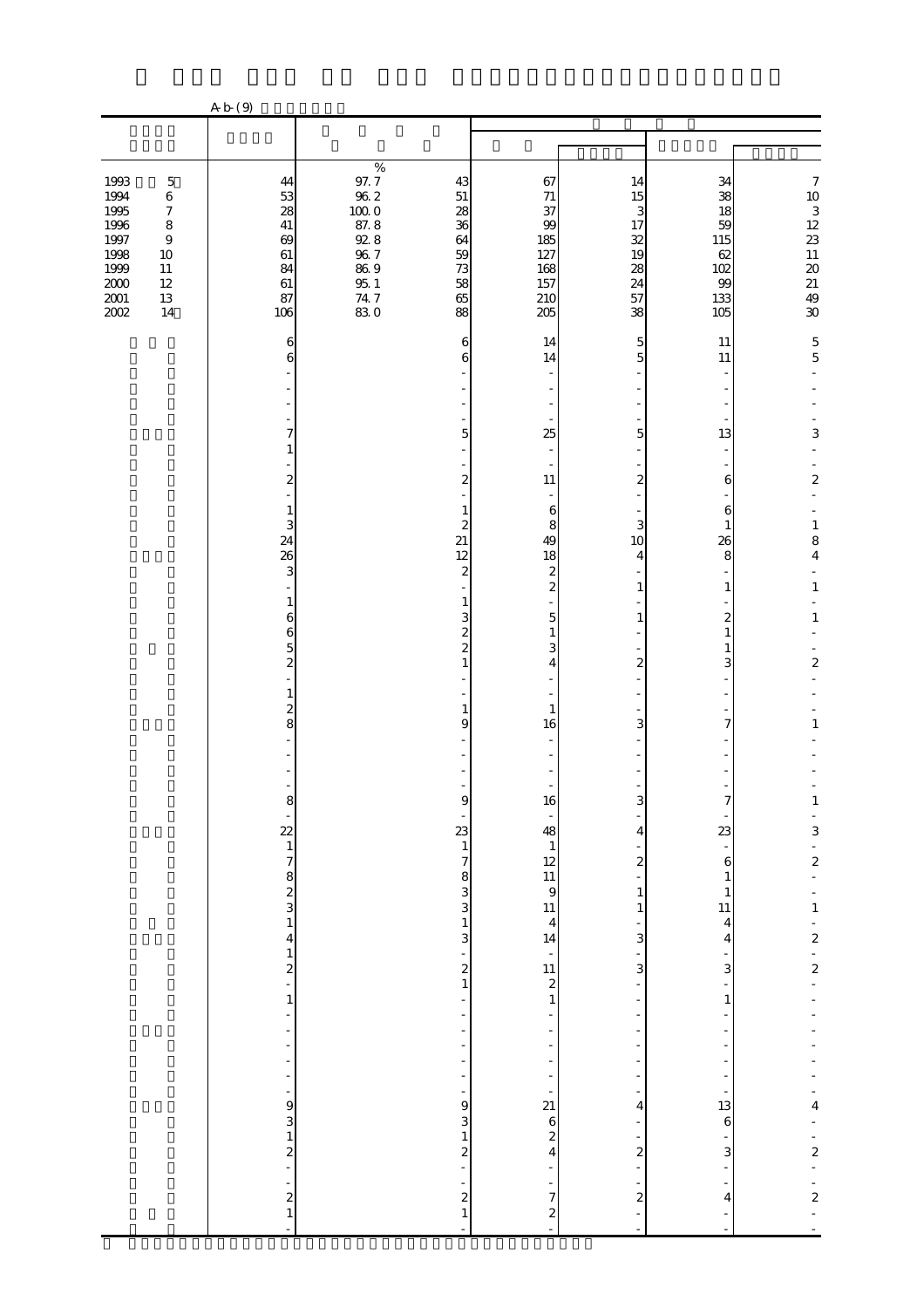|                                                      |                                                                                               | A b (10)                                                                     |                                                                                             |                                                                        |                                                                        |                                 |                                        |                                                                                                            |
|------------------------------------------------------|-----------------------------------------------------------------------------------------------|------------------------------------------------------------------------------|---------------------------------------------------------------------------------------------|------------------------------------------------------------------------|------------------------------------------------------------------------|---------------------------------|----------------------------------------|------------------------------------------------------------------------------------------------------------|
|                                                      |                                                                                               |                                                                              |                                                                                             |                                                                        |                                                                        |                                 |                                        |                                                                                                            |
|                                                      |                                                                                               |                                                                              | $\%$                                                                                        |                                                                        |                                                                        |                                 |                                        |                                                                                                            |
| 1993<br>1994<br>1995<br>1996<br>1997<br>1998<br>1999 | $\mathbf 5$<br>$\,6\,$<br>$\boldsymbol{7}$<br>$\,8\,$<br>$\boldsymbol{9}$<br>$10\,$<br>$11\,$ | 139<br>133<br>132<br>113<br>$107\,$<br>159<br>199                            | $\begin{array}{c} 87.1 \\ 84.2 \end{array}$<br>83 3<br>85.0<br>$80\,4$<br>$\frac{76}{72}$ 9 | 121<br>112<br>110<br>96<br>86<br>121<br>145                            | 133<br>134<br>126<br>115<br>104<br>147<br>185                          | 4<br>4<br>2<br>1<br>3<br>3<br>5 | 33<br>26<br>19<br>28<br>25<br>27<br>49 | $\boldsymbol{z}$<br>$\,1$<br>$\,1$<br>$\,1\,$<br>L,<br>$\,1$<br>$\begin{array}{c} 2 \\ 2 \\ 4 \end{array}$ |
| $2000\,$<br>$2001\,$<br>2002                         | $12\,$<br>$13\,$<br>14                                                                        | 199<br>240<br>232<br>5                                                       | 68.3<br>$621$<br>$530$                                                                      | 136<br>149<br>123<br>4                                                 | 147<br>154<br>117                                                      | 3<br>9<br>1                     | 32<br>39<br>18                         |                                                                                                            |
|                                                      |                                                                                               | 2<br>1                                                                       |                                                                                             | 3                                                                      | 2<br>1<br>1                                                            |                                 |                                        |                                                                                                            |
|                                                      |                                                                                               | 4<br>1<br>$\mathbf{z}$                                                       |                                                                                             | 4<br>1<br>1                                                            | 9<br>3                                                                 |                                 | 5<br>3                                 |                                                                                                            |
|                                                      |                                                                                               | $\mathbf{1}$<br>÷,<br>61<br>63                                               |                                                                                             | 1<br>1<br>23<br>42                                                     | $\mathbf{1}$<br>5<br>$\infty$<br>38                                    | 1                               | 2<br>1<br>7                            |                                                                                                            |
|                                                      |                                                                                               | 8<br>$\overline{5}$<br>$\overline{\mathcal{L}}$<br>10<br>12                  |                                                                                             | $\overline{5}$<br>$\overline{\mathcal{Z}}$<br>3<br>4<br>10             | 4<br>1<br>$\mathbf{z}$<br>4<br>12                                      |                                 | 1<br>1<br>1<br>$\overline{c}$          |                                                                                                            |
|                                                      |                                                                                               | 14<br>$\tau$<br>$\overline{\mathcal{Z}}$<br>$\mathbf{1}$<br>$\boldsymbol{z}$ |                                                                                             | 7<br>7<br>$\overline{\mathcal{Z}}$<br>$\boldsymbol{z}$                 | 7<br>$\boldsymbol{z}$<br>$\overline{4}$<br>$\boldsymbol{z}$            |                                 | 1<br>$\mathbf{1}$                      |                                                                                                            |
|                                                      |                                                                                               | 25<br>1<br>$\boldsymbol{z}$                                                  |                                                                                             | 14<br>1                                                                | 13<br>1                                                                |                                 | 3                                      |                                                                                                            |
|                                                      |                                                                                               | $\overline{4}$<br>16<br>$\begin{array}{c} 1 \\ 45 \end{array}$               |                                                                                             | 2<br>IQ<br>$\overline{\phantom{a}}$<br>14                              | $\overline{\mathcal{Z}}$<br>IQ<br>18                                   |                                 | $\overline{c}$                         |                                                                                                            |
|                                                      |                                                                                               | $-6$<br>$27$<br>10<br>$\,1$<br>$\,1$                                         |                                                                                             | $\frac{1}{2}$<br>$\overline{5}$<br>$\,1\,$                             | $\frac{1}{2}$<br>$\overline{7}$<br>$\mathbf{1}$                        |                                 | 1<br>1                                 |                                                                                                            |
|                                                      |                                                                                               | $\begin{matrix}8\\1\end{matrix}$<br>-                                        |                                                                                             | 8<br>$\,1\,$<br>-<br>3                                                 | $5\overline{a}$<br>$1\,$<br>$\overline{\mathcal{Z}}$                   |                                 |                                        |                                                                                                            |
|                                                      |                                                                                               | $\frac{1}{2}$ 2 2 3 2 2 2 2 2 $\frac{1}{2}$                                  |                                                                                             | $\mathbf{1}$<br>3<br>$\overline{\mathbf{c}}$<br>÷,<br>$\boldsymbol{z}$ | $\,1\,$<br>$\mathbf{1}$<br>$\overline{\mathbf{c}}$<br>$\boldsymbol{z}$ |                                 |                                        |                                                                                                            |
|                                                      |                                                                                               | L,<br>$\frac{1}{19}$<br>$\begin{array}{c} 12 \\ 1 \end{array}$               |                                                                                             | ÷<br>$\begin{array}{c} 12 \\ 5 \end{array}$                            | 10<br>4                                                                | $\overline{\phantom{a}}$        |                                        |                                                                                                            |
|                                                      |                                                                                               | $\,1\,$<br>÷<br>3<br>$\,1\,$                                                 |                                                                                             | $\,1\,$<br>$\mathbf{1}$<br>3<br>$\mathbf{1}$                           | $\mathbf{1}$<br>1<br>$\overline{\mathcal{L}}$<br>$\mathbf{1}$          |                                 |                                        |                                                                                                            |
|                                                      |                                                                                               | ÷<br>$\overline{1}$                                                          |                                                                                             | $\mathbf{1}$                                                           | $\mathbf{1}$                                                           |                                 |                                        |                                                                                                            |

注 「自動車強盗」とは、自動車に乗車中の者から自動車又は金品を強奪するものをいう。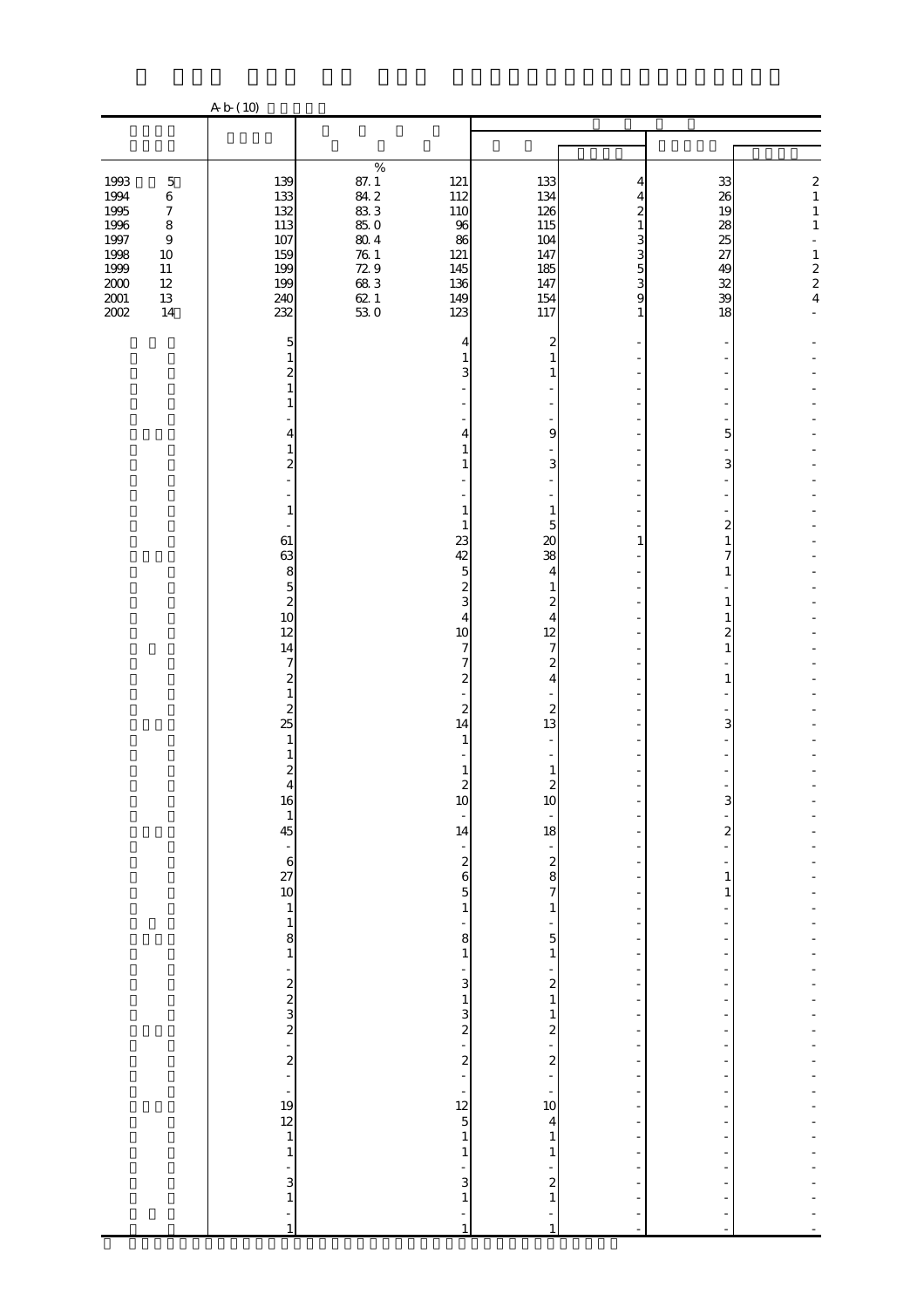|                                                                                                                                                                                                     | A b (11)                                                                                                                                                                                                                                                                                                                                                                   |                                                                                                                          |                                                                                                                                                                                                                                                                                                                                                                                                                                                                                                                                                                                             |                                                                                                                                                                                                                                                                                                                                                                                                                                                                                                                                                                                                   |                                                                                                                                                                                                                                                                                                                                  |                                                                                                                                                                                                                                                                                                                                                                                                                   |                                                                                                                                                                                                                                                                                                                                                                     |
|-----------------------------------------------------------------------------------------------------------------------------------------------------------------------------------------------------|----------------------------------------------------------------------------------------------------------------------------------------------------------------------------------------------------------------------------------------------------------------------------------------------------------------------------------------------------------------------------|--------------------------------------------------------------------------------------------------------------------------|---------------------------------------------------------------------------------------------------------------------------------------------------------------------------------------------------------------------------------------------------------------------------------------------------------------------------------------------------------------------------------------------------------------------------------------------------------------------------------------------------------------------------------------------------------------------------------------------|---------------------------------------------------------------------------------------------------------------------------------------------------------------------------------------------------------------------------------------------------------------------------------------------------------------------------------------------------------------------------------------------------------------------------------------------------------------------------------------------------------------------------------------------------------------------------------------------------|----------------------------------------------------------------------------------------------------------------------------------------------------------------------------------------------------------------------------------------------------------------------------------------------------------------------------------|-------------------------------------------------------------------------------------------------------------------------------------------------------------------------------------------------------------------------------------------------------------------------------------------------------------------------------------------------------------------------------------------------------------------|---------------------------------------------------------------------------------------------------------------------------------------------------------------------------------------------------------------------------------------------------------------------------------------------------------------------------------------------------------------------|
|                                                                                                                                                                                                     |                                                                                                                                                                                                                                                                                                                                                                            |                                                                                                                          |                                                                                                                                                                                                                                                                                                                                                                                                                                                                                                                                                                                             |                                                                                                                                                                                                                                                                                                                                                                                                                                                                                                                                                                                                   |                                                                                                                                                                                                                                                                                                                                  |                                                                                                                                                                                                                                                                                                                                                                                                                   |                                                                                                                                                                                                                                                                                                                                                                     |
| 1993<br>$\mathbf 5$<br>1994<br>$\,6$<br>1995<br>$\boldsymbol{7}$<br>1996<br>$\,8\,$<br>1997<br>$\boldsymbol{9}$<br>1998<br>10<br>1999<br>$11\,$<br>$2000$<br>$12\,$<br>$2001\,$<br>13<br>2002<br>14 | 691<br>724<br>620<br>826<br>1,034<br>1, 119<br>1, 495<br>2,070<br>2,509<br>2888                                                                                                                                                                                                                                                                                            | $\%$<br>83.2<br>84 4<br>87. 7<br>82.8<br>79.7<br>$\begin{array}{c} 78.0 \\ 61.9 \end{array}$<br>44.9<br>$\frac{386}{82}$ | 575<br>611<br>544<br>684<br>824<br>873<br>925<br>930<br>968<br>1, 104                                                                                                                                                                                                                                                                                                                                                                                                                                                                                                                       | 706<br>907<br>850<br>1,058<br>1, 497<br>1,503<br>1,609<br>1,645<br>1,658<br>1,631                                                                                                                                                                                                                                                                                                                                                                                                                                                                                                                 | 21<br>26<br>38<br>22<br>34<br>45<br>47<br>71<br>$70\,$<br>88                                                                                                                                                                                                                                                                     | 415<br>612<br>615<br>791<br>1, 178<br>1,098<br>1, 111<br>1, 122<br>1, 103<br>1,027                                                                                                                                                                                                                                                                                                                                | 15227825383657<br>67                                                                                                                                                                                                                                                                                                                                                |
|                                                                                                                                                                                                     | 54<br>42<br>6<br>$\frac{2}{3}$<br>$\mathbf{1}$<br>89<br>12<br>$\,$ 6 $\,$<br>50<br>$\mathbf{1}$<br>6<br>14<br>311<br>1, 244<br>49<br>26<br>23<br>405<br>374<br>303<br>14<br>$\overline{4}$<br>8<br>38<br>187<br>$\boldsymbol{z}$<br>3<br>$\mathbf{1}$<br>21<br>135<br>යි හි සි<br>517<br>$146$<br>$29$<br>$18$<br>$53$<br>$25$<br>$59$<br>$\frac{30}{7}$<br>$\alpha$<br>10 |                                                                                                                          | 27<br>21<br>3<br>38<br>$\overline{4}$<br>5<br>14<br>1<br>5<br>$\boldsymbol{9}$<br>130<br>424<br>16<br>19<br>12<br>159<br>108<br>89<br>5<br>1<br>4<br>11<br>72<br>3<br>$\overline{7}$<br>$53\,$<br>$\boldsymbol{9}$<br>320<br>10<br>58<br>179<br>45<br>15<br>13<br>29<br>$\,1\,$<br>$\overline{\mathbf{4}}$<br>$\begin{array}{c}\n4 \\ 18 \\ 26\n\end{array}$<br>$\overline{\mathcal{L}}$<br>$\mathbf{1}$<br>$\overline{\mathcal{L}}$<br>$\mathbf{1}$<br>58<br>$\boldsymbol{30}$<br>$\begin{array}{c} 2 \\ 2 \\ 7 \end{array}$<br>$\frac{3}{5}$<br>$\overline{\mathbf{4}}$<br>$\overline{5}$ | 45<br>32<br>$11\,$<br>$\mathbf{1}$<br>1<br>81<br>5<br>8<br>31<br>$\mathbf{1}$<br>13<br>23<br>216<br>530<br>25<br>23<br>14<br>174<br>158<br>115<br>$\mathbf 5$<br>$\overline{\mathcal{Z}}$<br>6<br>8<br>124<br>$\overline{\phantom{a}}$<br>6<br>14<br>85<br>19<br>446<br>14<br>47<br>292<br>67<br>16<br>$\begin{array}{c}\n10 \\ 55 \\ 1\n\end{array}$<br>$\frac{4}{9}$<br>$\begin{array}{c}\n 38 \\  3 \\  17\n \end{array}$<br>$\begin{array}{c}\n4 \\ 2 \\ -111\n\end{array}$<br>$\begin{array}{c}\n 60 \\  25 \\  6\n \end{array}$<br>$\frac{10}{7}$<br>$\begin{array}{c} 8 \\ 13 \end{array}$ | 6<br>1<br>5<br>5<br>4<br>1<br>10<br>19<br>$\boldsymbol{z}$<br>1<br>6<br>9<br>1<br>3<br>3<br>29<br>3<br>$\mathbf{1}$<br>23<br>$\overline{\phantom{a}}$<br>$\overline{\mathcal{L}}$<br>5<br>$\mathbf{1}$<br>4<br>1<br>1<br>÷<br>10<br>$\boldsymbol{2}$<br>3<br>$\mathbf{1}$<br>$\overline{\mathcal{Z}}$<br>$\mathbf{1}$<br>$\,1\,$ | 36<br>25<br>$11\,$<br>50<br>5<br>7<br>20<br>6<br>12<br>130<br>347<br>9<br>16<br>10<br>129<br>104<br>69<br>1<br>$\overline{\mathcal{Z}}$<br>3<br>4<br>77<br>5<br>÷,<br>57<br>15<br>279<br>$\,9$<br>38<br>186<br>$\begin{array}{c} 31 \\ 9 \end{array}$<br>$\,6$<br>29<br>$\mathbf{1}$<br>4<br>$rac{22}{2}$<br>13<br>12<br>$\frac{1}{2}$<br>$\mathbf{1}$<br>66<br>36<br>$\mathbf{1}$<br>3<br>4<br>10<br>6<br>÷<br>6 | 5<br>$\overline{5}$<br>5<br>$\overline{4}$<br>$\mathbf{1}$<br>8<br>14<br>$\blacksquare$<br>$\boldsymbol{2}$<br>$\blacksquare$<br>$\mathbf{1}$<br>$\boldsymbol{4}$<br>$\overline{7}$<br>25<br>$\frac{1}{23}$<br>$\Box$<br>$\overline{\phantom{0}}$<br>$rac{2}{3}$<br>$\frac{1}{3}$<br>$\begin{array}{c} 7 \\ 1 \end{array}$<br>3<br>$\boldsymbol{z}$<br>$\mathbf{1}$ |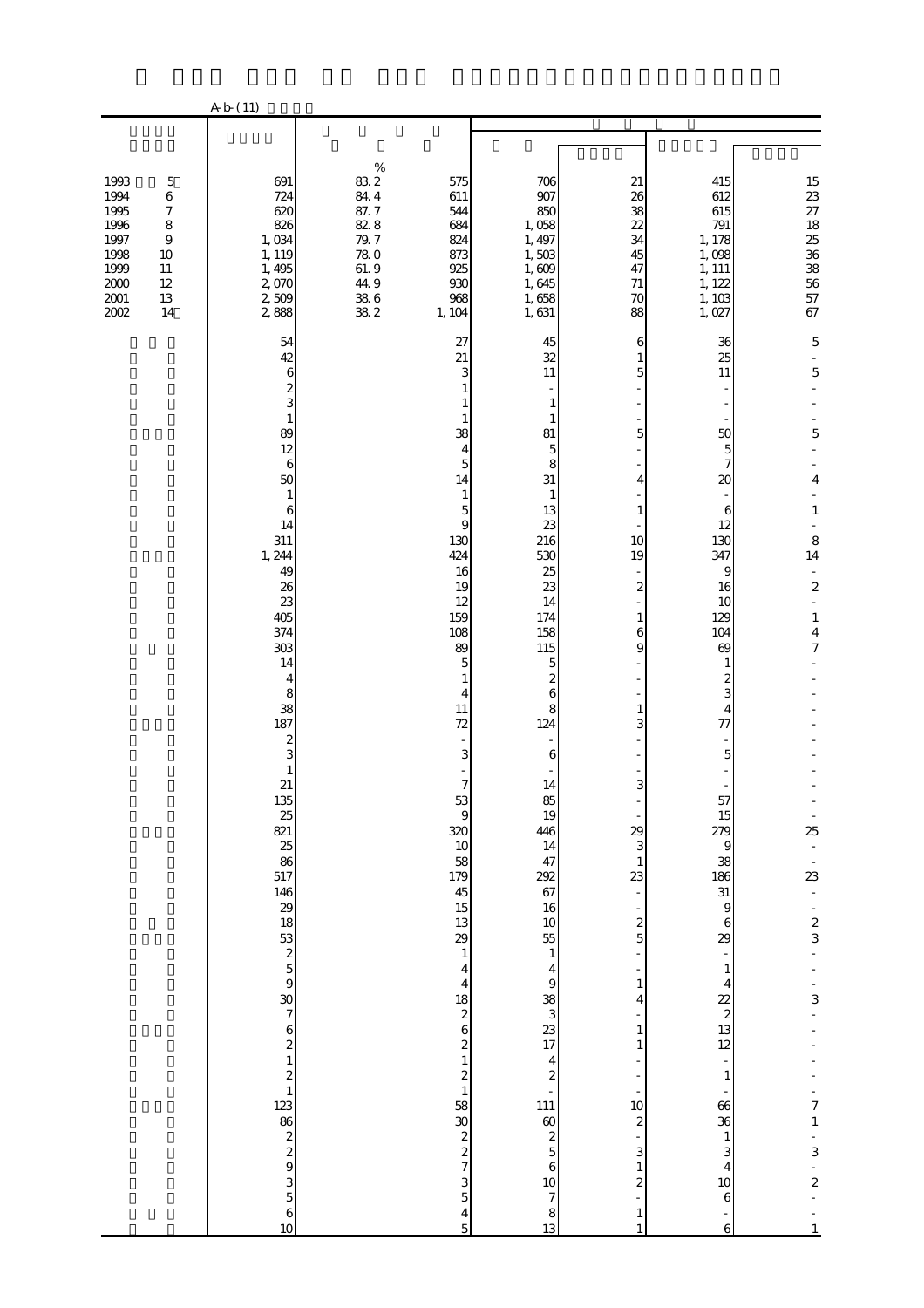|                                      |                                                 | A b (12)                                                                            |                                                                  |                                                            |                                               |                                                      |                                               |
|--------------------------------------|-------------------------------------------------|-------------------------------------------------------------------------------------|------------------------------------------------------------------|------------------------------------------------------------|-----------------------------------------------|------------------------------------------------------|-----------------------------------------------|
|                                      |                                                 |                                                                                     |                                                                  |                                                            |                                               |                                                      |                                               |
| 1993<br>1994                         | $\mathbf 5$<br>$\,6$                            | 466<br>471                                                                          | $\%$<br>$85\ 4$<br>398<br>89.0<br>419                            | 472<br>464                                                 | 36<br>$41\,$                                  | 164<br>171                                           | $\begin{array}{c} 16 \\ 20 \\ 13 \end{array}$ |
| 1995<br>1996<br>1997<br>1998         | $\boldsymbol{7}$<br>$\,8\,$<br>$\boldsymbol{9}$ | 439<br>447<br>550<br>722                                                            | 391<br>89.1<br>91.5<br>409<br>$89\,6$<br>493<br>87.4<br>631      | 448<br>486<br>593<br>700                                   | 36<br>39<br>54<br>58                          | 151<br>146<br>260<br>252                             | 14<br>$2\!$<br>23                             |
| 1999<br>$2000\,$<br>$2001\,$<br>2002 | $10\,$<br>$11\,$<br>$12\,$<br>$13\,$<br>14      | 762<br>1,004<br>1, 152<br>1, 264                                                    | $81.\,8$<br>623<br>$75.3\,$<br>756<br>67.4<br>72 2<br>777<br>912 | 755<br>825<br>907<br>1,021                                 | 58<br>$77\,$<br>70<br>99                      | 249<br>255<br>286<br>308                             | 29<br>29<br>22<br>35                          |
|                                      |                                                 | 40<br>24                                                                            | 32<br>18                                                         | 34<br>18                                                   | 2<br>$\overline{c}$                           | 12<br>8                                              | $\frac{2}{2}$                                 |
|                                      |                                                 | $\overline{5}$<br>6<br>5                                                            | 5<br>5<br>4                                                      | 5<br>6<br>5                                                |                                               | $\mathbf{1}$<br>3                                    |                                               |
|                                      |                                                 | 44<br>3<br>$\boldsymbol{z}$                                                         | 34<br>$\boldsymbol{z}$<br>$\overline{\mathcal{Z}}$               | 45<br>$\overline{\mathcal{Z}}$<br>$\overline{\mathcal{Z}}$ | 7                                             | 19<br>$\boldsymbol{z}$                               | 1                                             |
|                                      |                                                 | $\infty$<br>3<br>8                                                                  | 13<br>3<br>7                                                     | 19<br>3<br>6                                               | 2<br>3<br>$\mathbf{1}$                        | 10<br>3                                              | $\mathbf{1}$                                  |
|                                      |                                                 | 8<br>189<br>418<br>46                                                               | 7<br>134<br>289<br>37                                            | 13<br>187<br>290<br>21                                     | 1<br>24<br>27<br>$\mathbf{1}$                 | 4<br>57<br>92<br>4                                   | 12<br>13                                      |
|                                      |                                                 | 25<br>12<br>80                                                                      | 23<br>10<br>51                                                   | 33<br>10<br>57                                             | $\overline{\mathcal{Z}}$<br>$\mathbf{1}$<br>7 | 10<br>23                                             | $\overline{4}$                                |
|                                      |                                                 | 79<br>118<br>10                                                                     | 41<br>75<br>10                                                   | 36<br>77<br>12<br>$\mathbf{3}$                             | 5<br>6                                        | 19<br>20<br>5                                        | 3<br>$\overline{\mathbf{4}}$                  |
|                                      |                                                 | $\mathbf 5$<br>$\boldsymbol{9}$<br>34<br>87                                         | 5<br>9<br>$28\,$<br>64                                           | 5<br>36<br>84                                              | 1<br>4<br>6                                   | 1<br>10<br>21                                        | $\frac{2}{2}$                                 |
|                                      |                                                 | $\overline{\mathcal{U}}$<br>$\boldsymbol{z}$<br>3<br>10                             | 7<br>$\overline{\mathcal{Z}}$<br>3                               | 7<br>$\overline{\mathcal{Z}}$<br>3                         | $\mathbf{1}$                                  | 2<br>1                                               |                                               |
|                                      |                                                 | 57<br>8                                                                             | 8<br>39<br>$\overline{5}$<br>204                                 | $11\,$<br>53<br>8<br>198                                   | $\mathbf{1}$<br>17                            | $\overline{\mathcal{Z}}$<br>15<br>$\mathbf{1}$<br>59 | $\mathbf{1}$<br>$\mathbf{1}$<br>$\mathbf{1}$  |
|                                      |                                                 | $\begin{array}{c}\n 286 \\  \circ \\  36 \\  \hline\n 147\n \end{array}$            | 8<br>$\begin{array}{c} 31 \\ 97 \end{array}$                     | $\bf{8}$<br>$\frac{28}{78}$                                | 6                                             | $\boldsymbol{z}$<br>$\overline{6}$<br>24             |                                               |
|                                      |                                                 | $\begin{array}{c} 76 \\ 10 \end{array}$<br>$\begin{array}{c}\n8 \\ 62\n\end{array}$ | 53<br>$\overline{9}$<br>$\,6\,$<br>49                            | 67<br>13<br>$\overline{4}$<br>61                           | 10<br>$\mathbf{1}$<br>11                      | 23<br>4                                              | $\mathbf{1}% _{T}\left( t\right)$<br>4        |
|                                      |                                                 | $\,1\,$<br>16                                                                       | $\overline{\mathbf{4}}$<br>$\,1$<br>13                           | $\overline{5}$<br>$\,1\,$<br>$15\,$                        | ÷,<br>3                                       | $\frac{22}{2}$<br>÷<br>$\boldsymbol{7}$              | $\frac{1}{3}$                                 |
|                                      |                                                 | $\begin{array}{c} 32 \\ 9 \\ 18 \end{array}$<br>$\,1\,$                             | 22<br>$\mathbf{9}$<br>16<br>$\,1$                                | $\boldsymbol{30}$<br>$10$<br>17<br>$\mathbf{3}$            | 6<br>$\overline{\mathcal{Z}}$                 | $12\,$<br>$\mathbf{1}$<br>4<br>$\mathbf{1}$          |                                               |
|                                      |                                                 |                                                                                     | $\overline{\phantom{a}}$<br>$\frac{5}{3}$                        | $\mathbf{5}$<br>6<br>3                                     |                                               | 3                                                    |                                               |
|                                      |                                                 | $10.88$ $10.38$ $10.9$                                                              | $\infty$<br>53<br>$\begin{array}{c} 2 \\ 2 \\ 9 \end{array}$     | $\begin{array}{c} 105 \\ 55 \end{array}$<br>$\,1\,$<br>3   | 5<br>3                                        | $\overline{22}$<br>$\mathbf{9}$<br>3                 |                                               |
|                                      |                                                 | $\begin{array}{c} 7 \\ 2 \\ 5 \\ 15 \end{array}$                                    | $\overline{\phantom{a}}$<br>$rac{2}{5}$                          | $\overline{7}$<br>$\,6$<br>13                              | $\boldsymbol{z}$                              | 3<br>$\boldsymbol{z}$                                |                                               |
|                                      |                                                 |                                                                                     | 10                                                               | $\overline{7}$<br>13                                       |                                               | $\overline{\mathcal{L}}$<br>3                        |                                               |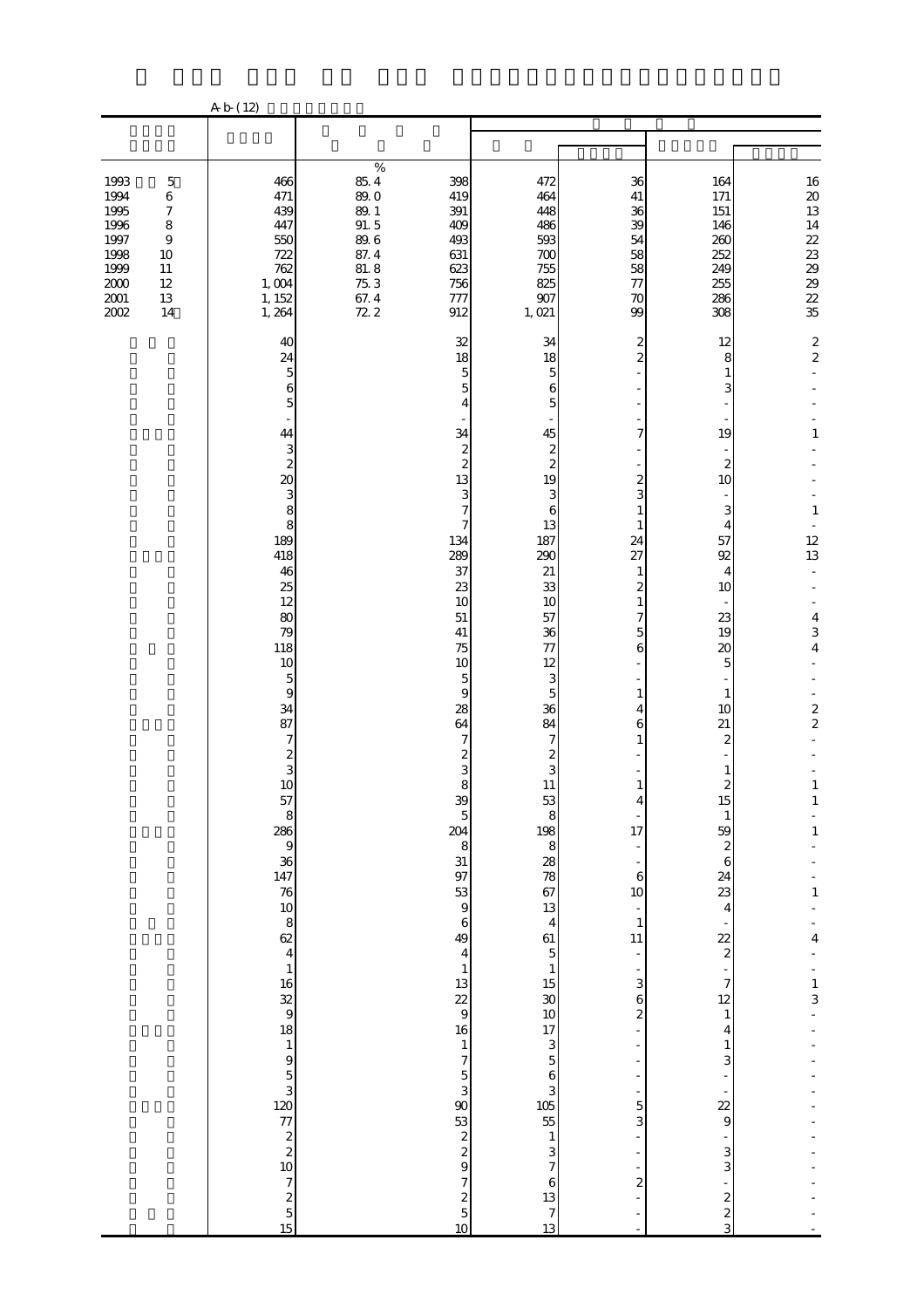|                                                                                  |                                                     | C <sub>a</sub>                                                                                                                                                                                                                                                                                                                                                                                                                                                                                                                                                        |                                                                                     |                                                                                                                                                                                                                                                                                                                                                                                                                                                                                                           |                                                                                                                                                                                                                                                                                                                                                                                                                                     |                                                                                                                                                                                                                                                                                                                                                                 |                                                                                                                                                                                                                                                                                                                                                                                                  |                                                                                                                                                                                                                                                                                                                                                                                                                                                                                                                                                                                                                                                                                                                  |
|----------------------------------------------------------------------------------|-----------------------------------------------------|-----------------------------------------------------------------------------------------------------------------------------------------------------------------------------------------------------------------------------------------------------------------------------------------------------------------------------------------------------------------------------------------------------------------------------------------------------------------------------------------------------------------------------------------------------------------------|-------------------------------------------------------------------------------------|-----------------------------------------------------------------------------------------------------------------------------------------------------------------------------------------------------------------------------------------------------------------------------------------------------------------------------------------------------------------------------------------------------------------------------------------------------------------------------------------------------------|-------------------------------------------------------------------------------------------------------------------------------------------------------------------------------------------------------------------------------------------------------------------------------------------------------------------------------------------------------------------------------------------------------------------------------------|-----------------------------------------------------------------------------------------------------------------------------------------------------------------------------------------------------------------------------------------------------------------------------------------------------------------------------------------------------------------|--------------------------------------------------------------------------------------------------------------------------------------------------------------------------------------------------------------------------------------------------------------------------------------------------------------------------------------------------------------------------------------------------|------------------------------------------------------------------------------------------------------------------------------------------------------------------------------------------------------------------------------------------------------------------------------------------------------------------------------------------------------------------------------------------------------------------------------------------------------------------------------------------------------------------------------------------------------------------------------------------------------------------------------------------------------------------------------------------------------------------|
|                                                                                  |                                                     |                                                                                                                                                                                                                                                                                                                                                                                                                                                                                                                                                                       |                                                                                     |                                                                                                                                                                                                                                                                                                                                                                                                                                                                                                           |                                                                                                                                                                                                                                                                                                                                                                                                                                     |                                                                                                                                                                                                                                                                                                                                                                 |                                                                                                                                                                                                                                                                                                                                                                                                  |                                                                                                                                                                                                                                                                                                                                                                                                                                                                                                                                                                                                                                                                                                                  |
| 1993<br>1994<br>1995<br>1996<br>1997<br>1998<br>1999<br>2000<br>2001<br>$2002\,$ | 5<br>6<br>7<br>8<br>9<br>10<br>11<br>12<br>13<br>14 | 254, 516<br>247, 661<br>234,586<br>223,590<br>221, 678<br>237, 703<br>260, 981<br>296, 486<br>303 698<br>338, 294                                                                                                                                                                                                                                                                                                                                                                                                                                                     | $\%$<br>726<br>77.7<br>80.7<br>77.9<br>74.9<br>69.8<br>58 6<br>36.8<br>29.5<br>29.1 | 184, 664<br>192, 510<br>189, 368<br>174, 116<br>166, 119<br>165, 818<br>152, 984<br>109, 128<br>89, 456<br>98,335                                                                                                                                                                                                                                                                                                                                                                                         | 18, 741<br>18, 168<br>16, 275<br>15,866<br>15,859<br>15,480<br>15, 234<br>13,651<br>13, 712<br>13,696                                                                                                                                                                                                                                                                                                                               | 1,673<br>1,577<br>1, 437<br>1,445<br>1, 448<br>1,368<br>1, 270<br>1, 154<br>1, 152<br>1, 162                                                                                                                                                                                                                                                                    | 7,387<br>6429<br>5,448<br>5,363<br>5, 129<br>4,588<br>4,283<br>3,696<br>3,807<br>3,807                                                                                                                                                                                                                                                                                                           | 611<br>465<br>383<br>417<br>424<br>369<br>295<br>266<br>287<br>286                                                                                                                                                                                                                                                                                                                                                                                                                                                                                                                                                                                                                                               |
|                                                                                  |                                                     | 13, 211<br>8,761<br>1,075<br>1,555<br>1, 277<br>543<br>15,857<br>1,489<br>1,439<br>6,050<br>1,233<br>1,105<br>4,541<br>35, 160<br>113 536<br>11, 331<br>6,280<br>6,988<br>22,891<br>23, 307<br>25, 091<br>3626<br>2,482<br>3,689<br>7,851<br>44, 237<br>1,405<br>2, 414<br>1,406<br>5,820<br>28,386<br>4,806<br>54,998<br>3,189<br>5,019<br>24,891<br>16,466<br>3, 112<br>2,321<br>16, 155<br>803<br>863<br>4,382<br>7, 139<br>2,968<br>7,338<br>1,308<br>1,956<br>2,703<br>1,371<br>37,802<br>19,559<br>1,845<br>1,703<br>2,881<br>1,959<br>2, 431<br>2,645<br>4,779 |                                                                                     | 2,597<br>1,356<br>369<br>528<br>272<br>72<br>6,059<br>673<br>816<br>1,988<br>456<br>642<br>1,484<br>15,660<br>27, 547<br>2,498<br>1,406<br>2, 297<br>3,619<br>6,440<br>4,895<br>1, 479<br>605<br>1, 251<br>3.057<br>13 114<br>364<br>831<br>485<br>1,726<br>8,899<br>809<br>12, 108<br>1,246<br>1,853<br>3,753<br>3,488<br>1, 121<br>647<br>6,434<br>334<br>576<br>1,476<br>2, 273<br>1,775<br>3, 741<br>421<br>966<br>1,631<br>723<br>11,075<br>4,755<br>822<br>825<br>860<br>909<br>821<br>1,342<br>741 | 701<br>420<br>55<br>93<br>94<br>39<br>1, 150<br>205<br>173<br>299<br>118<br>102<br>253<br>1, 301<br>3,318<br>229<br>217<br>226<br>483<br>507<br>630<br>267<br>111<br>245<br>403<br>1,062<br>84<br>93<br>81<br>192<br>450<br>162<br>2,639<br>150<br>273<br>1,324<br>602<br>152<br>138<br>1,000<br>104<br>106<br>221<br>320<br>249<br>675<br>104<br>163<br>245<br>163<br>1,850<br>530<br>91<br>144<br>198<br>197<br>125<br>243<br>322 | 79<br>48<br>6<br>9<br>10<br>6<br>94<br>18<br>17<br>22<br>11<br>8<br>18<br>95<br>237<br>15<br>12<br>17<br>34<br>49<br>40<br>22<br>6<br>15<br>27<br>73<br>6<br>9<br>16<br>25<br>10<br>271<br>12<br>23<br>159<br>49<br>12<br>16<br>91<br>12<br>9<br>17<br>24<br>29<br>67<br>10<br>10<br>25<br>22<br>155<br>37<br>9<br>8<br>15<br>20<br>15<br>19<br>$\overline{32}$ | 180<br>107<br>17<br>25<br>24<br>7<br>415<br>97<br>53<br>85<br>42<br>34<br>104<br>136<br>921<br>58<br>53<br>53<br>127<br>117<br>116<br>99<br>45<br>102<br>151<br>288<br>33<br>17<br>32<br>64<br>86<br>56<br>574<br>30<br>67<br>251<br>158<br>34<br>34<br>349<br>42<br>50<br>72<br>113<br>72<br>288<br>45<br>81<br>10 <sub>3</sub><br>59<br>656<br>152<br>25<br>49<br>59<br>59<br>49<br>100<br>163 | 19<br>7<br>3<br>$\mathbf{1}$<br>6<br>$\boldsymbol{z}$<br>29<br>6<br>$\mathbf 5$<br>$\boldsymbol{6}$<br>$\boldsymbol{z}$<br>$\mathbf{1}$<br>$\boldsymbol{9}$<br>13<br>65<br>3<br>$\boldsymbol{2}$<br>$\mathbf{1}$<br>16<br>12<br>8<br>6<br>2<br>$\boldsymbol{7}$<br>8<br>$20\,$<br>3<br>$\mathbf{1}$<br>$\mathbf{1}$<br>6<br>8<br>1<br>48<br>2<br>$\overline{\mathbf{c}}$<br>24<br>14<br>$\boldsymbol{2}$<br>$\overline{\mathbf{4}}$<br>23<br>$\overline{5}$<br>3<br>$\mathbf{1}$<br>$\boldsymbol{9}$<br>$\overline{5}$<br>$\boldsymbol{\mathsf{20}}$<br>$\boldsymbol{z}$<br>$\boldsymbol{4}$<br>$\boldsymbol{9}$<br>$\overline{5}$<br>49<br>11<br>$\boldsymbol{z}$<br>$\frac{2}{3}$<br>9<br>$\overline{5}$<br>10 |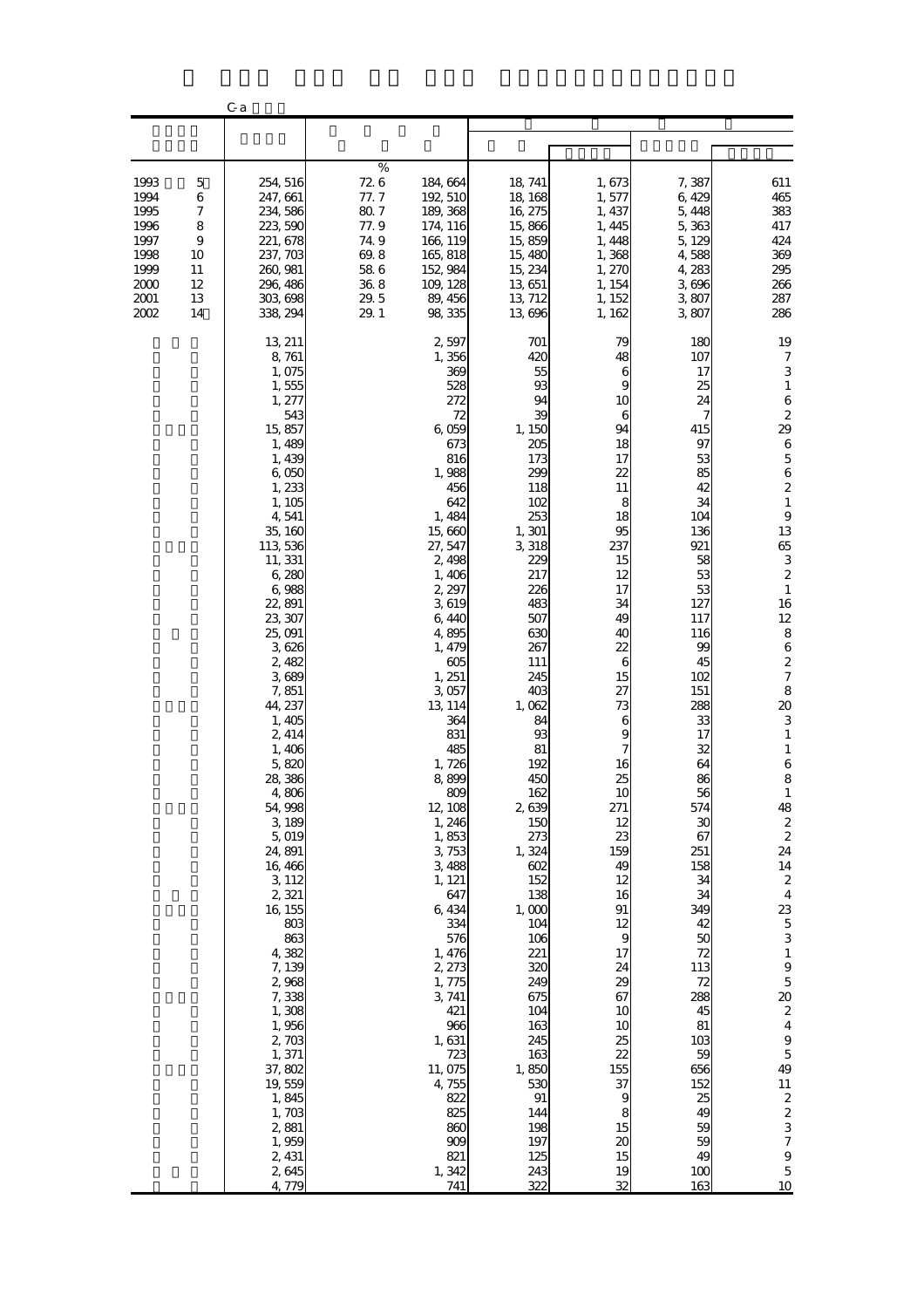|                                                                              |                                                               | $C$ a- $(1)$                                                                                                                                                                                                                                                                                                                                                                                                                                                                                                   |                                                                                        |                                                                                                                                                                                                                                                                                                                                                                                                                                                                       |                                                                                                                                                                                                                                                                                                                                                                                                                |                                                                                                                                                                                                                                                                                                           |                                                                                                                                                                                                                                                                                                                                                                                           |                                                                                                                                                                                                                                                                                                                                                                                                                                                                                                                                                                                                                                                                                                                                 |
|------------------------------------------------------------------------------|---------------------------------------------------------------|----------------------------------------------------------------------------------------------------------------------------------------------------------------------------------------------------------------------------------------------------------------------------------------------------------------------------------------------------------------------------------------------------------------------------------------------------------------------------------------------------------------|----------------------------------------------------------------------------------------|-----------------------------------------------------------------------------------------------------------------------------------------------------------------------------------------------------------------------------------------------------------------------------------------------------------------------------------------------------------------------------------------------------------------------------------------------------------------------|----------------------------------------------------------------------------------------------------------------------------------------------------------------------------------------------------------------------------------------------------------------------------------------------------------------------------------------------------------------------------------------------------------------|-----------------------------------------------------------------------------------------------------------------------------------------------------------------------------------------------------------------------------------------------------------------------------------------------------------|-------------------------------------------------------------------------------------------------------------------------------------------------------------------------------------------------------------------------------------------------------------------------------------------------------------------------------------------------------------------------------------------|---------------------------------------------------------------------------------------------------------------------------------------------------------------------------------------------------------------------------------------------------------------------------------------------------------------------------------------------------------------------------------------------------------------------------------------------------------------------------------------------------------------------------------------------------------------------------------------------------------------------------------------------------------------------------------------------------------------------------------|
|                                                                              |                                                               |                                                                                                                                                                                                                                                                                                                                                                                                                                                                                                                |                                                                                        |                                                                                                                                                                                                                                                                                                                                                                                                                                                                       |                                                                                                                                                                                                                                                                                                                                                                                                                |                                                                                                                                                                                                                                                                                                           |                                                                                                                                                                                                                                                                                                                                                                                           |                                                                                                                                                                                                                                                                                                                                                                                                                                                                                                                                                                                                                                                                                                                                 |
| 1993<br>1994<br>1995<br>1996<br>1997<br>1998<br>1999<br>2000<br>2001<br>2002 | 5<br>$\,$ 6 $\,$<br>7<br>8<br>9<br>10<br>11<br>12<br>13<br>14 | 94,076<br>90, 823<br>84, 224<br>80, 361<br>79, 746<br>87, 393<br>99, 174<br>117, 725<br>124, 387<br>147,500                                                                                                                                                                                                                                                                                                                                                                                                    | $\%$<br>79.2<br>826<br>87.1<br>$85\ 5$<br>783<br>71.1<br>589<br>$36\ 7$<br>284<br>25.7 | 74, 465<br>75,063<br>73, 378<br>68,716<br>62, 427<br>62, 106<br>58, 433<br>43, 163<br>35, 319<br>37,950                                                                                                                                                                                                                                                                                                                                                               | 4,830<br>4,895<br>4,226<br>4,026<br>3,920<br>4,064<br>3,963<br>3,734<br>3,678<br>3, 721                                                                                                                                                                                                                                                                                                                        | 566<br>586<br>475<br>451<br>480<br>444<br>399<br>412<br>380<br>408                                                                                                                                                                                                                                        | 1,594<br>1,522<br>1, 221<br>1,130<br>1,000<br>1,058<br>920<br>778<br>781<br>675                                                                                                                                                                                                                                                                                                           | 149<br>139<br>100<br>98<br>111<br>79<br>66<br>63<br>$71\,$<br>57                                                                                                                                                                                                                                                                                                                                                                                                                                                                                                                                                                                                                                                                |
|                                                                              |                                                               | 5,348<br>3884<br>345<br>401<br>561<br>157<br>5,068<br>443<br>454<br>2,075<br>313<br>328<br>1, 455<br>21, 123<br>52,905<br>4,110<br>2,677<br>2,777<br>11,569<br>12,079<br>13,927<br>1,062<br>839<br>1, 150<br>2,715<br>19, 166<br>375<br>955<br>460<br>1,960<br>13,465<br>1,951<br>23, 132<br>1,024<br>1,900<br>11,096<br>7,138<br>1,325<br>649<br>5,086<br>258<br>269<br>1, 458<br>2,302<br>799<br>2,367<br>452<br>682<br>894<br>339<br>13 305<br>7,050<br>531<br>570<br>1,010<br>650<br>784<br>1,053<br>1,657 |                                                                                        | 880<br>506<br>163<br>109<br>$\boldsymbol{\omega}$<br>33<br>1,777<br>246<br>235<br>646<br>89<br>222<br>339<br>8,387<br>10,901<br>887<br>552<br>786<br>1,918<br>2,538<br>2,597<br>445<br>232<br>418<br>528<br>4,929<br>41<br>333<br>187<br>232<br>3,869<br>267<br>4,056<br>290<br>555<br>1,603<br>1,089<br>406<br>113<br>1,658<br>98<br>115<br>331<br>583<br>531<br>941<br>141<br>161<br>498<br>141<br>4, 421<br>2,316<br>191<br>136<br>300<br>447<br>376<br>448<br>207 | 171<br>100<br>10<br>25<br>25<br>11<br>269<br>49<br>42<br>72<br>30<br>19<br>57<br>474<br>925<br>65<br>58<br>59<br>144<br>135<br>210<br>69<br>30<br>58<br>97<br>286<br>10<br>26<br>21<br>43<br>139<br>47<br>658<br>21<br>75<br>344<br>158<br>37<br>23<br>249<br>24<br>26<br>55<br>79<br>65<br>151<br>28<br>34<br>52<br>37<br>538<br>153<br>$\begin{array}{c} 29 \\ 52 \end{array}$<br>63<br>55<br>44<br>75<br>67 | 31<br>17<br>2<br>5<br>4<br>3<br>35<br>4<br>5<br>8<br>8<br>3<br>7<br>38<br>83<br>7<br>4<br>5<br>11<br>14<br>19<br>5<br>4<br>5<br>9<br>29<br>5<br>2<br>12<br>78<br>1<br>g<br>45<br>18<br>2<br>3<br>33<br>3<br>$\overline{5}$<br>8<br>6<br>11<br>22<br>3<br>3<br>8<br>8<br>59<br>17<br>4<br>4<br>6<br>6<br>8 | 26<br>15<br>2<br>$\overline{\mathbf{4}}$<br>4<br>1<br>59<br>17<br>8<br>15<br>4<br>3<br>12<br>34<br>170<br>11<br>8<br>10<br>23<br>18<br>26<br>13<br>13<br>17<br>31<br>46<br>5<br>1<br>10<br>6<br>14<br>1C<br>80<br>1<br>12<br>38<br>21<br>3<br>5<br>48<br>$\overline{\mathbf{4}}$<br>8<br>13<br>12<br>11<br>44<br>6<br>12<br>18<br>8<br>168<br>41<br>7<br>21<br>15<br>14<br>17<br>19<br>34 | $\boldsymbol{z}$<br>$\mathbf{1}$<br>$\mathbf{1}$<br>$\overline{5}$<br>$\mathbf 1$<br>$\mathbf{1}$<br>$\boldsymbol{2}$<br>$\mathbf{1}$<br>3<br>11<br>$\boldsymbol{z}$<br>$\mathbf{1}$<br>$\blacksquare$<br>$\frac{2}{2}$<br>$\boldsymbol{2}$<br>$\mathbf{1}$<br>$\mathbf{1}$<br>6<br>$\mathbf{1}$<br>4<br>$\mathbf{1}$<br>7<br>$\frac{1}{2}$<br>$\mathbf{1}$<br>$\overline{5}$<br>$\mathbf{1}$<br>$\overline{\mathbf{4}}$<br>$\mathbf{1}$<br>$\mathbf{1}$<br>$\overline{\mathcal{L}}$<br>$\overline{\mathbf{4}}$<br>$\mathbf{1}$<br>$\mathbf{1}$<br>$\mathbf{1}$<br>$\mathbf{1}$<br>15<br>$\overline{\mathbf{4}}$<br>$\boldsymbol{z}$<br>$\mathbf{1}$<br>$\mathbf 1$<br>$\frac{2}{2}$<br>$\overline{\mathbf{c}}$<br>$\mathbf{1}$ |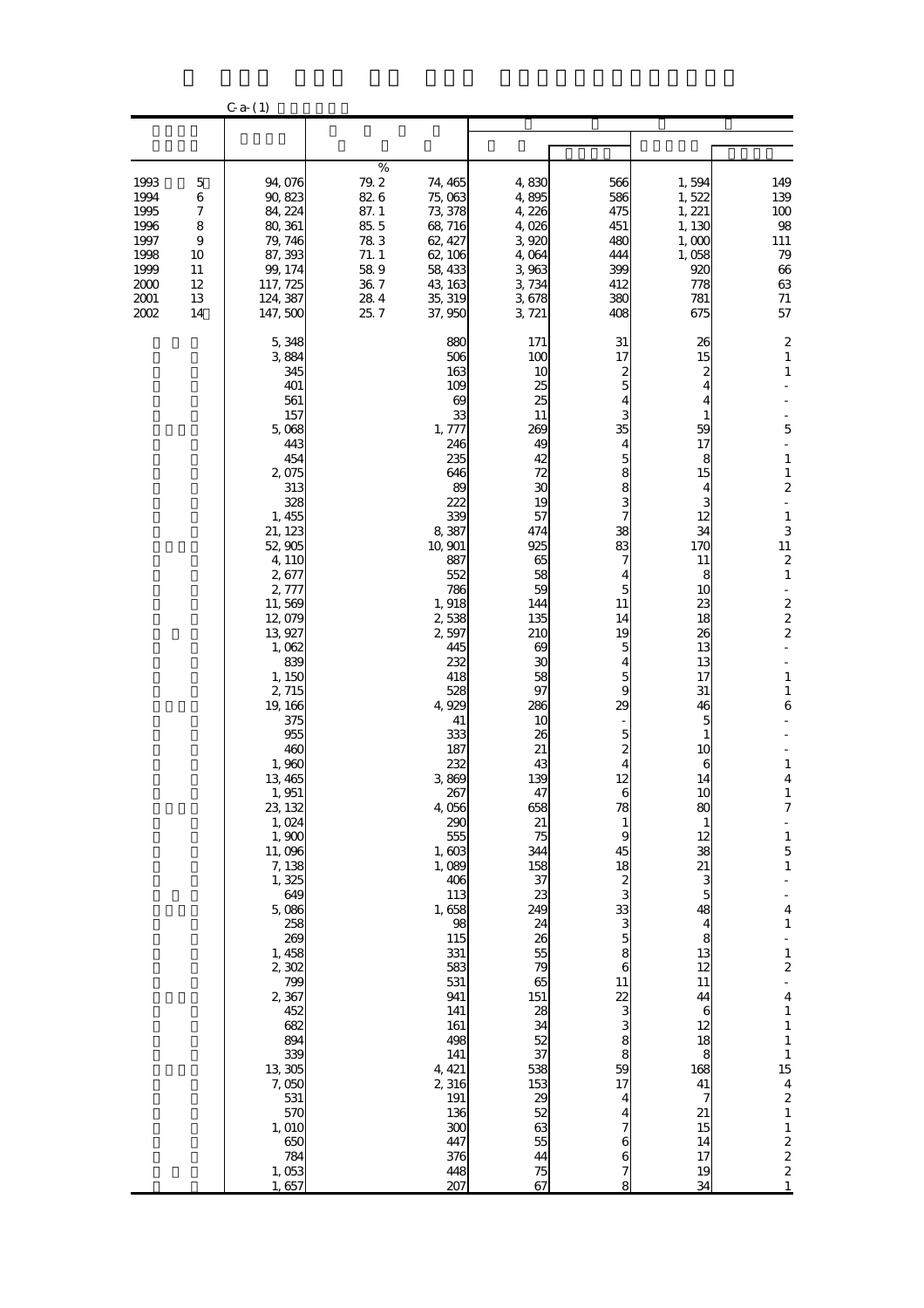|                                                                                |                                                     | $C_{a-}(2)$                                                                                                                                                                                                                                                                                                                                                                                                                                                      |                                                                                     |                                                                                                                                                                                                                                                                                                                                                                                                                         |                                                                                                                                                                                                                                                                                                                                                                                                                                                                                                                            |                                                                                                                                                                                                                                                                                                  |                                                                                                                                                                                                                                                                                                                                                                                            |                                                                                                                                                                                                                                                            |
|--------------------------------------------------------------------------------|-----------------------------------------------------|------------------------------------------------------------------------------------------------------------------------------------------------------------------------------------------------------------------------------------------------------------------------------------------------------------------------------------------------------------------------------------------------------------------------------------------------------------------|-------------------------------------------------------------------------------------|-------------------------------------------------------------------------------------------------------------------------------------------------------------------------------------------------------------------------------------------------------------------------------------------------------------------------------------------------------------------------------------------------------------------------|----------------------------------------------------------------------------------------------------------------------------------------------------------------------------------------------------------------------------------------------------------------------------------------------------------------------------------------------------------------------------------------------------------------------------------------------------------------------------------------------------------------------------|--------------------------------------------------------------------------------------------------------------------------------------------------------------------------------------------------------------------------------------------------------------------------------------------------|--------------------------------------------------------------------------------------------------------------------------------------------------------------------------------------------------------------------------------------------------------------------------------------------------------------------------------------------------------------------------------------------|------------------------------------------------------------------------------------------------------------------------------------------------------------------------------------------------------------------------------------------------------------|
|                                                                                |                                                     |                                                                                                                                                                                                                                                                                                                                                                                                                                                                  |                                                                                     |                                                                                                                                                                                                                                                                                                                                                                                                                         |                                                                                                                                                                                                                                                                                                                                                                                                                                                                                                                            |                                                                                                                                                                                                                                                                                                  |                                                                                                                                                                                                                                                                                                                                                                                            |                                                                                                                                                                                                                                                            |
| 1993<br>1994<br>1995<br>1996<br>1997<br>1998<br>1999<br>$2000$<br>2001<br>2002 | 5<br>6<br>7<br>8<br>9<br>10<br>11<br>12<br>13<br>14 | 28,793<br>29, 302<br>28,038<br>26,619<br>27, 335<br>28, 971<br>28, 268<br>28, 537<br>29,093<br>32,860                                                                                                                                                                                                                                                                                                                                                            | $\%$<br>627<br>77.8<br>84.8<br>688<br>706<br>70.0<br>69.3<br>42.0<br>283<br>$35\;4$ | 18,064<br>22,793<br>23, 765<br>18, 311<br>19, 307<br>20, 268<br>19,593<br>11, 972<br>8,235<br>11,642                                                                                                                                                                                                                                                                                                                    | 1, 128<br>1, 117<br>1,020<br>993<br>1,002<br>959<br>1,039<br>867<br>796<br>832                                                                                                                                                                                                                                                                                                                                                                                                                                             | 41<br>32<br>44<br>43<br>44<br>42<br>40<br>43<br>30<br>35                                                                                                                                                                                                                                         | 372<br>283<br>229<br>303<br>289<br>292<br>259<br>256<br>232<br>261                                                                                                                                                                                                                                                                                                                         | $21\,$<br>10<br>$\bf8$<br>14<br>16<br>25<br>12<br>13<br>$\boldsymbol{7}$<br>12                                                                                                                                                                             |
|                                                                                |                                                     | 1, 273<br>682<br>190<br>270<br>89<br>42<br>1,888<br>149<br>137<br>828<br>237<br>59<br>478<br>2,051<br>11,330<br>1,559<br>514<br>1, 015<br>1,854<br>2,078<br>2, 149<br>515<br>251<br>375<br>1,020<br>4,322<br>176<br>324<br>132<br>659<br>2,507<br>524<br>4,650<br>355<br>634<br>1,506<br>1, 492<br>372<br>291<br>2,061<br>79<br>84<br>594<br>886<br>418<br>1,029<br>220<br>183<br>367<br>259<br>4,256<br>2, 277<br>367<br>103<br>311<br>241<br>168<br>247<br>542 |                                                                                     | 172<br>52<br>84<br>8<br>21<br>7<br>627<br>62<br>40<br>348<br>37<br>30<br>110<br>1, 104<br>3,495<br>378<br>148<br>319<br>191<br>1,346<br>432<br>166<br>28<br>149<br>338<br>2, 457<br>23<br>167<br>11<br>458<br>1,560<br>238<br>1, 206<br>158<br>189<br>346<br>352<br>41<br>120<br>649<br>22<br>122<br>52<br>246<br>207<br>709<br>$93\,$<br>245<br>281<br>90<br>1, 223<br>528<br>198<br>52<br>79<br>153<br>84<br>86<br>43 | 30<br>16<br>4<br>$\boldsymbol{z}$<br>7<br>1<br>89<br>14<br>10<br>22<br>8<br>12<br>23<br>65<br>186<br>14<br>14<br>14<br>23<br>33<br>31<br>18<br>6<br>9<br>24<br>53<br>6<br>12<br>18<br>$\alpha$<br>141<br>$\boldsymbol{7}$<br>$\frac{24}{70}$<br>$\frac{28}{4}$<br>$\begin{matrix}8\\6\\3\end{matrix}$<br>11<br>19<br>16<br>$\frac{16}{65}$<br>$\frac{12}{12}$<br>$\frac{22}{18}$<br>41<br>$\begin{array}{c} 12 \\ 5 \end{array}$<br>$\begin{array}{c} 25 \\ 16 \end{array}$<br>$\begin{array}{c} 5 \\ 8 \\ 26 \end{array}$ | 2<br>2<br>3<br>1<br>1<br>1<br>3<br>6<br>1<br>2<br>1<br>1<br>1<br>1<br>1<br>$\mathbf{1}$<br>$\mathbf{1}$<br>6<br>$\overline{\mathcal{Z}}$<br>$\overline{\mathbf{4}}$<br>$\overline{5}$<br>$\mathbf{1}$<br>$\mathbf{1}$<br>3<br>8<br>$\mathbf{1}$<br>$\overline{\mathcal{Z}}$<br>$\mathbf{1}$<br>4 | 4<br>2<br>2<br>51<br>8<br>5<br>11<br>4<br>8<br>15<br>14<br>52<br>1<br>$\boldsymbol{z}$<br>3<br>$\mathbf{6}$<br>8<br>$\overline{\mathbf{c}}$<br>7<br>4<br>5<br>14<br>11<br>1<br>4<br>3<br>Q<br>32<br>$\mathbf{1}$<br>10<br>8<br>$\boldsymbol{9}$<br>$\frac{1}{3}$<br>$\boldsymbol{6}$<br>$\boldsymbol{9}$<br>11<br>10<br>41<br>9<br>3 <sub>9</sub><br>$\mathbf{6}$<br>$\boldsymbol{2}$<br>9 | $\boldsymbol{2}$<br>$\overline{\mathbf{c}}$<br>$\overline{\mathbf{c}}$<br>$\mathbf{1}$<br>$\mathbf{1}$<br>$\mathbf{1}$<br>$\mathbf{1}$<br>$\mathbf{1}$<br>3<br>$\overline{\phantom{0}}$<br>$\mathbf{1}$<br>$\frac{2}{3}$<br>$\mathbf{1}$<br>$\overline{c}$ |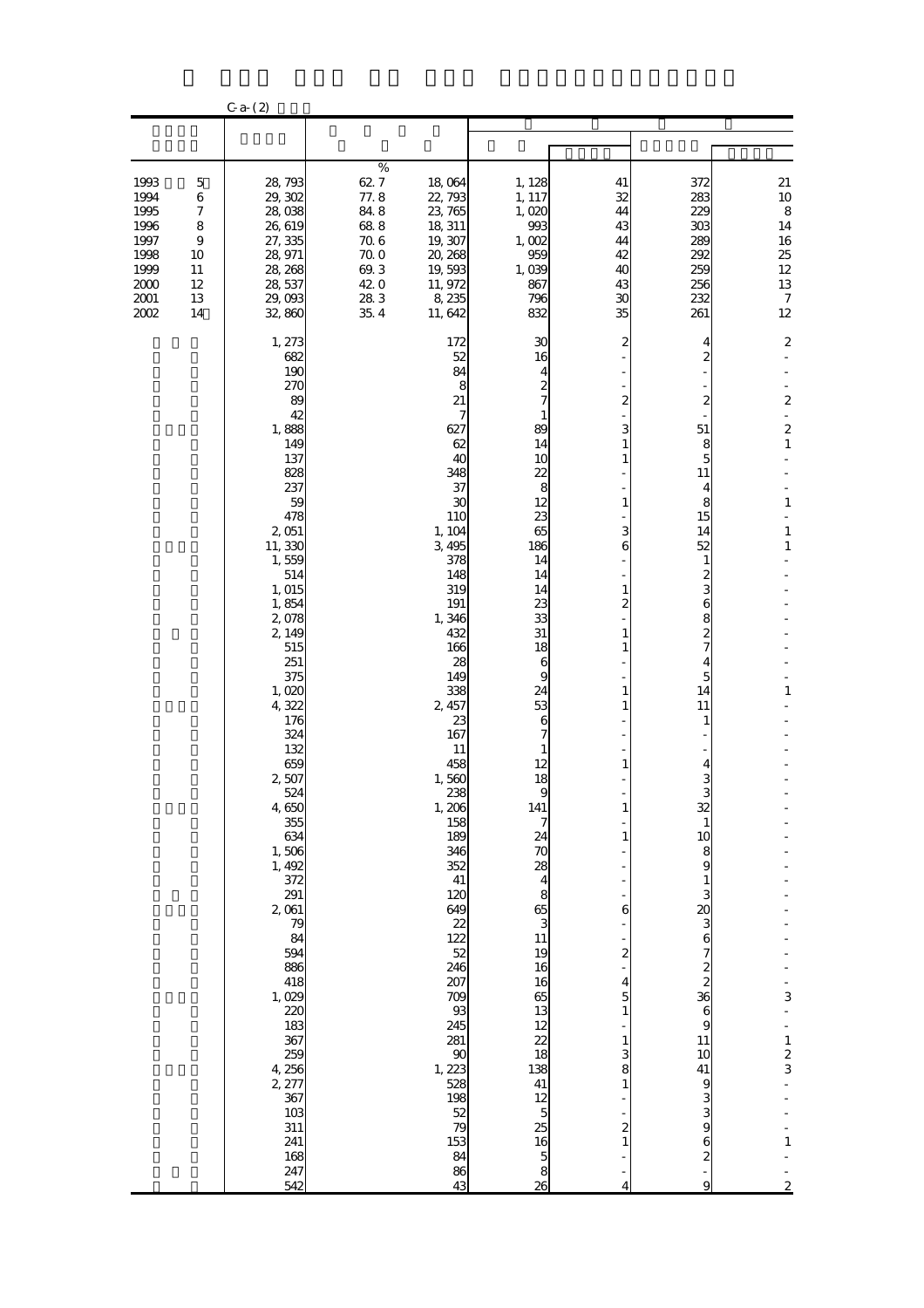|                                                                                    |                                                                             | $C$ a- $(3)$                                                                                                                                                                                                                                                                                                                                                                                                                                                               |                                                                                             |                                                                                                                                                                                                                                                                                                                                                                                                                                                                                                                             |                                                                                                                                                                                                                                                                                                                                                                                                |                                                                                                                                                                                                                                                                                                                                                                                                                                                                    |                                                                                                                                                                                                                                                                                                                                                                                                                                                                                                                         |                                                                                                                                       |
|------------------------------------------------------------------------------------|-----------------------------------------------------------------------------|----------------------------------------------------------------------------------------------------------------------------------------------------------------------------------------------------------------------------------------------------------------------------------------------------------------------------------------------------------------------------------------------------------------------------------------------------------------------------|---------------------------------------------------------------------------------------------|-----------------------------------------------------------------------------------------------------------------------------------------------------------------------------------------------------------------------------------------------------------------------------------------------------------------------------------------------------------------------------------------------------------------------------------------------------------------------------------------------------------------------------|------------------------------------------------------------------------------------------------------------------------------------------------------------------------------------------------------------------------------------------------------------------------------------------------------------------------------------------------------------------------------------------------|--------------------------------------------------------------------------------------------------------------------------------------------------------------------------------------------------------------------------------------------------------------------------------------------------------------------------------------------------------------------------------------------------------------------------------------------------------------------|-------------------------------------------------------------------------------------------------------------------------------------------------------------------------------------------------------------------------------------------------------------------------------------------------------------------------------------------------------------------------------------------------------------------------------------------------------------------------------------------------------------------------|---------------------------------------------------------------------------------------------------------------------------------------|
|                                                                                    |                                                                             |                                                                                                                                                                                                                                                                                                                                                                                                                                                                            |                                                                                             |                                                                                                                                                                                                                                                                                                                                                                                                                                                                                                                             |                                                                                                                                                                                                                                                                                                                                                                                                |                                                                                                                                                                                                                                                                                                                                                                                                                                                                    |                                                                                                                                                                                                                                                                                                                                                                                                                                                                                                                         |                                                                                                                                       |
| 1993<br>1994<br>1995<br>1996<br>1997<br>1998<br>1999<br>$2000$<br>2001<br>$2002\,$ | $\mathbf 5$<br>$\,$ 6 $\,$<br>7<br>8<br>$\,9$<br>10<br>11<br>12<br>13<br>14 | 7,899<br>8,016<br>7,336<br>6,847<br>6,701<br>7,499<br>7,050<br>7,812<br>8,403<br>8,976                                                                                                                                                                                                                                                                                                                                                                                     | $\%$<br>$75\;9$<br>782<br>82.5<br>79.7<br>$73\;6$<br>664<br>61.7<br>$35\ 3$<br>26.2<br>25.7 | 5,998<br>6,272<br>6,054<br>5,455<br>4,930<br>4,977<br>4,347<br>2,758<br>2,198<br>2,305                                                                                                                                                                                                                                                                                                                                                                                                                                      | 875<br>781<br>815<br>755<br>766<br>790<br>753<br>674<br>670<br>688                                                                                                                                                                                                                                                                                                                             | 146<br>123<br>131<br>125<br>116<br>125<br>131<br>80<br>99<br>102                                                                                                                                                                                                                                                                                                                                                                                                   | 255<br>228<br>204<br>173<br>189<br>188<br>177<br>124<br>102<br>137                                                                                                                                                                                                                                                                                                                                                                                                                                                      | $31\,$<br>$31\,$<br>$27\,$<br>17<br>17<br>18<br>17<br>10<br>$\boldsymbol{7}$<br>$10\,$                                                |
|                                                                                    |                                                                             | 217<br>142<br>16<br>27<br>23<br>9<br>407<br>32<br>23<br>131<br>33<br>37<br>151<br>638<br>2,787<br>341<br>113<br>176<br>651<br>504<br>554<br>84<br>52<br>74<br>238<br>1, 247<br>36<br>$\boldsymbol{\omega}$<br>54<br>231<br>749<br>117<br>1, 471<br>93<br>196<br>628<br>356<br>98<br>100<br>346<br>$\begin{array}{c} 30 \\ 13 \end{array}$<br>$\frac{61}{152}$<br>244<br>39<br>$\frac{55}{113}$<br>37<br>1,619<br>$\frac{700}{36}$<br>64<br>150<br>$\frac{100}{102}$<br>405 |                                                                                             | 43<br>20<br>$\boldsymbol{6}$<br>11<br>$\boldsymbol{z}$<br>4<br>116<br>10<br>6<br>28<br>11<br>22<br>39<br>299<br>614<br>44<br>17<br>45<br>93<br>145<br>148<br>27<br>14<br>27<br>54<br>327<br>8<br>8<br>14<br>17<br>257<br>$\frac{23}{397}$<br>49<br>63<br>131<br>$93$<br>34<br>27<br>99<br>14<br>$\begin{array}{c} 2 \\ 16 \end{array}$<br>$\frac{31}{36}$<br>145<br>$\overline{9}$<br>$\boldsymbol{\mathfrak{D}}$<br>81<br>$\begin{array}{c} 25 \\ 265 \end{array}$<br><b>110</b><br>17<br>18<br>29<br>29<br>13<br>21<br>28 | 27<br>14<br>$\frac{2}{8}$<br>3<br>49<br>7<br>4<br>10<br>7<br>10<br>11<br>65<br>144<br>7<br>4<br>6<br>25<br>41<br>15<br>11<br>7<br>8<br>20<br>57<br>6<br>$\boldsymbol{z}$<br>4<br>9<br>24<br>$\begin{array}{c}\n 12 \\  190 \\  9\n \end{array}$<br>19<br>$\frac{102}{31}$<br>14<br>$\begin{array}{c}\n15 \\ 38 \\ 0\n\end{array}$<br>$9$ $8$ $6$ $5$ $11$<br>$13888$<br>$08770$<br>$006$<br>18 | 3<br>2<br>$\mathbf{1}$<br>5<br>$\mathbf{1}$<br>1<br>1<br>1<br>1<br>12<br>12<br>2<br>5<br>1<br>2<br>$\mathbf{z}$<br>6<br>3<br>$\mathbf{1}$<br>$\begin{array}{c} 2 \\ 43 \end{array}$<br>$\overline{\mathcal{Z}}$<br>$\overline{5}$<br>25<br>$\overline{\phantom{a}}$<br>$\mathbf{1}$<br>3<br>4<br>$\mathbf{1}$<br>$\mathbf{1}$<br>2<br>6<br>$\overline{\mathcal{Z}}$<br>$\overline{\mathbf{4}}$<br>11<br>$\mathbf{1}$<br>$\boldsymbol{z}$<br>$\mathbf{1}$<br>3<br>4 | 5<br>$\boldsymbol{2}$<br>2<br>1<br>15<br>2<br>3<br>4<br>5<br>1<br>10<br>36<br>$\mathbf{1}$<br>3<br>$\boldsymbol{2}$<br>10<br>3<br>3<br>6<br>3<br>5<br>8<br>$\frac{2}{2}$<br>$\overline{c}$<br>28<br>4<br>$\overline{\mathbf{r}}$<br>$\begin{array}{c} 8 \\ 7 \\ 8 \end{array}$<br>3<br>$\begin{array}{c}\n2 \\ 3 \\ 2 \\ 7\n\end{array}$<br>$\overline{\mathbf{4}}$<br>$\mathbf{1}$<br>$\begin{array}{c}\n2 \\ 18 \\ 5\n\end{array}$<br>$\begin{smallmatrix}2\1\end{smallmatrix}$<br>$\mathbf{1}$<br>$\frac{2}{3}$<br>4 | $\overline{\mathbf{c}}$<br>$\mathbf{1}$<br>$\mathbf{1}$<br>$\frac{5}{2}$ $\frac{2}{1}$ $\frac{1}{1}$<br>$\frac{1}{2}$<br>$\mathbf{1}$ |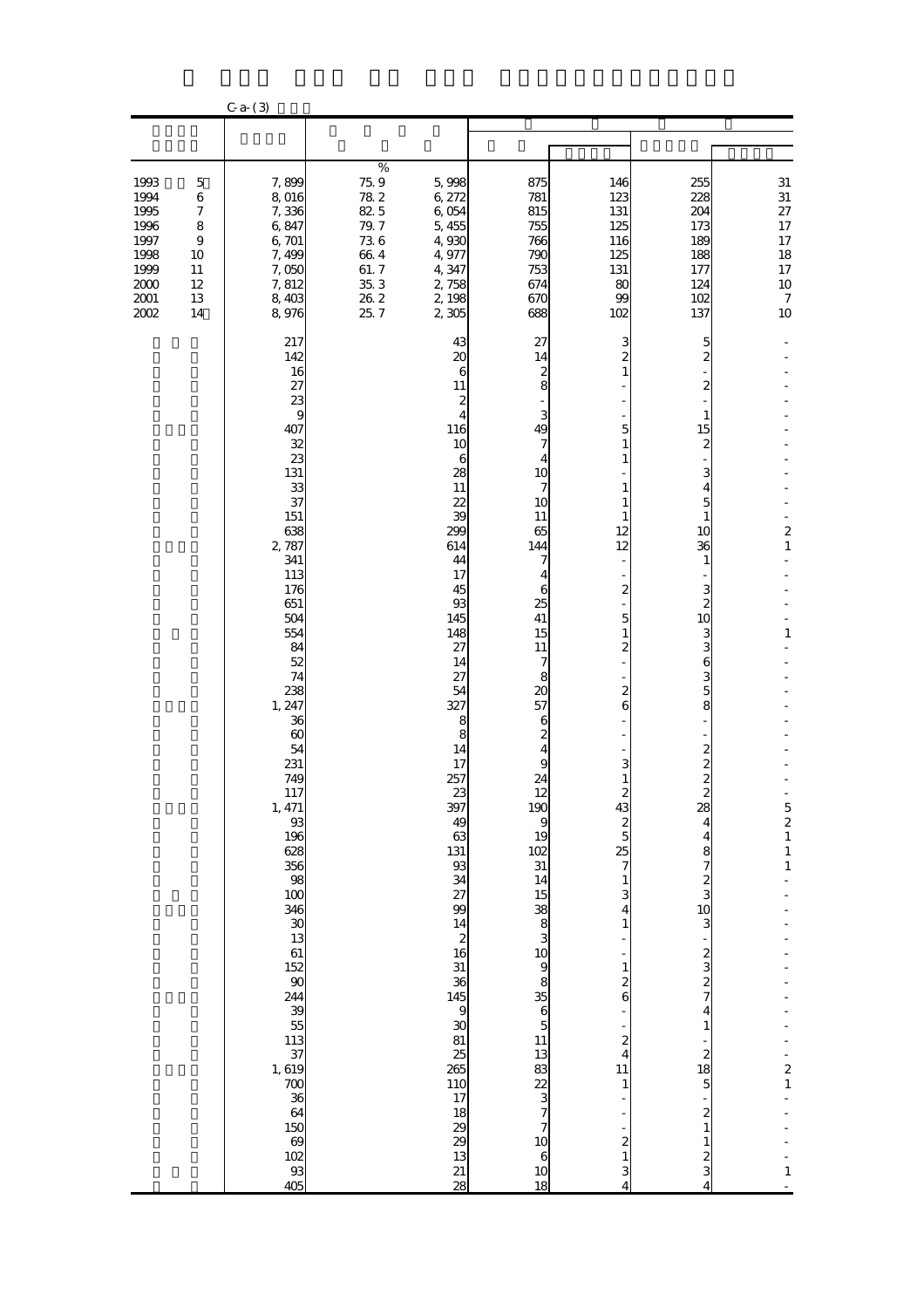|                                                                                      |                                                                                                            | $C_{a-}(4)$                                                                                                                                                                                                                                                                                                                                                               |                                                                                                   |                                                                                                                                                                                                                                                                                                                                                                                                                                    |                                                                                                                                                                                                                                        |                                                                                                                                                                                                                                                 |                                                                                                                                                                                                                               |                                                                                                                                                                                |
|--------------------------------------------------------------------------------------|------------------------------------------------------------------------------------------------------------|---------------------------------------------------------------------------------------------------------------------------------------------------------------------------------------------------------------------------------------------------------------------------------------------------------------------------------------------------------------------------|---------------------------------------------------------------------------------------------------|------------------------------------------------------------------------------------------------------------------------------------------------------------------------------------------------------------------------------------------------------------------------------------------------------------------------------------------------------------------------------------------------------------------------------------|----------------------------------------------------------------------------------------------------------------------------------------------------------------------------------------------------------------------------------------|-------------------------------------------------------------------------------------------------------------------------------------------------------------------------------------------------------------------------------------------------|-------------------------------------------------------------------------------------------------------------------------------------------------------------------------------------------------------------------------------|--------------------------------------------------------------------------------------------------------------------------------------------------------------------------------|
|                                                                                      |                                                                                                            |                                                                                                                                                                                                                                                                                                                                                                           |                                                                                                   |                                                                                                                                                                                                                                                                                                                                                                                                                                    |                                                                                                                                                                                                                                        |                                                                                                                                                                                                                                                 |                                                                                                                                                                                                                               |                                                                                                                                                                                |
| 1993<br>1994<br>1995<br>1996<br>1997<br>1998<br>1999<br>2000<br>$2001\,$<br>$2002\,$ | $\mathbf 5$<br>$\,$ 6 $\,$<br>$\boldsymbol{7}$<br>$\bf8$<br>$\boldsymbol{9}$<br>10<br>11<br>12<br>13<br>14 | 1,269<br>1, 241<br>1,200<br>1, 234<br>1, 143<br>1,061<br>1,024<br>857<br>794<br>745                                                                                                                                                                                                                                                                                       | $\%$<br>$72.2$<br>837<br>81.7<br>85.9<br>74.5<br>$69.1\,$<br>$65.2\,$<br>$65.2\,$<br>44.8<br>40.1 | 916<br>1,039<br>980<br>1,000<br>852<br>733<br>668<br>559<br>356<br>299                                                                                                                                                                                                                                                                                                                                                             | 286<br>289<br>278<br>277<br>314<br>224<br>227<br>178<br>150<br>150                                                                                                                                                                     | 66<br>64<br>58<br>63<br>69<br>42<br>50<br>37<br>40<br>26                                                                                                                                                                                        | 73<br>71<br>64<br>59<br>57<br>57<br>40<br>25<br>18<br>33                                                                                                                                                                      | $\mathop{20}\limits^{29}$<br>15<br>$\boldsymbol{\mathsf{20}}$<br>$\boldsymbol{\mathsf{20}}$<br>$11\,$<br>$10\,$<br>$\overline{5}$<br>$\overline{\mathbf{4}}$<br>$\overline{5}$ |
|                                                                                      |                                                                                                            | 38<br>18<br>$\frac{\partial}{\partial \lambda}$ is $\infty$ as as<br>$\frac{2}{6}$<br>23<br>$\frac{8}{2}$<br>21<br>23<br>219<br>24<br>18<br>22<br>$\boldsymbol{9}$<br>39<br>9<br>14<br>13<br>22<br>49<br>96<br>11<br>32<br>23<br>14<br>$\boldsymbol{9}$<br>88 2 10 29 9 2 6 32 7 8 1 7 9 34 5 9 14 6 13 36 9 2 6 32 7 8 1 7 9 36 27 8 1 7 9 36 27 8 1 9 15 13 13 13 13 13 |                                                                                                   | 23<br>7<br>$\frac{2}{7}$<br>6<br>$\mathbf{1}$<br>31<br>$\mathbf{1}$<br>$\overline{4}$<br>12<br>3<br>$\overline{\mathbf{4}}$<br>$\overline{\phantom{a}}$<br>13<br>66<br>10<br>$\overline{\mathbf{4}}$<br>8<br>$\frac{2}{5}$<br>$\boldsymbol{6}$<br>$\overline{\mathbf{4}}$<br>9<br>6<br>12<br>42<br>3<br>$\boldsymbol{\alpha}$<br>8<br>$\overline{\phantom{a}}$<br>$rac{4}{33}$<br>$-6$<br>$-6$<br>$-1$<br>$-6$<br>$-1$<br><br>$-6$ | 15<br>$\frac{5}{2}$<br>$\mathbf{1}$<br>18<br>33<br>$\mathbf{6}$<br>$\begin{array}{c} 2 \\ 2 \\ 2 \\ 1 \end{array}$<br>4<br>$\frac{4}{5}$<br>9<br>$\overline{\phantom{0}}$<br>$\frac{3}{2}$<br>$22 - 41521 - 106 - 1310 - 451234 - 251$ | 3<br>$\mathbf{z}$<br>1<br>2<br>2<br>$\mathbf{1}$<br>3<br>1<br>2<br>$\boldsymbol{z}$<br>$\mathbf{z}$<br>7<br>$\mathbf{1}$<br>5<br>$\mathbf{1}$<br>$\overline{\mathbf{c}}$<br>$\mathbf{1}$<br>$\mathbf{1}$<br>3<br>$\frac{1}{2}$<br>$\frac{1}{3}$ | З<br>3<br>$\boldsymbol{6}$<br>2<br>$\mathbf{1}$<br>3<br>$\mathbf{1}$<br>5<br>$\overline{\mathcal{Z}}$<br>$\mathbf{1}$<br>2<br>1<br>1<br>$\frac{3}{3}$<br>$\overline{5}$<br>$\frac{3}{2}$<br>9<br>$\overline{\mathbf{c}}$<br>3 | $\overline{\mathbf{c}}$<br>$\overline{\mathbf{c}}$<br>$\mathbf{1}$<br>$\mathbf{1}$<br>$-2$<br>$-1$<br>$1$                                                                      |
|                                                                                      |                                                                                                            |                                                                                                                                                                                                                                                                                                                                                                           |                                                                                                   |                                                                                                                                                                                                                                                                                                                                                                                                                                    | $\frac{6}{7}$                                                                                                                                                                                                                          | 3                                                                                                                                                                                                                                               |                                                                                                                                                                                                                               |                                                                                                                                                                                |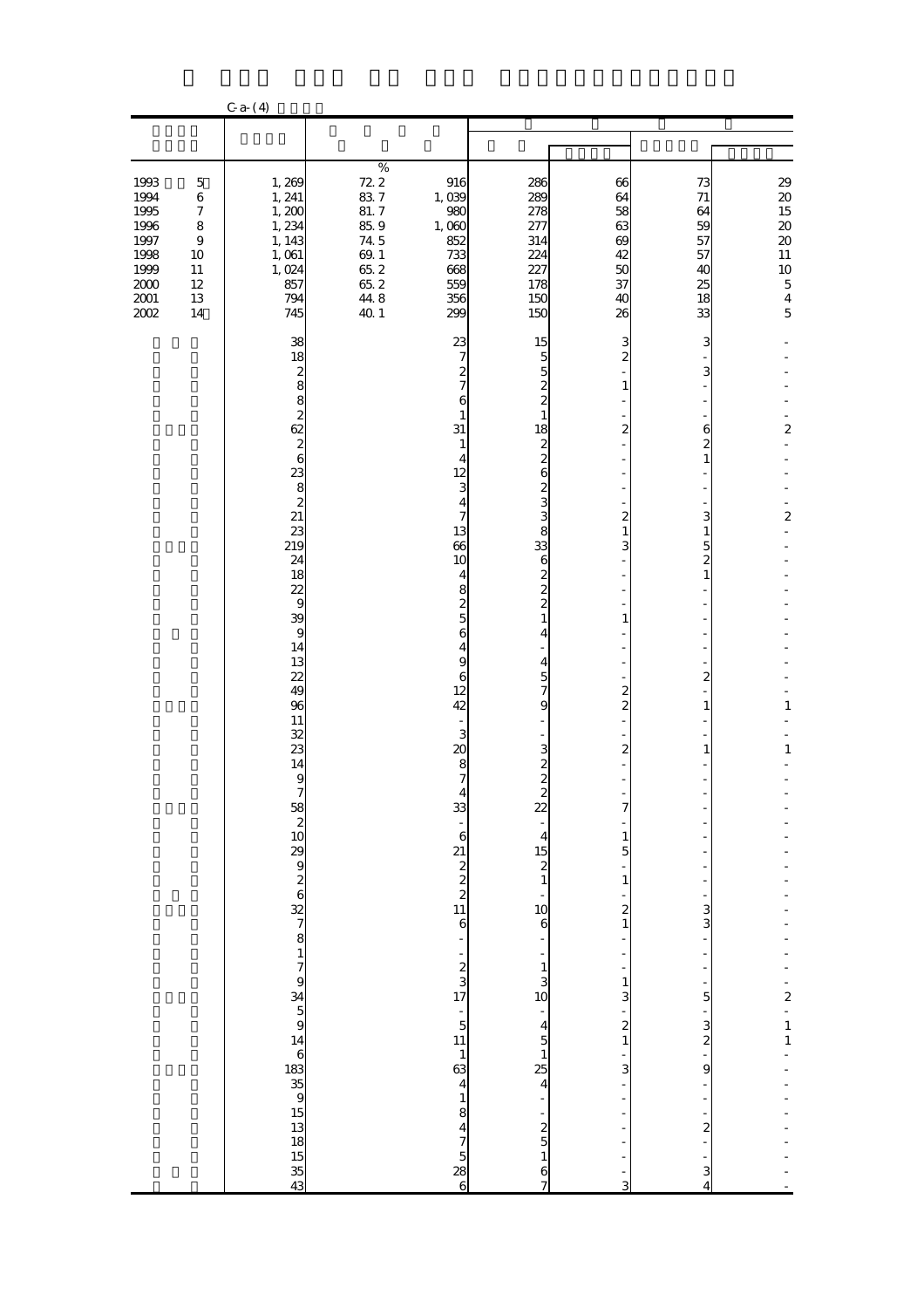|                                                                                    |                                                                             | $C_{a-}(5)$                                                                                                                                                                                                                                                                                                                                                                                                                                                                                              |                                                                                          |                                                                                                                                                                                                                                                                                                                                                                                                                                                                                                               |                                                                                                                                                                                                                                                                                                                                                                                                                                                                                                                                          |                                                                                                                                                                                                                                                                                          |                                                                                                                                                                                                                                                                                                                                                                                                 |                                                                                                                                                                              |
|------------------------------------------------------------------------------------|-----------------------------------------------------------------------------|----------------------------------------------------------------------------------------------------------------------------------------------------------------------------------------------------------------------------------------------------------------------------------------------------------------------------------------------------------------------------------------------------------------------------------------------------------------------------------------------------------|------------------------------------------------------------------------------------------|---------------------------------------------------------------------------------------------------------------------------------------------------------------------------------------------------------------------------------------------------------------------------------------------------------------------------------------------------------------------------------------------------------------------------------------------------------------------------------------------------------------|------------------------------------------------------------------------------------------------------------------------------------------------------------------------------------------------------------------------------------------------------------------------------------------------------------------------------------------------------------------------------------------------------------------------------------------------------------------------------------------------------------------------------------------|------------------------------------------------------------------------------------------------------------------------------------------------------------------------------------------------------------------------------------------------------------------------------------------|-------------------------------------------------------------------------------------------------------------------------------------------------------------------------------------------------------------------------------------------------------------------------------------------------------------------------------------------------------------------------------------------------|------------------------------------------------------------------------------------------------------------------------------------------------------------------------------|
|                                                                                    |                                                                             |                                                                                                                                                                                                                                                                                                                                                                                                                                                                                                          |                                                                                          |                                                                                                                                                                                                                                                                                                                                                                                                                                                                                                               |                                                                                                                                                                                                                                                                                                                                                                                                                                                                                                                                          |                                                                                                                                                                                                                                                                                          |                                                                                                                                                                                                                                                                                                                                                                                                 |                                                                                                                                                                              |
| 1993<br>1994<br>1995<br>1996<br>1997<br>1998<br>1999<br>$2000$<br>2001<br>$2002\,$ | $\mathbf 5$<br>$\,$ 6 $\,$<br>7<br>8<br>$\,9$<br>10<br>11<br>12<br>13<br>14 | 4,709<br>4,655<br>4,996<br>5,474<br>5,885<br>6,197<br>7,923<br>11, 942<br>10,643<br>10,345                                                                                                                                                                                                                                                                                                                                                                                                               | $\%$<br>46.3<br>434<br>434<br>46.1<br>$50\;0$<br>$50\,3$<br>31.5<br>24.1<br>29.6<br>31.0 | 2, 181<br>2,021<br>2, 167<br>2,523<br>2,945<br>3,120<br>2, 494<br>2,881<br>3,154<br>3, 212                                                                                                                                                                                                                                                                                                                                                                                                                    | 337<br>307<br>315<br>335<br>420<br>369<br>376<br>472<br>577<br>615                                                                                                                                                                                                                                                                                                                                                                                                                                                                       | 16<br>11<br>16<br>13<br>22<br>14<br>15<br>17<br>17<br>24                                                                                                                                                                                                                                 | 66<br>52<br>64<br>$\boldsymbol{\omega}$<br>72<br>45<br>49<br>77<br>83<br>137                                                                                                                                                                                                                                                                                                                    | $\mathbf 5$<br>$\overline{\mathbf{4}}$<br>$\frac{3}{5}$<br>$\bf{9}$<br>$\blacksquare$<br>$\overline{\mathcal{L}}$<br>$\overline{\mathbf{4}}$<br>$\overline{\mathbf{4}}$<br>3 |
|                                                                                    |                                                                             | 366<br>244<br>31<br>42<br>29<br>20<br>580<br>49<br>70<br>234<br>35<br>43<br>149<br>1, 155<br>2,942<br>300<br>159<br>177<br>765<br>620<br>180<br>212<br>99<br>161<br>269<br>1,569<br>$\boldsymbol{\omega}$<br>$91\,$<br>$\boldsymbol{\omega}$<br>147<br>999<br>212<br>1,763<br>97<br>190<br>808<br>481<br>102<br>85<br>699<br>$\frac{31}{28}$<br>204<br>339<br>97<br>240<br>44<br>75<br>70<br>51<br>$\begin{array}{c} 1,031 \\ 580 \end{array}$<br>${\bf 51}$<br>65<br>103<br>53<br>46<br>$\frac{83}{50}$ |                                                                                          | 92<br>$\boldsymbol{\omega}$<br>$\overline{5}$<br>22<br>4<br>$\mathbf{1}$<br>209<br>12<br>53<br>70<br>11<br>39<br>24<br>504<br>872<br>99<br>53<br>62<br>132<br>82<br>74<br>94<br>18<br>110<br>148<br>316<br>13<br>21<br>36<br>63<br>170<br>13<br>346<br>44<br>$\overline{\tau}$<br>56<br>$\overline{92}$<br>56<br>21<br>376<br>14<br>29<br>83<br>199<br>51<br>168<br>11<br>55<br>31<br>$71\,$<br>329<br>149<br>$\overline{\mathbf{4}}$<br>65<br>$\begin{array}{c}\n 26 \\  9 \\  16\n \end{array}$<br>23<br>37 | $\boldsymbol{\chi}$<br>13<br>$\frac{2}{2}$<br>$\mathbf{1}$<br>36<br>6<br>3<br>18<br>$\frac{2}{4}$<br>3<br>80<br>146<br>13<br>11<br>15<br>28<br>17<br>17<br>11<br>9<br>10<br>15<br>42<br>$\overline{4}$<br>10<br>$\begin{array}{c} 2 \\ 8 \\ 15 \end{array}$<br>3<br>103<br>$\overline{6}$<br>15<br>$29$<br>$33$<br>11<br>73<br>$\frac{1}{7}$<br>12<br>43<br>10<br>$\begin{array}{c} 31 \\ 5 \\ 2 \\ 4 \end{array}$<br>84<br>35<br>4<br>$\begin{array}{c} 8 \\ 4 \\ 6 \end{array}$<br>$\overline{\mathbf{r}}$<br>$\overline{\mathbf{20}}$ | 1<br>$\mathbf{1}$<br>3<br>$\mathbf{1}$<br>1<br>$\mathbf{1}$<br>2<br>7<br>$\mathbf{1}$<br>$\mathbf{1}$<br>$\mathbf{1}$<br>2<br>$\mathbf{1}$<br>1<br>$\mathbf{1}$<br>$\mathbf{1}$<br>$\mathbf{1}$<br>$\mathbf{1}$<br>2<br>$\overline{\mathbf{c}}$<br>7<br>2<br>$\mathbf{1}$<br>1<br>1<br>2 | 9<br>8<br>$\mathbf{1}$<br>$\boldsymbol{z}$<br>13<br>3<br>4<br>$\boldsymbol{z}$<br>$\overline{c}$<br>$\mathbf{1}$<br>$\mathbf{1}$<br>6<br>1<br>$\mathbf{1}$<br>4<br>35<br>$\frac{2}{6}$<br>$\boldsymbol{6}$<br>$\boldsymbol{\alpha}$<br>$\mathbf{1}$<br>30<br>$\mathbf{1}$<br>3<br>$\overline{4}$<br>21<br>$\mathbf{1}$<br>15<br>13<br>$\mathbf{1}$<br>$\mathbf{1}$<br>27<br>16<br>$\frac{2}{2}$ | $\mathbf 1$<br>$\mathbf{1}$<br>$\frac{2}{1}$                                                                                                                                 |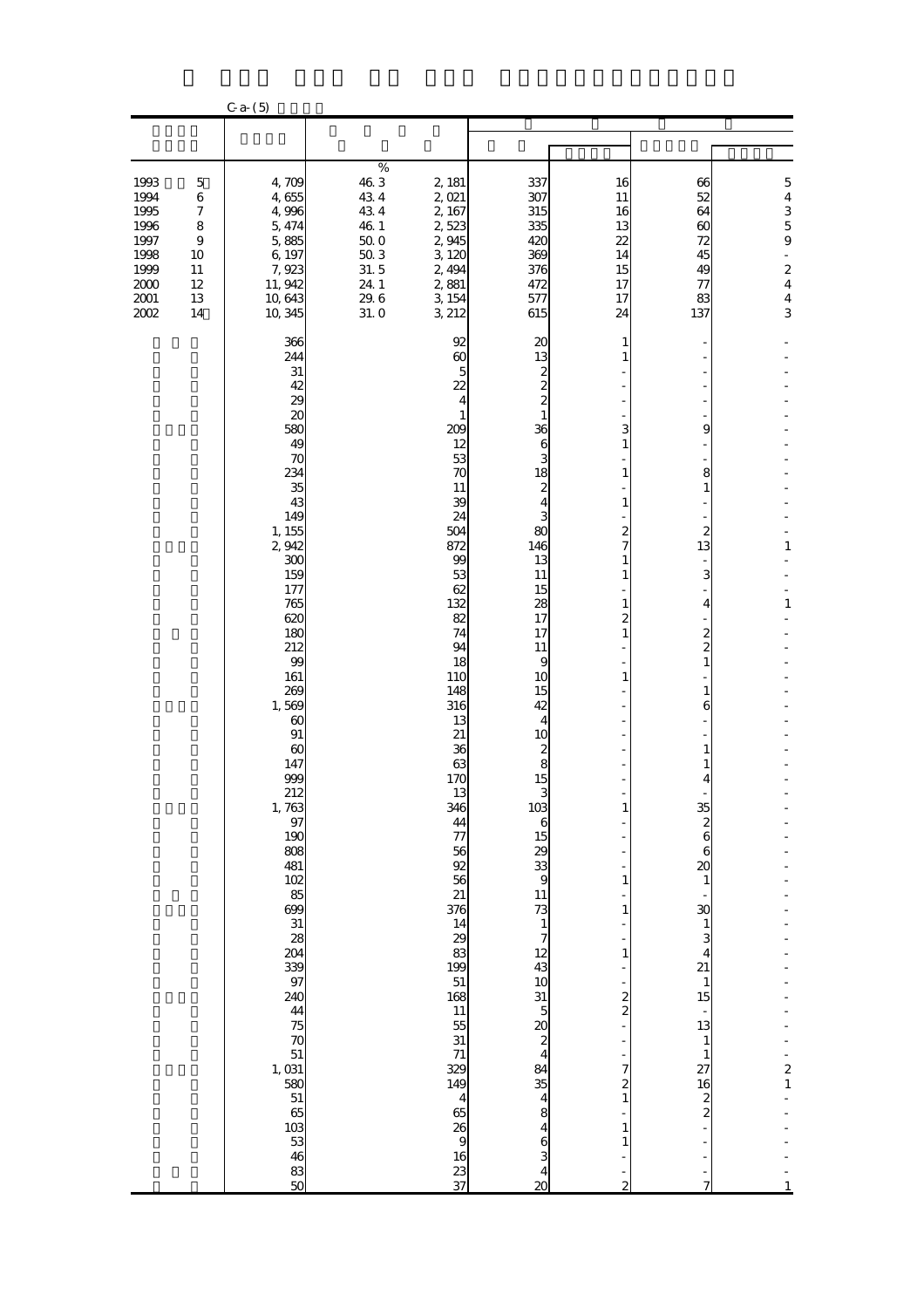|                                                                                      |                                                                                                             | $C$ a- $(6)$                                                                                                                                                                                                                                                                                     |                                                                                                   |                                                                                                                                                                                                                                                                                                                                      |                                                                                                                                                                                                                                                                                                                                                          |                                                                                                                                                      |                                                                                                                                                                                                                                                                                                                                                                                                                                                                                    |                                                                                                                      |
|--------------------------------------------------------------------------------------|-------------------------------------------------------------------------------------------------------------|--------------------------------------------------------------------------------------------------------------------------------------------------------------------------------------------------------------------------------------------------------------------------------------------------|---------------------------------------------------------------------------------------------------|--------------------------------------------------------------------------------------------------------------------------------------------------------------------------------------------------------------------------------------------------------------------------------------------------------------------------------------|----------------------------------------------------------------------------------------------------------------------------------------------------------------------------------------------------------------------------------------------------------------------------------------------------------------------------------------------------------|------------------------------------------------------------------------------------------------------------------------------------------------------|------------------------------------------------------------------------------------------------------------------------------------------------------------------------------------------------------------------------------------------------------------------------------------------------------------------------------------------------------------------------------------------------------------------------------------------------------------------------------------|----------------------------------------------------------------------------------------------------------------------|
|                                                                                      |                                                                                                             |                                                                                                                                                                                                                                                                                                  |                                                                                                   |                                                                                                                                                                                                                                                                                                                                      |                                                                                                                                                                                                                                                                                                                                                          |                                                                                                                                                      |                                                                                                                                                                                                                                                                                                                                                                                                                                                                                    |                                                                                                                      |
| 1993<br>1994<br>1995<br>1996<br>1997<br>1998<br>1999<br>$2000\,$<br>2001<br>$2002\,$ | $\mathbf 5$<br>$\,6\,$<br>$\boldsymbol{7}$<br>$\bf 8$<br>$\boldsymbol{9}$<br>10<br>$11\,$<br>12<br>13<br>14 | 876<br>1, 142<br>1,067<br>869<br>829<br>987<br>881<br>818<br>1,054<br>1, 142                                                                                                                                                                                                                     | $\%$<br>$75.2\,$<br>67.8<br>77.5<br>72.7<br>73 1<br>$54\ 4$<br>71.9<br>40.5<br>$33\,2$<br>$35\ 4$ | 659<br>774<br>827<br>632<br>606<br>537<br>633<br>331<br>350<br>404                                                                                                                                                                                                                                                                   | 156<br>168<br>160<br>138<br>153<br>137<br>146<br>115<br>158<br>131                                                                                                                                                                                                                                                                                       | 4<br>6<br>9<br>8<br>$\overline{\mathbf{4}}$<br>$\overline{\mathbf{4}}$<br>8<br>9<br>8<br>13                                                          | 71<br>81<br>50<br>69<br>63<br>51<br>56<br>39<br>$71\,$<br>52                                                                                                                                                                                                                                                                                                                                                                                                                       | $\mathbf{1}$<br>$\begin{array}{c} 2 \\ 3 \end{array}$<br>$\overline{\mathbf{4}}$<br>32625<br>$\overline{\mathbf{4}}$ |
|                                                                                      |                                                                                                             | 31<br>14<br>$\frac{1}{3}$ a $\frac{1}{2}$<br>75<br>12<br>$\boldsymbol{6}$<br>13<br>6<br>8<br>30<br>41<br>306<br>85<br>11<br>43<br>51<br>26<br>10<br>12<br>10<br>26<br>32<br>210<br>11<br>11<br>7<br>47<br>118<br>16.36 8 14 45 38 16 15 61 10 8 11 21 11 31 16 7 15 3 51 75 17 13 31 33 33 13 33 |                                                                                                   | 7<br>2<br>$\mathbf{1}$<br>$\mathbf{1}$<br>$\mathbf{1}$<br>$\boldsymbol{z}$<br>42<br>8<br>$\overline{\phantom{a}}$<br>$\overline{5}$<br>$\mathbf{1}$<br>7<br>14<br>21<br>136<br>41<br>6<br>37<br>14<br>3<br>8<br>$\overline{7}$<br>$\mathbf{6}$<br>$\overline{\mathbf{4}}$<br>10<br>28<br>3<br>$\mathbf{1}$<br>8<br>$\mathbf{6}$<br>8 | 7<br>4<br>$\mathbf{1}$<br>$\frac{2}{8}$<br>$\mathbf{1}$<br>-<br>$\overline{\mathbf{4}}$<br>$\frac{3}{7}$<br>$rac{28}{2}$<br>$\overline{5}$<br>$\overline{\mathbf{4}}$<br>$\mathbf{1}$<br>$\overline{\mathbf{4}}$<br>$\mathbf{1}$<br>$\frac{6}{5}$<br>6<br>$\overline{\mathbf{c}}$<br>$\mathbf{z}$<br>$22 - 55921113333 - 210432101$<br>$3333 - 214 - 29$ | $\mathbf{1}$<br>$\mathbf{1}$<br>3<br>$\mathbf{1}$<br>$\boldsymbol{z}$<br>3<br>$\frac{1}{1}$<br>$\mathbf{1}$<br>$\frac{1}{1}$<br>÷,<br>$\overline{a}$ | з<br>3<br>$\overline{a}$<br>$\mathbf{1}$<br>$\mathbf{1}$<br>1<br>14<br>$\overline{\mathcal{Z}}$<br>$\qquad \qquad \blacksquare$<br>$\overline{\mathcal{Z}}$<br>$\overline{5}$<br>$\overline{5}$<br>$\overline{\mathbf{c}}$<br>$\mathbf{1}$<br>$\mathbf{1}$<br>4<br>$\mathbf{z}$<br>$\mathbf{1}$<br>$\mathbf{1}$<br>$\overline{\mathbf{4}}$<br>$\mathbf{1}$<br>$\frac{2}{1}$<br>$-13$<br>$-13$<br>$-18$<br>$-10$<br>$\frac{1}{\sqrt{2}}$<br>f<br>$\frac{1}{3}$<br>$\mathbf{1}$<br>6 | $\overline{\mathbf{c}}$<br>$\boldsymbol{2}$<br>$\frac{1}{2}$<br>$\frac{1}{2}$                                        |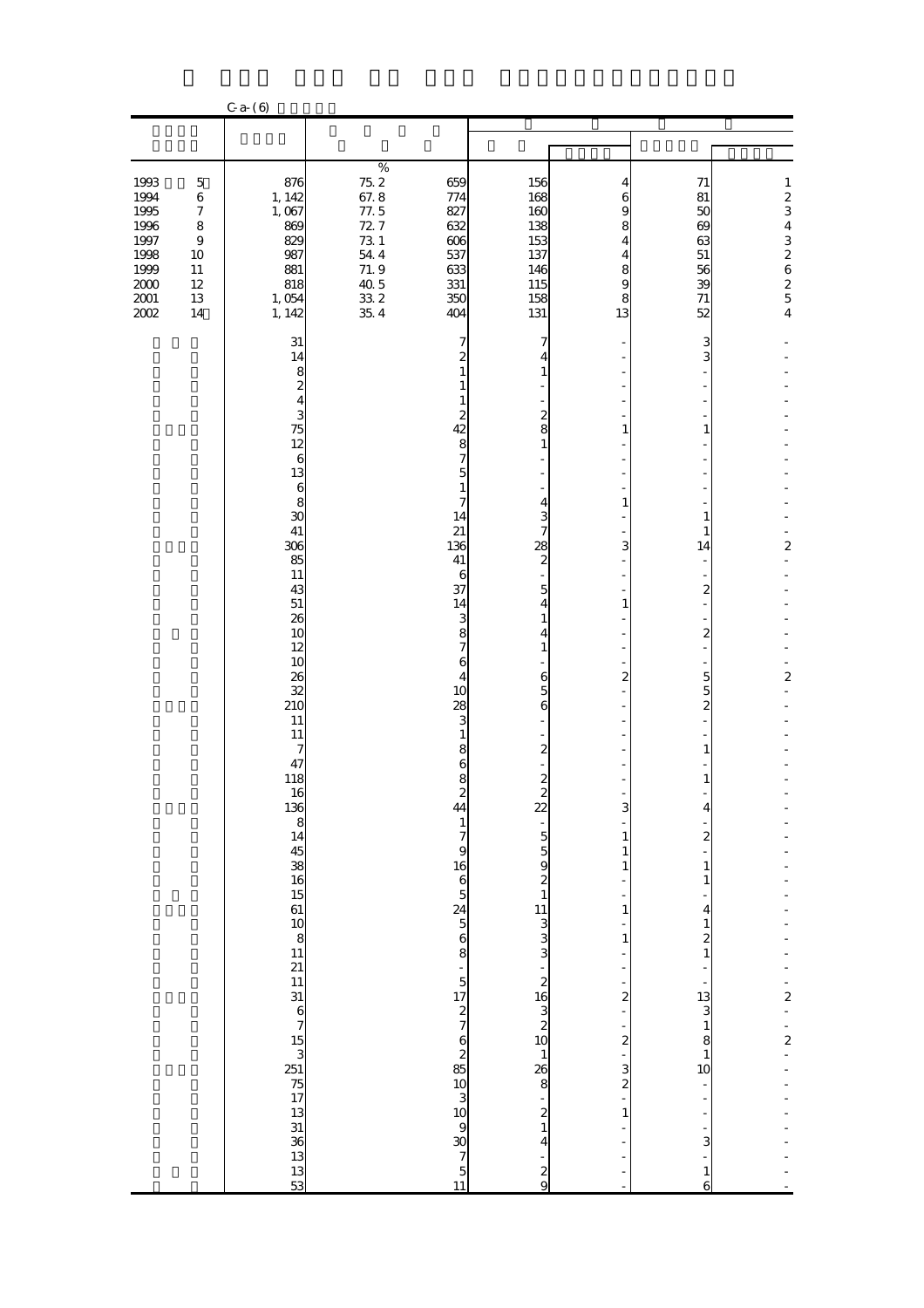|                                                                              |                                                                                        | $C$ a- $(7)$                                                                                                                                                                                                                                                                                                                                                                                                    |                                                                                   |                                                                                                                                                                                                                                                                                                                                                                                                                                                                                                                                              |                                                                                                                                                                                                                                                                                                                                                                                                  |                                                                                                                                                                                                                                                                                                                                                                              |                                                                                                                                                                                                                                                                                                                                                                                                                                                                                                                                                                     |                                                                                                                                                                                                                                                                                                                                                                                                                                                                                                                                                                |
|------------------------------------------------------------------------------|----------------------------------------------------------------------------------------|-----------------------------------------------------------------------------------------------------------------------------------------------------------------------------------------------------------------------------------------------------------------------------------------------------------------------------------------------------------------------------------------------------------------|-----------------------------------------------------------------------------------|----------------------------------------------------------------------------------------------------------------------------------------------------------------------------------------------------------------------------------------------------------------------------------------------------------------------------------------------------------------------------------------------------------------------------------------------------------------------------------------------------------------------------------------------|--------------------------------------------------------------------------------------------------------------------------------------------------------------------------------------------------------------------------------------------------------------------------------------------------------------------------------------------------------------------------------------------------|------------------------------------------------------------------------------------------------------------------------------------------------------------------------------------------------------------------------------------------------------------------------------------------------------------------------------------------------------------------------------|---------------------------------------------------------------------------------------------------------------------------------------------------------------------------------------------------------------------------------------------------------------------------------------------------------------------------------------------------------------------------------------------------------------------------------------------------------------------------------------------------------------------------------------------------------------------|----------------------------------------------------------------------------------------------------------------------------------------------------------------------------------------------------------------------------------------------------------------------------------------------------------------------------------------------------------------------------------------------------------------------------------------------------------------------------------------------------------------------------------------------------------------|
|                                                                              |                                                                                        |                                                                                                                                                                                                                                                                                                                                                                                                                 |                                                                                   |                                                                                                                                                                                                                                                                                                                                                                                                                                                                                                                                              |                                                                                                                                                                                                                                                                                                                                                                                                  |                                                                                                                                                                                                                                                                                                                                                                              |                                                                                                                                                                                                                                                                                                                                                                                                                                                                                                                                                                     |                                                                                                                                                                                                                                                                                                                                                                                                                                                                                                                                                                |
| 1993<br>1994<br>1995<br>1996<br>1997<br>1998<br>1999<br>2000<br>2001<br>2002 | $\mathbf 5$<br>$\,$ 6 $\,$<br>7<br>8<br>$\boldsymbol{9}$<br>10<br>11<br>12<br>13<br>14 | 7,133<br>7,050<br>5,743<br>5,872<br>6,354<br>5,992<br>$6\,001$<br>6,099<br>5,987<br>6,365                                                                                                                                                                                                                                                                                                                       | $\%$<br>68 6<br>79.2<br>75.9<br>75.2<br>69.8<br>735<br>58 1<br>433<br>42.8<br>306 | 4,891<br>5,587<br>4,359<br>4,416<br>4,438<br>4,402<br>3,522<br>2,642<br>2,564<br>1,949                                                                                                                                                                                                                                                                                                                                                                                                                                                       | 1,449<br>1, 261<br>1, 120<br>1,240<br>1,352<br>1,163<br>1, 134<br>1, 012<br>1,067<br>1,001                                                                                                                                                                                                                                                                                                       | 91<br>72<br>61<br>73<br>100<br>82<br>59<br>58<br>72<br>85                                                                                                                                                                                                                                                                                                                    | 1,032<br>807<br>708<br>871<br>917<br>734<br>754<br>686<br>747<br>714                                                                                                                                                                                                                                                                                                                                                                                                                                                                                                | $\begin{array}{c} 68 \\ 53 \end{array}$<br>$\bf 44$<br>55<br>$7\!5$<br>$\pmb{\infty}$<br>44<br>46<br>$57\,$<br>$72\,$                                                                                                                                                                                                                                                                                                                                                                                                                                          |
|                                                                              |                                                                                        | 190<br>106<br>14<br>33<br>13<br>24<br>304<br>38<br>30<br>97<br>29<br>33<br>77<br>332<br>2,029<br>194<br>99<br>119<br>313<br>431<br>347<br>100<br>41<br>178<br>207<br>937<br>36<br>46<br>50<br>161<br>470<br>174<br>833<br>113<br>69<br>219<br>324<br>51<br>57<br>398<br>${\bf 31}$<br>31<br>74<br>187<br>75<br>291<br>50<br>$\frac{46}{63}$<br>132<br>1, 051<br>369<br>38<br>74<br>89<br>63<br>77<br>112<br>229 |                                                                                   | 79<br>44<br>$\mathbf{1}$<br>30<br>$\mathbf{1}$<br>3<br>174<br>22<br>45<br>34<br>25<br>17<br>31<br>219<br>659<br>34<br>28<br>70<br>53<br>81<br>66<br>140<br>11<br>95<br>81<br>194<br>22<br>13<br>34<br>28<br>81<br>16<br>177<br>$\boldsymbol{\mathsf{20}}$<br>18<br>38<br>67<br>$\boldsymbol{\mathsf{20}}$<br>14<br>118<br>$\begin{array}{c} 14 \\ 9 \\ 15 \end{array}$<br>33<br>47<br>$\begin{array}{c} 100 \\ 13 \end{array}$<br>11<br>31<br>45<br>229<br>$\begin{array}{c} 75 \\ 8 \\ 15 \end{array}$<br>$\frac{33}{17}$<br>17<br>33<br>31 | 45<br>35<br>$\mathbf{1}$<br>4<br>1<br>4<br>57<br>13<br>10<br>$\frac{5}{9}$<br>$11\,$<br>9<br>52<br>311<br>22<br>12<br>8<br>36<br>36<br>53<br>49<br>6<br>44<br>45<br>102<br>17<br>8<br>12<br>14<br>32<br>19<br>154<br>11<br>12<br>67<br>46<br>11<br>783891330236493262632632632632632632632632632632515<br>$\overline{\mathbf{r}}$<br>$\overline{\mathbf{4}}$<br>14<br>$\frac{13}{8}$<br>28<br>47 | 5<br>$\overline{c}$<br>$\mathbf{1}$<br>2<br>5<br>$\overline{\mathcal{Z}}$<br>$\mathbf{1}$<br>2<br>24<br>1<br>2<br>5<br>5<br>5<br>3<br>3<br>4<br>$\mathbf{1}$<br>$\mathbf{1}$<br>$\boldsymbol{z}$<br>19<br>11<br>7<br>1<br>10<br>$\overline{4}$<br>$\mathbf{6}$<br>$\overline{5}$<br>$\frac{2}{2}$<br>$\mathbf{1}$<br>13<br>$\overline{\mathcal{Z}}$<br>1<br>1<br>1<br>4<br>4 | 28<br>21<br>1<br>2<br>1<br>3<br>43<br>11<br>7<br>$\overline{\mathcal{Z}}$<br>$\overline{7}$<br>10<br>6<br>19<br>214<br>11<br>10<br>4<br>23<br>22<br>31<br>40<br>4<br>37<br>32<br>$\boldsymbol{\omega}$<br>13<br>7<br>10<br>11<br>14<br>14<br>112<br>9<br>7<br>51<br>$\boldsymbol{\mathfrak{D}}$<br>9<br>$\boldsymbol{6}$<br>$\boldsymbol{\omega}$<br>8<br>9<br>11<br>26<br>15<br>49<br>$\overline{7}$<br>$\boldsymbol{z}$<br>24<br>16<br>$\begin{array}{c} 111 \\ 10 \end{array}$<br>$\boldsymbol{z}$<br>$\overline{4}$<br>11<br>11<br>$\boldsymbol{6}$<br>22<br>45 | 3<br>$\mathbf{1}$<br>$\frac{2}{3}$<br>$\mathbf{1}$<br>$\mathbf{1}$<br>$\mathbf{1}$<br>$20\,$<br>$\mathbf{1}$<br>$\overline{\mathbf{4}}$<br>$\overline{5}$<br>$\frac{1}{2}$<br>$\overline{5}$<br>÷,<br>$\frac{3}{2}$<br>$\frac{1}{2}$<br>$\mathbf 1$<br>$\frac{1}{2}$<br>$\overline{\mathbf{c}}$<br>17<br>$\begin{array}{c} 1 \ 1 \ 1 \ 0 \ 0 \ 0 \ 0 \end{array}$<br>$\mathbf{1}$<br>$\frac{1}{4}$<br>$\frac{1}{6}$<br>$\frac{1}{4}$<br>$\frac{2}{1}$<br>$\frac{1}{12}$<br>$\frac{1}{2}$<br>÷,<br>$\mathbf{1}$<br>$\mathbf{1}$<br>$\overline{\mathbf{4}}$<br>4 |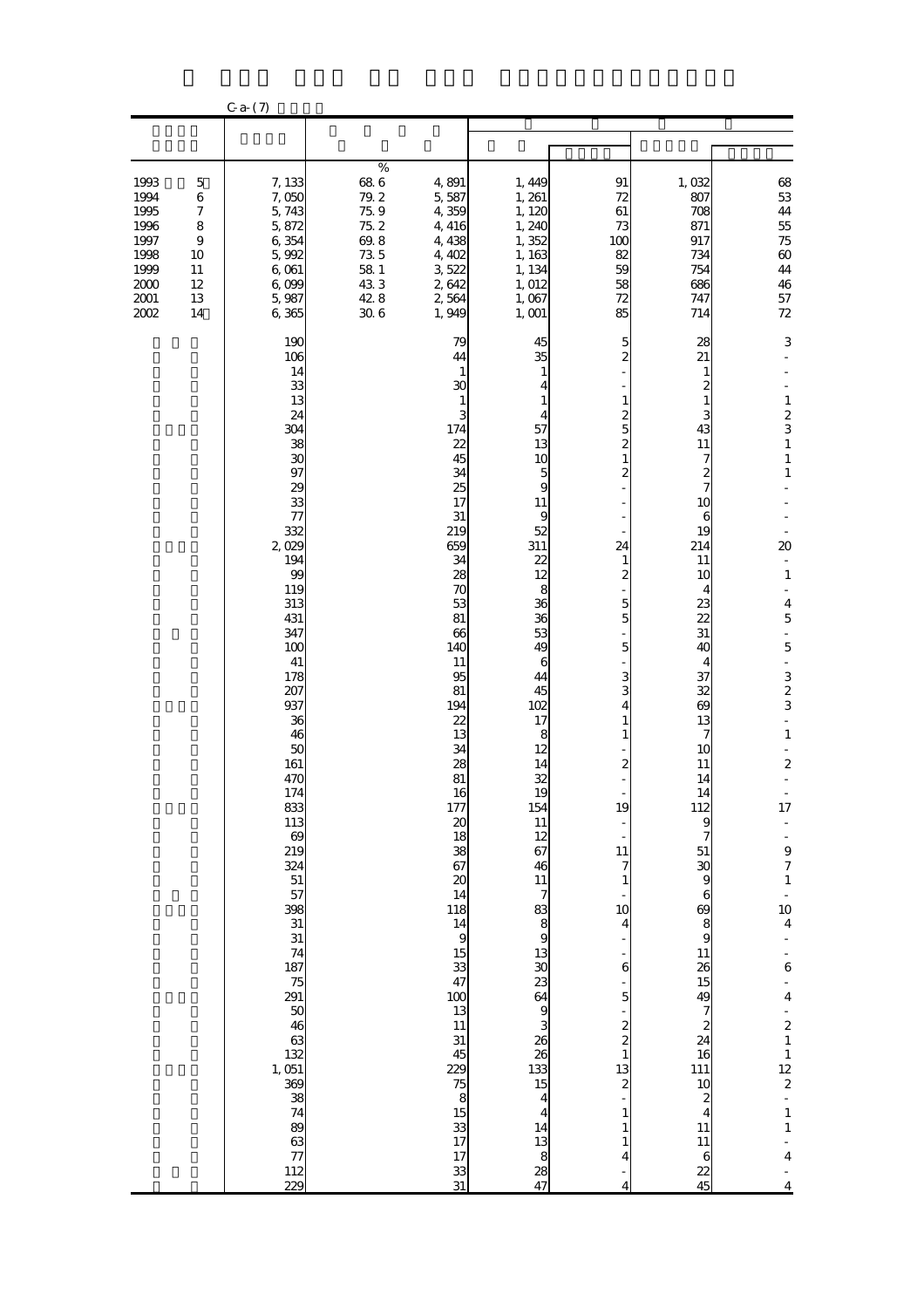|                                                                                    |                                                                               | $C$ a- $(8)$                                                                                                                                                                                                                                                                                                                                                                                                                                             |                                                                                           |                                                                                                                                                                                                                                                                                                                                                                                                                                                                                             |                                                                                                                                                                                                                                                                                                                                                                                                    |                                                                                                                                                                                                                                                                                                                                                                                       |                                                                                                                                                                                |                                                                                                                    |
|------------------------------------------------------------------------------------|-------------------------------------------------------------------------------|----------------------------------------------------------------------------------------------------------------------------------------------------------------------------------------------------------------------------------------------------------------------------------------------------------------------------------------------------------------------------------------------------------------------------------------------------------|-------------------------------------------------------------------------------------------|---------------------------------------------------------------------------------------------------------------------------------------------------------------------------------------------------------------------------------------------------------------------------------------------------------------------------------------------------------------------------------------------------------------------------------------------------------------------------------------------|----------------------------------------------------------------------------------------------------------------------------------------------------------------------------------------------------------------------------------------------------------------------------------------------------------------------------------------------------------------------------------------------------|---------------------------------------------------------------------------------------------------------------------------------------------------------------------------------------------------------------------------------------------------------------------------------------------------------------------------------------------------------------------------------------|--------------------------------------------------------------------------------------------------------------------------------------------------------------------------------|--------------------------------------------------------------------------------------------------------------------|
|                                                                                    |                                                                               |                                                                                                                                                                                                                                                                                                                                                                                                                                                          |                                                                                           |                                                                                                                                                                                                                                                                                                                                                                                                                                                                                             |                                                                                                                                                                                                                                                                                                                                                                                                    |                                                                                                                                                                                                                                                                                                                                                                                       |                                                                                                                                                                                |                                                                                                                    |
| 1993<br>1994<br>1995<br>1996<br>1997<br>1998<br>1999<br>$2000$<br>2001<br>$2002\,$ | $\mathbf 5$<br>$\,6\,$<br>7<br>$\bf 8$<br>$\,9$<br>10<br>11<br>12<br>13<br>14 | $5,001$<br>5,034<br>4,760<br>4, 210<br>4,611<br>5, 142<br>5,830<br>5,924<br>5,940<br>6,555                                                                                                                                                                                                                                                                                                                                                               | $\%$<br>60.9<br>72.2<br>743<br>67.6<br>$59.2\,$<br>60.9<br>430<br>35.5<br>$35\ 7$<br>28.7 | 3,048<br>3,635<br>3538<br>2,844<br>2,732<br>3,129<br>2,506<br>2, 101<br>2, 119<br>1,884                                                                                                                                                                                                                                                                                                                                                                                                     | 266<br>294<br>276<br>246<br>237<br>291<br>261<br>261<br>260<br>244                                                                                                                                                                                                                                                                                                                                 | 86<br>$71\,$<br>97<br>72<br>73<br>73<br>69<br>64<br>73<br>71                                                                                                                                                                                                                                                                                                                          | 45<br>50<br>39<br>27<br>29<br>29<br>25<br>18<br>24<br>17                                                                                                                       | 12<br>10<br>$12\,$<br>$\bf{6}$<br>$\,$ 6 $\,$<br>$\frac{3}{2}$<br>$\overline{\mathbf{4}}$<br>$\boldsymbol{6}$<br>3 |
|                                                                                    |                                                                               | 244<br>196<br>26<br>20<br>2<br>262<br>25<br>13<br>100<br>17<br>26<br>81<br>487<br>1,761<br>114<br>87<br>97<br>391<br>419<br>324<br>76<br>42<br>76<br>135<br>558<br>30<br>76<br>26<br>132<br>235<br>59<br>1, 471<br>103<br>104<br>645<br>416<br>85<br>118<br>447<br>$\frac{27}{29}$<br>59<br>232<br>100<br>199<br>31<br>$\begin{array}{c} 75 \\ 54 \end{array}$<br>39<br>1, 126<br>626<br>$\boldsymbol{\mathfrak{D}}$<br>75<br>96<br>41<br>75<br>96<br>87 |                                                                                           | 65<br>28<br>15<br>22<br>42<br>$\mathbf{1}$<br>$\mathbf{1}$<br>24<br>9<br>7<br>296<br>297<br>16<br>12<br>13<br>17<br>59<br>49<br>50<br>3<br>12<br>66<br>161<br>8<br>34<br>4<br>72<br>29<br>14<br>322<br>26<br>57<br>95<br>79<br>$\boldsymbol{\mathfrak{D}}$<br>35<br>$\frac{168}{5}$<br>$\overline{\mathbf{4}}$<br>$\frac{56}{12}$<br>91<br>47<br>$\begin{array}{c} 2 \\ 12 \end{array}$<br>$\frac{13}{20}$<br>486<br>292<br>$\frac{4}{13}$<br>$\frac{5}{13}$<br>$\frac{13}{10}$<br>15<br>15 | 18<br>11<br>$\overline{\phantom{a}}$<br>$\frac{2}{5}$<br>$\boldsymbol{9}$<br>$\mathbf{1}$<br>3<br>$\frac{3}{2}$<br>25<br>47<br>8 R W W W<br>12<br>5<br>1<br>4<br>7<br>21<br>2802<br>$\overline{\mathbf{4}}$<br>$\frac{55}{2}$<br>6<br>$\circ$ a $\circ$ b $\circ$ b $\circ$ a $\circ$ a $\circ$<br>$\overline{a}$<br>$\frac{1}{7}$<br>$\mathbf{1}$<br>45<br>19<br>$\frac{4}{2}$<br>$\frac{1}{3}$ 3 | 5<br>5<br>$\boldsymbol{z}$<br>$\mathbf{1}$<br>1<br>5<br>16<br>2<br>2<br>1<br>3<br>3<br>3<br>$\overline{c}$<br>2<br>1<br>1<br>17<br>$\mathbf{1}$<br>2<br>10<br>$\overline{\mathcal{Z}}$<br>$\mathbf{1}$<br>1<br>6<br>$\mathbf{1}$<br>$\overline{\mathcal{Z}}$<br>$\mathbf{1}$<br>$\frac{2}{3}$<br>$\mathbf{1}$<br>$\boldsymbol{z}$<br>15<br>7<br>2<br>$\mathbf{1}$<br>1<br>1<br>1<br>2 | 1<br>1<br>3<br>1<br>1<br>1<br>1<br>6<br>1<br>$\mathbf{1}$<br>$\overline{\mathbf{c}}$<br>$\overline{\mathbf{c}}$<br>$\mathbf{1}$<br>$\mathbf{1}$<br>3<br>3<br>1<br>$\mathbf{1}$ | $\mathbf{1}$<br>$\mathbf{1}$<br>$\mathbf{1}$<br>$\mathbf{1}$<br>$\mathbf{1}$<br>$\mathbf{1}$                       |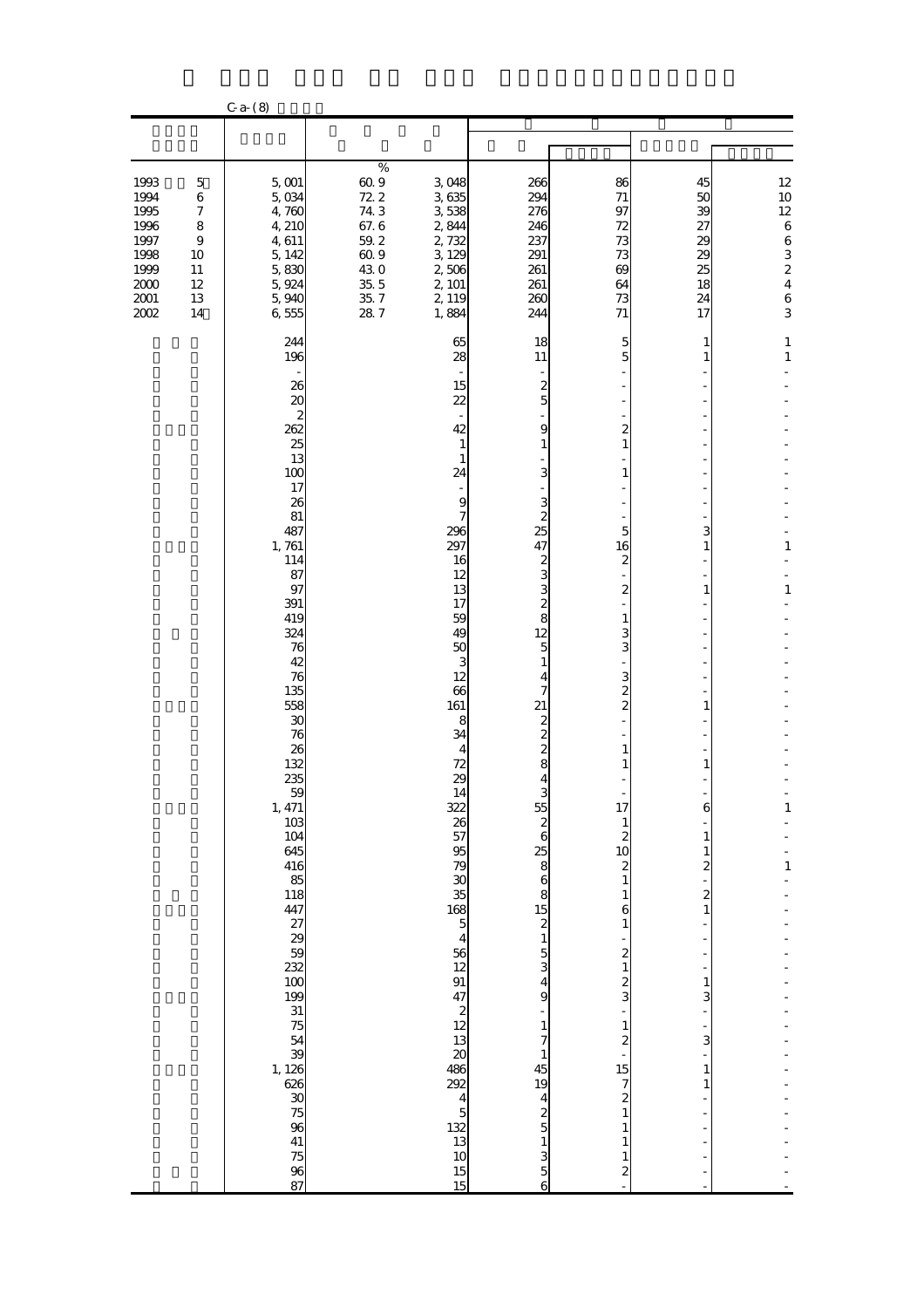|                                                                                          |                                                                                                              | $C$ a- $(9)$                                                                                                                                                                                                                                                                                                                                         |                                                                                                      |                                                                                                                                                                                                                                                                                                                                                                                                                                                                                                                                                                                                                                                                                                                                                                                                                                                                                                                                                                                                     |                                                                                                                                                                                                                                                                                                                                                                                                                                                                 |                                                             |                                                                                                                                                                              |                                                                                                                                               |
|------------------------------------------------------------------------------------------|--------------------------------------------------------------------------------------------------------------|------------------------------------------------------------------------------------------------------------------------------------------------------------------------------------------------------------------------------------------------------------------------------------------------------------------------------------------------------|------------------------------------------------------------------------------------------------------|-----------------------------------------------------------------------------------------------------------------------------------------------------------------------------------------------------------------------------------------------------------------------------------------------------------------------------------------------------------------------------------------------------------------------------------------------------------------------------------------------------------------------------------------------------------------------------------------------------------------------------------------------------------------------------------------------------------------------------------------------------------------------------------------------------------------------------------------------------------------------------------------------------------------------------------------------------------------------------------------------------|-----------------------------------------------------------------------------------------------------------------------------------------------------------------------------------------------------------------------------------------------------------------------------------------------------------------------------------------------------------------------------------------------------------------------------------------------------------------|-------------------------------------------------------------|------------------------------------------------------------------------------------------------------------------------------------------------------------------------------|-----------------------------------------------------------------------------------------------------------------------------------------------|
|                                                                                          |                                                                                                              |                                                                                                                                                                                                                                                                                                                                                      |                                                                                                      |                                                                                                                                                                                                                                                                                                                                                                                                                                                                                                                                                                                                                                                                                                                                                                                                                                                                                                                                                                                                     |                                                                                                                                                                                                                                                                                                                                                                                                                                                                 |                                                             |                                                                                                                                                                              |                                                                                                                                               |
| 1993<br>1994<br>1995<br>1996<br>1997<br>1998<br>1999<br>$2000\,$<br>$2001\,$<br>$2002\,$ | $\mathbf 5$<br>$\,6\,$<br>$\boldsymbol{7}$<br>$\bf 8$<br>$\,9$<br>$10\,$<br>$11\,$<br>$12\,$<br>13<br>$14\,$ | 3,259<br>2, 427<br>2,556<br>2,316<br>2, 404<br>2, 472<br>2,675<br>3021<br>2,888<br>3,488                                                                                                                                                                                                                                                             | $\%$<br>67.0<br>664<br>$80\;4$<br>$70\;8$<br>$68\ 6$<br>$60\;4$<br>$53\;2$<br>46.4<br>$32\;6$<br>226 | 2,185<br>1,611<br>2,056<br>1,640<br>1,650<br>1,492<br>1, 422<br>1,403<br>941<br>787                                                                                                                                                                                                                                                                                                                                                                                                                                                                                                                                                                                                                                                                                                                                                                                                                                                                                                                 | 199<br>170<br>173<br>140<br>155<br>107<br>137<br>143<br>90<br>101                                                                                                                                                                                                                                                                                                                                                                                               | 8<br>6<br>8<br>2<br>5<br>5<br>7<br>6<br>2<br>$\overline{c}$ | 66<br>73<br>59<br>44<br>53<br>27<br>54<br>43<br>28<br>29                                                                                                                     | 4<br>$\mathbf 1$<br>$\boldsymbol{z}$<br>÷<br>$\overline{\mathbf{c}}$<br>$\mathbf{1}$<br>$\mathbf 1$<br>$\overline{\mathbf{4}}$<br>$\mathbf 1$ |
|                                                                                          |                                                                                                              | 128<br>${\bf 51}$<br>5<br>23<br>39<br>10<br>141<br>11<br>12<br>46<br>28<br>$\bf{9}$<br>35<br>78<br>1, 416<br>301<br>140<br>88<br>200<br>212<br>227<br>65<br>20<br>84<br>79<br>539<br>15<br>28<br>13<br>92<br>350<br>41<br>378<br>$-59$<br>$57$<br>$138$<br>$101$<br>$13$<br>17867483946<br>10<br>519<br>312<br>38<br>17<br>32<br>60<br>24<br>38<br>8 |                                                                                                      | 13<br>$\overline{5}$<br>$\mathbf{1}$<br>6<br>$\mathbf{1}$<br>57<br>$\overline{5}$<br>$\overline{\mathcal{Z}}$<br>15<br>12<br>$\overline{\phantom{a}}$<br>23<br>34<br>188<br>44<br>21<br>12<br>19<br>21<br>14<br>4<br>$\mathbf{1}$<br>48<br>$\overline{4}$<br>136<br>$\overline{5}$<br>15<br>3<br>15<br>$93\,$<br>5<br>84<br>41<br>10<br>$\boldsymbol{\mathsf{20}}$<br>11<br>$\mathbf{1}$<br>$\mathbf{1}$<br>122<br>÷,<br>$\begin{array}{c} 3 \\ 16 \end{array}$<br>$\begin{array}{l} 3 \overline{0} \\ 3 \overline{0} \\ 4 \overline{0} \\ 5 \overline{0} \\ 6 \overline{0} \\ 7 \overline{0} \\ 8 \overline{0} \\ 1 \overline{0} \\ 1 \overline{0} \\ 1 \overline{0} \\ 1 \overline{0} \\ 1 \overline{0} \\ 1 \overline{0} \\ 1 \overline{0} \\ 1 \overline{0} \\ 1 \overline{0} \\ 1 \overline{0} \\ 1 \overline{0} \\ 1 \overline{0} \\ 1 \overline{0} \\ 1 \overline{0} \\ 1 \overline{0} \\ 1 \overline{0} \\ 1 \overline{$<br>$\frac{1}{57}$<br>$\frac{8}{2}$<br>$\mathbf{1}$<br>$\mathbf{1}$ | 7<br>2<br>$\mathbf{1}$<br>3<br>1<br>11<br>4<br>$\mathbf{1}$<br>6<br>7<br>27<br>$\boldsymbol{z}$<br>$\mathbf{1}$<br>$\frac{3}{9}$<br>$\frac{4}{2}$<br>$\frac{2}{4}$<br>11<br>3<br>$\overline{a}$<br>$\frac{5}{2}$<br>12<br>$\overline{\mathbf{4}}$<br>$\frac{4}{3}$<br>$\begin{bmatrix} 1 \\ 13 \end{bmatrix}$<br>÷,<br>$\frac{1}{2}$ $\frac{2}{5}$ $\frac{4}{1}$<br>$\frac{1}{3}$<br>$\begin{array}{c} 8 \\ 1 \end{array}$<br>÷,<br>-<br>5<br>$\mathbf{1}$<br>1 | $\mathbf{1}$<br>$\mathbf{1}$<br>$\mathbf{1}$                | 1<br>1<br>3<br>2<br>1<br>11<br>1<br>7<br>3<br>$\overline{\mathbf{c}}$<br>$\mathbf{1}$<br>1<br>$\boldsymbol{z}$<br>2<br>8<br>$\boldsymbol{6}$<br>$\frac{2}{1}$<br>1<br>1<br>1 |                                                                                                                                               |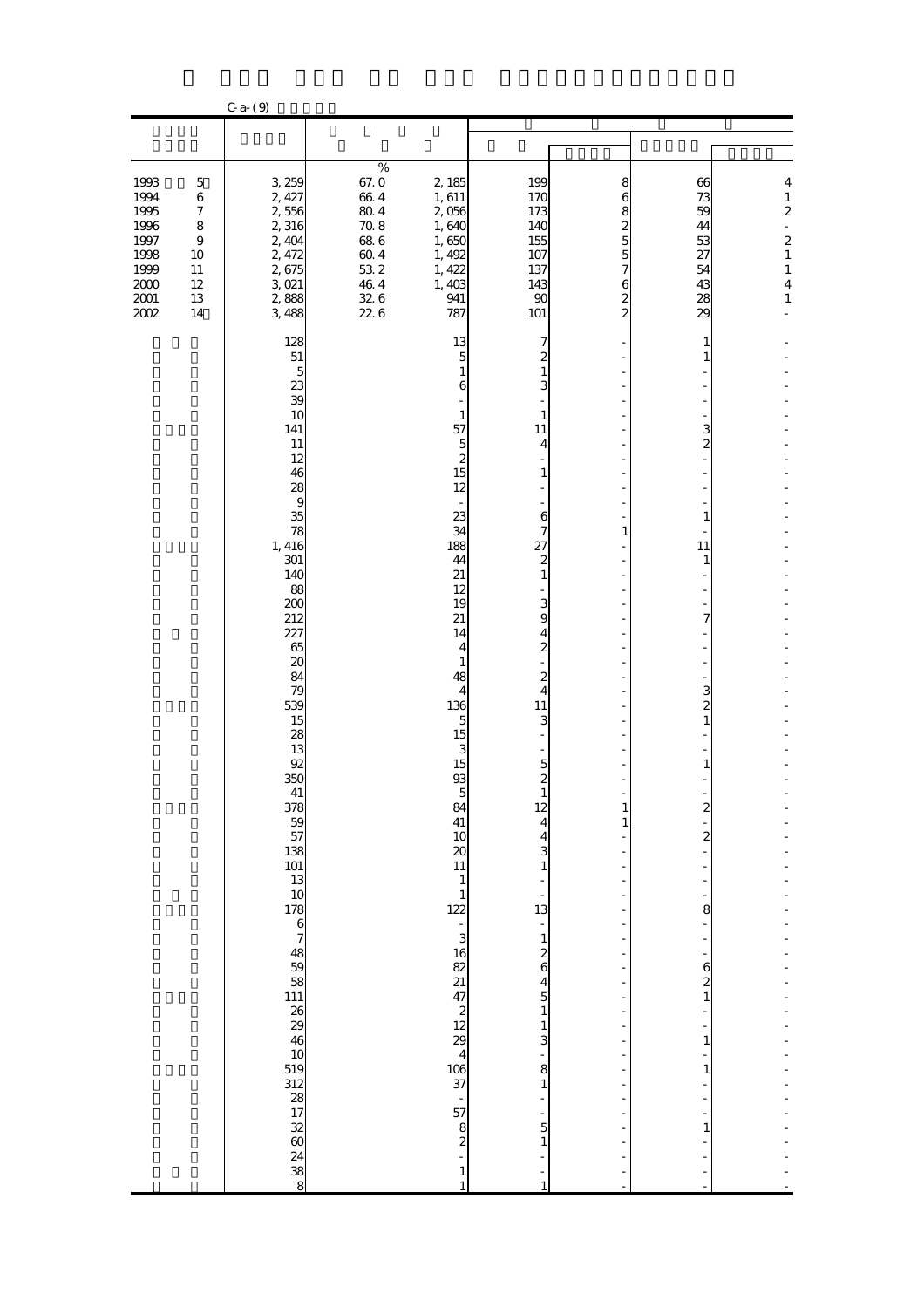|                                                                              |                                                                              | $C$ a- $(10)$                                                                                                                                                                                                                                                                                                                                                                                                                                                     |                                                                                                          |                                                                                                                                                                                                                                                                                                                                                                                                                                               |                                                                                                                                                                                                                                                                                                                                                                                                                                               |                                                                                                                                                                                                                                                                                                                                                        |                                                                                                                                                                                                                                                                                                                                                                                                               |                                                                                                                                                                                                                                                                               |
|------------------------------------------------------------------------------|------------------------------------------------------------------------------|-------------------------------------------------------------------------------------------------------------------------------------------------------------------------------------------------------------------------------------------------------------------------------------------------------------------------------------------------------------------------------------------------------------------------------------------------------------------|----------------------------------------------------------------------------------------------------------|-----------------------------------------------------------------------------------------------------------------------------------------------------------------------------------------------------------------------------------------------------------------------------------------------------------------------------------------------------------------------------------------------------------------------------------------------|-----------------------------------------------------------------------------------------------------------------------------------------------------------------------------------------------------------------------------------------------------------------------------------------------------------------------------------------------------------------------------------------------------------------------------------------------|--------------------------------------------------------------------------------------------------------------------------------------------------------------------------------------------------------------------------------------------------------------------------------------------------------------------------------------------------------|---------------------------------------------------------------------------------------------------------------------------------------------------------------------------------------------------------------------------------------------------------------------------------------------------------------------------------------------------------------------------------------------------------------|-------------------------------------------------------------------------------------------------------------------------------------------------------------------------------------------------------------------------------------------------------------------------------|
|                                                                              |                                                                              |                                                                                                                                                                                                                                                                                                                                                                                                                                                                   |                                                                                                          |                                                                                                                                                                                                                                                                                                                                                                                                                                               |                                                                                                                                                                                                                                                                                                                                                                                                                                               |                                                                                                                                                                                                                                                                                                                                                        |                                                                                                                                                                                                                                                                                                                                                                                                               |                                                                                                                                                                                                                                                                               |
| 1993<br>1994<br>1995<br>1996<br>1997<br>1998<br>1999<br>2000<br>2001<br>2002 | 5<br>$\,$ 6 $\,$<br>$\boldsymbol{7}$<br>8<br>9<br>10<br>11<br>12<br>13<br>14 | 40, 287<br>39,694<br>37,603<br>36,926<br>35, 921<br>38,668<br>43, 781<br>54, 483<br>51, 333<br>49, 411                                                                                                                                                                                                                                                                                                                                                            | $\%$<br>69.3<br>726<br>$70.3$<br>$73\,5$<br>$73\,5$<br>71.8<br>$55\ 3$<br>$32\,4$<br>$29.7\,$<br>$34\ 2$ | 27, 913<br>28, 801<br>26, 451<br>27, 150<br>26, 413<br>27, 771<br>24, 222<br>17,670<br>15, 235<br>16,897                                                                                                                                                                                                                                                                                                                                      | 2,459<br>2,368<br>2,090<br>2,073<br>1,956<br>1,865<br>1,968<br>1,718<br>1,774<br>1,648                                                                                                                                                                                                                                                                                                                                                        | 111<br>93<br>99<br>99<br>92<br>92<br>101<br>95<br>82<br>64                                                                                                                                                                                                                                                                                             | 641<br>519<br>505<br>430<br>390<br>312<br>344<br>300<br>312<br>250                                                                                                                                                                                                                                                                                                                                            | 35<br>18<br>${\bf 32}$<br>$2\!2$<br>$16\,$<br>26<br>15<br>11<br>$23\,$<br>18                                                                                                                                                                                                  |
|                                                                              |                                                                              | 2,078<br>1,329<br>208<br>292<br>188<br>61<br>2,676<br>193<br>247<br>1,103<br>205<br>191<br>737<br>4,399<br>15, 261<br>1,463<br>945<br>951<br>3,244<br>2,410<br>3,255<br>641<br>428<br>594<br>1,330<br>6,544<br>311<br>350<br>267<br>911<br>3976<br>729<br>9,236<br>442<br>707<br>4,770<br>2,517<br>437<br>363<br>2,965<br>81<br>120<br>937<br>1, 312<br>515<br>954<br>140<br>287<br>361<br>166<br>5,298<br>2,958<br>214<br>221<br>386<br>279<br>389<br>315<br>536 |                                                                                                          | 573<br>292<br>56<br>151<br>67<br>7<br>1,202<br>75<br>150<br>350<br>85<br>164<br>378<br>2,708<br>4,797<br>339<br>282<br>421<br>595<br>840<br>732<br>310<br>66<br>194<br>1, 018<br>2,387<br>138<br>146<br>82<br>418<br>1,498<br>105<br>2, 113<br>220<br>352<br>499<br>677<br>250<br>115<br>1, 470<br>55<br>86<br>560<br>492<br>277<br>589<br>55<br>194<br>223<br>117<br>1,058<br>435<br>44<br>74<br>$\overline{\tau}$<br>73<br>74<br>163<br>118 | 85<br>43<br>5<br>14<br>20<br>3<br>139<br>17<br>18<br>42<br>12<br>20<br>30<br>192<br>399<br>19<br>33<br>28<br>56<br>62<br>95<br>28<br>17<br>20<br>41<br>117<br>9<br>11<br>12<br>20<br>52<br>13<br>325<br>24<br>$\overline{32}$<br>171<br>$\frac{72}{13}$<br>13<br>$\frac{111}{7}$<br>9<br>28<br>43<br>24<br>$\frac{1}{4}$<br>19<br>$\begin{array}{c} 21 \\ 9 \end{array}$<br>227<br>$\frac{93}{7}$<br>$\frac{13}{24}$<br>16<br>$\frac{15}{36}$ | 3<br>1<br>2<br>4<br>3<br>$\mathbf{1}$<br>8<br>16<br>2<br>1<br>$\overline{\mathcal{Z}}$<br>8<br>$\overline{\mathcal{Z}}$<br>1<br>8<br>$\overline{\mathcal{Z}}$<br>5<br>1<br>16<br>$\mathbf 1$<br>11<br>$\boldsymbol{z}$<br>$\mathbf{1}$<br>1<br>1<br>$\mathbf{1}$<br>8<br>$\begin{smallmatrix}2\2\1\end{smallmatrix}$<br>$\mathbf{1}$<br>$\overline{4}$ | 19<br>6<br>5<br>8<br>25<br>5<br>7<br>$\mathbf{z}$<br>11<br>12<br>64<br>4<br>5<br>5<br>14<br>16<br>2<br>6<br>4<br>8<br>11<br>2<br>1<br>2<br>$\overline{\mathcal{Z}}$<br>$\boldsymbol{z}$<br>35<br>2<br>8<br>19<br>3<br>$\mathbf{1}$<br>$\boldsymbol{z}$<br>16<br>$\boldsymbol{z}$<br>$\overline{\mathbf{c}}$<br>10<br>$\boldsymbol{z}$<br>14<br>$\overline{5}$<br>7<br>2<br>54<br>19<br>1<br>4<br>7<br>4<br>19 | $\boldsymbol{2}$<br>2<br>$\boldsymbol{2}$<br>$\mathbf{1}$<br>$\mathbf{1}$<br>2<br>6<br>$\mathbf{1}$<br>3<br>$\mathbf 1$<br>$\mathbf{1}$<br>$\boldsymbol{z}$<br>$\mathbf{1}$<br>$\mathbf{1}$<br>$\overline{\mathbf{c}}$<br>$\mathbf{1}$<br>$\mathbf{1}$<br>2<br>$\overline{2}$ |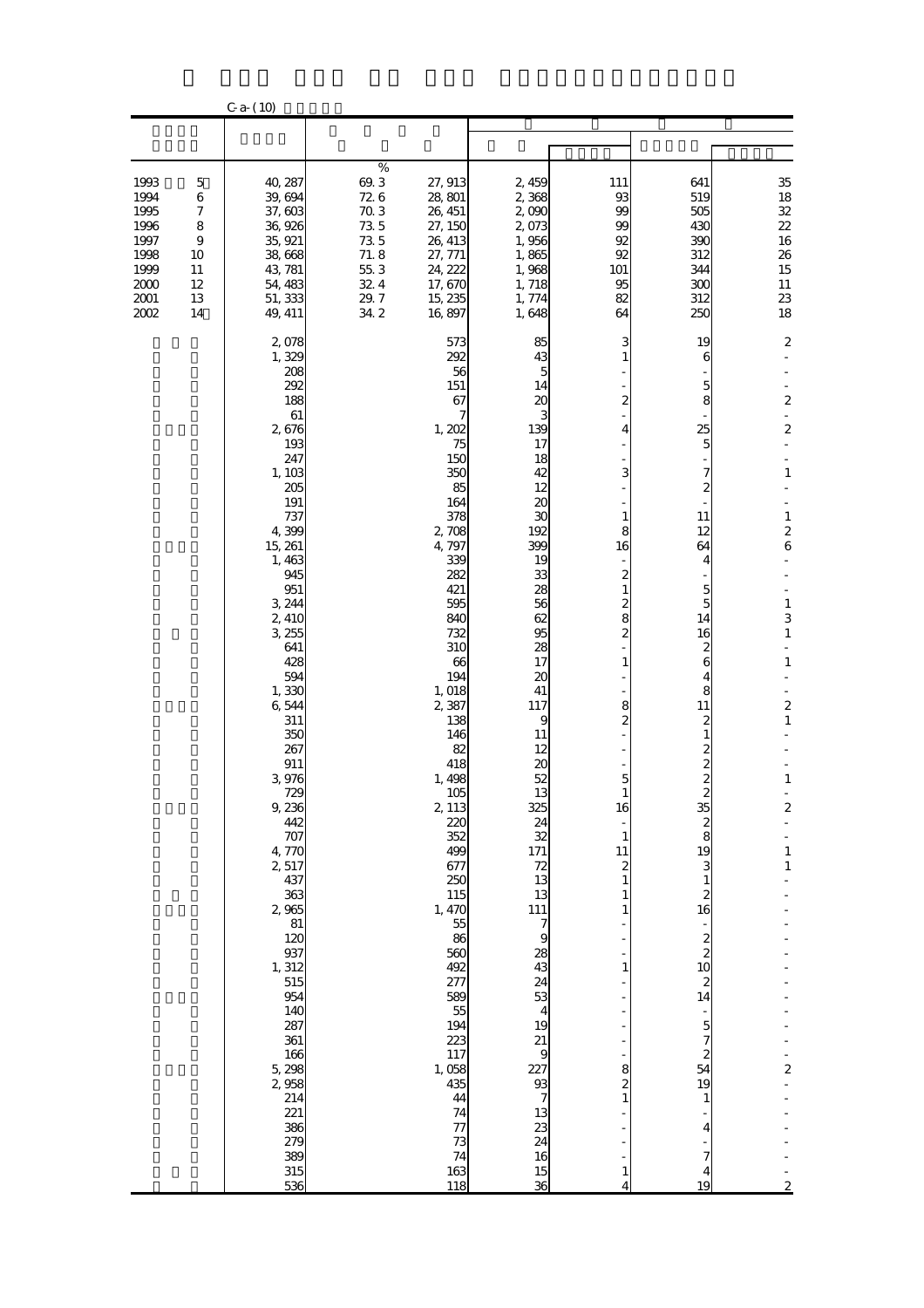|                                                                                    |                                                               | $C$ a- $(11)$                                                                                                                                                                                                                                                                                                                                                                                                                                                           |                                                                                          |                                                                                                                                                                                                                                                                                                                                                                                                                                                   |                                                                                                                                                                                                                                                                                                                                                                                                                                                 |                                                                                                                                                                                                                                                                                                                                                                                                                                                                                 |                                                                                                                                                                                                                                                                                                                                                 |                                                                                                                                                                                                                                                                                                                           |
|------------------------------------------------------------------------------------|---------------------------------------------------------------|-------------------------------------------------------------------------------------------------------------------------------------------------------------------------------------------------------------------------------------------------------------------------------------------------------------------------------------------------------------------------------------------------------------------------------------------------------------------------|------------------------------------------------------------------------------------------|---------------------------------------------------------------------------------------------------------------------------------------------------------------------------------------------------------------------------------------------------------------------------------------------------------------------------------------------------------------------------------------------------------------------------------------------------|-------------------------------------------------------------------------------------------------------------------------------------------------------------------------------------------------------------------------------------------------------------------------------------------------------------------------------------------------------------------------------------------------------------------------------------------------|---------------------------------------------------------------------------------------------------------------------------------------------------------------------------------------------------------------------------------------------------------------------------------------------------------------------------------------------------------------------------------------------------------------------------------------------------------------------------------|-------------------------------------------------------------------------------------------------------------------------------------------------------------------------------------------------------------------------------------------------------------------------------------------------------------------------------------------------|---------------------------------------------------------------------------------------------------------------------------------------------------------------------------------------------------------------------------------------------------------------------------------------------------------------------------|
|                                                                                    |                                                               |                                                                                                                                                                                                                                                                                                                                                                                                                                                                         |                                                                                          |                                                                                                                                                                                                                                                                                                                                                                                                                                                   |                                                                                                                                                                                                                                                                                                                                                                                                                                                 |                                                                                                                                                                                                                                                                                                                                                                                                                                                                                 |                                                                                                                                                                                                                                                                                                                                                 |                                                                                                                                                                                                                                                                                                                           |
| 1993<br>1994<br>1995<br>1996<br>1997<br>1998<br>1999<br>2000<br>$2001$<br>$2002\,$ | 5<br>$\,$ 6 $\,$<br>7<br>8<br>9<br>10<br>11<br>12<br>13<br>14 | 41,528<br>39,648<br>40, 138<br>35, 716<br>33,875<br>36, 728<br>41, 714<br>41, 613<br>43,678<br>48, 719                                                                                                                                                                                                                                                                                                                                                                  | %<br>69.1<br>74 6<br>$78\;4$<br>77.3<br>$78\;4$<br>689<br>582<br>40.1<br>29.9<br>$30\,2$ | 28, 714<br>29,593<br>31, 473<br>27,609<br>26,568<br>25,308<br>24, 262<br>16,677<br>13 068<br>14,700                                                                                                                                                                                                                                                                                                                                               | 3,060<br>3,078<br>2,944<br>2,705<br>2, 715<br>2,612<br>2,400<br>2,085<br>2, 211<br>2, 213                                                                                                                                                                                                                                                                                                                                                       | 203<br>191<br>173<br>164<br>173<br>164<br>123<br>114<br>116<br>102                                                                                                                                                                                                                                                                                                                                                                                                              | 1,449<br>1,290<br>1,265<br>1,093<br>1,054<br>855<br>796<br>666<br>773<br>839                                                                                                                                                                                                                                                                    | 103<br>$56\,$<br>53<br>$5\!9$<br>44<br>43<br>$3\!$<br>37<br>$35\,$<br>$3\!$                                                                                                                                                                                                                                               |
|                                                                                    |                                                               | 1,984<br>1, 175<br>178<br>311<br>147<br>173<br>2,338<br>204<br>258<br>801<br>198<br>174<br>703<br>4, 227<br>15,017<br>1,753<br>896<br>1,059<br>2,764<br>2,672<br>3,363<br>395<br>367<br>584<br>1, 164<br>6,673<br>184<br>276<br>189<br>1, 015<br>4,356<br>653<br>8,780<br>314<br>723<br>4,195<br>2,765<br>397<br>386<br>2,464<br>79<br>95<br>665<br>1, 145<br>480<br>948<br>148<br>289<br>312<br>199<br>6,288<br>3,451<br>372<br>247<br>360<br>295<br>426<br>298<br>839 |                                                                                          | 449<br>239<br>38<br>131<br>33<br>8<br>952<br>69<br>163<br>291<br>105<br>34<br>290<br>1,725<br>3,754<br>439<br>185<br>384<br>421<br>817<br>618<br>125<br>68<br>86<br>611<br>1,678<br>70<br>44<br>53<br>346<br>1,102<br>63<br>2,299<br>141<br>361<br>655<br>810<br>217<br>115<br>1, 101<br>32<br>148<br>180<br>462<br>279<br>525<br>$\boldsymbol{\omega}$<br>161<br>173<br>122<br>2, 217<br>666<br>317<br>298<br>101<br>$71\,$<br>154<br>421<br>189 | 138<br>91<br>14<br>9<br>16<br>8<br>214<br>28<br>30<br>72<br>27<br>9<br>48<br>187<br>523<br>44<br>34<br>40<br><b>101</b><br>57<br>98<br>27<br>14<br>48<br>60<br>204<br>16<br>17<br>14<br>34<br>89<br>34<br>409<br>16<br>40<br>208<br>94<br>37<br>14<br>$\begin{array}{c}\n 149 \\  8 \\  15\n \end{array}$<br>49<br>34<br>43<br>94<br>8<br>37<br>$\boldsymbol{\alpha}$<br>295<br>98<br>16<br>26<br>17<br>20<br>$\infty$<br>51<br>$\overline{47}$ | 13<br>9<br>3<br>$\mathbf{1}$<br>11<br>$\boldsymbol{z}$<br>1<br>6<br>1<br>$\mathbf{1}$<br>6<br>22<br>3<br>1<br>3<br>7<br>2<br>3<br>$\mathbf{1}$<br>$\overline{\mathcal{Z}}$<br>9<br>2<br>2<br>$\overline{c}$<br>3<br>22<br>$\mathbf{1}$<br>$\mathbf{1}$<br>12<br>6<br>$\overline{\mathcal{Z}}$<br>8<br>3<br>$\overline{\mathcal{Z}}$<br>$\mathbf{1}$<br>$\frac{2}{3}$<br>2<br>$\mathbf{1}$<br>8<br>1<br>1<br>1<br>$\mathbf{1}$<br>$\mathbf{1}$<br>$\mathbf{1}$<br>$\overline{2}$ | 53<br>33<br>9<br>4<br>7<br>104<br>21<br>10<br>30<br>15<br>5<br>23<br>24<br>196<br>21<br>18<br>11<br>47<br>15<br>23<br>10<br>8<br>18<br>25<br>94<br>7<br>5<br>5<br>21<br>36<br>$\alpha$<br>107<br>4<br>7<br>61<br>28<br>6<br>1<br>75<br>4<br>10<br>28<br>17<br>16<br>49<br>7<br>21<br>13<br>8<br>137<br>43<br>3<br>8<br>8<br>10<br>7<br>30<br>28 | $\mathbf 5$<br>3<br>$\boldsymbol{2}$<br>$\overline{5}$<br>2<br>$\blacksquare$<br>3<br>7<br>$\mathbf 1$<br>$\overline{5}$<br>$\mathbf{1}$<br>3<br>$\mathbf{1}$<br>$\boldsymbol{2}$<br>5<br>$\frac{2}{3}$<br>4<br>3<br>÷<br>$\mathbf{1}$<br>$\mathbf 1$<br>$\mathbf{1}$<br>3<br>$\mathbf 1$<br>$\mathbf{1}$<br>$\mathbf{1}$ |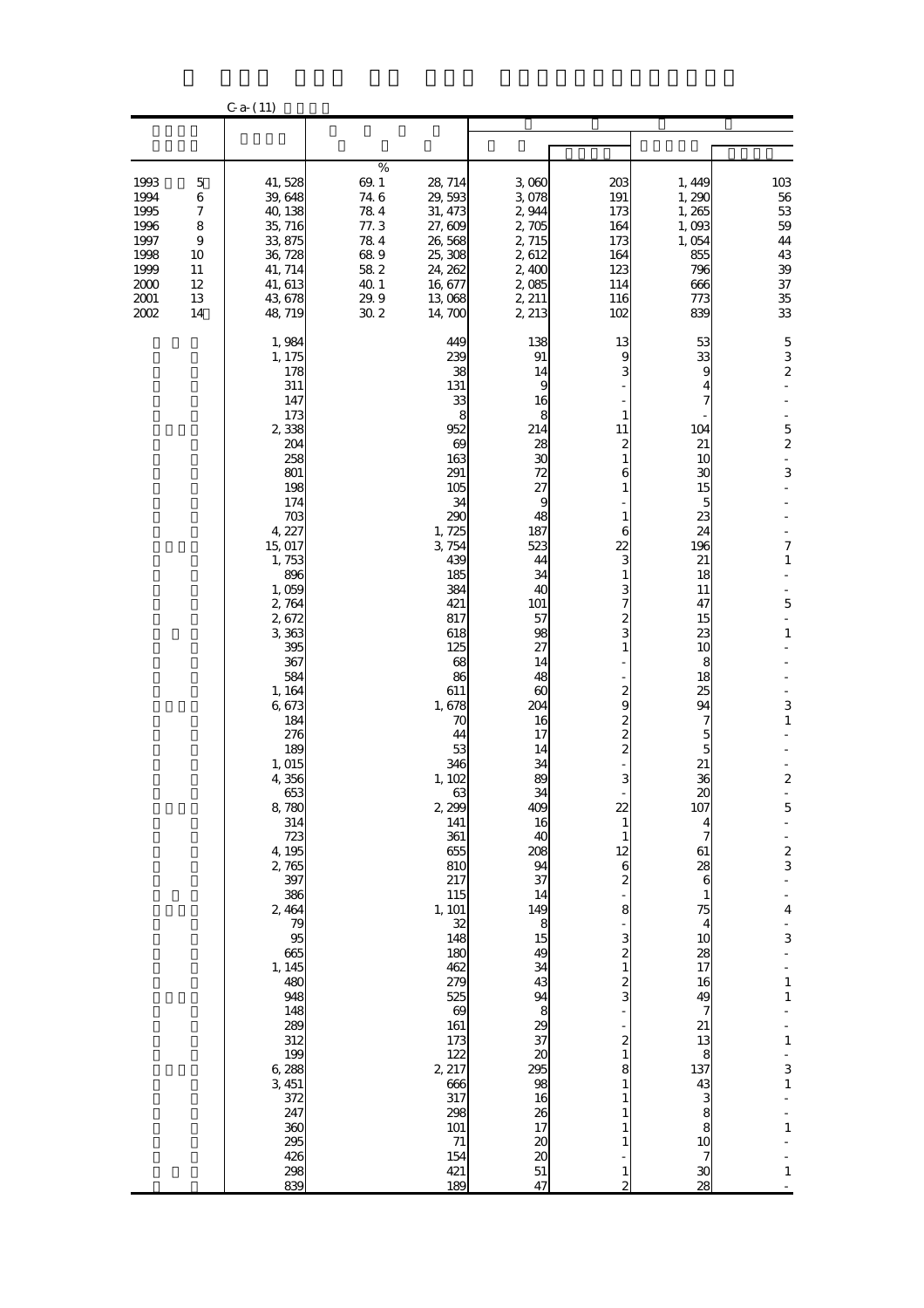|                                                                                          |                                                                                                  | $C_{a}$ (12)                                                                                                                                                                                                                                                                                                     |                                                                                                      |                                                                                                                                                                                                                                                                                                                                                                     |                                                                                                                                                                                                                                                                                  |                                                                                                    |                                                                                                                                                                                                                                                                          |                                                                                                                                                    |
|------------------------------------------------------------------------------------------|--------------------------------------------------------------------------------------------------|------------------------------------------------------------------------------------------------------------------------------------------------------------------------------------------------------------------------------------------------------------------------------------------------------------------|------------------------------------------------------------------------------------------------------|---------------------------------------------------------------------------------------------------------------------------------------------------------------------------------------------------------------------------------------------------------------------------------------------------------------------------------------------------------------------|----------------------------------------------------------------------------------------------------------------------------------------------------------------------------------------------------------------------------------------------------------------------------------|----------------------------------------------------------------------------------------------------|--------------------------------------------------------------------------------------------------------------------------------------------------------------------------------------------------------------------------------------------------------------------------|----------------------------------------------------------------------------------------------------------------------------------------------------|
|                                                                                          |                                                                                                  |                                                                                                                                                                                                                                                                                                                  |                                                                                                      |                                                                                                                                                                                                                                                                                                                                                                     |                                                                                                                                                                                                                                                                                  |                                                                                                    |                                                                                                                                                                                                                                                                          |                                                                                                                                                    |
| 1993<br>1994<br>1995<br>1996<br>1997<br>1998<br>1999<br>$2000\,$<br>$2001\,$<br>$2002\,$ | $\mathbf 5$<br>$\,6\,$<br>$\boldsymbol{7}$<br>$\bf 8$<br>$\,9$<br>10<br>11<br>12<br>13<br>$14\,$ | 2, 423<br>2,037<br>1,667<br>1,482<br>1, 423<br>1,542<br>1,368<br>1,499<br>1,569<br>1, 631                                                                                                                                                                                                                        | $\%$<br>83 5<br>$92\,6$<br>$91.\,\,6$<br>87.7<br>$76\ 0$<br>$71.0$<br>$61.3$<br>37.0<br>27.7<br>27.0 | 2,022<br>1,887<br>1,527<br>1,300<br>1,082<br>1,095<br>838<br>554<br>435<br>441                                                                                                                                                                                                                                                                                      | 77C<br>636<br>423<br>379<br>293<br>299<br>302<br>255<br>198<br>192                                                                                                                                                                                                               | 41<br>44<br>22<br>20<br>7<br>9<br>8<br>9<br>7<br>5                                                 | 490<br>368<br>202<br>194<br>150<br>133<br>123<br>82<br>49<br>53                                                                                                                                                                                                          | $3\!2$<br>$31\,$<br>15<br>15<br>$\boldsymbol{4}$<br>$\boldsymbol{7}$<br>$\mathbf 5$<br>$\boldsymbol{7}$<br>$\mathbf{1}$<br>$\overline{\mathbf{4}}$ |
|                                                                                          |                                                                                                  | 98<br>68<br>$\frac{4}{7}$<br>16<br>3<br>94<br>6<br>11<br>28<br>9<br>6<br>34<br>54<br>541<br>43<br>35<br>40<br>138<br>92<br>102<br>20<br>8<br>10<br>53<br>238<br>10<br>11<br>10<br>36<br>134<br>$\mathfrak{Z}$<br>288<br>24 43 110 77 20 14 80 3 2 2 14 50 11 49 7 10 23 9 89 77 15 15 16 4 19<br>$\frac{17}{26}$ |                                                                                                      | 17<br>$\boldsymbol{9}$<br>4<br>4<br>37<br>$\overline{\mathcal{Z}}$<br>$\mathbf{1}$<br>12<br>$\overline{\mathbf{4}}$<br>4<br>14<br>13<br>125<br>9<br>5<br>7<br>21<br>21<br>22<br>11<br>$\overline{\phantom{a}}$<br>$\boldsymbol{z}$<br>27<br>74<br>11<br>4<br>4<br>15<br>36<br>89<br>$\frac{10}{28}$<br>24 5 5 22 - - 10 8 4 19 2 2 13 2 45 9 8 5 7<br>$\frac{5}{7}$ | 6<br>1<br>$\mathbf{1}$<br>4<br>14<br>$\overline{\phantom{a}}$<br>$\frac{1}{2}$<br>$\frac{2}{2}$<br>10<br>2<br>44<br>$\mathbf{1}$<br>4<br>$\frac{2}{5}$<br>$\overline{\mathbf{4}}$<br>9<br>9<br>1<br>9<br>24<br>$\overline{4}$<br>1<br>5<br>12<br>$\overline{c}$<br>$\frac{5}{6}$ | $\mathbf{1}$<br>1<br>2<br>1<br>$\mathbf{1}$<br>$\overline{\mathcal{Z}}$<br>$\overline{\mathbf{c}}$ | 5<br>5<br>12<br>1<br>1<br>7<br>3<br>5<br>$\overline{c}$<br>2<br>$\mathbf{1}$<br>6<br>$\overline{5}$<br>$\mathbf{1}$<br>$\overline{\mathbf{4}}$<br>$\boldsymbol{2}$<br>$\boldsymbol{2}$<br>$\boldsymbol{6}$<br>$\overline{5}$<br>$\mathbf{1}$<br>15<br>$\frac{4}{3}$<br>4 | $\mathbf{1}$<br>$\mathbf{1}$<br>$\mathbf{1}$<br>$\mathbf{1}$<br>$\overline{\mathbf{c}}$<br>$\frac{1}{2}$                                           |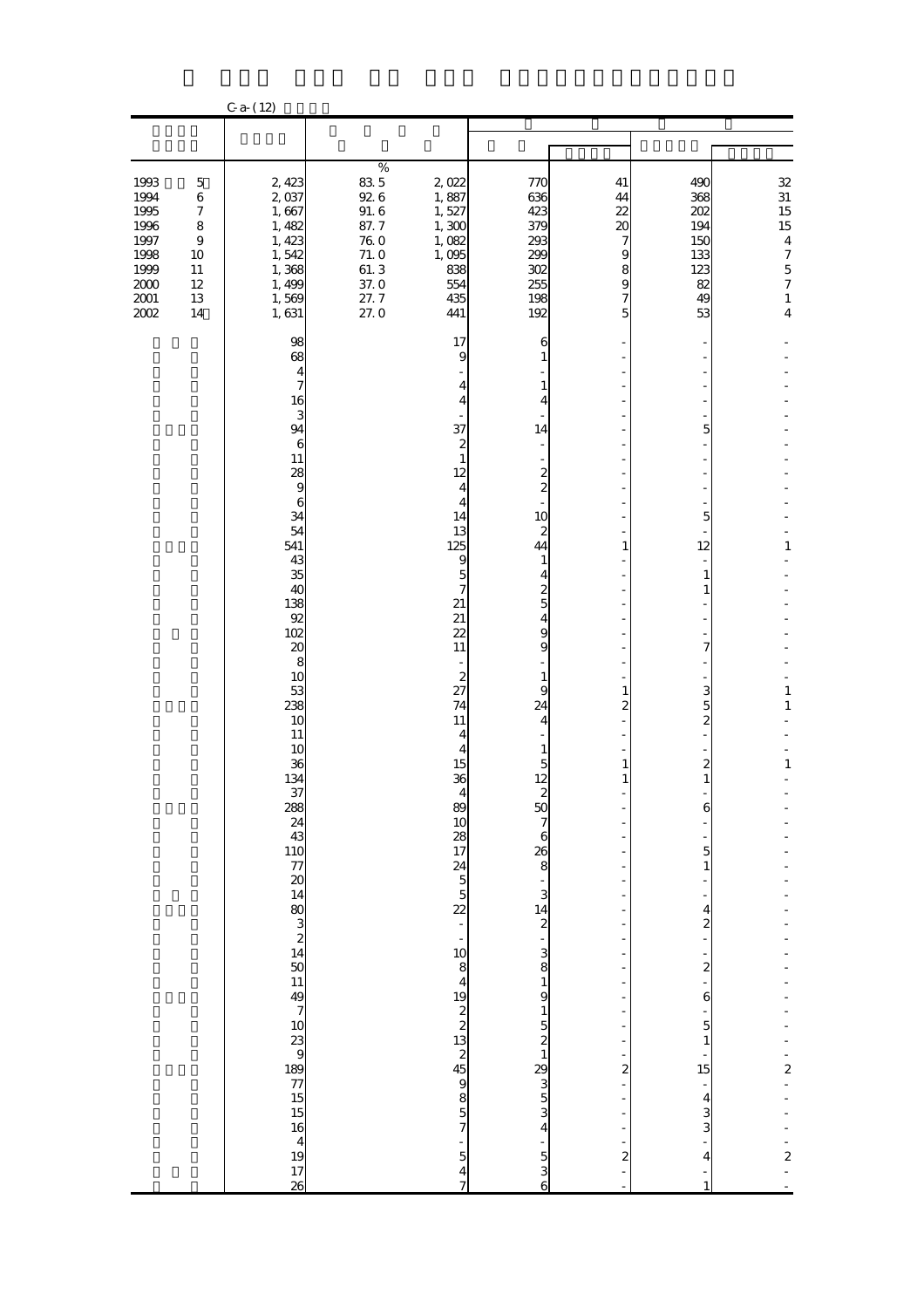|                                                                                    |                                                                                                 | $C$ a- $(13)$                                                                                                                                                                                                                                                                                                                                                                                                                                                                                                   |                                                                                                            |                                                                                                                                                                                                                                                                                                                                                                                                              |                                                                                                                                                                                                                                                                                                                                                                                          |                                                                                                                                                                                                                                                                                                                   |                                                                                                                                                                                                                                                                                                                                                      |                                                                                                                                                                                                                                                                                                                                                                                                                         |
|------------------------------------------------------------------------------------|-------------------------------------------------------------------------------------------------|-----------------------------------------------------------------------------------------------------------------------------------------------------------------------------------------------------------------------------------------------------------------------------------------------------------------------------------------------------------------------------------------------------------------------------------------------------------------------------------------------------------------|------------------------------------------------------------------------------------------------------------|--------------------------------------------------------------------------------------------------------------------------------------------------------------------------------------------------------------------------------------------------------------------------------------------------------------------------------------------------------------------------------------------------------------|------------------------------------------------------------------------------------------------------------------------------------------------------------------------------------------------------------------------------------------------------------------------------------------------------------------------------------------------------------------------------------------|-------------------------------------------------------------------------------------------------------------------------------------------------------------------------------------------------------------------------------------------------------------------------------------------------------------------|------------------------------------------------------------------------------------------------------------------------------------------------------------------------------------------------------------------------------------------------------------------------------------------------------------------------------------------------------|-------------------------------------------------------------------------------------------------------------------------------------------------------------------------------------------------------------------------------------------------------------------------------------------------------------------------------------------------------------------------------------------------------------------------|
|                                                                                    |                                                                                                 |                                                                                                                                                                                                                                                                                                                                                                                                                                                                                                                 |                                                                                                            |                                                                                                                                                                                                                                                                                                                                                                                                              |                                                                                                                                                                                                                                                                                                                                                                                          |                                                                                                                                                                                                                                                                                                                   |                                                                                                                                                                                                                                                                                                                                                      |                                                                                                                                                                                                                                                                                                                                                                                                                         |
| 1993<br>1994<br>1995<br>1996<br>1997<br>1998<br>1999<br>$2000$<br>$2001\,$<br>2002 | $\mathbf 5$<br>$\,6$<br>$\boldsymbol{7}$<br>8<br>$\boldsymbol{9}$<br>10<br>11<br>12<br>13<br>14 | 4, 210<br>4, 241<br>3855<br>4, 117<br>3,744<br>3843<br>3,977<br>4, 125<br>4,367<br>4,625                                                                                                                                                                                                                                                                                                                                                                                                                        | $\%$<br>$69.1\,$<br>738<br>79.0<br>74.0<br>68.5<br>65.9<br>57.5<br>$36\;8$<br>${\bf 28}$ ${\bf 1}$<br>21.3 | 2,911<br>3 128<br>3,047<br>3045<br>2,566<br>2,534<br>2,286<br>1,518<br>1, 227<br>985                                                                                                                                                                                                                                                                                                                         | 540<br>475<br>511<br>552<br>530<br>529<br>565<br>488<br>466<br>464                                                                                                                                                                                                                                                                                                                       | 167<br>153<br>153<br>174<br>153<br>174<br>147<br>144<br>143<br>121                                                                                                                                                                                                                                                | 171<br>123<br>151<br>167<br>163<br>133<br>134<br>137<br>123<br>133                                                                                                                                                                                                                                                                                   | 49<br>38<br>39<br>35<br>49<br>$57\,$<br>${\bf 36}$<br>${\bf 38}$<br>${\bf 36}$<br>$31\,$                                                                                                                                                                                                                                                                                                                                |
|                                                                                    |                                                                                                 | 219<br>176<br>10<br>13<br>15<br>5<br>391<br>17<br>37<br>165<br>26<br>35<br>111<br>238<br>1, 455<br>88<br>97<br>68<br>233<br>409<br>207<br>121<br>36<br>99<br>97<br>372<br>32<br>58<br>21<br>93<br>140<br>$\begin{array}{c} 28 \\ 599 \end{array}$<br>$\frac{108}{74}$<br>$184$<br>$184$<br>$32$<br>$37$<br>328<br>46<br>47<br>$23 + 36$<br>$156$<br>$182$<br>$48$<br>$80$<br>50<br>$\boldsymbol{\mathsf{20}}$<br>831<br>$\frac{379}{43}$<br>$91\,$<br>84<br>$\begin{array}{c} 50 \\ 63 \end{array}$<br>48<br>73 |                                                                                                            | 36<br>23<br>$\mathbf{1}$<br>6<br>6<br>78<br>$\boldsymbol{6}$<br>12<br>28<br>$\overline{5}$<br>6<br>21<br>108<br>232<br>7<br>13<br>11<br>25<br>68<br>31<br>30<br>$\overline{4}$<br>33<br>10<br>58<br>$\boldsymbol{6}$<br>11<br>$\mathbf{1}$<br>$\bf{9}$<br>27<br>$\frac{4}{159}$<br>$\frac{25}{11}$<br>$\boldsymbol{\omega}$<br><u>ន្ង ១ ដែន ១ និង ក្នុង ក្នុង ក្នុង ក្នុង</u><br>17<br>21<br>$\frac{10}{12}$ | 19<br>15<br>$\mathbf{1}$<br>$\overline{\mathbf{c}}$<br>$\mathbf{1}$<br>55<br>4<br>20<br>15<br>3<br>$\overline{\mathcal{Z}}$<br>11<br>56<br>115<br>3<br>11<br>4<br>14<br>31<br>26<br>$\begin{array}{c} 9 \\ 2 \\ 9 \end{array}$<br>$\boldsymbol{6}$<br>27<br>$\frac{3}{6}$<br>$\frac{3}{12}$<br>$\frac{3}{99}$<br>14<br>⊿ 12 0 ω ω 20 Ω ω ω ω ω ω ω ω ω Ω 24 ω ω Ω 24 ω<br>$\frac{10}{7}$ | 6<br>5<br>1<br>14<br>3<br>5<br>1<br>1<br>4<br>17<br>29<br>1<br>1<br>з<br>9<br>6<br>5<br>$\mathbf{1}$<br>2<br>6<br>1<br>3<br>27<br>3<br>$\mathbf{1}$<br>$\begin{array}{c} 16 \\ 5 \end{array}$<br>$\frac{2}{8}$<br>$\mathbf{1}$<br>$\frac{5}{2}$ 8<br>$\mathbf{1}$<br>$\mathbf{1}$<br>$\frac{2}{4}$<br>6<br>3<br>3 | 1<br>1<br>24<br>16<br>1<br>7<br>7<br>30<br>1<br>1<br>3<br>9<br>6<br>3<br>$\mathbf{1}$<br>$\overline{5}$<br>$\mathbf{1}$<br>9<br>1<br>3<br>2<br>26<br>$\overline{5}$<br>13<br>$\mathbf{6}$<br>1<br>$\mathbf{1}$<br>18<br>8<br>$\bf{6}$<br>3<br>$\mathbf{1}$<br>1<br>1<br>$\frac{1}{17}$<br>$\mathbf{1}$<br>4<br>$\overline{4}$<br>$\overline{5}$<br>3 | $\overline{\mathbf{4}}$<br>$\mathbf 1$<br>$\frac{3}{5}$<br>$\mathbf 1$<br>$\mathbf{1}$<br>3<br>$\mathbf{1}$<br>$\mathbf 1$<br>$\mathbf{1}$<br>$\frac{2}{1}$<br>$\mathbf{1}% _{T}\left  \mathbf{1}\right\rangle$<br>$\overline{5}$<br>$\overline{\mathbf{4}}$<br>÷<br>$\frac{1}{2}$<br>$\begin{array}{c} 1 \\ 1 \\ 1 \end{array}$<br>÷<br>$\mathbf{1}$<br>$\overline{\mathbf{4}}$<br>$\frac{1}{3}$<br>L,<br>$\mathbf{1}$ |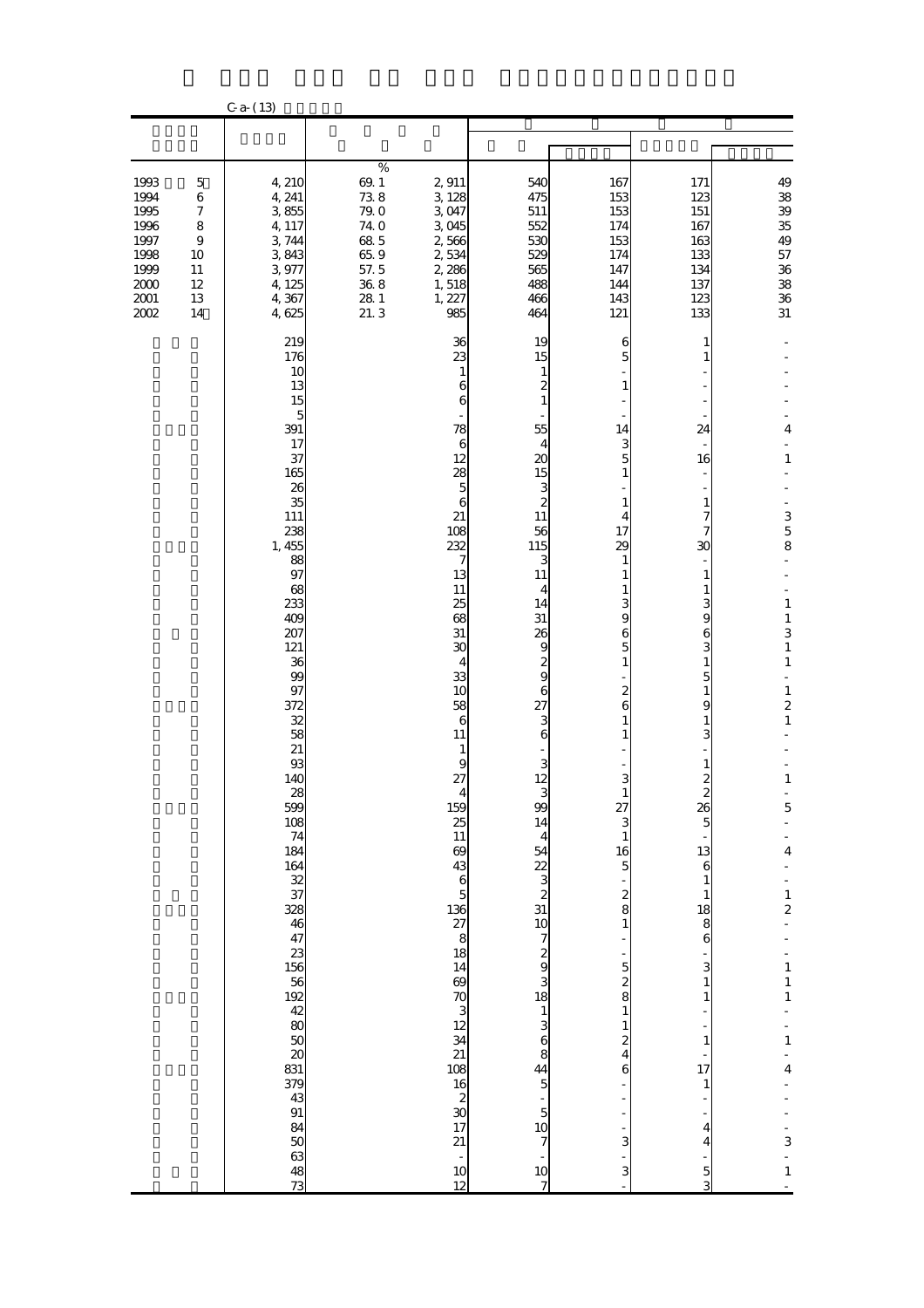|                                                                                  |                                                                                                       | $C$ a- $(14)$                                                                                                                                                                                                                                                                                                                                                                                                |                                                                                       |                                                                                                                                                                                                                                                                                                                                                                                                                                                   |                                                                                                                                                                                                                                                                                                                                                                                                                                                                                    |                                                                                                                                                                                                                                                                                                                                                                                             |                                                                                                                                                                                                                                                                                                                                                                                                       |                                                                                                                                                                                                           |
|----------------------------------------------------------------------------------|-------------------------------------------------------------------------------------------------------|--------------------------------------------------------------------------------------------------------------------------------------------------------------------------------------------------------------------------------------------------------------------------------------------------------------------------------------------------------------------------------------------------------------|---------------------------------------------------------------------------------------|---------------------------------------------------------------------------------------------------------------------------------------------------------------------------------------------------------------------------------------------------------------------------------------------------------------------------------------------------------------------------------------------------------------------------------------------------|------------------------------------------------------------------------------------------------------------------------------------------------------------------------------------------------------------------------------------------------------------------------------------------------------------------------------------------------------------------------------------------------------------------------------------------------------------------------------------|---------------------------------------------------------------------------------------------------------------------------------------------------------------------------------------------------------------------------------------------------------------------------------------------------------------------------------------------------------------------------------------------|-------------------------------------------------------------------------------------------------------------------------------------------------------------------------------------------------------------------------------------------------------------------------------------------------------------------------------------------------------------------------------------------------------|-----------------------------------------------------------------------------------------------------------------------------------------------------------------------------------------------------------|
|                                                                                  |                                                                                                       |                                                                                                                                                                                                                                                                                                                                                                                                              |                                                                                       |                                                                                                                                                                                                                                                                                                                                                                                                                                                   |                                                                                                                                                                                                                                                                                                                                                                                                                                                                                    |                                                                                                                                                                                                                                                                                                                                                                                             |                                                                                                                                                                                                                                                                                                                                                                                                       |                                                                                                                                                                                                           |
| 1993<br>1994<br>1995<br>1996<br>1997<br>1998<br>1999<br>2000<br>$2001\,$<br>2002 | $\mathbf 5$<br>$\,$ 6 $\,$<br>$\boldsymbol{7}$<br>8<br>$\boldsymbol{9}$<br>10<br>11<br>12<br>13<br>14 | 5,917<br>5,484<br>4,772<br>4,658<br>4,516<br>4,681<br>4,569<br>4,643<br>5,041<br>5,767                                                                                                                                                                                                                                                                                                                       | $\%$<br>$86\;4$<br>88.8<br>889<br>87.6<br>85.3<br>77.7<br>748<br>488<br>37.2<br>35, 7 | 5, 114<br>4,869<br>4,240<br>4,080<br>$3\,851$<br>3635<br>3,419<br>2, 264<br>1,873<br>2,061                                                                                                                                                                                                                                                                                                                                                        | 1,653<br>1,532<br>1, 242<br>1,303<br>1,285<br>1,346<br>1, 241<br>975<br>962<br>992                                                                                                                                                                                                                                                                                                                                                                                                 | 90<br>76<br>59<br>97<br>69<br>66<br>76<br>44<br>52<br>64                                                                                                                                                                                                                                                                                                                                    | 785<br>717<br>503<br>546<br>492<br>494<br>361<br>298<br>334<br>282                                                                                                                                                                                                                                                                                                                                    | 58<br>40<br>26<br>57<br>${\bf 36}$<br>${\bf 30}$<br>$27\,$<br>16<br>$\pmb{20}$<br>15                                                                                                                      |
|                                                                                  |                                                                                                       | 296<br>229<br>9<br>20<br>28<br>10<br>387<br>35<br>28<br>146<br>26<br>26<br>126<br>157<br>1,585<br>241<br>72<br>91<br>206<br>576<br>156<br>62<br>28<br>67<br>86<br>549<br>36<br>29<br>29<br>155<br>233<br>67<br>1, 173<br>189<br>169<br>368<br>290<br>67<br>90<br>418<br>$\frac{32}{45}$<br>64<br>170<br>107<br>310<br>45<br>48<br>158<br>59<br>892<br>342<br>36<br>58<br>92<br>56<br>113<br>$\frac{100}{95}$ |                                                                                       | 51<br>31<br>3<br>6<br>9<br>$\boldsymbol{z}$<br>179<br>16<br>15<br>41<br>17<br>9<br>81<br>124<br>493<br>28<br>28<br>47<br>61<br>222<br>47<br>11<br>3<br>19<br>27<br>114<br>7<br>5<br>8<br>25<br>$\boldsymbol{\omega}$<br>9<br>516<br>$\begin{array}{c} 127 \\ 84 \\ 158 \end{array}$<br>88<br>26<br>$\frac{33}{199}$<br>$\frac{18}{19}$<br>29<br>78<br>55<br>167<br>11<br>19<br>99<br>38<br>218<br>$61\,$<br>8<br>21<br>21<br>25<br>28<br>38<br>16 | 60<br>44<br>$\frac{2}{7}$<br>$\frac{5}{2}$<br>66<br>10<br>16<br>20<br>$\frac{8}{3}$<br>54<br>177<br>12<br>12<br>14<br>18<br>43<br>30<br>12<br>3<br>7<br>26<br>61<br>$\frac{3}{3}$<br>23<br>24<br>b<br>310<br>$\frac{16}{19}$<br>177<br>$\boldsymbol{\omega}$<br>11<br>$\begin{array}{c} 18 \\ 88 \\ 15 \\ 8 \\ 10 \end{array}$<br>28<br>29<br>37<br>30<br>30<br>30<br>30<br>30<br>4<br>25<br>9<br>20<br>30<br>30<br>30<br>30<br>30<br>30<br>30<br>20<br>20<br>20<br>20<br>20<br>20 | 3<br>3<br>$\boldsymbol{z}$<br>2<br>$\overline{\mathcal{Z}}$<br>5<br>$\mathbf{1}$<br>$\mathbf{1}$<br>3<br>$\overline{\mathcal{Z}}$<br>$\boldsymbol{z}$<br>Ξ<br>29<br>23<br>$\mathbf{1}$<br>$\mathbf{1}$<br>$\overline{\mathbf{4}}$<br>10<br>$\mathbf{1}$<br>$\frac{2}{2}$<br>$\overline{\mathcal{Z}}$<br>$\mathbf{1}$<br>$\mathbf{1}$<br>9<br>2<br>$\frac{2}{3}$<br>$\overline{\mathcal{Z}}$ | 21<br>15<br>1<br>5<br>25<br>5<br>6<br>6<br>2<br>$\overline{\mathcal{Z}}$<br>4<br>8<br>40<br>1<br>4<br>2<br>5<br>6<br>3<br>7<br>2<br>10<br>17<br>1<br>10<br>3<br>80<br>$\mathbf{1}$<br>6<br>35<br>23<br>$\boldsymbol{7}$<br>8<br>32<br>$\overline{\mathbf{4}}$<br>$\frac{2}{3}$<br>10<br>$\frac{13}{9}$<br>$\frac{8}{5}$<br>$\bf{6}$<br>31<br>7<br>4<br>$\mathbf{1}$<br>10<br>3<br>4<br>$\overline{c}$ | $\boldsymbol{z}$<br>$\boldsymbol{2}$<br>$\boldsymbol{z}$<br>$\boldsymbol{z}$<br>$\frac{5}{1}$<br>$\frac{1}{2}$<br>$\frac{1}{3}$<br>$\frac{1}{3}$<br>$\begin{array}{c} 3 \\ 2 \end{array}$<br>$\mathbf{1}$ |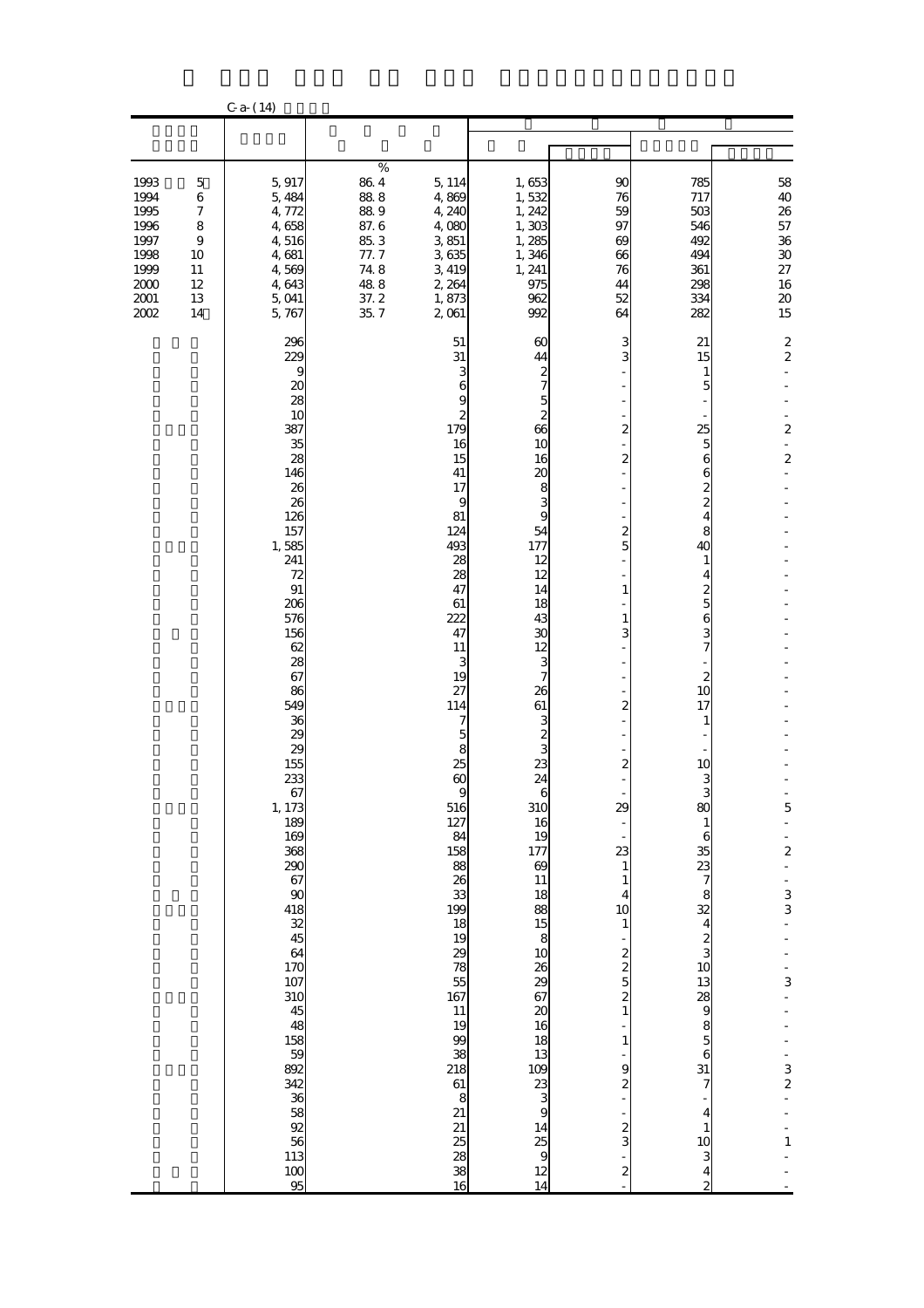|                                                                                      |                                                                                        | $C$ a- $(15)$                                                                                                                                                                                                                                                                                                                                                                                                                                 |                                                                                  |                                                                                                                                                                                                                                                                                                                                                                                                                                                                                  |                                                                                                                                                                                                                                                                                                                                                                                                                                                                              |                                                                                                                                                                                                                                                                                                                                                                                                                                                                                                     |                                                                                                                                                                                                                                                                                                                                                                                                   |                                                                                                                                                                                                                                                                                                                                                                                             |
|--------------------------------------------------------------------------------------|----------------------------------------------------------------------------------------|-----------------------------------------------------------------------------------------------------------------------------------------------------------------------------------------------------------------------------------------------------------------------------------------------------------------------------------------------------------------------------------------------------------------------------------------------|----------------------------------------------------------------------------------|----------------------------------------------------------------------------------------------------------------------------------------------------------------------------------------------------------------------------------------------------------------------------------------------------------------------------------------------------------------------------------------------------------------------------------------------------------------------------------|------------------------------------------------------------------------------------------------------------------------------------------------------------------------------------------------------------------------------------------------------------------------------------------------------------------------------------------------------------------------------------------------------------------------------------------------------------------------------|-----------------------------------------------------------------------------------------------------------------------------------------------------------------------------------------------------------------------------------------------------------------------------------------------------------------------------------------------------------------------------------------------------------------------------------------------------------------------------------------------------|---------------------------------------------------------------------------------------------------------------------------------------------------------------------------------------------------------------------------------------------------------------------------------------------------------------------------------------------------------------------------------------------------|---------------------------------------------------------------------------------------------------------------------------------------------------------------------------------------------------------------------------------------------------------------------------------------------------------------------------------------------------------------------------------------------|
|                                                                                      |                                                                                        |                                                                                                                                                                                                                                                                                                                                                                                                                                               |                                                                                  |                                                                                                                                                                                                                                                                                                                                                                                                                                                                                  |                                                                                                                                                                                                                                                                                                                                                                                                                                                                              |                                                                                                                                                                                                                                                                                                                                                                                                                                                                                                     |                                                                                                                                                                                                                                                                                                                                                                                                   |                                                                                                                                                                                                                                                                                                                                                                                             |
| 1993<br>1994<br>1995<br>1996<br>1997<br>1998<br>1999<br>$2000\,$<br>$2001\,$<br>2002 | $\mathbf 5$<br>$\,$ 6 $\,$<br>$\boldsymbol{7}$<br>8<br>9<br>10<br>11<br>12<br>13<br>14 | 7,136<br>6,867<br>6,631<br>6,889<br>7, 191<br>6,527<br>6,686<br>7,388<br>8,521<br>10, 165                                                                                                                                                                                                                                                                                                                                                     | $\%$<br>782<br>79.2<br>830<br>77.4<br>800<br>72.2<br>649<br>35, 7<br>280<br>27.7 | 5,583<br>5, 437<br>5,506<br>5,335<br>5,752<br>4,711<br>4,339<br>2,635<br>2,382<br>2,819                                                                                                                                                                                                                                                                                                                                                                                          | 733<br>797<br>682<br>704<br>761<br>725<br>722<br>674<br>655<br>704                                                                                                                                                                                                                                                                                                                                                                                                           | 37<br>49<br>32<br>41<br>41<br>32<br>37<br>22<br>31<br>40                                                                                                                                                                                                                                                                                                                                                                                                                                            | 277<br>245<br>184<br>197<br>211<br>180<br>191<br>167<br>130<br>195                                                                                                                                                                                                                                                                                                                                | 14<br>$12 \text{ }$<br>$\boldsymbol{4}$<br>$10\,$<br>$16\,$<br>$\boldsymbol{7}$<br>13<br>$\,6\,$<br>$10\,$<br>19                                                                                                                                                                                                                                                                            |
|                                                                                      |                                                                                        | 701<br>447<br>55<br>80<br>97<br>22<br>1, 184<br>273<br>107<br>260<br>63<br>128<br>353<br>157<br>3,982<br>715<br>417<br>265<br>503<br>740<br>281<br>247<br>248<br>189<br>377<br>1, 217<br>82<br>67<br>65<br>167<br>645<br>$\frac{191}{1,030}$<br>258<br>129<br>150<br>298<br>95<br>100<br>592<br>$\frac{83}{77}$<br>169<br>121<br>142<br>339<br>53<br>81<br>163<br>42<br>963<br>328<br>58<br>75<br>$\frac{108}{44}$<br>117<br>$\frac{97}{136}$ |                                                                                  | 97<br>38<br>8<br>21<br>27<br>3<br>536<br>138<br>82<br>84<br>$51\,$<br>75<br>106<br>105<br>918<br>123<br>52<br>75<br>57<br>192<br>$51\,$<br>55<br>142<br>48<br>123<br>213<br>9<br>26<br>$\boldsymbol{\mathsf{20}}$<br>14<br>102<br>42<br>267<br>94<br>35<br>36<br>45<br>21<br>36<br>281<br>24<br>25<br>102<br>31<br>99<br>180<br>$\begin{array}{c}\n 8 \\  40\n \end{array}$<br>108<br>$\frac{24}{222}$<br>47<br>17<br>31<br>17<br>$\frac{12}{32}$<br>46<br>$\boldsymbol{\alpha}$ | 53<br>26<br>7<br>12<br>$\mathbf{6}$<br>$\overline{\mathcal{Z}}$<br>116<br>49<br>18<br>11<br>8<br>2<br>28<br>27<br>213<br>17<br>18<br>26<br>22<br>29<br>22<br>16<br>12<br>14<br>37<br>42<br>$\frac{1}{2}$<br>6<br>23<br>6<br>$803888$<br>$1545$<br>$\frac{50}{7}$<br>$\begin{array}{c} 6 \\ 10 \end{array}$<br>13<br>14<br>$\begin{array}{c}\n 48 \\  50 \\  \hline\n 11\n \end{array}$<br>$\frac{66}{10}$<br>$\begin{array}{c}\n4 \\ 8 \\ 4\n\end{array}$<br>$\frac{14}{11}$ | 4<br>1<br>$\overline{\mathcal{Z}}$<br>$\mathbf{1}$<br>7<br>3<br>$\mathbf{1}$<br>$\mathbf{1}$<br>-<br>2<br>10<br>$\overline{a}$<br>$\mathbf{1}$<br>$\mathbf{1}$<br>2<br>$\mathbf{1}$<br>$\mathbf{1}$<br>$\mathbf{1}$<br>3<br>$\overline{\mathcal{Z}}$<br>$\boldsymbol{z}$<br>÷,<br>7<br>3<br>$\mathbf{1}$<br>$\mathbf{1}$<br>$\overline{\mathbf{c}}$<br>$\mathbf{1}$<br>$\mathbf{1}$<br>6<br>2<br>$\mathbf{1}$<br>$\overline{\mathcal{Z}}$<br>$\mathbf{1}$<br>3<br>$\mathbf{1}$<br>$\mathbf{1}$<br>1 | 15<br>7<br>1<br>3<br>2<br>2<br>45<br>24<br>3<br>3<br>15<br>$\mathbf{1}$<br>63<br>5<br>5<br>10<br>9<br>8<br>$\boldsymbol{z}$<br>$\overline{5}$<br>$\boldsymbol{z}$<br>4<br>13<br>6<br>2<br>4<br>21<br>1<br>2<br>6<br>7<br>$\frac{2}{3}$<br>11<br>$\mathbf{1}$<br>$\boldsymbol{z}$<br>$\mathbf{1}$<br>1<br>6<br>17<br>3<br>$\mathbf{1}$<br>8<br>$\overline{5}$<br>16<br>3<br>2<br>$\mathbf{1}$<br>9 | $\boldsymbol{2}$<br>ä,<br>$\mathbf{1}$<br>$\mathbf 1$<br>$\overline{\mathbf{4}}$<br>$\overline{\mathbf{c}}$<br>$\boldsymbol{z}$<br>L,<br>6<br>$\overline{\mathbf{c}}$<br>$\mathbf{1}$<br>$\mathbf{1}$<br>$\overline{\mathbf{c}}$<br>2<br>$\boldsymbol{2}$<br>$\mathbf{1}$<br>$\mathbf{1}$<br>$\frac{3}{1}$<br>$\overline{a}$<br>$\mathbf{1}$<br>$\mathbf{1}$<br>$\mathbf 1$<br>$\mathbf{1}$ |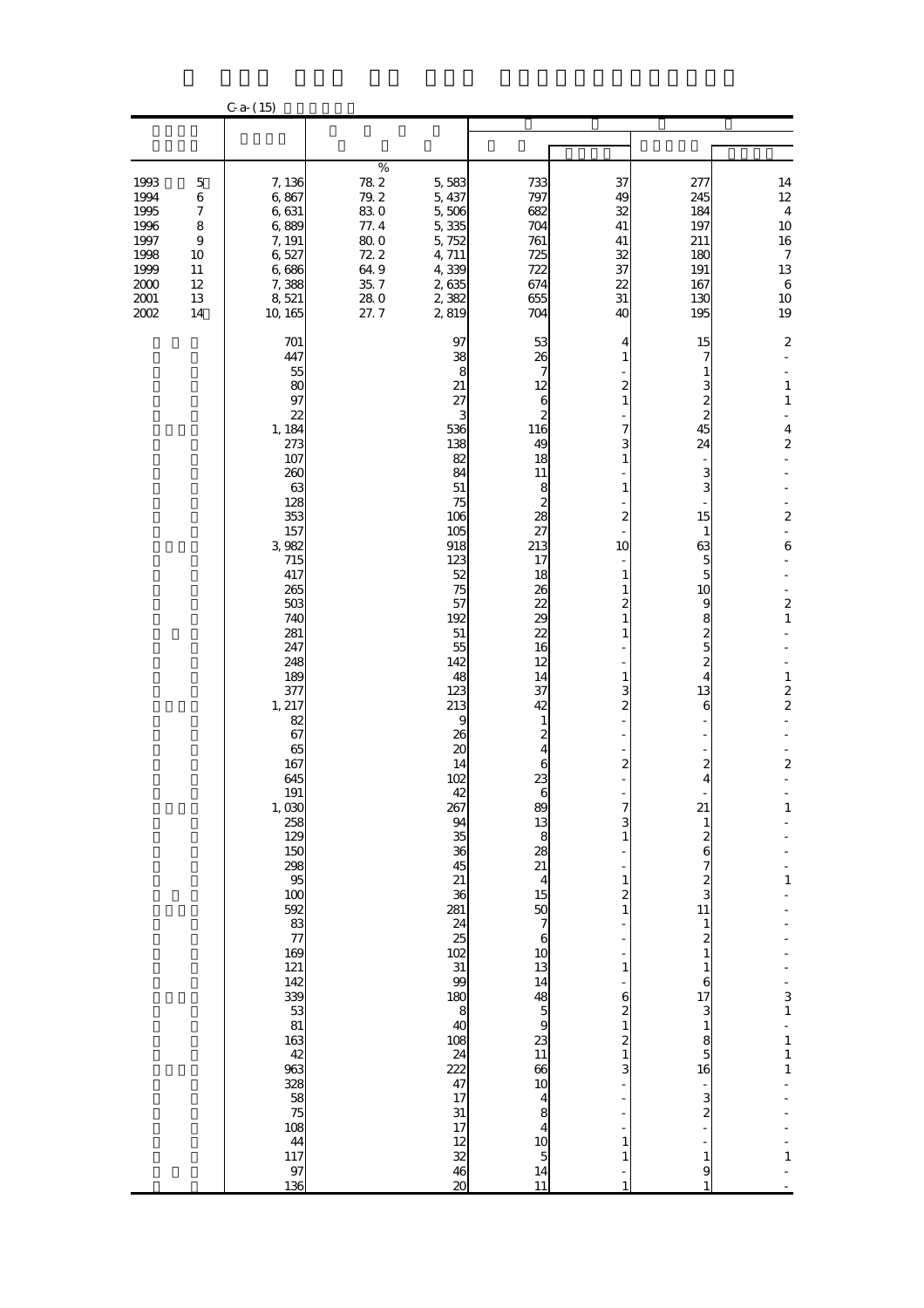|                                                                              |                                                     | C b                                                                                                                                                                                                                                                                                                                                                                                                                                                                                                                                                                                 |                                                                                    |                                                                                                                                                                                                                                                                                                                                                                                                                                                                    |                                                                                                                                                                                                                                                                                                                                                                                                                                                                 |                                                                                                                                                                                                                                                                                                                                                                                                                                               |                                                                                                                                                                                                                                                                                                                                                                                                                                                      |                                                                                                                                                                                                                                                                                                                                                                                                                              |
|------------------------------------------------------------------------------|-----------------------------------------------------|-------------------------------------------------------------------------------------------------------------------------------------------------------------------------------------------------------------------------------------------------------------------------------------------------------------------------------------------------------------------------------------------------------------------------------------------------------------------------------------------------------------------------------------------------------------------------------------|------------------------------------------------------------------------------------|--------------------------------------------------------------------------------------------------------------------------------------------------------------------------------------------------------------------------------------------------------------------------------------------------------------------------------------------------------------------------------------------------------------------------------------------------------------------|-----------------------------------------------------------------------------------------------------------------------------------------------------------------------------------------------------------------------------------------------------------------------------------------------------------------------------------------------------------------------------------------------------------------------------------------------------------------|-----------------------------------------------------------------------------------------------------------------------------------------------------------------------------------------------------------------------------------------------------------------------------------------------------------------------------------------------------------------------------------------------------------------------------------------------|------------------------------------------------------------------------------------------------------------------------------------------------------------------------------------------------------------------------------------------------------------------------------------------------------------------------------------------------------------------------------------------------------------------------------------------------------|------------------------------------------------------------------------------------------------------------------------------------------------------------------------------------------------------------------------------------------------------------------------------------------------------------------------------------------------------------------------------------------------------------------------------|
|                                                                              |                                                     |                                                                                                                                                                                                                                                                                                                                                                                                                                                                                                                                                                                     |                                                                                    |                                                                                                                                                                                                                                                                                                                                                                                                                                                                    |                                                                                                                                                                                                                                                                                                                                                                                                                                                                 |                                                                                                                                                                                                                                                                                                                                                                                                                                               |                                                                                                                                                                                                                                                                                                                                                                                                                                                      |                                                                                                                                                                                                                                                                                                                                                                                                                              |
|                                                                              |                                                     |                                                                                                                                                                                                                                                                                                                                                                                                                                                                                                                                                                                     |                                                                                    |                                                                                                                                                                                                                                                                                                                                                                                                                                                                    |                                                                                                                                                                                                                                                                                                                                                                                                                                                                 |                                                                                                                                                                                                                                                                                                                                                                                                                                               |                                                                                                                                                                                                                                                                                                                                                                                                                                                      |                                                                                                                                                                                                                                                                                                                                                                                                                              |
| 1993<br>1994<br>1995<br>1996<br>1997<br>1998<br>1999<br>2000<br>2001<br>2002 | 5<br>6<br>7<br>8<br>9<br>10<br>11<br>12<br>13<br>14 | 712, 451<br>663, 737<br>664,508<br>687, 960<br>696, 370<br>705, 431<br>694, 375<br>754, 939<br>827, 593<br>775, 435                                                                                                                                                                                                                                                                                                                                                                                                                                                                 | $\%$<br>17.4<br>20.1<br>20.6<br>182<br>183<br>17.2<br>15.6<br>$9\,2$<br>7.9<br>7.5 | 124, 309<br>133,685<br>136,893<br>125, 117<br>127, 704<br>121, 075<br>108,657<br>69,698<br>65, 435<br>57, 928                                                                                                                                                                                                                                                                                                                                                      | 62, 626<br>60,004<br>54,042<br>51,920<br>50, 401<br>50, 426<br>48 672<br>39, 469<br>39, 813<br>39,589                                                                                                                                                                                                                                                                                                                                                           | 5,379<br>5,200<br>4,928<br>4,855<br>5,163<br>5,557<br>5,429<br>4,333<br>4 606<br>5,003                                                                                                                                                                                                                                                                                                                                                        | 42,962<br>39,500<br>36, 749<br>36,832<br>37, 331<br>36,968<br>34,801<br>29, 268<br>29,822<br>29,040                                                                                                                                                                                                                                                                                                                                                  | 4,008<br>3696<br>3,547<br>3,696<br>4,258<br>4,634<br>4, 453<br>3,709<br>4,010<br>4,353                                                                                                                                                                                                                                                                                                                                       |
|                                                                              |                                                     | 27,958<br>19,056<br>1, 914<br>3,460<br>2635<br>893<br>40, 621<br>5,715<br>4 9 68<br>14,910<br>2978<br>3626<br>8,424<br>93, 772<br>217, 529<br>13,974<br>8,274<br>6,972<br>54, 197<br>46, 313<br>52,843<br>8 8 1<br>3,499<br>7, 742<br>14,904<br>77, 145<br>4,204<br>3,800<br>2,865<br>10,339<br>47, 541<br>8,396<br>176, 193<br>9,390<br>21,806<br>80,028<br>49,683<br>8,831<br>6,455<br>41, 464<br>1,725<br>2, 244<br>15,065<br>16,637<br>5,793<br>21, 267<br>3,055<br>4,769<br>8,797<br>4,646<br>79, 486<br>44,358<br>2,981<br>2,626<br>8,309<br>3,960<br>6,202<br>5,456<br>5,594 |                                                                                    | 1,054<br>607<br>79<br>148<br>127<br>93<br>2,765<br>317<br>272<br>589<br>242<br>269<br>1,076<br>11,986<br>14,697<br>1,506<br>502<br>870<br>2,088<br>2,836<br>3,908<br>646<br>237<br>698<br>1,406<br>5,816<br>258<br>355<br>349<br>561<br>3,779<br>514<br>10,900<br>594<br>1,553<br>4,607<br>2,426<br>880<br>840<br>3,104<br>224<br>239<br>934<br>952<br>755<br>1,939<br>364<br>373<br>492<br>710<br>5,667<br>2,064<br>536<br>447<br>840<br>422<br>292<br>614<br>452 | 1,008<br>615<br>91<br>131<br>114<br>57<br>2, 135<br>243<br>230<br>513<br>233<br>270<br>646<br>5,599<br>9, 451<br>493<br>373<br>424<br>1,550<br>1,282<br>2,820<br>464<br>222<br>613<br>1, 210<br>4,070<br>234<br>340<br>258<br>549<br>2,178<br>511<br>9,006<br>391<br>1,074<br>4, 717<br>1,913<br>510<br>401<br>2,366<br>205<br>210<br>587<br>825<br>539<br>1,388<br>296<br>292<br>485<br>315<br>4,566<br>1,666<br>345<br>351<br>725<br>390<br>250<br>426<br>413 | 84<br>42<br>6<br>14<br>17<br>5<br>250<br>30<br>19<br>50<br>26<br>41<br>84<br>659<br>1, 192<br>38<br>62<br>57<br>262<br>165<br>313<br>74<br>24<br>73<br>124<br>570<br>39<br>69<br>53<br>51<br>321<br>37<br>1, 237<br>50<br>153<br>710<br>212<br>47<br>65<br>277<br>36<br>39<br>$\boldsymbol{\omega}$<br>82<br>$\boldsymbol{\omega}$<br>244<br>74<br>37<br>79<br>54<br>490<br>126<br>40<br>36<br>122<br>52<br>33<br>$\boldsymbol{\omega}$<br>21 | 814<br>513<br>76<br>95<br>87<br>43<br>1,698<br>193<br>182<br>411<br>179<br>195<br>538<br>2859<br>7, 116<br>388<br>292<br>285<br>1,265<br>1,023<br>2,008<br>379<br>179<br>395<br>902<br>3 015<br>167<br>258<br>205<br>437<br>1,518<br>430<br>6,781<br>305<br>804<br>3,369<br>1,556<br>413<br>334<br>1,884<br>158<br>168<br>452<br>705<br>401<br>1,084<br>238<br>234<br>361<br>251<br>3,789<br>1, 441<br>280<br>285<br>593<br>318<br>214<br>336<br>322 | 75<br>40<br>6<br>11<br>14<br>$\overline{\mathbf{4}}$<br>226<br>$27\,$<br>15<br>45<br>23<br>36<br>80<br>474<br>1,078<br>34<br>57<br>$47\,$<br>251<br>158<br>272<br>69<br>24<br>54<br>112<br>512<br>38<br>64<br>49<br>49<br>277<br>35<br>1,084<br>49<br>129<br>612<br>190<br>43<br>61<br>239<br>${\bf 33}$<br>35<br>44<br>75<br>52<br>222<br>67<br>$32\,$<br>71<br>52<br>443<br>113<br>35<br>34<br>110<br>49<br>31<br>55<br>16 |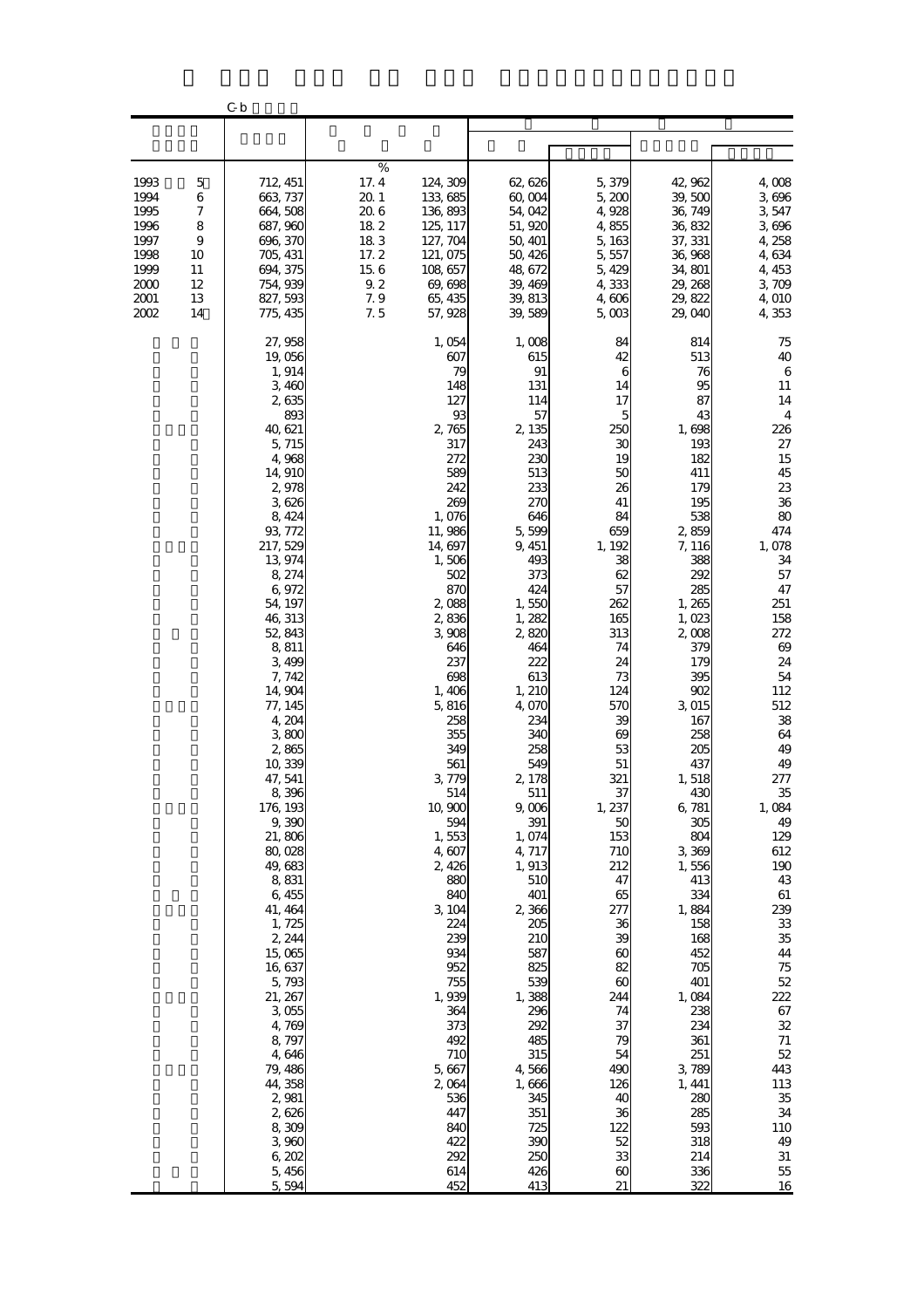|                                                                              |                                                                                        | C b (1)                                                                                                                                                                                                                                                                                                                                                                                                                                                              |                                                                                             |                                                                                                                                                                                                                                                                                                                                                                                                                                                                             |                                                                                                                                                                                                                                                                                                                                                                                                                      |                                                                                                                                                                                                                                                                                                                                                                                                                                                                                           |                                                                                                                                                                                                                                                                                                                                                                                                                   |                                                                                                                                                                                                                                                                                                                                                                                                                                                                                                                                                                                                                                                                     |
|------------------------------------------------------------------------------|----------------------------------------------------------------------------------------|----------------------------------------------------------------------------------------------------------------------------------------------------------------------------------------------------------------------------------------------------------------------------------------------------------------------------------------------------------------------------------------------------------------------------------------------------------------------|---------------------------------------------------------------------------------------------|-----------------------------------------------------------------------------------------------------------------------------------------------------------------------------------------------------------------------------------------------------------------------------------------------------------------------------------------------------------------------------------------------------------------------------------------------------------------------------|----------------------------------------------------------------------------------------------------------------------------------------------------------------------------------------------------------------------------------------------------------------------------------------------------------------------------------------------------------------------------------------------------------------------|-------------------------------------------------------------------------------------------------------------------------------------------------------------------------------------------------------------------------------------------------------------------------------------------------------------------------------------------------------------------------------------------------------------------------------------------------------------------------------------------|-------------------------------------------------------------------------------------------------------------------------------------------------------------------------------------------------------------------------------------------------------------------------------------------------------------------------------------------------------------------------------------------------------------------|---------------------------------------------------------------------------------------------------------------------------------------------------------------------------------------------------------------------------------------------------------------------------------------------------------------------------------------------------------------------------------------------------------------------------------------------------------------------------------------------------------------------------------------------------------------------------------------------------------------------------------------------------------------------|
|                                                                              |                                                                                        |                                                                                                                                                                                                                                                                                                                                                                                                                                                                      |                                                                                             |                                                                                                                                                                                                                                                                                                                                                                                                                                                                             |                                                                                                                                                                                                                                                                                                                                                                                                                      |                                                                                                                                                                                                                                                                                                                                                                                                                                                                                           |                                                                                                                                                                                                                                                                                                                                                                                                                   |                                                                                                                                                                                                                                                                                                                                                                                                                                                                                                                                                                                                                                                                     |
| 1993<br>1994<br>1995<br>1996<br>1997<br>1998<br>1999<br>2000<br>2001<br>2002 | $\mathbf 5$<br>$\,$ 6 $\,$<br>7<br>8<br>$\boldsymbol{9}$<br>10<br>11<br>12<br>13<br>14 | 35,648<br>34, 725<br>35,730<br>33, 722<br>34, 489<br>35,884<br>43,092<br>56,205<br>63, 275<br>62, 673                                                                                                                                                                                                                                                                                                                                                                | $\%$<br>55.4<br>$56\;8$<br>583<br>57.1<br>530<br>$50\ 7$<br>$35\;4$<br>20.3<br>21.2<br>20.4 | 19,739<br>19, 717<br>20, 821<br>19, 264<br>18, 291<br>18, 210<br>15, 241<br>11, 415<br>13,390<br>12, 791                                                                                                                                                                                                                                                                                                                                                                    | 6,331<br>5,896<br>5,806<br>5,380<br>5,264<br>5,495<br>5,028<br>4,590<br>4,933<br>4,775                                                                                                                                                                                                                                                                                                                               | 278<br>243<br>323<br>222<br>217<br>233<br>212<br>143<br>169<br>179                                                                                                                                                                                                                                                                                                                                                                                                                        | 3,285<br>2,834<br>2,752<br>2, 257<br>2,106<br>2,091<br>1,658<br>1,531<br>1,691<br>1,680                                                                                                                                                                                                                                                                                                                           | 205<br>$173\,$<br>218<br>136<br>142<br>140<br>112<br>$76\,$<br>${\bf 76}$<br>94                                                                                                                                                                                                                                                                                                                                                                                                                                                                                                                                                                                     |
|                                                                              |                                                                                        | 2,296<br>1,643<br>110<br>217<br>211<br>115<br>1,406<br>231<br>118<br>449<br>120<br>97<br>391<br>2,333<br>20, 467<br>2,908<br>770<br>916<br>4,381<br>5,275<br>4,359<br>409<br>210<br>463<br>776<br>10,053<br>198<br>159<br>202<br>1, 112<br>7,515<br>867<br>17, 524<br>567<br>1,577<br>10,558<br>3 969<br>545<br>308<br>1, 273<br>80<br>95<br>488<br>422<br>188<br>584<br>130<br>160<br>198<br>96<br>6,737<br>5, 182<br>235<br>147<br>240<br>138<br>133<br>201<br>461 |                                                                                             | 414<br>244<br>31<br>54<br>47<br>38<br>593<br>105<br>$\boldsymbol{\omega}$<br>161<br>71<br>52<br>144<br>859<br>4,436<br>945<br>150<br>237<br>528<br>1,339<br>673<br>174<br>54<br>141<br>195<br>1,662<br>54<br>$\boldsymbol{\omega}$<br>96<br>168<br>1, 119<br>165<br>2,849<br>221<br>665<br>1,080<br>468<br>275<br>140<br>672<br>55<br>47<br>321<br>98<br>151<br>231<br>$\boldsymbol{\omega}$<br>52<br>75<br>44<br>1,075<br>464<br>79<br>84<br>123<br>57<br>54<br>108<br>106 | 318<br>182<br>32<br>46<br>34<br>24<br>373<br>65<br>33<br>83<br>64<br>35<br>93<br>232<br>1, 214<br>117<br>63<br>82<br>167<br>242<br>188<br>93<br>42<br>92<br>128<br>586<br>44<br>41<br>59<br>94<br>265<br>83<br>972<br>72<br>128<br>458<br>169<br>$\boldsymbol{\mathsf{S}}$<br>55<br>273<br>25<br>38<br>83<br>71<br>56<br>171<br>31<br>34<br>72<br>34<br>$\frac{636}{227}$<br>43<br>48<br>51<br>39<br>53<br>74<br>101 | 17<br>8<br>2<br>$\overline{\mathcal{Z}}$<br>2<br>3<br>19<br>3<br>$\overline{\mathcal{Z}}$<br>$\overline{7}$<br>4<br>3<br>5<br>30<br>7<br>2<br>$\overline{c}$<br>4<br>6<br>2<br>$\overline{\mathbf{c}}$<br>$\mathbf{1}$<br>3<br>1<br>26<br>2<br>$\overline{\mathcal{Z}}$<br>8<br>5<br>6<br>З<br>27<br>$\overline{\mathcal{Z}}$<br>3<br>17<br>2<br>$\mathbf{1}$<br>2<br>8<br>1<br>2<br>3<br>1<br>$\mathbf{1}$<br>6<br>1<br>1<br>3<br>$\mathbf{1}$<br>41<br>17<br>4<br>4<br>1<br>5<br>1<br>9 | 167<br>106<br>19<br>19<br>12<br>11<br>165<br>36<br>8<br>26<br>38<br>12<br>45<br>35<br>397<br>33<br>16<br>17<br>47<br>70<br>52<br>55<br>17<br>48<br>42<br>220<br>17<br>16<br>32<br>33<br>98<br>24<br>260<br>13<br>28<br>124<br>$51\,$<br>24<br>$\boldsymbol{\mathsf{20}}$<br>112<br>11<br>25<br>35<br>24<br>17<br>$71\,$<br>12<br>15<br>35<br>9<br>253<br>92<br>21<br>23<br>15<br>$\overline{5}$<br>29<br>34<br>34 | 11<br>7<br>$\boldsymbol{2}$<br>$\begin{array}{c} 2 \\ 12 \end{array}$<br>3<br>$\boldsymbol{4}$<br>$\boldsymbol{2}$<br>3<br>14<br>$\overline{\mathbf{4}}$<br>$\mathbf{1}$<br>÷<br>$\mathbf 1$<br>$\mathbf 1$<br>$\frac{2}{2}$<br>$\mathbf 1$<br>$\mathbf{1}$<br>$\mathbf{1}$<br>21<br>$\frac{2}{2}$<br>$\bf{6}$<br>$\boldsymbol{4}$<br>$\overline{5}$<br>$\frac{2}{8}$<br>$\mathbf 1$<br>$\overline{\mathbf{4}}$<br>$\overline{\mathbf{c}}$<br>÷<br>$\mathbf{1}$<br>$\mathbf 1$<br>$\mathbf{1}$<br>$\overline{\mathbf{c}}$<br>$\overline{\mathbf{c}}$<br>25<br>12<br>$\frac{1}{3}$<br>$\mathbf{1}$<br>÷,<br>$\overline{\mathbf{4}}$<br>$\mathbf 1$<br>$\overline{4}$ |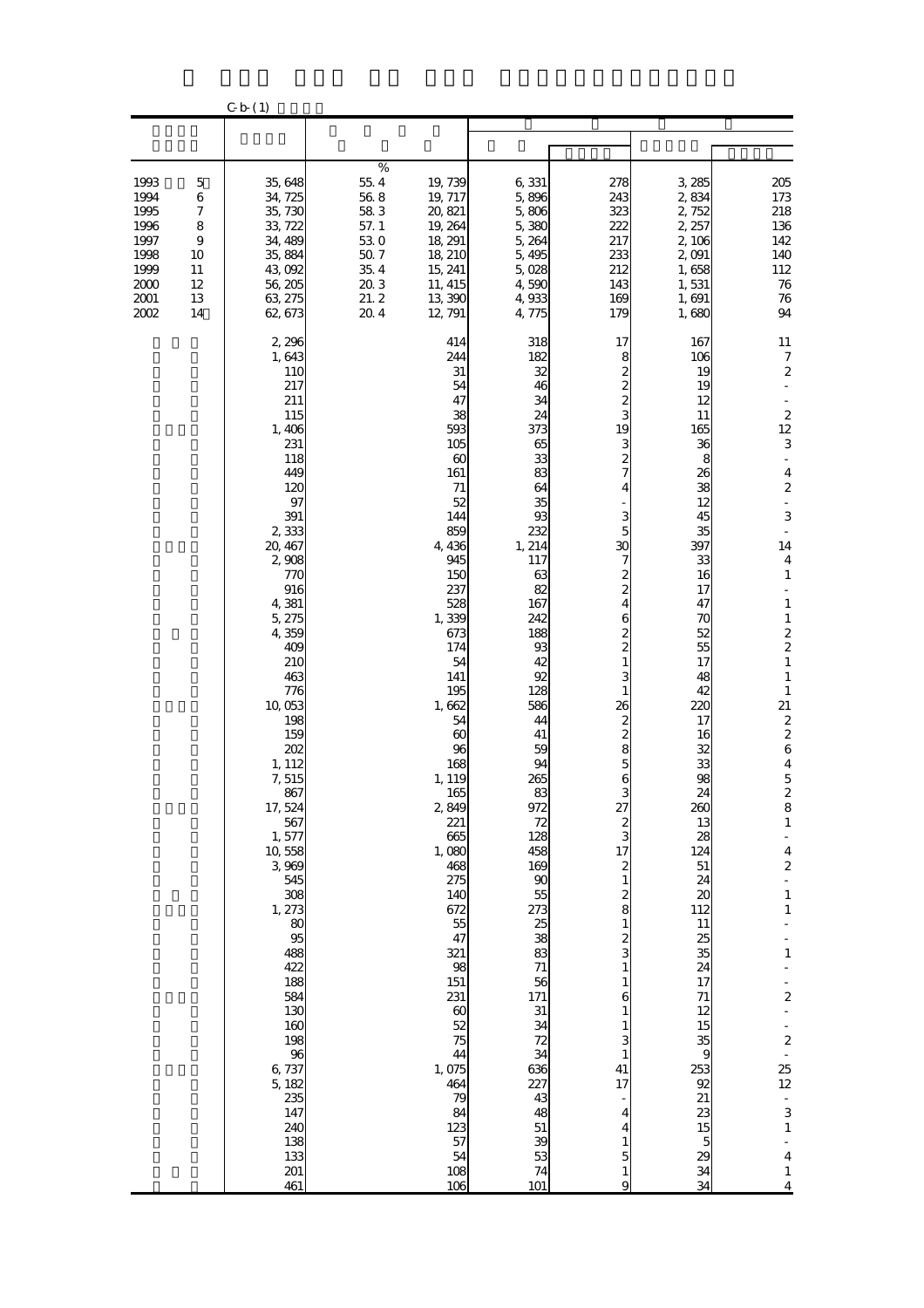|                                                                              |                                                                    | C b(2)                                                                                                                                                                                                                                                                                                                                                                                                                                                                                                                   |                                                                               |                                                                                                                                                                                                                                                                                                                                                                                                                               |                                                                                                                                                                                                                                                                                                                                                                                                                                         |                                                                                                                                                                                                                                                                                                                                              |                                                                                                                                                                                                                                                                                                                                                                                                                                  |                                                                                                                                                                                                                                                                                                                                                                                                                                                                                                                                                                                            |
|------------------------------------------------------------------------------|--------------------------------------------------------------------|--------------------------------------------------------------------------------------------------------------------------------------------------------------------------------------------------------------------------------------------------------------------------------------------------------------------------------------------------------------------------------------------------------------------------------------------------------------------------------------------------------------------------|-------------------------------------------------------------------------------|-------------------------------------------------------------------------------------------------------------------------------------------------------------------------------------------------------------------------------------------------------------------------------------------------------------------------------------------------------------------------------------------------------------------------------|-----------------------------------------------------------------------------------------------------------------------------------------------------------------------------------------------------------------------------------------------------------------------------------------------------------------------------------------------------------------------------------------------------------------------------------------|----------------------------------------------------------------------------------------------------------------------------------------------------------------------------------------------------------------------------------------------------------------------------------------------------------------------------------------------|----------------------------------------------------------------------------------------------------------------------------------------------------------------------------------------------------------------------------------------------------------------------------------------------------------------------------------------------------------------------------------------------------------------------------------|--------------------------------------------------------------------------------------------------------------------------------------------------------------------------------------------------------------------------------------------------------------------------------------------------------------------------------------------------------------------------------------------------------------------------------------------------------------------------------------------------------------------------------------------------------------------------------------------|
|                                                                              |                                                                    |                                                                                                                                                                                                                                                                                                                                                                                                                                                                                                                          |                                                                               |                                                                                                                                                                                                                                                                                                                                                                                                                               |                                                                                                                                                                                                                                                                                                                                                                                                                                         |                                                                                                                                                                                                                                                                                                                                              |                                                                                                                                                                                                                                                                                                                                                                                                                                  |                                                                                                                                                                                                                                                                                                                                                                                                                                                                                                                                                                                            |
| 1993<br>1994<br>1995<br>1996<br>1997<br>1998<br>1999<br>2000<br>2001<br>2002 | 5<br>6<br>$\boldsymbol{7}$<br>8<br>9<br>10<br>11<br>12<br>13<br>14 | 245, 865<br>234, 162<br>241,509<br>240, 400<br>234, 649<br>246, 364<br>242, 977<br>253 433<br>242, 517<br>198,642                                                                                                                                                                                                                                                                                                                                                                                                        | $\%$<br>185<br>220<br>22.8<br>20.8<br>21.6<br>17.7<br>166<br>9.4<br>80<br>7.9 | 45, 464<br>51, 429<br>55, 141<br>49,883<br>50,610<br>43,678<br>40,356<br>23, 708<br>19, 440<br>15, 725                                                                                                                                                                                                                                                                                                                        | 23,840<br>21,699<br>20, 249<br>19,669<br>19, 131<br>18,697<br>17, 296<br>15, 143<br>14, 707<br>13, 106                                                                                                                                                                                                                                                                                                                                  | 1,704<br>1,463<br>1,226<br>1, 252<br>1, 137<br>1,293<br>1, 146<br>1,034<br>1,028<br>948                                                                                                                                                                                                                                                      | 23, 305<br>21, 173<br>19,770<br>19, 109<br>18,749<br>18,202<br>16,872<br>14, 746<br>14, 288<br>12,650                                                                                                                                                                                                                                                                                                                            | 1,686<br>1,448<br>1,209<br>1,233<br>1, 131<br>1, 279<br>1, 137<br>1,028<br>1,024<br>937                                                                                                                                                                                                                                                                                                                                                                                                                                                                                                    |
|                                                                              |                                                                    | 2, 182<br>1,571<br>258<br>193<br>90<br>70<br>6,276<br>386<br>285<br>4, 252<br>82<br>188<br>1,083<br>18,027<br>54, 288<br>4, 161<br>1,509<br>1,462<br>11,601<br>9,762<br>18,849<br>620<br>1,326<br>1, 151<br>3847<br>14, 372<br>231<br>369<br>322<br>1, 188<br>9,756<br>2,506<br>61, 190<br>3,075<br>8,322<br>27,067<br>17, 165<br>2,902<br>2,659<br>10,362<br>263<br>249<br>3641<br>5,409<br>800<br>6,264<br>759<br>1,766<br>2, 447<br>1,292<br>25, 681<br>15,398<br>672<br>730<br>2, 471<br>903<br>823<br>1,086<br>3598 |                                                                               | 191<br>120<br>13<br>21<br>8<br>29<br>545<br>56<br>43<br>183<br>28<br>17<br>218<br>1,851<br>4,373<br>384<br>148<br>154<br>727<br>691<br>1, 310<br>160<br>117<br>201<br>481<br>1, 272<br>22<br>78<br>48<br>137<br>732<br>255<br>3604<br>202<br>354<br>1, 312<br>1,006<br>398<br>332<br>1,087<br>49<br>57<br>267<br>498<br>216<br>582<br>94<br>153<br>205<br>130<br>2,220<br>893<br>224<br>176<br>253<br>168<br>66<br>194<br>246 | 232<br>171<br>22<br>21<br>6<br>12<br>457<br>38<br>49<br>188<br>30<br>18<br>134<br>693<br>3,409<br>284<br>155<br>109<br>545<br>421<br>1,048<br>79<br>125<br>168<br>475<br>1, 241<br>22<br>68<br>35<br>174<br>608<br>334<br>3,734<br>195<br>424<br>1,770<br>912<br>268<br>165<br>871<br>53<br>57<br>208<br>420<br>133<br>475<br>74<br>128<br>191<br>82<br>1,994<br>933<br>120<br>145<br>223<br>122<br>$\boldsymbol{\omega}$<br>135<br>256 | 2<br>$\mathbf{1}$<br>$\mathbf{1}$<br>30<br>2<br>$\mathbf{1}$<br>14<br>2<br>11<br>33<br>291<br>16<br>11<br>3<br>57<br>35<br>106<br>2<br>13<br>20<br>28<br>95<br>з<br>7<br>6<br>55<br>23<br>309<br>26<br>50<br>134<br>54<br>25<br>20<br>31<br>4<br>2<br>6<br>17<br>2<br>55<br>12<br>13<br>30<br>102<br>44<br>3<br>12<br>14<br>9<br>5<br>8<br>7 | 228<br>167<br>22<br>21<br>6<br>12<br>441<br>36<br>49<br>184<br>26<br>16<br>130<br>643<br>3 285<br>278<br>151<br>10 <sub>3</sub><br>525<br>405<br>1,009<br>73<br>119<br>163<br>459<br>1, 204<br>22<br>57<br>35<br>170<br>592<br>328<br>3,610<br>187<br>412<br>1,709<br>884<br>260<br>158<br>850<br>53<br>54<br>200<br>412<br>131<br>463<br>74<br>125<br>187<br>77<br>1,926<br>917<br>115<br>133<br>216<br>117<br>58<br>129<br>241 | 2<br>$\mathbf{1}$<br>$\mathbf{1}$<br>29<br>$\boldsymbol{2}$<br>$\mathbf{1}$<br>14<br>$\mathbf{1}$<br>11<br>33<br>288<br>$16\,$<br>11<br>3<br>56<br>35<br>106<br>$\boldsymbol{2}$<br>13<br>$20\,$<br>26<br>$9\!\!3$<br>3<br>7<br>$\mathbf{1}$<br>6<br>53<br>23<br>306<br>${\bf 26}$<br>49<br>134<br>${\bf 54}$<br>24<br>19<br>$31\,$<br>$\boldsymbol{4}$<br>$\boldsymbol{2}$<br>$\,6$<br>17<br>$\boldsymbol{2}$<br>$5\!$<br>$12\,$<br>13<br>${\bf 30}$<br>$\blacksquare$<br>$100\,$<br>$43\,$<br>$\,3$<br>12<br>14<br>$\boldsymbol{9}$<br>$\mathbf 5$<br>$\boldsymbol{7}$<br>$\overline{7}$ |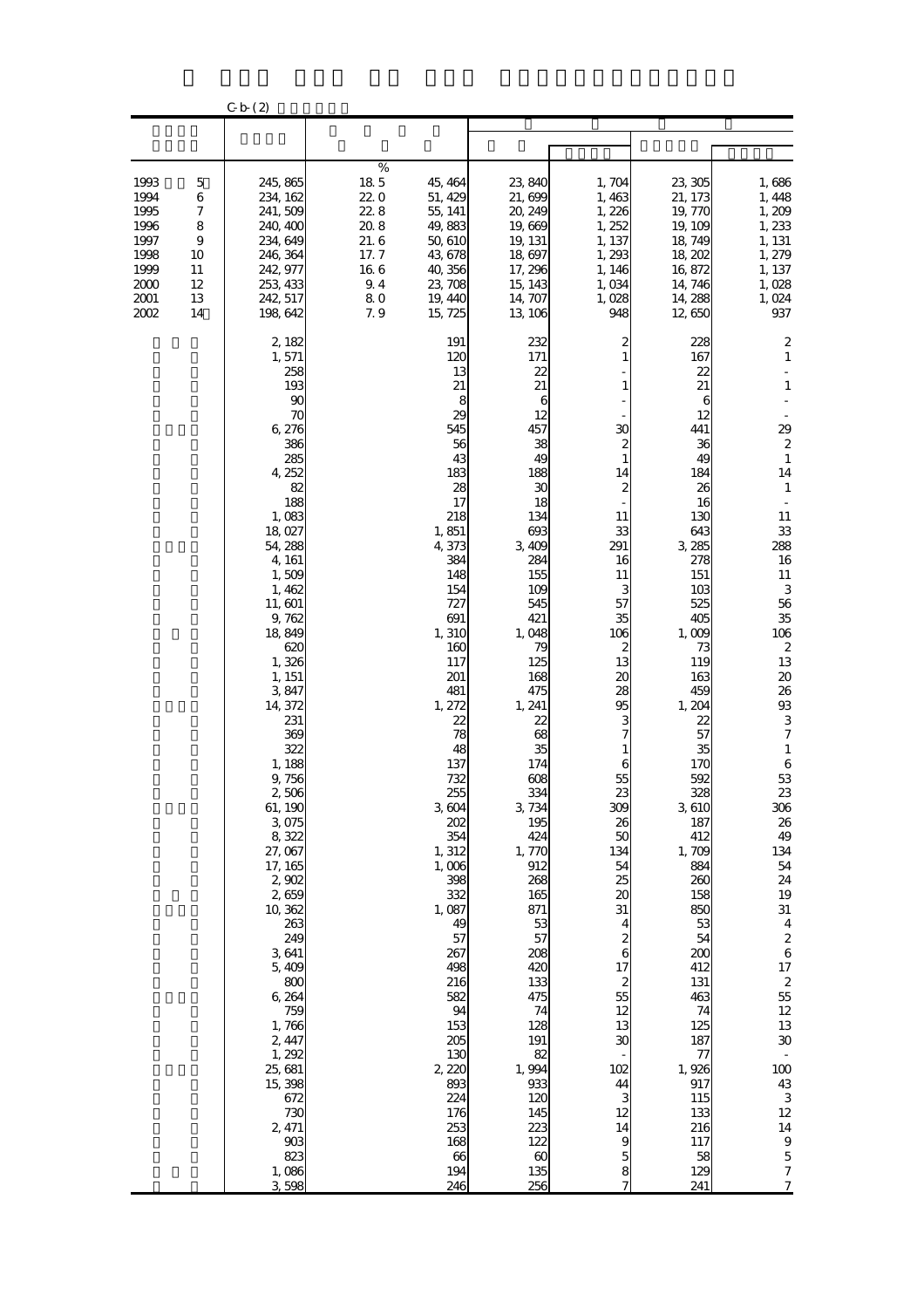|                                                                              |                                                     | C b (3)                                                                                                                                                                                                                                                                                                                                                                                                                                                                                                                                                                                        |                                                                                        |                                                                                                                                                                                                                                                                                                                                                                                                                                              |                                                                                                                                                                                                                                                                                                                                                                                                                                         |                                                                                                                                                                                                                                                                                                                                                                                               |                                                                                                                                                                                                                                                                                                                                                                                                                                        |                                                                                                                                                                                                                                                                                                                                                                                                                                                                                                           |
|------------------------------------------------------------------------------|-----------------------------------------------------|------------------------------------------------------------------------------------------------------------------------------------------------------------------------------------------------------------------------------------------------------------------------------------------------------------------------------------------------------------------------------------------------------------------------------------------------------------------------------------------------------------------------------------------------------------------------------------------------|----------------------------------------------------------------------------------------|----------------------------------------------------------------------------------------------------------------------------------------------------------------------------------------------------------------------------------------------------------------------------------------------------------------------------------------------------------------------------------------------------------------------------------------------|-----------------------------------------------------------------------------------------------------------------------------------------------------------------------------------------------------------------------------------------------------------------------------------------------------------------------------------------------------------------------------------------------------------------------------------------|-----------------------------------------------------------------------------------------------------------------------------------------------------------------------------------------------------------------------------------------------------------------------------------------------------------------------------------------------------------------------------------------------|----------------------------------------------------------------------------------------------------------------------------------------------------------------------------------------------------------------------------------------------------------------------------------------------------------------------------------------------------------------------------------------------------------------------------------------|-----------------------------------------------------------------------------------------------------------------------------------------------------------------------------------------------------------------------------------------------------------------------------------------------------------------------------------------------------------------------------------------------------------------------------------------------------------------------------------------------------------|
|                                                                              |                                                     |                                                                                                                                                                                                                                                                                                                                                                                                                                                                                                                                                                                                |                                                                                        |                                                                                                                                                                                                                                                                                                                                                                                                                                              |                                                                                                                                                                                                                                                                                                                                                                                                                                         |                                                                                                                                                                                                                                                                                                                                                                                               |                                                                                                                                                                                                                                                                                                                                                                                                                                        |                                                                                                                                                                                                                                                                                                                                                                                                                                                                                                           |
| 1993<br>1994<br>1995<br>1996<br>1997<br>1998<br>1999<br>2000<br>2001<br>2002 | 5<br>6<br>7<br>8<br>9<br>10<br>11<br>12<br>13<br>14 | 430,938<br>394, 850<br>387, 269<br>413 838<br>427, 232<br>423, 183<br>408 306<br>445, 301<br>521, 801<br>514, 120                                                                                                                                                                                                                                                                                                                                                                                                                                                                              | $\%$<br>137<br>15.8<br>15.7<br>135<br>138<br>14 O<br>130<br>$7.8$<br>$6\;2$<br>$5.7\,$ | 59, 106<br>62,539<br>60,931<br>55,970<br>58,803<br>59, 187<br>53,060<br>34, 575<br>32,605<br>29, 412                                                                                                                                                                                                                                                                                                                                         | 32, 455<br>32, 409<br>27, 987<br>26, 871<br>26,006<br>26, 234<br>26, 348<br>19,736<br>20, 173<br>21, 708                                                                                                                                                                                                                                                                                                                                | 3 397<br>3,494<br>3,379<br>3,381<br>3,809<br>4,031<br>4,071<br>3,156<br>3,409<br>3,876                                                                                                                                                                                                                                                                                                        | 16 372<br>15,493<br>14, 227<br>15,466<br>16, 476<br>16,675<br>16, 271<br>12,991<br>13,843<br>14, 710                                                                                                                                                                                                                                                                                                                                   | 2, 117<br>2,075<br>2,120<br>2,327<br>2,985<br>3, 215<br>3, 204<br>2,605<br>2,910<br>3,322                                                                                                                                                                                                                                                                                                                                                                                                                 |
|                                                                              |                                                     | 23, 480<br>15,842<br>1,546<br>3,050<br>2,334<br>708<br>32,939<br>5,098<br>4,565<br>10,209<br>2,776<br>3,341<br>6,950<br>73, 412<br>142, 774<br>6,905<br>5,995<br>4,594<br>38, 215<br>31, 276<br>29,635<br>7,782<br>1,963<br>6,128<br>10, 281<br>52, 720<br>3,775<br>3, 272<br>2,341<br>8,039<br>30, 270<br>$5 \, \text{023}$<br>97, 479<br>5,748<br>11, 907<br>42, 403<br>28,549<br>5,384<br>3,488<br>29,829<br>1,382<br>1,900<br>10,936<br>10,806<br>4,805<br>14, 419<br>2,166<br>2,843<br>6,152<br>3,258<br>47,068<br>23, 778<br>2,074<br>1,749<br>5,598<br>2,919<br>5,246<br>4,169<br>1,535 |                                                                                        | 449<br>243<br>35<br>73<br>72<br>26<br>1,627<br>156<br>169<br>245<br>143<br>200<br>714<br>9,276<br>5,888<br>177<br>204<br>479<br>833<br>806<br>1,925<br>312<br>66<br>356<br>730<br>2,882<br>182<br>217<br>205<br>256<br>1,928<br>94<br>4, 447<br>171<br>534<br>2, 215<br>952<br>207<br>368<br>1,345<br>120<br>135<br>346<br>356<br>388<br>1, 126<br>210<br>168<br>212<br>536<br>2,372<br>707<br>233<br>187<br>464<br>197<br>172<br>312<br>100 | 458<br>262<br>37<br>64<br>74<br>21<br>1,305<br>140<br>148<br>242<br>139<br>217<br>419<br>4,674<br>4,828<br>92<br>155<br>233<br>838<br>619<br>1,584<br>292<br>55<br>353<br>607<br>2, 243<br>168<br>231<br>164<br>281<br>1,305<br>94<br>4,300<br>124<br>522<br>2,489<br>832<br>152<br>181<br>1, 222<br>127<br>115<br>296<br>334<br>350<br>742<br>191<br>130<br>222<br>199<br>1,936<br>506<br>182<br>158<br>451<br>229<br>137<br>217<br>56 | 65<br>33<br>4<br>11<br>15<br>2<br>201<br>25<br>16<br>29<br>20<br>41<br>70<br>621<br>871<br>15<br>49<br>52<br>201<br>124<br>205<br>70<br>10<br>50<br>95<br>449<br>34<br>60<br>44<br>40<br>260<br>$\mathbf{H}$<br>901<br>22<br>100<br>559<br>156<br>21<br>43<br>238<br>31<br>35<br>$51\,$<br>64<br>57<br>183<br>61<br>23<br>46<br>53<br>347<br>65<br>37<br>20<br>104<br>42<br>23<br>$51\,$<br>5 | 419<br>240<br>35<br>55<br>69<br>$_{\rm ac}$<br>1,092<br>121<br>125<br>201<br>115<br>167<br>363<br>2, 181<br>3,434<br>77<br>125<br>165<br>693<br>548<br>947<br>251<br>43<br>184<br>401<br>1,591<br>128<br>185<br>138<br>234<br>828<br>78<br>2,911<br>105<br>364<br>1,536<br>621<br>129<br>156<br>922<br>94<br>89<br>217<br>269<br>253<br>550<br>152<br>94<br>139<br>165<br>1,610<br>432<br>144<br>129<br>362<br>196<br>127<br>173<br>47 | 62<br>32<br>$\overline{\mathbf{4}}$<br>10<br>14<br>$\boldsymbol{2}$<br>185<br>22<br>14<br>27<br>$20\,$<br>36<br>$66\,$<br>441<br>776<br>14<br>45<br>44<br>194<br>122<br>164<br>65<br>10<br>33<br>85<br>398<br>${\bf 33}$<br>55<br>42<br>39<br>219<br>$10\,$<br>770<br>$2\!2$<br>$80\,$<br>474<br>134<br>19<br>$41\,$<br>207<br>29<br>$3\!$<br>$37\,$<br>${\bf 58}$<br>$50\,$<br>165<br>$5\!$<br>19<br>39<br>52<br>318<br>${\bf 58}$<br>$3\!2$<br>19<br>$9\!5$<br>$40\,$<br>22<br>$47\,$<br>$\overline{5}$ |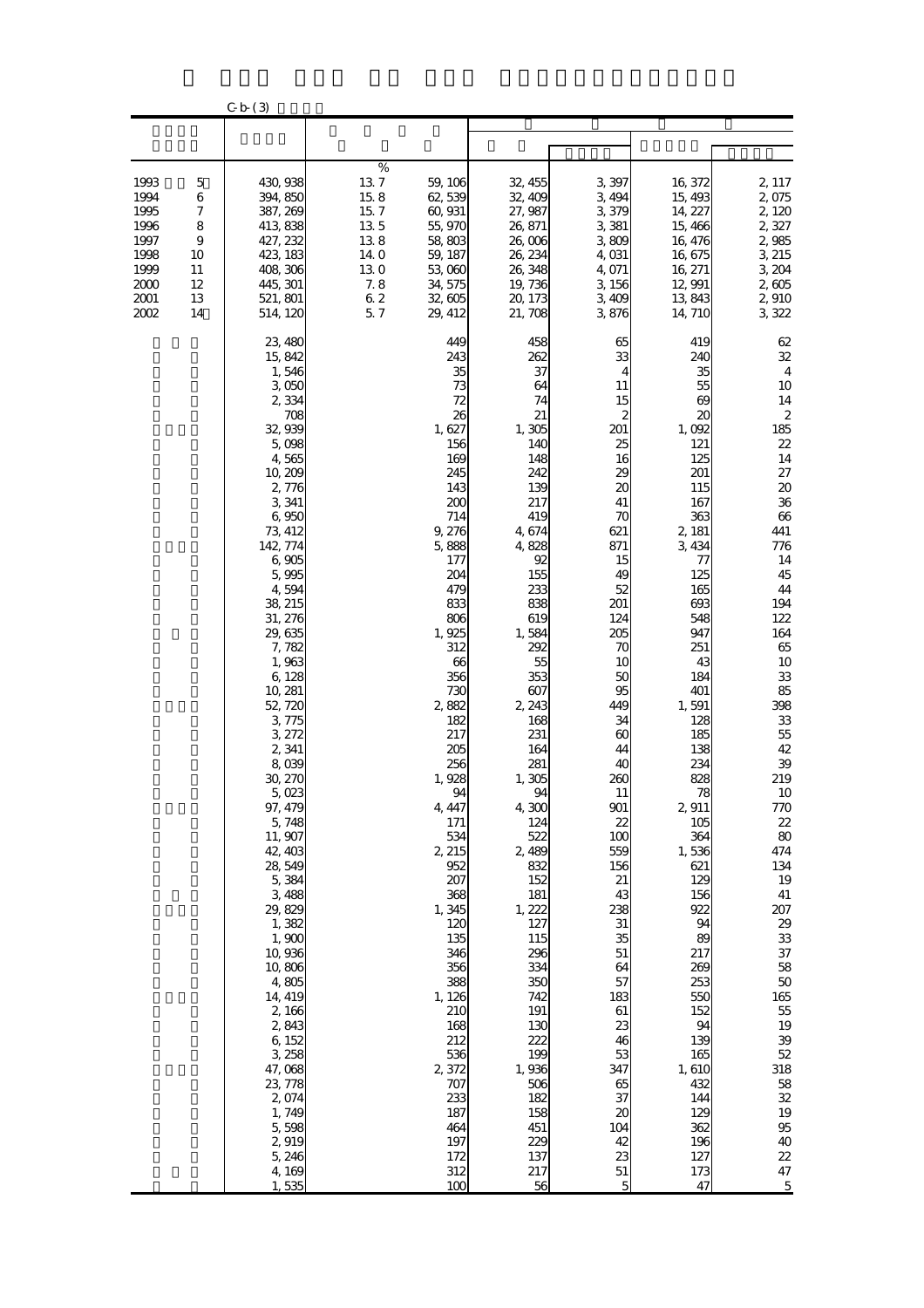|                                                                                                                                     | C c                                                                                                                                                                                                                                                                                                                                                                                                                                                                                                                                                                                                              |                                                                                                                                                                                                                                                                                                                                                                                                                                                                                                                                                               |                                                                                                                                                                                                                                                                                                                                                                                                                                                                                                                                             |                                                                                                                                                                                                                                                                                                                                                                                                                                                                                |                                                                                                                                                                                                                                                                                                                                                                                                                                                                                   |                                                                                                                                                                                                                                                                                                                                                                                                                                   |
|-------------------------------------------------------------------------------------------------------------------------------------|------------------------------------------------------------------------------------------------------------------------------------------------------------------------------------------------------------------------------------------------------------------------------------------------------------------------------------------------------------------------------------------------------------------------------------------------------------------------------------------------------------------------------------------------------------------------------------------------------------------|---------------------------------------------------------------------------------------------------------------------------------------------------------------------------------------------------------------------------------------------------------------------------------------------------------------------------------------------------------------------------------------------------------------------------------------------------------------------------------------------------------------------------------------------------------------|---------------------------------------------------------------------------------------------------------------------------------------------------------------------------------------------------------------------------------------------------------------------------------------------------------------------------------------------------------------------------------------------------------------------------------------------------------------------------------------------------------------------------------------------|--------------------------------------------------------------------------------------------------------------------------------------------------------------------------------------------------------------------------------------------------------------------------------------------------------------------------------------------------------------------------------------------------------------------------------------------------------------------------------|-----------------------------------------------------------------------------------------------------------------------------------------------------------------------------------------------------------------------------------------------------------------------------------------------------------------------------------------------------------------------------------------------------------------------------------------------------------------------------------|-----------------------------------------------------------------------------------------------------------------------------------------------------------------------------------------------------------------------------------------------------------------------------------------------------------------------------------------------------------------------------------------------------------------------------------|
|                                                                                                                                     |                                                                                                                                                                                                                                                                                                                                                                                                                                                                                                                                                                                                                  |                                                                                                                                                                                                                                                                                                                                                                                                                                                                                                                                                               |                                                                                                                                                                                                                                                                                                                                                                                                                                                                                                                                             |                                                                                                                                                                                                                                                                                                                                                                                                                                                                                |                                                                                                                                                                                                                                                                                                                                                                                                                                                                                   |                                                                                                                                                                                                                                                                                                                                                                                                                                   |
|                                                                                                                                     |                                                                                                                                                                                                                                                                                                                                                                                                                                                                                                                                                                                                                  |                                                                                                                                                                                                                                                                                                                                                                                                                                                                                                                                                               |                                                                                                                                                                                                                                                                                                                                                                                                                                                                                                                                             |                                                                                                                                                                                                                                                                                                                                                                                                                                                                                |                                                                                                                                                                                                                                                                                                                                                                                                                                                                                   |                                                                                                                                                                                                                                                                                                                                                                                                                                   |
| 1993<br>5<br>1994<br>6<br>1995<br>7<br>1996<br>8<br>1997<br>9<br>1998<br>10<br>1999<br>11<br>2000<br>12<br>2001<br>13<br>2002<br>14 | 617,026<br>646, 340<br>671, 398<br>677, 148<br>747, 495<br>845, 915<br>955,037<br>1,079,739<br>1, 209, 220<br>1,263,759                                                                                                                                                                                                                                                                                                                                                                                                                                                                                          | $\%$<br>39.6<br>244, 346<br>40.4<br>260, 924<br>389<br>261,005<br>39.4<br>266, 974<br>39.2<br>292, 825<br>36.7<br>310, 390<br>31.4<br>299, 507<br>21.2<br>228, 420<br>17.6<br>212, 752<br>19.6<br>247, 609                                                                                                                                                                                                                                                                                                                                                    | 80, 744<br>86, 741<br>89, 136<br>94,889<br>109, 372<br>115, 423<br>108, 241<br>109, 490<br>115, 394<br>127, 440                                                                                                                                                                                                                                                                                                                                                                                                                             | 33, 210<br>35, 617<br>37, 219<br>40, 242<br>48,679<br>49, 201<br>41, 743<br>41,890<br>44, 854<br>48,809                                                                                                                                                                                                                                                                                                                                                                        | 35, 278<br>37,893<br>38,863<br>43, 111<br>55,376<br>58, 212<br>47, 477<br>44,939<br>47, 631<br>50, 453                                                                                                                                                                                                                                                                                                                                                                            | 14, 777<br>15, 918<br>16, 571<br>18,848<br>26, 139<br>25,959<br>18, 477<br>17,665<br>19, 259<br>19,848                                                                                                                                                                                                                                                                                                                            |
|                                                                                                                                     | 42, 011<br>28,607<br>2,860<br>4,395<br>4,339<br>1,810<br>61, 184<br>7,754<br>5,822<br>19,844<br>5, 164<br>6,861<br>15,739<br>111, 942<br>361, 107<br>32,852<br>17,568<br>18,978<br>69,087<br>71, 749<br>80, 904<br>16,635<br>7,569<br>16,881<br>28,884<br>177, 637<br>7, 218<br>7, 465<br>7,258<br>26 586<br>102,836<br>26, 274<br>275, 138<br>14,074<br>24,985<br>145, 947<br>66, 641<br>13,682<br>9,809<br>60,090<br>3 990<br>3,940<br>17, 712<br>23, 767<br>10,681<br>31, 451<br>5,136<br>9,017<br>12, 121<br>5, 177<br>143, 199<br>84, 218<br>6,356<br>6,578<br>12, 428<br>8,054<br>6,852<br>7,962<br>10 751 | 7, 131<br>4,811<br>452<br>840<br>702<br>326<br>20,588<br>2,725<br>2,084<br>4,862<br>2,570<br>2,416<br>5,931<br>15, 715<br>68, 199<br>7,478<br>3385<br>4,259<br>8,894<br>12, 316<br>14,647<br>4,879<br>1, 017<br>4,366<br>6,958<br>43,780<br>2,512<br>5,700<br>2,182<br>3,282<br>25, 486<br>4,618<br>31, 187<br>2,942<br>3,713<br>10,362<br>9, 113<br>3,026<br>2,031<br>18, 797<br>1,935<br>1,341<br>4,043<br>6,165<br>5,313<br>9,010<br>2,299<br>2,373<br>2,637<br>1, 701<br>33, 202<br>13,862<br>1,832<br>3,295<br>4,941<br>1,934<br>1,610<br>4,123<br>1,605 | 5,510<br>3839<br>302<br>662<br>437<br>270<br>13,905<br>2,109<br>1,622<br>3,862<br>1,603<br>1, 461<br>3,248<br>8,384<br>34,676<br>3,025<br>1,803<br>2,209<br>4,594<br>5,073<br>7, 445<br>2,934<br>725<br>2,605<br>4,263<br>13, 397<br>1,561<br>1, 215<br>1, 337<br>2,353<br>4,678<br>2, 253<br>18, 724<br>1,682<br>1, 713<br>6,824<br>6,284<br>1,352<br>869<br>10, 495<br>914<br>837<br>2,843<br>3,808<br>2,093<br>5,109<br>877<br>1,525<br>1, 747<br>960<br>17, 240<br>7,450<br>926<br>2,044<br>1,682<br>1, 195<br>1,080<br>1,693<br>1, 170 | 2,196<br>1,615<br>82<br>248<br>147<br>104<br>6,048<br>975<br>671<br>1,750<br>696<br>636<br>1,320<br>2,858<br>13,338<br>1, 188<br>638<br>806<br>1,760<br>2,017<br>2,696<br>1, 216<br>253<br>1,094<br>1,670<br>5,006<br>752<br>534<br>638<br>857<br>1,297<br>928<br>6,280<br>745<br>511<br>1,677<br>2,536<br>457<br>354<br>4,361<br>342<br>347<br>1,186<br>1,545<br>941<br>2, 152<br>416<br>658<br>731<br>347<br>6,570<br>2,745<br>436<br>902<br>574<br>483<br>471<br>653<br>306 | 2, 419<br>1,817<br>103<br>243<br>148<br>108<br>6 149<br>822<br>669<br>1,776<br>624<br>688<br>1,570<br>2,496<br>13,551<br>1, 154<br>570<br>688<br>1,939<br>2,160<br>2,746<br>1,360<br>178<br>1, 212<br>1,544<br>4,280<br>550<br>379<br>470<br>702<br>1,335<br>844<br>8,225<br>862<br>781<br>3,033<br>2,764<br>503<br>282<br>4,206<br>450<br>393<br>1, 106<br>1,443<br>814<br>2, 119<br>305<br>746<br>648<br>420<br>7,008<br>2,869<br>456<br>920<br>681<br>472<br>432<br>735<br>443 | 985<br>770<br>26<br>96<br>55<br>38<br>2,906<br>409<br>283<br>890<br>298<br>309<br>717<br>893<br>5,512<br>522<br>183<br>246<br>750<br>943<br>997<br>598<br>72<br>524<br>677<br>1,622<br>296<br>166<br>230<br>225<br>322<br>383<br>2,550<br>391<br>198<br>700<br>995<br>149<br>117<br>1,759<br>202<br>177<br>440<br>544<br>396<br>865<br>146<br>311<br>268<br>140<br>2,756<br>1,062<br>228<br>459<br>219<br>196<br>197<br>304<br>91 |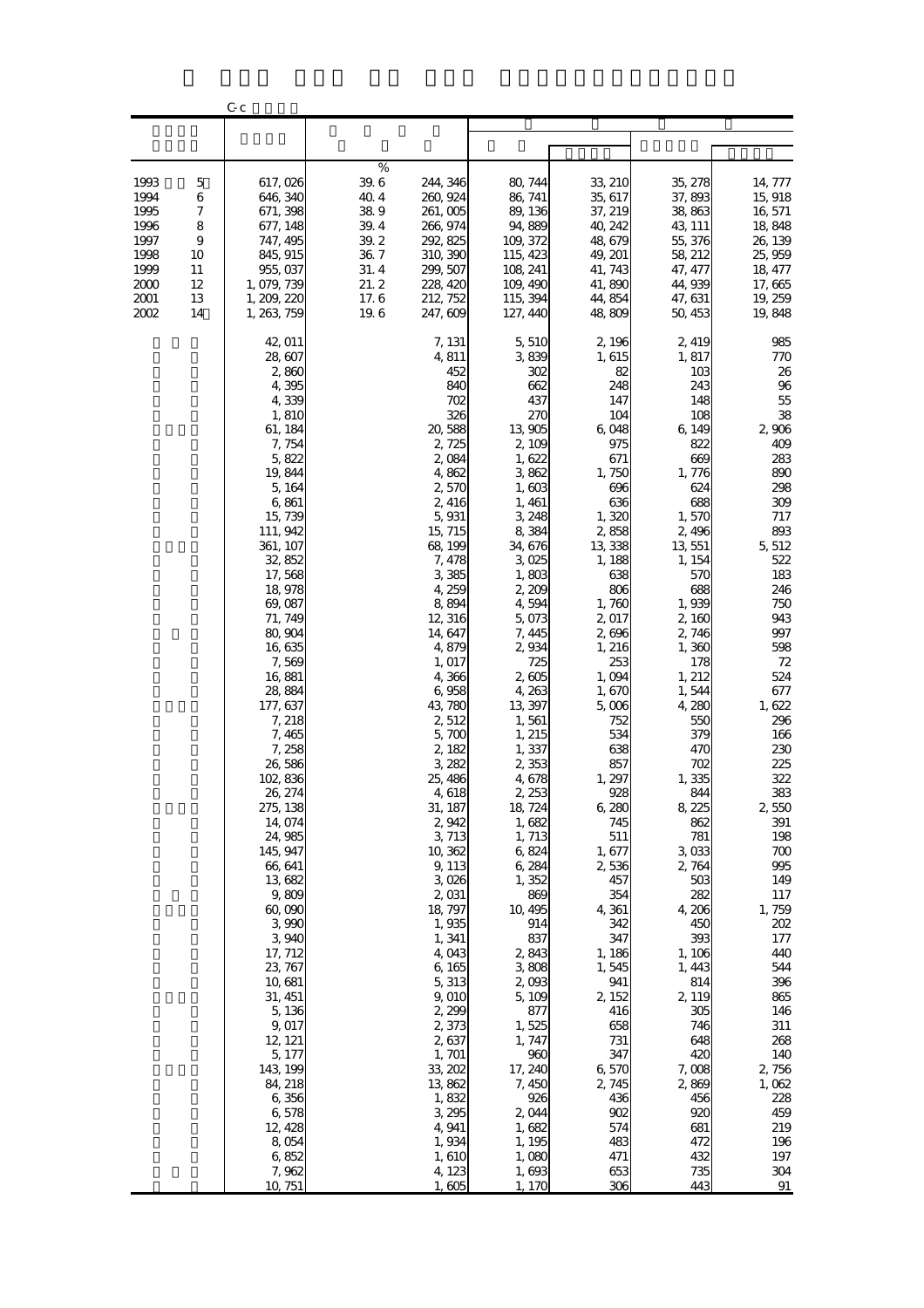|                     |                  | $C_{c}$ (1)                               |                                                              |                                                  |                          |                               |                          |
|---------------------|------------------|-------------------------------------------|--------------------------------------------------------------|--------------------------------------------------|--------------------------|-------------------------------|--------------------------|
|                     |                  |                                           |                                                              |                                                  |                          |                               |                          |
|                     |                  |                                           |                                                              |                                                  |                          |                               |                          |
|                     |                  |                                           |                                                              |                                                  |                          |                               |                          |
|                     |                  |                                           | $\%$                                                         |                                                  |                          |                               |                          |
| 1993                | $\mathbf 5$      | $\frac{14}{8}$                            | $12.5$<br>$21.4$                                             | 1                                                |                          |                               |                          |
| 1994<br>1995        | $\,$ 6 $\,$      |                                           | $\mathbf{1}$                                                 | $\mathbf{1}$                                     |                          | 1                             |                          |
|                     | $\boldsymbol{7}$ | 14                                        | 3                                                            | $\overline{\mathbf{c}}$                          |                          | 1                             |                          |
| 1996                | $\bf8$           |                                           | $\begin{array}{c} \text{-} \\ \text{14.3} \end{array}$<br>÷, |                                                  |                          |                               |                          |
| $1997\,$            | $\boldsymbol{9}$ |                                           | $\mathbf{1}$                                                 | $\mathbf{1}$                                     |                          |                               |                          |
|                     | $10\,$           |                                           | $\overline{\phantom{a}}$                                     |                                                  |                          |                               |                          |
| 1998<br>1999        | $11\,$           | 479889                                    | $\frac{12}{37.5}$<br>$\frac{1}{3}$                           |                                                  | ÷,                       |                               |                          |
| $2000\,$            | $12\,$           |                                           |                                                              | $\overline{c}$                                   |                          |                               |                          |
| $\frac{2001}{2002}$ | $13\,$           |                                           | ÷,<br>$\blacksquare$                                         |                                                  |                          |                               |                          |
|                     | $14\,$           | 12                                        | $\overline{\phantom{a}}$                                     |                                                  |                          |                               |                          |
|                     |                  |                                           |                                                              |                                                  |                          |                               |                          |
|                     |                  |                                           |                                                              |                                                  |                          |                               |                          |
|                     |                  |                                           | $\overline{a}$                                               |                                                  |                          |                               |                          |
|                     |                  |                                           |                                                              |                                                  |                          |                               |                          |
|                     |                  |                                           |                                                              |                                                  |                          |                               |                          |
|                     |                  |                                           | $\blacksquare$                                               |                                                  |                          |                               |                          |
|                     |                  |                                           |                                                              |                                                  |                          |                               |                          |
|                     |                  |                                           |                                                              |                                                  |                          |                               |                          |
|                     |                  |                                           |                                                              |                                                  |                          |                               |                          |
|                     |                  |                                           | ä,                                                           |                                                  | ÷,                       |                               |                          |
|                     |                  |                                           |                                                              |                                                  |                          |                               |                          |
|                     |                  |                                           | $\overline{a}$                                               |                                                  |                          |                               |                          |
|                     |                  |                                           |                                                              |                                                  | ÷                        |                               |                          |
|                     |                  |                                           | $\blacksquare$                                               |                                                  | ÷,                       |                               |                          |
|                     |                  |                                           |                                                              |                                                  |                          |                               |                          |
|                     |                  | $\overline{\mathbf{c}}$                   |                                                              |                                                  |                          |                               |                          |
|                     |                  | $\mathbf{1}$                              |                                                              |                                                  |                          |                               |                          |
|                     |                  |                                           |                                                              |                                                  | ÷,                       |                               |                          |
|                     |                  | $\mathbf{1}$                              | $\overline{a}$                                               | L,                                               |                          |                               |                          |
|                     |                  |                                           |                                                              |                                                  |                          |                               |                          |
|                     |                  |                                           |                                                              |                                                  |                          |                               |                          |
|                     |                  |                                           | ۰                                                            |                                                  | ٠                        |                               |                          |
|                     |                  |                                           |                                                              |                                                  |                          |                               |                          |
|                     |                  |                                           |                                                              |                                                  |                          |                               |                          |
|                     |                  |                                           |                                                              |                                                  |                          |                               |                          |
|                     |                  |                                           | $\blacksquare$                                               |                                                  | ÷,                       |                               |                          |
|                     |                  | 3                                         |                                                              |                                                  |                          |                               |                          |
|                     |                  |                                           |                                                              |                                                  |                          |                               |                          |
|                     |                  |                                           |                                                              |                                                  |                          |                               |                          |
|                     |                  |                                           |                                                              |                                                  |                          |                               |                          |
|                     |                  |                                           |                                                              |                                                  |                          |                               |                          |
|                     |                  | $\overline{c}$                            |                                                              |                                                  |                          |                               |                          |
|                     |                  | $\mathbf{1}$                              |                                                              |                                                  |                          |                               |                          |
|                     |                  | $\mathbf{3}$                              |                                                              |                                                  |                          |                               |                          |
|                     |                  | $\frac{1}{1}$ $\frac{1}{1}$ $\frac{1}{1}$ |                                                              |                                                  | <sup>-</sup>             |                               |                          |
|                     |                  |                                           |                                                              |                                                  | $\overline{\phantom{0}}$ |                               |                          |
|                     |                  |                                           |                                                              |                                                  | $\overline{\phantom{a}}$ | $\overline{\phantom{a}}$      | ÷                        |
|                     |                  |                                           |                                                              |                                                  | $\frac{1}{2}$            | $\overline{\phantom{0}}$      |                          |
|                     |                  |                                           |                                                              |                                                  |                          | $\overline{\phantom{a}}$<br>÷ | ÷                        |
|                     |                  |                                           |                                                              |                                                  | f<br>÷                   | $\overline{\phantom{a}}$      | ÷,                       |
|                     |                  | ÷,                                        |                                                              |                                                  |                          | $\overline{a}$                | ÷                        |
|                     |                  |                                           |                                                              |                                                  | $\frac{1}{2}$            | $\overline{\phantom{a}}$      | ÷,                       |
|                     |                  |                                           |                                                              |                                                  |                          | ÷                             | ÷,                       |
|                     |                  | $\frac{1}{2}$                             |                                                              |                                                  | $\frac{1}{1}$            | $\overline{\phantom{m}}$      | ÷,                       |
|                     |                  |                                           |                                                              |                                                  |                          | $\overline{\phantom{a}}$      | $\overline{\phantom{0}}$ |
|                     |                  | $\frac{1}{2}$                             |                                                              |                                                  | f                        | $\overline{\phantom{a}}$      |                          |
|                     |                  | ÷,                                        |                                                              |                                                  | f<br>÷                   | $\overline{\phantom{m}}$      | ÷                        |
|                     |                  |                                           |                                                              |                                                  |                          | ł,                            |                          |
|                     |                  | $\overline{\phantom{a}}$                  |                                                              |                                                  | <sup>-</sup>             | ÷                             | ÷                        |
|                     |                  |                                           |                                                              |                                                  | ÷,                       | $\overline{\phantom{m}}$      | $\overline{\phantom{a}}$ |
|                     |                  | $-42$                                     | ---------------------------                                  |                                                  | $\frac{1}{2}$            | ÷                             | ÷,                       |
|                     |                  |                                           |                                                              |                                                  |                          | $\overline{\phantom{m}}$      | ÷                        |
|                     |                  |                                           |                                                              |                                                  |                          | -                             | ÷                        |
|                     |                  |                                           |                                                              |                                                  | $\frac{1}{2}$            | $\overline{\phantom{a}}$      | ÷,                       |
|                     |                  | ÷                                         |                                                              |                                                  | $\overline{\phantom{0}}$ | ÷                             |                          |
|                     |                  | ۰                                         |                                                              |                                                  | $\overline{\phantom{0}}$ |                               |                          |
|                     |                  | -                                         |                                                              |                                                  |                          |                               |                          |
|                     |                  | $\mathbf{1}$                              | $\frac{1}{1}$                                                | 医水杨酸 医水杨酸 医水杨酸 医水杨酸 医水杨酸 医水杨酸盐 医水杨酸盐 医水杨酸盐 医水杨酸盐 | f,<br>f                  |                               |                          |
|                     |                  | $\mathbf{1}$                              |                                                              | ł,                                               |                          |                               |                          |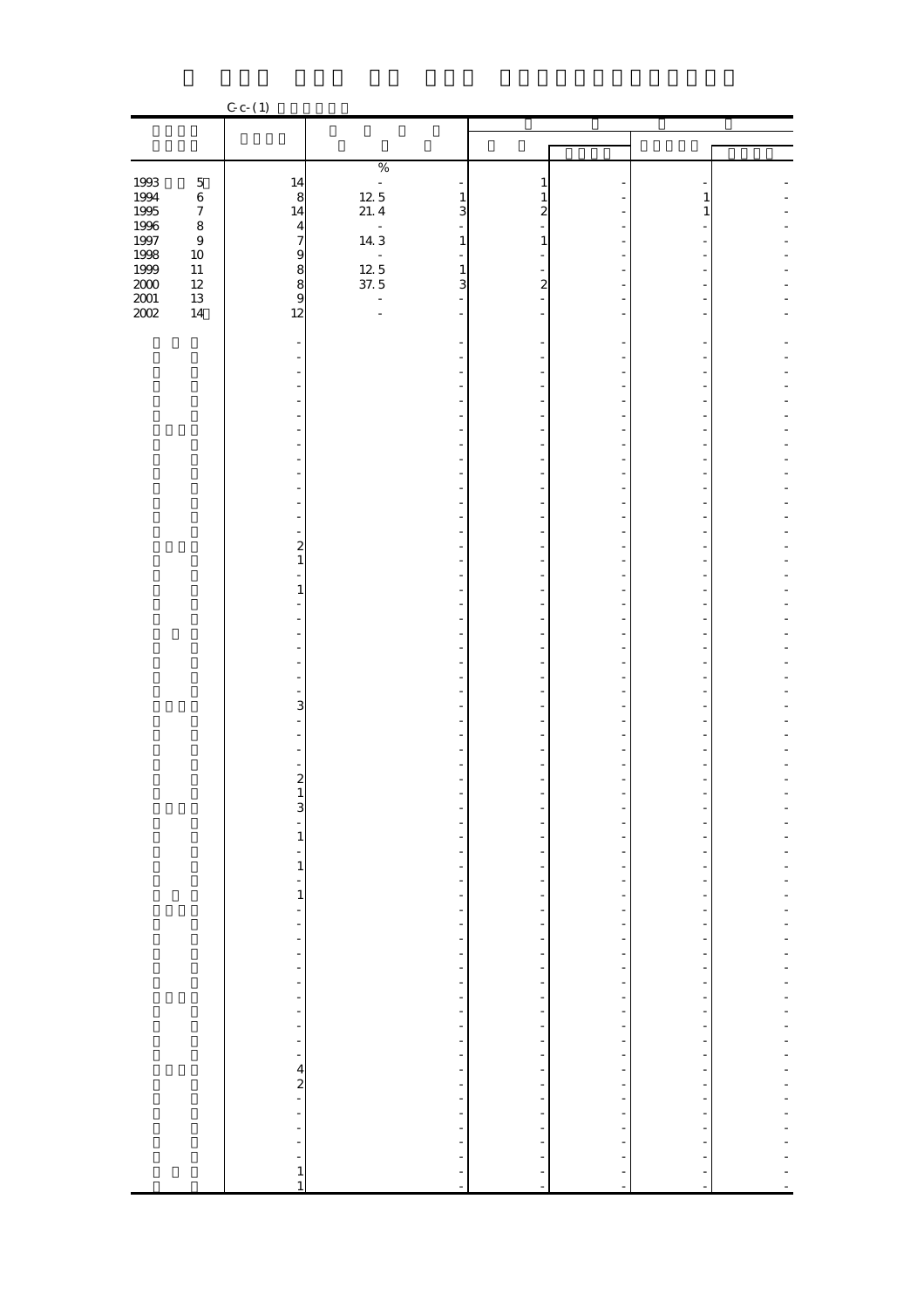|                                                                                |                                                     | $C_{c-}(2)$                                                                                                                                                                                                                                                                                                                                                                                                                                                                                                 |                                                                                    |                                                                                                                                                                                                                                                                                                                                                                                                      |                                                                                                                                                                                                                                                                                                                                                                                                                         |                                                                                                                                                                                                                                                                                                              |                                                                                                                                                                                                                                                                                                                                                   |                                                                                                                                                                                                                                                                                                                               |
|--------------------------------------------------------------------------------|-----------------------------------------------------|-------------------------------------------------------------------------------------------------------------------------------------------------------------------------------------------------------------------------------------------------------------------------------------------------------------------------------------------------------------------------------------------------------------------------------------------------------------------------------------------------------------|------------------------------------------------------------------------------------|------------------------------------------------------------------------------------------------------------------------------------------------------------------------------------------------------------------------------------------------------------------------------------------------------------------------------------------------------------------------------------------------------|-------------------------------------------------------------------------------------------------------------------------------------------------------------------------------------------------------------------------------------------------------------------------------------------------------------------------------------------------------------------------------------------------------------------------|--------------------------------------------------------------------------------------------------------------------------------------------------------------------------------------------------------------------------------------------------------------------------------------------------------------|---------------------------------------------------------------------------------------------------------------------------------------------------------------------------------------------------------------------------------------------------------------------------------------------------------------------------------------------------|-------------------------------------------------------------------------------------------------------------------------------------------------------------------------------------------------------------------------------------------------------------------------------------------------------------------------------|
|                                                                                |                                                     |                                                                                                                                                                                                                                                                                                                                                                                                                                                                                                             |                                                                                    |                                                                                                                                                                                                                                                                                                                                                                                                      |                                                                                                                                                                                                                                                                                                                                                                                                                         |                                                                                                                                                                                                                                                                                                              |                                                                                                                                                                                                                                                                                                                                                   |                                                                                                                                                                                                                                                                                                                               |
| 1993<br>1994<br>1995<br>1996<br>1997<br>1998<br>1999<br>$2000$<br>2001<br>2002 | 5<br>6<br>7<br>8<br>9<br>10<br>11<br>12<br>13<br>14 | 44,369<br>43, 121<br>46,629<br>47, 348<br>52, 726<br>61, 192<br>73, 824<br>101, 338<br>129, 380<br>128,539                                                                                                                                                                                                                                                                                                                                                                                                  | $\%$<br>19.8<br>19.9<br>19.2<br>19.0<br>16.5<br>17.2<br>138<br>64<br>$5\,1$<br>5.6 | 8,771<br>8,583<br>8,942<br>9,000<br>8,699<br>10,548<br>10, 206<br>6,527<br>6,650<br>7,260                                                                                                                                                                                                                                                                                                            | 2, 159<br>2, 111<br>1,982<br>1,875<br>1,716<br>1,745<br>1,965<br>2,006<br>2,082<br>2,429                                                                                                                                                                                                                                                                                                                                | 46<br>41<br>48<br>34<br>33<br>40<br>55<br>41<br>48<br>73                                                                                                                                                                                                                                                     | 1,368<br>1,361<br>1, 241<br>1, 149<br>1,024<br>1,054<br>1,234<br>1,259<br>1,329<br>1,574                                                                                                                                                                                                                                                          | 33<br>${\bf 33}$<br>29<br>26<br>$20\,$<br>23<br>$3\!9$<br>$31\,$<br>$30\,$<br>$50\,$                                                                                                                                                                                                                                          |
|                                                                                |                                                     | 4,579<br>3,569<br>174<br>368<br>355<br>113<br>3,096<br>331<br>253<br>1,453<br>120<br>199<br>740<br>7,366<br>37, 476<br>3,669<br>1, 214<br>1,694<br>6,852<br>8,282<br>10, 752<br>847<br>649<br>837<br>2,680<br>18,869<br>546<br>484<br>424<br>1,969<br>12, 762<br>2,684<br>34, 212<br>1, 455<br>3,301<br>18, 319<br>7,965<br>2,043<br>1, 129<br>4,377<br>154<br>148<br>1, 277<br>2,169<br>629<br>2,583<br>469<br>593<br>1,087<br>434<br>15,981<br>11, 320<br>494<br>388<br>810<br>464<br>430<br>517<br>1,558 |                                                                                    | 225<br>168<br>23<br>9<br>13<br>12<br>171<br>24<br>9<br>44<br>17<br>10<br>67<br>310<br>1,908<br>269<br>116<br>198<br>167<br>196<br>549<br>76<br>23<br>98<br>216<br>1,729<br>108<br>38<br>27<br>152<br>1, 225<br>179<br>1,320<br>82<br>169<br>532<br>223<br>173<br>141<br>340<br>55<br>26<br>57<br>73<br>129<br>189<br>61<br>37<br>50<br>41<br>1,068<br>475<br>65<br>55<br>157<br>43<br>96<br>81<br>96 | 87<br>62<br>10<br>$\mathbf{5}$<br>8<br>2<br>86<br>19<br>9<br>20<br>4<br>3<br>31<br>176<br>646<br>52<br>36<br>25<br>77<br>98<br>220<br>22<br>19<br>28<br>69<br>212<br>15<br>11<br>15<br>11<br>126<br>34<br>707<br>$\frac{16}{70}$<br>406<br><b>116</b><br>$\frac{72}{27}$<br>114<br>10<br>8<br>30<br>43<br>23<br>70<br>14<br>12<br>20<br>24<br>331<br>115<br>$\boldsymbol{9}$<br>37<br>29<br>22<br>31<br>$\frac{23}{65}$ | 4<br>1<br>1<br>1<br>4<br>13<br>5<br>2<br>3<br>$\mathbf{1}$<br>1<br>1<br>$\overline{2}$<br>37<br>3<br>23<br>8<br>$\mathbf{1}$<br>$\boldsymbol{z}$<br>$\overline{\mathcal{Z}}$<br>$\overline{\mathcal{Z}}$<br>2<br>$\mathbf{1}$<br>1<br>8<br>$\mathbf{1}$<br>$\mathbf{1}$<br>$\boldsymbol{z}$<br>$\frac{2}{2}$ | 41<br>29<br>4<br>8<br>44<br>11<br>4<br>10<br>2<br>17<br>105<br>415<br>27<br>24<br>8<br>54<br>69<br>165<br>11<br>12<br>13<br>32<br>116<br>4<br>4<br>6<br>6<br>78<br>18<br>539<br>9<br>49<br>320<br>92<br>55<br>14<br>69<br>8<br>$\overline{5}$<br>16<br>30<br>10<br>36<br>11<br>4<br>14<br>7<br>209<br>78<br>6<br>29<br>17<br>15<br>14<br>11<br>39 | $\mathbf{1}$<br>$\mathbf{1}$<br>3<br>8<br>3<br>$\overline{\mathbf{c}}$<br>$\mathbf{1}$<br>$\mathbf{1}$<br>$\mathbf{1}$<br>$\mathbf{1}$<br>1<br>33<br>$\frac{1}{2}$<br>21<br>8<br>$\mathbf 1$<br>$\mathbf{1}$<br>$\mathbf{1}$<br>$\mathbf{1}$<br>$\mathbf{1}$<br>$\mathbf{1}$<br>$\overline{\mathbf{c}}$<br>L,<br>$\mathbf{1}$ |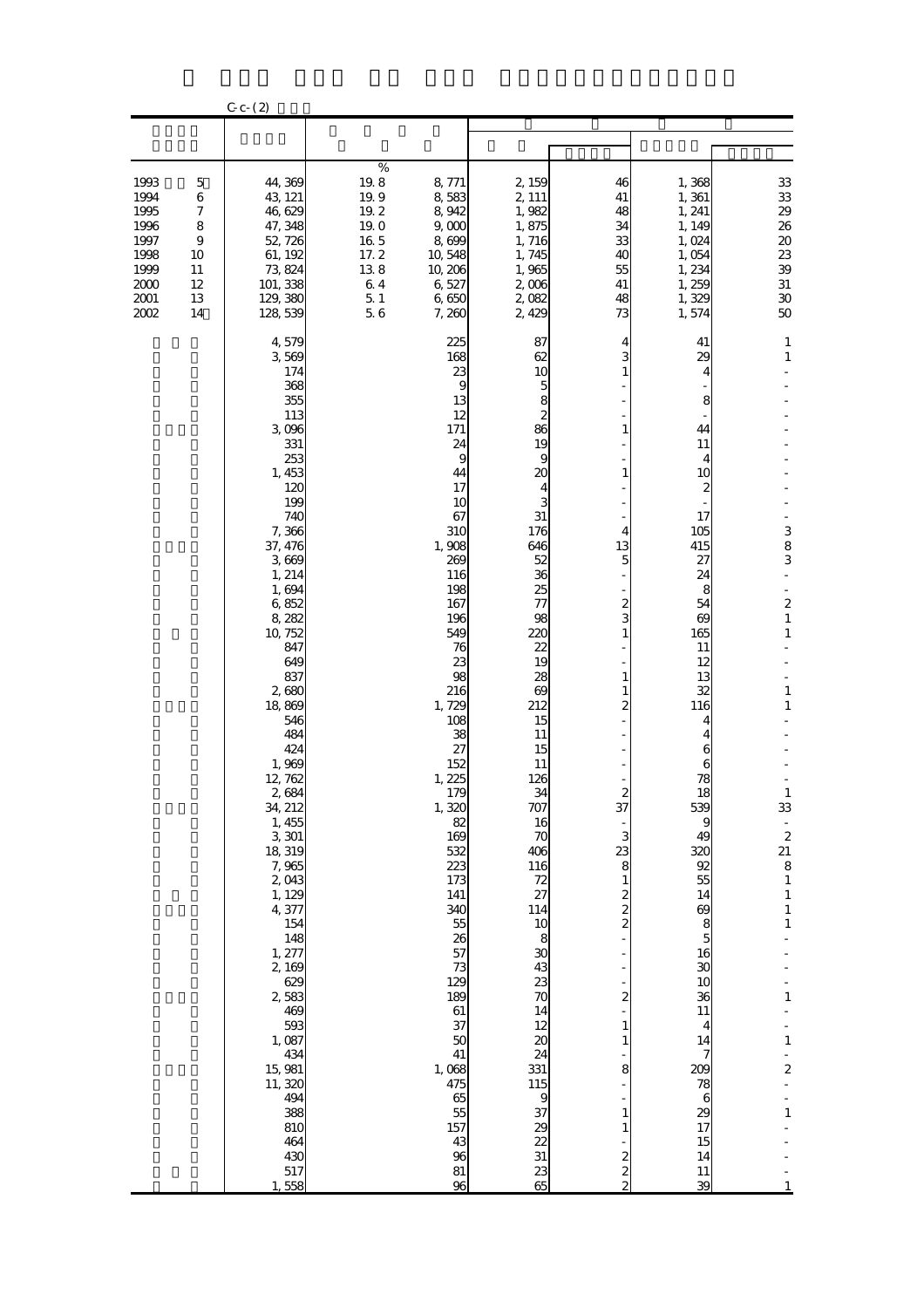|                                                                              |                                                                      | $C_{c}$ $ (3)$                                                                                                                                                                                                                                                                                                                                                                                                                                                                                                                                                            |                                                                                   |                                                                                                                                                                                                                                                                                                                                                                                                                                                                       |                                                                                                                                                                                                                                                                                                                                                                                                   |                                                                                                                                                                                                    |                                                                                                                                                                                                                                                                                                                                                                                  |                                                                                                                                                                                                                                                                                                                                                                                                                                                                             |
|------------------------------------------------------------------------------|----------------------------------------------------------------------|---------------------------------------------------------------------------------------------------------------------------------------------------------------------------------------------------------------------------------------------------------------------------------------------------------------------------------------------------------------------------------------------------------------------------------------------------------------------------------------------------------------------------------------------------------------------------|-----------------------------------------------------------------------------------|-----------------------------------------------------------------------------------------------------------------------------------------------------------------------------------------------------------------------------------------------------------------------------------------------------------------------------------------------------------------------------------------------------------------------------------------------------------------------|---------------------------------------------------------------------------------------------------------------------------------------------------------------------------------------------------------------------------------------------------------------------------------------------------------------------------------------------------------------------------------------------------|----------------------------------------------------------------------------------------------------------------------------------------------------------------------------------------------------|----------------------------------------------------------------------------------------------------------------------------------------------------------------------------------------------------------------------------------------------------------------------------------------------------------------------------------------------------------------------------------|-----------------------------------------------------------------------------------------------------------------------------------------------------------------------------------------------------------------------------------------------------------------------------------------------------------------------------------------------------------------------------------------------------------------------------------------------------------------------------|
|                                                                              |                                                                      |                                                                                                                                                                                                                                                                                                                                                                                                                                                                                                                                                                           |                                                                                   |                                                                                                                                                                                                                                                                                                                                                                                                                                                                       |                                                                                                                                                                                                                                                                                                                                                                                                   |                                                                                                                                                                                                    |                                                                                                                                                                                                                                                                                                                                                                                  |                                                                                                                                                                                                                                                                                                                                                                                                                                                                             |
| 1993<br>1994<br>1995<br>1996<br>1997<br>1998<br>1999<br>2000<br>2001<br>2002 | $\mathbf 5$<br>6<br>7<br>8<br>$\bf{9}$<br>10<br>11<br>12<br>13<br>14 | 222, 701<br>228, 528<br>222, 473<br>210,080<br>217, 171<br>252, 092<br>294, 635<br>362, 762<br>432, 140<br>443, 298                                                                                                                                                                                                                                                                                                                                                                                                                                                       | $\%$<br>33.7<br>34 1<br>32.4<br>334<br>327<br>29.5<br>25.0<br>126<br>100<br>11. O | 74.943<br>77, 921<br>72,061<br>70, 207<br>71,028<br>74, 473<br>73, 715<br>45,666<br>43, 176<br>48,881                                                                                                                                                                                                                                                                                                                                                                 | 3,473<br>3,480<br>3,069<br>2,772<br>2,639<br>2,857<br>2,892<br>2,933<br>3,027<br>3,322                                                                                                                                                                                                                                                                                                            | 144<br>137<br>150<br>144<br>112<br>134<br>129<br>124<br>134<br>139                                                                                                                                 | 1,234<br>1, 195<br>1,037<br>798<br>793<br>742<br>704<br>658<br>663<br>816                                                                                                                                                                                                                                                                                                        | 53<br>$57\,$<br>$66\,$<br>44<br>29<br>43<br>44<br>33<br>39<br>$42\,$                                                                                                                                                                                                                                                                                                                                                                                                        |
|                                                                              |                                                                      | 16,387<br>11, 230<br>1, 150<br>1,549<br>1,903<br>555<br>17,673<br>2, 155<br>1,375<br>6,826<br>1,000<br>2,027<br>4,290<br>28,507<br>136,033<br>12,651<br>6,346<br>7,082<br>26,070<br>32,609<br>28, 210<br>5,105<br>2, 471<br>5,627<br>9,862<br>65,083<br>2,488<br>2,584<br>2,416<br>8,972<br>39,790<br>8,833<br>99, 219<br>5,059<br>8,098<br>54, 459<br>23, 574<br>4, 437<br>3,592<br>15,041<br>1, 225<br>969<br>4,509<br>5,244<br>3094<br>9,475<br>1, 416<br>2,719<br>4,056<br>1,284<br>55,880<br>37, 919<br>2,087<br>1, 429<br>3506<br>3096<br>2, 199<br>2, 258<br>3,386 |                                                                                   | 627<br>275<br>75<br>63<br>164<br>50<br>2,391<br>341<br>227<br>371<br>149<br>338<br>965<br>1,827<br>15,946<br>3,229<br>636<br>1,019<br>1,054<br>3,793<br>3,293<br>837<br>79<br>1,013<br>993<br>11, 407<br>196<br>346<br>119<br>501<br>8,984<br>1, 261<br>4,894<br>644<br>330<br>1,298<br>1, 165<br>1,103<br>354<br>2,797<br>249<br>202<br>396<br>1, 168<br>782<br>1,350<br>164<br>462<br>371<br>353<br>7,642<br>4,062<br>542<br>463<br>627<br>491<br>271<br>934<br>252 | 145<br>81<br>10<br>18<br>22<br>14<br>251<br>31<br>32<br>61<br>28<br>37<br>62<br>256<br>845<br>88<br>43<br>57<br>136<br>110<br>168<br>54<br>18<br>74<br>97<br>442<br>42<br>31<br>32<br>51<br>226<br>$\boldsymbol{\omega}$<br>538<br>49<br>67<br>247<br>104<br>46<br>25<br>237<br>28<br>18<br>65<br>62<br>64<br>123<br>21<br>39<br>36<br>27<br>485<br>180<br>30<br>62<br>35<br>37<br>32<br>55<br>54 | 8<br>2<br>1<br>3<br>12<br>4<br>1<br>3<br>4<br>8<br>16<br>3<br>1<br>1<br>5<br>4<br>1<br>1<br>24<br>5<br>11<br>З<br>18<br>4<br>2<br>6<br>5<br>1<br>1<br>10<br>2<br>2<br>2<br>38<br>11<br>2<br>6<br>9 | 45<br>25<br>4<br>3<br>3<br>10<br>65<br>З<br>4<br>27<br>11<br>3<br>17<br>42<br>203<br>20<br>11<br>14<br>33<br>33<br>23<br>22<br>4<br>18<br>25<br>89<br>5<br>10<br>10<br>49<br>124<br>18<br>18<br>$\boldsymbol{\omega}$<br>17<br>2<br>$\overline{9}$<br>41<br>7<br>$\mathbf{1}$<br>12<br>11<br>10<br>47<br>5<br>19<br>13<br>10<br>160<br>58<br>5<br>27<br>10<br>8<br>8<br>23<br>21 | $\overline{\mathbf{4}}$<br>$\mathbf{1}$<br>3<br>$\overline{\mathbf{4}}$<br>$\overline{5}$<br>$\boldsymbol{2}$<br>3<br>$\boldsymbol{9}$<br>$\mathbf{1}$<br>$\frac{2}{2}$<br>$\overline{\mathbf{4}}$<br>6<br>$\mathbf{1}$<br>$\begin{array}{c} 2 \\ 2 \\ 1 \end{array}$<br>$\mathbf{1}$<br>$\mathbf{1}$<br>4<br>$\overline{\mathcal{L}}$<br>$\boldsymbol{z}$<br>$\overline{\phantom{a}}$<br>9<br>$\overline{\mathbf{c}}$<br>$\mathbf{1}$<br>$\mathbf{1}$<br>$\mathbf{1}$<br>4 |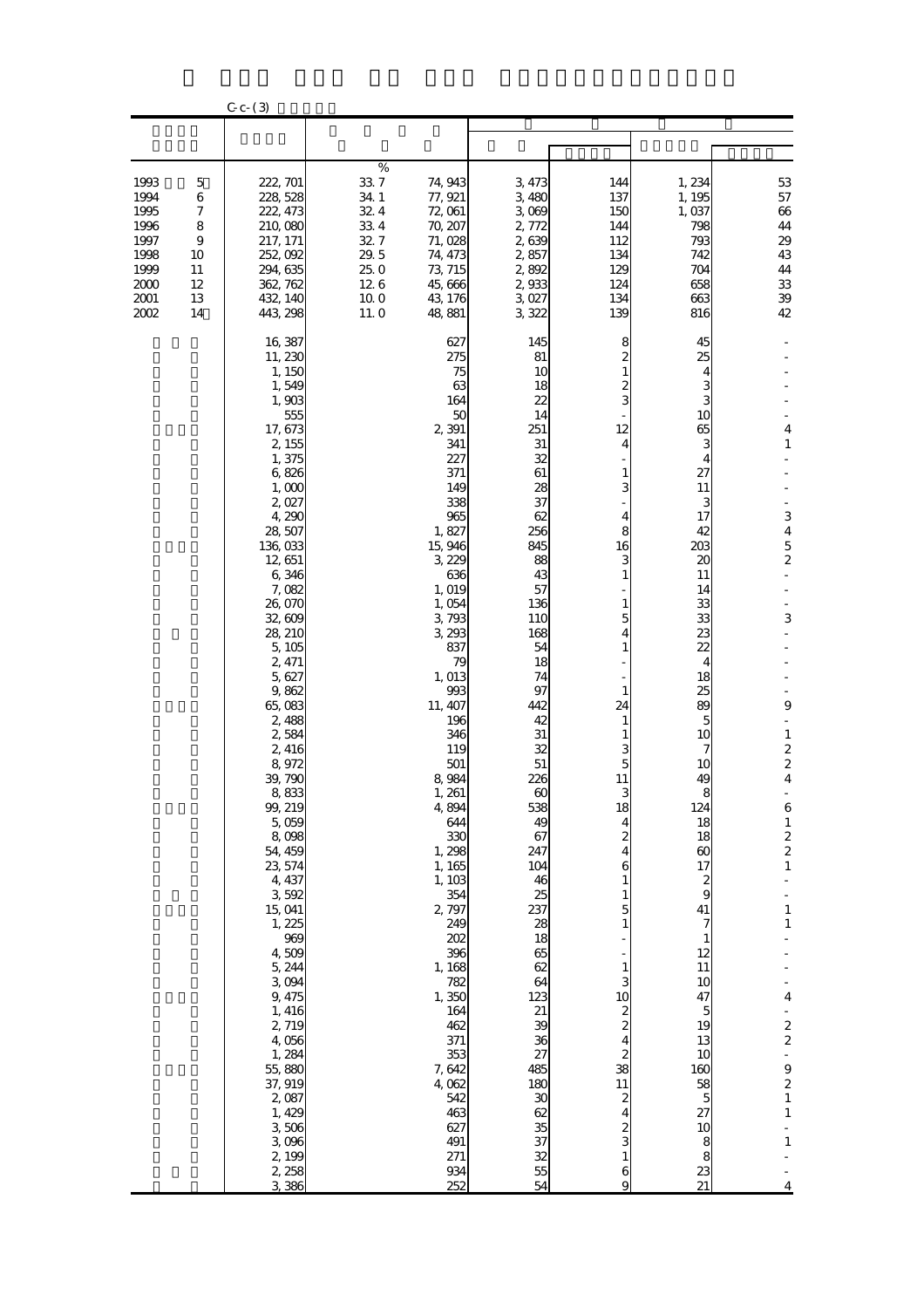|                                              |                                                                               | $C_{c-}(4)$                                                          |                                                           |                                                            |                                                                                 |                                          |                                                     |                                                                             |
|----------------------------------------------|-------------------------------------------------------------------------------|----------------------------------------------------------------------|-----------------------------------------------------------|------------------------------------------------------------|---------------------------------------------------------------------------------|------------------------------------------|-----------------------------------------------------|-----------------------------------------------------------------------------|
|                                              |                                                                               |                                                                      |                                                           |                                                            |                                                                                 |                                          |                                                     |                                                                             |
|                                              |                                                                               |                                                                      |                                                           |                                                            |                                                                                 |                                          |                                                     |                                                                             |
| 1993<br>1994<br>1995<br>1996<br>1997<br>1998 | $\mathbf 5$<br>$\,$ 6 $\,$<br>$\boldsymbol{7}$<br>8<br>$\boldsymbol{9}$<br>10 | 1,384<br>1, 418<br>1,268<br>1, 411<br>1,632<br>1,874                 | $\%$<br>24 6<br>$33\ 1$<br>$29.3\,$<br>24.2<br>239<br>244 | 340<br>469<br>372<br>342<br>390<br>458                     | 156<br>166<br>143<br>99<br>126<br>111                                           | 9<br>9<br>10<br>$\overline{5}$<br>8<br>4 | $\boldsymbol{\omega}$<br>62<br>34<br>19<br>23<br>15 | $\boldsymbol{6}$<br>$\overline{\mathbf{4}}$<br>$\overline{\mathbf{4}}$<br>٠ |
| 1999<br>$2000\,$<br>$2001\,$<br>$2002\,$     | $11\,$<br>$12\,$<br>13<br>$14\,$                                              | 1,973<br>2,359<br>2,921<br>3,085<br>116                              | $19.4\,$<br>14.4<br>11.4<br>12.1                          | 382<br>339<br>334<br>372<br>3                              | 128<br>112<br>115<br>162<br>3                                                   | 7<br>3<br>5<br>3                         | 37<br>13<br>16<br>17                                | 3<br>$\mathbf{1}$<br>$\mathbf 1$                                            |
|                                              |                                                                               | 70<br>5<br>20<br>19                                                  |                                                           | $\mathbf{1}$<br>$\mathbf{1}$<br>$\mathbf{1}$               | -<br>$\mathbf{z}$<br>$\mathbf 1$                                                |                                          |                                                     |                                                                             |
|                                              |                                                                               | $\begin{array}{c} 2 \\ 126 \end{array}$<br>$\frac{8}{13}$<br>28<br>7 |                                                           | 38<br>$\blacksquare$<br>3<br>$\frac{6}{5}$                 | $11\,$<br>3                                                                     |                                          | 4<br>$\overline{\mathcal{Z}}$                       |                                                                             |
|                                              |                                                                               | 24<br>46<br>204<br>1,015<br>125                                      |                                                           | 16<br>8<br>$\overline{7}$<br>83<br>9                       | $\frac{2}{2}$<br>$\mathbf{1}$<br>56<br>$\overline{\mathbf{r}}$                  | ٠<br>2                                   | $\overline{\mathcal{Z}}$<br>$\mathbf{1}$<br>5       |                                                                             |
|                                              |                                                                               | 31<br>58<br>226<br>136<br>234                                        |                                                           | 4<br>$\overline{\mathbf{4}}$<br>$\frac{8}{9}$<br>16        | $\frac{2}{7}$<br>6<br>$11\,$<br>$\overline{\mathcal{U}}$                        | $\mathbf{1}$<br>$\mathbf{1}$             | $\overline{\mathcal{Z}}$<br>$\overline{\mathbf{c}}$ |                                                                             |
|                                              |                                                                               | 49<br>24<br>46<br>86<br>365                                          |                                                           | 11<br>3<br>$\overline{\mathbf{4}}$<br>15<br>80             | 62838<br>33                                                                     | $\mathbf{1}$                             | 1                                                   |                                                                             |
|                                              |                                                                               | 15<br>20<br>8<br>74<br>206                                           |                                                           | 6<br>10<br>23<br>38                                        | $\blacksquare$<br>$\frac{2}{13}$<br>15                                          | 1                                        |                                                     |                                                                             |
|                                              |                                                                               | 42<br>739<br>38<br>397                                               |                                                           | 3<br>68<br>$\begin{array}{c} 1 \\ 5 \\ 21 \end{array}$     | 3<br>35<br>$\begin{array}{c} 1 \\ 3 \\ 15 \end{array}$                          |                                          | 5<br>1<br>$\mathbf{1}$                              |                                                                             |
|                                              |                                                                               | $134$<br>$42$<br>$49$<br>127<br>10                                   |                                                           | $26$<br>$6$<br>$9$<br>$29$<br>$\overline{\phantom{a}}$     | $\frac{10}{3}$<br>$\frac{3}{6}$                                                 |                                          | 3<br>1                                              |                                                                             |
|                                              |                                                                               | $\boldsymbol{6}$<br>41<br>$48$<br>$25$<br>$5$<br>$5$<br>$8$<br>$21$  |                                                           | ÷                                                          | $\mathbf 1$<br>$\overline{\mathbf{4}}$<br>$\frac{1}{2}$                         |                                          | 1                                                   |                                                                             |
|                                              |                                                                               | $rac{21}{338}$                                                       |                                                           | $\begin{array}{c} 5915 \\ 1582 \\ -4256 \\ 13 \end{array}$ | $\overline{a}$<br>$\mathbf{1}$<br>$\begin{array}{c} \n\cdot \\ 15\n\end{array}$ |                                          | 1                                                   |                                                                             |
|                                              |                                                                               | 162<br>$\overline{30}$<br>$\overline{\mathbf{4}}$<br>$\frac{28}{17}$ |                                                           | $\begin{array}{c} 4 \\ 2 \\ 14 \end{array}$<br>12          | 4<br>$\mathbf{1}$<br>$\frac{1}{3}$                                              |                                          | 1                                                   |                                                                             |
|                                              |                                                                               | 15<br>$rac{1}{52}$                                                   |                                                           | ÷,<br>$\frac{8}{3}$                                        | $\mathbf{1}$<br>$\frac{2}{3}$                                                   |                                          |                                                     |                                                                             |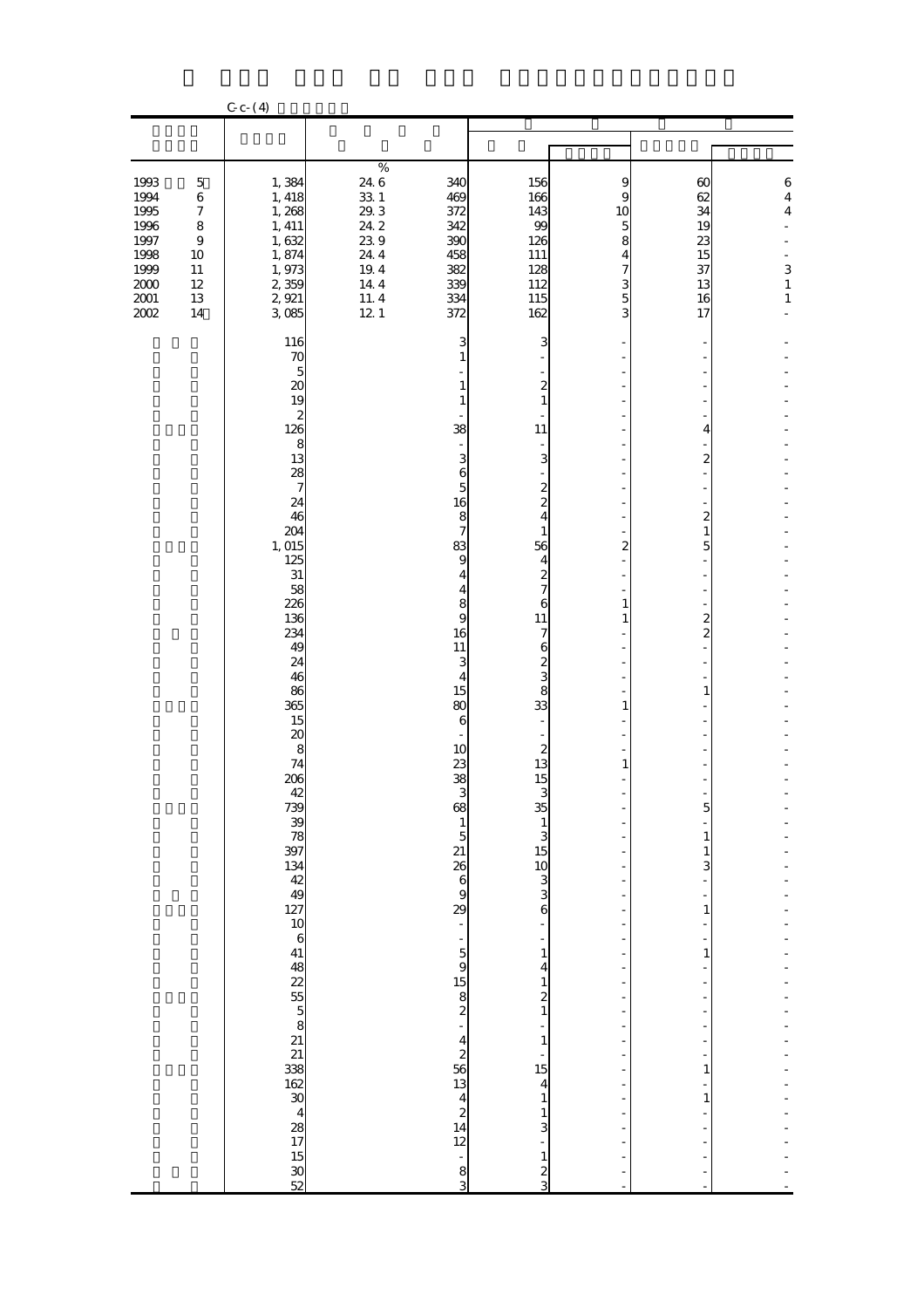|                                                                                          |                                                                                                           | $C_{c-}(5)$                                                                                                                                                                                                                                                                                                                                                                                                |                                                                                                                               |                                                                                                                                                                                                                                                                                                                                                                                                                                                                                                                                                                                          |                                                                                                                                                                                                                                                                                                                                                                                |                                                  |                                                                                                 |                                                                                                                                                      |
|------------------------------------------------------------------------------------------|-----------------------------------------------------------------------------------------------------------|------------------------------------------------------------------------------------------------------------------------------------------------------------------------------------------------------------------------------------------------------------------------------------------------------------------------------------------------------------------------------------------------------------|-------------------------------------------------------------------------------------------------------------------------------|------------------------------------------------------------------------------------------------------------------------------------------------------------------------------------------------------------------------------------------------------------------------------------------------------------------------------------------------------------------------------------------------------------------------------------------------------------------------------------------------------------------------------------------------------------------------------------------|--------------------------------------------------------------------------------------------------------------------------------------------------------------------------------------------------------------------------------------------------------------------------------------------------------------------------------------------------------------------------------|--------------------------------------------------|-------------------------------------------------------------------------------------------------|------------------------------------------------------------------------------------------------------------------------------------------------------|
|                                                                                          |                                                                                                           |                                                                                                                                                                                                                                                                                                                                                                                                            |                                                                                                                               |                                                                                                                                                                                                                                                                                                                                                                                                                                                                                                                                                                                          |                                                                                                                                                                                                                                                                                                                                                                                |                                                  |                                                                                                 |                                                                                                                                                      |
|                                                                                          |                                                                                                           |                                                                                                                                                                                                                                                                                                                                                                                                            |                                                                                                                               |                                                                                                                                                                                                                                                                                                                                                                                                                                                                                                                                                                                          |                                                                                                                                                                                                                                                                                                                                                                                |                                                  |                                                                                                 |                                                                                                                                                      |
| 1993<br>1994<br>1995<br>1996<br>1997<br>1998<br>1999<br>$2000\,$<br>$2001\,$<br>$2002\,$ | $\mathbf 5$<br>$\,$ 6 $\,$<br>$\boldsymbol{7}$<br>8<br>$\boldsymbol{9}$<br>10<br>$11\,$<br>12<br>13<br>14 | 3,468<br>3610<br>3642<br>3,910<br>4,637<br>4,673<br>4,902<br>6,532<br>7, 437<br>8,027                                                                                                                                                                                                                                                                                                                      | $\%$<br>23 5<br>323<br>25.2<br>229<br>239<br>$26\;6$<br>$18\ 6$<br>$10\,$ $1\,$<br>$\begin{array}{c} 9.1 \\ 10.0 \end{array}$ | 815<br>1, 166<br>919<br>896<br>1, 109<br>1, 243<br>914<br>657<br>676<br>805                                                                                                                                                                                                                                                                                                                                                                                                                                                                                                              | 187<br>170<br>130<br>112<br>117<br>121<br>139<br>130<br>122<br>107                                                                                                                                                                                                                                                                                                             | 3<br>5<br>3<br>4<br>3<br>3<br>4<br>4<br>7<br>3   | 104<br>80<br>73<br>50<br>41<br>$\boldsymbol{\omega}$<br>47<br>50<br>37<br>26                    | 3<br>$\frac{3}{2}$<br>$\blacksquare$<br>$\overline{\mathbf{c}}$<br>$\mathbf{1}$<br>$\overline{\mathbf{c}}$<br>$\overline{\mathbf{4}}$<br>$\mathbf 1$ |
|                                                                                          |                                                                                                           | 309<br>246<br>8<br>30<br>21<br>4<br>256<br>18<br>36<br>54<br>47<br>32<br>69<br>1,020<br>2,974<br>353<br>54<br>82<br>722<br>615<br>863<br>59<br>34<br>66<br>126<br>785<br>45<br>33<br>48<br>137<br>420<br>102<br>1,395<br>110<br>165<br>612<br>413<br>48<br>47<br>339<br>27<br>22<br>106<br>118<br>$\frac{66}{197}$<br>16<br>115<br>46<br>20<br>752<br>440<br>45<br>23<br>57<br>41<br>39<br>$\frac{25}{82}$ |                                                                                                                               | 4<br>3<br>$\mathbf{1}$<br>117<br>$\overline{\phantom{m}}$<br>6<br>17<br>17<br>$71\,$<br>6<br>28<br>147<br>11<br>4<br>3<br>6<br>67<br>24<br>16<br>$\overline{\mathbf{c}}$<br>3<br>11<br>221<br>$\boldsymbol{z}$<br>$\mathbf{1}$<br>$\frac{3}{5}$<br>198<br>12<br>$\begin{array}{c} 52 \\ 3 \\ 11 \end{array}$<br>8<br>26<br>$\begin{array}{c} 1 \\ 3 \\ 87 \end{array}$<br>$\blacksquare$<br>$\overline{\phantom{a}}$<br>12<br>$\boldsymbol{\alpha}$<br>55<br>$\frac{6}{3}$<br>$\frac{2}{1}$<br>143<br>64<br>$\frac{34}{5}$<br>17<br>$\overline{\phantom{a}}$<br>$\overline{6}$<br>6<br>4 | $\frac{1}{2}$<br>4<br>4<br>$\overline{\phantom{0}}$<br>$\overline{5}$<br>39<br>3880<br>15<br>4<br>$\mathbf{1}$<br>6<br>16<br>$\mathbf{1}$<br>$\overline{c}$<br>$\boldsymbol{z}$<br>$11\,$<br>11<br>$\frac{1}{7}$<br>$\frac{1}{10}$<br>$\blacksquare$<br>$\frac{3}{2}$<br>÷<br>÷<br>$\begin{array}{c} 22 \\ 2 \\ 2 \\ 4 \end{array}$<br>$\overline{c}$<br>$\mathbf 1$<br>3<br>8 | ٠<br>2<br>$\mathbf{1}$<br>1<br>1<br>$\mathbf{1}$ | 4<br>4<br>1<br>12<br>1<br>1<br>5<br>$\overline{c}$<br>3<br>4<br>5<br>1<br>$\boldsymbol{z}$<br>1 | $\mathbf 1$<br>$\mathbf{1}$                                                                                                                          |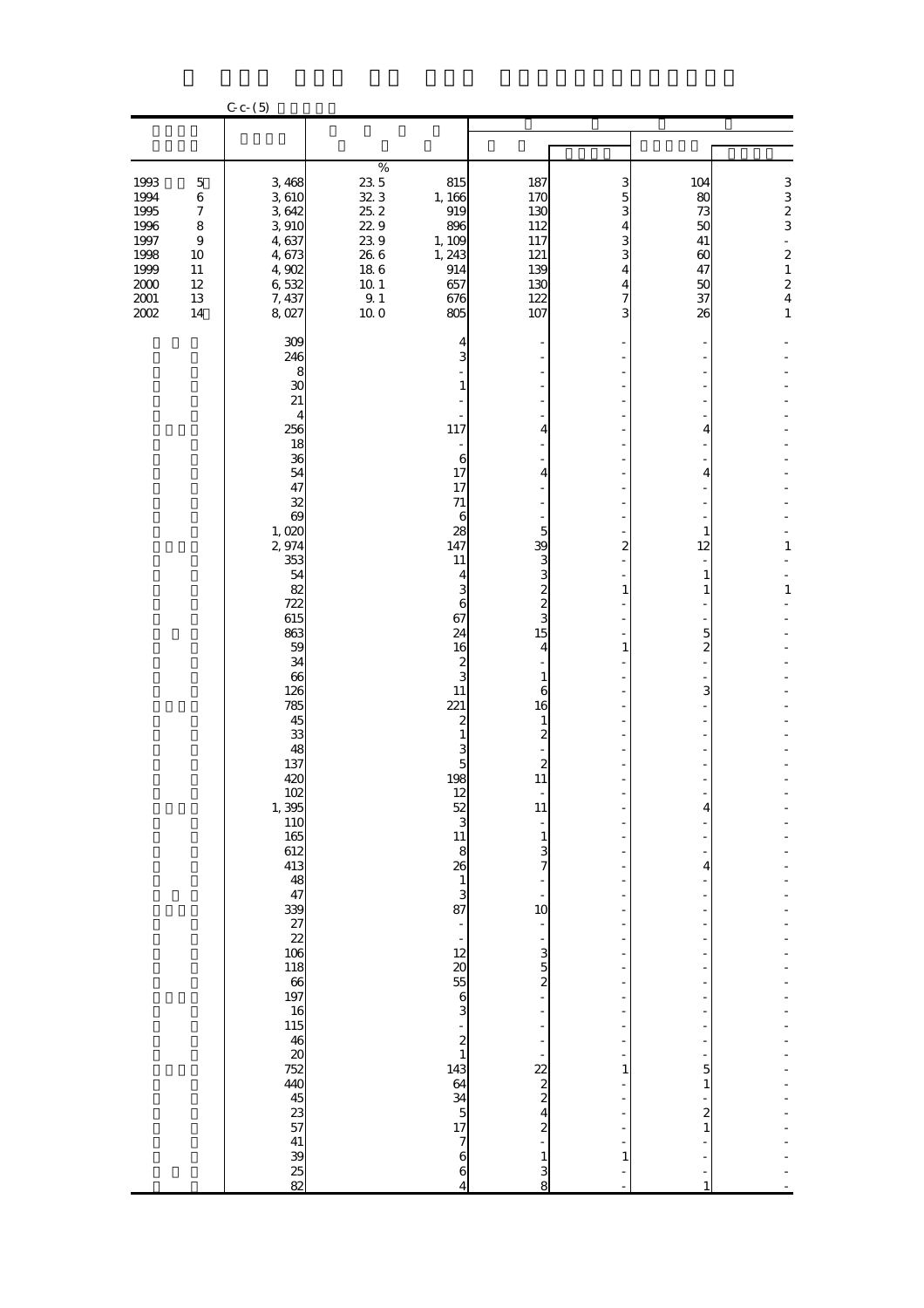|                                                                                    |                                                                         | $C - C - 6$                                                                                                                                                                                                                                                                                                                                                                                               |                                                                                   |                                                                                                                                                                                                                                                                                                                                                                                                                                     |                                                                                                                                                                                                                                                                                                                                                                                    |                                                                                                                                                                                                                                                                                                                                                                                                                               |                                                                                                                                                                                                                                                                                                                                                                        |                                                                                                                                                                                                                                                                                                                                                                                                                                     |
|------------------------------------------------------------------------------------|-------------------------------------------------------------------------|-----------------------------------------------------------------------------------------------------------------------------------------------------------------------------------------------------------------------------------------------------------------------------------------------------------------------------------------------------------------------------------------------------------|-----------------------------------------------------------------------------------|-------------------------------------------------------------------------------------------------------------------------------------------------------------------------------------------------------------------------------------------------------------------------------------------------------------------------------------------------------------------------------------------------------------------------------------|------------------------------------------------------------------------------------------------------------------------------------------------------------------------------------------------------------------------------------------------------------------------------------------------------------------------------------------------------------------------------------|-------------------------------------------------------------------------------------------------------------------------------------------------------------------------------------------------------------------------------------------------------------------------------------------------------------------------------------------------------------------------------------------------------------------------------|------------------------------------------------------------------------------------------------------------------------------------------------------------------------------------------------------------------------------------------------------------------------------------------------------------------------------------------------------------------------|-------------------------------------------------------------------------------------------------------------------------------------------------------------------------------------------------------------------------------------------------------------------------------------------------------------------------------------------------------------------------------------------------------------------------------------|
|                                                                                    |                                                                         |                                                                                                                                                                                                                                                                                                                                                                                                           |                                                                                   |                                                                                                                                                                                                                                                                                                                                                                                                                                     |                                                                                                                                                                                                                                                                                                                                                                                    |                                                                                                                                                                                                                                                                                                                                                                                                                               |                                                                                                                                                                                                                                                                                                                                                                        |                                                                                                                                                                                                                                                                                                                                                                                                                                     |
| 1993<br>1994<br>1995<br>1996<br>1997<br>1998<br>1999<br>$2000$<br>2001<br>$2002\,$ | $\mathbf 5$<br>$\,$ 6 $\,$<br>7<br>8<br>9<br>10<br>11<br>12<br>13<br>14 | 1,969<br>2,088<br>2,038<br>2,396<br>3005<br>2,769<br>2,990<br>3,789<br>4, 149<br>3,999                                                                                                                                                                                                                                                                                                                    | $\%$<br>87.5<br>843<br>83 1<br>85.3<br>86.3<br>832<br>81.4<br>71.4<br>64.9<br>627 | 1,723<br>1,760<br>1,693<br>2,043<br>2,593<br>2,304<br>2, 434<br>2,706<br>2,691<br>2,506                                                                                                                                                                                                                                                                                                                                             | 262<br>269<br>294<br>317<br>439<br>470<br>501<br>582<br>598<br>546                                                                                                                                                                                                                                                                                                                 | 75<br>91<br>88<br>99<br>104<br>114<br>119<br>129<br>128<br>125                                                                                                                                                                                                                                                                                                                                                                | 78<br>81<br>94<br>114<br>161<br>178<br>125<br>174<br>152<br>131                                                                                                                                                                                                                                                                                                        | $\begin{array}{c} 27 \\ 31 \end{array}$<br>$31\,$<br>46<br>$\overline{\phantom{a}}$<br>${\bf 41}$<br>37<br>$47\,$<br>32<br>${\bf 36}$                                                                                                                                                                                                                                                                                               |
|                                                                                    |                                                                         | 190<br>128<br>10<br>30<br>10<br>12<br>374<br>67<br>56<br>77<br>63<br>61<br>50<br>358<br>867<br>36<br>64<br>73<br>87<br>130<br>141<br>160<br>26<br>51<br>99<br>313<br>21<br>33<br>52<br>28<br>141<br>$\begin{array}{c} 38 \\ 914 \end{array}$<br>$\frac{44}{58}$<br>648<br>$\frac{100}{17}$<br>47<br>342 30 33 72 120 87 130 87 88 40<br>425<br>143<br>19<br>54<br>63<br>28<br>17<br>50<br>$\overline{51}$ |                                                                                   | 110<br>70<br>9<br>23<br>3<br>$\overline{5}$<br>229<br>33<br>20<br>47<br>47<br>50<br>32<br>294<br>611<br>24<br>52<br>49<br>72<br>66<br>133<br>76<br>12<br>58<br>$\theta$<br>237<br>10<br>32<br>40<br>22<br>111<br>$\begin{array}{c} 22 \\ 294 \end{array}$<br>26<br>58<br>104<br>61<br>18<br>$\frac{27}{265}$<br>$\frac{23}{29}$<br>$\frac{50}{29}$<br>46<br>300<br>$\frac{1}{34}$<br>51<br>$\overline{30}$<br>14<br>$\frac{35}{26}$ | 43<br>26<br>$\boldsymbol{z}$<br>10<br>$\boldsymbol{z}$<br>3<br>28<br>$\overline{\mathbf{4}}$<br>$\frac{8}{4}$<br>5<br>82<br>151<br>8<br>11<br>9<br>19<br>16<br>39<br>17<br>$\boldsymbol{z}$<br>10<br>20<br>51<br>4<br>9<br>4<br>25<br>5<br>55<br>12<br>8<br>18<br>5<br>6<br>6<br>2<br>3<br>2<br>3<br>2<br>3<br>2<br>3<br>2<br><br><br><br><br><br>7<br>7<br><br>7<br>7531231125129 | 13<br>7<br>1<br>2<br>1<br>2<br>11<br>1<br>2<br>5<br>3<br>9<br>28<br>$\overline{5}$<br>4<br>1<br>1<br>5<br>5<br>$\mathbf{1}$<br>3<br>3<br>7<br>1<br>3<br>$\bf{1}$<br>15<br>$\begin{smallmatrix}8&8&8\&2&2\end{smallmatrix}$<br>$\mathbf{1}$<br>16<br>$\begin{smallmatrix}2\2\1\end{smallmatrix}$<br>5<br>7<br>$\mathbf{1}$<br>4<br>$\overline{\mathbf{c}}$<br>$\mathbf{1}$<br>$\mathbf{1}$<br>22<br>7<br>1<br>1<br>6<br>2<br>5 | 12<br>10<br>$\boldsymbol{z}$<br>4<br>1<br>2<br>$\mathbf{1}$<br>13<br>35<br>$\frac{2}{2}$<br>4<br>7<br>14<br>3<br>1<br>$\overline{\mathcal{Z}}$<br>11<br>$\mathbf{1}$<br>4<br>$\overline{\mathcal{Z}}$<br>$\mathbf{1}$<br>3<br>13322322<br>$\mathbf{1}$<br>$\frac{1}{2}$ $\frac{2}{7}$ $\frac{1}{6}$<br>5<br>$\mathbf{1}$<br>25<br>10<br>$\frac{1}{2}$<br>$\frac{5}{3}$ | 3<br>$\boldsymbol{2}$<br>$\mathbf{1}$<br>$\overline{\mathbf{c}}$<br>$\mathbf{1}$<br>÷<br>$\mathbf{1}$<br>$\blacksquare$<br>$\mathbf{1}$<br>$\bf{6}$<br>$\mathbf 1$<br>$\mathbf 1$<br>$\overline{\mathbf{c}}$<br>÷,<br>$\mathbf{1}$<br>$\mathbf{1}$<br>$\mathbf{1}$<br>$\mathbf{1}$<br>$\frac{4}{3}$<br>$\frac{1}{1}$<br>$-61$<br>$11$<br>$3$<br>$\frac{1}{1}$<br>$\frac{1}{1}$<br>$\frac{12}{4}$<br>$\frac{1}{3}$<br>$\overline{3}$ |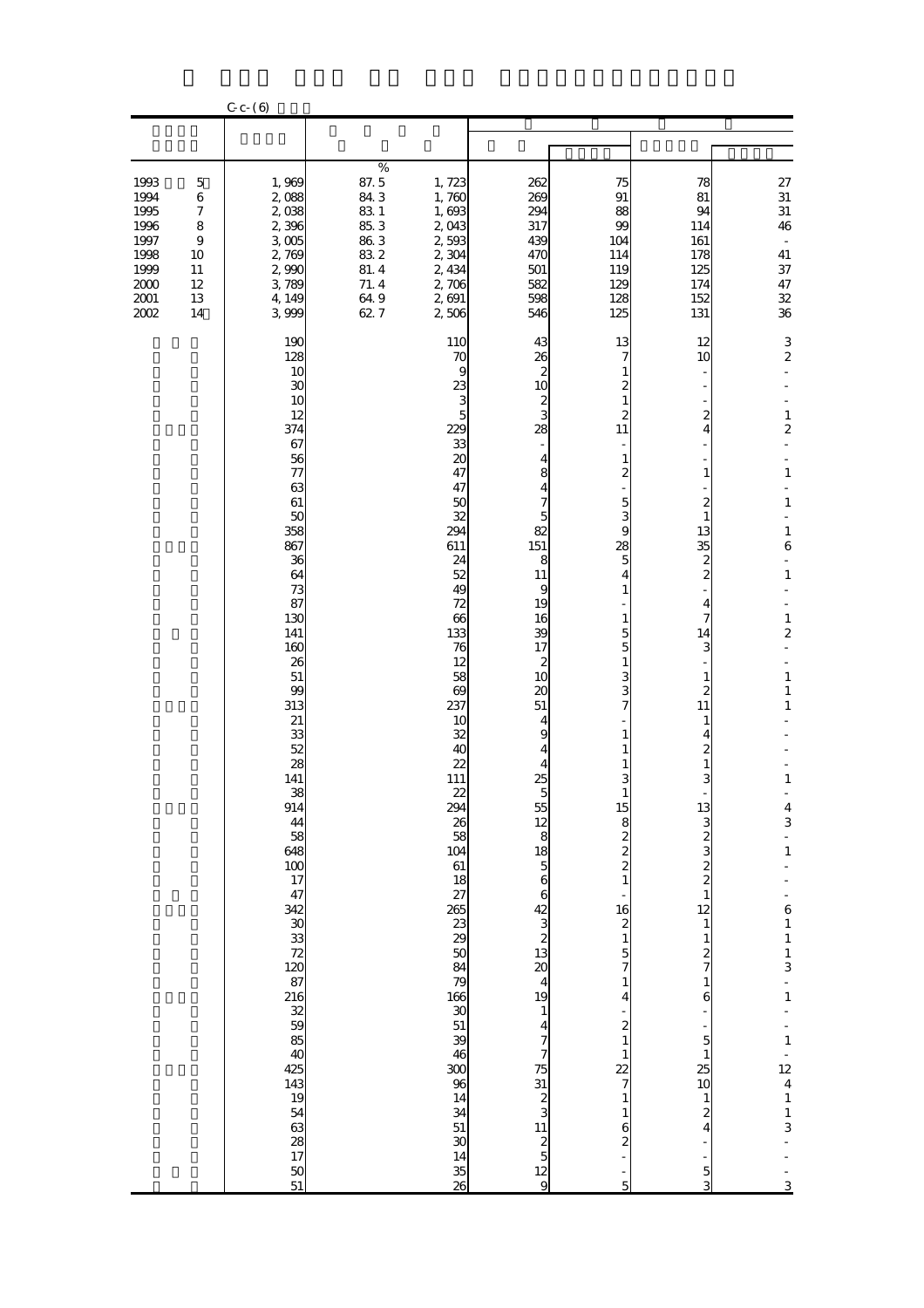|                                                                                |                                                                         | $C_{c}$ $(7)$                                                                                                                                                                                                                                                                                                                                                                                                                              |                                                                                            |                                                                                                                                                                                                                                                                                                                                                                                                                                                                                                          |                                                                                                                                                                                                                                                                                                                                                                                                                                                                   |                                                                                                                                                                                                        |                                                                                                                                                                                                                                                                                                                                                                                |                                                                                                                                                                                                                                                                                                                                                                                                                                                       |
|--------------------------------------------------------------------------------|-------------------------------------------------------------------------|--------------------------------------------------------------------------------------------------------------------------------------------------------------------------------------------------------------------------------------------------------------------------------------------------------------------------------------------------------------------------------------------------------------------------------------------|--------------------------------------------------------------------------------------------|----------------------------------------------------------------------------------------------------------------------------------------------------------------------------------------------------------------------------------------------------------------------------------------------------------------------------------------------------------------------------------------------------------------------------------------------------------------------------------------------------------|-------------------------------------------------------------------------------------------------------------------------------------------------------------------------------------------------------------------------------------------------------------------------------------------------------------------------------------------------------------------------------------------------------------------------------------------------------------------|--------------------------------------------------------------------------------------------------------------------------------------------------------------------------------------------------------|--------------------------------------------------------------------------------------------------------------------------------------------------------------------------------------------------------------------------------------------------------------------------------------------------------------------------------------------------------------------------------|-------------------------------------------------------------------------------------------------------------------------------------------------------------------------------------------------------------------------------------------------------------------------------------------------------------------------------------------------------------------------------------------------------------------------------------------------------|
|                                                                                |                                                                         |                                                                                                                                                                                                                                                                                                                                                                                                                                            |                                                                                            |                                                                                                                                                                                                                                                                                                                                                                                                                                                                                                          |                                                                                                                                                                                                                                                                                                                                                                                                                                                                   |                                                                                                                                                                                                        |                                                                                                                                                                                                                                                                                                                                                                                |                                                                                                                                                                                                                                                                                                                                                                                                                                                       |
| 1993<br>1994<br>1995<br>1996<br>1997<br>1998<br>1999<br>$2000$<br>2001<br>2002 | $\mathbf 5$<br>$\,$ 6 $\,$<br>7<br>8<br>9<br>10<br>11<br>12<br>13<br>14 | 15,854<br>18,563<br>19,220<br>20, 515<br>26,980<br>35,763<br>41, 173<br>46,064<br>50,838<br>52, 919                                                                                                                                                                                                                                                                                                                                        | $\%$<br>46.1<br>509<br>49.6<br>57.0<br>49.6<br>$54\;9$<br>$500$<br>$32.1\,$<br>25.4<br>348 | 7,304<br>9,455<br>9,525<br>11,696<br>13,373<br>19,636<br>20, 597<br>14,796<br>12,925<br>18, 434                                                                                                                                                                                                                                                                                                                                                                                                          | 1,054<br>1,406<br>1,408<br>1,845<br>2, 118<br>2,605<br>3,304<br>3,072<br>3,078<br>3,158                                                                                                                                                                                                                                                                                                                                                                           | 65<br>71<br>83<br>94<br>129<br>164<br>176<br>119<br>196<br>172                                                                                                                                         | 582<br>835<br>973<br>1,331<br>1,568<br>1,871<br>2,420<br>2, 179<br>2,190<br>2,166                                                                                                                                                                                                                                                                                              | $42\,$<br>$55\,$<br>$63\,$<br>$6\hskip-2pt 9$<br>102<br>134<br>120<br>$9\!$<br>151<br>123                                                                                                                                                                                                                                                                                                                                                             |
|                                                                                |                                                                         | 484<br>363<br>28<br>53<br>29<br>11<br>528<br>45<br>25<br>320<br>10<br>45<br>83<br>5,607<br>18,486<br>748<br>417<br>227<br>5,372<br>5,633<br>5, 113<br>78<br>252<br>58<br>588<br>4,338<br>31<br>90<br>44<br>366<br>3 388<br>419<br>16, 218<br>$215$<br>1,825<br>9, 197<br>4, 231<br>591<br>159<br>1, 410<br>26<br>15<br>499<br>796<br>74<br>757<br>35<br>368<br>287<br>67<br>5,091<br>3 995<br>90<br>29<br>617<br>$31\,$<br>83<br>87<br>159 |                                                                                            | 135<br>100<br>$\frac{2}{7}$<br>20<br>$\boldsymbol{6}$<br>144<br>10<br>6<br>101<br>4<br>7<br>16<br>1,763<br>6,820<br>139<br>108<br>42<br>2,388<br>2, 113<br>1,831<br>43<br>27<br>17<br>112<br>1,498<br>$\mathbf{5}$<br>21<br>16<br>70<br>1, 171<br>215<br>4,952<br><b>116</b><br>1, 107<br>2,705<br>870<br>115<br>39<br>394<br>$\boldsymbol{\mathsf{20}}$<br>$\overline{\mathbf{4}}$<br>95<br>231<br>44<br>173<br>10<br>47<br>102<br>14<br>2,555<br>1,370<br>17<br>43<br>999<br>$\frac{3}{8}$<br>17<br>98 | 84<br>49<br>1<br>11<br>17<br>6<br>76<br>8<br>6<br>37<br>$\frac{2}{9}$<br>14<br>292<br>700<br>50<br>40<br>16<br>161<br>161<br>218<br>1<br>15<br>8<br>30<br>202<br>$\boldsymbol{6}$<br>$\frac{9}{5}$<br>16<br>133<br>33<br>1, 164<br>20<br>73<br>း<br>မဆွေ<br>၁<br>$\begin{array}{c}\n 134 \\  2 \\  50 \\  \end{array}$<br>$\boldsymbol{\omega}$<br>$\begin{array}{c} 11 \\ 83 \end{array}$<br>$\frac{2}{3}$<br>$\frac{8}{3}$<br>307<br>14<br>11<br>38<br>32<br>33 | 5<br>1<br>4<br>5<br>5<br>19<br>26<br>1<br>$\boldsymbol{z}$<br>3<br>12<br>7<br>1<br>20<br>2<br>9<br>68<br>3<br>8<br>41<br>13<br>3<br>7<br>1<br>6<br>2<br>$\overline{\mathcal{Z}}$<br>20<br>17<br>1<br>1 | 57<br>34<br>9<br>8<br>6<br>54<br>8<br>4<br>24<br>2<br>8<br>8<br>173<br>511<br>38<br>33<br>6<br>117<br>121<br>159<br>14<br>21<br>130<br>5<br>2<br>8<br>84<br>24<br>759<br>$\boldsymbol{9}$<br>49<br>513<br>157<br>25<br>$\mathbf{6}$<br>104<br>$\mathbf{1}$<br>2<br>43<br>54<br>4<br>55<br>$\mathbf{1}$<br>16<br>33<br>$\overline{5}$<br>323<br>247<br>7<br>10<br>23<br>3<br>28 | $\mathbf{1}$<br>$\mathbf{1}$<br>4<br>$\overline{\mathbf{4}}$<br>15<br>22<br>$\mathbf{1}$<br>$\mathbf{1}$<br>3<br>${\bf 11}$<br>$\overline{5}$<br>$\mathbf{1}$<br>12<br>$\blacksquare$<br>$\boldsymbol{z}$<br>3<br>$\boldsymbol{6}$<br>$\mathbf 1$<br>46<br>$\begin{array}{c} 1 \\ 6 \\ 25 \end{array}$<br>$\frac{11}{3}$<br>$\overline{\phantom{a}}$<br>$\frac{1}{1}$<br>$\overline{6}$<br>$\frac{1}{2}$<br>$\frac{1}{2}$<br>14<br>12<br>$\mathbf{1}$ |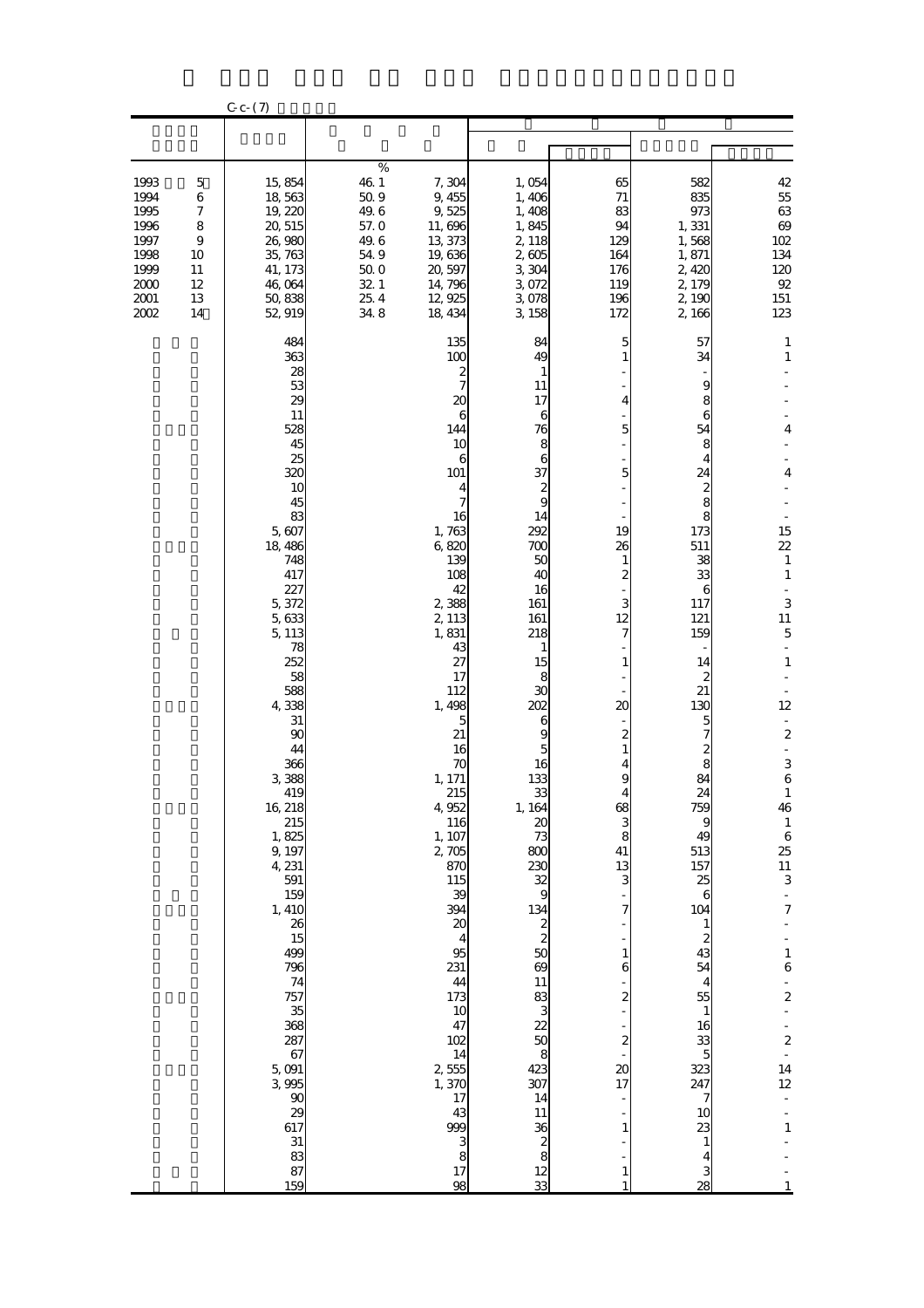|                                                                                    |                                                                                            | $C_{c}$ (8)                                                                                                                                                                                                                                                                                                                                                                                                                                                                                                |                                                                                             |                                                                                                                                                                                                                                                                                                                                                                                                                                                                                                              |                                                                                                                                                                                                                                                                                                                                                                                                                 |                                                                                                                                                                                                                                                                                                                                      |                                                                                                                                                                                                                           |                                                                                                                                                                                                                                                                  |
|------------------------------------------------------------------------------------|--------------------------------------------------------------------------------------------|------------------------------------------------------------------------------------------------------------------------------------------------------------------------------------------------------------------------------------------------------------------------------------------------------------------------------------------------------------------------------------------------------------------------------------------------------------------------------------------------------------|---------------------------------------------------------------------------------------------|--------------------------------------------------------------------------------------------------------------------------------------------------------------------------------------------------------------------------------------------------------------------------------------------------------------------------------------------------------------------------------------------------------------------------------------------------------------------------------------------------------------|-----------------------------------------------------------------------------------------------------------------------------------------------------------------------------------------------------------------------------------------------------------------------------------------------------------------------------------------------------------------------------------------------------------------|--------------------------------------------------------------------------------------------------------------------------------------------------------------------------------------------------------------------------------------------------------------------------------------------------------------------------------------|---------------------------------------------------------------------------------------------------------------------------------------------------------------------------------------------------------------------------|------------------------------------------------------------------------------------------------------------------------------------------------------------------------------------------------------------------------------------------------------------------|
|                                                                                    |                                                                                            |                                                                                                                                                                                                                                                                                                                                                                                                                                                                                                            |                                                                                             |                                                                                                                                                                                                                                                                                                                                                                                                                                                                                                              |                                                                                                                                                                                                                                                                                                                                                                                                                 |                                                                                                                                                                                                                                                                                                                                      |                                                                                                                                                                                                                           |                                                                                                                                                                                                                                                                  |
| 1993<br>1994<br>1995<br>1996<br>1997<br>1998<br>1999<br>$2000$<br>2001<br>$2002\,$ | $\mathbf 5$<br>$\,$ 6 $\,$<br>$\boldsymbol{7}$<br>8<br>$\,9$<br>10<br>11<br>12<br>13<br>14 | 30, 217<br>25,038<br>24,386<br>23, 483<br>22, 181<br>21, 019<br>21, 928<br>24,526<br>25, 691<br>24,590                                                                                                                                                                                                                                                                                                                                                                                                     | $\%$<br>423<br>$52\,$ $1\,$<br>47.2<br>49.9<br>49.9<br>45.7<br>37.3<br>20.4<br>17.2<br>17.9 | 12, 792<br>13 053<br>11, 512<br>11, 718<br>11,064<br>9,597<br>8,189<br>5,012<br>4, 412<br>4,400                                                                                                                                                                                                                                                                                                                                                                                                              | 988<br>1,005<br>934<br>932<br>972<br>953<br>967<br>813<br>770<br>796                                                                                                                                                                                                                                                                                                                                            | 171<br>192<br>150<br>155<br>160<br>173<br>163<br>123<br>117<br>148                                                                                                                                                                                                                                                                   | 75<br>53<br>58<br>54<br>69<br>67<br>49<br>70<br>59<br>71                                                                                                                                                                  | 18<br>13<br>$12\,$<br>19<br>15<br>18<br>$\boldsymbol{7}$<br>$11\,$<br>$\pmb{20}$<br>23                                                                                                                                                                           |
|                                                                                    |                                                                                            | 223<br>171<br>22<br>17<br>$\frac{8}{5}$<br>403<br>45<br>36<br>180<br>36<br>25<br>81<br>10,534<br>3840<br>203<br>62<br>42<br>638<br>1, 211<br>1, 211<br>101<br>$31\,$<br>150<br>191<br>1,331<br>75<br>92<br>108<br>208<br>772<br>76<br>6,452<br>$\begin{array}{c} 89 \\ 360 \end{array}$<br>$5.062$<br>731<br>156<br>$\frac{54}{629}$<br>14<br>16<br>238<br>299<br>$\frac{62}{259}$<br>$\begin{array}{c} 28 \\ 89 \end{array}$<br>111<br>$\frac{31}{919}$<br>512<br>$\frac{31}{35}$<br>91<br>28<br>65<br>73 |                                                                                             | 24<br>18<br>$\mathbf{1}$<br>1<br>1<br>3<br>$\boldsymbol{\omega}$<br>7<br>14<br>41<br>4<br>1<br>$\boldsymbol{z}$<br>2,059<br>984<br>16<br>5<br>3<br>48<br>505<br>362<br>11<br>4<br>1<br>29<br>294<br>8<br>12<br>16<br>32<br>224<br>$\begin{array}{c} 2 \\ 454 \end{array}$<br>$\begin{array}{c} 3 \\ 138 \end{array}$<br>123<br>131<br>$\begin{array}{c}\n 56 \\  129 \\  24\n \end{array}$<br>11<br>105782789197<br>$\frac{1}{5}$<br>$\boldsymbol{\omega}$<br>$\frac{6}{5}$<br>18<br>$\overline{\mathbf{4}}$ | $\boldsymbol{\chi}$<br>15<br>1<br>1<br>1<br>2<br>25<br>6<br>10<br>6<br>1<br>1<br>226<br>160<br>5<br>4<br>3<br>23<br>49<br>45<br>$\frac{3}{3}$<br>$\overline{\mathcal{Z}}$<br>23<br>46<br>1<br>$\frac{2}{5}$<br>7<br>28<br>181<br>$\begin{array}{c} 2 \\ 35 \\ 91 \end{array}$<br>$\frac{44}{5}$<br>$\overline{4}$<br>31<br>$\mathbf{1}$<br>$\frac{1}{7}$<br>15 7 21 30 30 30 30 30 7 7 31 4 7<br>$\frac{11}{5}$ | 2<br>2<br>7<br>3<br>2<br>1<br>1<br>29<br>29<br>1<br>1<br>9<br>4<br>6<br>1<br>1<br>6<br>10<br>$\overline{c}$<br>5<br>28<br>$\mathbf{1}$<br>7<br>11<br>9<br>7<br>$\mathbf{1}$<br>$\overline{5}$<br>$\mathbf{1}$<br>10<br>$\overline{\mathcal{Z}}$<br>$\mathbf{1}$<br>6<br>$\mathbf{1}$<br>26<br>11<br>3<br>2<br>3<br>$\mathbf{1}$<br>6 | 3<br>2<br>$\mathbf{1}$<br>4<br>3<br>1<br>4<br>20<br>3<br>1<br>4<br>$\overline{c}$<br>10<br>4<br>1<br>1<br>17<br>$\boldsymbol{6}$<br>8<br>$\mathbf{1}$<br>$\frac{2}{5}$<br>1<br>4<br>14<br>$\boldsymbol{z}$<br>3<br>4<br>5 | $\mathbf{1}$<br>$\boldsymbol{7}$<br>$\overline{\mathbf{c}}$<br>$\mathbf{1}$<br>$\overline{\mathbf{4}}$<br>$\mathbf{1}$<br>$\mathbf 1$<br>$\boldsymbol{6}$<br>$\frac{1}{3}$ $\frac{1}{2}$<br>$\mathbf{1}$<br>$\mathbf{1}$<br>7<br>$\frac{1}{2}$<br>$\overline{5}$ |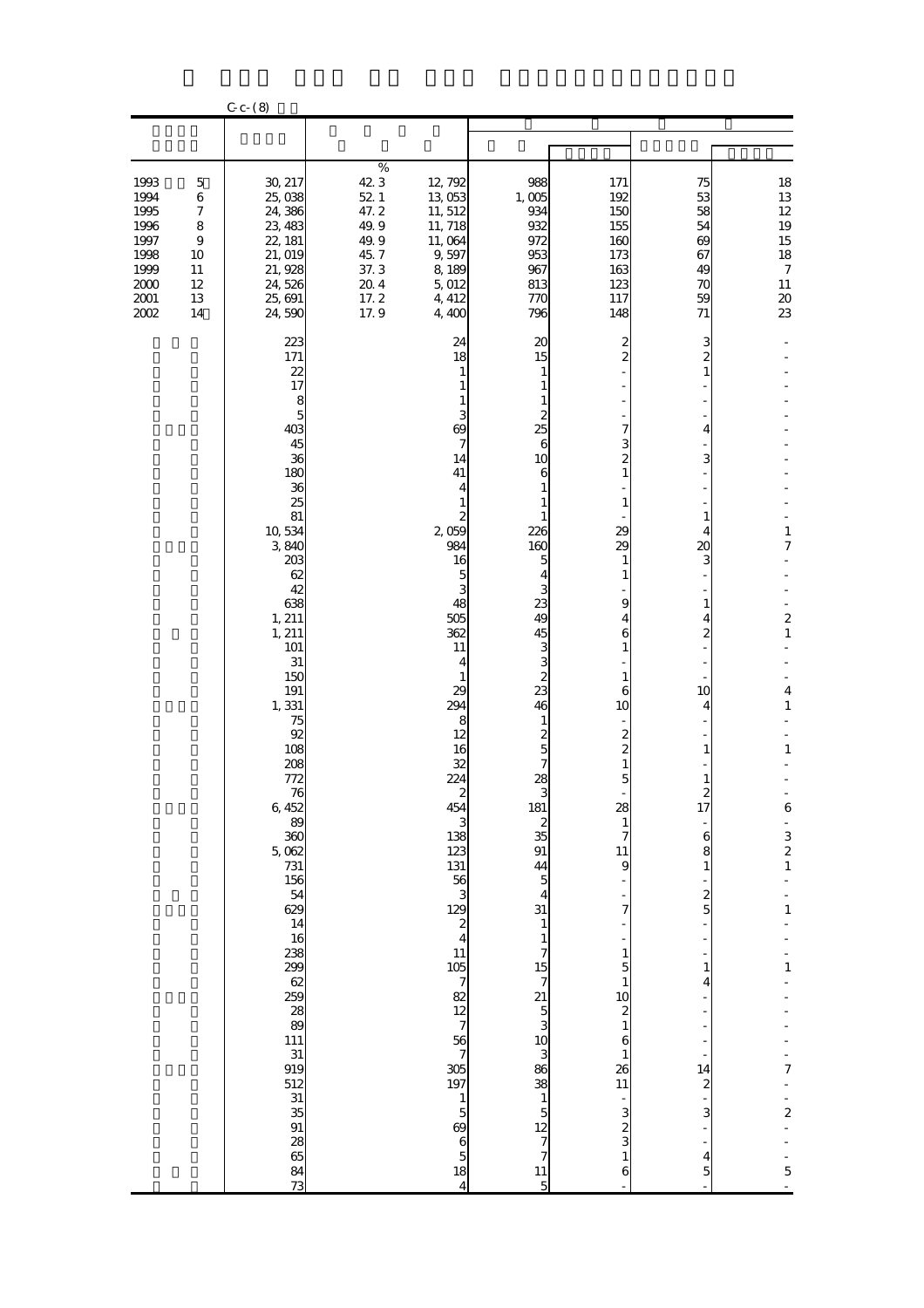|                                      |                            | $C_{c}$ $C_{c}$ $(9)$                                    |                                            |                                                     |                                            |                                            |                                                   |                                                                   |
|--------------------------------------|----------------------------|----------------------------------------------------------|--------------------------------------------|-----------------------------------------------------|--------------------------------------------|--------------------------------------------|---------------------------------------------------|-------------------------------------------------------------------|
|                                      |                            |                                                          |                                            |                                                     |                                            |                                            |                                                   |                                                                   |
|                                      |                            |                                                          |                                            |                                                     |                                            |                                            |                                                   |                                                                   |
| 1993<br>1994<br>1995<br>1996<br>1997 | 5<br>6<br>7<br>8<br>9      | 64,883<br>79, 407<br>108,075<br>116,853<br>146, 674      | $\%$<br>304<br>280<br>27.4<br>27.8<br>28.5 | 19, 753<br>22, 235<br>29, 581<br>32, 459<br>41, 746 | 1,398<br>1,848<br>2,025<br>1,803<br>1,781  | 62<br>75<br>107<br>109<br>87               | 835<br>800<br>802<br>740<br>821                   | 28<br>28<br>$30\,$<br>38<br>40                                    |
| 1998<br>1999<br>2000<br>2001<br>2002 | 10<br>11<br>12<br>13<br>14 | 181, 444<br>222, 328<br>190, 490<br>170, 470<br>174, 718 | 24.2<br>20.6<br>16 1<br>11.1<br>166        | 43,906<br>45, 754<br>30, 707<br>18,851<br>28,962    | 2,010<br>2, 192<br>2,084<br>2,329<br>2,850 | 103<br>109<br>94<br>99<br>126              | 789<br>1,044<br>1,196<br>1,593<br>2,163           | $31\,$<br>40<br>$35\,$<br>59<br>89                                |
|                                      |                            | 3637<br>1,782<br>426<br>485                              |                                            | 773<br>600<br>30<br>85                              | 168<br>118<br>18<br>11                     | 5<br>3                                     | 143<br>99<br>16<br>10                             | $\mathbf 5$<br>3                                                  |
|                                      |                            | 537<br>407<br>8,756<br>1,063<br>1,006                    |                                            | 54<br>4<br>1,524<br>110<br>59                       | 17<br>4<br>314<br>35<br>29                 | 2<br>20<br>1                               | 14<br>4<br>251<br>29<br>24                        | $\boldsymbol{2}$<br>16<br>1                                       |
|                                      |                            | 2,309<br>982<br>963<br>2,433                             |                                            | 183<br>390<br>274<br>508                            | 78<br>40<br>42<br>90                       | 1<br>4<br>2<br>12                          | 59<br>30<br>31<br>78                              | $\overline{4}$<br>11                                              |
|                                      |                            | 8,697<br>48,604<br>5,358<br>3,413<br>3,660               |                                            | 638<br>4,232<br>474<br>264<br>226                   | 143<br>762<br>87<br>46<br>60               | 5<br>35<br>9<br>1                          | 109<br>584<br>$\boldsymbol{\omega}$<br>20<br>45   | $\mathbf 5$<br>21<br>$\boldsymbol{7}$                             |
|                                      |                            | 10, 135<br>5, 118<br>8,486<br>2,761                      |                                            | 302<br>322<br>942<br>396                            | 103<br>74<br>145<br>85                     | 5<br>2<br>5<br>3                           | 86<br>$\boldsymbol{\omega}$<br>120<br>68          | $\overline{\mathbf{4}}$<br>$\mathbf{1}$<br>3<br>$\boldsymbol{2}$  |
|                                      |                            | 1,830<br>3,277<br>4,566<br>38,782<br>577                 |                                            | 32<br>238<br>1,036<br>11, 713<br>392                | 20<br>34<br>108<br>276<br>6                | 1<br>6<br>15                               | 12<br>27<br>77<br>195<br>2                        | $\blacksquare$<br>$\overline{\mathbf{c}}$<br>$\overline{c}$<br>10 |
|                                      |                            | 815<br>1,340<br>7, 612<br>21,070                         |                                            | 3,660<br>418<br>73<br>6,487                         | 22<br>16<br>35<br>160                      | 1<br>11                                    | 17<br>13<br>28<br>122                             | 10                                                                |
|                                      |                            | 7,368<br>32,559<br>2, 154<br>3,352<br>15,600             |                                            | 683<br>1,695<br>245<br>111<br>276                   | 37<br>444<br>58<br>46<br>154               | R<br>10<br>$\mathbf{1}$<br>4               | 13<br>330<br>40<br>34<br>122                      | 7<br>$\mathbf{1}$                                                 |
|                                      |                            | 8,205<br>1, 914<br>1,334<br>12, 219                      |                                            | 592<br>$93\,$<br>378<br>3613                        | 120<br>46<br>20<br>260                     | 2<br>3<br>9                                | 90<br>34<br>10<br>185                             | $\frac{2}{2}$ $\frac{2}{2}$<br>$\frac{1}{3}$                      |
|                                      |                            | 524<br>656<br>$3 \text{ } 003$<br>6,068<br>1,968         |                                            | 573<br>122<br>462<br>587<br>1,869                   | 33<br>31<br>39<br>80<br>$\tau$             | 1<br>4<br>1<br>з                           | 21<br>19<br>$31\,$<br>$\boldsymbol{\omega}$<br>54 | ÷<br>$\mathbf{1}$                                                 |
|                                      |                            | 4, 187<br>613<br>1, 213<br>1,799                         |                                            | 1,076<br>727<br>141<br>197                          | 92<br>13<br>19<br>43                       | 4<br>$\boldsymbol{z}$<br>$\mathbf{1}$      | 71<br>$\mathbf{5}$<br>10<br>40                    | $\frac{1}{2}$<br>$\mathbf{1}$                                     |
|                                      |                            | 562<br>17, 277<br>9, 183<br>1,265                        |                                            | 11<br>3698<br>625<br>158                            | 17<br>391<br>132<br>21                     | 1<br>23<br>5                               | 16<br>295<br>107<br>15                            | $\mathbf{1}$<br>20<br>3                                           |
|                                      |                            | 659<br>2,238<br>1, 237<br>1,009<br>803                   |                                            | 549<br>944<br>148<br>104<br>1, 118                  | 9<br>73<br>31<br>49                        | 6<br>2<br>$\boldsymbol{z}$<br>$\mathbf{1}$ | $\overline{5}$<br>52<br>19<br>38<br>19            | $\frac{5}{2}$                                                     |
|                                      |                            | 883                                                      |                                            | 52                                                  | 28<br>48                                   | 7                                          | 40                                                | $\frac{1}{7}$                                                     |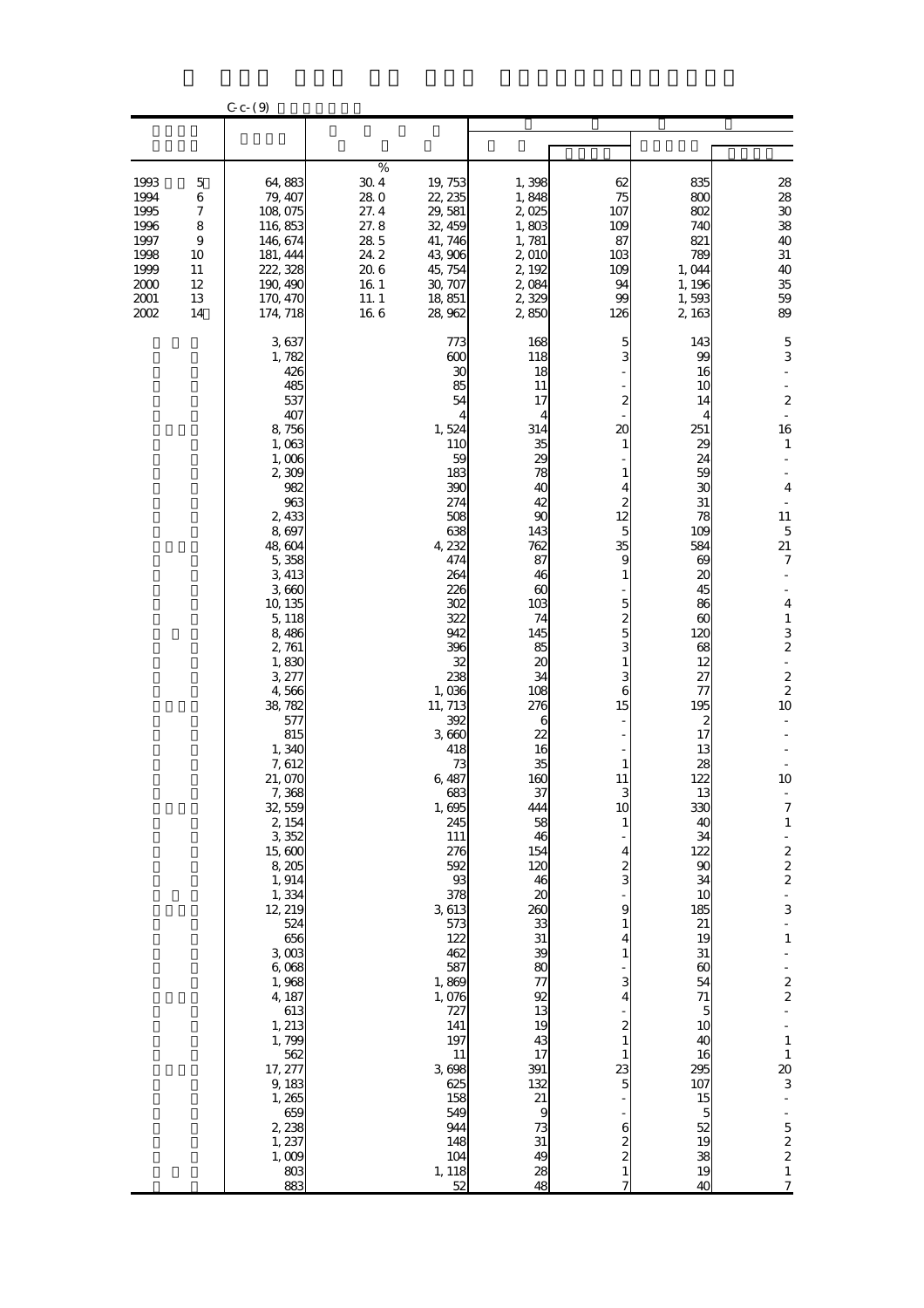|                                                                                  |                                                                                        | $C_{c}$ (10)                                                                                                                                                                                                                                                                                                                                                                                                                                       |                                                                                                       |                                                                                                                                                                                                                                                                                                                                                                                                                                                                                                 |                                                                                                                                                                                                                                                                                                                                                                                                                                          |                                                                                                                                                                                                                                                                                                                                                                                                       |                                                                                                                                                                                                                                                                                                                                                                                           |                                                                                                                                                                                                                                                          |
|----------------------------------------------------------------------------------|----------------------------------------------------------------------------------------|----------------------------------------------------------------------------------------------------------------------------------------------------------------------------------------------------------------------------------------------------------------------------------------------------------------------------------------------------------------------------------------------------------------------------------------------------|-------------------------------------------------------------------------------------------------------|-------------------------------------------------------------------------------------------------------------------------------------------------------------------------------------------------------------------------------------------------------------------------------------------------------------------------------------------------------------------------------------------------------------------------------------------------------------------------------------------------|------------------------------------------------------------------------------------------------------------------------------------------------------------------------------------------------------------------------------------------------------------------------------------------------------------------------------------------------------------------------------------------------------------------------------------------|-------------------------------------------------------------------------------------------------------------------------------------------------------------------------------------------------------------------------------------------------------------------------------------------------------------------------------------------------------------------------------------------------------|-------------------------------------------------------------------------------------------------------------------------------------------------------------------------------------------------------------------------------------------------------------------------------------------------------------------------------------------------------------------------------------------|----------------------------------------------------------------------------------------------------------------------------------------------------------------------------------------------------------------------------------------------------------|
|                                                                                  |                                                                                        |                                                                                                                                                                                                                                                                                                                                                                                                                                                    |                                                                                                       |                                                                                                                                                                                                                                                                                                                                                                                                                                                                                                 |                                                                                                                                                                                                                                                                                                                                                                                                                                          |                                                                                                                                                                                                                                                                                                                                                                                                       |                                                                                                                                                                                                                                                                                                                                                                                           |                                                                                                                                                                                                                                                          |
| 1993<br>1994<br>1995<br>1996<br>1997<br>1998<br>1999<br>2000<br>$2001\,$<br>2002 | $\mathbf 5$<br>$\,$ 6 $\,$<br>$\boldsymbol{7}$<br>8<br>9<br>10<br>11<br>12<br>13<br>14 | 11, 748<br>11, 915<br>11, 021<br>10,376<br>10,335<br>10, 169<br>10, 255<br>10,878<br>11, 280<br>11,554                                                                                                                                                                                                                                                                                                                                             | $\%$<br>$36\ 7$<br>$39.7\,$<br>$40.8$<br>37.0<br>$38\ 2$<br>36 6<br>$30\ 7$<br>17.2<br>$13\ 7$<br>133 | 4,316<br>4,730<br>4, 492<br>3834<br>3,947<br>3,722<br>3 153<br>1,876<br>1,544<br>1,536                                                                                                                                                                                                                                                                                                                                                                                                          | 1,458<br>1, 414<br>1,300<br>1, 155<br>1,239<br>1, 143<br>969<br>831<br>744<br>768                                                                                                                                                                                                                                                                                                                                                        | 437<br>426<br>428<br>314<br>341<br>299<br>219<br>139<br>128<br>125                                                                                                                                                                                                                                                                                                                                    | 539<br>461<br>383<br>379<br>449<br>404<br>346<br>317<br>274<br>274                                                                                                                                                                                                                                                                                                                        | 129<br>108<br>85<br>$62\,$<br>120<br>$9\!8$<br>58<br>$3\hskip-2pt 9$<br>${\bf 32}$<br>29                                                                                                                                                                 |
|                                                                                  |                                                                                        | 214<br>142<br>25<br>26<br>16<br>5<br>424<br>56<br>29<br>159<br>26<br>45<br>109<br>1, 474<br>2,919<br>358<br>89<br>131<br>562<br>584<br>441<br>161<br>36<br>109<br>448<br>1,948<br>50<br>87<br>88<br>254<br>1, 244<br>$\begin{array}{c} 225 \\ 2,500 \end{array}$<br>218<br>174<br>1, 248<br>629<br>114<br>117<br>525<br>16<br>29<br>181<br>179<br>120<br>280<br>41<br>89<br>95<br>55<br>1, 270<br>554<br>78<br>103<br>94<br>73<br>59<br>113<br>196 |                                                                                                       | 27<br>15<br>5<br>5<br>$\overline{\mathcal{Z}}$<br>81<br>15<br>10<br>16<br>$\boldsymbol{9}$<br>17<br>14<br>125<br>330<br>57<br>7<br>16<br>26<br>40<br>34<br>57<br>$\boldsymbol{9}$<br>25<br>59<br>393<br>16<br>34<br>53<br>36<br>223<br>31<br>210<br>$\frac{23}{30}$<br>58<br>57<br>24<br>$\begin{array}{c}\n 18 \\  118 \\  7\n \end{array}$<br>11<br>$31\,$<br>47<br>22<br>62<br>$rac{8}{21}$<br>15<br>18<br>190<br>43<br>17<br>29<br>26<br>$\begin{array}{c} 4 \\ 14 \end{array}$<br>33<br>24 | 21<br>12<br>$\frac{4}{3}$<br>59<br>7<br>6<br>11<br>7<br>18<br>10<br>42<br>169<br>17<br>$\overline{5}$<br>10<br>25<br>8<br>17<br>26<br>$\boldsymbol{z}$<br>12<br>47<br>188<br>13<br>9<br>47<br>11<br>94<br>$\begin{array}{c}\n14 \\ 119 \\ 7\n\end{array}$<br>$\frac{22}{28}$<br>45<br>$\frac{10}{7}$ 53<br>$\frac{2}{4}$ 21<br>15<br>$1122$<br>$786$<br>$86$<br>14<br>10<br>17<br>16<br>$\overline{\mathbf{c}}$<br>14<br>$\overline{22}$ | з<br>1<br>1<br>8<br>3<br>$\overline{c}$<br>1<br>1<br>1<br>4<br>13<br>$\boldsymbol{z}$<br>1<br>3<br>1<br>2<br>1<br>$\boldsymbol{z}$<br>50<br>3<br>1<br>15<br>$\boldsymbol{z}$<br>27<br>$rac{2}{35}$<br>4<br>9<br>15<br>$\overline{\mathbf{4}}$<br>3<br>$\mathbf{1}$<br>$\mathbf{1}$<br>3<br>$\mathbf{1}$<br>$\overline{\mathcal{Z}}$<br>8<br>$\mathbf{1}$<br>$\overline{\mathcal{Z}}$<br>$\frac{2}{3}$ | 4<br>2<br>1<br>1<br>29<br>3<br>1<br>8<br>1<br>11<br>5<br>$\boldsymbol{6}$<br>65<br>6<br>2<br>$\mathbf{6}$<br>14<br>$\overline{5}$<br>10<br>6<br>16<br>51<br>4<br>2<br>7<br>3<br>24<br>11<br>43<br>$\mathbf{1}$<br>10<br>14<br>16<br>1<br>21<br>$\mathbf{1}$<br>1<br>9<br>$\frac{7}{3}$<br>8<br>$\overline{4}$<br>1<br>3<br>47<br>$\boldsymbol{9}$<br>$\overline{5}$<br>4<br>7<br>11<br>11 | $\mathbf{1}$<br>$\mathbf{1}$<br>$\overline{\mathbf{c}}$<br>$\mathbf 1$<br>$\mathbf{1}$<br>$\overline{\mathbf{c}}$<br>$\mathbf 1$<br>$\mathbf{1}$<br>8<br>$\boldsymbol{2}$<br>$\overline{5}$<br>$\mathbf{1}$<br>16<br>$\frac{1}{7}$<br>8<br>$\frac{1}{1}$ |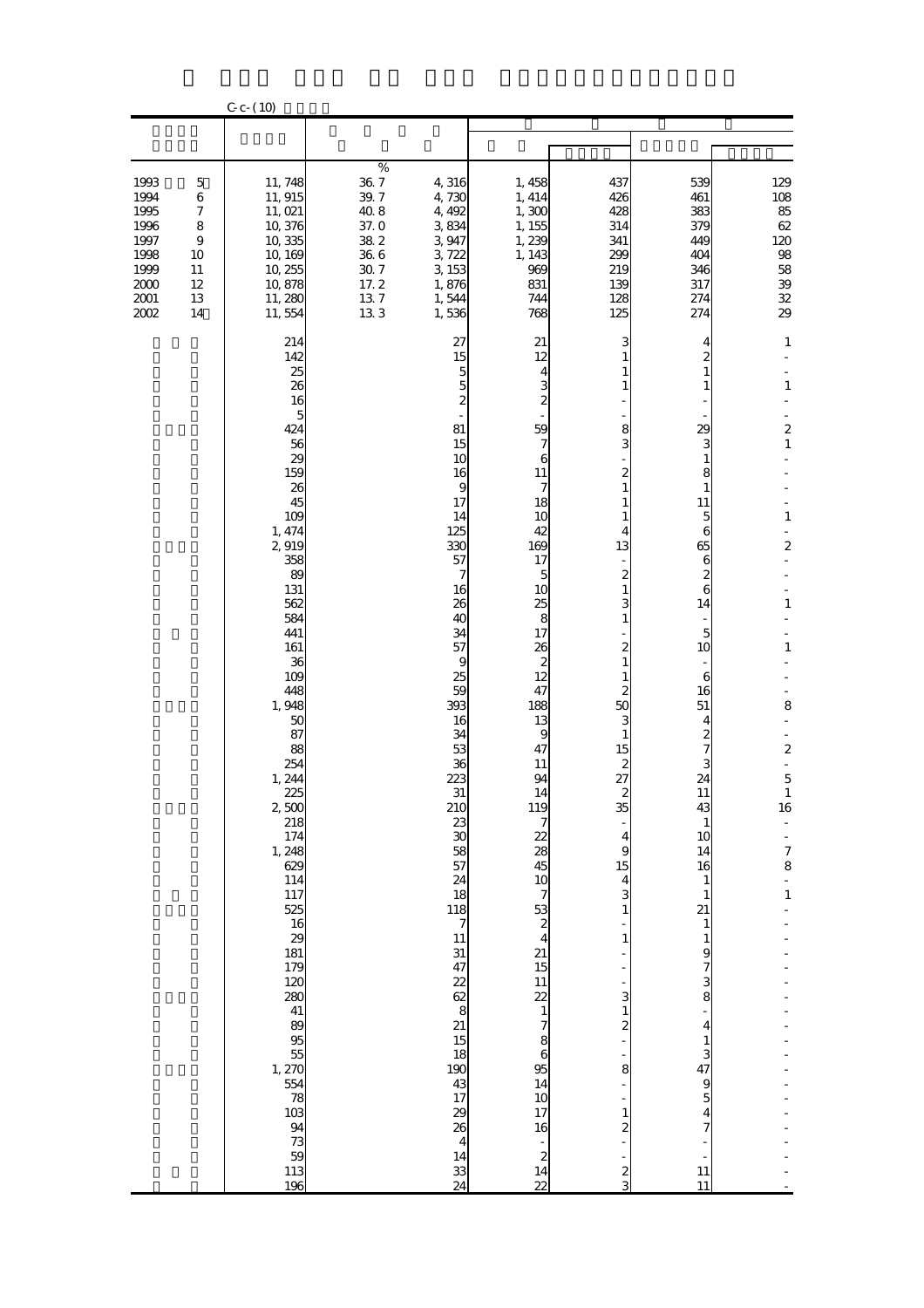|                |          | $C_{c}$ (11)         |              |                    |                    |                    |                    |                    |
|----------------|----------|----------------------|--------------|--------------------|--------------------|--------------------|--------------------|--------------------|
|                |          |                      |              |                    |                    |                    |                    |                    |
|                |          |                      |              |                    |                    |                    |                    |                    |
| 1993           | 5        | 76,027               | $\%$<br>85.2 | 64,786             | 60, 157            | 30,809             | 28, 132            | 14, 121            |
| 1994           | 6        | 82,000               | 86 1         | 70,600             | 65,596             | 33, 253            | 30, 815            | 15, 312            |
| 1995           | 7        | 84, 131              | 86.7         | 72, 927            | 68,932             | 34,780             | 32, 176            | 15,983             |
| 1996<br>1997   | 8<br>9   | 90, 496<br>106, 181  | 86.1<br>86.5 | 77, 940<br>91, 870 | 74, 723<br>89, 333 | 37, 709<br>46, 207 | 36, 264<br>48, 313 | 18, 181<br>25, 420 |
| 1998           | 10       | 112, 237             | 86.3         | 96,828             | 94,656             | 46,780             | 50, 944            | 25, 206            |
| 1999           | 11       | 105, 227             | 84.1         | 88,532             | 85, 832            | 39, 346            | 39, 429            | 17,820             |
| $2000$<br>2001 | 12<br>13 | 112, 559<br>126, 110 | 77.6<br>732  | 87, 366<br>92, 319 | 86,643<br>91, 816  | 39, 453<br>42, 183 | 36, 779<br>38,804  | 16,982<br>18, 513  |
| 2002           | 14       | 140,002              | 72.5         | 101, 445           | 100,849            | 45,808             | 40, 511            | 18,998             |
|                |          | 5, 411               |              | 4,337              | 4, 493             | 2,058              | 2,016              | 955                |
|                |          | 3856<br>310          |              | 3,069<br>222       | 3, 218<br>227      | 1,537<br>72        | 1,558<br>72        | 750<br>26          |
|                |          | 598                  |              | 518                | 524                | 226                | 200                | 92                 |
|                |          | 407                  |              | 321                | 314                | 125                | 107                | $51\,$             |
|                |          | 240<br>14,867        |              | 207<br>12,895      | 210<br>12, 111     | 98<br>5,834        | 79<br>5, 474       | 36<br>2,845        |
|                |          | 2, 218               |              | 1,979              | 1, 917             | 948                | 755                | 404                |
|                |          | 1,626                |              | 1, 445             | 1,403              | 651                | 607                | 279                |
|                |          | 4,240<br>1, 707      |              | 3622<br>1,568      | 3, 401<br>1,388    | 1,699<br>662       | 1,581<br>555       | 877<br>289         |
|                |          | 1,574                |              | 1,350              | 1, 223             | 602                | 610                | 303                |
|                |          | 3502                 |              | 2,931              | 2,779              | 1, 272             | 1,366              | $693$              |
|                |          | 10,423<br>40, 217    |              | 5,867<br>28, 301   | 5,942<br>27, 981   | 2,601              | 1,847              | 815<br>5,310       |
|                |          | 3539                 |              | 2,558              | 2,510              | 12,635<br>1, 131   | 11,024<br>954      | 504                |
|                |          | 2,015                |              | 1,379              | 1,400              | 602                | 442                | 177                |
|                |          | 2,551                |              | 1,922              | 1,858              | 770                | 567                | 238                |
|                |          | 6,232<br>6,182       |              | 3,597<br>4,230     | 3,618<br>4,196     | 1,660<br>1,923     | 1,533<br>1,789     | 724<br>905         |
|                |          | 8,531                |              | 5,686              | 5,715              | 2,540              | 2,071              | 951                |
|                |          | 3025                 |              | 2,530              | 2, 472             | 1, 164             | 1, 182             | 587                |
|                |          | 768<br>2,814         |              | 560<br>2, 272      | 546<br>2, 231      | 228<br>1,049       | 117<br>1,096       | 65<br>510          |
|                |          | 4,560                |              | 3,567              | 3,435              | 1,568              | 1, 273             | 649                |
|                |          | 14,591               |              | 10, 917            | 10, 513            | 4639               | 3 427              | 1,537              |
|                |          | 1,704<br>1,280       |              | 1,520<br>1,065     | 1,376<br>1,002     | 730<br>504         | 518<br>317         | 293<br>158         |
|                |          | 1,320                |              | 1, 131             | 1,093              | 595                | 399                | 220                |
|                |          | 2,572                |              | 1,969              | 1,961              | 805                | 601                | 212                |
|                |          | 5,063<br>2,652       |              | 3,331              | 3, 158             | 1, 119<br>886      | 856<br>736         | 280<br>374         |
|                |          | 21, 456              |              | 1,901<br>12,807    | 1,923<br>13, 282   | 5,755              | 5,890              | 2,353              |
|                |          | 1,758                |              | 1,366              | 1,388              | 712                | 733                | 379                |
|                |          | 1,940<br>7,815       |              | 1, 105             | 1, 123<br>3,961    | 443<br>1,439       | 520<br>1,806       | 172<br>603         |
|                |          | 7,596                |              | 3640<br>5,082      | 5,176              | 2,420              | 2, 264             | 954                |
|                |          | 1, 457               |              | 954                | 985                | 416                | 354                | 138                |
|                |          | 890                  |              | 660                | 649                | 325                | 213<br>3577        | $107$<br>1,716     |
|                |          | 11,054<br>933        |              | 8,779<br>800       | 8,775<br>739       | 4, 175<br>322      | 392                | 197                |
|                |          | 846                  |              | 669                | 665                | 322                | 346                | 174                |
|                |          | 3,103                |              | 2,312              | 2,372              | 1, 119             | 941                | 424                |
|                |          | 4,064<br>2, 108      |              | 3, 251<br>1,747    | 3, 283<br>1, 716   | 1,503<br>909       | 1,206<br>692       | 530<br>391         |
|                |          | 5,326                |              | 4,389              | 4,248              | 2,031              | 1, 771             | 839                |
|                |          | 970                  |              | 807                | 720                | 394                | 259                | 146                |
|                |          | 1,709<br>1,690       |              | 1,324<br>1,404     | 1,319<br>1,446     | 631<br>686         | 658<br>518         | 303<br>259         |
|                |          | 957                  |              | 854                | 763                | 320                | 336                | 131                |
|                |          | 16,657               |              | 13, 153            | 13,504             | 6,080              | 5,485              | 2,628              |
|                |          | 7,881<br>931         |              | 5,960<br>733       | 6, 231<br>746      | 2,635<br>413       | 2, 246<br>394      | 1,023<br>222       |
|                |          | 1, 727               |              | 1,526              | 1,575              | 812                | 754                | 441                |
|                |          | 1,599                |              | 1,225              | 1,229              | 510                | 511                | 202                |
|                |          | 1,093<br>965         |              | 957<br>810         | 982<br>794         | 456<br>435         | 399<br>332         | 190<br>189         |
|                |          | 1,375                |              | 1, 154             | 1, 187             | 557                | 583                | 290                |
|                |          | 1,086                |              | 788                | 760                | 262                | 266                | 71                 |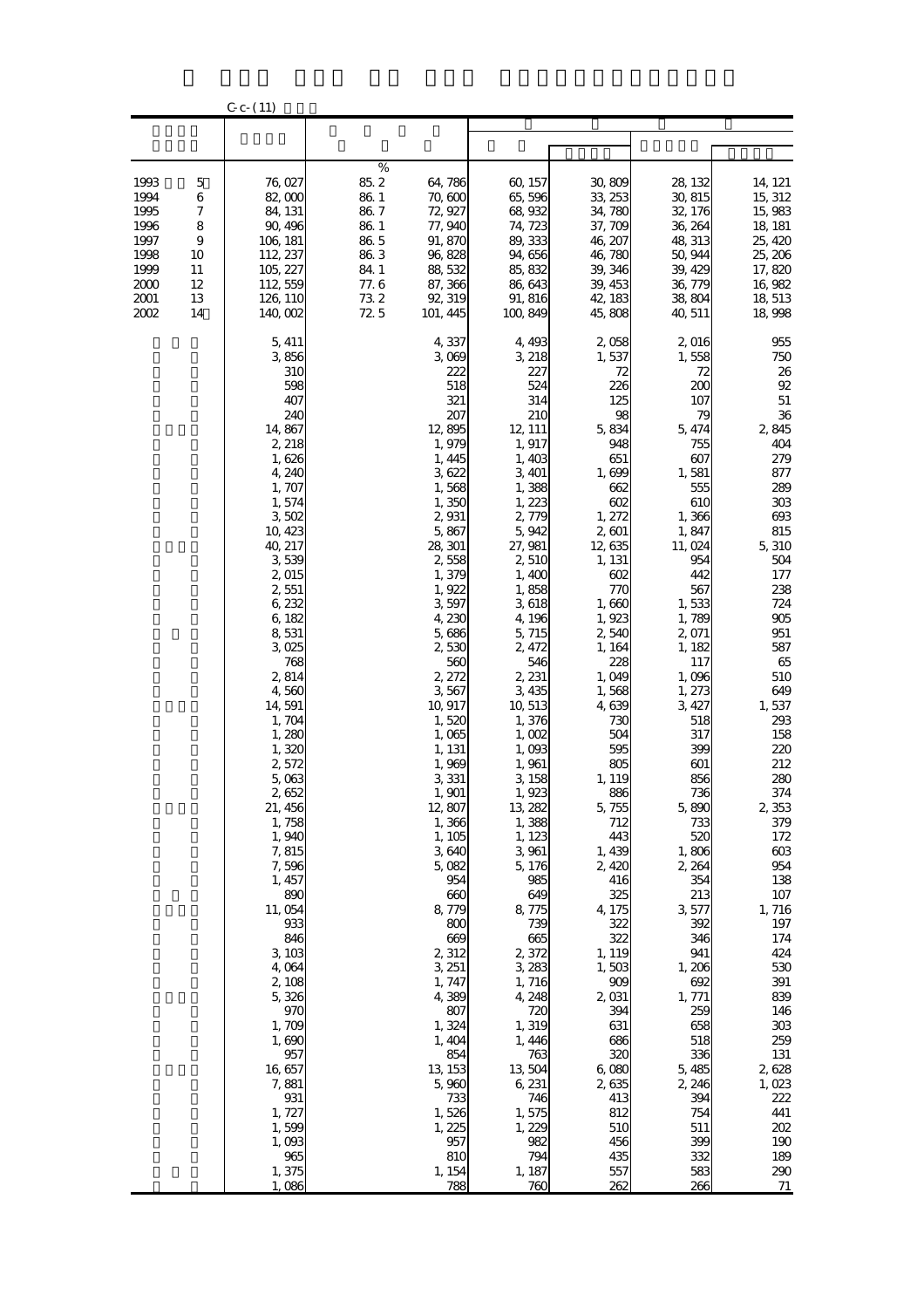|                                                                              |                                                                              | $C_{c}$ - (12)                                                                                                                                                                                                                                                                                                                                                                                                                                                                     |                                                                                                 |                                                                                                                                                                                                                                                                                                                                                                                                                                                                        |                                                                                                                                                                                                                                                                                                                                                                                                 |                                                                                                                                                                                                                                                                                                                                                                                                                                                                                               |                                                                                                                                                                                                                                                                                                                                                                                        |                                                                                                                                                                                                                                                                                                                                                                                                                                                                                   |
|------------------------------------------------------------------------------|------------------------------------------------------------------------------|------------------------------------------------------------------------------------------------------------------------------------------------------------------------------------------------------------------------------------------------------------------------------------------------------------------------------------------------------------------------------------------------------------------------------------------------------------------------------------|-------------------------------------------------------------------------------------------------|------------------------------------------------------------------------------------------------------------------------------------------------------------------------------------------------------------------------------------------------------------------------------------------------------------------------------------------------------------------------------------------------------------------------------------------------------------------------|-------------------------------------------------------------------------------------------------------------------------------------------------------------------------------------------------------------------------------------------------------------------------------------------------------------------------------------------------------------------------------------------------|-----------------------------------------------------------------------------------------------------------------------------------------------------------------------------------------------------------------------------------------------------------------------------------------------------------------------------------------------------------------------------------------------------------------------------------------------------------------------------------------------|----------------------------------------------------------------------------------------------------------------------------------------------------------------------------------------------------------------------------------------------------------------------------------------------------------------------------------------------------------------------------------------|-----------------------------------------------------------------------------------------------------------------------------------------------------------------------------------------------------------------------------------------------------------------------------------------------------------------------------------------------------------------------------------------------------------------------------------------------------------------------------------|
|                                                                              |                                                                              |                                                                                                                                                                                                                                                                                                                                                                                                                                                                                    |                                                                                                 |                                                                                                                                                                                                                                                                                                                                                                                                                                                                        |                                                                                                                                                                                                                                                                                                                                                                                                 |                                                                                                                                                                                                                                                                                                                                                                                                                                                                                               |                                                                                                                                                                                                                                                                                                                                                                                        |                                                                                                                                                                                                                                                                                                                                                                                                                                                                                   |
| 1993<br>1994<br>1995<br>1996<br>1997<br>1998<br>1999<br>2000<br>2001<br>2002 | 5<br>$\,$ 6 $\,$<br>$\boldsymbol{7}$<br>8<br>9<br>10<br>11<br>12<br>13<br>14 | 44, 415<br>46,997<br>45, 471<br>44,532<br>45,593<br>47,036<br>50,390<br>62, 746<br>70, 244<br>76, 170                                                                                                                                                                                                                                                                                                                                                                              | $\%$<br>$26\ 7$<br>282<br>27.5<br>25.9<br>26.7<br>26.9<br>23 1<br>$10.9\,$<br>$7.5\,$<br>$6\;4$ | 11,838<br>13, 266<br>12, 499<br>11,555<br>12, 172<br>12,655<br>11,648<br>6,820<br>5,268<br>4,884                                                                                                                                                                                                                                                                                                                                                                       | 1, 145<br>1, 244<br>1, 199<br>1, 175<br>1, 129<br>1, 301<br>1,302<br>1,501<br>1,675<br>1,948                                                                                                                                                                                                                                                                                                    | 266<br>289<br>267<br>277<br>277<br>322<br>283<br>329<br>405<br>515                                                                                                                                                                                                                                                                                                                                                                                                                            | 219<br>224<br>236<br>227<br>254<br>282<br>279<br>365<br>379<br>493                                                                                                                                                                                                                                                                                                                     | 39<br>$42\,$<br>45<br>44<br>$52\,$<br>62<br>$52\,$<br>89<br>86<br>152                                                                                                                                                                                                                                                                                                                                                                                                             |
|                                                                              |                                                                              | 1,732<br>1, 221<br>97<br>174<br>163<br>77<br>3,270<br>303<br>340<br>1, 101<br>257<br>415<br>854<br>17,562<br>17, 200<br>1,029<br>807<br>726<br>3,233<br>3,076<br>4,800<br>1, 102<br>348<br>656<br>1, 423<br>8,193<br>399<br>498<br>348<br>1,059<br>5,012<br>877<br>16,554<br>664<br>1,877<br>8,624<br>4,430<br>518<br>441<br>2,944<br>295<br>183<br>976<br>1,032<br>458<br>1,617<br>194<br>554<br>533<br>336<br>7,098<br>3,090<br>270<br>334<br>714<br>449<br>610<br>417<br>1, 214 |                                                                                                 | 72<br>44<br>$\boldsymbol{z}$<br>11<br>11<br>4<br>314<br>14<br>$71\,$<br>56<br>35<br>18<br>120<br>707<br>1, 212<br>67<br>112<br>73<br>145<br>180<br>360<br>77<br>38<br>$\infty$<br>100<br>768<br>25<br>32<br>42<br>82<br>559<br>$\boldsymbol{\mathcal{Z}}$<br>641<br>53<br>159<br>175<br>168<br>38<br>48<br>262<br>36<br>14<br>$\boldsymbol{\omega}$<br>88<br>55<br>157<br>25<br>39<br>30<br>63<br>751<br>310<br>25<br>84<br>86<br>21<br>72<br>$\boldsymbol{\pi}$<br>83 | 57<br>39<br>$\frac{2}{9}$<br>6<br>$\mathbf{1}$<br>135<br>5<br>13<br>41<br>21<br>15<br>40<br>286<br>497<br>23<br>44<br>29<br>78<br>56<br>130<br>38<br>18<br>27<br>54<br>225<br>18<br>10<br>19<br>47<br>113<br>18<br>309<br>16<br>57<br>117<br>79<br>19<br>21<br>$rac{112}{8}$<br>42<br>$\frac{2}{2}$<br>18<br>53<br>11<br>15<br>11<br>16<br>274<br>72<br>12<br>40<br>38<br>11<br>$\frac{22}{39}$ | 15<br>12<br>2<br>1<br>23<br>2<br>$\overline{\mathcal{Z}}$<br>7<br>3<br>3<br>6<br>66<br>143<br>7<br>10<br>6<br>27<br>15<br>32<br>10<br>7<br>12<br>17<br>57<br>6<br>4<br>6<br>12<br>24<br>88<br>$\overline{5}$<br>18<br>29<br>24<br>$\mathbf{5}$<br>$\overline{7}$<br>23<br>$\overline{\mathbf{4}}$<br>2<br>9<br>$\frac{2}{6}$<br>18<br>$\overline{\mathbf{4}}$<br>$\frac{2}{5}$<br>$\overline{7}$<br>82<br>24<br>$\overline{\mathbf{4}}$<br>10<br><b>11</b><br>3<br>$\overline{7}$<br>12<br>11 | 14<br>9<br>3<br>$\boldsymbol{2}$<br>36<br>1<br>3<br>15<br>2<br>5<br>10<br>72<br>157<br>9<br>14<br>10<br>17<br>16<br>47<br>15<br>5<br>9<br>15<br>42<br>1<br>з<br>5<br>10<br>17<br>80<br>20<br>$31\,$<br>$\boldsymbol{\alpha}$<br>$\mathbf{1}$<br>5<br>17<br>$\overline{5}$<br>$\mathbf{1}$<br>5<br>6<br>15<br>3<br>8<br>4<br>$\boldsymbol{\omega}$<br>21<br>10<br>9<br>3<br>3<br>7<br>7 | $\,3$<br>3<br>6<br>3<br>$\blacksquare$<br>$\mathbf{1}$<br>$\boldsymbol{z}$<br>34<br>54<br>3<br>$\boldsymbol{z}$<br>$\mathbf{1}$<br>$\boldsymbol{9}$<br>$\boldsymbol{4}$<br>14<br>$\boldsymbol{4}$<br>3<br>$\,$ 6 $\,$<br>8<br>$\boldsymbol{9}$<br>$\mathbf{1}$<br>$\boldsymbol{2}$<br>$\boldsymbol{4}$<br>$\boldsymbol{2}$<br>32<br>$\mathbf{1}$<br>8<br>15<br>$\boldsymbol{4}$<br>$\frac{1}{4}$<br>$\mathbf{1}$<br>$\mathbf{1}$<br>13<br>8<br>-<br>$\mathbf{1}$<br>$\frac{2}{2}$ |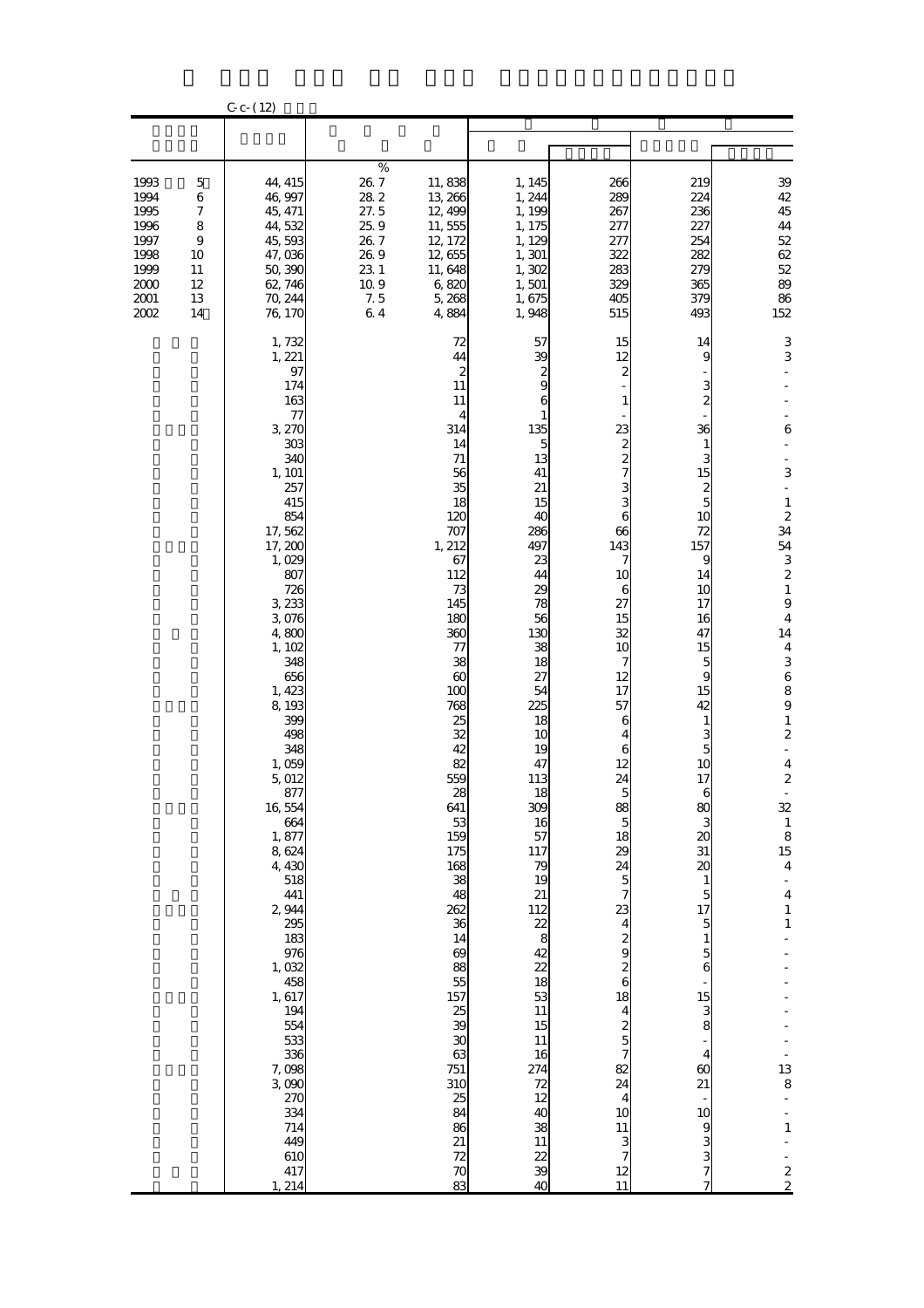|                                                                                      |                                                                                      | $D a-(1)$                                                                                                                                                                                                                                                                                                                                                                                                                       |                                                                                                                        |                                                                                                                                                                                                                                                                                                                                                                             |                                                                                                                                                                                                                                                                                                                                                                                                                                                           |                                                                                                                                        |                                                                         |                                                                                                    |
|--------------------------------------------------------------------------------------|--------------------------------------------------------------------------------------|---------------------------------------------------------------------------------------------------------------------------------------------------------------------------------------------------------------------------------------------------------------------------------------------------------------------------------------------------------------------------------------------------------------------------------|------------------------------------------------------------------------------------------------------------------------|-----------------------------------------------------------------------------------------------------------------------------------------------------------------------------------------------------------------------------------------------------------------------------------------------------------------------------------------------------------------------------|-----------------------------------------------------------------------------------------------------------------------------------------------------------------------------------------------------------------------------------------------------------------------------------------------------------------------------------------------------------------------------------------------------------------------------------------------------------|----------------------------------------------------------------------------------------------------------------------------------------|-------------------------------------------------------------------------|----------------------------------------------------------------------------------------------------|
|                                                                                      |                                                                                      |                                                                                                                                                                                                                                                                                                                                                                                                                                 |                                                                                                                        |                                                                                                                                                                                                                                                                                                                                                                             |                                                                                                                                                                                                                                                                                                                                                                                                                                                           |                                                                                                                                        |                                                                         |                                                                                                    |
| 1993<br>1994<br>1995<br>1996<br>1997<br>1998<br>1999<br>$2000\,$<br>2001<br>$2002\,$ | $\mathbf 5$<br>$\,6\,$<br>7<br>$\bf 8$<br>$\bf{9}$<br>10<br>11<br>12<br>$13\,$<br>14 | 2,776<br>3,286<br>2, 245<br>3, 267<br>3,140<br>3,327<br>2,426<br>3 046<br>3891<br>6,720                                                                                                                                                                                                                                                                                                                                         | $\%$<br>$92.9$<br>$92.3$<br>$9\!\mathrm{3}\,2$<br>$92.7\,$<br>944<br>$92\,5$<br>87.8<br>$\frac{72}{57}$ . 2<br>$50\ 2$ | 2,578<br>3,032<br>2,092<br>3,030<br>2,963<br>3,077<br>2, 131<br>2,208<br>2, 225<br>3,373                                                                                                                                                                                                                                                                                    | 206<br>221<br>205<br>266<br>216<br>322<br>235<br>240<br>345<br>369                                                                                                                                                                                                                                                                                                                                                                                        | 17<br>18<br>24<br>15<br>14<br>42<br>$\infty$<br>19<br>57<br>43                                                                         | 6<br>6<br>5<br>5<br>16<br>8<br>5<br>16<br>22<br>24                      | $\overline{\mathbf{c}}$<br>$\overline{a}$<br>$\mathbf{1}$<br>$\frac{2}{6}$<br>$\boldsymbol{6}$     |
|                                                                                      |                                                                                      | 163<br>105<br>9<br>12<br>30<br>7<br>390<br>43<br>49<br>99<br>31<br>31<br>137<br>697<br>1,660<br>146<br>101<br>97<br>195<br>283<br>408<br>163<br>25<br>91<br>151<br>1, 153<br>23<br>41<br>33<br>122<br>796<br>138<br>1,720<br>122<br>217<br>971<br>263<br>$\begin{array}{c} 79 \\ 68 \end{array}$<br>349<br>14<br>31<br>129<br>112<br>63<br>96<br>16<br>20<br>20<br>492<br>170<br>37<br>41<br>121<br>74<br>10<br>$\frac{14}{25}$ |                                                                                                                        | 46<br>40<br>141<br>17<br>2<br>26<br>7<br>33<br>56<br>93<br>1, 135<br>69<br>31<br>57<br>57<br>407<br>215<br>126<br>9<br>38<br>126<br>823<br>47<br>31<br>23<br>48<br>555<br>119<br>524<br>51<br>163<br>169<br>68<br>69<br>4<br>349<br>$\frac{35}{31}$<br><b>111</b><br>53<br>119<br>45<br>11<br>$\overline{5}$<br>6<br>23<br>217<br>31<br>12<br>22<br>44<br>85<br>8<br>8<br>7 | 14<br>11<br>$\mathbf{1}$<br>2<br>18<br>$\boldsymbol{2}$<br>6<br>$\boldsymbol{z}$<br>3<br>5<br>45<br>89<br>9<br>3<br>6<br>12<br>19<br>17<br>4<br>$\boldsymbol{z}$<br>7<br>10<br>55<br>$\boldsymbol{z}$<br>7<br>3<br>8<br>27<br>8<br>54<br>4<br>7<br>22<br>17<br>$\boldsymbol{z}$<br>$\overline{\mathbf{c}}$<br>42<br>8<br>5<br>14<br>9<br>6<br>9<br>3<br>$\begin{array}{c} 2 \\ 2 \\ 3 \end{array}$<br>18<br>$\frac{2}{2}$<br>4<br>6<br>4<br>$\frac{2}{5}$ | 6<br>9<br>3<br>$\boldsymbol{z}$<br>$\overline{\mathbf{c}}$<br>11<br>$\boldsymbol{z}$<br>3<br>5<br>1<br>4<br>2<br>1<br>1<br>1<br>2<br>1 | 1<br>2<br>6<br>5<br>1<br>2<br>2<br>6<br>1<br>4<br>1<br>1<br>1<br>3<br>3 | $\overline{\mathcal{Z}}$<br>$\boldsymbol{z}$<br>$\mathbf{1}$<br>$\mathbf{1}$<br>3<br>$\frac{1}{2}$ |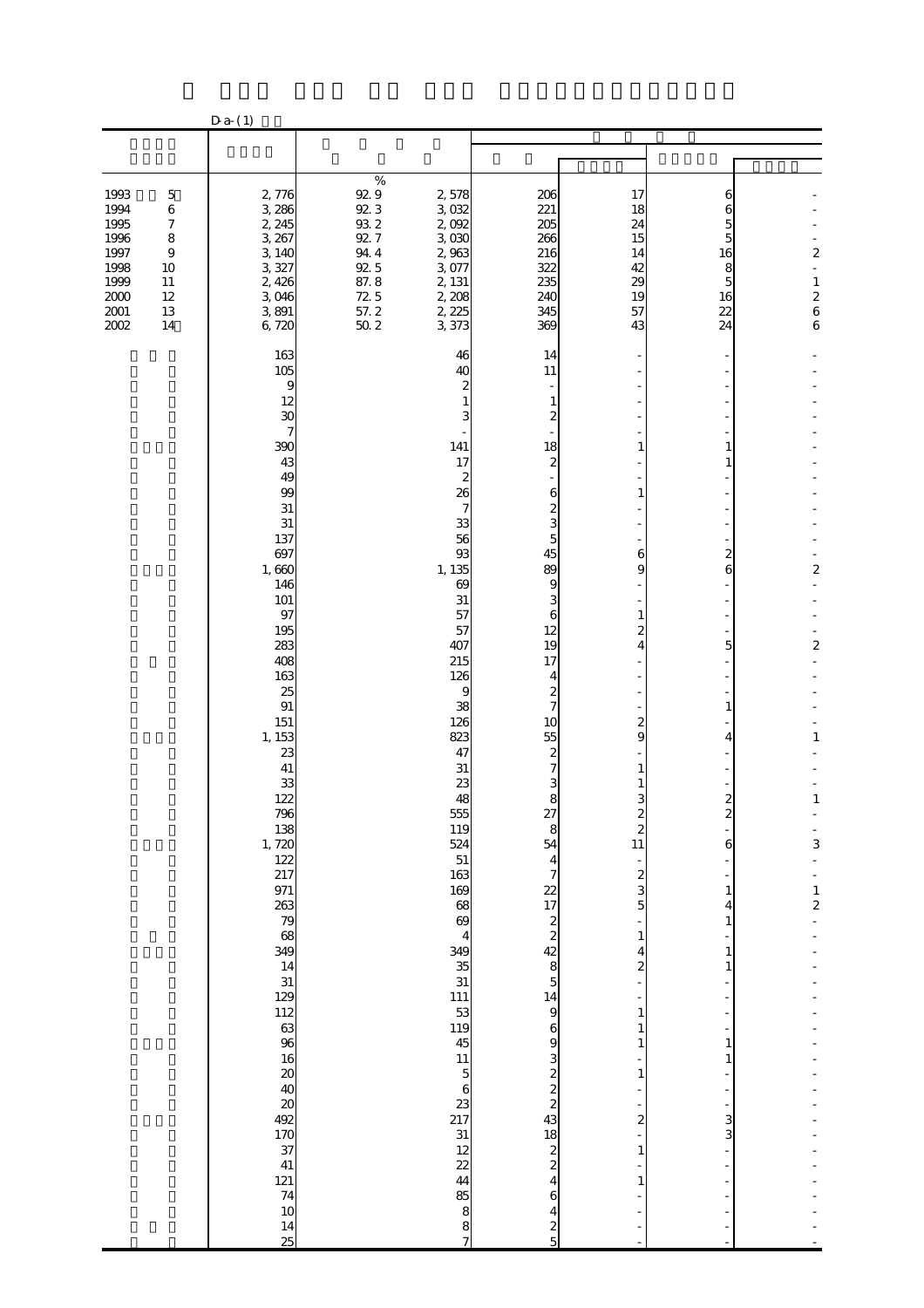| $\%$<br>$95\ 6$<br>1993<br>9,166<br>532<br>91<br>$\mathbf 5$<br>8,759<br>12<br>940<br>8,270<br>559<br>1994<br>$\,6$<br>8,801<br>107<br>14<br>1995<br>942<br>$\boldsymbol{7}$<br>7,698<br>457<br>83<br>8,168<br>13<br>1996<br>94 5<br>$\bf 8$<br>8,555<br>464<br>8,088<br>75<br>12<br>1997<br>8,078<br>94 1<br>7,604<br>505<br>9<br>115<br>11<br>92.7<br>1998<br>7,956<br>7,372<br>519<br>107<br>25<br>10<br>1999<br>7,489<br>$8\!0$ $3$<br>6,686<br>11<br>442<br>88<br>14<br>$2000\,$<br>$78\ 2$<br>12<br>6,919<br>5, 412<br>498<br>97<br>18<br>72.2<br>$2001\,$<br>13<br>5,700<br>4,116<br>549<br>139<br>16<br>736<br>6,375<br>$2002\,$<br>4,691<br>562<br>14<br>120<br>15<br>88<br>44<br>18<br>1<br>$\boldsymbol{\omega}$<br>31<br>12<br>4<br>12<br>5<br>4<br>10<br>$\overline{c}$<br>8<br>2<br>776<br>676<br>65<br>11<br>1 |  | $Da-(2)$ |     |   |   |                                                                                                                        |
|-------------------------------------------------------------------------------------------------------------------------------------------------------------------------------------------------------------------------------------------------------------------------------------------------------------------------------------------------------------------------------------------------------------------------------------------------------------------------------------------------------------------------------------------------------------------------------------------------------------------------------------------------------------------------------------------------------------------------------------------------------------------------------------------------------------------------------|--|----------|-----|---|---|------------------------------------------------------------------------------------------------------------------------|
|                                                                                                                                                                                                                                                                                                                                                                                                                                                                                                                                                                                                                                                                                                                                                                                                                               |  |          |     |   |   |                                                                                                                        |
|                                                                                                                                                                                                                                                                                                                                                                                                                                                                                                                                                                                                                                                                                                                                                                                                                               |  |          |     |   |   |                                                                                                                        |
|                                                                                                                                                                                                                                                                                                                                                                                                                                                                                                                                                                                                                                                                                                                                                                                                                               |  |          |     |   |   | $\overline{\mathcal{Z}}$<br>÷,<br>$\frac{5}{2}$ $\frac{3}{2}$ $\frac{2}{10}$ $\frac{2}{6}$ $\frac{6}{9}$ $\frac{6}{9}$ |
|                                                                                                                                                                                                                                                                                                                                                                                                                                                                                                                                                                                                                                                                                                                                                                                                                               |  |          |     |   |   |                                                                                                                        |
|                                                                                                                                                                                                                                                                                                                                                                                                                                                                                                                                                                                                                                                                                                                                                                                                                               |  |          |     |   |   |                                                                                                                        |
|                                                                                                                                                                                                                                                                                                                                                                                                                                                                                                                                                                                                                                                                                                                                                                                                                               |  |          |     |   |   |                                                                                                                        |
|                                                                                                                                                                                                                                                                                                                                                                                                                                                                                                                                                                                                                                                                                                                                                                                                                               |  |          |     |   |   |                                                                                                                        |
|                                                                                                                                                                                                                                                                                                                                                                                                                                                                                                                                                                                                                                                                                                                                                                                                                               |  |          |     |   |   | $\mathbf{1}$                                                                                                           |
|                                                                                                                                                                                                                                                                                                                                                                                                                                                                                                                                                                                                                                                                                                                                                                                                                               |  | 223      | 200 | 6 | 2 |                                                                                                                        |
| 31<br>27<br>8<br>109<br>80<br>8                                                                                                                                                                                                                                                                                                                                                                                                                                                                                                                                                                                                                                                                                                                                                                                               |  |          |     |   |   |                                                                                                                        |
| 87<br>98<br>8<br>118<br>106<br>22                                                                                                                                                                                                                                                                                                                                                                                                                                                                                                                                                                                                                                                                                                                                                                                             |  |          |     |   |   |                                                                                                                        |
| 208<br>165<br>13                                                                                                                                                                                                                                                                                                                                                                                                                                                                                                                                                                                                                                                                                                                                                                                                              |  |          |     |   |   | $\mathbf{1}$                                                                                                           |
| 430<br>111<br>56<br>3<br>1,766<br>1, 229<br>124<br>$\mathbf{C}$<br>3                                                                                                                                                                                                                                                                                                                                                                                                                                                                                                                                                                                                                                                                                                                                                          |  |          |     |   |   | $\overline{\mathcal{Z}}$                                                                                               |
| 62<br>9<br>75<br>99                                                                                                                                                                                                                                                                                                                                                                                                                                                                                                                                                                                                                                                                                                                                                                                                           |  |          |     |   |   |                                                                                                                        |
| 64<br>$\boldsymbol{2}$<br>6<br>209<br>150<br>11                                                                                                                                                                                                                                                                                                                                                                                                                                                                                                                                                                                                                                                                                                                                                                               |  |          |     |   |   | $\overline{\mathcal{L}}$                                                                                               |
| 213<br>26<br>15<br>1<br>385<br>266<br>10                                                                                                                                                                                                                                                                                                                                                                                                                                                                                                                                                                                                                                                                                                                                                                                      |  |          |     |   |   |                                                                                                                        |
| 201<br>24<br>73                                                                                                                                                                                                                                                                                                                                                                                                                                                                                                                                                                                                                                                                                                                                                                                                               |  |          |     |   |   |                                                                                                                        |
| 272<br>267<br>13<br>119<br>110<br>7                                                                                                                                                                                                                                                                                                                                                                                                                                                                                                                                                                                                                                                                                                                                                                                           |  |          |     |   |   |                                                                                                                        |
| 100<br>72<br>12<br>128                                                                                                                                                                                                                                                                                                                                                                                                                                                                                                                                                                                                                                                                                                                                                                                                        |  |          |     |   |   |                                                                                                                        |
| 104<br>17<br>6<br>863<br>694<br>54<br>3<br>18                                                                                                                                                                                                                                                                                                                                                                                                                                                                                                                                                                                                                                                                                                                                                                                 |  |          |     |   |   | $\overline{\mathcal{Z}}$                                                                                               |
| 26<br>12<br>4<br>25<br>12<br>5                                                                                                                                                                                                                                                                                                                                                                                                                                                                                                                                                                                                                                                                                                                                                                                                |  |          |     |   |   |                                                                                                                        |
| 139<br>139                                                                                                                                                                                                                                                                                                                                                                                                                                                                                                                                                                                                                                                                                                                                                                                                                    |  |          |     |   |   |                                                                                                                        |
| 185<br>151<br>7<br>2<br>316<br>400<br>24                                                                                                                                                                                                                                                                                                                                                                                                                                                                                                                                                                                                                                                                                                                                                                                      |  |          |     |   |   | $\overline{\mathbf{c}}$                                                                                                |
| 11<br>$88$<br>1, 064<br>64<br>5<br>89<br>661<br>19<br>1                                                                                                                                                                                                                                                                                                                                                                                                                                                                                                                                                                                                                                                                                                                                                                       |  |          |     |   |   |                                                                                                                        |
| $\frac{65}{138}$<br>46<br>3                                                                                                                                                                                                                                                                                                                                                                                                                                                                                                                                                                                                                                                                                                                                                                                                   |  |          |     |   |   |                                                                                                                        |
| 13<br>64<br>3<br>577<br>306<br>35<br>8                                                                                                                                                                                                                                                                                                                                                                                                                                                                                                                                                                                                                                                                                                                                                                                        |  |          |     |   |   |                                                                                                                        |
| 24<br>154<br>6                                                                                                                                                                                                                                                                                                                                                                                                                                                                                                                                                                                                                                                                                                                                                                                                                |  |          |     |   |   |                                                                                                                        |
| 201<br>35<br>48<br>$\frac{13}{78}$<br>$\frac{38}{32}$<br>10<br>4                                                                                                                                                                                                                                                                                                                                                                                                                                                                                                                                                                                                                                                                                                                                                              |  |          |     |   |   |                                                                                                                        |
| 599<br>$\frac{46}{3}$                                                                                                                                                                                                                                                                                                                                                                                                                                                                                                                                                                                                                                                                                                                                                                                                         |  |          |     |   |   | $\mathbf{1}$                                                                                                           |
| $45$<br>$115$<br>$81$<br>114<br>$\mathbf{6}$                                                                                                                                                                                                                                                                                                                                                                                                                                                                                                                                                                                                                                                                                                                                                                                  |  |          |     |   |   |                                                                                                                        |
| $\boldsymbol{\pi}$<br>$\begin{array}{c} 12 \\ 12 \\ 13 \end{array}$<br>2<br>109<br>109                                                                                                                                                                                                                                                                                                                                                                                                                                                                                                                                                                                                                                                                                                                                        |  |          |     |   |   | $\mathbf{1}$                                                                                                           |
| 249<br>341<br>3<br>124<br>105<br>5                                                                                                                                                                                                                                                                                                                                                                                                                                                                                                                                                                                                                                                                                                                                                                                            |  |          |     |   |   |                                                                                                                        |
| $rac{24}{2}$<br>24                                                                                                                                                                                                                                                                                                                                                                                                                                                                                                                                                                                                                                                                                                                                                                                                            |  |          |     |   |   |                                                                                                                        |
| $\frac{36}{26}$<br>4                                                                                                                                                                                                                                                                                                                                                                                                                                                                                                                                                                                                                                                                                                                                                                                                          |  |          |     |   |   |                                                                                                                        |
| 38<br>239<br>239<br>$\frac{12}{8}$ $\frac{38}{8}$ $\frac{3}{8}$<br>19                                                                                                                                                                                                                                                                                                                                                                                                                                                                                                                                                                                                                                                                                                                                                         |  |          |     |   |   |                                                                                                                        |
| 505<br>22<br>3<br>119<br>5                                                                                                                                                                                                                                                                                                                                                                                                                                                                                                                                                                                                                                                                                                                                                                                                    |  |          |     |   |   | 3<br>$\mathbf{1}$                                                                                                      |
| 10<br>65                                                                                                                                                                                                                                                                                                                                                                                                                                                                                                                                                                                                                                                                                                                                                                                                                      |  |          |     |   |   |                                                                                                                        |
| 88<br>14                                                                                                                                                                                                                                                                                                                                                                                                                                                                                                                                                                                                                                                                                                                                                                                                                      |  |          |     |   |   | $\mathbf{1}$                                                                                                           |
| 18<br>71<br>93<br>93<br>93<br>10<br>$\boldsymbol{\mathsf{S}}$<br>92<br>13                                                                                                                                                                                                                                                                                                                                                                                                                                                                                                                                                                                                                                                                                                                                                     |  |          |     |   |   |                                                                                                                        |
| $\frac{22}{31}$<br>$\frac{18}{23}$<br>11<br>6<br>2                                                                                                                                                                                                                                                                                                                                                                                                                                                                                                                                                                                                                                                                                                                                                                            |  |          |     |   |   |                                                                                                                        |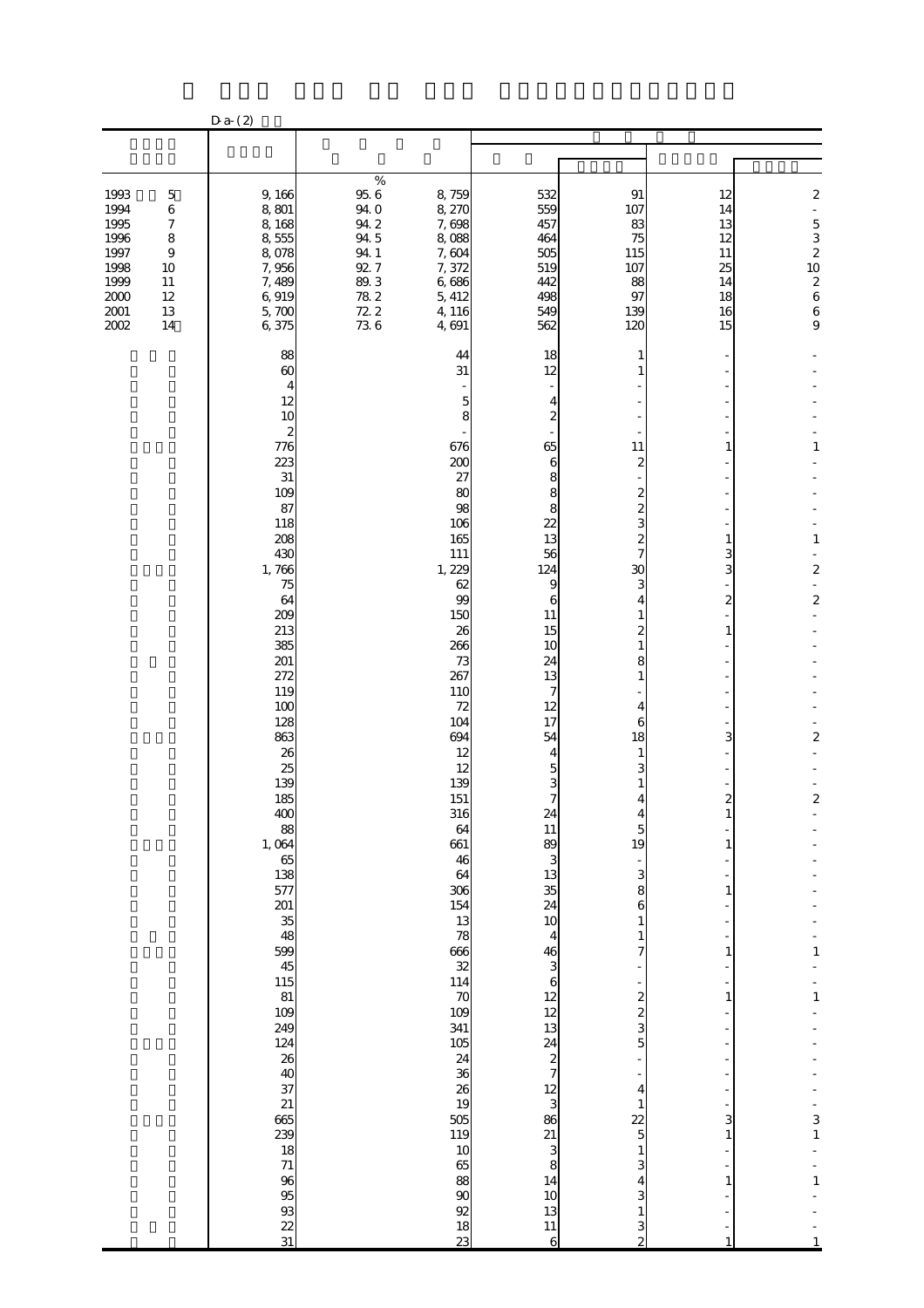|                                     |                                                 | $Da-(3)$                                                                        |                                                                           |                                                             |                     |                     |  |
|-------------------------------------|-------------------------------------------------|---------------------------------------------------------------------------------|---------------------------------------------------------------------------|-------------------------------------------------------------|---------------------|---------------------|--|
|                                     |                                                 |                                                                                 |                                                                           |                                                             |                     |                     |  |
|                                     |                                                 |                                                                                 |                                                                           |                                                             |                     |                     |  |
| 1993<br>1994<br>1995                | $\bf 5$<br>$\,6\,$<br>$\boldsymbol{7}$          | 84<br>111<br>42                                                                 | $\%$<br>$\frac{988}{991}$<br>$\frac{8}{57}$                               | 83<br>110<br>36                                             | 30<br>42<br>19      | 4<br>3              |  |
| 1996<br>1997<br>$\frac{1998}{1999}$ | $\bf 8$<br>$\boldsymbol{9}$<br>$10\,$<br>$11\,$ | 66<br>97<br>96                                                                  | $\begin{array}{l} 10309 \\ 10309 \\ 93888 \\ 7333 \\ 7934 \\ \end{array}$ | 68<br>94<br>90<br>81                                        | 20<br>47            | 5<br>4<br>5         |  |
| $\frac{2001}{2002}$                 | $12\,$<br>$13\,$<br>$14\,$                      | $\begin{array}{c} 82 \\ 30 \end{array}$<br>58<br>65                             |                                                                           | 22<br>46<br>49                                              | 2888<br>30          | 3<br>4              |  |
|                                     |                                                 | 3<br>3                                                                          |                                                                           | $\mathbf{1}$<br>1                                           | $\overline{5}$<br>5 | 2<br>$\overline{2}$ |  |
|                                     |                                                 |                                                                                 |                                                                           |                                                             |                     |                     |  |
|                                     |                                                 | $\mathbf{1}$                                                                    |                                                                           | 1                                                           | 1                   |                     |  |
|                                     |                                                 | $\mathbf{1}$                                                                    |                                                                           | $\mathbf{1}$                                                | $\mathbf{1}$        |                     |  |
|                                     |                                                 | $\boldsymbol{9}$<br>14<br>$\overline{\phantom{a}}$                              |                                                                           | 6<br>9                                                      | 10<br>6             | 2                   |  |
|                                     |                                                 | $\blacksquare$<br>$\overline{\mathbf{c}}$<br>$\overline{5}$<br>$\boldsymbol{z}$ |                                                                           | $\mathbf{1}$<br>$\overline{c}$<br>1                         | 1<br>1<br>1         |                     |  |
|                                     |                                                 | $\mathbf{1}$<br>4                                                               |                                                                           | 4                                                           | 2<br>$\mathbf{1}$   |                     |  |
|                                     |                                                 | 15                                                                              |                                                                           | 16                                                          |                     |                     |  |
|                                     |                                                 | 3                                                                               |                                                                           | 8                                                           |                     |                     |  |
|                                     |                                                 | 10<br>$rac{2}{20}$                                                              |                                                                           | 14<br>f                                                     | 7                   |                     |  |
|                                     |                                                 | $\frac{19}{1}$<br>$\blacksquare$                                                |                                                                           | $\overline{\phantom{0}}$<br>14<br>$\overline{\phantom{0}}$  | 7                   |                     |  |
|                                     |                                                 | $\qquad \qquad \blacksquare$<br>$\mathbf 1$<br>$\frac{1}{2}$                    |                                                                           | $\frac{1}{2}$<br>$\overline{a}$<br>$\overline{\phantom{m}}$ |                     |                     |  |
|                                     |                                                 | $\overline{a}$<br>$\qquad \qquad \blacksquare$<br>$\mathbf{1}$<br>$\frac{1}{2}$ |                                                                           | ÷,<br>÷,<br>$\overline{\phantom{0}}$<br>$\overline{a}$      |                     |                     |  |
|                                     |                                                 | $\mathbf{1}$<br>$\mathbf{1}$<br>$\overline{\phantom{a}}$                        |                                                                           | $\mathbf{1}$<br>$\mathbf{1}$                                |                     |                     |  |
|                                     |                                                 | $\frac{1}{2}$<br>$\overline{a}$<br>$\mathbf{1}$<br>÷,                           |                                                                           | ÷<br>$\mathbf{1}$<br>÷                                      | $\mathbf{1}$        | $\overline{a}$      |  |
|                                     |                                                 | ÷<br>÷<br>$\mathbf{1}$                                                          |                                                                           | ÷<br>$\mathbf{1}$                                           | $\mathbf{1}$        |                     |  |
|                                     |                                                 | ÷,                                                                              |                                                                           |                                                             | ÷<br>÷,             |                     |  |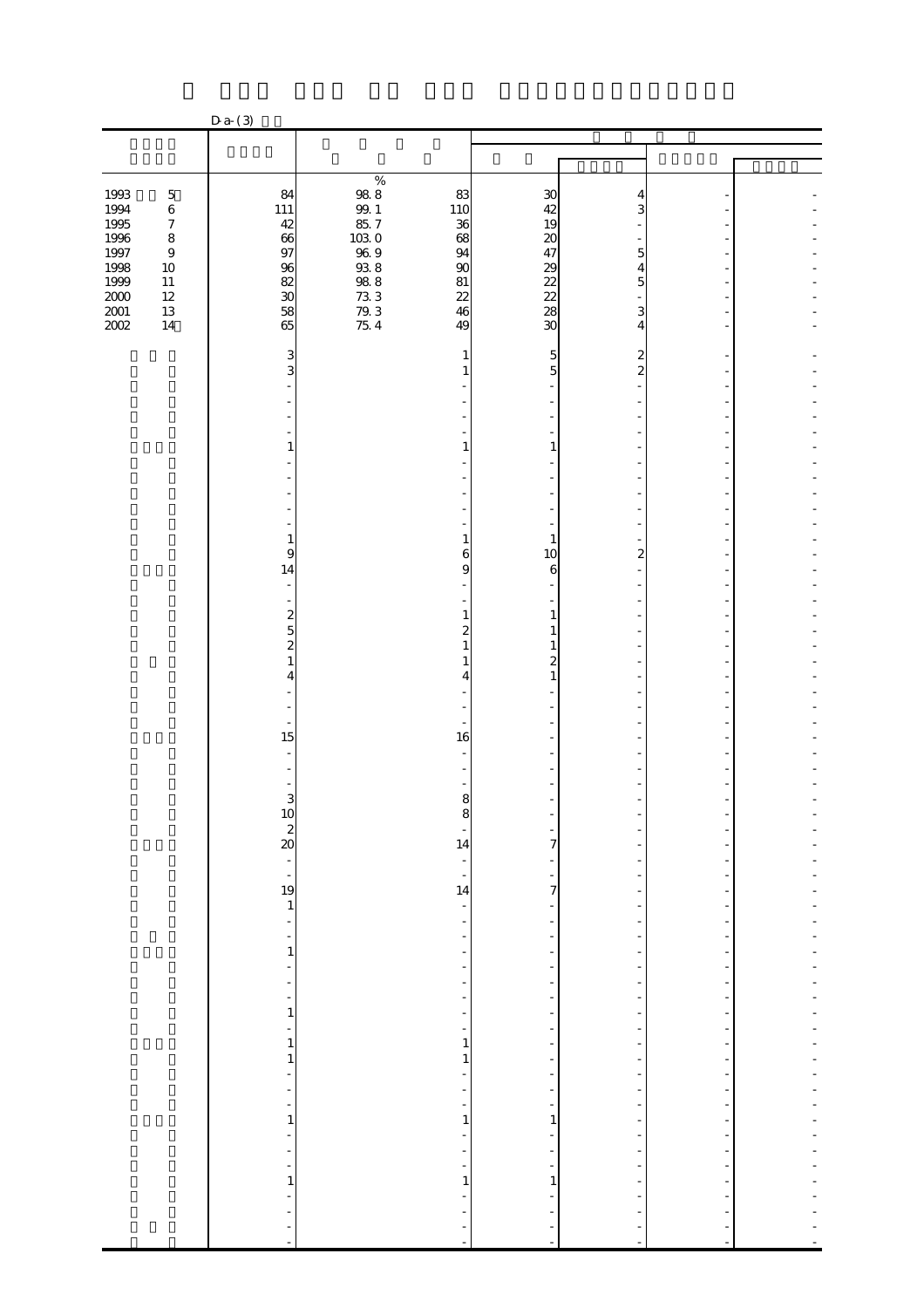|                                                          |                                                                    | $D a-(4)$                                    |                                                                                                        |                                              |                              |  |
|----------------------------------------------------------|--------------------------------------------------------------------|----------------------------------------------|--------------------------------------------------------------------------------------------------------|----------------------------------------------|------------------------------|--|
|                                                          |                                                                    |                                              |                                                                                                        |                                              |                              |  |
|                                                          |                                                                    |                                              |                                                                                                        |                                              |                              |  |
| 1993<br>1994<br>1995<br>1996                             | $\mathbf 5$<br>$\,6\,$<br>$\boldsymbol{7}$<br>$\bf 8$              | 770<br>322<br>247<br>409                     | $\%$<br>97.9<br>97.2<br>754<br>313<br>$98\ 0$<br>242<br>$96\;3$<br>394                                 | 206<br>168<br>172<br>132                     | 9<br>18<br>13<br>6           |  |
| 1997<br>1998<br>1999<br>$2000\,$<br>$2001\,$<br>$2002\,$ | $\boldsymbol{9}$<br>$10\,$<br>$11\,$<br>$12\,$<br>$13\,$<br>$14\,$ | 314<br>287<br>273<br>223<br>190<br>148       | $99.4\,$<br>312<br>$96\ 9$<br>278<br>$96\;3$<br>263<br>$90\,1$<br>201<br>84.7<br>161<br>$83\ 1$<br>123 | 182<br>175<br>100<br>117<br>108<br>104       | 13<br>8<br>10<br>6<br>8<br>3 |  |
|                                                          |                                                                    |                                              |                                                                                                        |                                              |                              |  |
|                                                          |                                                                    |                                              |                                                                                                        |                                              |                              |  |
|                                                          |                                                                    | $\sim$<br>14                                 | 12                                                                                                     | 5                                            |                              |  |
|                                                          |                                                                    | $\boldsymbol{z}$<br>÷,<br>$\boldsymbol{z}$   | $\mathbf{1}$<br>$\overline{\mathcal{Z}}$                                                               | 3                                            |                              |  |
|                                                          |                                                                    | 4<br>6                                       | 3<br>6                                                                                                 | $\boldsymbol{2}$                             |                              |  |
|                                                          |                                                                    | $\boldsymbol{\mathsf{20}}$<br>32             | 17<br>20                                                                                               | 40<br>18                                     | 2<br>1                       |  |
|                                                          |                                                                    | $\mathbf{1}$<br>3<br>$\overline{\mathbf{c}}$ | 1                                                                                                      | 1                                            |                              |  |
|                                                          |                                                                    | $\overline{7}$<br>10<br>7                    | 6<br>5<br>7                                                                                            | 7<br>7<br>$\mathbf{1}$                       | 1                            |  |
|                                                          |                                                                    | 1<br>$\mathbf{1}$                            | 1                                                                                                      | $\overline{\mathcal{Z}}$                     |                              |  |
|                                                          |                                                                    | 14<br>$\boldsymbol{z}$                       | 14<br>$\boldsymbol{z}$                                                                                 | 9                                            |                              |  |
|                                                          |                                                                    | 3                                            | 5                                                                                                      | $\boldsymbol{z}$                             |                              |  |
|                                                          |                                                                    | 3<br>6<br>3<br>8<br>3<br>6<br>3<br>6         | $rac{2}{40}$<br>$\mathbf{1}$                                                                           | $\overline{\mathcal{Z}}$<br>11               |                              |  |
|                                                          |                                                                    |                                              | $\frac{1}{34}$                                                                                         | 8<br>$\frac{1}{3}$                           |                              |  |
|                                                          |                                                                    | ÷,                                           |                                                                                                        | $\mathbf{6}$                                 |                              |  |
|                                                          |                                                                    | $\begin{array}{c} 9 \\ 1 \\ 2 \end{array}$   | $\begin{array}{c} 12 \\ 12 \\ 2 \\ 1 \end{array}$                                                      | $\mathbf{1}$<br>$\mathbf{1}$<br>$\mathbf{1}$ |                              |  |
|                                                          |                                                                    | $\boldsymbol{4}$<br>$\frac{1}{2}$            | $\overline{\phantom{a}}$<br>$\begin{array}{c} 1 \\ 2 \\ 1 \end{array}$                                 | 3<br>$\mathbf{1}$                            |                              |  |
|                                                          |                                                                    | $\frac{1}{2}$<br>$\mathbf 1$                 | ÷<br>$\mathbf 1$                                                                                       | $\mathbf{1}$                                 |                              |  |
|                                                          |                                                                    | -<br>$\overline{\phantom{a}}$<br>$\mathbf 1$ | 6<br>$\mathbf{1}$                                                                                      | 14<br>$\mathbf{1}$                           |                              |  |
|                                                          |                                                                    | ÷<br>Ē,<br>÷                                 |                                                                                                        |                                              |                              |  |
|                                                          |                                                                    | $\boldsymbol{z}$<br>÷<br>$\frac{1}{3}$       | $\mathbf{1}$<br>$\mathbf{1}$<br>3                                                                      | $\mathbf{1}$<br>12                           |                              |  |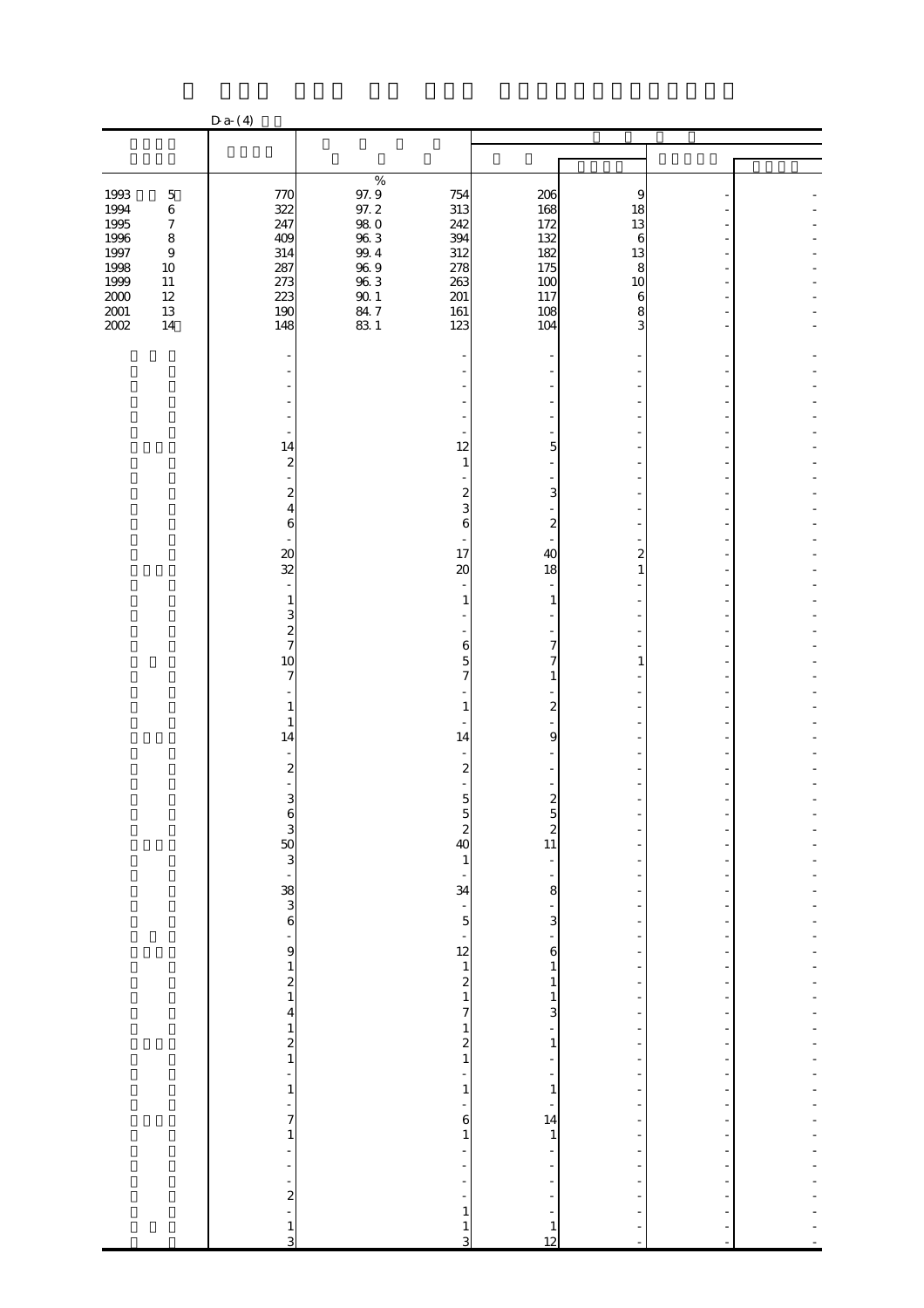| $\%$<br>$97.5\,$<br>1993<br>$\bf 5$<br>162<br>61<br>158<br>4<br>261<br>97.7<br>255<br>1994<br>$\,6\,$<br>54<br>3<br>1995<br>53<br>$\boldsymbol{7}$<br>117<br>$94\;0$<br>110<br>1996<br>$97.0\,$<br>35<br>$\bf 8$<br>167<br>162<br>1997<br>$97.6\,$<br>56<br>206<br>201<br>$\boldsymbol{9}$<br>$98\ 9$<br>1998<br>262<br>259<br>41<br>$10\,$<br>4<br>1999<br>$\begin{array}{c} 96.3 \\ 89.3 \end{array}$<br>$\frac{52}{29}$<br>$11\,$<br>109<br>105<br>6<br>$2000\,$<br>$12\,$<br>121<br>108<br>6<br>55<br>$2001\,$<br>$13\,$<br>149<br>$\begin{array}{c} 94.6 \\ 83.2 \end{array}$<br>141<br>8<br>2002<br>37<br>$14\,$<br>95<br>79<br>3<br>1<br>1<br>$\overline{5}$<br>3<br>6<br>$\mathbf{1}$<br>1<br>$\mathbf{1}$<br>1<br>1<br>$\boldsymbol{2}$<br>$\overline{\mathcal{Z}}$<br>5<br>$\overline{7}$<br>7<br>5<br>$\overline{5}$<br>3<br>1<br>4<br>1<br>$\mathbf{1}$<br>1<br>$\boldsymbol{z}$<br>2<br>$\boldsymbol{2}$<br>1<br>1<br>1<br>1<br>13<br>11<br>9<br>$\mathbf{1}$<br>$\overline{\mathcal{Z}}$<br>$\boldsymbol{z}$<br>3<br>3<br>$\overline{\mathbf{c}}$<br>$\overline{2}$<br>$\boldsymbol{2}$<br>$\frac{2}{8}$<br>$\mathbf{1}$<br>$\mathbf{1}$<br>$2 + 12 + 12$<br>42<br>$\mathbf{1}$<br>$\frac{1}{3}$<br>$\mathbf{1}$<br>4<br>$\mathbf{1}$<br>$\mathbf{1}$<br>$\mathbf{1}$<br>÷<br>$\mathbf{z}$<br>$\mathbf{1}$<br>3<br>$\mathbf{1}$<br>$\overline{\phantom{0}}$<br>٠<br>-<br>-<br>$\boldsymbol{z}$<br>$\overline{3}$<br>$\mathbf{1}$<br>$\overline{a}$<br>÷<br>$\frac{1}{2}$<br>$\overline{\phantom{0}}$<br>$\begin{smallmatrix}2\1\end{smallmatrix}$<br>$\frac{1}{2}$<br>÷<br>÷<br>$\overline{\phantom{0}}$<br>$\frac{1}{2}$<br>$\frac{1}{12}$<br>$\frac{1}{5}$<br>$\mathbf 1$<br>$\overline{7}$<br>$\overline{5}$<br>$\mathbf{1}$<br>$\frac{2}{1}$ |  | $D a-(5)$     |             |              |  |  |
|----------------------------------------------------------------------------------------------------------------------------------------------------------------------------------------------------------------------------------------------------------------------------------------------------------------------------------------------------------------------------------------------------------------------------------------------------------------------------------------------------------------------------------------------------------------------------------------------------------------------------------------------------------------------------------------------------------------------------------------------------------------------------------------------------------------------------------------------------------------------------------------------------------------------------------------------------------------------------------------------------------------------------------------------------------------------------------------------------------------------------------------------------------------------------------------------------------------------------------------------------------------------------------------------------------------------------------------------------------------------------------------------------------------------------------------------------------------------------------------------------------------------------------------------------------------------------------------------------------------------------------------------------------------------------------------------------------------------------------------------------------------|--|---------------|-------------|--------------|--|--|
|                                                                                                                                                                                                                                                                                                                                                                                                                                                                                                                                                                                                                                                                                                                                                                                                                                                                                                                                                                                                                                                                                                                                                                                                                                                                                                                                                                                                                                                                                                                                                                                                                                                                                                                                                                |  |               |             |              |  |  |
|                                                                                                                                                                                                                                                                                                                                                                                                                                                                                                                                                                                                                                                                                                                                                                                                                                                                                                                                                                                                                                                                                                                                                                                                                                                                                                                                                                                                                                                                                                                                                                                                                                                                                                                                                                |  |               |             |              |  |  |
|                                                                                                                                                                                                                                                                                                                                                                                                                                                                                                                                                                                                                                                                                                                                                                                                                                                                                                                                                                                                                                                                                                                                                                                                                                                                                                                                                                                                                                                                                                                                                                                                                                                                                                                                                                |  |               |             |              |  |  |
|                                                                                                                                                                                                                                                                                                                                                                                                                                                                                                                                                                                                                                                                                                                                                                                                                                                                                                                                                                                                                                                                                                                                                                                                                                                                                                                                                                                                                                                                                                                                                                                                                                                                                                                                                                |  |               |             |              |  |  |
|                                                                                                                                                                                                                                                                                                                                                                                                                                                                                                                                                                                                                                                                                                                                                                                                                                                                                                                                                                                                                                                                                                                                                                                                                                                                                                                                                                                                                                                                                                                                                                                                                                                                                                                                                                |  |               |             |              |  |  |
|                                                                                                                                                                                                                                                                                                                                                                                                                                                                                                                                                                                                                                                                                                                                                                                                                                                                                                                                                                                                                                                                                                                                                                                                                                                                                                                                                                                                                                                                                                                                                                                                                                                                                                                                                                |  |               |             |              |  |  |
|                                                                                                                                                                                                                                                                                                                                                                                                                                                                                                                                                                                                                                                                                                                                                                                                                                                                                                                                                                                                                                                                                                                                                                                                                                                                                                                                                                                                                                                                                                                                                                                                                                                                                                                                                                |  |               |             |              |  |  |
|                                                                                                                                                                                                                                                                                                                                                                                                                                                                                                                                                                                                                                                                                                                                                                                                                                                                                                                                                                                                                                                                                                                                                                                                                                                                                                                                                                                                                                                                                                                                                                                                                                                                                                                                                                |  |               |             |              |  |  |
|                                                                                                                                                                                                                                                                                                                                                                                                                                                                                                                                                                                                                                                                                                                                                                                                                                                                                                                                                                                                                                                                                                                                                                                                                                                                                                                                                                                                                                                                                                                                                                                                                                                                                                                                                                |  |               |             |              |  |  |
|                                                                                                                                                                                                                                                                                                                                                                                                                                                                                                                                                                                                                                                                                                                                                                                                                                                                                                                                                                                                                                                                                                                                                                                                                                                                                                                                                                                                                                                                                                                                                                                                                                                                                                                                                                |  |               |             |              |  |  |
|                                                                                                                                                                                                                                                                                                                                                                                                                                                                                                                                                                                                                                                                                                                                                                                                                                                                                                                                                                                                                                                                                                                                                                                                                                                                                                                                                                                                                                                                                                                                                                                                                                                                                                                                                                |  |               |             |              |  |  |
|                                                                                                                                                                                                                                                                                                                                                                                                                                                                                                                                                                                                                                                                                                                                                                                                                                                                                                                                                                                                                                                                                                                                                                                                                                                                                                                                                                                                                                                                                                                                                                                                                                                                                                                                                                |  |               |             |              |  |  |
|                                                                                                                                                                                                                                                                                                                                                                                                                                                                                                                                                                                                                                                                                                                                                                                                                                                                                                                                                                                                                                                                                                                                                                                                                                                                                                                                                                                                                                                                                                                                                                                                                                                                                                                                                                |  |               |             |              |  |  |
|                                                                                                                                                                                                                                                                                                                                                                                                                                                                                                                                                                                                                                                                                                                                                                                                                                                                                                                                                                                                                                                                                                                                                                                                                                                                                                                                                                                                                                                                                                                                                                                                                                                                                                                                                                |  |               |             |              |  |  |
|                                                                                                                                                                                                                                                                                                                                                                                                                                                                                                                                                                                                                                                                                                                                                                                                                                                                                                                                                                                                                                                                                                                                                                                                                                                                                                                                                                                                                                                                                                                                                                                                                                                                                                                                                                |  |               |             |              |  |  |
|                                                                                                                                                                                                                                                                                                                                                                                                                                                                                                                                                                                                                                                                                                                                                                                                                                                                                                                                                                                                                                                                                                                                                                                                                                                                                                                                                                                                                                                                                                                                                                                                                                                                                                                                                                |  |               |             |              |  |  |
|                                                                                                                                                                                                                                                                                                                                                                                                                                                                                                                                                                                                                                                                                                                                                                                                                                                                                                                                                                                                                                                                                                                                                                                                                                                                                                                                                                                                                                                                                                                                                                                                                                                                                                                                                                |  |               |             |              |  |  |
|                                                                                                                                                                                                                                                                                                                                                                                                                                                                                                                                                                                                                                                                                                                                                                                                                                                                                                                                                                                                                                                                                                                                                                                                                                                                                                                                                                                                                                                                                                                                                                                                                                                                                                                                                                |  |               |             |              |  |  |
|                                                                                                                                                                                                                                                                                                                                                                                                                                                                                                                                                                                                                                                                                                                                                                                                                                                                                                                                                                                                                                                                                                                                                                                                                                                                                                                                                                                                                                                                                                                                                                                                                                                                                                                                                                |  |               |             |              |  |  |
|                                                                                                                                                                                                                                                                                                                                                                                                                                                                                                                                                                                                                                                                                                                                                                                                                                                                                                                                                                                                                                                                                                                                                                                                                                                                                                                                                                                                                                                                                                                                                                                                                                                                                                                                                                |  |               |             |              |  |  |
|                                                                                                                                                                                                                                                                                                                                                                                                                                                                                                                                                                                                                                                                                                                                                                                                                                                                                                                                                                                                                                                                                                                                                                                                                                                                                                                                                                                                                                                                                                                                                                                                                                                                                                                                                                |  |               |             |              |  |  |
|                                                                                                                                                                                                                                                                                                                                                                                                                                                                                                                                                                                                                                                                                                                                                                                                                                                                                                                                                                                                                                                                                                                                                                                                                                                                                                                                                                                                                                                                                                                                                                                                                                                                                                                                                                |  |               |             |              |  |  |
|                                                                                                                                                                                                                                                                                                                                                                                                                                                                                                                                                                                                                                                                                                                                                                                                                                                                                                                                                                                                                                                                                                                                                                                                                                                                                                                                                                                                                                                                                                                                                                                                                                                                                                                                                                |  | $\frac{1}{2}$ | $\mathbf 1$ | $\mathbf{1}$ |  |  |
| j,<br>$\mathbf{1}$<br>$\mathbf{1}$<br>÷<br>3<br>3<br>1<br>4                                                                                                                                                                                                                                                                                                                                                                                                                                                                                                                                                                                                                                                                                                                                                                                                                                                                                                                                                                                                                                                                                                                                                                                                                                                                                                                                                                                                                                                                                                                                                                                                                                                                                                    |  |               |             |              |  |  |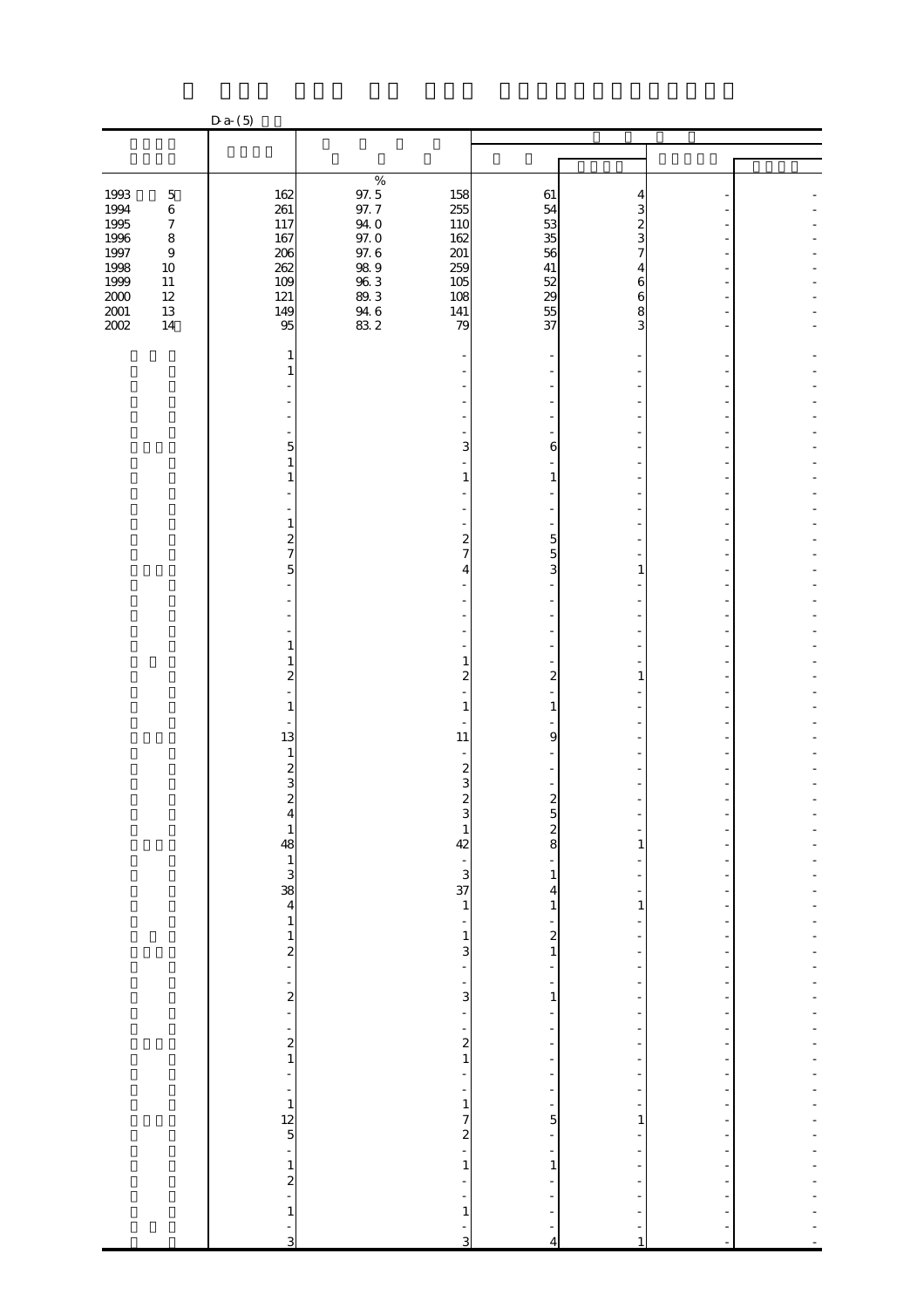|                                         |                                            | D a (6)                                                                 |                                                                   |                                          |                                          |                                 |                          |              |
|-----------------------------------------|--------------------------------------------|-------------------------------------------------------------------------|-------------------------------------------------------------------|------------------------------------------|------------------------------------------|---------------------------------|--------------------------|--------------|
|                                         |                                            |                                                                         |                                                                   |                                          |                                          |                                 |                          |              |
|                                         |                                            |                                                                         |                                                                   |                                          |                                          |                                 |                          |              |
| 1993<br>1994<br>1995                    | $\mathbf 5$<br>$\,6\,$<br>$\boldsymbol{7}$ | 346<br>174<br>174                                                       | $\%$<br>$\begin{array}{c} 94.5 \\ 96.6 \end{array}$<br>$8\!8$ $5$ | 327<br>168<br>154                        | 49<br>31<br>40                           | 5                               |                          |              |
| 1996<br>1997<br>1998                    | $\bf 8$<br>$\boldsymbol{9}$<br>$10\,$      | 189<br>240<br>157                                                       | $\frac{884}{99.2}$<br>91.1<br>100.8                               | 167<br>238<br>143<br>128                 | 30                                       | 3<br>4                          |                          |              |
| 1999<br>$2000\,$<br>$\frac{2001}{2002}$ | $11\,$<br>$12\,$<br>$13\,$<br>$14\,$       | 127<br>177<br>97<br>181                                                 | 87.0<br>$\frac{69.1}{80.1}$                                       | 154<br>67<br>145                         | $\frac{33}{23}$<br>$\frac{27}{28}$<br>23 | 3<br>$\boldsymbol{\alpha}$<br>1 | 1<br>1<br>$\overline{c}$ | $\mathbf{1}$ |
|                                         |                                            |                                                                         |                                                                   |                                          |                                          |                                 |                          |              |
|                                         |                                            |                                                                         |                                                                   |                                          |                                          |                                 |                          |              |
|                                         |                                            | 4                                                                       |                                                                   | 3                                        | 1                                        |                                 |                          |              |
|                                         |                                            | 3                                                                       |                                                                   | 2                                        |                                          |                                 |                          |              |
|                                         |                                            | $\mathbf{1}$<br>÷,<br>12                                                |                                                                   | $\mathbf{1}$<br>8                        | $\mathbf{1}$<br>7                        |                                 |                          |              |
|                                         |                                            | 27<br>$\boldsymbol{z}$                                                  |                                                                   | 7                                        | 5                                        |                                 |                          |              |
|                                         |                                            | 1<br>$\overline{4}$                                                     |                                                                   | 1                                        | $\mathbf{1}$                             |                                 |                          |              |
|                                         |                                            | $11\,$<br>$\overline{5}$<br>L,                                          |                                                                   | 1<br>3                                   | $\boldsymbol{2}$                         |                                 |                          |              |
|                                         |                                            | $\overline{\phantom{0}}$<br>$\boldsymbol{z}$<br>$\overline{\mathbf{c}}$ |                                                                   | 1<br>1                                   | 1<br>1                                   |                                 |                          |              |
|                                         |                                            | $11\,$<br>3                                                             |                                                                   | 6                                        | 3                                        |                                 |                          |              |
|                                         |                                            | $\mathbf{1}$<br>1                                                       |                                                                   |                                          |                                          |                                 |                          |              |
|                                         |                                            | 3<br>9<br>-                                                             |                                                                   | 6                                        | 3                                        | 1                               |                          |              |
|                                         |                                            | $\mathbf{3}$<br>$\frac{2}{3}$                                           |                                                                   | $\mathbf{1}$<br>$\overline{\mathcal{Z}}$ | 1                                        |                                 |                          |              |
|                                         |                                            | ÷<br>$\mathbf{1}$                                                       |                                                                   | 3                                        | $\boldsymbol{z}$                         | 1                               |                          |              |
|                                         |                                            | 8<br>÷,<br>-                                                            |                                                                   | $\overline{5}$                           | $\overline{\mathcal{L}}$                 |                                 |                          |              |
|                                         |                                            | $\frac{2}{3}$                                                           |                                                                   | $\frac{2}{3}$                            | 2                                        |                                 |                          |              |
|                                         |                                            | L,<br>÷<br>÷,                                                           |                                                                   | ÷,                                       |                                          |                                 |                          |              |
|                                         |                                            | Ĩ,<br>$\qquad \qquad \blacksquare$<br>110                               |                                                                   | <b>110</b>                               | $\boldsymbol{z}$                         |                                 |                          |              |
|                                         |                                            | $\overline{\phantom{a}}$<br>$\overline{\phantom{a}}$<br>108             |                                                                   | ÷<br>$\overline{\phantom{a}}$<br>109     | 1                                        |                                 |                          |              |
|                                         |                                            | $\blacksquare$                                                          |                                                                   | ÷,                                       |                                          |                                 |                          |              |
|                                         |                                            | $\mathbf{1}$<br>$\mathbf{1}$                                            |                                                                   | 1                                        | $\mathbf{1}$                             |                                 |                          |              |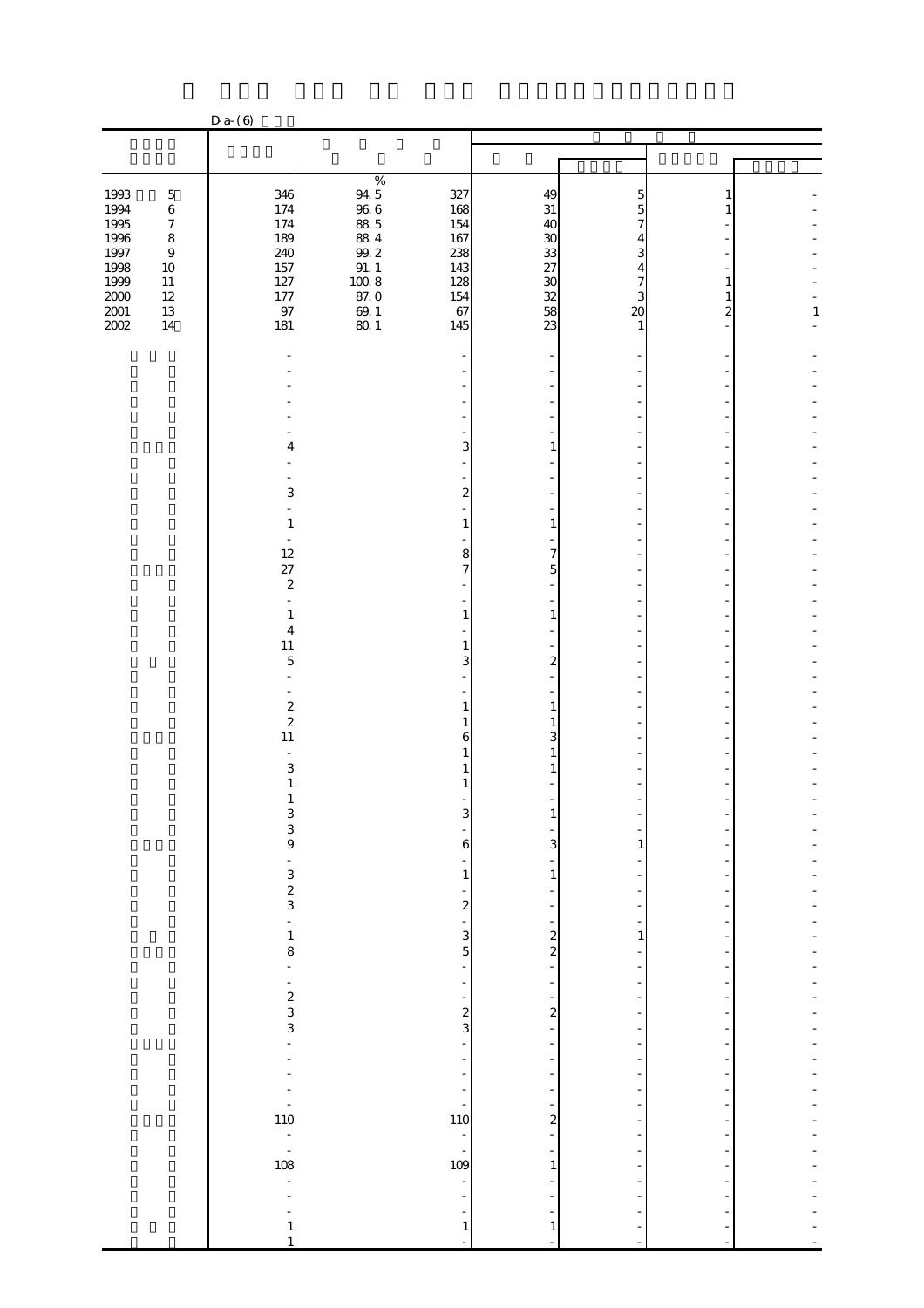|                                      |                                                 | $Da-(7)$                                         |                                                                  |                                                         |                                                                   |                                     |   |  |
|--------------------------------------|-------------------------------------------------|--------------------------------------------------|------------------------------------------------------------------|---------------------------------------------------------|-------------------------------------------------------------------|-------------------------------------|---|--|
|                                      |                                                 |                                                  |                                                                  |                                                         |                                                                   |                                     |   |  |
|                                      |                                                 |                                                  |                                                                  |                                                         |                                                                   |                                     |   |  |
| 1993<br>1994<br>1995                 | $\bf 5$<br>$\,6\,$<br>$\boldsymbol{7}$          | 83<br>122<br>68                                  | $\%$<br>$\begin{array}{c} 88.0 \\ 96.7 \end{array}$<br>$97. \;1$ | 73<br>118<br>66                                         | 19<br>27<br>34                                                    | 2<br>2                              | 1 |  |
| 1996<br>$1997\,$<br>1998<br>$1999\,$ | $\bf 8$<br>$\boldsymbol{9}$<br>$10\,$<br>$11\,$ | 66<br>163<br>68<br>126                           | $97.0\,$<br>87.7<br>$101.\,5$<br>$96\ 8$                         | 64<br>143<br>69<br>122                                  | 23<br>28<br>15<br>24                                              | 5                                   | 1 |  |
| $2000\,$<br>$2001\,$<br>$200\!$      | $12\,$<br>$13\,$<br>$14\,$                      | 83<br>100<br>81                                  | $90\;4$<br>$\begin{array}{c} 76.0 \\ 74.1 \end{array}$           | 75<br>76<br>$\boldsymbol{\omega}$                       | 18<br>37<br>16                                                    | 2<br>8<br>2                         |   |  |
|                                      |                                                 |                                                  |                                                                  |                                                         |                                                                   |                                     |   |  |
|                                      |                                                 | 2                                                |                                                                  |                                                         |                                                                   |                                     |   |  |
|                                      |                                                 | 1                                                |                                                                  |                                                         |                                                                   |                                     |   |  |
|                                      |                                                 | $\mathbf{1}$<br>15                               |                                                                  | 4                                                       | 3                                                                 |                                     |   |  |
|                                      |                                                 | 28<br>3                                          |                                                                  | $\boldsymbol{\chi}$<br>$\mathbf{1}$                     | $\mathbf{z}$                                                      |                                     |   |  |
|                                      |                                                 | 8<br>10                                          |                                                                  | 3<br>12                                                 | $\overline{c}$                                                    |                                     |   |  |
|                                      |                                                 | $\boldsymbol{z}$<br>$\mathbf{1}$<br>$\mathbf{1}$ |                                                                  | 1                                                       |                                                                   |                                     |   |  |
|                                      |                                                 | 3<br>8                                           |                                                                  | 3<br>8                                                  | $\mathbf{z}$                                                      |                                     |   |  |
|                                      |                                                 |                                                  |                                                                  |                                                         |                                                                   |                                     |   |  |
|                                      |                                                 | $\begin{array}{c} 2 \\ 14 \end{array}$           |                                                                  | $\frac{2}{5}$                                           | 1<br>1                                                            |                                     |   |  |
|                                      |                                                 | $\frac{1}{3}$ 8 2 3 3 3 3 4                      |                                                                  | ÷<br>÷<br>$\mathbf{1}$                                  | $\mathbf{1}$                                                      |                                     |   |  |
|                                      |                                                 |                                                  |                                                                  | $\begin{array}{c} 1 \\ 2 \\ 1 \\ 13 \end{array}$        | -                                                                 | $\overline{a}$                      |   |  |
|                                      |                                                 | ÷,<br>$\mathbf 1$                                |                                                                  | $\overline{\phantom{0}}$<br>f                           | -<br>-                                                            | -                                   |   |  |
|                                      |                                                 | $\mathbf{1}$<br>$\mathbf{1}$<br>$\mathbf 1$<br>÷ |                                                                  | $\begin{array}{c} 12 \\ 12 \\ 1 \\ 1 \end{array}$<br>÷, | $\frac{1}{2}$<br>÷,<br>$\overline{5}$<br>$\overline{\phantom{0}}$ | $\overline{a}$<br>-<br>$\mathbf{1}$ |   |  |
|                                      |                                                 | $\mathbf{1}$<br>÷                                |                                                                  | $\mathbf 1$<br>$\overline{\phantom{m}}$<br>-            | $\overline{5}$<br>÷                                               | $\mathbf{1}$                        | ٠ |  |
|                                      |                                                 | $\frac{10}{5}$ - 2<br>2<br>2<br>2<br>1           |                                                                  | 9<br>4<br>-                                             | $\frac{1}{3}$                                                     | $\mathbf{1}$<br>$\mathbf{1}$        |   |  |
|                                      |                                                 |                                                  |                                                                  | $2^{1}$<br>$2^{1}$                                      | ÷                                                                 |                                     |   |  |
|                                      |                                                 | L                                                |                                                                  |                                                         | f<br>$\overline{a}$                                               |                                     |   |  |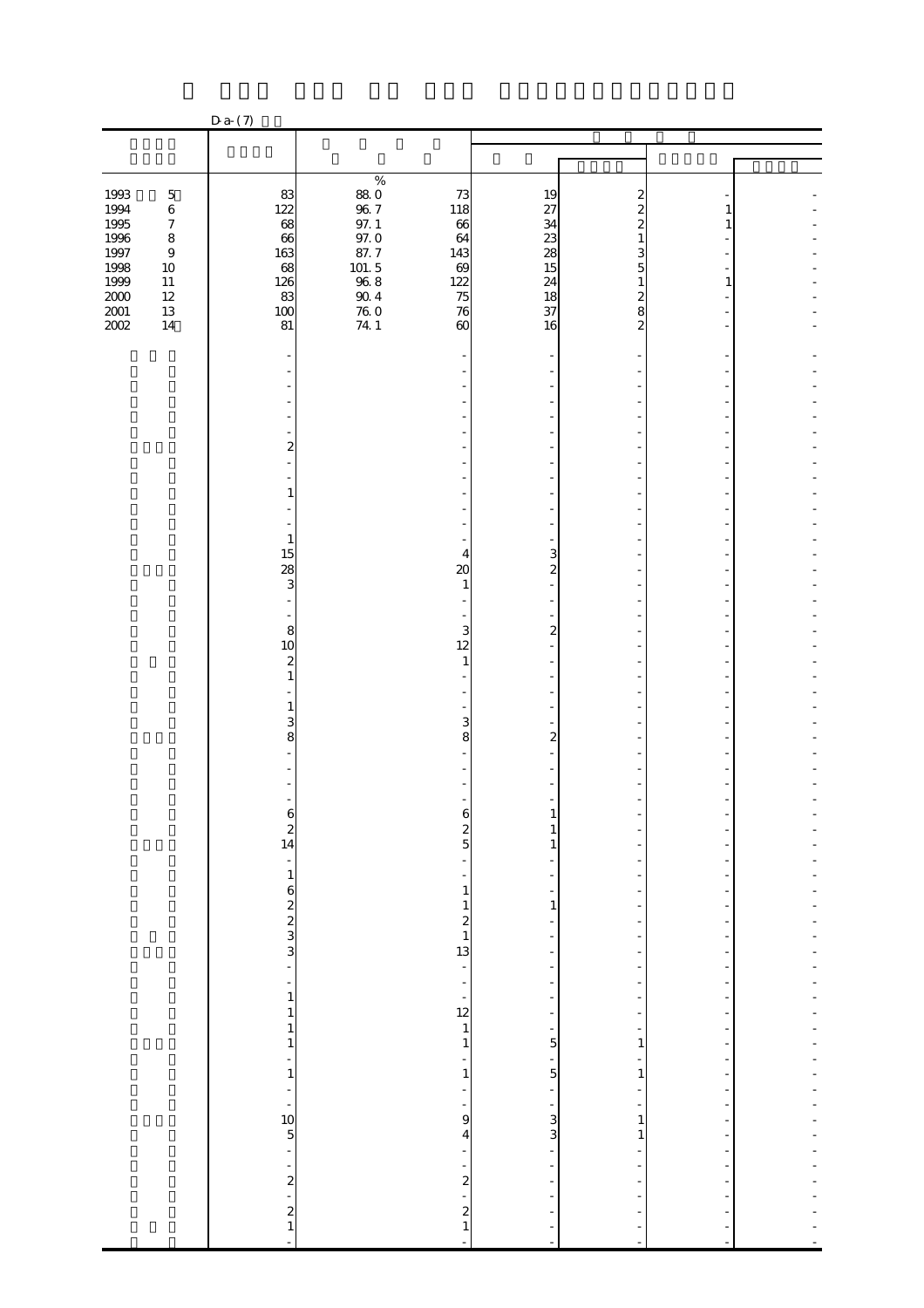|                                                                                      |                                                                                                            | $Da- (8)$                                                                                                                                                                                                                                                                                                                                                                                       |                                                                                                 |                                                                                                                                                                                                                                                                                                                                                                                                                        |                                                                                                                                                                                                                                                                                                                                                                                                                                                                         |                                                                                                                                 |                                                          |                                                                                                                                                             |
|--------------------------------------------------------------------------------------|------------------------------------------------------------------------------------------------------------|-------------------------------------------------------------------------------------------------------------------------------------------------------------------------------------------------------------------------------------------------------------------------------------------------------------------------------------------------------------------------------------------------|-------------------------------------------------------------------------------------------------|------------------------------------------------------------------------------------------------------------------------------------------------------------------------------------------------------------------------------------------------------------------------------------------------------------------------------------------------------------------------------------------------------------------------|-------------------------------------------------------------------------------------------------------------------------------------------------------------------------------------------------------------------------------------------------------------------------------------------------------------------------------------------------------------------------------------------------------------------------------------------------------------------------|---------------------------------------------------------------------------------------------------------------------------------|----------------------------------------------------------|-------------------------------------------------------------------------------------------------------------------------------------------------------------|
|                                                                                      |                                                                                                            |                                                                                                                                                                                                                                                                                                                                                                                                 |                                                                                                 |                                                                                                                                                                                                                                                                                                                                                                                                                        |                                                                                                                                                                                                                                                                                                                                                                                                                                                                         |                                                                                                                                 |                                                          |                                                                                                                                                             |
|                                                                                      |                                                                                                            |                                                                                                                                                                                                                                                                                                                                                                                                 |                                                                                                 |                                                                                                                                                                                                                                                                                                                                                                                                                        |                                                                                                                                                                                                                                                                                                                                                                                                                                                                         |                                                                                                                                 |                                                          |                                                                                                                                                             |
| 1993<br>1994<br>1995<br>1996<br>1997<br>1998<br>1999<br>$2000\,$<br>$2001\,$<br>2002 | $\mathbf 5$<br>$\,6\,$<br>$\boldsymbol{7}$<br>$\bf8$<br>$\boldsymbol{9}$<br>10<br>11<br>12<br>$13\,$<br>14 | 7,587<br>7, 494<br>6,574<br>7,329<br>600<br>6,272<br>4,785<br>4,371<br>3,200<br>2,435                                                                                                                                                                                                                                                                                                           | $\%$<br>97.5<br>97.6<br>$98\ 0$<br>$98\ 2$<br>97.7<br>97.3<br>$95\ 3$<br>$92.5$<br>87.0<br>85.0 | 7,394<br>7,311<br>6,445<br>7,200<br>5,863<br>6,105<br>4,561<br>4,041<br>2,785<br>2,009                                                                                                                                                                                                                                                                                                                                 | 586<br>647<br>568<br>578<br>595<br>619<br>478<br>454<br>432<br>423                                                                                                                                                                                                                                                                                                                                                                                                      | 107<br>120<br>78<br>75<br>95<br>59<br>53<br>46<br>37<br>49                                                                      | 37<br>31<br>27<br>30<br>28<br>39<br>15<br>14<br>18<br>21 | $\begin{array}{c} 17 \\ 13 \end{array}$<br>$\overline{\phantom{a}}$<br>$\overline{5}$<br>10<br>$\,$ 6 $\,$<br>$\mathbf{1}$<br>$\mathbf{1}$<br>$\frac{3}{2}$ |
|                                                                                      |                                                                                                            | 64<br>40<br>7<br>2<br>12<br>3<br>193<br>28<br>10<br>78<br>$\boldsymbol{\mathsf{20}}$<br>$3\mathbf{1}$<br>26<br>101<br>496<br>$\boldsymbol{\omega}$<br>28<br>17<br>32<br>163<br>45<br>105<br>3<br>16<br>18<br>344<br>5<br>7<br>10<br>23<br>201<br>98<br>38<br>35<br>38 ജ ല എ ഒ 88 ജ ജ 88 ജ ബ ജ 98 ജ<br>164<br>$\begin{array}{c} 13 \\ 35 \\ 15 \end{array}$<br>$\boldsymbol{6}$<br>$\frac{3}{2}$ |                                                                                                 | 48<br>33<br>4<br>9<br>164<br>21<br>2<br>68<br>12<br>35<br>26<br>69<br>407<br>48<br>23<br>12<br>22<br>139<br>24<br>103<br>5<br>15<br>16<br>296<br>9<br>74<br>146<br>62<br>561<br>201<br>17<br>220<br>32<br>85<br>$\boldsymbol{6}$<br>278<br>57<br>50<br>55<br>75<br>41<br>28<br>$\mathbf{1}$<br>$\overline{5}$<br>$\mathbf{1}$<br>21<br>218<br>121<br>11<br>$\frac{32}{12}$<br>$\overline{\mathbf{4}}$<br>$\frac{3}{2}$ | 17<br>16<br>1<br>26<br>4<br>10<br>2<br>6<br>4<br>50<br>68<br>4<br>$\overline{c}$<br>$\overline{\mathbf{c}}$<br>18<br>19<br>13<br>2<br>$\overline{c}$<br>$\overline{\mathbf{c}}$<br>4<br>35<br>$\boldsymbol{6}$<br>15<br>14<br>$\boldsymbol{\mathsf{S}}$<br>$\frac{12}{7}$<br>28<br>$\boldsymbol{\alpha}$<br>19<br>4<br>$\begin{array}{c}\n 48 \\  2 \\  5\n \end{array}$<br>14<br>16<br>11<br>9<br>3<br>$\boldsymbol{6}$<br>80<br>44<br>4<br>9<br>4<br>3<br>4<br>9<br>3 | 2<br>3<br>2<br>1<br>2<br>1<br>$\boldsymbol{z}$<br>4<br>2<br>3<br>2<br>1<br>1<br>1<br>17<br>9<br>$\boldsymbol{z}$<br>2<br>1<br>2 | 3<br>2<br>6<br>2<br>3<br>2<br>1<br>4<br>4                | $\mathbf{1}$<br>$\mathbf{1}$<br>$\mathbf{1}$<br>1                                                                                                           |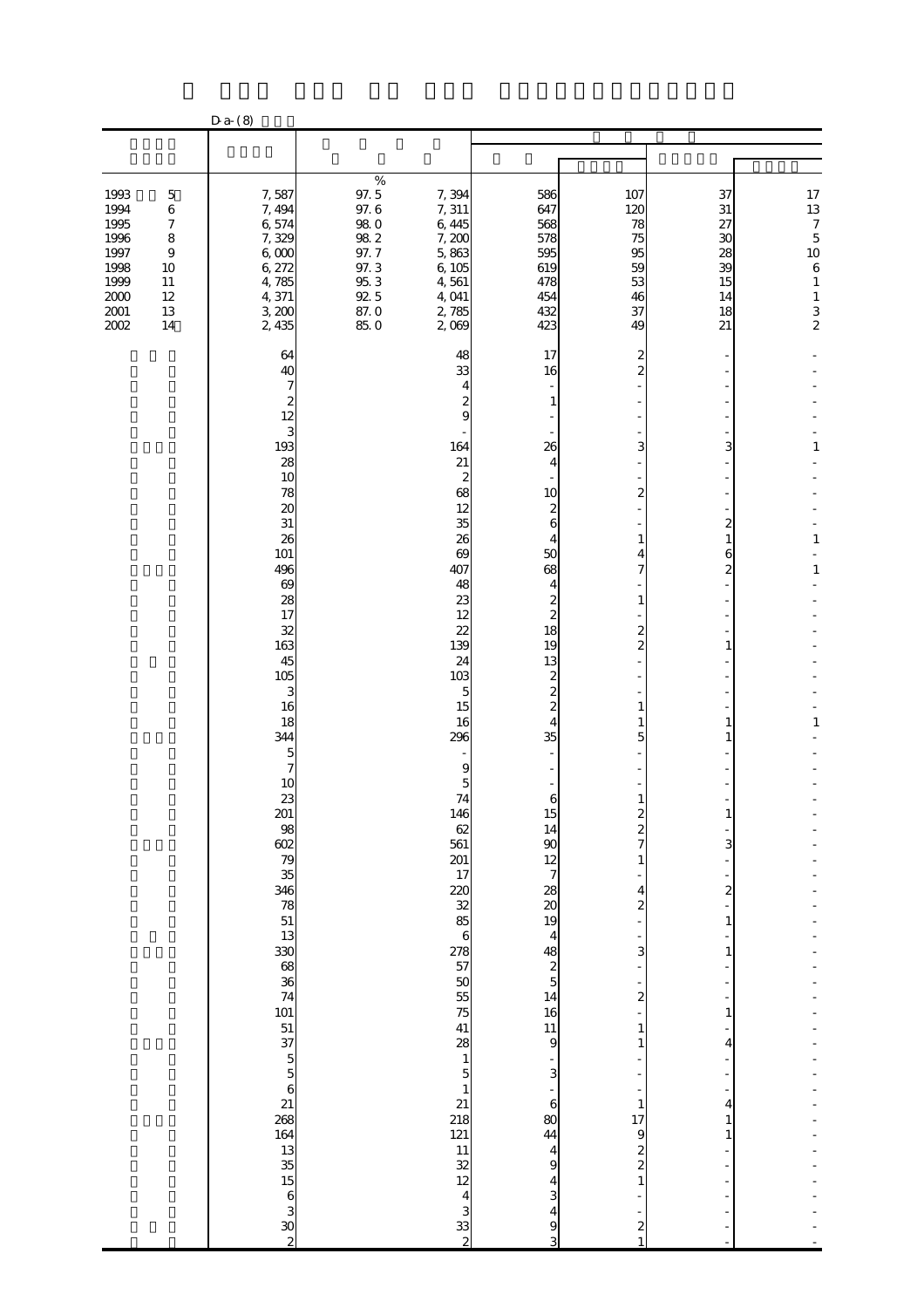|                                                                                      |                                                                                                                     | $Da-$ (9)                                                                                                                                                                                                                                                                                                                                                                                                     |                                                                                                                                              |                                                                                                                                                                                                                                                                                                                                                                                                                                                                                                       |                                                                                                                                                                                                                                                                                                                                                                                                                                                                        |                                                                                                                             |                                                                             |                                                                                                 |  |
|--------------------------------------------------------------------------------------|---------------------------------------------------------------------------------------------------------------------|---------------------------------------------------------------------------------------------------------------------------------------------------------------------------------------------------------------------------------------------------------------------------------------------------------------------------------------------------------------------------------------------------------------|----------------------------------------------------------------------------------------------------------------------------------------------|-------------------------------------------------------------------------------------------------------------------------------------------------------------------------------------------------------------------------------------------------------------------------------------------------------------------------------------------------------------------------------------------------------------------------------------------------------------------------------------------------------|------------------------------------------------------------------------------------------------------------------------------------------------------------------------------------------------------------------------------------------------------------------------------------------------------------------------------------------------------------------------------------------------------------------------------------------------------------------------|-----------------------------------------------------------------------------------------------------------------------------|-----------------------------------------------------------------------------|-------------------------------------------------------------------------------------------------|--|
|                                                                                      |                                                                                                                     |                                                                                                                                                                                                                                                                                                                                                                                                               |                                                                                                                                              |                                                                                                                                                                                                                                                                                                                                                                                                                                                                                                       |                                                                                                                                                                                                                                                                                                                                                                                                                                                                        |                                                                                                                             |                                                                             |                                                                                                 |  |
|                                                                                      |                                                                                                                     |                                                                                                                                                                                                                                                                                                                                                                                                               |                                                                                                                                              |                                                                                                                                                                                                                                                                                                                                                                                                                                                                                                       |                                                                                                                                                                                                                                                                                                                                                                                                                                                                        |                                                                                                                             |                                                                             |                                                                                                 |  |
| 1993<br>1994<br>1995<br>1996<br>1997<br>1998<br>1999<br>$2000\,$<br>$2001\,$<br>2002 | $\mathbf 5$<br>$\,6\,$<br>$\boldsymbol{7}$<br>$\bf 8$<br>$\boldsymbol{9}$<br>10<br>11<br>$12\,$<br>$13\,$<br>$14\,$ | 1, 270<br>1,450<br>1, 494<br>1, 174<br>1,374<br>1,399<br>1,386<br>1,547<br>1,316<br>1,304                                                                                                                                                                                                                                                                                                                     | $\%$<br>$\begin{array}{c} 95.0 \\ 96.3 \end{array}$<br>$98\ 1$<br>$94\ 2$<br>$95\,5$<br>$\frac{96}{96}\frac{1}{3}$<br>$90\;8$<br>87.7<br>823 | 1,206<br>1,397<br>1,465<br>1, 106<br>1, 312<br>1,344<br>1,321<br>1,404<br>1, 154<br>1,073                                                                                                                                                                                                                                                                                                                                                                                                             | 125<br>142<br>119<br>89<br>111<br>134<br>164<br>245<br>183<br>188                                                                                                                                                                                                                                                                                                                                                                                                      | 29<br>27<br>$\mathfrak{A}$<br>19<br>18<br>29<br>33<br>31<br>31<br>56                                                        | 36<br>27<br>24<br>17<br>17<br>12<br>8<br>19<br>$\overline{\mathbf{c}}$<br>3 | 3<br>$\begin{array}{c} 4 \\ 8 \\ 2 \\ 6 \end{array}$<br>$\mathbf{1}$<br>$\overline{\mathbf{4}}$ |  |
|                                                                                      |                                                                                                                     | 51<br>28<br>3<br>10<br>8<br>$\boldsymbol{z}$<br>114<br>17<br>18<br>27<br>$21\,$<br>9<br>22<br>107<br>363<br>43<br>29<br>23<br>36<br>37<br>47<br>19<br>15<br>46<br>68<br>115<br>$\overline{\mathbf{4}}$<br>17<br>1<br>4<br>53<br>$\begin{array}{c} 36 \ 25 \ 18 \ 12 \ 27 \ 25 \ 8 \ 15 \ 22 \ 1 \ 17 \ 34 \ 39 \ 21 \ 51 \ 51 \ 24 \ 14 \ 8 \ 46 \ 73 \ 7 \ 13 \ 13 \ 13 \ 17 \end{array}$<br>$\frac{19}{11}$ |                                                                                                                                              | 41<br>20<br>3<br>S<br>92<br>15<br>10<br>23<br>20<br>9<br>15<br>100<br>317<br>41<br>26<br>18<br>34<br>23<br>41<br>15<br>14<br>44<br>61<br>89<br>$\mathbf{1}$<br>17<br>3<br>$\mathbf{R}$<br>$\frac{28}{152}$<br>$\begin{array}{c} 12 \\ 11 \end{array}$<br>$\begin{array}{c}\n 85 \\  13\n \end{array}$<br>105<br>$\mathbf{1}$<br>$\frac{14}{24}$<br>$\frac{44}{22}$<br>$\overline{5}$<br>$\frac{18}{14}$<br>8<br>$\begin{array}{c}\n 132 \\  51 \\  5\n \end{array}$<br>10<br>9<br>15<br>16<br>19<br>7 | 4<br>$\overline{c}$<br>$\mathbf{1}$<br>1<br>9<br>1<br>1<br>3<br>3<br>1<br>30<br>61<br>3<br>5<br>3<br>8<br>7<br>18<br>$\frac{2}{3}$<br>9<br>3<br>19<br>1<br>$\boldsymbol{z}$<br>1 <sup>C</sup><br>6<br>21<br>$\mathbf{1}$<br>$\begin{array}{c} 13 \\ 2 \\ 3 \end{array}$<br>15<br>$\mathbf{1}$<br>1<br>4<br>$\boldsymbol{z}$<br>4<br>$\frac{2}{2}$<br>25<br>10<br>$\boldsymbol{z}$<br>$\mathbf{1}$<br>1<br>$\boldsymbol{z}$<br>$\overline{\mathbf{r}}$<br>$\frac{2}{3}$ | 1<br>1<br>3<br>8<br>17<br>4<br>6<br>2<br>$\boldsymbol{z}$<br>5<br>1<br>2<br>4<br>1<br>2<br>1<br>1<br>1<br>10<br>5<br>1<br>2 | 2                                                                           |                                                                                                 |  |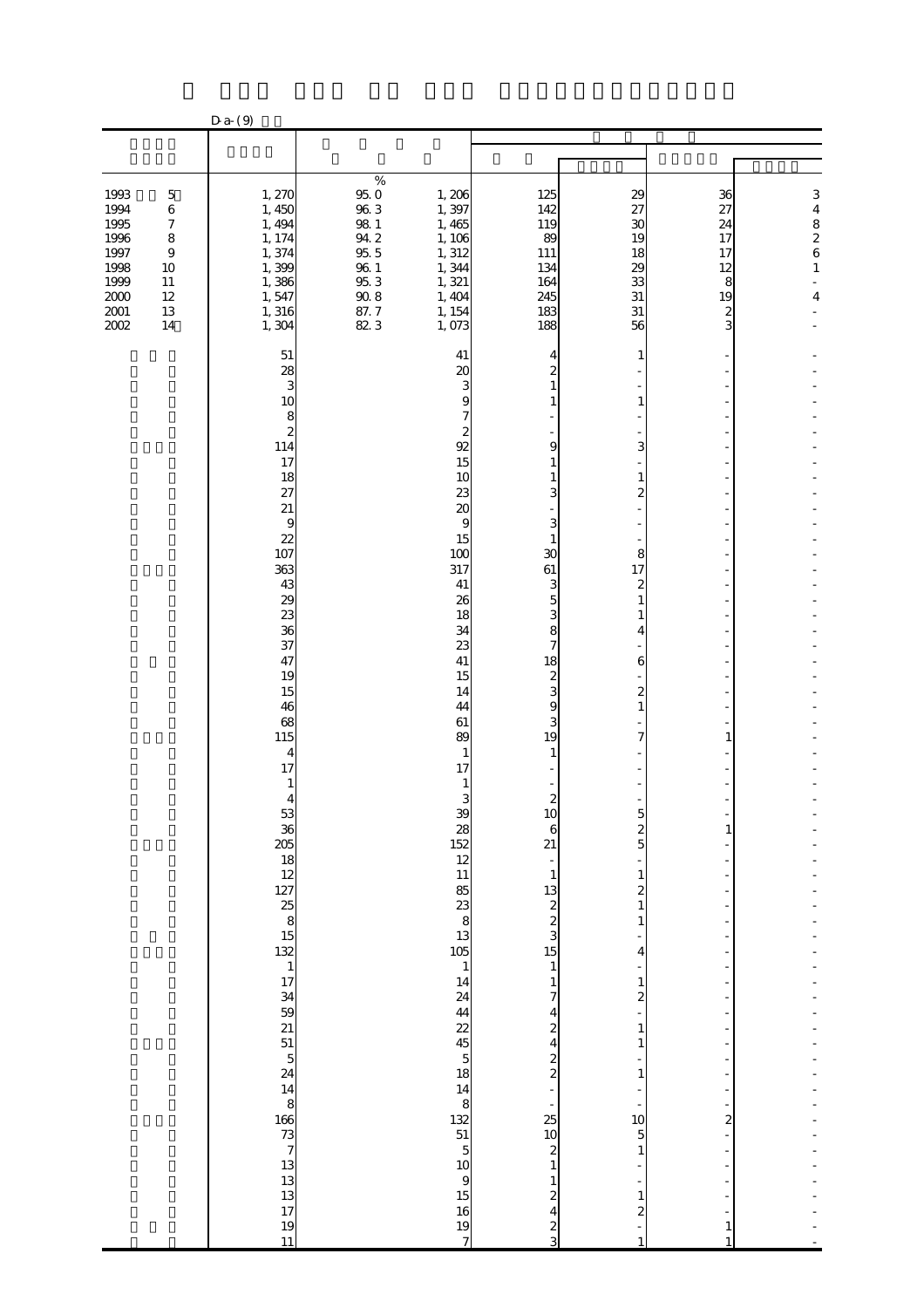|                                                      |                                                                                    | $D a-(10)$                                                          |                                                                                                                        |                                                                               |                                                  |              |                     |  |
|------------------------------------------------------|------------------------------------------------------------------------------------|---------------------------------------------------------------------|------------------------------------------------------------------------------------------------------------------------|-------------------------------------------------------------------------------|--------------------------------------------------|--------------|---------------------|--|
|                                                      |                                                                                    |                                                                     |                                                                                                                        |                                                                               |                                                  |              |                     |  |
|                                                      |                                                                                    |                                                                     |                                                                                                                        |                                                                               |                                                  |              |                     |  |
| 1993<br>1994<br>1995<br>1996<br>1997<br>1998<br>1999 | $\mathbf 5$<br>$\,6\,$<br>$\boldsymbol{7}$<br>$\bf 8$<br>$\,9$<br>$10\,$<br>$11\,$ | 456<br>556<br>438<br>814<br>400<br>647<br>415                       | $\%$<br>$98\ 2$<br>$99.1\,$<br>$98\ 9$<br>$\begin{array}{c} 98 \ 0 \\ 95 \ 5 \\ \end{array}$<br>$92.3\,$<br>$9\!\!2.5$ | 448<br>551<br>433<br>798<br>382<br>597<br>384                                 | 59<br>77<br>90<br>89<br>66<br>79<br>106          | 2<br>8<br>17 |                     |  |
| $2000\,$<br>$2001\,$<br>$2002\,$                     | $12\,$<br>$13\,$<br>$14\,$                                                         | 376<br>462<br>576<br>6                                              | 843<br>87.4<br>$56\,$ $1\,$                                                                                            | 317<br>404<br>323<br>1                                                        | 84<br>75<br>89<br>1                              | 6<br>4       | 2<br>$\overline{c}$ |  |
|                                                      |                                                                                    | 2<br>2<br>$\mathbf{1}$<br>$\mathbf{1}$                              |                                                                                                                        | 1                                                                             | 1                                                |              |                     |  |
|                                                      |                                                                                    | 36<br>$\mathbf{1}$<br>2<br>29<br>$\boldsymbol{z}$                   |                                                                                                                        |                                                                               | 1<br>1                                           |              |                     |  |
|                                                      |                                                                                    | $\qquad \qquad \blacksquare$<br>$\boldsymbol{2}$<br>67<br>148<br>31 |                                                                                                                        | 51<br>110<br>31                                                               | 23<br>12<br>$\boldsymbol{2}$                     | 1            |                     |  |
|                                                      |                                                                                    | $\overline{5}$<br>23<br>10<br>3<br>12                               |                                                                                                                        | 6<br>21<br>3                                                                  | $\boldsymbol{2}$<br>4                            | 1            |                     |  |
|                                                      |                                                                                    | $\boldsymbol{6}$<br>$\boldsymbol{z}$<br>56<br>61                    |                                                                                                                        | 49<br>55                                                                      | 4<br>6                                           | 1            |                     |  |
|                                                      |                                                                                    | $\boldsymbol{z}$<br>7<br>$\mathbf{1}$<br>$\boldsymbol{\mathsf{20}}$ |                                                                                                                        | $\mathbf{1}$<br>5<br>3<br>$\mathbf{R}$                                        | 1<br>3                                           |              |                     |  |
|                                                      |                                                                                    | $28$<br>$142$<br>$2$<br>$16$<br>$84$<br>$3$<br>$-17$<br>$20$        |                                                                                                                        | $\boldsymbol{7}$<br>53<br>$\frac{1}{4}$<br>31                                 | 26<br>$rac{1}{7}$                                | 1            |                     |  |
|                                                      |                                                                                    | $\overline{\phantom{0}}$                                            |                                                                                                                        | 15<br>÷<br>3<br>$\boldsymbol{6}$<br>÷                                         | 11<br>$\frac{1}{3}$<br>9                         | 1            |                     |  |
|                                                      |                                                                                    | $\overline{\phantom{a}}$<br>$\mathbf{1}$<br>19<br>$\frac{1}{25}$    |                                                                                                                        | $\overline{a}$<br>6<br>$\frac{1}{25}$                                         | 9<br>3                                           |              |                     |  |
|                                                      |                                                                                    | $\Box$<br>$\overline{\phantom{a}}$                                  |                                                                                                                        | $\blacksquare$<br>۰<br>ł,<br>$\frac{25}{22}$                                  | 3<br>8                                           |              |                     |  |
|                                                      |                                                                                    | - $25$ $7$ $45$ $2$ $1$ $17$<br>$\mathbf{1}$                        |                                                                                                                        | 6<br>$\mathbf{1}$<br>$\begin{array}{c} 1 \\ 13 \end{array}$<br>$\overline{a}$ | $\mathbf{1}$<br>$\mathbf{1}$<br>$\boldsymbol{z}$ |              |                     |  |
|                                                      |                                                                                    | ÷<br>$\frac{2}{3}$                                                  |                                                                                                                        | $\mathbf{1}$                                                                  | 4                                                |              |                     |  |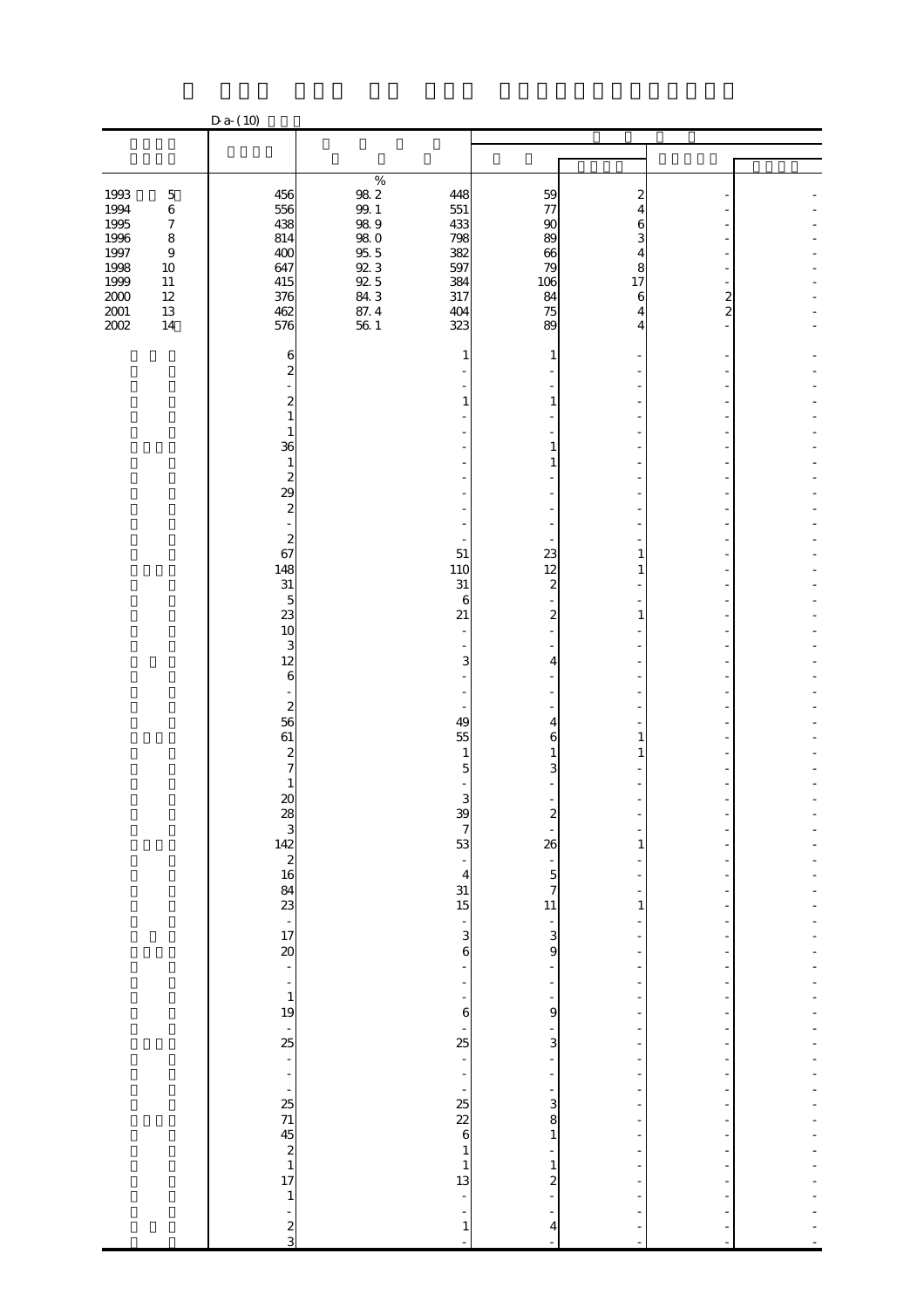|                          |                                                 | $D a-(11)$                                 |                                |                                    |                                                                          |                        |                |              |
|--------------------------|-------------------------------------------------|--------------------------------------------|--------------------------------|------------------------------------|--------------------------------------------------------------------------|------------------------|----------------|--------------|
|                          |                                                 |                                            |                                |                                    |                                                                          |                        |                |              |
|                          |                                                 |                                            |                                |                                    |                                                                          |                        |                |              |
| 1993<br>1994             | $\mathbf 5$<br>$\,6\,$                          | 572<br>569                                 | $\%$<br>$97.6$<br>$97.9$       | 558<br>557                         | 84<br>49                                                                 | 27<br>18               | 1<br>1         |              |
| 1995<br>1996<br>1997     | $\boldsymbol{7}$<br>$\bf 8$<br>$\boldsymbol{9}$ | 526<br>408<br>392                          | $98\ 3$<br>066<br>0865<br>0869 | 517<br>394<br>390                  | 63<br>56<br>64                                                           | 11<br>11<br>12         | 1<br>1         | $\mathbf{1}$ |
| 1998<br>1999<br>$2000\,$ | 10<br>$11\,$<br>$12\,$                          | 414<br>290<br>176                          |                                | 408<br>278<br>155                  | 53<br>$\frac{43}{30}$                                                    | 12<br>13<br>8          | 2<br>4         |              |
| $2001\,$<br>2002         | 13<br>14                                        | $71\,$<br>115<br>3                         | $\frac{881}{77.5}$<br>73.9     | 55<br>85<br>3                      | 28<br>1                                                                  | $\boldsymbol{z}$<br>5  |                |              |
|                          |                                                 | 1<br>$\overline{\mathbf{c}}$               |                                | 3                                  | $\mathbf{1}$                                                             | 1                      |                |              |
|                          |                                                 | 19                                         |                                | 16                                 | $\overline{\mathcal{Z}}$                                                 |                        |                |              |
|                          |                                                 | 1                                          |                                |                                    |                                                                          |                        |                |              |
|                          |                                                 | 4<br>14                                    |                                | 3<br>13                            | $\overline{\mathbf{c}}$                                                  |                        |                |              |
|                          |                                                 | 3<br>39                                    |                                | $\mathbf{1}$<br>23                 | $\overline{c}$<br>10<br>1                                                | 3                      |                |              |
|                          |                                                 | 1<br>$\frac{2}{5}$<br>8                    |                                | 2<br>$\overline{\mathcal{Z}}$<br>3 | $\frac{2}{2}$<br>3                                                       | 1<br>1                 |                |              |
|                          |                                                 | 15<br>3                                    |                                | 14<br>1                            | $\mathbf{1}$                                                             |                        |                |              |
|                          |                                                 | 4<br>1<br>4                                |                                | $\mathbf{1}$<br>3                  | 1                                                                        | 1                      |                |              |
|                          |                                                 |                                            |                                |                                    |                                                                          |                        |                |              |
|                          |                                                 | 1<br>З<br>$\frac{1}{9}$                    |                                | 3                                  | $\frac{1}{3}$                                                            |                        |                |              |
|                          |                                                 | f<br>$\mathbf{1}$                          |                                | $\frac{1}{7}$<br>$\frac{1}{3}$     | $\mathbf{1}$                                                             |                        |                |              |
|                          |                                                 |                                            |                                |                                    | $\boldsymbol{z}$<br>$\overline{\phantom{a}}$<br>$\overline{\phantom{0}}$ | -<br>f<br>÷<br>f       |                |              |
|                          |                                                 |                                            |                                |                                    | $\frac{1}{5}$                                                            | $\mathbf{1}$<br>-      |                |              |
|                          |                                                 |                                            |                                |                                    | $\begin{array}{c} 2 \\ 2 \\ 1 \end{array}$<br>÷                          | $\mathbf{1}$<br>-<br>- | ÷,             |              |
|                          |                                                 |                                            |                                |                                    | $\overline{\mathbf{r}}$<br>4                                             | f<br>-<br>÷            |                |              |
|                          |                                                 | $\boldsymbol{6}$                           |                                | $\frac{1}{2}$                      | $\overline{\phantom{0}}$<br>$\mathbf{1}$                                 | ÷<br>÷<br>-            |                |              |
|                          |                                                 | $\mathbf{1}$<br>÷<br>$\mathbf{1}$          |                                | $\frac{4}{2}$<br>÷                 |                                                                          | ÷<br>f<br>-            |                |              |
|                          |                                                 | ÷<br>$\mathbf{1}$                          |                                | $\blacksquare$                     | $\frac{1}{2}$<br>$\overline{\phantom{0}}$                                | -                      |                |              |
|                          |                                                 | $\begin{array}{c} 2 \\ 2 \\ 1 \end{array}$ |                                | $\frac{1}{2}$                      | $\mathbf{1}$<br>÷,                                                       | ł,<br>L,               | $\blacksquare$ |              |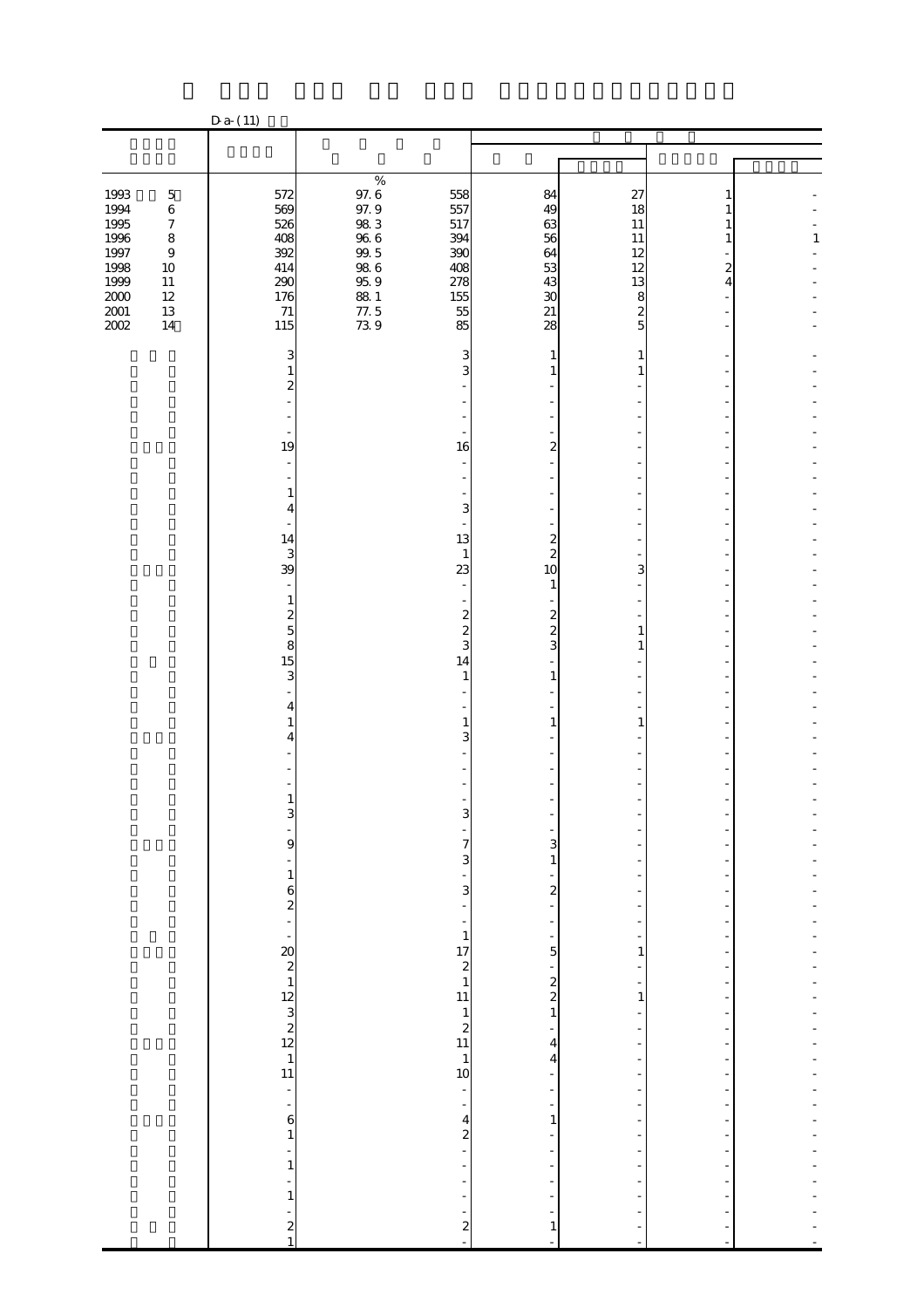|                                                                                      |                                                                                                             | $D a-(12)$                                                                                                                                                                                                                                                                                                                                                                                                                                                    |                                                                                                                                                                                                                                                                                                                                                                                                                                     |                                                                                                                                                                                                                                                                                                                                                                                                                        |                                                                                                                                                                                      |                                                                                               |                                                                                                                                                                                   |  |
|--------------------------------------------------------------------------------------|-------------------------------------------------------------------------------------------------------------|---------------------------------------------------------------------------------------------------------------------------------------------------------------------------------------------------------------------------------------------------------------------------------------------------------------------------------------------------------------------------------------------------------------------------------------------------------------|-------------------------------------------------------------------------------------------------------------------------------------------------------------------------------------------------------------------------------------------------------------------------------------------------------------------------------------------------------------------------------------------------------------------------------------|------------------------------------------------------------------------------------------------------------------------------------------------------------------------------------------------------------------------------------------------------------------------------------------------------------------------------------------------------------------------------------------------------------------------|--------------------------------------------------------------------------------------------------------------------------------------------------------------------------------------|-----------------------------------------------------------------------------------------------|-----------------------------------------------------------------------------------------------------------------------------------------------------------------------------------|--|
|                                                                                      |                                                                                                             |                                                                                                                                                                                                                                                                                                                                                                                                                                                               |                                                                                                                                                                                                                                                                                                                                                                                                                                     |                                                                                                                                                                                                                                                                                                                                                                                                                        |                                                                                                                                                                                      |                                                                                               |                                                                                                                                                                                   |  |
|                                                                                      |                                                                                                             |                                                                                                                                                                                                                                                                                                                                                                                                                                                               |                                                                                                                                                                                                                                                                                                                                                                                                                                     |                                                                                                                                                                                                                                                                                                                                                                                                                        |                                                                                                                                                                                      |                                                                                               |                                                                                                                                                                                   |  |
| 1993<br>1994<br>1995<br>1996<br>1997<br>1998<br>1999<br>$2000\,$<br>$2001\,$<br>2002 | $\mathbf 5$<br>$\,6\,$<br>$\boldsymbol{7}$<br>$\bf 8$<br>$\boldsymbol{9}$<br>10<br>11<br>12<br>13<br>$14\,$ | 2,732<br>3,371<br>2,850<br>2,601<br>3835<br>2,845<br>2,852<br>3,020<br>3,413<br>3,936                                                                                                                                                                                                                                                                                                                                                                         | $\%$<br>$90\,5$<br>2, 472<br>94 5<br>3,184<br>94 5<br>2,692<br>$9\!\mathrm{3}\,2$<br>2, 424<br>$95.3\,$<br>3,655<br>91.3<br>2,598<br>$\begin{array}{c} 86 \ 4 \\ 75 \ 9 \end{array}$<br>2,463<br>2, 291<br>62 5<br>2, 133<br>59.4<br>2,338                                                                                                                                                                                          | 346<br>440<br>363<br>395<br>507<br>429<br>393<br>426<br>418<br>547                                                                                                                                                                                                                                                                                                                                                     | 63<br>71<br>46<br>53<br>63<br>52<br>44<br>55<br>56<br>81                                                                                                                             | 26<br>30<br>15<br>17<br>29<br>$\overline{2}$<br>$\frac{19}{25}$<br>22<br>40                   | $\boldsymbol{9}$<br>$\overline{\mathbf{4}}$<br>$\mathbf{1}$<br>3<br>$\mathbf{1}$<br>32258                                                                                         |  |
|                                                                                      |                                                                                                             | 150<br>114<br>17<br>11<br>6<br>2<br>231<br>23<br>26<br>62<br>38<br>25<br>57<br>148<br>1, 041<br>226<br>52<br>32<br>$\overline{\tau}$<br>264<br>137<br>65<br>14<br>88<br>86<br>504<br>27<br>24<br>21<br>61<br>255<br>116<br>$\frac{116}{20}$ $\frac{70}{20}$ $\frac{31}{20}$ $\frac{203}{17}$ $\frac{77}{57}$<br>118<br>69<br>69<br>69<br>69<br>50<br>508<br>146<br>$\frac{16}{27}$<br>$\frac{28}{189}$<br>$\begin{array}{c}\n 63 \\  27 \\  12\n \end{array}$ | 47<br>26<br>8<br>c<br>173<br>6<br>22<br>45<br>40<br>13<br>47<br>61<br>620<br>112<br>14<br>15<br>35<br>79<br>47<br>193<br>8<br>77<br>40<br>284<br>14<br>18<br>10<br>30<br>138<br>$74$<br>$432$<br>$56$<br>$122$<br>151<br>$\begin{array}{c} 44 \\ 52 \\ 7 \end{array}$<br>$\frac{296}{21}$<br>163<br>32 35 86 86 86 87 88<br>$\mathbf{1}$<br>357<br>51<br>$\overline{\mathbf{4}}$<br>$\frac{27}{15}$<br>175<br>64<br>$\frac{11}{10}$ | 23<br>18<br>2<br>1<br>1<br>50<br>3<br>8<br>14<br>7<br>6<br>12<br>40<br>132<br>24<br>6<br>8<br>16<br>16<br>23<br>8<br>4<br>12<br>15<br>52<br>4<br>8<br>$\mathbf{z}$<br>8<br>11<br>19<br>98<br>$\mathbf{6}$<br>$\frac{15}{38}$<br>$14$ 20 5 67 7 3 28 13 16<br>16<br>$\overline{\mathbf{r}}$<br>$\mathbf{6}$<br>$\overline{5}$<br>$\mathbf{1}$<br>69<br>31<br>$\mathbf{1}$<br>9<br>3<br>$\frac{3}{17}$<br>$\overline{5}$ | 2<br>∠<br>6<br>23<br>8<br>1<br>2<br>$\boldsymbol{z}$<br>17<br>$\mathbf{1}$<br>10<br>$\boldsymbol{6}$<br>12<br>$\overline{\mathbf{c}}$<br>1<br>З<br>$\mathbf{1}$<br>11<br>7<br>2<br>1 | 4<br>4<br>12<br>5<br>2<br>2<br>2<br>9<br>2<br>5<br>5<br>2<br>$\mathbf{z}$<br>4<br>3<br>3<br>3 | $\mathbf{1}$<br>4<br>$\mathbf{1}$<br>$\mathbf{1}$<br>$\mathbf{1}$<br>$\mathbf{1}$<br>$\mathbf{1}$<br>$\mathbf{1}$<br>$\mathbf{1}$<br>$\mathbf{1}$<br>$\mathbf{1}$<br>$\mathbf{1}$ |  |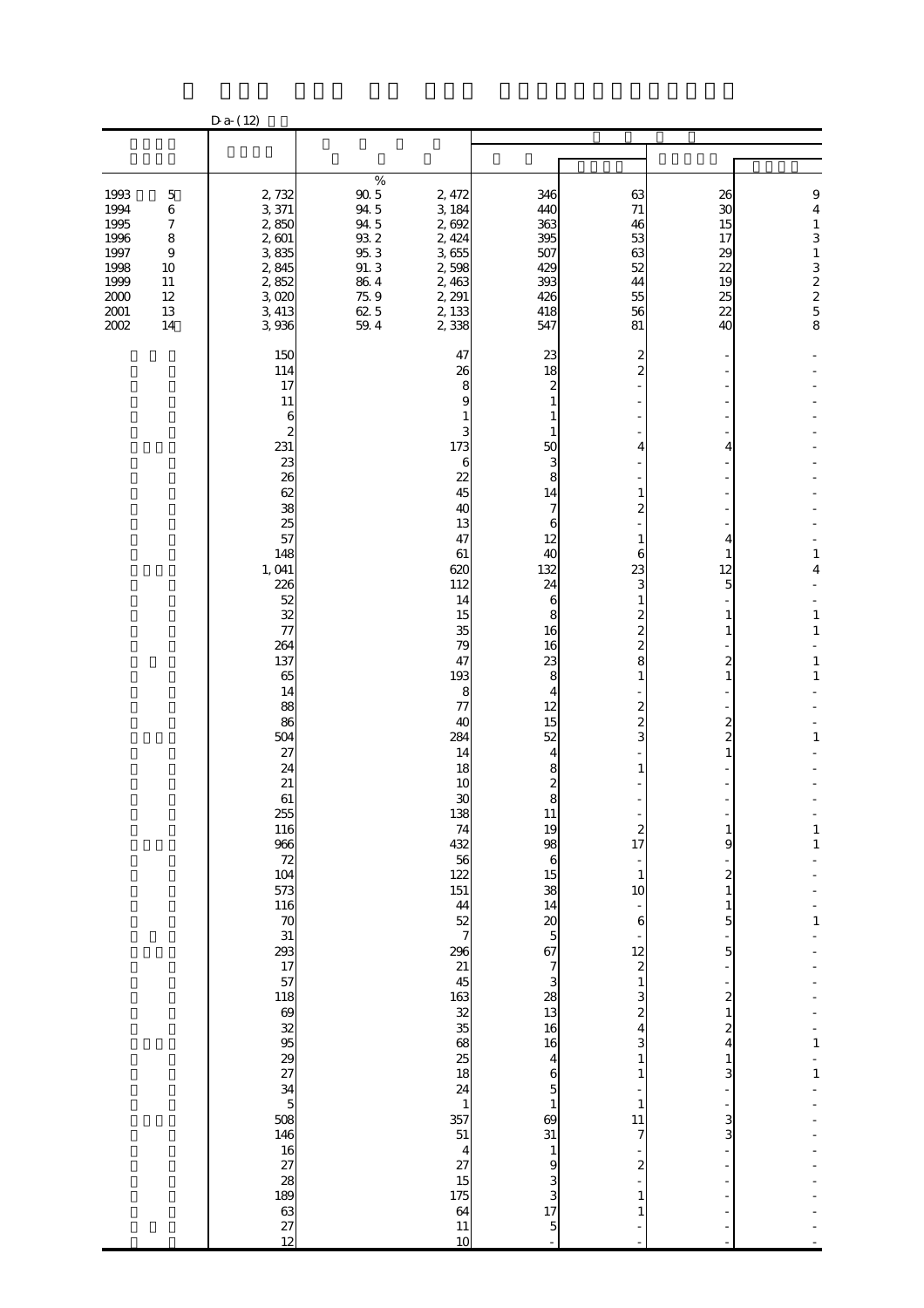|                                                                                      |                                                                                                             | $Da- (13)$                                                                                                                                                                                      |                                                                                                                      |                                                                                                                                                                                                                                                                                                                                                                                                  |                                                                                                                                                                                                                                                                                                                                                                                                                                                                       |                                                                                                                                                          |                                                          |                                                                                                                                             |
|--------------------------------------------------------------------------------------|-------------------------------------------------------------------------------------------------------------|-------------------------------------------------------------------------------------------------------------------------------------------------------------------------------------------------|----------------------------------------------------------------------------------------------------------------------|--------------------------------------------------------------------------------------------------------------------------------------------------------------------------------------------------------------------------------------------------------------------------------------------------------------------------------------------------------------------------------------------------|-----------------------------------------------------------------------------------------------------------------------------------------------------------------------------------------------------------------------------------------------------------------------------------------------------------------------------------------------------------------------------------------------------------------------------------------------------------------------|----------------------------------------------------------------------------------------------------------------------------------------------------------|----------------------------------------------------------|---------------------------------------------------------------------------------------------------------------------------------------------|
|                                                                                      |                                                                                                             |                                                                                                                                                                                                 |                                                                                                                      |                                                                                                                                                                                                                                                                                                                                                                                                  |                                                                                                                                                                                                                                                                                                                                                                                                                                                                       |                                                                                                                                                          |                                                          |                                                                                                                                             |
| 1993<br>1994<br>1995<br>1996<br>1997<br>1998<br>1999<br>$2000\,$<br>$2001\,$<br>2002 | $\mathbf 5$<br>$\,6\,$<br>$\boldsymbol{7}$<br>$\bf 8$<br>$\boldsymbol{9}$<br>10<br>11<br>12<br>13<br>$14\,$ | 1,586<br>1,639<br>1,660<br>1,639<br>1, 712<br>1,642<br>1,784<br>2,008<br>2,061<br>2, 240                                                                                                        | $\%$<br>87.8<br>87.0<br>87.7<br>$86\ 4$<br>85.3<br>823<br>$\begin{array}{c} 78.8 \\ 65.9 \end{array}$<br>637<br>61.4 | 1,392<br>1,426<br>1, 455<br>1, 416<br>1, 461<br>1,352<br>1,406<br>1,324<br>1, 313<br>1,375                                                                                                                                                                                                                                                                                                       | 468<br>484<br>454<br>526<br>462<br>454<br>487<br>538<br>525<br>546                                                                                                                                                                                                                                                                                                                                                                                                    | 69<br>$\boldsymbol{\omega}$<br>$\tau$<br>82<br>78<br>62<br>62<br>78<br>75<br>79                                                                          | 23<br>24<br>18<br>22<br>26<br>21<br>14<br>15<br>16<br>13 | $\boldsymbol{9}$<br>11<br>$\boldsymbol{7}$<br>$\boldsymbol{9}$<br>10<br>$\boldsymbol{7}$<br>$\begin{array}{c} 3 \\ 6 \\ 9 \\ 4 \end{array}$ |
|                                                                                      |                                                                                                             | 144<br>70<br>27<br>15<br>12<br>20<br>458<br>63<br>86<br>142<br>36<br>43<br>88<br>48<br>590<br>56<br>63<br>58<br>27<br>67<br>76<br>$51\,$<br>29<br>73<br>90<br>184<br>26<br>16<br>16<br>25<br>57 |                                                                                                                      | 65<br>22<br>10<br>22<br>10<br>332<br>38<br>66<br>112<br>31<br>17<br>68<br>12<br>276<br>37<br>25<br>15<br>7<br>29<br>29<br>28<br>17<br>47<br>42<br>80<br>19<br>8<br>5<br>11<br>18<br>19<br>127<br>$\frac{30}{11}$<br>44<br>20<br>17<br>$\overline{5}$<br>287<br>$\frac{14}{18}$<br>18<br>224<br>43<br>$\overline{4}$<br>$11$ $25$ $3$ $153$ $24$ $18$<br>16<br>12<br>$19$<br>$32$<br>$22$<br>$10$ | 22<br>9<br>5<br>4<br>1<br>130<br>17<br>23<br>48<br>13<br>10<br>19<br>13<br>137<br>8<br>19<br>11<br>6<br>15<br>15<br>11<br>8<br>17<br>27<br>43<br>5<br>5<br>$\boldsymbol{z}$<br>7<br>10<br>40<br>6<br>8<br>$\begin{array}{c} 10 \\ 6 \\ 3 \end{array}$<br>$\frac{40}{5}$<br>$\frac{5}{8}$<br>8<br>$\frac{10}{26}$<br>$\overline{\mathbf{4}}$<br>$\frac{10}{11}$<br>$\mathbf{1}$<br>95<br>22<br>14<br>16<br>$\mathbf{6}$<br>$\begin{array}{c} 8 \\ 12 \\ 5 \end{array}$ | 14<br>1<br>9<br>23<br>2<br>8<br>2<br>$\boldsymbol{z}$<br>1<br>з<br>$\overline{\mathcal{Z}}$<br>3<br>2<br>1<br>15<br>6<br>$\boldsymbol{z}$<br>3<br>1<br>2 | 2<br>1<br>5<br>4<br>6<br>5                               | $\mathbf{1}$<br>$\mathbf{1}$<br>$\overline{\mathbf{c}}$<br>$\frac{1}{1}$<br>$\mathbf{1}$<br>$\mathbf{1}$                                    |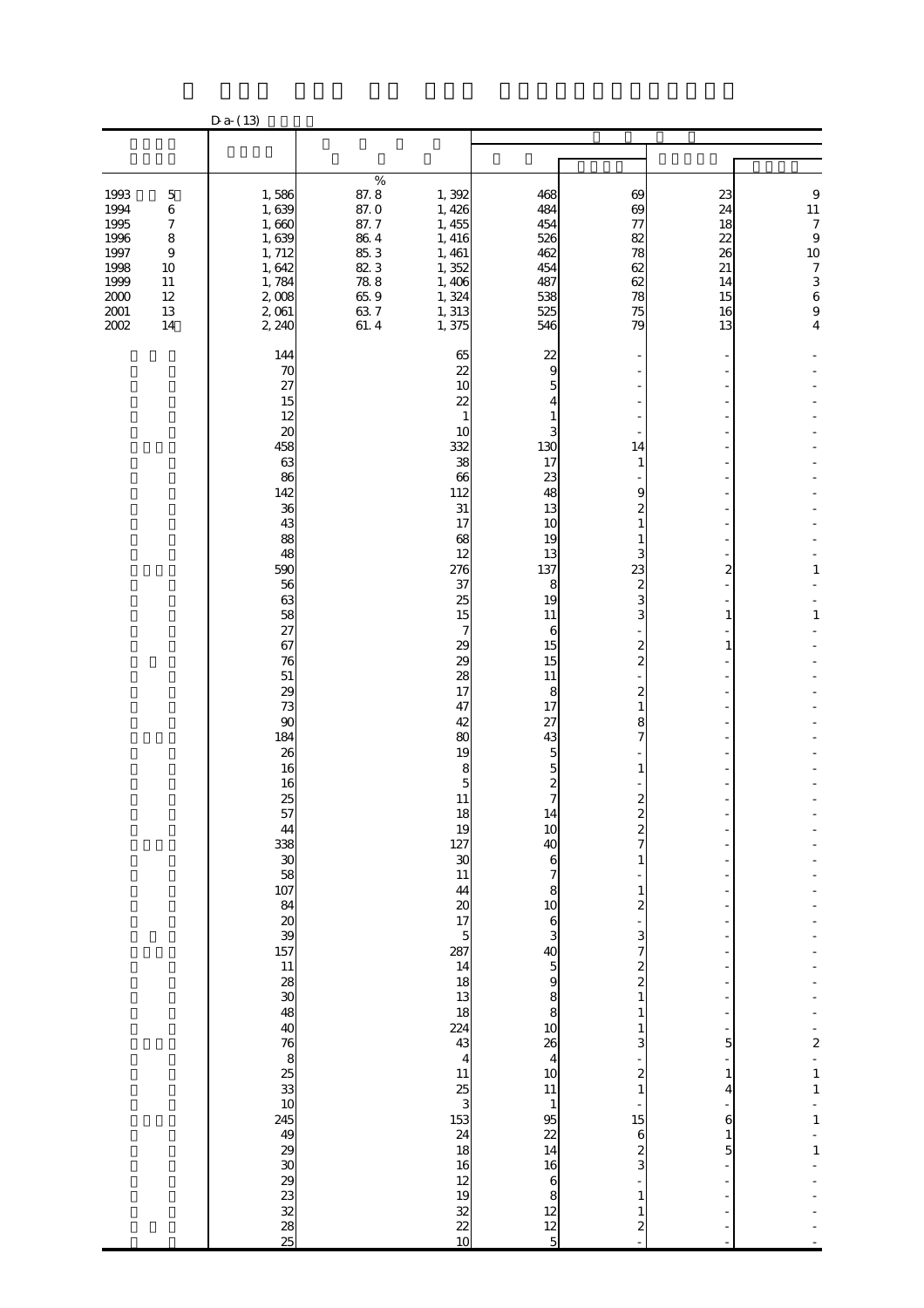|                                                                                    |                                                                                                         | $D a-(14)$                                                                                                                                                                                                                                                                                                                                                                                                    |                                                                                             |                                                                                                                                                                                                                                                                                                                                                                                                                                                                |                                                                                                                                                                                                                                                                                                                                                                                          |                                                                                                                             |                                                                                                                                                                        |                                                                                                                                                                                                                            |
|------------------------------------------------------------------------------------|---------------------------------------------------------------------------------------------------------|---------------------------------------------------------------------------------------------------------------------------------------------------------------------------------------------------------------------------------------------------------------------------------------------------------------------------------------------------------------------------------------------------------------|---------------------------------------------------------------------------------------------|----------------------------------------------------------------------------------------------------------------------------------------------------------------------------------------------------------------------------------------------------------------------------------------------------------------------------------------------------------------------------------------------------------------------------------------------------------------|------------------------------------------------------------------------------------------------------------------------------------------------------------------------------------------------------------------------------------------------------------------------------------------------------------------------------------------------------------------------------------------|-----------------------------------------------------------------------------------------------------------------------------|------------------------------------------------------------------------------------------------------------------------------------------------------------------------|----------------------------------------------------------------------------------------------------------------------------------------------------------------------------------------------------------------------------|
|                                                                                    |                                                                                                         |                                                                                                                                                                                                                                                                                                                                                                                                               |                                                                                             |                                                                                                                                                                                                                                                                                                                                                                                                                                                                |                                                                                                                                                                                                                                                                                                                                                                                          |                                                                                                                             |                                                                                                                                                                        |                                                                                                                                                                                                                            |
|                                                                                    |                                                                                                         |                                                                                                                                                                                                                                                                                                                                                                                                               | $\%$                                                                                        |                                                                                                                                                                                                                                                                                                                                                                                                                                                                |                                                                                                                                                                                                                                                                                                                                                                                          |                                                                                                                             |                                                                                                                                                                        |                                                                                                                                                                                                                            |
| 1993<br>1994<br>1995<br>1996<br>1997<br>1998<br>1999<br>$2000$<br>$2001\,$<br>2002 | $\mathbf 5$<br>$\,6\,$<br>$\boldsymbol{7}$<br>$\bf 8$<br>$\boldsymbol{9}$<br>10<br>11<br>12<br>13<br>14 | 4,511<br>4,997<br>4,403<br>4,278<br>4,756<br>4,881<br>4,774<br>5,699<br>5,289<br>5,159                                                                                                                                                                                                                                                                                                                        | $97.4\,$<br>$96\;4$<br>$95\,5$<br>$95\ 4$<br>942<br>$91.\,6$<br>87.7<br>82 1<br>729<br>65.7 | 4,392<br>4,816<br>4,204<br>4,081<br>4, 481<br>4, 471<br>4,186<br>4,656<br>3,854<br>3,387                                                                                                                                                                                                                                                                                                                                                                       | 2, 261<br>2,353<br>2, 201<br>1,894<br>1,880<br>1,882<br>1,795<br>2,008<br>1,976<br>2, 253                                                                                                                                                                                                                                                                                                | 111<br>80<br>98<br>76<br>76<br>80<br>78<br>109<br>113<br>123                                                                | 12<br>26<br>16<br>37<br>22<br>46<br>41<br>73<br>108<br>112                                                                                                             | 4<br>$\overline{\mathbf{c}}$<br>$\overline{a}$<br>3<br>$\frac{3}{7}$<br>$10$<br>$15$<br>$25$<br>$12$                                                                                                                       |
|                                                                                    |                                                                                                         | 132<br>$93$<br>11<br>9<br>12<br>7<br>480<br>98<br>$\tau$<br>10 <sub>3</sub><br>53<br>29<br>120<br>421<br>1,347<br>111<br>67<br>94<br>181<br>285<br>289<br>80<br>18<br>45<br>177<br>660<br>33<br>46<br>28<br>75<br>337<br>141<br>973<br>$\frac{45}{125}$<br>540<br>$\begin{array}{c} 154 \\ 64 \\ 45 \end{array}$<br>313<br>29 14 98 73 99 33<br>31 30 49 33<br>70 77 50<br>111<br>44<br>$\frac{8}{43}$<br>121 |                                                                                             | 67<br>47<br>10<br>3<br>417<br>92<br>72<br>$\tau$<br>53<br>28<br>95<br>189<br>920<br>74<br>36<br>81<br>93<br>165<br>188<br>78<br>14<br>37<br>154<br>376<br>26<br>$\overline{22}$<br>$\infty$<br>38<br>153<br>108<br>554<br>19<br>70<br>312<br>$\boldsymbol{\infty}$<br>49<br>14<br>265<br>$\frac{32}{13}$<br>$\boldsymbol{\mathsf{S}}$<br>45<br>85<br>117<br>20<br>29<br>42<br>26<br>482<br>129<br>41<br><b>110</b><br>27<br>$\boldsymbol{9}$<br>44<br>35<br>87 | 52<br>36<br>232<br>41<br>51<br>40<br>27<br>23<br>50<br>200<br>617<br>39<br>27<br>33<br>68<br>77<br>169<br>19<br>9<br>30<br>146<br>202<br>12<br>14<br>13<br>31<br>108<br>24<br>333<br>$\overline{9}$<br>62<br>131<br>84<br>34<br>13<br>$\begin{array}{c}\n 182 \\  21 \\  12\n \end{array}$<br>64<br>$27$ 58 $86$ 12<br>26<br>35<br>349<br>349<br>111<br>$\frac{32}{7}$<br>18<br>29<br>76 | 12<br>35<br>3<br>5<br>11<br>5<br>19<br>$\mathbf{z}$<br>26<br>8<br>9<br>5<br>4<br>6<br>1<br>2<br>6<br>3<br>3<br>10<br>4<br>4 | 3<br>2<br>19<br>33<br>12<br>6<br>11<br>4<br>17<br>9<br>3<br>15<br>7<br>7<br>8<br>3<br>$\mathbf{5}$<br>5<br>$\mathbf{5}$<br>11<br>$\overline{5}$<br>$\overline{c}$<br>2 | $\mathbf{1}$<br>5<br>3<br>$\overline{\mathcal{Z}}$<br>$\overline{\mathcal{Z}}$<br>$\overline{\mathbf{c}}$<br>$\overline{\mathbf{c}}$<br>$\overline{\mathbf{c}}$<br>$\overline{\mathbf{c}}$<br>$\mathbf{1}$<br>$\mathbf{1}$ |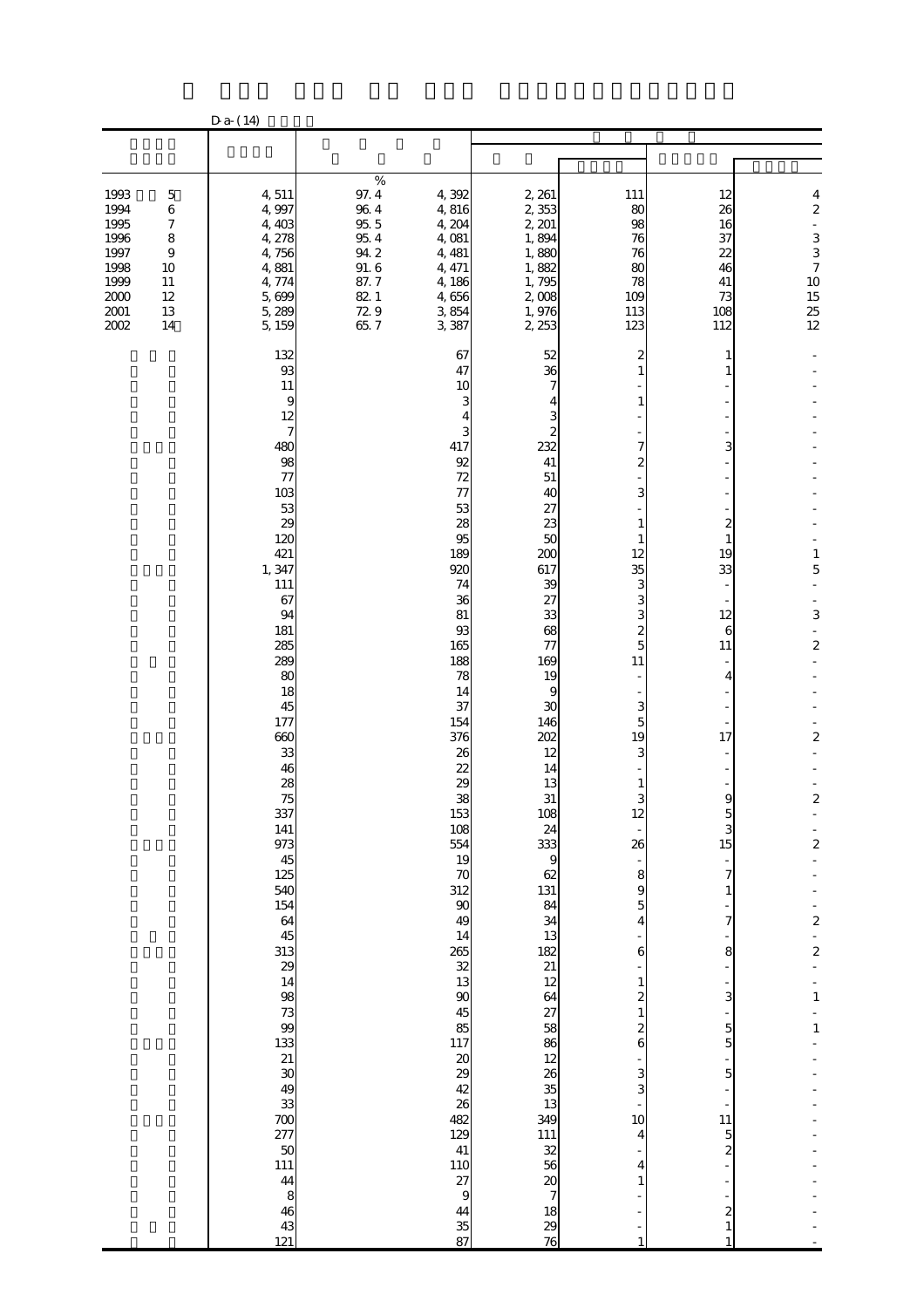|                                                                                    |                                                                                                   | $D a-(15)$                                                                                                                                                                                                                                                                                                                                                                                                       |                                                                                                       |                                                                                                                                                                                                                                                                                                                                                                                                                                                                   |                                                                                                                                                                                                                                                                                                                                                                                                                                                                                                                                             |                                                                                                                                                                                                                                                                                                                                            |                                                                                                                                                              |                                                                                                                                                                                                                                                                                                     |
|------------------------------------------------------------------------------------|---------------------------------------------------------------------------------------------------|------------------------------------------------------------------------------------------------------------------------------------------------------------------------------------------------------------------------------------------------------------------------------------------------------------------------------------------------------------------------------------------------------------------|-------------------------------------------------------------------------------------------------------|-------------------------------------------------------------------------------------------------------------------------------------------------------------------------------------------------------------------------------------------------------------------------------------------------------------------------------------------------------------------------------------------------------------------------------------------------------------------|---------------------------------------------------------------------------------------------------------------------------------------------------------------------------------------------------------------------------------------------------------------------------------------------------------------------------------------------------------------------------------------------------------------------------------------------------------------------------------------------------------------------------------------------|--------------------------------------------------------------------------------------------------------------------------------------------------------------------------------------------------------------------------------------------------------------------------------------------------------------------------------------------|--------------------------------------------------------------------------------------------------------------------------------------------------------------|-----------------------------------------------------------------------------------------------------------------------------------------------------------------------------------------------------------------------------------------------------------------------------------------------------|
|                                                                                    |                                                                                                   |                                                                                                                                                                                                                                                                                                                                                                                                                  |                                                                                                       |                                                                                                                                                                                                                                                                                                                                                                                                                                                                   |                                                                                                                                                                                                                                                                                                                                                                                                                                                                                                                                             |                                                                                                                                                                                                                                                                                                                                            |                                                                                                                                                              |                                                                                                                                                                                                                                                                                                     |
|                                                                                    |                                                                                                   |                                                                                                                                                                                                                                                                                                                                                                                                                  |                                                                                                       |                                                                                                                                                                                                                                                                                                                                                                                                                                                                   |                                                                                                                                                                                                                                                                                                                                                                                                                                                                                                                                             |                                                                                                                                                                                                                                                                                                                                            |                                                                                                                                                              |                                                                                                                                                                                                                                                                                                     |
| 1993<br>1994<br>1995<br>1996<br>1997<br>1998<br>1999<br>$2000$<br>$2001\,$<br>2002 | $\mathbf 5$<br>$\,6\,$<br>$\boldsymbol{7}$<br>8<br>$\boldsymbol{9}$<br>10<br>11<br>12<br>13<br>14 | 2,882<br>3,902<br>3.097<br>2,486<br>2,901<br>2,695<br>2, 491<br>2,566<br>3,189<br>3877                                                                                                                                                                                                                                                                                                                           | $\%$<br>823<br>85.3<br>$80.7\,$<br>$76\ 5$<br>$76\ 0$<br>$70\;4$<br>62.5<br>$62\,5$<br>$35\ 5$<br>364 | 2,371<br>3,330<br>2,498<br>1,902<br>2,206<br>1,897<br>1,556<br>1,556<br>1, 133<br>1, 410                                                                                                                                                                                                                                                                                                                                                                          | 1,878<br>2,760<br>1,932<br>1, 271<br>1,527<br>1, 410<br>1, 142<br>1, 142<br>774<br>1,052                                                                                                                                                                                                                                                                                                                                                                                                                                                    | 480<br>556<br>400<br>251<br>327<br>309<br>188<br>188<br>114<br>185                                                                                                                                                                                                                                                                         | 425<br>268<br>216<br>195<br>310<br>389<br>277<br>277<br>124<br>228                                                                                           | 208<br>146<br>98<br>89<br>150<br>175<br>$\frac{97}{97}$<br>$50\,$<br>90                                                                                                                                                                                                                             |
|                                                                                    |                                                                                                   | 57<br>43<br>4<br>4<br>2<br>197<br>53<br>23<br>73<br>10<br>4<br>34<br>881<br>807<br>34<br>96<br>15<br>133<br>198<br>192<br>36<br>$\mathbf{5}$<br>42<br>56<br>288<br>8<br>12<br>9<br>42<br>195<br>$\begin{array}{c}\n 22 \\  804\n \end{array}$<br>$13$<br>$121$<br>$475$<br>$43$<br>$48$<br>$18$<br>$55$<br>$2$<br>$11$<br>$35$<br>$64$<br><br>9<br>38 38 5<br>13 9<br>3<br>$11$ 89 23 30 30 31 31 31 32 33<br>65 |                                                                                                       | 25<br>17<br>2<br>2<br>1<br>125<br>40<br>15<br>33<br>10<br>3<br>24<br>105<br>318<br>20<br>88<br>9<br>16<br>35<br>${\bf 51}$<br>25<br>5<br>26<br>43<br>110<br>8<br>8<br>33<br>44<br>10<br>191<br>3<br>64<br>53333<br>8<br>282<br>$\mathbf{1}$<br>$\overline{9}$<br>21<br>31<br>220<br>$\begin{array}{c} 62 \\ 8 \end{array}$<br>$\begin{array}{c} 15 \\ 27 \\ 12 \\ 8 \\ 6 \end{array}$<br>$\frac{77}{8}$<br>24<br>8<br>$\overline{\phantom{a}}$<br>$\overline{24}$ | 21<br>14<br>$\boldsymbol{z}$<br>1<br>3<br>1<br>94<br>32<br>12<br>20<br>6<br>3<br>21<br>67<br>268<br>12<br>92<br>6<br>15<br>16<br>44<br>13<br>4<br>25<br>41<br>61<br>6<br>7<br>15<br>$\alpha$<br>6<br>111 3<br>$\frac{3}{25}$ $\frac{27}{33}$ 3<br>$\frac{16}{7}$<br>$\begin{array}{c}\n 263 \\  1\n \end{array}$<br>$\boldsymbol{6}$<br>$21$<br>$214$<br>$43$<br>$6$<br>$\begin{array}{c} 14 \\ 18 \\ 5 \end{array}$<br>$\begin{array}{c} 124 \\ 32 \\ 4 \end{array}$<br>$\frac{43}{6}$<br>$\overline{\mathcal{Z}}$<br>6<br>$\overline{22}$ | 2<br>1<br>8<br>3<br>1<br>5<br>42<br>$\mathbf{1}$<br>21<br>$\mathbf{1}$<br>$\overline{c}$<br>2<br>6<br>g<br>4<br>$\mathbf{1}$<br>20<br>4<br>5<br>9<br>$\mathbf{1}$<br>82<br>6<br>4<br>$\begin{array}{c} 72 \\ 6 \end{array}$<br>$\overline{\mathbf{c}}$<br>$\mathbf{1}$<br>$\mathbf{1}$<br>$\begin{array}{c} 2 \\ 11 \end{array}$<br>3<br>6 | 2<br>$\overline{c}$<br>6<br>1<br>5<br>1<br>29<br>22<br>1<br>1<br>4<br>6<br>З<br>2<br>13<br>3<br>2<br>8<br>165<br>$\boldsymbol{z}$<br>2<br>160<br>1<br>5<br>2 | $\mathbf{1}$<br>$\mathbf 1$<br>$\mathbf{1}$<br>$\mathbf{1}$<br>17<br>$\overline{\phantom{a}}$<br>14<br>$\mathbf{1}$<br>$\mathbf{1}$<br>$\mathbf{1}$<br>3<br>$\frac{1}{2}$<br>$\boldsymbol{9}$<br>$\begin{array}{c} 2 \\ 2 \\ 5 \end{array}$<br>58<br>$\frac{1}{57}$<br>$\mathbf{1}$<br>$\mathbf{1}$ |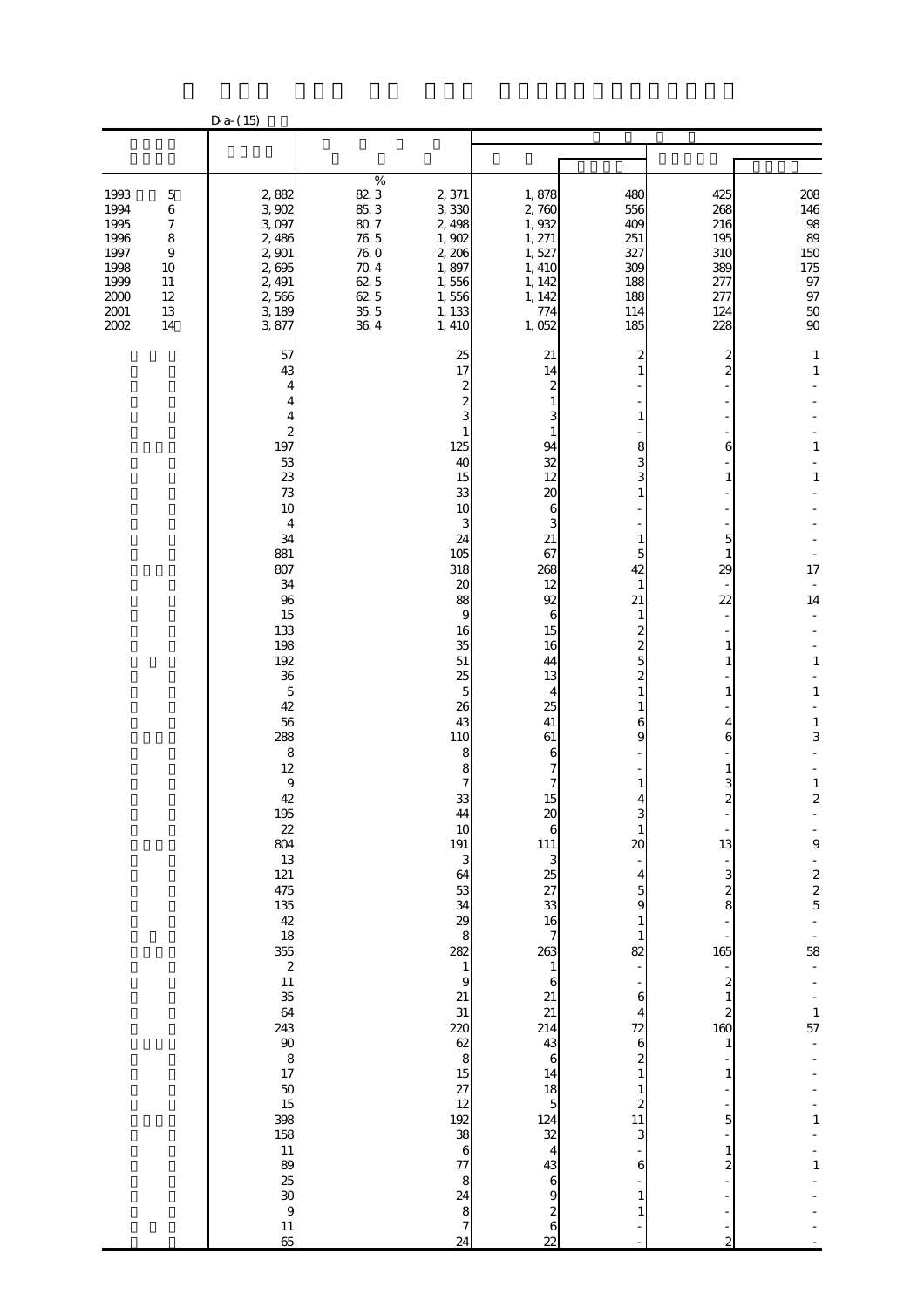|                                              |                                                     | $D a-(16)$                                                                         |                                                    |                                                    |                              |                              |        |  |
|----------------------------------------------|-----------------------------------------------------|------------------------------------------------------------------------------------|----------------------------------------------------|----------------------------------------------------|------------------------------|------------------------------|--------|--|
|                                              |                                                     |                                                                                    |                                                    |                                                    |                              |                              |        |  |
|                                              |                                                     |                                                                                    |                                                    |                                                    |                              |                              |        |  |
| 1993<br>1994<br>1995<br>1996                 | $\mathbf 5$<br>$\,6$<br>$\boldsymbol{7}$<br>$\bf 8$ | 488<br>369<br>205<br>211                                                           | $\%$<br>$\frac{99.6}{95.7}$<br>$88\;8$<br>$97.6\,$ | 486<br>353<br>182<br>206                           | 76<br>31<br>25<br>36         | 12<br>4<br>3<br>6            | 1<br>2 |  |
| 1997<br>1998<br>1999<br>$2000\,$<br>$2001\,$ | $\boldsymbol{9}$<br>10<br>$11\,$<br>$12\,$<br>13    | 473<br>411<br>325<br>312<br>282                                                    | $98\ 1$<br>$\frac{97.1}{93.8}$                     | 464<br>399<br>305<br>249<br>183                    | 36<br>47<br>40<br>61<br>84   | 4<br>5<br>6<br>6<br>8        | 1<br>1 |  |
| $200\!$                                      | 14                                                  | 430<br>5                                                                           | $649$<br>$426$                                     | 183<br>$\mathbf{1}$                                | 51<br>3                      | 5                            |        |  |
|                                              |                                                     | 4                                                                                  |                                                    | $\mathbf{1}$                                       | 3                            |                              |        |  |
|                                              |                                                     | 1<br>61                                                                            |                                                    | $\overline{\mathbf{c}}$<br>$\mathbf{1}$            | 1                            |                              |        |  |
|                                              |                                                     | $\boldsymbol{9}$<br>8<br>21                                                        |                                                    |                                                    |                              |                              |        |  |
|                                              |                                                     | $\mathbf{1}$<br>$\frac{22}{26}$                                                    |                                                    | $\mathbf{1}$<br>12                                 | $\mathbf{1}$<br>16           | 2                            |        |  |
|                                              |                                                     | 67<br>$\mathcal I$<br>24                                                           |                                                    | 26<br>23                                           | 5<br>1                       | $\mathbf{z}$<br>1            |        |  |
|                                              |                                                     | 8<br>7<br>6<br>7                                                                   |                                                    | $\boldsymbol{z}$<br>1                              | 3<br>1                       | 1                            |        |  |
|                                              |                                                     | $\boldsymbol{z}$<br>4                                                              |                                                    |                                                    |                              |                              |        |  |
|                                              |                                                     | $\boldsymbol{z}$<br>39<br>3                                                        |                                                    | 12                                                 | 5                            |                              |        |  |
|                                              |                                                     | 5<br>3<br>7                                                                        |                                                    | $\boldsymbol{2}$                                   |                              |                              |        |  |
|                                              |                                                     |                                                                                    |                                                    | 10<br>$\frac{1}{51}$                               | 9                            |                              |        |  |
|                                              |                                                     | 13<br>3<br>3<br>4<br>4<br>7<br>3<br>5<br>4<br>5<br>5<br>5<br>8<br>5<br>8<br>5<br>8 |                                                    | $\frac{1}{3}$<br>40<br>7                           | $\frac{1}{2}$<br>4           | ÷                            |        |  |
|                                              |                                                     |                                                                                    |                                                    | ÷,<br>22                                           | $\overline{7}$               | ÷                            |        |  |
|                                              |                                                     |                                                                                    |                                                    | $\begin{array}{c} 1.1 \ 14 \ 2 \ 6 \end{array}$    |                              | ۰                            |        |  |
|                                              |                                                     |                                                                                    |                                                    | $\overline{\phantom{m}}$<br>÷                      | $\frac{1}{5}$                | ł,                           |        |  |
|                                              |                                                     |                                                                                    |                                                    | $\frac{1}{2}$<br>$\overline{a}$                    | $\frac{1}{2}$                |                              |        |  |
|                                              |                                                     |                                                                                    |                                                    | $\frac{1}{57}$<br>$\overline{5}$<br>$\frac{1}{46}$ | $\overline{5}$<br>3          | $\mathbf{1}$<br>$\mathbf{1}$ |        |  |
|                                              |                                                     |                                                                                    |                                                    | $\frac{1}{\sqrt{2}}$<br>$\frac{2}{3}$              |                              |                              |        |  |
|                                              |                                                     |                                                                                    |                                                    | $\mathbf{1}$                                       | $\mathbf{1}$<br>$\mathbf{1}$ |                              |        |  |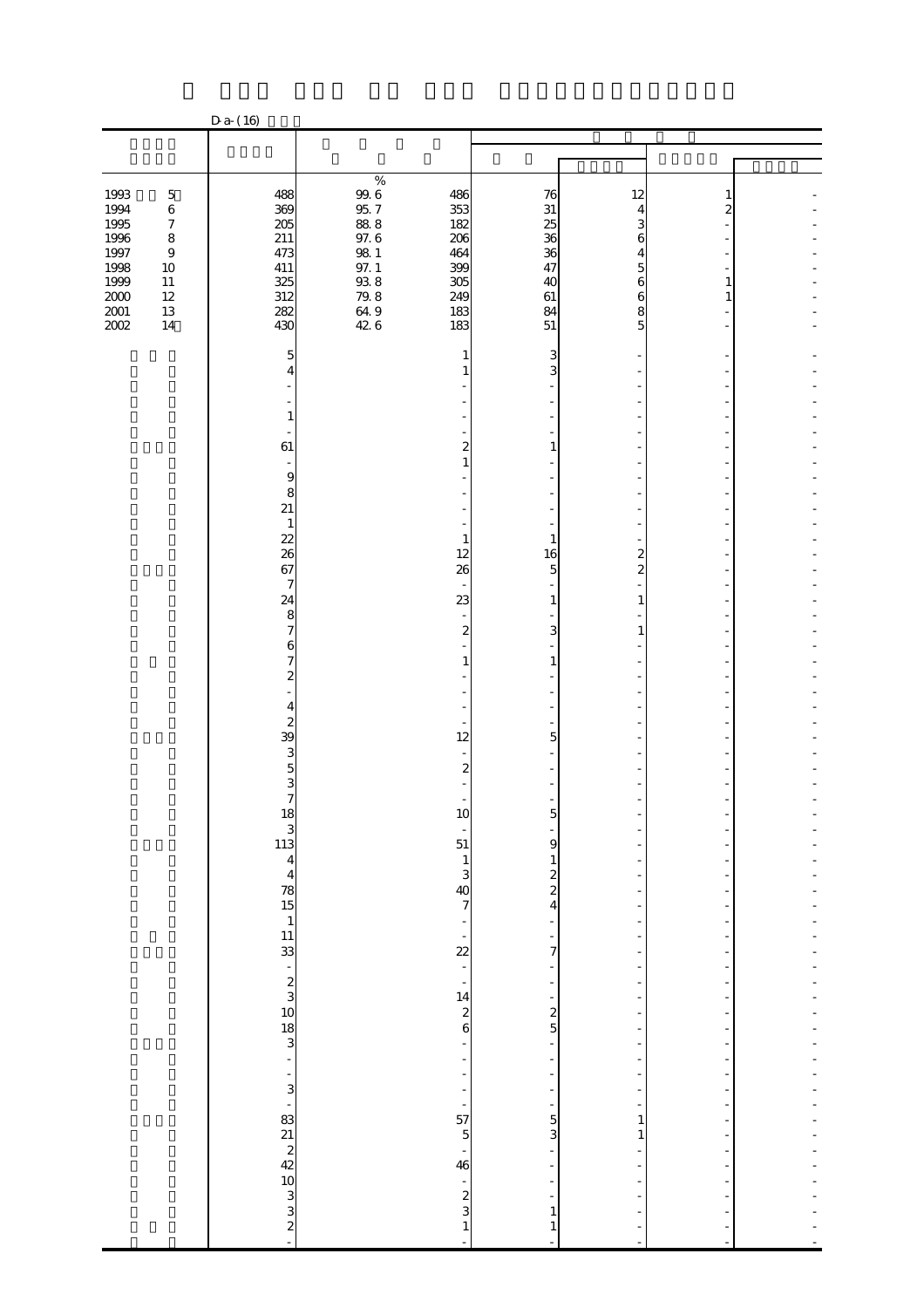|                                          |                                            | $Da-(17)$                                |                                          |                                                            |                              |              |   |              |
|------------------------------------------|--------------------------------------------|------------------------------------------|------------------------------------------|------------------------------------------------------------|------------------------------|--------------|---|--------------|
|                                          |                                            |                                          |                                          |                                                            |                              |              |   |              |
|                                          |                                            |                                          |                                          |                                                            |                              |              |   |              |
| 1993<br>1994                             | $\mathbf 5$<br>$\,6\,$<br>$\boldsymbol{7}$ | 589<br>307<br>660                        | $\%$<br>$9\!0$ $3$<br>$96\ 1$<br>$94\ 7$ | 585<br>295<br>625                                          | 16<br>17<br>49               | 21           | 1 | $\mathbf{1}$ |
| 1995<br>1996<br>1997<br>1998             | $\bf 8$<br>$\boldsymbol{9}$<br>$10\,$      | 345<br>327<br>144                        | 96.5<br>98.9<br>91.7                     | 333<br>307<br>132                                          | 30<br>$\boldsymbol{6}$<br>21 | 3            |   |              |
| 1999<br>$2000\,$<br>$2001\,$<br>$2002\,$ | $11\,$<br>$12\,$<br>$13\,$<br>$14\,$       | 148<br>112<br>203<br>205                 | $86\ 5$<br>$69.6$<br>$85.2$<br>$76.1$    | 128<br>78<br>173<br>156                                    | 15<br>13<br>13<br>18         | 6<br>4<br>1  |   |              |
|                                          |                                            | 3<br>3                                   |                                          |                                                            |                              |              |   |              |
|                                          |                                            |                                          |                                          |                                                            |                              |              |   |              |
|                                          |                                            | 2                                        |                                          | 1                                                          | 1                            |              |   |              |
|                                          |                                            |                                          |                                          |                                                            |                              |              |   |              |
|                                          |                                            | 1<br>$\mathbf{1}$<br>27                  |                                          | $\mathbf{1}$<br>14                                         | $\mathbf{1}$<br>5            |              |   |              |
|                                          |                                            | 33<br>$\mathbf{1}$<br>$\mathbf{1}$       |                                          | 22                                                         | $\mathbf{1}$                 |              |   |              |
|                                          |                                            | $\boldsymbol{z}$<br>3<br>3               |                                          |                                                            |                              |              |   |              |
|                                          |                                            | $\mathbf{1}$<br>22                       |                                          | 22                                                         | 1                            |              |   |              |
|                                          |                                            | 11<br>$\mathbf{1}$                       |                                          | $\boldsymbol{z}$                                           | $\mathbf{z}$                 |              |   |              |
|                                          |                                            | 4<br>1                                   |                                          |                                                            |                              |              |   |              |
|                                          |                                            | $\mathbf{1}$<br>$\overline{40}$          |                                          | $\mathbf{1}$<br>32                                         | 1<br>4                       |              |   |              |
|                                          |                                            | $\mathbf{1}$<br>$\overline{\phantom{a}}$ |                                          | $\overline{a}$<br>$\frac{1}{2}$                            | 3                            |              |   |              |
|                                          |                                            | $\frac{36}{2}$<br>$\mathbf{1}$           |                                          |                                                            | $\mathbf{1}$                 |              |   |              |
|                                          |                                            | $rac{62}{10}$<br>$rac{10}{35}$           |                                          | $\frac{2}{60}$                                             | 2                            |              |   |              |
|                                          |                                            |                                          |                                          | $\frac{1}{31}$<br>$\mathbf{1}$<br>$\overline{\phantom{a}}$ | $\mathbf{1}$<br>$\mathbf{1}$ |              |   |              |
|                                          |                                            | $\frac{1}{21}$<br>÷,<br>$\frac{20}{1}$   |                                          | 24<br>$\overline{\phantom{0}}$<br>23                       | 2<br>$\mathbf{1}$            | 1            |   |              |
|                                          |                                            | ÷<br>$\frac{6}{5}$                       |                                          | $\mathbf{1}$<br>$\mathbf{1}$                               | $\mathbf{1}$<br>$\mathbf{1}$ | $\mathbf{1}$ |   |              |
|                                          |                                            | ÷,<br>÷                                  |                                          | $\mathbf{1}$                                               | $\mathbf{1}$                 |              |   |              |
|                                          |                                            | $\mathbf{1}$<br>Ĩ,                       |                                          |                                                            |                              |              |   |              |
|                                          |                                            | ł,<br>L,                                 |                                          |                                                            | ÷<br>L,                      |              |   |              |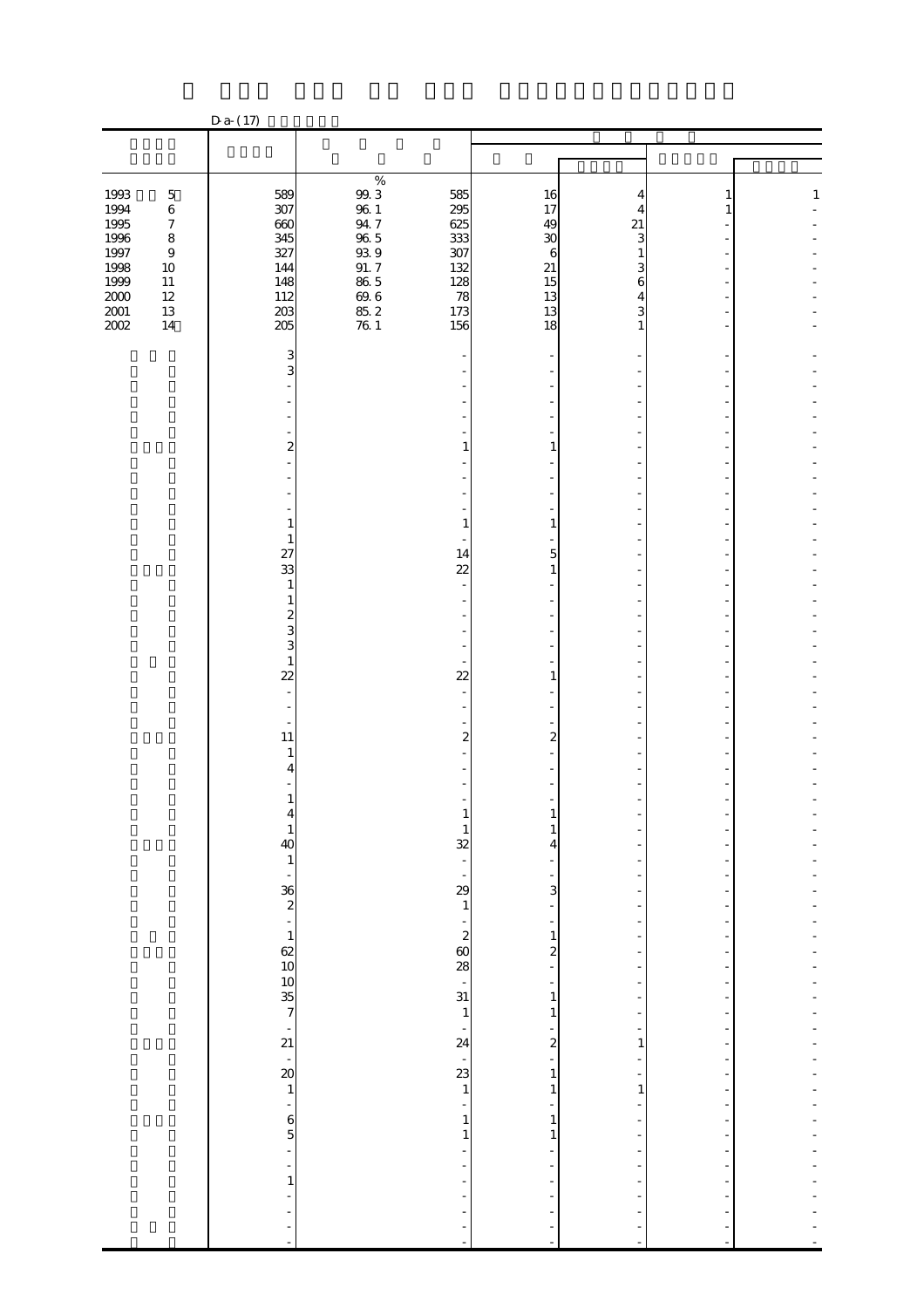|                      |                                   | $Da-(18)$                                                         |                                                 |                                                  |                                          |                     |   |  |
|----------------------|-----------------------------------|-------------------------------------------------------------------|-------------------------------------------------|--------------------------------------------------|------------------------------------------|---------------------|---|--|
|                      |                                   |                                                                   |                                                 |                                                  |                                          |                     |   |  |
|                      |                                   |                                                                   |                                                 |                                                  |                                          |                     |   |  |
| 1993                 | $\mathbf 5$                       | 150                                                               | $\%$                                            | 145                                              | 15                                       | 2                   |   |  |
| 1994<br>1995         | $\,6$<br>$\boldsymbol{7}$         | 300<br>250                                                        | $\frac{96}{76}$ 7<br>67.2                       | 230<br>168                                       | 15<br>13                                 |                     |   |  |
| 1996<br>1997<br>1998 | $\bf 8$<br>$\boldsymbol{9}$<br>10 | 320<br>131<br>399                                                 |                                                 | 328<br>102<br>102                                | 23<br>13<br>24                           | 1<br>1              | 1 |  |
| 1999<br>$2000\,$     | $11\,$<br>12                      | 236<br>389                                                        | $102.5$<br>$77.9$<br>$25.6$<br>$71.2$<br>$81.5$ | 168<br>317                                       | $\boldsymbol{\mathsf{20}}$<br>25         | 2<br>$\overline{c}$ |   |  |
| $2001\,$<br>2002     | 13<br>$14\,$                      | 280<br>649                                                        | $\frac{489}{698}$                               | 137<br>453                                       | 21<br>31                                 | 1<br>3              |   |  |
|                      |                                   | 8<br>3                                                            |                                                 |                                                  |                                          |                     |   |  |
|                      |                                   | 5                                                                 |                                                 |                                                  |                                          |                     |   |  |
|                      |                                   | $\mathbf{5}$                                                      |                                                 | 2                                                | $\mathbf{1}$                             |                     |   |  |
|                      |                                   | 3<br>1                                                            |                                                 | $\overline{c}$                                   | $\mathbf{1}$                             |                     |   |  |
|                      |                                   | 1                                                                 |                                                 |                                                  |                                          |                     |   |  |
|                      |                                   | 19<br>146                                                         |                                                 | 3<br>108                                         | $\overline{\phantom{a}}$<br>4<br>9       | 1<br>1              |   |  |
|                      |                                   | $\overline{5}$<br>$\bf{9}$                                        |                                                 | $\blacksquare$                                   |                                          |                     |   |  |
|                      |                                   | 57<br>$\bf{9}$                                                    |                                                 | 59<br>$\mathbf{1}$                               | 3                                        | 1                   |   |  |
|                      |                                   | 34<br>4                                                           |                                                 | 26                                               | 4                                        |                     |   |  |
|                      |                                   | 26                                                                |                                                 | 21                                               | $\mathbf{1}$                             |                     |   |  |
|                      |                                   | $\begin{array}{c} 2 \\ 190 \end{array}$<br>151                    |                                                 | $\mathbf{1}$<br>162<br>147                       | $\mathbf{1}$<br>$\overline{\mathcal{Z}}$ |                     |   |  |
|                      |                                   | 3<br>4                                                            |                                                 |                                                  |                                          |                     |   |  |
|                      |                                   | 18                                                                |                                                 | 15                                               | $\overline{\mathbf{c}}$                  |                     |   |  |
|                      |                                   | 5 හි හි හි හි 1 හි <i>5</i> හ                                     |                                                 | 51                                               | $\overline{5}$                           |                     |   |  |
|                      |                                   |                                                                   |                                                 | $\begin{array}{c} 0.5 \\ 0.3 \\ 0.9 \end{array}$ | 3<br>$\mathbf 1$                         |                     |   |  |
|                      |                                   |                                                                   |                                                 | $\frac{1}{12}$                                   | $\mathbf{1}$                             |                     |   |  |
|                      |                                   |                                                                   |                                                 | ÷,<br>÷,                                         | 6                                        |                     |   |  |
|                      |                                   |                                                                   |                                                 | $\frac{2}{9}$                                    | 6                                        |                     |   |  |
|                      |                                   | $\frac{1}{3}$<br>13<br>15<br>4<br>12<br>1                         |                                                 | $\mathbf 1$<br>$\mathbf{1}$<br>÷                 |                                          |                     |   |  |
|                      |                                   |                                                                   |                                                 | ÷,<br>$\mathbf{1}$                               |                                          |                     |   |  |
|                      |                                   | $\frac{154}{20}$ $\frac{154}{20}$ $\frac{20}{20}$ $\frac{20}{20}$ |                                                 | 114<br>82                                        | 4<br>1                                   | $\mathbf{1}$        |   |  |
|                      |                                   |                                                                   |                                                 | $\overline{\phantom{a}}$<br>22                   | $\mathbf{1}$                             | $\mathbf{1}$        |   |  |
|                      |                                   |                                                                   |                                                 | $\frac{1}{9}$<br>÷                               | $\overline{\mathbf{c}}$                  |                     |   |  |
|                      |                                   | $\frac{1}{1}$<br>$\overline{\phantom{a}}$                         |                                                 | $\mathbf{1}$<br>$\overline{a}$                   | ÷<br>L,                                  |                     |   |  |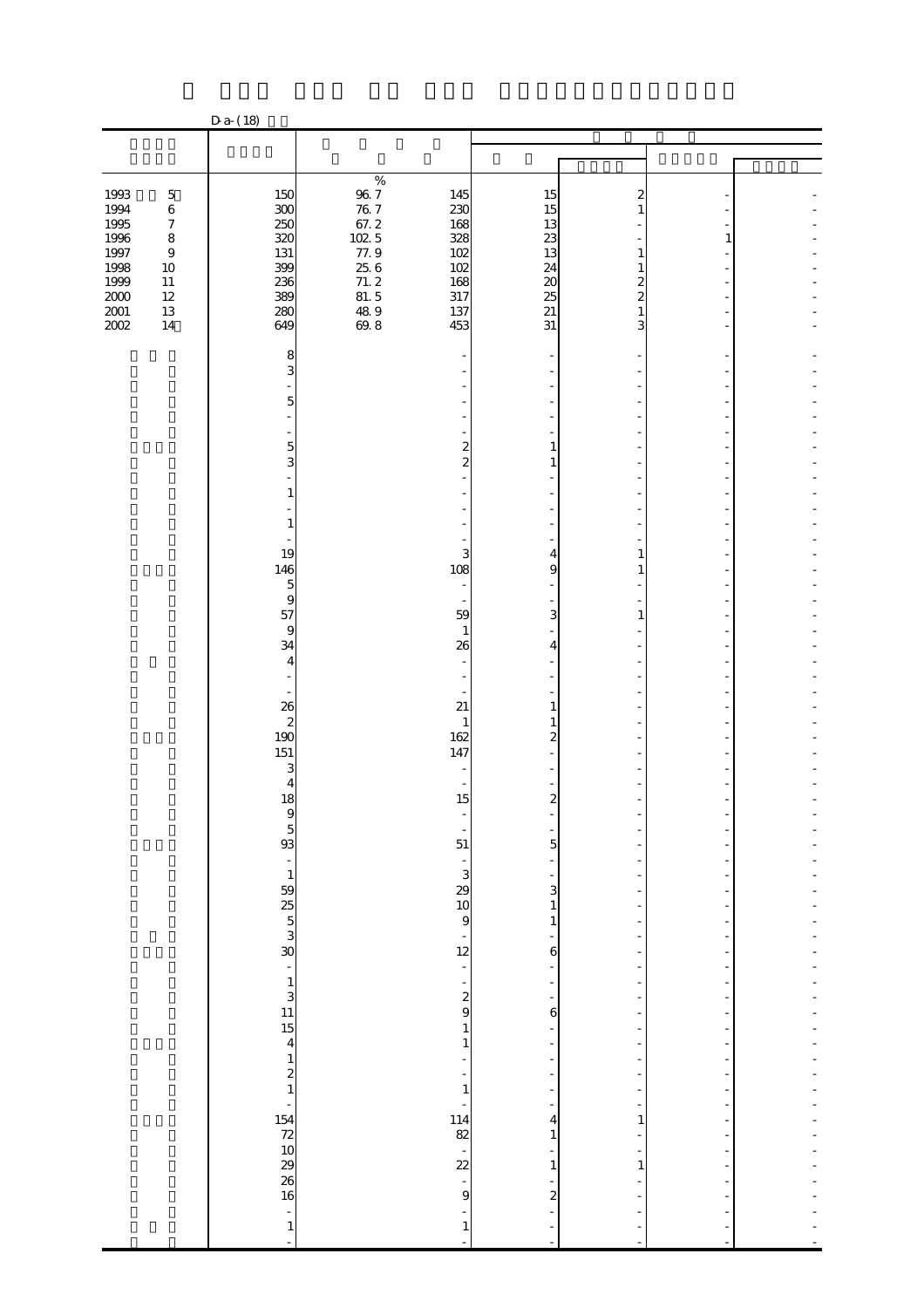| $\%$<br>$71.8$<br>$70.9$<br>$85.0$<br>1993<br>501<br>$\mathbf 5$<br>698<br>46<br>5<br>6<br>643<br>1994<br>$\,$ 6 $\,$<br>456<br>50<br>10<br>1995<br>826<br>56<br>$\boldsymbol{7}$<br>702<br>4<br>$101.6$<br>$90.6$<br>$75.3$<br>$47.8$<br>$47.8$<br>$42.4$<br>1996<br>852<br>866<br>$\infty$<br>$\bf 8$<br>8<br>11<br>1997<br>1,086<br>984<br>$\boldsymbol{9}$<br>48<br>8<br>3<br>1998<br>10<br>914<br>734<br>51<br>6<br>1<br>1999<br>668<br>503<br>$\frac{3}{9}$<br>$11\,$<br>81<br>8<br>$2000\,$<br>807<br>509<br>58<br>$12\,$<br>10<br>$2001\,$<br>630<br>13<br>301<br>57<br>$\bf{9}$<br>2002<br>14<br>733<br>384<br>67<br>9<br>$\overline{c}$<br>7<br>2<br>2<br>1<br>4<br>1<br>1<br>1<br>1<br>130<br>103<br>10<br>1<br>$\overline{5}$<br>$\mathbf{z}$<br>2<br>11<br>3<br>2<br>4<br>$\overline{\phantom{a}}$<br>$\mathbf{1}$<br>1<br>28<br>75<br>28<br>3<br>69<br>2<br>1<br>$\boldsymbol{\alpha}$<br>$\overline{c}$<br>3<br>129<br>55<br>12<br>1<br>23<br>20<br>3<br>$\overline{4}$<br>12<br>7<br>1<br>21<br>23<br>12<br>1<br>34<br>10<br>4<br>1<br>3<br>1<br>4<br>$rac{2}{5}$<br>1<br>2<br>2<br>135<br>87<br>8<br>1<br>$\overline{5}$<br>2<br>2<br>1<br>1<br>30<br>16<br>1<br>1<br>67 |  | $Da- (19)$ |              |   |  |                                                                                                 |
|-------------------------------------------------------------------------------------------------------------------------------------------------------------------------------------------------------------------------------------------------------------------------------------------------------------------------------------------------------------------------------------------------------------------------------------------------------------------------------------------------------------------------------------------------------------------------------------------------------------------------------------------------------------------------------------------------------------------------------------------------------------------------------------------------------------------------------------------------------------------------------------------------------------------------------------------------------------------------------------------------------------------------------------------------------------------------------------------------------------------------------------------------------------------------------------------|--|------------|--------------|---|--|-------------------------------------------------------------------------------------------------|
|                                                                                                                                                                                                                                                                                                                                                                                                                                                                                                                                                                                                                                                                                                                                                                                                                                                                                                                                                                                                                                                                                                                                                                                           |  |            |              |   |  |                                                                                                 |
|                                                                                                                                                                                                                                                                                                                                                                                                                                                                                                                                                                                                                                                                                                                                                                                                                                                                                                                                                                                                                                                                                                                                                                                           |  |            |              |   |  |                                                                                                 |
|                                                                                                                                                                                                                                                                                                                                                                                                                                                                                                                                                                                                                                                                                                                                                                                                                                                                                                                                                                                                                                                                                                                                                                                           |  |            |              |   |  | $\begin{array}{c} 2 \\ 2 \\ 2 \\ 1 \end{array}$<br>$\mathbf{1}$<br>$\mathbf{1}$<br>$\mathbf{1}$ |
| $\begin{array}{c}\n 88 \\  11 \\  124 \\  8\n \end{array}\n \quad\n \begin{array}{c}\n 11 \\  124 \\  8\n \end{array}\n \quad\n \begin{array}{c}\n 124 \\  11 \\  62 \\  5\n \end{array}\n \quad\n \begin{array}{c}\n 55 \\  13 \\  43 \\  9\n \end{array}\n \quad\n \begin{array}{c}\n 26 \\  6\n \end{array}\n \quad\n \begin{array}{c}\n 19 \\  7 \\  63 \\  54\n \end{array}\n \quad\n \begin{array}{c}\n 17 \\  7\n \end{array}$<br>22<br>10<br>$\mathbf{1}$<br>$\mathbf{1}$<br>$\mathbf{1}$<br>$351$<br>$11$<br>$329$<br>3<br>3<br>$\overline{\mathcal{Z}}$<br>$\mathbf{1}$<br>8<br>$\mathbf{1}$<br>$\overline{\mathcal{Z}}$<br>$\mathbf{1}$<br>$\mathbf{1}$<br>$\mathbf{1}$<br>1<br>$\frac{19}{2}$<br>59<br>56<br>$\frac{2}{2}$<br>1<br>$\overline{\mathbf{r}}$<br>$\mathbf{1}$<br>3<br>$\begin{array}{c} 1 \\ 2 \\ 21 \end{array}$<br>$\mathbf{1}$<br>$\mathbf{1}$<br>$\begin{array}{c} 1 \\ 36 \\ 8 \end{array}$<br>11<br>4<br>$\overline{a}$<br>÷<br>7<br>6<br>$\boldsymbol{z}$<br>4<br>$\mathbf{1}$<br>$\mathbf{1}$<br>$\mathbf{1}$<br>1<br>$\mathbf{1}$<br>10<br>10<br>$\overline{\mathbf{c}}$<br>3                                                                           |  |            | $\mathbf{1}$ | 1 |  |                                                                                                 |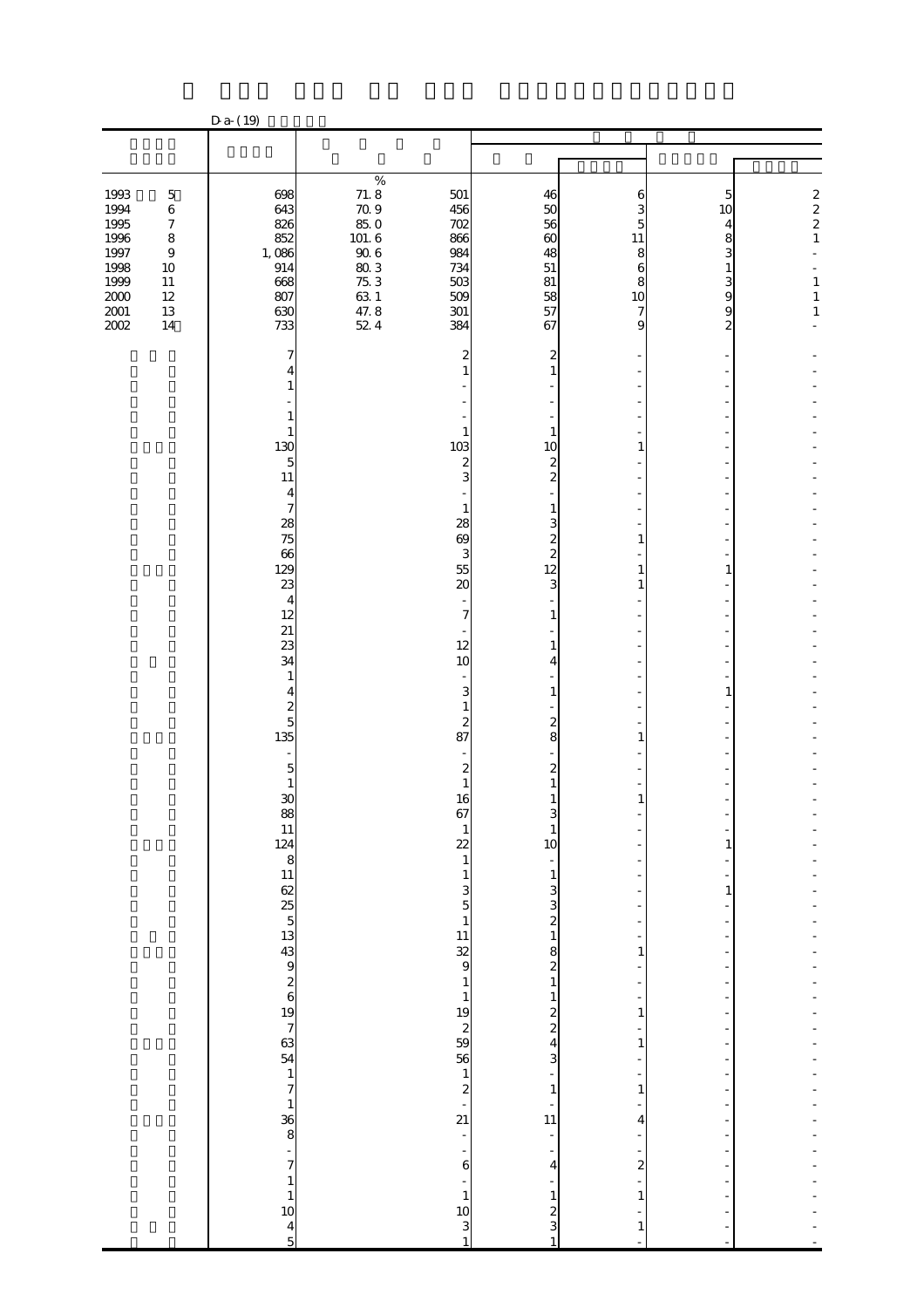|                                            |                                        | $D a-(20)$                                                                              |                                                                                         |                                                                                                                  |                                      |                                                |                |              |
|--------------------------------------------|----------------------------------------|-----------------------------------------------------------------------------------------|-----------------------------------------------------------------------------------------|------------------------------------------------------------------------------------------------------------------|--------------------------------------|------------------------------------------------|----------------|--------------|
|                                            |                                        |                                                                                         |                                                                                         |                                                                                                                  |                                      |                                                |                |              |
|                                            |                                        |                                                                                         |                                                                                         |                                                                                                                  |                                      |                                                |                |              |
| 1993<br>1994<br>1995                       | $\bf 5$<br>$\,6\,$<br>$\boldsymbol{7}$ | 99<br>$\frac{53}{38}$                                                                   | $\%$<br>$\frac{69.7}{35.8}$                                                             | 69<br>19<br>15                                                                                                   | 5<br>5<br>2                          |                                                |                |              |
| 1996<br>1997                               | $\bf8$<br>$\boldsymbol{9}$<br>$10\,$   | $\frac{58}{51}$                                                                         | $25\;9$<br>$\begin{array}{c} 30.0 \\ 51.7 \end{array}$<br>31.4                          | $\overline{9}$<br>30<br>16                                                                                       | 4<br>4<br>1                          |                                                |                |              |
| $\frac{1998}{1999}$<br>$\frac{2001}{2002}$ | $11\,$<br>$12\,$<br>$13\,$<br>$14\,$   | 78<br>96<br>104<br>63                                                                   | $\begin{array}{c} 56 \ 4 \\ 38 \ 5 \\ \end{array}$<br>$\mathop{29}_{7.9}^{\mathbf{29}}$ | $\frac{44}{37}$<br>$31\,$<br>5                                                                                   | $\frac{3}{3}$<br>3<br>$\overline{c}$ | 1<br>1                                         | 2              | $\mathbf 1$  |
|                                            |                                        |                                                                                         |                                                                                         |                                                                                                                  |                                      |                                                |                |              |
|                                            |                                        | ٠                                                                                       |                                                                                         |                                                                                                                  |                                      |                                                |                |              |
|                                            |                                        | 8<br>÷,<br>÷                                                                            |                                                                                         |                                                                                                                  |                                      |                                                |                |              |
|                                            |                                        | 7<br>$\mathbf{1}$                                                                       |                                                                                         |                                                                                                                  |                                      |                                                |                |              |
|                                            |                                        | 24<br>23<br>$\boldsymbol{z}$                                                            |                                                                                         | 1<br>3                                                                                                           | 2                                    | 1                                              | 2              | $\mathbf{1}$ |
|                                            |                                        | $\mathbf{1}$<br>3<br>10                                                                 |                                                                                         | $\mathbf{1}$                                                                                                     |                                      |                                                |                |              |
|                                            |                                        | 7                                                                                       |                                                                                         | $\overline{\mathcal{Z}}$                                                                                         | $\boldsymbol{2}$                     | 1                                              | $\overline{c}$ | $\mathbf{1}$ |
|                                            |                                        | 3                                                                                       |                                                                                         |                                                                                                                  |                                      |                                                |                |              |
|                                            |                                        | $\overline{\mathcal{Z}}$                                                                |                                                                                         |                                                                                                                  |                                      |                                                |                |              |
|                                            |                                        | $\overline{\mathbf{r}}$<br>-                                                            |                                                                                         | $\mathbf{1}$                                                                                                     |                                      |                                                |                |              |
|                                            |                                        | $\mathbf{1}$<br>$\frac{1}{2}$                                                           |                                                                                         | $\mathbf{1}$<br>÷<br>$\overline{\phantom{m}}$                                                                    | $\frac{1}{2}$                        | -                                              |                |              |
|                                            |                                        | $\overline{a}$<br>$\frac{1}{2}$<br>$\overline{\phantom{a}}$<br>$\overline{\phantom{a}}$ |                                                                                         | $\overline{\phantom{a}}$<br>$\overline{\phantom{0}}$<br>$\overline{\phantom{a}}$<br>$\qquad \qquad \blacksquare$ | $\frac{1}{2}$<br>-                   | $\overline{\phantom{a}}$<br>-                  |                |              |
|                                            |                                        | $\frac{1}{2}$<br>$\qquad \qquad \blacksquare$<br>$\blacksquare$                         |                                                                                         | $\overline{\phantom{a}}$<br>$\overline{\phantom{m}}$<br>$\overline{\phantom{a}}$                                 | $\frac{1}{2}$                        | -<br>$\frac{1}{2}$                             |                |              |
|                                            |                                        | $\overline{\phantom{a}}$<br>$\blacksquare$<br>$\frac{1}{2}$<br>$\overline{\phantom{a}}$ |                                                                                         | $\overline{\phantom{a}}$<br>÷<br>$\overline{\phantom{a}}$<br>$\qquad \qquad \blacksquare$                        | Ξ                                    | -<br>-<br>-                                    |                |              |
|                                            |                                        | $\blacksquare$<br>$\frac{1}{2}$<br>$\mathbf{1}$                                         |                                                                                         | $\overline{\phantom{a}}$<br>$\overline{\phantom{a}}$<br>$\qquad \qquad \blacksquare$                             | $\frac{1}{2}$                        | $\frac{1}{2}$<br>Ξ<br>$\overline{\phantom{a}}$ | ÷,             |              |
|                                            |                                        | $\mathbf{1}$<br>÷<br>÷<br>$\Box$                                                        |                                                                                         | $\overline{\phantom{a}}$<br>÷<br>$\overline{\phantom{m}}$<br>$\overline{\phantom{a}}$                            | $\overline{\phantom{m}}$             | $\frac{1}{2}$<br>-                             |                |              |
|                                            |                                        | $\overline{\phantom{m}}$<br>$\qquad \qquad \blacksquare$<br>÷<br>$\blacksquare$         |                                                                                         | $\overline{a}$                                                                                                   | f<br>÷,                              | $\overline{a}$                                 |                |              |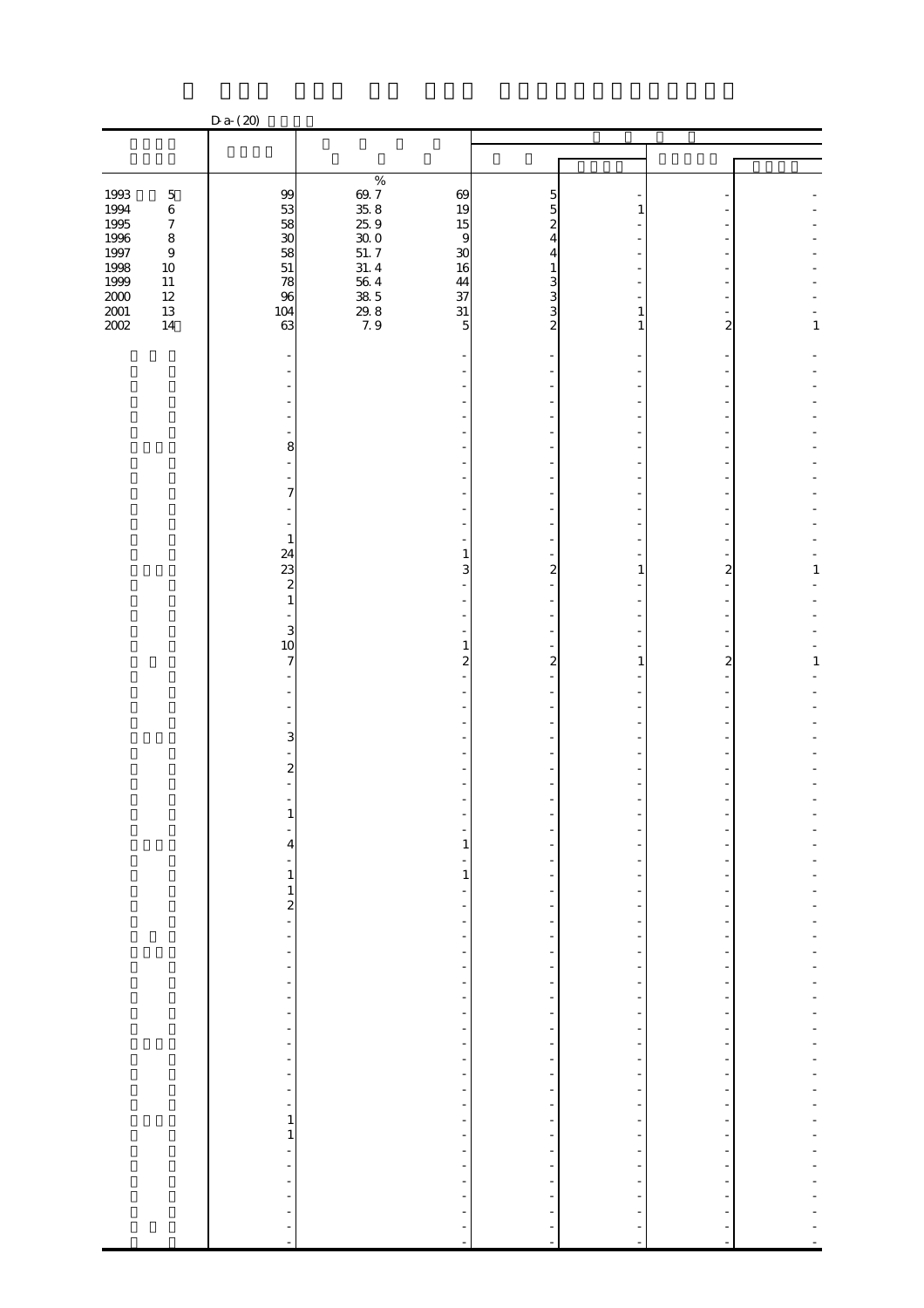|                                                                                      |                                                                                                       | $D a-(21)$                                                         |                                                                                                                                                              |                                                                    |                                                                             |                                                           |                                        |                                    |
|--------------------------------------------------------------------------------------|-------------------------------------------------------------------------------------------------------|--------------------------------------------------------------------|--------------------------------------------------------------------------------------------------------------------------------------------------------------|--------------------------------------------------------------------|-----------------------------------------------------------------------------|-----------------------------------------------------------|----------------------------------------|------------------------------------|
|                                                                                      |                                                                                                       |                                                                    |                                                                                                                                                              |                                                                    |                                                                             |                                                           |                                        |                                    |
|                                                                                      |                                                                                                       |                                                                    |                                                                                                                                                              |                                                                    |                                                                             |                                                           |                                        |                                    |
| 1993<br>1994<br>1995<br>1996<br>1997<br>1998<br>1999<br>$2000\,$<br>$2001\,$<br>2002 | $\mathbf 5$<br>$\,6$<br>$\boldsymbol{7}$<br>$\bf 8$<br>$\boldsymbol{9}$<br>10<br>11<br>12<br>13<br>14 | 339<br>536<br>370<br>377<br>431<br>405<br>555<br>327<br>381<br>438 | $\%$<br>$\begin{array}{c} 100.0 \\ 99.8 \end{array}$<br>$100\ 8$<br>$9\!\!.02$<br>$\frac{99.1}{99.3}$<br>$98\ 0$<br>$98\ 2$<br>$\frac{94}{95}$ $\frac{8}{2}$ | 339<br>535<br>373<br>374<br>427<br>402<br>544<br>321<br>361<br>417 | 291<br>362<br>335<br>351<br>349<br>366<br>570<br>389<br>423<br>538          | 44<br>51<br>36<br>40<br>59<br>46<br>102<br>45<br>50<br>82 | 6<br>7<br>3<br>4<br>3<br>7<br>14<br>13 | $\frac{2}{1}$<br>$\mathbf{1}$<br>3 |
|                                                                                      |                                                                                                       | 21<br>19                                                           |                                                                                                                                                              | 19<br>15                                                           | 43<br>38                                                                    | 6                                                         |                                        |                                    |
|                                                                                      |                                                                                                       | 2                                                                  |                                                                                                                                                              | 4                                                                  | 1<br>4                                                                      | 1                                                         |                                        |                                    |
|                                                                                      |                                                                                                       | 22                                                                 |                                                                                                                                                              | 23                                                                 | 29                                                                          | 1                                                         | 6                                      |                                    |
|                                                                                      |                                                                                                       | 11<br>2<br>1                                                       |                                                                                                                                                              | 11<br>2<br>$\mathbf{1}$                                            | 9<br>1<br>11                                                                |                                                           | 6                                      |                                    |
|                                                                                      |                                                                                                       | 8<br>33<br>64                                                      |                                                                                                                                                              | 9<br>38<br>52                                                      | 8<br>65<br>74                                                               | 6                                                         | 1                                      |                                    |
|                                                                                      |                                                                                                       | $\boldsymbol{\alpha}$<br>3<br>16<br>13                             |                                                                                                                                                              | 15<br>$\mathbf 1$<br>15<br>11                                      | 7<br>2<br>14<br>23                                                          | 4                                                         |                                        |                                    |
|                                                                                      |                                                                                                       | 3<br>6                                                             |                                                                                                                                                              | 2<br>6                                                             | 9<br>17                                                                     | 2                                                         |                                        |                                    |
|                                                                                      |                                                                                                       | 1<br>$\overline{\mathcal{Z}}$<br>55                                |                                                                                                                                                              | 1<br>$\mathbf{1}$<br>52                                            | 1<br>1<br>25                                                                | $\overline{2}$                                            |                                        |                                    |
|                                                                                      |                                                                                                       | $\overline{5}$                                                     |                                                                                                                                                              | 10                                                                 | 8                                                                           |                                                           |                                        |                                    |
|                                                                                      |                                                                                                       |                                                                    |                                                                                                                                                              | $\frac{35}{17}$                                                    | $\mathbf{H}$<br>$\boldsymbol{6}$                                            |                                                           | 4                                      | $\frac{1}{2}$                      |
|                                                                                      |                                                                                                       |                                                                    |                                                                                                                                                              | $\begin{array}{c}\n16 \\ 38 \\ 7\n\end{array}$                     | $\frac{118}{11}$ $\frac{11}{24}$ $\frac{56}{9}$ $\frac{9}{8}$ $\frac{8}{6}$ | $\frac{2}{2}$<br>$\frac{2}{3}$<br>$\frac{3}{2}$           | 4                                      | $\frac{1}{2}$                      |
|                                                                                      |                                                                                                       |                                                                    |                                                                                                                                                              | $\mathbf{1}$<br>47<br>$\mathbf{1}$                                 |                                                                             | $\frac{1}{11}$<br>÷                                       | 1                                      | $\frac{1}{1}$                      |
|                                                                                      |                                                                                                       |                                                                    |                                                                                                                                                              | $\frac{1}{17}$                                                     |                                                                             | $\overline{5}$                                            | 1                                      | $\mathbf{1}$                       |
|                                                                                      |                                                                                                       |                                                                    |                                                                                                                                                              |                                                                    |                                                                             | $\frac{6}{5}$<br>$\mathbf{1}$<br>$\frac{2}{1}$            |                                        |                                    |
|                                                                                      |                                                                                                       |                                                                    |                                                                                                                                                              | 13 16 38 9 3 3 3 3 3 3 3 3 3 3 3 3 3 3 4 3 1                       | $-38.23439$<br>$14.5$<br>$3.17$<br>$32.19$<br>$7.6$                         | $\mathbf{1}$                                              |                                        |                                    |
|                                                                                      |                                                                                                       |                                                                    |                                                                                                                                                              | $\frac{12}{5}$<br>$\overline{\mathbf{4}}$                          | $\overline{\mathbf{4}}$                                                     | $\frac{11}{3}$<br>$2$<br>$2$<br>$2$                       |                                        |                                    |
|                                                                                      |                                                                                                       | $\begin{array}{c} 4 \\ 16 \\ 6 \end{array}$                        |                                                                                                                                                              | $\begin{array}{c} 4 \\ 15 \end{array}$<br>$\overline{\phantom{a}}$ | 8<br>4<br>4                                                                 | $\frac{1}{2}$<br>$\overline{a}$                           |                                        |                                    |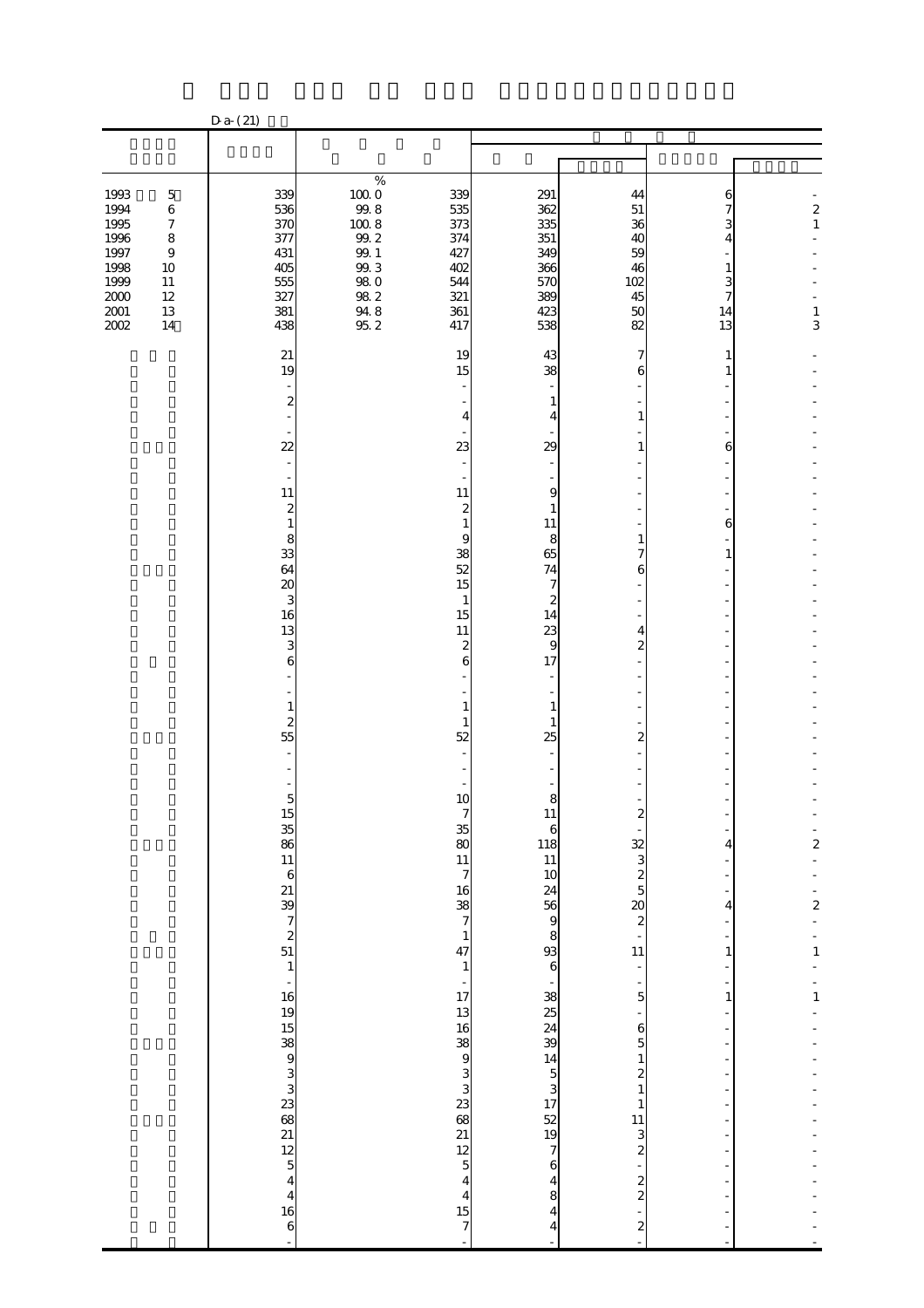|                                                                                          |                                                                                                                         | $Da-(22)$                                                                                                                                                                                                                                                                                                                                                  |                                                                                                                                                           |                                                                                                                                                                                                                                                                                                                                                                                                      |                                                                                                                                                                                                                                                                                                                                                                                                                                                 |                                                                      |                                                    |                                                                                                                                  |
|------------------------------------------------------------------------------------------|-------------------------------------------------------------------------------------------------------------------------|------------------------------------------------------------------------------------------------------------------------------------------------------------------------------------------------------------------------------------------------------------------------------------------------------------------------------------------------------------|-----------------------------------------------------------------------------------------------------------------------------------------------------------|------------------------------------------------------------------------------------------------------------------------------------------------------------------------------------------------------------------------------------------------------------------------------------------------------------------------------------------------------------------------------------------------------|-------------------------------------------------------------------------------------------------------------------------------------------------------------------------------------------------------------------------------------------------------------------------------------------------------------------------------------------------------------------------------------------------------------------------------------------------|----------------------------------------------------------------------|----------------------------------------------------|----------------------------------------------------------------------------------------------------------------------------------|
|                                                                                          |                                                                                                                         |                                                                                                                                                                                                                                                                                                                                                            |                                                                                                                                                           |                                                                                                                                                                                                                                                                                                                                                                                                      |                                                                                                                                                                                                                                                                                                                                                                                                                                                 |                                                                      |                                                    |                                                                                                                                  |
|                                                                                          |                                                                                                                         |                                                                                                                                                                                                                                                                                                                                                            |                                                                                                                                                           |                                                                                                                                                                                                                                                                                                                                                                                                      |                                                                                                                                                                                                                                                                                                                                                                                                                                                 |                                                                      |                                                    |                                                                                                                                  |
| 1993<br>1994<br>1995<br>1996<br>1997<br>1998<br>1999<br>$2000\,$<br>$2001\,$<br>$2002\,$ | $\mathbf 5$<br>$\,6\,$<br>$\boldsymbol{7}$<br>$\bf 8$<br>$\boldsymbol{9}$<br>10<br>$11\,$<br>$12\,$<br>$13\,$<br>$14\,$ | 1,016<br>1,581<br>775<br>1, 175<br>1,097<br>758<br>767<br>780<br>583<br>717                                                                                                                                                                                                                                                                                | $\%$<br>$92\;4$<br>943<br>$94\ 6$<br>$95\ 4$<br>94 5<br>926<br>$\begin{array}{c} 90.9 \\ 82.3 \end{array}$<br>$\begin{array}{c} 72.0 \\ 59.7 \end{array}$ | 939<br>1, 491<br>733<br>1, 121<br>1,037<br>702<br>697<br>642<br>420<br>428                                                                                                                                                                                                                                                                                                                           | 103<br>125<br>101<br>93<br>103<br>78<br>84<br>95<br>$91\,$<br>101                                                                                                                                                                                                                                                                                                                                                                               | $\boldsymbol{\alpha}$<br>12<br>19<br>11<br>18<br>5<br>12<br>19<br>14 | 10<br>8<br>4<br>4<br>10<br>14<br>4<br>8<br>11<br>6 | 4<br>$\mathbf{1}$<br>$\overline{\mathbf{c}}$<br>$\frac{1}{2}$<br>3<br>$\mathbf{1}$<br>$\begin{array}{c} 1 \\ 3 \\ 3 \end{array}$ |
|                                                                                          |                                                                                                                         |                                                                                                                                                                                                                                                                                                                                                            |                                                                                                                                                           |                                                                                                                                                                                                                                                                                                                                                                                                      |                                                                                                                                                                                                                                                                                                                                                                                                                                                 |                                                                      |                                                    |                                                                                                                                  |
|                                                                                          |                                                                                                                         | 25<br>15<br>3<br>3<br>$\frac{2}{2}$<br>36<br>$\frac{2}{2}$<br>8<br>7<br>17<br>${\bf 51}$<br>191<br>7<br>$\mathbf{5}$<br>4<br>$3\mathbf{1}$<br>47<br>52<br>10<br>$\mathbf{1}$<br>13<br>21<br>96<br>3<br>$\mathbf{5}$<br>12<br>65 11 323 11 6 22 10 49 5 75 1 14 10 20 30 10<br>$\begin{array}{c}\n1 \\ 2 \\ 6 \\ 1\n\end{array}$<br>$\overline{\mathbf{4}}$ |                                                                                                                                                           | 8<br>5<br>1<br>15<br>1<br>2<br>12<br>13<br>98<br>2<br>2<br>9<br>27<br>25<br>8<br>8<br>16<br>84<br>2<br>5<br>$\boldsymbol{6}$<br>125<br>$\overline{\phantom{a}}$<br>$\overline{\mathbf{4}}$<br>61<br>$\begin{array}{c} 4 \\ 55 \\ 1 \end{array}$<br>$\boldsymbol{\omega}$<br>$\mathbf{1}$<br>14<br>$\boldsymbol{6}$<br>18<br>21<br>7<br>$\frac{2}{5}$<br>18<br>$\qquad \qquad \blacksquare$<br>3<br>3 | 8<br>$\mathbf{1}$<br>6<br>1<br>6<br>$\mathbf{1}$<br>1<br>$\boldsymbol{2}$<br>$\overline{\mathbf{c}}$<br>7<br>29<br>$\boldsymbol{2}$<br>$\boldsymbol{z}$<br>7<br>4<br>6<br>1<br>$\frac{2}{5}$<br>8<br>$\mathbf{1}$<br>3<br>1<br>1<br>14<br>$\overline{\phantom{a}}$<br>$\overline{c}$<br>$\overline{\mathbf{r}}$<br>3<br>5<br>10<br>$\mathbf{1}$<br>3<br>$\overline{\mathbf{4}}$<br>$\frac{2}{5}$<br>÷,<br>$\overline{5}$<br>14<br>$\frac{1}{3}$ | 4<br>1<br>ı<br>я<br>1<br>3<br>1<br>2<br>1<br>1<br>2<br>$\mathbf{1}$  | 2                                                  |                                                                                                                                  |
|                                                                                          |                                                                                                                         | $\overline{\mathbf{4}}$<br>$\overline{\mathbf{r}}$<br>$\frac{2}{4}$<br>4<br>$\mathbf{1}$                                                                                                                                                                                                                                                                   |                                                                                                                                                           | $\mathbf{1}$<br>2<br>$\overline{\mathbf{r}}$<br>5                                                                                                                                                                                                                                                                                                                                                    | $\frac{3}{2}$<br>4                                                                                                                                                                                                                                                                                                                                                                                                                              | 1                                                                    |                                                    |                                                                                                                                  |